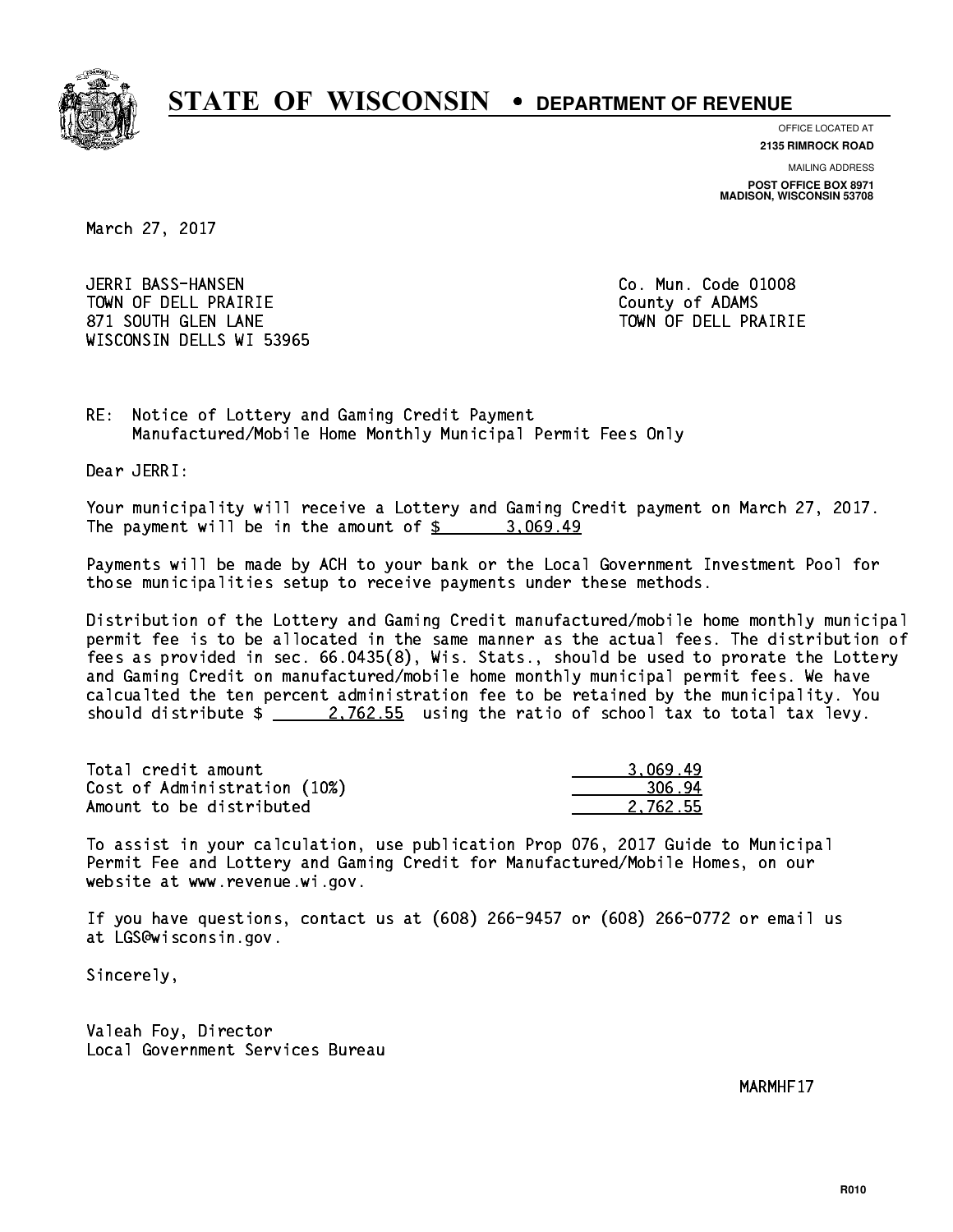

**OFFICE LOCATED AT**

**2135 RIMROCK ROAD**

**MAILING ADDRESS POST OFFICE BOX 8971 MADISON, WISCONSIN 53708**

March 27, 2017

**JUDITH TAYLOR** TOWN OF EASTON COUNTY OF ALCOHOL COUNTY OF ADAMS P.O. BOX 102 TOWN OF EASTON GRAND MARSH WI 53936

Co. Mun. Code 01010

RE: Notice of Lottery and Gaming Credit Payment Manufactured/Mobile Home Monthly Municipal Permit Fees Only

Dear JUDITH:

 Your municipality will receive a Lottery and Gaming Credit payment on March 27, 2017. The payment will be in the amount of \$ 2,844.56 \_\_\_\_\_\_\_\_\_\_\_\_\_\_\_\_

 Payments will be made by ACH to your bank or the Local Government Investment Pool for those municipalities setup to receive payments under these methods.

 Distribution of the Lottery and Gaming Credit manufactured/mobile home monthly municipal permit fee is to be allocated in the same manner as the actual fees. The distribution of fees as provided in sec. 66.0435(8), Wis. Stats., should be used to prorate the Lottery and Gaming Credit on manufactured/mobile home monthly municipal permit fees. We have calcualted the ten percent administration fee to be retained by the municipality. You should distribute  $\frac{2.560.11}{2.560.11}$  using the ratio of school tax to total tax levy.

| Total credit amount          | 2.844.56 |
|------------------------------|----------|
| Cost of Administration (10%) | 284.45   |
| Amount to be distributed     | 2.560.11 |

 To assist in your calculation, use publication Prop 076, 2017 Guide to Municipal Permit Fee and Lottery and Gaming Credit for Manufactured/Mobile Homes, on our website at www.revenue.wi.gov.

 If you have questions, contact us at (608) 266-9457 or (608) 266-0772 or email us at LGS@wisconsin.gov.

Sincerely,

 Valeah Foy, Director Local Government Services Bureau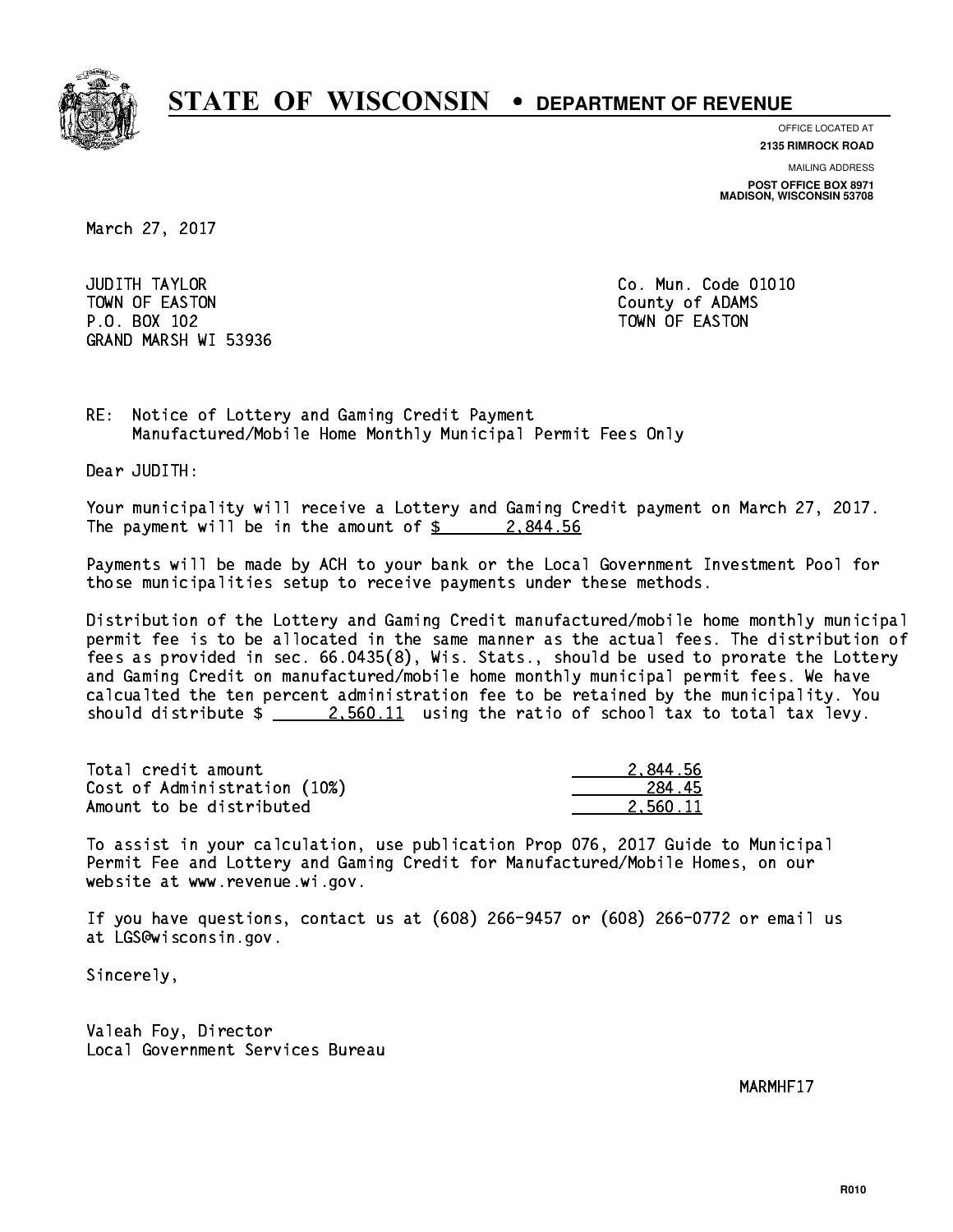

**OFFICE LOCATED AT**

**2135 RIMROCK ROAD**

**MAILING ADDRESS**

**POST OFFICE BOX 8971 MADISON, WISCONSIN 53708**

March 27, 2017

 CONSTANCE CROTHERS Co. Mun. Code 01022 TOWN OF NEW HAVEN **COUNTY OF A SERVICE COULD A** COUNTY OF ADAMS 3890 COUNTY ROAD G TOWN OF NEW HAVEN WIS DELLS WI 53965

RE: Notice of Lottery and Gaming Credit Payment Manufactured/Mobile Home Monthly Municipal Permit Fees Only

Dear CONSTANCE:

 Your municipality will receive a Lottery and Gaming Credit payment on March 27, 2017. The payment will be in the amount of  $\frac{2.056.00}{2.056.00}$ 

 Payments will be made by ACH to your bank or the Local Government Investment Pool for those municipalities setup to receive payments under these methods.

 Distribution of the Lottery and Gaming Credit manufactured/mobile home monthly municipal permit fee is to be allocated in the same manner as the actual fees. The distribution of fees as provided in sec. 66.0435(8), Wis. Stats., should be used to prorate the Lottery and Gaming Credit on manufactured/mobile home monthly municipal permit fees. We have calcualted the ten percent administration fee to be retained by the municipality. You should distribute  $\frac{1,850.40}{1,850.40}$  using the ratio of school tax to total tax levy.

| Total credit amount          | 2.056.00 |
|------------------------------|----------|
| Cost of Administration (10%) | 205.60   |
| Amount to be distributed     | 1.850.40 |

 To assist in your calculation, use publication Prop 076, 2017 Guide to Municipal Permit Fee and Lottery and Gaming Credit for Manufactured/Mobile Homes, on our website at www.revenue.wi.gov.

 If you have questions, contact us at (608) 266-9457 or (608) 266-0772 or email us at LGS@wisconsin.gov.

Sincerely,

 Valeah Foy, Director Local Government Services Bureau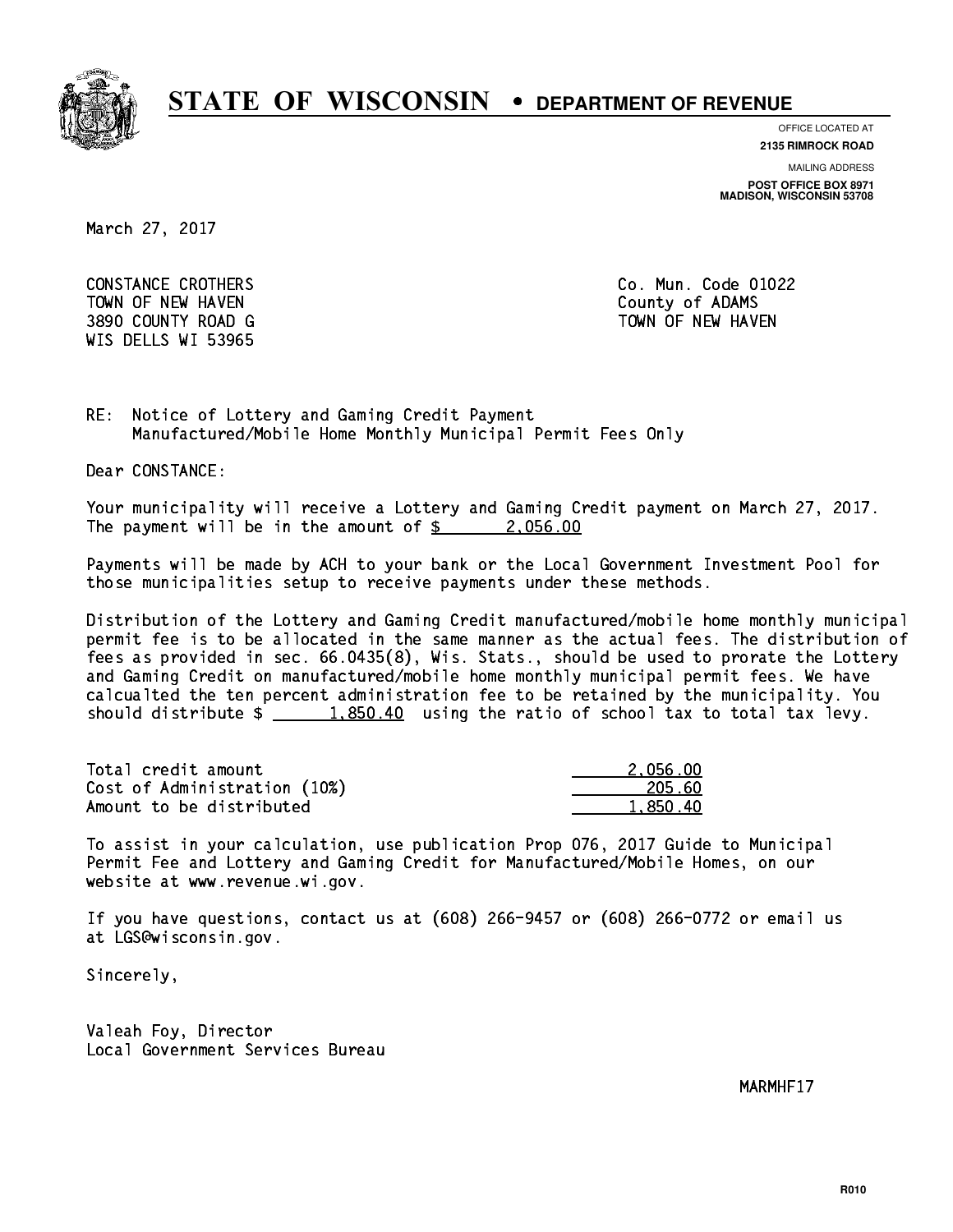

**OFFICE LOCATED AT**

**2135 RIMROCK ROAD**

**MAILING ADDRESS POST OFFICE BOX 8971 MADISON, WISCONSIN 53708**

March 27, 2017

 LINDA HALVERSON Co. Mun. Code 02008 TOWN OF GINGLES County of ASHLAND 50725 STATE HWY 112 TOWN OF GINGLES ASHLAND WI 54806

RE: Notice of Lottery and Gaming Credit Payment Manufactured/Mobile Home Monthly Municipal Permit Fees Only

Dear LINDA:

 Your municipality will receive a Lottery and Gaming Credit payment on March 27, 2017. The payment will be in the amount of \$ 508.68 \_\_\_\_\_\_\_\_\_\_\_\_\_\_\_\_

 Payments will be made by ACH to your bank or the Local Government Investment Pool for those municipalities setup to receive payments under these methods.

 Distribution of the Lottery and Gaming Credit manufactured/mobile home monthly municipal permit fee is to be allocated in the same manner as the actual fees. The distribution of fees as provided in sec. 66.0435(8), Wis. Stats., should be used to prorate the Lottery and Gaming Credit on manufactured/mobile home monthly municipal permit fees. We have calcualted the ten percent administration fee to be retained by the municipality. You should distribute  $\frac{457.82}{100}$  using the ratio of school tax to total tax levy.

| Total credit amount          | 508.68 |
|------------------------------|--------|
| Cost of Administration (10%) | 50.86  |
| Amount to be distributed     | 457.82 |

| 8.68   |
|--------|
| 50.86  |
| 57.82. |

 To assist in your calculation, use publication Prop 076, 2017 Guide to Municipal Permit Fee and Lottery and Gaming Credit for Manufactured/Mobile Homes, on our website at www.revenue.wi.gov.

 If you have questions, contact us at (608) 266-9457 or (608) 266-0772 or email us at LGS@wisconsin.gov.

Sincerely,

 Valeah Foy, Director Local Government Services Bureau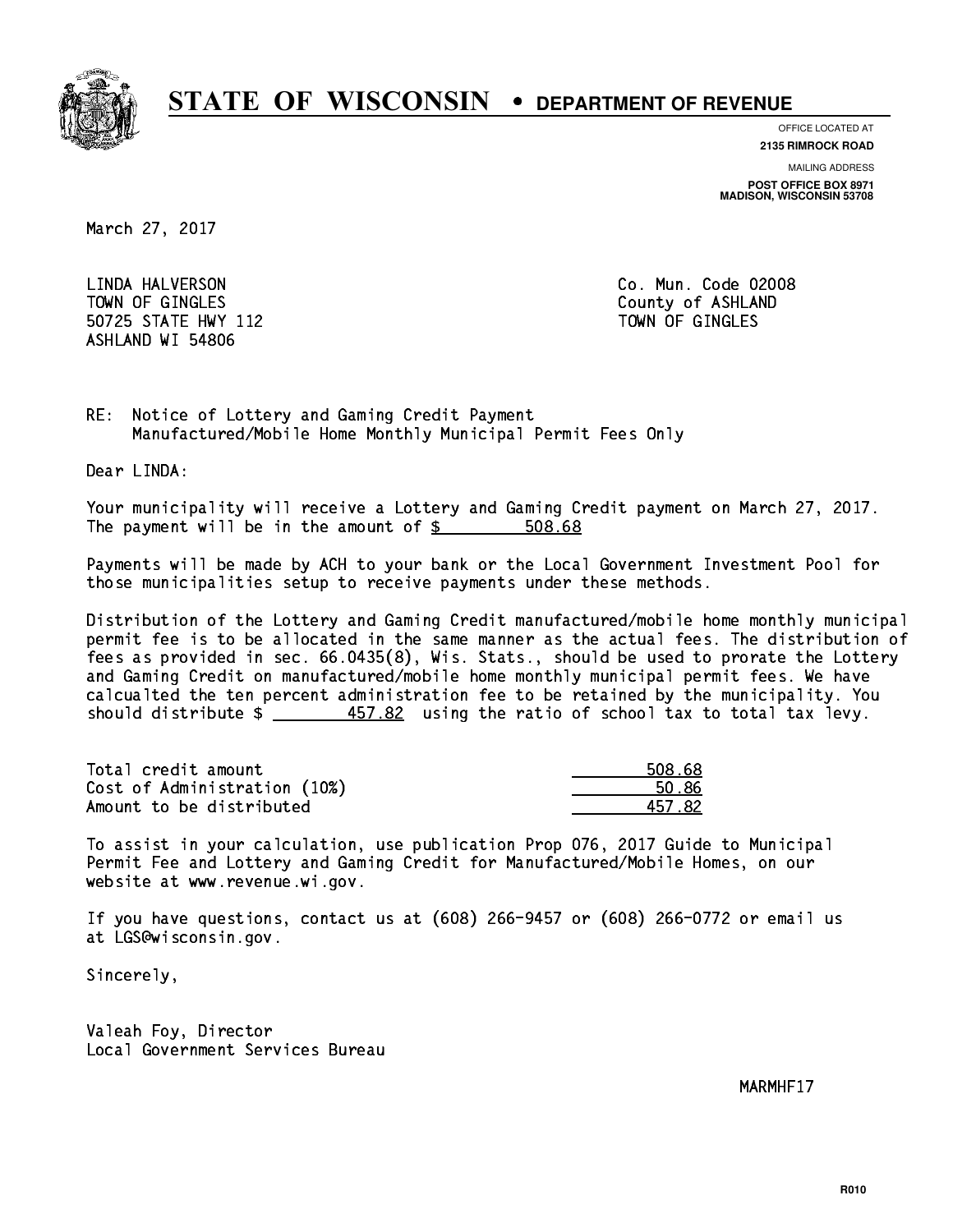

**OFFICE LOCATED AT**

**2135 RIMROCK ROAD**

**MAILING ADDRESS POST OFFICE BOX 8971 MADISON, WISCONSIN 53708**

March 27, 2017

CINDY PRITZL VILLAGE OF BUTTERNUT COUNTY OF ASHLAND PO BOX 276 BUTTERNUT WI 54514-0104

Co. Mun. Code 02106 VILLAGE OF BUTTERNUT

RE: Notice of Lottery and Gaming Credit Payment Manufactured/Mobile Home Monthly Municipal Permit Fees Only

Dear CINDY:

 Your municipality will receive a Lottery and Gaming Credit payment on March 27, 2017. The payment will be in the amount of  $\frac{250.60}{250}$ 

 Payments will be made by ACH to your bank or the Local Government Investment Pool for those municipalities setup to receive payments under these methods.

 Distribution of the Lottery and Gaming Credit manufactured/mobile home monthly municipal permit fee is to be allocated in the same manner as the actual fees. The distribution of fees as provided in sec. 66.0435(8), Wis. Stats., should be used to prorate the Lottery and Gaming Credit on manufactured/mobile home monthly municipal permit fees. We have calcualted the ten percent administration fee to be retained by the municipality. You should distribute  $\frac{225.54}{225.54}$  using the ratio of school tax to total tax levy.

Total credit amount Cost of Administration (10%) Amount to be distributed

| 250 60             |
|--------------------|
| 25 T               |
| <u>сл</u><br>225 I |

 To assist in your calculation, use publication Prop 076, 2017 Guide to Municipal Permit Fee and Lottery and Gaming Credit for Manufactured/Mobile Homes, on our website at www.revenue.wi.gov.

 If you have questions, contact us at (608) 266-9457 or (608) 266-0772 or email us at LGS@wisconsin.gov.

Sincerely,

 Valeah Foy, Director Local Government Services Bureau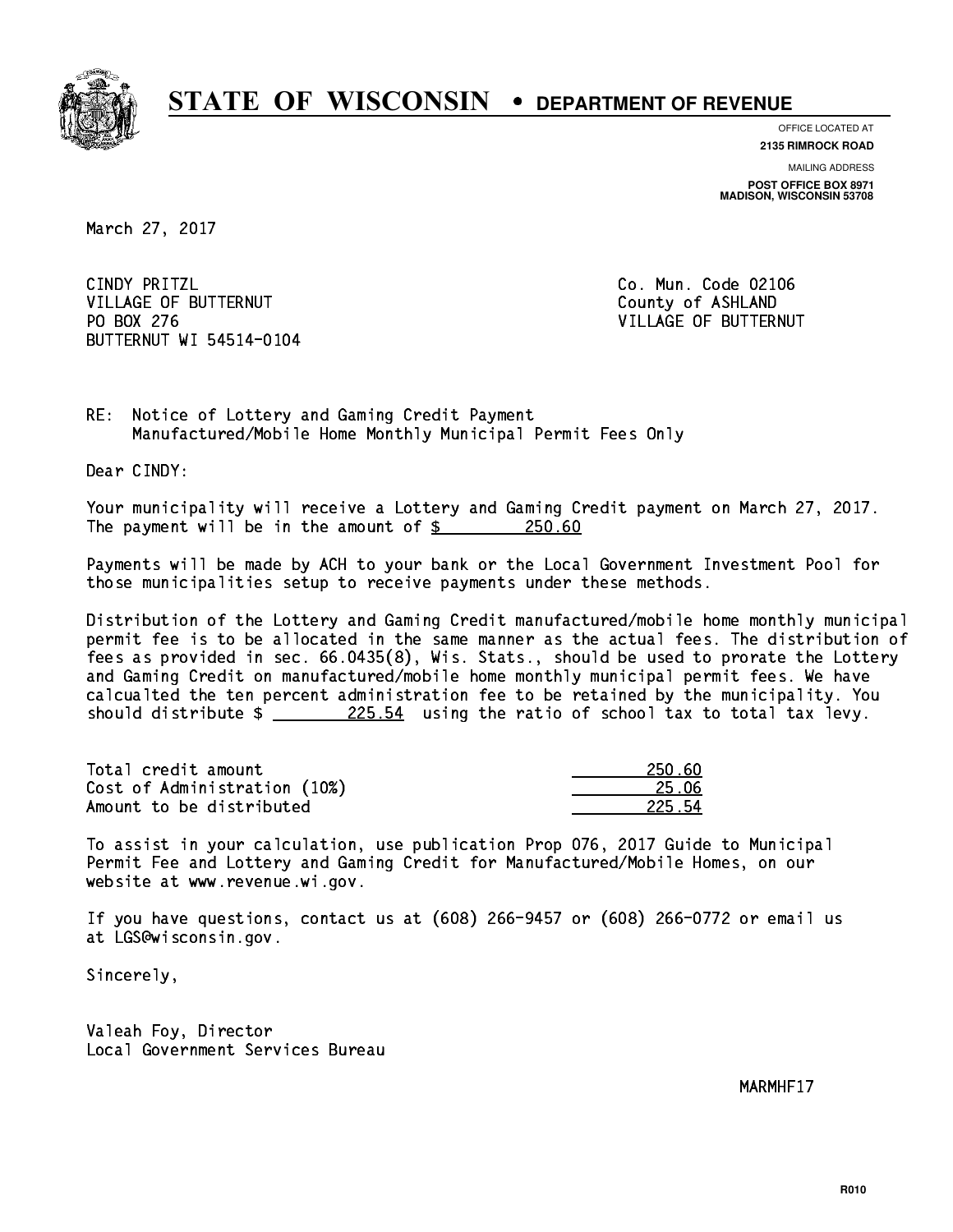

**OFFICE LOCATED AT**

**2135 RIMROCK ROAD**

**MAILING ADDRESS POST OFFICE BOX 8971 MADISON, WISCONSIN 53708**

March 27, 2017

 BARB CLEMENTS Co. Mun. Code 02201 CITY OF ASHLAND County of ASHLAND 601 W MAIN ST CITY OF ASHLAND ASHLAND WI 54806-1537

RE: Notice of Lottery and Gaming Credit Payment Manufactured/Mobile Home Monthly Municipal Permit Fees Only

Dear BARB:

 Your municipality will receive a Lottery and Gaming Credit payment on March 27, 2017. The payment will be in the amount of  $\frac{2}{3}$  11,433.48

 Payments will be made by ACH to your bank or the Local Government Investment Pool for those municipalities setup to receive payments under these methods.

 Distribution of the Lottery and Gaming Credit manufactured/mobile home monthly municipal permit fee is to be allocated in the same manner as the actual fees. The distribution of fees as provided in sec. 66.0435(8), Wis. Stats., should be used to prorate the Lottery and Gaming Credit on manufactured/mobile home monthly municipal permit fees. We have calcualted the ten percent administration fee to be retained by the municipality. You should distribute  $\frac{10,290.14}{2}$  using the ratio of school tax to total tax levy.

| Total credit amount          | 11,433,48 |
|------------------------------|-----------|
| Cost of Administration (10%) | 1.143.34  |
| Amount to be distributed     | 10.290.14 |

 To assist in your calculation, use publication Prop 076, 2017 Guide to Municipal Permit Fee and Lottery and Gaming Credit for Manufactured/Mobile Homes, on our website at www.revenue.wi.gov.

 If you have questions, contact us at (608) 266-9457 or (608) 266-0772 or email us at LGS@wisconsin.gov.

Sincerely,

 Valeah Foy, Director Local Government Services Bureau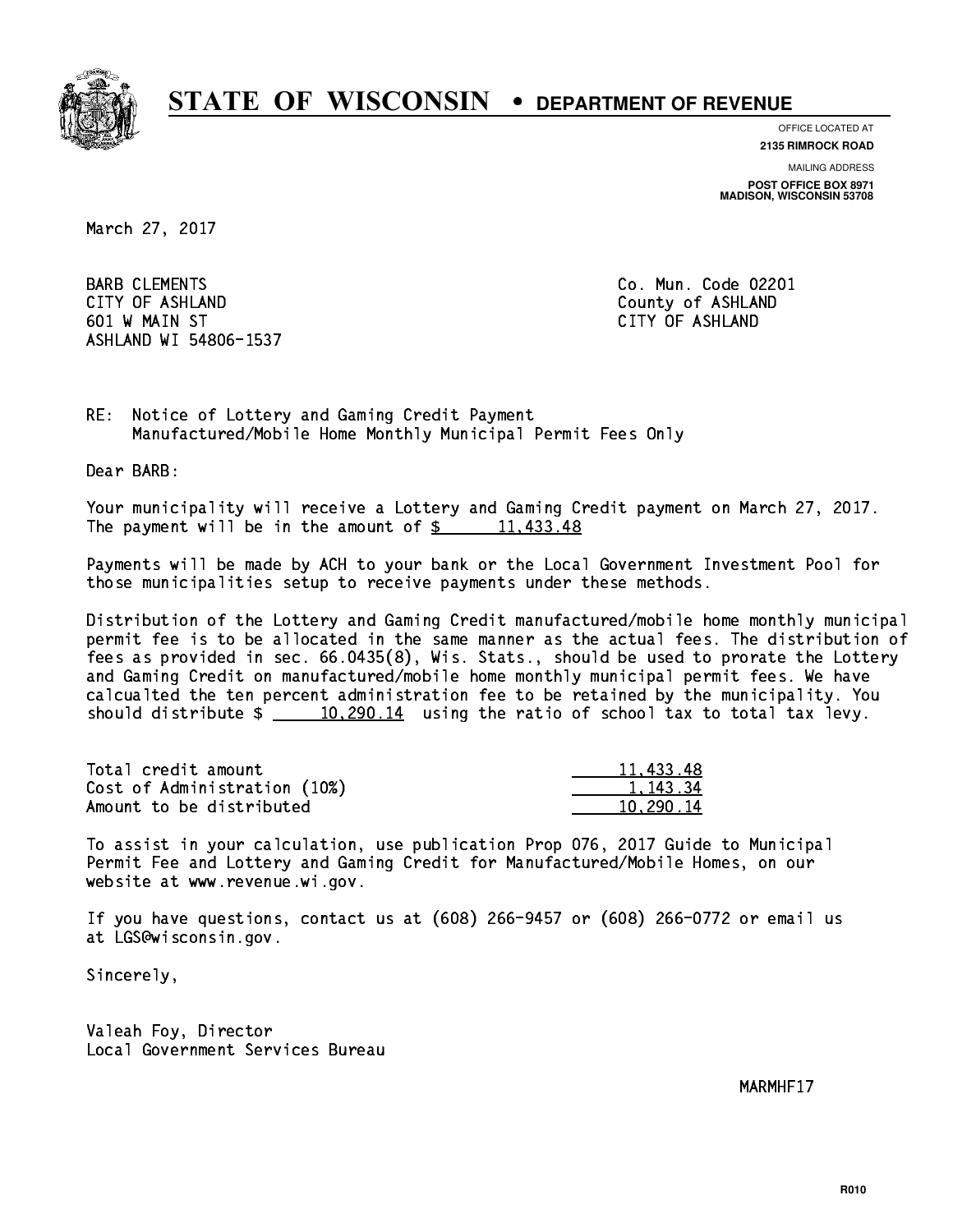

**OFFICE LOCATED AT**

**2135 RIMROCK ROAD**

**MAILING ADDRESS**

**POST OFFICE BOX 8971 MADISON, WISCONSIN 53708**

March 27, 2017

 CONNIE IACOBELLO Co. Mun. Code 02251 CITY OF MELLEN COUNTY OF ASHLAND PO BOX 708 CITY OF MELLEN MELLEN WI 54546-0708

RE: Notice of Lottery and Gaming Credit Payment Manufactured/Mobile Home Monthly Municipal Permit Fees Only

Dear CONNIE:

 Your municipality will receive a Lottery and Gaming Credit payment on March 27, 2017. The payment will be in the amount of \$ 745.56 \_\_\_\_\_\_\_\_\_\_\_\_\_\_\_\_

 Payments will be made by ACH to your bank or the Local Government Investment Pool for those municipalities setup to receive payments under these methods.

 Distribution of the Lottery and Gaming Credit manufactured/mobile home monthly municipal permit fee is to be allocated in the same manner as the actual fees. The distribution of fees as provided in sec. 66.0435(8), Wis. Stats., should be used to prorate the Lottery and Gaming Credit on manufactured/mobile home monthly municipal permit fees. We have calcualted the ten percent administration fee to be retained by the municipality. You should distribute  $\frac{2}{1}$   $\frac{671.01}{101}$  using the ratio of school tax to total tax levy.

Total credit amount Cost of Administration (10%) Amount to be distributed

| 5.56   |
|--------|
| 4.55   |
| 571 OI |

 To assist in your calculation, use publication Prop 076, 2017 Guide to Municipal Permit Fee and Lottery and Gaming Credit for Manufactured/Mobile Homes, on our website at www.revenue.wi.gov.

 If you have questions, contact us at (608) 266-9457 or (608) 266-0772 or email us at LGS@wisconsin.gov.

Sincerely,

 Valeah Foy, Director Local Government Services Bureau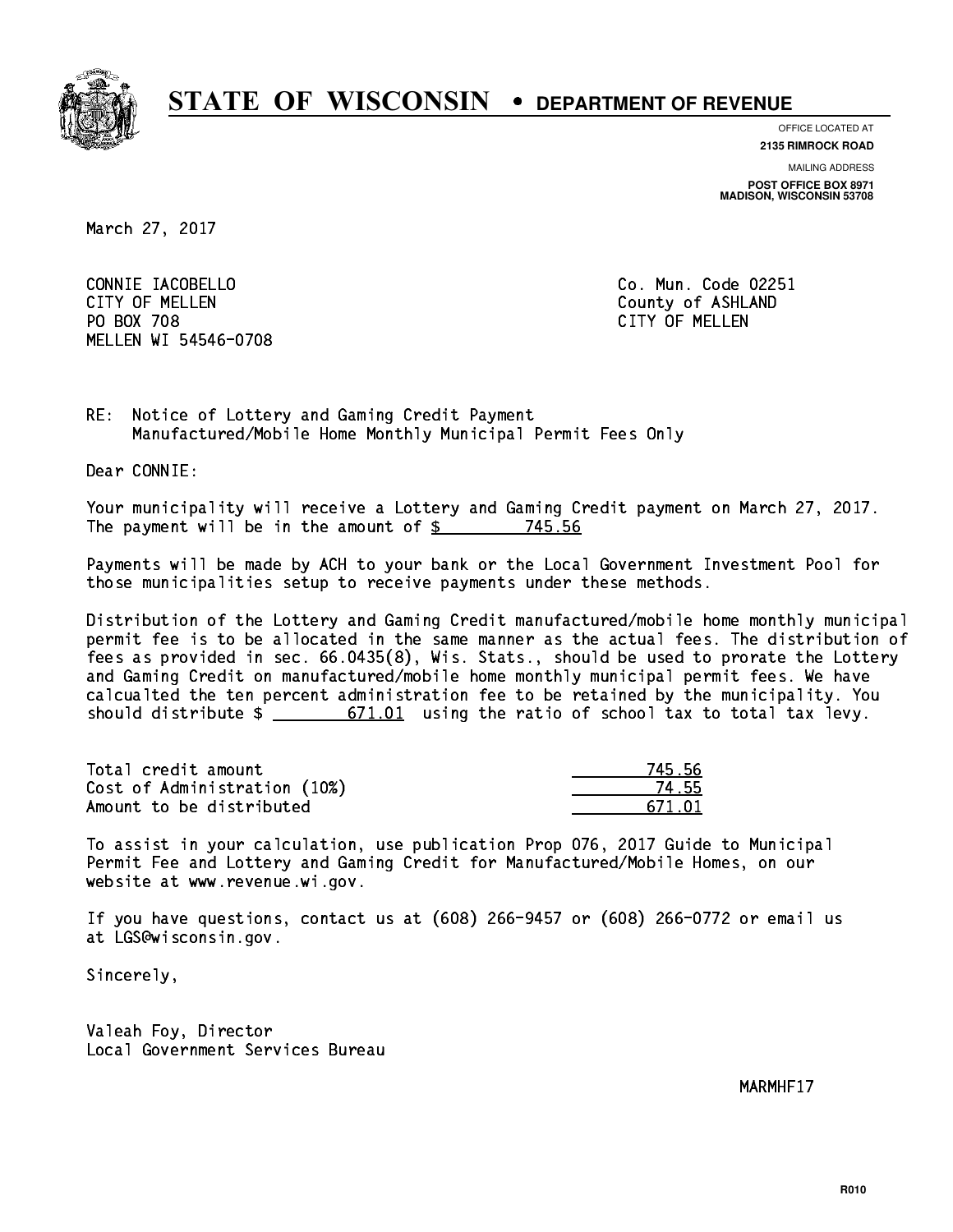

**OFFICE LOCATED AT**

**MAILING ADDRESS 2135 RIMROCK ROAD**

**POST OFFICE BOX 8971 MADISON, WISCONSIN 53708**

March 27, 2017

STEPHANIE SCHLOSSER CO. Mun. Code 03014 TOWN OF CLINTON County of BARRON 1033 15TH AVENUE TOWN OF CLINTON BARRON WI 54812

RE: Notice of Lottery and Gaming Credit Payment Manufactured/Mobile Home Monthly Municipal Permit Fees Only

Dear STEPHANIE:

 Your municipality will receive a Lottery and Gaming Credit payment on March 27, 2017. The payment will be in the amount of \$ 539.42 \_\_\_\_\_\_\_\_\_\_\_\_\_\_\_\_

 Payments will be made by ACH to your bank or the Local Government Investment Pool for those municipalities setup to receive payments under these methods.

 Distribution of the Lottery and Gaming Credit manufactured/mobile home monthly municipal permit fee is to be allocated in the same manner as the actual fees. The distribution of fees as provided in sec. 66.0435(8), Wis. Stats., should be used to prorate the Lottery and Gaming Credit on manufactured/mobile home monthly municipal permit fees. We have calcualted the ten percent administration fee to be retained by the municipality. You should distribute  $\frac{485.48}{2}$  using the ratio of school tax to total tax levy.

| Total credit amount          | 539.42 |
|------------------------------|--------|
| Cost of Administration (10%) | 53.94  |
| Amount to be distributed     | 485.48 |

 To assist in your calculation, use publication Prop 076, 2017 Guide to Municipal Permit Fee and Lottery and Gaming Credit for Manufactured/Mobile Homes, on our website at www.revenue.wi.gov.

 If you have questions, contact us at (608) 266-9457 or (608) 266-0772 or email us at LGS@wisconsin.gov.

Sincerely,

 Valeah Foy, Director Local Government Services Bureau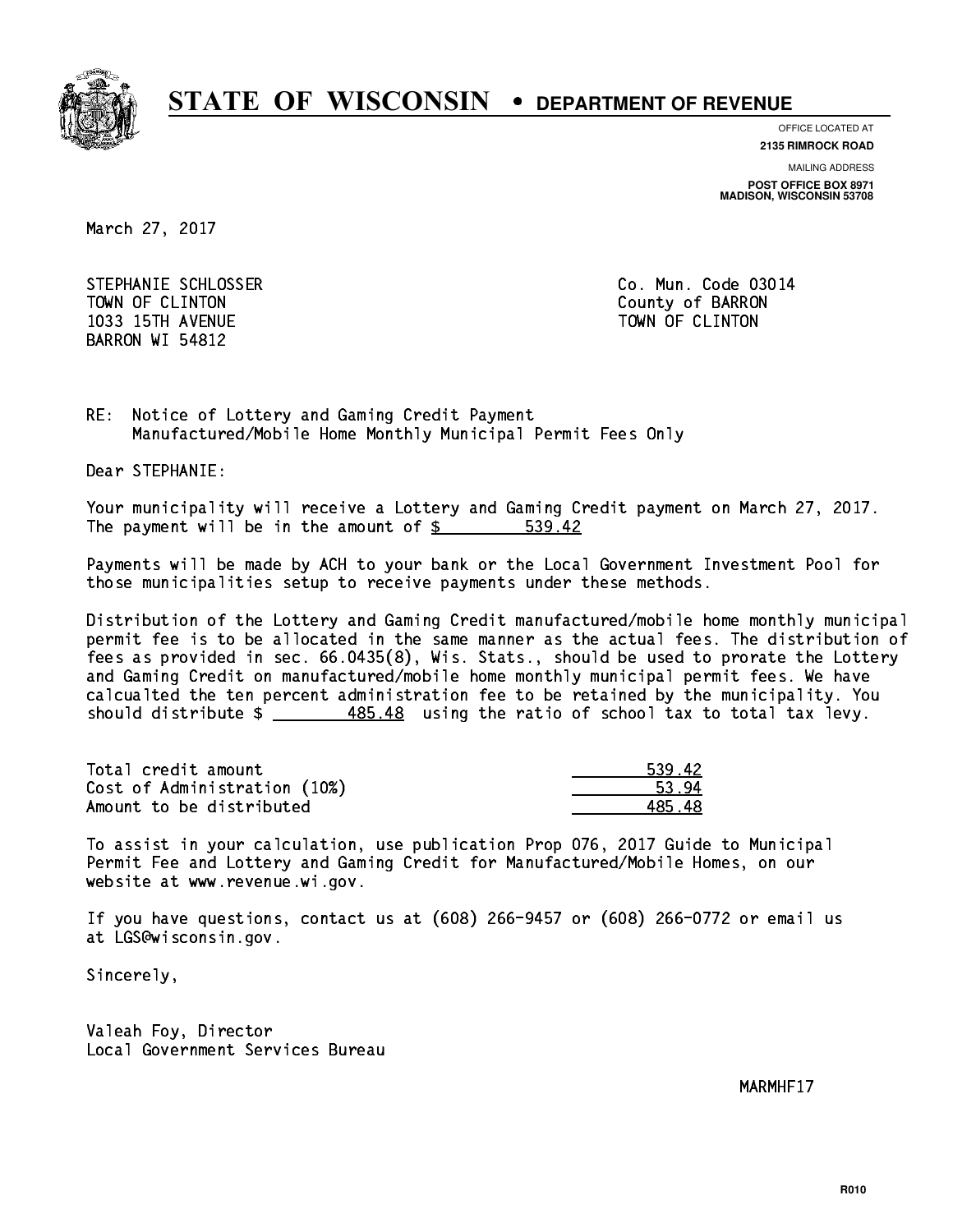

**OFFICE LOCATED AT**

**2135 RIMROCK ROAD**

**MAILING ADDRESS POST OFFICE BOX 8971 MADISON, WISCONSIN 53708**

March 27, 2017

 ARLENE FRISINGER Co. Mun. Code 03016 TOWN OF CRYSTAL LAKE THE COUNTY OF BARRON COMSTOCK WI 54826

164 22ND AVENUE TOWN OF CRYSTAL LAKE

RE: Notice of Lottery and Gaming Credit Payment Manufactured/Mobile Home Monthly Municipal Permit Fees Only

Dear ARLENE:

 Your municipality will receive a Lottery and Gaming Credit payment on March 27, 2017. The payment will be in the amount of \$ 718.21 \_\_\_\_\_\_\_\_\_\_\_\_\_\_\_\_

 Payments will be made by ACH to your bank or the Local Government Investment Pool for those municipalities setup to receive payments under these methods.

 Distribution of the Lottery and Gaming Credit manufactured/mobile home monthly municipal permit fee is to be allocated in the same manner as the actual fees. The distribution of fees as provided in sec. 66.0435(8), Wis. Stats., should be used to prorate the Lottery and Gaming Credit on manufactured/mobile home monthly municipal permit fees. We have calcualted the ten percent administration fee to be retained by the municipality. You should distribute  $\frac{2}{1}$   $\frac{646.39}{2}$  using the ratio of school tax to total tax levy.

Total credit amount Cost of Administration (10%) Amount to be distributed

| 718.21 |
|--------|
| 71.82  |
| 5.39   |

 To assist in your calculation, use publication Prop 076, 2017 Guide to Municipal Permit Fee and Lottery and Gaming Credit for Manufactured/Mobile Homes, on our website at www.revenue.wi.gov.

 If you have questions, contact us at (608) 266-9457 or (608) 266-0772 or email us at LGS@wisconsin.gov.

Sincerely,

 Valeah Foy, Director Local Government Services Bureau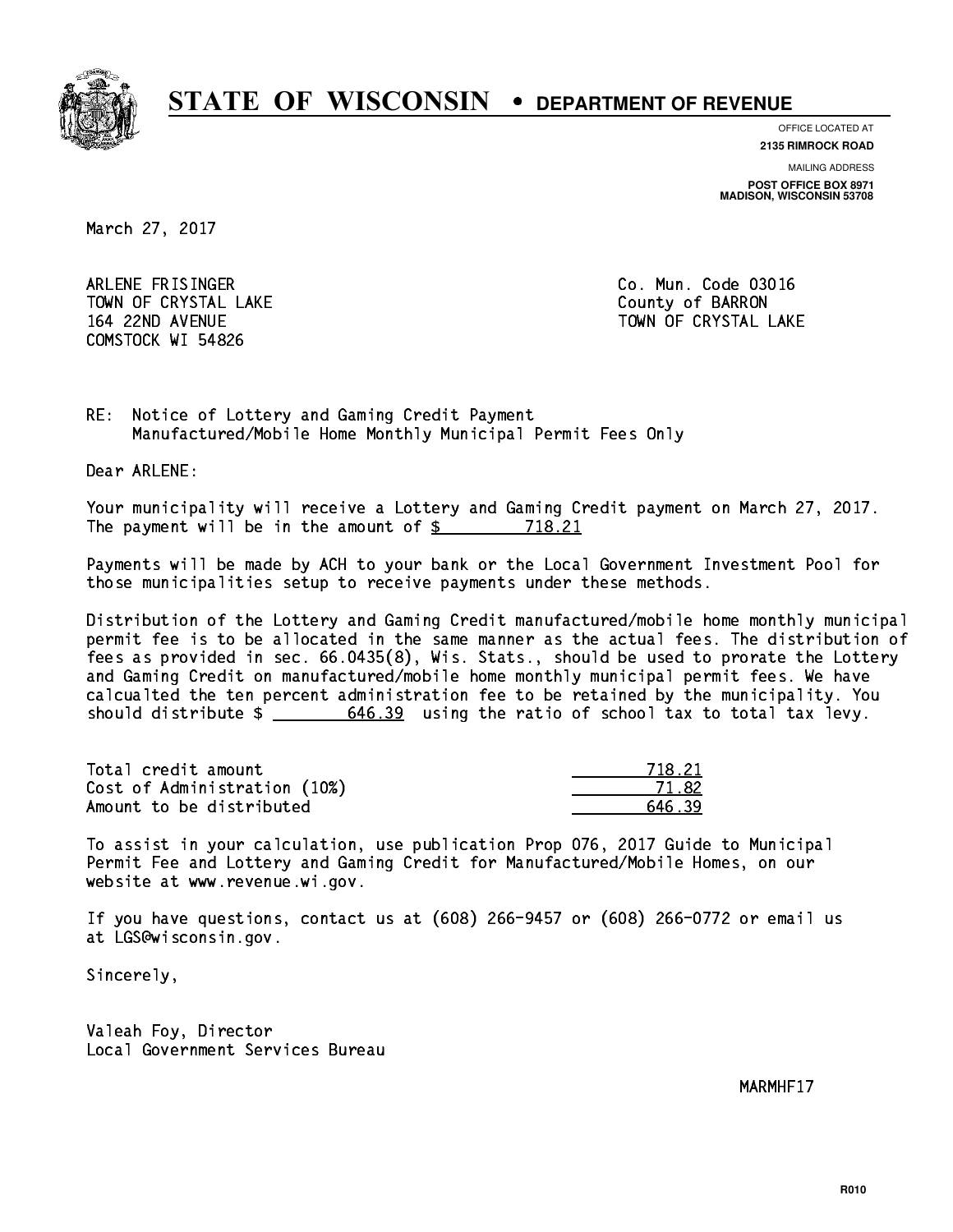

**OFFICE LOCATED AT**

**2135 RIMROCK ROAD**

**MAILING ADDRESS**

**POST OFFICE BOX 8971 MADISON, WISCONSIN 53708**

March 27, 2017

PATRICIA BREWER **Co. Mun. Code 03036** TOWN OF PRAIRIE LAKE **COUNTY OF SALES IN TOWAL COUNTY OF BARRON** CHETEK WI 54728

1821 8TH AVENUE TOWN OF PRAIRIE LAKE

RE: Notice of Lottery and Gaming Credit Payment Manufactured/Mobile Home Monthly Municipal Permit Fees Only

Dear PATRICIA:

 Your municipality will receive a Lottery and Gaming Credit payment on March 27, 2017. The payment will be in the amount of  $\frac{2}{3}$  4,637.27

 Payments will be made by ACH to your bank or the Local Government Investment Pool for those municipalities setup to receive payments under these methods.

 Distribution of the Lottery and Gaming Credit manufactured/mobile home monthly municipal permit fee is to be allocated in the same manner as the actual fees. The distribution of fees as provided in sec. 66.0435(8), Wis. Stats., should be used to prorate the Lottery and Gaming Credit on manufactured/mobile home monthly municipal permit fees. We have calcualted the ten percent administration fee to be retained by the municipality. You should distribute  $\frac{4.173.55}{2}$  using the ratio of school tax to total tax levy.

| Total credit amount          | 4.637.27 |
|------------------------------|----------|
| Cost of Administration (10%) | 463.72   |
| Amount to be distributed     | 4.173.55 |

 To assist in your calculation, use publication Prop 076, 2017 Guide to Municipal Permit Fee and Lottery and Gaming Credit for Manufactured/Mobile Homes, on our website at www.revenue.wi.gov.

 If you have questions, contact us at (608) 266-9457 or (608) 266-0772 or email us at LGS@wisconsin.gov.

Sincerely,

 Valeah Foy, Director Local Government Services Bureau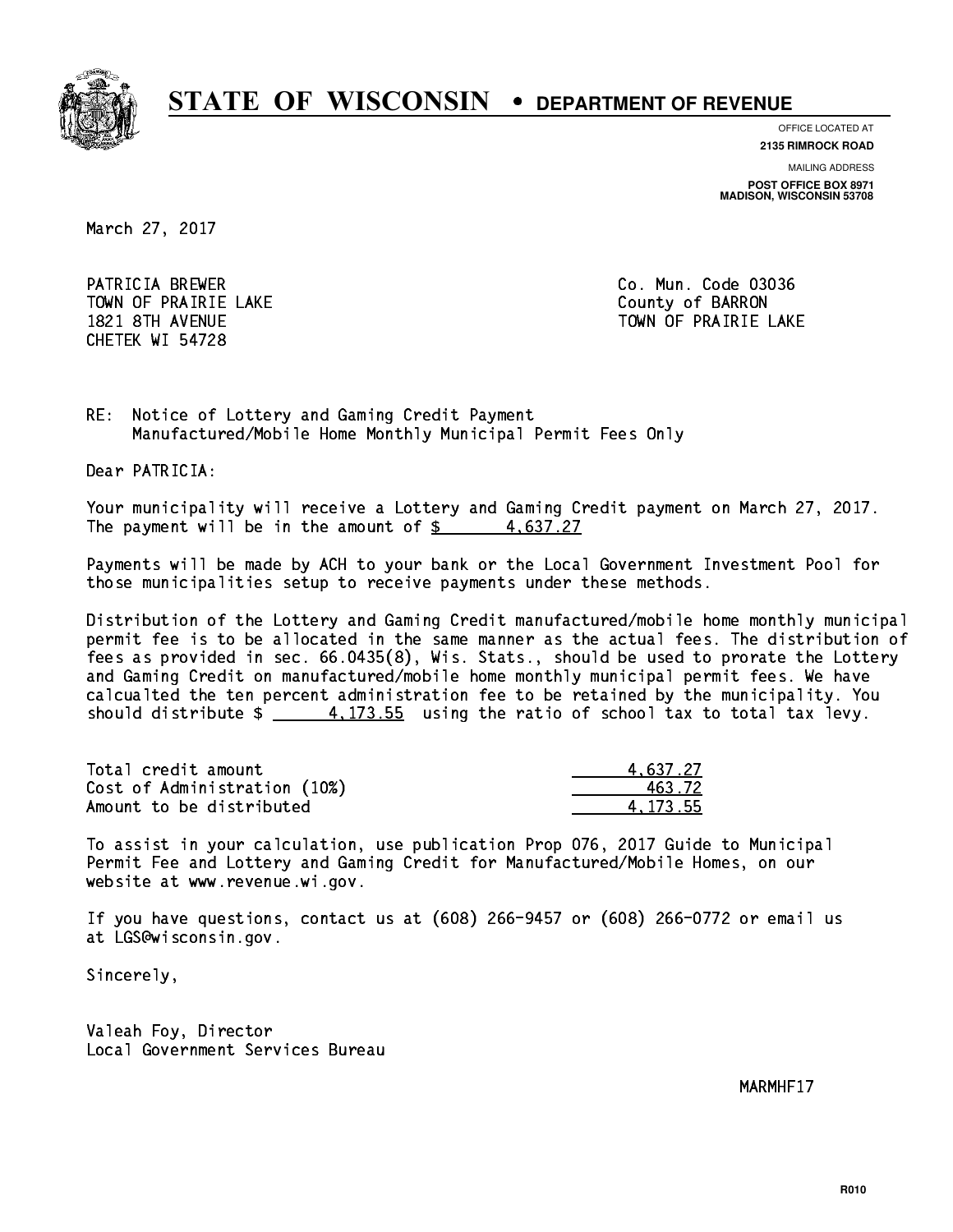

**OFFICE LOCATED AT**

**2135 RIMROCK ROAD**

**MAILING ADDRESS POST OFFICE BOX 8971 MADISON, WISCONSIN 53708**

March 27, 2017

JANET TOMESH TOWN OF RICE LAKE **THE COUNTY OF BARRON** 1830 MACAULEY AVE **TOWN OF RICE LAKE** RICE LAKE WI 54868

Co. Mun. Code 03038

RE: Notice of Lottery and Gaming Credit Payment Manufactured/Mobile Home Monthly Municipal Permit Fees Only

Dear JANET:

 Your municipality will receive a Lottery and Gaming Credit payment on March 27, 2017. The payment will be in the amount of  $\frac{2}{3}$  4,986.99

 Payments will be made by ACH to your bank or the Local Government Investment Pool for those municipalities setup to receive payments under these methods.

 Distribution of the Lottery and Gaming Credit manufactured/mobile home monthly municipal permit fee is to be allocated in the same manner as the actual fees. The distribution of fees as provided in sec. 66.0435(8), Wis. Stats., should be used to prorate the Lottery and Gaming Credit on manufactured/mobile home monthly municipal permit fees. We have calcualted the ten percent administration fee to be retained by the municipality. You should distribute  $\frac{2}{1}$   $\frac{4,488.30}{2}$  using the ratio of school tax to total tax levy.

| Total credit amount          | 4.986.99 |
|------------------------------|----------|
| Cost of Administration (10%) | 498.69   |
| Amount to be distributed     | 4.488.30 |

 To assist in your calculation, use publication Prop 076, 2017 Guide to Municipal Permit Fee and Lottery and Gaming Credit for Manufactured/Mobile Homes, on our website at www.revenue.wi.gov.

 If you have questions, contact us at (608) 266-9457 or (608) 266-0772 or email us at LGS@wisconsin.gov.

Sincerely,

 Valeah Foy, Director Local Government Services Bureau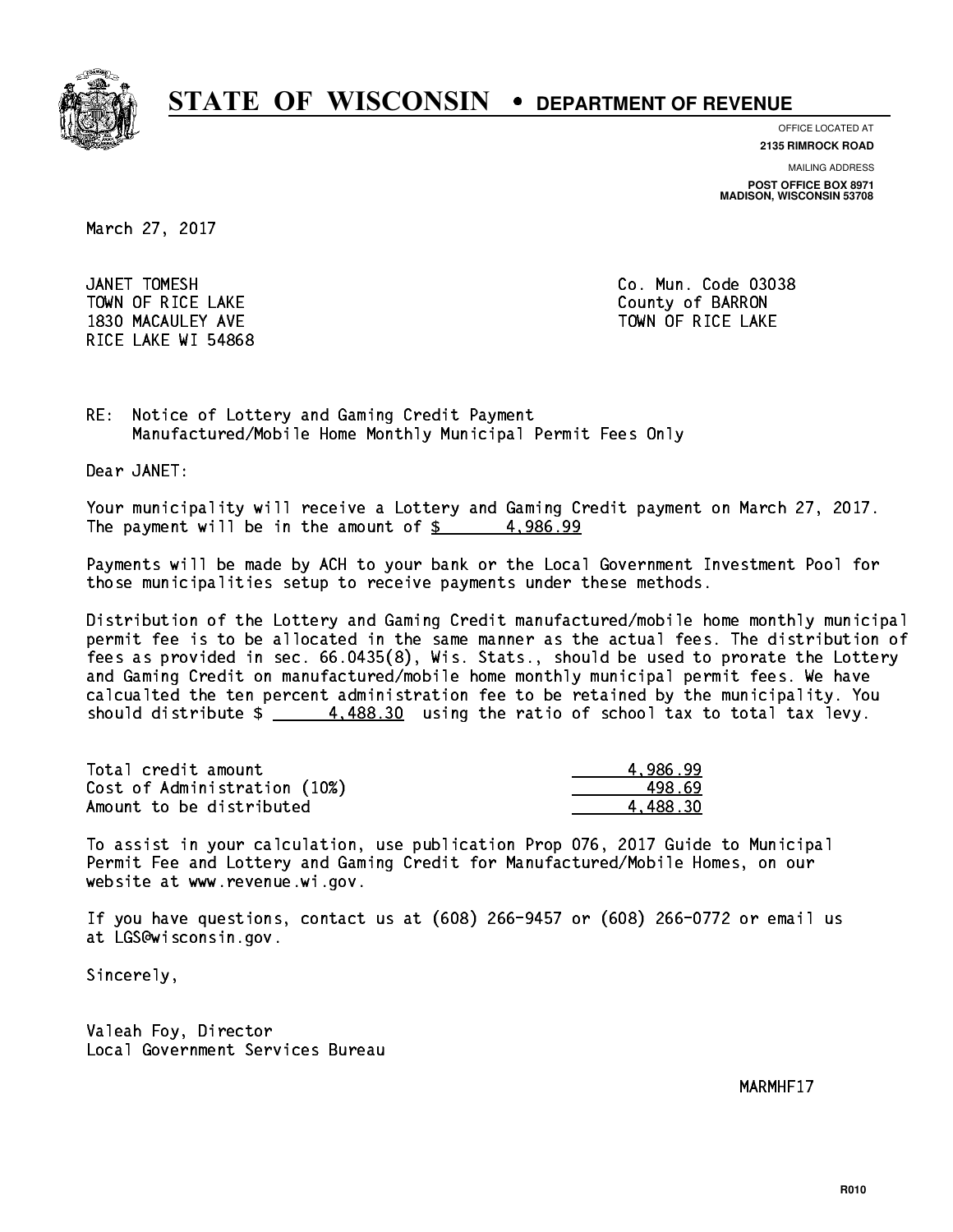

**OFFICE LOCATED AT**

**2135 RIMROCK ROAD**

**MAILING ADDRESS**

**POST OFFICE BOX 8971 MADISON, WISCONSIN 53708**

March 27, 2017

 ADELINE KEEF Co. Mun. Code 03044 CAMERON WI 54822

TOWN OF STANLEY COUNTY COUNTY OF BARRON 2167 15TH AVENUE TOWN OF STANLEY

RE: Notice of Lottery and Gaming Credit Payment Manufactured/Mobile Home Monthly Municipal Permit Fees Only

Dear ADELINE:

 Your municipality will receive a Lottery and Gaming Credit payment on March 27, 2017. The payment will be in the amount of \$ 5,358.28 \_\_\_\_\_\_\_\_\_\_\_\_\_\_\_\_

 Payments will be made by ACH to your bank or the Local Government Investment Pool for those municipalities setup to receive payments under these methods.

 Distribution of the Lottery and Gaming Credit manufactured/mobile home monthly municipal permit fee is to be allocated in the same manner as the actual fees. The distribution of fees as provided in sec. 66.0435(8), Wis. Stats., should be used to prorate the Lottery and Gaming Credit on manufactured/mobile home monthly municipal permit fees. We have calcualted the ten percent administration fee to be retained by the municipality. You should distribute  $\frac{4.822.46}{1.62}$  using the ratio of school tax to total tax levy.

| Total credit amount          | 5.358.28 |
|------------------------------|----------|
| Cost of Administration (10%) | 535.82   |
| Amount to be distributed     | 4.822.46 |

 To assist in your calculation, use publication Prop 076, 2017 Guide to Municipal Permit Fee and Lottery and Gaming Credit for Manufactured/Mobile Homes, on our website at www.revenue.wi.gov.

 If you have questions, contact us at (608) 266-9457 or (608) 266-0772 or email us at LGS@wisconsin.gov.

Sincerely,

 Valeah Foy, Director Local Government Services Bureau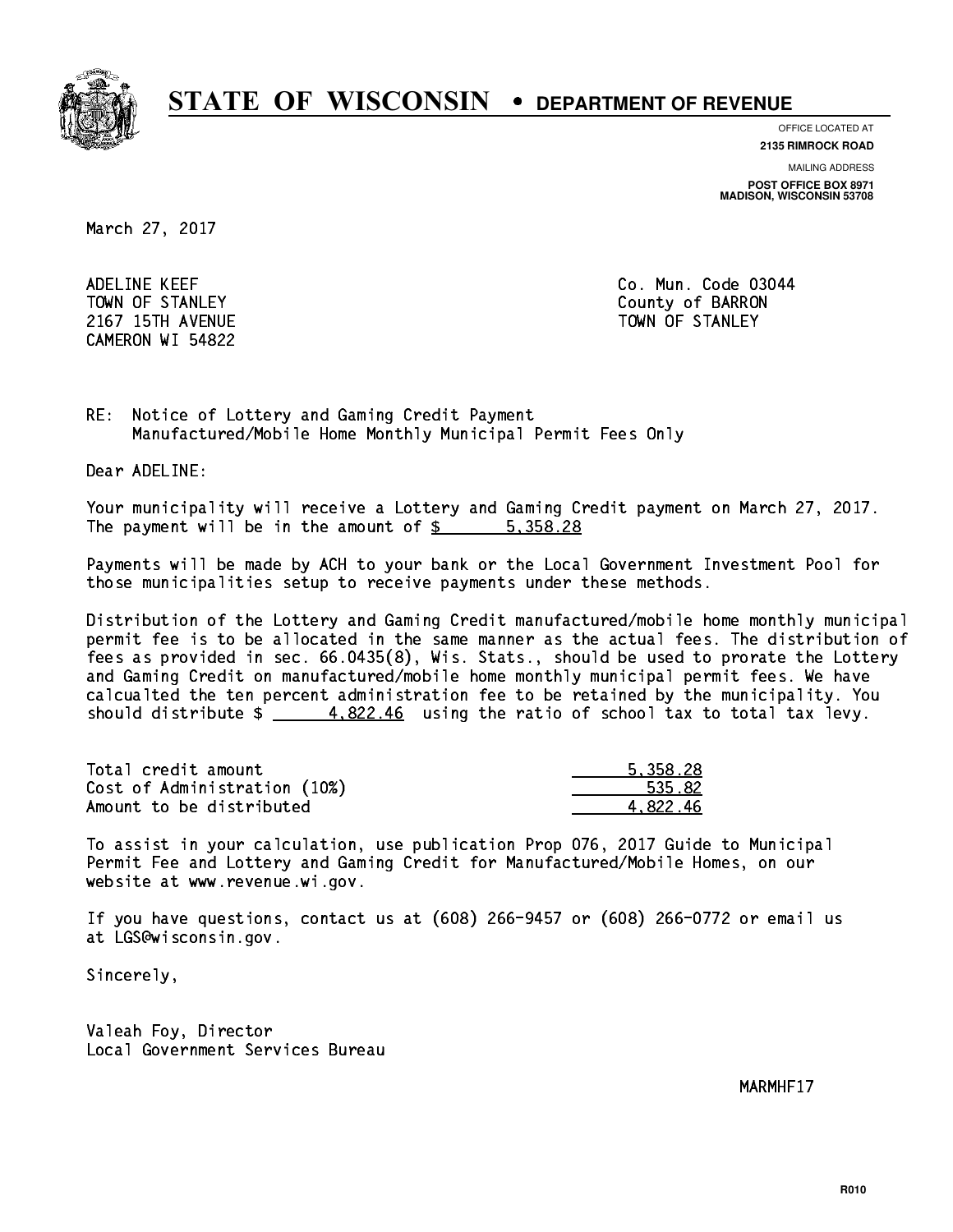

**OFFICE LOCATED AT**

**2135 RIMROCK ROAD**

**MAILING ADDRESS**

**POST OFFICE BOX 8971 MADISON, WISCONSIN 53708**

March 27, 2017

 BARBARA ELFERS Co. Mun. Code 03101 VILLAGE OF ALMENA County of BARRON 300 S CLINTON ST S VILLAGE OF ALMENA ALMENA WI 54805-7125

RE: Notice of Lottery and Gaming Credit Payment Manufactured/Mobile Home Monthly Municipal Permit Fees Only

Dear BARBARA:

 Your municipality will receive a Lottery and Gaming Credit payment on March 27, 2017. The payment will be in the amount of  $\frac{2}{3}$  1,120.32

 Payments will be made by ACH to your bank or the Local Government Investment Pool for those municipalities setup to receive payments under these methods.

 Distribution of the Lottery and Gaming Credit manufactured/mobile home monthly municipal permit fee is to be allocated in the same manner as the actual fees. The distribution of fees as provided in sec. 66.0435(8), Wis. Stats., should be used to prorate the Lottery and Gaming Credit on manufactured/mobile home monthly municipal permit fees. We have calcualted the ten percent administration fee to be retained by the municipality. You should distribute  $\frac{1,008.29}{1,008.29}$  using the ratio of school tax to total tax levy.

| Total credit amount          | 1,120.32 |
|------------------------------|----------|
| Cost of Administration (10%) | 112.03   |
| Amount to be distributed     | 1.008.29 |

| 1.120.32       |
|----------------|
| 112.03         |
| 8.29<br>יונד ב |

 To assist in your calculation, use publication Prop 076, 2017 Guide to Municipal Permit Fee and Lottery and Gaming Credit for Manufactured/Mobile Homes, on our website at www.revenue.wi.gov.

 If you have questions, contact us at (608) 266-9457 or (608) 266-0772 or email us at LGS@wisconsin.gov.

Sincerely,

 Valeah Foy, Director Local Government Services Bureau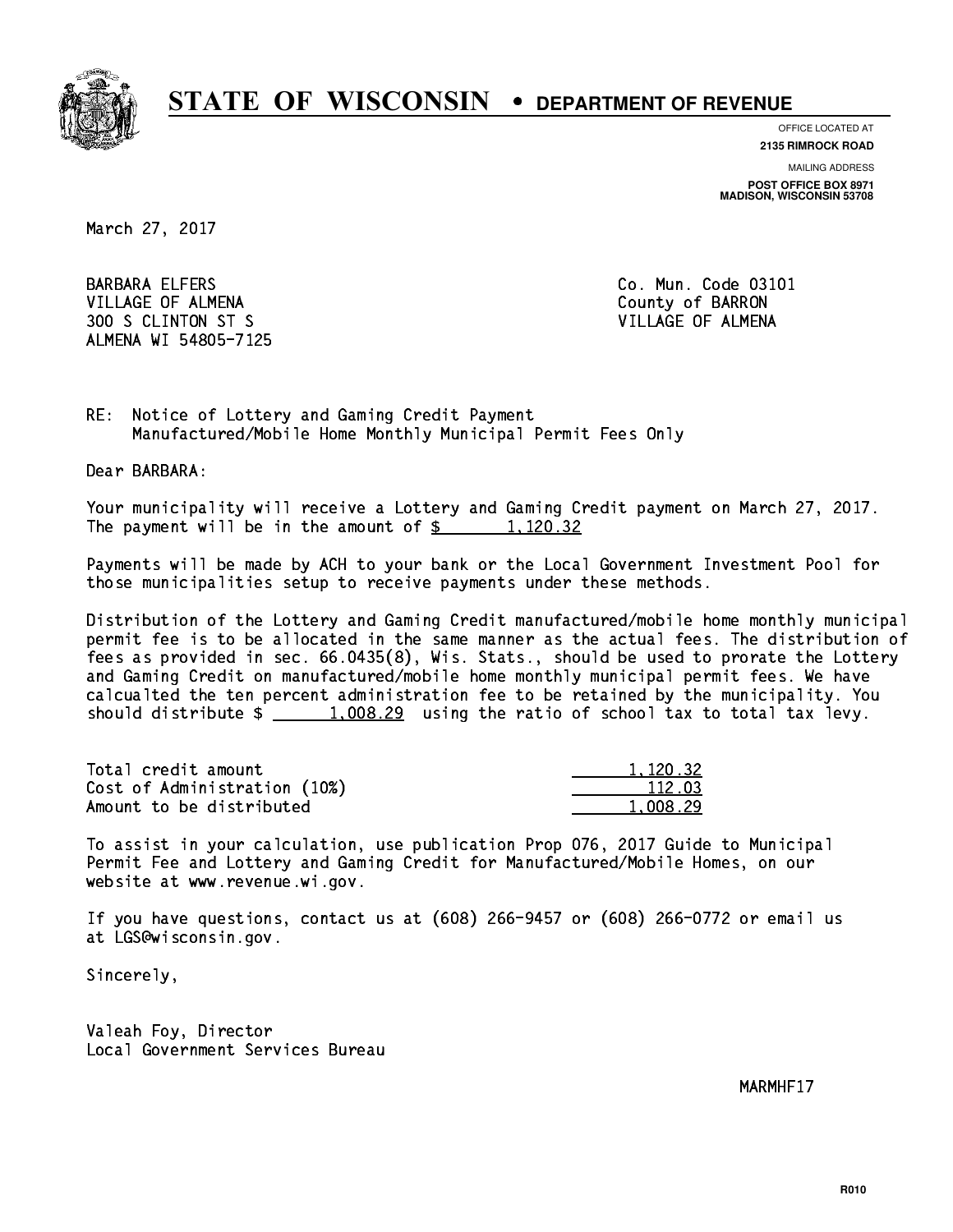

**OFFICE LOCATED AT**

**2135 RIMROCK ROAD**

**MAILING ADDRESS POST OFFICE BOX 8971 MADISON, WISCONSIN 53708**

March 27, 2017

ROGER OLSON VILLAGE OF CAMERON COUNTY OF BARRON PO BOX 387 VILLAGE OF CAMERON CAMERON WI 54822-0387

Co. Mun. Code 03111

RE: Notice of Lottery and Gaming Credit Payment Manufactured/Mobile Home Monthly Municipal Permit Fees Only

Dear ROGER:

 Your municipality will receive a Lottery and Gaming Credit payment on March 27, 2017. The payment will be in the amount of  $\frac{2}{3}$  1,219.40

 Payments will be made by ACH to your bank or the Local Government Investment Pool for those municipalities setup to receive payments under these methods.

 Distribution of the Lottery and Gaming Credit manufactured/mobile home monthly municipal permit fee is to be allocated in the same manner as the actual fees. The distribution of fees as provided in sec. 66.0435(8), Wis. Stats., should be used to prorate the Lottery and Gaming Credit on manufactured/mobile home monthly municipal permit fees. We have calcualted the ten percent administration fee to be retained by the municipality. You should distribute  $\frac{1,097.46}{1,097.46}$  using the ratio of school tax to total tax levy.

| Total credit amount          | 1.219.40 |
|------------------------------|----------|
| Cost of Administration (10%) | 121.94   |
| Amount to be distributed     | 1.097.46 |

 To assist in your calculation, use publication Prop 076, 2017 Guide to Municipal Permit Fee and Lottery and Gaming Credit for Manufactured/Mobile Homes, on our website at www.revenue.wi.gov.

 If you have questions, contact us at (608) 266-9457 or (608) 266-0772 or email us at LGS@wisconsin.gov.

Sincerely,

 Valeah Foy, Director Local Government Services Bureau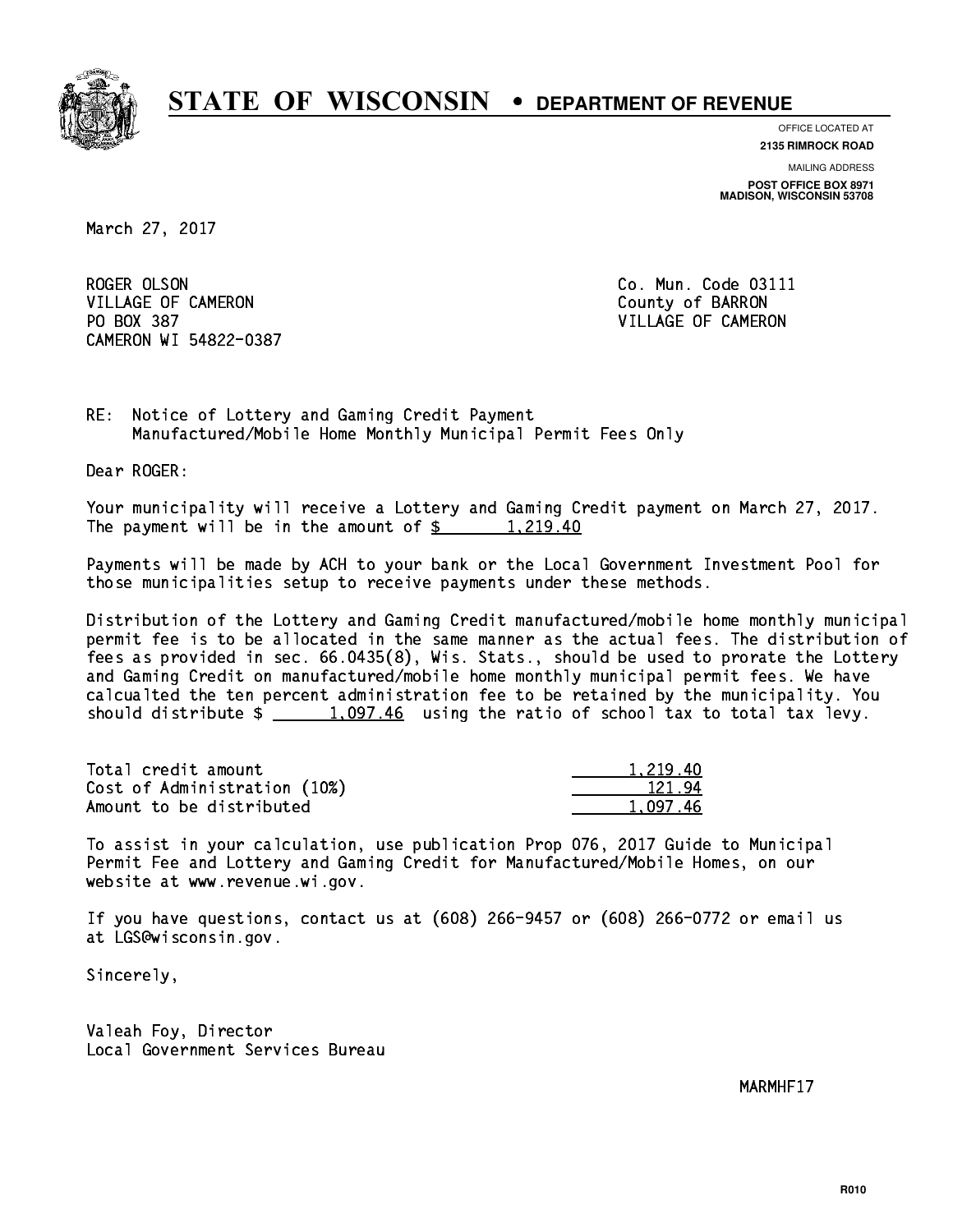

**OFFICE LOCATED AT**

**2135 RIMROCK ROAD**

**MAILING ADDRESS POST OFFICE BOX 8971 MADISON, WISCONSIN 53708**

March 27, 2017

SHERRIE SIEBERT Co. Mun. Code 03171 VILLAGE OF PRAIRIE FARM COUNTY OF BARRON PO BOX 74 PRAIRIE FARM WI 54762-0074

VILLAGE OF PRAIRIE FARM

RE: Notice of Lottery and Gaming Credit Payment Manufactured/Mobile Home Monthly Municipal Permit Fees Only

Dear SHERRIE:

 Your municipality will receive a Lottery and Gaming Credit payment on March 27, 2017. The payment will be in the amount of  $$ 230.98$ 

 Payments will be made by ACH to your bank or the Local Government Investment Pool for those municipalities setup to receive payments under these methods.

 Distribution of the Lottery and Gaming Credit manufactured/mobile home monthly municipal permit fee is to be allocated in the same manner as the actual fees. The distribution of fees as provided in sec. 66.0435(8), Wis. Stats., should be used to prorate the Lottery and Gaming Credit on manufactured/mobile home monthly municipal permit fees. We have calcualted the ten percent administration fee to be retained by the municipality. You should distribute  $\frac{207.89}{207.89}$  using the ratio of school tax to total tax levy.

Total credit amount Cost of Administration (10%) Amount to be distributed

| 21<br>л I .            |
|------------------------|
| クマー                    |
| RQ<br>$11-$<br>.,<br>٢ |

 To assist in your calculation, use publication Prop 076, 2017 Guide to Municipal Permit Fee and Lottery and Gaming Credit for Manufactured/Mobile Homes, on our website at www.revenue.wi.gov.

 If you have questions, contact us at (608) 266-9457 or (608) 266-0772 or email us at LGS@wisconsin.gov.

Sincerely,

 Valeah Foy, Director Local Government Services Bureau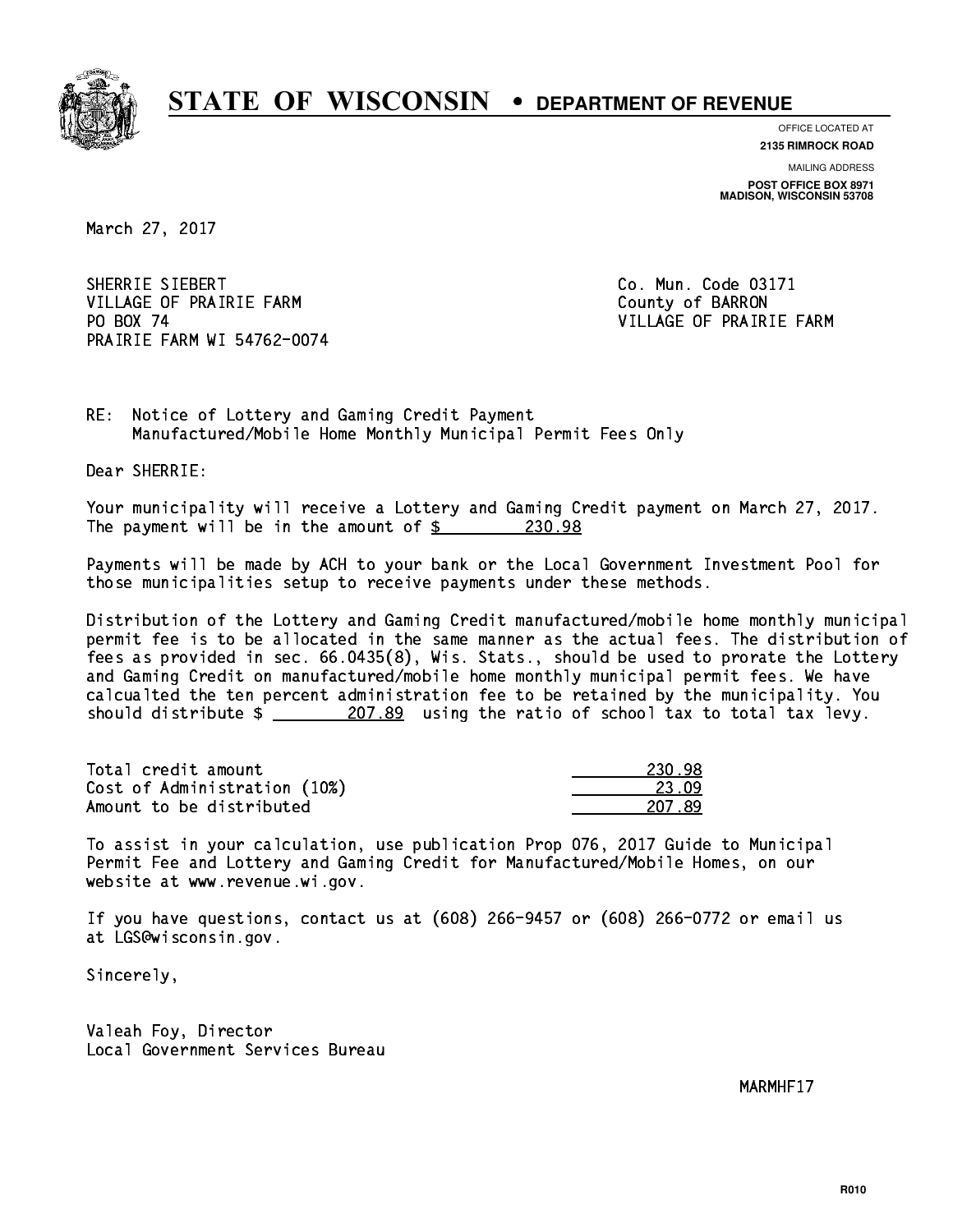

**OFFICE LOCATED AT**

**2135 RIMROCK ROAD**

**MAILING ADDRESS**

**POST OFFICE BOX 8971 MADISON, WISCONSIN 53708**

March 27, 2017

TONY SLAGSTAD CITY OF BARRON County of BARRON PO BOX 156 CITY OF BARRON BARRON WI 54812-0156

Co. Mun. Code 03206

RE: Notice of Lottery and Gaming Credit Payment Manufactured/Mobile Home Monthly Municipal Permit Fees Only

Dear TONY:

 Your municipality will receive a Lottery and Gaming Credit payment on March 27, 2017. The payment will be in the amount of  $\frac{2}{3}$  10,980.00

 Payments will be made by ACH to your bank or the Local Government Investment Pool for those municipalities setup to receive payments under these methods.

 Distribution of the Lottery and Gaming Credit manufactured/mobile home monthly municipal permit fee is to be allocated in the same manner as the actual fees. The distribution of fees as provided in sec. 66.0435(8), Wis. Stats., should be used to prorate the Lottery and Gaming Credit on manufactured/mobile home monthly municipal permit fees. We have calcualted the ten percent administration fee to be retained by the municipality. You should distribute  $\frac{2}{2}$   $\frac{9,882.00}{2}$  using the ratio of school tax to total tax levy.

| Total credit amount          | 10,980.00 |
|------------------------------|-----------|
| Cost of Administration (10%) | 1,098.00  |
| Amount to be distributed     | 9.882.00  |

 To assist in your calculation, use publication Prop 076, 2017 Guide to Municipal Permit Fee and Lottery and Gaming Credit for Manufactured/Mobile Homes, on our website at www.revenue.wi.gov.

 If you have questions, contact us at (608) 266-9457 or (608) 266-0772 or email us at LGS@wisconsin.gov.

Sincerely,

 Valeah Foy, Director Local Government Services Bureau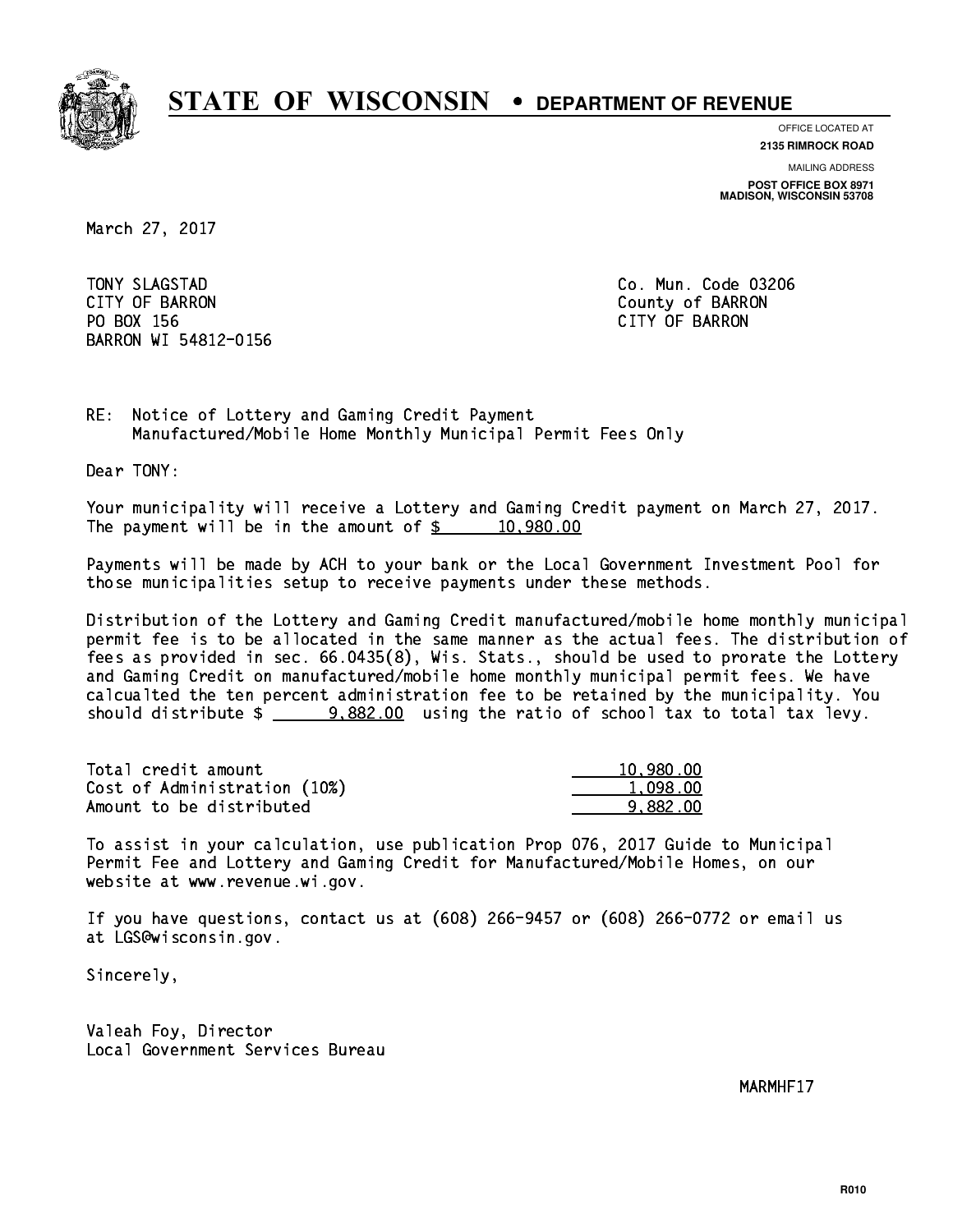

**OFFICE LOCATED AT**

**2135 RIMROCK ROAD**

**MAILING ADDRESS**

**POST OFFICE BOX 8971 MADISON, WISCONSIN 53708**

March 27, 2017

 JULIE A KESSLER Co. Mun. Code 03212 CITY OF CUMBERLAND COUNTY COUNTY OF BARRON 950 1ST AVENUE CITY OF CUMBERLAND CUMBERLAND WI 54829

RE: Notice of Lottery and Gaming Credit Payment Manufactured/Mobile Home Monthly Municipal Permit Fees Only

Dear JULIE:

 Your municipality will receive a Lottery and Gaming Credit payment on March 27, 2017. The payment will be in the amount of  $\frac{2}{3}$   $\frac{4,239.23}{2}$ 

 Payments will be made by ACH to your bank or the Local Government Investment Pool for those municipalities setup to receive payments under these methods.

 Distribution of the Lottery and Gaming Credit manufactured/mobile home monthly municipal permit fee is to be allocated in the same manner as the actual fees. The distribution of fees as provided in sec. 66.0435(8), Wis. Stats., should be used to prorate the Lottery and Gaming Credit on manufactured/mobile home monthly municipal permit fees. We have calcualted the ten percent administration fee to be retained by the municipality. You should distribute  $\frac{2.815.31}{2}$  using the ratio of school tax to total tax levy.

| Total credit amount          | 4.239.23 |
|------------------------------|----------|
| Cost of Administration (10%) | 423.92   |
| Amount to be distributed     | 3.815.31 |

 To assist in your calculation, use publication Prop 076, 2017 Guide to Municipal Permit Fee and Lottery and Gaming Credit for Manufactured/Mobile Homes, on our website at www.revenue.wi.gov.

 If you have questions, contact us at (608) 266-9457 or (608) 266-0772 or email us at LGS@wisconsin.gov.

Sincerely,

 Valeah Foy, Director Local Government Services Bureau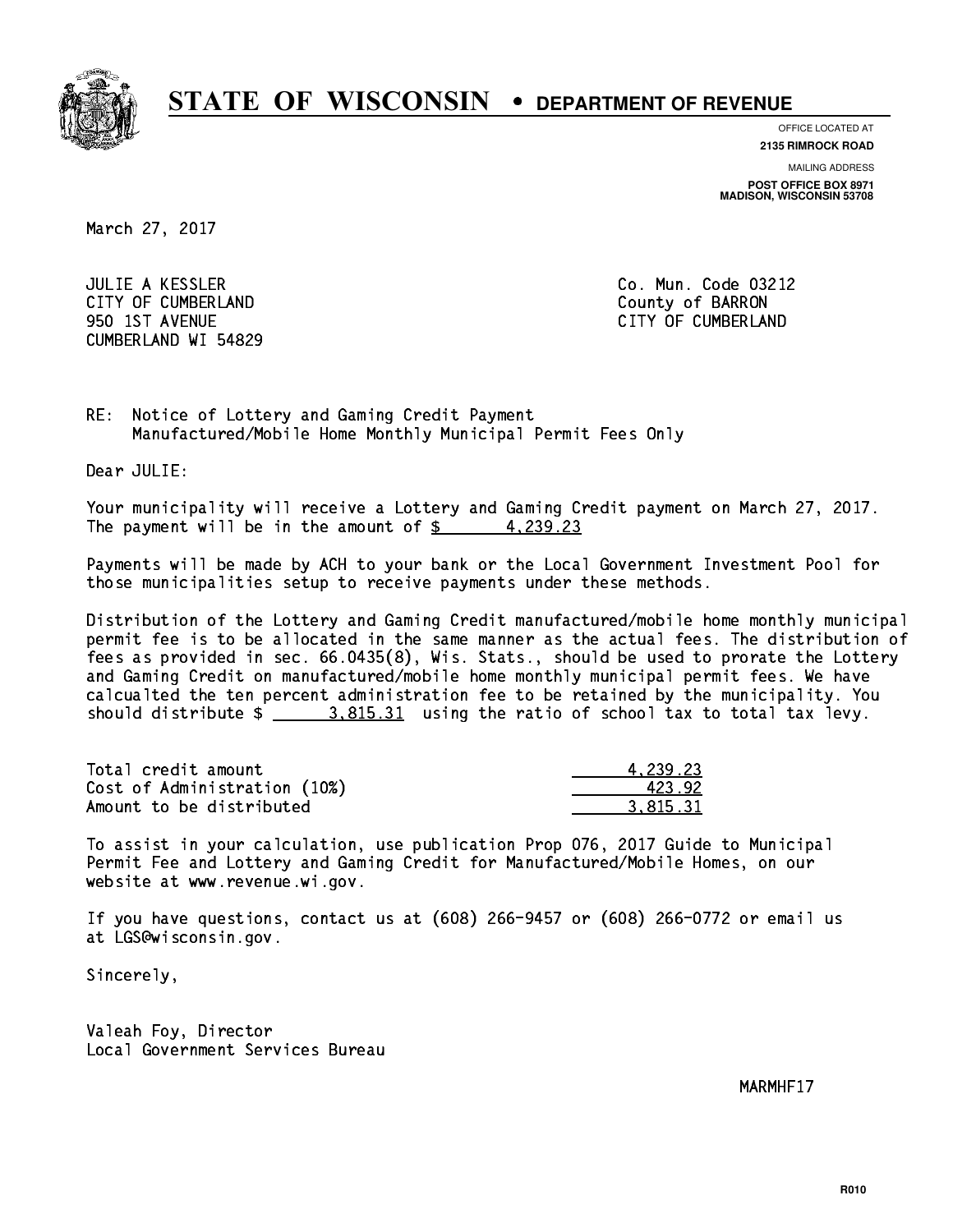

**OFFICE LOCATED AT**

**2135 RIMROCK ROAD**

**MAILING ADDRESS**

**POST OFFICE BOX 8971 MADISON, WISCONSIN 53708**

March 27, 2017

 KATHLEEN V MORSE Co. Mun. Code 03276 CITY OF RICE LAKE COUNTY OF RICE LAKE 30 E EAU CLAIRE ST CITY OF RICE LAKE RICE LAKE WI 54868

RE: Notice of Lottery and Gaming Credit Payment Manufactured/Mobile Home Monthly Municipal Permit Fees Only

Dear KATHLEEN:

 Your municipality will receive a Lottery and Gaming Credit payment on March 27, 2017. The payment will be in the amount of  $\frac{2}{3}$  7,535.28

 Payments will be made by ACH to your bank or the Local Government Investment Pool for those municipalities setup to receive payments under these methods.

 Distribution of the Lottery and Gaming Credit manufactured/mobile home monthly municipal permit fee is to be allocated in the same manner as the actual fees. The distribution of fees as provided in sec. 66.0435(8), Wis. Stats., should be used to prorate the Lottery and Gaming Credit on manufactured/mobile home monthly municipal permit fees. We have calcualted the ten percent administration fee to be retained by the municipality. You should distribute  $\frac{2}{1}$   $\frac{6,781.76}{2}$  using the ratio of school tax to total tax levy.

| Total credit amount          | 7.535.28 |
|------------------------------|----------|
| Cost of Administration (10%) | 753.52   |
| Amount to be distributed     | 6.781.76 |

 To assist in your calculation, use publication Prop 076, 2017 Guide to Municipal Permit Fee and Lottery and Gaming Credit for Manufactured/Mobile Homes, on our website at www.revenue.wi.gov.

 If you have questions, contact us at (608) 266-9457 or (608) 266-0772 or email us at LGS@wisconsin.gov.

Sincerely,

 Valeah Foy, Director Local Government Services Bureau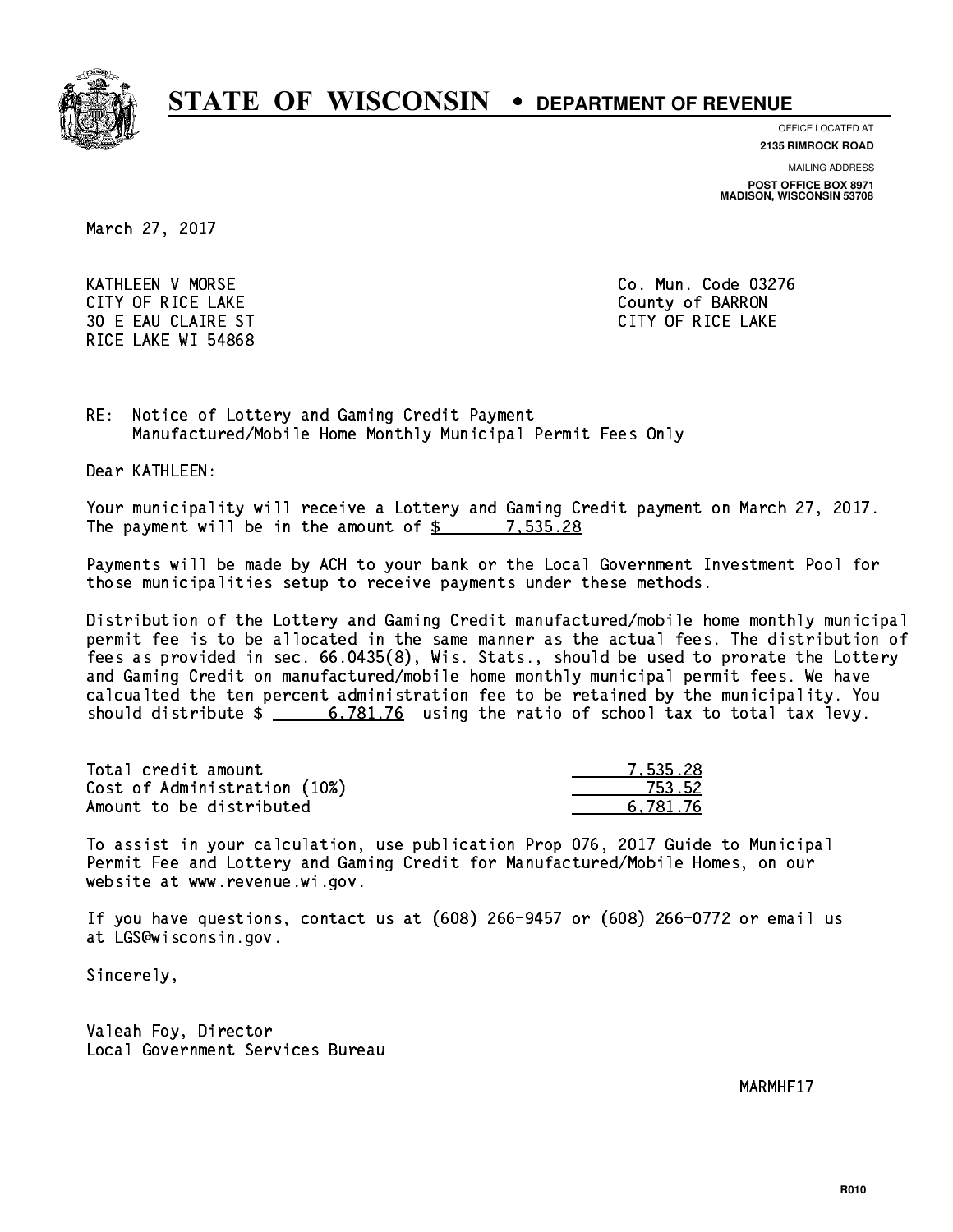

**OFFICE LOCATED AT**

**2135 RIMROCK ROAD**

**MAILING ADDRESS**

**POST OFFICE BOX 8971 MADISON, WISCONSIN 53708**

March 27, 2017

CAROL MORAVCHIK TOWN OF KEYSTONE COUNTY OF BAYFIELD 64350 WASHNIESKI RD TOWN OF KEYSTONE MASON WI 54856

Co. Mun. Code 04028

RE: Notice of Lottery and Gaming Credit Payment Manufactured/Mobile Home Monthly Municipal Permit Fees Only

Dear CAROL:

 Your municipality will receive a Lottery and Gaming Credit payment on March 27, 2017. The payment will be in the amount of  $\frac{2}{3}$ 443.16

 Payments will be made by ACH to your bank or the Local Government Investment Pool for those municipalities setup to receive payments under these methods.

 Distribution of the Lottery and Gaming Credit manufactured/mobile home monthly municipal permit fee is to be allocated in the same manner as the actual fees. The distribution of fees as provided in sec. 66.0435(8), Wis. Stats., should be used to prorate the Lottery and Gaming Credit on manufactured/mobile home monthly municipal permit fees. We have calcualted the ten percent administration fee to be retained by the municipality. You should distribute \$ 398.85 using the ratio of school tax to total tax levy. \_\_\_\_\_\_\_\_\_\_\_\_\_\_

| Total credit amount          | 443 16 |
|------------------------------|--------|
| Cost of Administration (10%) | 44.31  |
| Amount to be distributed     | 398.85 |

| 3.16  |
|-------|
| $-31$ |
| 85    |

 To assist in your calculation, use publication Prop 076, 2017 Guide to Municipal Permit Fee and Lottery and Gaming Credit for Manufactured/Mobile Homes, on our website at www.revenue.wi.gov.

 If you have questions, contact us at (608) 266-9457 or (608) 266-0772 or email us at LGS@wisconsin.gov.

Sincerely,

 Valeah Foy, Director Local Government Services Bureau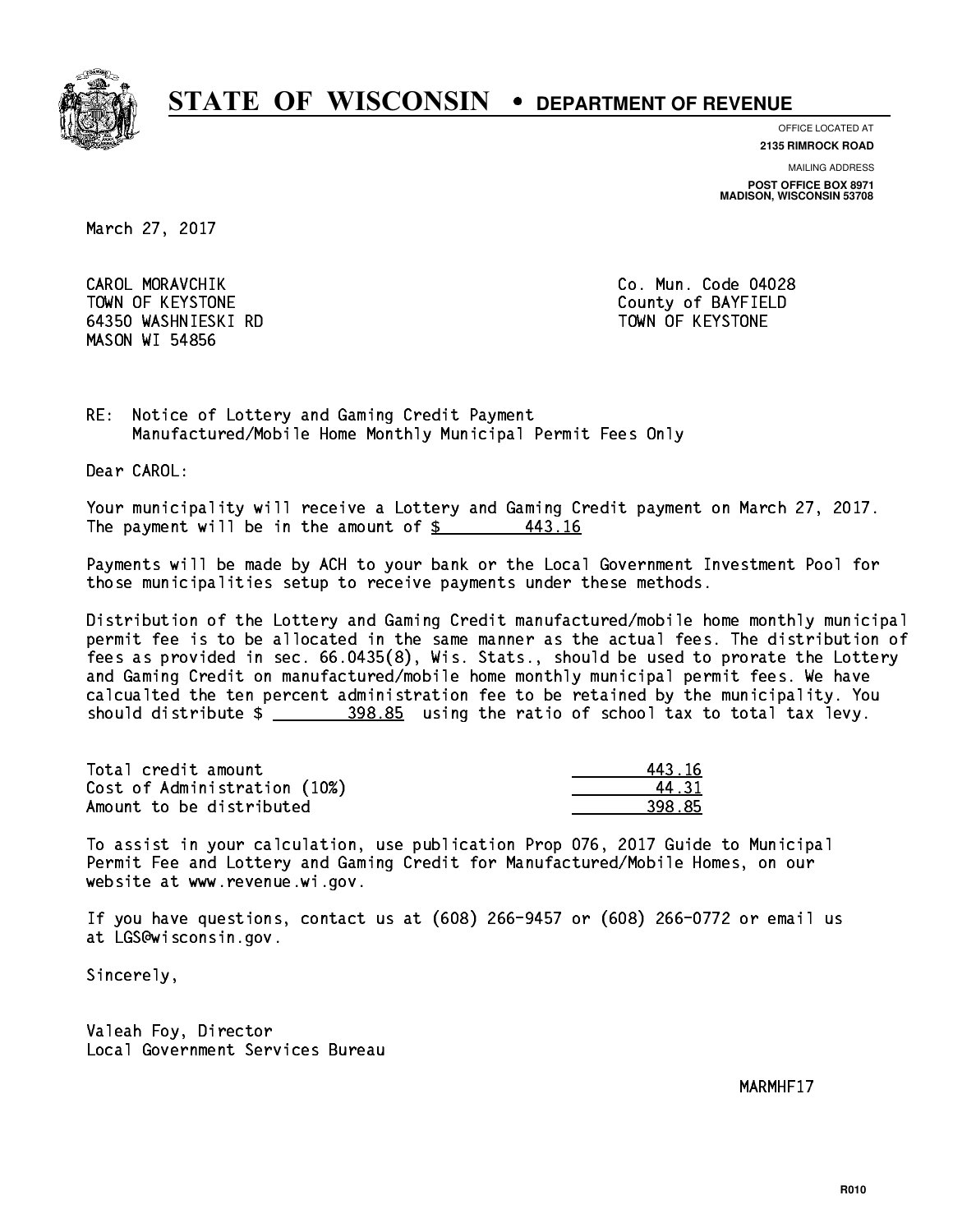

**OFFICE LOCATED AT**

**2135 RIMROCK ROAD**

**MAILING ADDRESS POST OFFICE BOX 8971 MADISON, WISCONSIN 53708**

March 27, 2017

JEANETTE ROSKOM TOWN OF WRIGHTSTOWN County of BROWN 6317 STATE HIGHWAY 57 TOWN OF WRIGHTSTOWN DE PERE WI 54115

Co. Mun. Code 05040

RE: Notice of Lottery and Gaming Credit Payment Manufactured/Mobile Home Monthly Municipal Permit Fees Only

Dear JEANETTE:

 Your municipality will receive a Lottery and Gaming Credit payment on March 27, 2017. The payment will be in the amount of  $\frac{2}{3}$  3,071.35

 Payments will be made by ACH to your bank or the Local Government Investment Pool for those municipalities setup to receive payments under these methods.

 Distribution of the Lottery and Gaming Credit manufactured/mobile home monthly municipal permit fee is to be allocated in the same manner as the actual fees. The distribution of fees as provided in sec. 66.0435(8), Wis. Stats., should be used to prorate the Lottery and Gaming Credit on manufactured/mobile home monthly municipal permit fees. We have calcualted the ten percent administration fee to be retained by the municipality. You should distribute  $\frac{2}{2}$   $\frac{2}{164.22}$  using the ratio of school tax to total tax levy.

| Total credit amount          | 3.071.35 |
|------------------------------|----------|
| Cost of Administration (10%) | 307.13   |
| Amount to be distributed     | 2.764.22 |

 To assist in your calculation, use publication Prop 076, 2017 Guide to Municipal Permit Fee and Lottery and Gaming Credit for Manufactured/Mobile Homes, on our website at www.revenue.wi.gov.

 If you have questions, contact us at (608) 266-9457 or (608) 266-0772 or email us at LGS@wisconsin.gov.

Sincerely,

 Valeah Foy, Director Local Government Services Bureau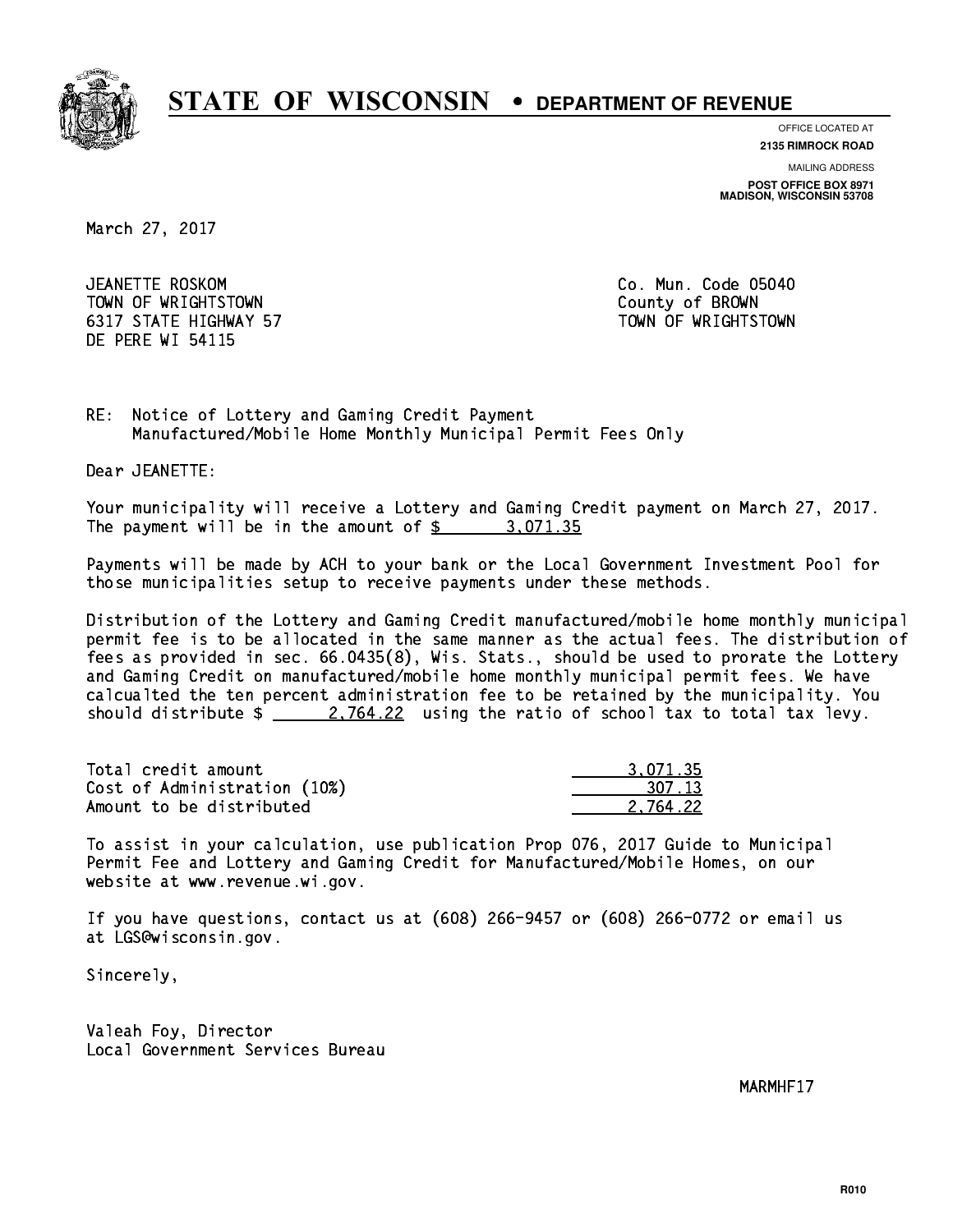

**OFFICE LOCATED AT**

**2135 RIMROCK ROAD**

**MAILING ADDRESS POST OFFICE BOX 8971 MADISON, WISCONSIN 53708**

March 27, 2017

**KAREN SIMONS** VILLAGE OF BELLEVUE COUNTY OF BROWN 2828 ALLOUEZ AVE VILLAGE OF BELLEVUE GREEN BAY WI 54311-6644

Co. Mun. Code 05106

RE: Notice of Lottery and Gaming Credit Payment Manufactured/Mobile Home Monthly Municipal Permit Fees Only

Dear KAREN:

 Your municipality will receive a Lottery and Gaming Credit payment on March 27, 2017. The payment will be in the amount of  $\frac{2}{3}$  76,462.08

 Payments will be made by ACH to your bank or the Local Government Investment Pool for those municipalities setup to receive payments under these methods.

 Distribution of the Lottery and Gaming Credit manufactured/mobile home monthly municipal permit fee is to be allocated in the same manner as the actual fees. The distribution of fees as provided in sec. 66.0435(8), Wis. Stats., should be used to prorate the Lottery and Gaming Credit on manufactured/mobile home monthly municipal permit fees. We have calcualted the ten percent administration fee to be retained by the municipality. You should distribute  $\frac{2}{10}$   $\frac{68,815.88}{20}$  using the ratio of school tax to total tax levy.

| Total credit amount          | 76,462.08 |
|------------------------------|-----------|
| Cost of Administration (10%) | 7.646.20  |
| Amount to be distributed     | 68.815.88 |

 To assist in your calculation, use publication Prop 076, 2017 Guide to Municipal Permit Fee and Lottery and Gaming Credit for Manufactured/Mobile Homes, on our website at www.revenue.wi.gov.

 If you have questions, contact us at (608) 266-9457 or (608) 266-0772 or email us at LGS@wisconsin.gov.

Sincerely,

 Valeah Foy, Director Local Government Services Bureau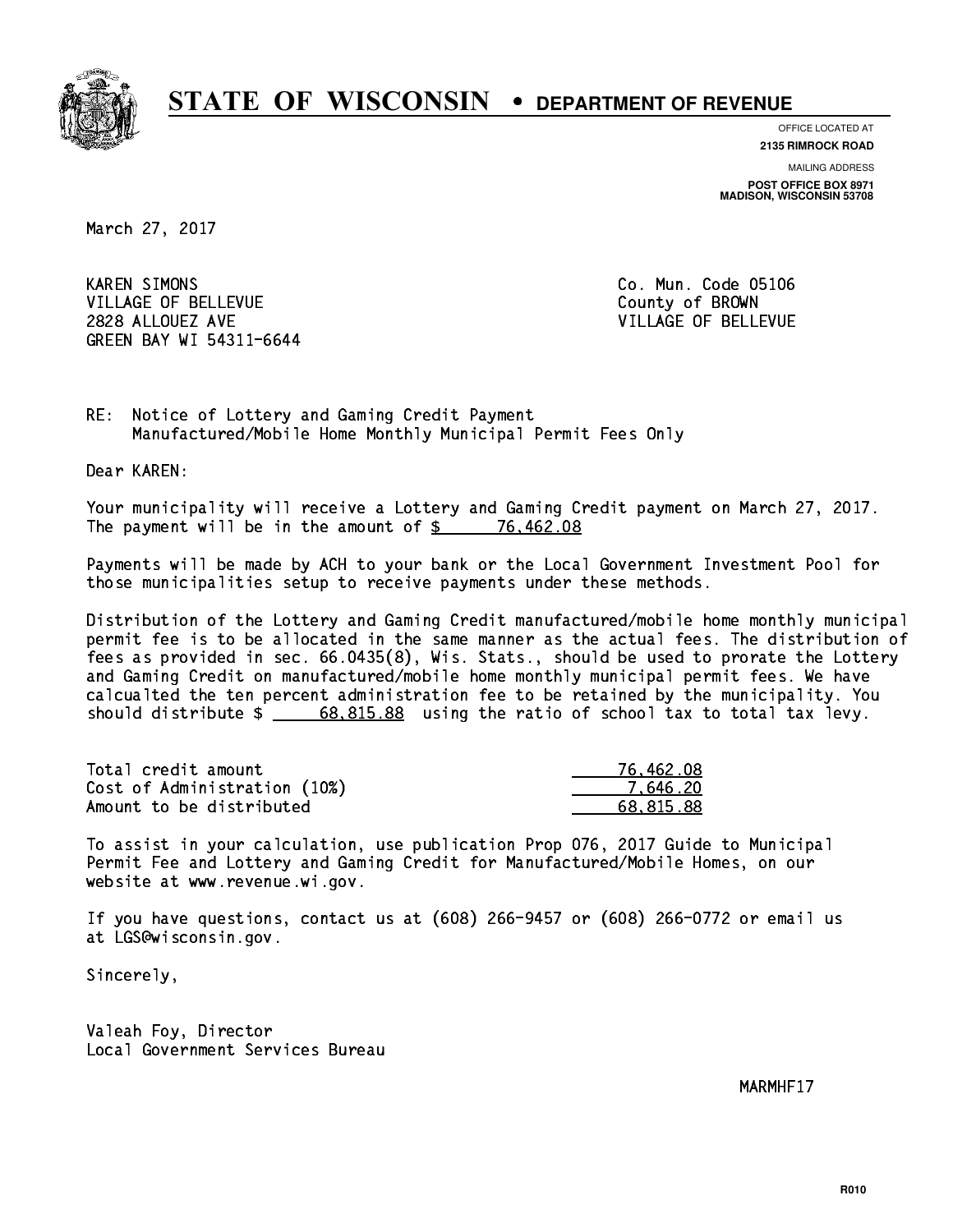

**OFFICE LOCATED AT**

**2135 RIMROCK ROAD**

**MAILING ADDRESS POST OFFICE BOX 8971 MADISON, WISCONSIN 53708**

March 27, 2017

KIM COOKLE VILLAGE OF DENMARK COUNTY OF BROWN DENMARK WI 54208

Co. Mun. Code 05116 P.O.BOX 310 VILLAGE OF DENMARK

RE: Notice of Lottery and Gaming Credit Payment Manufactured/Mobile Home Monthly Municipal Permit Fees Only

Dear KIM:

 Your municipality will receive a Lottery and Gaming Credit payment on March 27, 2017. The payment will be in the amount of  $\frac{2}{3}$  1,491.12

 Payments will be made by ACH to your bank or the Local Government Investment Pool for those municipalities setup to receive payments under these methods.

 Distribution of the Lottery and Gaming Credit manufactured/mobile home monthly municipal permit fee is to be allocated in the same manner as the actual fees. The distribution of fees as provided in sec. 66.0435(8), Wis. Stats., should be used to prorate the Lottery and Gaming Credit on manufactured/mobile home monthly municipal permit fees. We have calcualted the ten percent administration fee to be retained by the municipality. You should distribute  $\frac{1,342.01}{1,342.01}$  using the ratio of school tax to total tax levy.

| Total credit amount          | 1,491.12 |
|------------------------------|----------|
| Cost of Administration (10%) | 149.11   |
| Amount to be distributed     | 1.342.01 |

 To assist in your calculation, use publication Prop 076, 2017 Guide to Municipal Permit Fee and Lottery and Gaming Credit for Manufactured/Mobile Homes, on our website at www.revenue.wi.gov.

 If you have questions, contact us at (608) 266-9457 or (608) 266-0772 or email us at LGS@wisconsin.gov.

Sincerely,

 Valeah Foy, Director Local Government Services Bureau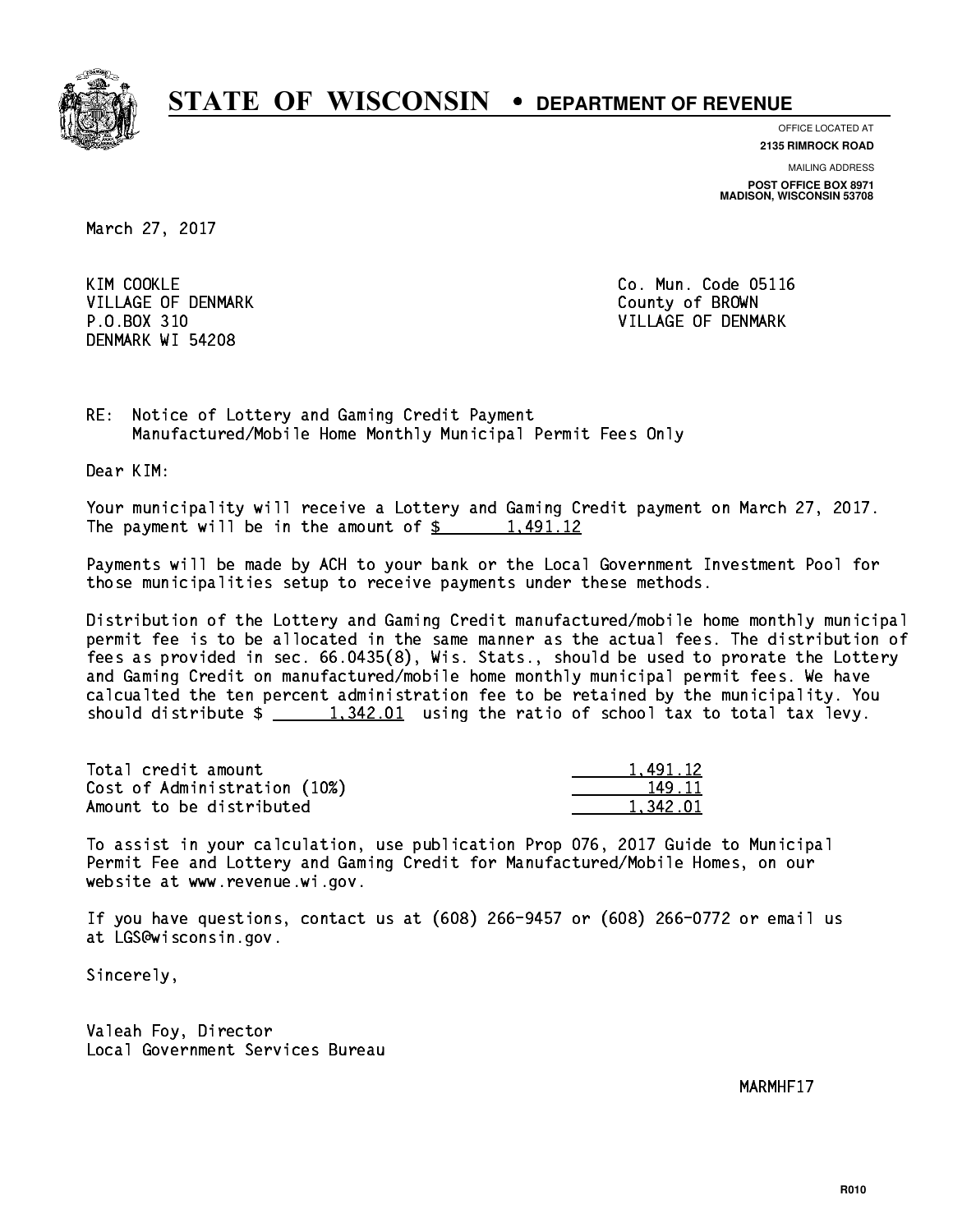

**OFFICE LOCATED AT**

**2135 RIMROCK ROAD**

**MAILING ADDRESS POST OFFICE BOX 8971 MADISON, WISCONSIN 53708**

March 27, 2017

JODI PRZYBYLSKI VILLAGE OF PULASKI COUNTY OF BROWN P.O. BOX 320 VILLAGE OF PULASKI PULASKI WI 54162-0320

Co. Mun. Code 05171

RE: Notice of Lottery and Gaming Credit Payment Manufactured/Mobile Home Monthly Municipal Permit Fees Only

Dear JODI:

 Your municipality will receive a Lottery and Gaming Credit payment on March 27, 2017. The payment will be in the amount of  $\frac{2}{3}$  6,397.96

 Payments will be made by ACH to your bank or the Local Government Investment Pool for those municipalities setup to receive payments under these methods.

 Distribution of the Lottery and Gaming Credit manufactured/mobile home monthly municipal permit fee is to be allocated in the same manner as the actual fees. The distribution of fees as provided in sec. 66.0435(8), Wis. Stats., should be used to prorate the Lottery and Gaming Credit on manufactured/mobile home monthly municipal permit fees. We have calcualted the ten percent administration fee to be retained by the municipality. You should distribute  $\frac{2}{1}$   $\frac{5,758.17}{2}$  using the ratio of school tax to total tax levy.

| Total credit amount          | 6.397.96 |
|------------------------------|----------|
| Cost of Administration (10%) | 639.79   |
| Amount to be distributed     | 5.758.17 |

 To assist in your calculation, use publication Prop 076, 2017 Guide to Municipal Permit Fee and Lottery and Gaming Credit for Manufactured/Mobile Homes, on our website at www.revenue.wi.gov.

 If you have questions, contact us at (608) 266-9457 or (608) 266-0772 or email us at LGS@wisconsin.gov.

Sincerely,

 Valeah Foy, Director Local Government Services Bureau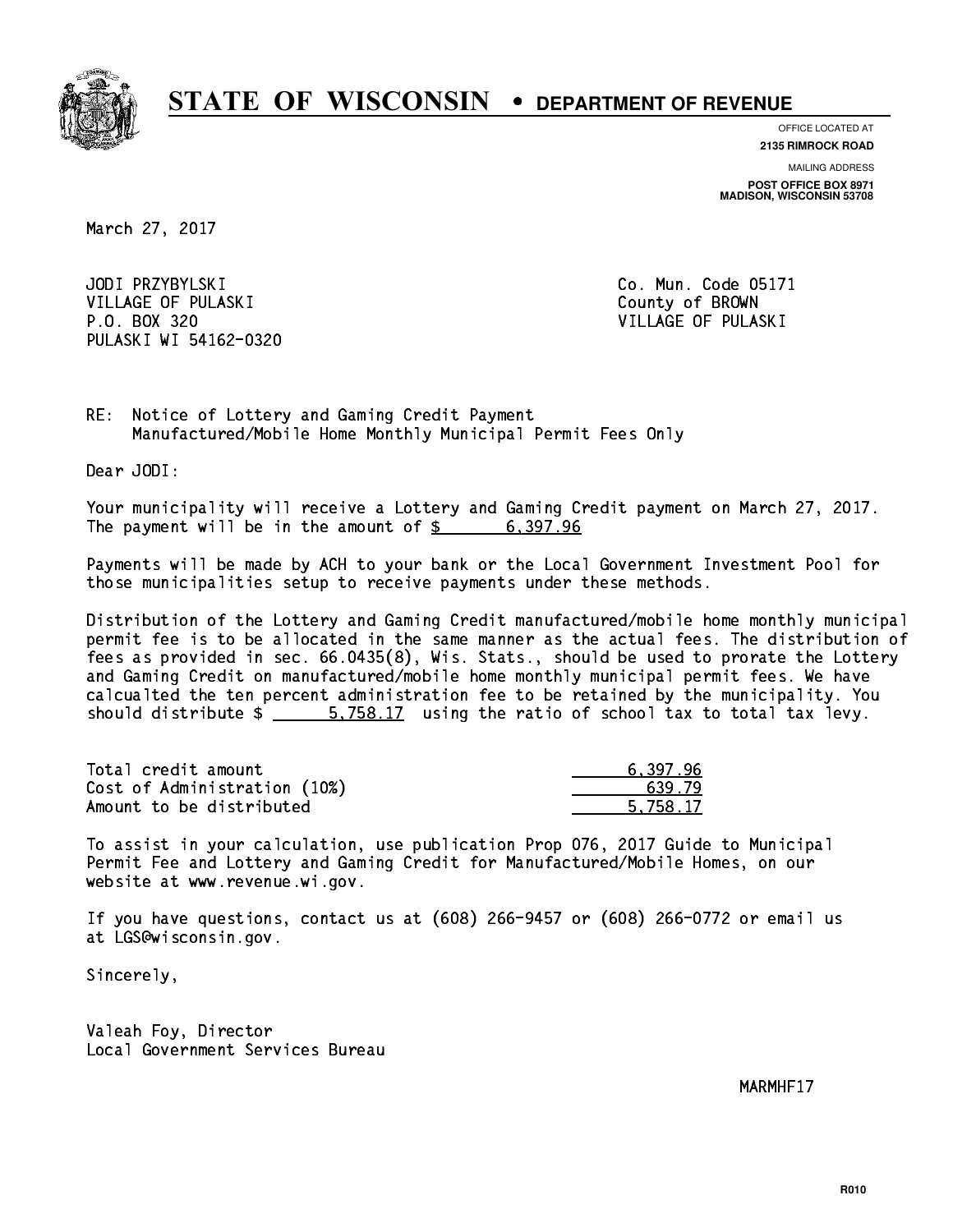

**OFFICE LOCATED AT**

**MAILING ADDRESS 2135 RIMROCK ROAD**

**POST OFFICE BOX 8971 MADISON, WISCONSIN 53708**

March 27, 2017

 SHANA LEDVINA Co. Mun. Code 05216 CITY OF DE PERE County of BROWN 335 S BROADWAY ST CITY OF DE PERE DE PERE WI 54115

RE: Notice of Lottery and Gaming Credit Payment Manufactured/Mobile Home Monthly Municipal Permit Fees Only

Dear SHANA:

 Your municipality will receive a Lottery and Gaming Credit payment on March 27, 2017. The payment will be in the amount of  $\frac{2}{3}$  2,296.87

 Payments will be made by ACH to your bank or the Local Government Investment Pool for those municipalities setup to receive payments under these methods.

 Distribution of the Lottery and Gaming Credit manufactured/mobile home monthly municipal permit fee is to be allocated in the same manner as the actual fees. The distribution of fees as provided in sec. 66.0435(8), Wis. Stats., should be used to prorate the Lottery and Gaming Credit on manufactured/mobile home monthly municipal permit fees. We have calcualted the ten percent administration fee to be retained by the municipality. You should distribute  $\frac{2.067.19}{2.067.19}$  using the ratio of school tax to total tax levy.

| Total credit amount          | 2.296.87 |
|------------------------------|----------|
| Cost of Administration (10%) | 229.68   |
| Amount to be distributed     | 2.067.19 |

 To assist in your calculation, use publication Prop 076, 2017 Guide to Municipal Permit Fee and Lottery and Gaming Credit for Manufactured/Mobile Homes, on our website at www.revenue.wi.gov.

 If you have questions, contact us at (608) 266-9457 or (608) 266-0772 or email us at LGS@wisconsin.gov.

Sincerely,

 Valeah Foy, Director Local Government Services Bureau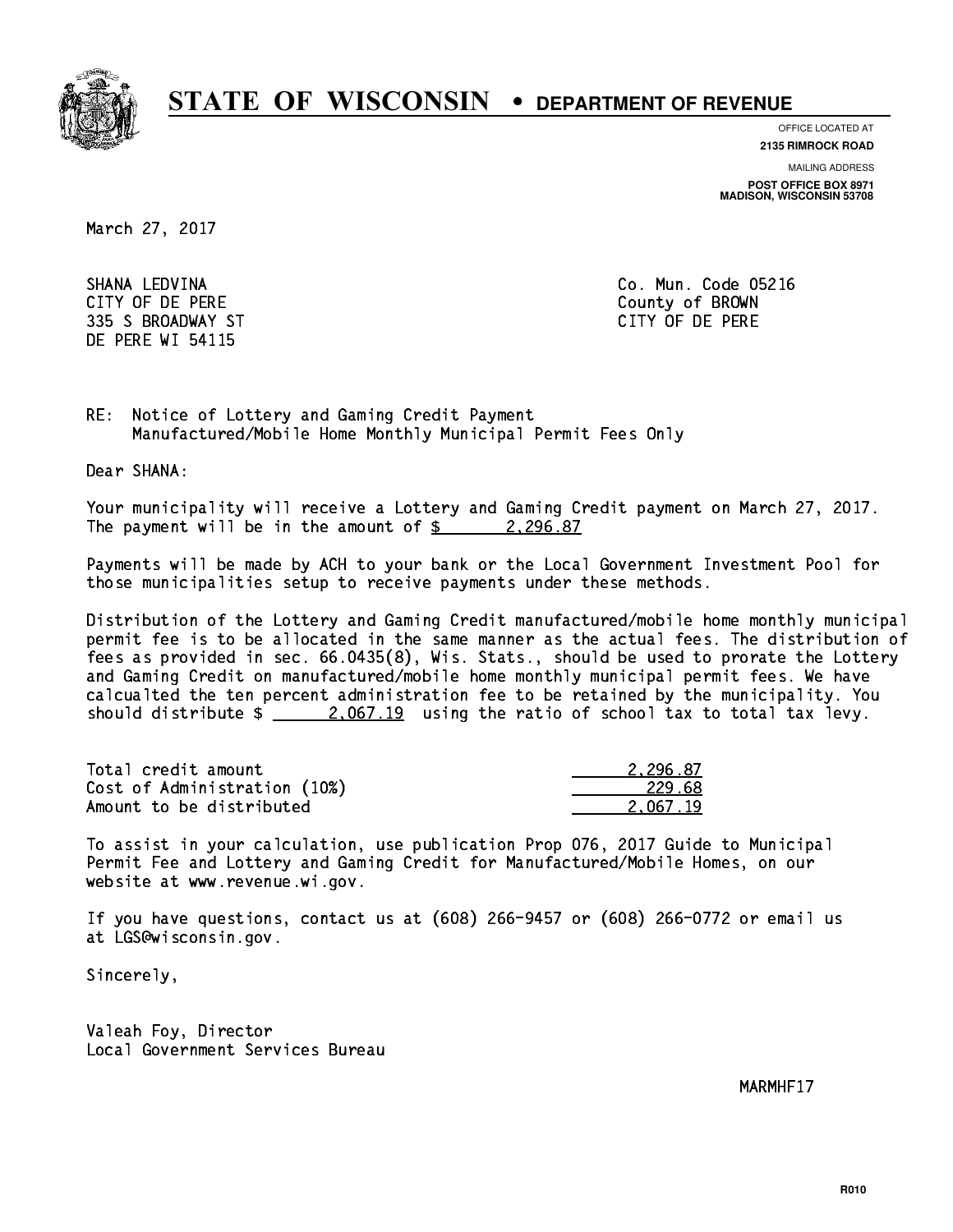

**OFFICE LOCATED AT**

**2135 RIMROCK ROAD**

**MAILING ADDRESS**

**POST OFFICE BOX 8971 MADISON, WISCONSIN 53708**

March 27, 2017

 DIANA ELLENBECKER Co. Mun. Code 05231 CITY OF GREEN BAY County of BROWN 100 N JEFFERSON ST #105 CONTROL CONTROLLER TO A CITY OF GREEN BAY GREEN BAY WI 54301-5026

RE: Notice of Lottery and Gaming Credit Payment Manufactured/Mobile Home Monthly Municipal Permit Fees Only

Dear DIANA:

 Your municipality will receive a Lottery and Gaming Credit payment on March 27, 2017. The payment will be in the amount of  $\frac{21,308.91}{2}$ 

 Payments will be made by ACH to your bank or the Local Government Investment Pool for those municipalities setup to receive payments under these methods.

 Distribution of the Lottery and Gaming Credit manufactured/mobile home monthly municipal permit fee is to be allocated in the same manner as the actual fees. The distribution of fees as provided in sec. 66.0435(8), Wis. Stats., should be used to prorate the Lottery and Gaming Credit on manufactured/mobile home monthly municipal permit fees. We have calcualted the ten percent administration fee to be retained by the municipality. You should distribute  $\frac{19,178.02}{2}$  using the ratio of school tax to total tax levy.

| Total credit amount          | 21,308.91 |
|------------------------------|-----------|
| Cost of Administration (10%) | 2.130.89  |
| Amount to be distributed     | 19.178.02 |

 To assist in your calculation, use publication Prop 076, 2017 Guide to Municipal Permit Fee and Lottery and Gaming Credit for Manufactured/Mobile Homes, on our website at www.revenue.wi.gov.

 If you have questions, contact us at (608) 266-9457 or (608) 266-0772 or email us at LGS@wisconsin.gov.

Sincerely,

 Valeah Foy, Director Local Government Services Bureau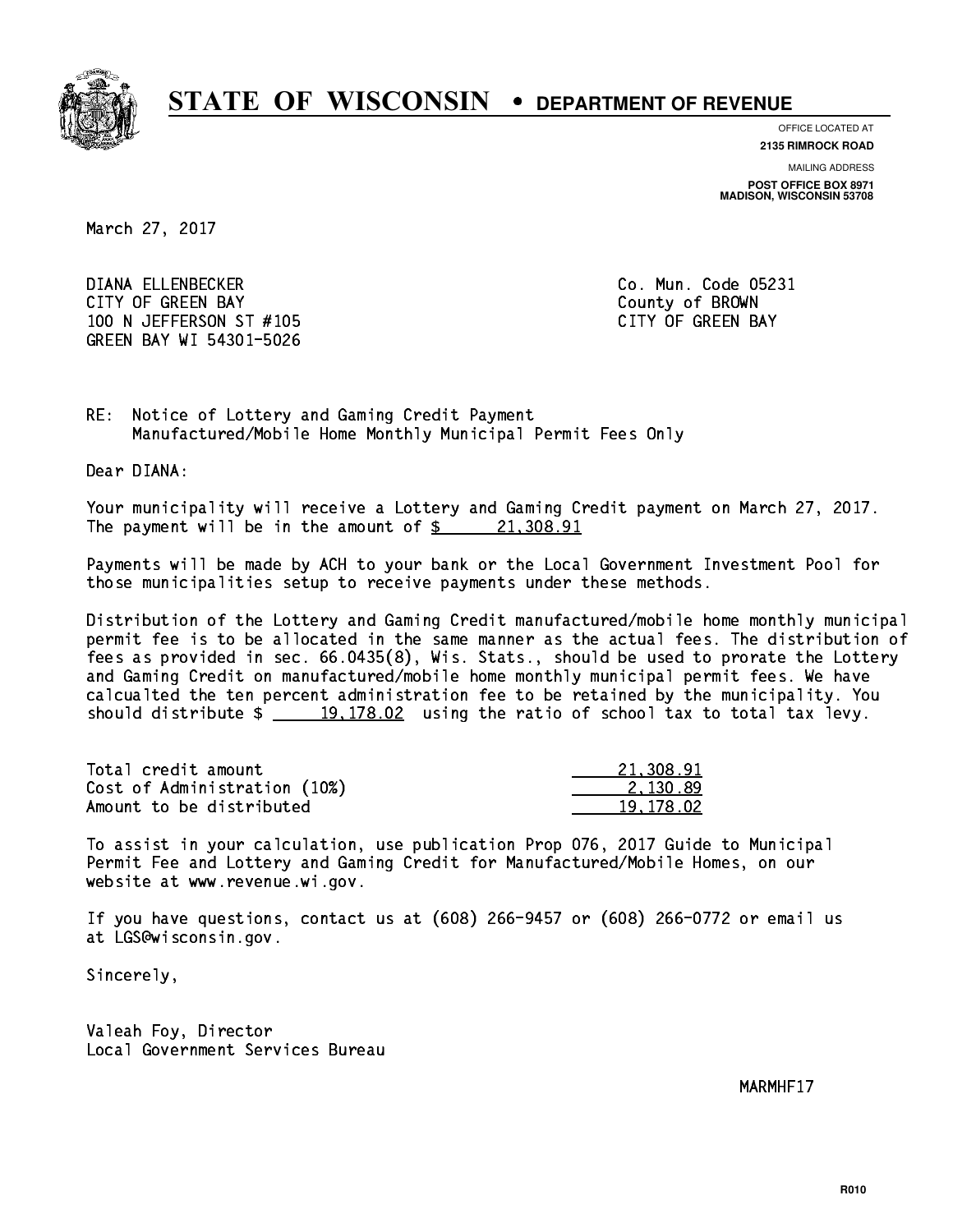

**OFFICE LOCATED AT**

**2135 RIMROCK ROAD**

**MAILING ADDRESS**

**POST OFFICE BOX 8971 MADISON, WISCONSIN 53708**

March 27, 2017

**CHRISTINE RUFF**  TOWN OF ALMA County of BUFFALO S1599 COUNTY RD N ALMA WI 54610-8332

Co. Mun. Code 06002 TOWN OF ALMA

RE: Notice of Lottery and Gaming Credit Payment Manufactured/Mobile Home Monthly Municipal Permit Fees Only

Dear CHRISTINE:

 Your municipality will receive a Lottery and Gaming Credit payment on March 27, 2017. The payment will be in the amount of \$ 350.93 \_\_\_\_\_\_\_\_\_\_\_\_\_\_\_\_

 Payments will be made by ACH to your bank or the Local Government Investment Pool for those municipalities setup to receive payments under these methods.

 Distribution of the Lottery and Gaming Credit manufactured/mobile home monthly municipal permit fee is to be allocated in the same manner as the actual fees. The distribution of fees as provided in sec. 66.0435(8), Wis. Stats., should be used to prorate the Lottery and Gaming Credit on manufactured/mobile home monthly municipal permit fees. We have calcualted the ten percent administration fee to be retained by the municipality. You should distribute  $\frac{215.84}{215.84}$  using the ratio of school tax to total tax levy.

Total credit amount Cost of Administration (10%) Amount to be distributed

| 93                 |
|--------------------|
| F. 1               |
| <b>215</b> S<br>34 |

 To assist in your calculation, use publication Prop 076, 2017 Guide to Municipal Permit Fee and Lottery and Gaming Credit for Manufactured/Mobile Homes, on our website at www.revenue.wi.gov.

 If you have questions, contact us at (608) 266-9457 or (608) 266-0772 or email us at LGS@wisconsin.gov.

Sincerely,

 Valeah Foy, Director Local Government Services Bureau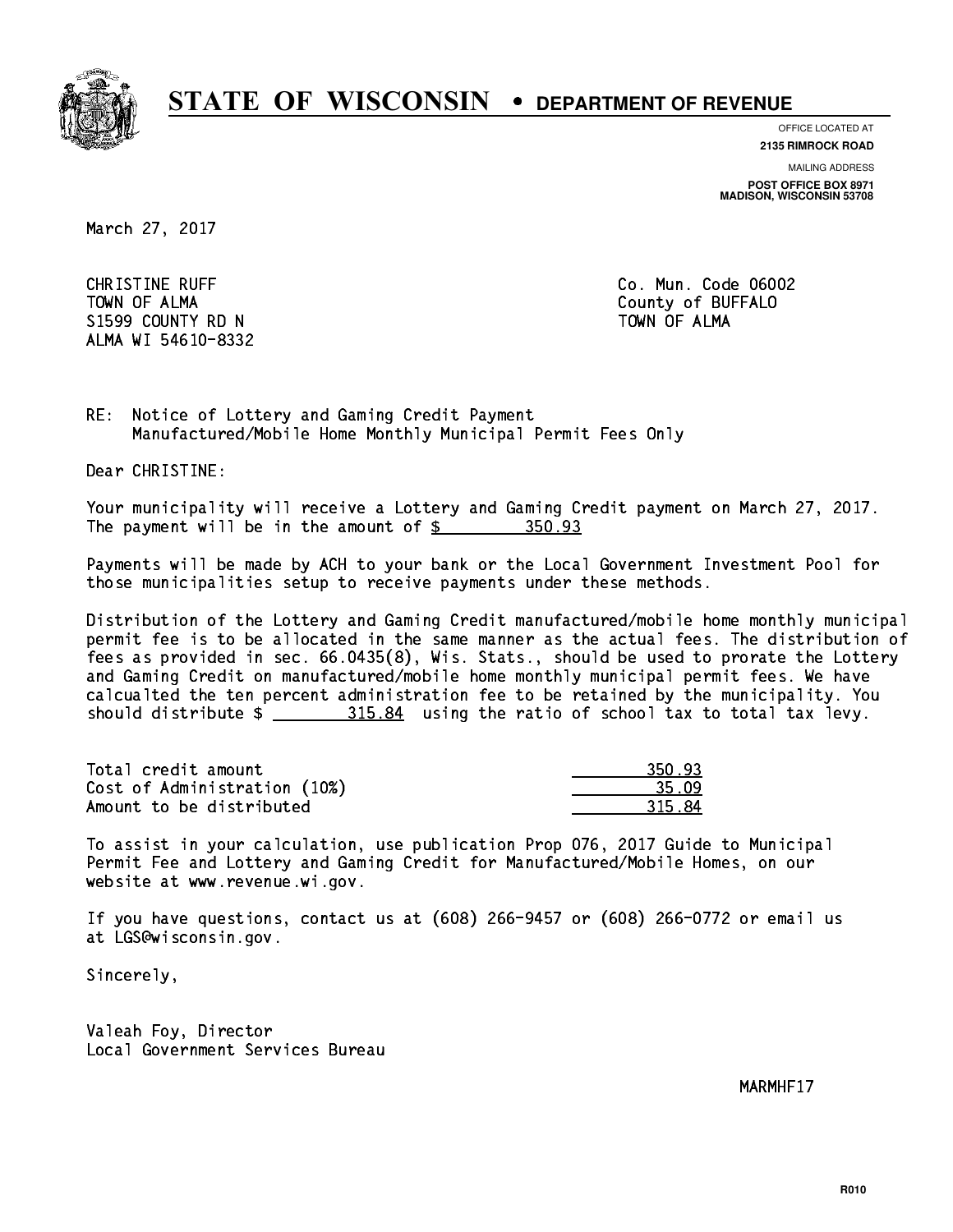

**OFFICE LOCATED AT**

**2135 RIMROCK ROAD**

**MAILING ADDRESS POST OFFICE BOX 8971 MADISON, WISCONSIN 53708**

March 27, 2017

**KATHY KORRISON** ARCADIA WI 54612

Co. Mun. Code 06016 TOWN OF GLENCOE COUNTY OF BUFFALO where the state  $\sim$  state  $\sim$  state  $\sim$  state  $\sim$  state  $\sim$  state  $\sim$ 

RE: Notice of Lottery and Gaming Credit Payment Manufactured/Mobile Home Monthly Municipal Permit Fees Only

Dear KATHY:

 Your municipality will receive a Lottery and Gaming Credit payment on March 27, 2017. The payment will be in the amount of  $\frac{2}{3}$  1,506.11

 Payments will be made by ACH to your bank or the Local Government Investment Pool for those municipalities setup to receive payments under these methods.

 Distribution of the Lottery and Gaming Credit manufactured/mobile home monthly municipal permit fee is to be allocated in the same manner as the actual fees. The distribution of fees as provided in sec. 66.0435(8), Wis. Stats., should be used to prorate the Lottery and Gaming Credit on manufactured/mobile home monthly municipal permit fees. We have calcualted the ten percent administration fee to be retained by the municipality. You should distribute  $\frac{1,355.50}{1,355.50}$  using the ratio of school tax to total tax levy.

| Total credit amount          | 1,506.11 |
|------------------------------|----------|
| Cost of Administration (10%) | 150.61   |
| Amount to be distributed     | 1.355.50 |

 To assist in your calculation, use publication Prop 076, 2017 Guide to Municipal Permit Fee and Lottery and Gaming Credit for Manufactured/Mobile Homes, on our website at www.revenue.wi.gov.

 If you have questions, contact us at (608) 266-9457 or (608) 266-0772 or email us at LGS@wisconsin.gov.

Sincerely,

 Valeah Foy, Director Local Government Services Bureau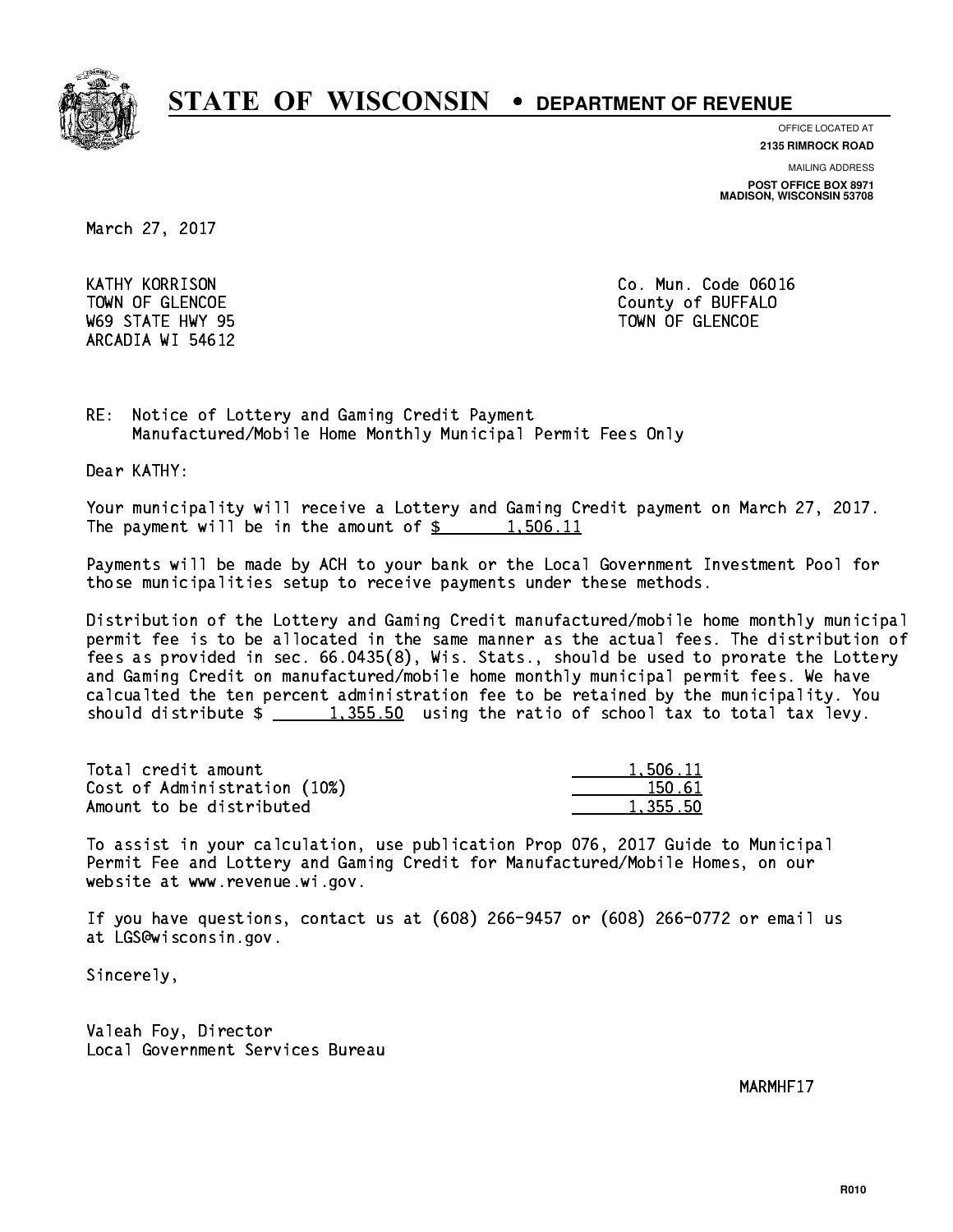

**OFFICE LOCATED AT**

**2135 RIMROCK ROAD**

**MAILING ADDRESS POST OFFICE BOX 8971 MADISON, WISCONSIN 53708**

March 27, 2017

SHERRY LORENZ VILLAGE OF COCHRANE COUNTY OF BUFFALO PO BOX 222 COCHRANE WI 54622-0222

Co. Mun. Code 06111 VILLAGE OF COCHRANE

RE: Notice of Lottery and Gaming Credit Payment Manufactured/Mobile Home Monthly Municipal Permit Fees Only

Dear SHERRY:

 Your municipality will receive a Lottery and Gaming Credit payment on March 27, 2017. The payment will be in the amount of \$ 118.31 \_\_\_\_\_\_\_\_\_\_\_\_\_\_\_\_

 Payments will be made by ACH to your bank or the Local Government Investment Pool for those municipalities setup to receive payments under these methods.

 Distribution of the Lottery and Gaming Credit manufactured/mobile home monthly municipal permit fee is to be allocated in the same manner as the actual fees. The distribution of fees as provided in sec. 66.0435(8), Wis. Stats., should be used to prorate the Lottery and Gaming Credit on manufactured/mobile home monthly municipal permit fees. We have calcualted the ten percent administration fee to be retained by the municipality. You should distribute  $\frac{106.48}{106.48}$  using the ratio of school tax to total tax levy.

Total credit amount Cost of Administration (10%) Amount to be distributed

| 118.31 |
|--------|
| 11.83  |
| 18     |

 To assist in your calculation, use publication Prop 076, 2017 Guide to Municipal Permit Fee and Lottery and Gaming Credit for Manufactured/Mobile Homes, on our website at www.revenue.wi.gov.

 If you have questions, contact us at (608) 266-9457 or (608) 266-0772 or email us at LGS@wisconsin.gov.

Sincerely,

 Valeah Foy, Director Local Government Services Bureau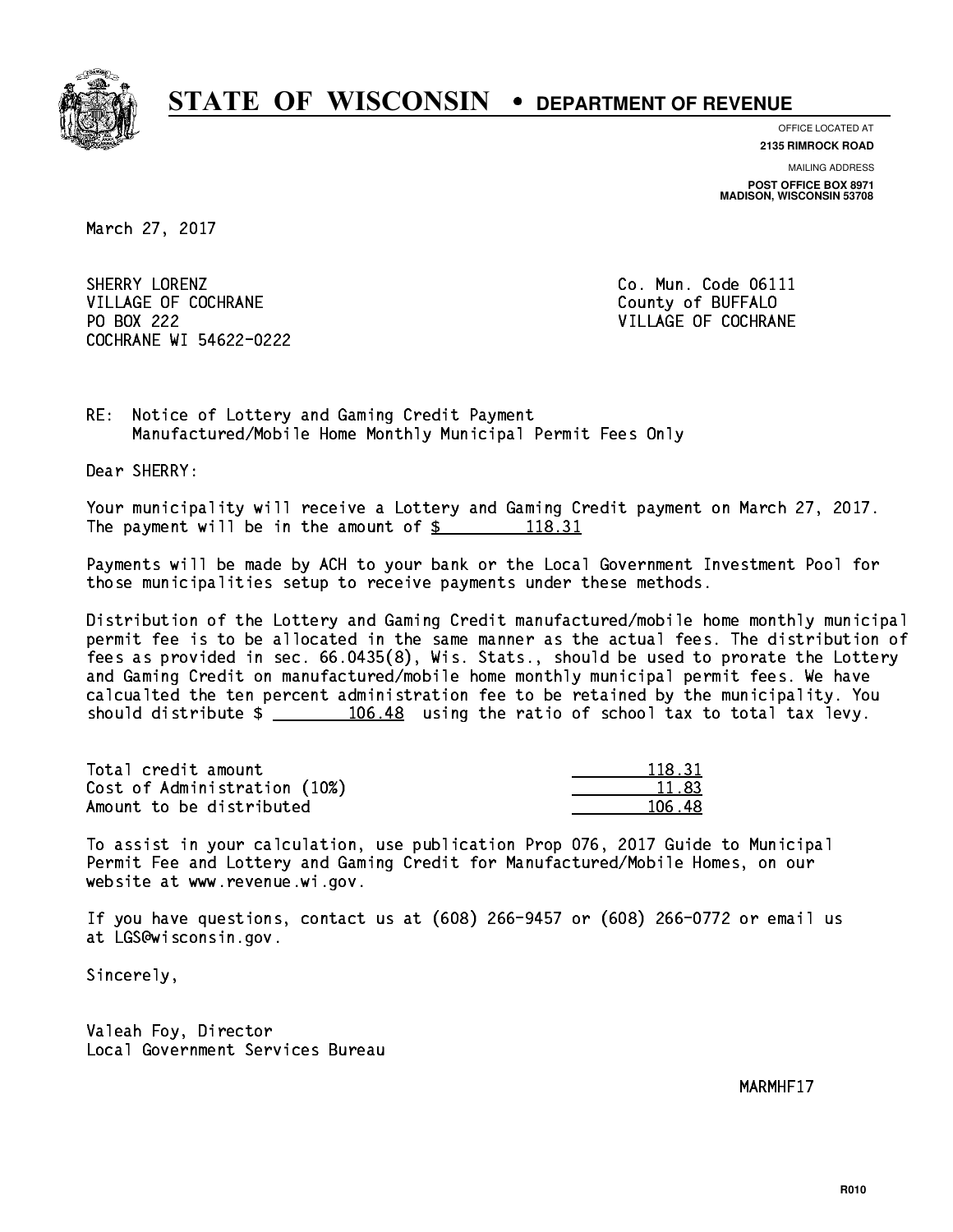

**OFFICE LOCATED AT 2135 RIMROCK ROAD**

**MAILING ADDRESS**

**POST OFFICE BOX 8971 MADISON, WISCONSIN 53708**

March 27, 2017

TINA ANIBAS VILLAGE OF NELSON COUNTY OF BUFFALO N519 E BUFFALO COURT VILLAGE OF NELSON NELSON WI 54756

Co. Mun. Code 06154

RE: Notice of Lottery and Gaming Credit Payment Manufactured/Mobile Home Monthly Municipal Permit Fees Only

Dear TINA:

 Your municipality will receive a Lottery and Gaming Credit payment on March 27, 2017. The payment will be in the amount of \$ 586.08 \_\_\_\_\_\_\_\_\_\_\_\_\_\_\_\_

 Payments will be made by ACH to your bank or the Local Government Investment Pool for those municipalities setup to receive payments under these methods.

 Distribution of the Lottery and Gaming Credit manufactured/mobile home monthly municipal permit fee is to be allocated in the same manner as the actual fees. The distribution of fees as provided in sec. 66.0435(8), Wis. Stats., should be used to prorate the Lottery and Gaming Credit on manufactured/mobile home monthly municipal permit fees. We have calcualted the ten percent administration fee to be retained by the municipality. You should distribute  $\frac{27.48}{27.48}$  using the ratio of school tax to total tax levy.

Total credit amount the set of the set of the set of the set of the set of the set of the set of the set of the set of the set of the set of the set of the set of the set of the set of the set of the set of the set of the Cost of Administration (10%) 58.60 \_\_\_\_\_\_\_\_\_\_\_\_\_\_ Amount to be distributed 527.48

 To assist in your calculation, use publication Prop 076, 2017 Guide to Municipal Permit Fee and Lottery and Gaming Credit for Manufactured/Mobile Homes, on our website at www.revenue.wi.gov.

 If you have questions, contact us at (608) 266-9457 or (608) 266-0772 or email us at LGS@wisconsin.gov.

Sincerely,

 Valeah Foy, Director Local Government Services Bureau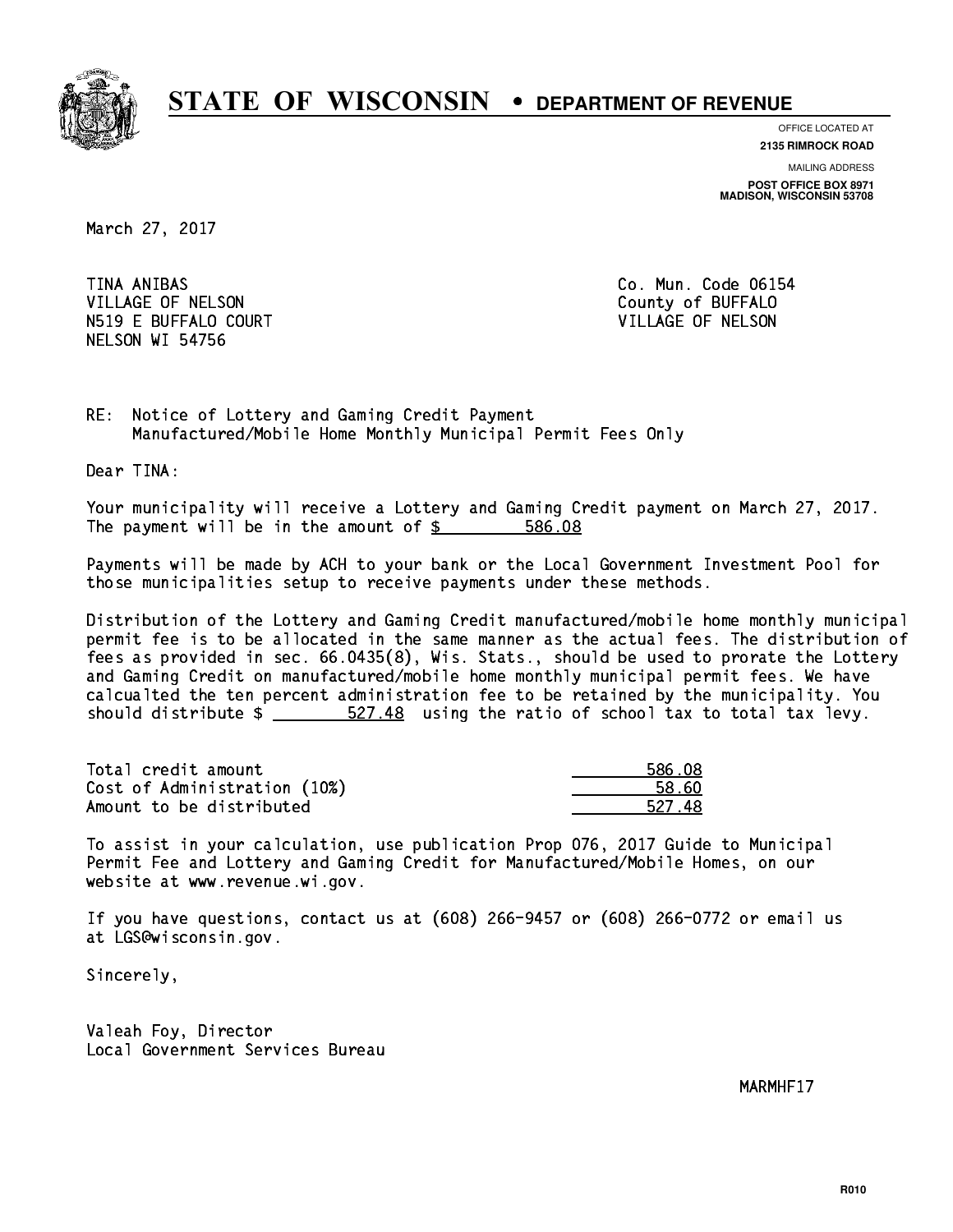

**OFFICE LOCATED AT**

**2135 RIMROCK ROAD**

**MAILING ADDRESS**

**POST OFFICE BOX 8971 MADISON, WISCONSIN 53708**

March 27, 2017

 LINDA M. TORGERSON Co. Mun. Code 06201 CITY OF ALMA County of BUFFALO PO BOX 277 CITY OF ALMA ALMA WI 54610-0277

RE: Notice of Lottery and Gaming Credit Payment Manufactured/Mobile Home Monthly Municipal Permit Fees Only

Dear LINDA:

 Your municipality will receive a Lottery and Gaming Credit payment on March 27, 2017. The payment will be in the amount of \$ 683.03 \_\_\_\_\_\_\_\_\_\_\_\_\_\_\_\_

 Payments will be made by ACH to your bank or the Local Government Investment Pool for those municipalities setup to receive payments under these methods.

 Distribution of the Lottery and Gaming Credit manufactured/mobile home monthly municipal permit fee is to be allocated in the same manner as the actual fees. The distribution of fees as provided in sec. 66.0435(8), Wis. Stats., should be used to prorate the Lottery and Gaming Credit on manufactured/mobile home monthly municipal permit fees. We have calcualted the ten percent administration fee to be retained by the municipality. You should distribute  $\frac{2}{1}$   $\frac{614.73}{2}$  using the ratio of school tax to total tax levy.

| Total credit amount          | 683.03 |
|------------------------------|--------|
| Cost of Administration (10%) | 68.30  |
| Amount to be distributed     | 614.73 |

 To assist in your calculation, use publication Prop 076, 2017 Guide to Municipal Permit Fee and Lottery and Gaming Credit for Manufactured/Mobile Homes, on our website at www.revenue.wi.gov.

 If you have questions, contact us at (608) 266-9457 or (608) 266-0772 or email us at LGS@wisconsin.gov.

Sincerely,

 Valeah Foy, Director Local Government Services Bureau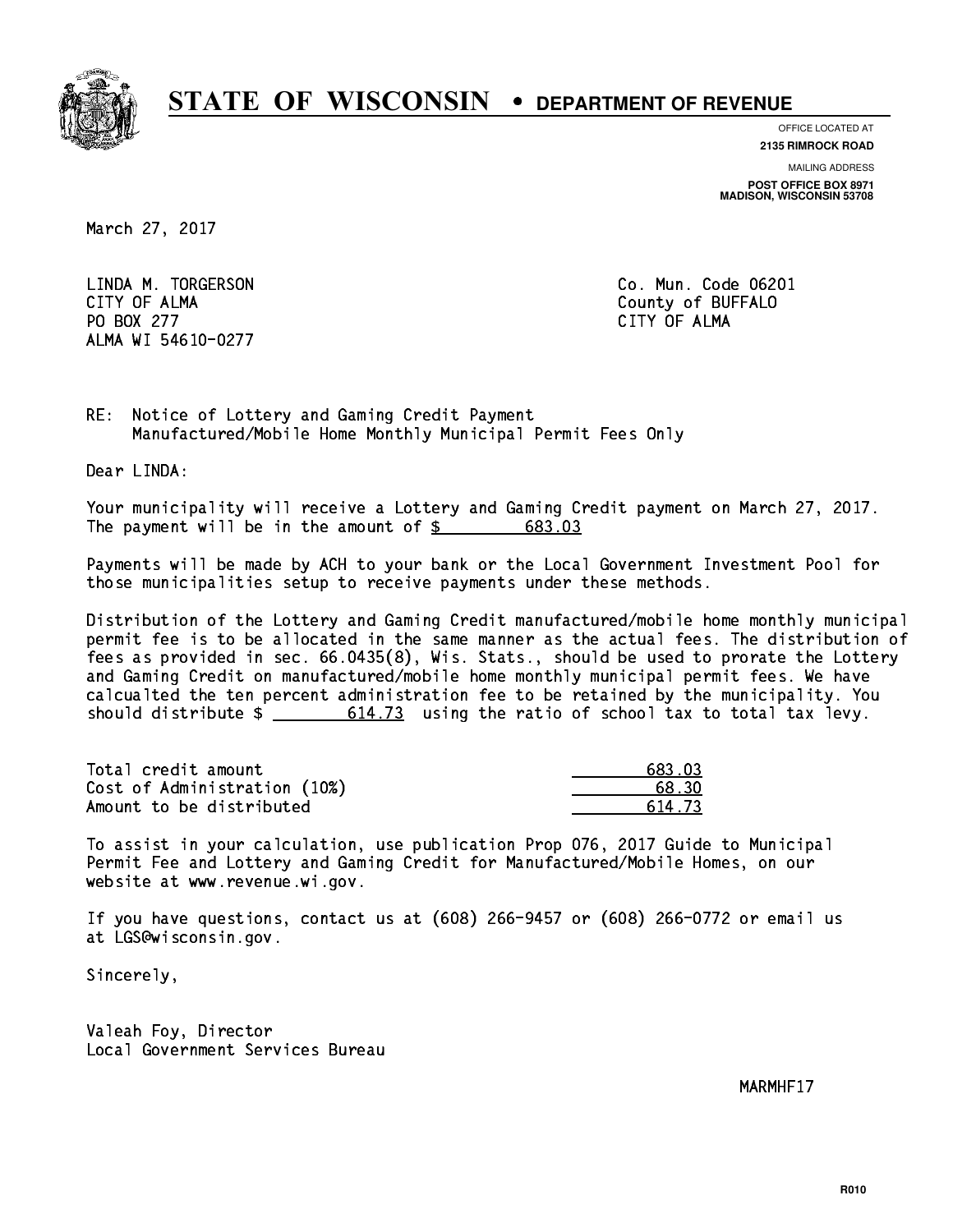

**OFFICE LOCATED AT**

**2135 RIMROCK ROAD**

**MAILING ADDRESS POST OFFICE BOX 8971 MADISON, WISCONSIN 53708**

March 27, 2017

 JENNIFER EHLENFELDT Co. Mun. Code 06206 CITY OF BUFFALO CITY **COULD ACCOUNT COULD COULD COULD** COUNTY COUNTY 245 E 10TH ST CITY OF BUFFALO CITY BUFFALO CITY WI 54622-7324

RE: Notice of Lottery and Gaming Credit Payment Manufactured/Mobile Home Monthly Municipal Permit Fees Only

Dear JENNIFER:

 Your municipality will receive a Lottery and Gaming Credit payment on March 27, 2017. The payment will be in the amount of  $\frac{2}{3}$  2,086.61

 Payments will be made by ACH to your bank or the Local Government Investment Pool for those municipalities setup to receive payments under these methods.

 Distribution of the Lottery and Gaming Credit manufactured/mobile home monthly municipal permit fee is to be allocated in the same manner as the actual fees. The distribution of fees as provided in sec. 66.0435(8), Wis. Stats., should be used to prorate the Lottery and Gaming Credit on manufactured/mobile home monthly municipal permit fees. We have calcualted the ten percent administration fee to be retained by the municipality. You should distribute  $\frac{1.877.95}{1.877.95}$  using the ratio of school tax to total tax levy.

| Total credit amount          | 2.086.61 |
|------------------------------|----------|
| Cost of Administration (10%) | 208.66   |
| Amount to be distributed     | 1.877.95 |

 To assist in your calculation, use publication Prop 076, 2017 Guide to Municipal Permit Fee and Lottery and Gaming Credit for Manufactured/Mobile Homes, on our website at www.revenue.wi.gov.

 If you have questions, contact us at (608) 266-9457 or (608) 266-0772 or email us at LGS@wisconsin.gov.

Sincerely,

 Valeah Foy, Director Local Government Services Bureau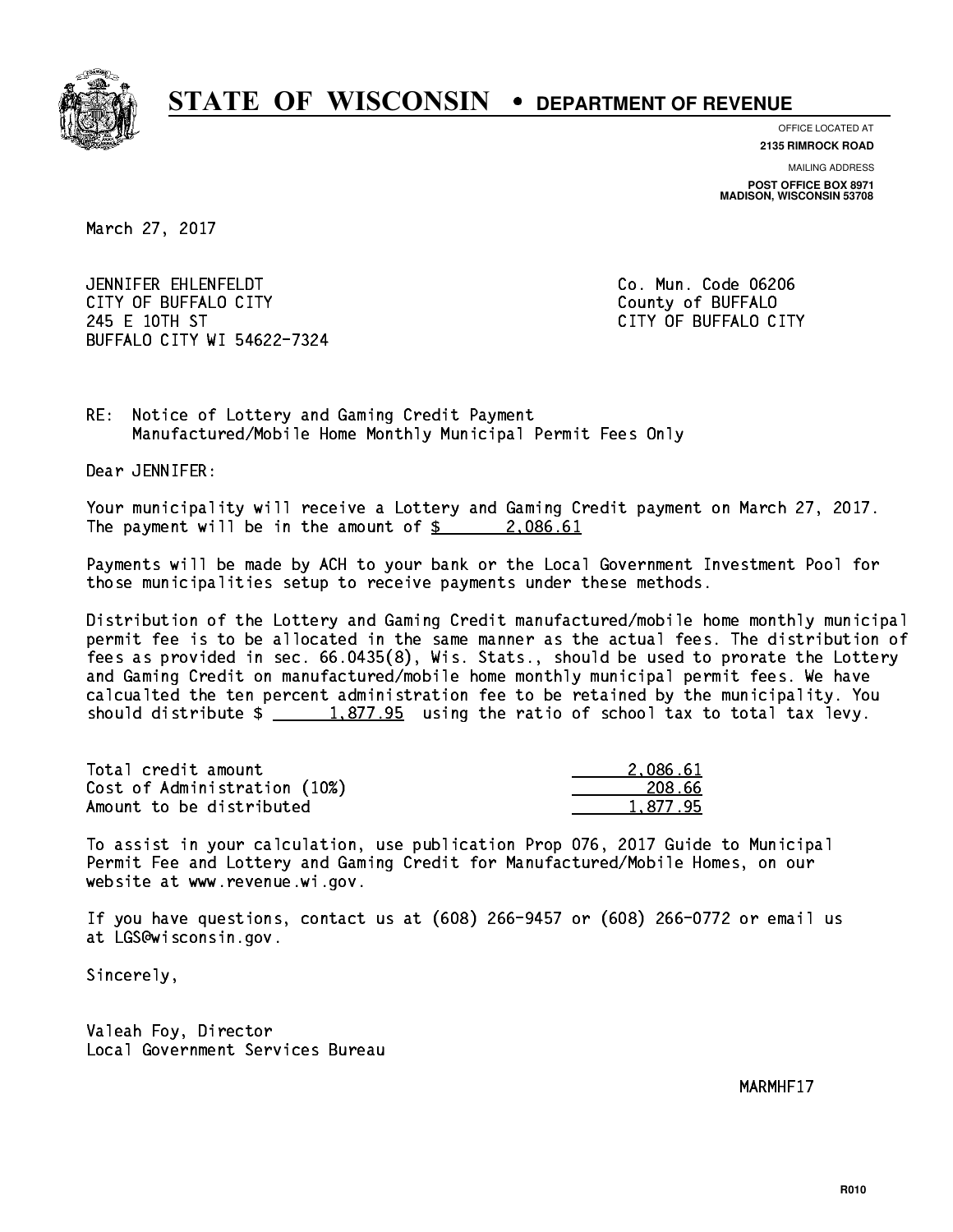

**OFFICE LOCATED AT**

**2135 RIMROCK ROAD**

**MAILING ADDRESS POST OFFICE BOX 8971 MADISON, WISCONSIN 53708**

March 27, 2017

 JANET LA DUKE Co. Mun. Code 06226 CITY OF FOUNTAIN CITY COUNTAIN COUNTY COUNTY COUNTY COUNTY PO BOX 85 FOUNTAIN CITY WI 54629-0085

CITY OF FOUNTAIN CITY

RE: Notice of Lottery and Gaming Credit Payment Manufactured/Mobile Home Monthly Municipal Permit Fees Only

Dear JANET:

 Your municipality will receive a Lottery and Gaming Credit payment on March 27, 2017. The payment will be in the amount of \$ 814.26 \_\_\_\_\_\_\_\_\_\_\_\_\_\_\_\_

 Payments will be made by ACH to your bank or the Local Government Investment Pool for those municipalities setup to receive payments under these methods.

 Distribution of the Lottery and Gaming Credit manufactured/mobile home monthly municipal permit fee is to be allocated in the same manner as the actual fees. The distribution of fees as provided in sec. 66.0435(8), Wis. Stats., should be used to prorate the Lottery and Gaming Credit on manufactured/mobile home monthly municipal permit fees. We have calcualted the ten percent administration fee to be retained by the municipality. You should distribute  $\frac{2}{2}$   $\frac{732.84}{2}$  using the ratio of school tax to total tax levy.

Total credit amount Cost of Administration (10%) Amount to be distributed

| l 26 |
|------|
| 42.  |
| マツー  |

 To assist in your calculation, use publication Prop 076, 2017 Guide to Municipal Permit Fee and Lottery and Gaming Credit for Manufactured/Mobile Homes, on our website at www.revenue.wi.gov.

 If you have questions, contact us at (608) 266-9457 or (608) 266-0772 or email us at LGS@wisconsin.gov.

Sincerely,

 Valeah Foy, Director Local Government Services Bureau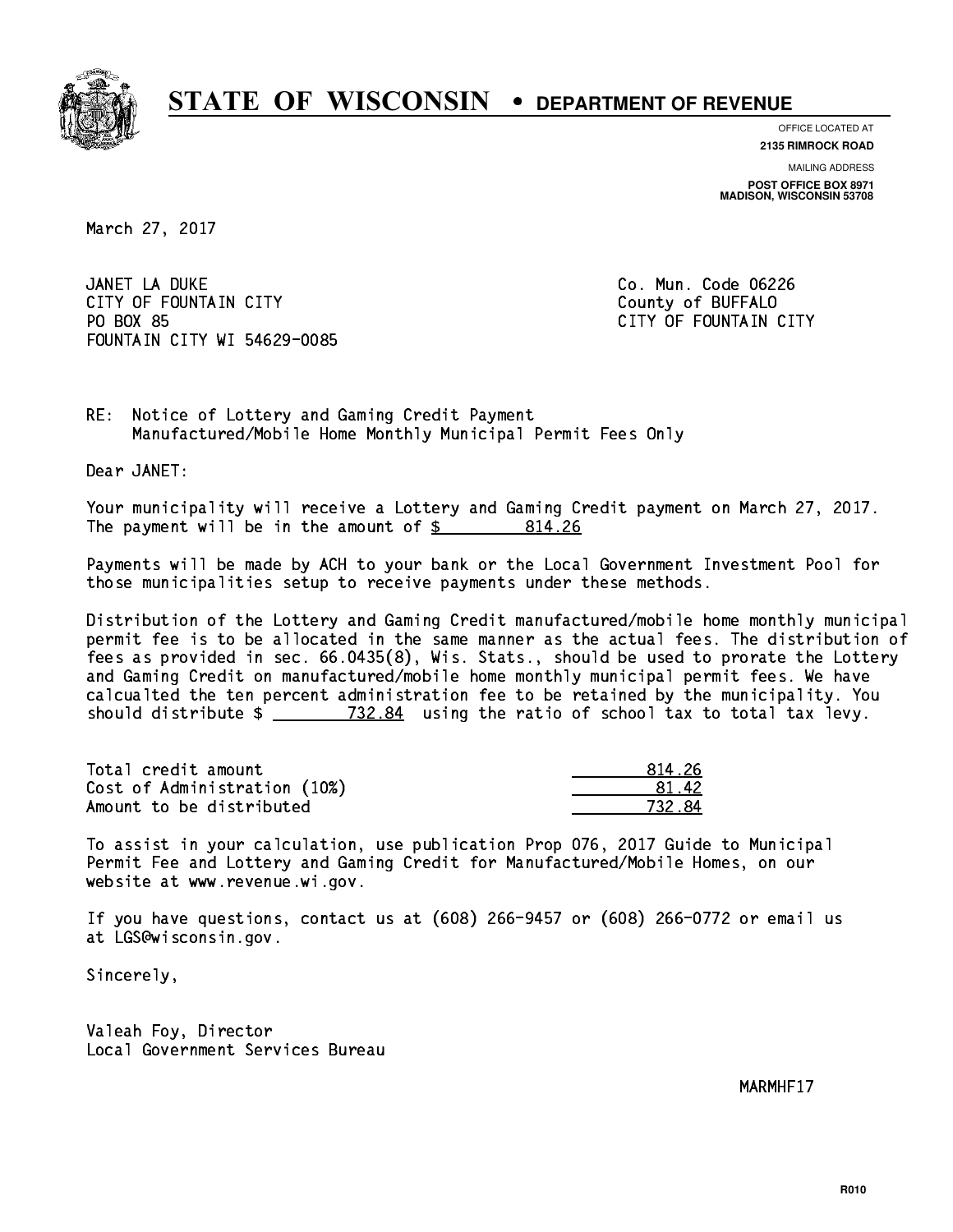

**OFFICE LOCATED AT**

**2135 RIMROCK ROAD**

**MAILING ADDRESS POST OFFICE BOX 8971 MADISON, WISCONSIN 53708**

March 27, 2017

ROMEY NELSON TOWN OF GRANTSBURG COUNTY OF BURNETT PO BOX 642 GRANTSBURG WI 54840-0642

Co. Mun. Code 07010 TOWN OF GRANTSBURG

RE: Notice of Lottery and Gaming Credit Payment Manufactured/Mobile Home Monthly Municipal Permit Fees Only

Dear ROMEY:

 Your municipality will receive a Lottery and Gaming Credit payment on March 27, 2017. The payment will be in the amount of  $\frac{2}{3}$  1,065.38

 Payments will be made by ACH to your bank or the Local Government Investment Pool for those municipalities setup to receive payments under these methods.

 Distribution of the Lottery and Gaming Credit manufactured/mobile home monthly municipal permit fee is to be allocated in the same manner as the actual fees. The distribution of fees as provided in sec. 66.0435(8), Wis. Stats., should be used to prorate the Lottery and Gaming Credit on manufactured/mobile home monthly municipal permit fees. We have calcualted the ten percent administration fee to be retained by the municipality. You should distribute  $\frac{258.85}{1000}$  using the ratio of school tax to total tax levy.

| Total credit amount          | 1.065.38 |
|------------------------------|----------|
| Cost of Administration (10%) | 106.53   |
| Amount to be distributed     | 958.85   |

 To assist in your calculation, use publication Prop 076, 2017 Guide to Municipal Permit Fee and Lottery and Gaming Credit for Manufactured/Mobile Homes, on our website at www.revenue.wi.gov.

 If you have questions, contact us at (608) 266-9457 or (608) 266-0772 or email us at LGS@wisconsin.gov.

Sincerely,

 Valeah Foy, Director Local Government Services Bureau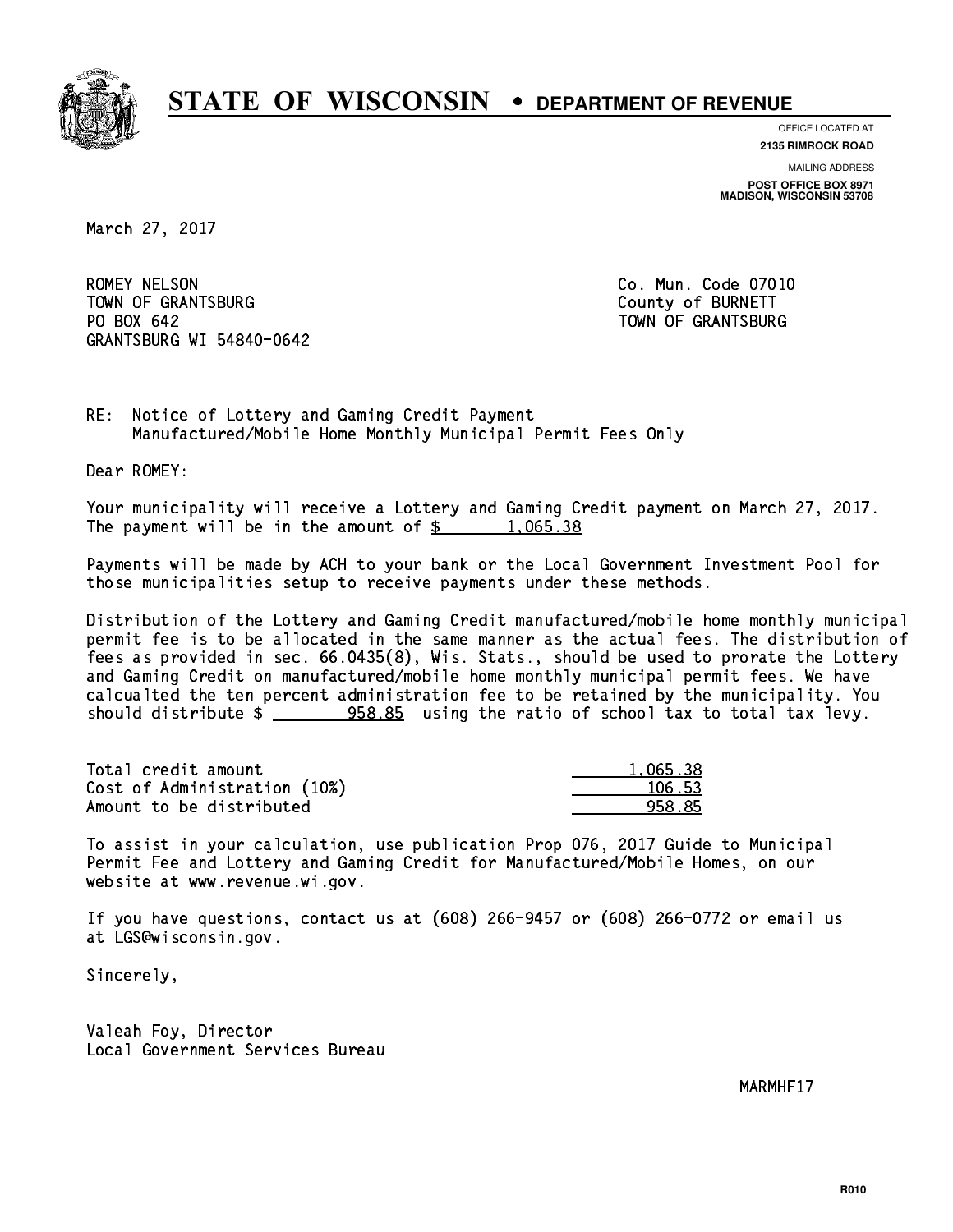

**OFFICE LOCATED AT**

**2135 RIMROCK ROAD**

**MAILING ADDRESS**

**POST OFFICE BOX 8971 MADISON, WISCONSIN 53708**

March 27, 2017

MICHELLE HOPHAN TOWN OF WEBB LAKE County of BURNETT PO BOX 203 DANBURY WI 54830-0203

Co. Mun. Code 07038 TOWN OF WEBB LAKE

RE: Notice of Lottery and Gaming Credit Payment Manufactured/Mobile Home Monthly Municipal Permit Fees Only

Dear MICHELLE:

 Your municipality will receive a Lottery and Gaming Credit payment on March 27, 2017. The payment will be in the amount of  $\frac{2}{3}$  179.88

 Payments will be made by ACH to your bank or the Local Government Investment Pool for those municipalities setup to receive payments under these methods.

 Distribution of the Lottery and Gaming Credit manufactured/mobile home monthly municipal permit fee is to be allocated in the same manner as the actual fees. The distribution of fees as provided in sec. 66.0435(8), Wis. Stats., should be used to prorate the Lottery and Gaming Credit on manufactured/mobile home monthly municipal permit fees. We have calcualted the ten percent administration fee to be retained by the municipality. You should distribute  $\frac{161.90}{2}$  using the ratio of school tax to total tax levy.

Total credit amount Cost of Administration (10%) Amount to be distributed

| '.88<br>17 <sub>1</sub> |
|-------------------------|
| $17 -$<br>ч×            |
| 1.<br>61.<br>91 L       |

 To assist in your calculation, use publication Prop 076, 2017 Guide to Municipal Permit Fee and Lottery and Gaming Credit for Manufactured/Mobile Homes, on our website at www.revenue.wi.gov.

 If you have questions, contact us at (608) 266-9457 or (608) 266-0772 or email us at LGS@wisconsin.gov.

Sincerely,

 Valeah Foy, Director Local Government Services Bureau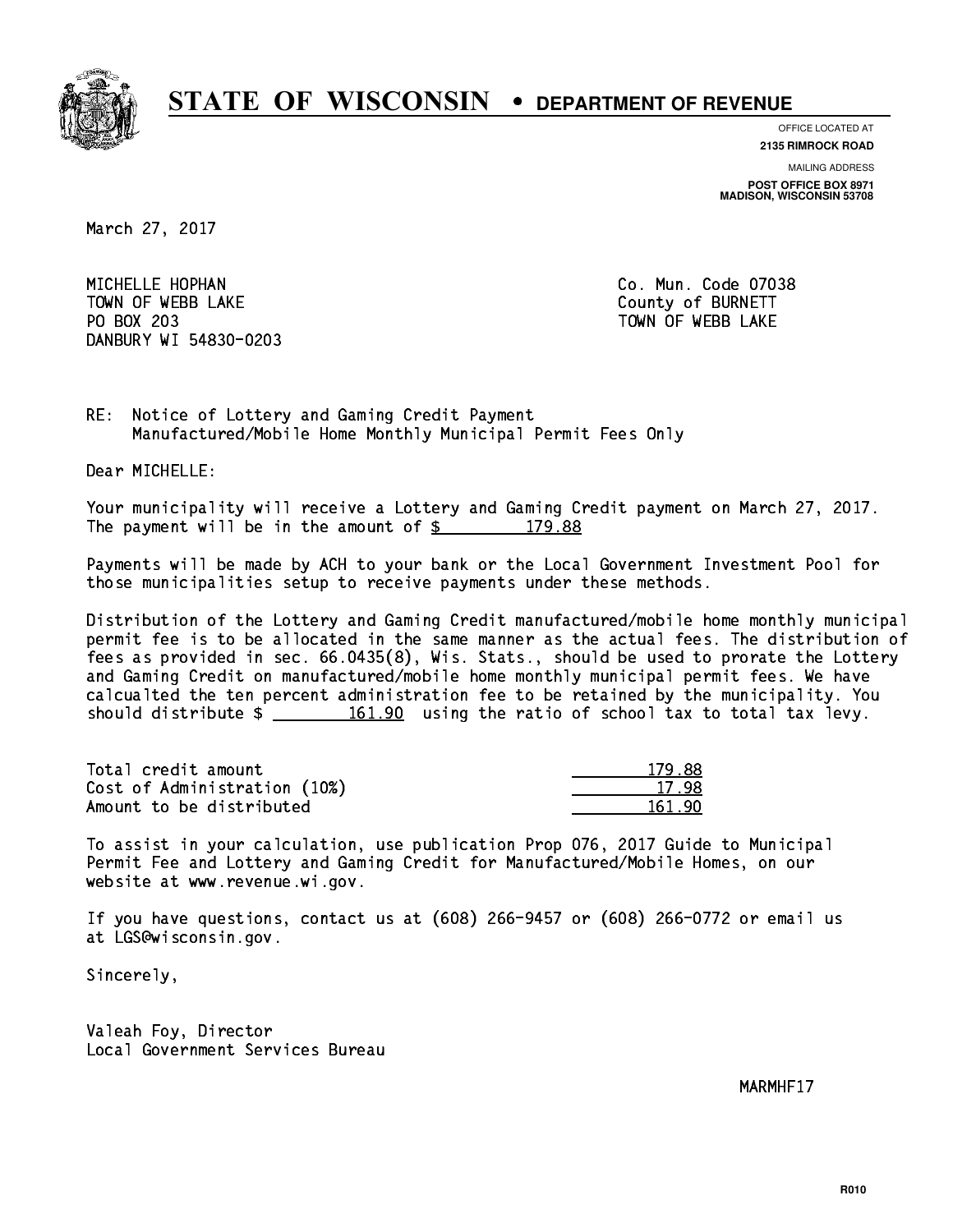

**OFFICE LOCATED AT**

**2135 RIMROCK ROAD**

**MAILING ADDRESS POST OFFICE BOX 8971 MADISON, WISCONSIN 53708**

March 27, 2017

ANN PETERSON VILLAGE OF SIREN COUNTY OF BURNETT PO BOX 23 PO BOX 23 VILLAGE OF SIREN SIREN WI 54872-0023

Co. Mun. Code 07181

RE: Notice of Lottery and Gaming Credit Payment Manufactured/Mobile Home Monthly Municipal Permit Fees Only

Dear ANN:

 Your municipality will receive a Lottery and Gaming Credit payment on March 27, 2017. The payment will be in the amount of  $\frac{2.685.12}{2.685.12}$ 

 Payments will be made by ACH to your bank or the Local Government Investment Pool for those municipalities setup to receive payments under these methods.

 Distribution of the Lottery and Gaming Credit manufactured/mobile home monthly municipal permit fee is to be allocated in the same manner as the actual fees. The distribution of fees as provided in sec. 66.0435(8), Wis. Stats., should be used to prorate the Lottery and Gaming Credit on manufactured/mobile home monthly municipal permit fees. We have calcualted the ten percent administration fee to be retained by the municipality. You should distribute  $\frac{2.416.61}{2.416.61}$  using the ratio of school tax to total tax levy.

| Total credit amount          | 2.685.12 |
|------------------------------|----------|
| Cost of Administration (10%) | 268.51   |
| Amount to be distributed     | 2.416.61 |

 To assist in your calculation, use publication Prop 076, 2017 Guide to Municipal Permit Fee and Lottery and Gaming Credit for Manufactured/Mobile Homes, on our website at www.revenue.wi.gov.

 If you have questions, contact us at (608) 266-9457 or (608) 266-0772 or email us at LGS@wisconsin.gov.

Sincerely,

 Valeah Foy, Director Local Government Services Bureau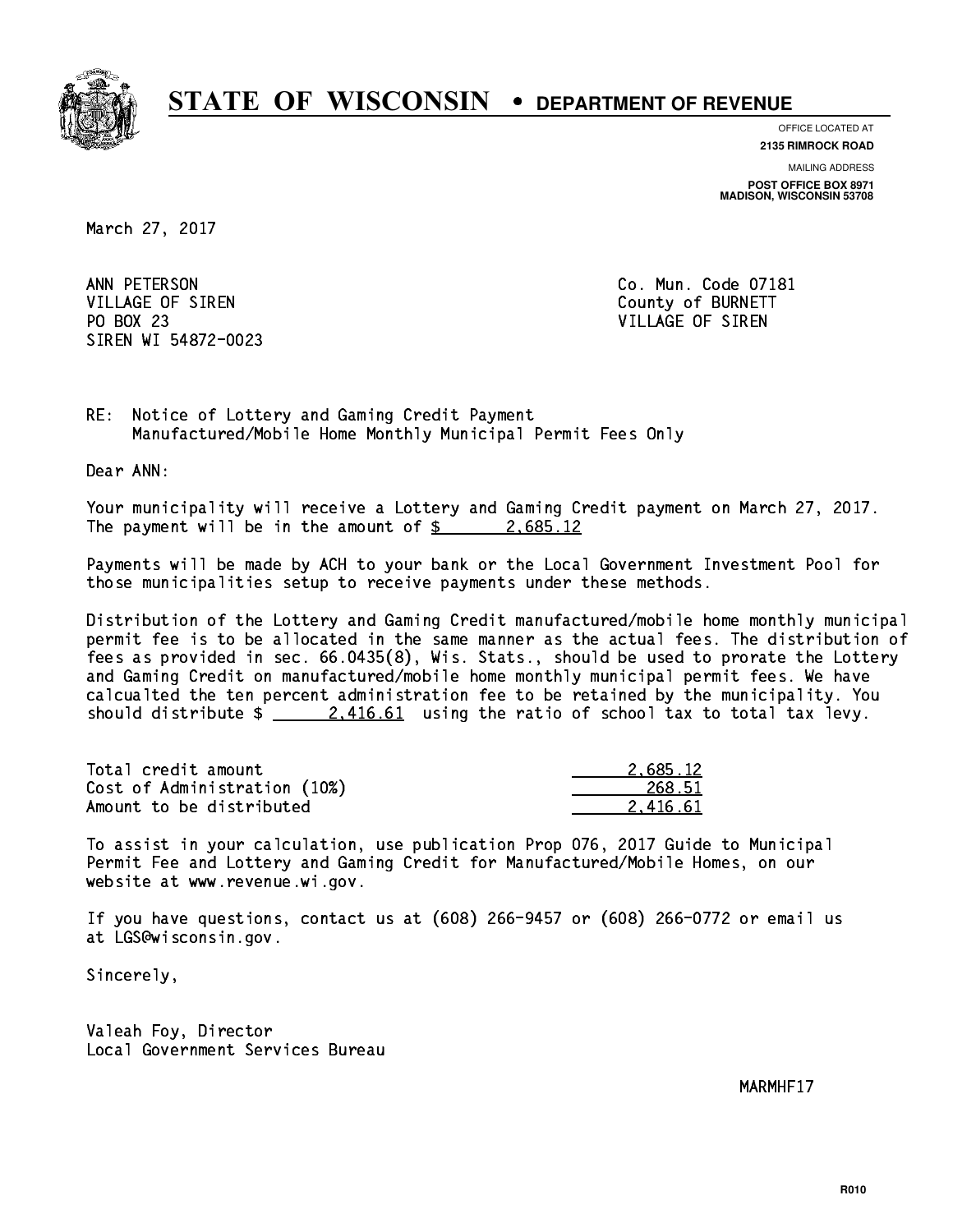

**OFFICE LOCATED AT**

**2135 RIMROCK ROAD**

**MAILING ADDRESS POST OFFICE BOX 8971 MADISON, WISCONSIN 53708**

March 27, 2017

PATRICE BJORKLUND **Co. Mun. Code 07191** VILLAGE OF WEBSTER COUNTY OF BURNETT PO BOX 25 WEBSTER WI 54893-0025

VILLAGE OF WEBSTER

RE: Notice of Lottery and Gaming Credit Payment Manufactured/Mobile Home Monthly Municipal Permit Fees Only

Dear PATRICE:

 Your municipality will receive a Lottery and Gaming Credit payment on March 27, 2017. The payment will be in the amount of  $\frac{25}{3}$ 475.39

 Payments will be made by ACH to your bank or the Local Government Investment Pool for those municipalities setup to receive payments under these methods.

 Distribution of the Lottery and Gaming Credit manufactured/mobile home monthly municipal permit fee is to be allocated in the same manner as the actual fees. The distribution of fees as provided in sec. 66.0435(8), Wis. Stats., should be used to prorate the Lottery and Gaming Credit on manufactured/mobile home monthly municipal permit fees. We have calcualted the ten percent administration fee to be retained by the municipality. You should distribute  $\frac{427.86}{2}$  using the ratio of school tax to total tax levy.

Total credit amount Cost of Administration (10%) Amount to be distributed

| 539<br>י |
|----------|
| .7 53    |
| .27 86   |

 To assist in your calculation, use publication Prop 076, 2017 Guide to Municipal Permit Fee and Lottery and Gaming Credit for Manufactured/Mobile Homes, on our website at www.revenue.wi.gov.

 If you have questions, contact us at (608) 266-9457 or (608) 266-0772 or email us at LGS@wisconsin.gov.

Sincerely,

 Valeah Foy, Director Local Government Services Bureau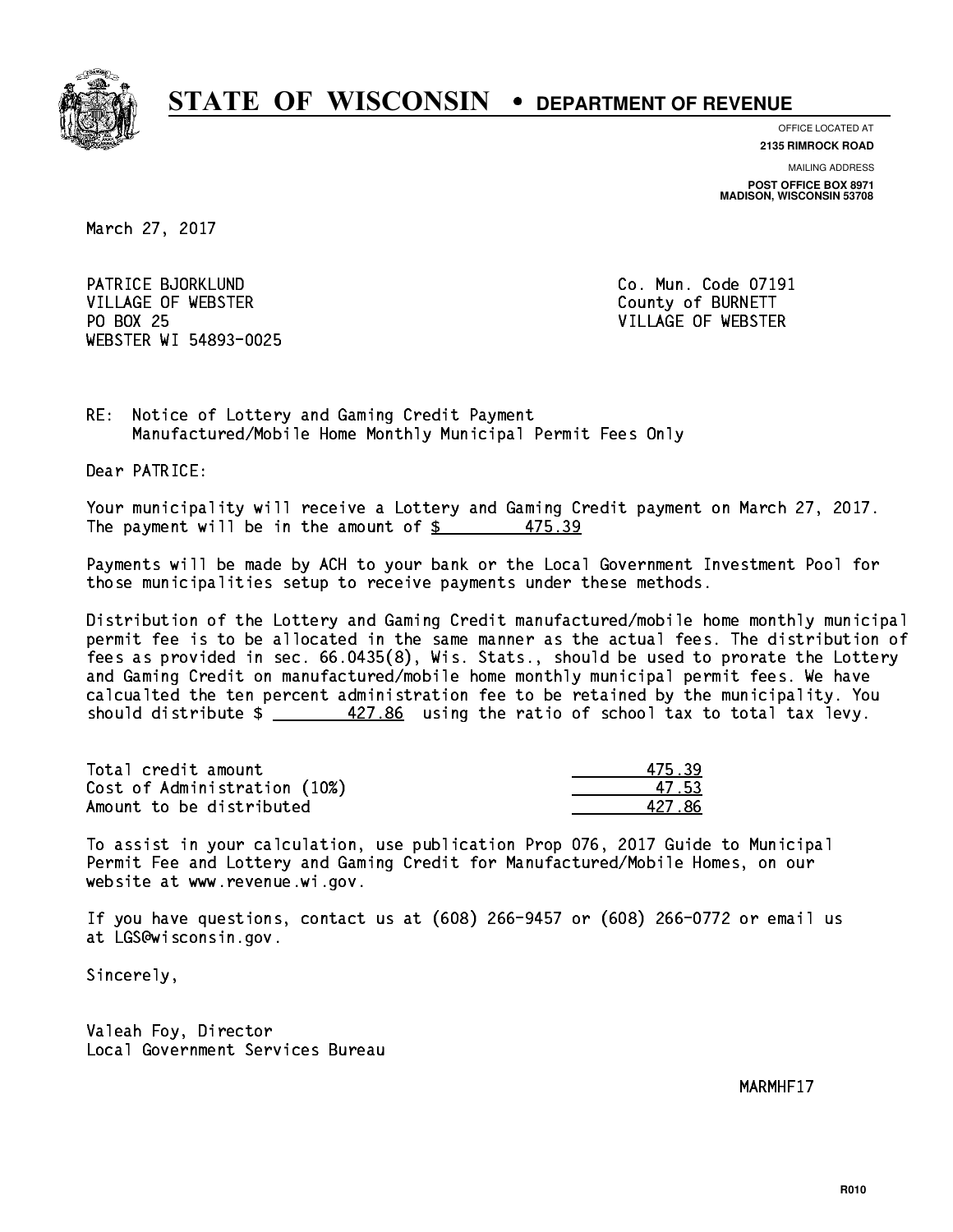

**OFFICE LOCATED AT**

**2135 RIMROCK ROAD**

**MAILING ADDRESS POST OFFICE BOX 8971 MADISON, WISCONSIN 53708**

March 27, 2017

SHARON OTT TOWN OF BRILLION County of CALUMET W2123 CENTER RD TOWN OF BRIDGE RD TOWN OF BRILLION COMMUNIST COMMUNIST COMMUNIST COMMUNIST COMMUNIST COMMUNIST COMMUNIST COMMUNIST COMMUNIST COMMUNIST COMMUNIST COMMUNIST COMMUNIST COMMUNIST COMMUNIST COMMUNIST COMMUNIST C BRILLION WI 54110-9711

Co. Mun. Code 08002

RE: Notice of Lottery and Gaming Credit Payment Manufactured/Mobile Home Monthly Municipal Permit Fees Only

Dear SHARON:

 Your municipality will receive a Lottery and Gaming Credit payment on March 27, 2017. The payment will be in the amount of \$ 3,584.04 \_\_\_\_\_\_\_\_\_\_\_\_\_\_\_\_

 Payments will be made by ACH to your bank or the Local Government Investment Pool for those municipalities setup to receive payments under these methods.

 Distribution of the Lottery and Gaming Credit manufactured/mobile home monthly municipal permit fee is to be allocated in the same manner as the actual fees. The distribution of fees as provided in sec. 66.0435(8), Wis. Stats., should be used to prorate the Lottery and Gaming Credit on manufactured/mobile home monthly municipal permit fees. We have calcualted the ten percent administration fee to be retained by the municipality. You should distribute  $\frac{2.25.64}{2.25.64}$  using the ratio of school tax to total tax levy.

| Total credit amount          | 3.584.04 |
|------------------------------|----------|
| Cost of Administration (10%) | 358.40   |
| Amount to be distributed     | 3.225.64 |

 To assist in your calculation, use publication Prop 076, 2017 Guide to Municipal Permit Fee and Lottery and Gaming Credit for Manufactured/Mobile Homes, on our website at www.revenue.wi.gov.

 If you have questions, contact us at (608) 266-9457 or (608) 266-0772 or email us at LGS@wisconsin.gov.

Sincerely,

 Valeah Foy, Director Local Government Services Bureau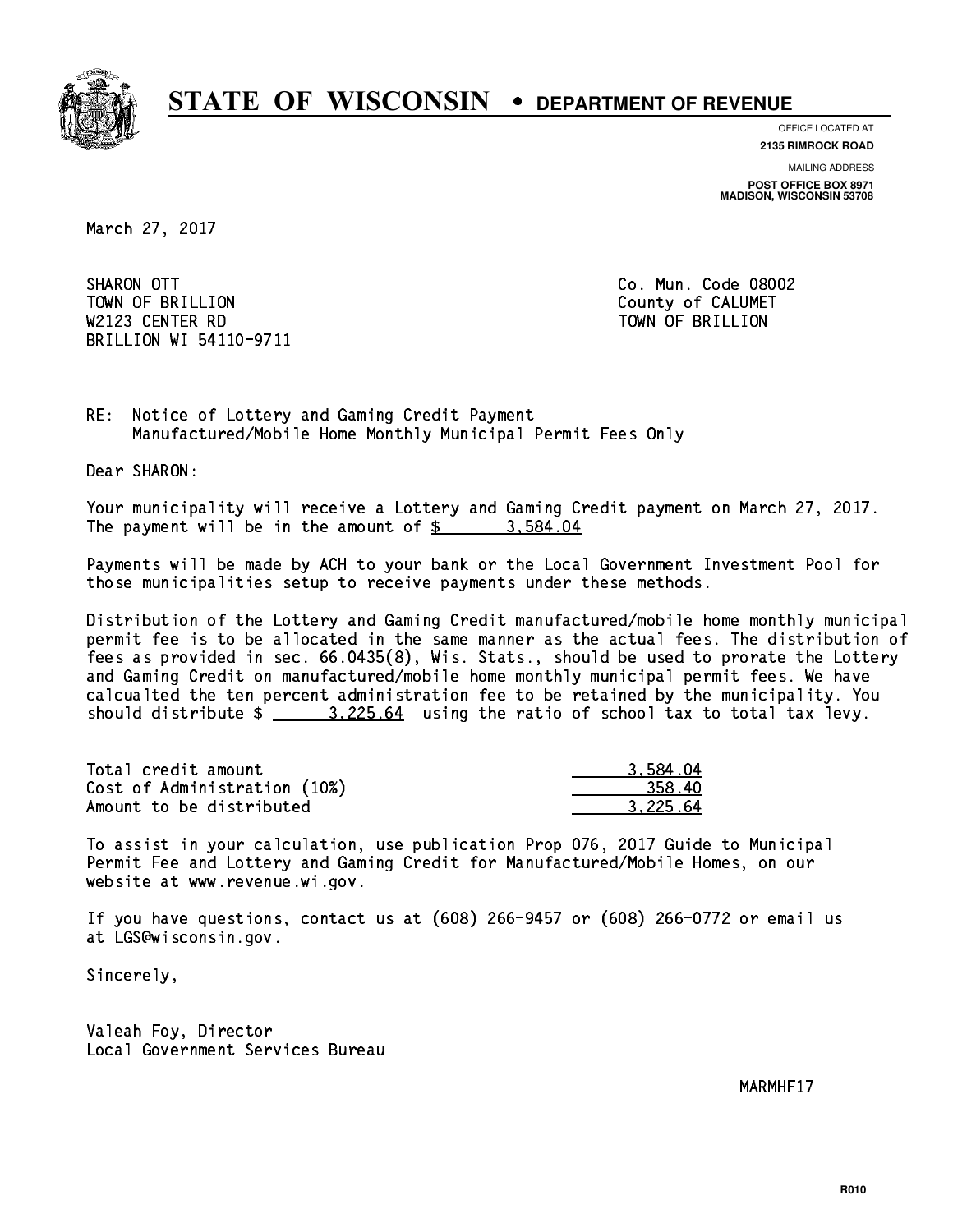

**OFFICE LOCATED AT**

**2135 RIMROCK ROAD**

**MAILING ADDRESS**

**POST OFFICE BOX 8971 MADISON, WISCONSIN 53708**

March 27, 2017

LORI FHLUG TOWN OF BROTHERTOWN COUNTY COUNTY OF CALUMET CHILTON WI 53014

Co. Mun. Code 08004 W3916 ST CHARLES RD TOWN OF BROTHERTOWN

RE: Notice of Lottery and Gaming Credit Payment Manufactured/Mobile Home Monthly Municipal Permit Fees Only

Dear LORI:

 Your municipality will receive a Lottery and Gaming Credit payment on March 27, 2017. The payment will be in the amount of  $\frac{2}{3}$  1,050.04

 Payments will be made by ACH to your bank or the Local Government Investment Pool for those municipalities setup to receive payments under these methods.

 Distribution of the Lottery and Gaming Credit manufactured/mobile home monthly municipal permit fee is to be allocated in the same manner as the actual fees. The distribution of fees as provided in sec. 66.0435(8), Wis. Stats., should be used to prorate the Lottery and Gaming Credit on manufactured/mobile home monthly municipal permit fees. We have calcualted the ten percent administration fee to be retained by the municipality. You should distribute  $\frac{245.04}{1000}$  using the ratio of school tax to total tax levy.

| Total credit amount          | 1.050.04 |
|------------------------------|----------|
| Cost of Administration (10%) | 105.00   |
| Amount to be distributed     | 945 N4   |

 To assist in your calculation, use publication Prop 076, 2017 Guide to Municipal Permit Fee and Lottery and Gaming Credit for Manufactured/Mobile Homes, on our website at www.revenue.wi.gov.

 If you have questions, contact us at (608) 266-9457 or (608) 266-0772 or email us at LGS@wisconsin.gov.

Sincerely,

 Valeah Foy, Director Local Government Services Bureau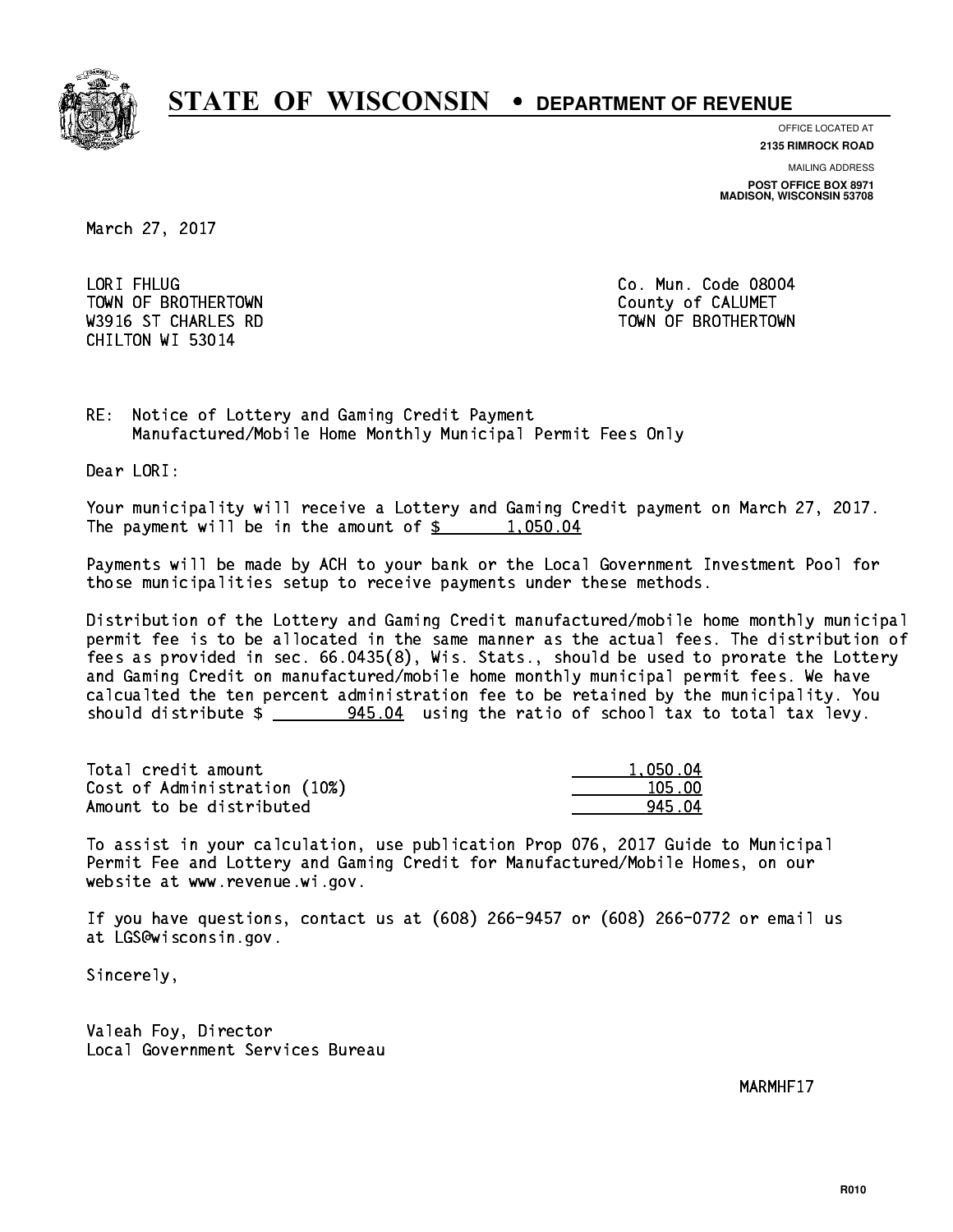

**OFFICE LOCATED AT**

**2135 RIMROCK ROAD**

**MAILING ADDRESS POST OFFICE BOX 8971 MADISON, WISCONSIN 53708**

March 27, 2017

 MARY JO MUELLENBACH Co. Mun. Code 08012 TOWN OF NEW HOLSTEIN County of CALUMET N1092 DORN RD TOWN OF NEW HOLSTEIN CHILTON WI 53014-9686

RE: Notice of Lottery and Gaming Credit Payment Manufactured/Mobile Home Monthly Municipal Permit Fees Only

Dear MARY JO:

 Your municipality will receive a Lottery and Gaming Credit payment on March 27, 2017. The payment will be in the amount of  $\frac{2}{3}$  2,784.12

 Payments will be made by ACH to your bank or the Local Government Investment Pool for those municipalities setup to receive payments under these methods.

 Distribution of the Lottery and Gaming Credit manufactured/mobile home monthly municipal permit fee is to be allocated in the same manner as the actual fees. The distribution of fees as provided in sec. 66.0435(8), Wis. Stats., should be used to prorate the Lottery and Gaming Credit on manufactured/mobile home monthly municipal permit fees. We have calcualted the ten percent administration fee to be retained by the municipality. You should distribute  $\frac{2.505.71}{2.505.71}$  using the ratio of school tax to total tax levy.

| Total credit amount          | 2.784.12 |
|------------------------------|----------|
| Cost of Administration (10%) | -278.41  |
| Amount to be distributed     | 2.505.71 |

 To assist in your calculation, use publication Prop 076, 2017 Guide to Municipal Permit Fee and Lottery and Gaming Credit for Manufactured/Mobile Homes, on our website at www.revenue.wi.gov.

 If you have questions, contact us at (608) 266-9457 or (608) 266-0772 or email us at LGS@wisconsin.gov.

Sincerely,

 Valeah Foy, Director Local Government Services Bureau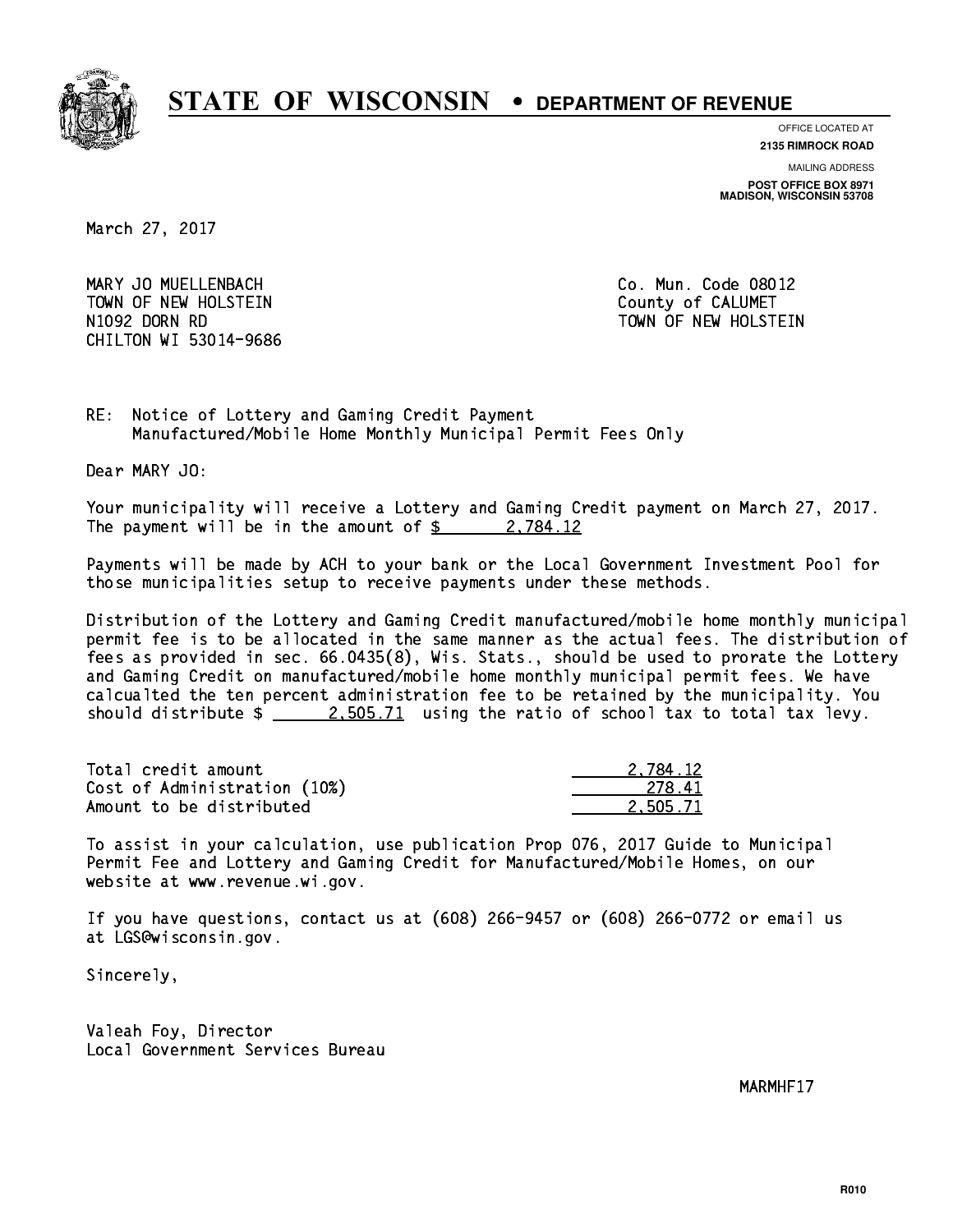

**OFFICE LOCATED AT**

**2135 RIMROCK ROAD**

**MAILING ADDRESS POST OFFICE BOX 8971 MADISON, WISCONSIN 53708**

March 27, 2017

 DENNIS G DUPREY Co. Mun. Code 08136 VILLAGE OF HILBERT COUNTY OF CALUMET PO BOX 266 VILLAGE OF HILBERT HILBERT WI 54129-0266

RE: Notice of Lottery and Gaming Credit Payment Manufactured/Mobile Home Monthly Municipal Permit Fees Only

Dear DENNIS:

 Your municipality will receive a Lottery and Gaming Credit payment on March 27, 2017. The payment will be in the amount of \$ 3,788.52 \_\_\_\_\_\_\_\_\_\_\_\_\_\_\_\_

 Payments will be made by ACH to your bank or the Local Government Investment Pool for those municipalities setup to receive payments under these methods.

 Distribution of the Lottery and Gaming Credit manufactured/mobile home monthly municipal permit fee is to be allocated in the same manner as the actual fees. The distribution of fees as provided in sec. 66.0435(8), Wis. Stats., should be used to prorate the Lottery and Gaming Credit on manufactured/mobile home monthly municipal permit fees. We have calcualted the ten percent administration fee to be retained by the municipality. You should distribute \$ 3,409.67 using the ratio of school tax to total tax levy. \_\_\_\_\_\_\_\_\_\_\_\_\_\_

| Total credit amount          | 3.788.52 |
|------------------------------|----------|
| Cost of Administration (10%) | 378.85   |
| Amount to be distributed     | 3.409.67 |

 To assist in your calculation, use publication Prop 076, 2017 Guide to Municipal Permit Fee and Lottery and Gaming Credit for Manufactured/Mobile Homes, on our website at www.revenue.wi.gov.

 If you have questions, contact us at (608) 266-9457 or (608) 266-0772 or email us at LGS@wisconsin.gov.

Sincerely,

 Valeah Foy, Director Local Government Services Bureau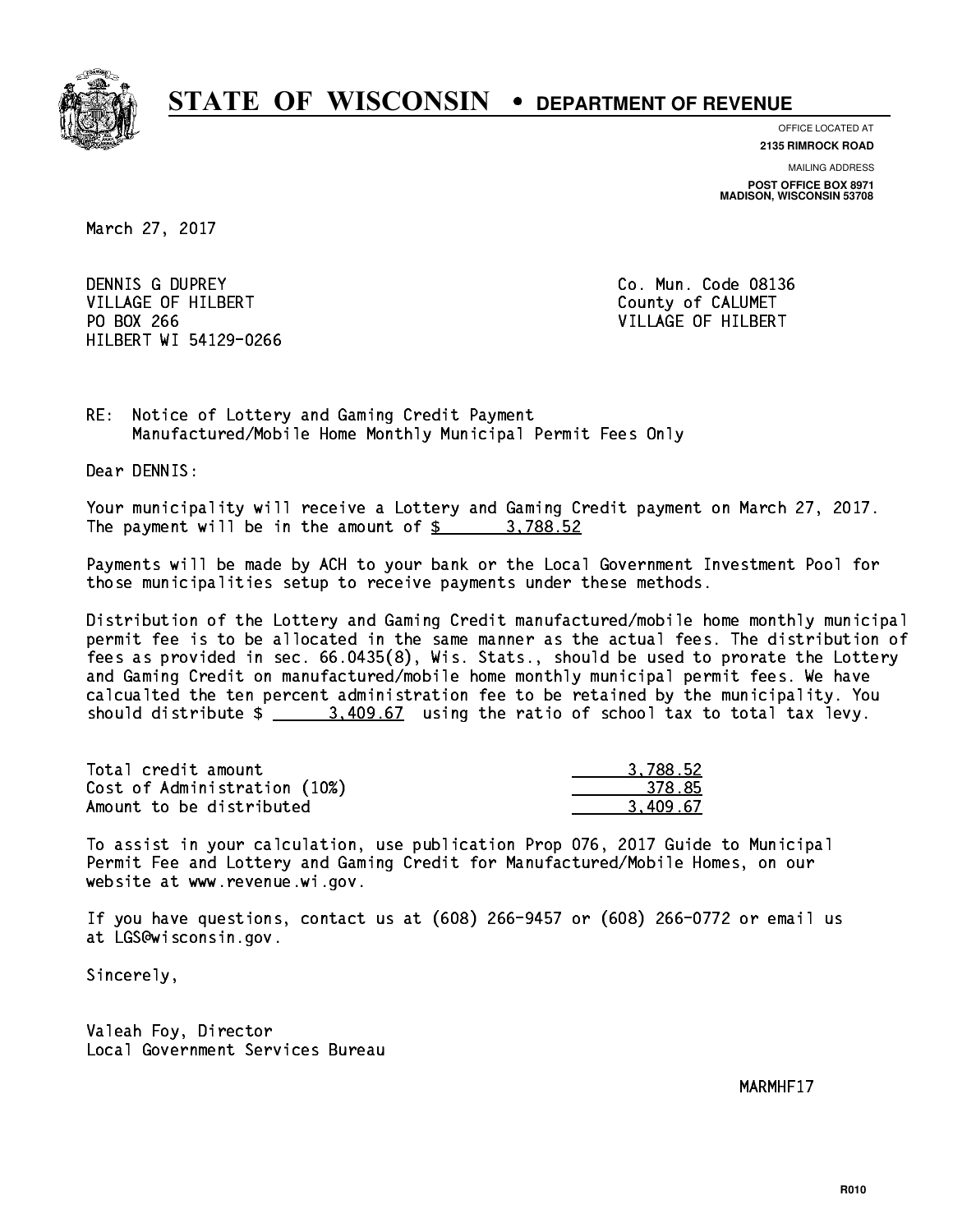

**OFFICE LOCATED AT**

**2135 RIMROCK ROAD**

**MAILING ADDRESS**

**POST OFFICE BOX 8971 MADISON, WISCONSIN 53708**

March 27, 2017

 TONY SAUCERMAN Co. Mun. Code 08201 CITY OF APPLETON COUNTY COUNTY OF APPLETON 100 N APPLETON ST CITY OF APPLETON APPLETON WI 54911-4702

RE: Notice of Lottery and Gaming Credit Payment Manufactured/Mobile Home Monthly Municipal Permit Fees Only

Dear TONY:

 Your municipality will receive a Lottery and Gaming Credit payment on March 27, 2017. The payment will be in the amount of \$ 3,180.21 \_\_\_\_\_\_\_\_\_\_\_\_\_\_\_\_

 Payments will be made by ACH to your bank or the Local Government Investment Pool for those municipalities setup to receive payments under these methods.

 Distribution of the Lottery and Gaming Credit manufactured/mobile home monthly municipal permit fee is to be allocated in the same manner as the actual fees. The distribution of fees as provided in sec. 66.0435(8), Wis. Stats., should be used to prorate the Lottery and Gaming Credit on manufactured/mobile home monthly municipal permit fees. We have calcualted the ten percent administration fee to be retained by the municipality. You should distribute  $\frac{2.862.19}{ }$  using the ratio of school tax to total tax levy.

| Total credit amount          | 3.180.21 |
|------------------------------|----------|
| Cost of Administration (10%) | 318.02   |
| Amount to be distributed     | 2.862.19 |

 To assist in your calculation, use publication Prop 076, 2017 Guide to Municipal Permit Fee and Lottery and Gaming Credit for Manufactured/Mobile Homes, on our website at www.revenue.wi.gov.

 If you have questions, contact us at (608) 266-9457 or (608) 266-0772 or email us at LGS@wisconsin.gov.

Sincerely,

 Valeah Foy, Director Local Government Services Bureau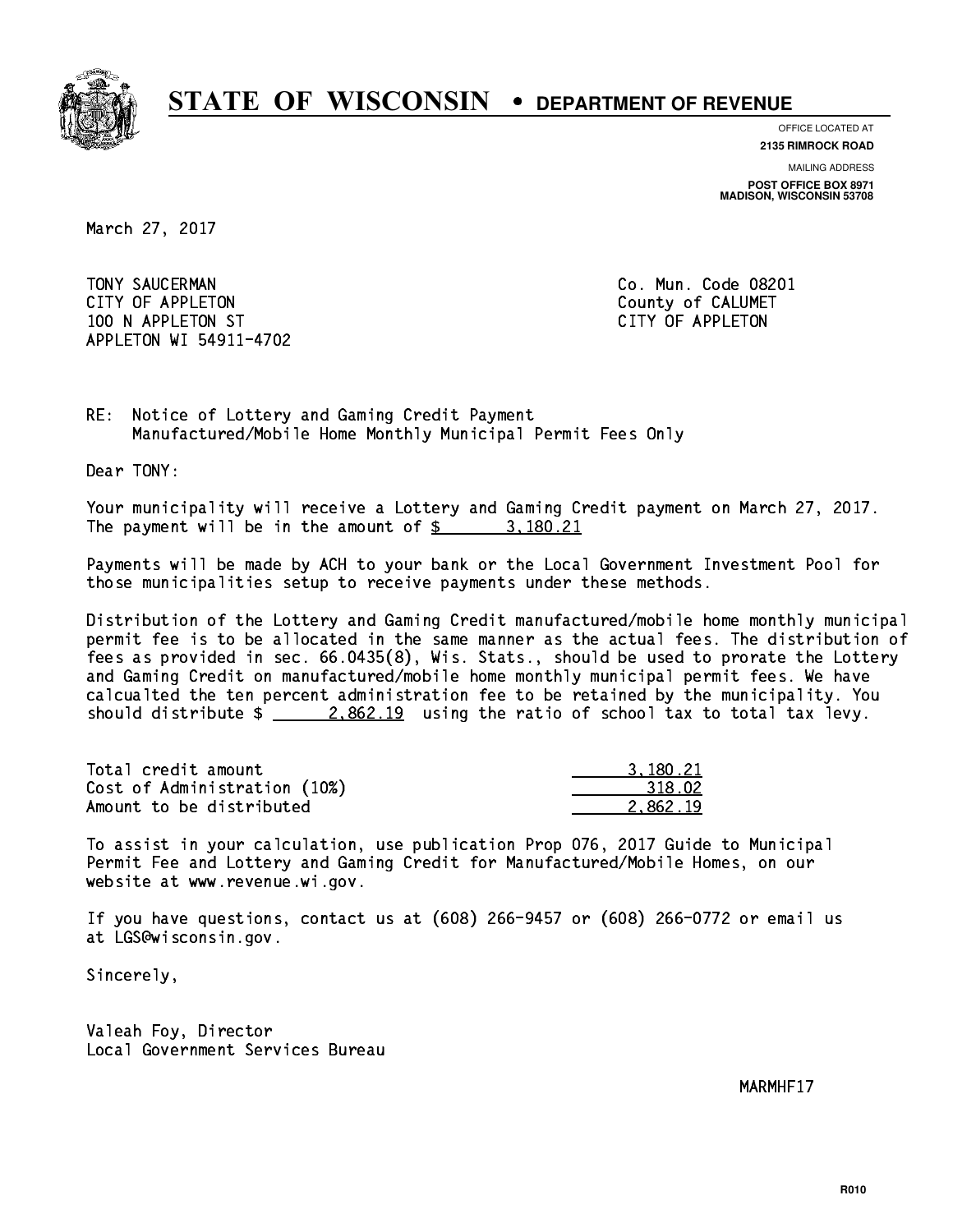

**OFFICE LOCATED AT**

**2135 RIMROCK ROAD**

**MAILING ADDRESS POST OFFICE BOX 8971 MADISON, WISCONSIN 53708**

March 27, 2017

LORI GOSZ CITY OF BRILLION County of CALUMET 130 CALUMET ST CITY OF BRIDGE ST CITY OF BRIDGE ST CITY OF BRIDGE ST CITY OF BRIDGE ST CITY OF BRIDGE ST CITY O BRILLION WI 54110-1199

Co. Mun. Code 08206

RE: Notice of Lottery and Gaming Credit Payment Manufactured/Mobile Home Monthly Municipal Permit Fees Only

Dear LORI:

 Your municipality will receive a Lottery and Gaming Credit payment on March 27, 2017. The payment will be in the amount of  $\frac{2}{3}$  2,786.58

 Payments will be made by ACH to your bank or the Local Government Investment Pool for those municipalities setup to receive payments under these methods.

 Distribution of the Lottery and Gaming Credit manufactured/mobile home monthly municipal permit fee is to be allocated in the same manner as the actual fees. The distribution of fees as provided in sec. 66.0435(8), Wis. Stats., should be used to prorate the Lottery and Gaming Credit on manufactured/mobile home monthly municipal permit fees. We have calcualted the ten percent administration fee to be retained by the municipality. You should distribute  $\frac{2.507.93}{2.507.93}$  using the ratio of school tax to total tax levy.

| Total credit amount          | 2.786.58 |
|------------------------------|----------|
| Cost of Administration (10%) | 278.65   |
| Amount to be distributed     | 2.507.93 |

 To assist in your calculation, use publication Prop 076, 2017 Guide to Municipal Permit Fee and Lottery and Gaming Credit for Manufactured/Mobile Homes, on our website at www.revenue.wi.gov.

 If you have questions, contact us at (608) 266-9457 or (608) 266-0772 or email us at LGS@wisconsin.gov.

Sincerely,

 Valeah Foy, Director Local Government Services Bureau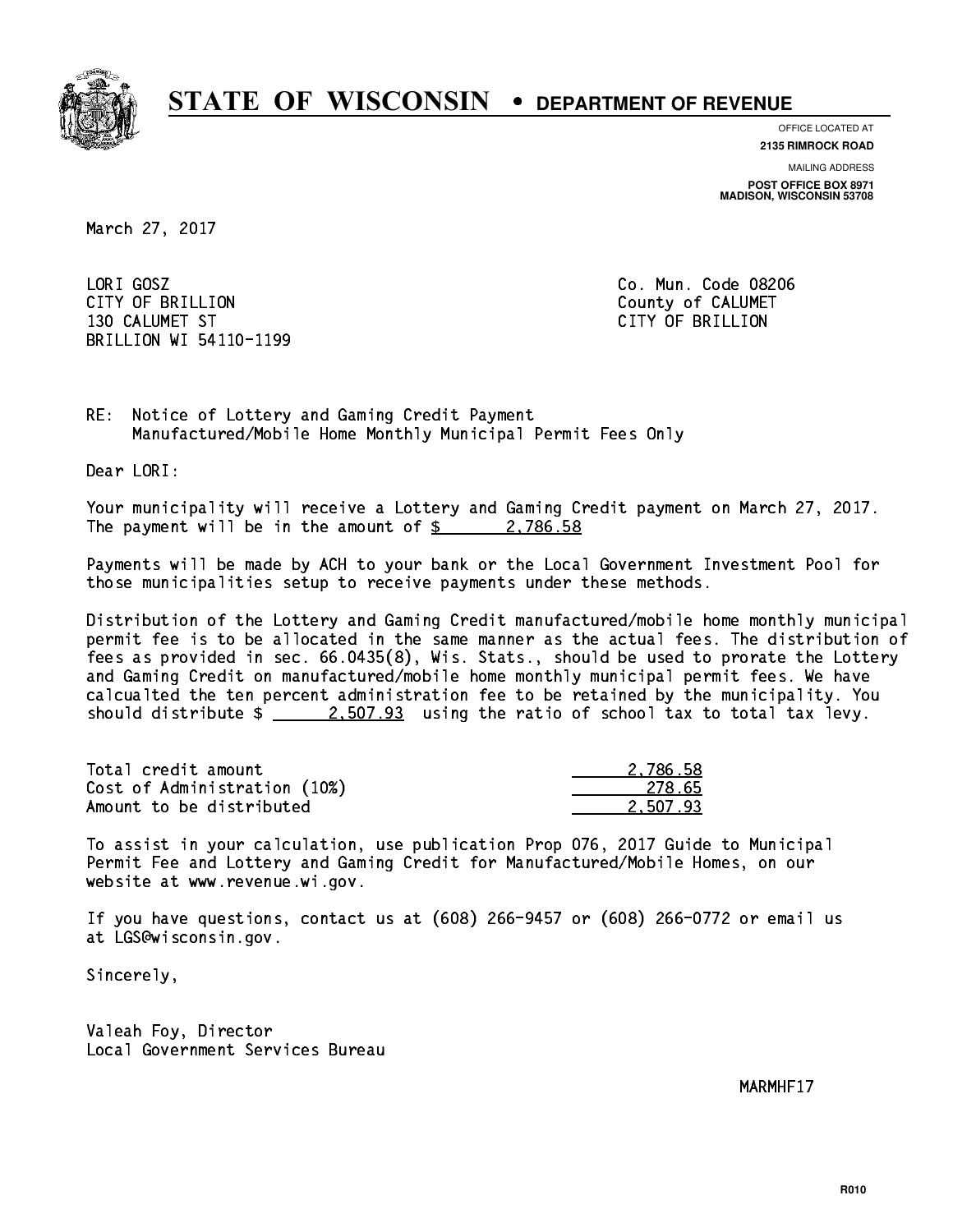

**OFFICE LOCATED AT**

**2135 RIMROCK ROAD**

**MAILING ADDRESS**

**POST OFFICE BOX 8971 MADISON, WISCONSIN 53708**

March 27, 2017

 MARILYN JASCHOB Co. Mun. Code 08241 CITY OF KIEL **COUNTY COUNTY OF CALUMET** PO BOX 98 PO BOX 98 CITY OF KIEL KIEL WI 53042-0098

CITY OF KIEL

RE: Notice of Lottery and Gaming Credit Payment Manufactured/Mobile Home Monthly Municipal Permit Fees Only

Dear MARILYN:

 Your municipality will receive a Lottery and Gaming Credit payment on March 27, 2017. The payment will be in the amount of \$ 5,693.76 \_\_\_\_\_\_\_\_\_\_\_\_\_\_\_\_

 Payments will be made by ACH to your bank or the Local Government Investment Pool for those municipalities setup to receive payments under these methods.

 Distribution of the Lottery and Gaming Credit manufactured/mobile home monthly municipal permit fee is to be allocated in the same manner as the actual fees. The distribution of fees as provided in sec. 66.0435(8), Wis. Stats., should be used to prorate the Lottery and Gaming Credit on manufactured/mobile home monthly municipal permit fees. We have calcualted the ten percent administration fee to be retained by the municipality. You should distribute  $\frac{2}{1}$   $\frac{5.124.39}{2}$  using the ratio of school tax to total tax levy.

| Total credit amount          | 5.693.76 |
|------------------------------|----------|
| Cost of Administration (10%) | 569.37   |
| Amount to be distributed     | 5.124.39 |

 To assist in your calculation, use publication Prop 076, 2017 Guide to Municipal Permit Fee and Lottery and Gaming Credit for Manufactured/Mobile Homes, on our website at www.revenue.wi.gov.

 If you have questions, contact us at (608) 266-9457 or (608) 266-0772 or email us at LGS@wisconsin.gov.

Sincerely,

 Valeah Foy, Director Local Government Services Bureau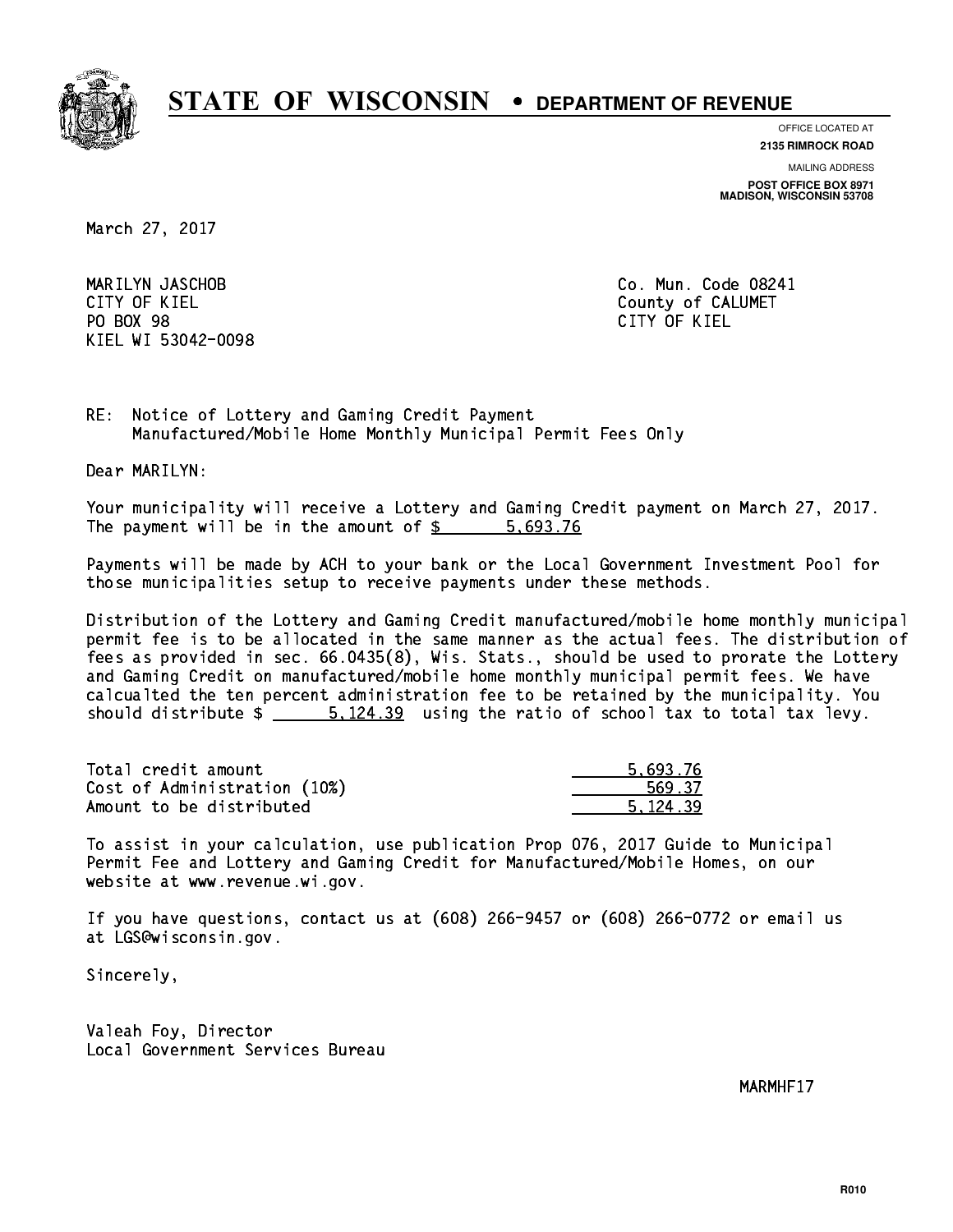

**OFFICE LOCATED AT**

**2135 RIMROCK ROAD**

**MAILING ADDRESS POST OFFICE BOX 8971 MADISON, WISCONSIN 53708**

March 27, 2017

PATRICIA CLARK **CO. Mun. Code 09010**  TOWN OF BLOOMER County of CHIPPEWA 21446 COUNTY HWY SS TOWN OF BLOOMER BLOOMER WI 54724

RE: Notice of Lottery and Gaming Credit Payment Manufactured/Mobile Home Monthly Municipal Permit Fees Only

Dear PATRICIA:

 Your municipality will receive a Lottery and Gaming Credit payment on March 27, 2017. The payment will be in the amount of  $\frac{2}{3}$  3,417.12

 Payments will be made by ACH to your bank or the Local Government Investment Pool for those municipalities setup to receive payments under these methods.

 Distribution of the Lottery and Gaming Credit manufactured/mobile home monthly municipal permit fee is to be allocated in the same manner as the actual fees. The distribution of fees as provided in sec. 66.0435(8), Wis. Stats., should be used to prorate the Lottery and Gaming Credit on manufactured/mobile home monthly municipal permit fees. We have calcualted the ten percent administration fee to be retained by the municipality. You should distribute  $\frac{2.075.41}{2.075.41}$  using the ratio of school tax to total tax levy.

| Total credit amount          | 3.417.12 |
|------------------------------|----------|
| Cost of Administration (10%) | 341.71   |
| Amount to be distributed     | 3.075.41 |

 To assist in your calculation, use publication Prop 076, 2017 Guide to Municipal Permit Fee and Lottery and Gaming Credit for Manufactured/Mobile Homes, on our website at www.revenue.wi.gov.

 If you have questions, contact us at (608) 266-9457 or (608) 266-0772 or email us at LGS@wisconsin.gov.

Sincerely,

 Valeah Foy, Director Local Government Services Bureau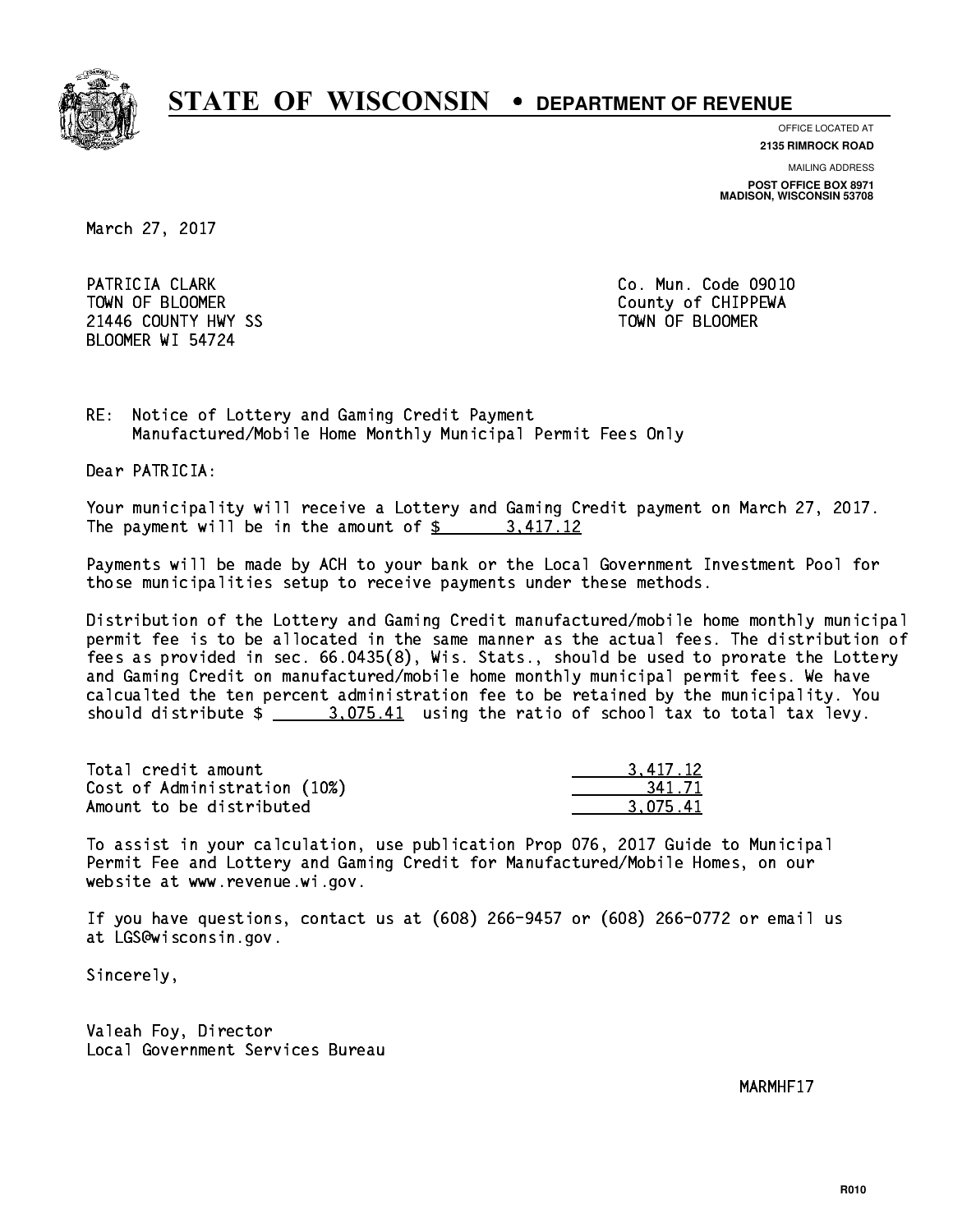

**OFFICE LOCATED AT**

**2135 RIMROCK ROAD**

**MAILING ADDRESS POST OFFICE BOX 8971 MADISON, WISCONSIN 53708**

March 27, 2017

**RUTH KNAPP** TOWN OF EAGLE POINT COUNTS AND TOWN OF CHIPPEWA 8391 137TH TOWN OF EAGLE POINT CHIPPEWA FALLS WI 54729

Co. Mun. Code 09020

RE: Notice of Lottery and Gaming Credit Payment Manufactured/Mobile Home Monthly Municipal Permit Fees Only

Dear RUTH:

 Your municipality will receive a Lottery and Gaming Credit payment on March 27, 2017. The payment will be in the amount of  $\frac{2}{3}$  171.72

 Payments will be made by ACH to your bank or the Local Government Investment Pool for those municipalities setup to receive payments under these methods.

 Distribution of the Lottery and Gaming Credit manufactured/mobile home monthly municipal permit fee is to be allocated in the same manner as the actual fees. The distribution of fees as provided in sec. 66.0435(8), Wis. Stats., should be used to prorate the Lottery and Gaming Credit on manufactured/mobile home monthly municipal permit fees. We have calcualted the ten percent administration fee to be retained by the municipality. You should distribute  $\frac{154.55}{154.55}$  using the ratio of school tax to total tax levy.

Total credit amount Cost of Administration (10%) Amount to be distributed

| 171.72 |
|--------|
| 717    |
| 55     |

 To assist in your calculation, use publication Prop 076, 2017 Guide to Municipal Permit Fee and Lottery and Gaming Credit for Manufactured/Mobile Homes, on our website at www.revenue.wi.gov.

 If you have questions, contact us at (608) 266-9457 or (608) 266-0772 or email us at LGS@wisconsin.gov.

Sincerely,

 Valeah Foy, Director Local Government Services Bureau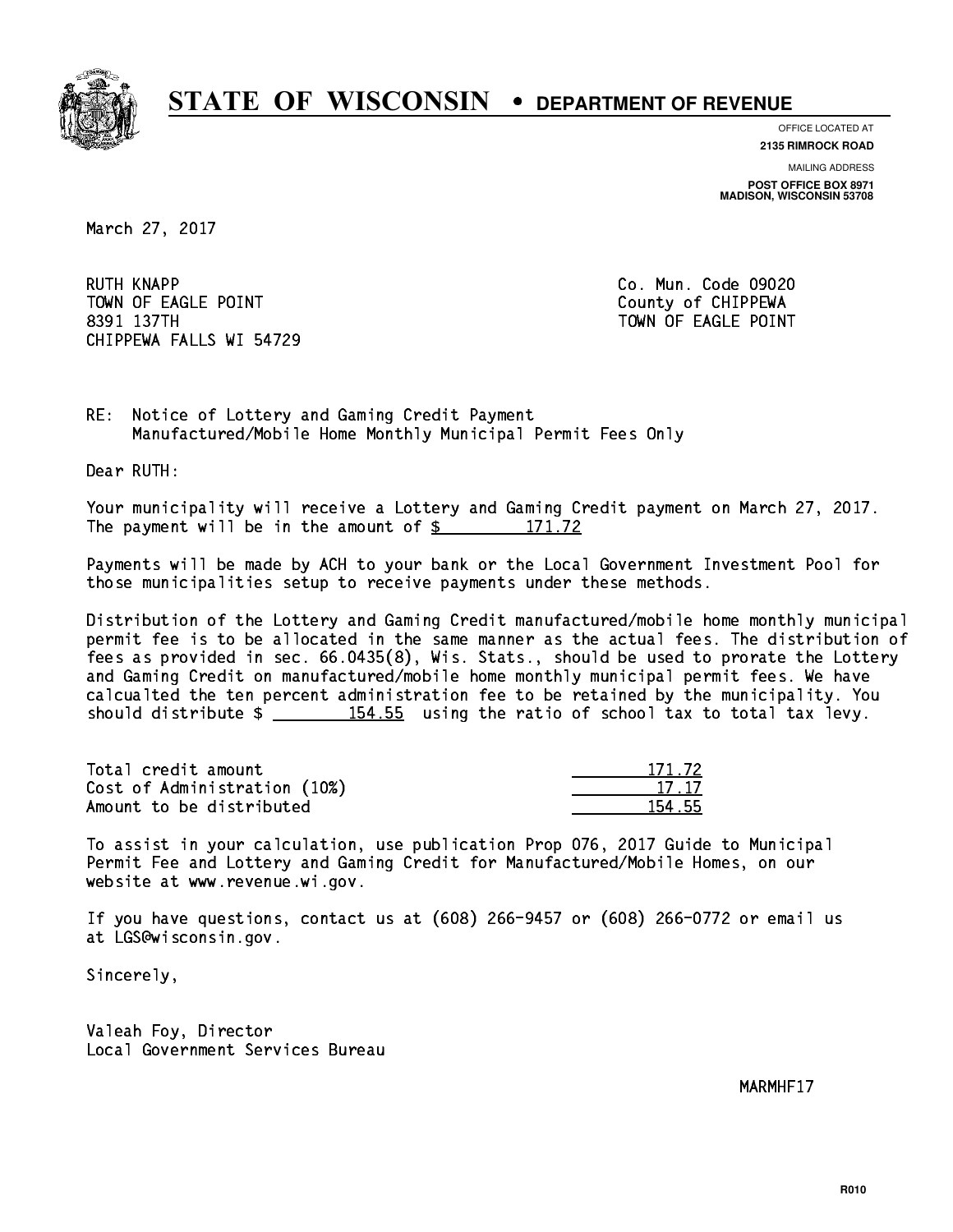

**OFFICE LOCATED AT 2135 RIMROCK ROAD**

**MAILING ADDRESS POST OFFICE BOX 8971 MADISON, WISCONSIN 53708**

March 27, 2017

LORI L HANSON TOWN OF LAFAYETTE TOWN OF LAFAYETTE 5765 197TH ST TOWN OF LAFAYETTE CHIPPEWA FALLS WI 54729-9128

Co. Mun. Code 09034

RE: Notice of Lottery and Gaming Credit Payment Manufactured/Mobile Home Monthly Municipal Permit Fees Only

Dear LORI:

 Your municipality will receive a Lottery and Gaming Credit payment on March 27, 2017. The payment will be in the amount of  $\frac{2}{2}$  2,214.08

 Payments will be made by ACH to your bank or the Local Government Investment Pool for those municipalities setup to receive payments under these methods.

 Distribution of the Lottery and Gaming Credit manufactured/mobile home monthly municipal permit fee is to be allocated in the same manner as the actual fees. The distribution of fees as provided in sec. 66.0435(8), Wis. Stats., should be used to prorate the Lottery and Gaming Credit on manufactured/mobile home monthly municipal permit fees. We have calcualted the ten percent administration fee to be retained by the municipality. You should distribute  $\frac{1,992.68}{1,992.68}$  using the ratio of school tax to total tax levy.

| Total credit amount          | 2.214.08 |
|------------------------------|----------|
| Cost of Administration (10%) | -221.40  |
| Amount to be distributed     | 1,992.68 |

 To assist in your calculation, use publication Prop 076, 2017 Guide to Municipal Permit Fee and Lottery and Gaming Credit for Manufactured/Mobile Homes, on our website at www.revenue.wi.gov.

 If you have questions, contact us at (608) 266-9457 or (608) 266-0772 or email us at LGS@wisconsin.gov.

Sincerely,

 Valeah Foy, Director Local Government Services Bureau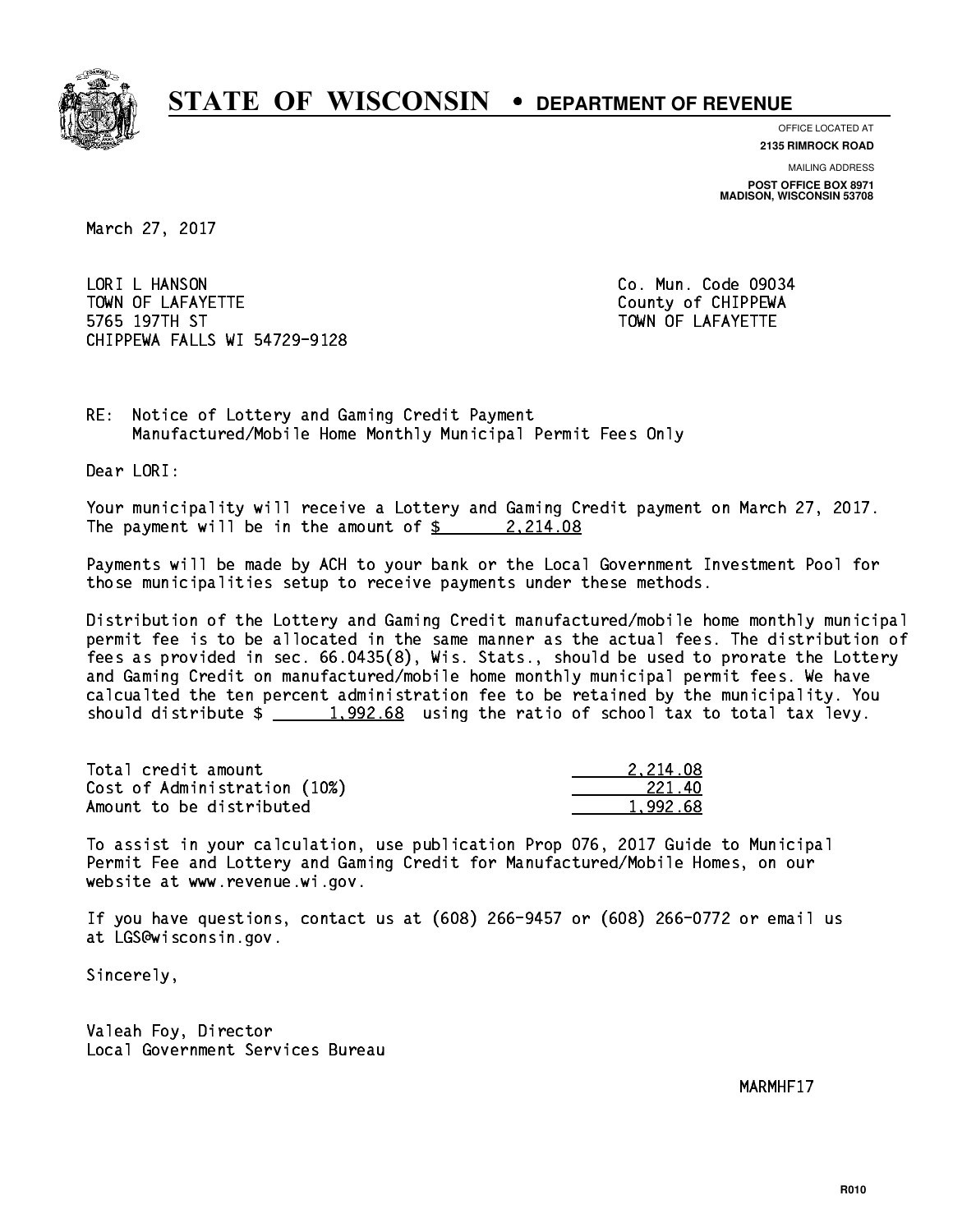

**OFFICE LOCATED AT**

**2135 RIMROCK ROAD**

**MAILING ADDRESS**

**POST OFFICE BOX 8971 MADISON, WISCONSIN 53708**

March 27, 2017

JANET WELTZIN TOWN OF SIGEL **TOWN OF SIGEL**  1247 STATE HWY 27 TOWN OF SIGEL CADOTT WI 54727-5853

Co. Mun. Code 09040

RE: Notice of Lottery and Gaming Credit Payment Manufactured/Mobile Home Monthly Municipal Permit Fees Only

Dear JANET:

 Your municipality will receive a Lottery and Gaming Credit payment on March 27, 2017. The payment will be in the amount of  $\frac{2}{3}$  2,264.04

 Payments will be made by ACH to your bank or the Local Government Investment Pool for those municipalities setup to receive payments under these methods.

 Distribution of the Lottery and Gaming Credit manufactured/mobile home monthly municipal permit fee is to be allocated in the same manner as the actual fees. The distribution of fees as provided in sec. 66.0435(8), Wis. Stats., should be used to prorate the Lottery and Gaming Credit on manufactured/mobile home monthly municipal permit fees. We have calcualted the ten percent administration fee to be retained by the municipality. You should distribute  $\frac{2.037.64}{2.037.64}$  using the ratio of school tax to total tax levy.

| Total credit amount          | 2.264.04 |
|------------------------------|----------|
| Cost of Administration (10%) | -226.40  |
| Amount to be distributed     | 2.037.64 |

 To assist in your calculation, use publication Prop 076, 2017 Guide to Municipal Permit Fee and Lottery and Gaming Credit for Manufactured/Mobile Homes, on our website at www.revenue.wi.gov.

 If you have questions, contact us at (608) 266-9457 or (608) 266-0772 or email us at LGS@wisconsin.gov.

Sincerely,

 Valeah Foy, Director Local Government Services Bureau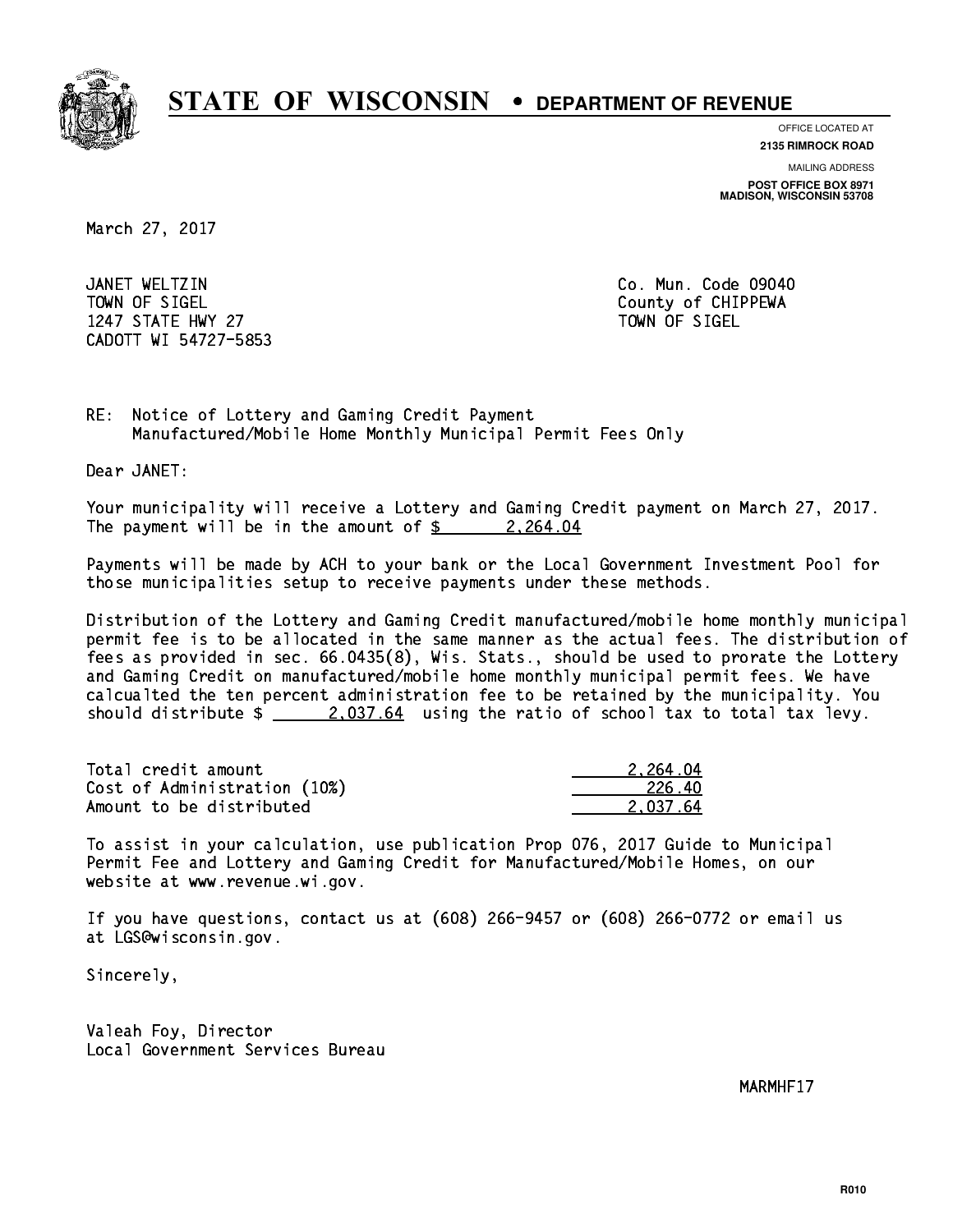

**OFFICE LOCATED AT**

**2135 RIMROCK ROAD**

**MAILING ADDRESS POST OFFICE BOX 8971 MADISON, WISCONSIN 53708**

March 27, 2017

SANDRA BUETOW VILLAGE OF CADOTT COUNTY COUNTY COUNTY OF CHIPPEWA PO BOX 40 CADOTT WI 54727-0040

Co. Mun. Code 09111 VILLAGE OF CADOTT

RE: Notice of Lottery and Gaming Credit Payment Manufactured/Mobile Home Monthly Municipal Permit Fees Only

Dear SANDRA:

 Your municipality will receive a Lottery and Gaming Credit payment on March 27, 2017. The payment will be in the amount of  $\frac{2}{3}$  1,385.88

 Payments will be made by ACH to your bank or the Local Government Investment Pool for those municipalities setup to receive payments under these methods.

 Distribution of the Lottery and Gaming Credit manufactured/mobile home monthly municipal permit fee is to be allocated in the same manner as the actual fees. The distribution of fees as provided in sec. 66.0435(8), Wis. Stats., should be used to prorate the Lottery and Gaming Credit on manufactured/mobile home monthly municipal permit fees. We have calcualted the ten percent administration fee to be retained by the municipality. You should distribute  $\frac{1,247.30}{1,247.30}$  using the ratio of school tax to total tax levy.

| Total credit amount          | 1.385.88 |
|------------------------------|----------|
| Cost of Administration (10%) | 138.58   |
| Amount to be distributed     | 1.247.30 |

 To assist in your calculation, use publication Prop 076, 2017 Guide to Municipal Permit Fee and Lottery and Gaming Credit for Manufactured/Mobile Homes, on our website at www.revenue.wi.gov.

 If you have questions, contact us at (608) 266-9457 or (608) 266-0772 or email us at LGS@wisconsin.gov.

Sincerely,

 Valeah Foy, Director Local Government Services Bureau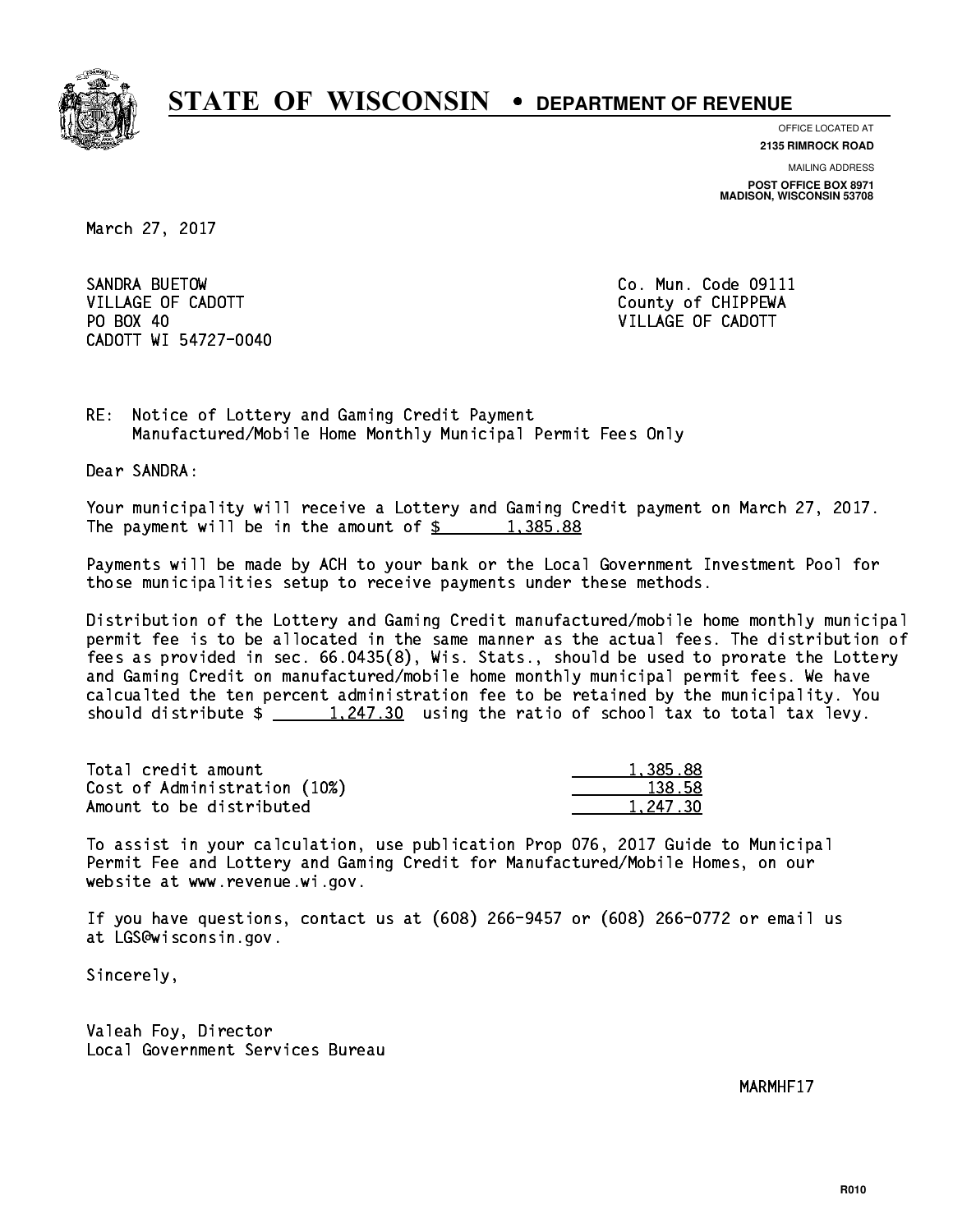

**OFFICE LOCATED AT**

**2135 RIMROCK ROAD**

**MAILING ADDRESS POST OFFICE BOX 8971 MADISON, WISCONSIN 53708**

March 27, 2017

**KRIS FITZSIMMONS** VILLAGE OF LAKE HALLIE COUNTY OF CHIPPEWA 13136 30TH AVE VILLAGE OF LAKE HALLIE CHIPPEWA FALLS WI 54729

Co. Mun. Code 09128

RE: Notice of Lottery and Gaming Credit Payment Manufactured/Mobile Home Monthly Municipal Permit Fees Only

Dear KRIS:

 Your municipality will receive a Lottery and Gaming Credit payment on March 27, 2017. The payment will be in the amount of  $\frac{2}{3}$  1,512.36

 Payments will be made by ACH to your bank or the Local Government Investment Pool for those municipalities setup to receive payments under these methods.

 Distribution of the Lottery and Gaming Credit manufactured/mobile home monthly municipal permit fee is to be allocated in the same manner as the actual fees. The distribution of fees as provided in sec. 66.0435(8), Wis. Stats., should be used to prorate the Lottery and Gaming Credit on manufactured/mobile home monthly municipal permit fees. We have calcualted the ten percent administration fee to be retained by the municipality. You should distribute  $\frac{1,361.13}{1,361.13}$  using the ratio of school tax to total tax levy.

| Total credit amount          | 1.512.36 |
|------------------------------|----------|
| Cost of Administration (10%) | 151.23   |
| Amount to be distributed     | 1.361.13 |

 To assist in your calculation, use publication Prop 076, 2017 Guide to Municipal Permit Fee and Lottery and Gaming Credit for Manufactured/Mobile Homes, on our website at www.revenue.wi.gov.

 If you have questions, contact us at (608) 266-9457 or (608) 266-0772 or email us at LGS@wisconsin.gov.

Sincerely,

 Valeah Foy, Director Local Government Services Bureau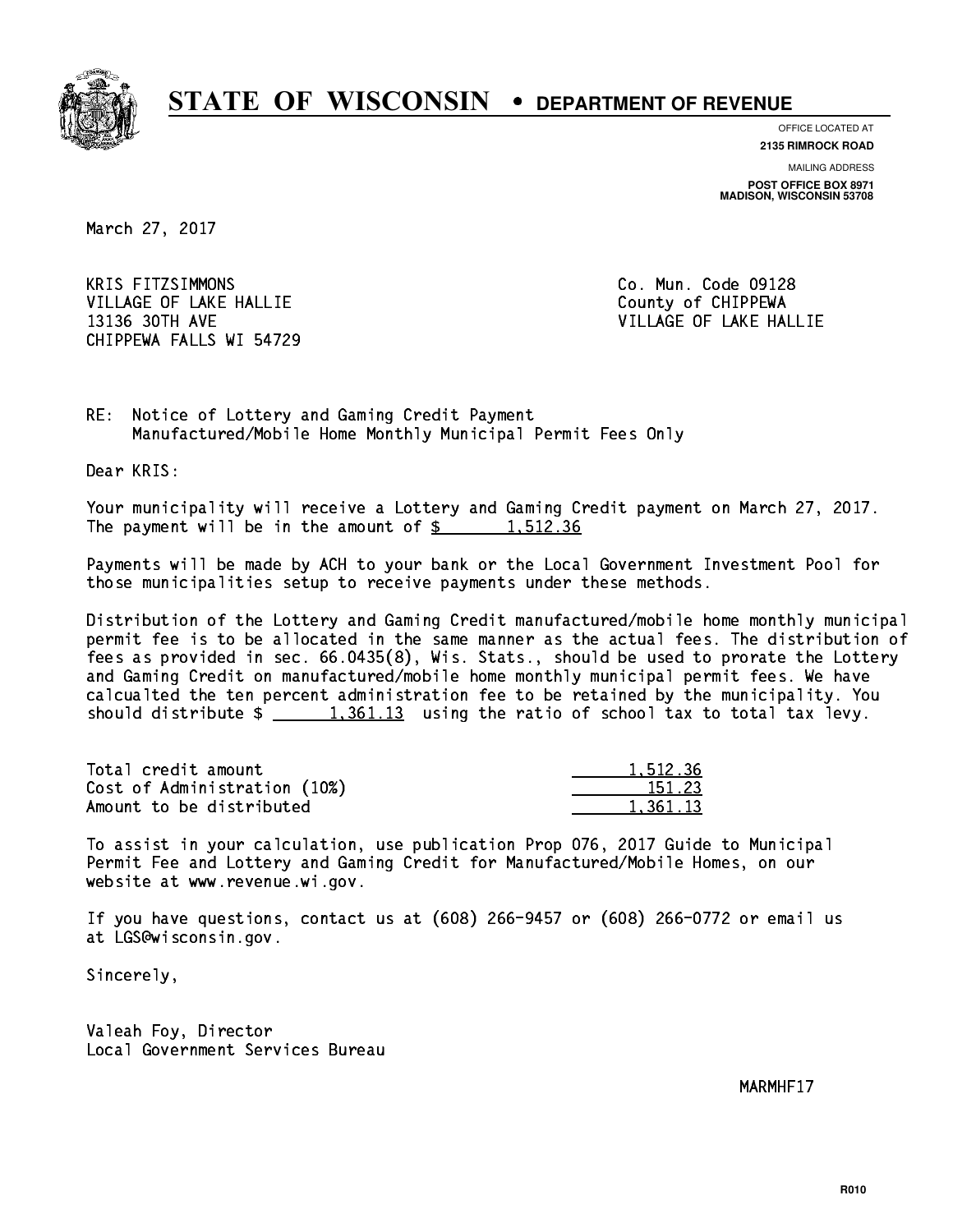

**OFFICE LOCATED AT**

**2135 RIMROCK ROAD**

**MAILING ADDRESS POST OFFICE BOX 8971 MADISON, WISCONSIN 53708**

March 27, 2017

PEGGY STANFORD VILLAGE OF NEW AUBURN COUNTY OF CHIPPEWA PO BOX 100 NEW AUBURN WI 54757-0100

Co. Mun. Code 09161 VILLAGE OF NEW AUBURN

RE: Notice of Lottery and Gaming Credit Payment Manufactured/Mobile Home Monthly Municipal Permit Fees Only

Dear PEGGY:

 Your municipality will receive a Lottery and Gaming Credit payment on March 27, 2017. The payment will be in the amount of \$ 553.80 \_\_\_\_\_\_\_\_\_\_\_\_\_\_\_\_

 Payments will be made by ACH to your bank or the Local Government Investment Pool for those municipalities setup to receive payments under these methods.

 Distribution of the Lottery and Gaming Credit manufactured/mobile home monthly municipal permit fee is to be allocated in the same manner as the actual fees. The distribution of fees as provided in sec. 66.0435(8), Wis. Stats., should be used to prorate the Lottery and Gaming Credit on manufactured/mobile home monthly municipal permit fees. We have calcualted the ten percent administration fee to be retained by the municipality. You should distribute  $\frac{498.42}{1000}$  using the ratio of school tax to total tax levy.

| Total credit amount          | 553.80 |
|------------------------------|--------|
| Cost of Administration (10%) | 55.38  |
| Amount to be distributed     | 498.42 |

 To assist in your calculation, use publication Prop 076, 2017 Guide to Municipal Permit Fee and Lottery and Gaming Credit for Manufactured/Mobile Homes, on our website at www.revenue.wi.gov.

 If you have questions, contact us at (608) 266-9457 or (608) 266-0772 or email us at LGS@wisconsin.gov.

Sincerely,

 Valeah Foy, Director Local Government Services Bureau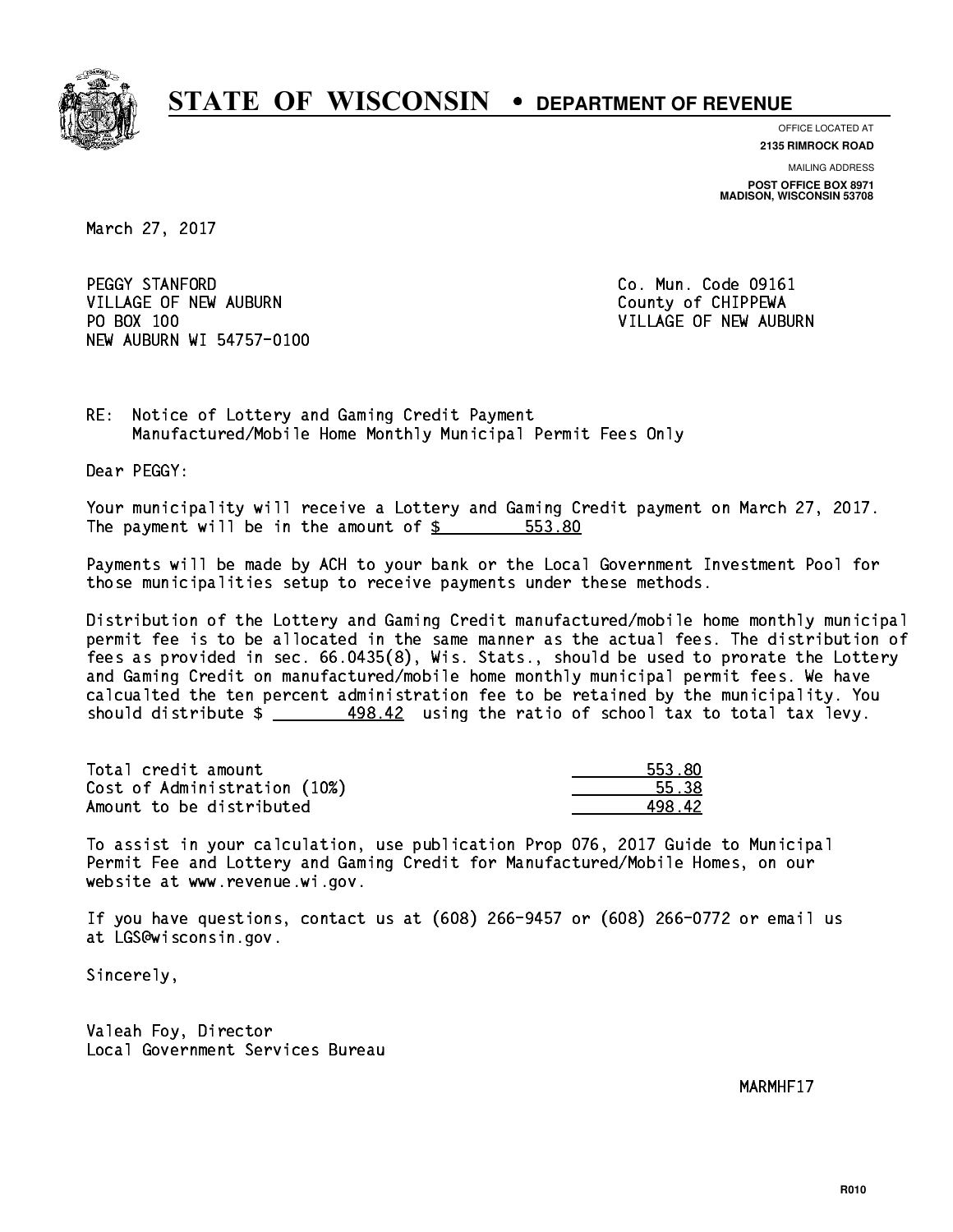

**OFFICE LOCATED AT**

**2135 RIMROCK ROAD**

**MAILING ADDRESS POST OFFICE BOX 8971 MADISON, WISCONSIN 53708**

March 27, 2017

 LYNNE BAUER Co. Mun. Code 09211 CITY OF CHIPPEWA FALLS COUNTY OF CHIPPEWA 30 W CENTRAL ST CITY OF CHIPPEWA FALLS CHIPPEWA FALLS WI 54729-2448

RE: Notice of Lottery and Gaming Credit Payment Manufactured/Mobile Home Monthly Municipal Permit Fees Only

Dear LYNNE:

 Your municipality will receive a Lottery and Gaming Credit payment on March 27, 2017. The payment will be in the amount of \$ 5,547.12 \_\_\_\_\_\_\_\_\_\_\_\_\_\_\_\_

 Payments will be made by ACH to your bank or the Local Government Investment Pool for those municipalities setup to receive payments under these methods.

 Distribution of the Lottery and Gaming Credit manufactured/mobile home monthly municipal permit fee is to be allocated in the same manner as the actual fees. The distribution of fees as provided in sec. 66.0435(8), Wis. Stats., should be used to prorate the Lottery and Gaming Credit on manufactured/mobile home monthly municipal permit fees. We have calcualted the ten percent administration fee to be retained by the municipality. You should distribute  $\frac{4.992.41}{2}$  using the ratio of school tax to total tax levy.

| Total credit amount          | 5.547.12 |
|------------------------------|----------|
| Cost of Administration (10%) | 554.71   |
| Amount to be distributed     | 4.992.41 |

 To assist in your calculation, use publication Prop 076, 2017 Guide to Municipal Permit Fee and Lottery and Gaming Credit for Manufactured/Mobile Homes, on our website at www.revenue.wi.gov.

 If you have questions, contact us at (608) 266-9457 or (608) 266-0772 or email us at LGS@wisconsin.gov.

Sincerely,

 Valeah Foy, Director Local Government Services Bureau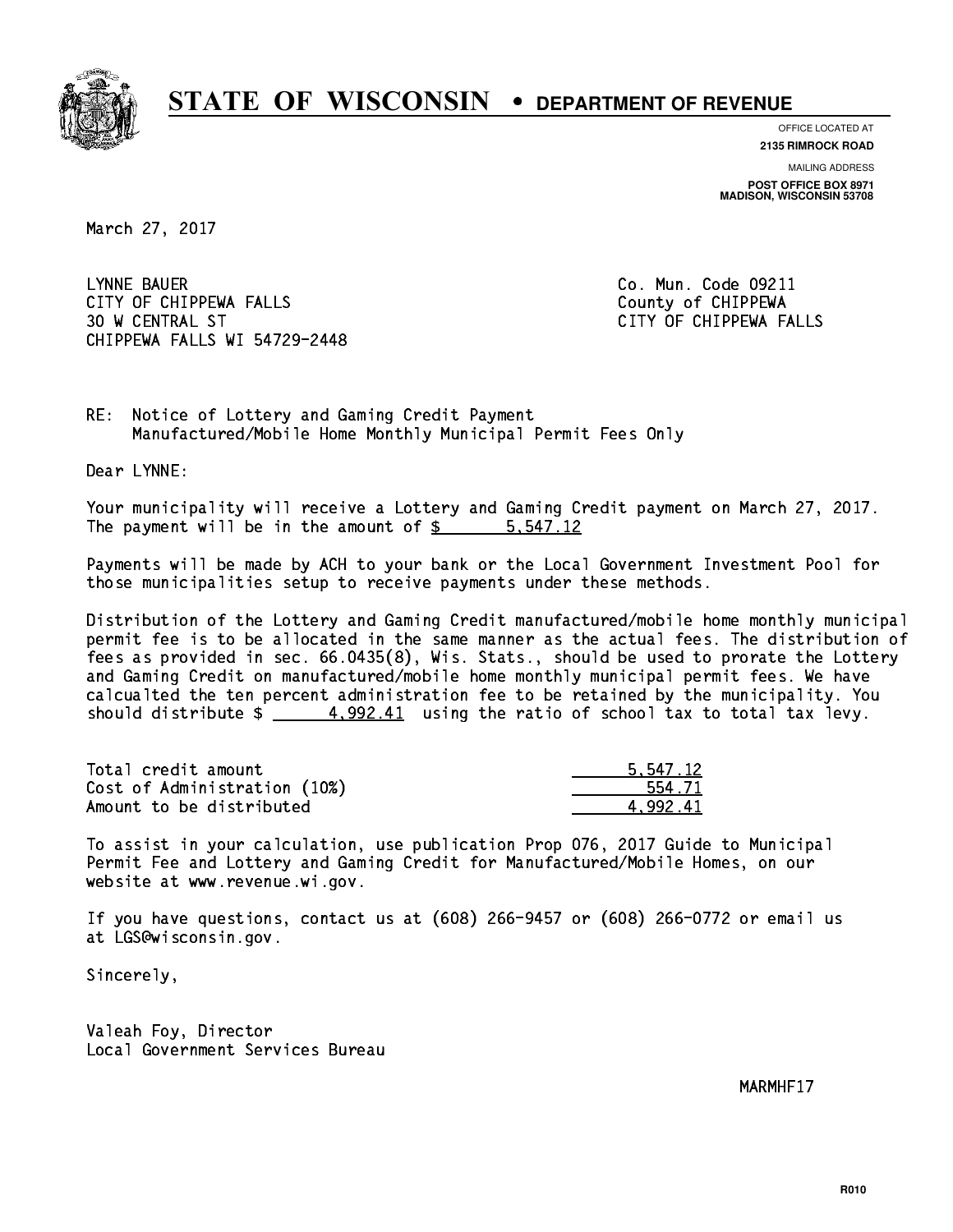

**OFFICE LOCATED AT**

**2135 RIMROCK ROAD**

**MAILING ADDRESS**

**POST OFFICE BOX 8971 MADISON, WISCONSIN 53708**

March 27, 2017

DAVID DEJONGH CITY OF CORNELL CITY OF COUNTLE COUNTRY OF CHIPPEWA PO BOX 796 CITY OF CORNELL CORNELL WI 54732-0796

Co. Mun. Code 09213

RE: Notice of Lottery and Gaming Credit Payment Manufactured/Mobile Home Monthly Municipal Permit Fees Only

Dear DAVID:

 Your municipality will receive a Lottery and Gaming Credit payment on March 27, 2017. The payment will be in the amount of \$ 491.04 \_\_\_\_\_\_\_\_\_\_\_\_\_\_\_\_

 Payments will be made by ACH to your bank or the Local Government Investment Pool for those municipalities setup to receive payments under these methods.

 Distribution of the Lottery and Gaming Credit manufactured/mobile home monthly municipal permit fee is to be allocated in the same manner as the actual fees. The distribution of fees as provided in sec. 66.0435(8), Wis. Stats., should be used to prorate the Lottery and Gaming Credit on manufactured/mobile home monthly municipal permit fees. We have calcualted the ten percent administration fee to be retained by the municipality. You should distribute  $\frac{441.94}{2}$  using the ratio of school tax to total tax levy.

| Total credit amount          | 491 N4 |
|------------------------------|--------|
| Cost of Administration (10%) | 49. ID |
| Amount to be distributed     | 441 94 |

 To assist in your calculation, use publication Prop 076, 2017 Guide to Municipal Permit Fee and Lottery and Gaming Credit for Manufactured/Mobile Homes, on our website at www.revenue.wi.gov.

 If you have questions, contact us at (608) 266-9457 or (608) 266-0772 or email us at LGS@wisconsin.gov.

Sincerely,

 Valeah Foy, Director Local Government Services Bureau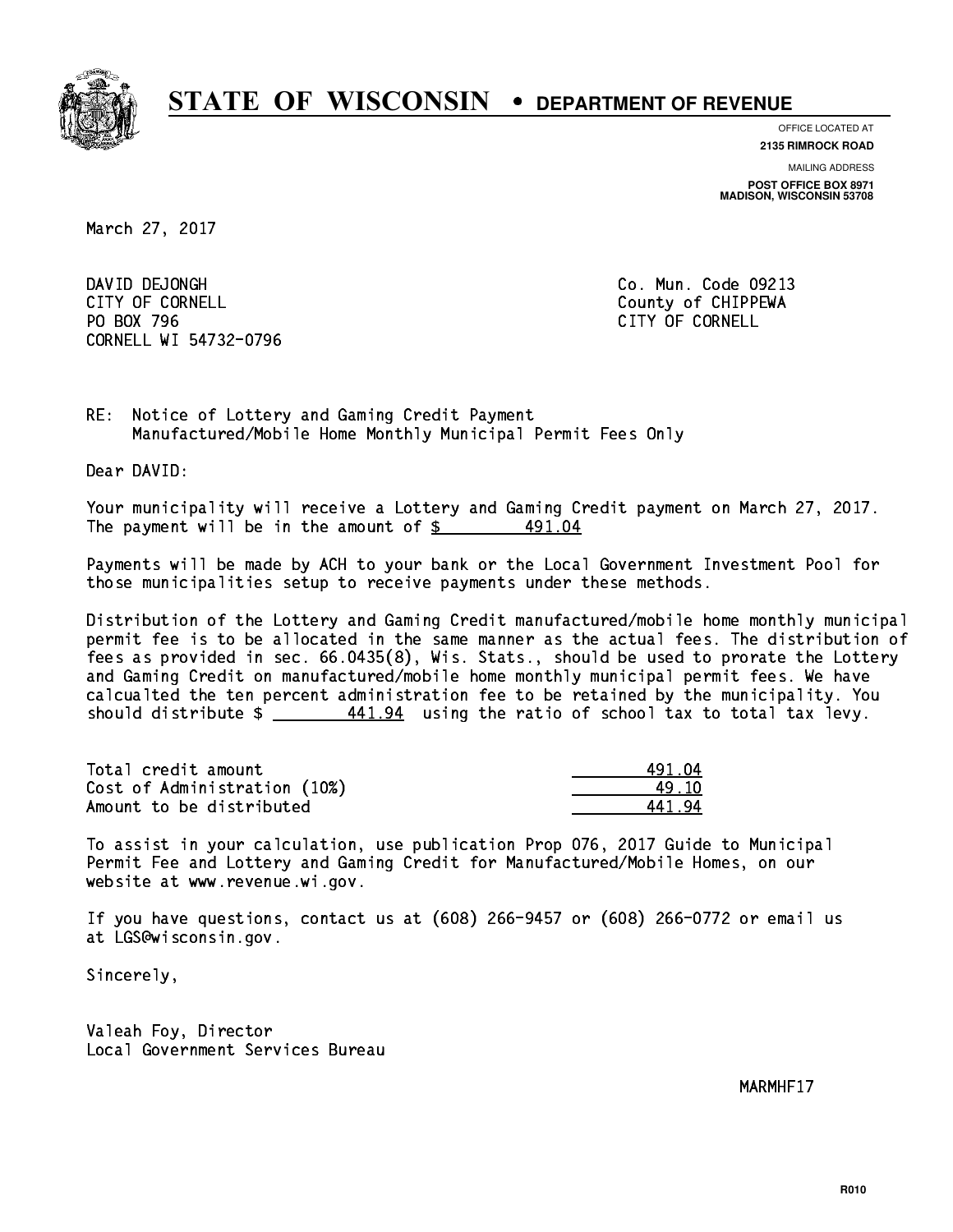

**OFFICE LOCATED AT 2135 RIMROCK ROAD**

**MAILING ADDRESS**

**POST OFFICE BOX 8971 MADISON, WISCONSIN 53708**

March 27, 2017

JACOB WINZENZ CITY OF EAU CLAIRE **COUNTY COUNTY OF CHIPPEWA** PO BOX 5148 EAU CLAIRE WI 54702-5148

Co. Mun. Code 09221 CITY OF EAU CLAIRE

RE: Notice of Lottery and Gaming Credit Payment Manufactured/Mobile Home Monthly Municipal Permit Fees Only

Dear JACOB:

 Your municipality will receive a Lottery and Gaming Credit payment on March 27, 2017. The payment will be in the amount of  $\frac{2}{3}$  3,552.34

 Payments will be made by ACH to your bank or the Local Government Investment Pool for those municipalities setup to receive payments under these methods.

 Distribution of the Lottery and Gaming Credit manufactured/mobile home monthly municipal permit fee is to be allocated in the same manner as the actual fees. The distribution of fees as provided in sec. 66.0435(8), Wis. Stats., should be used to prorate the Lottery and Gaming Credit on manufactured/mobile home monthly municipal permit fees. We have calcualted the ten percent administration fee to be retained by the municipality. You should distribute  $\frac{2}{1}$   $\frac{3.197.11}{2}$  using the ratio of school tax to total tax levy.

| Total credit amount          | 3.552.34 |
|------------------------------|----------|
| Cost of Administration (10%) | 355.23   |
| Amount to be distributed     | 3.197.11 |

 To assist in your calculation, use publication Prop 076, 2017 Guide to Municipal Permit Fee and Lottery and Gaming Credit for Manufactured/Mobile Homes, on our website at www.revenue.wi.gov.

 If you have questions, contact us at (608) 266-9457 or (608) 266-0772 or email us at LGS@wisconsin.gov.

Sincerely,

 Valeah Foy, Director Local Government Services Bureau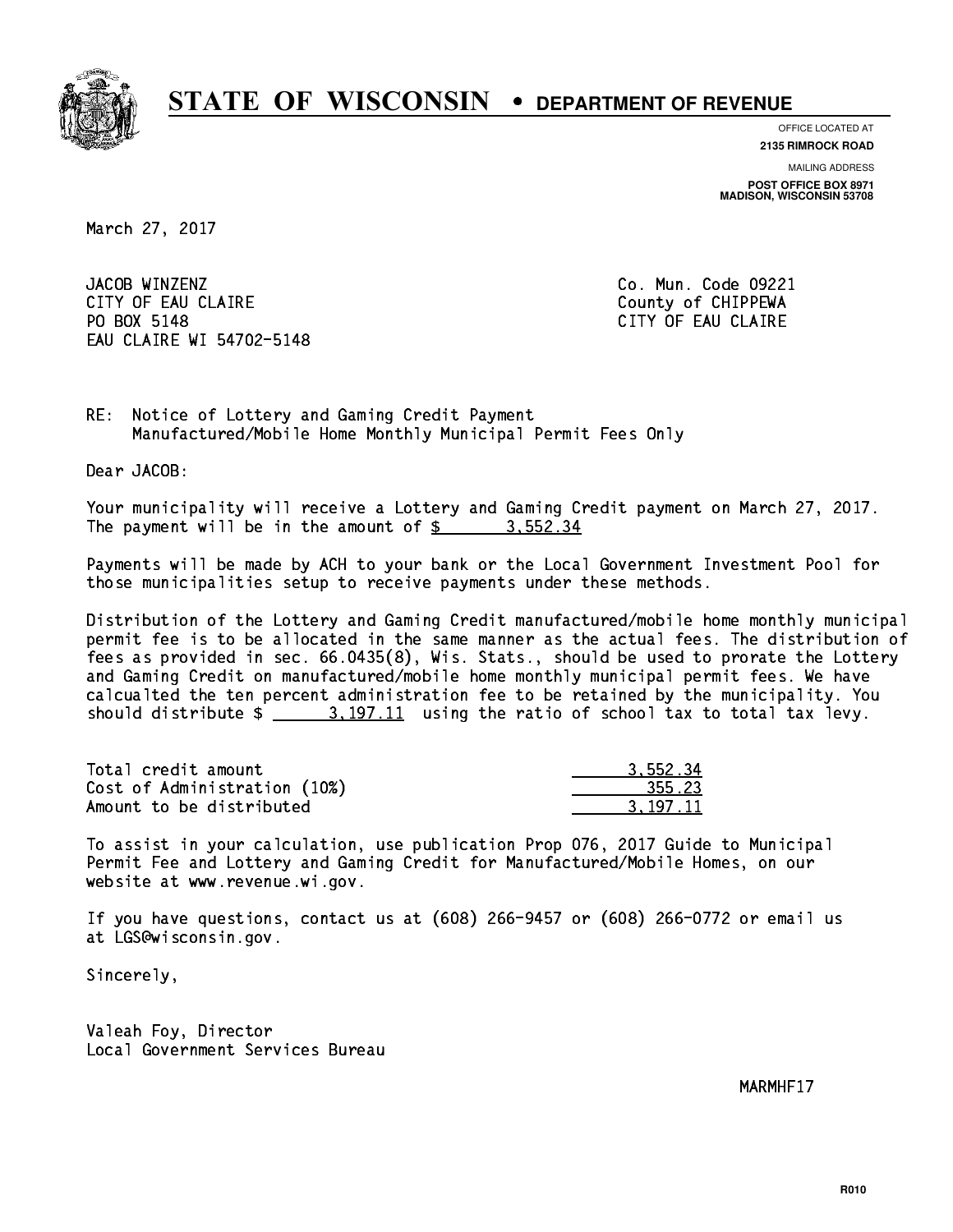

**OFFICE LOCATED AT 2135 RIMROCK ROAD**

**MAILING ADDRESS POST OFFICE BOX 8971 MADISON, WISCONSIN 53708**

March 27, 2017

**KETTY CLOW** CITY OF STANLEY COUNTY COUNTY OF STANLEY PO BOX 155 CITY OF STANLEY STANLEY WI 54768-0155

Co. Mun. Code 09281

RE: Notice of Lottery and Gaming Credit Payment Manufactured/Mobile Home Monthly Municipal Permit Fees Only

Dear KETTY:

 Your municipality will receive a Lottery and Gaming Credit payment on March 27, 2017. The payment will be in the amount of  $\frac{2}{3}$  1,178.24

 Payments will be made by ACH to your bank or the Local Government Investment Pool for those municipalities setup to receive payments under these methods.

 Distribution of the Lottery and Gaming Credit manufactured/mobile home monthly municipal permit fee is to be allocated in the same manner as the actual fees. The distribution of fees as provided in sec. 66.0435(8), Wis. Stats., should be used to prorate the Lottery and Gaming Credit on manufactured/mobile home monthly municipal permit fees. We have calcualted the ten percent administration fee to be retained by the municipality. You should distribute  $\frac{1,060.42}{1,060.42}$  using the ratio of school tax to total tax levy.

| Total credit amount          | 1.178.24 |
|------------------------------|----------|
| Cost of Administration (10%) | 117.82   |
| Amount to be distributed     | 1.060.42 |

 To assist in your calculation, use publication Prop 076, 2017 Guide to Municipal Permit Fee and Lottery and Gaming Credit for Manufactured/Mobile Homes, on our website at www.revenue.wi.gov.

 If you have questions, contact us at (608) 266-9457 or (608) 266-0772 or email us at LGS@wisconsin.gov.

Sincerely,

 Valeah Foy, Director Local Government Services Bureau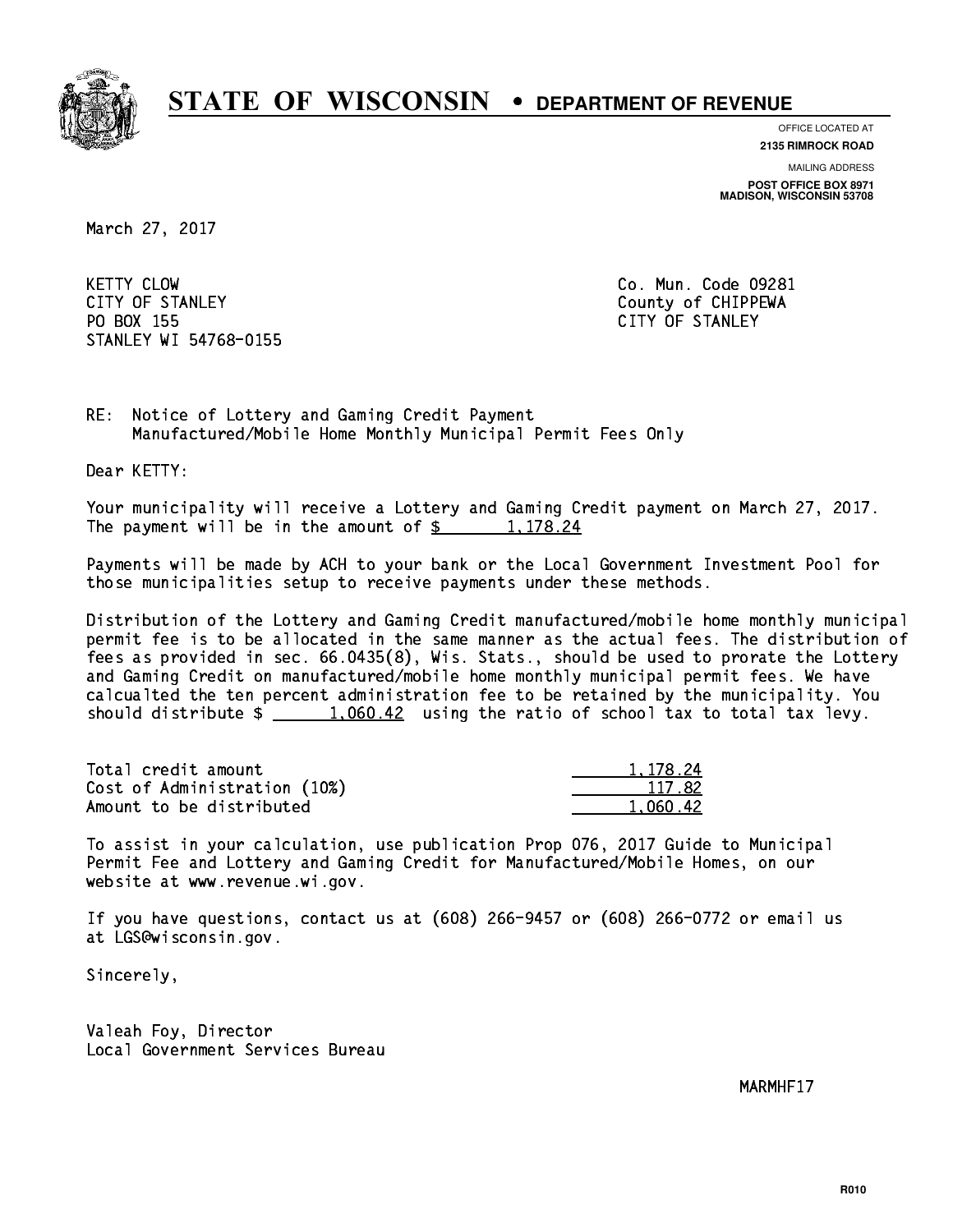

**OFFICE LOCATED AT**

**2135 RIMROCK ROAD**

**MAILING ADDRESS POST OFFICE BOX 8971 MADISON, WISCONSIN 53708**

March 27, 2017

 DIANNE VINE Co. Mun. Code 10016 Town of Grant County of Grant County of Clark County of Clark County of Clark County of Clark County of Clark was a contract of the contract of the contract of the contract of the contract of the contract of the contract of the contract of the contract of the contract of the contract of the contract of the contract of the contract GRANTON WI 54436-8951

RE: Notice of Lottery and Gaming Credit Payment Manufactured/Mobile Home Monthly Municipal Permit Fees Only

Dear DIANNE:

 Your municipality will receive a Lottery and Gaming Credit payment on March 27, 2017. The payment will be in the amount of  $\frac{2}{10}$  651.24

 Payments will be made by ACH to your bank or the Local Government Investment Pool for those municipalities setup to receive payments under these methods.

 Distribution of the Lottery and Gaming Credit manufactured/mobile home monthly municipal permit fee is to be allocated in the same manner as the actual fees. The distribution of fees as provided in sec. 66.0435(8), Wis. Stats., should be used to prorate the Lottery and Gaming Credit on manufactured/mobile home monthly municipal permit fees. We have calcualted the ten percent administration fee to be retained by the municipality. You should distribute  $\frac{2}{2}$   $\frac{586.12}{2}$  using the ratio of school tax to total tax levy.

Total credit amount Cost of Administration (10%) Amount to be distributed

| 51 24 |
|-------|
| 512   |
| i 12  |

 To assist in your calculation, use publication Prop 076, 2017 Guide to Municipal Permit Fee and Lottery and Gaming Credit for Manufactured/Mobile Homes, on our website at www.revenue.wi.gov.

 If you have questions, contact us at (608) 266-9457 or (608) 266-0772 or email us at LGS@wisconsin.gov.

Sincerely,

 Valeah Foy, Director Local Government Services Bureau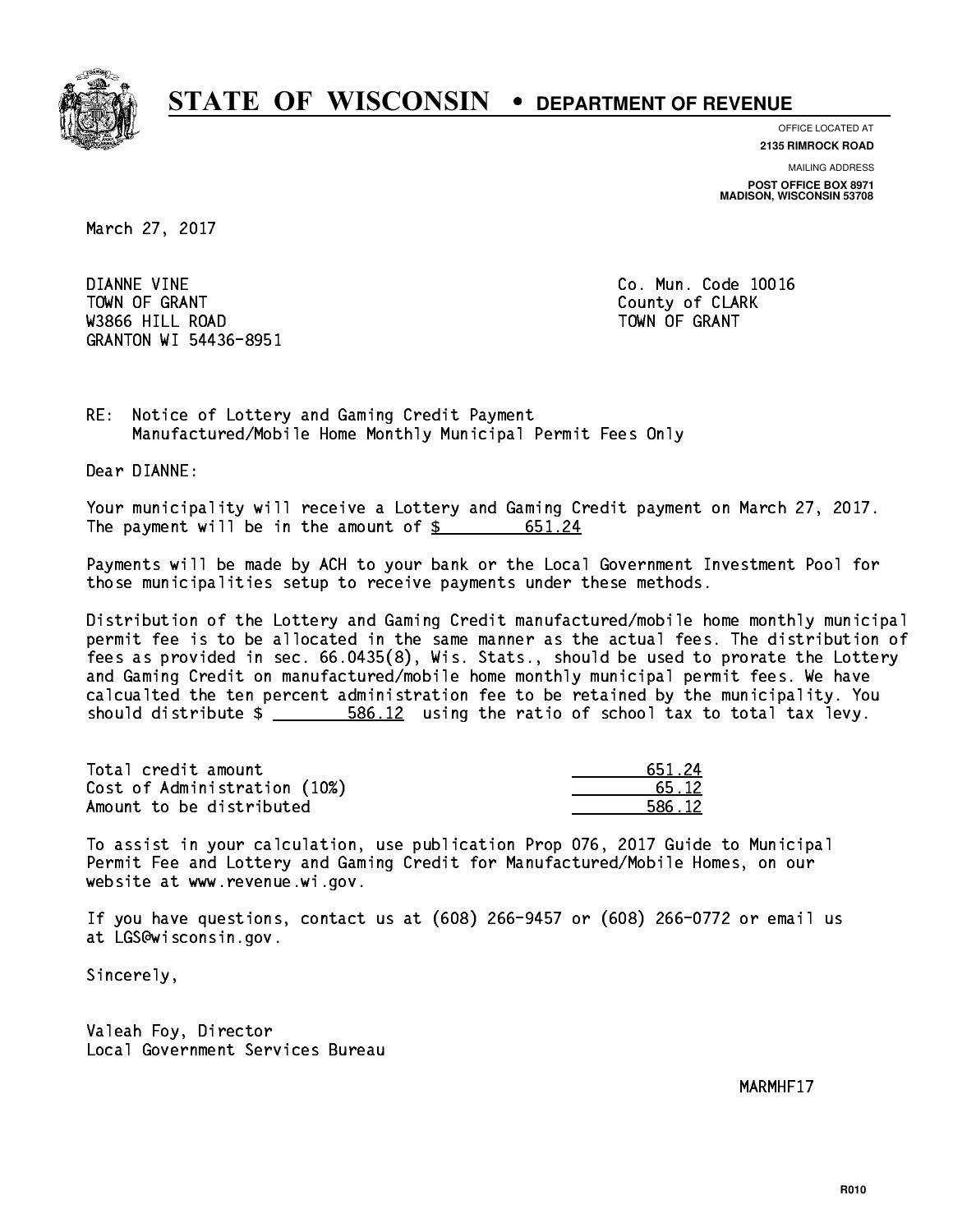

**OFFICE LOCATED AT**

**2135 RIMROCK ROAD**

**MAILING ADDRESS POST OFFICE BOX 8971 MADISON, WISCONSIN 53708**

March 27, 2017

PATRICIA GEBERT CO. Mun. Code 10036 Town of May 1988, and the County of Clark of Clark of Clark of Clark of Clark of Clark of Clark of Clark of Cl W174 WATER RD TOWN OF MAYVILLE DORCHESTER WI 54425-0197

RE: Notice of Lottery and Gaming Credit Payment Manufactured/Mobile Home Monthly Municipal Permit Fees Only

Dear PATRICIA:

 Your municipality will receive a Lottery and Gaming Credit payment on March 27, 2017. The payment will be in the amount of  $$$ 49.80

 Payments will be made by ACH to your bank or the Local Government Investment Pool for those municipalities setup to receive payments under these methods.

 Distribution of the Lottery and Gaming Credit manufactured/mobile home monthly municipal permit fee is to be allocated in the same manner as the actual fees. The distribution of fees as provided in sec. 66.0435(8), Wis. Stats., should be used to prorate the Lottery and Gaming Credit on manufactured/mobile home monthly municipal permit fees. We have calcualted the ten percent administration fee to be retained by the municipality. You should distribute  $\frac{44.82}{12}$  using the ratio of school tax to total tax levy.

Total credit amount Cost of Administration (10%) Amount to be distributed

| - 80 |
|------|
|      |
| .82  |

 To assist in your calculation, use publication Prop 076, 2017 Guide to Municipal Permit Fee and Lottery and Gaming Credit for Manufactured/Mobile Homes, on our website at www.revenue.wi.gov.

 If you have questions, contact us at (608) 266-9457 or (608) 266-0772 or email us at LGS@wisconsin.gov.

Sincerely,

 Valeah Foy, Director Local Government Services Bureau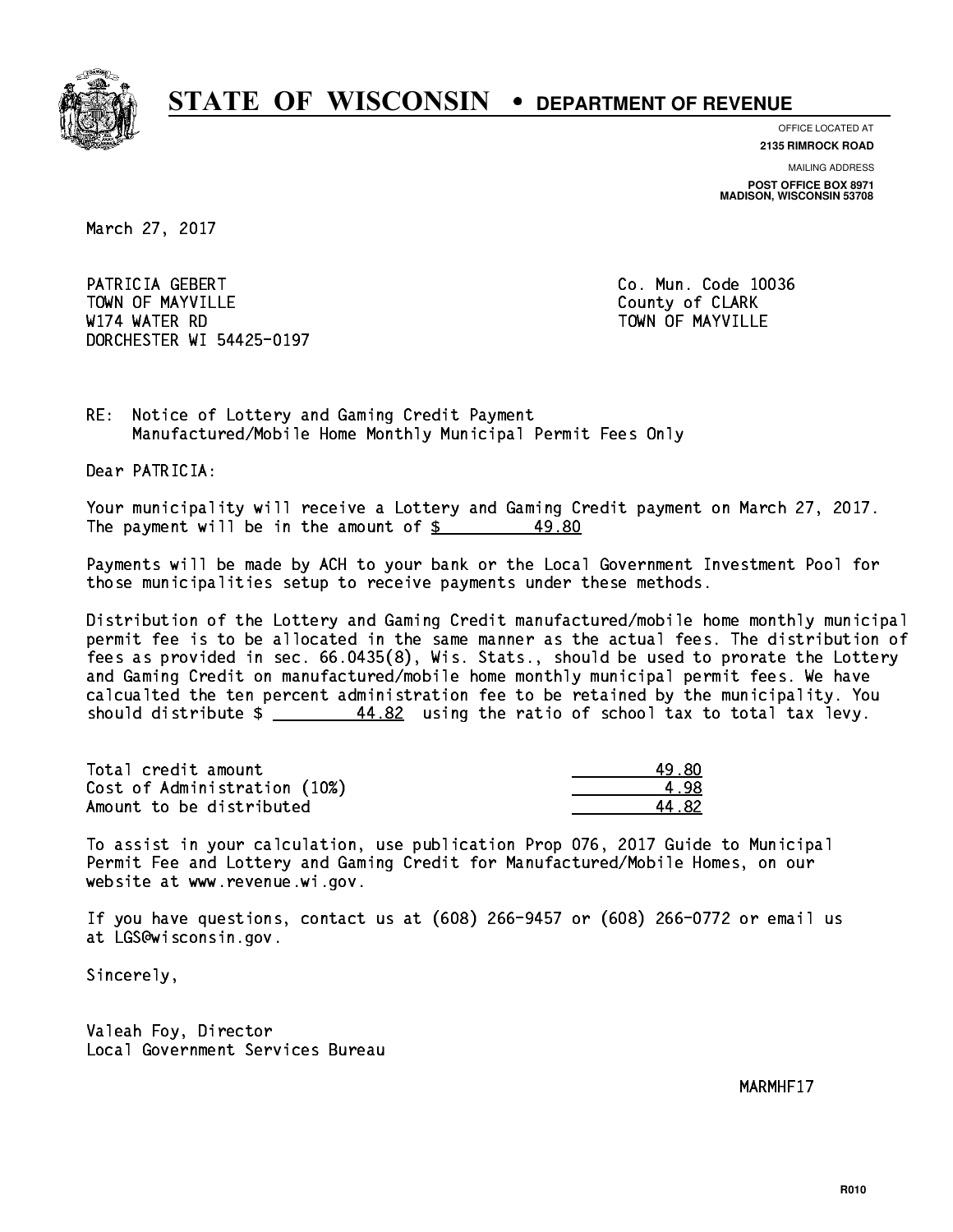

**OFFICE LOCATED AT**

**2135 RIMROCK ROAD**

**MAILING ADDRESS POST OFFICE BOX 8971 MADISON, WISCONSIN 53708**

March 27, 2017

**DEBRA WETZEL** TOWN OF PINE VALLEY **COUNTY COULD A TOWAL COULD A COULD A** County of CLARK N4738 STATE HWY 73 TOWN OF PINE VALLEY NEILLSVILLE WI 54456

Co. Mun. Code 10042

RE: Notice of Lottery and Gaming Credit Payment Manufactured/Mobile Home Monthly Municipal Permit Fees Only

Dear DEBBIE:

 Your municipality will receive a Lottery and Gaming Credit payment on March 27, 2017. The payment will be in the amount of \$ 591.71 \_\_\_\_\_\_\_\_\_\_\_\_\_\_\_\_

 Payments will be made by ACH to your bank or the Local Government Investment Pool for those municipalities setup to receive payments under these methods.

 Distribution of the Lottery and Gaming Credit manufactured/mobile home monthly municipal permit fee is to be allocated in the same manner as the actual fees. The distribution of fees as provided in sec. 66.0435(8), Wis. Stats., should be used to prorate the Lottery and Gaming Credit on manufactured/mobile home monthly municipal permit fees. We have calcualted the ten percent administration fee to be retained by the municipality. You should distribute  $\frac{2}{1}$   $\frac{532.54}{1000}$  using the ratio of school tax to total tax levy.

Total credit amount Cost of Administration (10%) Amount to be distributed

| 1.71  |
|-------|
| -17   |
| -12 - |

 To assist in your calculation, use publication Prop 076, 2017 Guide to Municipal Permit Fee and Lottery and Gaming Credit for Manufactured/Mobile Homes, on our website at www.revenue.wi.gov.

 If you have questions, contact us at (608) 266-9457 or (608) 266-0772 or email us at LGS@wisconsin.gov.

Sincerely,

 Valeah Foy, Director Local Government Services Bureau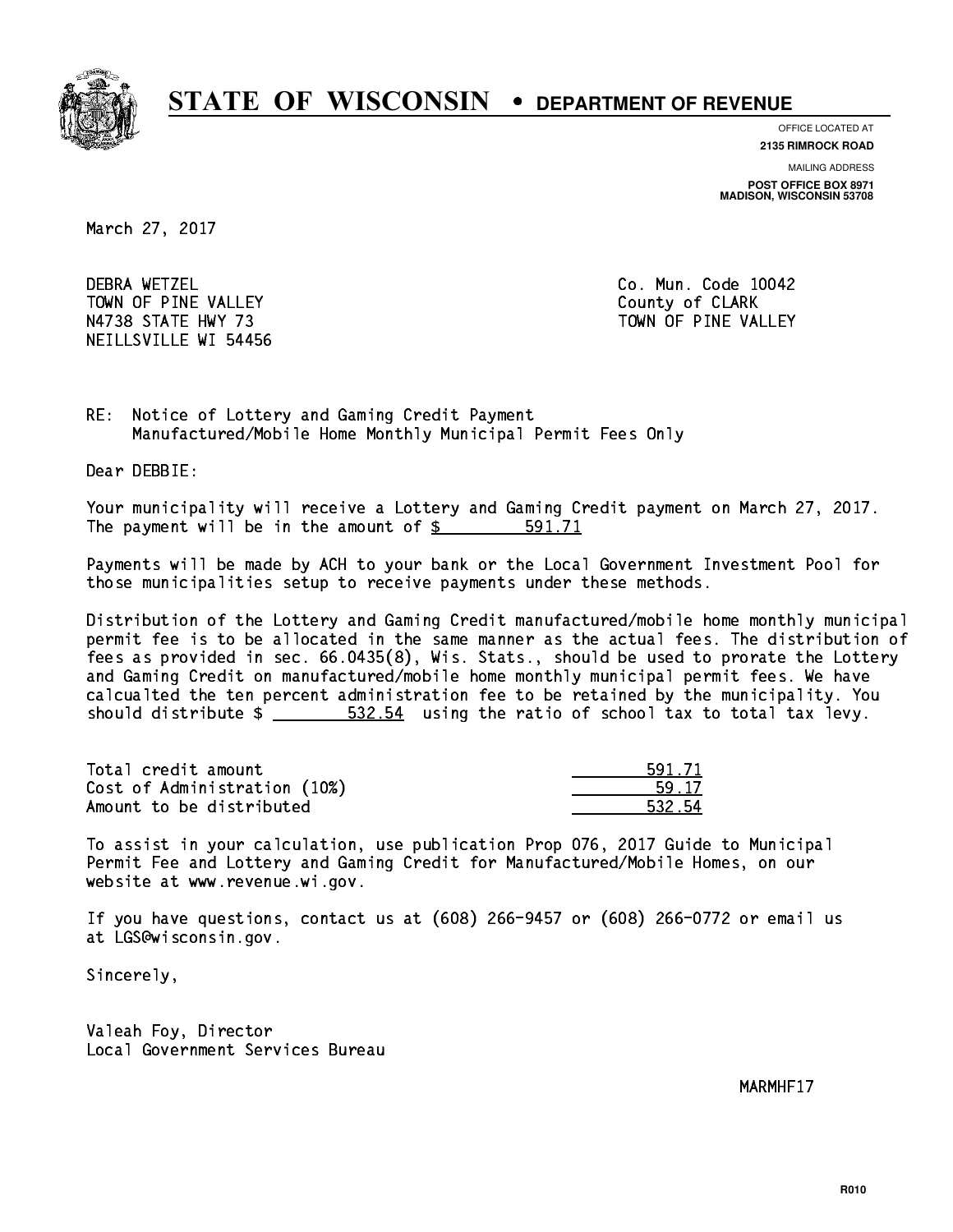

**OFFICE LOCATED AT**

**2135 RIMROCK ROAD**

**MAILING ADDRESS POST OFFICE BOX 8971 MADISON, WISCONSIN 53708**

March 27, 2017

JANE STOIBER VILLAGE OF CURTISS **County of CLARK** CURTISS WI 54422

Co. Mun. Code 10111 P.O. BOX 97 VILLAGE OF CURTISS

RE: Notice of Lottery and Gaming Credit Payment Manufactured/Mobile Home Monthly Municipal Permit Fees Only

Dear JANE:

 Your municipality will receive a Lottery and Gaming Credit payment on March 27, 2017. The payment will be in the amount of \$ 610.00 \_\_\_\_\_\_\_\_\_\_\_\_\_\_\_\_

 Payments will be made by ACH to your bank or the Local Government Investment Pool for those municipalities setup to receive payments under these methods.

 Distribution of the Lottery and Gaming Credit manufactured/mobile home monthly municipal permit fee is to be allocated in the same manner as the actual fees. The distribution of fees as provided in sec. 66.0435(8), Wis. Stats., should be used to prorate the Lottery and Gaming Credit on manufactured/mobile home monthly municipal permit fees. We have calcualted the ten percent administration fee to be retained by the municipality. You should distribute  $\frac{2}{1}$   $\frac{549.00}{2}$  using the ratio of school tax to total tax levy.

| Total credit amount          | 610.00 |
|------------------------------|--------|
| Cost of Administration (10%) | 61 NO  |
| Amount to be distributed     | 549 NO |

| ነበ<br>610 C |
|-------------|
| 61 NN       |
| a nn        |

 To assist in your calculation, use publication Prop 076, 2017 Guide to Municipal Permit Fee and Lottery and Gaming Credit for Manufactured/Mobile Homes, on our website at www.revenue.wi.gov.

 If you have questions, contact us at (608) 266-9457 or (608) 266-0772 or email us at LGS@wisconsin.gov.

Sincerely,

 Valeah Foy, Director Local Government Services Bureau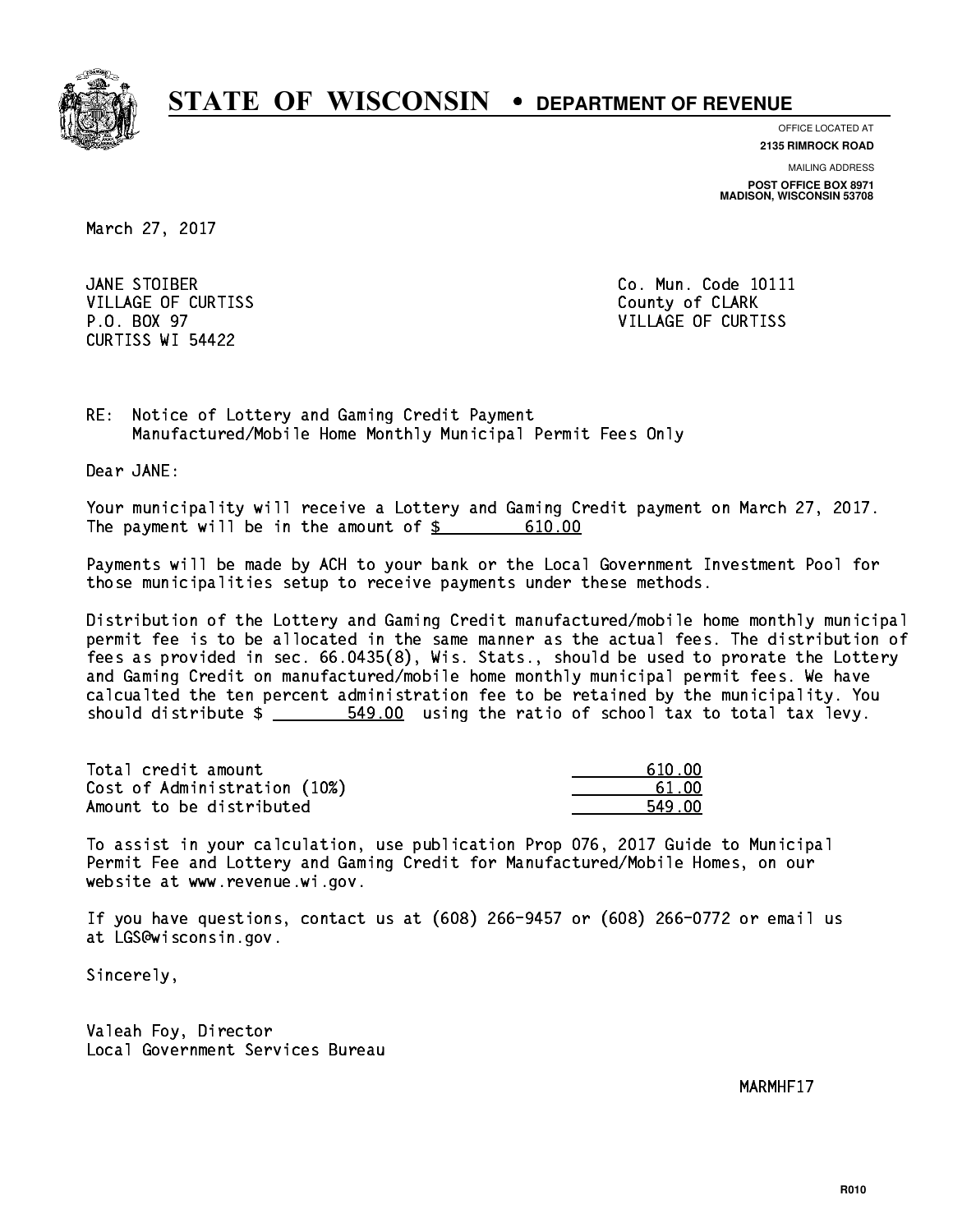

**OFFICE LOCATED AT**

**2135 RIMROCK ROAD**

**MAILING ADDRESS POST OFFICE BOX 8971 MADISON, WISCONSIN 53708**

March 27, 2017

**BROOKE RUGE** VILLAGE OF DORCHESTER **COULD ACCEPT OF CLARK** DORCHESTER WI 54425

Co. Mun. Code 10116 228 W WASHINGTON AVE **VILLAGE OF DORCHESTER** 

RE: Notice of Lottery and Gaming Credit Payment Manufactured/Mobile Home Monthly Municipal Permit Fees Only

Dear BROOKE:

 Your municipality will receive a Lottery and Gaming Credit payment on March 27, 2017. The payment will be in the amount of \$ 854.52 \_\_\_\_\_\_\_\_\_\_\_\_\_\_\_\_

 Payments will be made by ACH to your bank or the Local Government Investment Pool for those municipalities setup to receive payments under these methods.

 Distribution of the Lottery and Gaming Credit manufactured/mobile home monthly municipal permit fee is to be allocated in the same manner as the actual fees. The distribution of fees as provided in sec. 66.0435(8), Wis. Stats., should be used to prorate the Lottery and Gaming Credit on manufactured/mobile home monthly municipal permit fees. We have calcualted the ten percent administration fee to be retained by the municipality. You should distribute  $\frac{2}{2}$   $\frac{769.07}{2}$  using the ratio of school tax to total tax levy.

| Total credit amount          | 854.52 |
|------------------------------|--------|
| Cost of Administration (10%) | 85.45  |
| Amount to be distributed     | 769 N7 |

| L 52.<br>'' |
|-------------|
| . հ         |
| 7<br>- 07   |

 To assist in your calculation, use publication Prop 076, 2017 Guide to Municipal Permit Fee and Lottery and Gaming Credit for Manufactured/Mobile Homes, on our website at www.revenue.wi.gov.

 If you have questions, contact us at (608) 266-9457 or (608) 266-0772 or email us at LGS@wisconsin.gov.

Sincerely,

 Valeah Foy, Director Local Government Services Bureau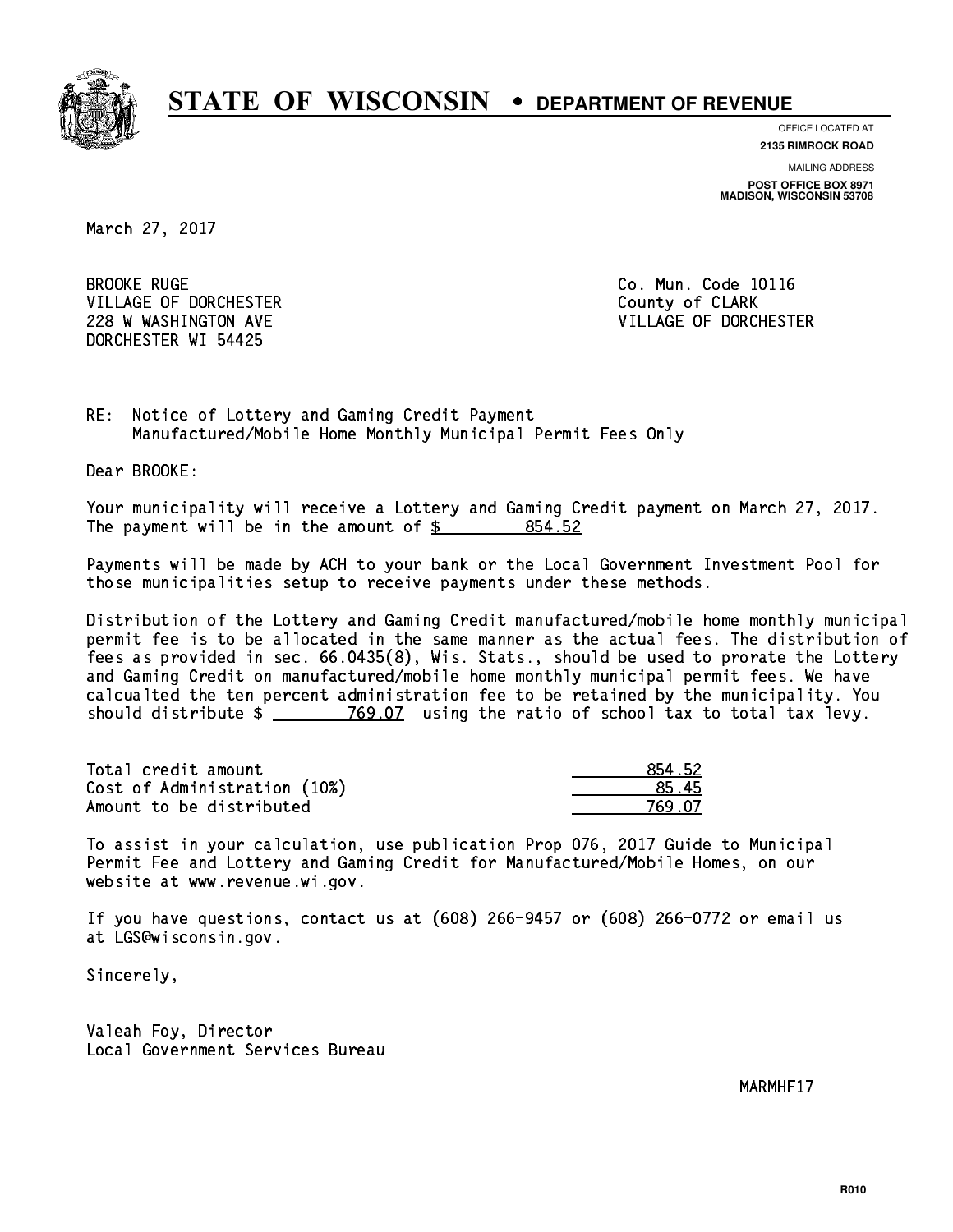

**OFFICE LOCATED AT**

**2135 RIMROCK ROAD**

**MAILING ADDRESS POST OFFICE BOX 8971 MADISON, WISCONSIN 53708**

March 27, 2017

**JOYE EICHTEN** VILLAGE OF GRANTON **COULD AT A COULD A COULD A** COUNTY OF CLARK 210 MAPLE STREET BOX 69 VILLAGE OF GRANTON GRANTON WI 54436

Co. Mun. Code 10131

RE: Notice of Lottery and Gaming Credit Payment Manufactured/Mobile Home Monthly Municipal Permit Fees Only

Dear JOYE:

 Your municipality will receive a Lottery and Gaming Credit payment on March 27, 2017. The payment will be in the amount of  $\frac{2}{3}$  195.60

 Payments will be made by ACH to your bank or the Local Government Investment Pool for those municipalities setup to receive payments under these methods.

 Distribution of the Lottery and Gaming Credit manufactured/mobile home monthly municipal permit fee is to be allocated in the same manner as the actual fees. The distribution of fees as provided in sec. 66.0435(8), Wis. Stats., should be used to prorate the Lottery and Gaming Credit on manufactured/mobile home monthly municipal permit fees. We have calcualted the ten percent administration fee to be retained by the municipality. You should distribute  $\frac{2}{2}$   $\frac{176.04}{2}$  using the ratio of school tax to total tax levy.

Total credit amount Cost of Administration (10%) Amount to be distributed

| 5.60   |
|--------|
| 9.56   |
| 176 04 |

 To assist in your calculation, use publication Prop 076, 2017 Guide to Municipal Permit Fee and Lottery and Gaming Credit for Manufactured/Mobile Homes, on our website at www.revenue.wi.gov.

 If you have questions, contact us at (608) 266-9457 or (608) 266-0772 or email us at LGS@wisconsin.gov.

Sincerely,

 Valeah Foy, Director Local Government Services Bureau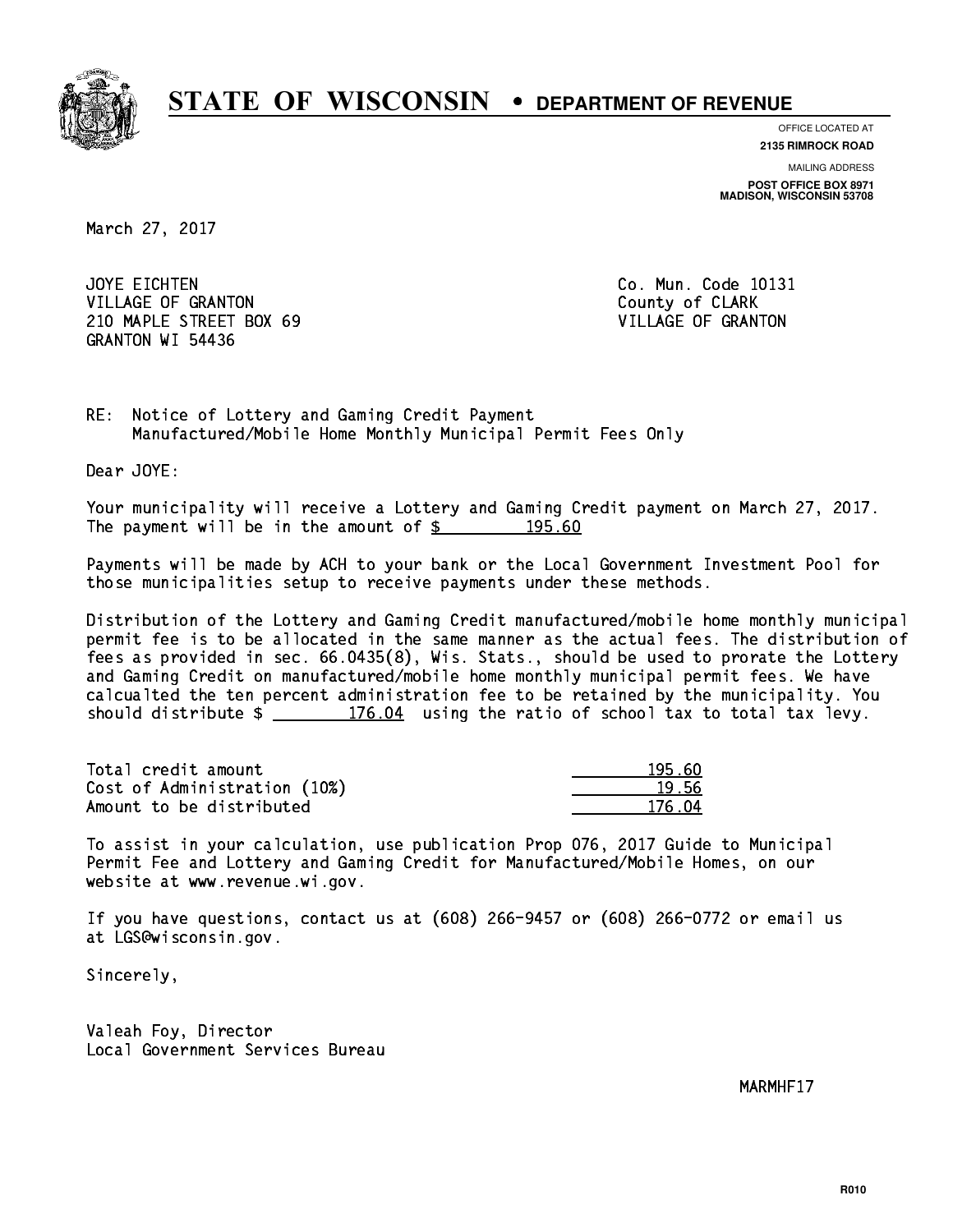

**OFFICE LOCATED AT**

**2135 RIMROCK ROAD**

**MAILING ADDRESS POST OFFICE BOX 8971 MADISON, WISCONSIN 53708**

March 27, 2017

 MICHELLE RENDERMAN Co. Mun. Code 10191 VILLAGE OF WITHEE **County of CLARK**  PO BOX A VILLAGE OF WITHEE WITHEE WI 54498

RE: Notice of Lottery and Gaming Credit Payment Manufactured/Mobile Home Monthly Municipal Permit Fees Only

Dear MICHELLE:

 Your municipality will receive a Lottery and Gaming Credit payment on March 27, 2017. The payment will be in the amount of  $\frac{2}{3}$  1,554.48

 Payments will be made by ACH to your bank or the Local Government Investment Pool for those municipalities setup to receive payments under these methods.

 Distribution of the Lottery and Gaming Credit manufactured/mobile home monthly municipal permit fee is to be allocated in the same manner as the actual fees. The distribution of fees as provided in sec. 66.0435(8), Wis. Stats., should be used to prorate the Lottery and Gaming Credit on manufactured/mobile home monthly municipal permit fees. We have calcualted the ten percent administration fee to be retained by the municipality. You should distribute  $\frac{1,399.04}{1,399.04}$  using the ratio of school tax to total tax levy.

| Total credit amount          | 1,554.48 |
|------------------------------|----------|
| Cost of Administration (10%) | 155.44   |
| Amount to be distributed     | 1.399.04 |

 To assist in your calculation, use publication Prop 076, 2017 Guide to Municipal Permit Fee and Lottery and Gaming Credit for Manufactured/Mobile Homes, on our website at www.revenue.wi.gov.

 If you have questions, contact us at (608) 266-9457 or (608) 266-0772 or email us at LGS@wisconsin.gov.

Sincerely,

 Valeah Foy, Director Local Government Services Bureau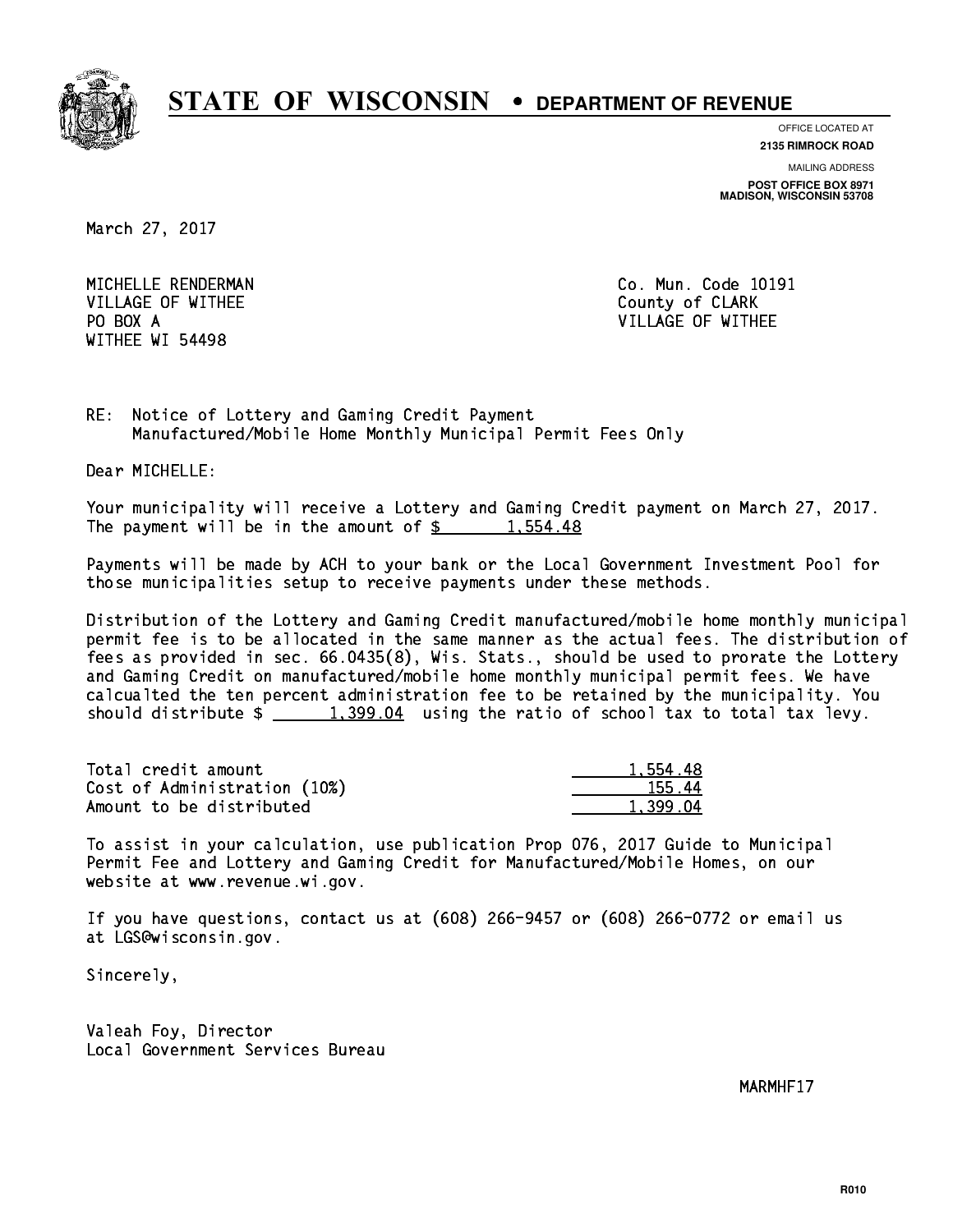

**OFFICE LOCATED AT**

**2135 RIMROCK ROAD**

**MAILING ADDRESS POST OFFICE BOX 8971 MADISON, WISCONSIN 53708**

March 27, 2017

 JENNIFER LOPEZ Co. Mun. Code 10201 CITY OF ABBOTSFORD County of CLARK 203 N 1ST STREET CITY OF ABBOTSFORD ABBOTSFORD WI 54405-0589

RE: Notice of Lottery and Gaming Credit Payment Manufactured/Mobile Home Monthly Municipal Permit Fees Only

Dear JENNIFER:

 Your municipality will receive a Lottery and Gaming Credit payment on March 27, 2017. The payment will be in the amount of  $\frac{2}{3}$ 505.32

 Payments will be made by ACH to your bank or the Local Government Investment Pool for those municipalities setup to receive payments under these methods.

 Distribution of the Lottery and Gaming Credit manufactured/mobile home monthly municipal permit fee is to be allocated in the same manner as the actual fees. The distribution of fees as provided in sec. 66.0435(8), Wis. Stats., should be used to prorate the Lottery and Gaming Credit on manufactured/mobile home monthly municipal permit fees. We have calcualted the ten percent administration fee to be retained by the municipality. You should distribute  $\frac{454.79}{1000}$  using the ratio of school tax to total tax levy.

Total credit amount Cost of Administration (10%) Amount to be distributed

| 15.32 |
|-------|
| - 53  |
| - 79  |

 To assist in your calculation, use publication Prop 076, 2017 Guide to Municipal Permit Fee and Lottery and Gaming Credit for Manufactured/Mobile Homes, on our website at www.revenue.wi.gov.

 If you have questions, contact us at (608) 266-9457 or (608) 266-0772 or email us at LGS@wisconsin.gov.

Sincerely,

 Valeah Foy, Director Local Government Services Bureau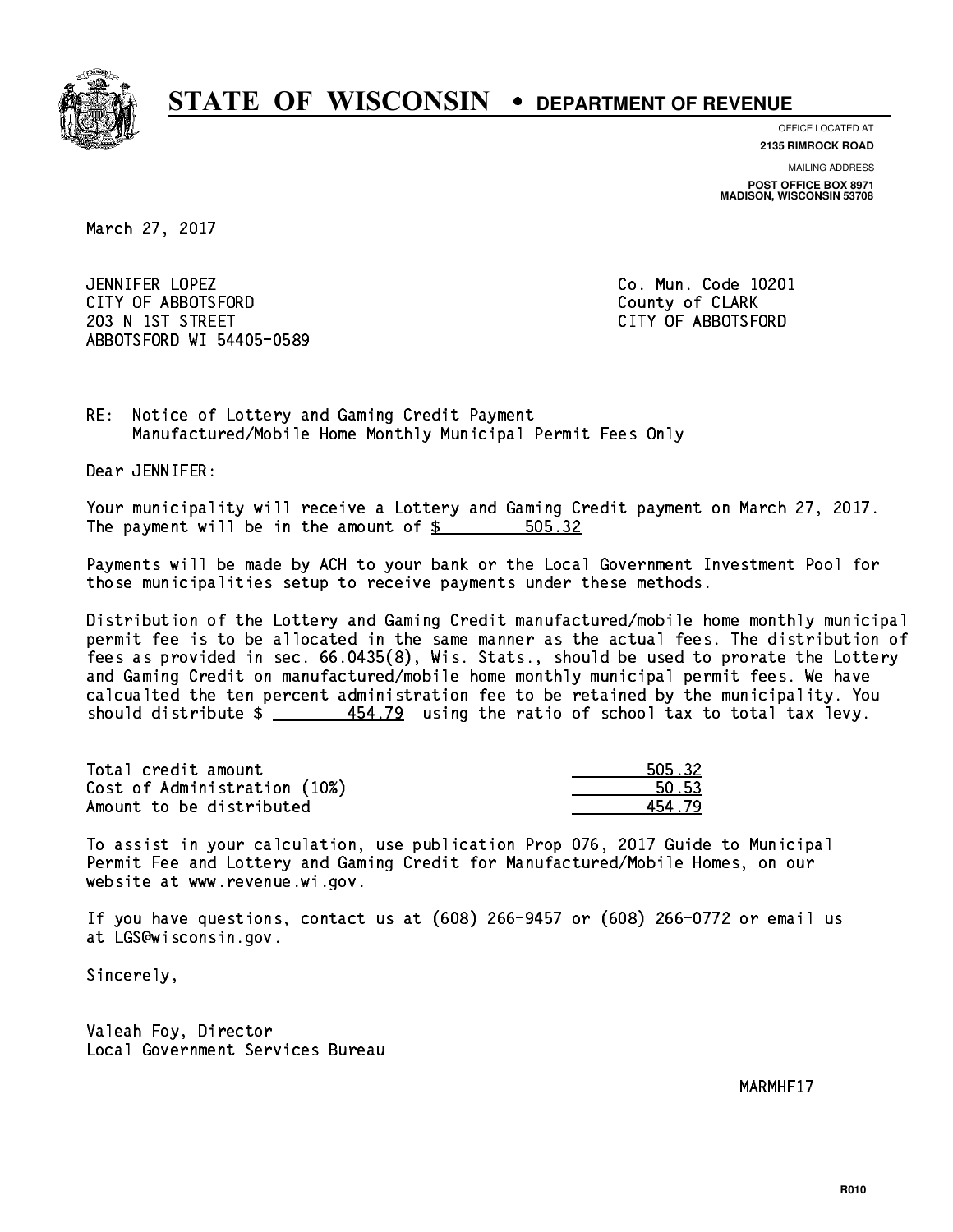

**OFFICE LOCATED AT**

**2135 RIMROCK ROAD**

**MAILING ADDRESS POST OFFICE BOX 8971 MADISON, WISCONSIN 53708**

March 27, 2017

 LONNA KLINKE Co. Mun. Code 10231 CITY OF GREENWOOD COUNTY COUNTY OF CLARK PO BOX D GREENWOOD WI 54437-0904

CITY OF GREENWOOD

RE: Notice of Lottery and Gaming Credit Payment Manufactured/Mobile Home Monthly Municipal Permit Fees Only

Dear LONNA:

 Your municipality will receive a Lottery and Gaming Credit payment on March 27, 2017. The payment will be in the amount of  $\frac{2}{9}$  2,983.44

 Payments will be made by ACH to your bank or the Local Government Investment Pool for those municipalities setup to receive payments under these methods.

 Distribution of the Lottery and Gaming Credit manufactured/mobile home monthly municipal permit fee is to be allocated in the same manner as the actual fees. The distribution of fees as provided in sec. 66.0435(8), Wis. Stats., should be used to prorate the Lottery and Gaming Credit on manufactured/mobile home monthly municipal permit fees. We have calcualted the ten percent administration fee to be retained by the municipality. You should distribute  $\frac{2.685.10}{ }$  using the ratio of school tax to total tax levy.

| Total credit amount          | 2.983.44 |
|------------------------------|----------|
| Cost of Administration (10%) | 298.34   |
| Amount to be distributed     | 2.685.10 |

 To assist in your calculation, use publication Prop 076, 2017 Guide to Municipal Permit Fee and Lottery and Gaming Credit for Manufactured/Mobile Homes, on our website at www.revenue.wi.gov.

 If you have questions, contact us at (608) 266-9457 or (608) 266-0772 or email us at LGS@wisconsin.gov.

Sincerely,

 Valeah Foy, Director Local Government Services Bureau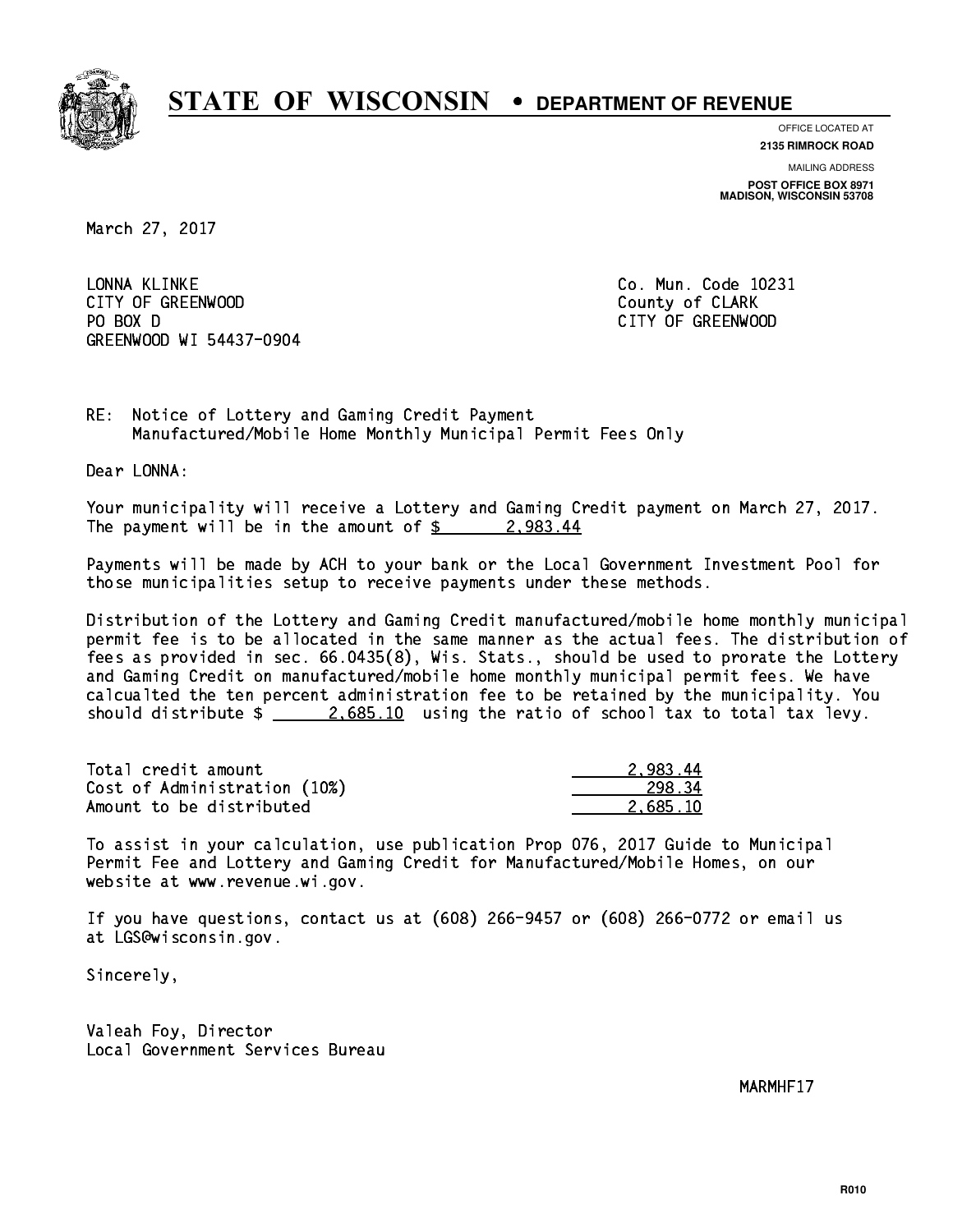

**OFFICE LOCATED AT**

**MAILING ADDRESS 2135 RIMROCK ROAD**

**POST OFFICE BOX 8971 MADISON, WISCONSIN 53708**

March 27, 2017

SHANNON TOUFAR COMMUNICATION CO. Mun. Code 10246 CITY OF LOYAL County of CLARK PO BOX 9 PO BOX 9 CITY OF LOYAL LOYAL WI 54446-0009

CITY OF LOYAL

RE: Notice of Lottery and Gaming Credit Payment Manufactured/Mobile Home Monthly Municipal Permit Fees Only

Dear SHANNON:

 Your municipality will receive a Lottery and Gaming Credit payment on March 27, 2017. The payment will be in the amount of  $\frac{2}{3}$  1,265.76

 Payments will be made by ACH to your bank or the Local Government Investment Pool for those municipalities setup to receive payments under these methods.

 Distribution of the Lottery and Gaming Credit manufactured/mobile home monthly municipal permit fee is to be allocated in the same manner as the actual fees. The distribution of fees as provided in sec. 66.0435(8), Wis. Stats., should be used to prorate the Lottery and Gaming Credit on manufactured/mobile home monthly municipal permit fees. We have calcualted the ten percent administration fee to be retained by the municipality. You should distribute  $\frac{1}{2}$   $\frac{1}{1}$   $\frac{139.19}{13}$  using the ratio of school tax to total tax levy.

| Total credit amount          | 1,265.76 |
|------------------------------|----------|
| Cost of Administration (10%) | 126.57   |
| Amount to be distributed     | 1.139.19 |

 To assist in your calculation, use publication Prop 076, 2017 Guide to Municipal Permit Fee and Lottery and Gaming Credit for Manufactured/Mobile Homes, on our website at www.revenue.wi.gov.

 If you have questions, contact us at (608) 266-9457 or (608) 266-0772 or email us at LGS@wisconsin.gov.

Sincerely,

 Valeah Foy, Director Local Government Services Bureau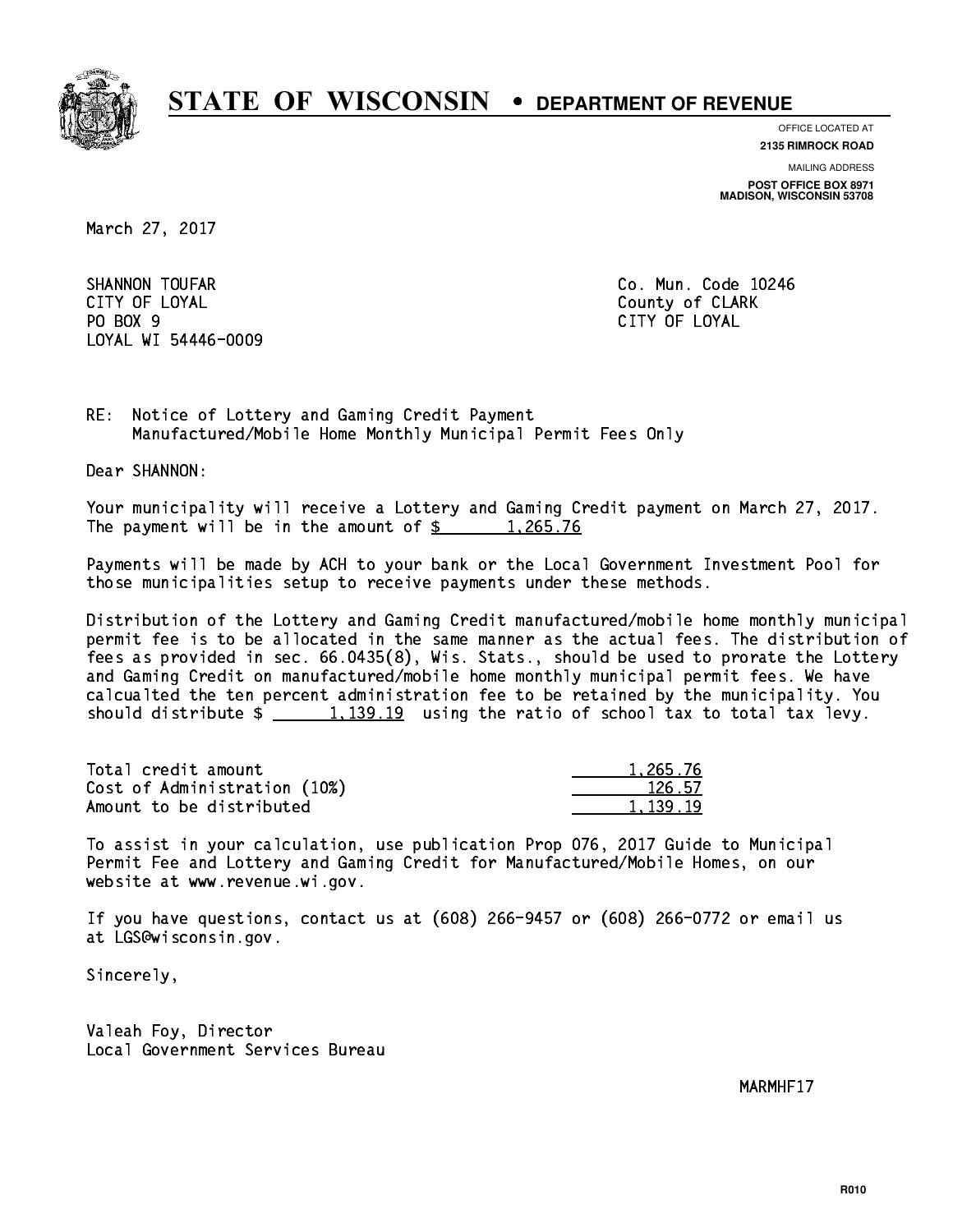

**OFFICE LOCATED AT**

**2135 RIMROCK ROAD**

**MAILING ADDRESS POST OFFICE BOX 8971 MADISON, WISCONSIN 53708**

March 27, 2017

 REX R ROEHL Co. Mun. Code 10261 CITY OF NEILLSVILLE **COUNTY COULD AND COULD COULD COULD** COUNTY OF CLARK 118 W 5TH ST CITY OF NEILLSVILLE NEILLSVILLE WI 54456-1999

RE: Notice of Lottery and Gaming Credit Payment Manufactured/Mobile Home Monthly Municipal Permit Fees Only

Dear REX:

 Your municipality will receive a Lottery and Gaming Credit payment on March 27, 2017. The payment will be in the amount of \$ 871.70 \_\_\_\_\_\_\_\_\_\_\_\_\_\_\_\_

 Payments will be made by ACH to your bank or the Local Government Investment Pool for those municipalities setup to receive payments under these methods.

 Distribution of the Lottery and Gaming Credit manufactured/mobile home monthly municipal permit fee is to be allocated in the same manner as the actual fees. The distribution of fees as provided in sec. 66.0435(8), Wis. Stats., should be used to prorate the Lottery and Gaming Credit on manufactured/mobile home monthly municipal permit fees. We have calcualted the ten percent administration fee to be retained by the municipality. You should distribute  $\frac{2}{2}$   $\frac{784.53}{2}$  using the ratio of school tax to total tax levy.

Total credit amount Cost of Administration (10%) Amount to be distributed

| 871.70  |
|---------|
| {7 . 17 |
| l 53    |

 To assist in your calculation, use publication Prop 076, 2017 Guide to Municipal Permit Fee and Lottery and Gaming Credit for Manufactured/Mobile Homes, on our website at www.revenue.wi.gov.

 If you have questions, contact us at (608) 266-9457 or (608) 266-0772 or email us at LGS@wisconsin.gov.

Sincerely,

 Valeah Foy, Director Local Government Services Bureau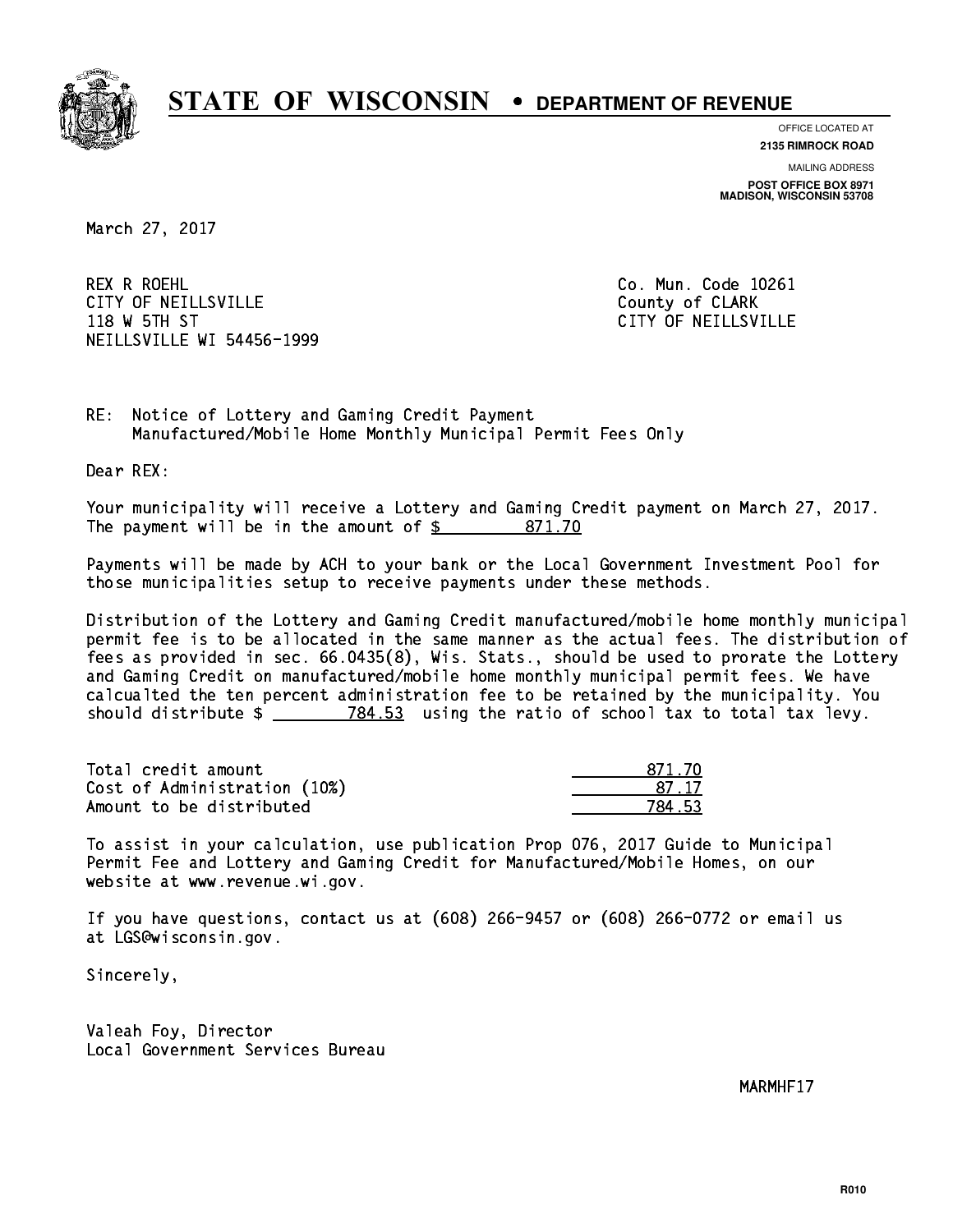

**OFFICE LOCATED AT**

**MAILING ADDRESS 2135 RIMROCK ROAD**

**POST OFFICE BOX 8971 MADISON, WISCONSIN 53708**

March 27, 2017

**TERRI ERNST**  CITY OF OWEN County of CLARK PO BOX 67 PO BOX 67 CITY OF OWEN OWEN WI 54460-0067

Co. Mun. Code 10265 CITY OF OWEN

RE: Notice of Lottery and Gaming Credit Payment Manufactured/Mobile Home Monthly Municipal Permit Fees Only

Dear TERRI:

 Your municipality will receive a Lottery and Gaming Credit payment on March 27, 2017. The payment will be in the amount of  $\frac{25}{3}$ 57.00

 Payments will be made by ACH to your bank or the Local Government Investment Pool for those municipalities setup to receive payments under these methods.

 Distribution of the Lottery and Gaming Credit manufactured/mobile home monthly municipal permit fee is to be allocated in the same manner as the actual fees. The distribution of fees as provided in sec. 66.0435(8), Wis. Stats., should be used to prorate the Lottery and Gaming Credit on manufactured/mobile home monthly municipal permit fees. We have calcualted the ten percent administration fee to be retained by the municipality. You should distribute  $\frac{2}{1}$   $\frac{51.30}{2}$  using the ratio of school tax to total tax levy.

Total credit amount Cost of Administration (10%) Amount to be distributed

| , /N |
|------|
| रा   |
|      |

 To assist in your calculation, use publication Prop 076, 2017 Guide to Municipal Permit Fee and Lottery and Gaming Credit for Manufactured/Mobile Homes, on our website at www.revenue.wi.gov.

 If you have questions, contact us at (608) 266-9457 or (608) 266-0772 or email us at LGS@wisconsin.gov.

Sincerely,

 Valeah Foy, Director Local Government Services Bureau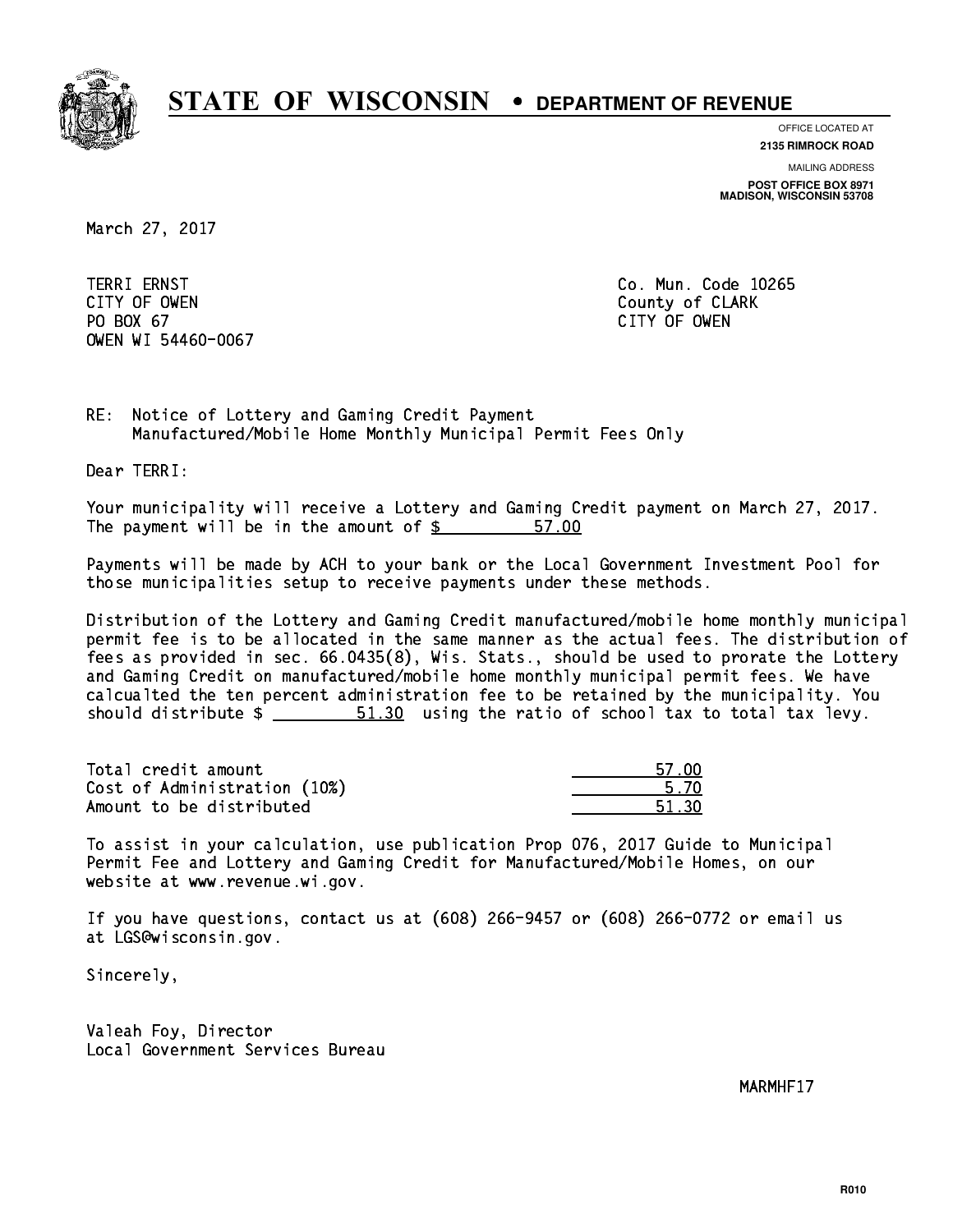

**OFFICE LOCATED AT**

**2135 RIMROCK ROAD**

**MAILING ADDRESS POST OFFICE BOX 8971 MADISON, WISCONSIN 53708**

March 27, 2017

 RANDALL REEG Co. Mun. Code 10286 CITY OF THE CITY OF THE COUNTY OF THE COUNTY OF COUNTY OF COUNTY OF COUNTY OF COUNTY OF COUNTY OF COUNTY OF COUNTY OF COUNTY OF COUNTY OF COUNTY OF COUNTY OF COUNTY OF COUNTY OF COUNTY OF COUNTY OF COUNTY OF COUNTY OF COUN PO BOX 334 PO BOX 334 CITY OF THORP THORP WI 54771-0334

RE: Notice of Lottery and Gaming Credit Payment Manufactured/Mobile Home Monthly Municipal Permit Fees Only

Dear RANDALL:

 Your municipality will receive a Lottery and Gaming Credit payment on March 27, 2017. The payment will be in the amount of  $\frac{2}{3}$  1,216.23

 Payments will be made by ACH to your bank or the Local Government Investment Pool for those municipalities setup to receive payments under these methods.

 Distribution of the Lottery and Gaming Credit manufactured/mobile home monthly municipal permit fee is to be allocated in the same manner as the actual fees. The distribution of fees as provided in sec. 66.0435(8), Wis. Stats., should be used to prorate the Lottery and Gaming Credit on manufactured/mobile home monthly municipal permit fees. We have calcualted the ten percent administration fee to be retained by the municipality. You should distribute  $\frac{1,094.61}{1,094.61}$  using the ratio of school tax to total tax levy.

| Total credit amount          | 1.216.23 |
|------------------------------|----------|
| Cost of Administration (10%) | 121.62   |
| Amount to be distributed     | 1.094.61 |

 To assist in your calculation, use publication Prop 076, 2017 Guide to Municipal Permit Fee and Lottery and Gaming Credit for Manufactured/Mobile Homes, on our website at www.revenue.wi.gov.

 If you have questions, contact us at (608) 266-9457 or (608) 266-0772 or email us at LGS@wisconsin.gov.

Sincerely,

 Valeah Foy, Director Local Government Services Bureau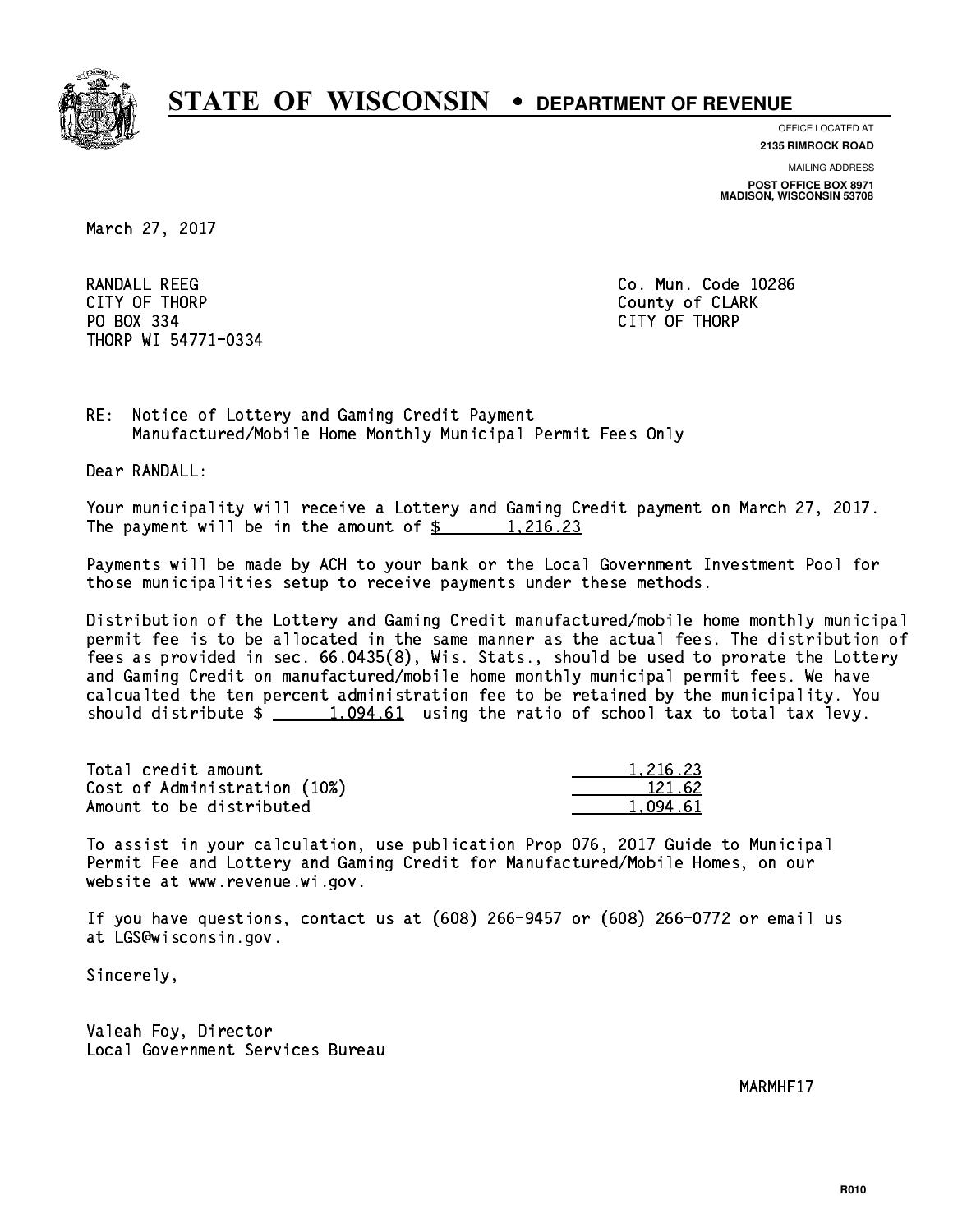

**OFFICE LOCATED AT**

**2135 RIMROCK ROAD**

**MAILING ADDRESS POST OFFICE BOX 8971 MADISON, WISCONSIN 53708**

March 27, 2017

PEGGY TOMLINSON **Co. Mun. Code 11010**  TOWN OF DEKORRA County of COLUMBIA W8495 COUNTY HWY VJ TOWN OF DEKORRA POYNETTE WI 53955-9323

RE: Notice of Lottery and Gaming Credit Payment Manufactured/Mobile Home Monthly Municipal Permit Fees Only

Dear PEGGY:

 Your municipality will receive a Lottery and Gaming Credit payment on March 27, 2017. The payment will be in the amount of  $\frac{2}{3}$  3,345.58

 Payments will be made by ACH to your bank or the Local Government Investment Pool for those municipalities setup to receive payments under these methods.

 Distribution of the Lottery and Gaming Credit manufactured/mobile home monthly municipal permit fee is to be allocated in the same manner as the actual fees. The distribution of fees as provided in sec. 66.0435(8), Wis. Stats., should be used to prorate the Lottery and Gaming Credit on manufactured/mobile home monthly municipal permit fees. We have calcualted the ten percent administration fee to be retained by the municipality. You should distribute  $\frac{2.011.03}{2}$  using the ratio of school tax to total tax levy.

| Total credit amount          | 3.345.58 |
|------------------------------|----------|
| Cost of Administration (10%) | 334.55   |
| Amount to be distributed     | 3.011.03 |

 To assist in your calculation, use publication Prop 076, 2017 Guide to Municipal Permit Fee and Lottery and Gaming Credit for Manufactured/Mobile Homes, on our website at www.revenue.wi.gov.

 If you have questions, contact us at (608) 266-9457 or (608) 266-0772 or email us at LGS@wisconsin.gov.

Sincerely,

 Valeah Foy, Director Local Government Services Bureau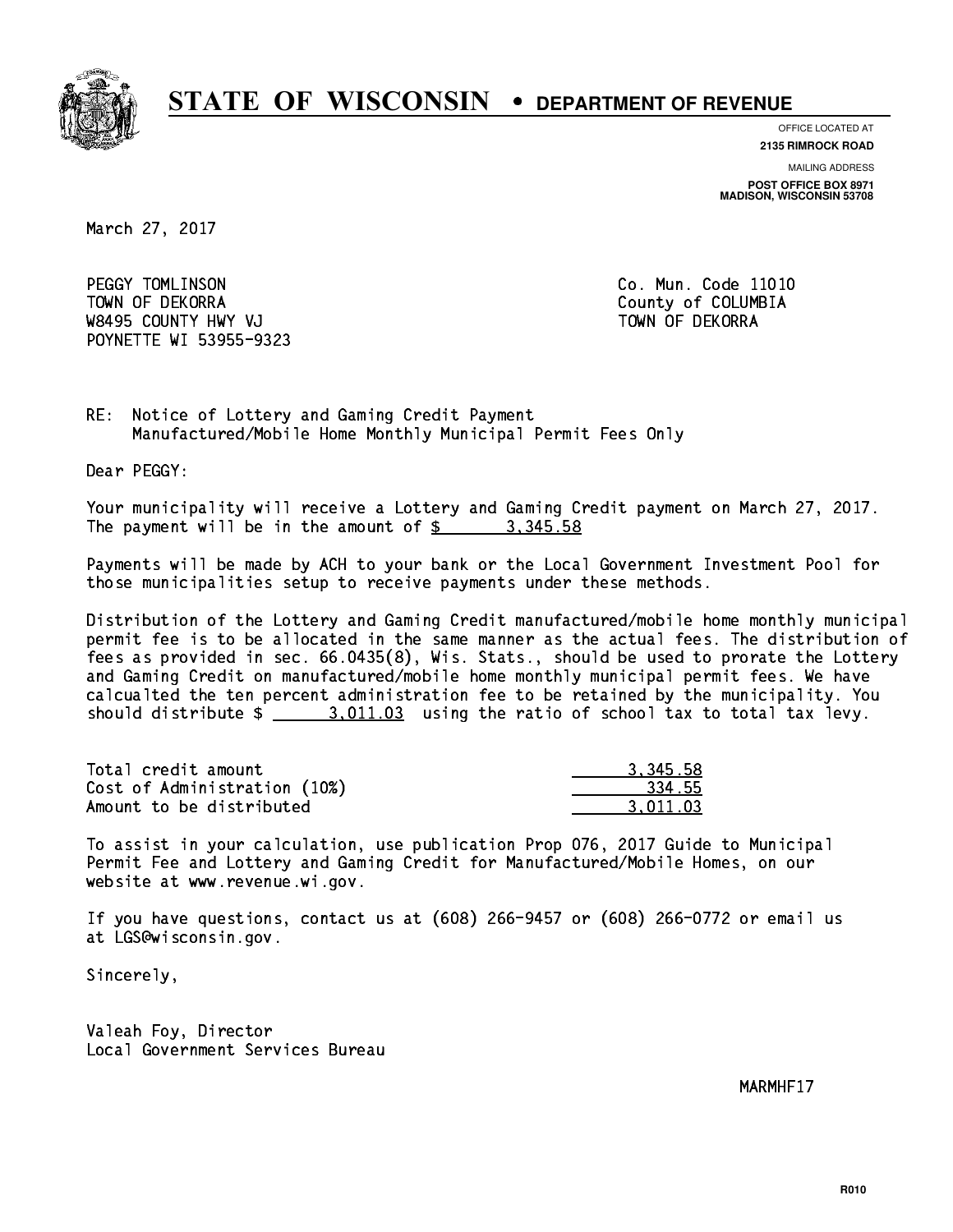

**OFFICE LOCATED AT**

**2135 RIMROCK ROAD**

**MAILING ADDRESS POST OFFICE BOX 8971 MADISON, WISCONSIN 53708**

March 27, 2017

DOROTHY NEITZEL TOWN OF LEWISTON County of COLUMBIA 555 W SLIFER ST APT 104 TOWN OF LEWISTON PORTAGE WI 53901

Co. Mun. Code 11020

RE: Notice of Lottery and Gaming Credit Payment Manufactured/Mobile Home Monthly Municipal Permit Fees Only

Dear DOROTHY:

 Your municipality will receive a Lottery and Gaming Credit payment on March 27, 2017. The payment will be in the amount of  $\frac{2}{3}$  2,725.22

 Payments will be made by ACH to your bank or the Local Government Investment Pool for those municipalities setup to receive payments under these methods.

 Distribution of the Lottery and Gaming Credit manufactured/mobile home monthly municipal permit fee is to be allocated in the same manner as the actual fees. The distribution of fees as provided in sec. 66.0435(8), Wis. Stats., should be used to prorate the Lottery and Gaming Credit on manufactured/mobile home monthly municipal permit fees. We have calcualted the ten percent administration fee to be retained by the municipality. You should distribute  $\frac{2.452.70}{ }$  using the ratio of school tax to total tax levy.

| Total credit amount          | 2.725.22 |
|------------------------------|----------|
| Cost of Administration (10%) | 272.52   |
| Amount to be distributed     | 2.452.70 |

 To assist in your calculation, use publication Prop 076, 2017 Guide to Municipal Permit Fee and Lottery and Gaming Credit for Manufactured/Mobile Homes, on our website at www.revenue.wi.gov.

 If you have questions, contact us at (608) 266-9457 or (608) 266-0772 or email us at LGS@wisconsin.gov.

Sincerely,

 Valeah Foy, Director Local Government Services Bureau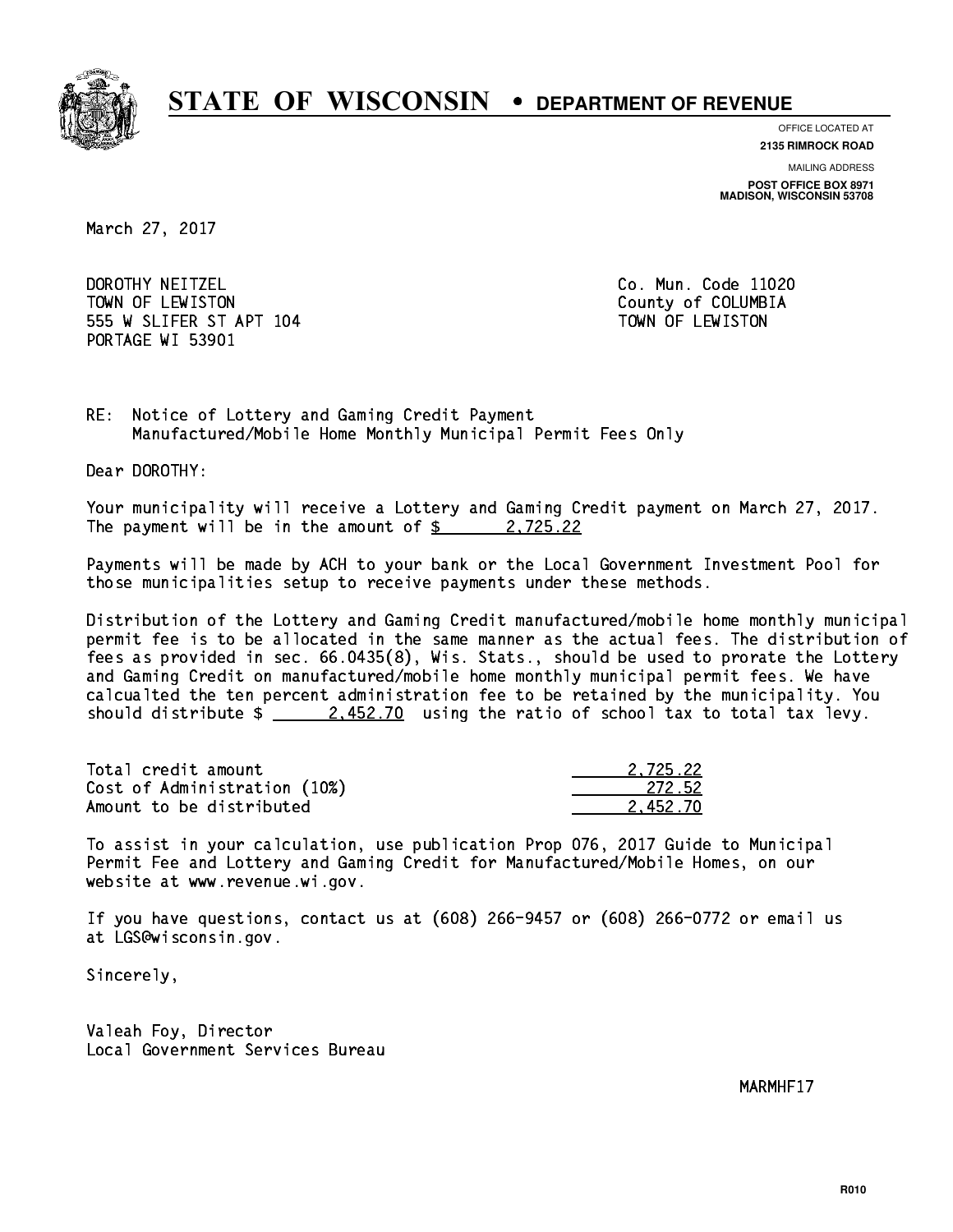

**OFFICE LOCATED AT**

**2135 RIMROCK ROAD**

**MAILING ADDRESS POST OFFICE BOX 8971 MADISON, WISCONSIN 53708**

March 27, 2017

APRIL GOESKE PO BOX 310 TOWN OF LODI LODI WI 53555-0310

Co. Mun. Code 11022 TOWN OF LODI County of COLUMBIA

RE: Notice of Lottery and Gaming Credit Payment Manufactured/Mobile Home Monthly Municipal Permit Fees Only

Dear APRIL:

 Your municipality will receive a Lottery and Gaming Credit payment on March 27, 2017. The payment will be in the amount of  $\frac{2}{3}$  2,198.50

 Payments will be made by ACH to your bank or the Local Government Investment Pool for those municipalities setup to receive payments under these methods.

 Distribution of the Lottery and Gaming Credit manufactured/mobile home monthly municipal permit fee is to be allocated in the same manner as the actual fees. The distribution of fees as provided in sec. 66.0435(8), Wis. Stats., should be used to prorate the Lottery and Gaming Credit on manufactured/mobile home monthly municipal permit fees. We have calcualted the ten percent administration fee to be retained by the municipality. You should distribute  $\frac{1,978.65}{1,978.65}$  using the ratio of school tax to total tax levy.

| Total credit amount          | 2.198.50 |
|------------------------------|----------|
| Cost of Administration (10%) | 219.85   |
| Amount to be distributed     | 1,978.65 |

 To assist in your calculation, use publication Prop 076, 2017 Guide to Municipal Permit Fee and Lottery and Gaming Credit for Manufactured/Mobile Homes, on our website at www.revenue.wi.gov.

 If you have questions, contact us at (608) 266-9457 or (608) 266-0772 or email us at LGS@wisconsin.gov.

Sincerely,

 Valeah Foy, Director Local Government Services Bureau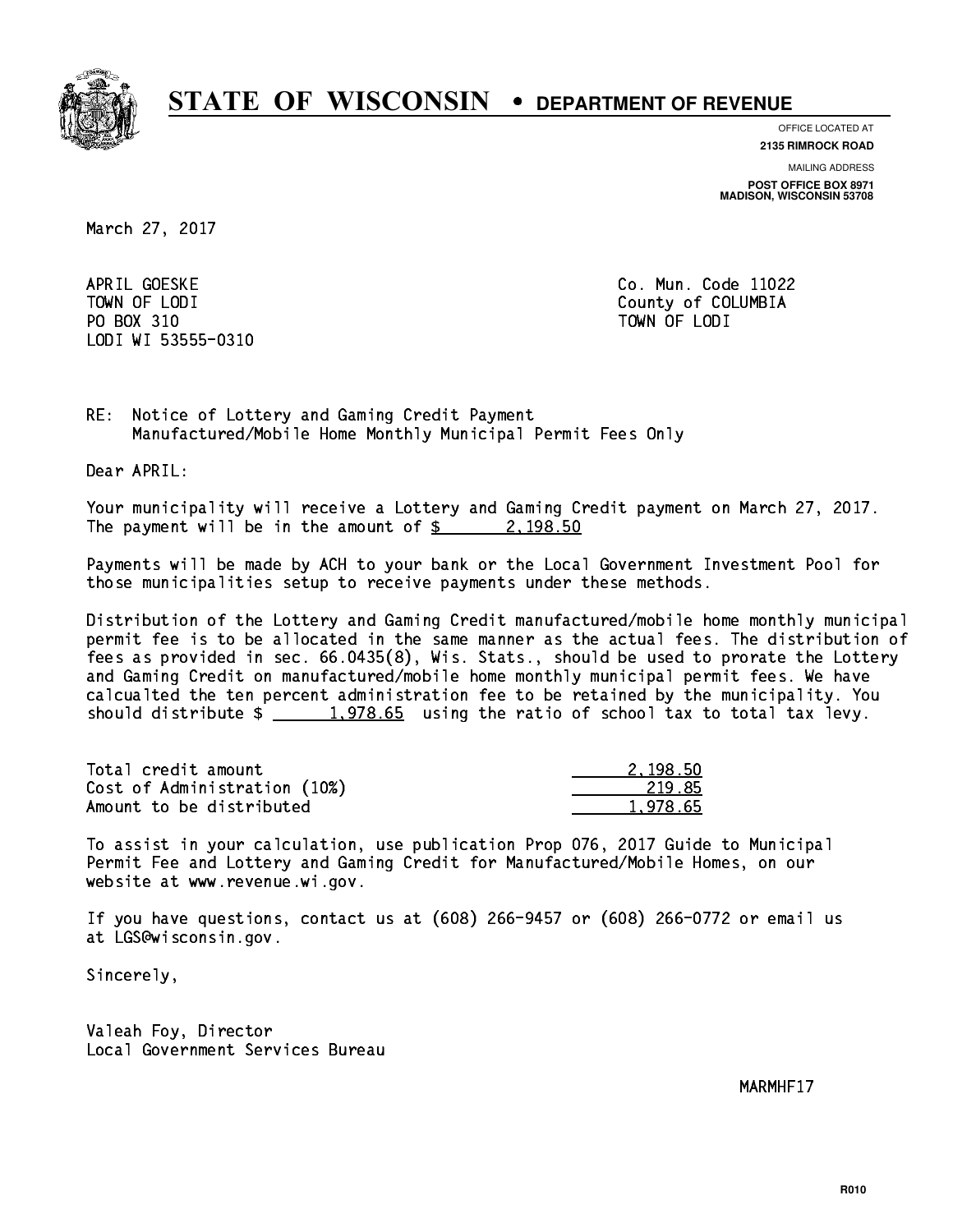

**OFFICE LOCATED AT**

**2135 RIMROCK ROAD**

**MAILING ADDRESS POST OFFICE BOX 8971 MADISON, WISCONSIN 53708**

March 27, 2017

**JEFF CRUM**  TOWN OF NEWPORT County of COLUMBIA W14625 NEWPORT DR TOWN OF NEWPORT WISCONSIN DELLS WI 53965

Co. Mun. Code 11028

RE: Notice of Lottery and Gaming Credit Payment Manufactured/Mobile Home Monthly Municipal Permit Fees Only

Dear JEFF:

 Your municipality will receive a Lottery and Gaming Credit payment on March 27, 2017. The payment will be in the amount of \$ 352.80 \_\_\_\_\_\_\_\_\_\_\_\_\_\_\_\_

 Payments will be made by ACH to your bank or the Local Government Investment Pool for those municipalities setup to receive payments under these methods.

 Distribution of the Lottery and Gaming Credit manufactured/mobile home monthly municipal permit fee is to be allocated in the same manner as the actual fees. The distribution of fees as provided in sec. 66.0435(8), Wis. Stats., should be used to prorate the Lottery and Gaming Credit on manufactured/mobile home monthly municipal permit fees. We have calcualted the ten percent administration fee to be retained by the municipality. You should distribute  $\frac{2 \cdot 317.52}{2}$  using the ratio of school tax to total tax levy.

Total credit amount Cost of Administration (10%) Amount to be distributed

| וז<br>.2 J |
|------------|
|            |
| 17<br>-52  |

 To assist in your calculation, use publication Prop 076, 2017 Guide to Municipal Permit Fee and Lottery and Gaming Credit for Manufactured/Mobile Homes, on our website at www.revenue.wi.gov.

 If you have questions, contact us at (608) 266-9457 or (608) 266-0772 or email us at LGS@wisconsin.gov.

Sincerely,

 Valeah Foy, Director Local Government Services Bureau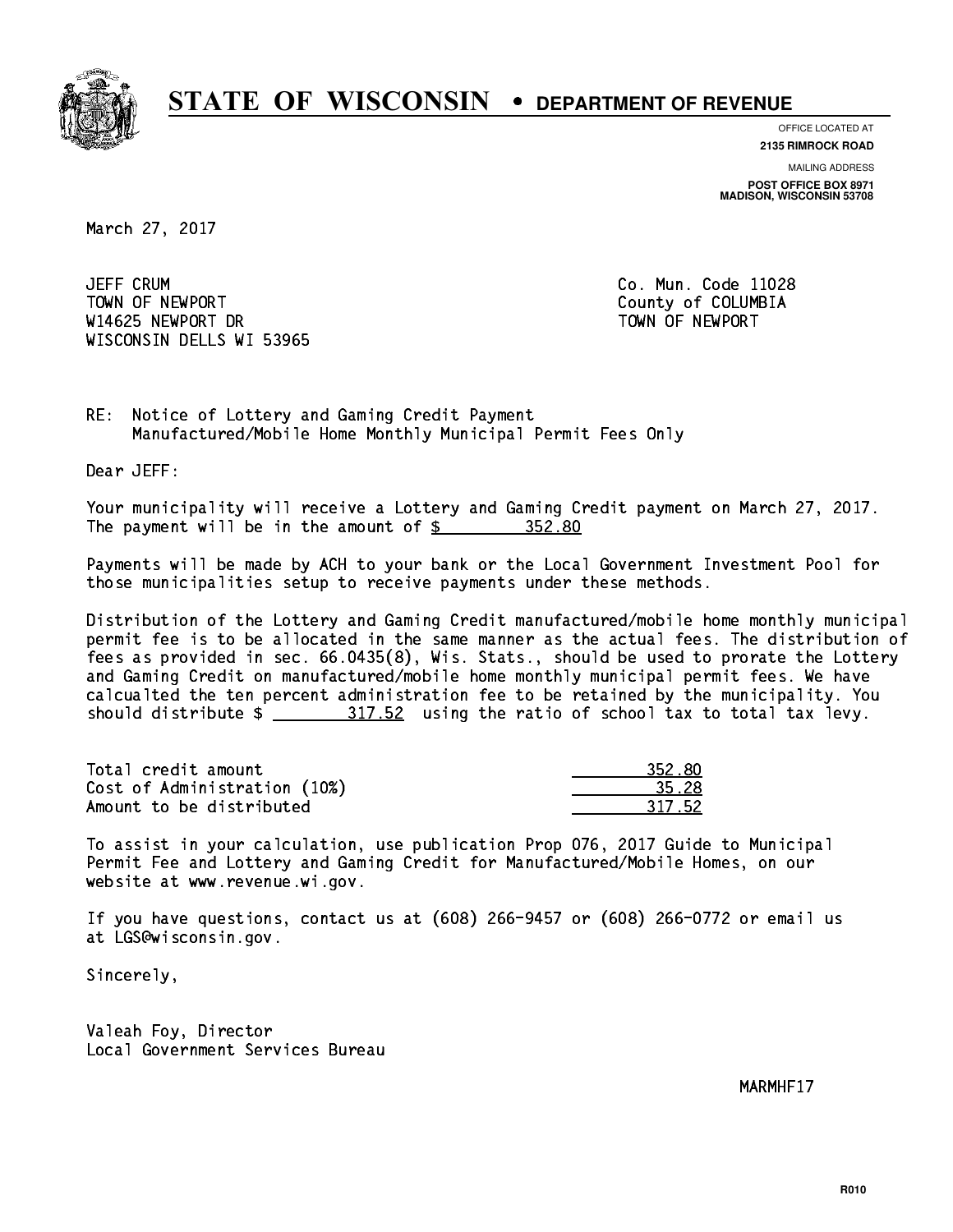

**OFFICE LOCATED AT**

**2135 RIMROCK ROAD**

**MAILING ADDRESS POST OFFICE BOX 8971 MADISON, WISCONSIN 53708**

March 27, 2017

MARK ZIMMERMAN TOWN OF PACIFIC **COUNTY COUNTY OF COLUMBIA** 660 MOORELAND CIRCLE TOWN OF PACIFIC PORTAGE WI 53901-0585

Co. Mun. Code 11032

RE: Notice of Lottery and Gaming Credit Payment Manufactured/Mobile Home Monthly Municipal Permit Fees Only

Dear MARK:

 Your municipality will receive a Lottery and Gaming Credit payment on March 27, 2017. The payment will be in the amount of  $\frac{2}{3}$  4,471.56

 Payments will be made by ACH to your bank or the Local Government Investment Pool for those municipalities setup to receive payments under these methods.

 Distribution of the Lottery and Gaming Credit manufactured/mobile home monthly municipal permit fee is to be allocated in the same manner as the actual fees. The distribution of fees as provided in sec. 66.0435(8), Wis. Stats., should be used to prorate the Lottery and Gaming Credit on manufactured/mobile home monthly municipal permit fees. We have calcualted the ten percent administration fee to be retained by the municipality. You should distribute  $\frac{4.024.41}{2}$  using the ratio of school tax to total tax levy.

| Total credit amount          | 4.471.56 |
|------------------------------|----------|
| Cost of Administration (10%) | 447 15   |
| Amount to be distributed     | 4.024.41 |

 To assist in your calculation, use publication Prop 076, 2017 Guide to Municipal Permit Fee and Lottery and Gaming Credit for Manufactured/Mobile Homes, on our website at www.revenue.wi.gov.

 If you have questions, contact us at (608) 266-9457 or (608) 266-0772 or email us at LGS@wisconsin.gov.

Sincerely,

 Valeah Foy, Director Local Government Services Bureau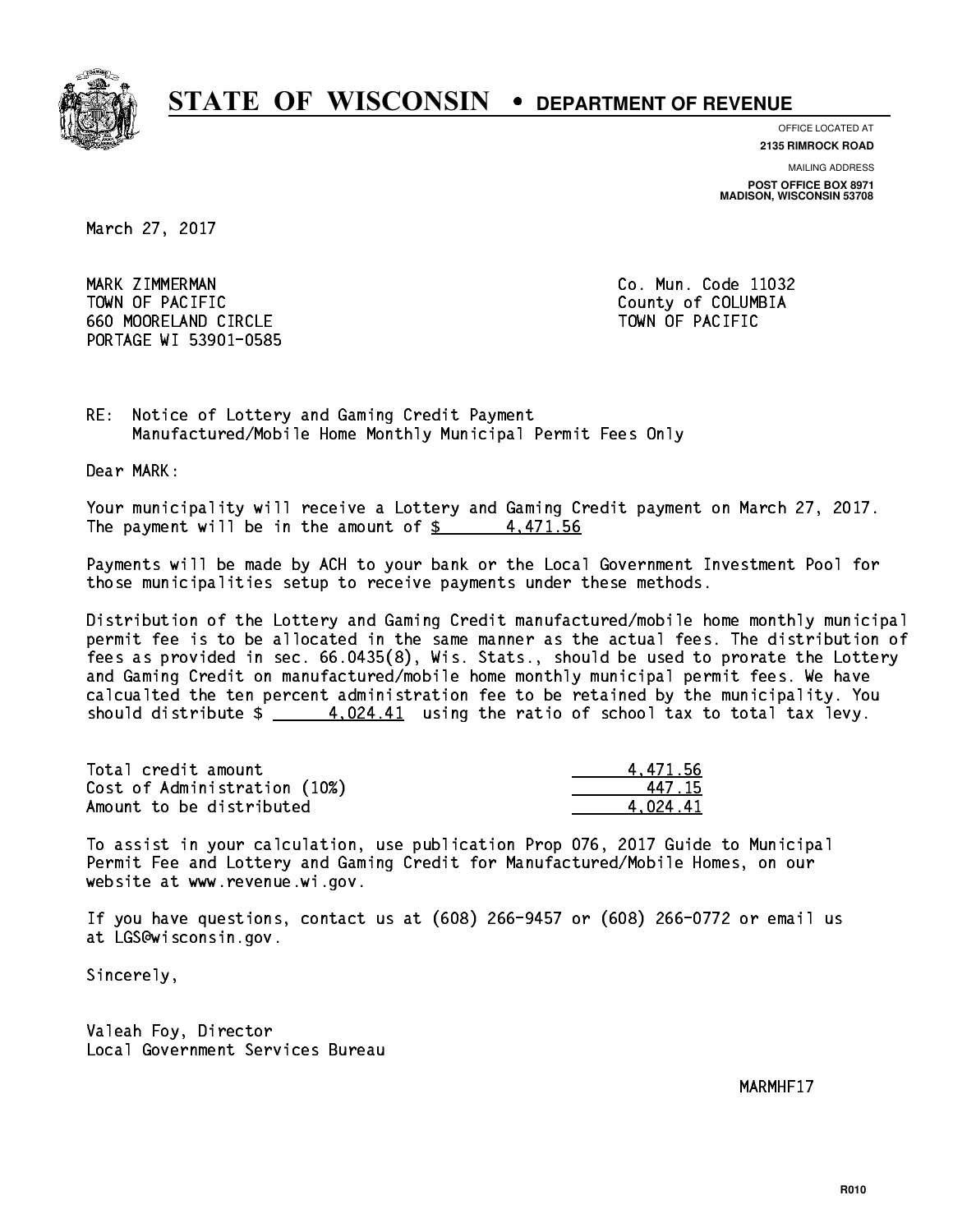

**OFFICE LOCATED AT**

**2135 RIMROCK ROAD**

**MAILING ADDRESS POST OFFICE BOX 8971 MADISON, WISCONSIN 53708**

March 27, 2017

 LONNA ZEMAN Co. Mun. Code 11040 LODI WI 53555

 TOWN OF WEST POINT County of COLUMBIA N2114 RAUSCH RD TOWN OF WEST POINT

RE: Notice of Lottery and Gaming Credit Payment Manufactured/Mobile Home Monthly Municipal Permit Fees Only

Dear LONNA:

 Your municipality will receive a Lottery and Gaming Credit payment on March 27, 2017. The payment will be in the amount of  $\frac{2}{3}$  14,129.88

 Payments will be made by ACH to your bank or the Local Government Investment Pool for those municipalities setup to receive payments under these methods.

 Distribution of the Lottery and Gaming Credit manufactured/mobile home monthly municipal permit fee is to be allocated in the same manner as the actual fees. The distribution of fees as provided in sec. 66.0435(8), Wis. Stats., should be used to prorate the Lottery and Gaming Credit on manufactured/mobile home monthly municipal permit fees. We have calcualted the ten percent administration fee to be retained by the municipality. You should distribute  $\frac{2}{2}$   $\frac{12,716.90}{2}$  using the ratio of school tax to total tax levy.

| Total credit amount          | 14, 129, 88 |
|------------------------------|-------------|
| Cost of Administration (10%) | 1.412.98    |
| Amount to be distributed     | 12.716.90   |

 To assist in your calculation, use publication Prop 076, 2017 Guide to Municipal Permit Fee and Lottery and Gaming Credit for Manufactured/Mobile Homes, on our website at www.revenue.wi.gov.

 If you have questions, contact us at (608) 266-9457 or (608) 266-0772 or email us at LGS@wisconsin.gov.

Sincerely,

 Valeah Foy, Director Local Government Services Bureau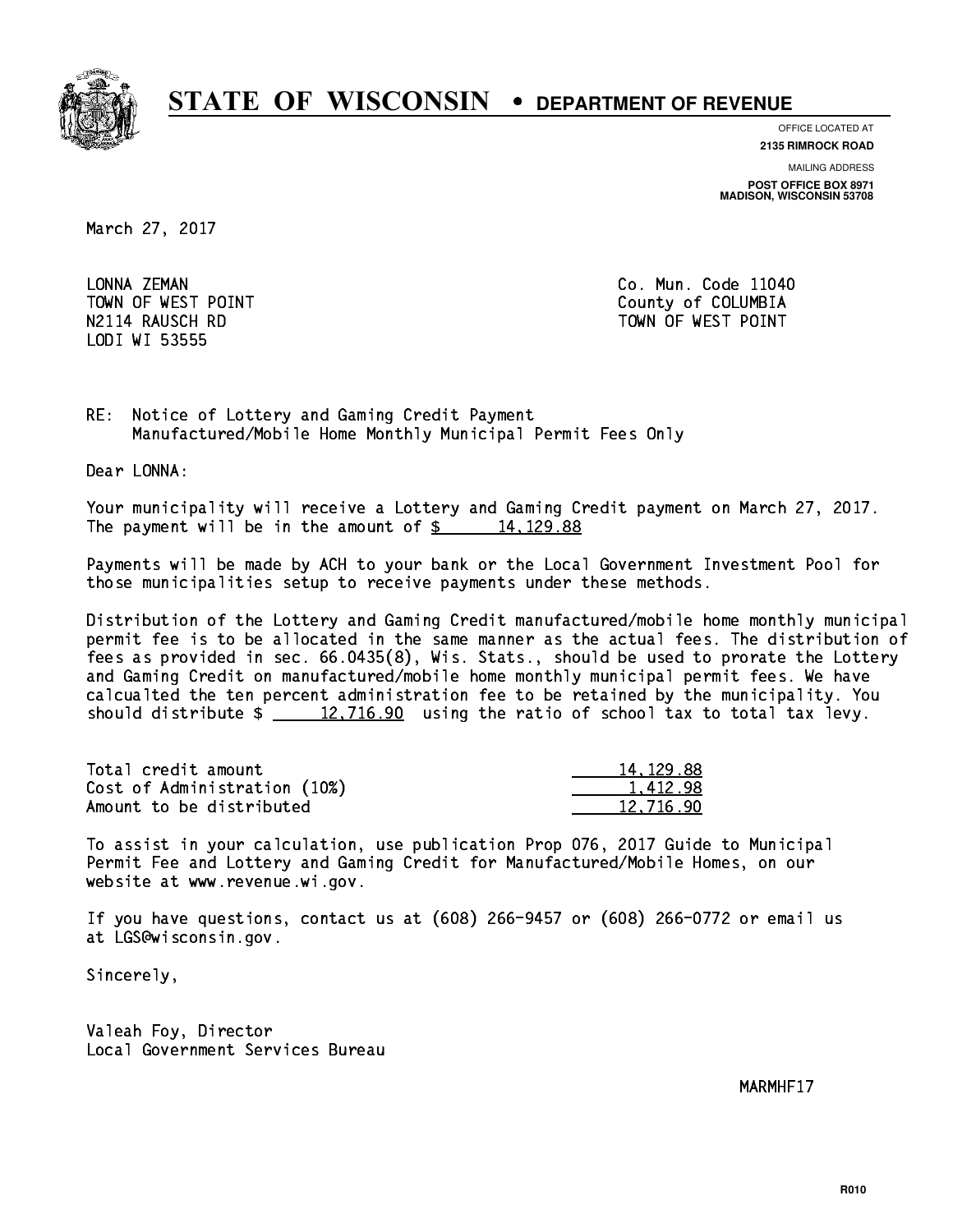

**OFFICE LOCATED AT**

**2135 RIMROCK ROAD**

**MAILING ADDRESS POST OFFICE BOX 8971 MADISON, WISCONSIN 53708**

March 27, 2017

**BONNIE LANGSDORF** VILLAGE OF DOYLESTOWN **COUNTY OF COLUMBIA** DOYLESTOWN WI 53928

Co. Mun. Code 11116 N4031 BRUCE ST VILLAGE OF DOYLESTOWN

RE: Notice of Lottery and Gaming Credit Payment Manufactured/Mobile Home Monthly Municipal Permit Fees Only

Dear BONNIE:

 Your municipality will receive a Lottery and Gaming Credit payment on March 27, 2017. The payment will be in the amount of  $\frac{2.425.44}{5.25}$ 

 Payments will be made by ACH to your bank or the Local Government Investment Pool for those municipalities setup to receive payments under these methods.

 Distribution of the Lottery and Gaming Credit manufactured/mobile home monthly municipal permit fee is to be allocated in the same manner as the actual fees. The distribution of fees as provided in sec. 66.0435(8), Wis. Stats., should be used to prorate the Lottery and Gaming Credit on manufactured/mobile home monthly municipal permit fees. We have calcualted the ten percent administration fee to be retained by the municipality. You should distribute  $\frac{2.182.90}{\sqrt{2}}$  using the ratio of school tax to total tax levy.

| Total credit amount          | 2.425.44 |
|------------------------------|----------|
| Cost of Administration (10%) | 242.54   |
| Amount to be distributed     | 2.182.90 |

 To assist in your calculation, use publication Prop 076, 2017 Guide to Municipal Permit Fee and Lottery and Gaming Credit for Manufactured/Mobile Homes, on our website at www.revenue.wi.gov.

 If you have questions, contact us at (608) 266-9457 or (608) 266-0772 or email us at LGS@wisconsin.gov.

Sincerely,

 Valeah Foy, Director Local Government Services Bureau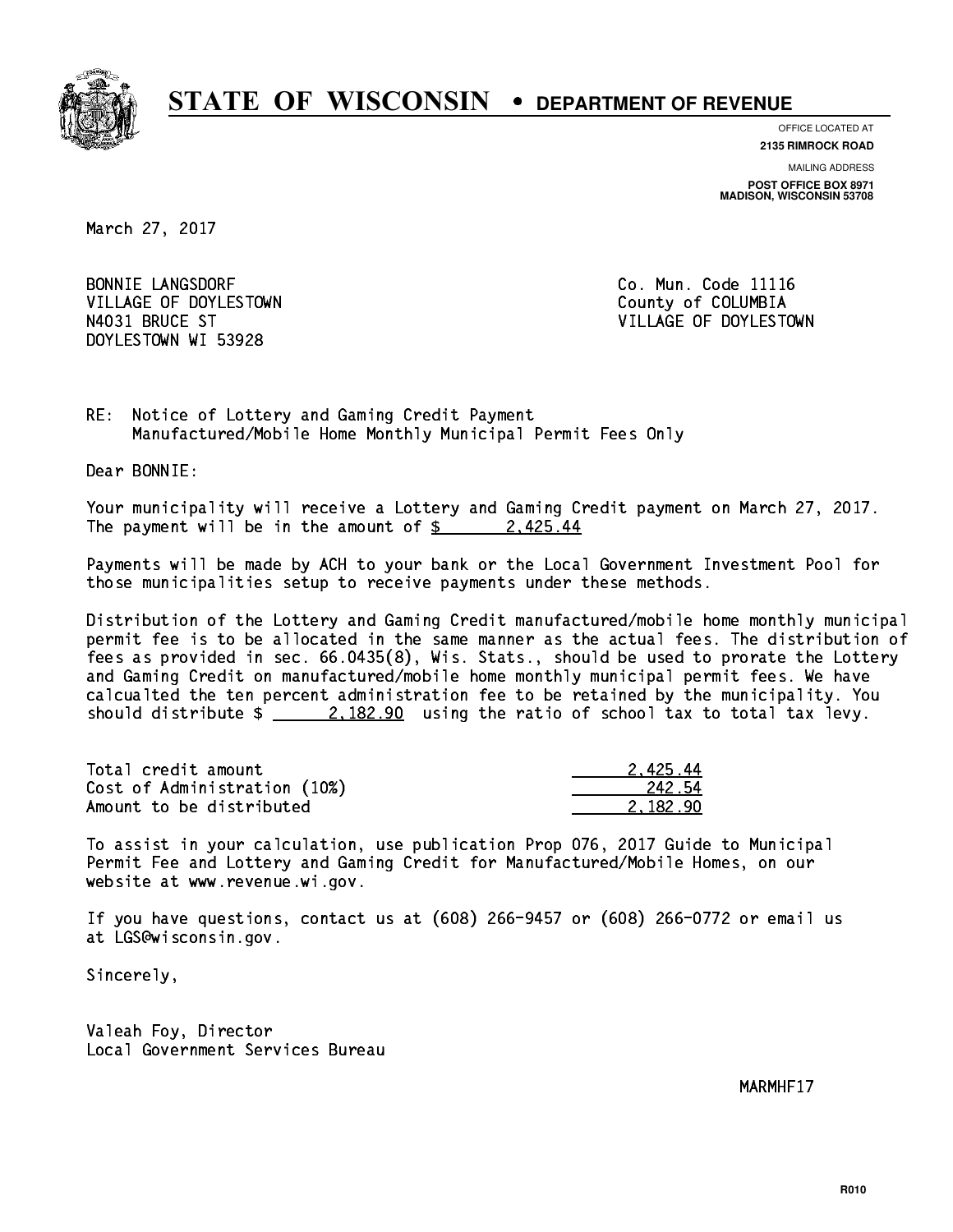

**OFFICE LOCATED AT**

**2135 RIMROCK ROAD**

**MAILING ADDRESS POST OFFICE BOX 8971 MADISON, WISCONSIN 53708**

March 27, 2017

MARIE ABEGGLEN VILLAGE OF FALL RIVER **COLLECT IN THE COLLECT OF SALE ASSESS** PO BOX 37 FALL RIVER WI 53932-0035

Co. Mun. Code 11126 VILLAGE OF FALL RIVER

RE: Notice of Lottery and Gaming Credit Payment Manufactured/Mobile Home Monthly Municipal Permit Fees Only

Dear MARIE:

 Your municipality will receive a Lottery and Gaming Credit payment on March 27, 2017. The payment will be in the amount of \$ 3,509.04 \_\_\_\_\_\_\_\_\_\_\_\_\_\_\_\_

 Payments will be made by ACH to your bank or the Local Government Investment Pool for those municipalities setup to receive payments under these methods.

 Distribution of the Lottery and Gaming Credit manufactured/mobile home monthly municipal permit fee is to be allocated in the same manner as the actual fees. The distribution of fees as provided in sec. 66.0435(8), Wis. Stats., should be used to prorate the Lottery and Gaming Credit on manufactured/mobile home monthly municipal permit fees. We have calcualted the ten percent administration fee to be retained by the municipality. You should distribute  $\frac{2}{1}$   $\frac{3.158.14}{2}$  using the ratio of school tax to total tax levy.

| Total credit amount          | 3.509.04 |
|------------------------------|----------|
| Cost of Administration (10%) | 350.90   |
| Amount to be distributed     | 3.158.14 |

 To assist in your calculation, use publication Prop 076, 2017 Guide to Municipal Permit Fee and Lottery and Gaming Credit for Manufactured/Mobile Homes, on our website at www.revenue.wi.gov.

 If you have questions, contact us at (608) 266-9457 or (608) 266-0772 or email us at LGS@wisconsin.gov.

Sincerely,

 Valeah Foy, Director Local Government Services Bureau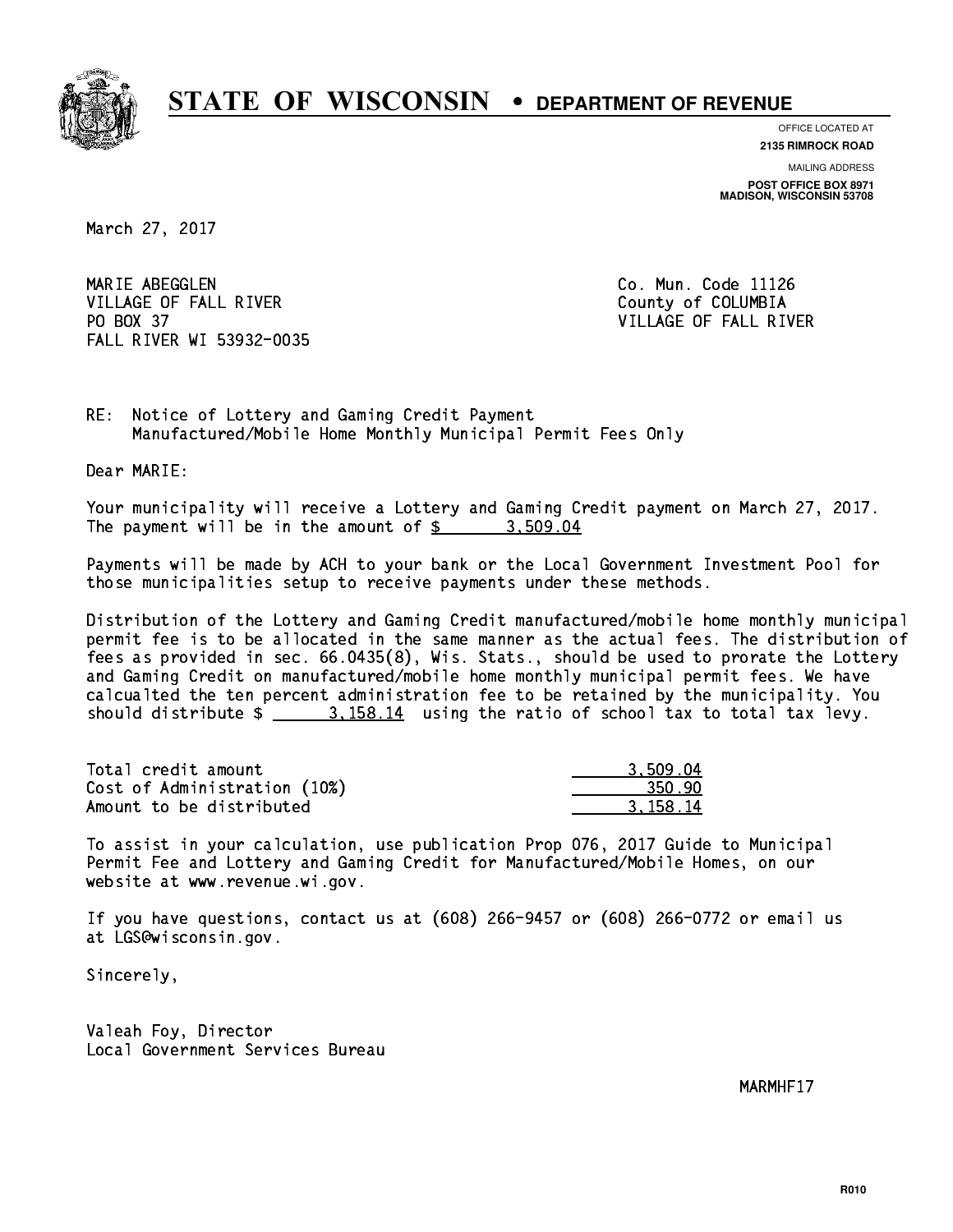

**OFFICE LOCATED AT**

**2135 RIMROCK ROAD**

**MAILING ADDRESS POST OFFICE BOX 8971 MADISON, WISCONSIN 53708**

March 27, 2017

SUE DEUTH Contract of the Contract of the Contract of Co. Mun. Code 11172 VILLAGE OF POYNETTE THE COUNTY OF COLUMBIA 106 S MAIN STREET VILLAGE OF POYNETTE POYNETTE WI 53955-0095

RE: Notice of Lottery and Gaming Credit Payment Manufactured/Mobile Home Monthly Municipal Permit Fees Only

Dear SUSAN:

 Your municipality will receive a Lottery and Gaming Credit payment on March 27, 2017. The payment will be in the amount of \$ 6,335.45 \_\_\_\_\_\_\_\_\_\_\_\_\_\_\_\_

 Payments will be made by ACH to your bank or the Local Government Investment Pool for those municipalities setup to receive payments under these methods.

 Distribution of the Lottery and Gaming Credit manufactured/mobile home monthly municipal permit fee is to be allocated in the same manner as the actual fees. The distribution of fees as provided in sec. 66.0435(8), Wis. Stats., should be used to prorate the Lottery and Gaming Credit on manufactured/mobile home monthly municipal permit fees. We have calcualted the ten percent administration fee to be retained by the municipality. You should distribute  $\frac{2}{1}$   $\frac{5,701.91}{2}$  using the ratio of school tax to total tax levy.

| Total credit amount          | 6.335.45 |
|------------------------------|----------|
| Cost of Administration (10%) | 633.54   |
| Amount to be distributed     | 5.701.91 |

 To assist in your calculation, use publication Prop 076, 2017 Guide to Municipal Permit Fee and Lottery and Gaming Credit for Manufactured/Mobile Homes, on our website at www.revenue.wi.gov.

 If you have questions, contact us at (608) 266-9457 or (608) 266-0772 or email us at LGS@wisconsin.gov.

Sincerely,

 Valeah Foy, Director Local Government Services Bureau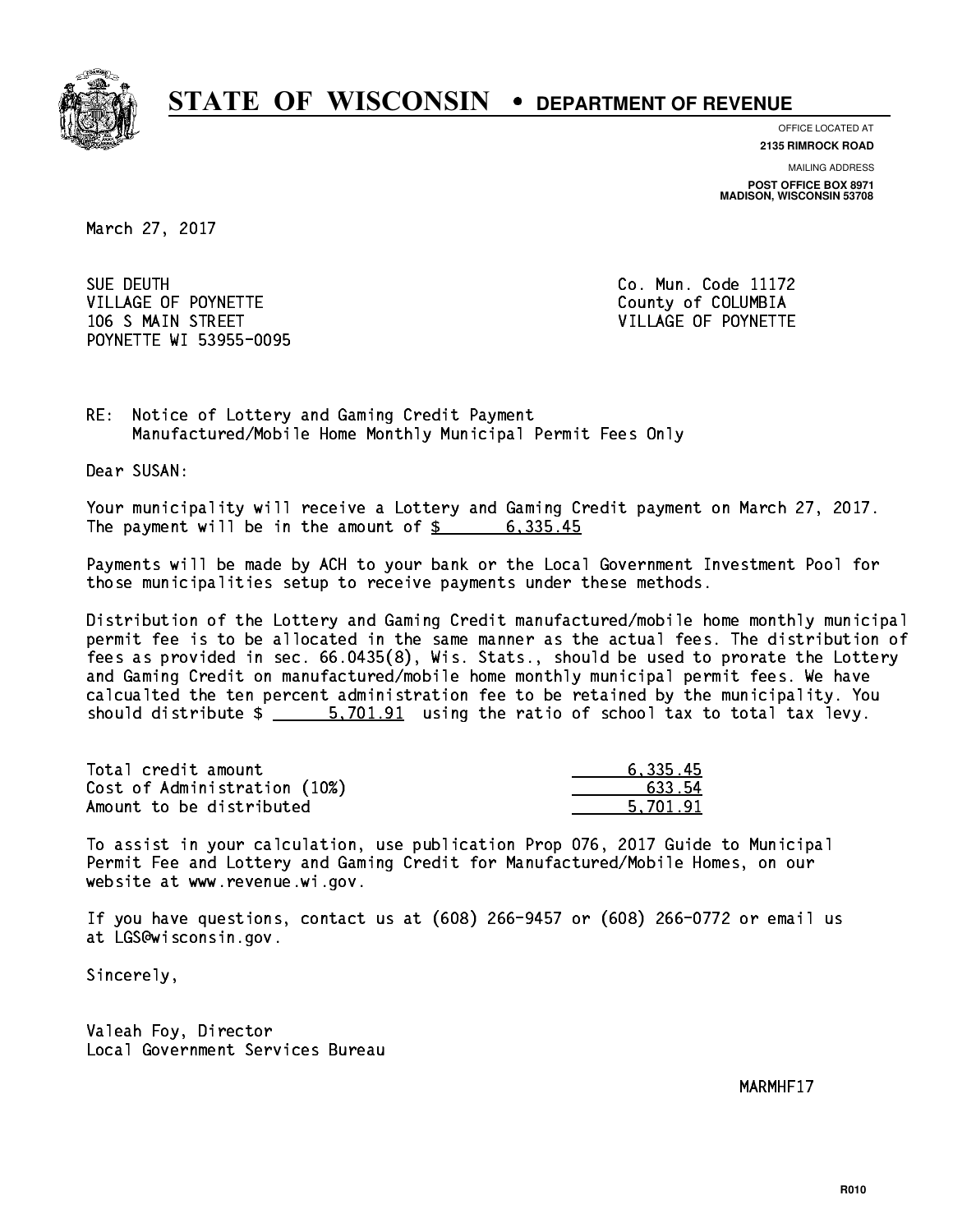

**OFFICE LOCATED AT**

**2135 RIMROCK ROAD**

**MAILING ADDRESS POST OFFICE BOX 8971 MADISON, WISCONSIN 53708**

March 27, 2017

**KIM MANLEY** CITY OF COLUMBUS COME CONSULTED A COUNTY OF COLUMBIA 105 N DICKASON BLVD CITY OF COLUMBUS COLUMBUS WI 53925-1565

Co. Mun. Code 11211

RE: Notice of Lottery and Gaming Credit Payment Manufactured/Mobile Home Monthly Municipal Permit Fees Only

Dear KIM:

 Your municipality will receive a Lottery and Gaming Credit payment on March 27, 2017. The payment will be in the amount of \$ 706.44 \_\_\_\_\_\_\_\_\_\_\_\_\_\_\_\_

 Payments will be made by ACH to your bank or the Local Government Investment Pool for those municipalities setup to receive payments under these methods.

 Distribution of the Lottery and Gaming Credit manufactured/mobile home monthly municipal permit fee is to be allocated in the same manner as the actual fees. The distribution of fees as provided in sec. 66.0435(8), Wis. Stats., should be used to prorate the Lottery and Gaming Credit on manufactured/mobile home monthly municipal permit fees. We have calcualted the ten percent administration fee to be retained by the municipality. You should distribute  $\frac{2}{1}$   $\frac{635.80}{635.80}$  using the ratio of school tax to total tax levy.

| Total credit amount          | 706 44 |
|------------------------------|--------|
| Cost of Administration (10%) | 70 64  |
| Amount to be distributed     | 635.80 |

 To assist in your calculation, use publication Prop 076, 2017 Guide to Municipal Permit Fee and Lottery and Gaming Credit for Manufactured/Mobile Homes, on our website at www.revenue.wi.gov.

 If you have questions, contact us at (608) 266-9457 or (608) 266-0772 or email us at LGS@wisconsin.gov.

Sincerely,

 Valeah Foy, Director Local Government Services Bureau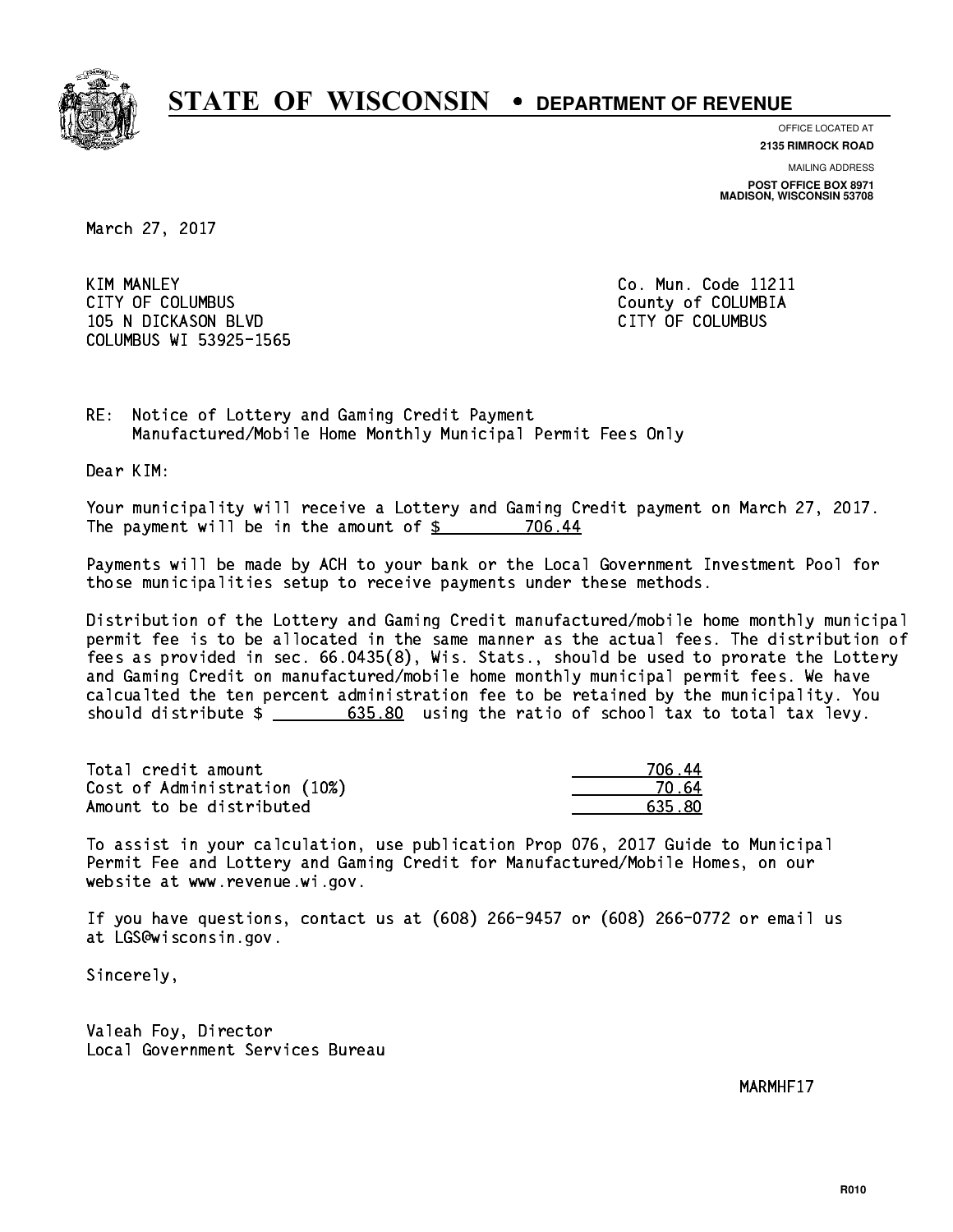

**OFFICE LOCATED AT**

**2135 RIMROCK ROAD**

**MAILING ADDRESS POST OFFICE BOX 8971 MADISON, WISCONSIN 53708**

March 27, 2017

JEAN MOHR CITY OF PORTAGE COLOMBIA 115 W PLEASANT ST CITY OF PORTAGE PORTAGE WI 53901-1742

Co. Mun. Code 11271

RE: Notice of Lottery and Gaming Credit Payment Manufactured/Mobile Home Monthly Municipal Permit Fees Only

Dear JEAN:

 Your municipality will receive a Lottery and Gaming Credit payment on March 27, 2017. The payment will be in the amount of  $\frac{2}{3}$  7,489.66

 Payments will be made by ACH to your bank or the Local Government Investment Pool for those municipalities setup to receive payments under these methods.

 Distribution of the Lottery and Gaming Credit manufactured/mobile home monthly municipal permit fee is to be allocated in the same manner as the actual fees. The distribution of fees as provided in sec. 66.0435(8), Wis. Stats., should be used to prorate the Lottery and Gaming Credit on manufactured/mobile home monthly municipal permit fees. We have calcualted the ten percent administration fee to be retained by the municipality. You should distribute  $\frac{2}{\pi}$  6,740.70 using the ratio of school tax to total tax levy.

| Total credit amount          | 7.489.66 |
|------------------------------|----------|
| Cost of Administration (10%) | 748.96   |
| Amount to be distributed     | 6.740.70 |

 To assist in your calculation, use publication Prop 076, 2017 Guide to Municipal Permit Fee and Lottery and Gaming Credit for Manufactured/Mobile Homes, on our website at www.revenue.wi.gov.

 If you have questions, contact us at (608) 266-9457 or (608) 266-0772 or email us at LGS@wisconsin.gov.

Sincerely,

 Valeah Foy, Director Local Government Services Bureau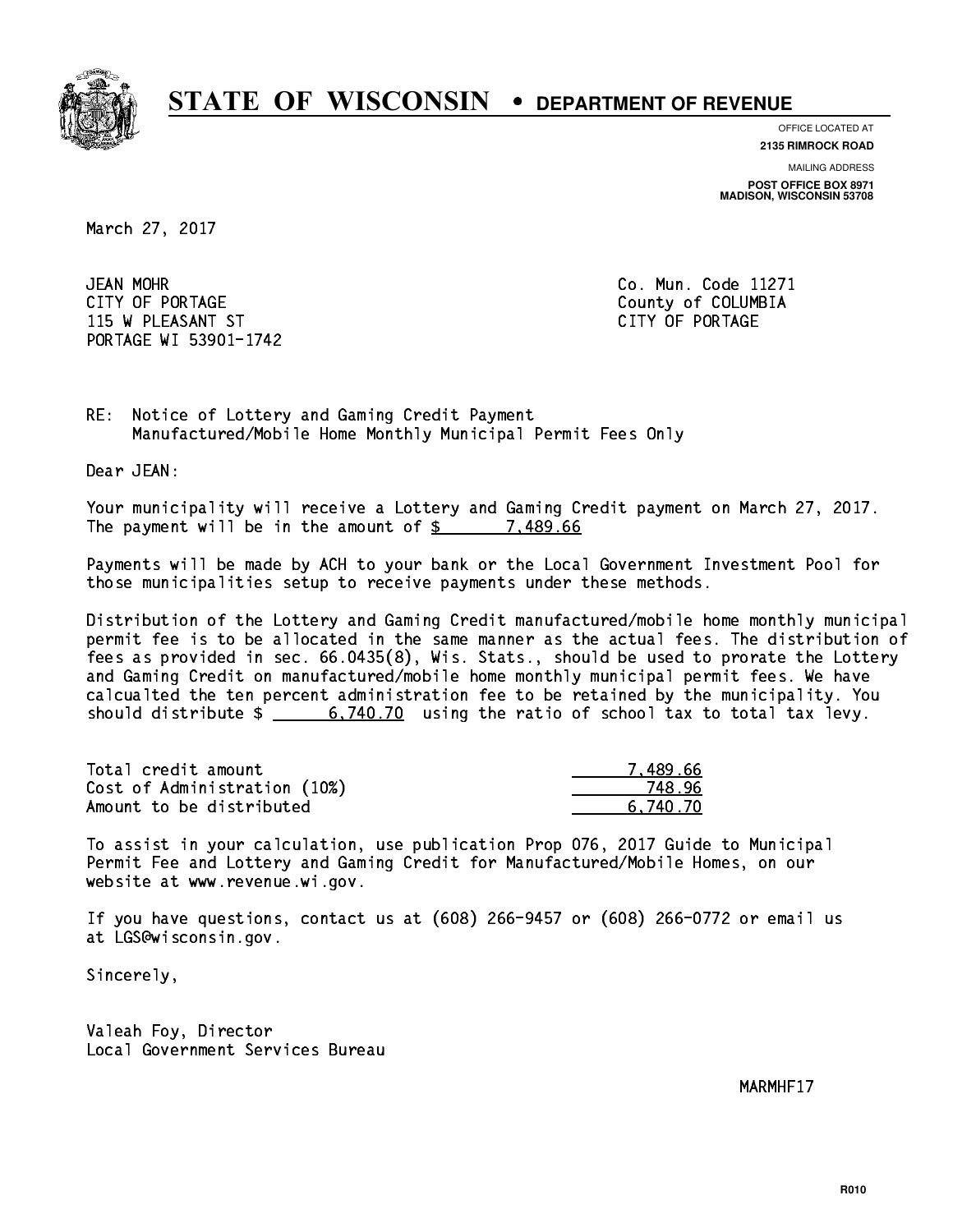

**OFFICE LOCATED AT**

**2135 RIMROCK ROAD**

**MAILING ADDRESS POST OFFICE BOX 8971 MADISON, WISCONSIN 53708**

March 27, 2017

**KAREN TERRY** CITY OF WISCONSIN DELLS COUNTY OF COLUMBIA 300 LA CROSSE STREET CITY OF WISCONSIN DELLS WISCONSIN DELLS WI 53965-0655

Co. Mun. Code 11291

RE: Notice of Lottery and Gaming Credit Payment Manufactured/Mobile Home Monthly Municipal Permit Fees Only

Dear KAREN:

 Your municipality will receive a Lottery and Gaming Credit payment on March 27, 2017. The payment will be in the amount of  $\frac{2}{3}$  964.08

 Payments will be made by ACH to your bank or the Local Government Investment Pool for those municipalities setup to receive payments under these methods.

 Distribution of the Lottery and Gaming Credit manufactured/mobile home monthly municipal permit fee is to be allocated in the same manner as the actual fees. The distribution of fees as provided in sec. 66.0435(8), Wis. Stats., should be used to prorate the Lottery and Gaming Credit on manufactured/mobile home monthly municipal permit fees. We have calcualted the ten percent administration fee to be retained by the municipality. You should distribute  $\frac{2}{2}$   $\frac{867.68}{2}$  using the ratio of school tax to total tax levy.

| Total credit amount          | 964.08 |
|------------------------------|--------|
| Cost of Administration (10%) | 96.40  |
| Amount to be distributed     | 867.68 |

 To assist in your calculation, use publication Prop 076, 2017 Guide to Municipal Permit Fee and Lottery and Gaming Credit for Manufactured/Mobile Homes, on our website at www.revenue.wi.gov.

 If you have questions, contact us at (608) 266-9457 or (608) 266-0772 or email us at LGS@wisconsin.gov.

Sincerely,

 Valeah Foy, Director Local Government Services Bureau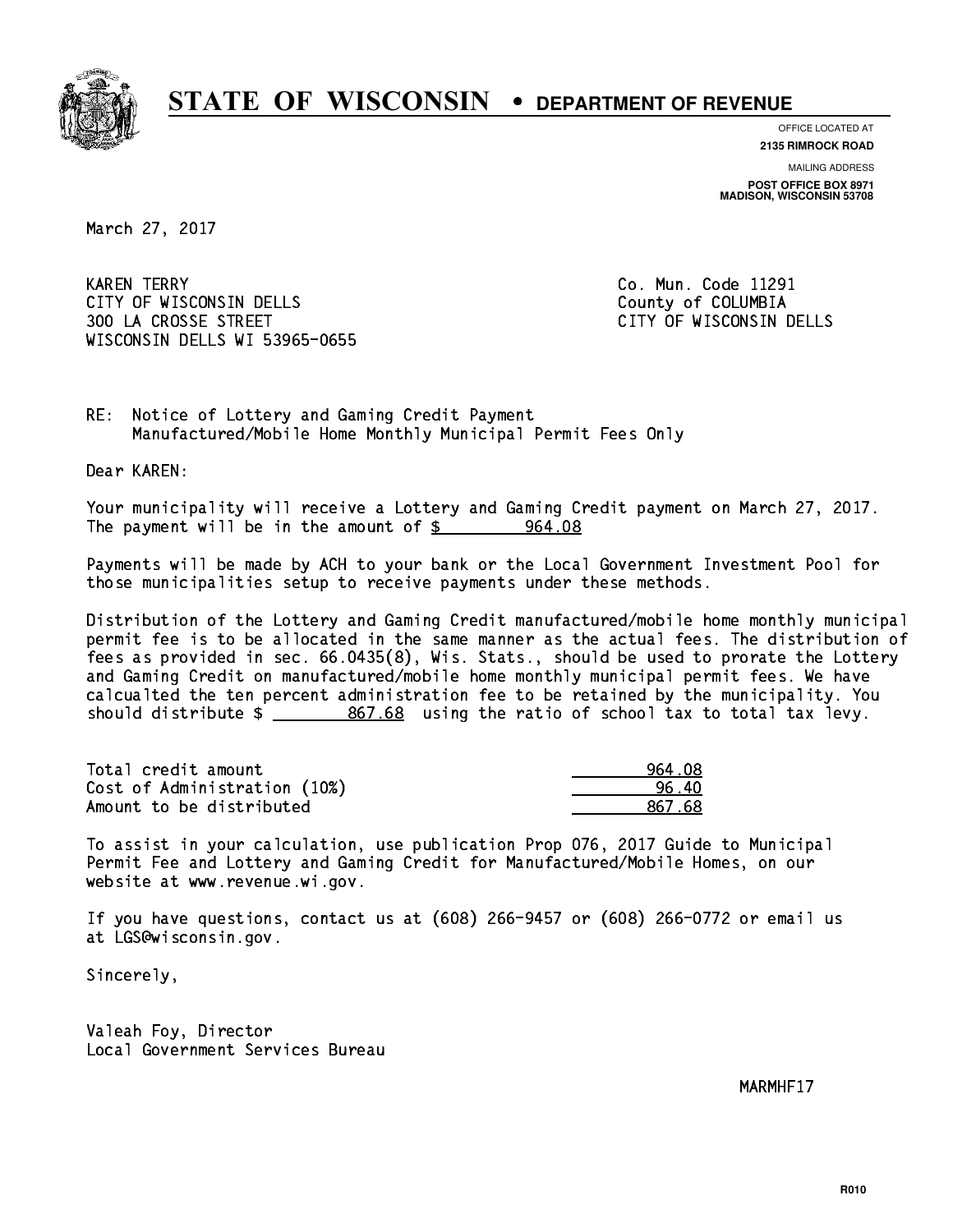

**OFFICE LOCATED AT**

**2135 RIMROCK ROAD**

**MAILING ADDRESS POST OFFICE BOX 8971 MADISON, WISCONSIN 53708**

March 27, 2017

 ROSE TRAUTSCH Co. Mun. Code 12002 TOWN OF BRIDGEPORT County of CRAWFORD 38588 GOLF VIEW DR TOWN OF BRIDGEPORT PRAIRIE DU CHIEN WI 53821-8495

RE: Notice of Lottery and Gaming Credit Payment Manufactured/Mobile Home Monthly Municipal Permit Fees Only

Dear ROSE:

 Your municipality will receive a Lottery and Gaming Credit payment on March 27, 2017. The payment will be in the amount of \$ 7,100.27 \_\_\_\_\_\_\_\_\_\_\_\_\_\_\_\_

 Payments will be made by ACH to your bank or the Local Government Investment Pool for those municipalities setup to receive payments under these methods.

 Distribution of the Lottery and Gaming Credit manufactured/mobile home monthly municipal permit fee is to be allocated in the same manner as the actual fees. The distribution of fees as provided in sec. 66.0435(8), Wis. Stats., should be used to prorate the Lottery and Gaming Credit on manufactured/mobile home monthly municipal permit fees. We have calcualted the ten percent administration fee to be retained by the municipality. You should distribute \$ 6,390.25 using the ratio of school tax to total tax levy. \_\_\_\_\_\_\_\_\_\_\_\_\_\_

| Total credit amount          | 7.100.27 |
|------------------------------|----------|
| Cost of Administration (10%) | 710.02   |
| Amount to be distributed     | 6.390.25 |

 To assist in your calculation, use publication Prop 076, 2017 Guide to Municipal Permit Fee and Lottery and Gaming Credit for Manufactured/Mobile Homes, on our website at www.revenue.wi.gov.

 If you have questions, contact us at (608) 266-9457 or (608) 266-0772 or email us at LGS@wisconsin.gov.

Sincerely,

 Valeah Foy, Director Local Government Services Bureau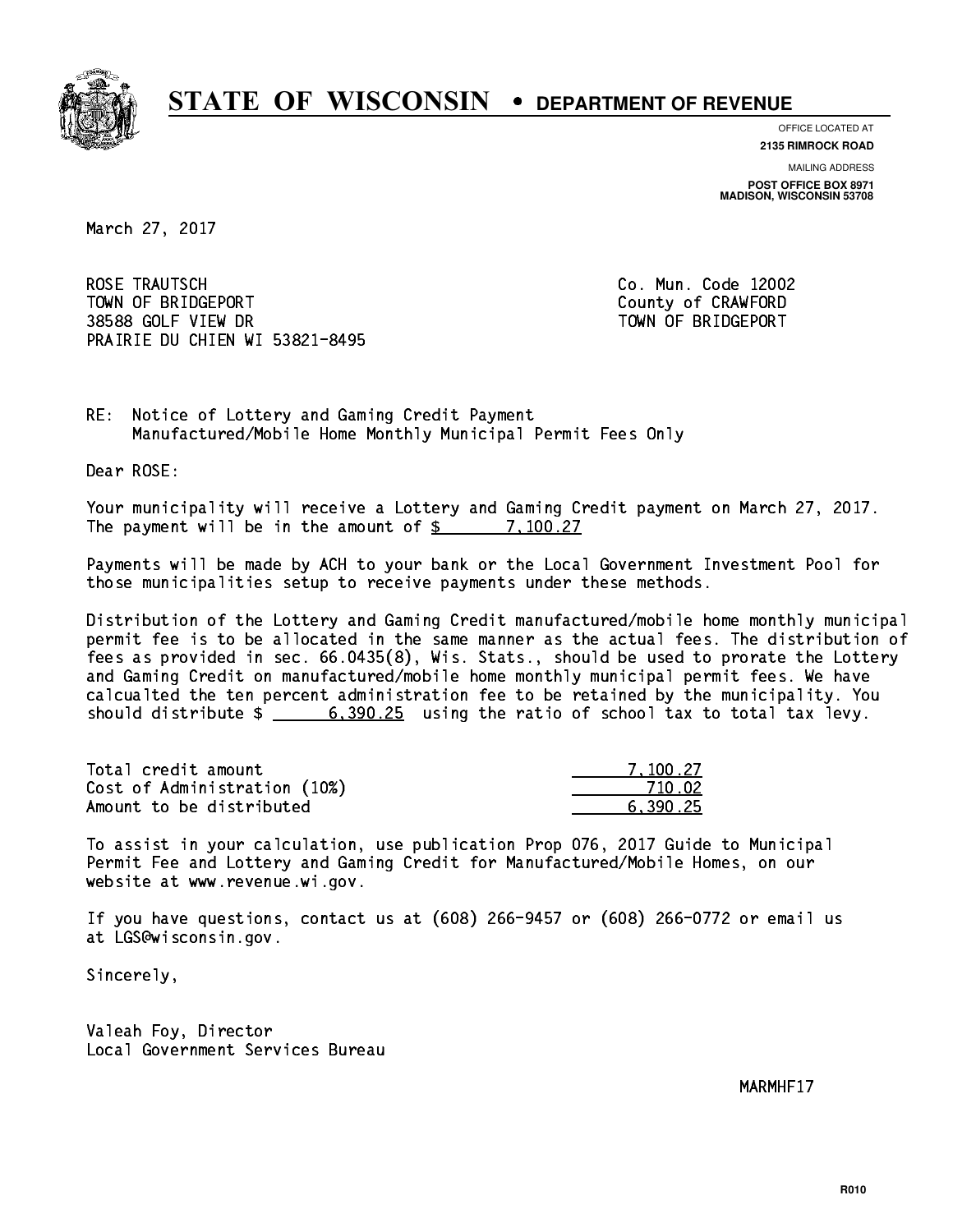

**OFFICE LOCATED AT**

**2135 RIMROCK ROAD**

**MAILING ADDRESS POST OFFICE BOX 8971 MADISON, WISCONSIN 53708**

March 27, 2017

 MARLENE CHECK Co. Mun. Code 12014 TOWN OF PRAIRIE DU CHIEN COUNTY COUNTY OF CRAWFORD 31794 STATE HWY 27 TOWN OF PRAIRIE DU CHIEN PRAIRIE DU CHIEN WI 53821-8537

RE: Notice of Lottery and Gaming Credit Payment Manufactured/Mobile Home Monthly Municipal Permit Fees Only

Dear MARLENE:

 Your municipality will receive a Lottery and Gaming Credit payment on March 27, 2017. The payment will be in the amount of  $\frac{2}{3}$  12,609.00

 Payments will be made by ACH to your bank or the Local Government Investment Pool for those municipalities setup to receive payments under these methods.

 Distribution of the Lottery and Gaming Credit manufactured/mobile home monthly municipal permit fee is to be allocated in the same manner as the actual fees. The distribution of fees as provided in sec. 66.0435(8), Wis. Stats., should be used to prorate the Lottery and Gaming Credit on manufactured/mobile home monthly municipal permit fees. We have calcualted the ten percent administration fee to be retained by the municipality. You should distribute  $\frac{11,348.10}{11,348.10}$  using the ratio of school tax to total tax levy.

| Total credit amount          | 12,609.00 |
|------------------------------|-----------|
| Cost of Administration (10%) | 1,260.90  |
| Amount to be distributed     | 11.348.10 |

 To assist in your calculation, use publication Prop 076, 2017 Guide to Municipal Permit Fee and Lottery and Gaming Credit for Manufactured/Mobile Homes, on our website at www.revenue.wi.gov.

 If you have questions, contact us at (608) 266-9457 or (608) 266-0772 or email us at LGS@wisconsin.gov.

Sincerely,

 Valeah Foy, Director Local Government Services Bureau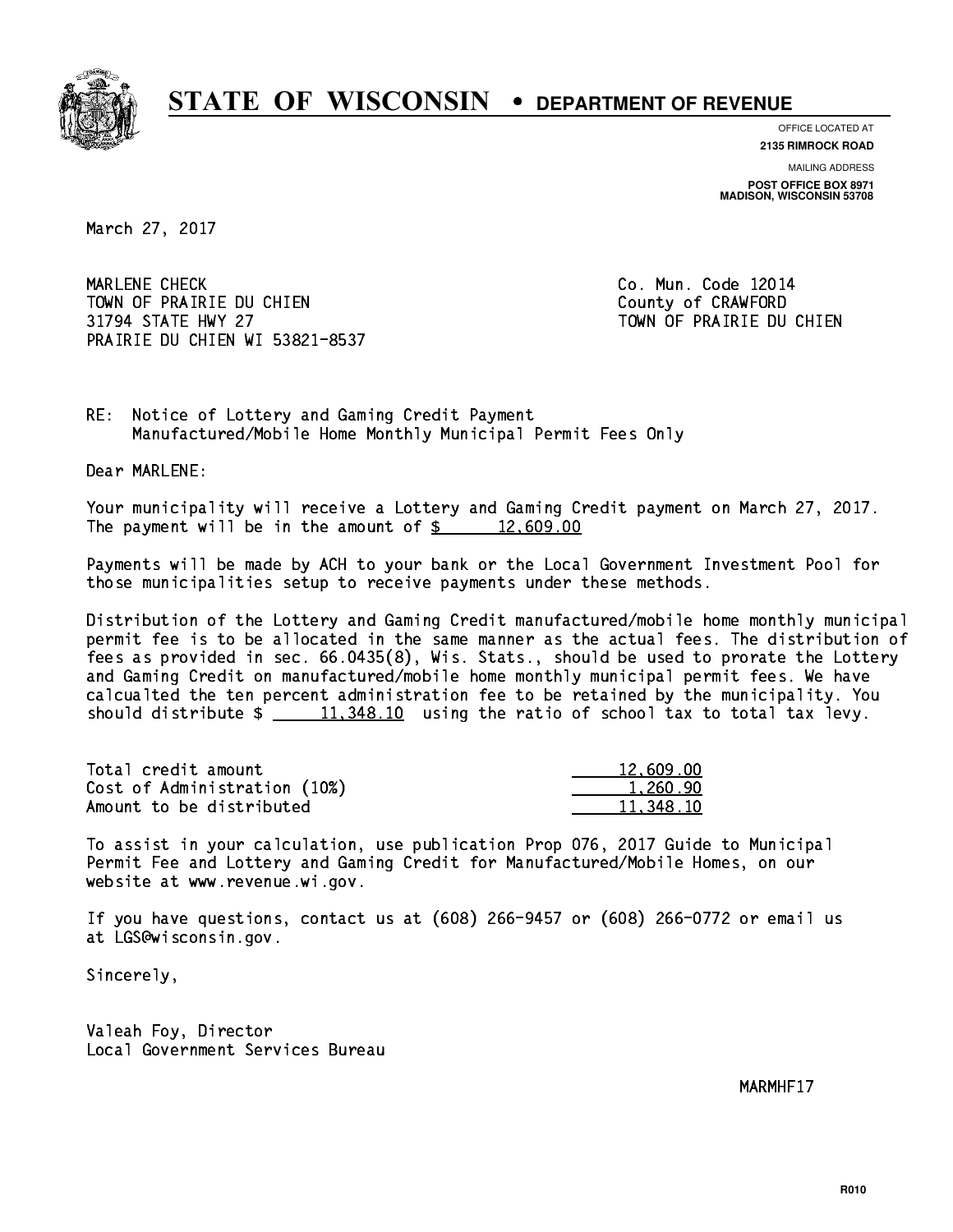

**OFFICE LOCATED AT**

**2135 RIMROCK ROAD**

**MAILING ADDRESS POST OFFICE BOX 8971 MADISON, WISCONSIN 53708**

March 27, 2017

CARRIE BRUDOS VILLAGE OF DE SOTO COUNTY OF CRAWFORD PO BOX 37 VILLAGE OF DE SOTO DE SOTO WI 54624-0037

Co. Mun. Code 12116

RE: Notice of Lottery and Gaming Credit Payment Manufactured/Mobile Home Monthly Municipal Permit Fees Only

Dear CARRIE:

 Your municipality will receive a Lottery and Gaming Credit payment on March 27, 2017. The payment will be in the amount of \$ 576.37 \_\_\_\_\_\_\_\_\_\_\_\_\_\_\_\_

 Payments will be made by ACH to your bank or the Local Government Investment Pool for those municipalities setup to receive payments under these methods.

 Distribution of the Lottery and Gaming Credit manufactured/mobile home monthly municipal permit fee is to be allocated in the same manner as the actual fees. The distribution of fees as provided in sec. 66.0435(8), Wis. Stats., should be used to prorate the Lottery and Gaming Credit on manufactured/mobile home monthly municipal permit fees. We have calcualted the ten percent administration fee to be retained by the municipality. You should distribute  $\frac{2}{10}$   $\frac{518.74}{2}$  using the ratio of school tax to total tax levy.

| Total credit amount          | 576.37 |
|------------------------------|--------|
| Cost of Administration (10%) | 57.63  |
| Amount to be distributed     | 518.74 |

 To assist in your calculation, use publication Prop 076, 2017 Guide to Municipal Permit Fee and Lottery and Gaming Credit for Manufactured/Mobile Homes, on our website at www.revenue.wi.gov.

 If you have questions, contact us at (608) 266-9457 or (608) 266-0772 or email us at LGS@wisconsin.gov.

Sincerely,

 Valeah Foy, Director Local Government Services Bureau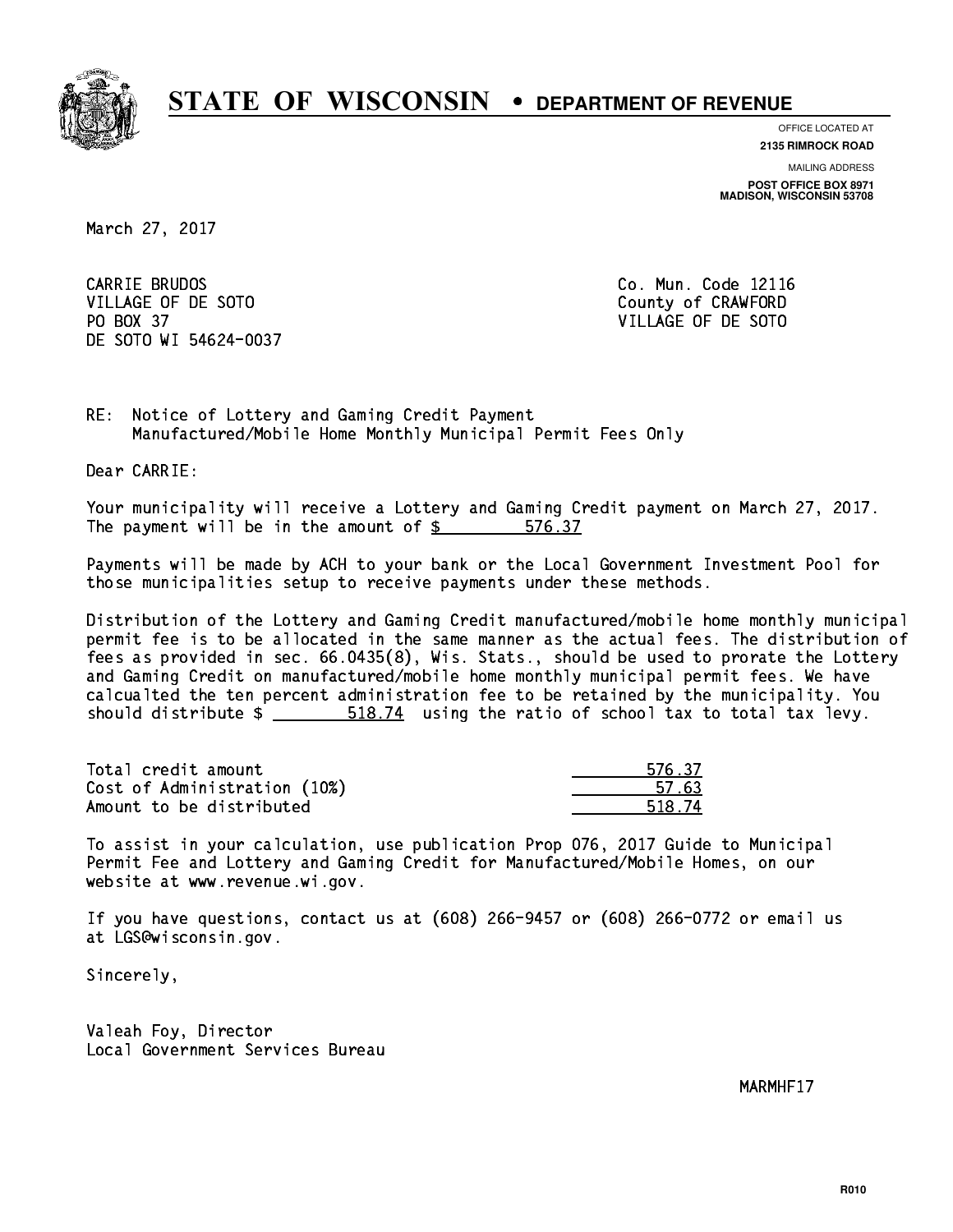

**OFFICE LOCATED AT**

**2135 RIMROCK ROAD**

**MAILING ADDRESS POST OFFICE BOX 8971 MADISON, WISCONSIN 53708**

March 27, 2017

DAWN MCCANN VILLAGE OF GAYS MILLS County of CRAWFORD 16381 STATE HWY 131 STE 1 VILLAGE OF GAYS MILLS GAYS MILLS WI 54631

Co. Mun. Code 12131

RE: Notice of Lottery and Gaming Credit Payment Manufactured/Mobile Home Monthly Municipal Permit Fees Only

Dear DAWN:

 Your municipality will receive a Lottery and Gaming Credit payment on March 27, 2017. The payment will be in the amount of \$ 717.54 \_\_\_\_\_\_\_\_\_\_\_\_\_\_\_\_

 Payments will be made by ACH to your bank or the Local Government Investment Pool for those municipalities setup to receive payments under these methods.

 Distribution of the Lottery and Gaming Credit manufactured/mobile home monthly municipal permit fee is to be allocated in the same manner as the actual fees. The distribution of fees as provided in sec. 66.0435(8), Wis. Stats., should be used to prorate the Lottery and Gaming Credit on manufactured/mobile home monthly municipal permit fees. We have calcualted the ten percent administration fee to be retained by the municipality. You should distribute  $\frac{2}{1}$   $\frac{645.79}{2}$  using the ratio of school tax to total tax levy.

Total credit amount Cost of Administration (10%) Amount to be distributed

| $117 +$ |
|---------|
| 175     |
| . 79    |

 To assist in your calculation, use publication Prop 076, 2017 Guide to Municipal Permit Fee and Lottery and Gaming Credit for Manufactured/Mobile Homes, on our website at www.revenue.wi.gov.

 If you have questions, contact us at (608) 266-9457 or (608) 266-0772 or email us at LGS@wisconsin.gov.

Sincerely,

 Valeah Foy, Director Local Government Services Bureau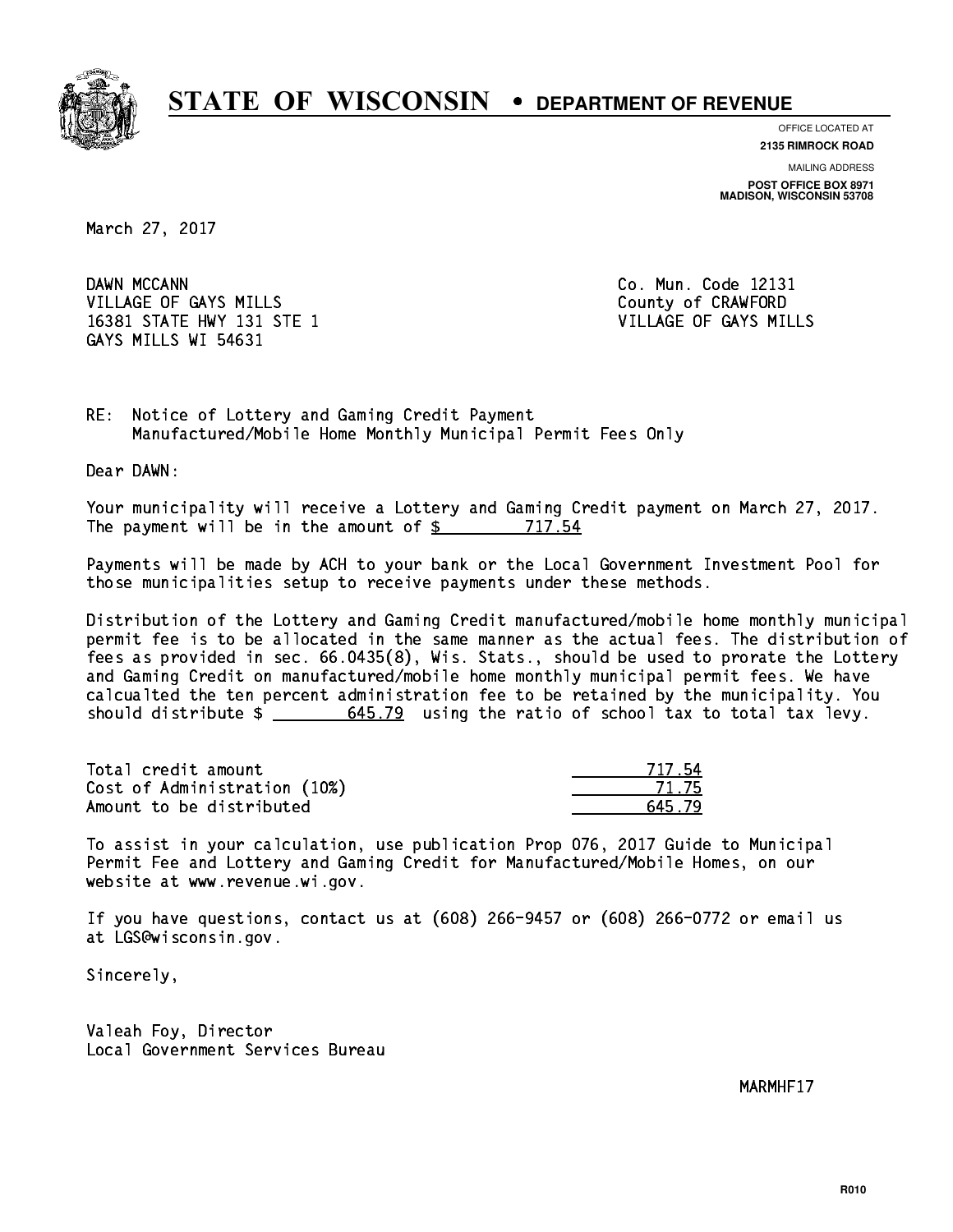

**OFFICE LOCATED AT**

**2135 RIMROCK ROAD**

**MAILING ADDRESS POST OFFICE BOX 8971 MADISON, WISCONSIN 53708**

March 27, 2017

**TAMERA KEPLER** VILLAGE OF SOLDIERS GROVE COUNTY OF CRAWFORD PO BOX 121 SOLDIERS GROVE WI 54655-0121

Co. Mun. Code 12181 VILLAGE OF SOLDIERS GROVE

RE: Notice of Lottery and Gaming Credit Payment Manufactured/Mobile Home Monthly Municipal Permit Fees Only

Dear TAMERA:

 Your municipality will receive a Lottery and Gaming Credit payment on March 27, 2017. The payment will be in the amount of \$ 771.43 \_\_\_\_\_\_\_\_\_\_\_\_\_\_\_\_

 Payments will be made by ACH to your bank or the Local Government Investment Pool for those municipalities setup to receive payments under these methods.

 Distribution of the Lottery and Gaming Credit manufactured/mobile home monthly municipal permit fee is to be allocated in the same manner as the actual fees. The distribution of fees as provided in sec. 66.0435(8), Wis. Stats., should be used to prorate the Lottery and Gaming Credit on manufactured/mobile home monthly municipal permit fees. We have calcualted the ten percent administration fee to be retained by the municipality. You should distribute  $\frac{29}{100}$  694.29 using the ratio of school tax to total tax levy.

Total credit amount Cost of Administration (10%) Amount to be distributed

| - 29. |
|-------|

 To assist in your calculation, use publication Prop 076, 2017 Guide to Municipal Permit Fee and Lottery and Gaming Credit for Manufactured/Mobile Homes, on our website at www.revenue.wi.gov.

 If you have questions, contact us at (608) 266-9457 or (608) 266-0772 or email us at LGS@wisconsin.gov.

Sincerely,

 Valeah Foy, Director Local Government Services Bureau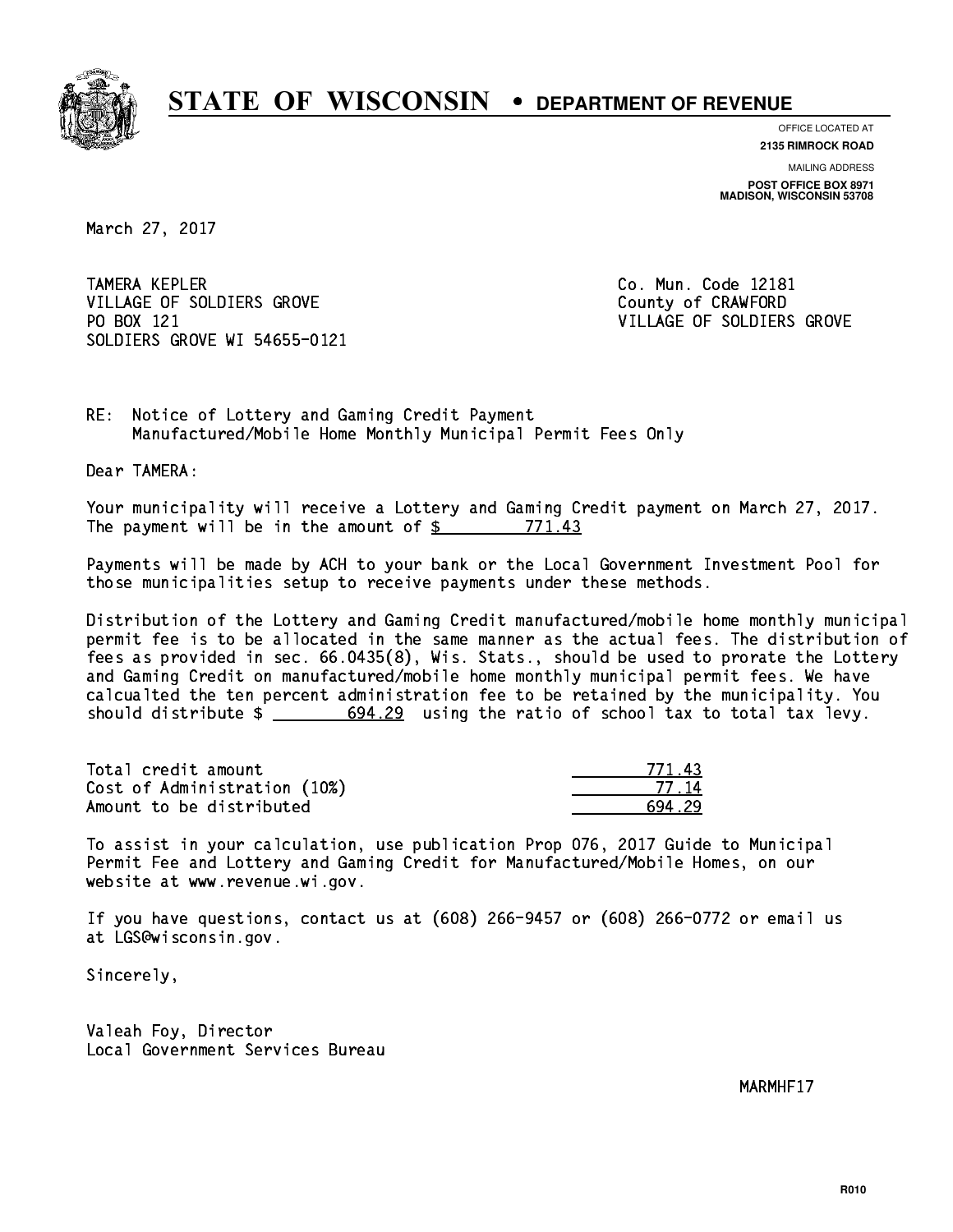

**OFFICE LOCATED AT 2135 RIMROCK ROAD**

**MAILING ADDRESS**

**POST OFFICE BOX 8971 MADISON, WISCONSIN 53708**

March 27, 2017

PHYLLIS GROOM VILLAGE OF WAUZEKA COUNTY OF CRAWFORD PO BOX 344 VILLAGE OF WAUZEKA WAUZEKA WI 53826-0344

Co. Mun. Code 12191

RE: Notice of Lottery and Gaming Credit Payment Manufactured/Mobile Home Monthly Municipal Permit Fees Only

Dear PHYLLIS:

 Your municipality will receive a Lottery and Gaming Credit payment on March 27, 2017. The payment will be in the amount of \$ 843.12 \_\_\_\_\_\_\_\_\_\_\_\_\_\_\_\_

 Payments will be made by ACH to your bank or the Local Government Investment Pool for those municipalities setup to receive payments under these methods.

 Distribution of the Lottery and Gaming Credit manufactured/mobile home monthly municipal permit fee is to be allocated in the same manner as the actual fees. The distribution of fees as provided in sec. 66.0435(8), Wis. Stats., should be used to prorate the Lottery and Gaming Credit on manufactured/mobile home monthly municipal permit fees. We have calcualted the ten percent administration fee to be retained by the municipality. You should distribute  $\frac{2}{2}$   $\frac{758.81}{2}$  using the ratio of school tax to total tax levy.

Total credit amount Cost of Administration (10%) Amount to be distributed

| 13. 12.   |
|-----------|
| $-31$     |
| ⇁<br>92 T |

 To assist in your calculation, use publication Prop 076, 2017 Guide to Municipal Permit Fee and Lottery and Gaming Credit for Manufactured/Mobile Homes, on our website at www.revenue.wi.gov.

 If you have questions, contact us at (608) 266-9457 or (608) 266-0772 or email us at LGS@wisconsin.gov.

Sincerely,

 Valeah Foy, Director Local Government Services Bureau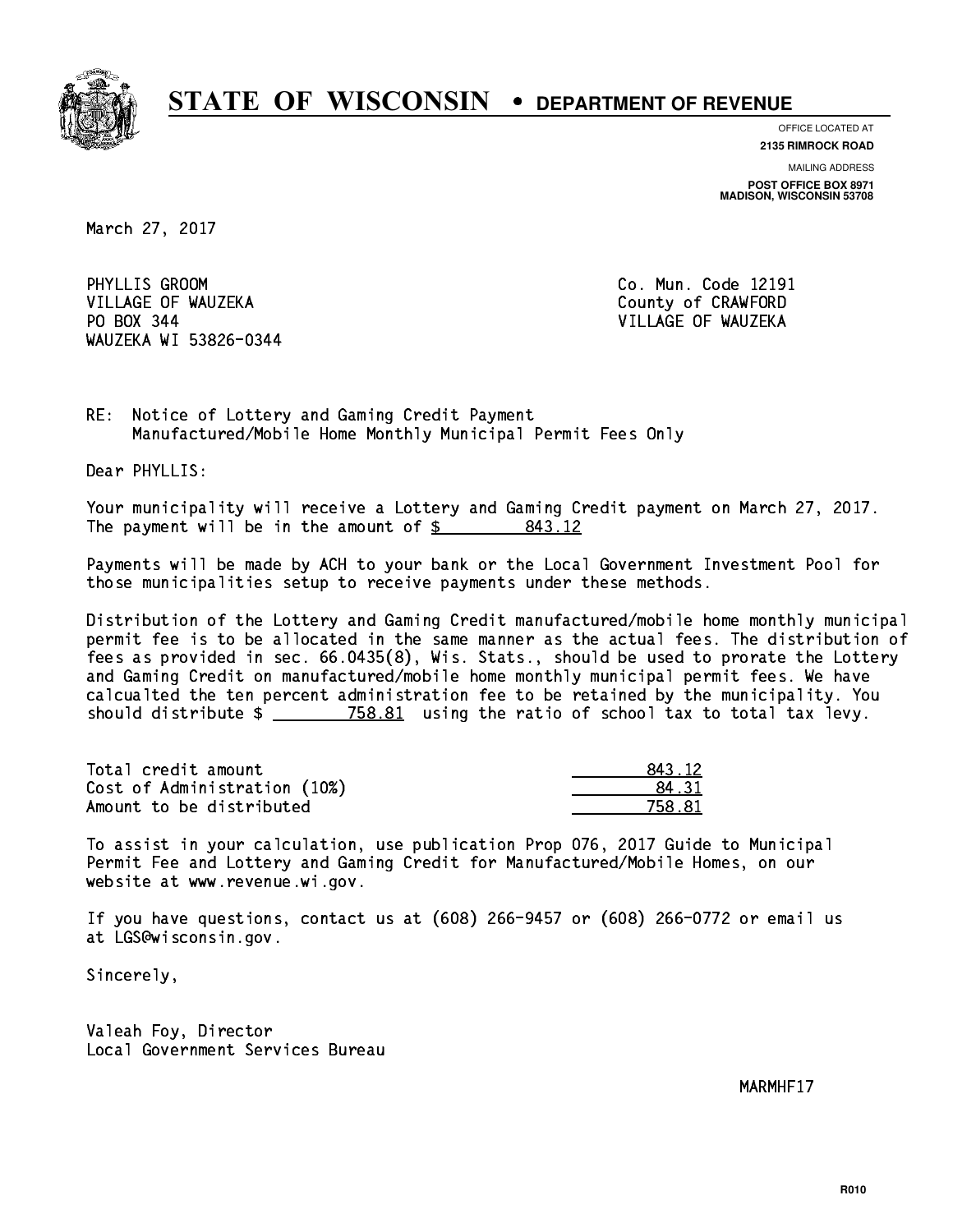

**OFFICE LOCATED AT**

**2135 RIMROCK ROAD**

**MAILING ADDRESS POST OFFICE BOX 8971 MADISON, WISCONSIN 53708**

March 27, 2017

 BARBARA ELVERT Co. Mun. Code 12271 CITY OF PRAIRIE DU CHIEN COUNTY OF CRAWFORD PO BOX 324 PRAIRIE DU CHIEN WI 53821-0324

CITY OF PRAIRIE DU CHIEN

RE: Notice of Lottery and Gaming Credit Payment Manufactured/Mobile Home Monthly Municipal Permit Fees Only

Dear BARBARA:

 Your municipality will receive a Lottery and Gaming Credit payment on March 27, 2017. The payment will be in the amount of  $\frac{2}{3}$  4,200.08

 Payments will be made by ACH to your bank or the Local Government Investment Pool for those municipalities setup to receive payments under these methods.

 Distribution of the Lottery and Gaming Credit manufactured/mobile home monthly municipal permit fee is to be allocated in the same manner as the actual fees. The distribution of fees as provided in sec. 66.0435(8), Wis. Stats., should be used to prorate the Lottery and Gaming Credit on manufactured/mobile home monthly municipal permit fees. We have calcualted the ten percent administration fee to be retained by the municipality. You should distribute  $\frac{2}{2}$   $\frac{3,780.08}{2}$  using the ratio of school tax to total tax levy.

| Total credit amount          | 4,200.08 |
|------------------------------|----------|
| Cost of Administration (10%) | -420 00  |
| Amount to be distributed     | 3.780.08 |

 To assist in your calculation, use publication Prop 076, 2017 Guide to Municipal Permit Fee and Lottery and Gaming Credit for Manufactured/Mobile Homes, on our website at www.revenue.wi.gov.

 If you have questions, contact us at (608) 266-9457 or (608) 266-0772 or email us at LGS@wisconsin.gov.

Sincerely,

 Valeah Foy, Director Local Government Services Bureau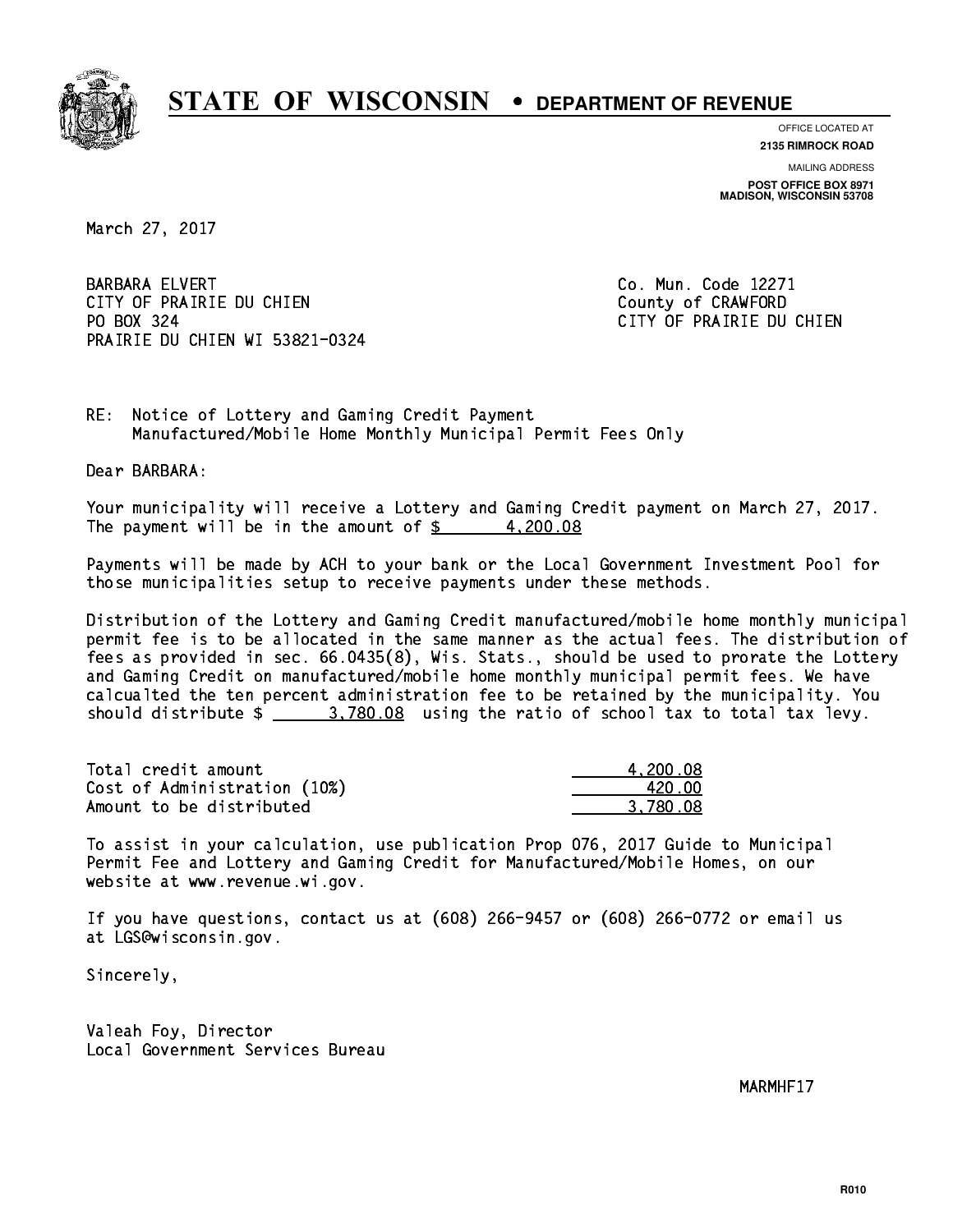

**OFFICE LOCATED AT**

**2135 RIMROCK ROAD**

**MAILING ADDRESS POST OFFICE BOX 8971 MADISON, WISCONSIN 53708**

March 27, 2017

 CATHY HASSLINGER Co. Mun. Code 13028 TOWN OF DUNN County of DANE 4156 COUNTY RD B TOWN OF DUNN MC FARLAND WI 53558-9754

RE: Notice of Lottery and Gaming Credit Payment Manufactured/Mobile Home Monthly Municipal Permit Fees Only

Dear CATHY:

 Your municipality will receive a Lottery and Gaming Credit payment on March 27, 2017. The payment will be in the amount of  $\frac{24,308.28}{24}$ 

 Payments will be made by ACH to your bank or the Local Government Investment Pool for those municipalities setup to receive payments under these methods.

 Distribution of the Lottery and Gaming Credit manufactured/mobile home monthly municipal permit fee is to be allocated in the same manner as the actual fees. The distribution of fees as provided in sec. 66.0435(8), Wis. Stats., should be used to prorate the Lottery and Gaming Credit on manufactured/mobile home monthly municipal permit fees. We have calcualted the ten percent administration fee to be retained by the municipality. You should distribute  $\frac{21,877.46}{21,877.46}$  using the ratio of school tax to total tax levy.

| Total credit amount          | 24.308.28 |
|------------------------------|-----------|
| Cost of Administration (10%) | 2.430.82  |
| Amount to be distributed     | 21.877.46 |

 To assist in your calculation, use publication Prop 076, 2017 Guide to Municipal Permit Fee and Lottery and Gaming Credit for Manufactured/Mobile Homes, on our website at www.revenue.wi.gov.

 If you have questions, contact us at (608) 266-9457 or (608) 266-0772 or email us at LGS@wisconsin.gov.

Sincerely,

 Valeah Foy, Director Local Government Services Bureau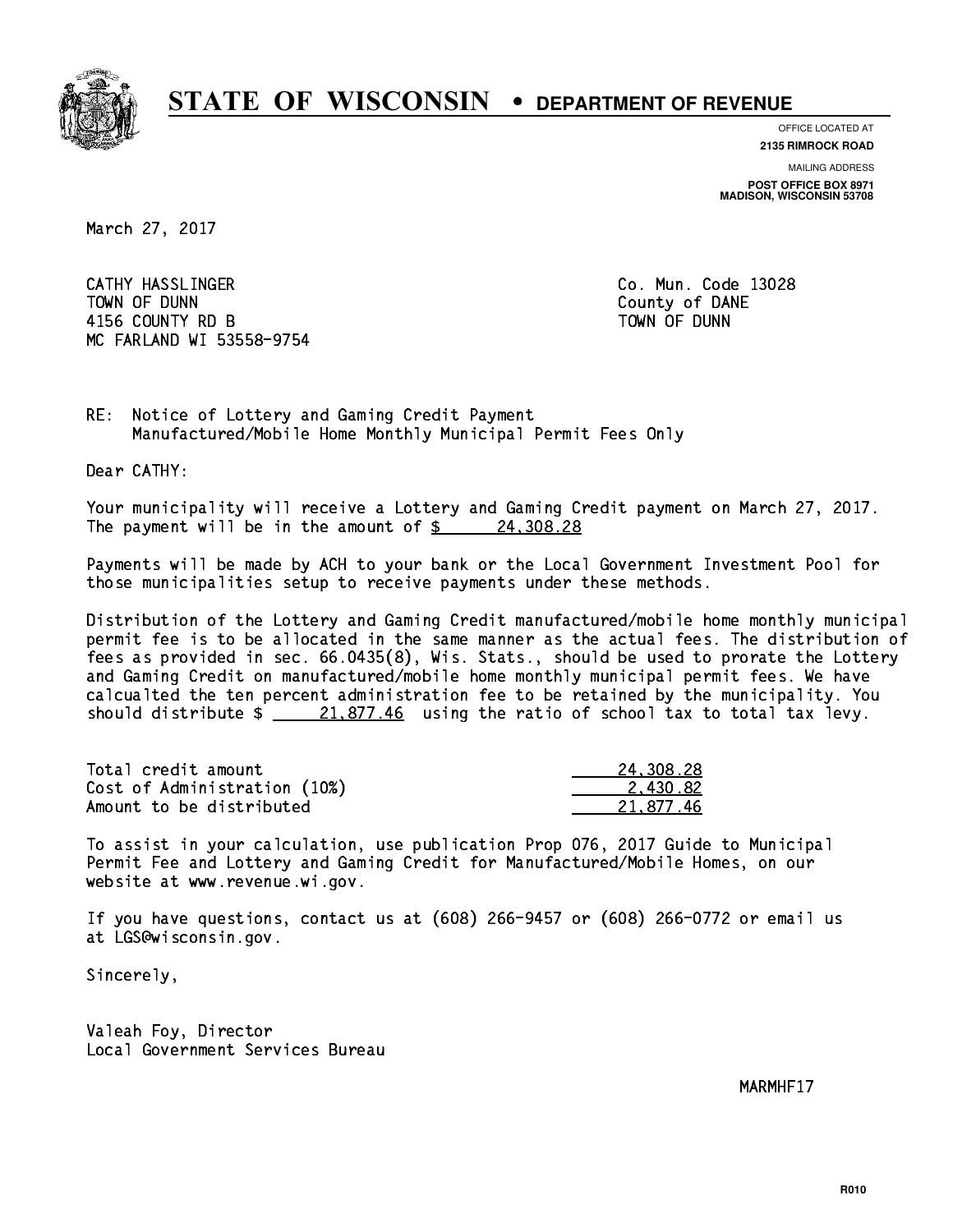

**OFFICE LOCATED AT**

**2135 RIMROCK ROAD**

**MAILING ADDRESS POST OFFICE BOX 8971 MADISON, WISCONSIN 53708**

March 27, 2017

RENEE SCHWASS TOWN OF MADISON County of DANE 2120 FISH HATCHERY RD TOWN OF MADISON MADISON WI 53713

Co. Mun. Code 13032

RE: Notice of Lottery and Gaming Credit Payment Manufactured/Mobile Home Monthly Municipal Permit Fees Only

Dear RENEE:

 Your municipality will receive a Lottery and Gaming Credit payment on March 27, 2017. The payment will be in the amount of  $\frac{2}{3}$  3,308.73

 Payments will be made by ACH to your bank or the Local Government Investment Pool for those municipalities setup to receive payments under these methods.

 Distribution of the Lottery and Gaming Credit manufactured/mobile home monthly municipal permit fee is to be allocated in the same manner as the actual fees. The distribution of fees as provided in sec. 66.0435(8), Wis. Stats., should be used to prorate the Lottery and Gaming Credit on manufactured/mobile home monthly municipal permit fees. We have calcualted the ten percent administration fee to be retained by the municipality. You should distribute  $\frac{2.977.86}{2.977.86}$  using the ratio of school tax to total tax levy.

| Total credit amount          | 3,308.73 |
|------------------------------|----------|
| Cost of Administration (10%) | 330.87   |
| Amount to be distributed     | 2.977.86 |

 To assist in your calculation, use publication Prop 076, 2017 Guide to Municipal Permit Fee and Lottery and Gaming Credit for Manufactured/Mobile Homes, on our website at www.revenue.wi.gov.

 If you have questions, contact us at (608) 266-9457 or (608) 266-0772 or email us at LGS@wisconsin.gov.

Sincerely,

 Valeah Foy, Director Local Government Services Bureau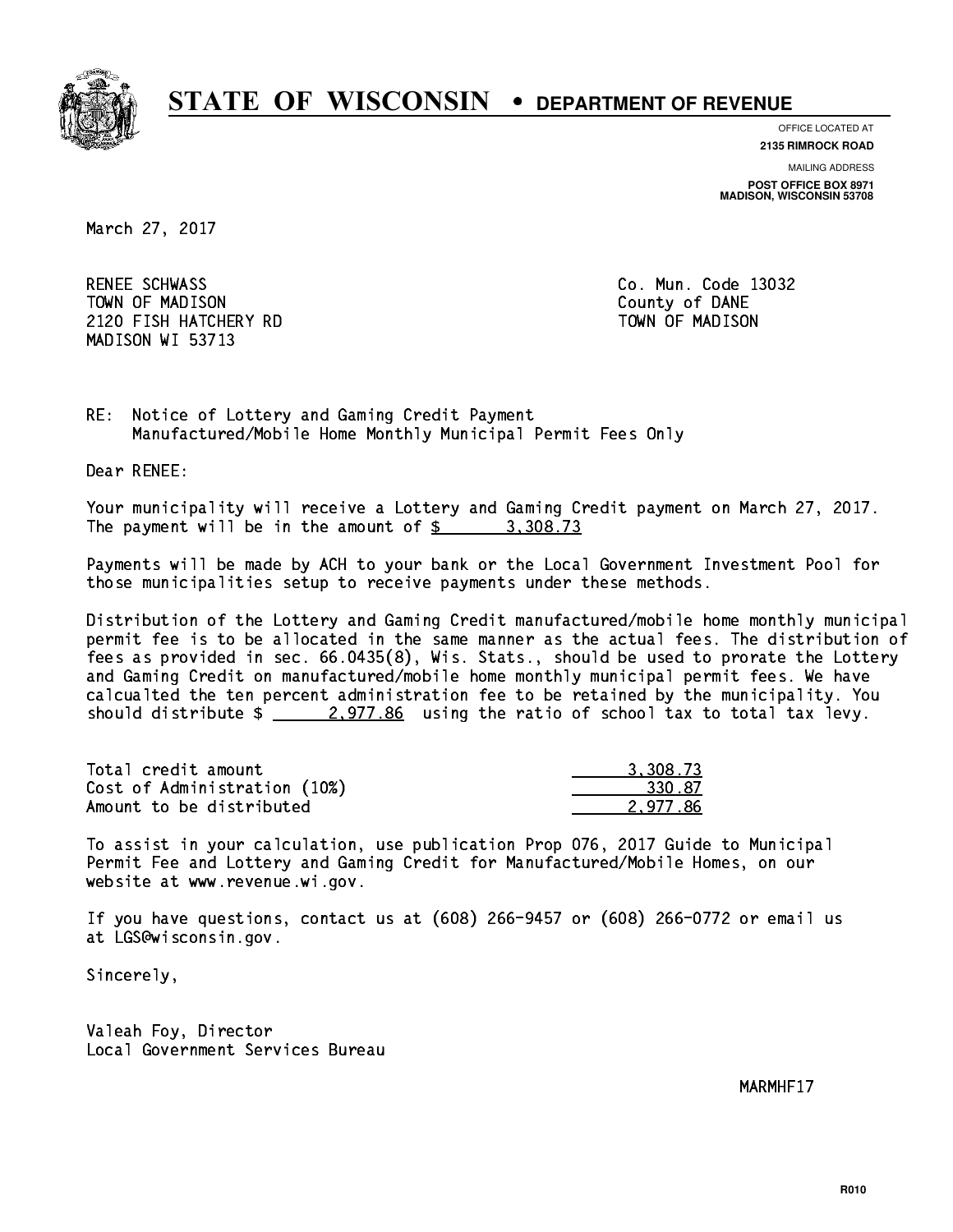

**OFFICE LOCATED AT**

**2135 RIMROCK ROAD**

**MAILING ADDRESS POST OFFICE BOX 8971 MADISON, WISCONSIN 53708**

March 27, 2017

JAN HAKE TOWN OF MAZOMANIE COUNTY OF DANE 711 W HUDSON ST TOWN OF MAZOMANIE MAZOMANIE WI 53560-0396

Co. Mun. Code 13034

RE: Notice of Lottery and Gaming Credit Payment Manufactured/Mobile Home Monthly Municipal Permit Fees Only

Dear JAN:

 Your municipality will receive a Lottery and Gaming Credit payment on March 27, 2017. The payment will be in the amount of \$ 384.93 \_\_\_\_\_\_\_\_\_\_\_\_\_\_\_\_

 Payments will be made by ACH to your bank or the Local Government Investment Pool for those municipalities setup to receive payments under these methods.

 Distribution of the Lottery and Gaming Credit manufactured/mobile home monthly municipal permit fee is to be allocated in the same manner as the actual fees. The distribution of fees as provided in sec. 66.0435(8), Wis. Stats., should be used to prorate the Lottery and Gaming Credit on manufactured/mobile home monthly municipal permit fees. We have calcualted the ten percent administration fee to be retained by the municipality. You should distribute  $\frac{245.44}{2}$  using the ratio of school tax to total tax levy.

| Total credit amount          | 384.93 |
|------------------------------|--------|
| Cost of Administration (10%) | 38.49  |
| Amount to be distributed     | 346 44 |

 To assist in your calculation, use publication Prop 076, 2017 Guide to Municipal Permit Fee and Lottery and Gaming Credit for Manufactured/Mobile Homes, on our website at www.revenue.wi.gov.

 If you have questions, contact us at (608) 266-9457 or (608) 266-0772 or email us at LGS@wisconsin.gov.

Sincerely,

 Valeah Foy, Director Local Government Services Bureau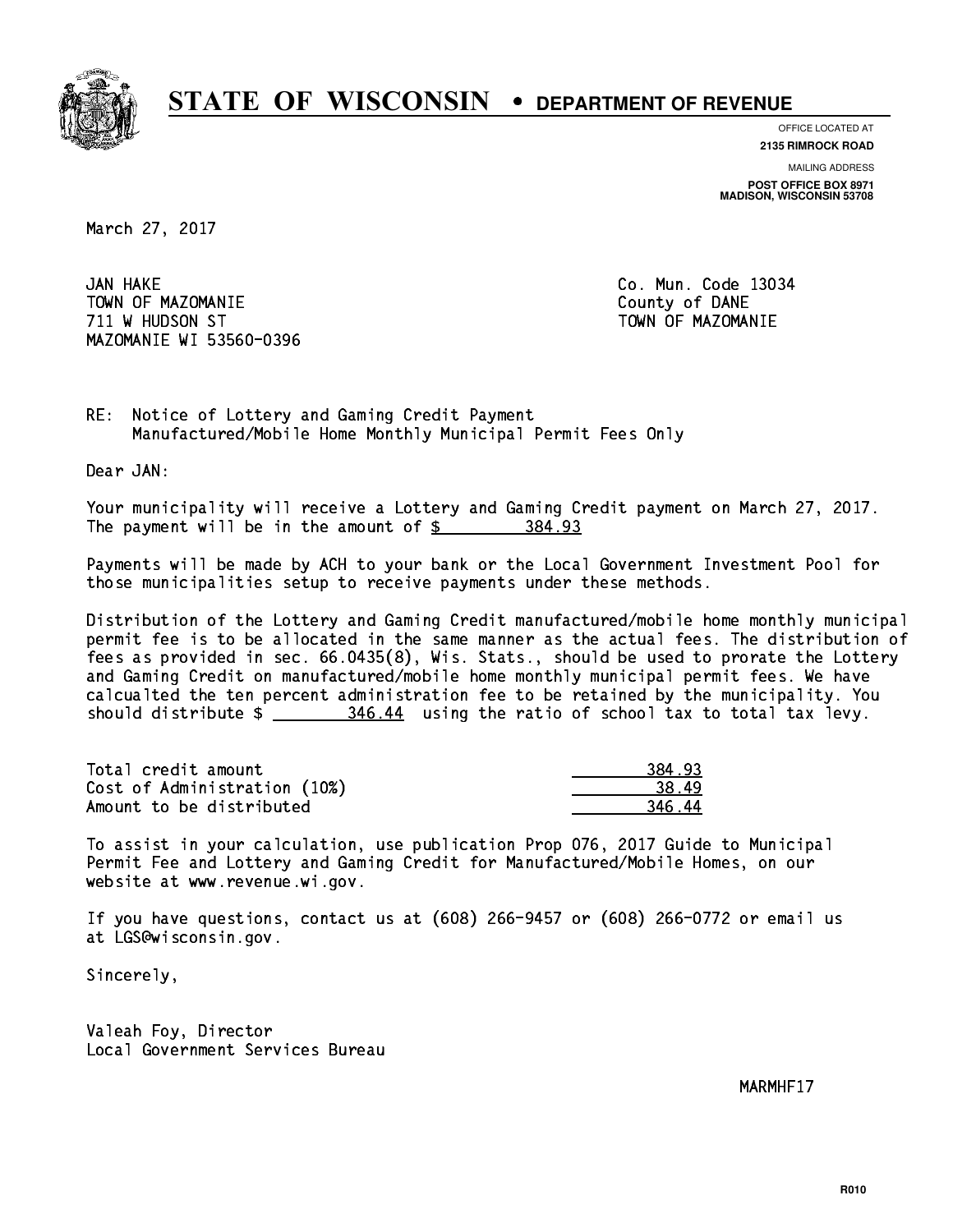

**OFFICE LOCATED AT**

**2135 RIMROCK ROAD**

**MAILING ADDRESS POST OFFICE BOX 8971 MADISON, WISCONSIN 53708**

March 27, 2017

NANETTE BACKEBERG CO. Mun. Code 13050 TOWN OF ROXBURY County of DANE 9464 COUNTY RD Y TOWN OF ROXBURY SAUK CITY WI 53583

RE: Notice of Lottery and Gaming Credit Payment Manufactured/Mobile Home Monthly Municipal Permit Fees Only

Dear NANETTE:

 Your municipality will receive a Lottery and Gaming Credit payment on March 27, 2017. The payment will be in the amount of  $\frac{2}{3}$ 604.32

 Payments will be made by ACH to your bank or the Local Government Investment Pool for those municipalities setup to receive payments under these methods.

 Distribution of the Lottery and Gaming Credit manufactured/mobile home monthly municipal permit fee is to be allocated in the same manner as the actual fees. The distribution of fees as provided in sec. 66.0435(8), Wis. Stats., should be used to prorate the Lottery and Gaming Credit on manufactured/mobile home monthly municipal permit fees. We have calcualted the ten percent administration fee to be retained by the municipality. You should distribute  $\frac{2}{1}$   $\frac{543.89}{2}$  using the ratio of school tax to total tax levy.

| Total credit amount          | 604.32 |
|------------------------------|--------|
| Cost of Administration (10%) | 60.43  |
| Amount to be distributed     | 543.89 |

| 14. 32. |
|---------|
| N 43    |
| 543.89  |

 To assist in your calculation, use publication Prop 076, 2017 Guide to Municipal Permit Fee and Lottery and Gaming Credit for Manufactured/Mobile Homes, on our website at www.revenue.wi.gov.

 If you have questions, contact us at (608) 266-9457 or (608) 266-0772 or email us at LGS@wisconsin.gov.

Sincerely,

 Valeah Foy, Director Local Government Services Bureau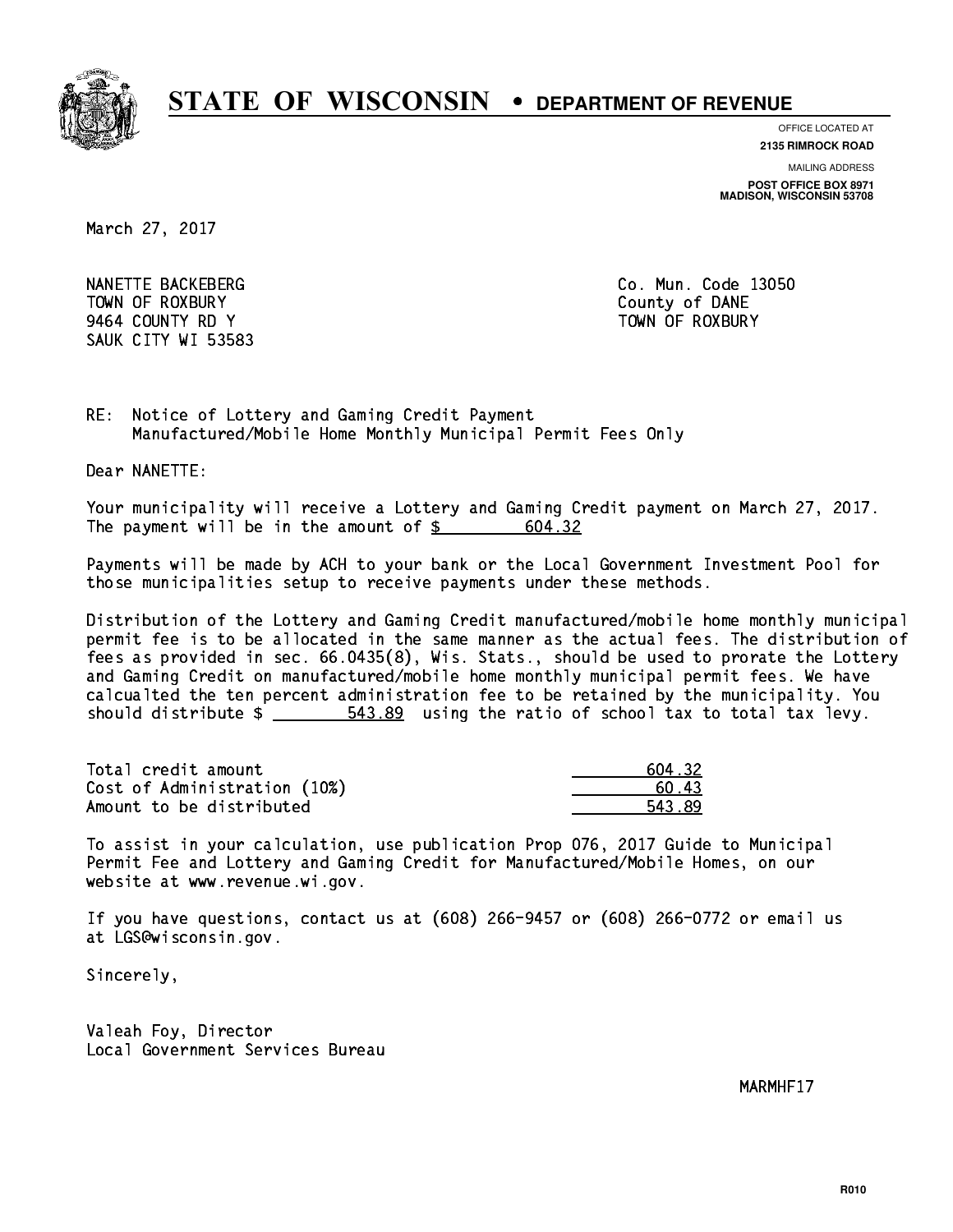

**OFFICE LOCATED AT**

**2135 RIMROCK ROAD**

**MAILING ADDRESS POST OFFICE BOX 8971 MADISON, WISCONSIN 53708**

March 27, 2017

CAROLINE HACKER **CAROLINE HACKER** CO. Mun. Code 13056 TOWN OF SPRINGFIELD **COUNTY OF SAME IN TIME OF SPRINGFIELD** DANE WI 53529-9760

6157 COUNTY RD P TOWN OF SPRINGFIELD

RE: Notice of Lottery and Gaming Credit Payment Manufactured/Mobile Home Monthly Municipal Permit Fees Only

Dear CAROLINE:

 Your municipality will receive a Lottery and Gaming Credit payment on March 27, 2017. The payment will be in the amount of  $\frac{2}{3}$  6,944.80

 Payments will be made by ACH to your bank or the Local Government Investment Pool for those municipalities setup to receive payments under these methods.

 Distribution of the Lottery and Gaming Credit manufactured/mobile home monthly municipal permit fee is to be allocated in the same manner as the actual fees. The distribution of fees as provided in sec. 66.0435(8), Wis. Stats., should be used to prorate the Lottery and Gaming Credit on manufactured/mobile home monthly municipal permit fees. We have calcualted the ten percent administration fee to be retained by the municipality. You should distribute  $\frac{250.32}{10.32}$  using the ratio of school tax to total tax levy.

| Total credit amount          | 6.944.80 |
|------------------------------|----------|
| Cost of Administration (10%) | 694.48   |
| Amount to be distributed     | 6.250.32 |

 To assist in your calculation, use publication Prop 076, 2017 Guide to Municipal Permit Fee and Lottery and Gaming Credit for Manufactured/Mobile Homes, on our website at www.revenue.wi.gov.

 If you have questions, contact us at (608) 266-9457 or (608) 266-0772 or email us at LGS@wisconsin.gov.

Sincerely,

 Valeah Foy, Director Local Government Services Bureau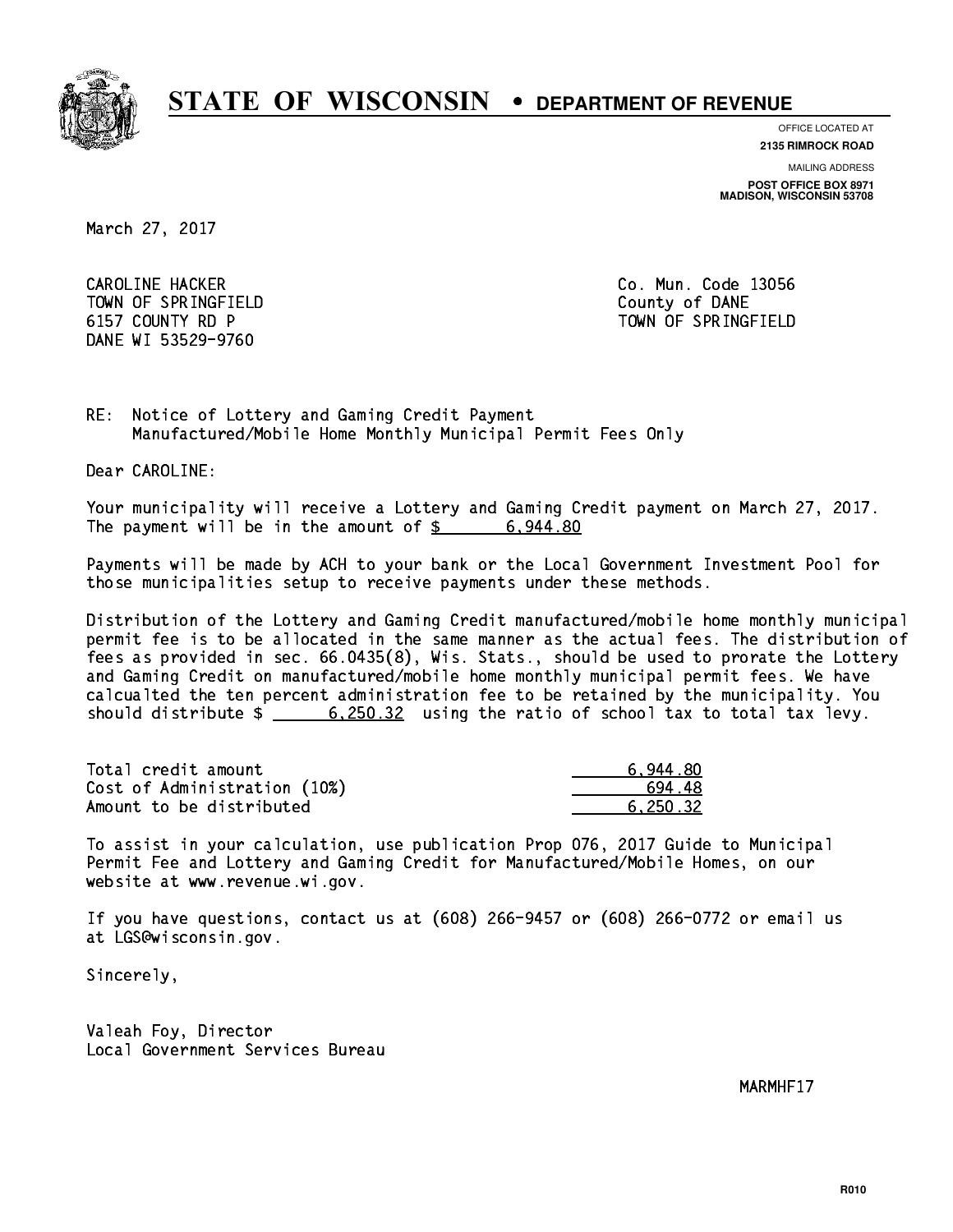

**OFFICE LOCATED AT**

**2135 RIMROCK ROAD**

**MAILING ADDRESS POST OFFICE BOX 8971 MADISON, WISCONSIN 53708**

March 27, 2017

MARY JO MICHEK **Co. Mun. Code 13108** VILLAGE OF BLUE MOUNDS County of DANE PO BOX 189 BLUE MOUNDS WI 53517-0189

VILLAGE OF BLUE MOUNDS

RE: Notice of Lottery and Gaming Credit Payment Manufactured/Mobile Home Monthly Municipal Permit Fees Only

Dear MARY JO:

 Your municipality will receive a Lottery and Gaming Credit payment on March 27, 2017. The payment will be in the amount of  $\frac{2}{3}$  6,231.02

 Payments will be made by ACH to your bank or the Local Government Investment Pool for those municipalities setup to receive payments under these methods.

 Distribution of the Lottery and Gaming Credit manufactured/mobile home monthly municipal permit fee is to be allocated in the same manner as the actual fees. The distribution of fees as provided in sec. 66.0435(8), Wis. Stats., should be used to prorate the Lottery and Gaming Credit on manufactured/mobile home monthly municipal permit fees. We have calcualted the ten percent administration fee to be retained by the municipality. You should distribute  $\frac{2}{1}$   $\frac{5.607.92}{1}$  using the ratio of school tax to total tax levy.

| Total credit amount          | 6.231.02 |
|------------------------------|----------|
| Cost of Administration (10%) | 623.10   |
| Amount to be distributed     | 5.607.92 |

 To assist in your calculation, use publication Prop 076, 2017 Guide to Municipal Permit Fee and Lottery and Gaming Credit for Manufactured/Mobile Homes, on our website at www.revenue.wi.gov.

 If you have questions, contact us at (608) 266-9457 or (608) 266-0772 or email us at LGS@wisconsin.gov.

Sincerely,

 Valeah Foy, Director Local Government Services Bureau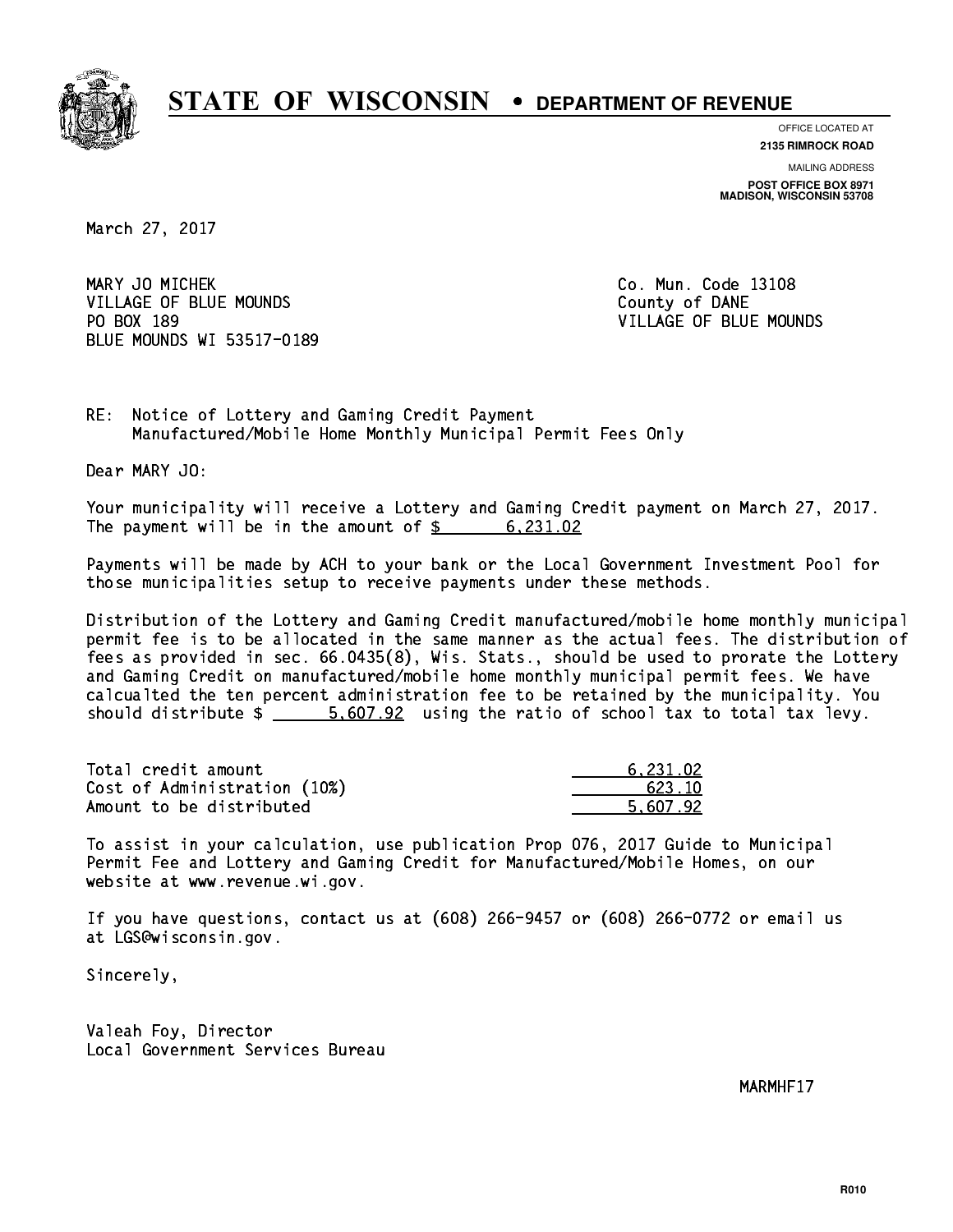

**OFFICE LOCATED AT**

**2135 RIMROCK ROAD**

**MAILING ADDRESS POST OFFICE BOX 8971 MADISON, WISCONSIN 53708**

March 27, 2017

SUE PECK Co. Mun. Code 13152 VILLAGE OF MARSHALL **COUNTY OF MARSHALL** PO BOX 45 MARSHALL WI 53559-0045

VILLAGE OF MARSHALL

RE: Notice of Lottery and Gaming Credit Payment Manufactured/Mobile Home Monthly Municipal Permit Fees Only

Dear SUE:

 Your municipality will receive a Lottery and Gaming Credit payment on March 27, 2017. The payment will be in the amount of  $\frac{2}{3}$  32,986.58

 Payments will be made by ACH to your bank or the Local Government Investment Pool for those municipalities setup to receive payments under these methods.

 Distribution of the Lottery and Gaming Credit manufactured/mobile home monthly municipal permit fee is to be allocated in the same manner as the actual fees. The distribution of fees as provided in sec. 66.0435(8), Wis. Stats., should be used to prorate the Lottery and Gaming Credit on manufactured/mobile home monthly municipal permit fees. We have calcualted the ten percent administration fee to be retained by the municipality. You should distribute  $\frac{29.687.93}{29.687.93}$  using the ratio of school tax to total tax levy.

| Total credit amount          | 32,986.58 |
|------------------------------|-----------|
| Cost of Administration (10%) | 3.298.65  |
| Amount to be distributed     | 29,687.93 |

 To assist in your calculation, use publication Prop 076, 2017 Guide to Municipal Permit Fee and Lottery and Gaming Credit for Manufactured/Mobile Homes, on our website at www.revenue.wi.gov.

 If you have questions, contact us at (608) 266-9457 or (608) 266-0772 or email us at LGS@wisconsin.gov.

Sincerely,

 Valeah Foy, Director Local Government Services Bureau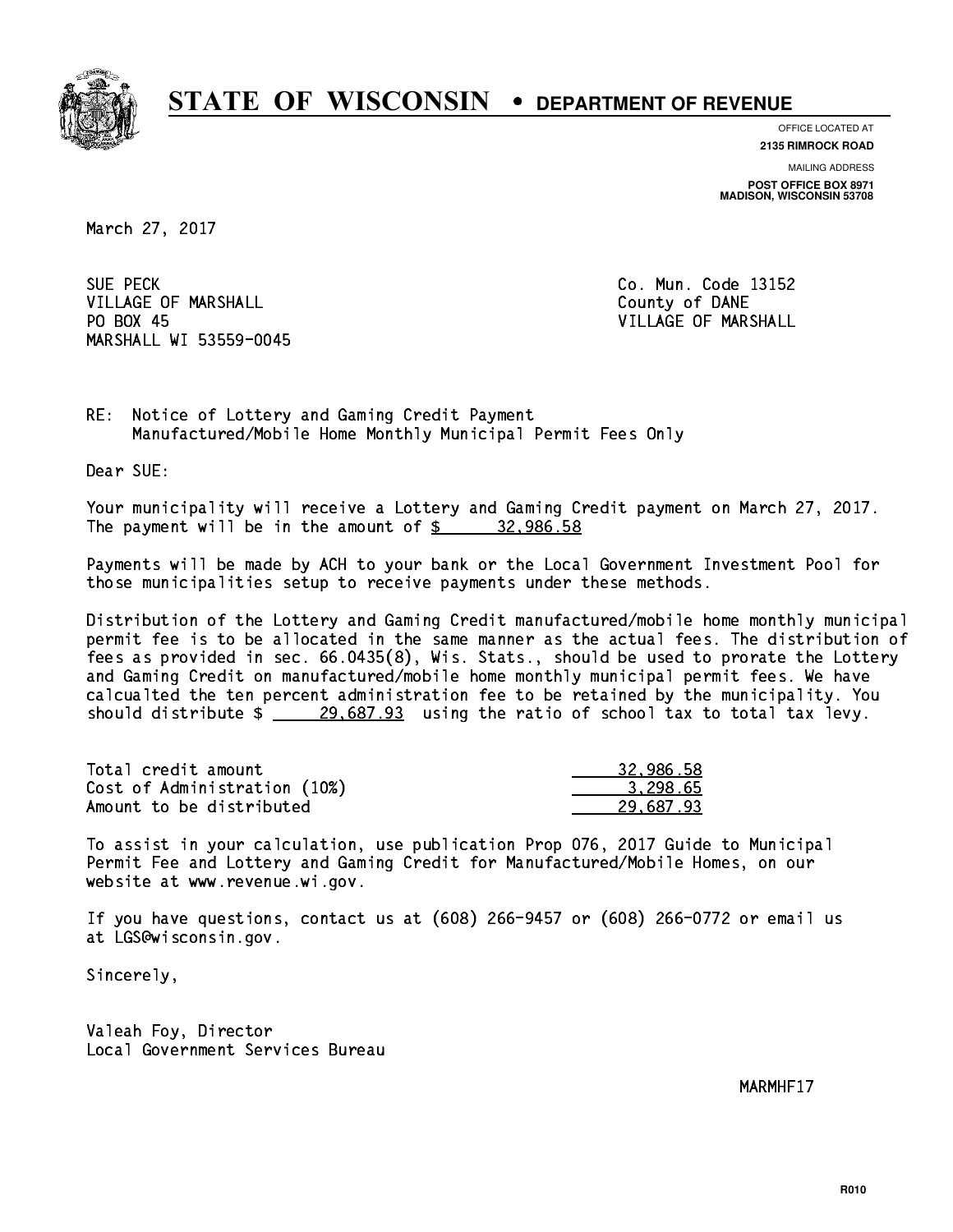

**OFFICE LOCATED AT**

**2135 RIMROCK ROAD**

**MAILING ADDRESS POST OFFICE BOX 8971 MADISON, WISCONSIN 53708**

March 27, 2017

MISTY DODGE CITY OF FITCHBURG COUNTY COUNTY OF DANE 5520 LACY RD FITCHBURG WI 53711

Co. Mun. Code 13225 CITY OF FITCHBURG

RE: Notice of Lottery and Gaming Credit Payment Manufactured/Mobile Home Monthly Municipal Permit Fees Only

Dear MISTY:

 Your municipality will receive a Lottery and Gaming Credit payment on March 27, 2017. The payment will be in the amount of  $\frac{2}{3}$  1,696.19

 Payments will be made by ACH to your bank or the Local Government Investment Pool for those municipalities setup to receive payments under these methods.

 Distribution of the Lottery and Gaming Credit manufactured/mobile home monthly municipal permit fee is to be allocated in the same manner as the actual fees. The distribution of fees as provided in sec. 66.0435(8), Wis. Stats., should be used to prorate the Lottery and Gaming Credit on manufactured/mobile home monthly municipal permit fees. We have calcualted the ten percent administration fee to be retained by the municipality. You should distribute  $\frac{1.526.58}{1.526.58}$  using the ratio of school tax to total tax levy.

| Total credit amount          | 1,696.19 |
|------------------------------|----------|
| Cost of Administration (10%) | 169.61   |
| Amount to be distributed     | 1.526.58 |

 To assist in your calculation, use publication Prop 076, 2017 Guide to Municipal Permit Fee and Lottery and Gaming Credit for Manufactured/Mobile Homes, on our website at www.revenue.wi.gov.

 If you have questions, contact us at (608) 266-9457 or (608) 266-0772 or email us at LGS@wisconsin.gov.

Sincerely,

 Valeah Foy, Director Local Government Services Bureau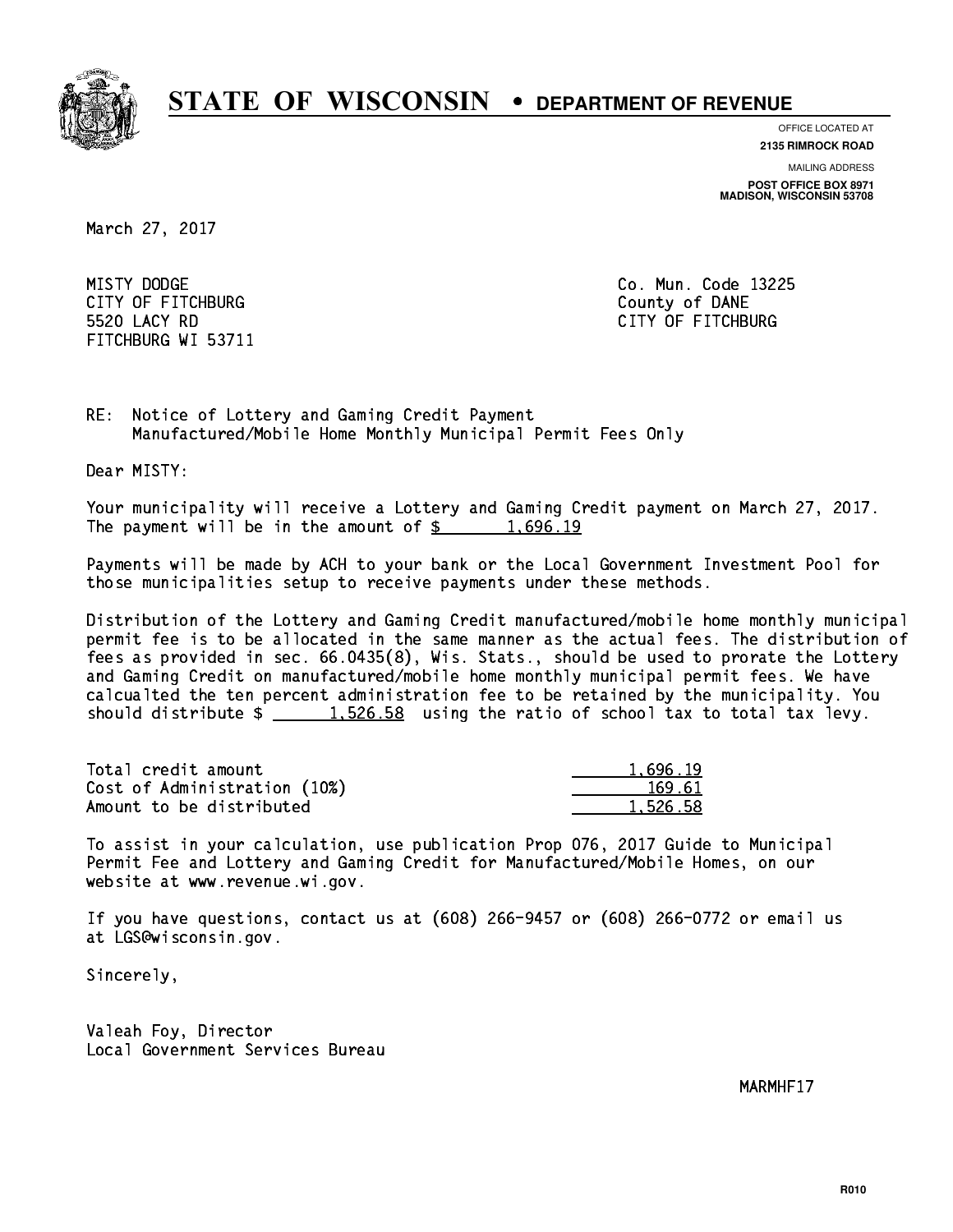

**OFFICE LOCATED AT**

**2135 RIMROCK ROAD**

**MAILING ADDRESS POST OFFICE BOX 8971 MADISON, WISCONSIN 53708**

March 27, 2017

DAVE GAWENDA CITY OF MADISON County of DANE 210 MARTIN LUTHER KING RM 107 CONTROLLER STATES TO MADISON MADISON WI 53703-3342

Co. Mun. Code 13251

RE: Notice of Lottery and Gaming Credit Payment Manufactured/Mobile Home Monthly Municipal Permit Fees Only

Dear DAVE:

 Your municipality will receive a Lottery and Gaming Credit payment on March 27, 2017. The payment will be in the amount of  $\frac{2}{3}$  35,503.08

 Payments will be made by ACH to your bank or the Local Government Investment Pool for those municipalities setup to receive payments under these methods.

 Distribution of the Lottery and Gaming Credit manufactured/mobile home monthly municipal permit fee is to be allocated in the same manner as the actual fees. The distribution of fees as provided in sec. 66.0435(8), Wis. Stats., should be used to prorate the Lottery and Gaming Credit on manufactured/mobile home monthly municipal permit fees. We have calcualted the ten percent administration fee to be retained by the municipality. You should distribute  $\frac{2}{1.952.78}$  using the ratio of school tax to total tax levy.

| Total credit amount          | 35,503.08 |
|------------------------------|-----------|
| Cost of Administration (10%) | 3.550.30  |
| Amount to be distributed     | 31.952.78 |

 To assist in your calculation, use publication Prop 076, 2017 Guide to Municipal Permit Fee and Lottery and Gaming Credit for Manufactured/Mobile Homes, on our website at www.revenue.wi.gov.

 If you have questions, contact us at (608) 266-9457 or (608) 266-0772 or email us at LGS@wisconsin.gov.

Sincerely,

 Valeah Foy, Director Local Government Services Bureau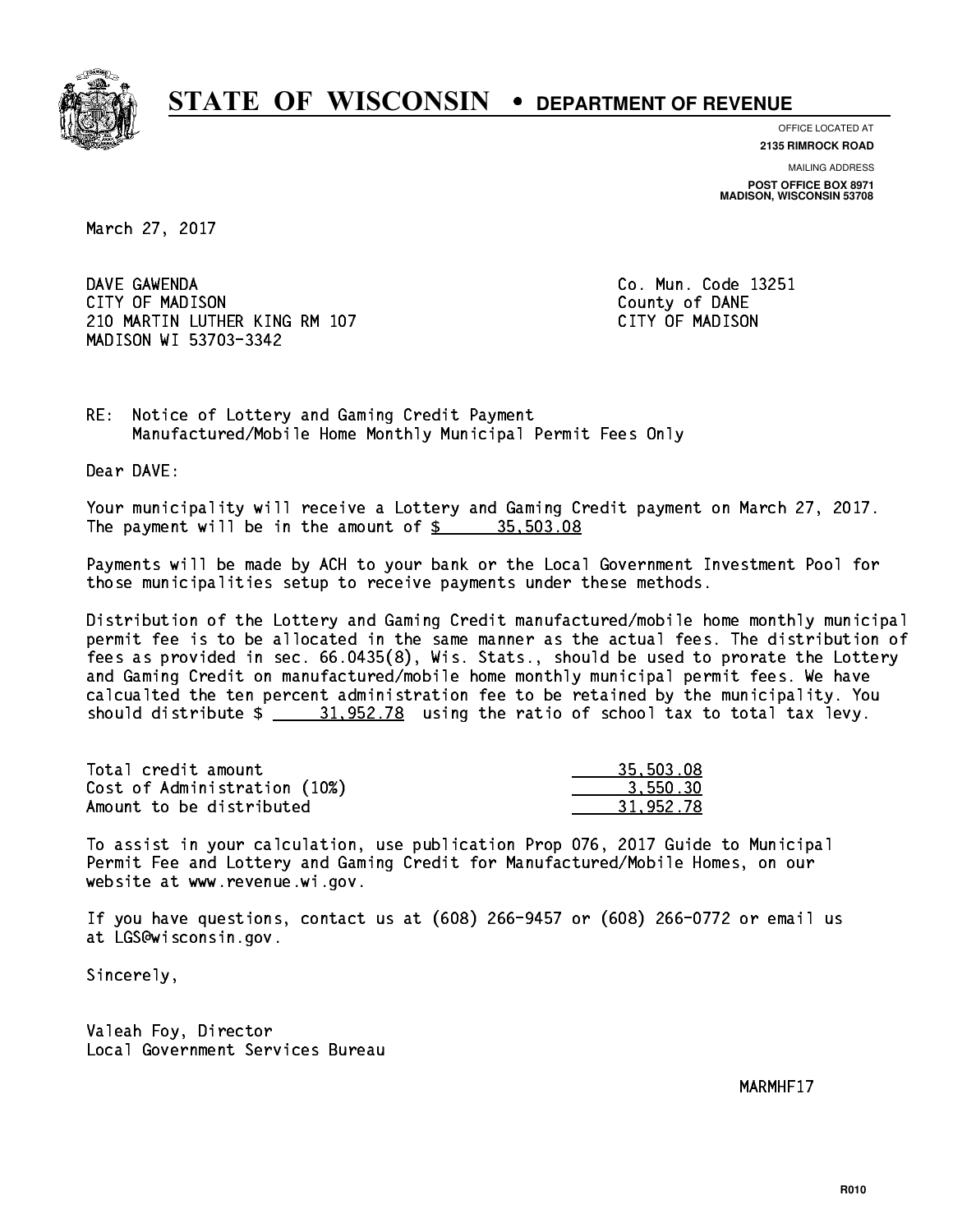

**OFFICE LOCATED AT**

**2135 RIMROCK ROAD**

**MAILING ADDRESS POST OFFICE BOX 8971 MADISON, WISCONSIN 53708**

March 27, 2017

ANNETTE SUSTMAN COMPOUND CO. Mun. Code 14004 TOWN OF BEAVER DAM **COUNTY OF SEARCH COUNTY OF DODGE** W8540 COUNTY RD W TOWN OF BEAVER DAM BEAVER DAM WI 53916

RE: Notice of Lottery and Gaming Credit Payment Manufactured/Mobile Home Monthly Municipal Permit Fees Only

Dear ANNETTE:

 Your municipality will receive a Lottery and Gaming Credit payment on March 27, 2017. The payment will be in the amount of  $\frac{20,730.48}{20,730.48}$ 

 Payments will be made by ACH to your bank or the Local Government Investment Pool for those municipalities setup to receive payments under these methods.

 Distribution of the Lottery and Gaming Credit manufactured/mobile home monthly municipal permit fee is to be allocated in the same manner as the actual fees. The distribution of fees as provided in sec. 66.0435(8), Wis. Stats., should be used to prorate the Lottery and Gaming Credit on manufactured/mobile home monthly municipal permit fees. We have calcualted the ten percent administration fee to be retained by the municipality. You should distribute  $\frac{18,657.44}{2}$  using the ratio of school tax to total tax levy.

| Total credit amount          | 20.730.48 |
|------------------------------|-----------|
| Cost of Administration (10%) | 2.073.04  |
| Amount to be distributed     | 18.657.44 |

 To assist in your calculation, use publication Prop 076, 2017 Guide to Municipal Permit Fee and Lottery and Gaming Credit for Manufactured/Mobile Homes, on our website at www.revenue.wi.gov.

 If you have questions, contact us at (608) 266-9457 or (608) 266-0772 or email us at LGS@wisconsin.gov.

Sincerely,

 Valeah Foy, Director Local Government Services Bureau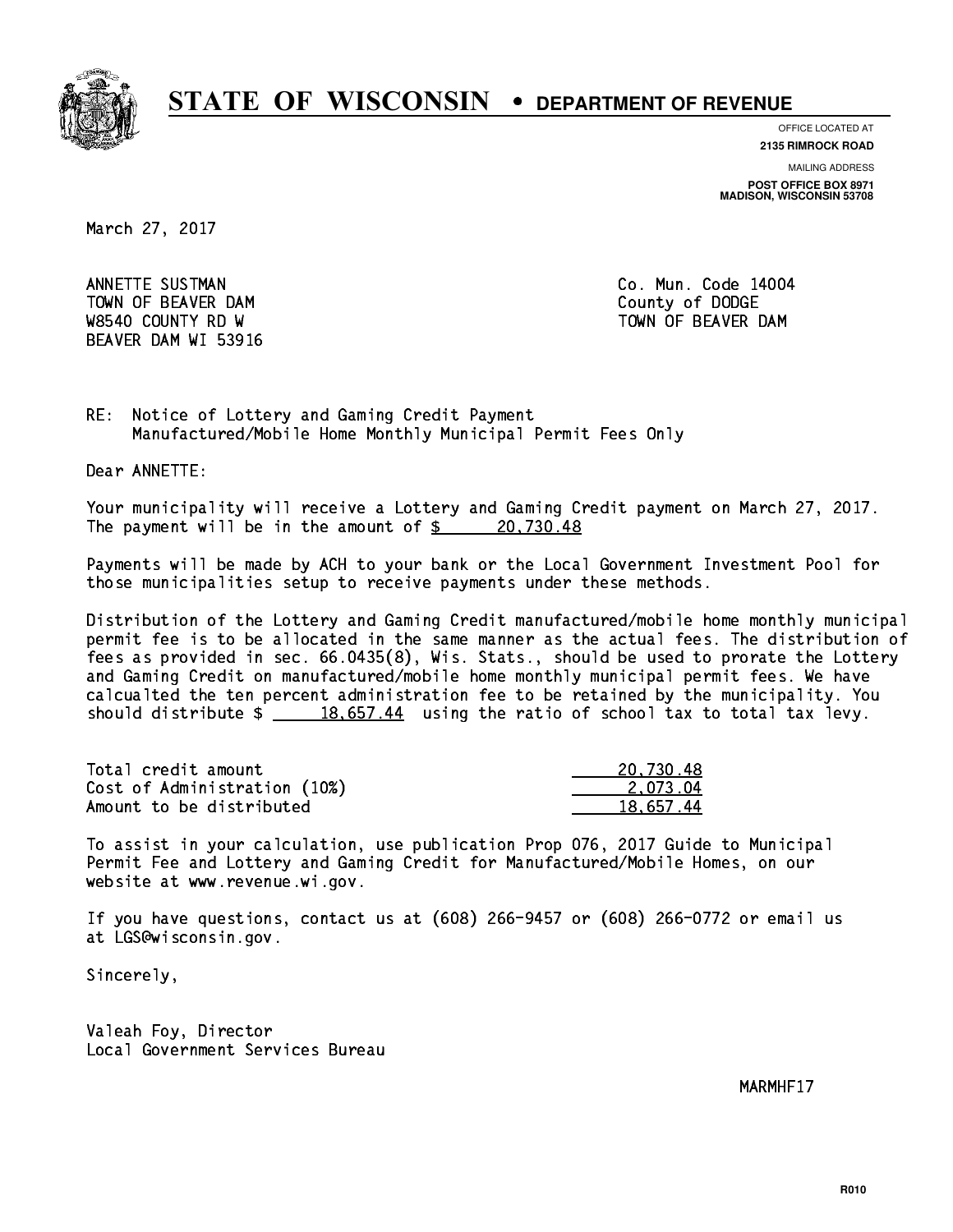

**OFFICE LOCATED AT 2135 RIMROCK ROAD**

**MAILING ADDRESS POST OFFICE BOX 8971 MADISON, WISCONSIN 53708**

March 27, 2017

 MARJORIE BEILKE Co. Mun. Code 14008 Town of Calamus County of Dodge County of Dodge County of Dodge County of Dodge County of Dodge County of Dodge W10897 VAN BUREN RD TOWN OF CALAMUS COLUMBUS WI 53925-8989

RE: Notice of Lottery and Gaming Credit Payment Manufactured/Mobile Home Monthly Municipal Permit Fees Only

Dear MARJORIE:

 Your municipality will receive a Lottery and Gaming Credit payment on March 27, 2017. The payment will be in the amount of  $\frac{2}{2}$  2,263.20

 Payments will be made by ACH to your bank or the Local Government Investment Pool for those municipalities setup to receive payments under these methods.

 Distribution of the Lottery and Gaming Credit manufactured/mobile home monthly municipal permit fee is to be allocated in the same manner as the actual fees. The distribution of fees as provided in sec. 66.0435(8), Wis. Stats., should be used to prorate the Lottery and Gaming Credit on manufactured/mobile home monthly municipal permit fees. We have calcualted the ten percent administration fee to be retained by the municipality. You should distribute  $\frac{2.036.88}{2.236.88}$  using the ratio of school tax to total tax levy.

| Total credit amount          | 2.263.20 |
|------------------------------|----------|
| Cost of Administration (10%) | 226.32   |
| Amount to be distributed     | 2.036.88 |

 To assist in your calculation, use publication Prop 076, 2017 Guide to Municipal Permit Fee and Lottery and Gaming Credit for Manufactured/Mobile Homes, on our website at www.revenue.wi.gov.

 If you have questions, contact us at (608) 266-9457 or (608) 266-0772 or email us at LGS@wisconsin.gov.

Sincerely,

 Valeah Foy, Director Local Government Services Bureau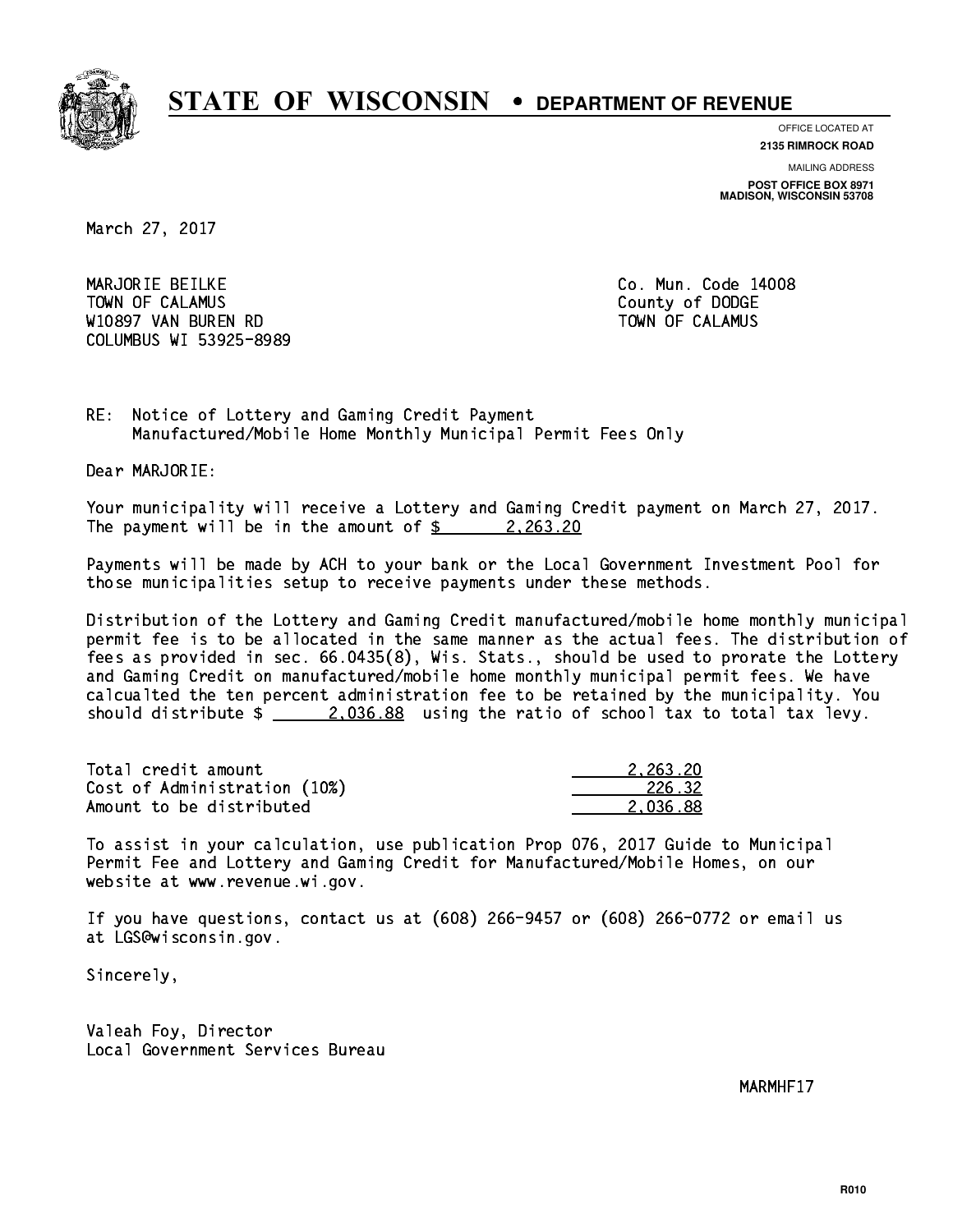

**OFFICE LOCATED AT**

**2135 RIMROCK ROAD**

**MAILING ADDRESS POST OFFICE BOX 8971 MADISON, WISCONSIN 53708**

March 27, 2017

JOAN HULL TOWN OF CHESTER COUNTY OF DODGE COUNTY OF DODGE M9945 STATE ROAD 26 TOWN OF CHESTER BURNETT WI 53922

Co. Mun. Code 14010

RE: Notice of Lottery and Gaming Credit Payment Manufactured/Mobile Home Monthly Municipal Permit Fees Only

Dear JOAN:

 Your municipality will receive a Lottery and Gaming Credit payment on March 27, 2017. The payment will be in the amount of  $\frac{2}{3}$  1,318.32

 Payments will be made by ACH to your bank or the Local Government Investment Pool for those municipalities setup to receive payments under these methods.

 Distribution of the Lottery and Gaming Credit manufactured/mobile home monthly municipal permit fee is to be allocated in the same manner as the actual fees. The distribution of fees as provided in sec. 66.0435(8), Wis. Stats., should be used to prorate the Lottery and Gaming Credit on manufactured/mobile home monthly municipal permit fees. We have calcualted the ten percent administration fee to be retained by the municipality. You should distribute  $\frac{1,186.49}{1,186.49}$  using the ratio of school tax to total tax levy.

| Total credit amount          | 1,318.32 |
|------------------------------|----------|
| Cost of Administration (10%) | 131.83   |
| Amount to be distributed     | 1,186.49 |

 To assist in your calculation, use publication Prop 076, 2017 Guide to Municipal Permit Fee and Lottery and Gaming Credit for Manufactured/Mobile Homes, on our website at www.revenue.wi.gov.

 If you have questions, contact us at (608) 266-9457 or (608) 266-0772 or email us at LGS@wisconsin.gov.

Sincerely,

 Valeah Foy, Director Local Government Services Bureau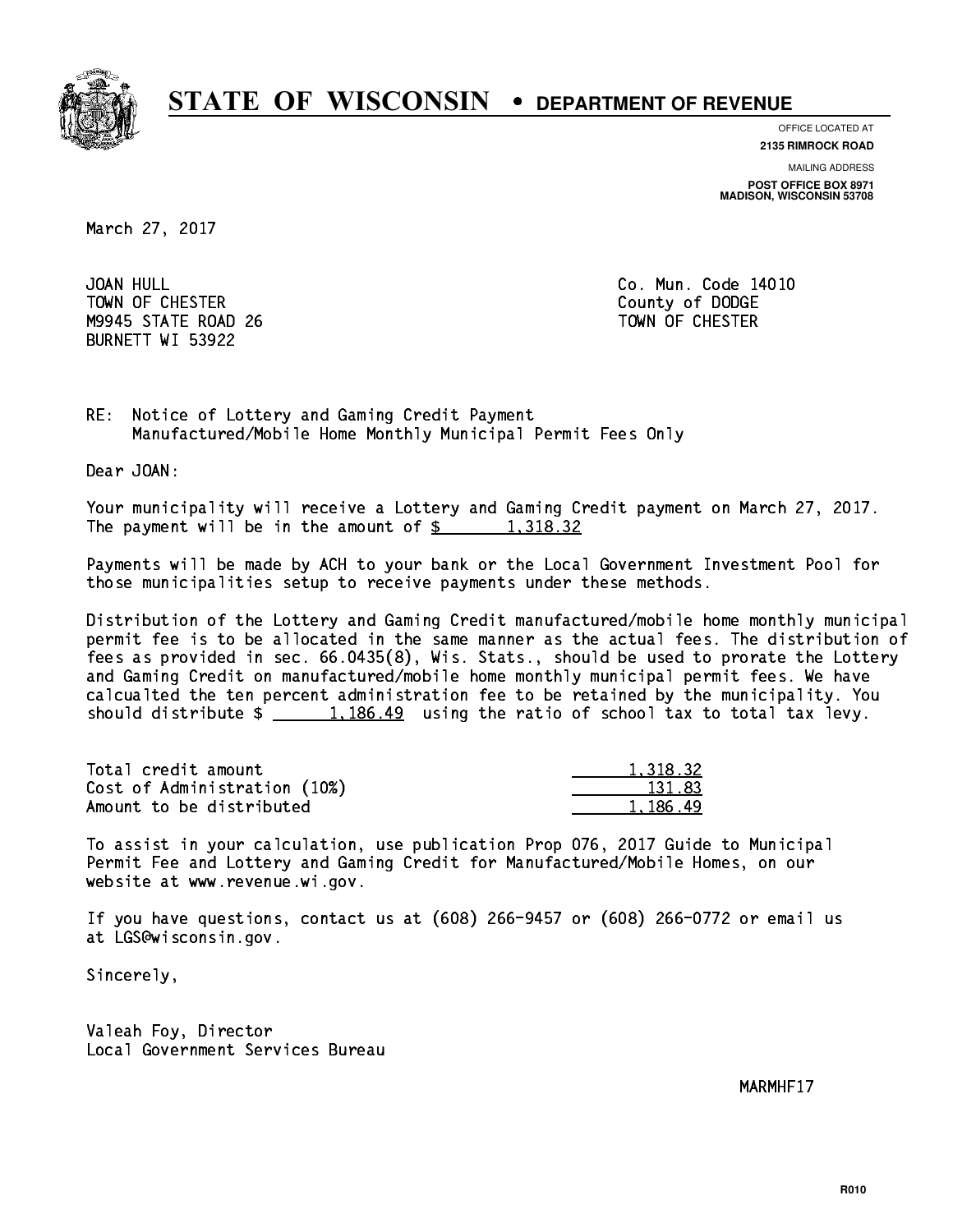

**OFFICE LOCATED AT 2135 RIMROCK ROAD**

**MAILING ADDRESS**

**POST OFFICE BOX 8971 MADISON, WISCONSIN 53708**

March 27, 2017

 REBECCA SCHULZ Co. Mun. Code 14022 Town of Hubbard County of Dodge County of Dodge County of Dodge County of Dodge County of Dodge County of Dodge County of Dodge County of Dodge County of Dodge County of Dodge County of Dodge County of Dodge County of Dodg was a constructed by the construction of the construction of the construction of the construction of the construction of the construction of the construction of the construction of the construction of the construction of t IRON RIDGE WI 53035-9782

RE: Notice of Lottery and Gaming Credit Payment Manufactured/Mobile Home Monthly Municipal Permit Fees Only

Dear REBECCA:

 Your municipality will receive a Lottery and Gaming Credit payment on March 27, 2017. The payment will be in the amount of \$ 5,932.56 \_\_\_\_\_\_\_\_\_\_\_\_\_\_\_\_

 Payments will be made by ACH to your bank or the Local Government Investment Pool for those municipalities setup to receive payments under these methods.

 Distribution of the Lottery and Gaming Credit manufactured/mobile home monthly municipal permit fee is to be allocated in the same manner as the actual fees. The distribution of fees as provided in sec. 66.0435(8), Wis. Stats., should be used to prorate the Lottery and Gaming Credit on manufactured/mobile home monthly municipal permit fees. We have calcualted the ten percent administration fee to be retained by the municipality. You should distribute  $\frac{2}{1}$   $\frac{5,339.31}{2}$  using the ratio of school tax to total tax levy.

| Total credit amount          | 5.932.56 |
|------------------------------|----------|
| Cost of Administration (10%) | 593.25   |
| Amount to be distributed     | 5.339.31 |

 To assist in your calculation, use publication Prop 076, 2017 Guide to Municipal Permit Fee and Lottery and Gaming Credit for Manufactured/Mobile Homes, on our website at www.revenue.wi.gov.

 If you have questions, contact us at (608) 266-9457 or (608) 266-0772 or email us at LGS@wisconsin.gov.

Sincerely,

 Valeah Foy, Director Local Government Services Bureau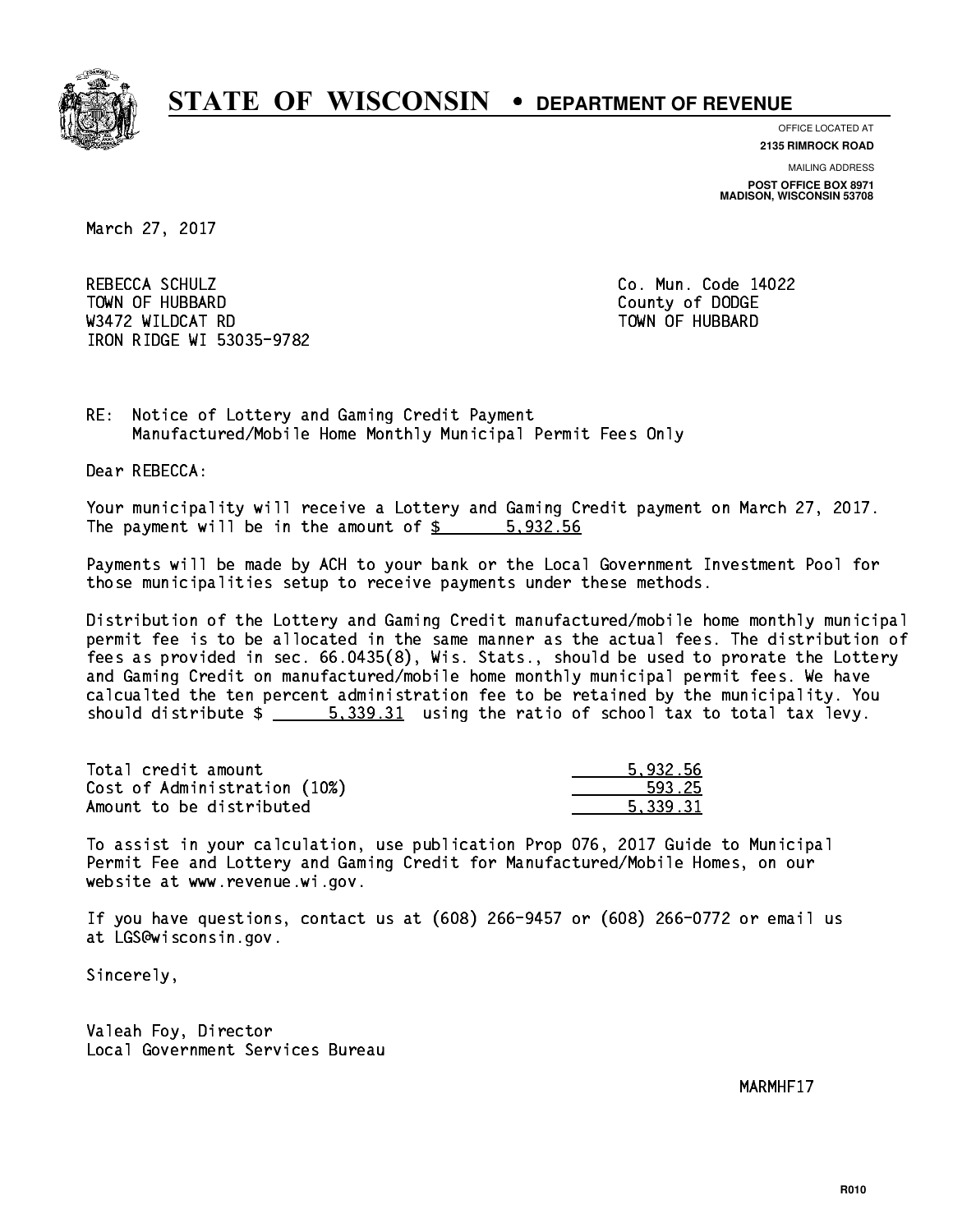

**OFFICE LOCATED AT**

**2135 RIMROCK ROAD**

**MAILING ADDRESS POST OFFICE BOX 8971 MADISON, WISCONSIN 53708**

March 27, 2017

ARLETTE LINDERT **Co. Mun. Code 14141** VILLAGE OF IRON RIDGE COUNTY OF DODGE P.O. BOX 247 VILLAGE OF IRON RIDGE IRON RIDGE WI 53035-0247

RE: Notice of Lottery and Gaming Credit Payment Manufactured/Mobile Home Monthly Municipal Permit Fees Only

Dear ARLETTE:

 Your municipality will receive a Lottery and Gaming Credit payment on March 27, 2017. The payment will be in the amount of \$ 6,303.93 \_\_\_\_\_\_\_\_\_\_\_\_\_\_\_\_

 Payments will be made by ACH to your bank or the Local Government Investment Pool for those municipalities setup to receive payments under these methods.

 Distribution of the Lottery and Gaming Credit manufactured/mobile home monthly municipal permit fee is to be allocated in the same manner as the actual fees. The distribution of fees as provided in sec. 66.0435(8), Wis. Stats., should be used to prorate the Lottery and Gaming Credit on manufactured/mobile home monthly municipal permit fees. We have calcualted the ten percent administration fee to be retained by the municipality. You should distribute  $\frac{2}{1}$   $\frac{5.673.54}{2}$  using the ratio of school tax to total tax levy.

| Total credit amount          | 6.303.93 |
|------------------------------|----------|
| Cost of Administration (10%) | 630.39   |
| Amount to be distributed     | 5.673.54 |

 To assist in your calculation, use publication Prop 076, 2017 Guide to Municipal Permit Fee and Lottery and Gaming Credit for Manufactured/Mobile Homes, on our website at www.revenue.wi.gov.

 If you have questions, contact us at (608) 266-9457 or (608) 266-0772 or email us at LGS@wisconsin.gov.

Sincerely,

 Valeah Foy, Director Local Government Services Bureau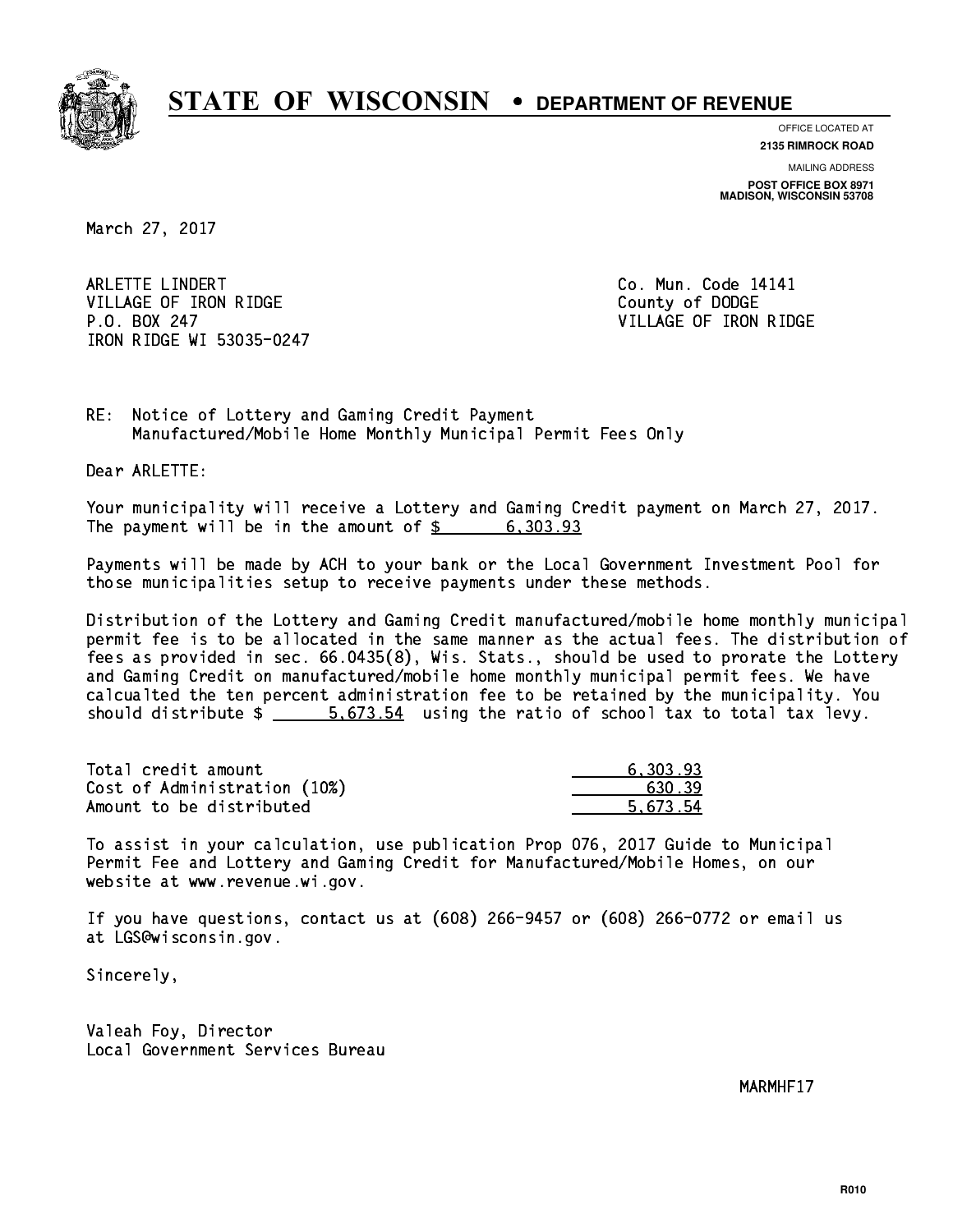

**OFFICE LOCATED AT**

**2135 RIMROCK ROAD**

**MAILING ADDRESS POST OFFICE BOX 8971 MADISON, WISCONSIN 53708**

March 27, 2017

ELLEN L JUNG VILLAGE OF RANDOLPH COUNTY COUNTY OF DODGE 248 W STROUD ST VILLAGE OF RANDOLPH RANDOLPH WI 53956-1272

Co. Mun. Code 14176

RE: Notice of Lottery and Gaming Credit Payment Manufactured/Mobile Home Monthly Municipal Permit Fees Only

Dear ELLEN:

 Your municipality will receive a Lottery and Gaming Credit payment on March 27, 2017. The payment will be in the amount of  $\frac{2}{3}$  1,198.08

 Payments will be made by ACH to your bank or the Local Government Investment Pool for those municipalities setup to receive payments under these methods.

 Distribution of the Lottery and Gaming Credit manufactured/mobile home monthly municipal permit fee is to be allocated in the same manner as the actual fees. The distribution of fees as provided in sec. 66.0435(8), Wis. Stats., should be used to prorate the Lottery and Gaming Credit on manufactured/mobile home monthly municipal permit fees. We have calcualted the ten percent administration fee to be retained by the municipality. You should distribute  $\frac{1.078.28}{1.078.28}$  using the ratio of school tax to total tax levy.

| Total credit amount          | 1,198.08 |
|------------------------------|----------|
| Cost of Administration (10%) | 119.80   |
| Amount to be distributed     | 1,078.28 |

 To assist in your calculation, use publication Prop 076, 2017 Guide to Municipal Permit Fee and Lottery and Gaming Credit for Manufactured/Mobile Homes, on our website at www.revenue.wi.gov.

 If you have questions, contact us at (608) 266-9457 or (608) 266-0772 or email us at LGS@wisconsin.gov.

Sincerely,

 Valeah Foy, Director Local Government Services Bureau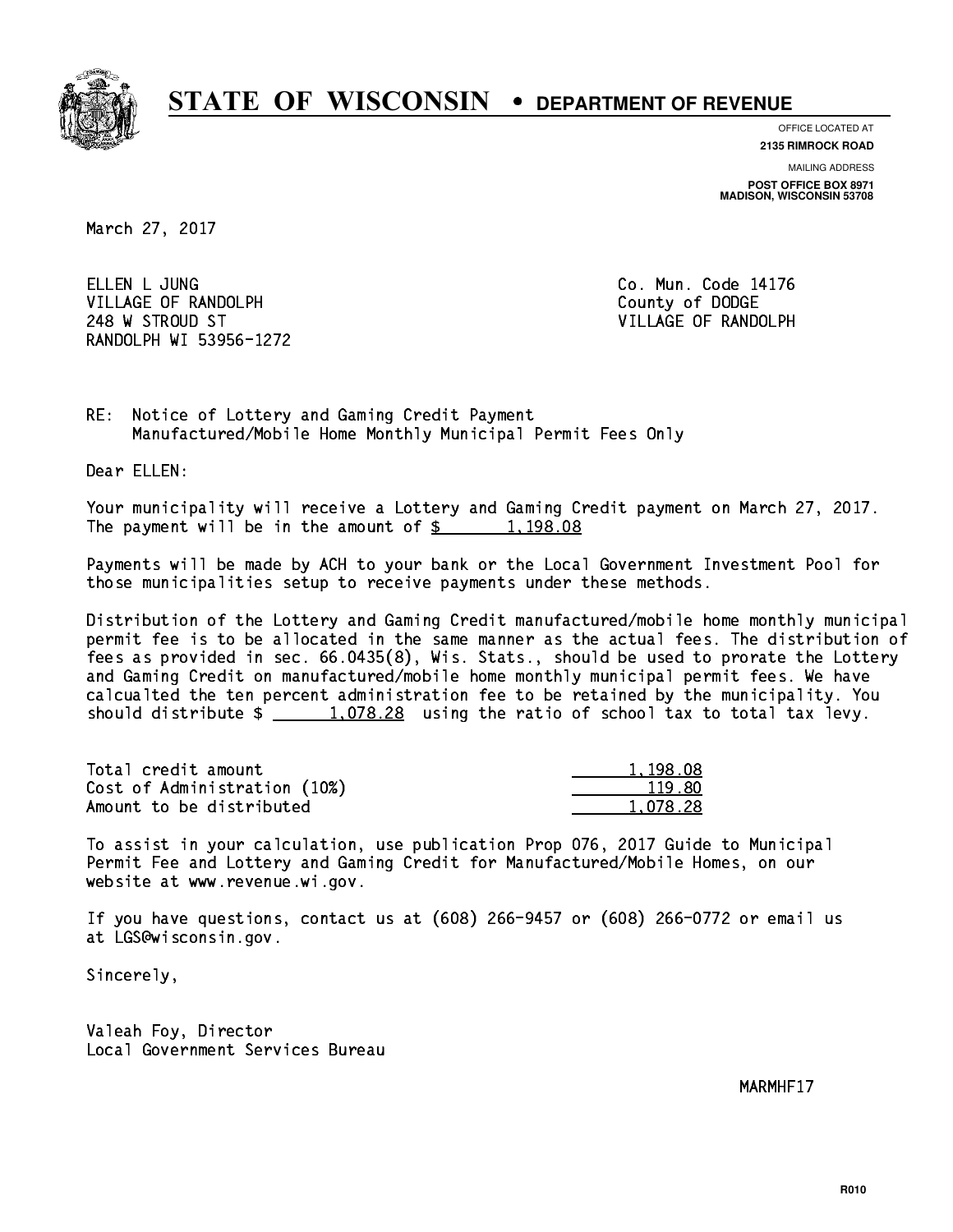

**OFFICE LOCATED AT**

**2135 RIMROCK ROAD**

**MAILING ADDRESS POST OFFICE BOX 8971 MADISON, WISCONSIN 53708**

March 27, 2017

GABBY OLSON VILLAGE OF REESEVILLE COUNTY OF DODGE PO BOX 273 REESEVILLE WI 53579-0273

Co. Mun. Code 14177 VILLAGE OF REESEVILLE

RE: Notice of Lottery and Gaming Credit Payment Manufactured/Mobile Home Monthly Municipal Permit Fees Only

Dear GABBY:

 Your municipality will receive a Lottery and Gaming Credit payment on March 27, 2017. The payment will be in the amount of \$ 5,847.65 \_\_\_\_\_\_\_\_\_\_\_\_\_\_\_\_

 Payments will be made by ACH to your bank or the Local Government Investment Pool for those municipalities setup to receive payments under these methods.

 Distribution of the Lottery and Gaming Credit manufactured/mobile home monthly municipal permit fee is to be allocated in the same manner as the actual fees. The distribution of fees as provided in sec. 66.0435(8), Wis. Stats., should be used to prorate the Lottery and Gaming Credit on manufactured/mobile home monthly municipal permit fees. We have calcualted the ten percent administration fee to be retained by the municipality. You should distribute  $\frac{2.5.262.89}{2}$  using the ratio of school tax to total tax levy.

| Total credit amount          | 5.847.65 |
|------------------------------|----------|
| Cost of Administration (10%) | 584.76   |
| Amount to be distributed     | 5.262.89 |

 To assist in your calculation, use publication Prop 076, 2017 Guide to Municipal Permit Fee and Lottery and Gaming Credit for Manufactured/Mobile Homes, on our website at www.revenue.wi.gov.

 If you have questions, contact us at (608) 266-9457 or (608) 266-0772 or email us at LGS@wisconsin.gov.

Sincerely,

 Valeah Foy, Director Local Government Services Bureau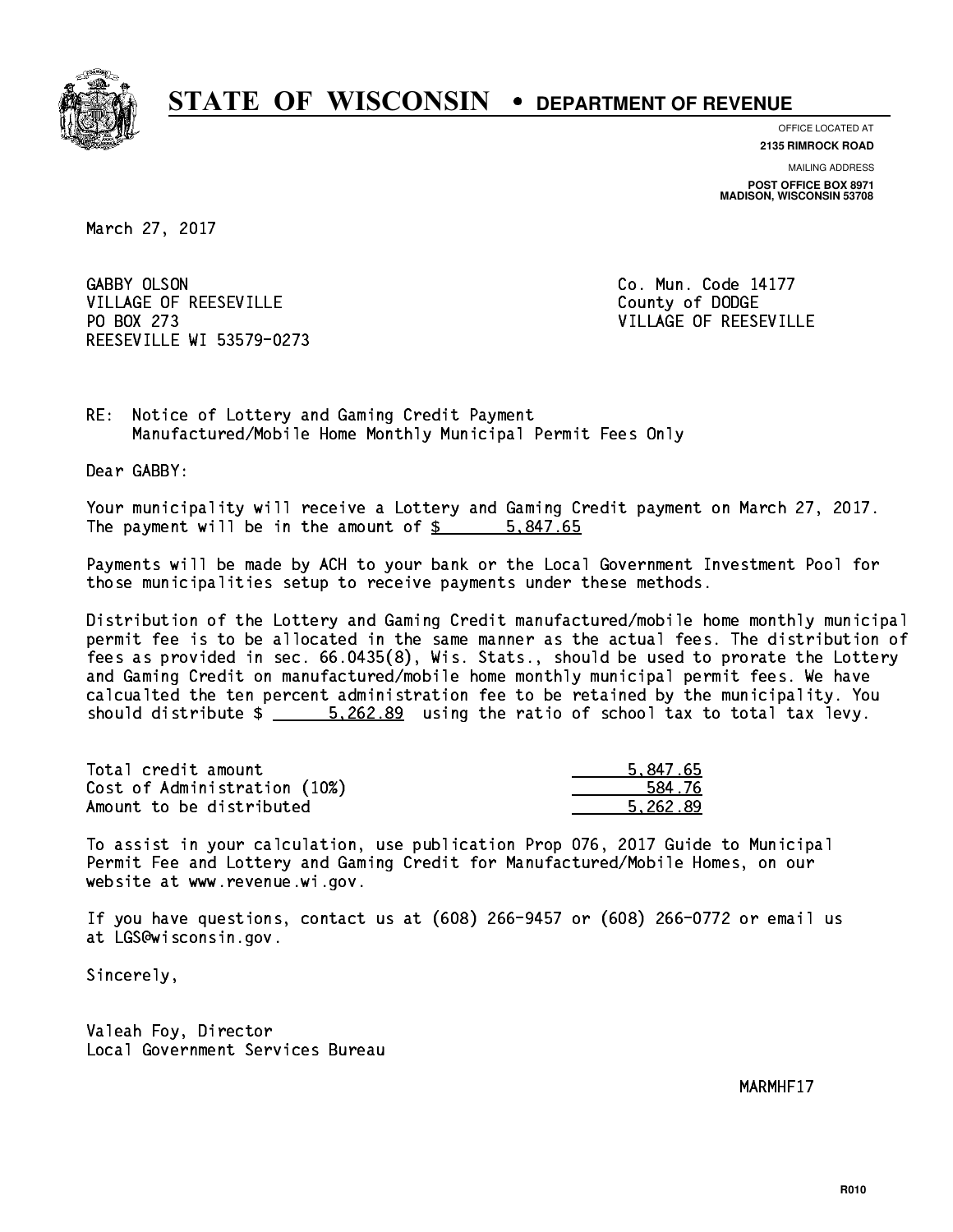

**OFFICE LOCATED AT**

**2135 RIMROCK ROAD**

**MAILING ADDRESS POST OFFICE BOX 8971 MADISON, WISCONSIN 53708**

March 27, 2017

PAMELA KOLL VILLAGE OF THERESA COUNTY OF DODGE PO BOX 327 VILLAGE OF THERESA THERESA WI 53091-0327

Co. Mun. Code 14186

RE: Notice of Lottery and Gaming Credit Payment Manufactured/Mobile Home Monthly Municipal Permit Fees Only

Dear PAMELA:

 Your municipality will receive a Lottery and Gaming Credit payment on March 27, 2017. The payment will be in the amount of \$ 22,428.80 \_\_\_\_\_\_\_\_\_\_\_\_\_\_\_\_

 Payments will be made by ACH to your bank or the Local Government Investment Pool for those municipalities setup to receive payments under these methods.

 Distribution of the Lottery and Gaming Credit manufactured/mobile home monthly municipal permit fee is to be allocated in the same manner as the actual fees. The distribution of fees as provided in sec. 66.0435(8), Wis. Stats., should be used to prorate the Lottery and Gaming Credit on manufactured/mobile home monthly municipal permit fees. We have calcualted the ten percent administration fee to be retained by the municipality. You should distribute  $\frac{20,185.92}{20,185.92}$  using the ratio of school tax to total tax levy.

| Total credit amount          | 22,428.80 |
|------------------------------|-----------|
| Cost of Administration (10%) | 2.242.88  |
| Amount to be distributed     | 20.185.92 |

 To assist in your calculation, use publication Prop 076, 2017 Guide to Municipal Permit Fee and Lottery and Gaming Credit for Manufactured/Mobile Homes, on our website at www.revenue.wi.gov.

 If you have questions, contact us at (608) 266-9457 or (608) 266-0772 or email us at LGS@wisconsin.gov.

Sincerely,

 Valeah Foy, Director Local Government Services Bureau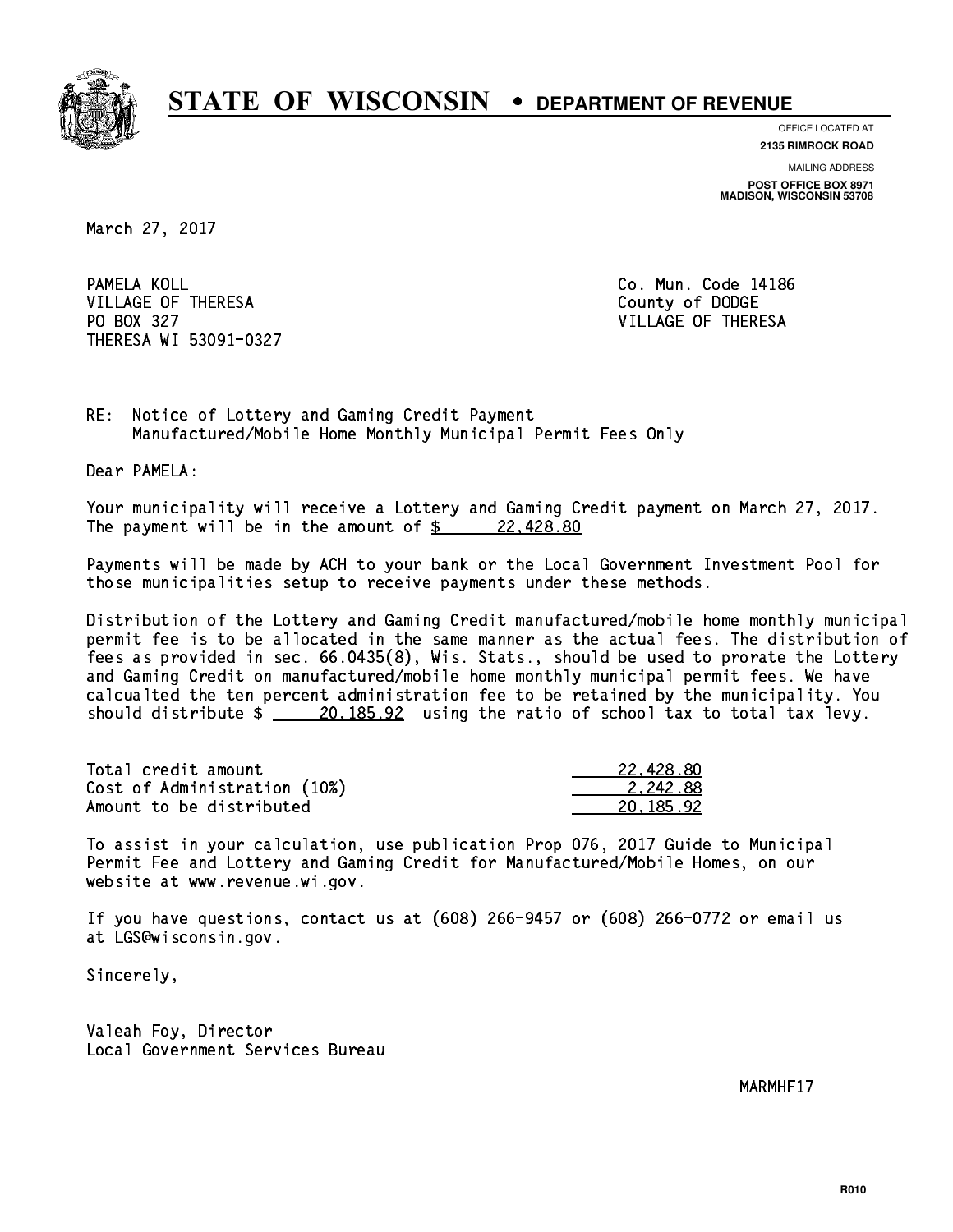

**OFFICE LOCATED AT 2135 RIMROCK ROAD**

**MAILING ADDRESS POST OFFICE BOX 8971 MADISON, WISCONSIN 53708**

March 27, 2017

ANN TRIPKE CITY OF FOUR COUNTY OF FOUR COUNTY OF DODGE COUNTY OF DODGE COUNTY OF DODGE COUNTY OF DODGE COUNTY OF DODGE CO PO BOX 105 PO BOX 105 CITY OF FOX 105 CITY OF FOX 200 CITY OF FOX 200 CITY OF FOX 200 CITY OF FOX 200 CITY OF FOX 200 CITY FOX LAKE WI 53933-0108

Co. Mun. Code 14226

RE: Notice of Lottery and Gaming Credit Payment Manufactured/Mobile Home Monthly Municipal Permit Fees Only

Dear ANN:

 Your municipality will receive a Lottery and Gaming Credit payment on March 27, 2017. The payment will be in the amount of  $\frac{26.78}{20.500}$ 

 Payments will be made by ACH to your bank or the Local Government Investment Pool for those municipalities setup to receive payments under these methods.

 Distribution of the Lottery and Gaming Credit manufactured/mobile home monthly municipal permit fee is to be allocated in the same manner as the actual fees. The distribution of fees as provided in sec. 66.0435(8), Wis. Stats., should be used to prorate the Lottery and Gaming Credit on manufactured/mobile home monthly municipal permit fees. We have calcualted the ten percent administration fee to be retained by the municipality. You should distribute  $\frac{2}{1}$   $\frac{474.11}{11}$  using the ratio of school tax to total tax levy.

Total credit amount Cost of Administration (10%) Amount to be distributed

| 526.78 |
|--------|
| 52 67  |
| - 11   |

 To assist in your calculation, use publication Prop 076, 2017 Guide to Municipal Permit Fee and Lottery and Gaming Credit for Manufactured/Mobile Homes, on our website at www.revenue.wi.gov.

 If you have questions, contact us at (608) 266-9457 or (608) 266-0772 or email us at LGS@wisconsin.gov.

Sincerely,

 Valeah Foy, Director Local Government Services Bureau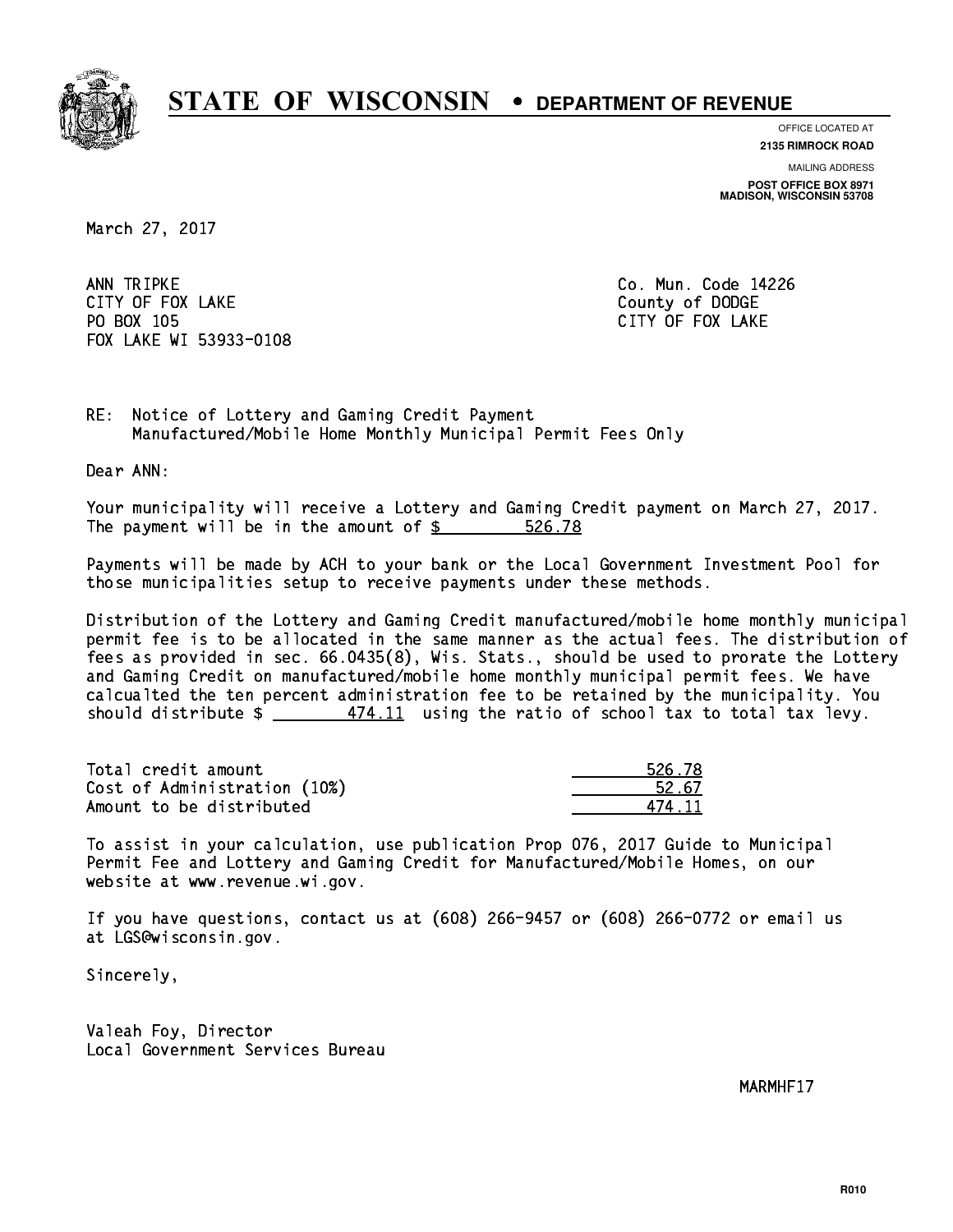

**OFFICE LOCATED AT 2135 RIMROCK ROAD**

**MAILING ADDRESS**

**POST OFFICE BOX 8971 MADISON, WISCONSIN 53708**

March 27, 2017

 JARED OOSTERHOUSE Co. Mun. Code 14292 CITY OF WAUPUN County of DODGE 201 E MAIN ST CITY OF WAUPUN WAUPUN WI 53963

RE: Notice of Lottery and Gaming Credit Payment Manufactured/Mobile Home Monthly Municipal Permit Fees Only

Dear JARED:

 Your municipality will receive a Lottery and Gaming Credit payment on March 27, 2017. The payment will be in the amount of  $\frac{2}{3}$  7,488.48

 Payments will be made by ACH to your bank or the Local Government Investment Pool for those municipalities setup to receive payments under these methods.

 Distribution of the Lottery and Gaming Credit manufactured/mobile home monthly municipal permit fee is to be allocated in the same manner as the actual fees. The distribution of fees as provided in sec. 66.0435(8), Wis. Stats., should be used to prorate the Lottery and Gaming Credit on manufactured/mobile home monthly municipal permit fees. We have calcualted the ten percent administration fee to be retained by the municipality. You should distribute  $\frac{2}{3}$   $\frac{6,739.64}{2}$  using the ratio of school tax to total tax levy.

| Total credit amount          | 7.488.48 |
|------------------------------|----------|
| Cost of Administration (10%) | 748.84   |
| Amount to be distributed     | 6.739.64 |

 To assist in your calculation, use publication Prop 076, 2017 Guide to Municipal Permit Fee and Lottery and Gaming Credit for Manufactured/Mobile Homes, on our website at www.revenue.wi.gov.

 If you have questions, contact us at (608) 266-9457 or (608) 266-0772 or email us at LGS@wisconsin.gov.

Sincerely,

 Valeah Foy, Director Local Government Services Bureau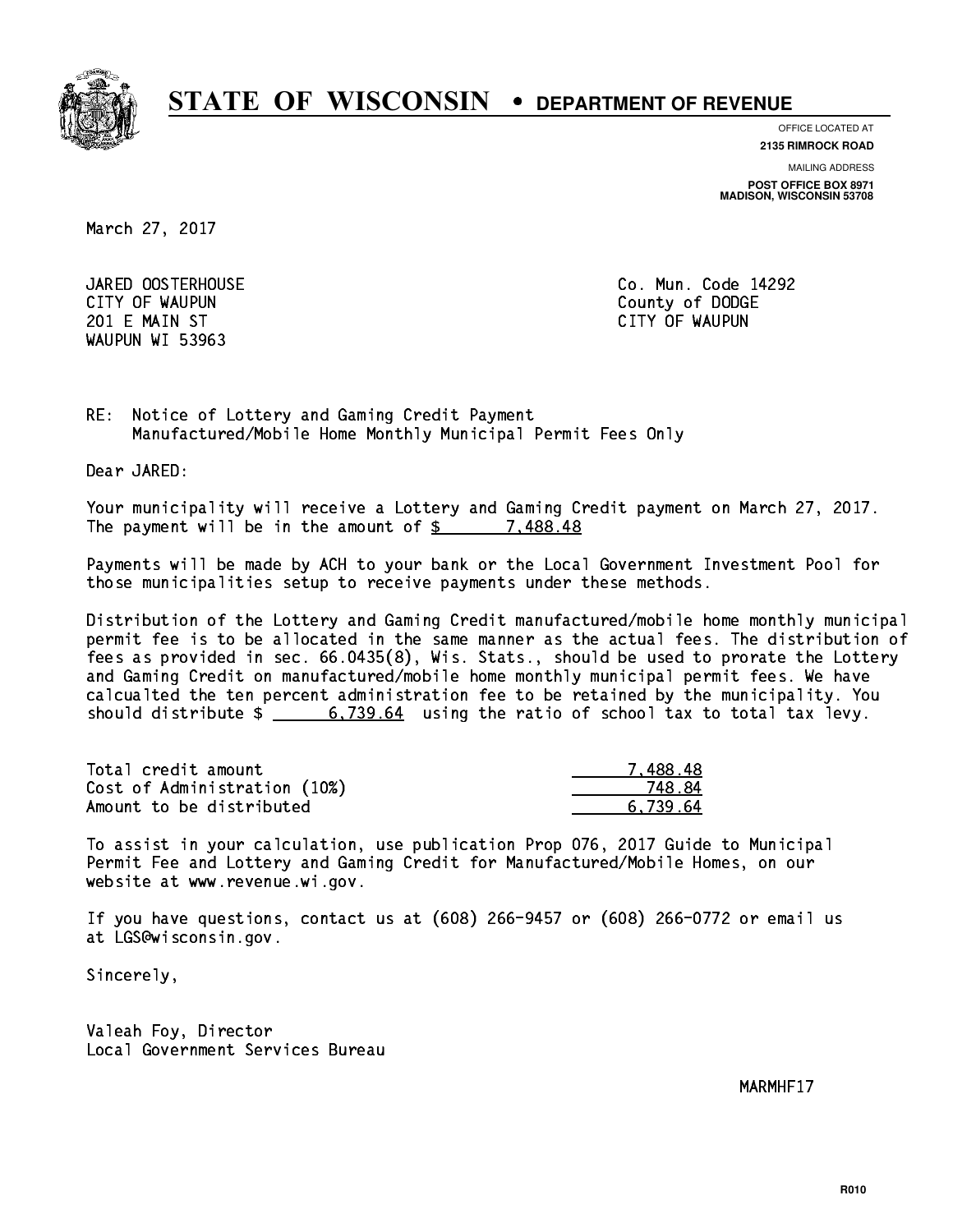

**OFFICE LOCATED AT**

**2135 RIMROCK ROAD**

**MAILING ADDRESS POST OFFICE BOX 8971 MADISON, WISCONSIN 53708**

March 27, 2017

PAMELA KRAUEL TOWN OF EGG HARBOR County of DOOR 5242 COUNTY RD I TOWN OF EGG HARBOR STURGEON BAY WI 54235-8936

Co. Mun. Code 15008

RE: Notice of Lottery and Gaming Credit Payment Manufactured/Mobile Home Monthly Municipal Permit Fees Only

Dear PAMELA:

 Your municipality will receive a Lottery and Gaming Credit payment on March 27, 2017. The payment will be in the amount of  $\frac{2}{3}$  1,243.32

 Payments will be made by ACH to your bank or the Local Government Investment Pool for those municipalities setup to receive payments under these methods.

 Distribution of the Lottery and Gaming Credit manufactured/mobile home monthly municipal permit fee is to be allocated in the same manner as the actual fees. The distribution of fees as provided in sec. 66.0435(8), Wis. Stats., should be used to prorate the Lottery and Gaming Credit on manufactured/mobile home monthly municipal permit fees. We have calcualted the ten percent administration fee to be retained by the municipality. You should distribute  $\frac{1,118.99}{1,118.99}$  using the ratio of school tax to total tax levy.

| Total credit amount          | 1,243.32   |
|------------------------------|------------|
| Cost of Administration (10%) | 124.33     |
| Amount to be distributed     | 1, 118, 99 |

 To assist in your calculation, use publication Prop 076, 2017 Guide to Municipal Permit Fee and Lottery and Gaming Credit for Manufactured/Mobile Homes, on our website at www.revenue.wi.gov.

 If you have questions, contact us at (608) 266-9457 or (608) 266-0772 or email us at LGS@wisconsin.gov.

Sincerely,

 Valeah Foy, Director Local Government Services Bureau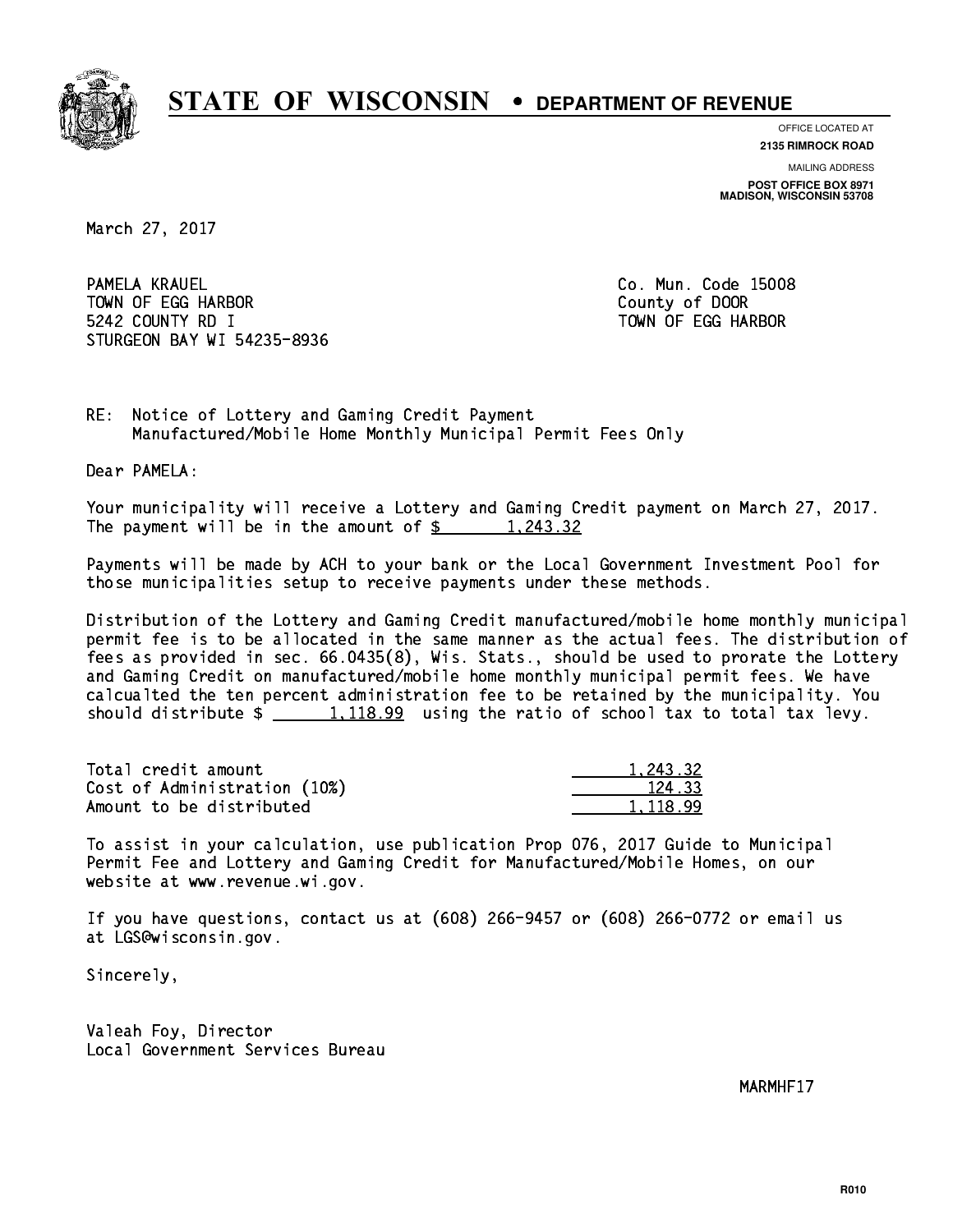

**OFFICE LOCATED AT**

**2135 RIMROCK ROAD**

**MAILING ADDRESS POST OFFICE BOX 8971 MADISON, WISCONSIN 53708**

March 27, 2017

CAROL RUSSELL TOWN OF NASEWAUPEE **TOWA COUNTY OF SEXUAL COUNTY OF DOOR**  7191 GUILETTE RD TOWN OF NASEWAUPEE STURGEON BAY WI 54235-9216

Co. Mun. Code 15020

RE: Notice of Lottery and Gaming Credit Payment Manufactured/Mobile Home Monthly Municipal Permit Fees Only

Dear CAROL:

 Your municipality will receive a Lottery and Gaming Credit payment on March 27, 2017. The payment will be in the amount of  $\frac{24.28}{10.25}$ 

 Payments will be made by ACH to your bank or the Local Government Investment Pool for those municipalities setup to receive payments under these methods.

 Distribution of the Lottery and Gaming Credit manufactured/mobile home monthly municipal permit fee is to be allocated in the same manner as the actual fees. The distribution of fees as provided in sec. 66.0435(8), Wis. Stats., should be used to prorate the Lottery and Gaming Credit on manufactured/mobile home monthly municipal permit fees. We have calcualted the ten percent administration fee to be retained by the municipality. You should distribute  $\frac{291.86}{2}$  using the ratio of school tax to total tax levy.

| Total credit amount          | 324.28 |
|------------------------------|--------|
| Cost of Administration (10%) | 32.42  |
| Amount to be distributed     | 291.86 |

 To assist in your calculation, use publication Prop 076, 2017 Guide to Municipal Permit Fee and Lottery and Gaming Credit for Manufactured/Mobile Homes, on our website at www.revenue.wi.gov.

 If you have questions, contact us at (608) 266-9457 or (608) 266-0772 or email us at LGS@wisconsin.gov.

Sincerely,

 Valeah Foy, Director Local Government Services Bureau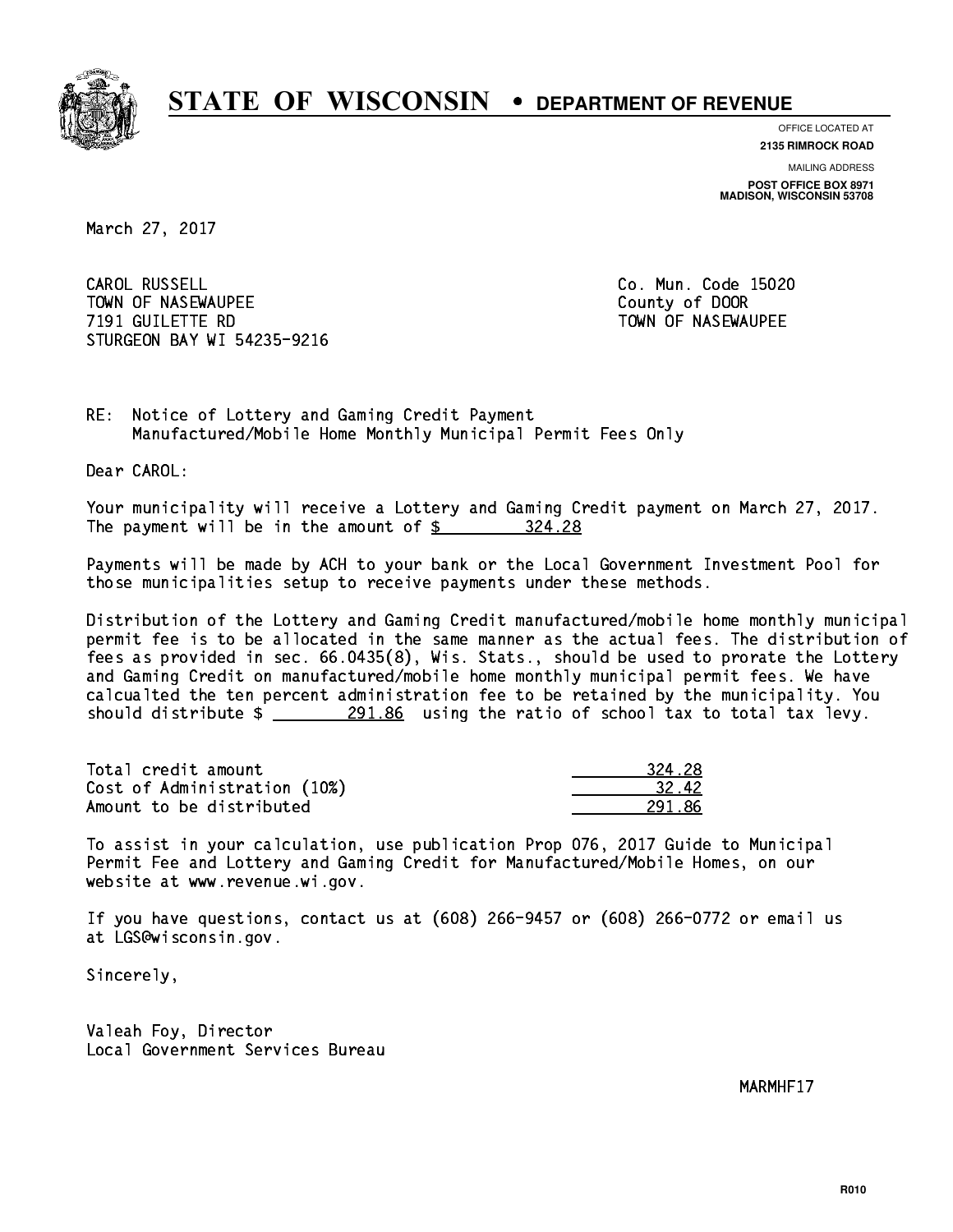

**OFFICE LOCATED AT**

**2135 RIMROCK ROAD**

**MAILING ADDRESS POST OFFICE BOX 8971 MADISON, WISCONSIN 53708**

March 27, 2017

VALERIE CLARIZIO CONTROLLERIE COMMUNISTICO. Mun. Code 15281 CITY OF STURGEON BAY **COUNTY COUNTY OF STURGEON BAY**  421 MICHIGAN ST CITY OF STURGEON BAY STURGEON BAY WI 54235

RE: Notice of Lottery and Gaming Credit Payment Manufactured/Mobile Home Monthly Municipal Permit Fees Only

Dear VALERIE:

 Your municipality will receive a Lottery and Gaming Credit payment on March 27, 2017. The payment will be in the amount of  $\frac{21,385.56}{21,385.56}$ 

 Payments will be made by ACH to your bank or the Local Government Investment Pool for those municipalities setup to receive payments under these methods.

 Distribution of the Lottery and Gaming Credit manufactured/mobile home monthly municipal permit fee is to be allocated in the same manner as the actual fees. The distribution of fees as provided in sec. 66.0435(8), Wis. Stats., should be used to prorate the Lottery and Gaming Credit on manufactured/mobile home monthly municipal permit fees. We have calcualted the ten percent administration fee to be retained by the municipality. You should distribute  $\frac{19,247.01}{2}$  using the ratio of school tax to total tax levy.

| Total credit amount          | 21,385.56 |
|------------------------------|-----------|
| Cost of Administration (10%) | 2.138.55  |
| Amount to be distributed     | 19.247.01 |

 To assist in your calculation, use publication Prop 076, 2017 Guide to Municipal Permit Fee and Lottery and Gaming Credit for Manufactured/Mobile Homes, on our website at www.revenue.wi.gov.

 If you have questions, contact us at (608) 266-9457 or (608) 266-0772 or email us at LGS@wisconsin.gov.

Sincerely,

 Valeah Foy, Director Local Government Services Bureau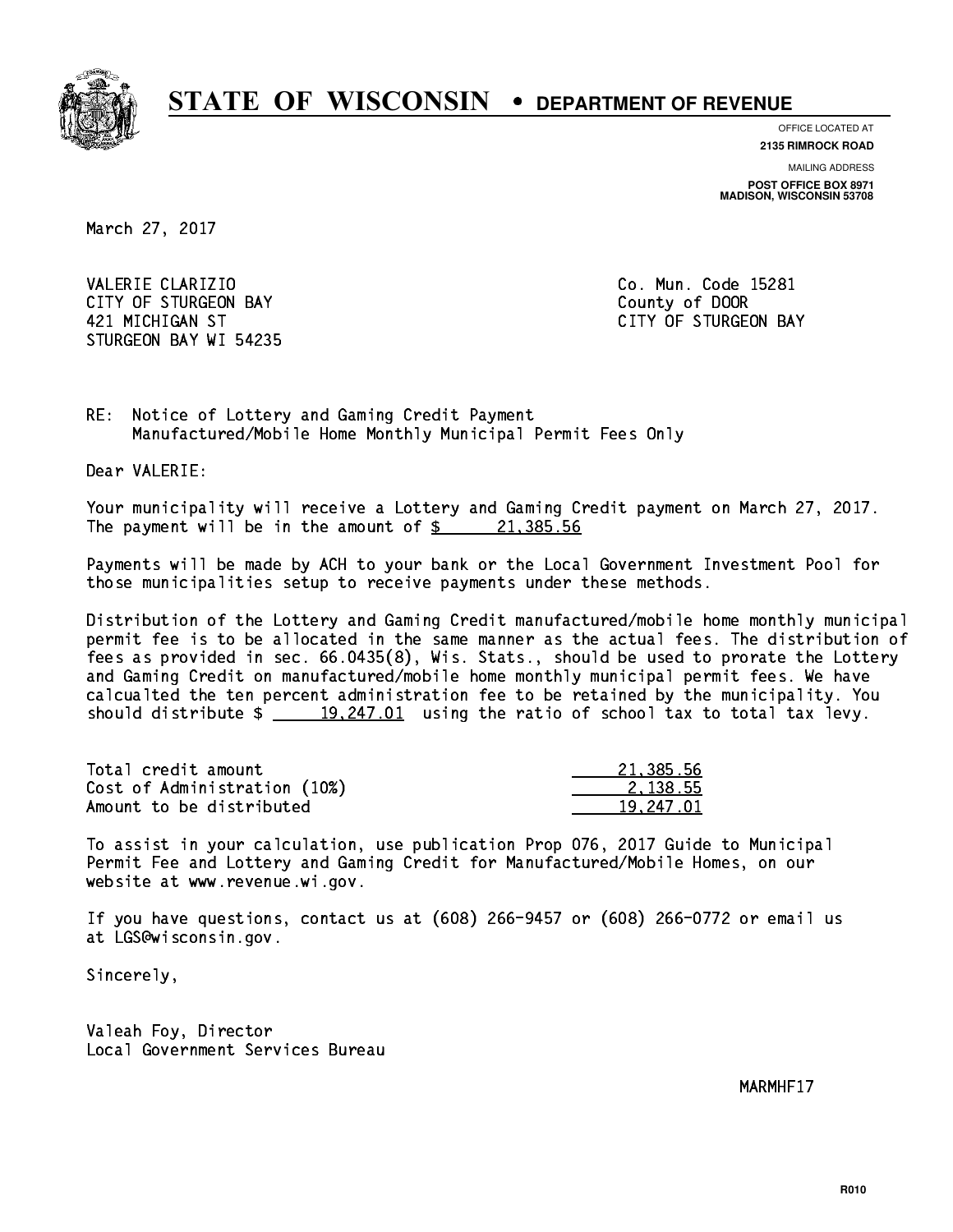

**OFFICE LOCATED AT**

**2135 RIMROCK ROAD**

**MAILING ADDRESS POST OFFICE BOX 8971 MADISON, WISCONSIN 53708**

March 27, 2017

 LISA GLAUS Co. Mun. Code 16024 TOWN OF PARKLAND COUNTY OF DOUGLAS 5225S JOHNSON ROAD TOWN OF PARKLAND SUPERIOR WI 54880

RE: Notice of Lottery and Gaming Credit Payment Manufactured/Mobile Home Monthly Municipal Permit Fees Only

Dear LISA:

 Your municipality will receive a Lottery and Gaming Credit payment on March 27, 2017. The payment will be in the amount of  $\frac{2}{3}$  1,431.00

 Payments will be made by ACH to your bank or the Local Government Investment Pool for those municipalities setup to receive payments under these methods.

 Distribution of the Lottery and Gaming Credit manufactured/mobile home monthly municipal permit fee is to be allocated in the same manner as the actual fees. The distribution of fees as provided in sec. 66.0435(8), Wis. Stats., should be used to prorate the Lottery and Gaming Credit on manufactured/mobile home monthly municipal permit fees. We have calcualted the ten percent administration fee to be retained by the municipality. You should distribute  $\frac{1,287.90}{1,287.90}$  using the ratio of school tax to total tax levy.

| Total credit amount          | 1.431.00 |
|------------------------------|----------|
| Cost of Administration (10%) | 143.10   |
| Amount to be distributed     | 1,287.90 |

 To assist in your calculation, use publication Prop 076, 2017 Guide to Municipal Permit Fee and Lottery and Gaming Credit for Manufactured/Mobile Homes, on our website at www.revenue.wi.gov.

 If you have questions, contact us at (608) 266-9457 or (608) 266-0772 or email us at LGS@wisconsin.gov.

Sincerely,

 Valeah Foy, Director Local Government Services Bureau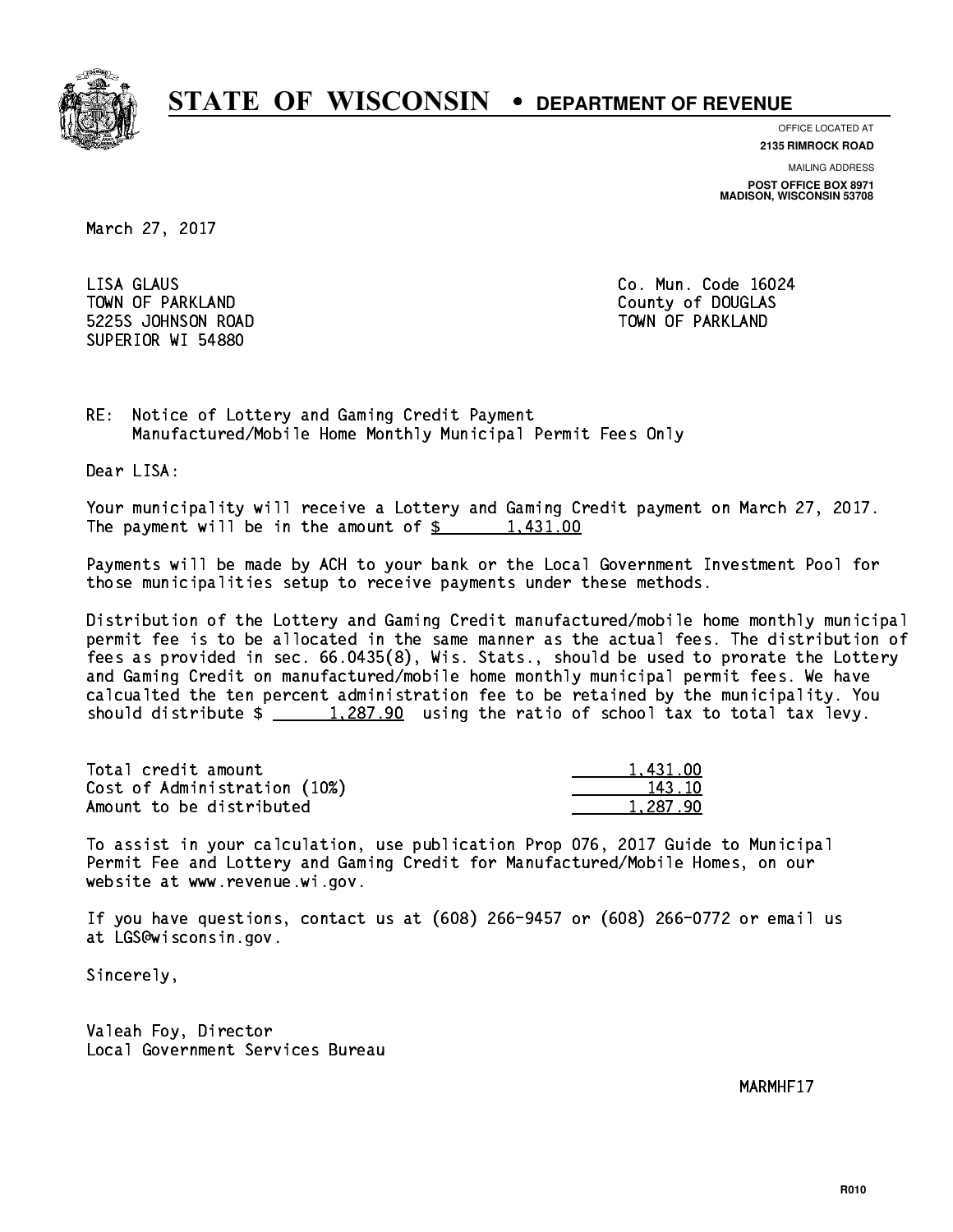

**OFFICE LOCATED AT**

**2135 RIMROCK ROAD**

**MAILING ADDRESS POST OFFICE BOX 8971 MADISON, WISCONSIN 53708**

March 27, 2017

 TAMMIE CRAMEY Co. Mun. Code 16028 TOWN OF SUMMIT County of DOUGLAS 1690E FOXBORO CHAFFEY RD TOWN OF SUMMIT FOXBORO WI 54836

RE: Notice of Lottery and Gaming Credit Payment Manufactured/Mobile Home Monthly Municipal Permit Fees Only

Dear TAMMIE:

 Your municipality will receive a Lottery and Gaming Credit payment on March 27, 2017. The payment will be in the amount of \$ 609.64 \_\_\_\_\_\_\_\_\_\_\_\_\_\_\_\_

 Payments will be made by ACH to your bank or the Local Government Investment Pool for those municipalities setup to receive payments under these methods.

 Distribution of the Lottery and Gaming Credit manufactured/mobile home monthly municipal permit fee is to be allocated in the same manner as the actual fees. The distribution of fees as provided in sec. 66.0435(8), Wis. Stats., should be used to prorate the Lottery and Gaming Credit on manufactured/mobile home monthly municipal permit fees. We have calcualted the ten percent administration fee to be retained by the municipality. You should distribute  $\frac{2}{1}$   $\frac{548.68}{68}$  using the ratio of school tax to total tax levy.

| Total credit amount          | 609.64 |
|------------------------------|--------|
| Cost of Administration (10%) | 60.96  |
| Amount to be distributed     | 548.68 |

 To assist in your calculation, use publication Prop 076, 2017 Guide to Municipal Permit Fee and Lottery and Gaming Credit for Manufactured/Mobile Homes, on our website at www.revenue.wi.gov.

 If you have questions, contact us at (608) 266-9457 or (608) 266-0772 or email us at LGS@wisconsin.gov.

Sincerely,

 Valeah Foy, Director Local Government Services Bureau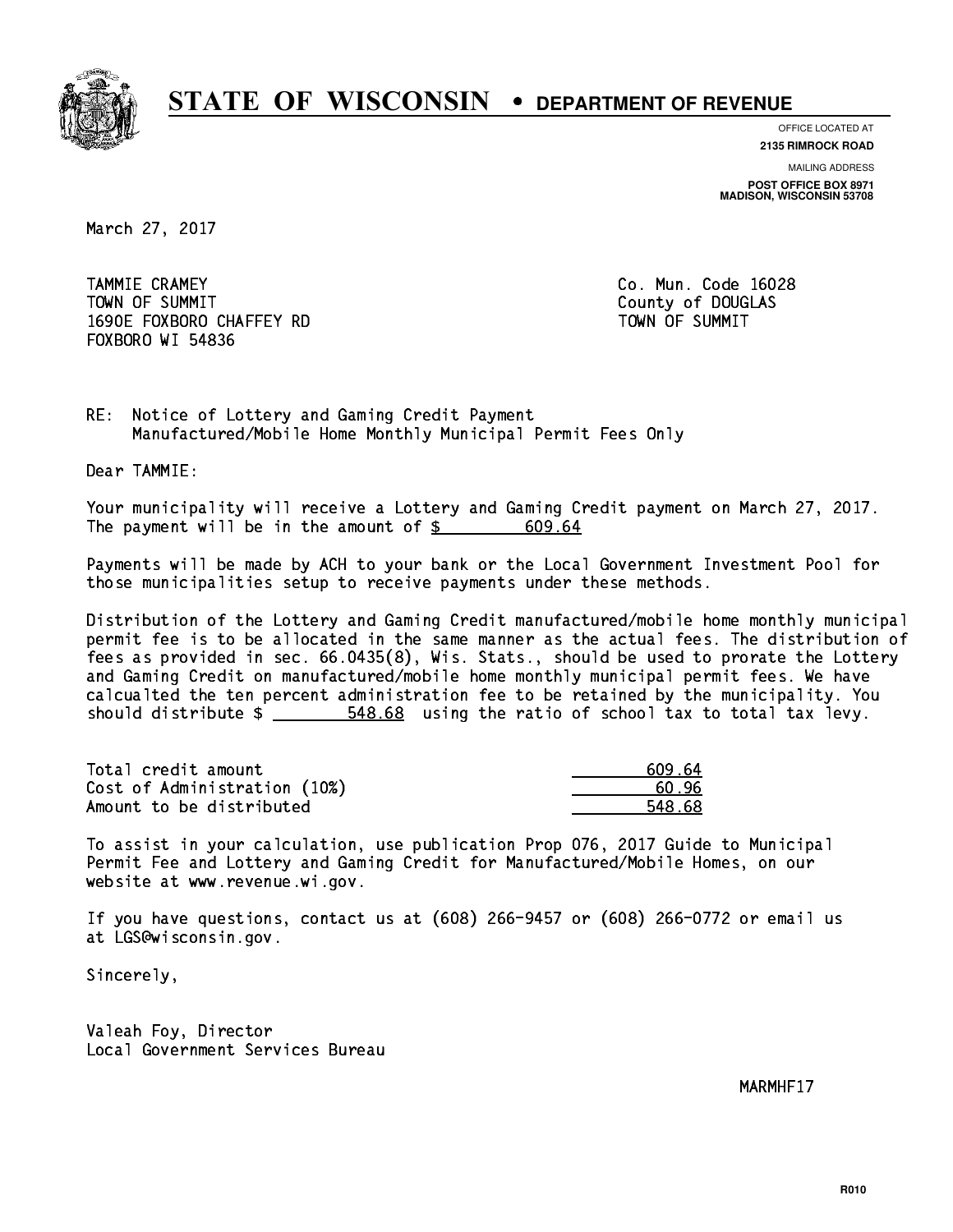

**OFFICE LOCATED AT**

**2135 RIMROCK ROAD**

**MAILING ADDRESS POST OFFICE BOX 8971 MADISON, WISCONSIN 53708**

March 27, 2017

REBECCA NORDSKOG COME CO. Mun. Code 16181 VILLAGE OF SOLON SPRINGS COUNTY OF DOUGLAS PO BOX 273 VILLAGE OF SOLON SPRINGS SOLON SPRINGS WI 54873-0273

RE: Notice of Lottery and Gaming Credit Payment Manufactured/Mobile Home Monthly Municipal Permit Fees Only

Dear REBECCA:

 Your municipality will receive a Lottery and Gaming Credit payment on March 27, 2017. The payment will be in the amount of  $\frac{2}{3}$  1,200.55

 Payments will be made by ACH to your bank or the Local Government Investment Pool for those municipalities setup to receive payments under these methods.

 Distribution of the Lottery and Gaming Credit manufactured/mobile home monthly municipal permit fee is to be allocated in the same manner as the actual fees. The distribution of fees as provided in sec. 66.0435(8), Wis. Stats., should be used to prorate the Lottery and Gaming Credit on manufactured/mobile home monthly municipal permit fees. We have calcualted the ten percent administration fee to be retained by the municipality. You should distribute  $\frac{1,080.50}{1,080.50}$  using the ratio of school tax to total tax levy.

| Total credit amount          | 1,200.55 |
|------------------------------|----------|
| Cost of Administration (10%) | 120.05   |
| Amount to be distributed     | 1.080.50 |

 To assist in your calculation, use publication Prop 076, 2017 Guide to Municipal Permit Fee and Lottery and Gaming Credit for Manufactured/Mobile Homes, on our website at www.revenue.wi.gov.

 If you have questions, contact us at (608) 266-9457 or (608) 266-0772 or email us at LGS@wisconsin.gov.

Sincerely,

 Valeah Foy, Director Local Government Services Bureau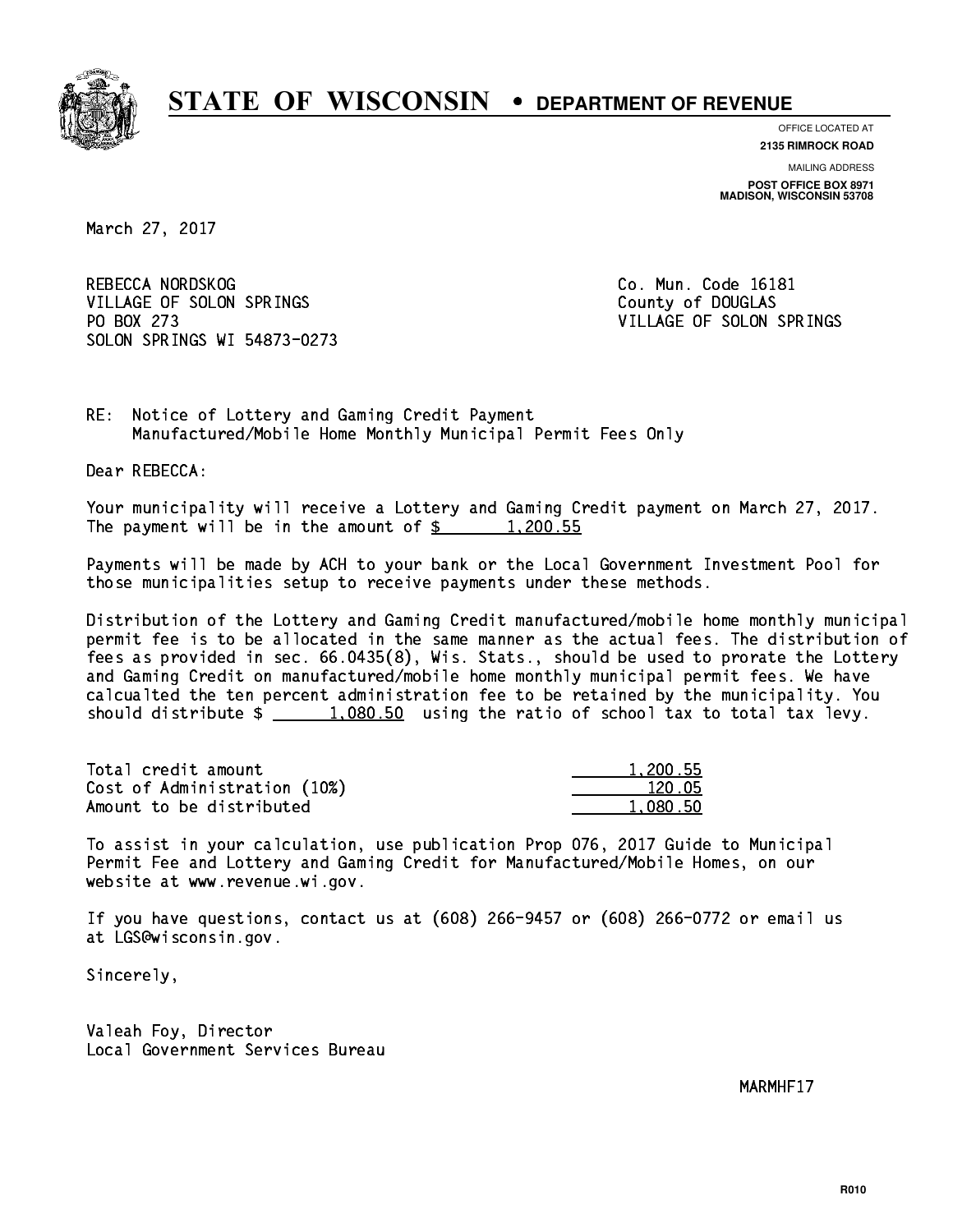

**OFFICE LOCATED AT**

**2135 RIMROCK ROAD**

**MAILING ADDRESS POST OFFICE BOX 8971 MADISON, WISCONSIN 53708**

March 27, 2017

 ARLENE CARTWRIGHT Co. Mun. Code 17004 TOWN OF DUNN County of DUNN N4216 COUNTY RD Z TOWN OF DUNN MENOMONIE WI 54751

RE: Notice of Lottery and Gaming Credit Payment Manufactured/Mobile Home Monthly Municipal Permit Fees Only

Dear ARLENE:

 Your municipality will receive a Lottery and Gaming Credit payment on March 27, 2017. The payment will be in the amount of  $\frac{2}{3}$  1,840.60

 Payments will be made by ACH to your bank or the Local Government Investment Pool for those municipalities setup to receive payments under these methods.

 Distribution of the Lottery and Gaming Credit manufactured/mobile home monthly municipal permit fee is to be allocated in the same manner as the actual fees. The distribution of fees as provided in sec. 66.0435(8), Wis. Stats., should be used to prorate the Lottery and Gaming Credit on manufactured/mobile home monthly municipal permit fees. We have calcualted the ten percent administration fee to be retained by the municipality. You should distribute  $\frac{1.656.54}{1.656.54}$  using the ratio of school tax to total tax levy.

| Total credit amount          | 1,840.60 |
|------------------------------|----------|
| Cost of Administration (10%) | 184.06   |
| Amount to be distributed     | 1.656.54 |

 To assist in your calculation, use publication Prop 076, 2017 Guide to Municipal Permit Fee and Lottery and Gaming Credit for Manufactured/Mobile Homes, on our website at www.revenue.wi.gov.

 If you have questions, contact us at (608) 266-9457 or (608) 266-0772 or email us at LGS@wisconsin.gov.

Sincerely,

 Valeah Foy, Director Local Government Services Bureau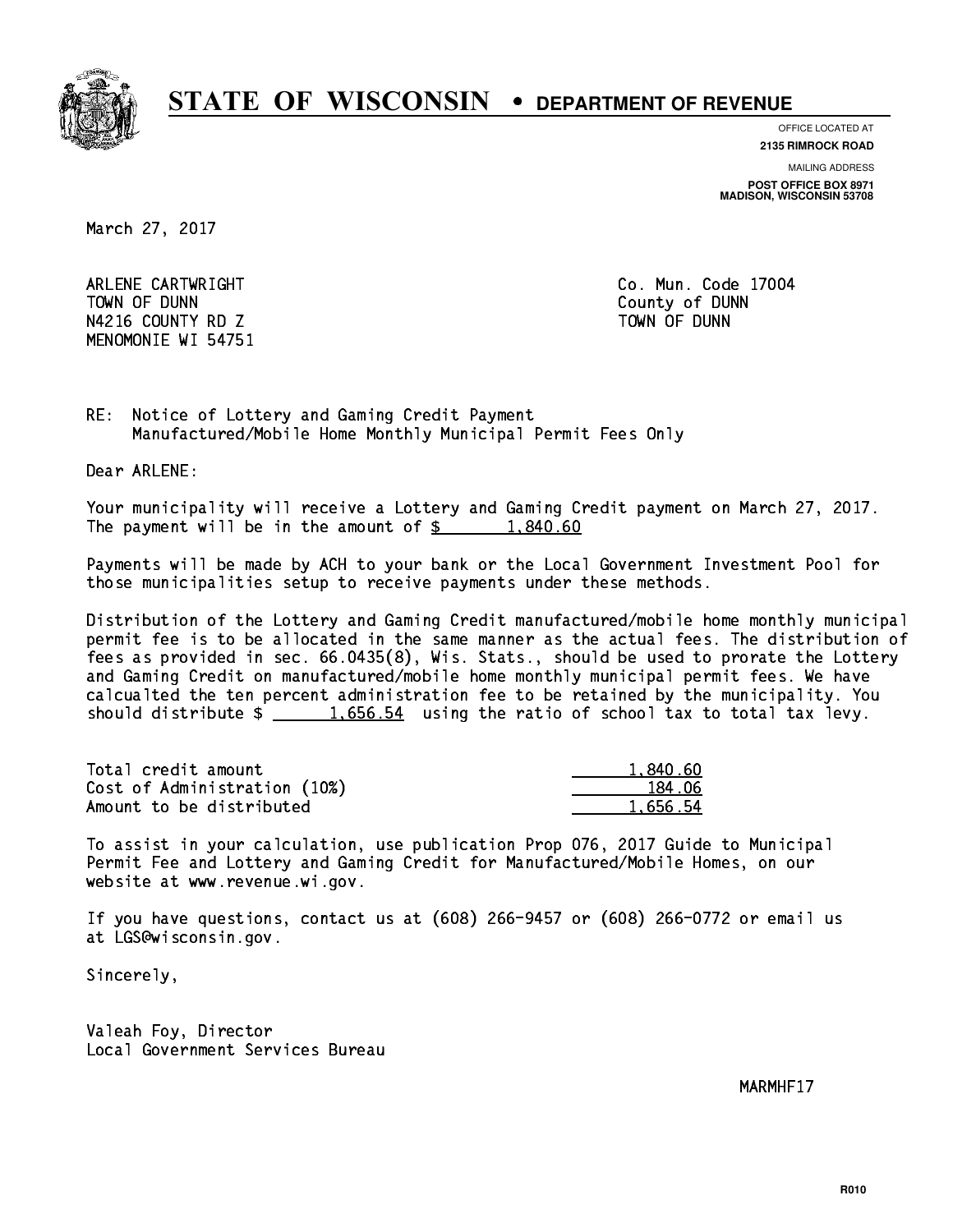

**OFFICE LOCATED AT**

**2135 RIMROCK ROAD**

**MAILING ADDRESS POST OFFICE BOX 8971 MADISON, WISCONSIN 53708**

March 27, 2017

ANNE WAHL TOWN OF ELK MOUND COUNTY OF DUNN E8235 COUNTY RD E TOWN OF ELK MOUND ELK MOUND WI 54739-9282

Co. Mun. Code 17008

RE: Notice of Lottery and Gaming Credit Payment Manufactured/Mobile Home Monthly Municipal Permit Fees Only

Dear ANNE:

 Your municipality will receive a Lottery and Gaming Credit payment on March 27, 2017. The payment will be in the amount of  $\frac{2}{3}$  2,386.21

 Payments will be made by ACH to your bank or the Local Government Investment Pool for those municipalities setup to receive payments under these methods.

 Distribution of the Lottery and Gaming Credit manufactured/mobile home monthly municipal permit fee is to be allocated in the same manner as the actual fees. The distribution of fees as provided in sec. 66.0435(8), Wis. Stats., should be used to prorate the Lottery and Gaming Credit on manufactured/mobile home monthly municipal permit fees. We have calcualted the ten percent administration fee to be retained by the municipality. You should distribute  $\frac{2.147.59}{2.147.59}$  using the ratio of school tax to total tax levy.

| Total credit amount          | 2.386.21 |
|------------------------------|----------|
| Cost of Administration (10%) | 238.62   |
| Amount to be distributed     | 2.147.59 |

 To assist in your calculation, use publication Prop 076, 2017 Guide to Municipal Permit Fee and Lottery and Gaming Credit for Manufactured/Mobile Homes, on our website at www.revenue.wi.gov.

 If you have questions, contact us at (608) 266-9457 or (608) 266-0772 or email us at LGS@wisconsin.gov.

Sincerely,

 Valeah Foy, Director Local Government Services Bureau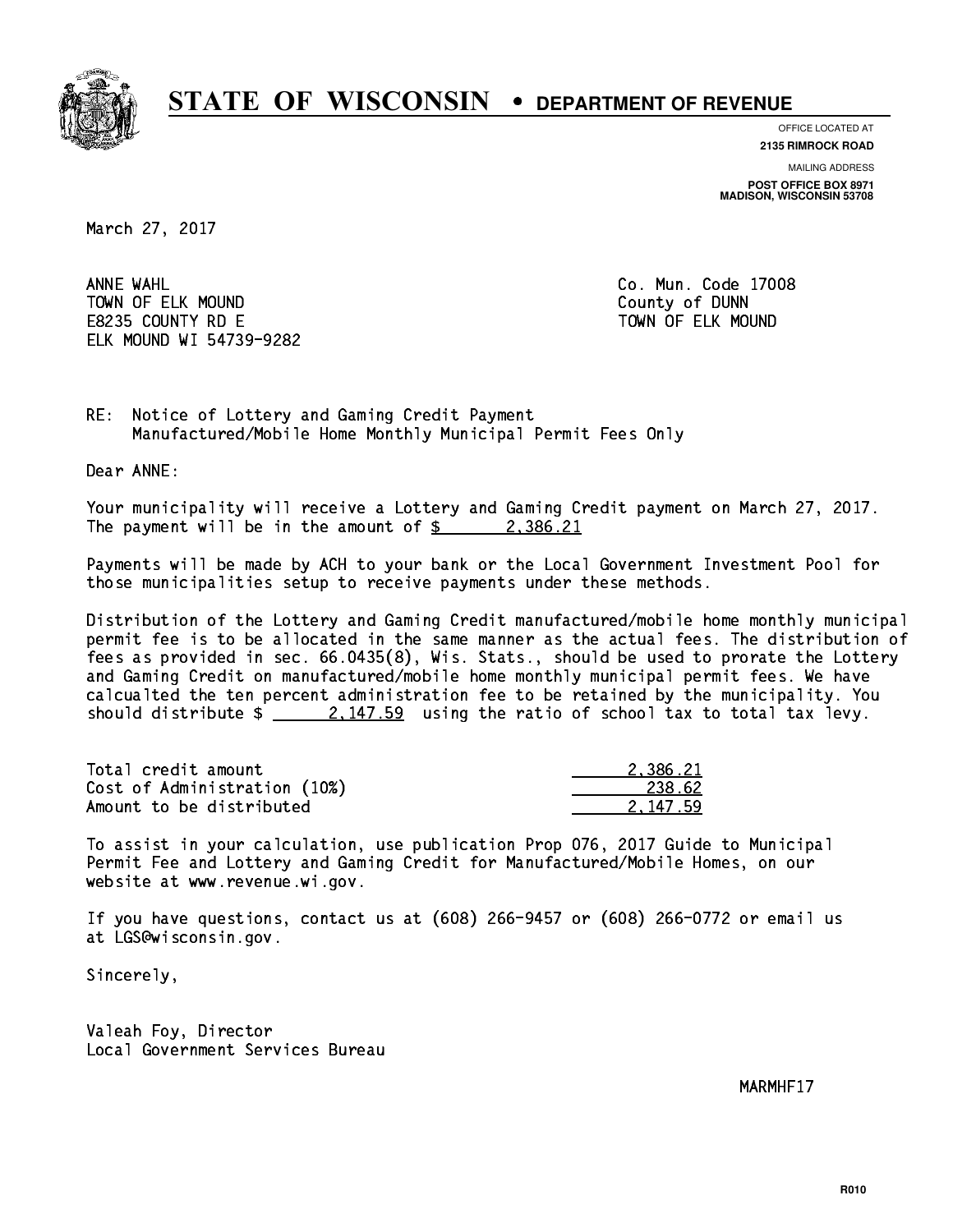

**OFFICE LOCATED AT**

**2135 RIMROCK ROAD**

**MAILING ADDRESS POST OFFICE BOX 8971 MADISON, WISCONSIN 53708**

March 27, 2017

NANCY PONTO TOWN OF MENOMONIE County of DUNN N4564 446TH ST TOWN OF MENOMONIE MENOMONIE WI 54751

Co. Mun. Code 17016

RE: Notice of Lottery and Gaming Credit Payment Manufactured/Mobile Home Monthly Municipal Permit Fees Only

Dear NANCY:

 Your municipality will receive a Lottery and Gaming Credit payment on March 27, 2017. The payment will be in the amount of  $\frac{2}{3}$  14,453.93

 Payments will be made by ACH to your bank or the Local Government Investment Pool for those municipalities setup to receive payments under these methods.

 Distribution of the Lottery and Gaming Credit manufactured/mobile home monthly municipal permit fee is to be allocated in the same manner as the actual fees. The distribution of fees as provided in sec. 66.0435(8), Wis. Stats., should be used to prorate the Lottery and Gaming Credit on manufactured/mobile home monthly municipal permit fees. We have calcualted the ten percent administration fee to be retained by the municipality. You should distribute  $\frac{2}{13,008.54}$  using the ratio of school tax to total tax levy.

| Total credit amount          | 14, 453, 93 |
|------------------------------|-------------|
| Cost of Administration (10%) | 1.445.39    |
| Amount to be distributed     | 13.008.54   |

 To assist in your calculation, use publication Prop 076, 2017 Guide to Municipal Permit Fee and Lottery and Gaming Credit for Manufactured/Mobile Homes, on our website at www.revenue.wi.gov.

 If you have questions, contact us at (608) 266-9457 or (608) 266-0772 or email us at LGS@wisconsin.gov.

Sincerely,

 Valeah Foy, Director Local Government Services Bureau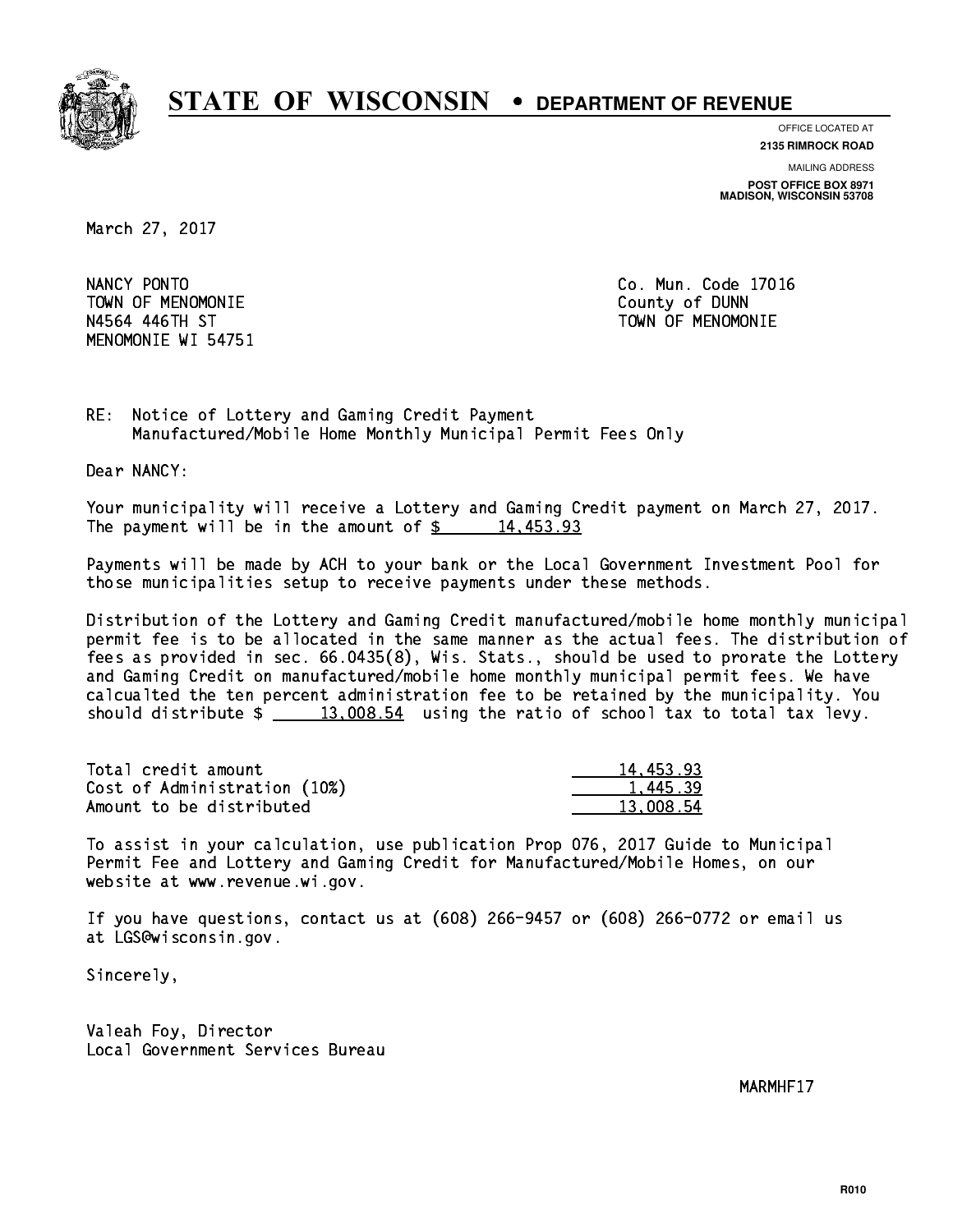

**OFFICE LOCATED AT**

**2135 RIMROCK ROAD**

**MAILING ADDRESS POST OFFICE BOX 8971 MADISON, WISCONSIN 53708**

March 27, 2017

 CAROL HOLLISTER Co. Mun. Code 17026 TOWN OF ROCK CREEK COUNTY OF DUNN N1662 950TH STREET TOWN OF ROCK CREEK EAU CLAIRE WI 54701

RE: Notice of Lottery and Gaming Credit Payment Manufactured/Mobile Home Monthly Municipal Permit Fees Only

Dear CAROL:

 Your municipality will receive a Lottery and Gaming Credit payment on March 27, 2017. The payment will be in the amount of  $\frac{207.84}{200}$ 

 Payments will be made by ACH to your bank or the Local Government Investment Pool for those municipalities setup to receive payments under these methods.

 Distribution of the Lottery and Gaming Credit manufactured/mobile home monthly municipal permit fee is to be allocated in the same manner as the actual fees. The distribution of fees as provided in sec. 66.0435(8), Wis. Stats., should be used to prorate the Lottery and Gaming Credit on manufactured/mobile home monthly municipal permit fees. We have calcualted the ten percent administration fee to be retained by the municipality. You should distribute  $\frac{2}{187.06}$  using the ratio of school tax to total tax levy.

Total credit amount Cost of Administration (10%) Amount to be distributed

| 207.84 |
|--------|
| 20.78  |
| 87 NA  |

 To assist in your calculation, use publication Prop 076, 2017 Guide to Municipal Permit Fee and Lottery and Gaming Credit for Manufactured/Mobile Homes, on our website at www.revenue.wi.gov.

 If you have questions, contact us at (608) 266-9457 or (608) 266-0772 or email us at LGS@wisconsin.gov.

Sincerely,

 Valeah Foy, Director Local Government Services Bureau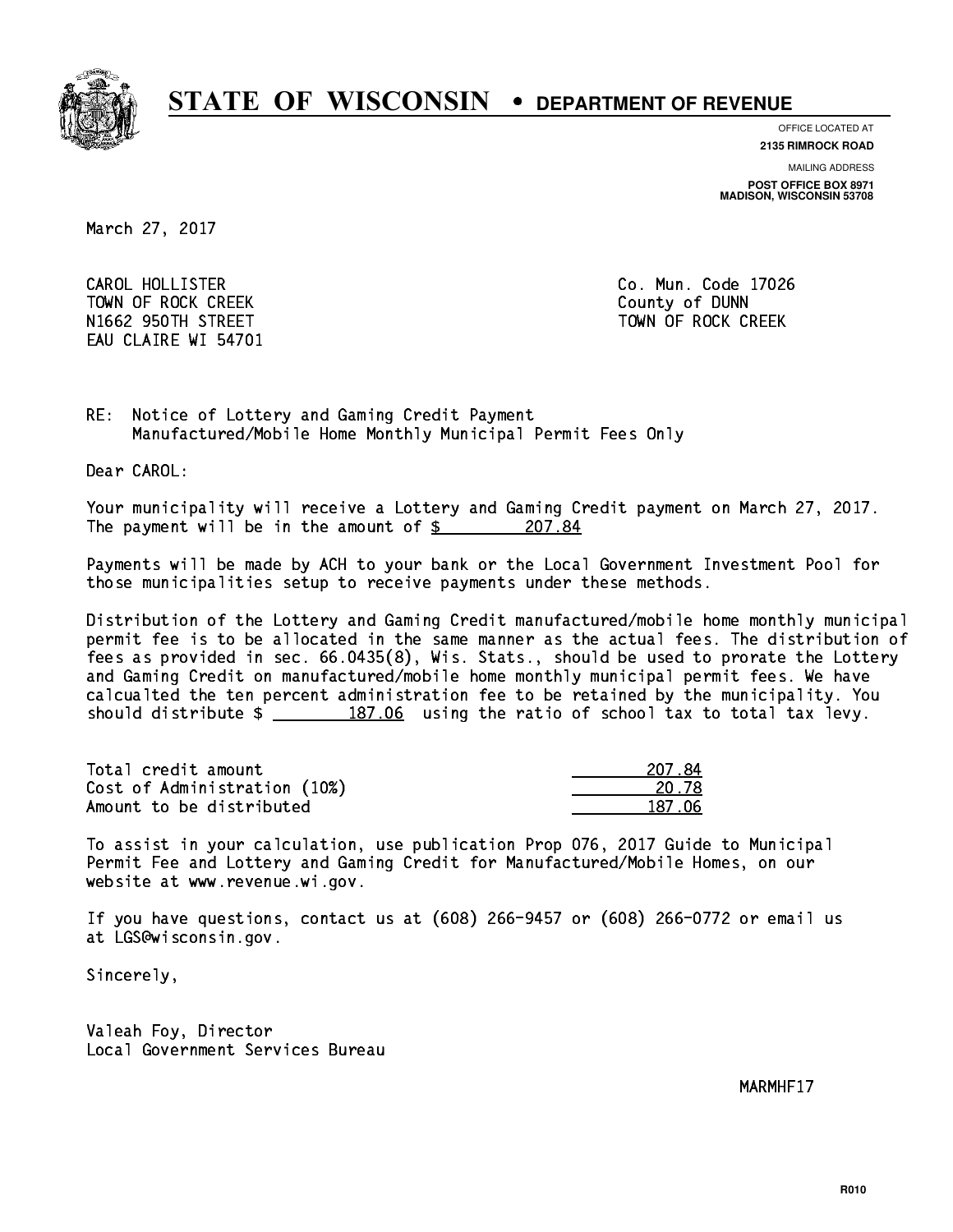

**OFFICE LOCATED AT**

**2135 RIMROCK ROAD**

**MAILING ADDRESS POST OFFICE BOX 8971 MADISON, WISCONSIN 53708**

March 27, 2017

 JUDITH ALBRICHT Co. Mun. Code 17038 TOWN OF TAINTER County of DUNN N8150 COUNTY RD DG TAINTER TOWN OF TAINTER COLFAX WI 54730-4526

RE: Notice of Lottery and Gaming Credit Payment Manufactured/Mobile Home Monthly Municipal Permit Fees Only

Dear JUDITH:

 Your municipality will receive a Lottery and Gaming Credit payment on March 27, 2017. The payment will be in the amount of  $\frac{2}{3}$  3,218.04

 Payments will be made by ACH to your bank or the Local Government Investment Pool for those municipalities setup to receive payments under these methods.

 Distribution of the Lottery and Gaming Credit manufactured/mobile home monthly municipal permit fee is to be allocated in the same manner as the actual fees. The distribution of fees as provided in sec. 66.0435(8), Wis. Stats., should be used to prorate the Lottery and Gaming Credit on manufactured/mobile home monthly municipal permit fees. We have calcualted the ten percent administration fee to be retained by the municipality. You should distribute  $\frac{2.896.24}{2.896.24}$  using the ratio of school tax to total tax levy.

| Total credit amount          | 3.218.04 |
|------------------------------|----------|
| Cost of Administration (10%) | 321.80   |
| Amount to be distributed     | 2.896.24 |

 To assist in your calculation, use publication Prop 076, 2017 Guide to Municipal Permit Fee and Lottery and Gaming Credit for Manufactured/Mobile Homes, on our website at www.revenue.wi.gov.

 If you have questions, contact us at (608) 266-9457 or (608) 266-0772 or email us at LGS@wisconsin.gov.

Sincerely,

 Valeah Foy, Director Local Government Services Bureau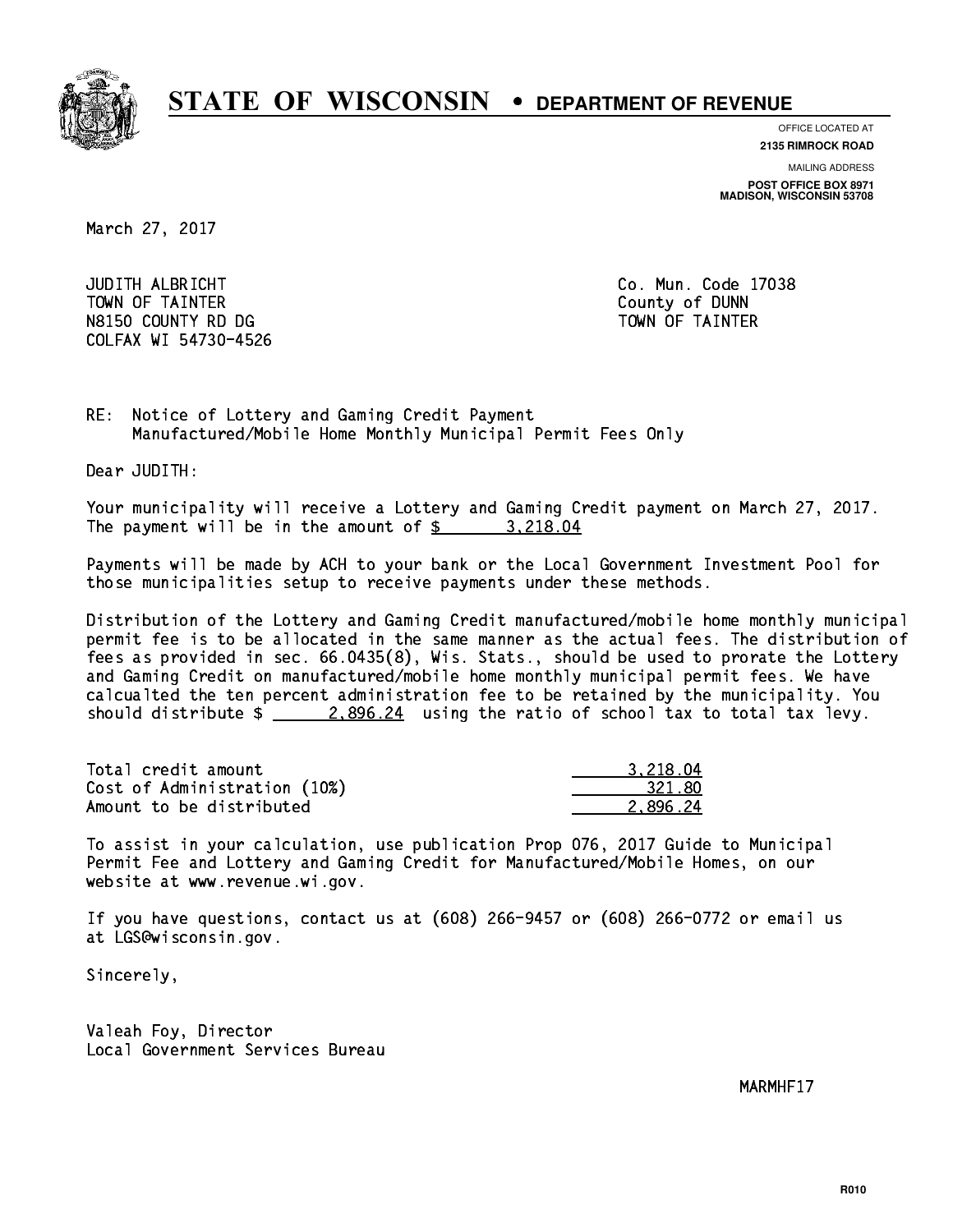

**OFFICE LOCATED AT**

**2135 RIMROCK ROAD**

**MAILING ADDRESS POST OFFICE BOX 8971 MADISON, WISCONSIN 53708**

March 27, 2017

 LAURA RASMUSSEN Co. Mun. Code 17040 TOWN OF TIFFANY County of DUNN N11322 STATE ROAD 79 TOWN OF TIFFANY BOYCEVILLE WI 54725

RE: Notice of Lottery and Gaming Credit Payment Manufactured/Mobile Home Monthly Municipal Permit Fees Only

Dear LAURA:

 Your municipality will receive a Lottery and Gaming Credit payment on March 27, 2017. The payment will be in the amount of  $\frac{2}{3}$  433.20

 Payments will be made by ACH to your bank or the Local Government Investment Pool for those municipalities setup to receive payments under these methods.

 Distribution of the Lottery and Gaming Credit manufactured/mobile home monthly municipal permit fee is to be allocated in the same manner as the actual fees. The distribution of fees as provided in sec. 66.0435(8), Wis. Stats., should be used to prorate the Lottery and Gaming Credit on manufactured/mobile home monthly municipal permit fees. We have calcualted the ten percent administration fee to be retained by the municipality. You should distribute \$ 389.88 using the ratio of school tax to total tax levy. \_\_\_\_\_\_\_\_\_\_\_\_\_\_

| Total credit amount          | 433.20 |
|------------------------------|--------|
| Cost of Administration (10%) | 43.32  |
| Amount to be distributed     | 389.88 |

 To assist in your calculation, use publication Prop 076, 2017 Guide to Municipal Permit Fee and Lottery and Gaming Credit for Manufactured/Mobile Homes, on our website at www.revenue.wi.gov.

 If you have questions, contact us at (608) 266-9457 or (608) 266-0772 or email us at LGS@wisconsin.gov.

Sincerely,

 Valeah Foy, Director Local Government Services Bureau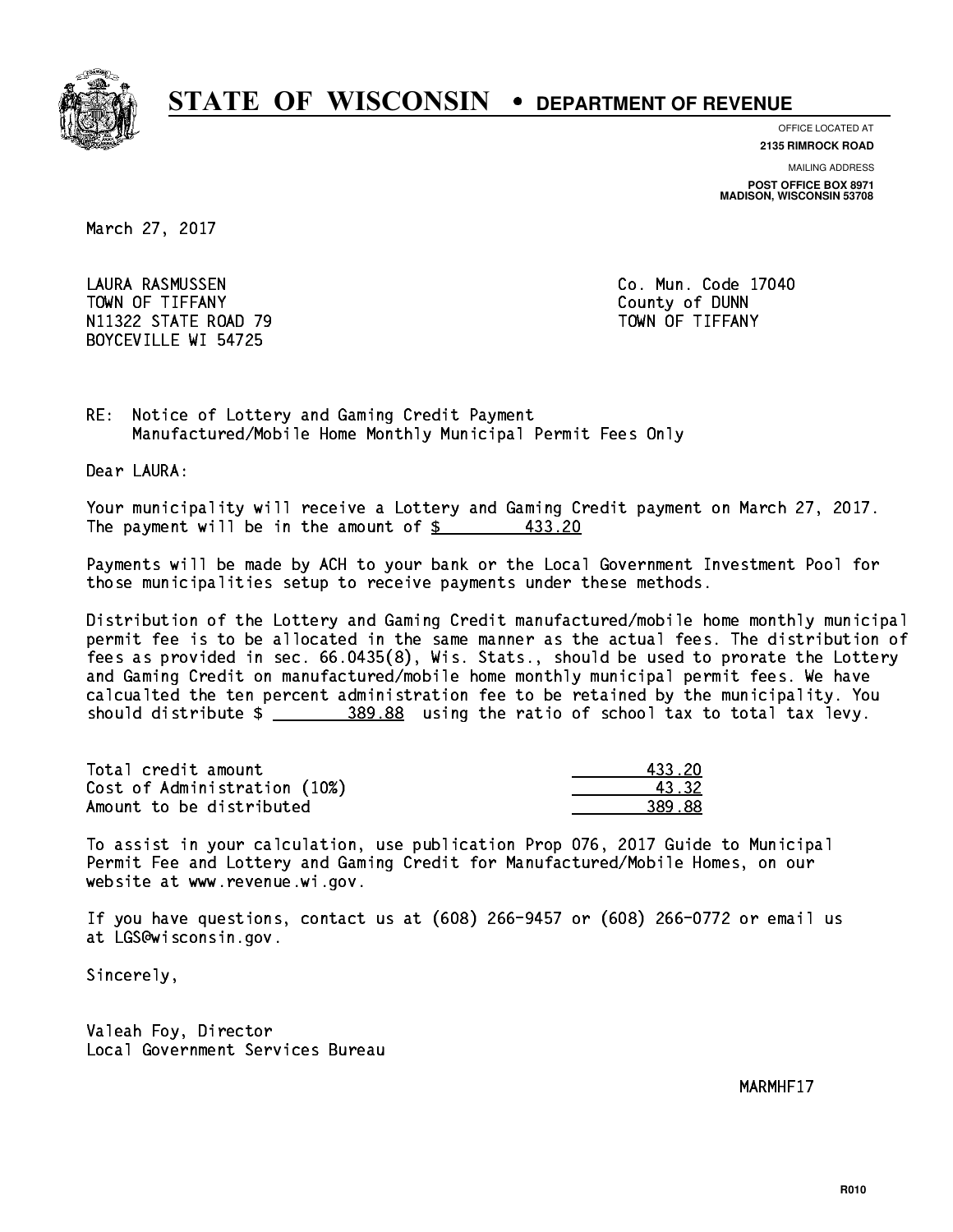

**OFFICE LOCATED AT 2135 RIMROCK ROAD**

**MAILING ADDRESS**

**POST OFFICE BOX 8971 MADISON, WISCONSIN 53708**

March 27, 2017

JENNY STEINMEYER TOWN OF WESTON COUNTY OF DUNN N3226 COUNTY ROAD K TOWN OF WESTON MENOMONIE WI 54751

Co. Mun. Code 17042

RE: Notice of Lottery and Gaming Credit Payment Manufactured/Mobile Home Monthly Municipal Permit Fees Only

Dear JENNY:

 Your municipality will receive a Lottery and Gaming Credit payment on March 27, 2017. The payment will be in the amount of \$ 352.74 \_\_\_\_\_\_\_\_\_\_\_\_\_\_\_\_

 Payments will be made by ACH to your bank or the Local Government Investment Pool for those municipalities setup to receive payments under these methods.

 Distribution of the Lottery and Gaming Credit manufactured/mobile home monthly municipal permit fee is to be allocated in the same manner as the actual fees. The distribution of fees as provided in sec. 66.0435(8), Wis. Stats., should be used to prorate the Lottery and Gaming Credit on manufactured/mobile home monthly municipal permit fees. We have calcualted the ten percent administration fee to be retained by the municipality. You should distribute  $\frac{217.47}{2}$  using the ratio of school tax to total tax levy.

Total credit amount Cost of Administration (10%) Amount to be distributed

| 74. ?د |
|--------|
| ı 27   |
| . .    |

 To assist in your calculation, use publication Prop 076, 2017 Guide to Municipal Permit Fee and Lottery and Gaming Credit for Manufactured/Mobile Homes, on our website at www.revenue.wi.gov.

 If you have questions, contact us at (608) 266-9457 or (608) 266-0772 or email us at LGS@wisconsin.gov.

Sincerely,

 Valeah Foy, Director Local Government Services Bureau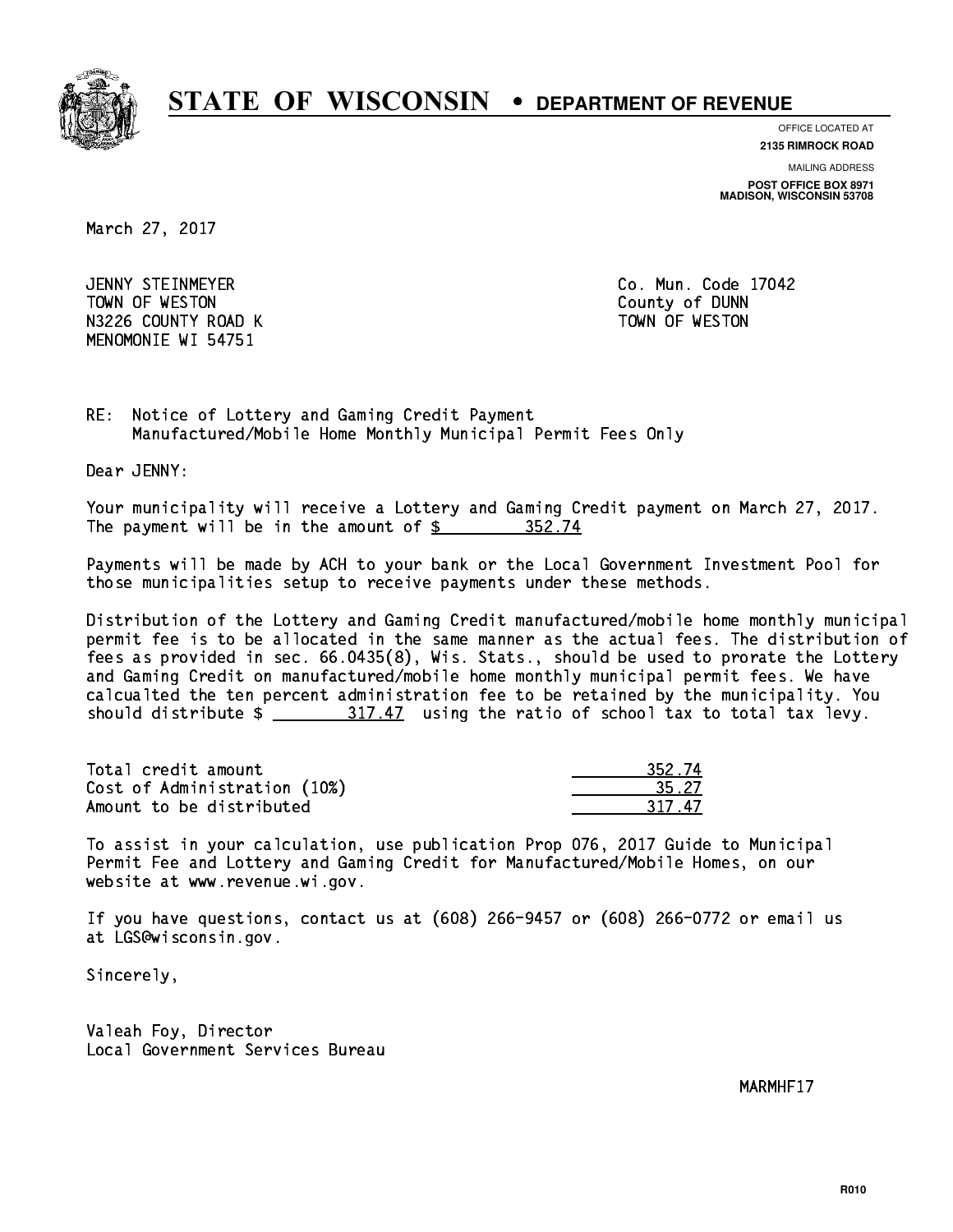

**OFFICE LOCATED AT 2135 RIMROCK ROAD**

**MAILING ADDRESS**

**POST OFFICE BOX 8971 MADISON, WISCONSIN 53708**

March 27, 2017

**BECKY STEFFE**  TOWN OF WILSON County of DUNN N13090 ST TOWN OF WILSON OF WILSON OF WILSON OF WILSON OF WILSON OF WILSON OF WILSON OF WILSON OF WILSON OF WI RIDGELAND WI 54763

Co. Mun. Code 17044

RE: Notice of Lottery and Gaming Credit Payment Manufactured/Mobile Home Monthly Municipal Permit Fees Only

Dear BECKY:

 Your municipality will receive a Lottery and Gaming Credit payment on March 27, 2017. The payment will be in the amount of \$ 523.41 \_\_\_\_\_\_\_\_\_\_\_\_\_\_\_\_

 Payments will be made by ACH to your bank or the Local Government Investment Pool for those municipalities setup to receive payments under these methods.

 Distribution of the Lottery and Gaming Credit manufactured/mobile home monthly municipal permit fee is to be allocated in the same manner as the actual fees. The distribution of fees as provided in sec. 66.0435(8), Wis. Stats., should be used to prorate the Lottery and Gaming Credit on manufactured/mobile home monthly municipal permit fees. We have calcualted the ten percent administration fee to be retained by the municipality. You should distribute  $\frac{2}{2}$   $\frac{471.07}{2}$  using the ratio of school tax to total tax levy.

Total credit amount Cost of Administration (10%) Amount to be distributed

| 11<br>ヘンマー |
|------------|
| 72 RA      |
| 71 N Z     |

 To assist in your calculation, use publication Prop 076, 2017 Guide to Municipal Permit Fee and Lottery and Gaming Credit for Manufactured/Mobile Homes, on our website at www.revenue.wi.gov.

 If you have questions, contact us at (608) 266-9457 or (608) 266-0772 or email us at LGS@wisconsin.gov.

Sincerely,

 Valeah Foy, Director Local Government Services Bureau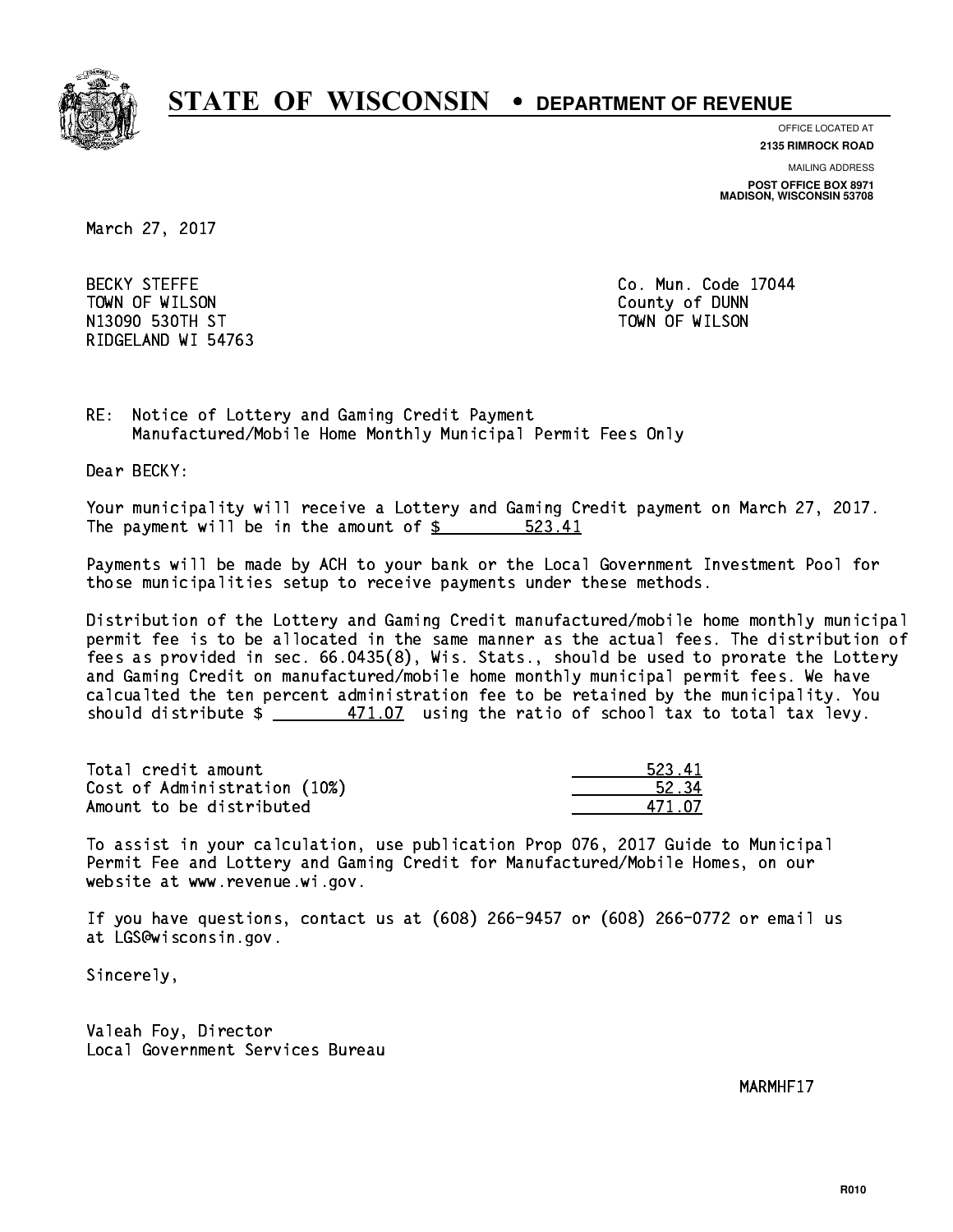

**OFFICE LOCATED AT**

**2135 RIMROCK ROAD**

**MAILING ADDRESS POST OFFICE BOX 8971 MADISON, WISCONSIN 53708**

March 27, 2017

DARLENE LEE VILLAGE OF BOYCEVILLE **COUNTY OF SEXUAL COUNTY OF BOYCEVILLE** PO BOX 368 BOYCEVILLE WI 54725-0368

Co. Mun. Code 17106 VILLAGE OF BOYCEVILLE

RE: Notice of Lottery and Gaming Credit Payment Manufactured/Mobile Home Monthly Municipal Permit Fees Only

Dear DARLENE:

 Your municipality will receive a Lottery and Gaming Credit payment on March 27, 2017. The payment will be in the amount of  $\frac{2}{3}$  4,833.12

 Payments will be made by ACH to your bank or the Local Government Investment Pool for those municipalities setup to receive payments under these methods.

 Distribution of the Lottery and Gaming Credit manufactured/mobile home monthly municipal permit fee is to be allocated in the same manner as the actual fees. The distribution of fees as provided in sec. 66.0435(8), Wis. Stats., should be used to prorate the Lottery and Gaming Credit on manufactured/mobile home monthly municipal permit fees. We have calcualted the ten percent administration fee to be retained by the municipality. You should distribute  $\frac{4,349.81}{2}$  using the ratio of school tax to total tax levy.

| Total credit amount          | 4.833.12 |
|------------------------------|----------|
| Cost of Administration (10%) | 483.31   |
| Amount to be distributed     | 4.349.81 |

 To assist in your calculation, use publication Prop 076, 2017 Guide to Municipal Permit Fee and Lottery and Gaming Credit for Manufactured/Mobile Homes, on our website at www.revenue.wi.gov.

 If you have questions, contact us at (608) 266-9457 or (608) 266-0772 or email us at LGS@wisconsin.gov.

Sincerely,

 Valeah Foy, Director Local Government Services Bureau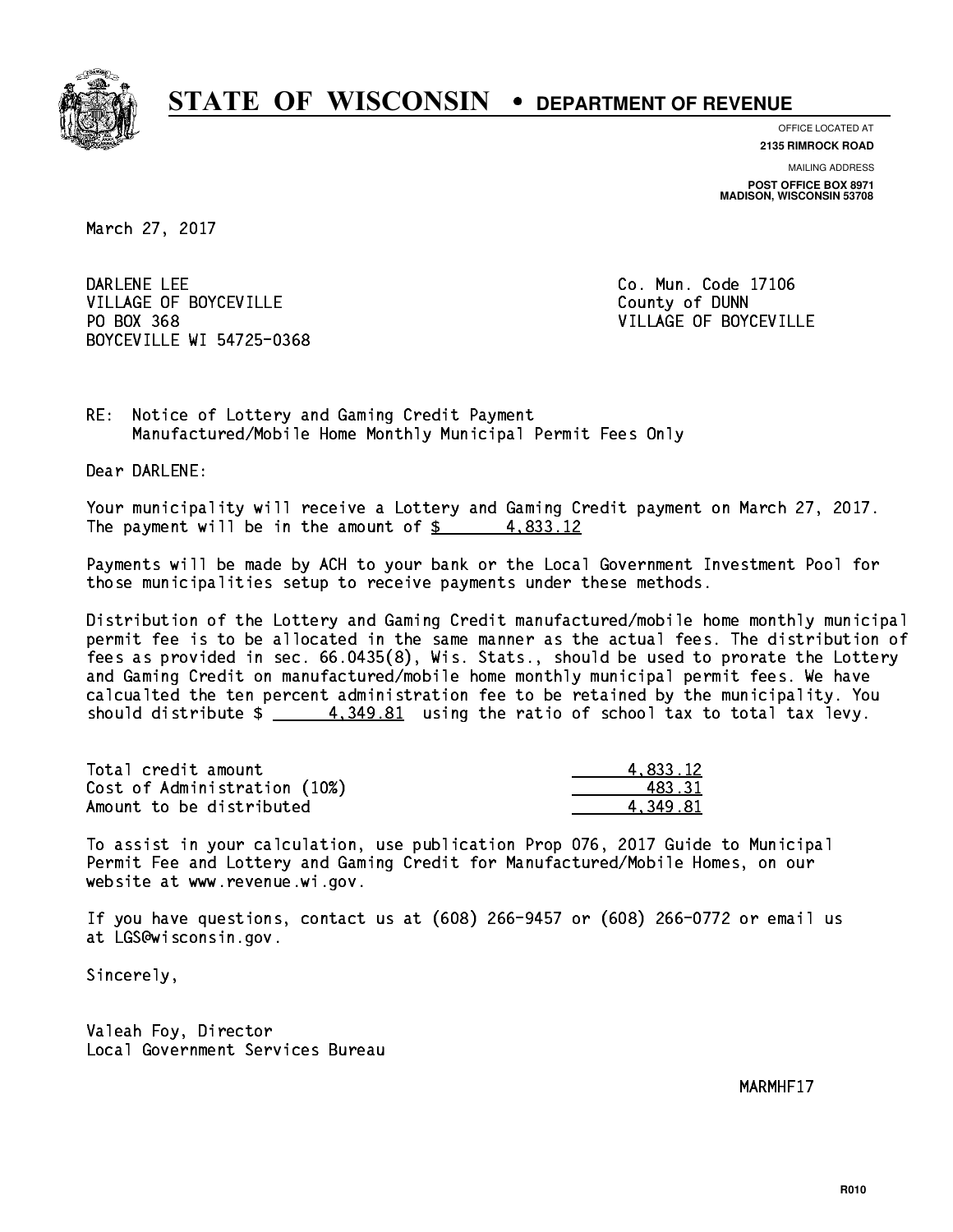

**OFFICE LOCATED AT**

**2135 RIMROCK ROAD**

**MAILING ADDRESS POST OFFICE BOX 8971 MADISON, WISCONSIN 53708**

March 27, 2017

 LYNN NIGGEMANN Co. Mun. Code 17111 VILLAGE OF COLFAX COUNTY OF DUNN PO BOX 417 VILLAGE OF COLFAX COLFAX WI 54730-0417

RE: Notice of Lottery and Gaming Credit Payment Manufactured/Mobile Home Monthly Municipal Permit Fees Only

Dear LYNN:

 Your municipality will receive a Lottery and Gaming Credit payment on March 27, 2017. The payment will be in the amount of  $\frac{2}{3}$  3,285.96

 Payments will be made by ACH to your bank or the Local Government Investment Pool for those municipalities setup to receive payments under these methods.

 Distribution of the Lottery and Gaming Credit manufactured/mobile home monthly municipal permit fee is to be allocated in the same manner as the actual fees. The distribution of fees as provided in sec. 66.0435(8), Wis. Stats., should be used to prorate the Lottery and Gaming Credit on manufactured/mobile home monthly municipal permit fees. We have calcualted the ten percent administration fee to be retained by the municipality. You should distribute  $\frac{2.957.37}{2.957.37}$  using the ratio of school tax to total tax levy.

| Total credit amount          | 3.285.96 |
|------------------------------|----------|
| Cost of Administration (10%) | 328.59   |
| Amount to be distributed     | 2.957.37 |

 To assist in your calculation, use publication Prop 076, 2017 Guide to Municipal Permit Fee and Lottery and Gaming Credit for Manufactured/Mobile Homes, on our website at www.revenue.wi.gov.

 If you have questions, contact us at (608) 266-9457 or (608) 266-0772 or email us at LGS@wisconsin.gov.

Sincerely,

 Valeah Foy, Director Local Government Services Bureau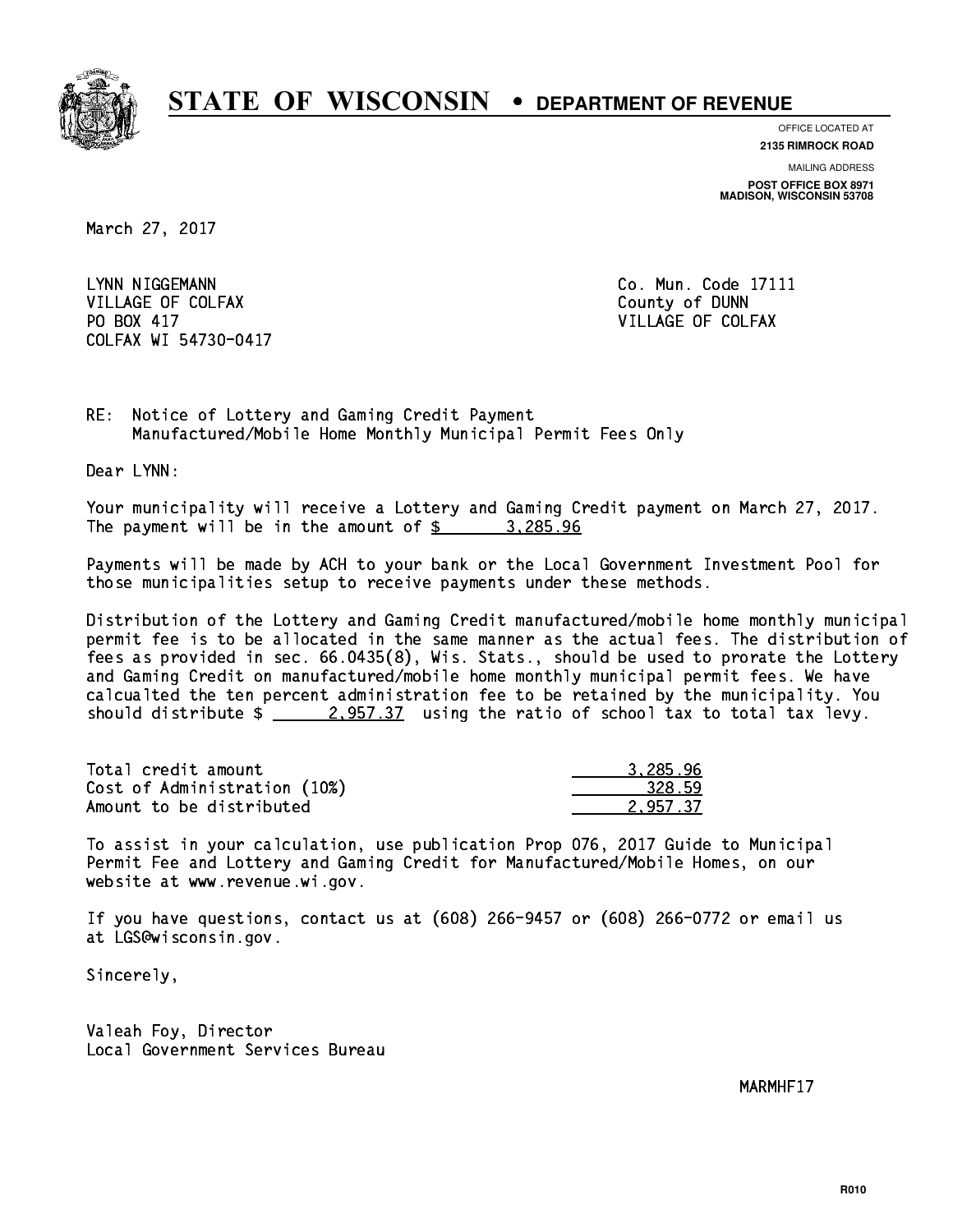

**OFFICE LOCATED AT**

**2135 RIMROCK ROAD**

**MAILING ADDRESS POST OFFICE BOX 8971 MADISON, WISCONSIN 53708**

March 27, 2017

PATRICIA HAHN VILLAGE OF ELK MOUND COUNTY OF DUNN PO BOX 188 ELK MOUND WI 54739-0188

Co. Mun. Code 17121 VILLAGE OF ELK MOUND

RE: Notice of Lottery and Gaming Credit Payment Manufactured/Mobile Home Monthly Municipal Permit Fees Only

Dear PATRICIA:

 Your municipality will receive a Lottery and Gaming Credit payment on March 27, 2017. The payment will be in the amount of  $\frac{2}{3}$  1,120.39

 Payments will be made by ACH to your bank or the Local Government Investment Pool for those municipalities setup to receive payments under these methods.

 Distribution of the Lottery and Gaming Credit manufactured/mobile home monthly municipal permit fee is to be allocated in the same manner as the actual fees. The distribution of fees as provided in sec. 66.0435(8), Wis. Stats., should be used to prorate the Lottery and Gaming Credit on manufactured/mobile home monthly municipal permit fees. We have calcualted the ten percent administration fee to be retained by the municipality. You should distribute  $\frac{1,008.36}{1,008.36}$  using the ratio of school tax to total tax levy.

| Total credit amount          | 1,120.39 |
|------------------------------|----------|
| Cost of Administration (10%) | 112.03   |
| Amount to be distributed     | 1.008.36 |

 To assist in your calculation, use publication Prop 076, 2017 Guide to Municipal Permit Fee and Lottery and Gaming Credit for Manufactured/Mobile Homes, on our website at www.revenue.wi.gov.

 If you have questions, contact us at (608) 266-9457 or (608) 266-0772 or email us at LGS@wisconsin.gov.

Sincerely,

 Valeah Foy, Director Local Government Services Bureau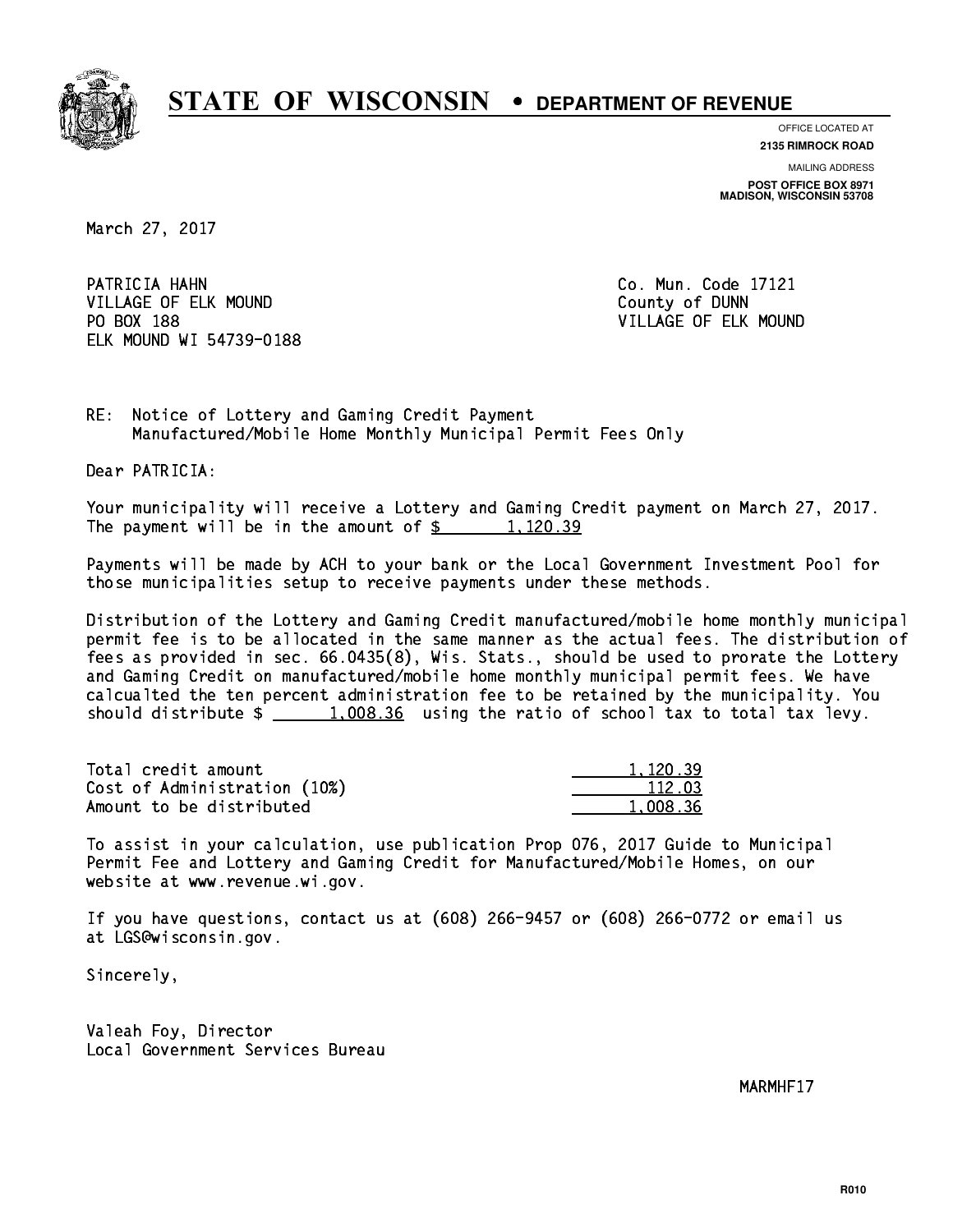

**OFFICE LOCATED AT**

**2135 RIMROCK ROAD**

**MAILING ADDRESS POST OFFICE BOX 8971 MADISON, WISCONSIN 53708**

March 27, 2017

VILLAGE OF KNAPP County of DUNN KNAPP WI 54749

 THERESA KOPACZ Co. Mun. Code 17141 P.O. BOX 86 VILLAGE OF KNAPP

RE: Notice of Lottery and Gaming Credit Payment Manufactured/Mobile Home Monthly Municipal Permit Fees Only

Dear THERESA:

 Your municipality will receive a Lottery and Gaming Credit payment on March 27, 2017. The payment will be in the amount of  $\frac{2}{3}$  1,516.68

 Payments will be made by ACH to your bank or the Local Government Investment Pool for those municipalities setup to receive payments under these methods.

 Distribution of the Lottery and Gaming Credit manufactured/mobile home monthly municipal permit fee is to be allocated in the same manner as the actual fees. The distribution of fees as provided in sec. 66.0435(8), Wis. Stats., should be used to prorate the Lottery and Gaming Credit on manufactured/mobile home monthly municipal permit fees. We have calcualted the ten percent administration fee to be retained by the municipality. You should distribute  $\frac{1,365.02}{1,365.02}$  using the ratio of school tax to total tax levy.

| Total credit amount          | 1,516.68 |
|------------------------------|----------|
| Cost of Administration (10%) | 151.66   |
| Amount to be distributed     | 1.365.02 |

 To assist in your calculation, use publication Prop 076, 2017 Guide to Municipal Permit Fee and Lottery and Gaming Credit for Manufactured/Mobile Homes, on our website at www.revenue.wi.gov.

 If you have questions, contact us at (608) 266-9457 or (608) 266-0772 or email us at LGS@wisconsin.gov.

Sincerely,

 Valeah Foy, Director Local Government Services Bureau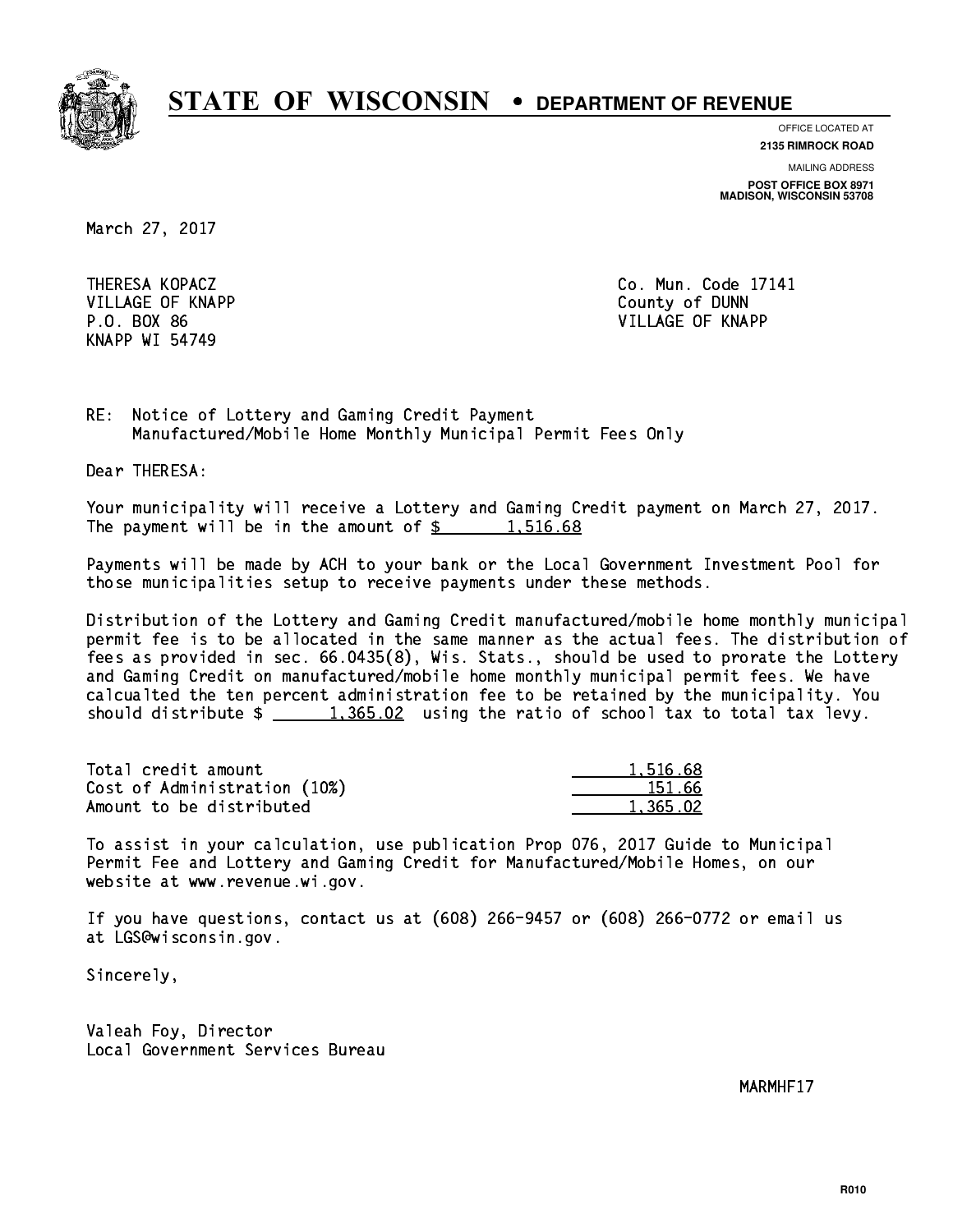

**OFFICE LOCATED AT**

**2135 RIMROCK ROAD**

**MAILING ADDRESS POST OFFICE BOX 8971 MADISON, WISCONSIN 53708**

March 27, 2017

 SUSAN HAKANSON Co. Mun. Code 17251 CITY OF MENOMONIE County of DUNN 800 WILSON AVE CITY OF MENOMONIE MENOMONIE WI 54751-2734

RE: Notice of Lottery and Gaming Credit Payment Manufactured/Mobile Home Monthly Municipal Permit Fees Only

Dear SUSAN:

 Your municipality will receive a Lottery and Gaming Credit payment on March 27, 2017. The payment will be in the amount of  $\frac{2}{3}$  13,790.77

 Payments will be made by ACH to your bank or the Local Government Investment Pool for those municipalities setup to receive payments under these methods.

 Distribution of the Lottery and Gaming Credit manufactured/mobile home monthly municipal permit fee is to be allocated in the same manner as the actual fees. The distribution of fees as provided in sec. 66.0435(8), Wis. Stats., should be used to prorate the Lottery and Gaming Credit on manufactured/mobile home monthly municipal permit fees. We have calcualted the ten percent administration fee to be retained by the municipality. You should distribute  $\frac{2}{12,411.70}$  using the ratio of school tax to total tax levy.

| Total credit amount          | 13,790.77 |
|------------------------------|-----------|
| Cost of Administration (10%) | 1.379.07  |
| Amount to be distributed     | 12.411.70 |

 To assist in your calculation, use publication Prop 076, 2017 Guide to Municipal Permit Fee and Lottery and Gaming Credit for Manufactured/Mobile Homes, on our website at www.revenue.wi.gov.

 If you have questions, contact us at (608) 266-9457 or (608) 266-0772 or email us at LGS@wisconsin.gov.

Sincerely,

 Valeah Foy, Director Local Government Services Bureau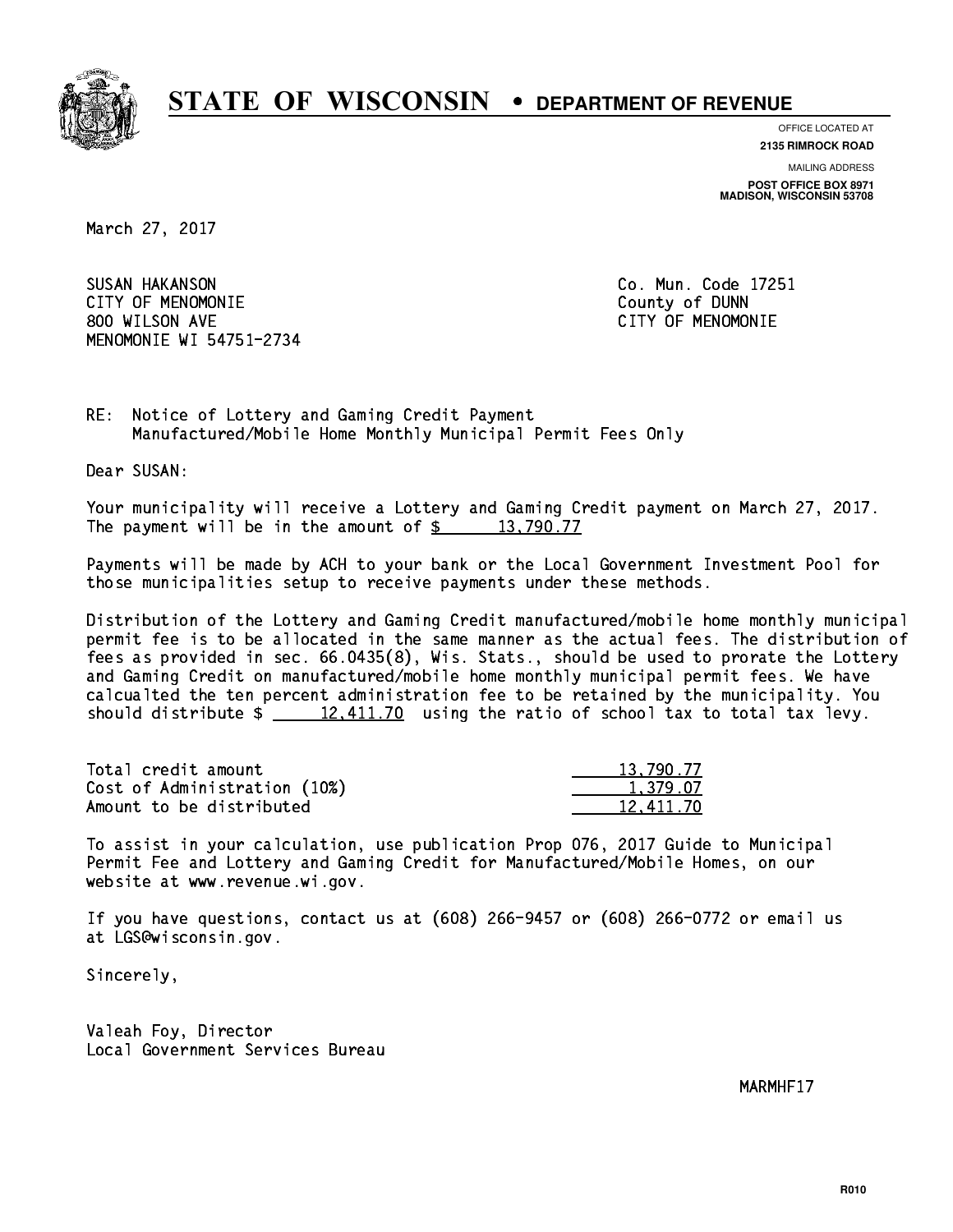

**OFFICE LOCATED AT**

**2135 RIMROCK ROAD**

**MAILING ADDRESS POST OFFICE BOX 8971 MADISON, WISCONSIN 53708**

March 27, 2017

 LESLIE D JAQUISH Co. Mun. Code 18004 TOWN OF BRUNSWICK County of EAU CLAIRE W2504 SILVER SPRINGS DRIVE TOWN OF BRUNSWICK EAU CLAIRE WI 54701-9520

RE: Notice of Lottery and Gaming Credit Payment Manufactured/Mobile Home Monthly Municipal Permit Fees Only

Dear LESLIE:

 Your municipality will receive a Lottery and Gaming Credit payment on March 27, 2017. The payment will be in the amount of  $\frac{2}{3}$  6,378.67

 Payments will be made by ACH to your bank or the Local Government Investment Pool for those municipalities setup to receive payments under these methods.

 Distribution of the Lottery and Gaming Credit manufactured/mobile home monthly municipal permit fee is to be allocated in the same manner as the actual fees. The distribution of fees as provided in sec. 66.0435(8), Wis. Stats., should be used to prorate the Lottery and Gaming Credit on manufactured/mobile home monthly municipal permit fees. We have calcualted the ten percent administration fee to be retained by the municipality. You should distribute  $\frac{2}{1}$   $\frac{5,740.81}{2}$  using the ratio of school tax to total tax levy.

| Total credit amount          | 6.378.67 |
|------------------------------|----------|
| Cost of Administration (10%) | 637.86   |
| Amount to be distributed     | 5.740.81 |

 To assist in your calculation, use publication Prop 076, 2017 Guide to Municipal Permit Fee and Lottery and Gaming Credit for Manufactured/Mobile Homes, on our website at www.revenue.wi.gov.

 If you have questions, contact us at (608) 266-9457 or (608) 266-0772 or email us at LGS@wisconsin.gov.

Sincerely,

 Valeah Foy, Director Local Government Services Bureau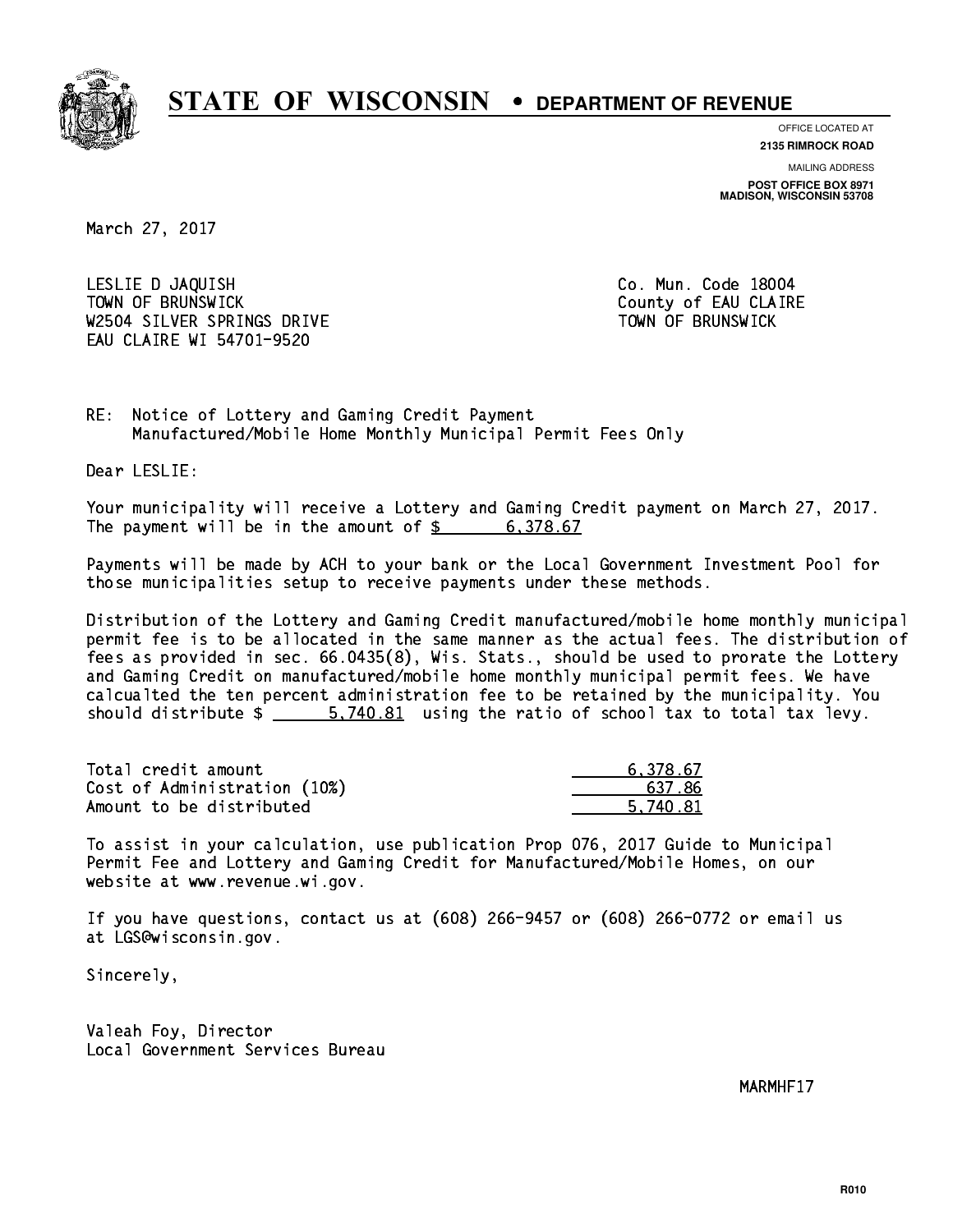

**OFFICE LOCATED AT 2135 RIMROCK ROAD**

**MAILING ADDRESS POST OFFICE BOX 8971 MADISON, WISCONSIN 53708**

March 27, 2017

DONNA LUND W6499 COUNTY RD ZZ TOWN OF DRAMMEN MONDOVI WI 54755

Co. Mun. Code 18008 TOWN OF DRAMMEN COUNTY OF EAU CLAIRE

RE: Notice of Lottery and Gaming Credit Payment Manufactured/Mobile Home Monthly Municipal Permit Fees Only

Dear DONNA:

 Your municipality will receive a Lottery and Gaming Credit payment on March 27, 2017. The payment will be in the amount of  $\frac{2}{3}$  1,122.77

 Payments will be made by ACH to your bank or the Local Government Investment Pool for those municipalities setup to receive payments under these methods.

 Distribution of the Lottery and Gaming Credit manufactured/mobile home monthly municipal permit fee is to be allocated in the same manner as the actual fees. The distribution of fees as provided in sec. 66.0435(8), Wis. Stats., should be used to prorate the Lottery and Gaming Credit on manufactured/mobile home monthly municipal permit fees. We have calcualted the ten percent administration fee to be retained by the municipality. You should distribute  $\frac{1,010.50}{1,010.50}$  using the ratio of school tax to total tax levy.

| Total credit amount          | 1,122,77 |
|------------------------------|----------|
| Cost of Administration (10%) | 112.27   |
| Amount to be distributed     | 1.010.50 |

112.27  $.010.50$ 

 To assist in your calculation, use publication Prop 076, 2017 Guide to Municipal Permit Fee and Lottery and Gaming Credit for Manufactured/Mobile Homes, on our website at www.revenue.wi.gov.

 If you have questions, contact us at (608) 266-9457 or (608) 266-0772 or email us at LGS@wisconsin.gov.

Sincerely,

 Valeah Foy, Director Local Government Services Bureau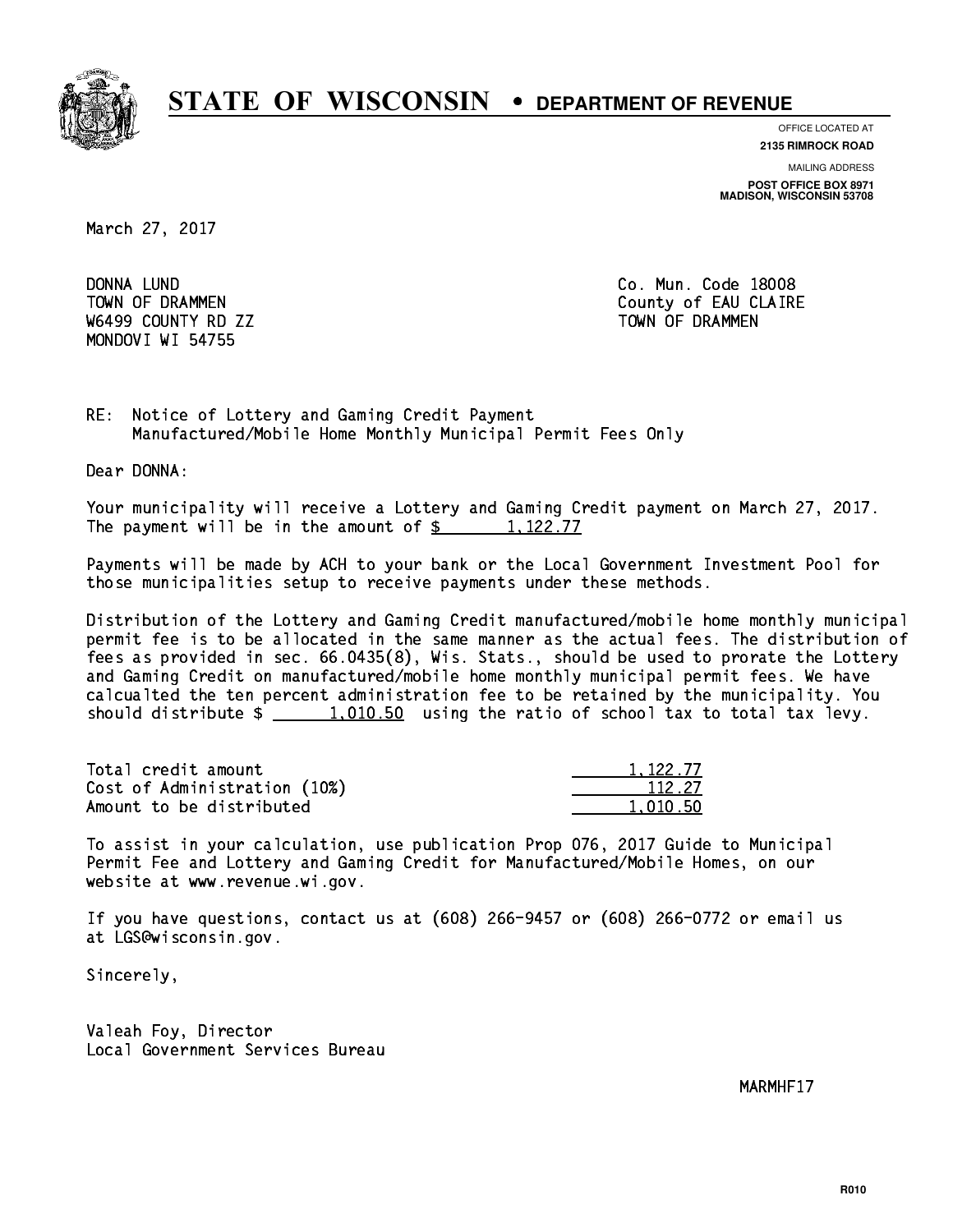

**OFFICE LOCATED AT 2135 RIMROCK ROAD**

**MAILING ADDRESS**

**POST OFFICE BOX 8971 MADISON, WISCONSIN 53708**

March 27, 2017

**SUE LARSON**  TOWN OF SEYMOUR County of EAU CLAIRE 6500 TOWER DR TOWN OF SEYMOUR EAU CLAIRE WI 54703-9722

Co. Mun. Code 18020

RE: Notice of Lottery and Gaming Credit Payment Manufactured/Mobile Home Monthly Municipal Permit Fees Only

Dear SUE:

 Your municipality will receive a Lottery and Gaming Credit payment on March 27, 2017. The payment will be in the amount of  $\frac{2}{3}$  2,769.24

 Payments will be made by ACH to your bank or the Local Government Investment Pool for those municipalities setup to receive payments under these methods.

 Distribution of the Lottery and Gaming Credit manufactured/mobile home monthly municipal permit fee is to be allocated in the same manner as the actual fees. The distribution of fees as provided in sec. 66.0435(8), Wis. Stats., should be used to prorate the Lottery and Gaming Credit on manufactured/mobile home monthly municipal permit fees. We have calcualted the ten percent administration fee to be retained by the municipality. You should distribute  $\frac{2.492.32}{2.492.32}$  using the ratio of school tax to total tax levy.

| Total credit amount          | 2.769.24 |
|------------------------------|----------|
| Cost of Administration (10%) | 276.92   |
| Amount to be distributed     | 2.492.32 |

 To assist in your calculation, use publication Prop 076, 2017 Guide to Municipal Permit Fee and Lottery and Gaming Credit for Manufactured/Mobile Homes, on our website at www.revenue.wi.gov.

 If you have questions, contact us at (608) 266-9457 or (608) 266-0772 or email us at LGS@wisconsin.gov.

Sincerely,

 Valeah Foy, Director Local Government Services Bureau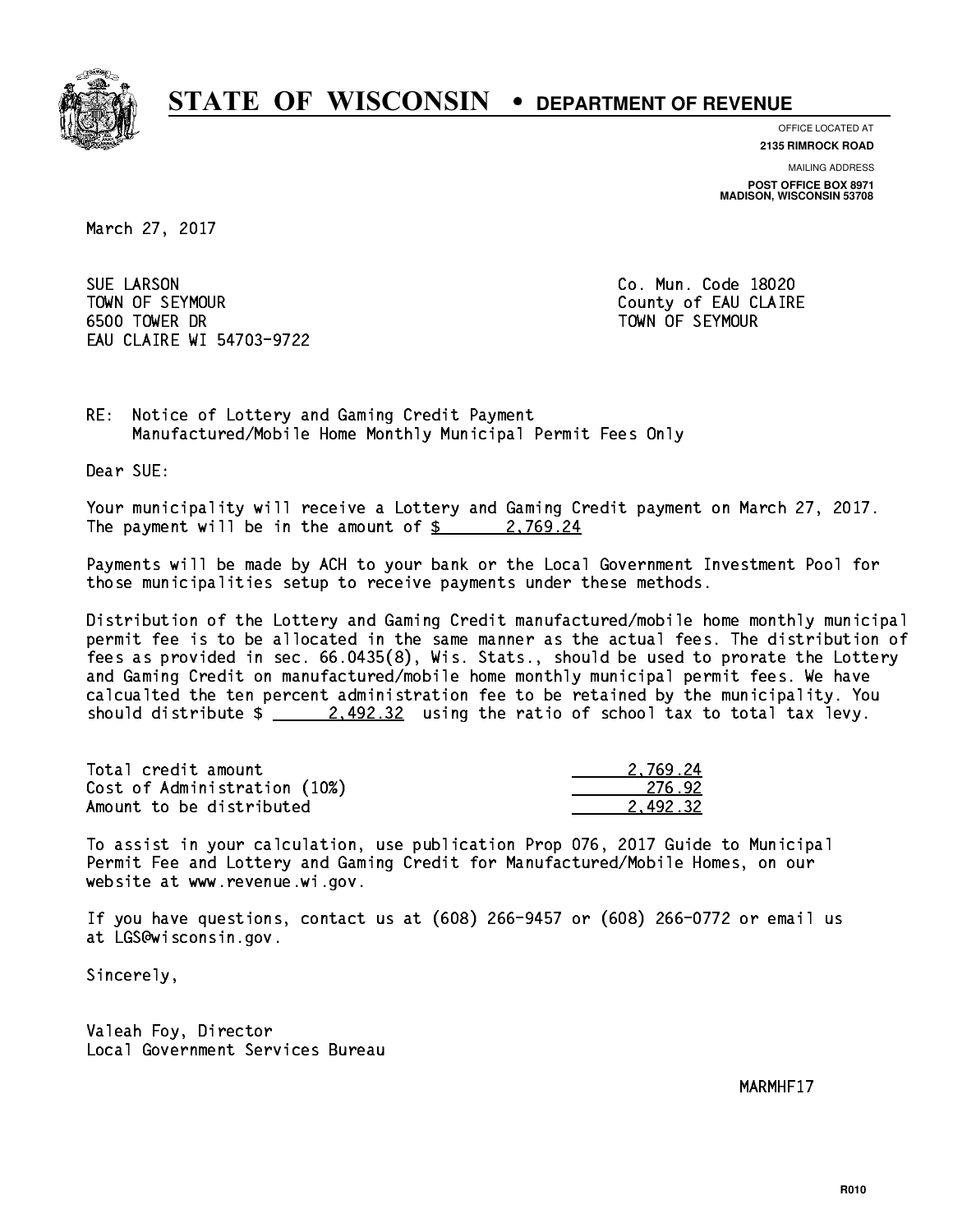

**OFFICE LOCATED AT**

**2135 RIMROCK ROAD**

**MAILING ADDRESS POST OFFICE BOX 8971 MADISON, WISCONSIN 53708**

March 27, 2017

 JANELLE HENNING Co. Mun. Code 18024 TOWN OF WASHINGTON COUNTY OF EAU CLAIRE 5750 OLD TOWN HALL RD TOWN OF WASHINGTON EAU CLAIRE WI 54701-8948

RE: Notice of Lottery and Gaming Credit Payment Manufactured/Mobile Home Monthly Municipal Permit Fees Only

Dear JANELLE:

 Your municipality will receive a Lottery and Gaming Credit payment on March 27, 2017. The payment will be in the amount of  $\frac{2}{3}$  4,679.14

 Payments will be made by ACH to your bank or the Local Government Investment Pool for those municipalities setup to receive payments under these methods.

 Distribution of the Lottery and Gaming Credit manufactured/mobile home monthly municipal permit fee is to be allocated in the same manner as the actual fees. The distribution of fees as provided in sec. 66.0435(8), Wis. Stats., should be used to prorate the Lottery and Gaming Credit on manufactured/mobile home monthly municipal permit fees. We have calcualted the ten percent administration fee to be retained by the municipality. You should distribute  $\frac{4.211.23}{2}$  using the ratio of school tax to total tax levy.

| Total credit amount          | 4.679.14 |
|------------------------------|----------|
| Cost of Administration (10%) | 467.91   |
| Amount to be distributed     | 4.211.23 |

 To assist in your calculation, use publication Prop 076, 2017 Guide to Municipal Permit Fee and Lottery and Gaming Credit for Manufactured/Mobile Homes, on our website at www.revenue.wi.gov.

 If you have questions, contact us at (608) 266-9457 or (608) 266-0772 or email us at LGS@wisconsin.gov.

Sincerely,

 Valeah Foy, Director Local Government Services Bureau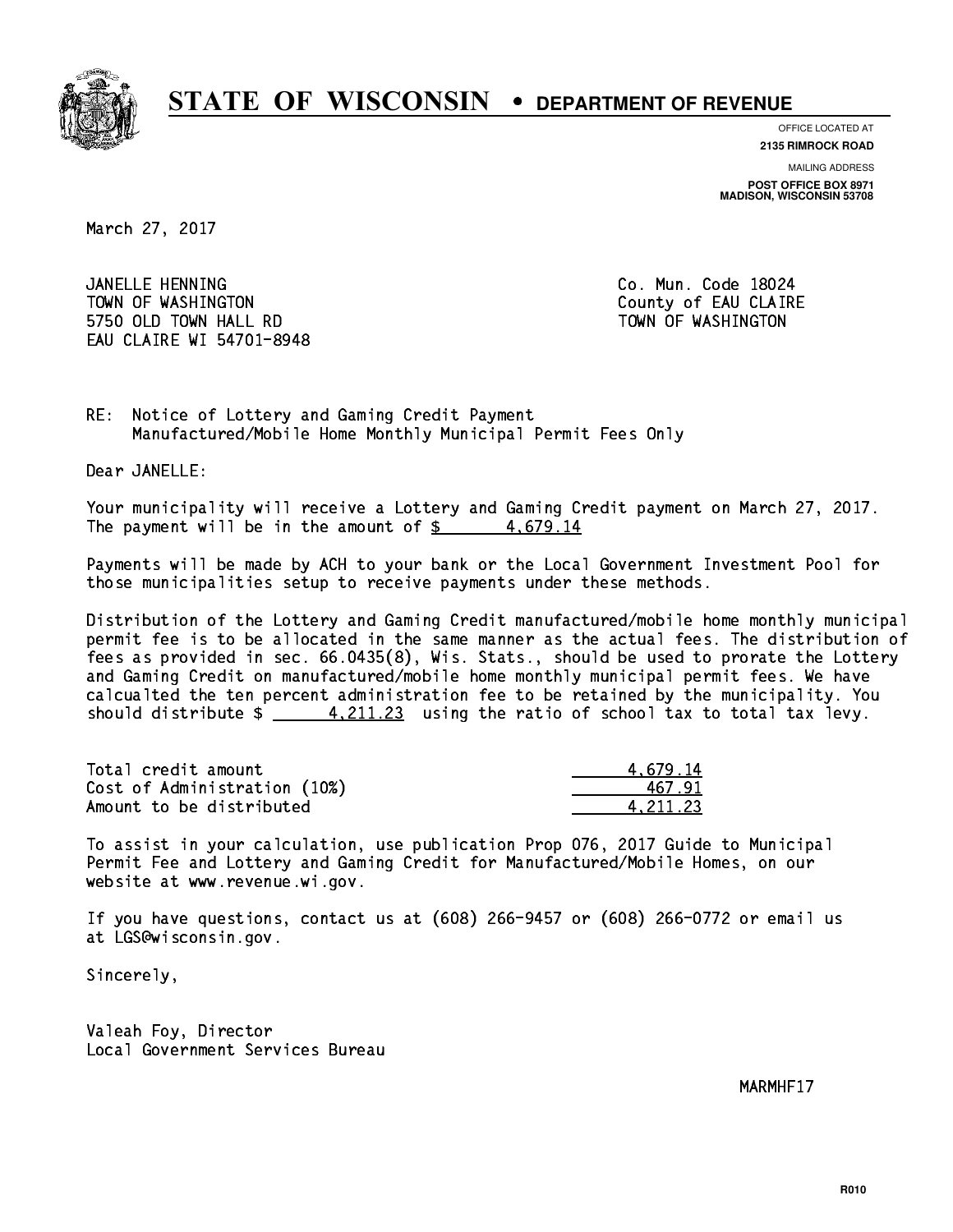

**OFFICE LOCATED AT 2135 RIMROCK ROAD**

**MAILING ADDRESS**

**POST OFFICE BOX 8971 MADISON, WISCONSIN 53708**

March 27, 2017

ROSALIE NELSON **Co. Mun. Code 18126** FAIRCHILD WI 54741

VILLAGE OF FAIRCHILD County of EAU CLAIRE 121 N HILL ST VILLAGE OF FAIRCHILD

RE: Notice of Lottery and Gaming Credit Payment Manufactured/Mobile Home Monthly Municipal Permit Fees Only

Dear ROSALIE:

 Your municipality will receive a Lottery and Gaming Credit payment on March 27, 2017. The payment will be in the amount of  $\frac{25}{37}$ 37.61

 Payments will be made by ACH to your bank or the Local Government Investment Pool for those municipalities setup to receive payments under these methods.

 Distribution of the Lottery and Gaming Credit manufactured/mobile home monthly municipal permit fee is to be allocated in the same manner as the actual fees. The distribution of fees as provided in sec. 66.0435(8), Wis. Stats., should be used to prorate the Lottery and Gaming Credit on manufactured/mobile home monthly municipal permit fees. We have calcualted the ten percent administration fee to be retained by the municipality. You should distribute  $\frac{23.85}{2}$  using the ratio of school tax to total tax levy.

Total credit amount Cost of Administration (10%) Amount to be distributed

| 51 |
|----|
|    |
|    |

 To assist in your calculation, use publication Prop 076, 2017 Guide to Municipal Permit Fee and Lottery and Gaming Credit for Manufactured/Mobile Homes, on our website at www.revenue.wi.gov.

 If you have questions, contact us at (608) 266-9457 or (608) 266-0772 or email us at LGS@wisconsin.gov.

Sincerely,

 Valeah Foy, Director Local Government Services Bureau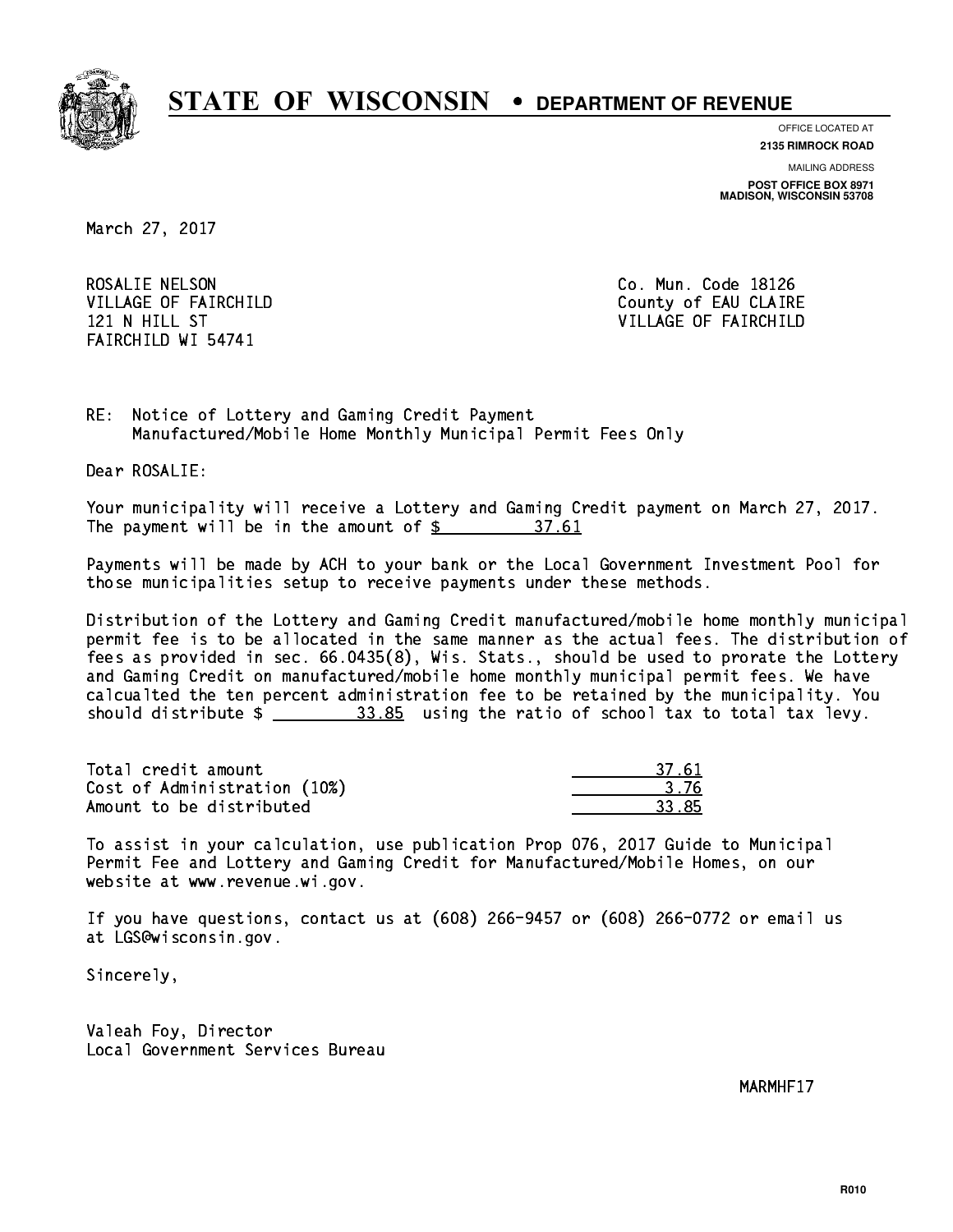

**OFFICE LOCATED AT**

**2135 RIMROCK ROAD**

**MAILING ADDRESS**

**POST OFFICE BOX 8971 MADISON, WISCONSIN 53708**

March 27, 2017

CYNTHIA BAUER CITY OF ALTOONA COUNTY OF ALTOONA 1303 LYNN AVENUE CITY OF ALTOONA ALTOONA WI 54720-0008

Co. Mun. Code 18201

RE: Notice of Lottery and Gaming Credit Payment Manufactured/Mobile Home Monthly Municipal Permit Fees Only

Dear CYNTHIA:

 Your municipality will receive a Lottery and Gaming Credit payment on March 27, 2017. The payment will be in the amount of  $\frac{26}{377.56}$ 

 Payments will be made by ACH to your bank or the Local Government Investment Pool for those municipalities setup to receive payments under these methods.

 Distribution of the Lottery and Gaming Credit manufactured/mobile home monthly municipal permit fee is to be allocated in the same manner as the actual fees. The distribution of fees as provided in sec. 66.0435(8), Wis. Stats., should be used to prorate the Lottery and Gaming Credit on manufactured/mobile home monthly municipal permit fees. We have calcualted the ten percent administration fee to be retained by the municipality. You should distribute  $\frac{23,739.81}{23,739.81}$  using the ratio of school tax to total tax levy.

| Total credit amount          | 26,377.56 |
|------------------------------|-----------|
| Cost of Administration (10%) | 2.637.75  |
| Amount to be distributed     | 23.739.81 |

 To assist in your calculation, use publication Prop 076, 2017 Guide to Municipal Permit Fee and Lottery and Gaming Credit for Manufactured/Mobile Homes, on our website at www.revenue.wi.gov.

 If you have questions, contact us at (608) 266-9457 or (608) 266-0772 or email us at LGS@wisconsin.gov.

Sincerely,

 Valeah Foy, Director Local Government Services Bureau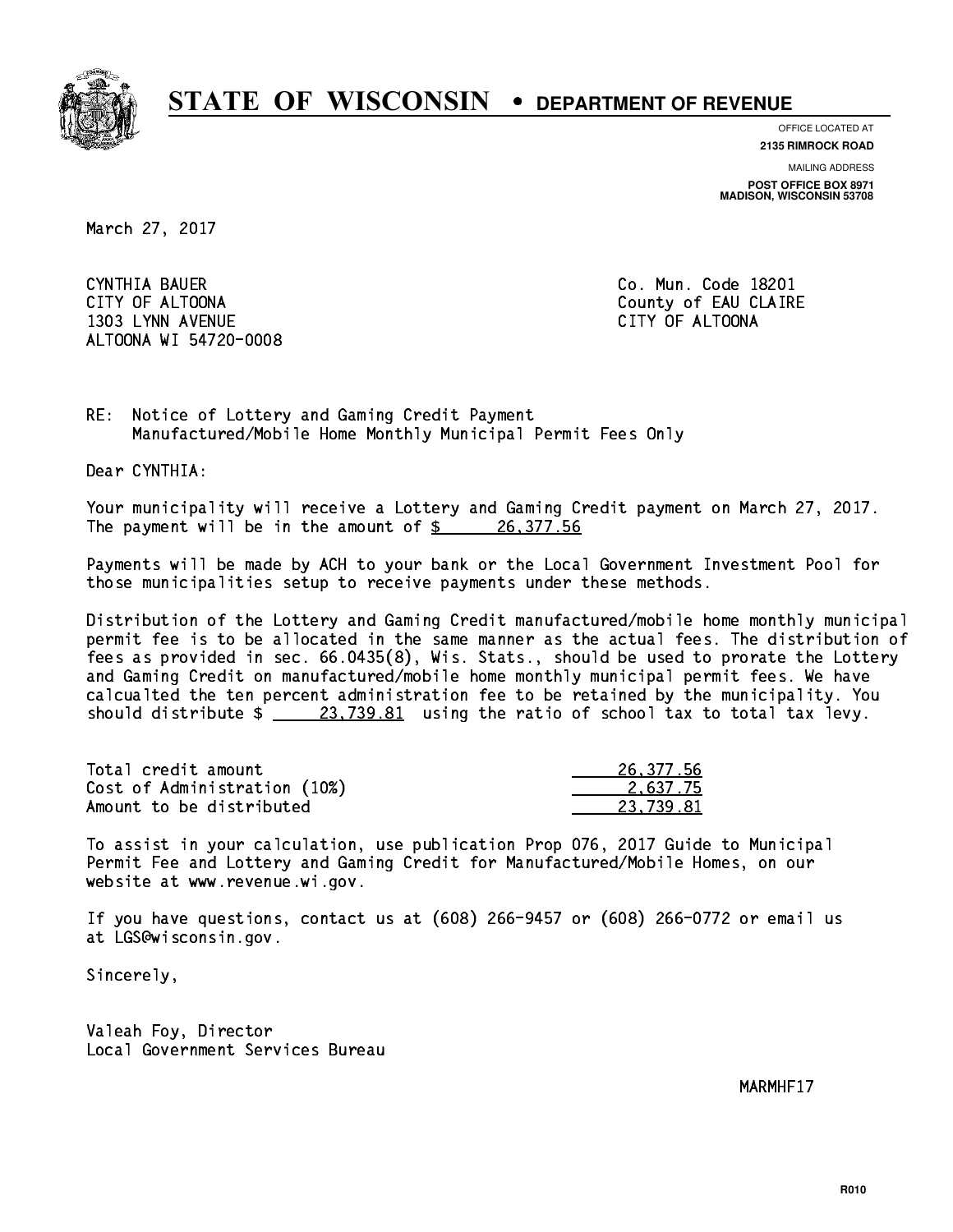

**OFFICE LOCATED AT 2135 RIMROCK ROAD**

**MAILING ADDRESS**

**POST OFFICE BOX 8971 MADISON, WISCONSIN 53708**

March 27, 2017

 CYNTHIA ANDEREGG Co. Mun. Code 18202 CITY OF AUGUSTA County of EAU CLAIRE P.O. BOX 475 CITY OF AUGUSTA AUGUSTA WI 54722-0475

RE: Notice of Lottery and Gaming Credit Payment Manufactured/Mobile Home Monthly Municipal Permit Fees Only

Dear CYNTHIA:

 Your municipality will receive a Lottery and Gaming Credit payment on March 27, 2017. The payment will be in the amount of  $\frac{2}{3}$  912.24

 Payments will be made by ACH to your bank or the Local Government Investment Pool for those municipalities setup to receive payments under these methods.

 Distribution of the Lottery and Gaming Credit manufactured/mobile home monthly municipal permit fee is to be allocated in the same manner as the actual fees. The distribution of fees as provided in sec. 66.0435(8), Wis. Stats., should be used to prorate the Lottery and Gaming Credit on manufactured/mobile home monthly municipal permit fees. We have calcualted the ten percent administration fee to be retained by the municipality. You should distribute  $\frac{2 \cdot 821.02}{2}$  using the ratio of school tax to total tax levy.

Total credit amount Cost of Administration (10%) Amount to be distributed

| 912.24 |
|--------|
| 11.22  |
| 821.O2 |

 To assist in your calculation, use publication Prop 076, 2017 Guide to Municipal Permit Fee and Lottery and Gaming Credit for Manufactured/Mobile Homes, on our website at www.revenue.wi.gov.

 If you have questions, contact us at (608) 266-9457 or (608) 266-0772 or email us at LGS@wisconsin.gov.

Sincerely,

 Valeah Foy, Director Local Government Services Bureau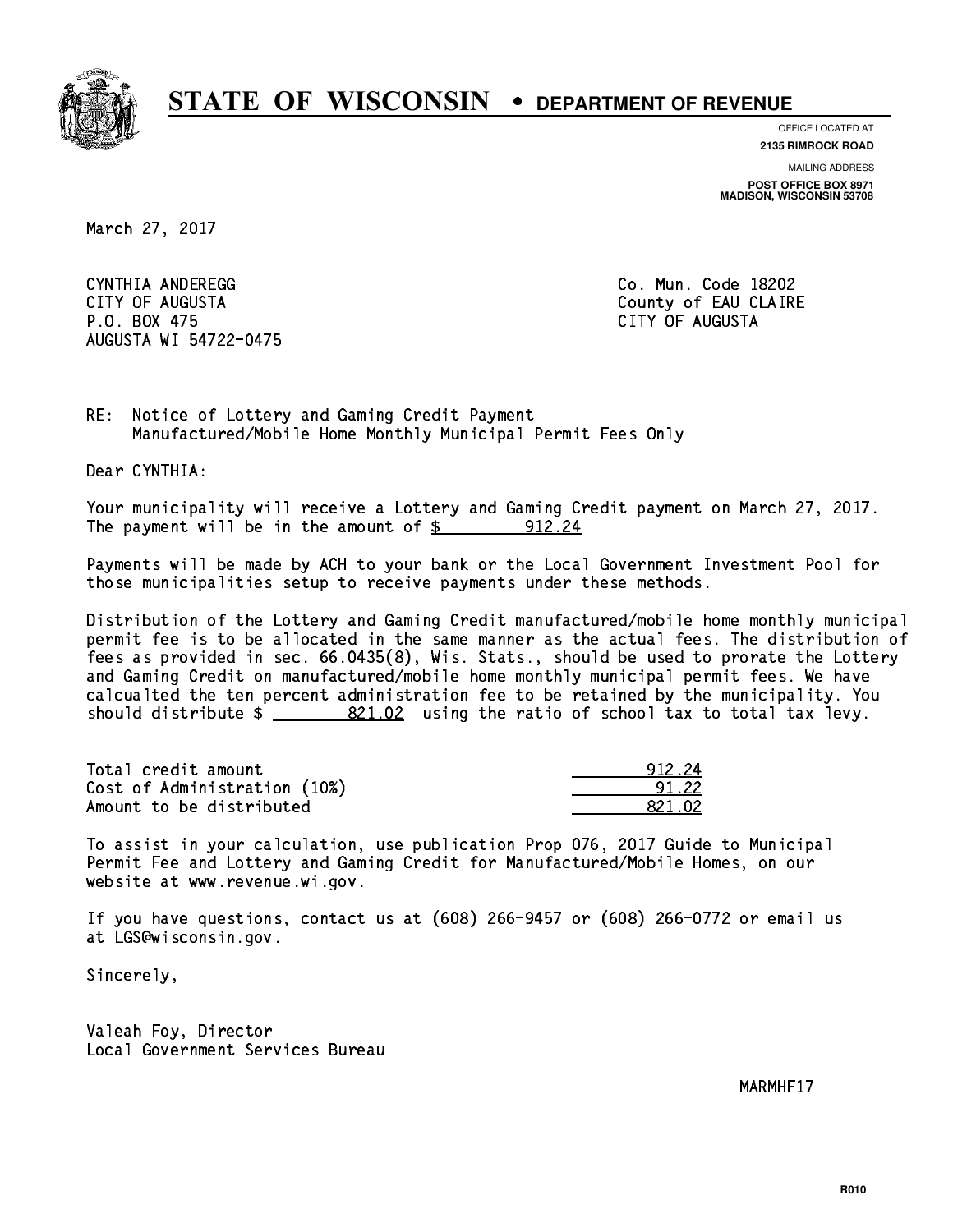

**OFFICE LOCATED AT 2135 RIMROCK ROAD**

**MAILING ADDRESS**

**POST OFFICE BOX 8971 MADISON, WISCONSIN 53708**

March 27, 2017

JACOB WINZENZ CITY OF EAU CLAIRE CITY OF EAU CLAIRE PO BOX 5148 EAU CLAIRE WI 54702-5148

Co. Mun. Code 18221 CITY OF EAU CLAIRE

RE: Notice of Lottery and Gaming Credit Payment Manufactured/Mobile Home Monthly Municipal Permit Fees Only

Dear JACOB:

 Your municipality will receive a Lottery and Gaming Credit payment on March 27, 2017. The payment will be in the amount of  $\frac{2}{3}$  30,075.89

 Payments will be made by ACH to your bank or the Local Government Investment Pool for those municipalities setup to receive payments under these methods.

 Distribution of the Lottery and Gaming Credit manufactured/mobile home monthly municipal permit fee is to be allocated in the same manner as the actual fees. The distribution of fees as provided in sec. 66.0435(8), Wis. Stats., should be used to prorate the Lottery and Gaming Credit on manufactured/mobile home monthly municipal permit fees. We have calcualted the ten percent administration fee to be retained by the municipality. You should distribute  $\frac{27,068.31}{27,068.31}$  using the ratio of school tax to total tax levy.

| Total credit amount          | 30,075.89 |
|------------------------------|-----------|
| Cost of Administration (10%) | 3.007.58  |
| Amount to be distributed     | 27.068.31 |

 To assist in your calculation, use publication Prop 076, 2017 Guide to Municipal Permit Fee and Lottery and Gaming Credit for Manufactured/Mobile Homes, on our website at www.revenue.wi.gov.

 If you have questions, contact us at (608) 266-9457 or (608) 266-0772 or email us at LGS@wisconsin.gov.

Sincerely,

 Valeah Foy, Director Local Government Services Bureau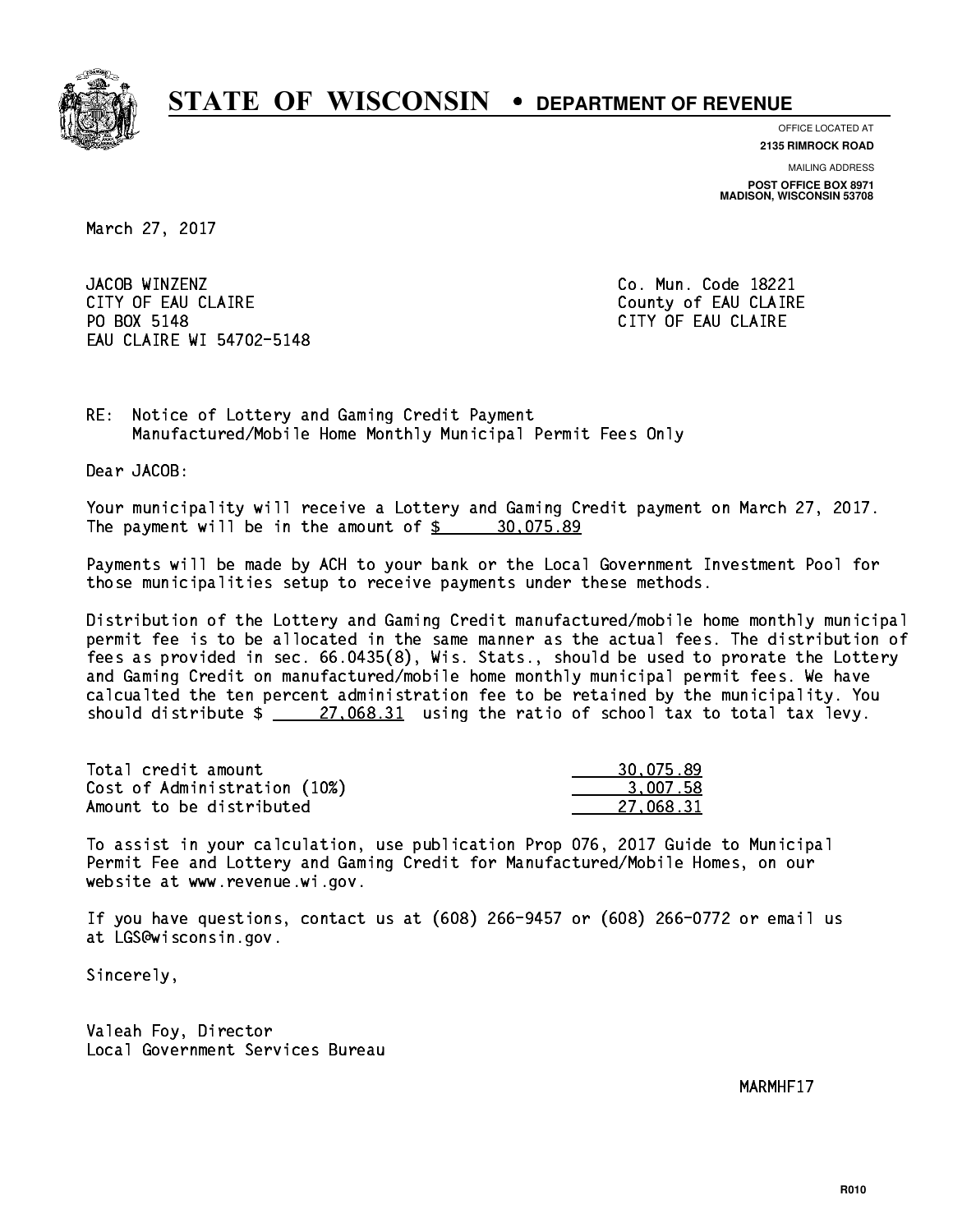

**OFFICE LOCATED AT**

**2135 RIMROCK ROAD**

**MAILING ADDRESS POST OFFICE BOX 8971 MADISON, WISCONSIN 53708**

March 27, 2017

 DOREEN RUPLINGER Co. Mun. Code 20004 TOWN OF ASHFORD County of FOND DU LAC N2223 COUNTY RD V TOWN OF ASHFORD CAMPBELLSPORT WI 53010-2056

RE: Notice of Lottery and Gaming Credit Payment Manufactured/Mobile Home Monthly Municipal Permit Fees Only

Dear DOREEN:

 Your municipality will receive a Lottery and Gaming Credit payment on March 27, 2017. The payment will be in the amount of \$ 5,684.86 \_\_\_\_\_\_\_\_\_\_\_\_\_\_\_\_

 Payments will be made by ACH to your bank or the Local Government Investment Pool for those municipalities setup to receive payments under these methods.

 Distribution of the Lottery and Gaming Credit manufactured/mobile home monthly municipal permit fee is to be allocated in the same manner as the actual fees. The distribution of fees as provided in sec. 66.0435(8), Wis. Stats., should be used to prorate the Lottery and Gaming Credit on manufactured/mobile home monthly municipal permit fees. We have calcualted the ten percent administration fee to be retained by the municipality. You should distribute  $\frac{2}{100}$   $\frac{5,116.38}{200}$  using the ratio of school tax to total tax levy.

| Total credit amount          | 5.684.86 |
|------------------------------|----------|
| Cost of Administration (10%) | 568.48   |
| Amount to be distributed     | 5.116.38 |

 To assist in your calculation, use publication Prop 076, 2017 Guide to Municipal Permit Fee and Lottery and Gaming Credit for Manufactured/Mobile Homes, on our website at www.revenue.wi.gov.

 If you have questions, contact us at (608) 266-9457 or (608) 266-0772 or email us at LGS@wisconsin.gov.

Sincerely,

 Valeah Foy, Director Local Government Services Bureau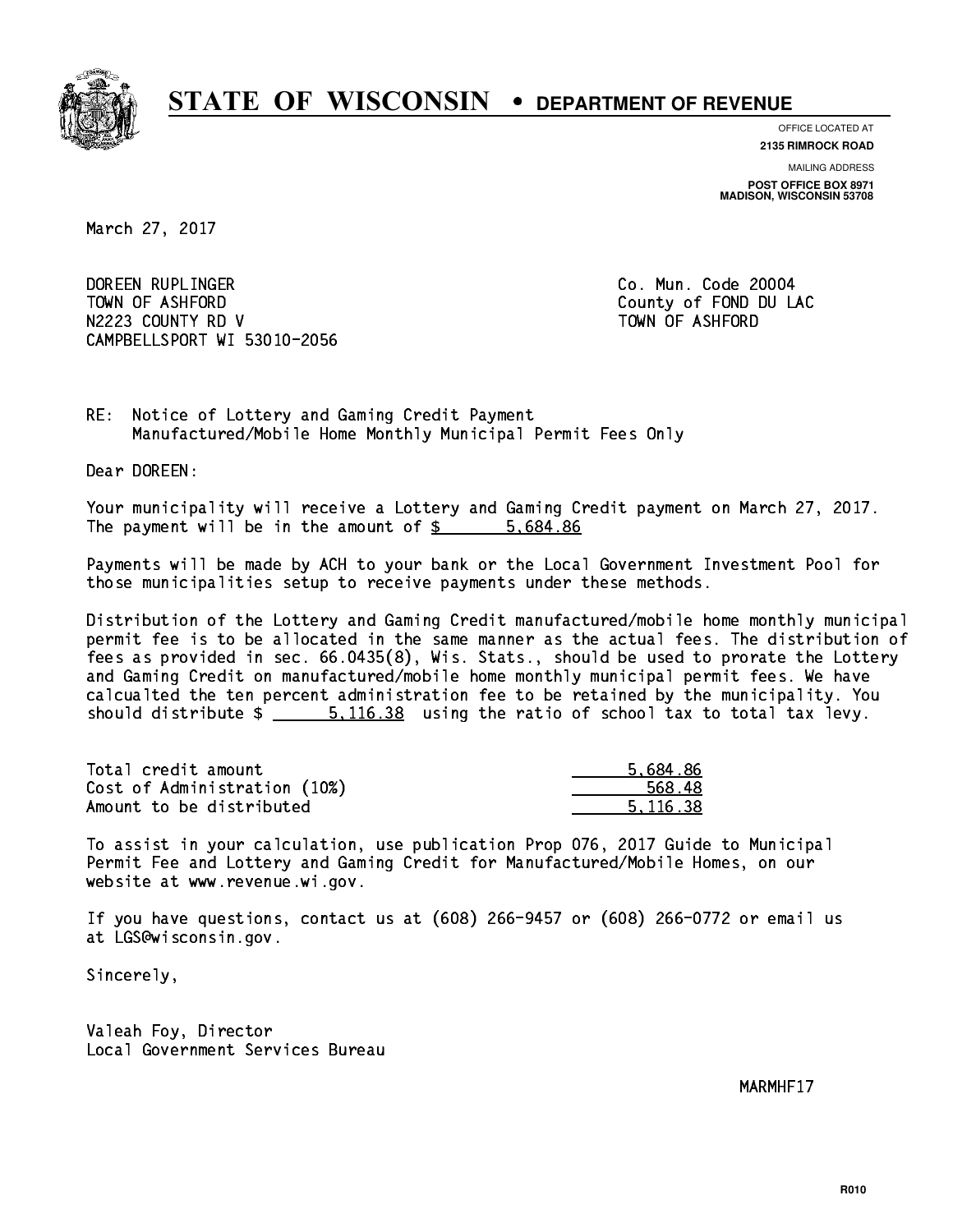

**OFFICE LOCATED AT**

**2135 RIMROCK ROAD**

**MAILING ADDRESS POST OFFICE BOX 8971 MADISON, WISCONSIN 53708**

March 27, 2017

 GAIL SCHINDELHOLZ Co. Mun. Code 20016 W3909 ARTESIAN ROAD TOWN OF EMPIRE FOND DU LAC WI 54937

TOWN OF EMPIRE County of FOND DU LAC

RE: Notice of Lottery and Gaming Credit Payment Manufactured/Mobile Home Monthly Municipal Permit Fees Only

Dear GAIL:

 Your municipality will receive a Lottery and Gaming Credit payment on March 27, 2017. The payment will be in the amount of  $\frac{2}{3}$  1,922.31

 Payments will be made by ACH to your bank or the Local Government Investment Pool for those municipalities setup to receive payments under these methods.

 Distribution of the Lottery and Gaming Credit manufactured/mobile home monthly municipal permit fee is to be allocated in the same manner as the actual fees. The distribution of fees as provided in sec. 66.0435(8), Wis. Stats., should be used to prorate the Lottery and Gaming Credit on manufactured/mobile home monthly municipal permit fees. We have calcualted the ten percent administration fee to be retained by the municipality. You should distribute  $\frac{2}{1,730.08}$  using the ratio of school tax to total tax levy.

| Total credit amount          | 1.922.31 |
|------------------------------|----------|
| Cost of Administration (10%) | 192.23   |
| Amount to be distributed     | 1,730.08 |

 To assist in your calculation, use publication Prop 076, 2017 Guide to Municipal Permit Fee and Lottery and Gaming Credit for Manufactured/Mobile Homes, on our website at www.revenue.wi.gov.

 If you have questions, contact us at (608) 266-9457 or (608) 266-0772 or email us at LGS@wisconsin.gov.

Sincerely,

 Valeah Foy, Director Local Government Services Bureau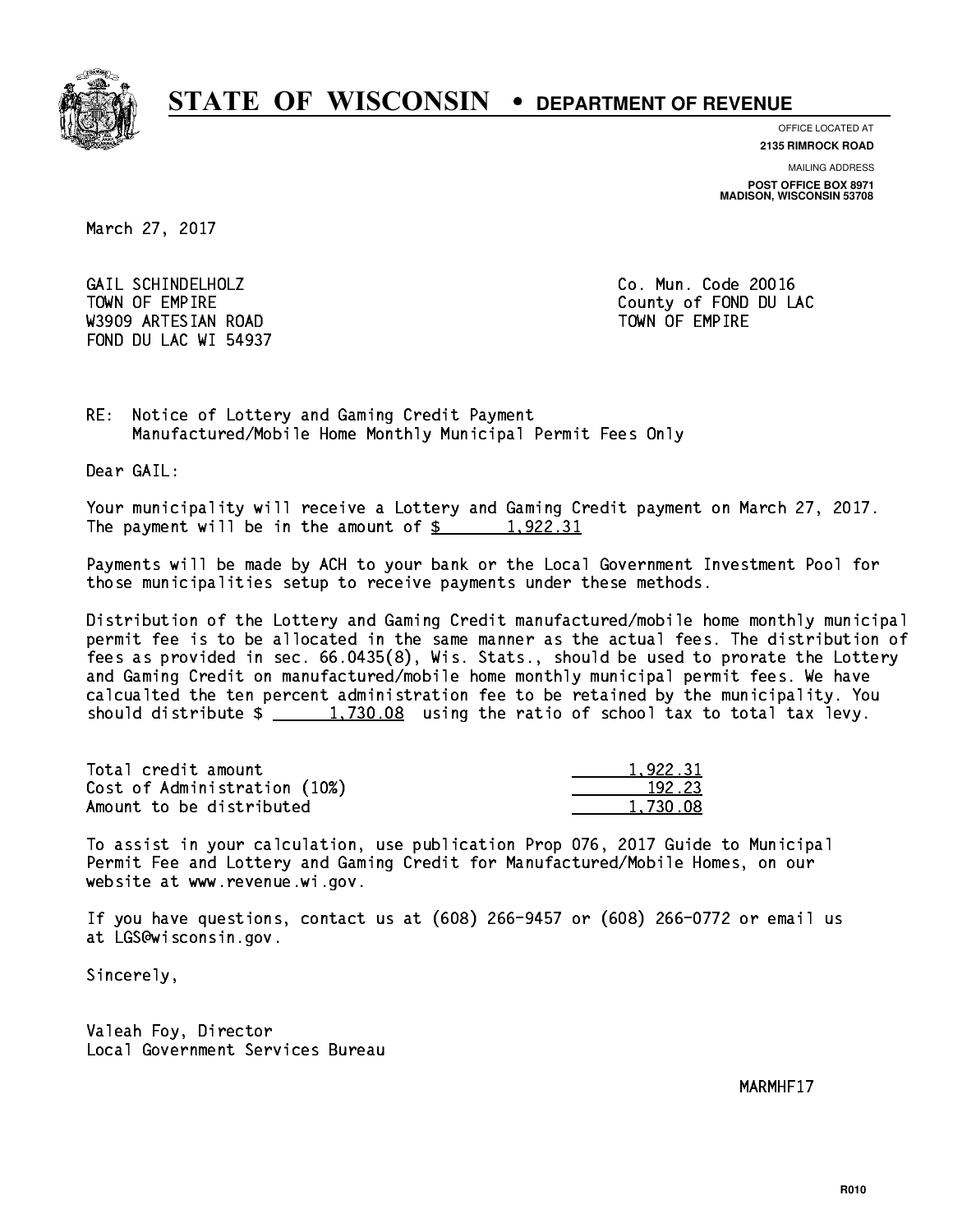

**OFFICE LOCATED AT 2135 RIMROCK ROAD**

**MAILING ADDRESS POST OFFICE BOX 8971 MADISON, WISCONSIN 53708**

March 27, 2017

AMY TEPP VAN DYNE WI 54979

Co. Mun. Code 20022 TOWN OF FRIENDSHIP County of FOND DU LAC N9345 VIADUCT ROAD TOWN OF FRIENDSHIP

RE: Notice of Lottery and Gaming Credit Payment Manufactured/Mobile Home Monthly Municipal Permit Fees Only

Dear AMY:

 Your municipality will receive a Lottery and Gaming Credit payment on March 27, 2017. The payment will be in the amount of  $\frac{2}{3}$  44,336.52

 Payments will be made by ACH to your bank or the Local Government Investment Pool for those municipalities setup to receive payments under these methods.

 Distribution of the Lottery and Gaming Credit manufactured/mobile home monthly municipal permit fee is to be allocated in the same manner as the actual fees. The distribution of fees as provided in sec. 66.0435(8), Wis. Stats., should be used to prorate the Lottery and Gaming Credit on manufactured/mobile home monthly municipal permit fees. We have calcualted the ten percent administration fee to be retained by the municipality. You should distribute  $\frac{20.902.87}{20.902.87}$  using the ratio of school tax to total tax levy.

| Total credit amount          | 44.336.52 |
|------------------------------|-----------|
| Cost of Administration (10%) | 4.433.65  |
| Amount to be distributed     | 39.902.87 |

 To assist in your calculation, use publication Prop 076, 2017 Guide to Municipal Permit Fee and Lottery and Gaming Credit for Manufactured/Mobile Homes, on our website at www.revenue.wi.gov.

 If you have questions, contact us at (608) 266-9457 or (608) 266-0772 or email us at LGS@wisconsin.gov.

Sincerely,

 Valeah Foy, Director Local Government Services Bureau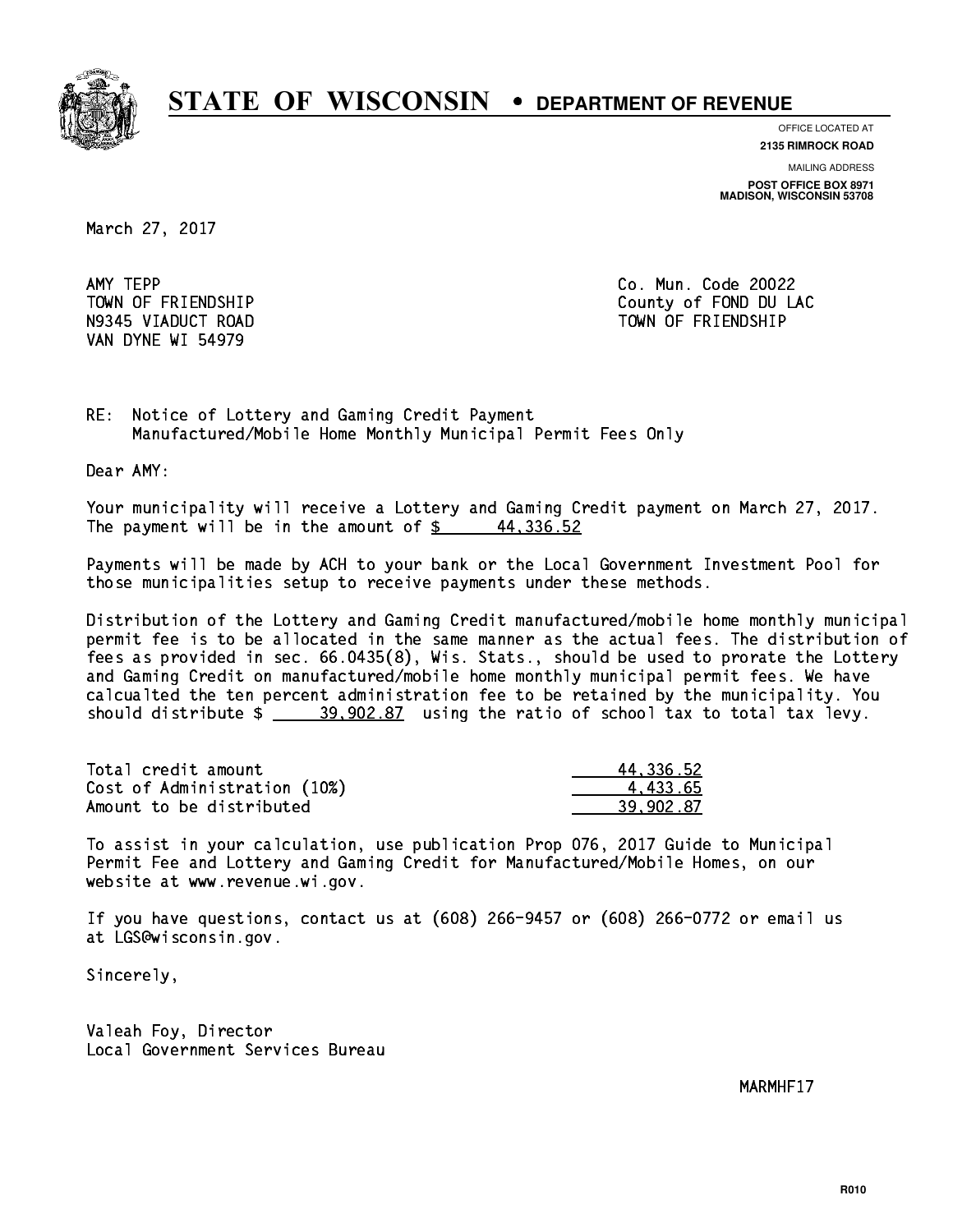

**OFFICE LOCATED AT 2135 RIMROCK ROAD**

**MAILING ADDRESS POST OFFICE BOX 8971 MADISON, WISCONSIN 53708**

March 27, 2017

**BECKY TELLIER** VILLAGE OF CAMPBELLSPORT COUNTY County of FOND DU LAC 470 GRANDVIEW AVENUE **VILLAGE OF CAMPBELLSPORT** CAMPBELLSPORT WI 53010-0709

Co. Mun. Code 20111

RE: Notice of Lottery and Gaming Credit Payment Manufactured/Mobile Home Monthly Municipal Permit Fees Only

Dear BECKY:

 Your municipality will receive a Lottery and Gaming Credit payment on March 27, 2017. The payment will be in the amount of  $\frac{273.92}{273.92}$ 

 Payments will be made by ACH to your bank or the Local Government Investment Pool for those municipalities setup to receive payments under these methods.

 Distribution of the Lottery and Gaming Credit manufactured/mobile home monthly municipal permit fee is to be allocated in the same manner as the actual fees. The distribution of fees as provided in sec. 66.0435(8), Wis. Stats., should be used to prorate the Lottery and Gaming Credit on manufactured/mobile home monthly municipal permit fees. We have calcualted the ten percent administration fee to be retained by the municipality. You should distribute  $\frac{246.53}{246.53}$  using the ratio of school tax to total tax levy.

Total credit amount Cost of Administration (10%) Amount to be distributed

| - 92<br>27R |
|-------------|
| 7 I S       |
| - 53<br>.,  |

 To assist in your calculation, use publication Prop 076, 2017 Guide to Municipal Permit Fee and Lottery and Gaming Credit for Manufactured/Mobile Homes, on our website at www.revenue.wi.gov.

 If you have questions, contact us at (608) 266-9457 or (608) 266-0772 or email us at LGS@wisconsin.gov.

Sincerely,

 Valeah Foy, Director Local Government Services Bureau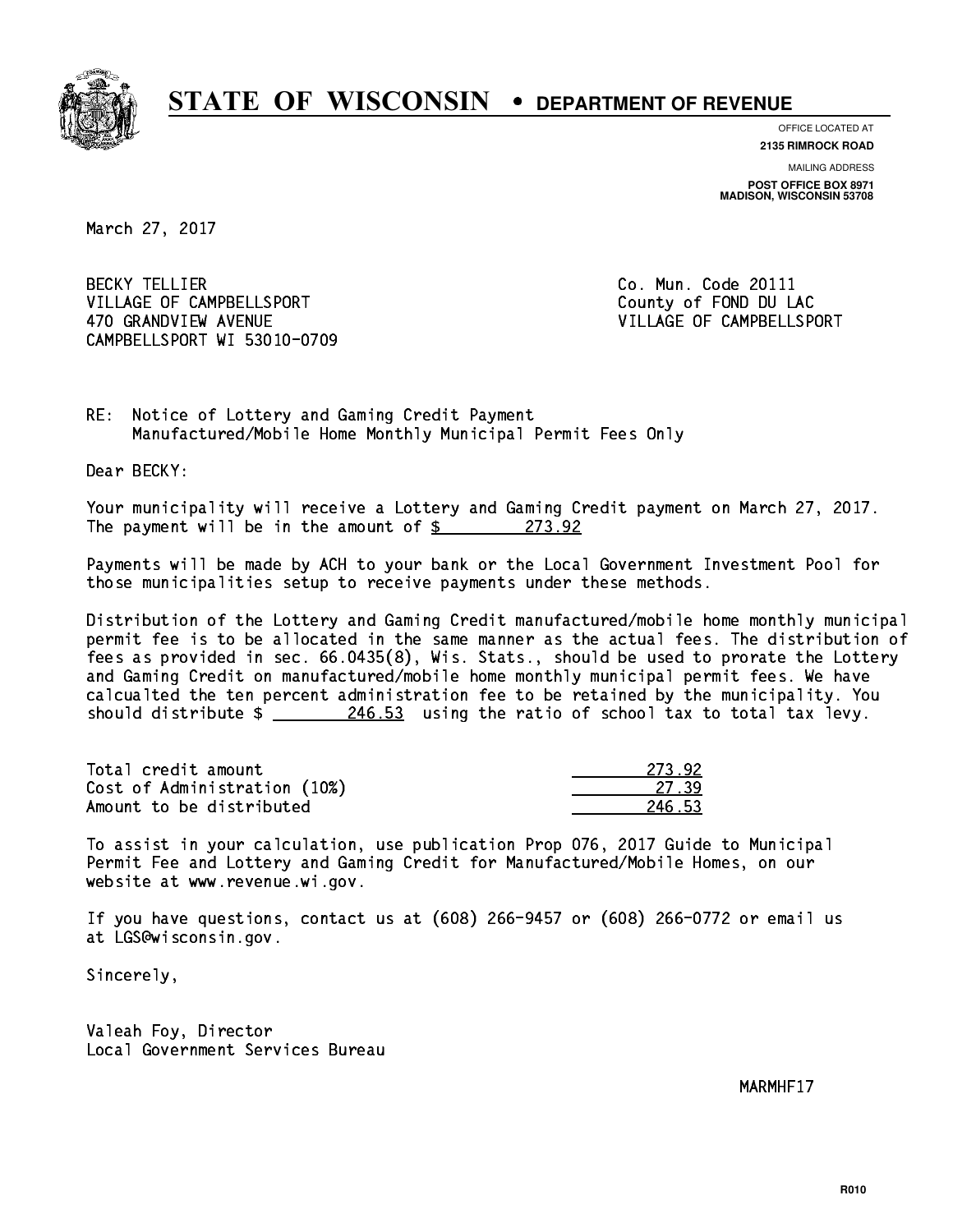

**OFFICE LOCATED AT**

**2135 RIMROCK ROAD**

**MAILING ADDRESS POST OFFICE BOX 8971 MADISON, WISCONSIN 53708**

March 27, 2017

SHEILA ZOOK P.O. BOX 65 VILLAGE OF EDEN EDEN WI 53019-0065

Co. Mun. Code 20121 VILLAGE OF EDEN County of FOND DU LAC

RE: Notice of Lottery and Gaming Credit Payment Manufactured/Mobile Home Monthly Municipal Permit Fees Only

Dear SHEILA:

 Your municipality will receive a Lottery and Gaming Credit payment on March 27, 2017. The payment will be in the amount of  $\frac{2}{3}$  12,719.19

 Payments will be made by ACH to your bank or the Local Government Investment Pool for those municipalities setup to receive payments under these methods.

 Distribution of the Lottery and Gaming Credit manufactured/mobile home monthly municipal permit fee is to be allocated in the same manner as the actual fees. The distribution of fees as provided in sec. 66.0435(8), Wis. Stats., should be used to prorate the Lottery and Gaming Credit on manufactured/mobile home monthly municipal permit fees. We have calcualted the ten percent administration fee to be retained by the municipality. You should distribute  $\frac{11,447.28}{2}$  using the ratio of school tax to total tax levy.

| Total credit amount          | 12,719.19 |
|------------------------------|-----------|
| Cost of Administration (10%) | 1,271.91  |
| Amount to be distributed     | 11.447.28 |

 To assist in your calculation, use publication Prop 076, 2017 Guide to Municipal Permit Fee and Lottery and Gaming Credit for Manufactured/Mobile Homes, on our website at www.revenue.wi.gov.

 If you have questions, contact us at (608) 266-9457 or (608) 266-0772 or email us at LGS@wisconsin.gov.

Sincerely,

 Valeah Foy, Director Local Government Services Bureau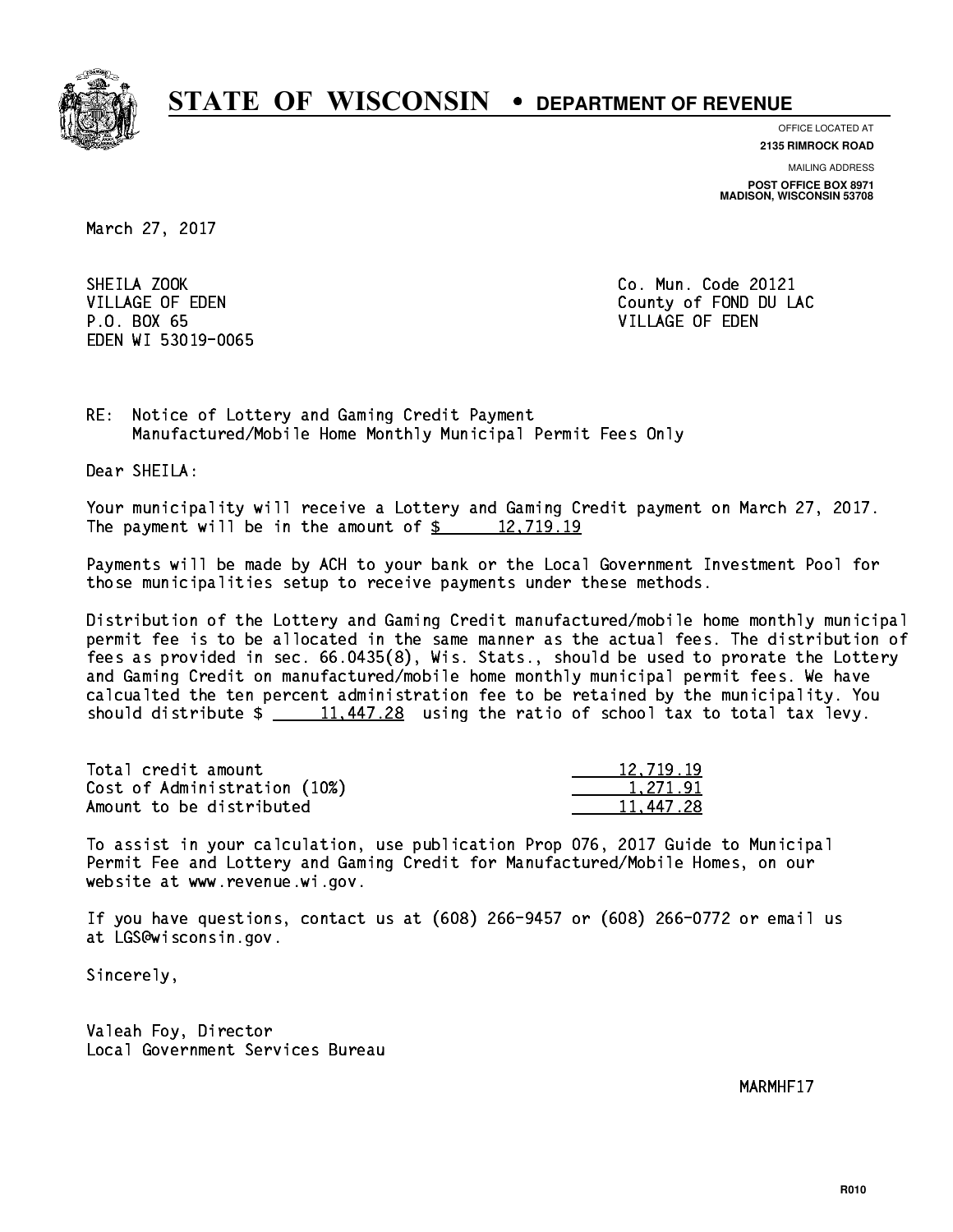

**OFFICE LOCATED AT**

**2135 RIMROCK ROAD**

**MAILING ADDRESS POST OFFICE BOX 8971 MADISON, WISCONSIN 53708**

March 27, 2017

**KAREN SMIT** VILLAGE OF FAIRWATER COUNTY OF FOND DU LAC PO BOX 15 FAIRWATER WI 53931-0015

Co. Mun. Code 20126 VILLAGE OF FAIRWATER

RE: Notice of Lottery and Gaming Credit Payment Manufactured/Mobile Home Monthly Municipal Permit Fees Only

Dear KAREN:

 Your municipality will receive a Lottery and Gaming Credit payment on March 27, 2017. The payment will be in the amount of \$ 132.22 \_\_\_\_\_\_\_\_\_\_\_\_\_\_\_\_

 Payments will be made by ACH to your bank or the Local Government Investment Pool for those municipalities setup to receive payments under these methods.

 Distribution of the Lottery and Gaming Credit manufactured/mobile home monthly municipal permit fee is to be allocated in the same manner as the actual fees. The distribution of fees as provided in sec. 66.0435(8), Wis. Stats., should be used to prorate the Lottery and Gaming Credit on manufactured/mobile home monthly municipal permit fees. We have calcualted the ten percent administration fee to be retained by the municipality. You should distribute  $\frac{119.00}{19.00}$  using the ratio of school tax to total tax levy.

Total credit amount Cost of Administration (10%) Amount to be distributed

| 32.ZZ |
|-------|
| 3.22  |
| 11    |

 To assist in your calculation, use publication Prop 076, 2017 Guide to Municipal Permit Fee and Lottery and Gaming Credit for Manufactured/Mobile Homes, on our website at www.revenue.wi.gov.

 If you have questions, contact us at (608) 266-9457 or (608) 266-0772 or email us at LGS@wisconsin.gov.

Sincerely,

 Valeah Foy, Director Local Government Services Bureau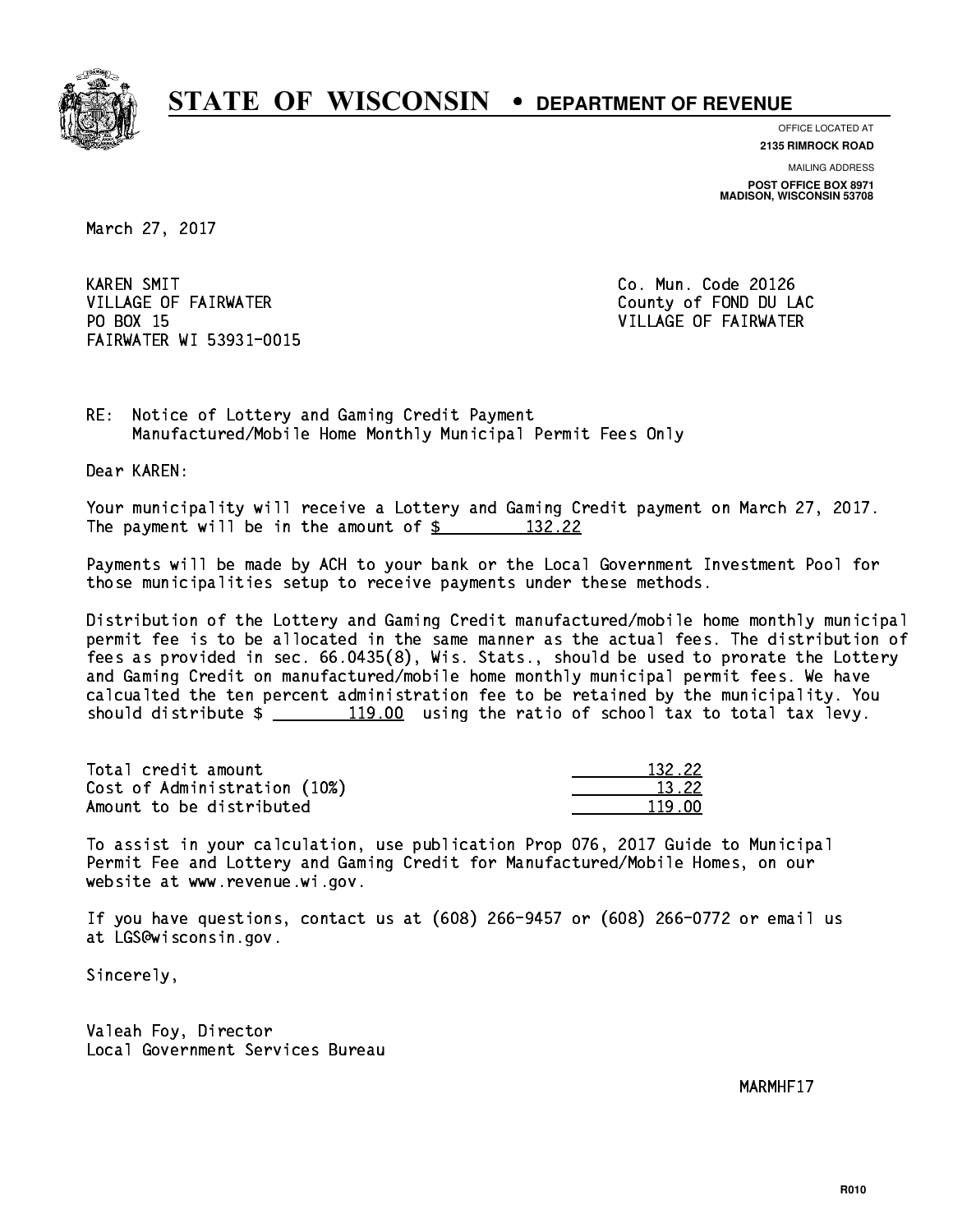

**OFFICE LOCATED AT**

**2135 RIMROCK ROAD**

**MAILING ADDRESS POST OFFICE BOX 8971 MADISON, WISCONSIN 53708**

March 27, 2017

CHUCK HORNUNG VILLAGE OF NORTH FOND DU LAC COUNTY OF FOND DU LAC 16 GARFIELD ST VILLAGE OF NORTH FOND DU LAC NORTH FOND DU LAC WI 54937-1399

Co. Mun. Code 20161

RE: Notice of Lottery and Gaming Credit Payment Manufactured/Mobile Home Monthly Municipal Permit Fees Only

Dear CHUCK:

 Your municipality will receive a Lottery and Gaming Credit payment on March 27, 2017. The payment will be in the amount of  $\frac{2}{3}$  30,631.30

 Payments will be made by ACH to your bank or the Local Government Investment Pool for those municipalities setup to receive payments under these methods.

 Distribution of the Lottery and Gaming Credit manufactured/mobile home monthly municipal permit fee is to be allocated in the same manner as the actual fees. The distribution of fees as provided in sec. 66.0435(8), Wis. Stats., should be used to prorate the Lottery and Gaming Credit on manufactured/mobile home monthly municipal permit fees. We have calcualted the ten percent administration fee to be retained by the municipality. You should distribute  $\frac{27.568.17}{27.568.17}$  using the ratio of school tax to total tax levy.

| Total credit amount          | 30.631.30 |
|------------------------------|-----------|
| Cost of Administration (10%) | 3.063.13  |
| Amount to be distributed     | 27.568.17 |

 To assist in your calculation, use publication Prop 076, 2017 Guide to Municipal Permit Fee and Lottery and Gaming Credit for Manufactured/Mobile Homes, on our website at www.revenue.wi.gov.

 If you have questions, contact us at (608) 266-9457 or (608) 266-0772 or email us at LGS@wisconsin.gov.

Sincerely,

 Valeah Foy, Director Local Government Services Bureau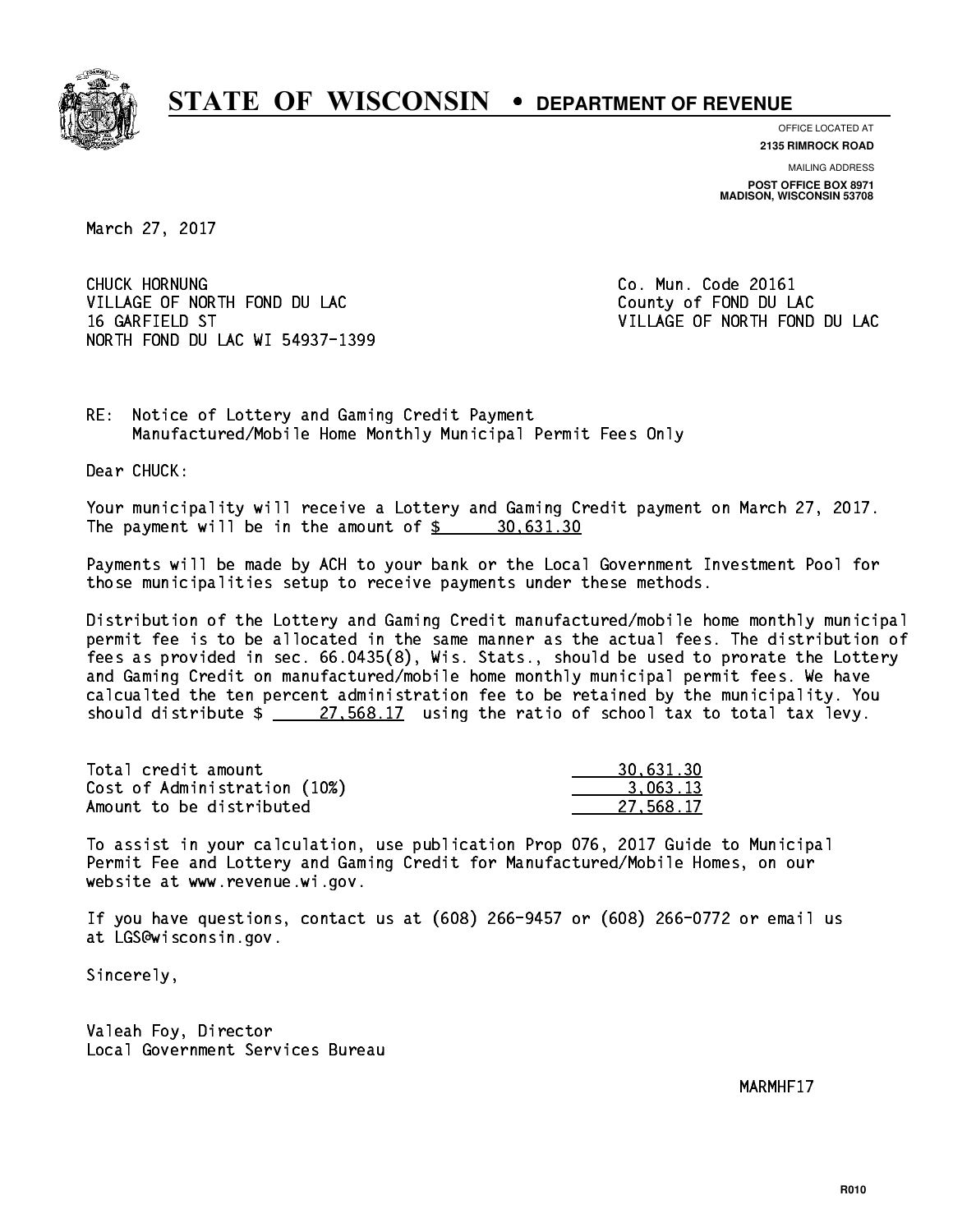

**OFFICE LOCATED AT 2135 RIMROCK ROAD**

**MAILING ADDRESS**

**POST OFFICE BOX 8971 MADISON, WISCONSIN 53708**

March 27, 2017

 LORI RICH Co. Mun. Code 20276 100 JACKSON ST CITY OF RIPON RIPON WI 54971-1312

CITY OF RIPON COUNTY COUNTY OF RIPON

RE: Notice of Lottery and Gaming Credit Payment Manufactured/Mobile Home Monthly Municipal Permit Fees Only

Dear LORI:

 Your municipality will receive a Lottery and Gaming Credit payment on March 27, 2017. The payment will be in the amount of  $\frac{2}{3}$  4,898.04

 Payments will be made by ACH to your bank or the Local Government Investment Pool for those municipalities setup to receive payments under these methods.

 Distribution of the Lottery and Gaming Credit manufactured/mobile home monthly municipal permit fee is to be allocated in the same manner as the actual fees. The distribution of fees as provided in sec. 66.0435(8), Wis. Stats., should be used to prorate the Lottery and Gaming Credit on manufactured/mobile home monthly municipal permit fees. We have calcualted the ten percent administration fee to be retained by the municipality. You should distribute  $\frac{4}{108.24}$  using the ratio of school tax to total tax levy.

| Total credit amount          | 4.898.04 |
|------------------------------|----------|
| Cost of Administration (10%) | 489.80   |
| Amount to be distributed     | 4.408.24 |

 To assist in your calculation, use publication Prop 076, 2017 Guide to Municipal Permit Fee and Lottery and Gaming Credit for Manufactured/Mobile Homes, on our website at www.revenue.wi.gov.

 If you have questions, contact us at (608) 266-9457 or (608) 266-0772 or email us at LGS@wisconsin.gov.

Sincerely,

 Valeah Foy, Director Local Government Services Bureau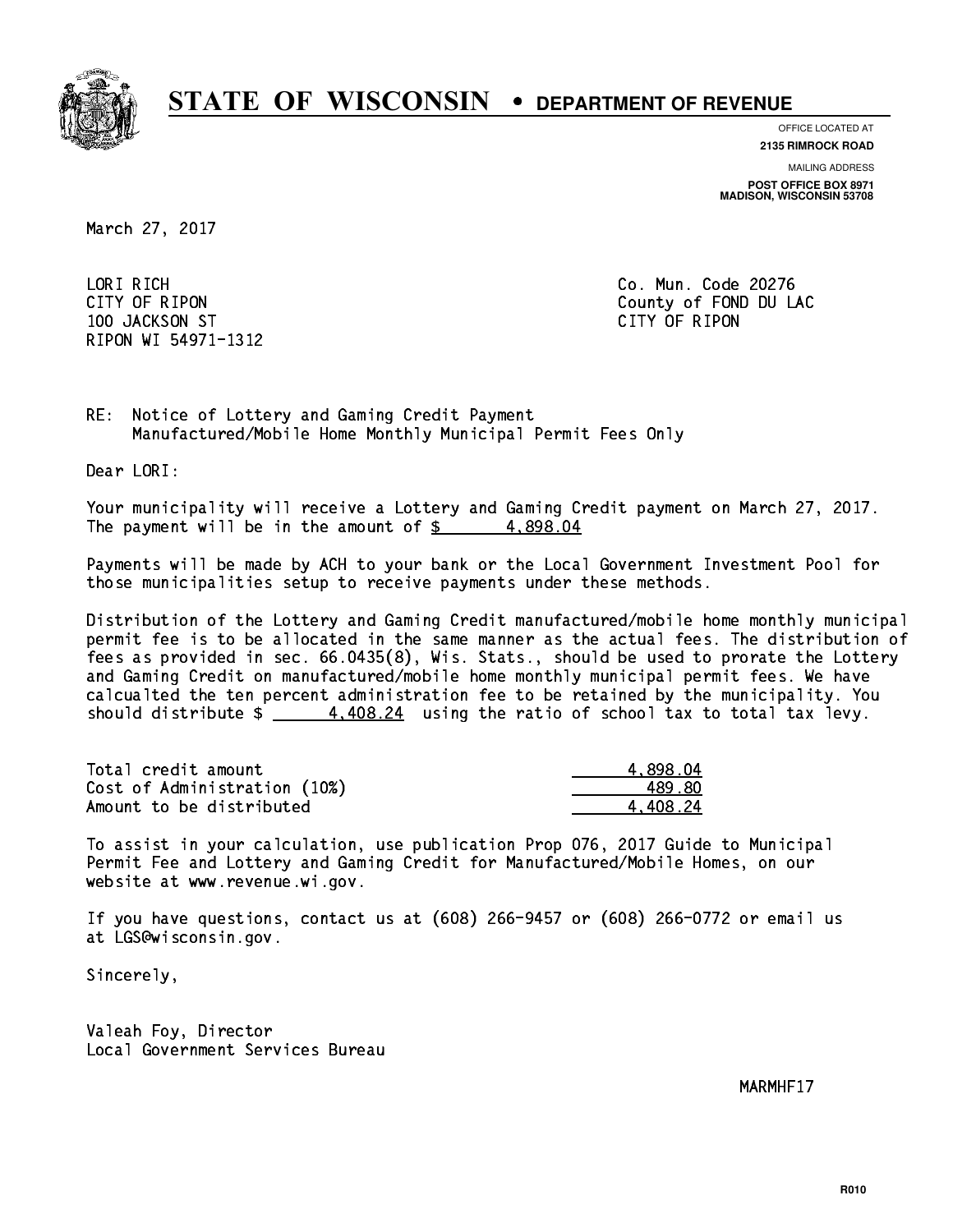

**OFFICE LOCATED AT**

**2135 RIMROCK ROAD**

**MAILING ADDRESS POST OFFICE BOX 8971 MADISON, WISCONSIN 53708**

March 27, 2017

 JARED OOSTERHOUSE Co. Mun. Code 20292 201 E MAIN ST CITY OF WAUPUN WAUPUN WI 53963

CITY OF WAUPUN COUNTY COUNTY OF MAUPUN

RE: Notice of Lottery and Gaming Credit Payment Manufactured/Mobile Home Monthly Municipal Permit Fees Only

Dear JARED:

 Your municipality will receive a Lottery and Gaming Credit payment on March 27, 2017. The payment will be in the amount of  $\frac{274.80}{274.80}$ 

 Payments will be made by ACH to your bank or the Local Government Investment Pool for those municipalities setup to receive payments under these methods.

 Distribution of the Lottery and Gaming Credit manufactured/mobile home monthly municipal permit fee is to be allocated in the same manner as the actual fees. The distribution of fees as provided in sec. 66.0435(8), Wis. Stats., should be used to prorate the Lottery and Gaming Credit on manufactured/mobile home monthly municipal permit fees. We have calcualted the ten percent administration fee to be retained by the municipality. You should distribute  $\frac{247.32}{241.32}$  using the ratio of school tax to total tax levy.

Total credit amount Cost of Administration (10%) Amount to be distributed

| 4. RN<br>27 |
|-------------|
| 21 I<br>ıΧ  |
| 1.32        |

 To assist in your calculation, use publication Prop 076, 2017 Guide to Municipal Permit Fee and Lottery and Gaming Credit for Manufactured/Mobile Homes, on our website at www.revenue.wi.gov.

 If you have questions, contact us at (608) 266-9457 or (608) 266-0772 or email us at LGS@wisconsin.gov.

Sincerely,

 Valeah Foy, Director Local Government Services Bureau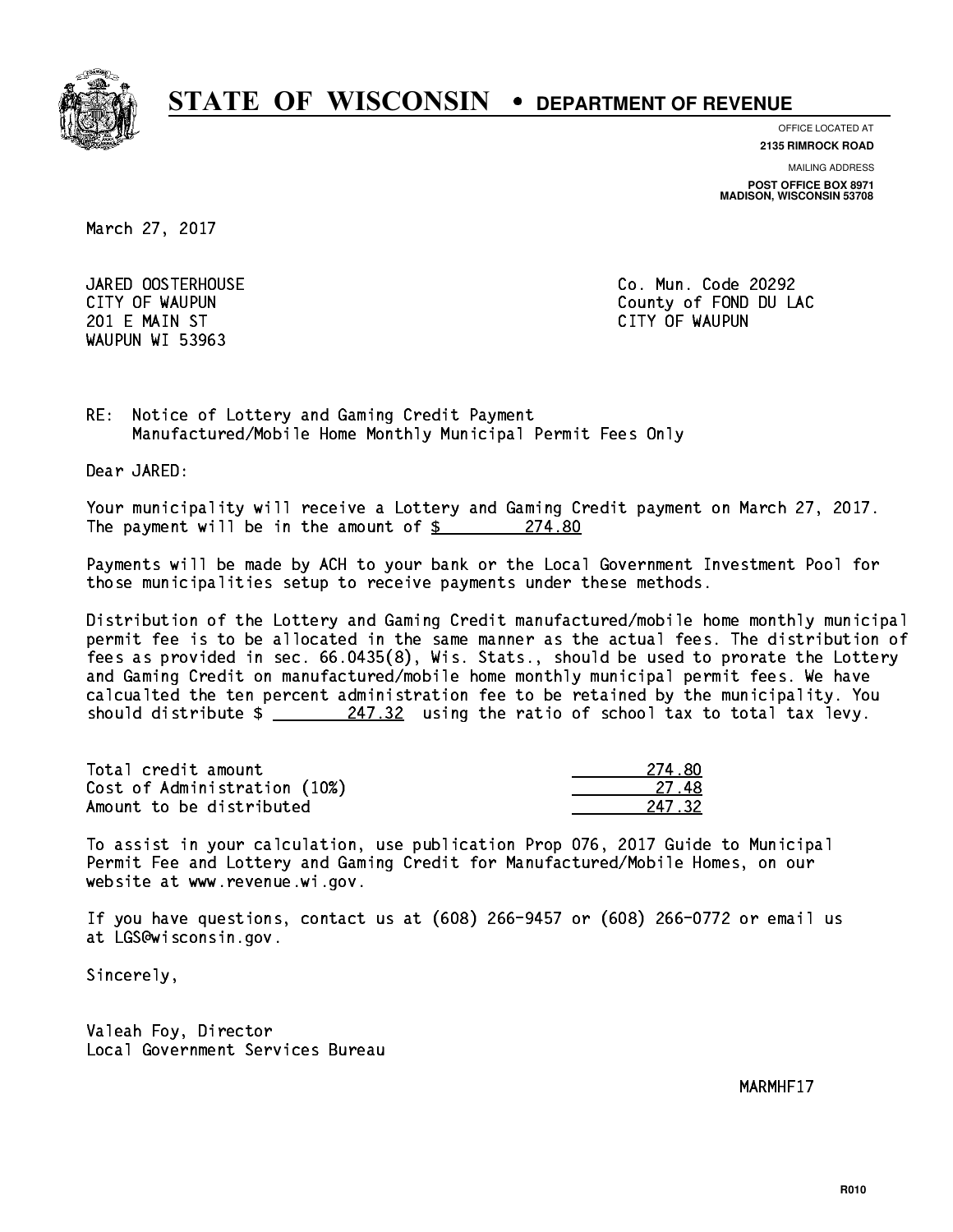

**OFFICE LOCATED AT**

**2135 RIMROCK ROAD**

**MAILING ADDRESS POST OFFICE BOX 8971 MADISON, WISCONSIN 53708**

March 27, 2017

CINDY BRADLEY CITY OF CRANDON County of FOREST PO BOX 335 PO BOX 335 CITY OF CRANDON CRANDON WI 54520-0335

Co. Mun. Code 21211

RE: Notice of Lottery and Gaming Credit Payment Manufactured/Mobile Home Monthly Municipal Permit Fees Only

Dear CINDY:

 Your municipality will receive a Lottery and Gaming Credit payment on March 27, 2017. The payment will be in the amount of  $\frac{25}{5}$ 451.50

 Payments will be made by ACH to your bank or the Local Government Investment Pool for those municipalities setup to receive payments under these methods.

 Distribution of the Lottery and Gaming Credit manufactured/mobile home monthly municipal permit fee is to be allocated in the same manner as the actual fees. The distribution of fees as provided in sec. 66.0435(8), Wis. Stats., should be used to prorate the Lottery and Gaming Credit on manufactured/mobile home monthly municipal permit fees. We have calcualted the ten percent administration fee to be retained by the municipality. You should distribute  $\frac{406.35}{2}$  using the ratio of school tax to total tax levy.

Total credit amount Cost of Administration (10%) Amount to be distributed

| 51 5N |
|-------|
| 5.15  |
| ճ 35  |

 To assist in your calculation, use publication Prop 076, 2017 Guide to Municipal Permit Fee and Lottery and Gaming Credit for Manufactured/Mobile Homes, on our website at www.revenue.wi.gov.

 If you have questions, contact us at (608) 266-9457 or (608) 266-0772 or email us at LGS@wisconsin.gov.

Sincerely,

 Valeah Foy, Director Local Government Services Bureau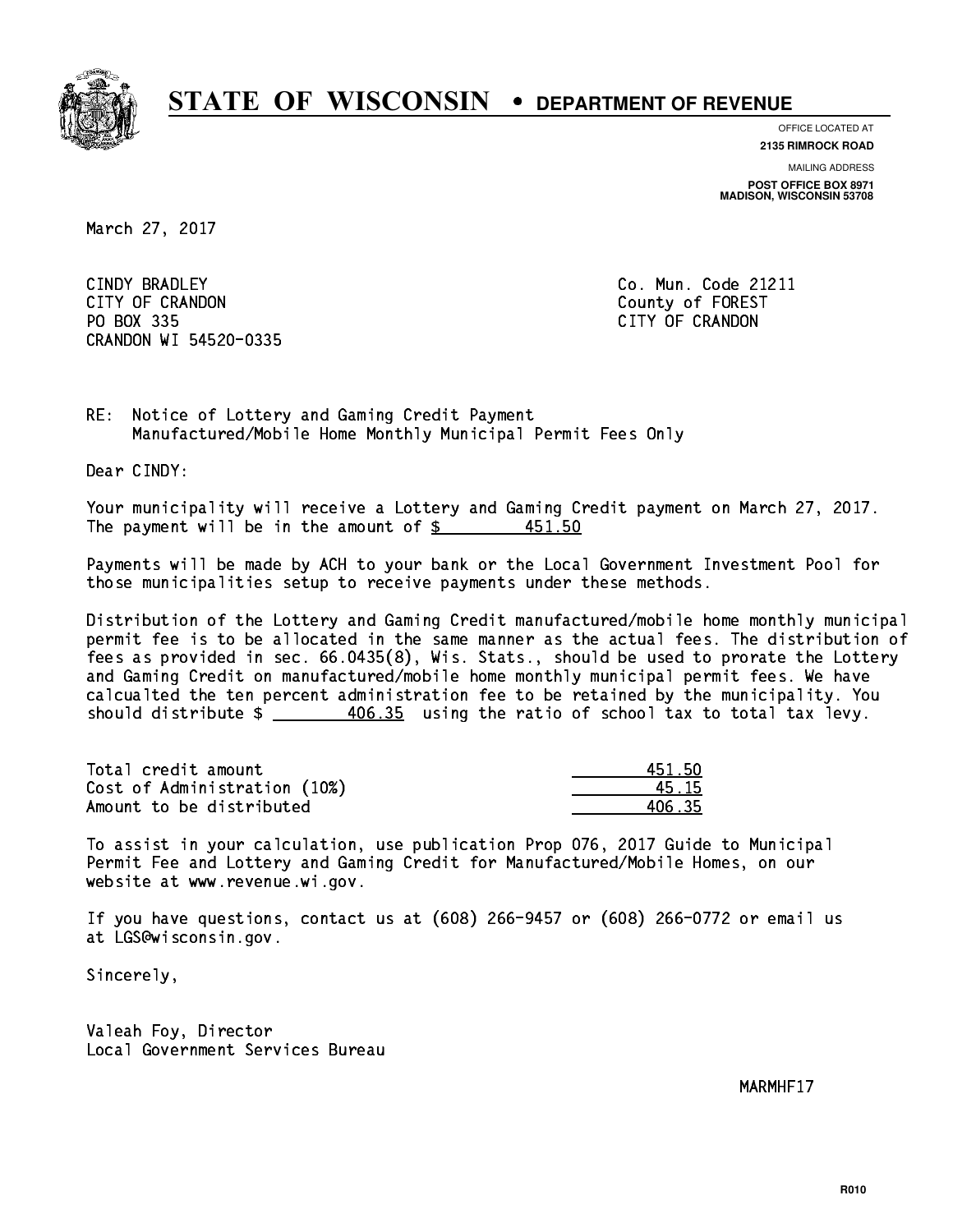

**OFFICE LOCATED AT**

**MAILING ADDRESS 2135 RIMROCK ROAD**

**POST OFFICE BOX 8971 MADISON, WISCONSIN 53708**

March 27, 2017

 KATHRYN BOEBEL Co. Mun. Code 22006 Town of Boscobel County of Granty of Granty of Granty of Granty of Granty of Granty of Granty of Granty of Gra 5358 COUNTY RD MS TOWN OF BOSCOBEL BOSCOBEL WI 53805-9508

RE: Notice of Lottery and Gaming Credit Payment Manufactured/Mobile Home Monthly Municipal Permit Fees Only

Dear KATHRYN:

 Your municipality will receive a Lottery and Gaming Credit payment on March 27, 2017. The payment will be in the amount of \$ 482.27 \_\_\_\_\_\_\_\_\_\_\_\_\_\_\_\_

 Payments will be made by ACH to your bank or the Local Government Investment Pool for those municipalities setup to receive payments under these methods.

 Distribution of the Lottery and Gaming Credit manufactured/mobile home monthly municipal permit fee is to be allocated in the same manner as the actual fees. The distribution of fees as provided in sec. 66.0435(8), Wis. Stats., should be used to prorate the Lottery and Gaming Credit on manufactured/mobile home monthly municipal permit fees. We have calcualted the ten percent administration fee to be retained by the municipality. You should distribute  $\frac{434.05}{2}$  using the ratio of school tax to total tax levy.

Total credit amount the set of the set of the 482.27 and 482.27 and 482.27 and 482.27 and 482.27 and 482.27 and 482.27 and 482.27 and 482.27 and 482.27 and 482.27 and 482.27 and 482.27 and 482.27 and 482.27 and 482.27 and Cost of Administration (10%) 48.22 Amount to be distributed **434.05** Amount to be distributed

 To assist in your calculation, use publication Prop 076, 2017 Guide to Municipal Permit Fee and Lottery and Gaming Credit for Manufactured/Mobile Homes, on our website at www.revenue.wi.gov.

 If you have questions, contact us at (608) 266-9457 or (608) 266-0772 or email us at LGS@wisconsin.gov.

Sincerely,

 Valeah Foy, Director Local Government Services Bureau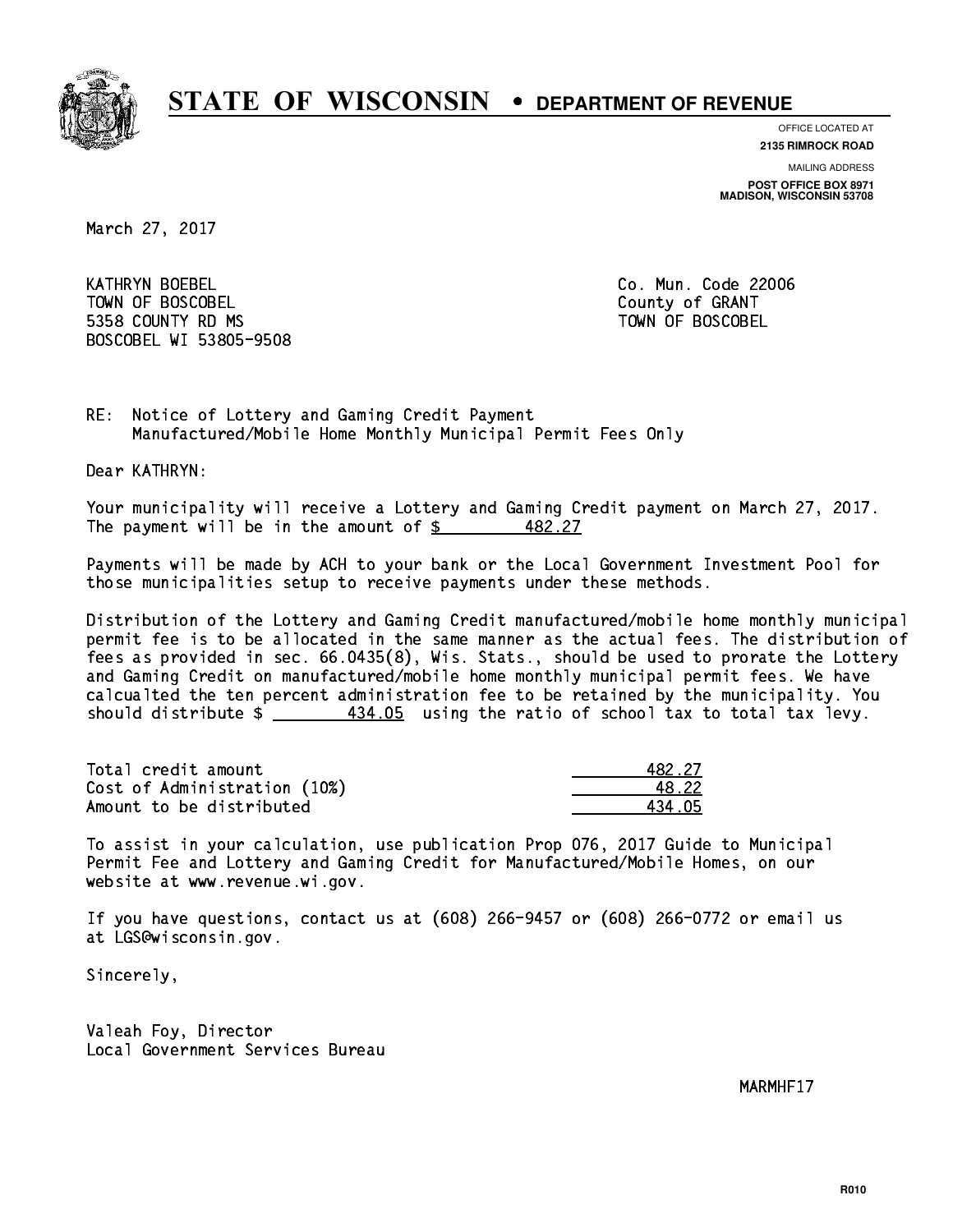

**OFFICE LOCATED AT 2135 RIMROCK ROAD**

**MAILING ADDRESS**

**POST OFFICE BOX 8971 MADISON, WISCONSIN 53708**

March 27, 2017

 KEITH SCHLEISMAN Co. Mun. Code 22026 TOWN OF JAMESTOWN County of GRANT 2367 BLUFF RD TOWN OF JAMESTOWN CUBA CITY WI 53807-9747

RE: Notice of Lottery and Gaming Credit Payment Manufactured/Mobile Home Monthly Municipal Permit Fees Only

Dear KEITH:

 Your municipality will receive a Lottery and Gaming Credit payment on March 27, 2017. The payment will be in the amount of  $\frac{2.660.76}{2.25}$ 

 Payments will be made by ACH to your bank or the Local Government Investment Pool for those municipalities setup to receive payments under these methods.

 Distribution of the Lottery and Gaming Credit manufactured/mobile home monthly municipal permit fee is to be allocated in the same manner as the actual fees. The distribution of fees as provided in sec. 66.0435(8), Wis. Stats., should be used to prorate the Lottery and Gaming Credit on manufactured/mobile home monthly municipal permit fees. We have calcualted the ten percent administration fee to be retained by the municipality. You should distribute  $\frac{2,394.69}{2}$  using the ratio of school tax to total tax levy.

| Total credit amount          | 2.660.76 |
|------------------------------|----------|
| Cost of Administration (10%) | 266.07   |
| Amount to be distributed     | 2.394.69 |

 To assist in your calculation, use publication Prop 076, 2017 Guide to Municipal Permit Fee and Lottery and Gaming Credit for Manufactured/Mobile Homes, on our website at www.revenue.wi.gov.

 If you have questions, contact us at (608) 266-9457 or (608) 266-0772 or email us at LGS@wisconsin.gov.

Sincerely,

 Valeah Foy, Director Local Government Services Bureau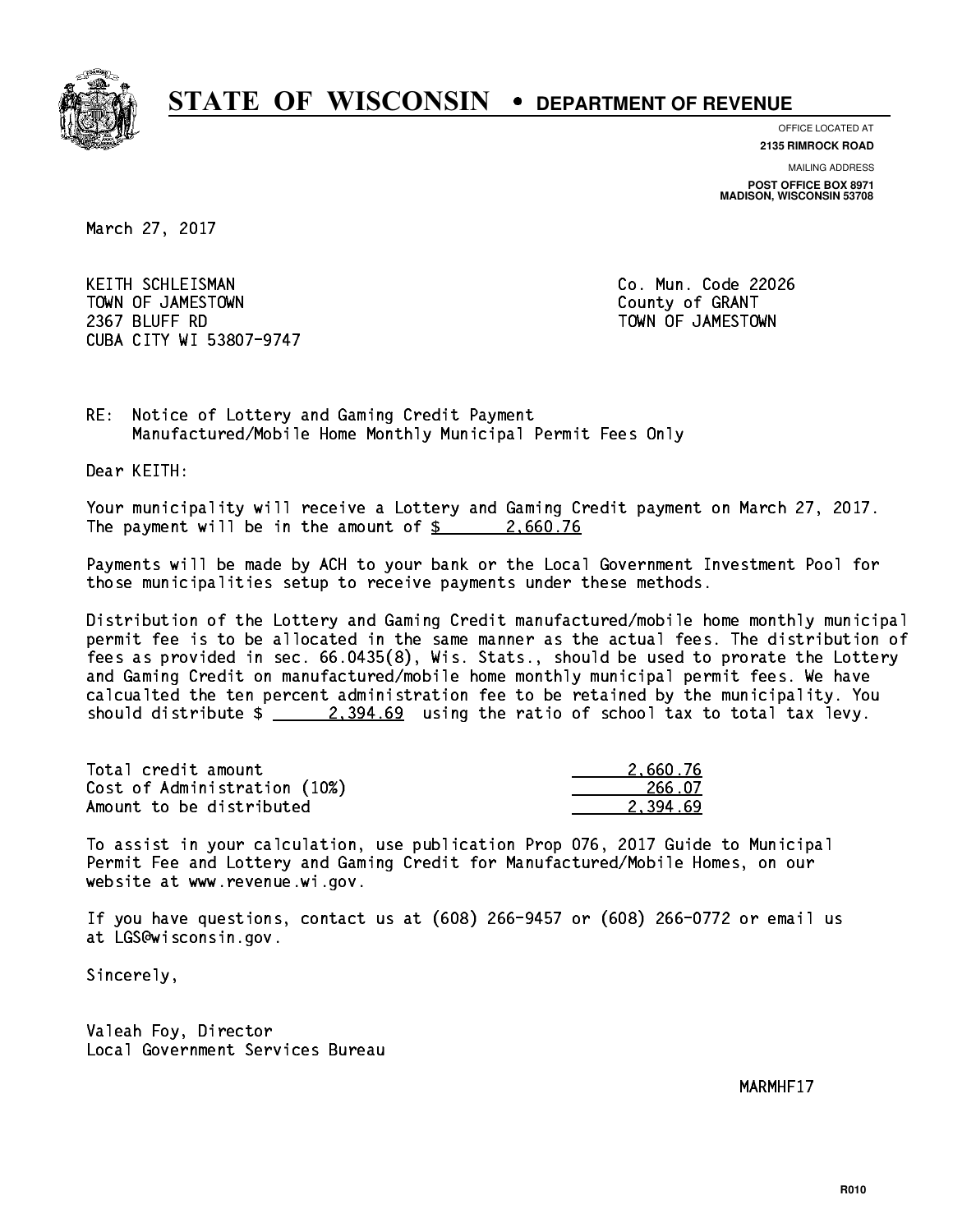

**OFFICE LOCATED AT**

**2135 RIMROCK ROAD**

**MAILING ADDRESS**

**POST OFFICE BOX 8971 MADISON, WISCONSIN 53708**

March 27, 2017

 LAURIE KING Co. Mun. Code 22034 Town of Marion County of Grants of Grants of Grants of Grants of Grants of Grants of Grants of Grants of Grants 16166 WALTZ LANE TOWN OF MARION BOSCOBEL WI 53805

RE: Notice of Lottery and Gaming Credit Payment Manufactured/Mobile Home Monthly Municipal Permit Fees Only

Dear LAURIE:

 Your municipality will receive a Lottery and Gaming Credit payment on March 27, 2017. The payment will be in the amount of  $\frac{2}{3}$  1,600.56

 Payments will be made by ACH to your bank or the Local Government Investment Pool for those municipalities setup to receive payments under these methods.

 Distribution of the Lottery and Gaming Credit manufactured/mobile home monthly municipal permit fee is to be allocated in the same manner as the actual fees. The distribution of fees as provided in sec. 66.0435(8), Wis. Stats., should be used to prorate the Lottery and Gaming Credit on manufactured/mobile home monthly municipal permit fees. We have calcualted the ten percent administration fee to be retained by the municipality. You should distribute  $\frac{1,440.51}{1,440.51}$  using the ratio of school tax to total tax levy.

| Total credit amount          | 1.600.56 |
|------------------------------|----------|
| Cost of Administration (10%) | 160.05   |
| Amount to be distributed     | 1.440.51 |

 To assist in your calculation, use publication Prop 076, 2017 Guide to Municipal Permit Fee and Lottery and Gaming Credit for Manufactured/Mobile Homes, on our website at www.revenue.wi.gov.

 If you have questions, contact us at (608) 266-9457 or (608) 266-0772 or email us at LGS@wisconsin.gov.

Sincerely,

 Valeah Foy, Director Local Government Services Bureau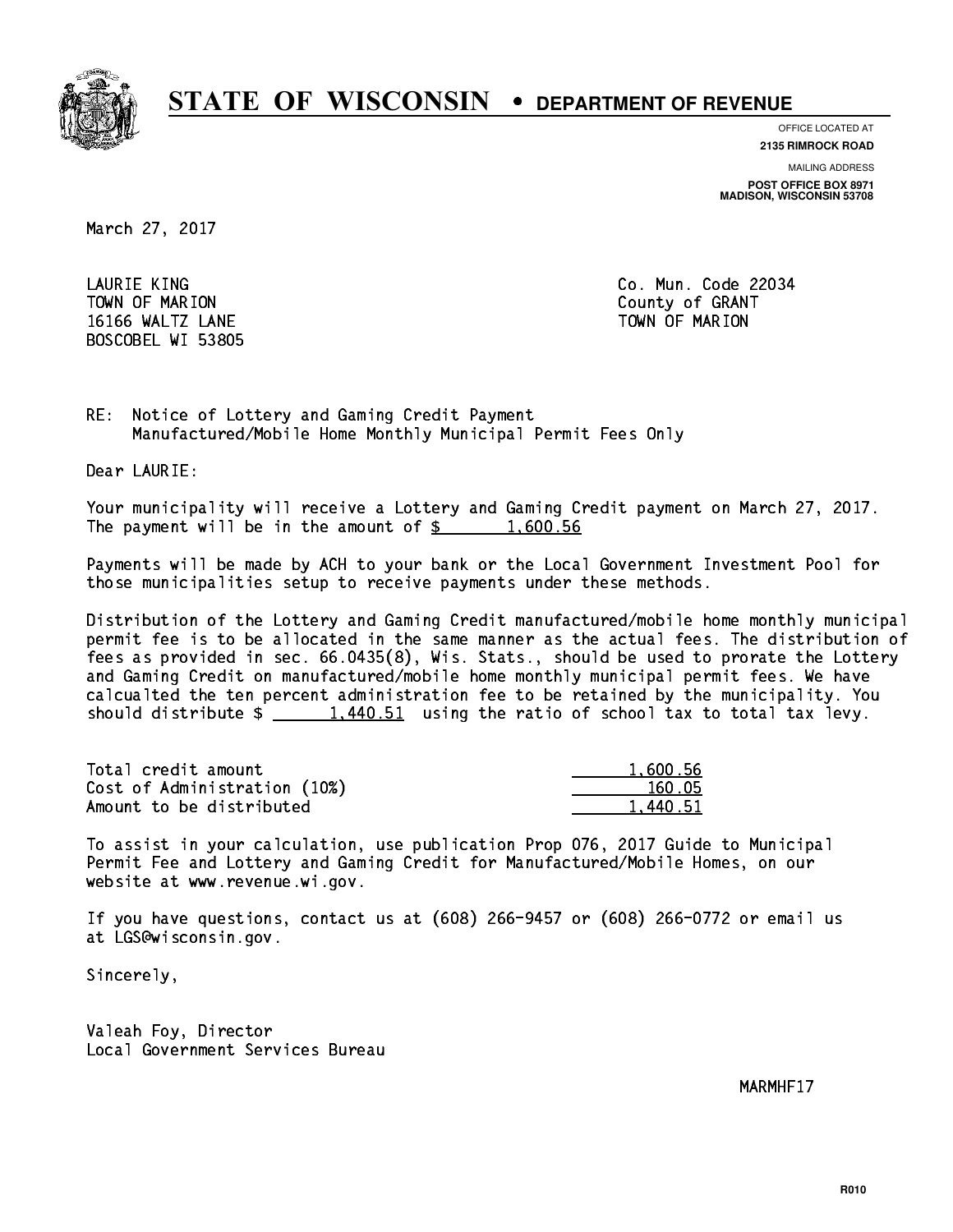

**OFFICE LOCATED AT**

**2135 RIMROCK ROAD**

**MAILING ADDRESS**

**POST OFFICE BOX 8971 MADISON, WISCONSIN 53708**

March 27, 2017

MERRY COOLEY TOWN OF MOUNT IDA County of GRANT 5085 MOUNT RIDGE RD TOWN OF MOUNT IDA FENNIMORE WI 53809

Co. Mun. Code 22040

RE: Notice of Lottery and Gaming Credit Payment Manufactured/Mobile Home Monthly Municipal Permit Fees Only

Dear MERRY:

 Your municipality will receive a Lottery and Gaming Credit payment on March 27, 2017. The payment will be in the amount of \$ 242.60 \_\_\_\_\_\_\_\_\_\_\_\_\_\_\_\_

 Payments will be made by ACH to your bank or the Local Government Investment Pool for those municipalities setup to receive payments under these methods.

 Distribution of the Lottery and Gaming Credit manufactured/mobile home monthly municipal permit fee is to be allocated in the same manner as the actual fees. The distribution of fees as provided in sec. 66.0435(8), Wis. Stats., should be used to prorate the Lottery and Gaming Credit on manufactured/mobile home monthly municipal permit fees. We have calcualted the ten percent administration fee to be retained by the municipality. You should distribute  $\frac{218.34}{2}$  using the ratio of school tax to total tax levy.

Total credit amount Cost of Administration (10%) Amount to be distributed

| 42 AN |
|-------|
| 4.26  |
| 21834 |

 To assist in your calculation, use publication Prop 076, 2017 Guide to Municipal Permit Fee and Lottery and Gaming Credit for Manufactured/Mobile Homes, on our website at www.revenue.wi.gov.

 If you have questions, contact us at (608) 266-9457 or (608) 266-0772 or email us at LGS@wisconsin.gov.

Sincerely,

 Valeah Foy, Director Local Government Services Bureau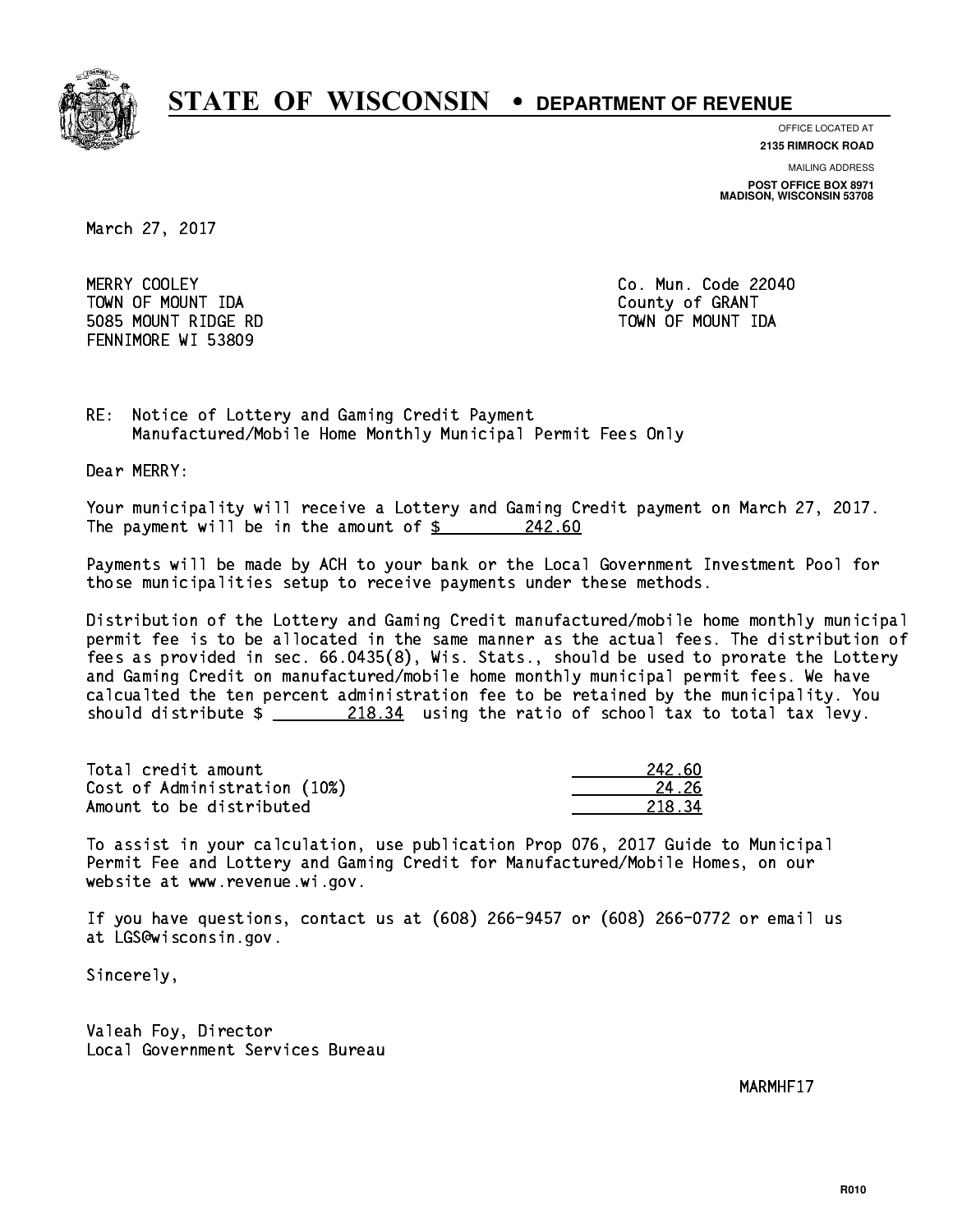

**OFFICE LOCATED AT**

**2135 RIMROCK ROAD**

**MAILING ADDRESS POST OFFICE BOX 8971 MADISON, WISCONSIN 53708**

March 27, 2017

DAVID KLAR TOWN OF PLATTEVILLE COUNTY OF GRANT 1693 SOUTHWEST RD TOWN OF PLATTEVILLE PLATTEVILLE WI 53818-8903

Co. Mun. Code 22050

RE: Notice of Lottery and Gaming Credit Payment Manufactured/Mobile Home Monthly Municipal Permit Fees Only

Dear DAVID:

 Your municipality will receive a Lottery and Gaming Credit payment on March 27, 2017. The payment will be in the amount of  $\frac{2}{3}$  1,865.76

 Payments will be made by ACH to your bank or the Local Government Investment Pool for those municipalities setup to receive payments under these methods.

 Distribution of the Lottery and Gaming Credit manufactured/mobile home monthly municipal permit fee is to be allocated in the same manner as the actual fees. The distribution of fees as provided in sec. 66.0435(8), Wis. Stats., should be used to prorate the Lottery and Gaming Credit on manufactured/mobile home monthly municipal permit fees. We have calcualted the ten percent administration fee to be retained by the municipality. You should distribute  $\frac{1.679.19}{1.679.19}$  using the ratio of school tax to total tax levy.

| Total credit amount          | 1,865.76 |
|------------------------------|----------|
| Cost of Administration (10%) | 186.57   |
| Amount to be distributed     | 1.679.19 |

 To assist in your calculation, use publication Prop 076, 2017 Guide to Municipal Permit Fee and Lottery and Gaming Credit for Manufactured/Mobile Homes, on our website at www.revenue.wi.gov.

 If you have questions, contact us at (608) 266-9457 or (608) 266-0772 or email us at LGS@wisconsin.gov.

Sincerely,

 Valeah Foy, Director Local Government Services Bureau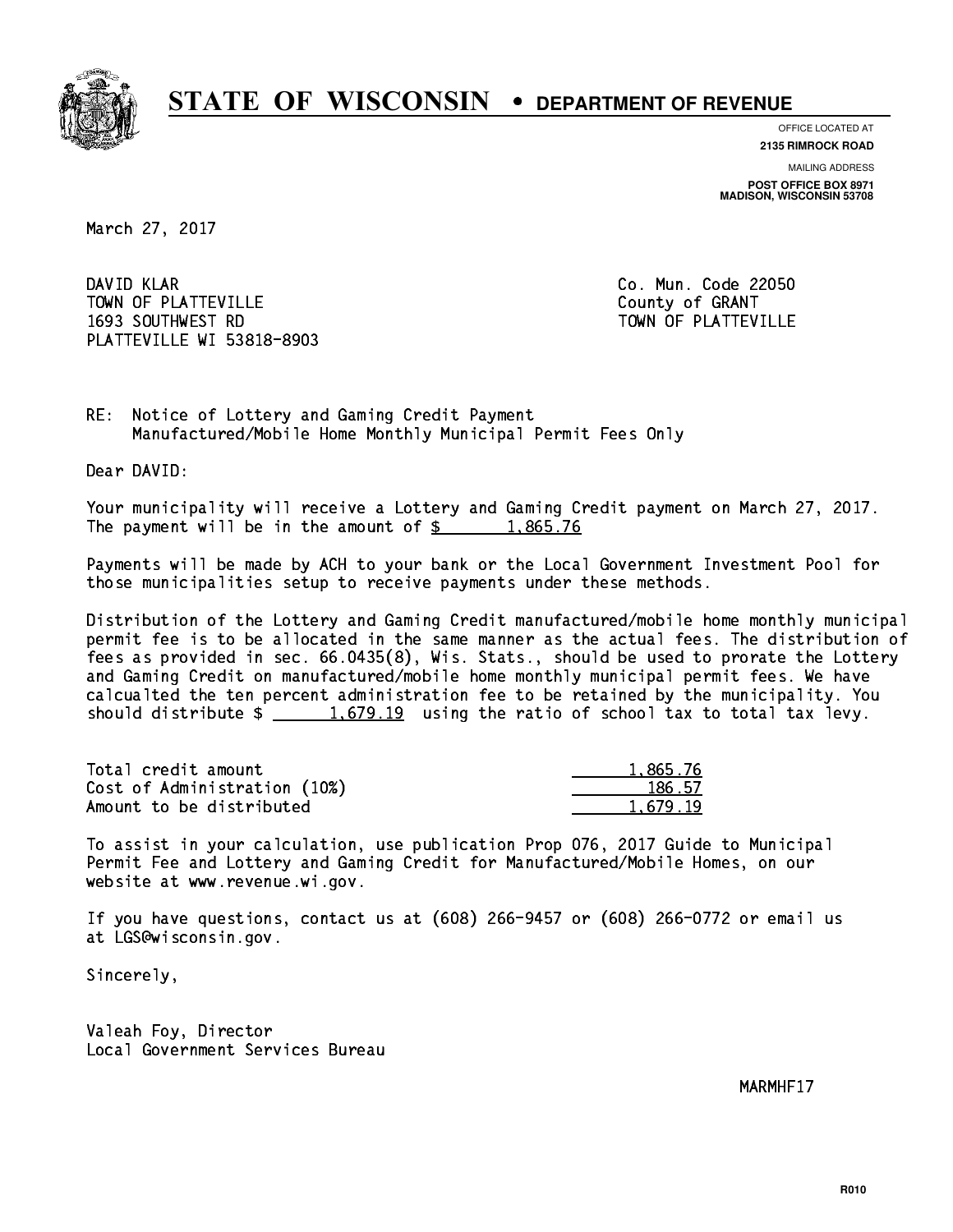

**OFFICE LOCATED AT**

**2135 RIMROCK ROAD**

**MAILING ADDRESS**

**POST OFFICE BOX 8971 MADISON, WISCONSIN 53708**

March 27, 2017

MARY BRANDT Town of Streets. The Small county of Grants of Grants of Grants of Grants of Grants of Grants of Grants of Gra 1903 COUNTY H TOWN OF SMELSER CUBA CITY WI 53807

Co. Mun. Code 22054

RE: Notice of Lottery and Gaming Credit Payment Manufactured/Mobile Home Monthly Municipal Permit Fees Only

Dear MARY:

 Your municipality will receive a Lottery and Gaming Credit payment on March 27, 2017. The payment will be in the amount of  $\frac{253.92}{200}$ 

 Payments will be made by ACH to your bank or the Local Government Investment Pool for those municipalities setup to receive payments under these methods.

 Distribution of the Lottery and Gaming Credit manufactured/mobile home monthly municipal permit fee is to be allocated in the same manner as the actual fees. The distribution of fees as provided in sec. 66.0435(8), Wis. Stats., should be used to prorate the Lottery and Gaming Credit on manufactured/mobile home monthly municipal permit fees. We have calcualted the ten percent administration fee to be retained by the municipality. You should distribute  $\frac{228.53}{228.53}$  using the ratio of school tax to total tax levy.

Total credit amount Cost of Administration (10%) Amount to be distributed

| 92. |
|-----|
|     |
| - 2 |

 To assist in your calculation, use publication Prop 076, 2017 Guide to Municipal Permit Fee and Lottery and Gaming Credit for Manufactured/Mobile Homes, on our website at www.revenue.wi.gov.

 If you have questions, contact us at (608) 266-9457 or (608) 266-0772 or email us at LGS@wisconsin.gov.

Sincerely,

 Valeah Foy, Director Local Government Services Bureau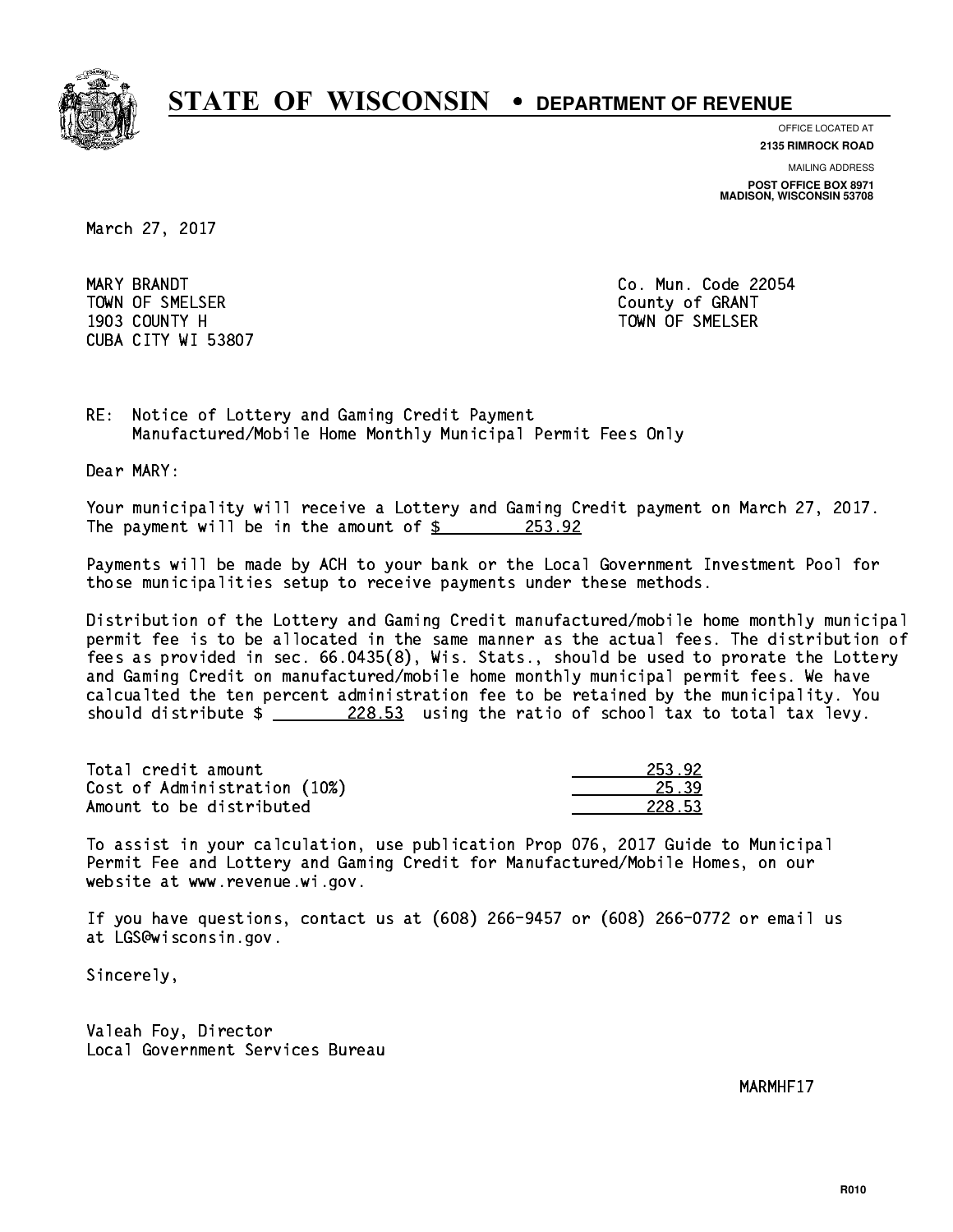

**OFFICE LOCATED AT**

**2135 RIMROCK ROAD**

**MAILING ADDRESS POST OFFICE BOX 8971 MADISON, WISCONSIN 53708**

March 27, 2017

MARY CULLIGAN VILLAGE OF BLOOMINGTON COUNTY OF GRANT PO BOX 156 BLOOMINGTON WI 53804-0156

Co. Mun. Code 22107 VILLAGE OF BLOOMINGTON

RE: Notice of Lottery and Gaming Credit Payment Manufactured/Mobile Home Monthly Municipal Permit Fees Only

Dear MARY:

 Your municipality will receive a Lottery and Gaming Credit payment on March 27, 2017. The payment will be in the amount of  $\frac{26}{5}$ 469.84

 Payments will be made by ACH to your bank or the Local Government Investment Pool for those municipalities setup to receive payments under these methods.

 Distribution of the Lottery and Gaming Credit manufactured/mobile home monthly municipal permit fee is to be allocated in the same manner as the actual fees. The distribution of fees as provided in sec. 66.0435(8), Wis. Stats., should be used to prorate the Lottery and Gaming Credit on manufactured/mobile home monthly municipal permit fees. We have calcualted the ten percent administration fee to be retained by the municipality. You should distribute  $\frac{422.86}{1}$  using the ratio of school tax to total tax levy.

Total credit amount Cost of Administration (10%) Amount to be distributed

| 9.84   |
|--------|
| 5 98   |
| 422 86 |

 To assist in your calculation, use publication Prop 076, 2017 Guide to Municipal Permit Fee and Lottery and Gaming Credit for Manufactured/Mobile Homes, on our website at www.revenue.wi.gov.

 If you have questions, contact us at (608) 266-9457 or (608) 266-0772 or email us at LGS@wisconsin.gov.

Sincerely,

 Valeah Foy, Director Local Government Services Bureau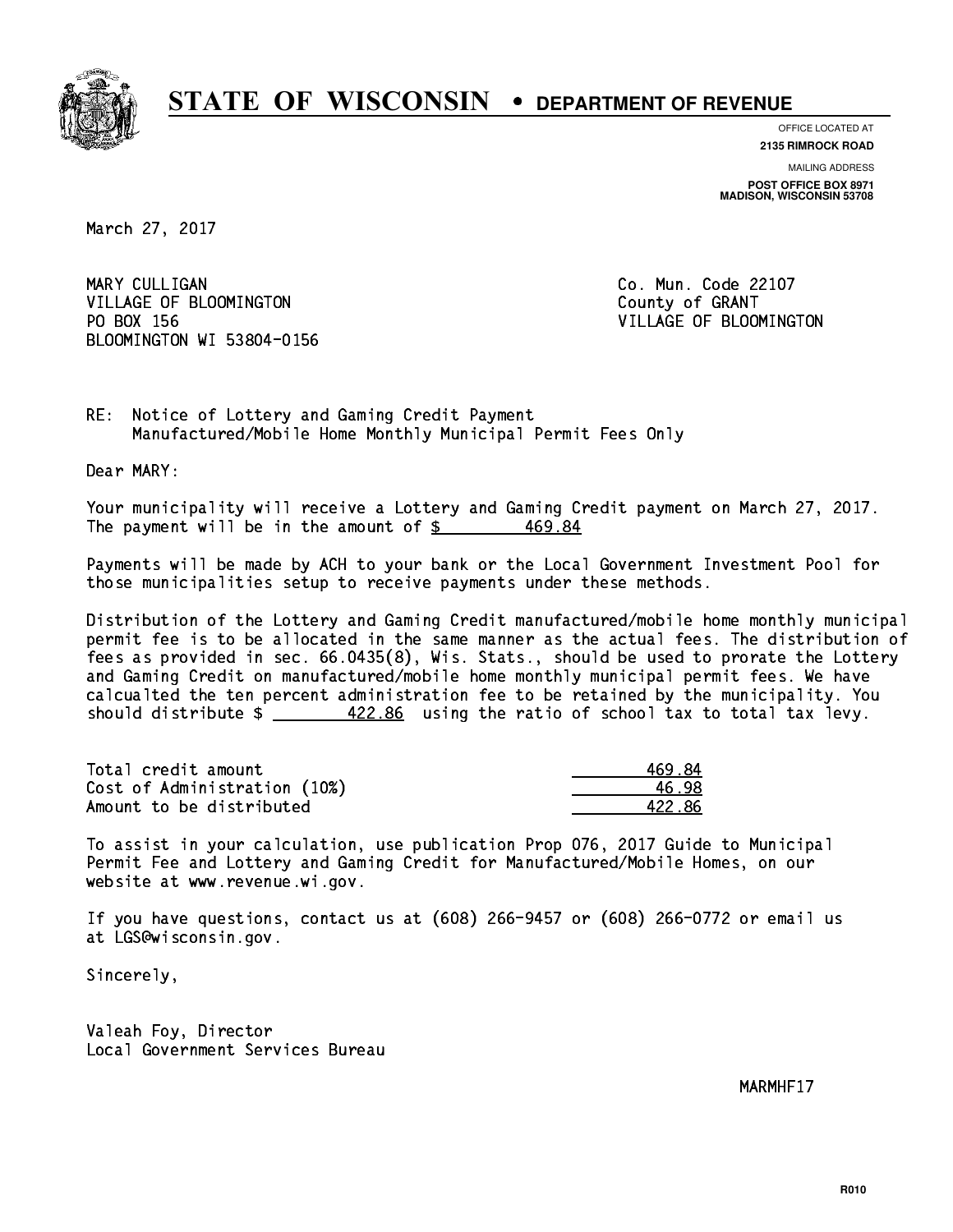

**OFFICE LOCATED AT**

**2135 RIMROCK ROAD**

**MAILING ADDRESS POST OFFICE BOX 8971 MADISON, WISCONSIN 53708**

March 27, 2017

MARLENE ESSER VILLAGE OF CASSVILLE COUNTY OF GRANT PO BOX 171 CASSVILLE WI 53806-0171

Co. Mun. Code 22111 VILLAGE OF CASSVILLE

RE: Notice of Lottery and Gaming Credit Payment Manufactured/Mobile Home Monthly Municipal Permit Fees Only

Dear MARLENE:

 Your municipality will receive a Lottery and Gaming Credit payment on March 27, 2017. The payment will be in the amount of \$ 396.12 \_\_\_\_\_\_\_\_\_\_\_\_\_\_\_\_

 Payments will be made by ACH to your bank or the Local Government Investment Pool for those municipalities setup to receive payments under these methods.

 Distribution of the Lottery and Gaming Credit manufactured/mobile home monthly municipal permit fee is to be allocated in the same manner as the actual fees. The distribution of fees as provided in sec. 66.0435(8), Wis. Stats., should be used to prorate the Lottery and Gaming Credit on manufactured/mobile home monthly municipal permit fees. We have calcualted the ten percent administration fee to be retained by the municipality. You should distribute  $\frac{256.51}{2}$  using the ratio of school tax to total tax levy.

Total credit amount Cost of Administration (10%) Amount to be distributed

| . 12  |
|-------|
| 1 R 1 |
| -51   |

 To assist in your calculation, use publication Prop 076, 2017 Guide to Municipal Permit Fee and Lottery and Gaming Credit for Manufactured/Mobile Homes, on our website at www.revenue.wi.gov.

 If you have questions, contact us at (608) 266-9457 or (608) 266-0772 or email us at LGS@wisconsin.gov.

Sincerely,

 Valeah Foy, Director Local Government Services Bureau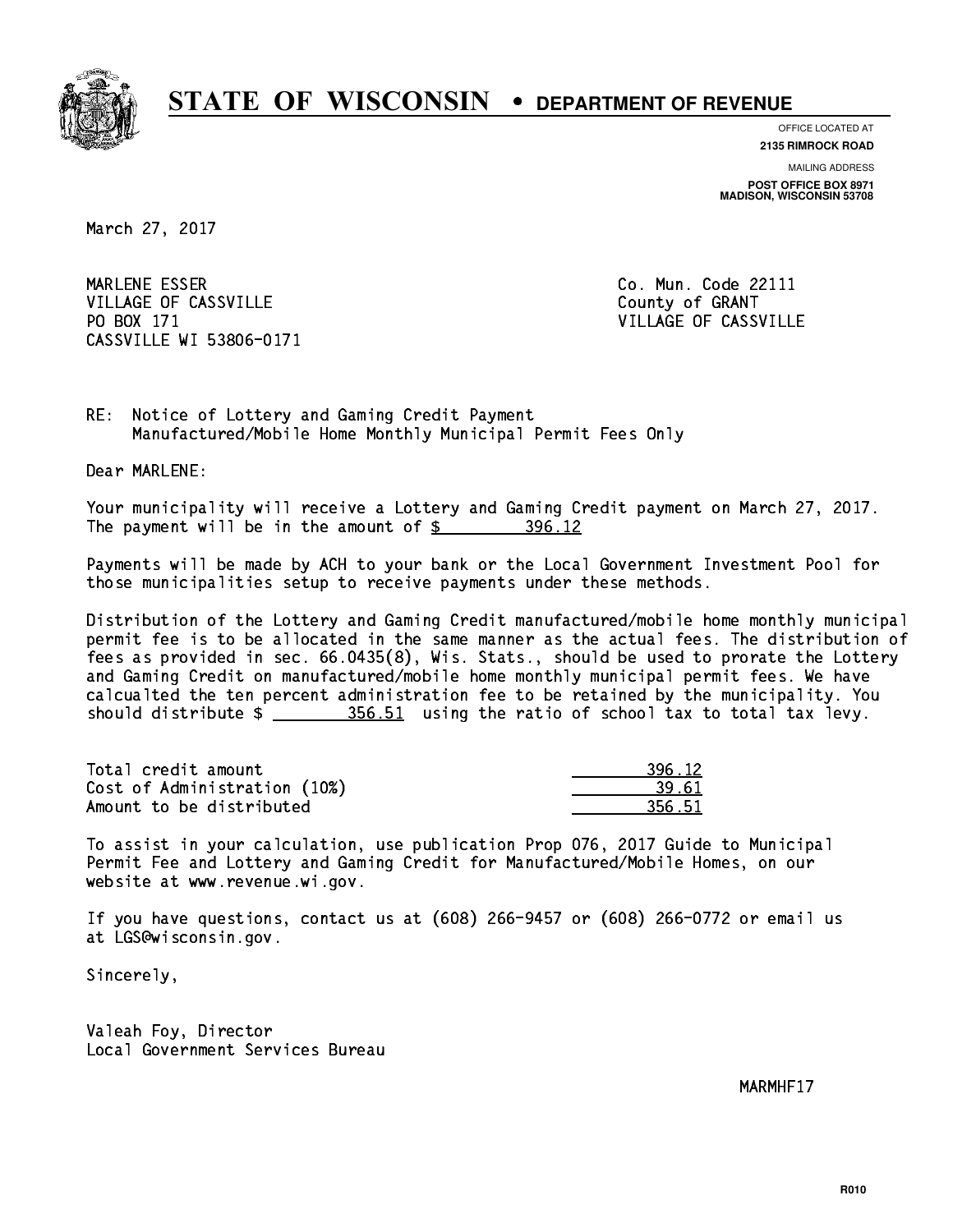

**OFFICE LOCATED AT**

**2135 RIMROCK ROAD**

**MAILING ADDRESS POST OFFICE BOX 8971 MADISON, WISCONSIN 53708**

March 27, 2017

SALLY BAUER VILLAGE OF HAZEL GREEN COUNTY OF GRANT 1610 FAIRPLAY STREET VILLAGE OF HAZEL GREEN HAZEL GREEN WI 53811-0367

Co. Mun. Code 22136

RE: Notice of Lottery and Gaming Credit Payment Manufactured/Mobile Home Monthly Municipal Permit Fees Only

Dear SALLY:

 Your municipality will receive a Lottery and Gaming Credit payment on March 27, 2017. The payment will be in the amount of  $\frac{2}{3}$ 546.94

 Payments will be made by ACH to your bank or the Local Government Investment Pool for those municipalities setup to receive payments under these methods.

 Distribution of the Lottery and Gaming Credit manufactured/mobile home monthly municipal permit fee is to be allocated in the same manner as the actual fees. The distribution of fees as provided in sec. 66.0435(8), Wis. Stats., should be used to prorate the Lottery and Gaming Credit on manufactured/mobile home monthly municipal permit fees. We have calcualted the ten percent administration fee to be retained by the municipality. You should distribute  $\frac{492.25}{1000}$  using the ratio of school tax to total tax levy.

Total credit amount Cost of Administration (10%) Amount to be distributed

| ٦4<br>$E \wedge$ |
|------------------|
| 69               |
| 2.25             |

 To assist in your calculation, use publication Prop 076, 2017 Guide to Municipal Permit Fee and Lottery and Gaming Credit for Manufactured/Mobile Homes, on our website at www.revenue.wi.gov.

 If you have questions, contact us at (608) 266-9457 or (608) 266-0772 or email us at LGS@wisconsin.gov.

Sincerely,

 Valeah Foy, Director Local Government Services Bureau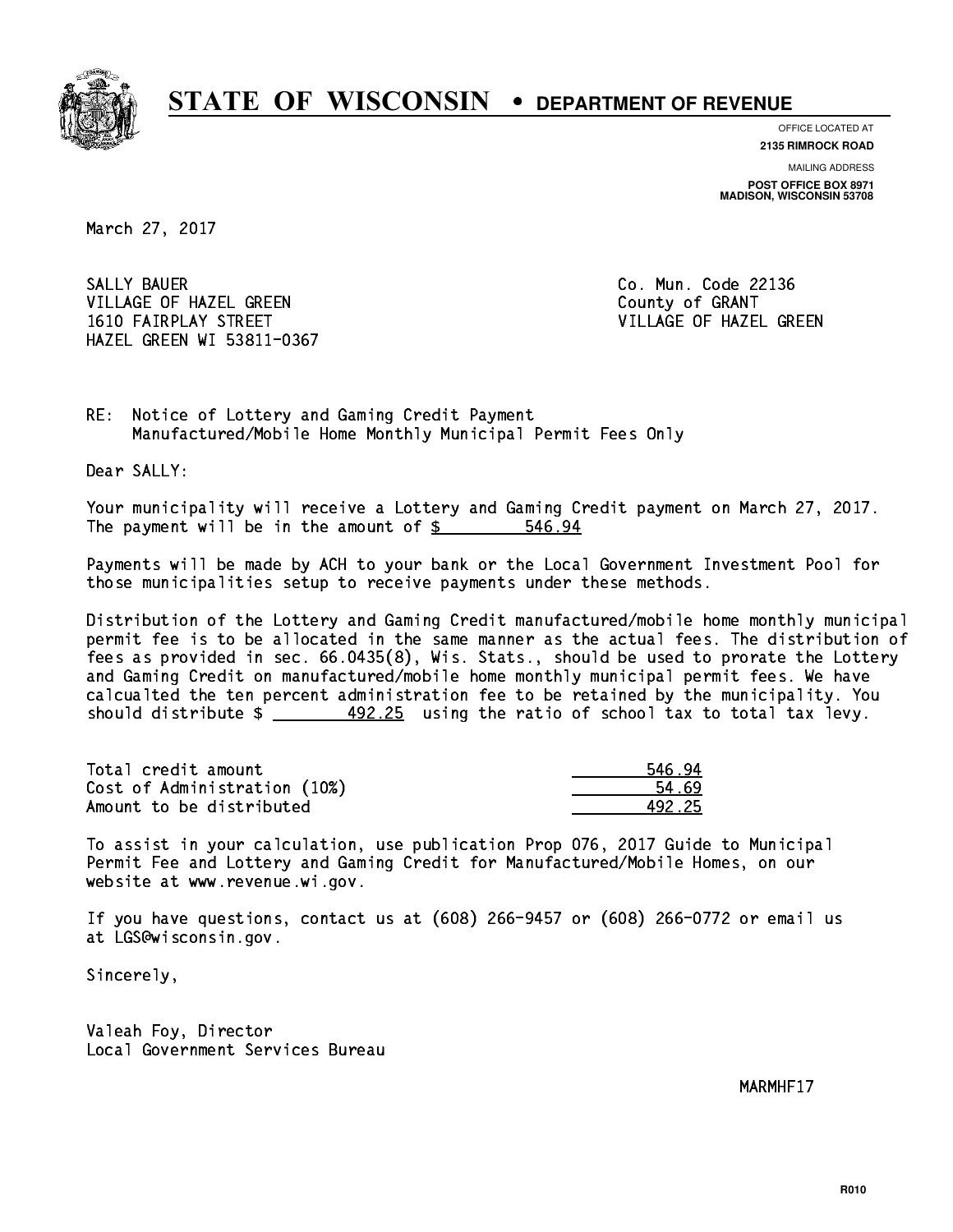

**OFFICE LOCATED AT**

**2135 RIMROCK ROAD**

**MAILING ADDRESS POST OFFICE BOX 8971 MADISON, WISCONSIN 53708**

March 27, 2017

CINDA JOHNSON VILLAGE OF MUSCODA COUNTY OF GRANT PO BOX 206 VILLAGE OF MUSCODA MUSCODA WI 53573-0206

Co. Mun. Code 22153

RE: Notice of Lottery and Gaming Credit Payment Manufactured/Mobile Home Monthly Municipal Permit Fees Only

Dear CINDA:

 Your municipality will receive a Lottery and Gaming Credit payment on March 27, 2017. The payment will be in the amount of  $\frac{2}{3}$  1,404.48

 Payments will be made by ACH to your bank or the Local Government Investment Pool for those municipalities setup to receive payments under these methods.

 Distribution of the Lottery and Gaming Credit manufactured/mobile home monthly municipal permit fee is to be allocated in the same manner as the actual fees. The distribution of fees as provided in sec. 66.0435(8), Wis. Stats., should be used to prorate the Lottery and Gaming Credit on manufactured/mobile home monthly municipal permit fees. We have calcualted the ten percent administration fee to be retained by the municipality. You should distribute  $\frac{1,264.04}{1,264.04}$  using the ratio of school tax to total tax levy.

| Total credit amount          | 1,404.48 |
|------------------------------|----------|
| Cost of Administration (10%) | 140.44   |
| Amount to be distributed     | 1.264.04 |

 To assist in your calculation, use publication Prop 076, 2017 Guide to Municipal Permit Fee and Lottery and Gaming Credit for Manufactured/Mobile Homes, on our website at www.revenue.wi.gov.

 If you have questions, contact us at (608) 266-9457 or (608) 266-0772 or email us at LGS@wisconsin.gov.

Sincerely,

 Valeah Foy, Director Local Government Services Bureau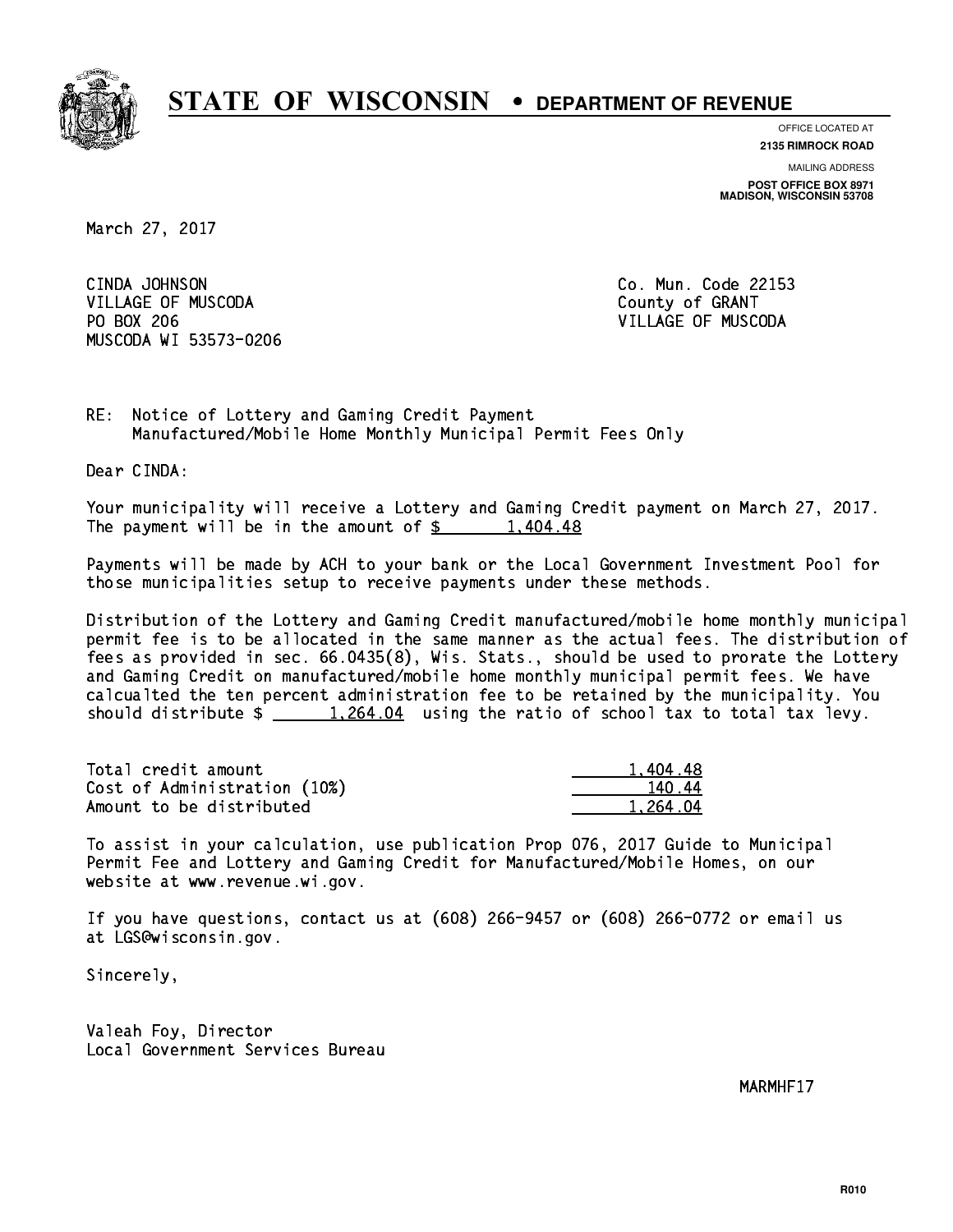

**OFFICE LOCATED AT**

**2135 RIMROCK ROAD**

**MAILING ADDRESS POST OFFICE BOX 8971 MADISON, WISCONSIN 53708**

March 27, 2017

LISA BREUER VILLAGE OF PATCH GROVE COUNTY OF GRANT PATCH GROVE WI 53817

Co. Mun. Code 22171 PO BOX 168 VILLAGE OF PATCH GROVE

RE: Notice of Lottery and Gaming Credit Payment Manufactured/Mobile Home Monthly Municipal Permit Fees Only

Dear LISA:

 Your municipality will receive a Lottery and Gaming Credit payment on March 27, 2017. The payment will be in the amount of  $\frac{28}{100}$  =  $\frac{467.28}{1000}$ 

 Payments will be made by ACH to your bank or the Local Government Investment Pool for those municipalities setup to receive payments under these methods.

 Distribution of the Lottery and Gaming Credit manufactured/mobile home monthly municipal permit fee is to be allocated in the same manner as the actual fees. The distribution of fees as provided in sec. 66.0435(8), Wis. Stats., should be used to prorate the Lottery and Gaming Credit on manufactured/mobile home monthly municipal permit fees. We have calcualted the ten percent administration fee to be retained by the municipality. You should distribute  $\frac{420.56}{2}$  using the ratio of school tax to total tax levy.

Total credit amount Cost of Administration (10%) Amount to be distributed

| 57.28  |
|--------|
| 6.72   |
| 420.56 |

 To assist in your calculation, use publication Prop 076, 2017 Guide to Municipal Permit Fee and Lottery and Gaming Credit for Manufactured/Mobile Homes, on our website at www.revenue.wi.gov.

 If you have questions, contact us at (608) 266-9457 or (608) 266-0772 or email us at LGS@wisconsin.gov.

Sincerely,

 Valeah Foy, Director Local Government Services Bureau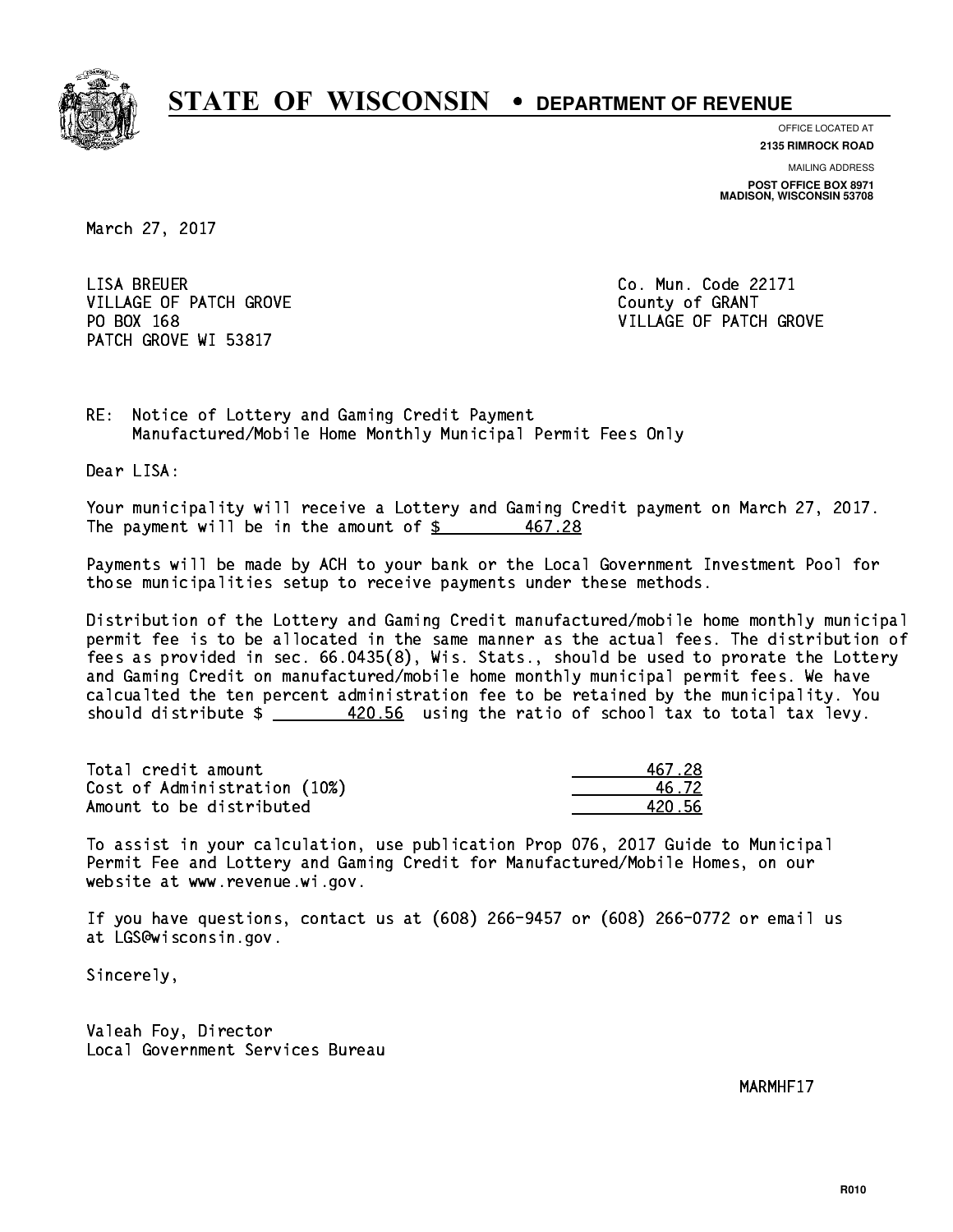

**OFFICE LOCATED AT**

**2135 RIMROCK ROAD**

**MAILING ADDRESS POST OFFICE BOX 8971 MADISON, WISCONSIN 53708**

March 27, 2017

SHEILA HORNER VILLAGE OF POTOSI COUNTY OF GRANT PO BOX 45 POTOSI WI 53820-0045

Co. Mun. Code 22172 VILLAGE OF POTOSI

RE: Notice of Lottery and Gaming Credit Payment Manufactured/Mobile Home Monthly Municipal Permit Fees Only

Dear SHEILA:

 Your municipality will receive a Lottery and Gaming Credit payment on March 27, 2017. The payment will be in the amount of  $\frac{207.04}{200}$ 

 Payments will be made by ACH to your bank or the Local Government Investment Pool for those municipalities setup to receive payments under these methods.

 Distribution of the Lottery and Gaming Credit manufactured/mobile home monthly municipal permit fee is to be allocated in the same manner as the actual fees. The distribution of fees as provided in sec. 66.0435(8), Wis. Stats., should be used to prorate the Lottery and Gaming Credit on manufactured/mobile home monthly municipal permit fees. We have calcualted the ten percent administration fee to be retained by the municipality. You should distribute  $\frac{186.34}{186.34}$  using the ratio of school tax to total tax levy.

Total credit amount Cost of Administration (10%) Amount to be distributed

| 207 N4 |
|--------|
| 20. ZO |
| 18634  |

 To assist in your calculation, use publication Prop 076, 2017 Guide to Municipal Permit Fee and Lottery and Gaming Credit for Manufactured/Mobile Homes, on our website at www.revenue.wi.gov.

 If you have questions, contact us at (608) 266-9457 or (608) 266-0772 or email us at LGS@wisconsin.gov.

Sincerely,

 Valeah Foy, Director Local Government Services Bureau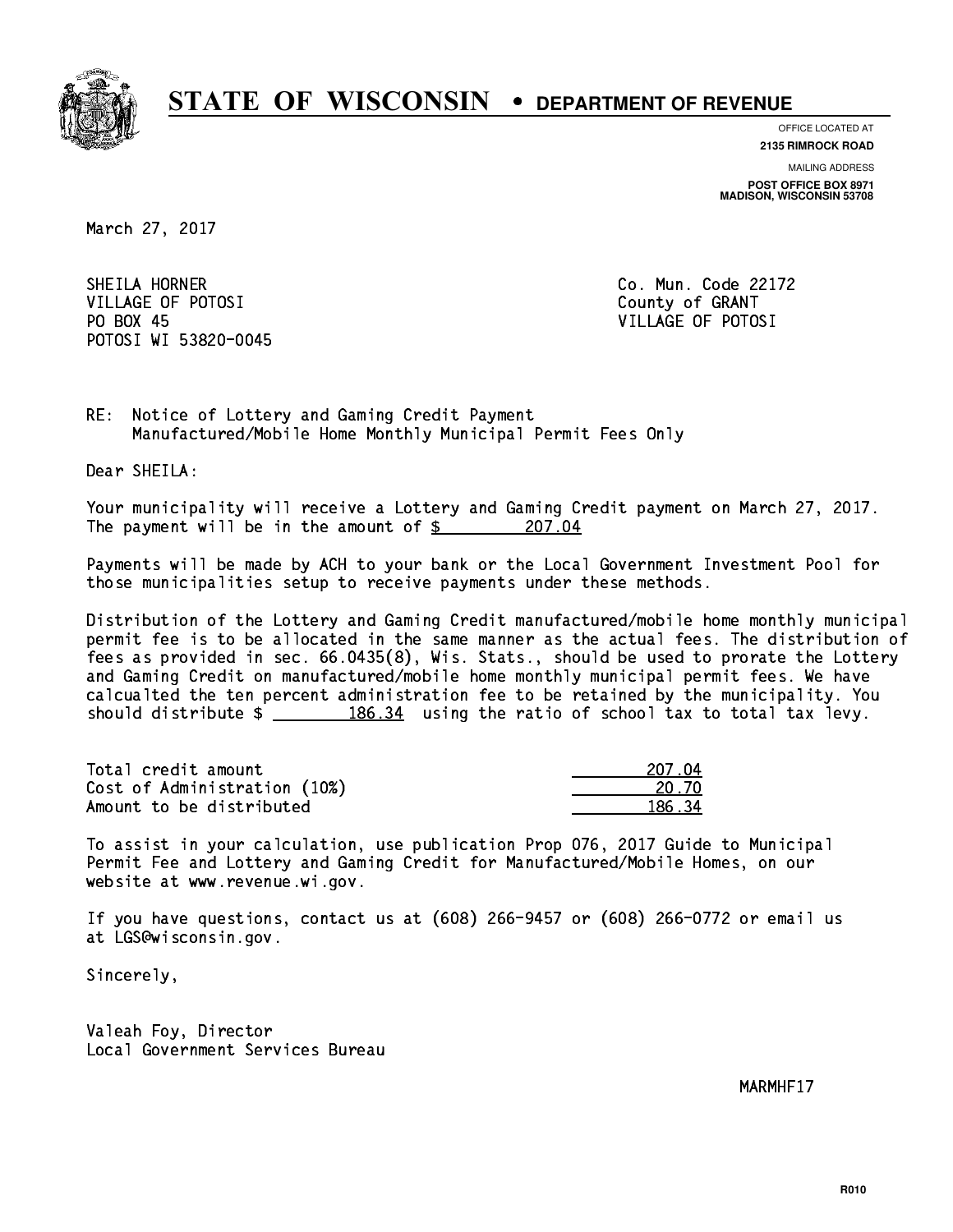

**OFFICE LOCATED AT**

**MAILING ADDRESS 2135 RIMROCK ROAD**

**POST OFFICE BOX 8971 MADISON, WISCONSIN 53708**

March 27, 2017

 ARLIE HARRIS Co. Mun. Code 22206 CITY OF BOSCOBEL County of GRANT 1006 WISCONSIN AVE CITY OF BOSCOBEL BOSCOBEL WI 53805-1532

RE: Notice of Lottery and Gaming Credit Payment Manufactured/Mobile Home Monthly Municipal Permit Fees Only

Dear ARLIE:

 Your municipality will receive a Lottery and Gaming Credit payment on March 27, 2017. The payment will be in the amount of  $\frac{2}{3}$ 868.35

 Payments will be made by ACH to your bank or the Local Government Investment Pool for those municipalities setup to receive payments under these methods.

 Distribution of the Lottery and Gaming Credit manufactured/mobile home monthly municipal permit fee is to be allocated in the same manner as the actual fees. The distribution of fees as provided in sec. 66.0435(8), Wis. Stats., should be used to prorate the Lottery and Gaming Credit on manufactured/mobile home monthly municipal permit fees. We have calcualted the ten percent administration fee to be retained by the municipality. You should distribute  $\frac{2}{2}$   $\frac{781.52}{2}$  using the ratio of school tax to total tax levy.

Total credit amount Cost of Administration (10%) Amount to be distributed

| 368.35 |
|--------|
| 6.83   |
| 81.52  |

 To assist in your calculation, use publication Prop 076, 2017 Guide to Municipal Permit Fee and Lottery and Gaming Credit for Manufactured/Mobile Homes, on our website at www.revenue.wi.gov.

 If you have questions, contact us at (608) 266-9457 or (608) 266-0772 or email us at LGS@wisconsin.gov.

Sincerely,

 Valeah Foy, Director Local Government Services Bureau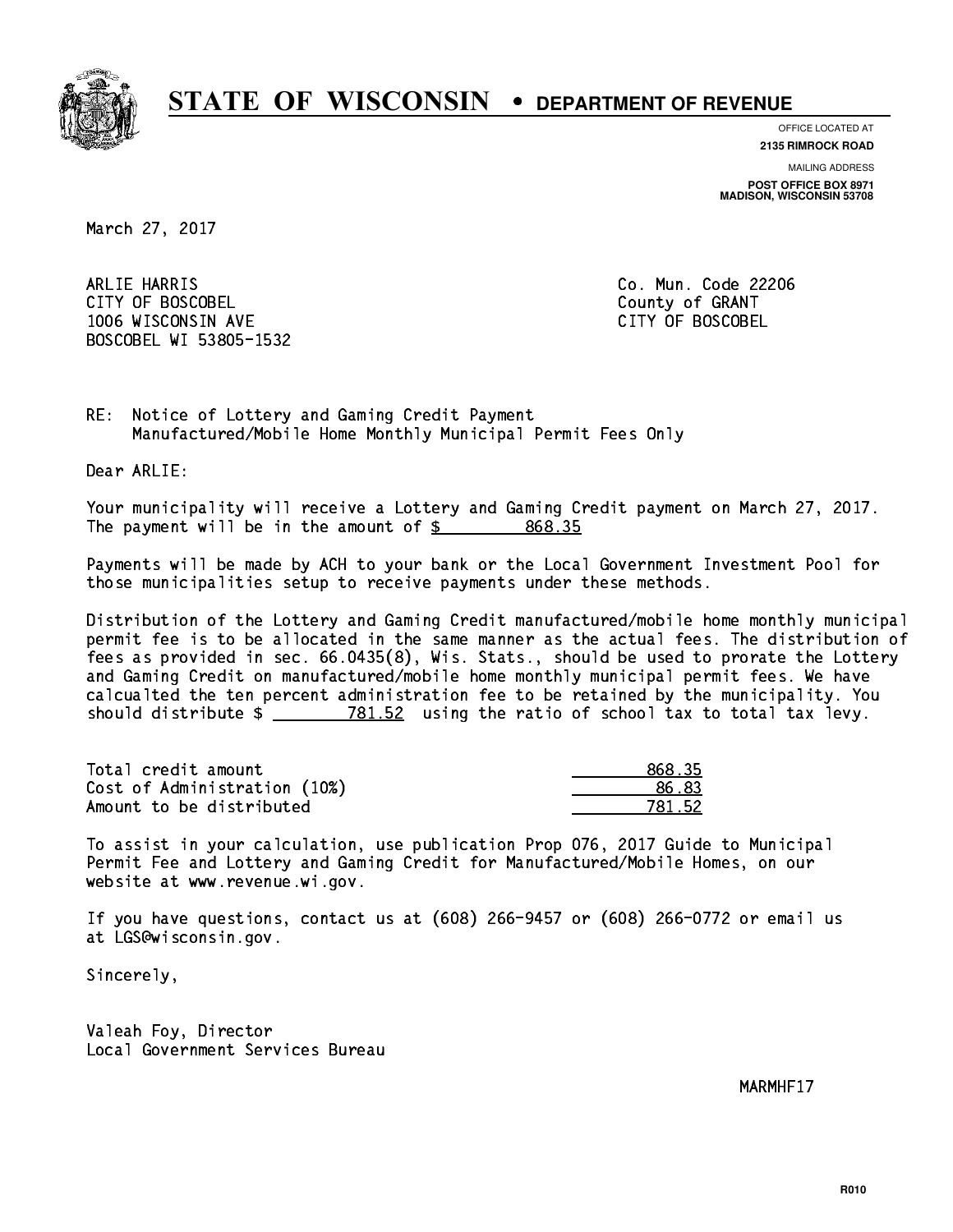

**OFFICE LOCATED AT**

**2135 RIMROCK ROAD**

**MAILING ADDRESS**

**POST OFFICE BOX 8971 MADISON, WISCONSIN 53708**

March 27, 2017

 MARGARET SPRAGUE Co. Mun. Code 22226 CITY OF FENNIMORE **COULD COULD COULD COULD COULD** COULD COULD COULD COULD COULD COULD COULD COULD COULD COULD COULD COULD COULD COULD COULD COULD COULD COULD COULD COULD COULD COULD COULD COULD COULD COULD COULD COULD COUL 860 LINCOLN AVE CONTROLLER SERVICE SERVICE SERVICE SERVICE SERVICE SERVICE SERVICE SERVICE SERVICE SERVICE SERVICE SERVICE SERVICE SERVICE SERVICE SERVICE SERVICE SERVICE SERVICE SERVICE SERVICE SERVICE SERVICE SERVICE SER FENNIMORE WI 53809

RE: Notice of Lottery and Gaming Credit Payment Manufactured/Mobile Home Monthly Municipal Permit Fees Only

Dear MARGARET:

 Your municipality will receive a Lottery and Gaming Credit payment on March 27, 2017. The payment will be in the amount of  $\frac{2}{3}$  2,300.82

 Payments will be made by ACH to your bank or the Local Government Investment Pool for those municipalities setup to receive payments under these methods.

 Distribution of the Lottery and Gaming Credit manufactured/mobile home monthly municipal permit fee is to be allocated in the same manner as the actual fees. The distribution of fees as provided in sec. 66.0435(8), Wis. Stats., should be used to prorate the Lottery and Gaming Credit on manufactured/mobile home monthly municipal permit fees. We have calcualted the ten percent administration fee to be retained by the municipality. You should distribute  $\frac{2.070.74}{2.070.74}$  using the ratio of school tax to total tax levy.

| Total credit amount          | 2.300.82 |
|------------------------------|----------|
| Cost of Administration (10%) | -230.08  |
| Amount to be distributed     | 2.070.74 |

 To assist in your calculation, use publication Prop 076, 2017 Guide to Municipal Permit Fee and Lottery and Gaming Credit for Manufactured/Mobile Homes, on our website at www.revenue.wi.gov.

 If you have questions, contact us at (608) 266-9457 or (608) 266-0772 or email us at LGS@wisconsin.gov.

Sincerely,

 Valeah Foy, Director Local Government Services Bureau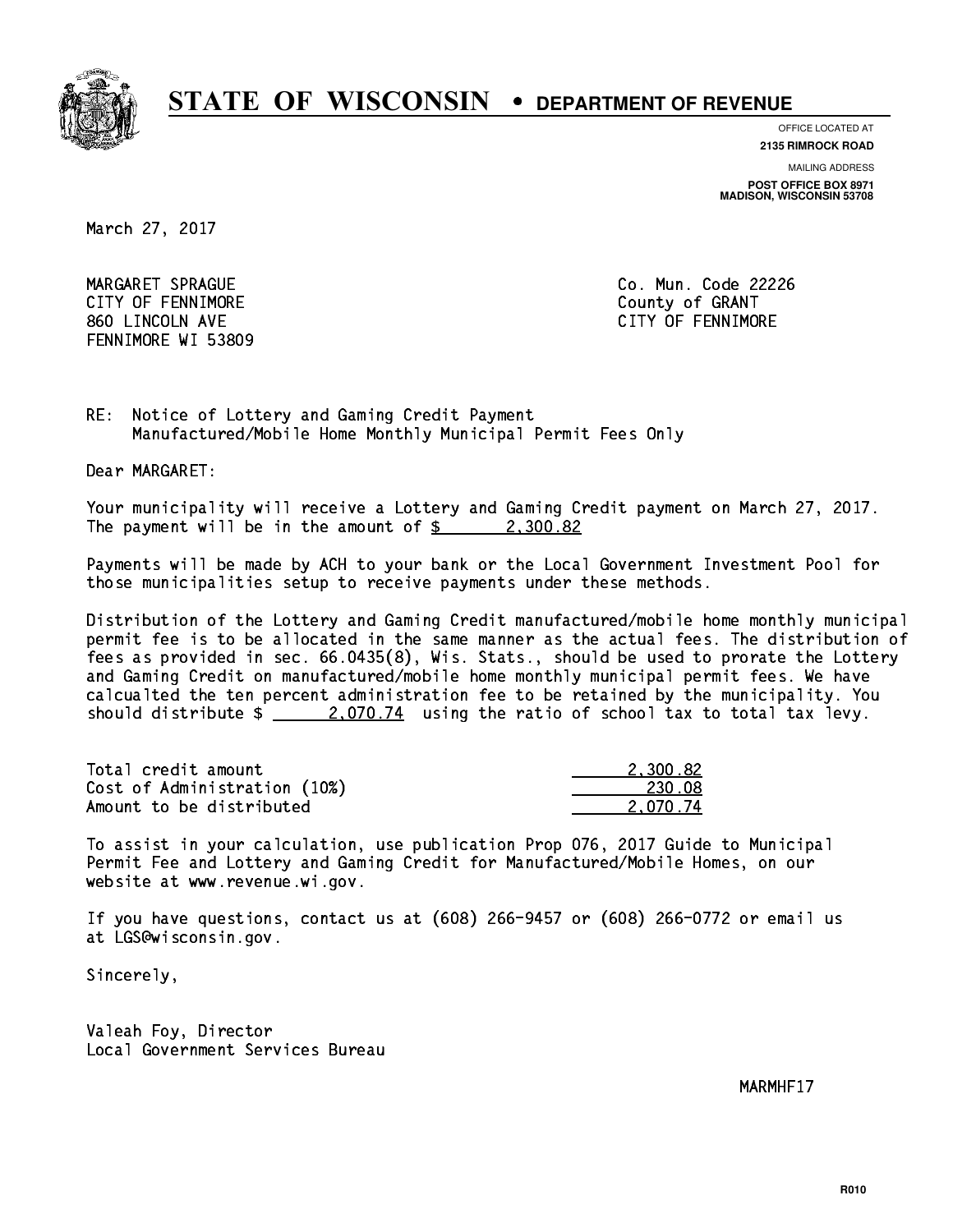

**OFFICE LOCATED AT 2135 RIMROCK ROAD**

**MAILING ADDRESS**

**POST OFFICE BOX 8971 MADISON, WISCONSIN 53708**

March 27, 2017

 DAVID KURIHARA Co. Mun. Code 22246 CITY OF LANCASTER COUNTY OF GRANT 206 S MADISON ST CITY OF LANCASTER LANCASTER WI 53813-1762

RE: Notice of Lottery and Gaming Credit Payment Manufactured/Mobile Home Monthly Municipal Permit Fees Only

Dear DAVID:

 Your municipality will receive a Lottery and Gaming Credit payment on March 27, 2017. The payment will be in the amount of  $\frac{2}{3}$  1,421.82

 Payments will be made by ACH to your bank or the Local Government Investment Pool for those municipalities setup to receive payments under these methods.

 Distribution of the Lottery and Gaming Credit manufactured/mobile home monthly municipal permit fee is to be allocated in the same manner as the actual fees. The distribution of fees as provided in sec. 66.0435(8), Wis. Stats., should be used to prorate the Lottery and Gaming Credit on manufactured/mobile home monthly municipal permit fees. We have calcualted the ten percent administration fee to be retained by the municipality. You should distribute  $\frac{1,279.64}{1,279.64}$  using the ratio of school tax to total tax levy.

| Total credit amount          | 1.421.82 |
|------------------------------|----------|
| Cost of Administration (10%) | 142.18   |
| Amount to be distributed     | 1,279.64 |

 To assist in your calculation, use publication Prop 076, 2017 Guide to Municipal Permit Fee and Lottery and Gaming Credit for Manufactured/Mobile Homes, on our website at www.revenue.wi.gov.

 If you have questions, contact us at (608) 266-9457 or (608) 266-0772 or email us at LGS@wisconsin.gov.

Sincerely,

 Valeah Foy, Director Local Government Services Bureau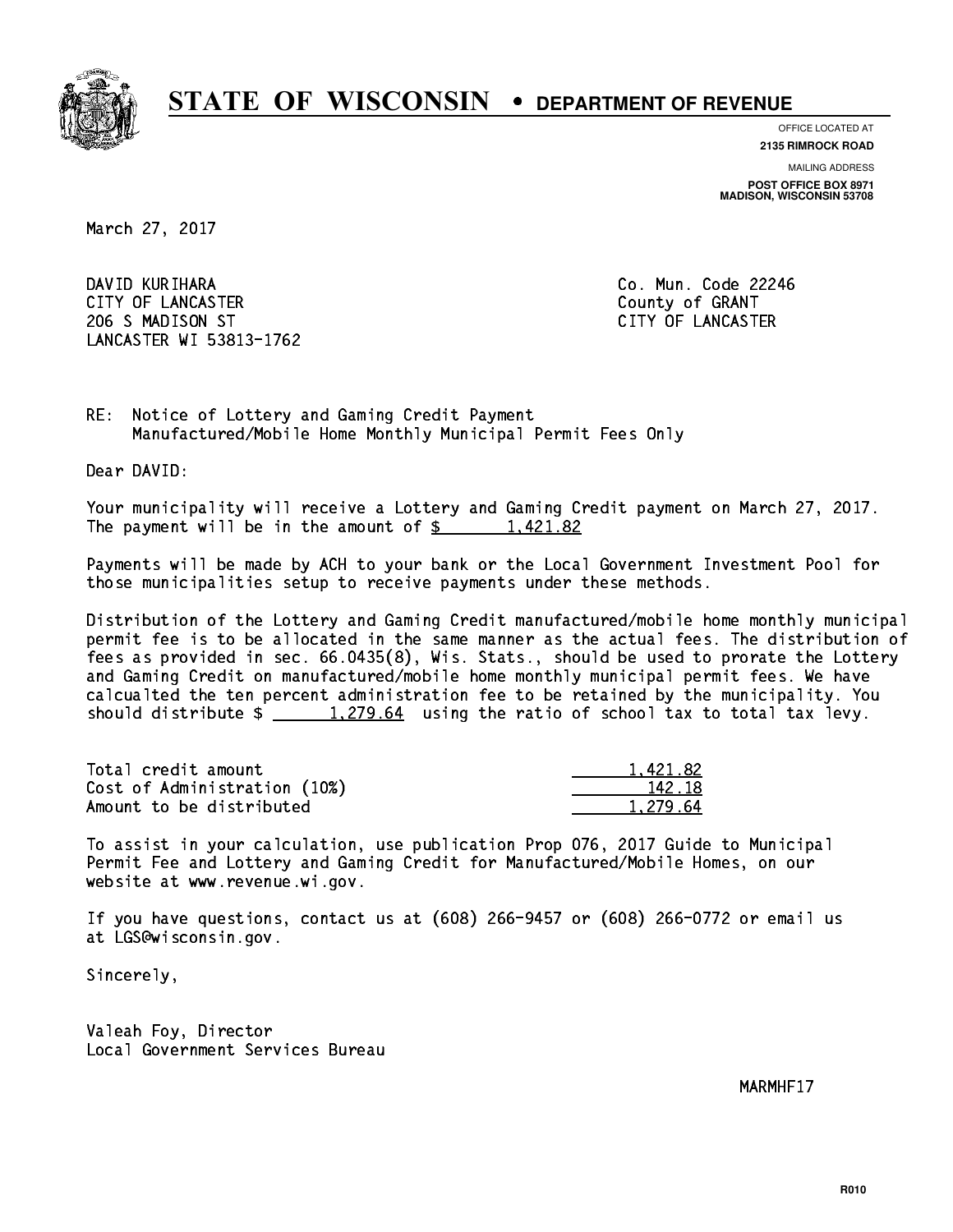

**OFFICE LOCATED AT 2135 RIMROCK ROAD**

**MAILING ADDRESS**

**POST OFFICE BOX 8971 MADISON, WISCONSIN 53708**

March 27, 2017

 KATHLEEN GROSSEN Co. Mun. Code 23008 Town of California  $\mathcal{L}$  county of Green county of Green county of Green county of Green county of Green county of Green county of Green county of Green county of Green county of Green county of Green county of Green co W8735 BUCKHORN RD TOWN OF CADIZ BROWNTOWN WI 53522

RE: Notice of Lottery and Gaming Credit Payment Manufactured/Mobile Home Monthly Municipal Permit Fees Only

Dear KATHLEEN:

 Your municipality will receive a Lottery and Gaming Credit payment on March 27, 2017. The payment will be in the amount of  $\frac{2}{3}$  987.24

 Payments will be made by ACH to your bank or the Local Government Investment Pool for those municipalities setup to receive payments under these methods.

 Distribution of the Lottery and Gaming Credit manufactured/mobile home monthly municipal permit fee is to be allocated in the same manner as the actual fees. The distribution of fees as provided in sec. 66.0435(8), Wis. Stats., should be used to prorate the Lottery and Gaming Credit on manufactured/mobile home monthly municipal permit fees. We have calcualted the ten percent administration fee to be retained by the municipality. You should distribute  $\frac{2}{2}$   $\frac{888.52}{2}$  using the ratio of school tax to total tax levy.

| Total credit amount          | 987.24 |
|------------------------------|--------|
| Cost of Administration (10%) | 98.72  |
| Amount to be distributed     | 888.52 |

 To assist in your calculation, use publication Prop 076, 2017 Guide to Municipal Permit Fee and Lottery and Gaming Credit for Manufactured/Mobile Homes, on our website at www.revenue.wi.gov.

 If you have questions, contact us at (608) 266-9457 or (608) 266-0772 or email us at LGS@wisconsin.gov.

Sincerely,

 Valeah Foy, Director Local Government Services Bureau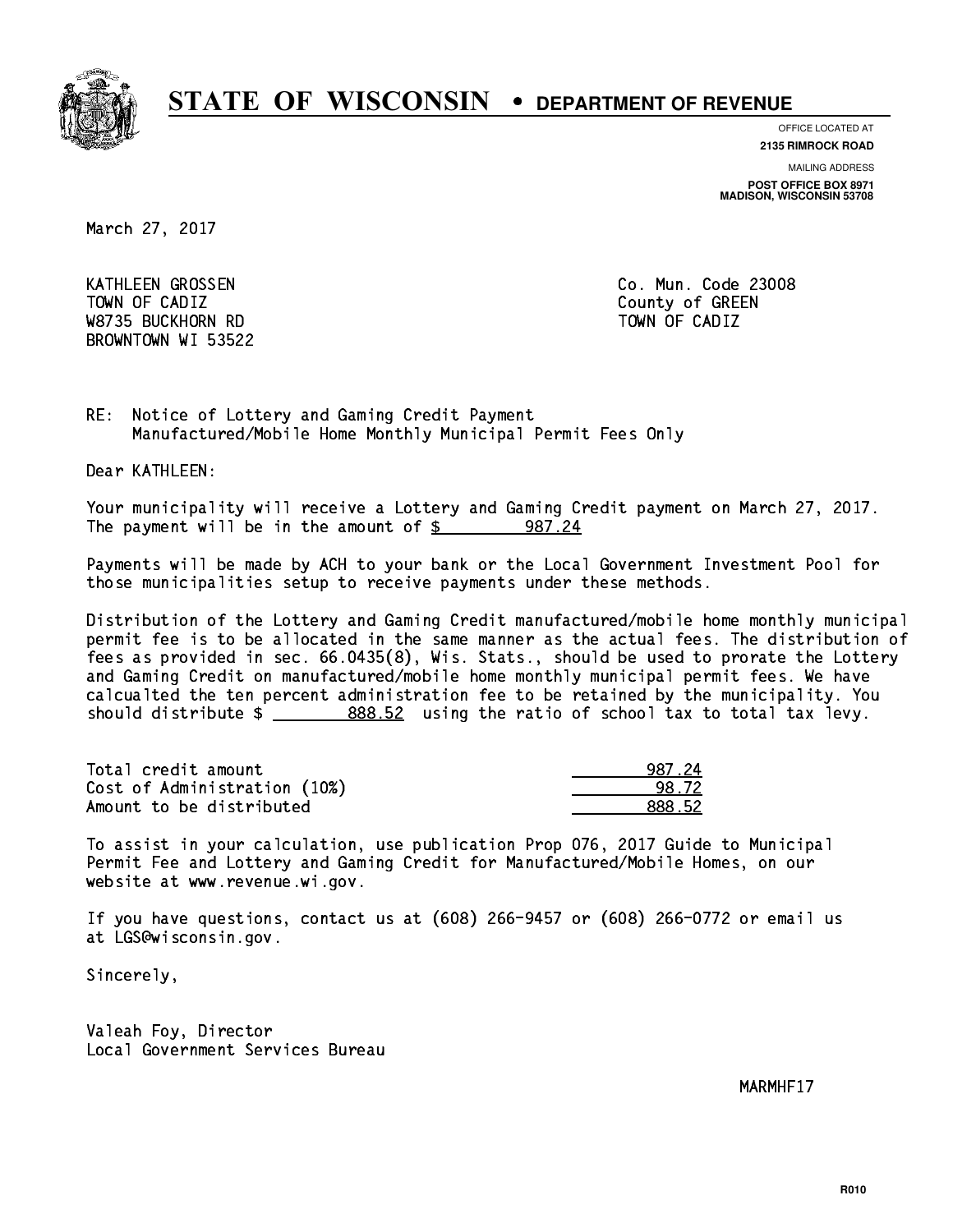

**OFFICE LOCATED AT**

**MAILING ADDRESS 2135 RIMROCK ROAD**

**POST OFFICE BOX 8971 MADISON, WISCONSIN 53708**

March 27, 2017

**CAROL MAVEUS** Town of Claramon County of Green County of Green County of Green County of Green County of Green County of Green County of Green County of Green County of Green County of Green County of Green County of Green County of Gre W5877 COUNTY RD P TO THE TOWN OF CLARNO MONROE WI 53566-9799

Co. Mun. Code 23010

RE: Notice of Lottery and Gaming Credit Payment Manufactured/Mobile Home Monthly Municipal Permit Fees Only

Dear CAROL:

 Your municipality will receive a Lottery and Gaming Credit payment on March 27, 2017. The payment will be in the amount of  $\frac{2}{3}$  191.64

 Payments will be made by ACH to your bank or the Local Government Investment Pool for those municipalities setup to receive payments under these methods.

 Distribution of the Lottery and Gaming Credit manufactured/mobile home monthly municipal permit fee is to be allocated in the same manner as the actual fees. The distribution of fees as provided in sec. 66.0435(8), Wis. Stats., should be used to prorate the Lottery and Gaming Credit on manufactured/mobile home monthly municipal permit fees. We have calcualted the ten percent administration fee to be retained by the municipality. You should distribute  $\frac{172.48}{172.48}$  using the ratio of school tax to total tax levy.

Total credit amount Cost of Administration (10%) Amount to be distributed

| 54<br>$41 -$ |
|--------------|
| 9.16         |
| 172.<br>18   |

 To assist in your calculation, use publication Prop 076, 2017 Guide to Municipal Permit Fee and Lottery and Gaming Credit for Manufactured/Mobile Homes, on our website at www.revenue.wi.gov.

 If you have questions, contact us at (608) 266-9457 or (608) 266-0772 or email us at LGS@wisconsin.gov.

Sincerely,

 Valeah Foy, Director Local Government Services Bureau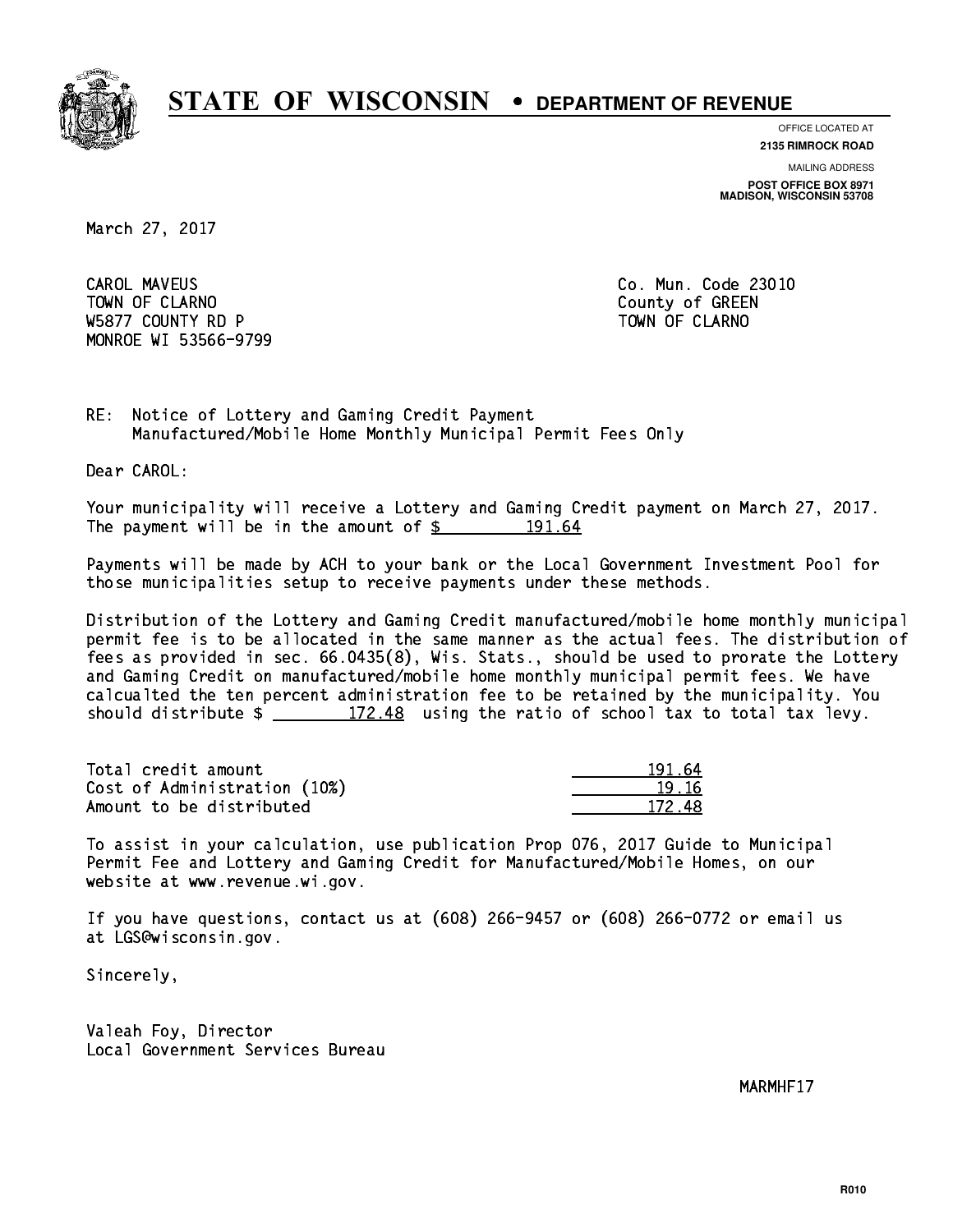

**OFFICE LOCATED AT**

**2135 RIMROCK ROAD**

**MAILING ADDRESS POST OFFICE BOX 8971 MADISON, WISCONSIN 53708**

March 27, 2017

ANN L SCHWARTZ TOWN OF DECATUR COUNTY OF GREEN PO BOX 333 PO BOX 333 TOWN OF DECATUR BRODHEAD WI 53520-0333

Co. Mun. Code 23012

RE: Notice of Lottery and Gaming Credit Payment Manufactured/Mobile Home Monthly Municipal Permit Fees Only

Dear ANN:

 Your municipality will receive a Lottery and Gaming Credit payment on March 27, 2017. The payment will be in the amount of  $\frac{2}{3}$  1,146.84

 Payments will be made by ACH to your bank or the Local Government Investment Pool for those municipalities setup to receive payments under these methods.

 Distribution of the Lottery and Gaming Credit manufactured/mobile home monthly municipal permit fee is to be allocated in the same manner as the actual fees. The distribution of fees as provided in sec. 66.0435(8), Wis. Stats., should be used to prorate the Lottery and Gaming Credit on manufactured/mobile home monthly municipal permit fees. We have calcualted the ten percent administration fee to be retained by the municipality. You should distribute  $\frac{1}{2}$   $\frac{1}{2}$   $\frac{1}{2}$  using the ratio of school tax to total tax levy.

| Total credit amount          | 1.146.84 |
|------------------------------|----------|
| Cost of Administration (10%) | 114.68   |
| Amount to be distributed     | 1,032.16 |

 To assist in your calculation, use publication Prop 076, 2017 Guide to Municipal Permit Fee and Lottery and Gaming Credit for Manufactured/Mobile Homes, on our website at www.revenue.wi.gov.

 If you have questions, contact us at (608) 266-9457 or (608) 266-0772 or email us at LGS@wisconsin.gov.

Sincerely,

 Valeah Foy, Director Local Government Services Bureau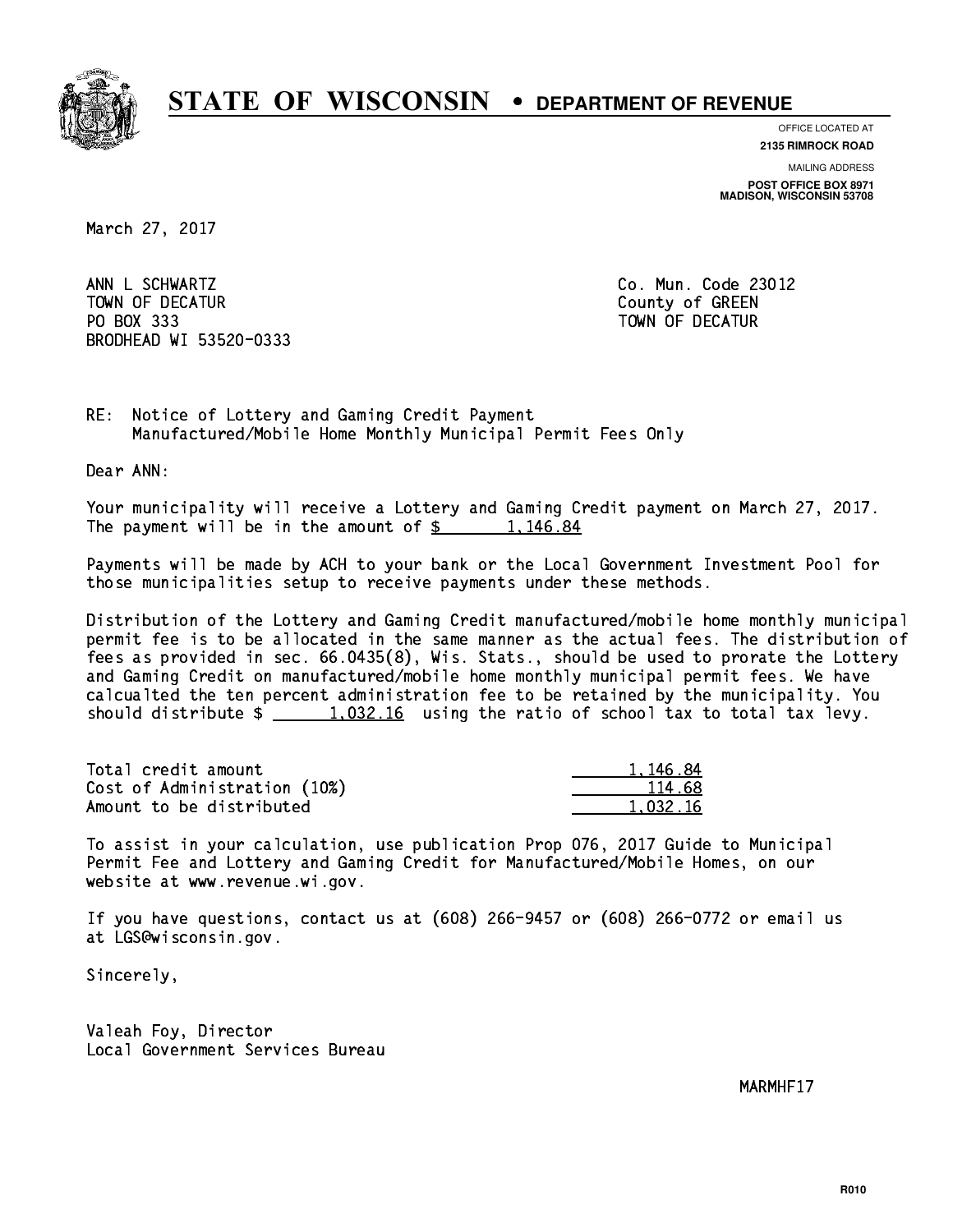

**OFFICE LOCATED AT**

**2135 RIMROCK ROAD**

**MAILING ADDRESS POST OFFICE BOX 8971 MADISON, WISCONSIN 53708**

March 27, 2017

DANEAN NAEGER VILLAGE OF MONTICELLO **COUNTY COULD AND COULD COULD COULD** PO BOX 147 MONTICELLO WI 53570-0147

Co. Mun. Code 23151 VILLAGE OF MONTICELLO

RE: Notice of Lottery and Gaming Credit Payment Manufactured/Mobile Home Monthly Municipal Permit Fees Only

Dear DANEAN:

 Your municipality will receive a Lottery and Gaming Credit payment on March 27, 2017. The payment will be in the amount of \$ 714.72 \_\_\_\_\_\_\_\_\_\_\_\_\_\_\_\_

 Payments will be made by ACH to your bank or the Local Government Investment Pool for those municipalities setup to receive payments under these methods.

 Distribution of the Lottery and Gaming Credit manufactured/mobile home monthly municipal permit fee is to be allocated in the same manner as the actual fees. The distribution of fees as provided in sec. 66.0435(8), Wis. Stats., should be used to prorate the Lottery and Gaming Credit on manufactured/mobile home monthly municipal permit fees. We have calcualted the ten percent administration fee to be retained by the municipality. You should distribute  $\frac{25}{100}$  643.25 using the ratio of school tax to total tax levy.

Total credit amount Cost of Administration (10%) Amount to be distributed

| $\cdot$ 12 |
|------------|
| L Z        |
| 325        |

 To assist in your calculation, use publication Prop 076, 2017 Guide to Municipal Permit Fee and Lottery and Gaming Credit for Manufactured/Mobile Homes, on our website at www.revenue.wi.gov.

 If you have questions, contact us at (608) 266-9457 or (608) 266-0772 or email us at LGS@wisconsin.gov.

Sincerely,

 Valeah Foy, Director Local Government Services Bureau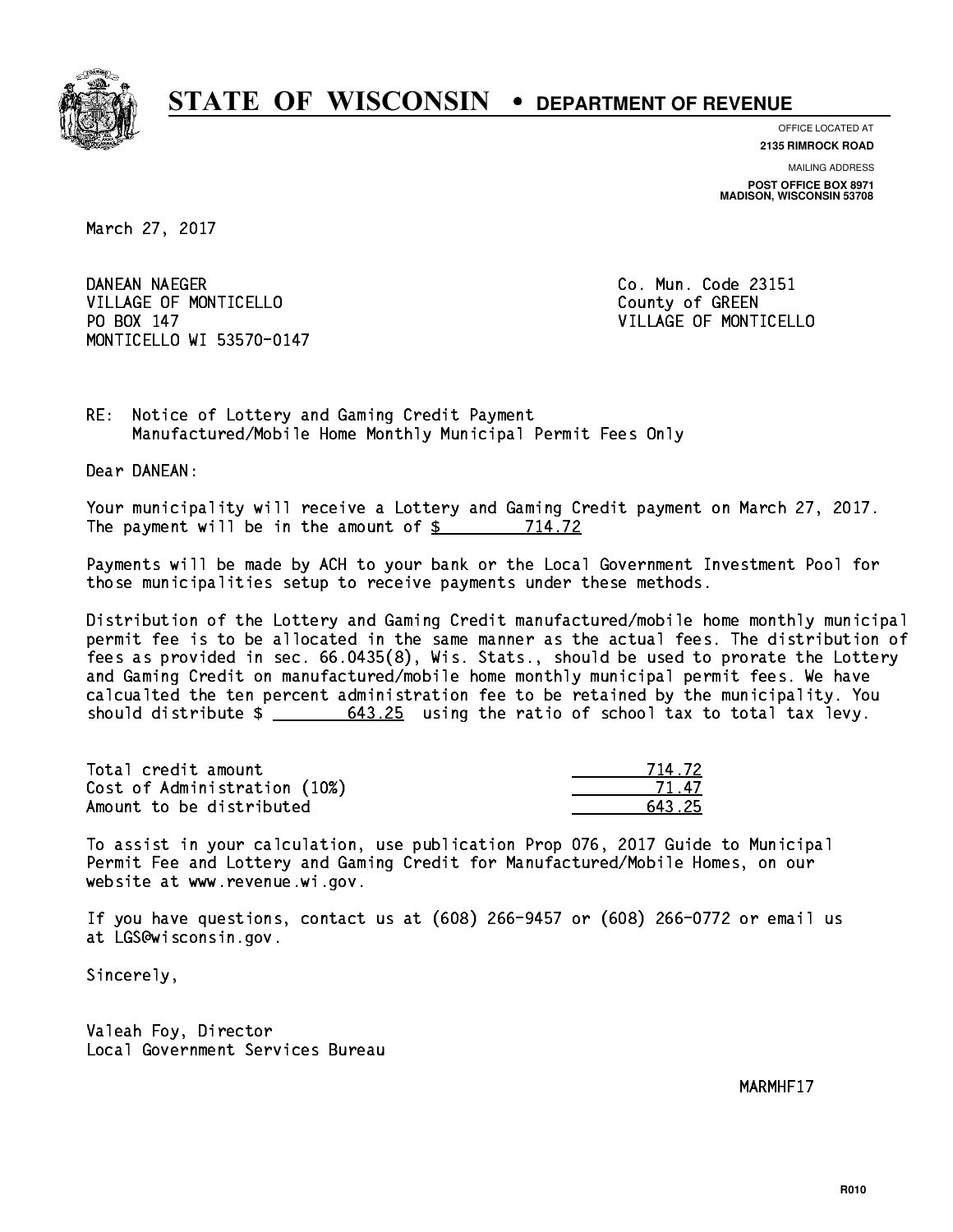

**OFFICE LOCATED AT**

**2135 RIMROCK ROAD**

**MAILING ADDRESS POST OFFICE BOX 8971 MADISON, WISCONSIN 53708**

March 27, 2017

LYNNE ERB VILLAGE OF NEW GLARUS **COUNTY OF GREEN** PO BOX 399 NEW GLARUS WI 53574-0399

Co. Mun. Code 23161 VILLAGE OF NEW GLARUS

RE: Notice of Lottery and Gaming Credit Payment Manufactured/Mobile Home Monthly Municipal Permit Fees Only

Dear LYNNE:

 Your municipality will receive a Lottery and Gaming Credit payment on March 27, 2017. The payment will be in the amount of  $\frac{2}{3}$  4,341.87

 Payments will be made by ACH to your bank or the Local Government Investment Pool for those municipalities setup to receive payments under these methods.

 Distribution of the Lottery and Gaming Credit manufactured/mobile home monthly municipal permit fee is to be allocated in the same manner as the actual fees. The distribution of fees as provided in sec. 66.0435(8), Wis. Stats., should be used to prorate the Lottery and Gaming Credit on manufactured/mobile home monthly municipal permit fees. We have calcualted the ten percent administration fee to be retained by the municipality. You should distribute  $\frac{2}{2}$   $\frac{3,907.69}{2}$  using the ratio of school tax to total tax levy.

| Total credit amount          | 4.341.87 |
|------------------------------|----------|
| Cost of Administration (10%) | 434 18   |
| Amount to be distributed     | 3.907.69 |

 To assist in your calculation, use publication Prop 076, 2017 Guide to Municipal Permit Fee and Lottery and Gaming Credit for Manufactured/Mobile Homes, on our website at www.revenue.wi.gov.

 If you have questions, contact us at (608) 266-9457 or (608) 266-0772 or email us at LGS@wisconsin.gov.

Sincerely,

 Valeah Foy, Director Local Government Services Bureau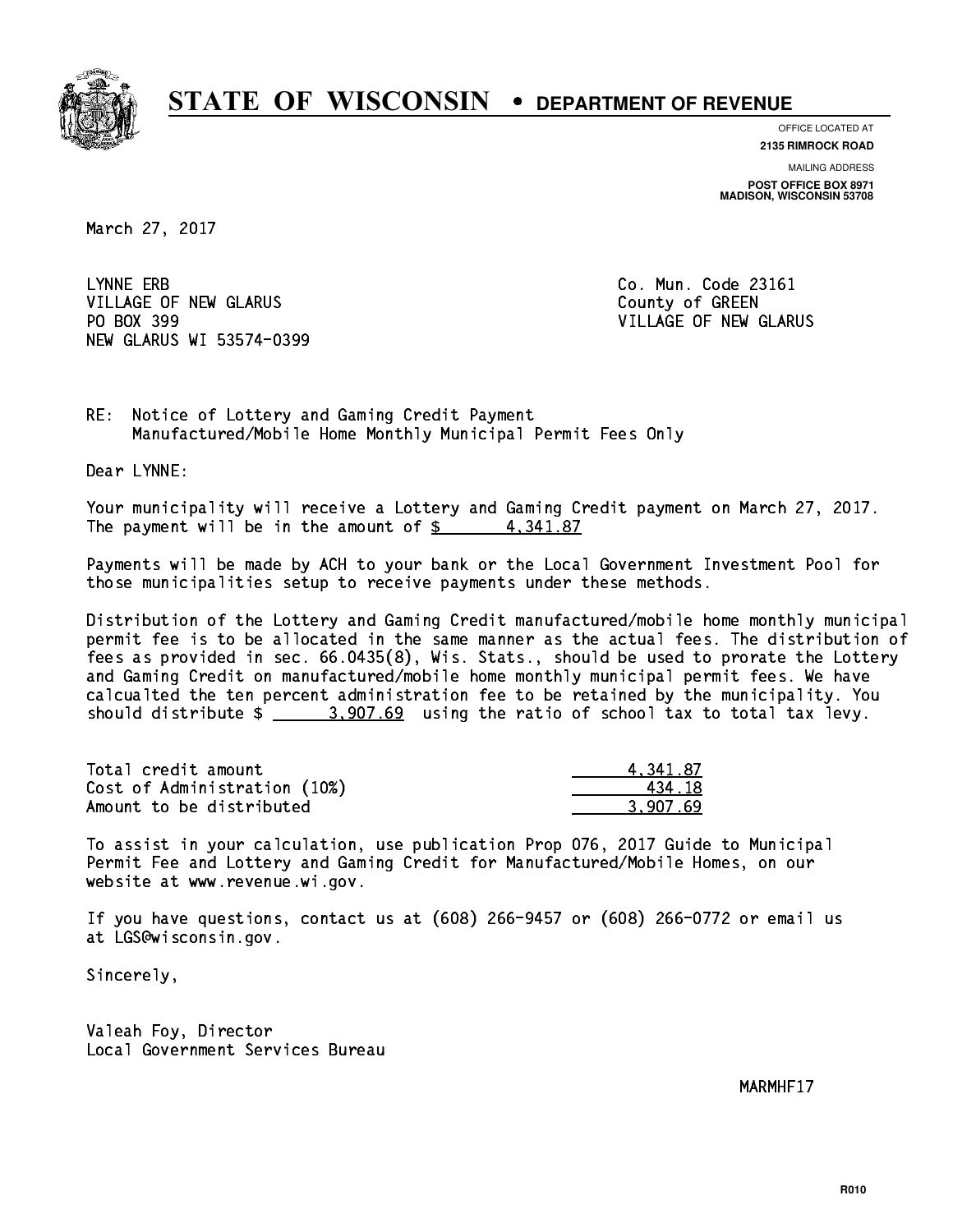

**OFFICE LOCATED AT**

**2135 RIMROCK ROAD**

**MAILING ADDRESS POST OFFICE BOX 8971 MADISON, WISCONSIN 53708**

March 27, 2017

 TERESA WITHEE Co. Mun. Code 23206 CITY OF BRODHEAD County of GREEN PO BOX 168 PO BOX 168 CITY OF BRODHEAD BRODHEAD WI 53520-0168

RE: Notice of Lottery and Gaming Credit Payment Manufactured/Mobile Home Monthly Municipal Permit Fees Only

Dear TERESA:

 Your municipality will receive a Lottery and Gaming Credit payment on March 27, 2017. The payment will be in the amount of  $\frac{2}{3}$  3,761.75

 Payments will be made by ACH to your bank or the Local Government Investment Pool for those municipalities setup to receive payments under these methods.

 Distribution of the Lottery and Gaming Credit manufactured/mobile home monthly municipal permit fee is to be allocated in the same manner as the actual fees. The distribution of fees as provided in sec. 66.0435(8), Wis. Stats., should be used to prorate the Lottery and Gaming Credit on manufactured/mobile home monthly municipal permit fees. We have calcualted the ten percent administration fee to be retained by the municipality. You should distribute  $\frac{2}{2}$   $\frac{3}{2}$ ,  $\frac{385.58}{2}$  using the ratio of school tax to total tax levy.

| Total credit amount          | 3.761.75 |
|------------------------------|----------|
| Cost of Administration (10%) | 376.17   |
| Amount to be distributed     | 3.385.58 |

 To assist in your calculation, use publication Prop 076, 2017 Guide to Municipal Permit Fee and Lottery and Gaming Credit for Manufactured/Mobile Homes, on our website at www.revenue.wi.gov.

 If you have questions, contact us at (608) 266-9457 or (608) 266-0772 or email us at LGS@wisconsin.gov.

Sincerely,

 Valeah Foy, Director Local Government Services Bureau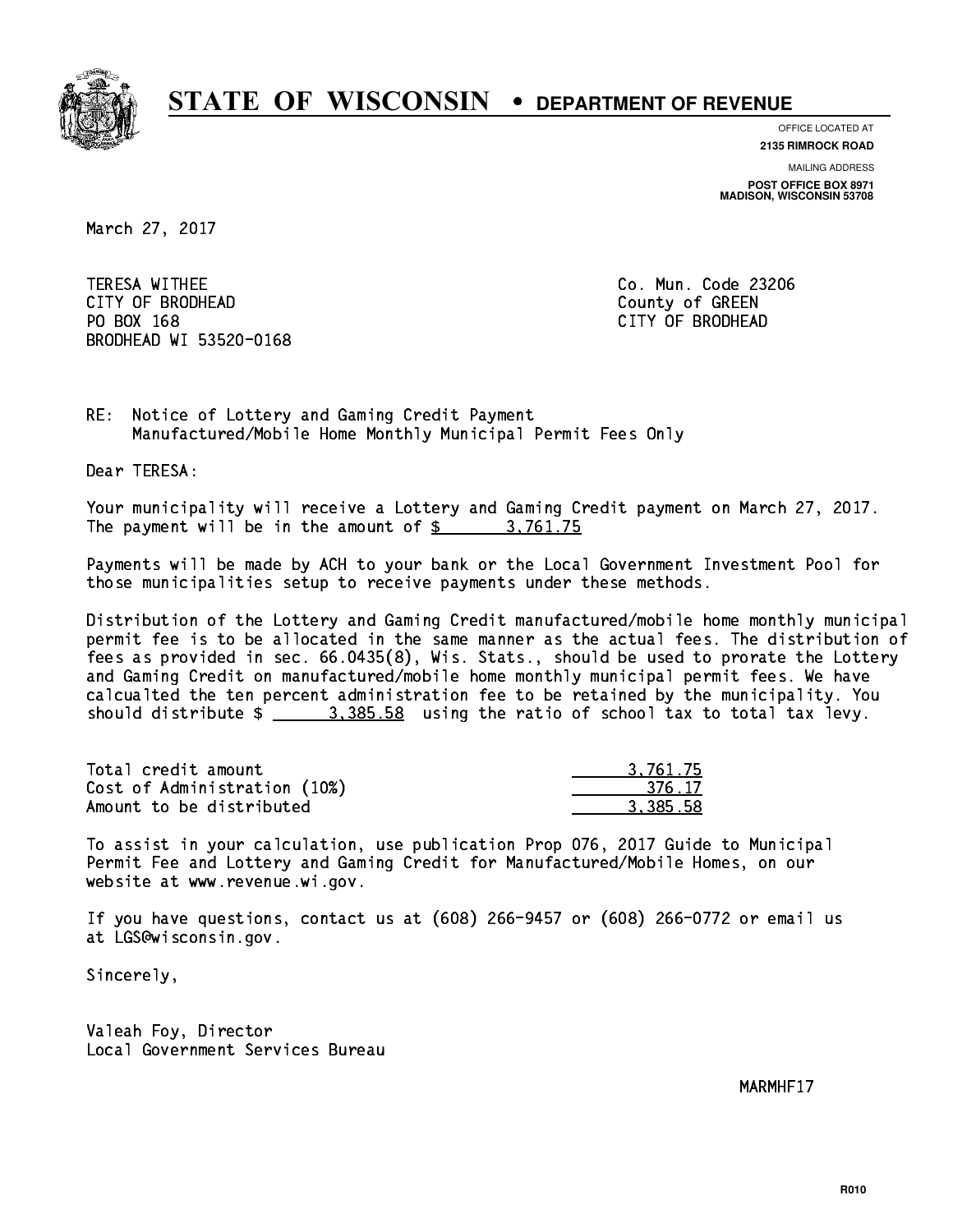

**OFFICE LOCATED AT 2135 RIMROCK ROAD**

**MAILING ADDRESS**

**POST OFFICE BOX 8971 MADISON, WISCONSIN 53708**

March 27, 2017

STEPHANIE BACHIM **Communist Communist Communist Communist Communist Communist Communist Communist Communist Communist Communist Communist Communist Communist Communist Communist Communist Communist Communist Communist Comm**  1110 18TH AVE CITY OF MONROE MONROE WI 53566

CITY OF MONROE County of GREEN

RE: Notice of Lottery and Gaming Credit Payment Manufactured/Mobile Home Monthly Municipal Permit Fees Only

Dear STEPHANIE:

 Your municipality will receive a Lottery and Gaming Credit payment on March 27, 2017. The payment will be in the amount of  $\frac{2}{3}$  13,944.12

 Payments will be made by ACH to your bank or the Local Government Investment Pool for those municipalities setup to receive payments under these methods.

 Distribution of the Lottery and Gaming Credit manufactured/mobile home monthly municipal permit fee is to be allocated in the same manner as the actual fees. The distribution of fees as provided in sec. 66.0435(8), Wis. Stats., should be used to prorate the Lottery and Gaming Credit on manufactured/mobile home monthly municipal permit fees. We have calcualted the ten percent administration fee to be retained by the municipality. You should distribute  $\frac{2}{2}$   $\frac{12,549.71}{2}$  using the ratio of school tax to total tax levy.

| Total credit amount          | 13,944.12 |
|------------------------------|-----------|
| Cost of Administration (10%) | 1.394.41  |
| Amount to be distributed     | 12.549.71 |

 To assist in your calculation, use publication Prop 076, 2017 Guide to Municipal Permit Fee and Lottery and Gaming Credit for Manufactured/Mobile Homes, on our website at www.revenue.wi.gov.

 If you have questions, contact us at (608) 266-9457 or (608) 266-0772 or email us at LGS@wisconsin.gov.

Sincerely,

 Valeah Foy, Director Local Government Services Bureau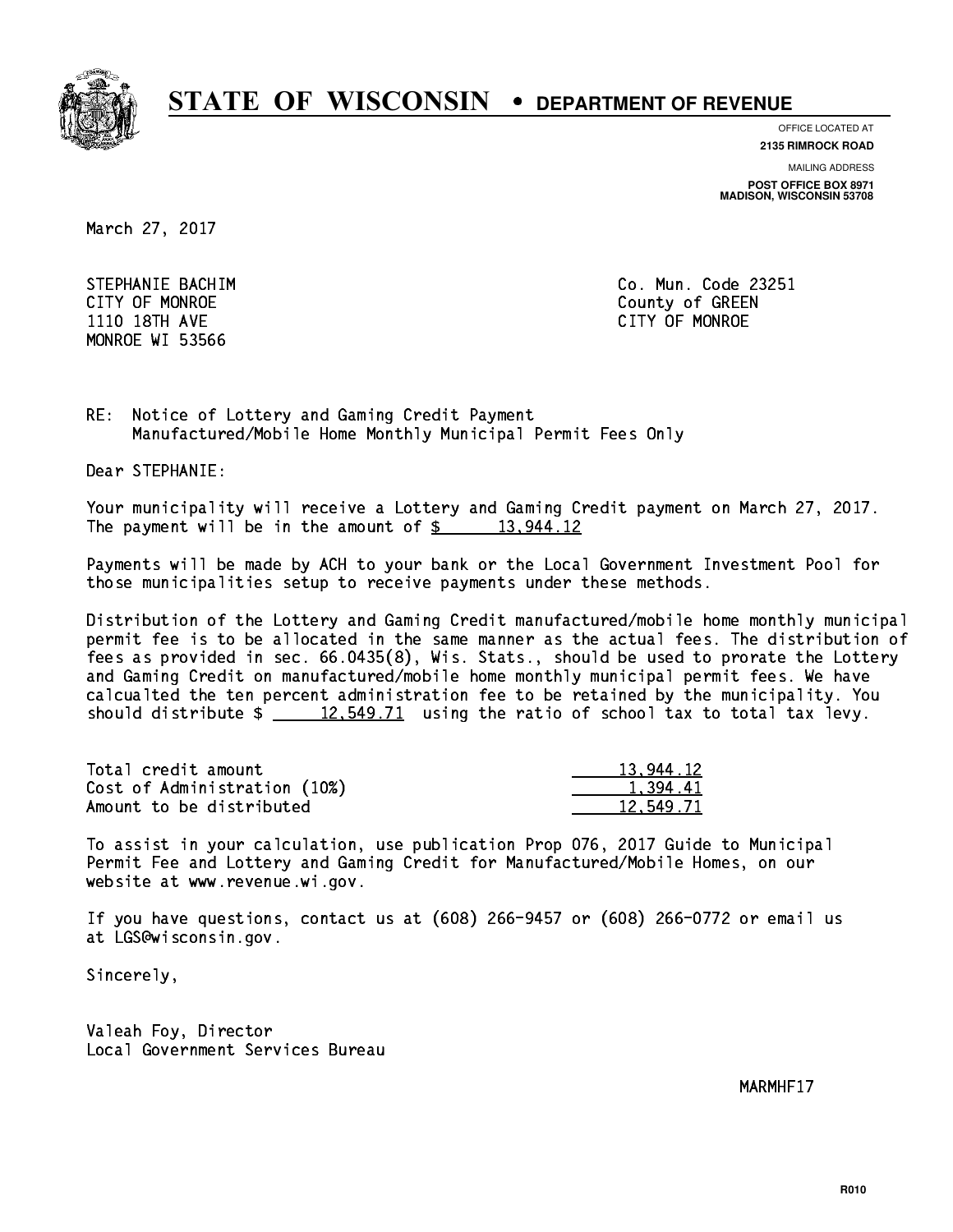

**OFFICE LOCATED AT**

**2135 RIMROCK ROAD**

**MAILING ADDRESS POST OFFICE BOX 8971 MADISON, WISCONSIN 53708**

March 27, 2017

AMANDA TONEY TOWN OF BROOKLYN COUNTY COUNTY OF GREEN LAKE N5988 COUNTY ROAD A TOWN OF BROOKLYN GREEN LAKE WI 54941-0656

Co. Mun. Code 24004

RE: Notice of Lottery and Gaming Credit Payment Manufactured/Mobile Home Monthly Municipal Permit Fees Only

Dear AMANDA:

 Your municipality will receive a Lottery and Gaming Credit payment on March 27, 2017. The payment will be in the amount of  $\frac{2}{3}$  1,862.28

 Payments will be made by ACH to your bank or the Local Government Investment Pool for those municipalities setup to receive payments under these methods.

 Distribution of the Lottery and Gaming Credit manufactured/mobile home monthly municipal permit fee is to be allocated in the same manner as the actual fees. The distribution of fees as provided in sec. 66.0435(8), Wis. Stats., should be used to prorate the Lottery and Gaming Credit on manufactured/mobile home monthly municipal permit fees. We have calcualted the ten percent administration fee to be retained by the municipality. You should distribute  $\frac{1.676.06}{1.676.06}$  using the ratio of school tax to total tax levy.

| Total credit amount          | 1.862.28 |
|------------------------------|----------|
| Cost of Administration (10%) | 186.22   |
| Amount to be distributed     | 1.676.06 |

 To assist in your calculation, use publication Prop 076, 2017 Guide to Municipal Permit Fee and Lottery and Gaming Credit for Manufactured/Mobile Homes, on our website at www.revenue.wi.gov.

 If you have questions, contact us at (608) 266-9457 or (608) 266-0772 or email us at LGS@wisconsin.gov.

Sincerely,

 Valeah Foy, Director Local Government Services Bureau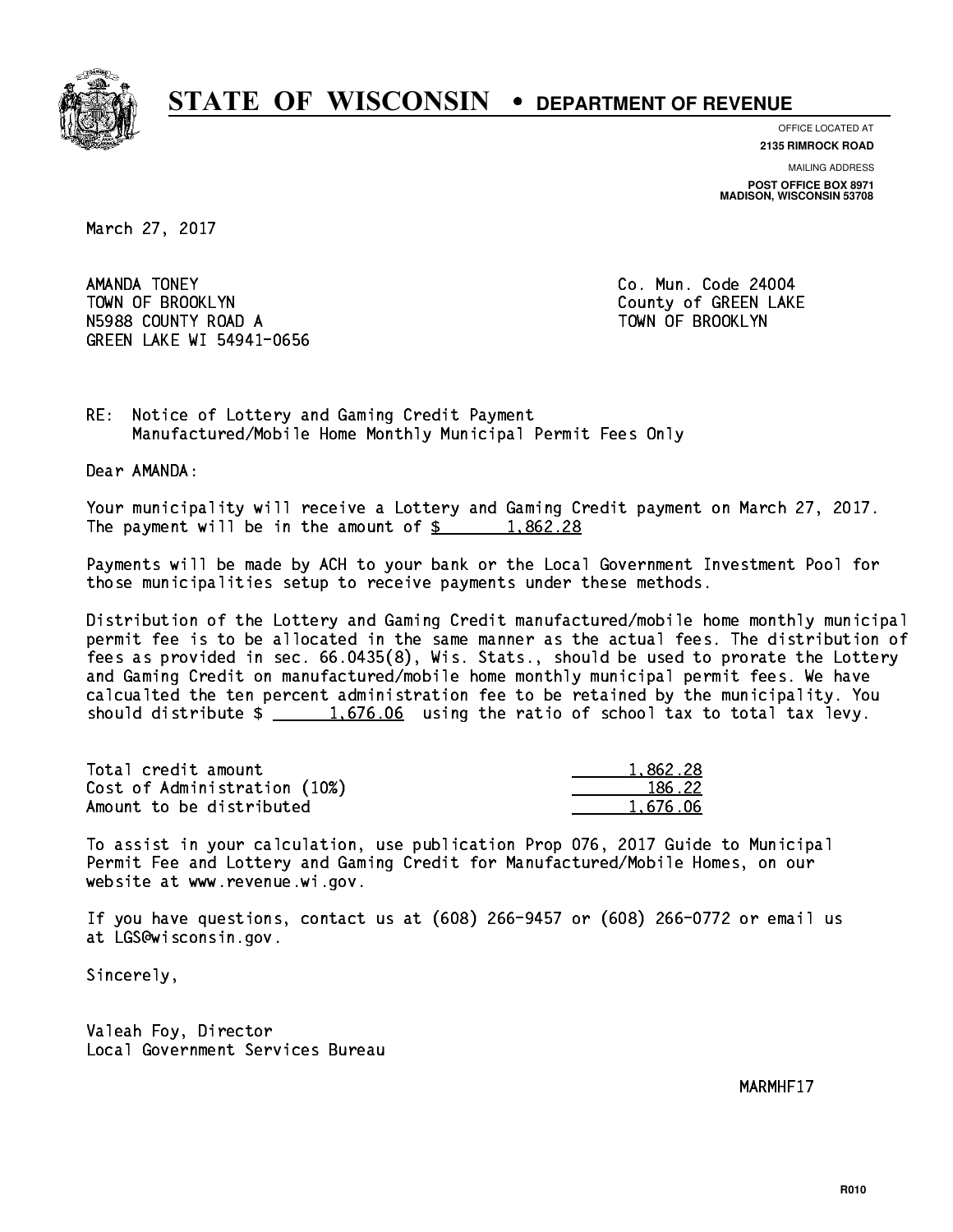

**OFFICE LOCATED AT**

**2135 RIMROCK ROAD**

**MAILING ADDRESS POST OFFICE BOX 8971 MADISON, WISCONSIN 53708**

March 27, 2017

 SUE GIESE Co. Mun. Code 24014 W5701 PUCKAWAY ROAD TOWN OF MARQUETTE MARKESAN WI 53946

TOWN OF MARQUETTE TOWN OF MARQUETTE

RE: Notice of Lottery and Gaming Credit Payment Manufactured/Mobile Home Monthly Municipal Permit Fees Only

Dear SUE:

 Your municipality will receive a Lottery and Gaming Credit payment on March 27, 2017. The payment will be in the amount of  $\frac{2}{3}$  1,172.25

 Payments will be made by ACH to your bank or the Local Government Investment Pool for those municipalities setup to receive payments under these methods.

 Distribution of the Lottery and Gaming Credit manufactured/mobile home monthly municipal permit fee is to be allocated in the same manner as the actual fees. The distribution of fees as provided in sec. 66.0435(8), Wis. Stats., should be used to prorate the Lottery and Gaming Credit on manufactured/mobile home monthly municipal permit fees. We have calcualted the ten percent administration fee to be retained by the municipality. You should distribute  $\frac{1.055.03}{1.055.03}$  using the ratio of school tax to total tax levy.

| Total credit amount          | 1.172.25 |
|------------------------------|----------|
| Cost of Administration (10%) | 117.22   |
| Amount to be distributed     | 1.055.03 |

 To assist in your calculation, use publication Prop 076, 2017 Guide to Municipal Permit Fee and Lottery and Gaming Credit for Manufactured/Mobile Homes, on our website at www.revenue.wi.gov.

 If you have questions, contact us at (608) 266-9457 or (608) 266-0772 or email us at LGS@wisconsin.gov.

Sincerely,

 Valeah Foy, Director Local Government Services Bureau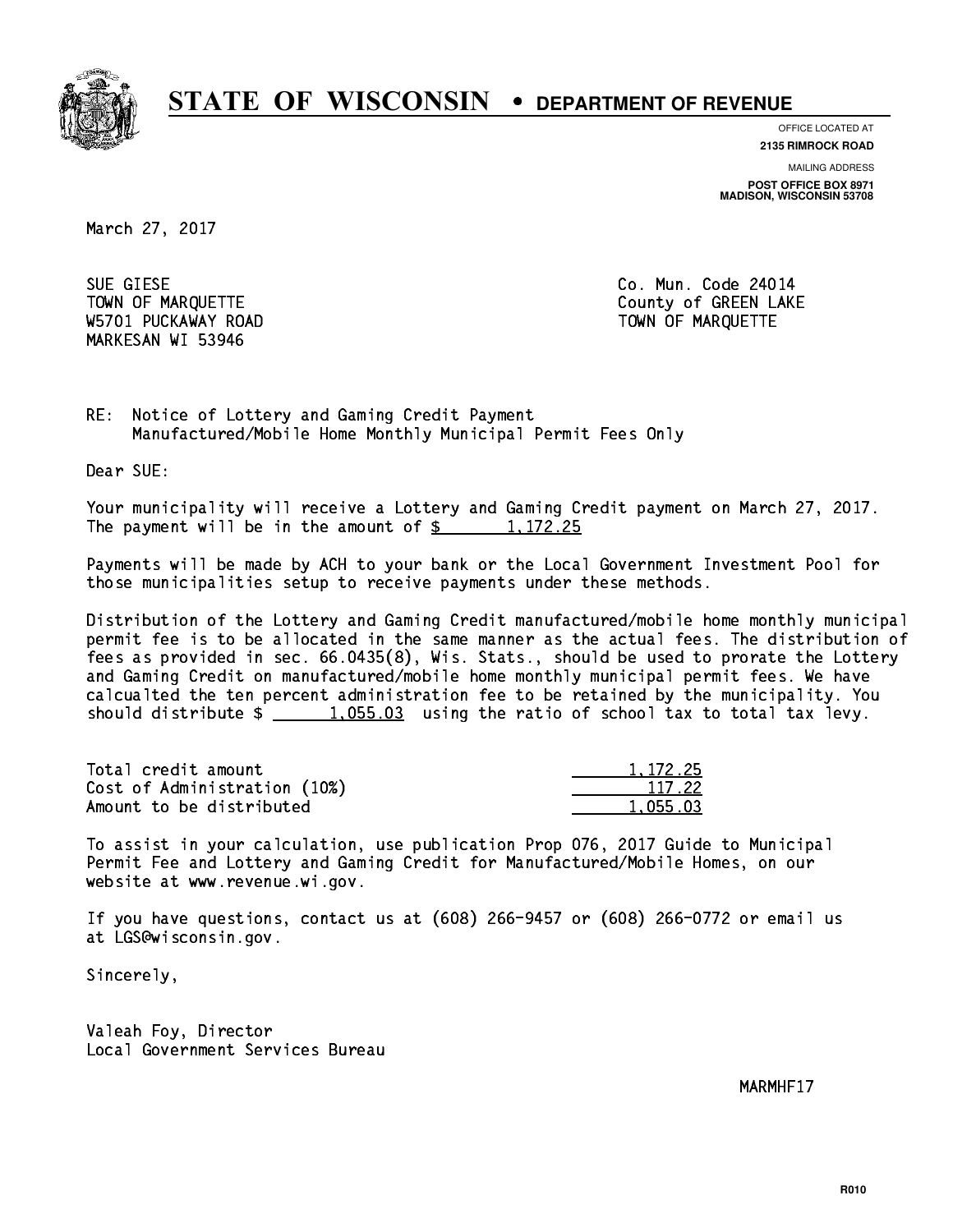

**OFFICE LOCATED AT**

**2135 RIMROCK ROAD**

**MAILING ADDRESS**

**POST OFFICE BOX 8971 MADISON, WISCONSIN 53708**

March 27, 2017

LAVONNE ATHORP CITY OF MARKESAN County of GREEN LAKE PO BOX 352 PO BOX 352 CITY OF MARKESAN MARKESAN WI 53946-0352

Co. Mun. Code 24251

RE: Notice of Lottery and Gaming Credit Payment Manufactured/Mobile Home Monthly Municipal Permit Fees Only

Dear LAVONNE:

 Your municipality will receive a Lottery and Gaming Credit payment on March 27, 2017. The payment will be in the amount of  $\frac{2}{3}$  994.92

 Payments will be made by ACH to your bank or the Local Government Investment Pool for those municipalities setup to receive payments under these methods.

 Distribution of the Lottery and Gaming Credit manufactured/mobile home monthly municipal permit fee is to be allocated in the same manner as the actual fees. The distribution of fees as provided in sec. 66.0435(8), Wis. Stats., should be used to prorate the Lottery and Gaming Credit on manufactured/mobile home monthly municipal permit fees. We have calcualted the ten percent administration fee to be retained by the municipality. You should distribute \$ 895.43 using the ratio of school tax to total tax levy. \_\_\_\_\_\_\_\_\_\_\_\_\_\_

| Total credit amount          | 994.92 |
|------------------------------|--------|
| Cost of Administration (10%) | 99.49  |
| Amount to be distributed     | 895 43 |

 To assist in your calculation, use publication Prop 076, 2017 Guide to Municipal Permit Fee and Lottery and Gaming Credit for Manufactured/Mobile Homes, on our website at www.revenue.wi.gov.

 If you have questions, contact us at (608) 266-9457 or (608) 266-0772 or email us at LGS@wisconsin.gov.

Sincerely,

 Valeah Foy, Director Local Government Services Bureau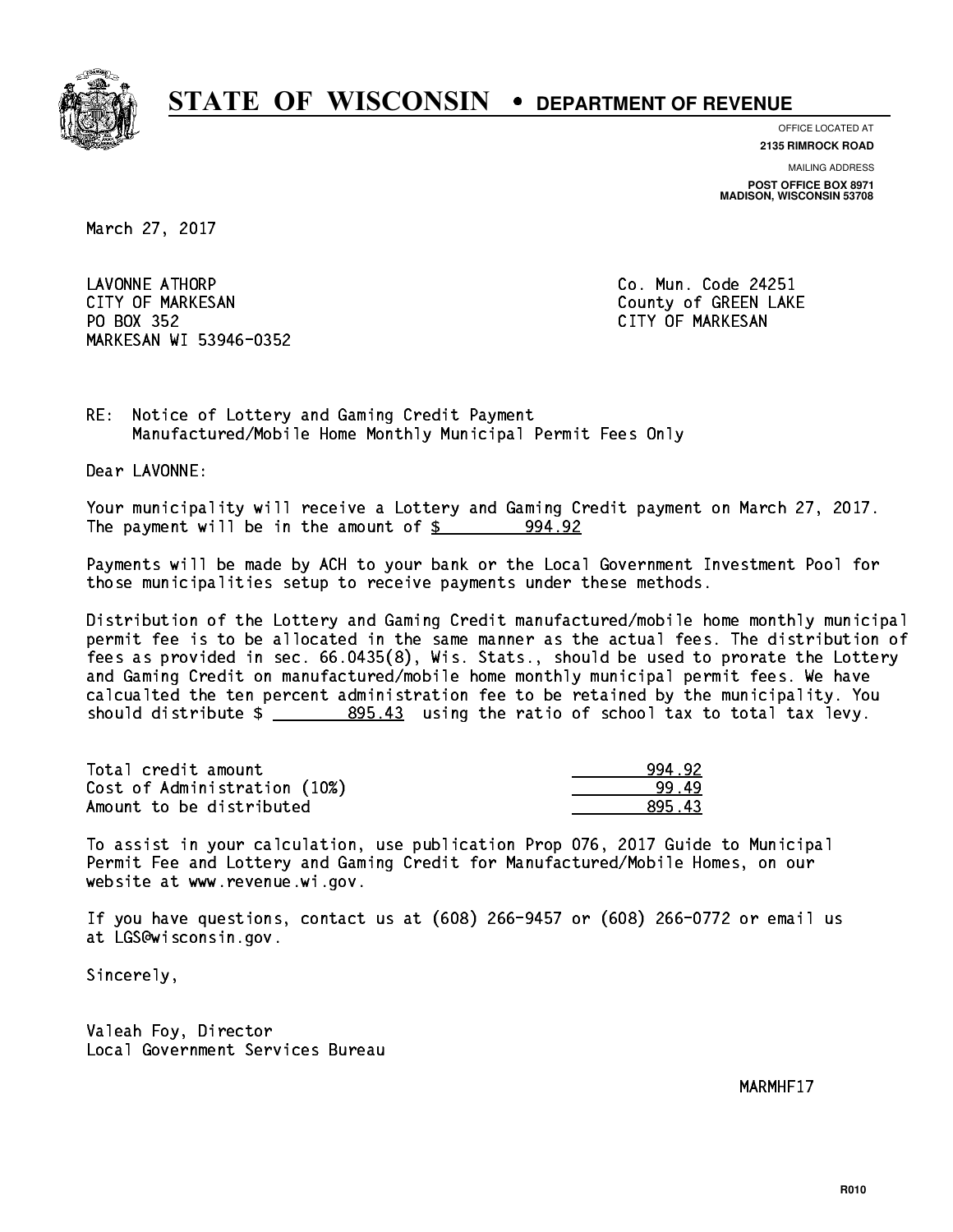

**OFFICE LOCATED AT**

**2135 RIMROCK ROAD**

**MAILING ADDRESS POST OFFICE BOX 8971 MADISON, WISCONSIN 53708**

March 27, 2017

 MARY LOU NEUBAUER Co. Mun. Code 24271 CITY OF PRINCETON COUNTY OF PRINCETON 531 S FULTON ST P.O. BOX 53 CITY OF PRINCETON PRINCETON WI 54968

RE: Notice of Lottery and Gaming Credit Payment Manufactured/Mobile Home Monthly Municipal Permit Fees Only

Dear MARY LOU:

 Your municipality will receive a Lottery and Gaming Credit payment on March 27, 2017. The payment will be in the amount of \$ 658.56 \_\_\_\_\_\_\_\_\_\_\_\_\_\_\_\_

 Payments will be made by ACH to your bank or the Local Government Investment Pool for those municipalities setup to receive payments under these methods.

 Distribution of the Lottery and Gaming Credit manufactured/mobile home monthly municipal permit fee is to be allocated in the same manner as the actual fees. The distribution of fees as provided in sec. 66.0435(8), Wis. Stats., should be used to prorate the Lottery and Gaming Credit on manufactured/mobile home monthly municipal permit fees. We have calcualted the ten percent administration fee to be retained by the municipality. You should distribute  $\frac{2}{2}$   $\frac{592.71}{2}$  using the ratio of school tax to total tax levy.

Total credit amount Cost of Administration (10%) Amount to be distributed

| 8.56  |
|-------|
| 55.85 |
| 12.71 |

 To assist in your calculation, use publication Prop 076, 2017 Guide to Municipal Permit Fee and Lottery and Gaming Credit for Manufactured/Mobile Homes, on our website at www.revenue.wi.gov.

 If you have questions, contact us at (608) 266-9457 or (608) 266-0772 or email us at LGS@wisconsin.gov.

Sincerely,

 Valeah Foy, Director Local Government Services Bureau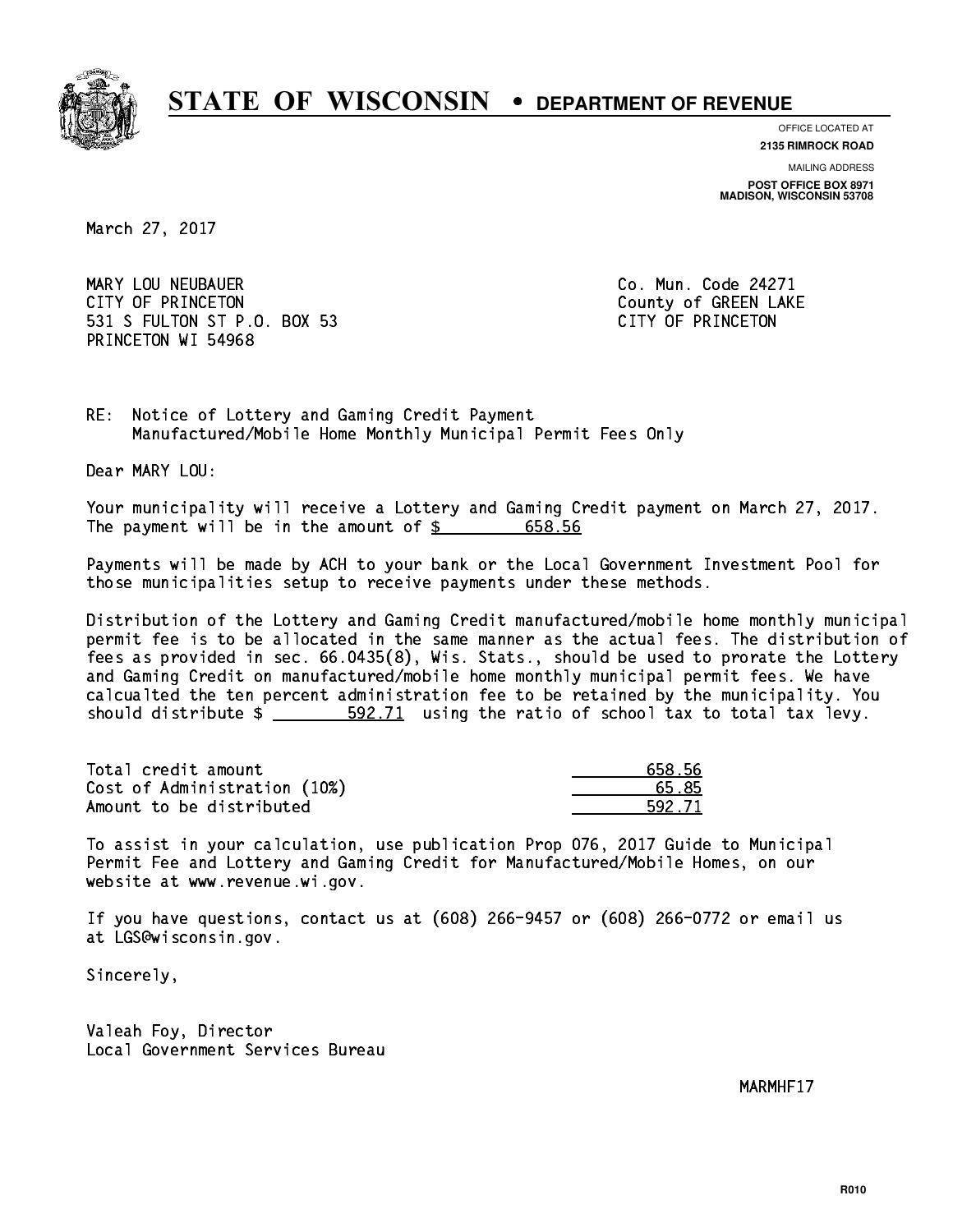

**OFFICE LOCATED AT**

**2135 RIMROCK ROAD**

**MAILING ADDRESS POST OFFICE BOX 8971 MADISON, WISCONSIN 53708**

March 27, 2017

MINNI GAUGER TOWN OF ARENA County of IOWA P O BOX 144 TOWN OF ARENA ARENA WI 53503-0144

Co. Mun. Code 25002

RE: Notice of Lottery and Gaming Credit Payment Manufactured/Mobile Home Monthly Municipal Permit Fees Only

Dear MINNI:

 Your municipality will receive a Lottery and Gaming Credit payment on March 27, 2017. The payment will be in the amount of  $\frac{2}{3}$  1,757.08

 Payments will be made by ACH to your bank or the Local Government Investment Pool for those municipalities setup to receive payments under these methods.

 Distribution of the Lottery and Gaming Credit manufactured/mobile home monthly municipal permit fee is to be allocated in the same manner as the actual fees. The distribution of fees as provided in sec. 66.0435(8), Wis. Stats., should be used to prorate the Lottery and Gaming Credit on manufactured/mobile home monthly municipal permit fees. We have calcualted the ten percent administration fee to be retained by the municipality. You should distribute  $\frac{1.581.38}{1.581.38}$  using the ratio of school tax to total tax levy.

| Total credit amount          | 1,757.08 |
|------------------------------|----------|
| Cost of Administration (10%) | 175.70   |
| Amount to be distributed     | 1,581.38 |

 To assist in your calculation, use publication Prop 076, 2017 Guide to Municipal Permit Fee and Lottery and Gaming Credit for Manufactured/Mobile Homes, on our website at www.revenue.wi.gov.

 If you have questions, contact us at (608) 266-9457 or (608) 266-0772 or email us at LGS@wisconsin.gov.

Sincerely,

 Valeah Foy, Director Local Government Services Bureau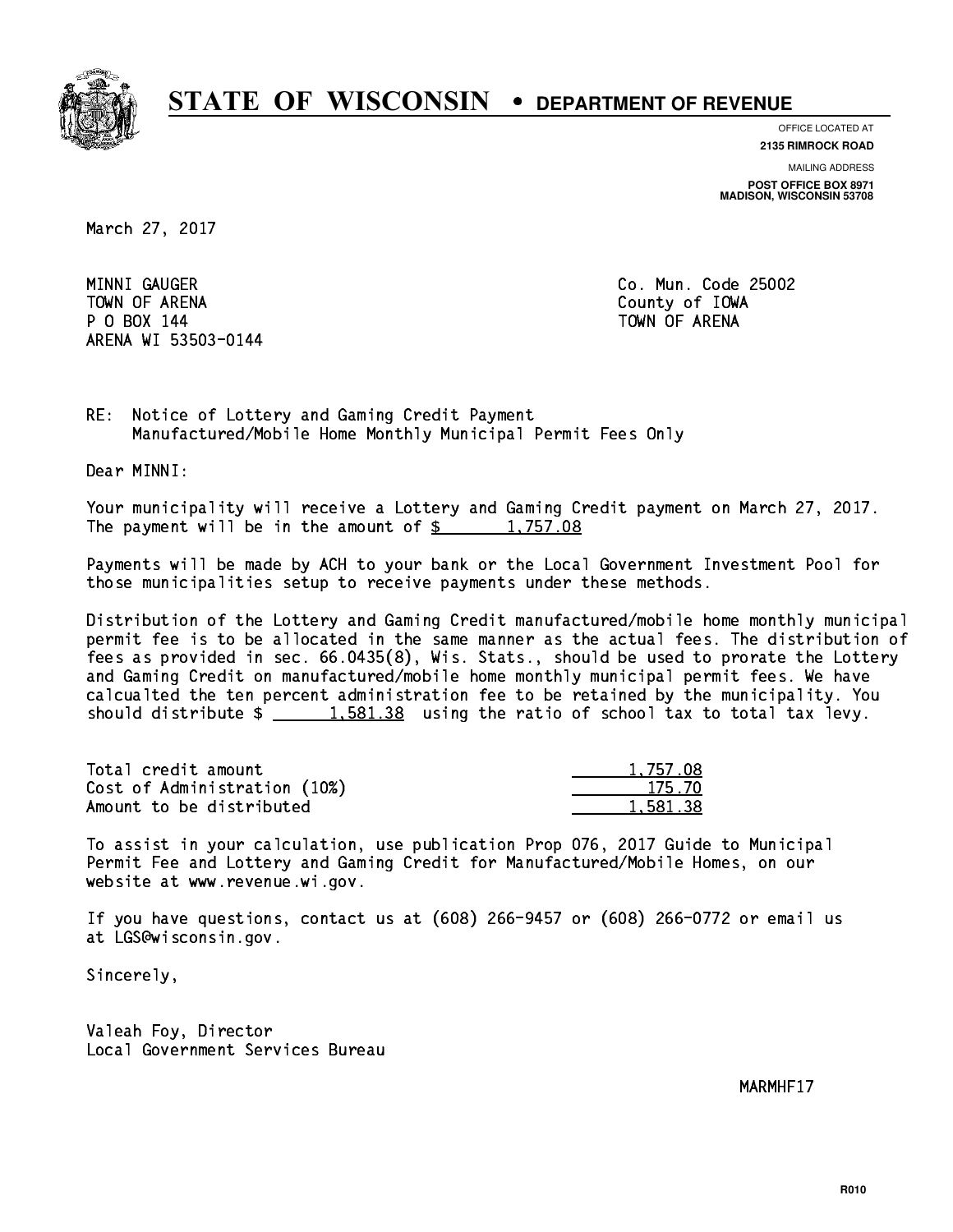

**OFFICE LOCATED AT**

**2135 RIMROCK ROAD**

**MAILING ADDRESS POST OFFICE BOX 8971 MADISON, WISCONSIN 53708**

March 27, 2017

 DEBI J. HEISNER Co. Mun. Code 25018 TOWN OF MINERAL POINT TOWN TOWN County of IOWA 4946 SUNNY RIDGE RD TOWN OF MINERAL POINT MINERAL POINT WI 53565

RE: Notice of Lottery and Gaming Credit Payment Manufactured/Mobile Home Monthly Municipal Permit Fees Only

Dear DEBI:

 Your municipality will receive a Lottery and Gaming Credit payment on March 27, 2017. The payment will be in the amount of  $\frac{2}{3}$  932.37

 Payments will be made by ACH to your bank or the Local Government Investment Pool for those municipalities setup to receive payments under these methods.

 Distribution of the Lottery and Gaming Credit manufactured/mobile home monthly municipal permit fee is to be allocated in the same manner as the actual fees. The distribution of fees as provided in sec. 66.0435(8), Wis. Stats., should be used to prorate the Lottery and Gaming Credit on manufactured/mobile home monthly municipal permit fees. We have calcualted the ten percent administration fee to be retained by the municipality. You should distribute  $\frac{2}{2}$   $\frac{839.14}{2}$  using the ratio of school tax to total tax levy.

| Total credit amount          | 932.37 |
|------------------------------|--------|
| Cost of Administration (10%) | 93.23  |
| Amount to be distributed     | 839 14 |

 To assist in your calculation, use publication Prop 076, 2017 Guide to Municipal Permit Fee and Lottery and Gaming Credit for Manufactured/Mobile Homes, on our website at www.revenue.wi.gov.

 If you have questions, contact us at (608) 266-9457 or (608) 266-0772 or email us at LGS@wisconsin.gov.

Sincerely,

 Valeah Foy, Director Local Government Services Bureau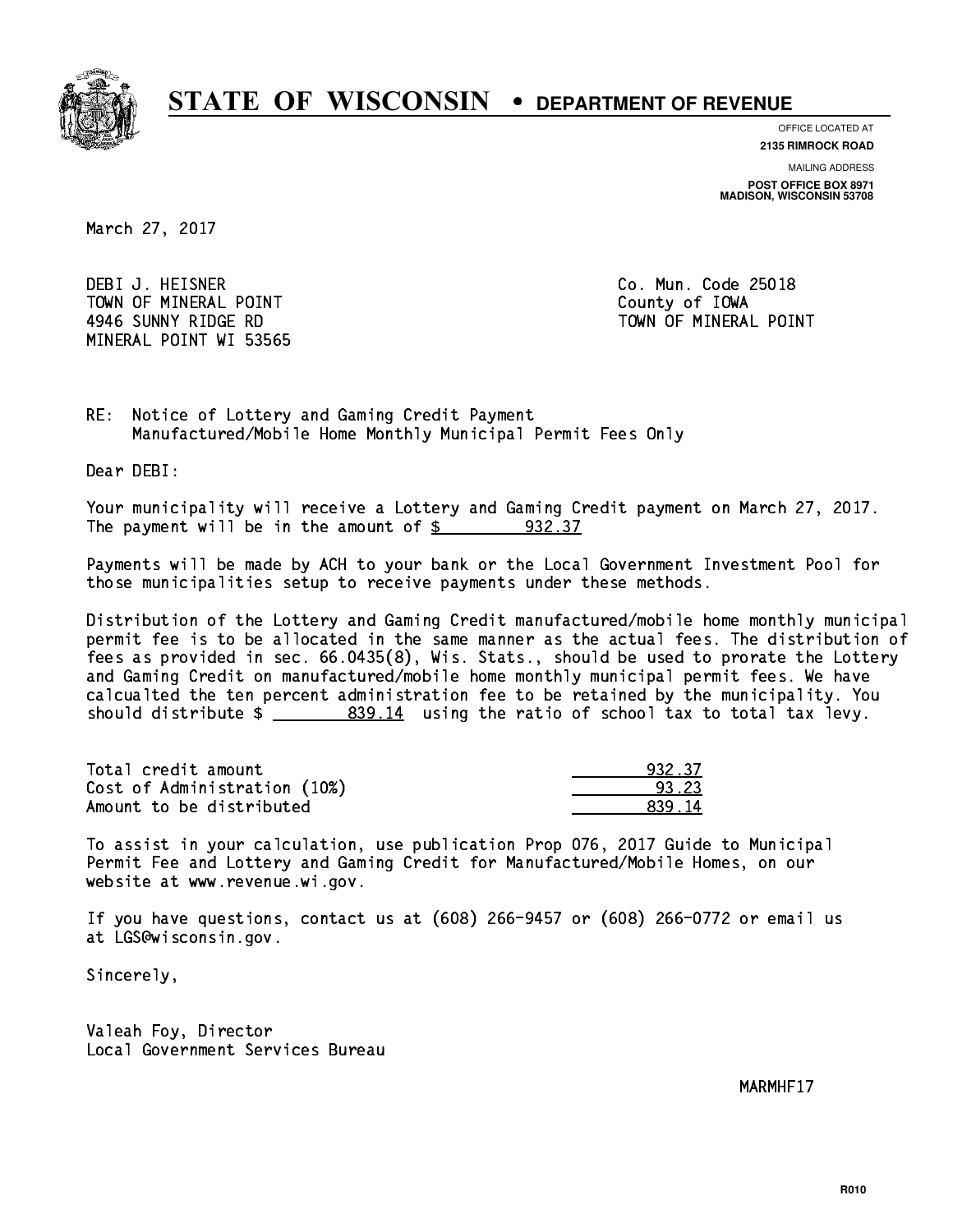

**OFFICE LOCATED AT**

**2135 RIMROCK ROAD**

**MAILING ADDRESS POST OFFICE BOX 8971 MADISON, WISCONSIN 53708**

March 27, 2017

SUSAN ZIEBARTH VILLAGE OF AVOCA County of IOWA PO BOX 188 VILLAGE OF AVOCA AVOCA WI 53506-0188

Co. Mun. Code 25102

RE: Notice of Lottery and Gaming Credit Payment Manufactured/Mobile Home Monthly Municipal Permit Fees Only

Dear SUSAN:

 Your municipality will receive a Lottery and Gaming Credit payment on March 27, 2017. The payment will be in the amount of  $\frac{2}{3}$  1,078.65

 Payments will be made by ACH to your bank or the Local Government Investment Pool for those municipalities setup to receive payments under these methods.

 Distribution of the Lottery and Gaming Credit manufactured/mobile home monthly municipal permit fee is to be allocated in the same manner as the actual fees. The distribution of fees as provided in sec. 66.0435(8), Wis. Stats., should be used to prorate the Lottery and Gaming Credit on manufactured/mobile home monthly municipal permit fees. We have calcualted the ten percent administration fee to be retained by the municipality. You should distribute  $\frac{2}{2}$   $\frac{970.79}{2}$  using the ratio of school tax to total tax levy.

| Total credit amount          | 1.078.65 |
|------------------------------|----------|
| Cost of Administration (10%) | 107.86   |
| Amount to be distributed     | 970 79   |

 To assist in your calculation, use publication Prop 076, 2017 Guide to Municipal Permit Fee and Lottery and Gaming Credit for Manufactured/Mobile Homes, on our website at www.revenue.wi.gov.

 If you have questions, contact us at (608) 266-9457 or (608) 266-0772 or email us at LGS@wisconsin.gov.

Sincerely,

 Valeah Foy, Director Local Government Services Bureau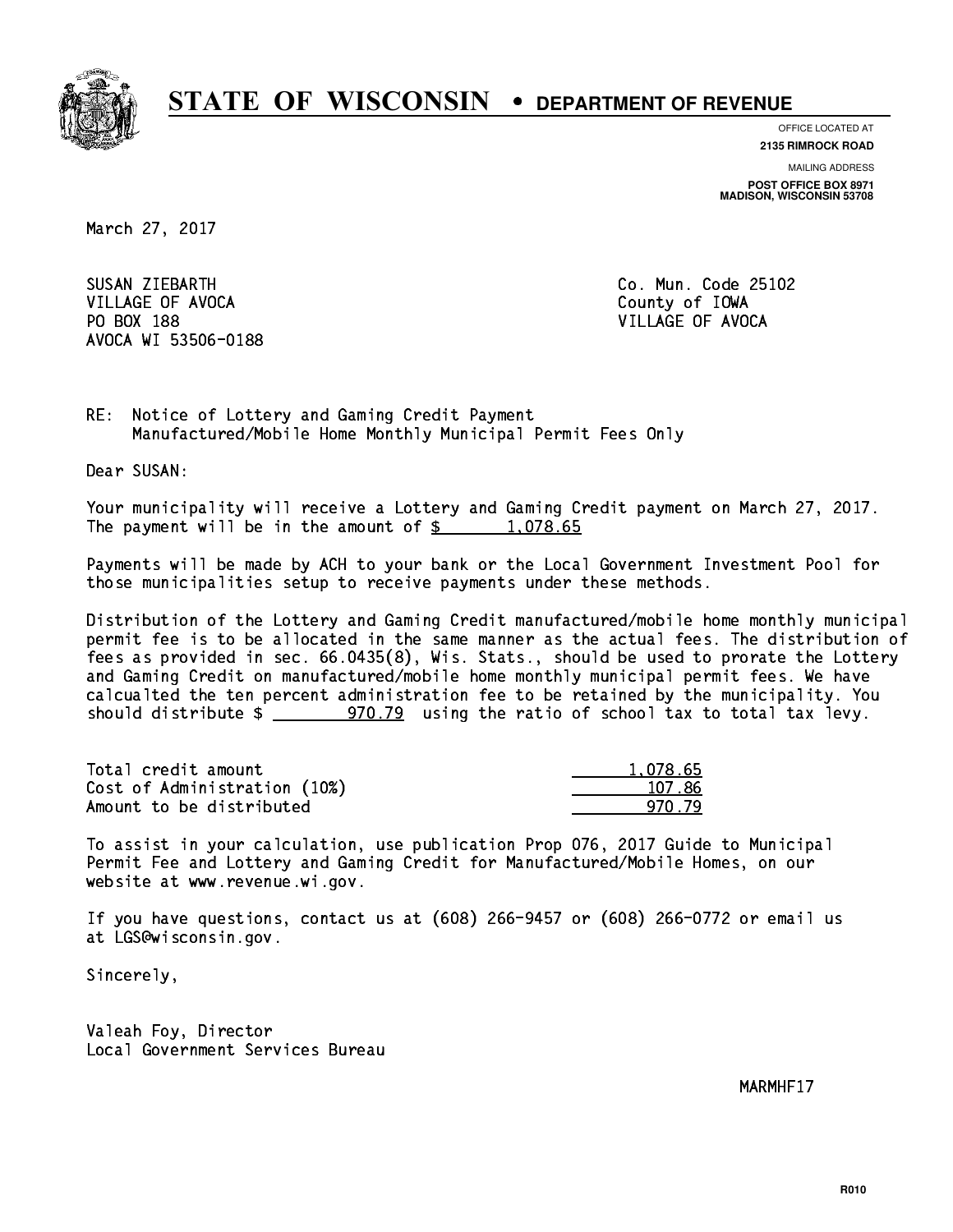

**OFFICE LOCATED AT**

**2135 RIMROCK ROAD**

**MAILING ADDRESS POST OFFICE BOX 8971 MADISON, WISCONSIN 53708**

March 27, 2017

**BECKY FREDERICKS** VILLAGE OF HIGHLAND **County of IOWA** PO BOX 284 HIGHLAND WI 53543-0284

Co. Mun. Code 25136 VILLAGE OF HIGHLAND

RE: Notice of Lottery and Gaming Credit Payment Manufactured/Mobile Home Monthly Municipal Permit Fees Only

Dear BECKY:

 Your municipality will receive a Lottery and Gaming Credit payment on March 27, 2017. The payment will be in the amount of  $$$ 81.29

 Payments will be made by ACH to your bank or the Local Government Investment Pool for those municipalities setup to receive payments under these methods.

 Distribution of the Lottery and Gaming Credit manufactured/mobile home monthly municipal permit fee is to be allocated in the same manner as the actual fees. The distribution of fees as provided in sec. 66.0435(8), Wis. Stats., should be used to prorate the Lottery and Gaming Credit on manufactured/mobile home monthly municipal permit fees. We have calcualted the ten percent administration fee to be retained by the municipality. You should distribute  $\frac{2}{2}$   $\frac{73.17}{2}$  using the ratio of school tax to total tax levy.

Total credit amount Cost of Administration (10%) Amount to be distributed

| -2           |
|--------------|
| $\mathbf{1}$ |

 To assist in your calculation, use publication Prop 076, 2017 Guide to Municipal Permit Fee and Lottery and Gaming Credit for Manufactured/Mobile Homes, on our website at www.revenue.wi.gov.

 If you have questions, contact us at (608) 266-9457 or (608) 266-0772 or email us at LGS@wisconsin.gov.

Sincerely,

 Valeah Foy, Director Local Government Services Bureau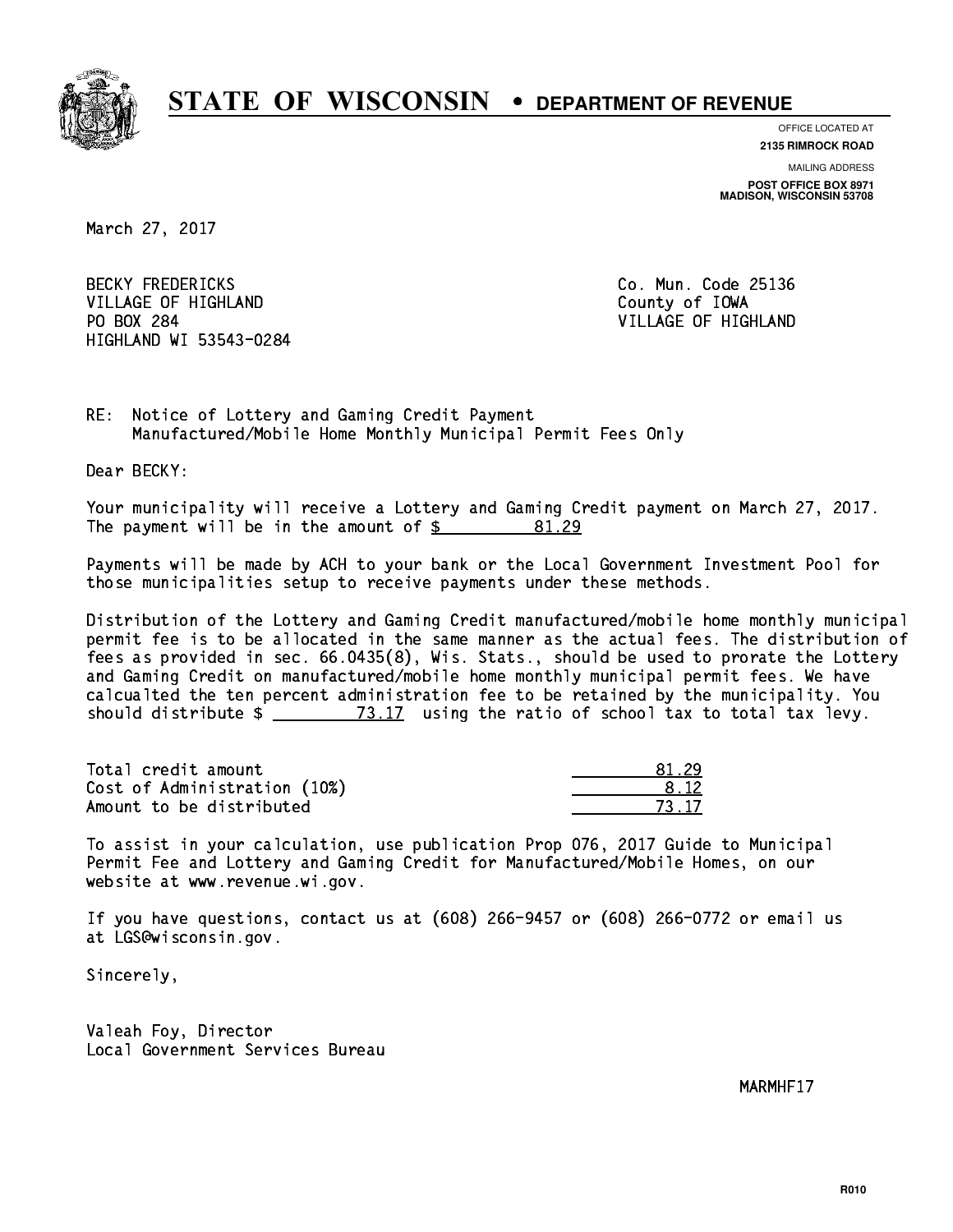

**OFFICE LOCATED AT**

**2135 RIMROCK ROAD**

**MAILING ADDRESS POST OFFICE BOX 8971 MADISON, WISCONSIN 53708**

March 27, 2017

SHELLY BULL VILLAGE OF LINDEN COUNTY OF LOOKS PO BOX 469 LINDEN WI 53553-0469

Co. Mun. Code 25146 VILLAGE OF LINDEN

RE: Notice of Lottery and Gaming Credit Payment Manufactured/Mobile Home Monthly Municipal Permit Fees Only

Dear SHELLY:

 Your municipality will receive a Lottery and Gaming Credit payment on March 27, 2017. The payment will be in the amount of  $\frac{2}{3}$  1,452.96

 Payments will be made by ACH to your bank or the Local Government Investment Pool for those municipalities setup to receive payments under these methods.

 Distribution of the Lottery and Gaming Credit manufactured/mobile home monthly municipal permit fee is to be allocated in the same manner as the actual fees. The distribution of fees as provided in sec. 66.0435(8), Wis. Stats., should be used to prorate the Lottery and Gaming Credit on manufactured/mobile home monthly municipal permit fees. We have calcualted the ten percent administration fee to be retained by the municipality. You should distribute  $\frac{1,307.67}{1,307.67}$  using the ratio of school tax to total tax levy.

| Total credit amount          | 1,452.96 |
|------------------------------|----------|
| Cost of Administration (10%) | 145.29   |
| Amount to be distributed     | 1.307.67 |

 To assist in your calculation, use publication Prop 076, 2017 Guide to Municipal Permit Fee and Lottery and Gaming Credit for Manufactured/Mobile Homes, on our website at www.revenue.wi.gov.

 If you have questions, contact us at (608) 266-9457 or (608) 266-0772 or email us at LGS@wisconsin.gov.

Sincerely,

 Valeah Foy, Director Local Government Services Bureau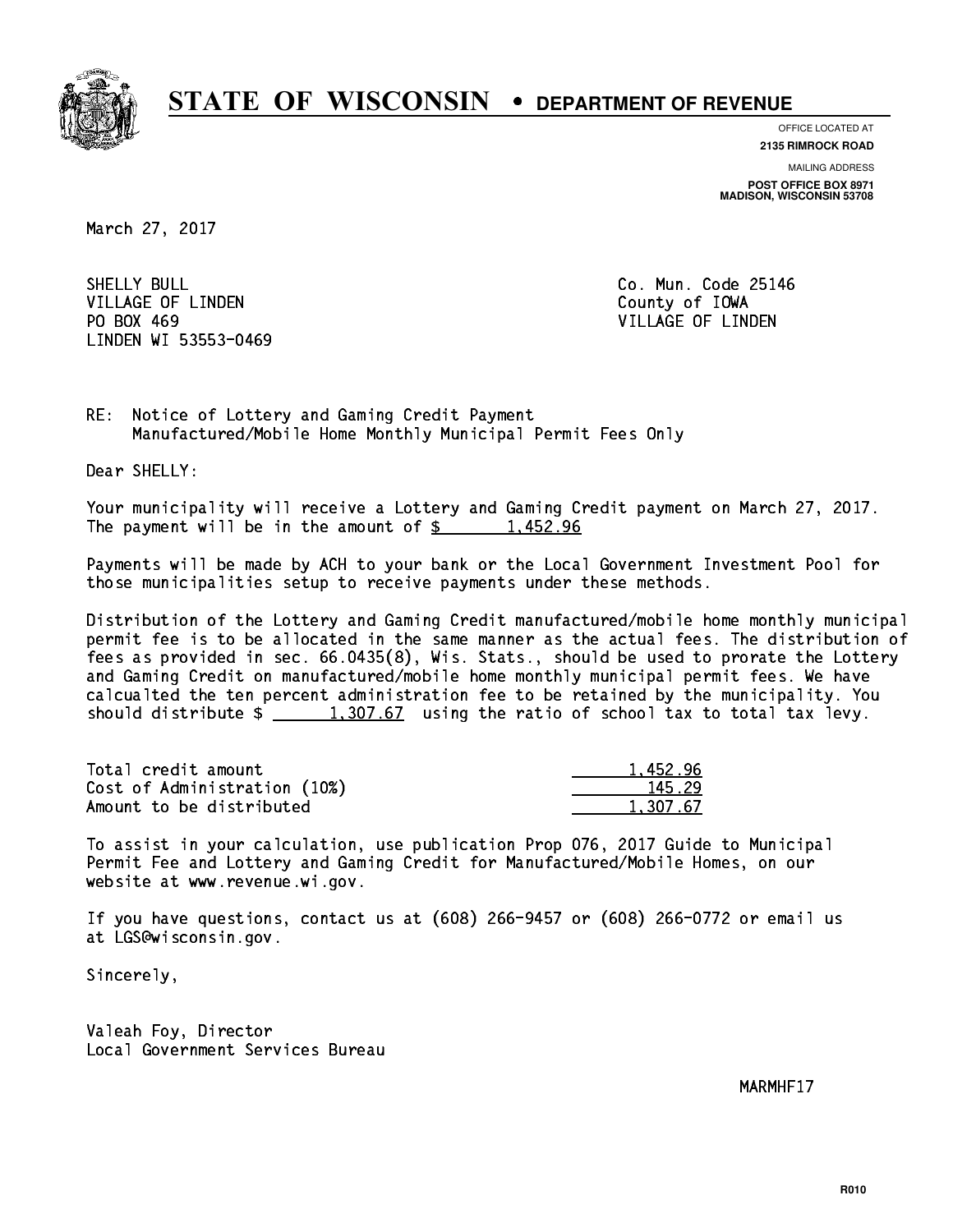

**OFFICE LOCATED AT**

**2135 RIMROCK ROAD**

**MAILING ADDRESS POST OFFICE BOX 8971 MADISON, WISCONSIN 53708**

March 27, 2017

CINDA JOHNSON VILLAGE OF MUSCODA County of IOWA PO BOX 206 VILLAGE OF MUSCODA MUSCODA WI 53573-0206

Co. Mun. Code 25153

RE: Notice of Lottery and Gaming Credit Payment Manufactured/Mobile Home Monthly Municipal Permit Fees Only

Dear CINDA:

 Your municipality will receive a Lottery and Gaming Credit payment on March 27, 2017. The payment will be in the amount of  $\frac{2}{3}$  1,461.96

 Payments will be made by ACH to your bank or the Local Government Investment Pool for those municipalities setup to receive payments under these methods.

 Distribution of the Lottery and Gaming Credit manufactured/mobile home monthly municipal permit fee is to be allocated in the same manner as the actual fees. The distribution of fees as provided in sec. 66.0435(8), Wis. Stats., should be used to prorate the Lottery and Gaming Credit on manufactured/mobile home monthly municipal permit fees. We have calcualted the ten percent administration fee to be retained by the municipality. You should distribute  $\frac{1,315.77}{1,315.77}$  using the ratio of school tax to total tax levy.

| Total credit amount          | 1,461.96 |
|------------------------------|----------|
| Cost of Administration (10%) | 146.19   |
| Amount to be distributed     | 1,315.77 |

 To assist in your calculation, use publication Prop 076, 2017 Guide to Municipal Permit Fee and Lottery and Gaming Credit for Manufactured/Mobile Homes, on our website at www.revenue.wi.gov.

 If you have questions, contact us at (608) 266-9457 or (608) 266-0772 or email us at LGS@wisconsin.gov.

Sincerely,

 Valeah Foy, Director Local Government Services Bureau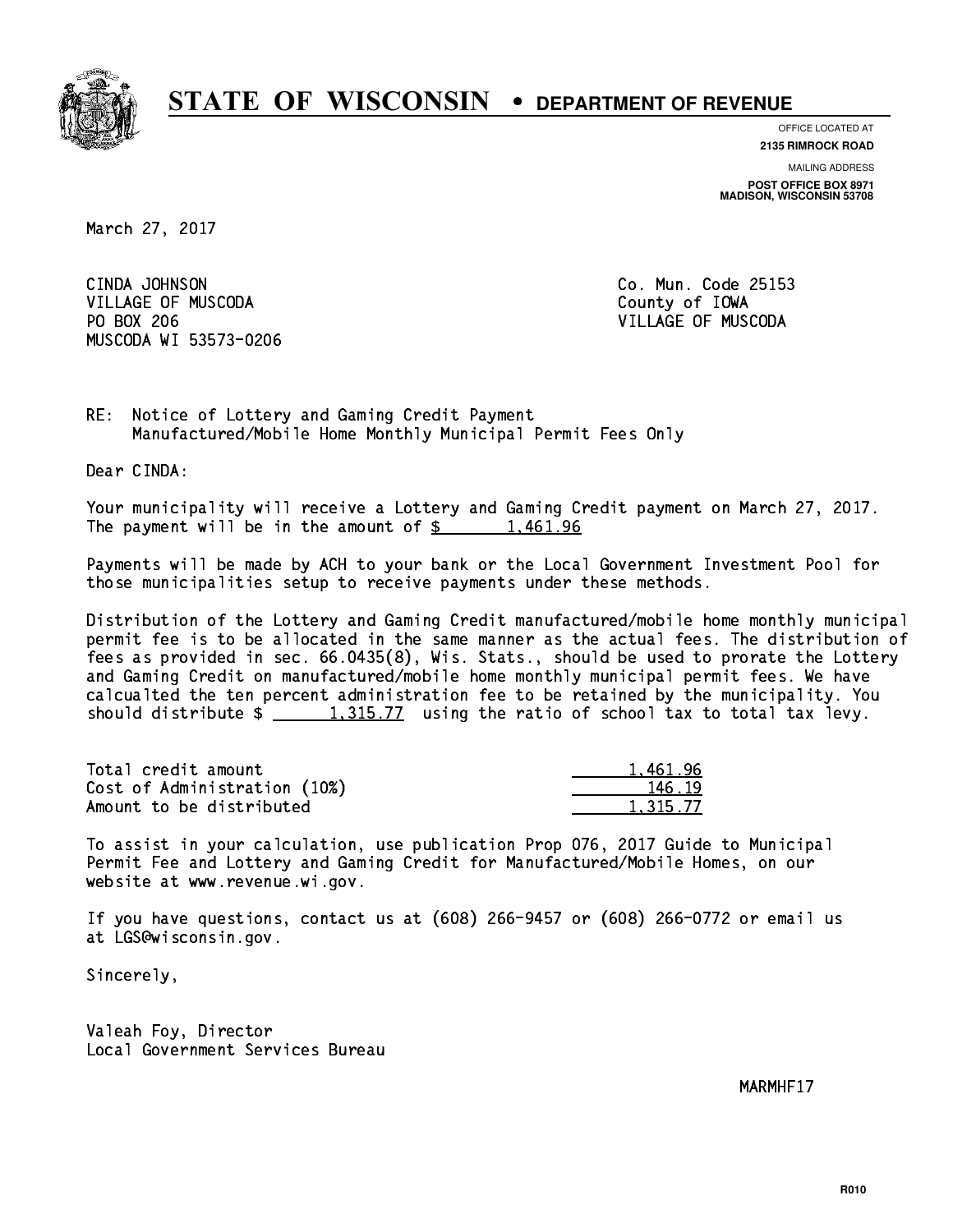

**OFFICE LOCATED AT**

**2135 RIMROCK ROAD**

**MAILING ADDRESS POST OFFICE BOX 8971 MADISON, WISCONSIN 53708**

March 27, 2017

 LISA RILEY Co. Mun. Code 25216 CITY OF DODGEVILLE **COUNTY COUNTY OF IOWA**  100 E FOUNTAIN ST CITY OF DODGEVILLE DODGEVILLE WI 53533-1750

RE: Notice of Lottery and Gaming Credit Payment Manufactured/Mobile Home Monthly Municipal Permit Fees Only

Dear LISA:

 Your municipality will receive a Lottery and Gaming Credit payment on March 27, 2017. The payment will be in the amount of  $\frac{2}{3}$  4,799.88

 Payments will be made by ACH to your bank or the Local Government Investment Pool for those municipalities setup to receive payments under these methods.

 Distribution of the Lottery and Gaming Credit manufactured/mobile home monthly municipal permit fee is to be allocated in the same manner as the actual fees. The distribution of fees as provided in sec. 66.0435(8), Wis. Stats., should be used to prorate the Lottery and Gaming Credit on manufactured/mobile home monthly municipal permit fees. We have calcualted the ten percent administration fee to be retained by the municipality. You should distribute  $\frac{2}{1}$   $\frac{4,319.90}{2}$  using the ratio of school tax to total tax levy.

| Total credit amount          | 4.799.88 |
|------------------------------|----------|
| Cost of Administration (10%) | 479.98   |
| Amount to be distributed     | 4.319.90 |

 To assist in your calculation, use publication Prop 076, 2017 Guide to Municipal Permit Fee and Lottery and Gaming Credit for Manufactured/Mobile Homes, on our website at www.revenue.wi.gov.

 If you have questions, contact us at (608) 266-9457 or (608) 266-0772 or email us at LGS@wisconsin.gov.

Sincerely,

 Valeah Foy, Director Local Government Services Bureau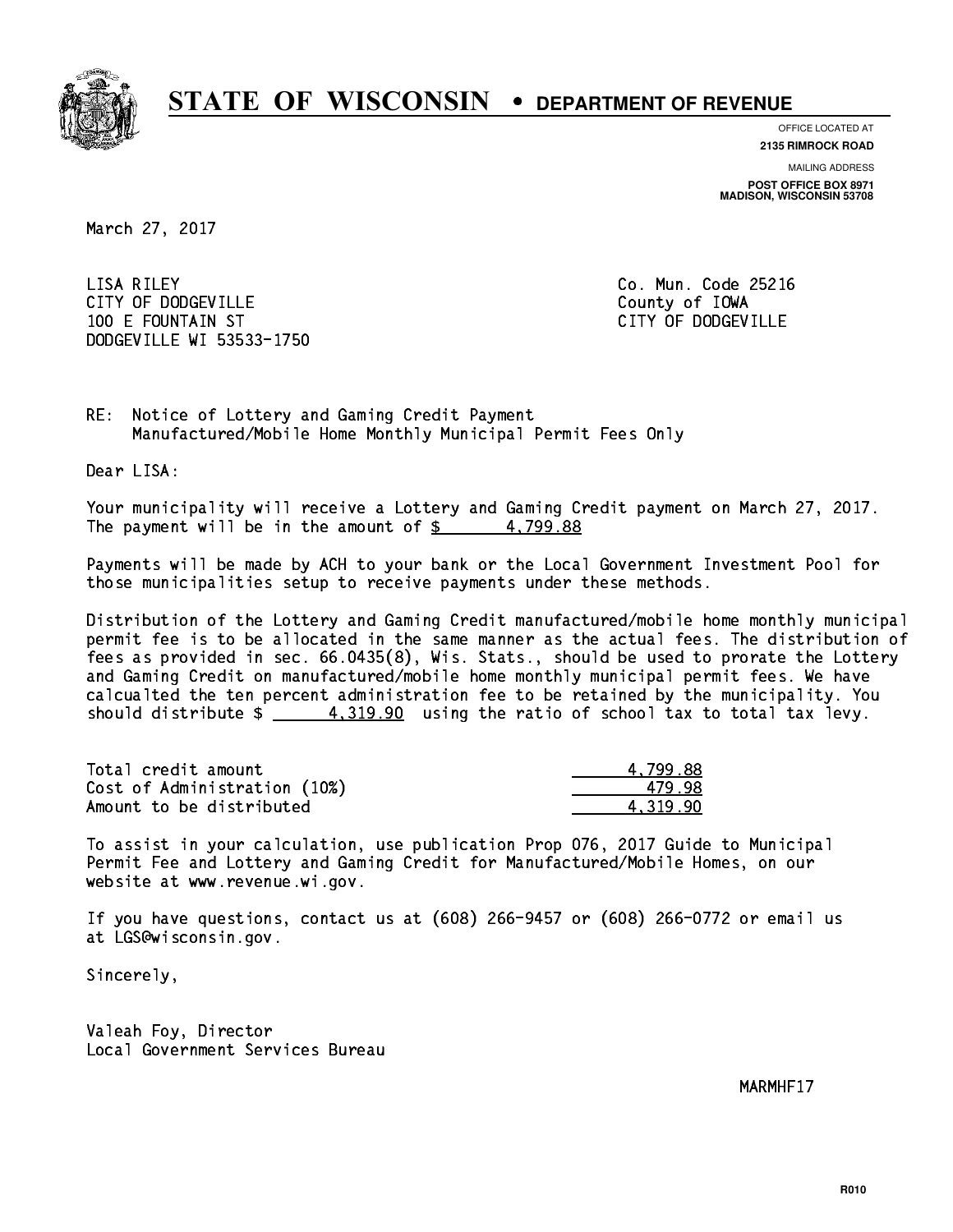

**OFFICE LOCATED AT**

**2135 RIMROCK ROAD**

**MAILING ADDRESS**

**POST OFFICE BOX 8971 MADISON, WISCONSIN 53708**

March 27, 2017

SHARI MARG TOWN OF ALBION COUNTY OF SALISTIC COUNTY OF JACKSON N6084 SQUAW CREEK RD TOWN OF ALBION BLK RIVER FLS WI 54615

Co. Mun. Code 27004

RE: Notice of Lottery and Gaming Credit Payment Manufactured/Mobile Home Monthly Municipal Permit Fees Only

Dear SHARI:

 Your municipality will receive a Lottery and Gaming Credit payment on March 27, 2017. The payment will be in the amount of  $\frac{2}{3}$  1,330.60

 Payments will be made by ACH to your bank or the Local Government Investment Pool for those municipalities setup to receive payments under these methods.

 Distribution of the Lottery and Gaming Credit manufactured/mobile home monthly municipal permit fee is to be allocated in the same manner as the actual fees. The distribution of fees as provided in sec. 66.0435(8), Wis. Stats., should be used to prorate the Lottery and Gaming Credit on manufactured/mobile home monthly municipal permit fees. We have calcualted the ten percent administration fee to be retained by the municipality. You should distribute  $\frac{1,197.54}{1,197.54}$  using the ratio of school tax to total tax levy.

| Total credit amount          | 1,330.60   |
|------------------------------|------------|
| Cost of Administration (10%) | 133.06     |
| Amount to be distributed     | 1, 197, 54 |

 To assist in your calculation, use publication Prop 076, 2017 Guide to Municipal Permit Fee and Lottery and Gaming Credit for Manufactured/Mobile Homes, on our website at www.revenue.wi.gov.

 If you have questions, contact us at (608) 266-9457 or (608) 266-0772 or email us at LGS@wisconsin.gov.

Sincerely,

 Valeah Foy, Director Local Government Services Bureau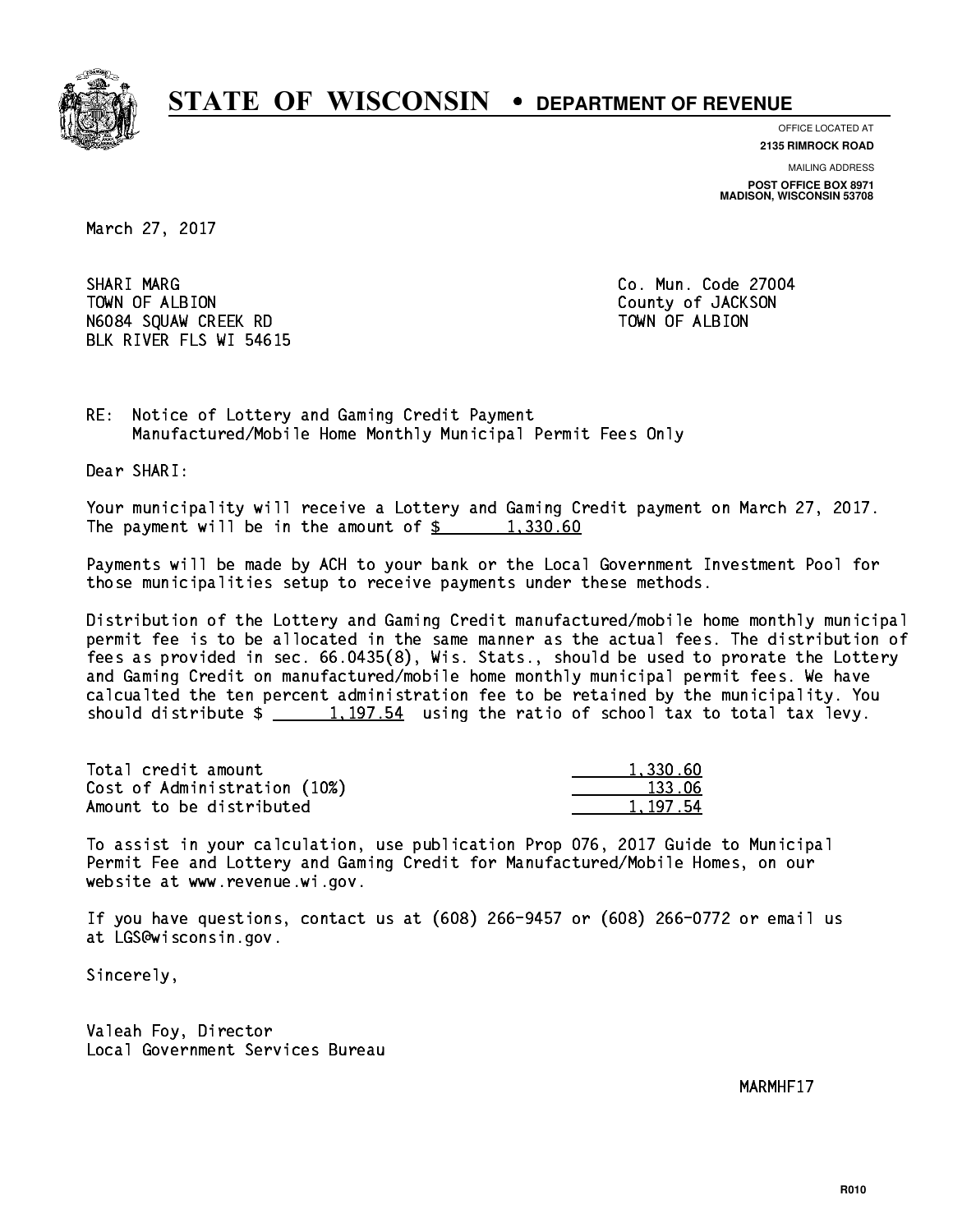

**OFFICE LOCATED AT**

**2135 RIMROCK ROAD**

**MAILING ADDRESS POST OFFICE BOX 8971 MADISON, WISCONSIN 53708**

March 27, 2017

JANN DAHL TOWN OF BROCKWAY **COUNTY OF SECOND-** TOWN OF BROCKWAY PO BOX 484 PO BOX 484 TOWN OF BROCKWAY BLK RIVER FLS WI 54615-0484

Co. Mun. Code 27010

RE: Notice of Lottery and Gaming Credit Payment Manufactured/Mobile Home Monthly Municipal Permit Fees Only

Dear JANN:

 Your municipality will receive a Lottery and Gaming Credit payment on March 27, 2017. The payment will be in the amount of  $\frac{2}{3}$  4,313.72

 Payments will be made by ACH to your bank or the Local Government Investment Pool for those municipalities setup to receive payments under these methods.

 Distribution of the Lottery and Gaming Credit manufactured/mobile home monthly municipal permit fee is to be allocated in the same manner as the actual fees. The distribution of fees as provided in sec. 66.0435(8), Wis. Stats., should be used to prorate the Lottery and Gaming Credit on manufactured/mobile home monthly municipal permit fees. We have calcualted the ten percent administration fee to be retained by the municipality. You should distribute  $\frac{2}{2}$   $\frac{3.882.35}{2}$  using the ratio of school tax to total tax levy.

| Total credit amount          | 4.313.72 |
|------------------------------|----------|
| Cost of Administration (10%) | 431.37   |
| Amount to be distributed     | 3.882.35 |

 To assist in your calculation, use publication Prop 076, 2017 Guide to Municipal Permit Fee and Lottery and Gaming Credit for Manufactured/Mobile Homes, on our website at www.revenue.wi.gov.

 If you have questions, contact us at (608) 266-9457 or (608) 266-0772 or email us at LGS@wisconsin.gov.

Sincerely,

 Valeah Foy, Director Local Government Services Bureau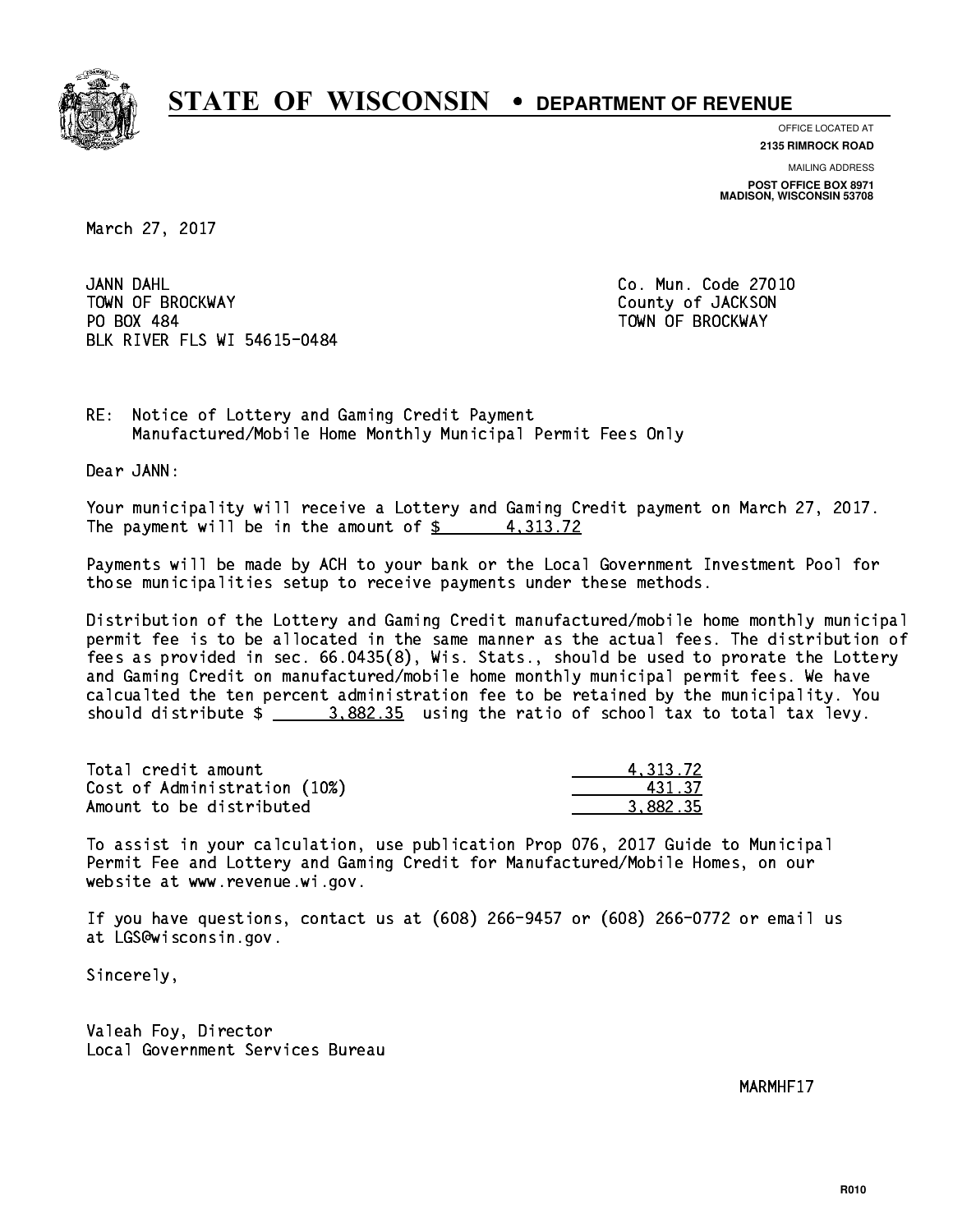

**OFFICE LOCATED AT**

**2135 RIMROCK ROAD**

**MAILING ADDRESS**

**POST OFFICE BOX 8971 MADISON, WISCONSIN 53708**

March 27, 2017

KOLENE LIEN TOWN OF HIXTON COUNTY OF SALES AND TOWN OF HIXTON N8974 POLE GROVE RD TOWN OF HIXTON HIXTON WI 54635

Co. Mun. Code 27024

RE: Notice of Lottery and Gaming Credit Payment Manufactured/Mobile Home Monthly Municipal Permit Fees Only

Dear KOLENE:

 Your municipality will receive a Lottery and Gaming Credit payment on March 27, 2017. The payment will be in the amount of \$ 794.88 \_\_\_\_\_\_\_\_\_\_\_\_\_\_\_\_

 Payments will be made by ACH to your bank or the Local Government Investment Pool for those municipalities setup to receive payments under these methods.

 Distribution of the Lottery and Gaming Credit manufactured/mobile home monthly municipal permit fee is to be allocated in the same manner as the actual fees. The distribution of fees as provided in sec. 66.0435(8), Wis. Stats., should be used to prorate the Lottery and Gaming Credit on manufactured/mobile home monthly municipal permit fees. We have calcualted the ten percent administration fee to be retained by the municipality. You should distribute  $\frac{2}{2}$   $\frac{715.40}{2}$  using the ratio of school tax to total tax levy.

Total credit amount Cost of Administration (10%) Amount to be distributed

| ११<br>⋾ |
|---------|
|         |
| 715     |

 To assist in your calculation, use publication Prop 076, 2017 Guide to Municipal Permit Fee and Lottery and Gaming Credit for Manufactured/Mobile Homes, on our website at www.revenue.wi.gov.

 If you have questions, contact us at (608) 266-9457 or (608) 266-0772 or email us at LGS@wisconsin.gov.

Sincerely,

 Valeah Foy, Director Local Government Services Bureau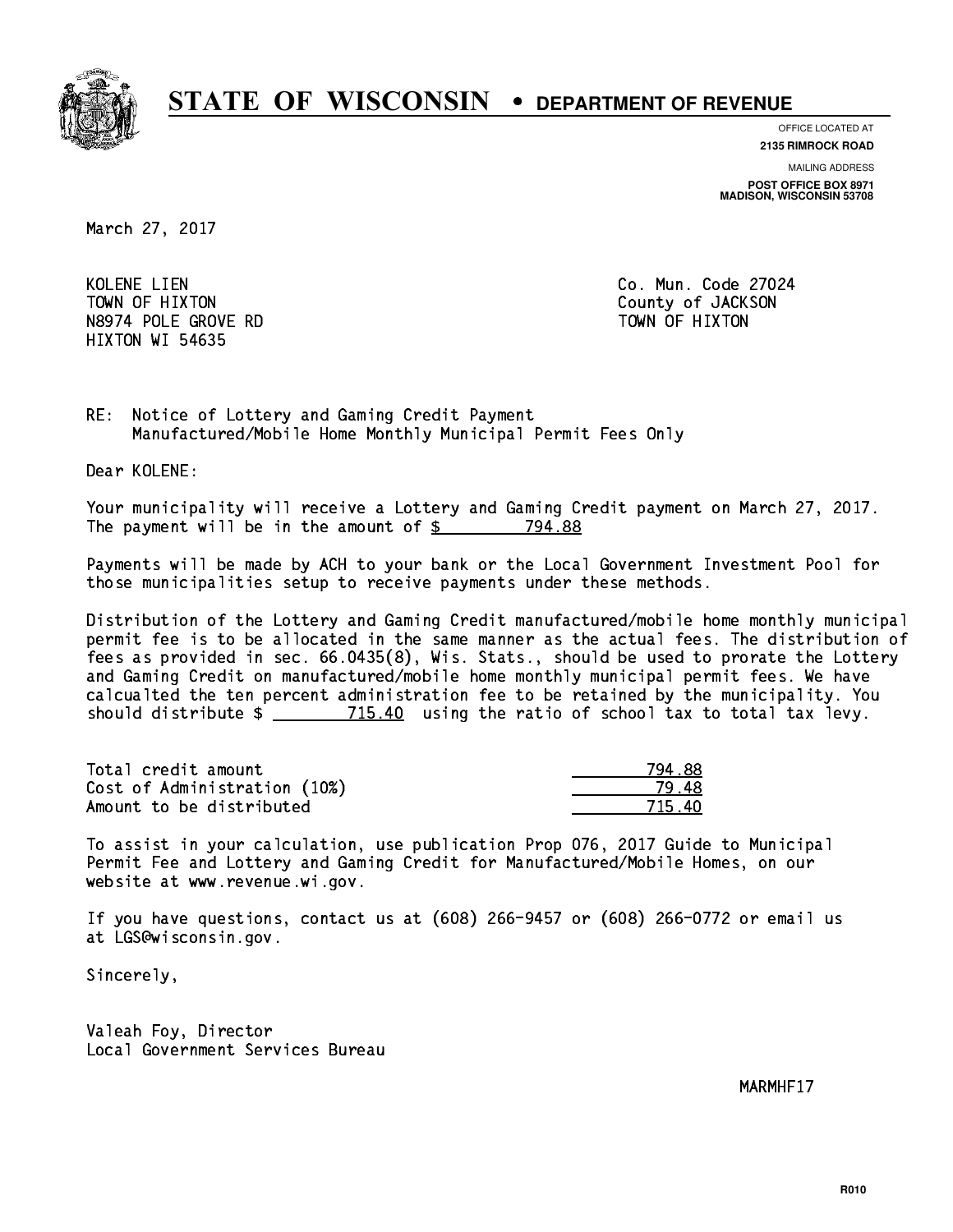

**OFFICE LOCATED AT**

**2135 RIMROCK ROAD**

**MAILING ADDRESS POST OFFICE BOX 8971 MADISON, WISCONSIN 53708**

March 27, 2017

DAWN SCHALLER VILLAGE OF HIXTON COUNTY OF JACKSON PO BOX 127 VILLAGE OF HIXTON HIXTON WI 54635-0127

Co. Mun. Code 27136

RE: Notice of Lottery and Gaming Credit Payment Manufactured/Mobile Home Monthly Municipal Permit Fees Only

Dear LAURA:

 Your municipality will receive a Lottery and Gaming Credit payment on March 27, 2017. The payment will be in the amount of  $\frac{2}{3}$ 99.24

 Payments will be made by ACH to your bank or the Local Government Investment Pool for those municipalities setup to receive payments under these methods.

 Distribution of the Lottery and Gaming Credit manufactured/mobile home monthly municipal permit fee is to be allocated in the same manner as the actual fees. The distribution of fees as provided in sec. 66.0435(8), Wis. Stats., should be used to prorate the Lottery and Gaming Credit on manufactured/mobile home monthly municipal permit fees. We have calcualted the ten percent administration fee to be retained by the municipality. You should distribute  $\frac{20.32}{20.32}$  using the ratio of school tax to total tax levy.

Total credit amount Cost of Administration (10%) Amount to be distributed

| ∕ ∆           |
|---------------|
| $\mathcal{L}$ |
| 32.           |

 To assist in your calculation, use publication Prop 076, 2017 Guide to Municipal Permit Fee and Lottery and Gaming Credit for Manufactured/Mobile Homes, on our website at www.revenue.wi.gov.

 If you have questions, contact us at (608) 266-9457 or (608) 266-0772 or email us at LGS@wisconsin.gov.

Sincerely,

 Valeah Foy, Director Local Government Services Bureau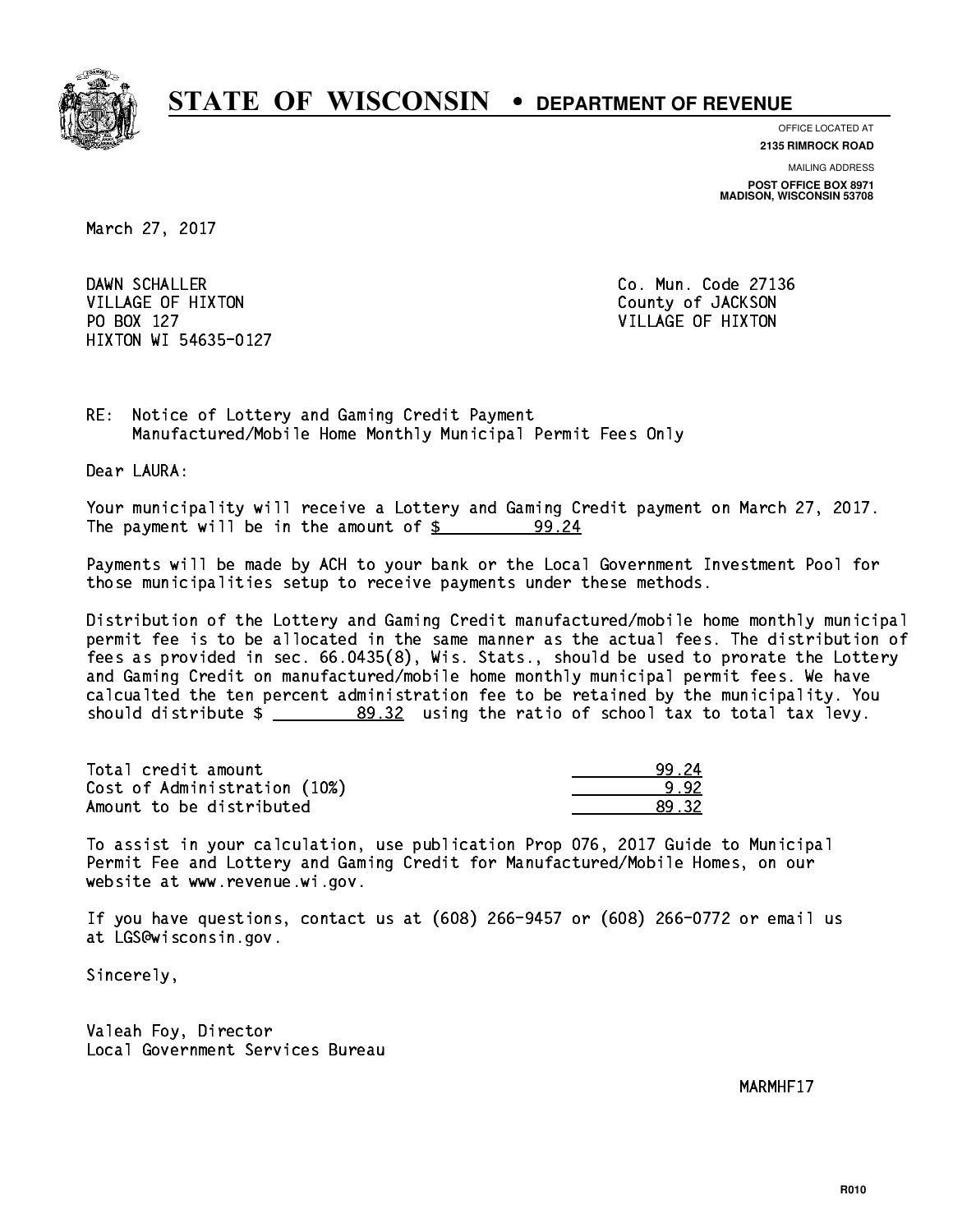

**OFFICE LOCATED AT**

**2135 RIMROCK ROAD**

**MAILING ADDRESS POST OFFICE BOX 8971 MADISON, WISCONSIN 53708**

March 27, 2017

 DANIEL CIECHANOWSKI Co. Mun. Code 27151 VILLAGE OF MELROSE COUNTY OF JACKSON PO BOX 117 VILLAGE OF MELROSE MELROSE WI 54642-0117

RE: Notice of Lottery and Gaming Credit Payment Manufactured/Mobile Home Monthly Municipal Permit Fees Only

Dear MARY:

 Your municipality will receive a Lottery and Gaming Credit payment on March 27, 2017. The payment will be in the amount of \$ 364.03 \_\_\_\_\_\_\_\_\_\_\_\_\_\_\_\_

 Payments will be made by ACH to your bank or the Local Government Investment Pool for those municipalities setup to receive payments under these methods.

 Distribution of the Lottery and Gaming Credit manufactured/mobile home monthly municipal permit fee is to be allocated in the same manner as the actual fees. The distribution of fees as provided in sec. 66.0435(8), Wis. Stats., should be used to prorate the Lottery and Gaming Credit on manufactured/mobile home monthly municipal permit fees. We have calcualted the ten percent administration fee to be retained by the municipality. You should distribute  $\frac{27.63}{27.63}$  using the ratio of school tax to total tax levy.

Total credit amount Cost of Administration (10%) Amount to be distributed

| 4 በ3<br>7 L |
|-------------|
| 1ท          |
| 327 F.3     |

 To assist in your calculation, use publication Prop 076, 2017 Guide to Municipal Permit Fee and Lottery and Gaming Credit for Manufactured/Mobile Homes, on our website at www.revenue.wi.gov.

 If you have questions, contact us at (608) 266-9457 or (608) 266-0772 or email us at LGS@wisconsin.gov.

Sincerely,

 Valeah Foy, Director Local Government Services Bureau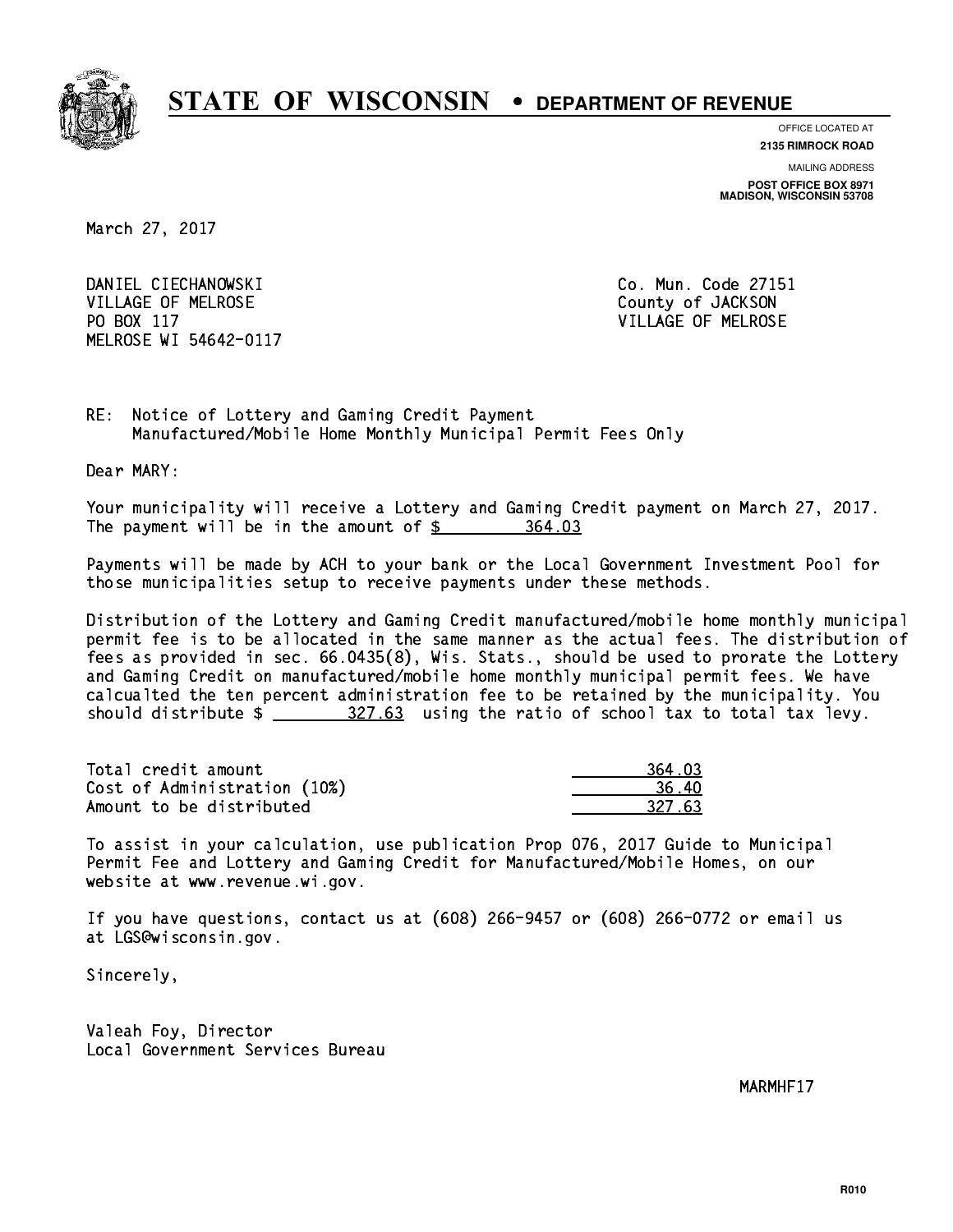

**OFFICE LOCATED AT**

**2135 RIMROCK ROAD**

**MAILING ADDRESS**

**POST OFFICE BOX 8971 MADISON, WISCONSIN 53708**

March 27, 2017

**WENDY BUE** VILLAGE OF TAYLOR COUNTY OF JACKSON PO BOX 130 VILLAGE OF TAYLOR TAYLOR WI 54659-0130

Co. Mun. Code 27186

RE: Notice of Lottery and Gaming Credit Payment Manufactured/Mobile Home Monthly Municipal Permit Fees Only

Dear WENDY:

 Your municipality will receive a Lottery and Gaming Credit payment on March 27, 2017. The payment will be in the amount of \$ 515.74 \_\_\_\_\_\_\_\_\_\_\_\_\_\_\_\_

 Payments will be made by ACH to your bank or the Local Government Investment Pool for those municipalities setup to receive payments under these methods.

 Distribution of the Lottery and Gaming Credit manufactured/mobile home monthly municipal permit fee is to be allocated in the same manner as the actual fees. The distribution of fees as provided in sec. 66.0435(8), Wis. Stats., should be used to prorate the Lottery and Gaming Credit on manufactured/mobile home monthly municipal permit fees. We have calcualted the ten percent administration fee to be retained by the municipality. You should distribute \$ 464.17 using the ratio of school tax to total tax levy. \_\_\_\_\_\_\_\_\_\_\_\_\_\_

Total credit amount Cost of Administration (10%) Amount to be distributed

| 515, 74 |
|---------|
| 57      |
| - 17    |

 To assist in your calculation, use publication Prop 076, 2017 Guide to Municipal Permit Fee and Lottery and Gaming Credit for Manufactured/Mobile Homes, on our website at www.revenue.wi.gov.

 If you have questions, contact us at (608) 266-9457 or (608) 266-0772 or email us at LGS@wisconsin.gov.

Sincerely,

 Valeah Foy, Director Local Government Services Bureau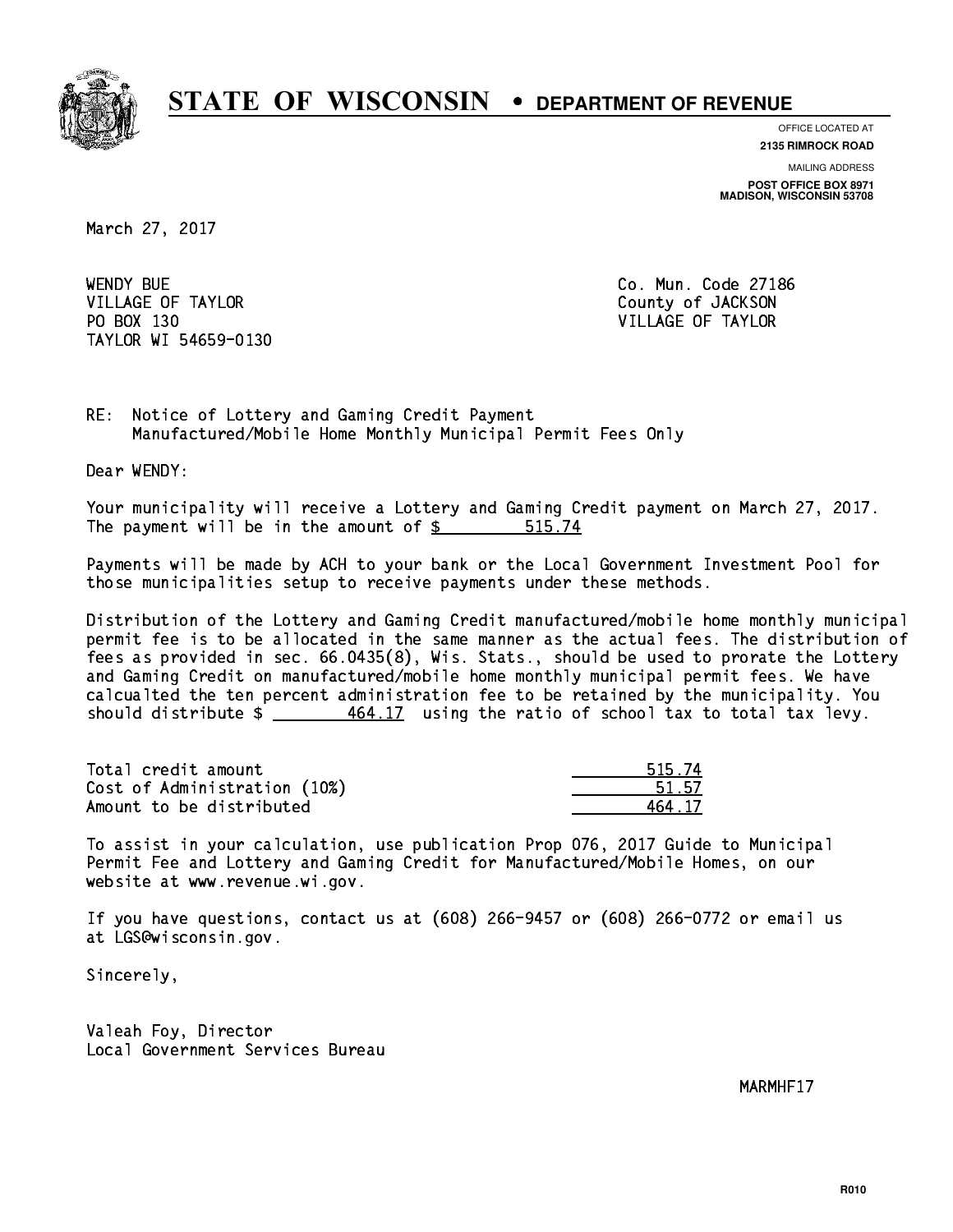

**OFFICE LOCATED AT 2135 RIMROCK ROAD**

**MAILING ADDRESS POST OFFICE BOX 8971 MADISON, WISCONSIN 53708**

March 27, 2017

**BRAD CHOWN** CITY OF BLACK RIVER FALLS COUNTY OF JACKSON 101 S 2ND ST CITY OF BLACK RIVER FALLS BLACK RIVER FALLS WI 54615-1725

Co. Mun. Code 27206

RE: Notice of Lottery and Gaming Credit Payment Manufactured/Mobile Home Monthly Municipal Permit Fees Only

Dear BRAD:

 Your municipality will receive a Lottery and Gaming Credit payment on March 27, 2017. The payment will be in the amount of  $\frac{2}{3}$  2,085.72

 Payments will be made by ACH to your bank or the Local Government Investment Pool for those municipalities setup to receive payments under these methods.

 Distribution of the Lottery and Gaming Credit manufactured/mobile home monthly municipal permit fee is to be allocated in the same manner as the actual fees. The distribution of fees as provided in sec. 66.0435(8), Wis. Stats., should be used to prorate the Lottery and Gaming Credit on manufactured/mobile home monthly municipal permit fees. We have calcualted the ten percent administration fee to be retained by the municipality. You should distribute  $\frac{1.877.15}{1.877.15}$  using the ratio of school tax to total tax levy.

| Total credit amount          | 2.085.72 |
|------------------------------|----------|
| Cost of Administration (10%) | 208.57   |
| Amount to be distributed     | 1.877.15 |

 To assist in your calculation, use publication Prop 076, 2017 Guide to Municipal Permit Fee and Lottery and Gaming Credit for Manufactured/Mobile Homes, on our website at www.revenue.wi.gov.

 If you have questions, contact us at (608) 266-9457 or (608) 266-0772 or email us at LGS@wisconsin.gov.

Sincerely,

 Valeah Foy, Director Local Government Services Bureau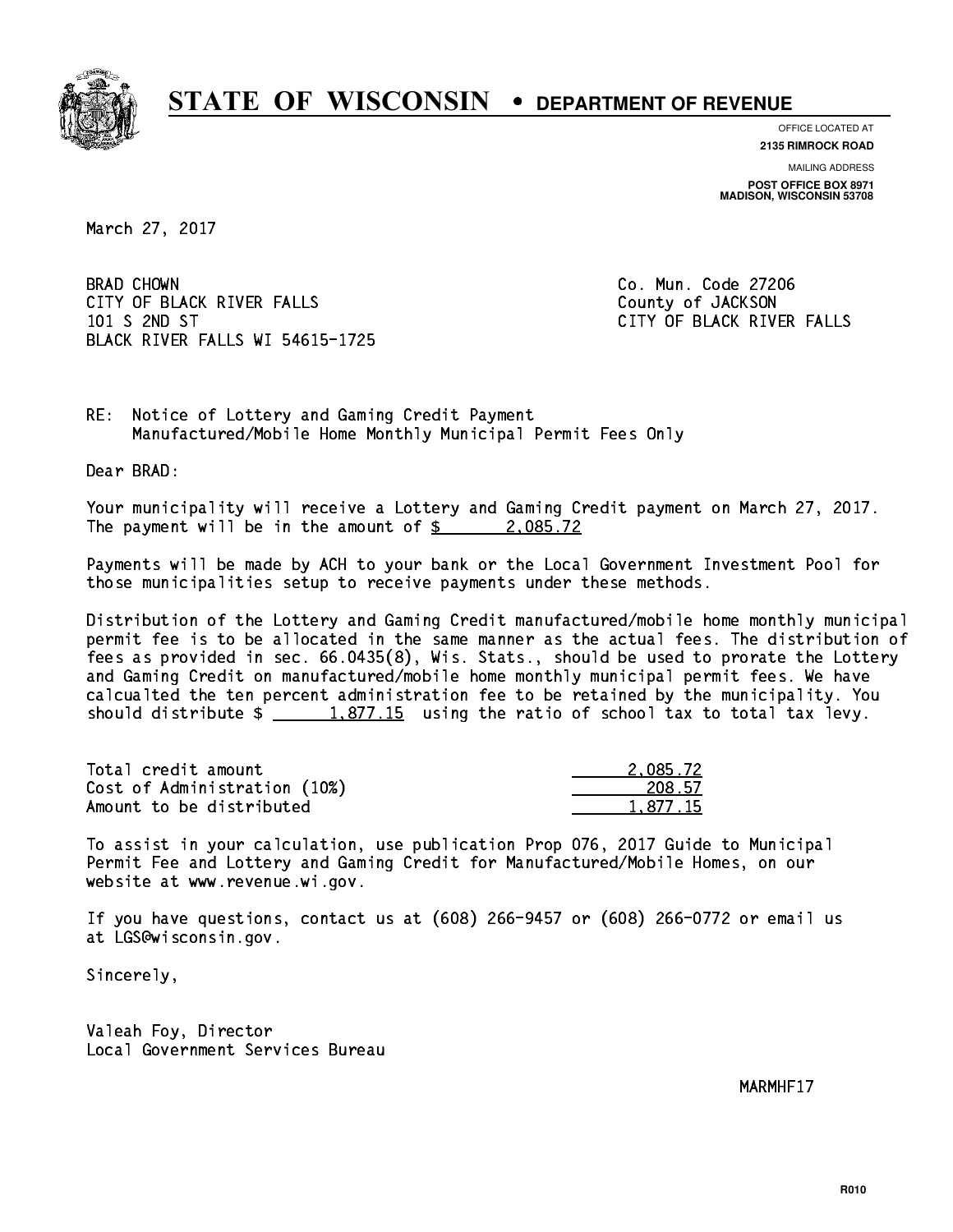

**OFFICE LOCATED AT**

**2135 RIMROCK ROAD**

**MAILING ADDRESS POST OFFICE BOX 8971 MADISON, WISCONSIN 53708**

March 27, 2017

DONNA MILLER TOWN OF KOSHKONONG COUNTY OF A SERIES ON TOWN OF A SERIES ON W5609 STAR SCHOOL RD TOWN OF KOSHKONONG FORT ATKINSON WI 53538-9376

Co. Mun. Code 28016

RE: Notice of Lottery and Gaming Credit Payment Manufactured/Mobile Home Monthly Municipal Permit Fees Only

Dear DONNA:

 Your municipality will receive a Lottery and Gaming Credit payment on March 27, 2017. The payment will be in the amount of \$ 318.12 \_\_\_\_\_\_\_\_\_\_\_\_\_\_\_\_

 Payments will be made by ACH to your bank or the Local Government Investment Pool for those municipalities setup to receive payments under these methods.

 Distribution of the Lottery and Gaming Credit manufactured/mobile home monthly municipal permit fee is to be allocated in the same manner as the actual fees. The distribution of fees as provided in sec. 66.0435(8), Wis. Stats., should be used to prorate the Lottery and Gaming Credit on manufactured/mobile home monthly municipal permit fees. We have calcualted the ten percent administration fee to be retained by the municipality. You should distribute  $\frac{286.31}{100}$  using the ratio of school tax to total tax levy.

| Total credit amount          | 318.12 |
|------------------------------|--------|
| Cost of Administration (10%) | 31.81  |
| Amount to be distributed     | 286.31 |

 To assist in your calculation, use publication Prop 076, 2017 Guide to Municipal Permit Fee and Lottery and Gaming Credit for Manufactured/Mobile Homes, on our website at www.revenue.wi.gov.

 If you have questions, contact us at (608) 266-9457 or (608) 266-0772 or email us at LGS@wisconsin.gov.

Sincerely,

 Valeah Foy, Director Local Government Services Bureau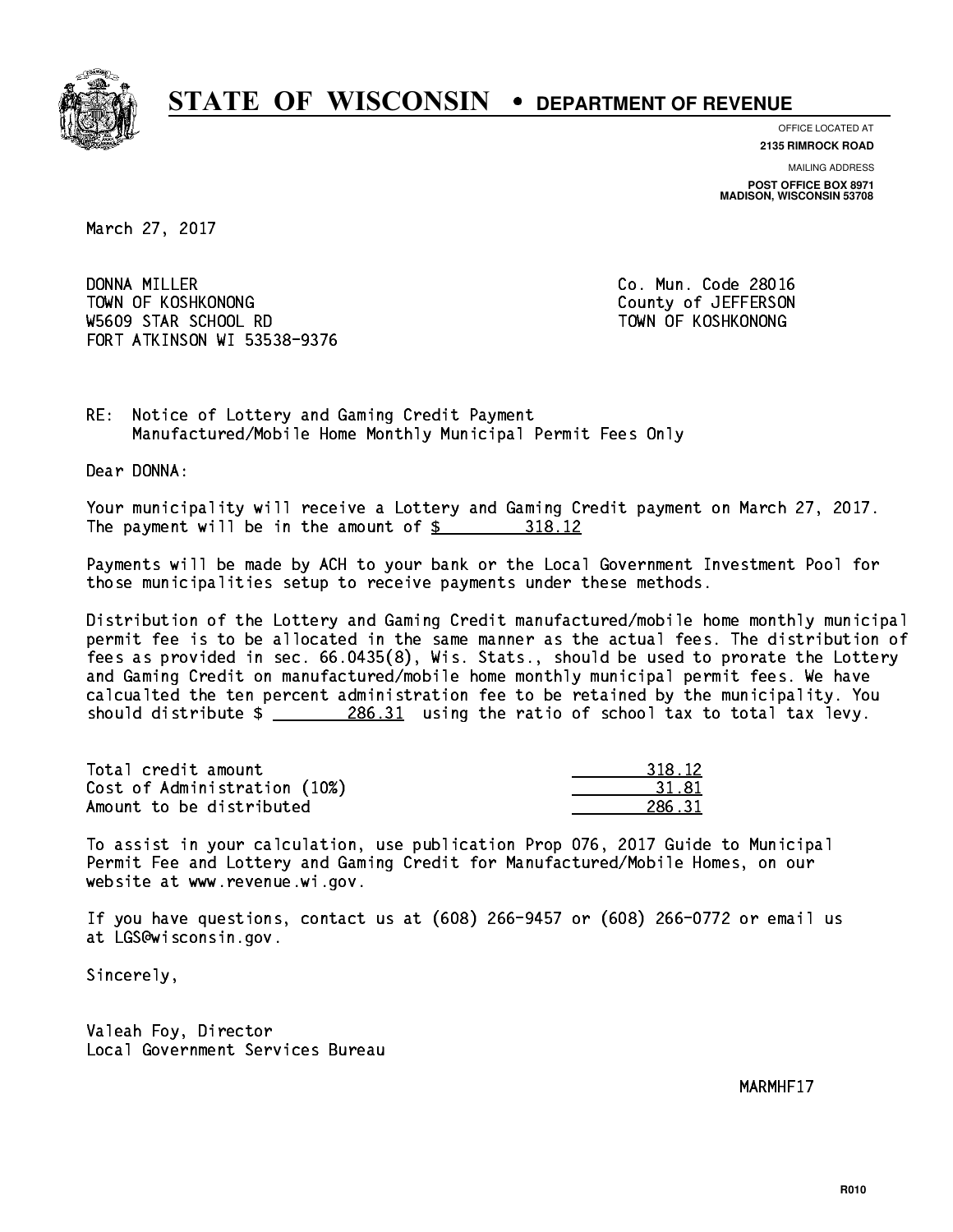

**OFFICE LOCATED AT**

**2135 RIMROCK ROAD**

**MAILING ADDRESS**

**POST OFFICE BOX 8971 MADISON, WISCONSIN 53708**

March 27, 2017

SHARON M GUENTERBERG CO. Mun. Code 28018 TOWN OF LAKE MILLS **TOWN OF LAKE MILLS**  W8875 AIRPORT RD TOWN OF LAKE MILLS WATERLOO WI 53594-9430

RE: Notice of Lottery and Gaming Credit Payment Manufactured/Mobile Home Monthly Municipal Permit Fees Only

Dear SHARON:

 Your municipality will receive a Lottery and Gaming Credit payment on March 27, 2017. The payment will be in the amount of \$ 5,840.28 \_\_\_\_\_\_\_\_\_\_\_\_\_\_\_\_

 Payments will be made by ACH to your bank or the Local Government Investment Pool for those municipalities setup to receive payments under these methods.

 Distribution of the Lottery and Gaming Credit manufactured/mobile home monthly municipal permit fee is to be allocated in the same manner as the actual fees. The distribution of fees as provided in sec. 66.0435(8), Wis. Stats., should be used to prorate the Lottery and Gaming Credit on manufactured/mobile home monthly municipal permit fees. We have calcualted the ten percent administration fee to be retained by the municipality. You should distribute  $\frac{25}{200}$  5,256.26 using the ratio of school tax to total tax levy.

| Total credit amount          | 5.840.28 |
|------------------------------|----------|
| Cost of Administration (10%) | 584.02   |
| Amount to be distributed     | 5.256.26 |

 To assist in your calculation, use publication Prop 076, 2017 Guide to Municipal Permit Fee and Lottery and Gaming Credit for Manufactured/Mobile Homes, on our website at www.revenue.wi.gov.

 If you have questions, contact us at (608) 266-9457 or (608) 266-0772 or email us at LGS@wisconsin.gov.

Sincerely,

 Valeah Foy, Director Local Government Services Bureau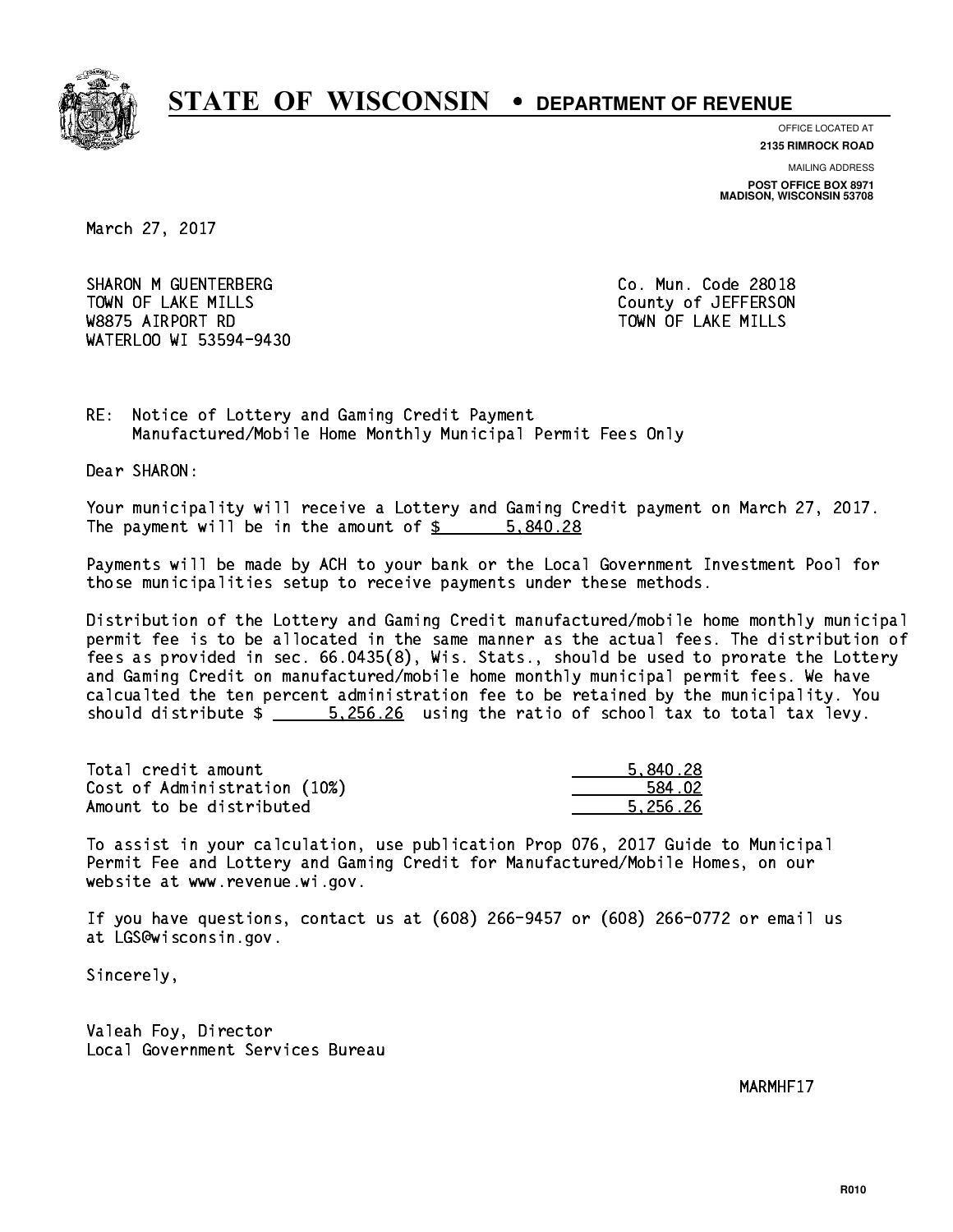

**OFFICE LOCATED AT**

**2135 RIMROCK ROAD**

**MAILING ADDRESS**

**POST OFFICE BOX 8971 MADISON, WISCONSIN 53708**

March 27, 2017

 VERONICA HEENAN Co. Mun. Code 28022 N4450 COUNTY RD A TOWN OF OAKLAND CAMBRIDGE WI 53523

TOWN OF OAKLAND County of JEFFERSON

RE: Notice of Lottery and Gaming Credit Payment Manufactured/Mobile Home Monthly Municipal Permit Fees Only

Dear VERONICA:

 Your municipality will receive a Lottery and Gaming Credit payment on March 27, 2017. The payment will be in the amount of  $\frac{28.024.13}{5}$ 

 Payments will be made by ACH to your bank or the Local Government Investment Pool for those municipalities setup to receive payments under these methods.

 Distribution of the Lottery and Gaming Credit manufactured/mobile home monthly municipal permit fee is to be allocated in the same manner as the actual fees. The distribution of fees as provided in sec. 66.0435(8), Wis. Stats., should be used to prorate the Lottery and Gaming Credit on manufactured/mobile home monthly municipal permit fees. We have calcualted the ten percent administration fee to be retained by the municipality. You should distribute  $\frac{25,221.72}{25,221.72}$  using the ratio of school tax to total tax levy.

| Total credit amount          | 28,024.13 |
|------------------------------|-----------|
| Cost of Administration (10%) | 2.802.41  |
| Amount to be distributed     | 25.221.72 |

 To assist in your calculation, use publication Prop 076, 2017 Guide to Municipal Permit Fee and Lottery and Gaming Credit for Manufactured/Mobile Homes, on our website at www.revenue.wi.gov.

 If you have questions, contact us at (608) 266-9457 or (608) 266-0772 or email us at LGS@wisconsin.gov.

Sincerely,

 Valeah Foy, Director Local Government Services Bureau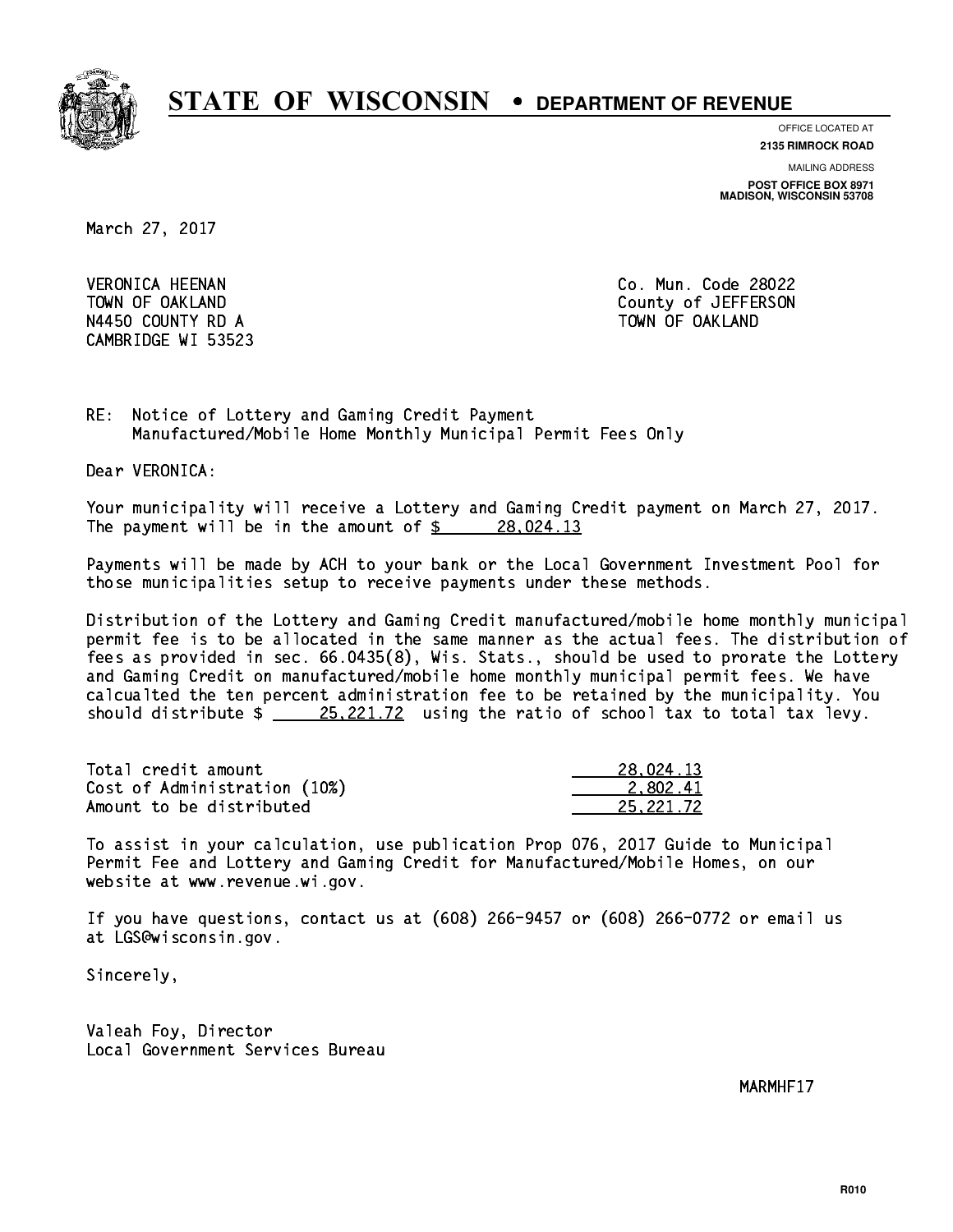

**OFFICE LOCATED AT**

**2135 RIMROCK ROAD**

**MAILING ADDRESS**

**POST OFFICE BOX 8971 MADISON, WISCONSIN 53708**

March 27, 2017

SHIRLEY BOOS TOWN OF SULLIVAN COUNTY OF SULLIVAN N3792 LIBERTY ST TOWN OF SULLIVAN SULLIVAN WI 53178-9606

Co. Mun. Code 28026

RE: Notice of Lottery and Gaming Credit Payment Manufactured/Mobile Home Monthly Municipal Permit Fees Only

Dear SHIRLEY:

 Your municipality will receive a Lottery and Gaming Credit payment on March 27, 2017. The payment will be in the amount of  $\frac{22,914.60}{22,914.60}$ 

 Payments will be made by ACH to your bank or the Local Government Investment Pool for those municipalities setup to receive payments under these methods.

 Distribution of the Lottery and Gaming Credit manufactured/mobile home monthly municipal permit fee is to be allocated in the same manner as the actual fees. The distribution of fees as provided in sec. 66.0435(8), Wis. Stats., should be used to prorate the Lottery and Gaming Credit on manufactured/mobile home monthly municipal permit fees. We have calcualted the ten percent administration fee to be retained by the municipality. You should distribute  $\frac{20.623.14}{20.623.14}$  using the ratio of school tax to total tax levy.

| Total credit amount          | 22.914.60 |
|------------------------------|-----------|
| Cost of Administration (10%) | 2.291.46  |
| Amount to be distributed     | 20.623.14 |

 To assist in your calculation, use publication Prop 076, 2017 Guide to Municipal Permit Fee and Lottery and Gaming Credit for Manufactured/Mobile Homes, on our website at www.revenue.wi.gov.

 If you have questions, contact us at (608) 266-9457 or (608) 266-0772 or email us at LGS@wisconsin.gov.

Sincerely,

 Valeah Foy, Director Local Government Services Bureau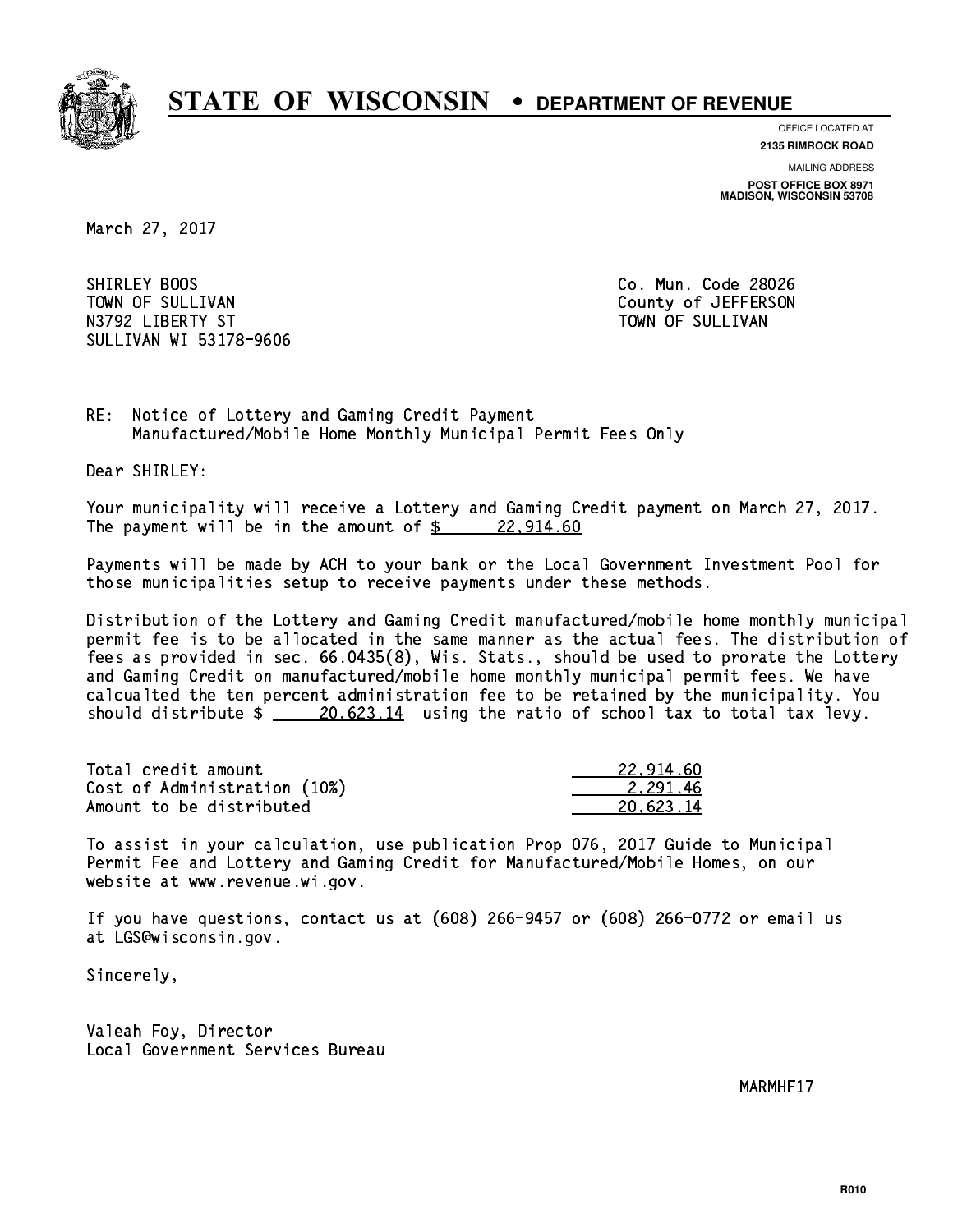

**OFFICE LOCATED AT**

**2135 RIMROCK ROAD**

**MAILING ADDRESS**

**POST OFFICE BOX 8971 MADISON, WISCONSIN 53708**

March 27, 2017

 AMY WINKELMAN Co. Mun. Code 28032 N8741 RIVER ROAD TOWN OF WATERTOWN WATERTOWN WI 53094

TOWN OF WATERTOWN COUNTY OF VALUE OF THE COUNTY OF A LIFT OF THE COUNTY OF A LIFT OF THE COUNTY OF THE COUNTY OF THE COUNTY OF THE COUNTY OF THE COUNTY OF THE COUNTY OF THE COUNTY OF THE COUNTY OF THE COUNTY OF THE COUNTY

RE: Notice of Lottery and Gaming Credit Payment Manufactured/Mobile Home Monthly Municipal Permit Fees Only

Dear AMY:

 Your municipality will receive a Lottery and Gaming Credit payment on March 27, 2017. The payment will be in the amount of  $\frac{2}{3}$  1,577.04

 Payments will be made by ACH to your bank or the Local Government Investment Pool for those municipalities setup to receive payments under these methods.

 Distribution of the Lottery and Gaming Credit manufactured/mobile home monthly municipal permit fee is to be allocated in the same manner as the actual fees. The distribution of fees as provided in sec. 66.0435(8), Wis. Stats., should be used to prorate the Lottery and Gaming Credit on manufactured/mobile home monthly municipal permit fees. We have calcualted the ten percent administration fee to be retained by the municipality. You should distribute  $\frac{1,419.34}{1,419.34}$  using the ratio of school tax to total tax levy.

| Total credit amount          | 1,577.04 |
|------------------------------|----------|
| Cost of Administration (10%) | 157.70   |
| Amount to be distributed     | 1.419.34 |

 To assist in your calculation, use publication Prop 076, 2017 Guide to Municipal Permit Fee and Lottery and Gaming Credit for Manufactured/Mobile Homes, on our website at www.revenue.wi.gov.

 If you have questions, contact us at (608) 266-9457 or (608) 266-0772 or email us at LGS@wisconsin.gov.

Sincerely,

 Valeah Foy, Director Local Government Services Bureau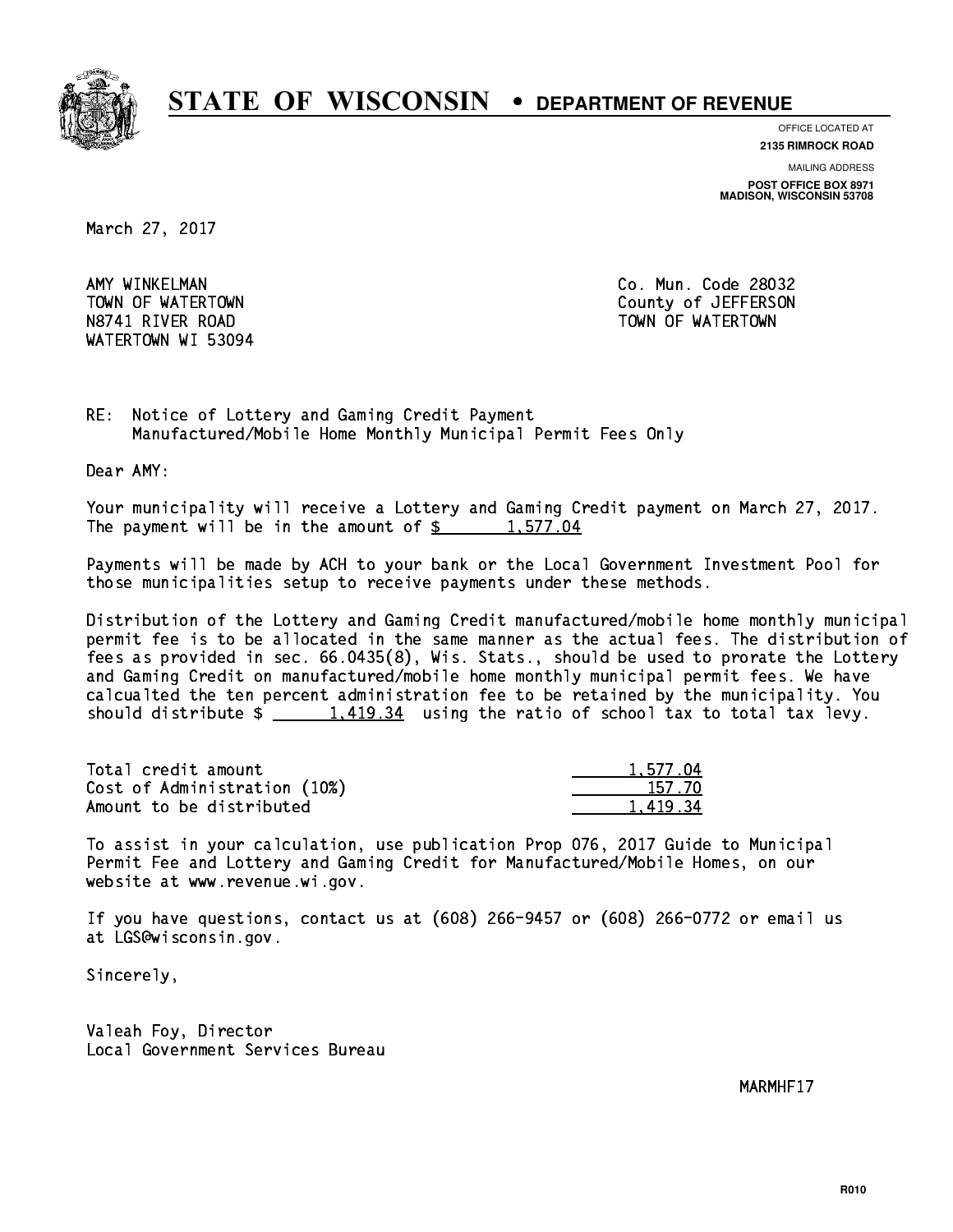

**OFFICE LOCATED AT 2135 RIMROCK ROAD**

**MAILING ADDRESS POST OFFICE BOX 8971 MADISON, WISCONSIN 53708**

March 27, 2017

LISA TREBATOSKI VILLAGE OF JOHNSON CREEK COUNTY OF JEFFERSON PO BOX 238 JOHNSON CREEK WI 53038-0238

Co. Mun. Code 28141 VILLAGE OF JOHNSON CREEK

RE: Notice of Lottery and Gaming Credit Payment Manufactured/Mobile Home Monthly Municipal Permit Fees Only

Dear LISA:

 Your municipality will receive a Lottery and Gaming Credit payment on March 27, 2017. The payment will be in the amount of  $\frac{2}{3}$  18,691.80

 Payments will be made by ACH to your bank or the Local Government Investment Pool for those municipalities setup to receive payments under these methods.

 Distribution of the Lottery and Gaming Credit manufactured/mobile home monthly municipal permit fee is to be allocated in the same manner as the actual fees. The distribution of fees as provided in sec. 66.0435(8), Wis. Stats., should be used to prorate the Lottery and Gaming Credit on manufactured/mobile home monthly municipal permit fees. We have calcualted the ten percent administration fee to be retained by the municipality. You should distribute  $\frac{16,822.62}{ }$  using the ratio of school tax to total tax levy.

| Total credit amount          | 18,691.80 |
|------------------------------|-----------|
| Cost of Administration (10%) | 1,869.18  |
| Amount to be distributed     | 16.822.62 |

 To assist in your calculation, use publication Prop 076, 2017 Guide to Municipal Permit Fee and Lottery and Gaming Credit for Manufactured/Mobile Homes, on our website at www.revenue.wi.gov.

 If you have questions, contact us at (608) 266-9457 or (608) 266-0772 or email us at LGS@wisconsin.gov.

Sincerely,

 Valeah Foy, Director Local Government Services Bureau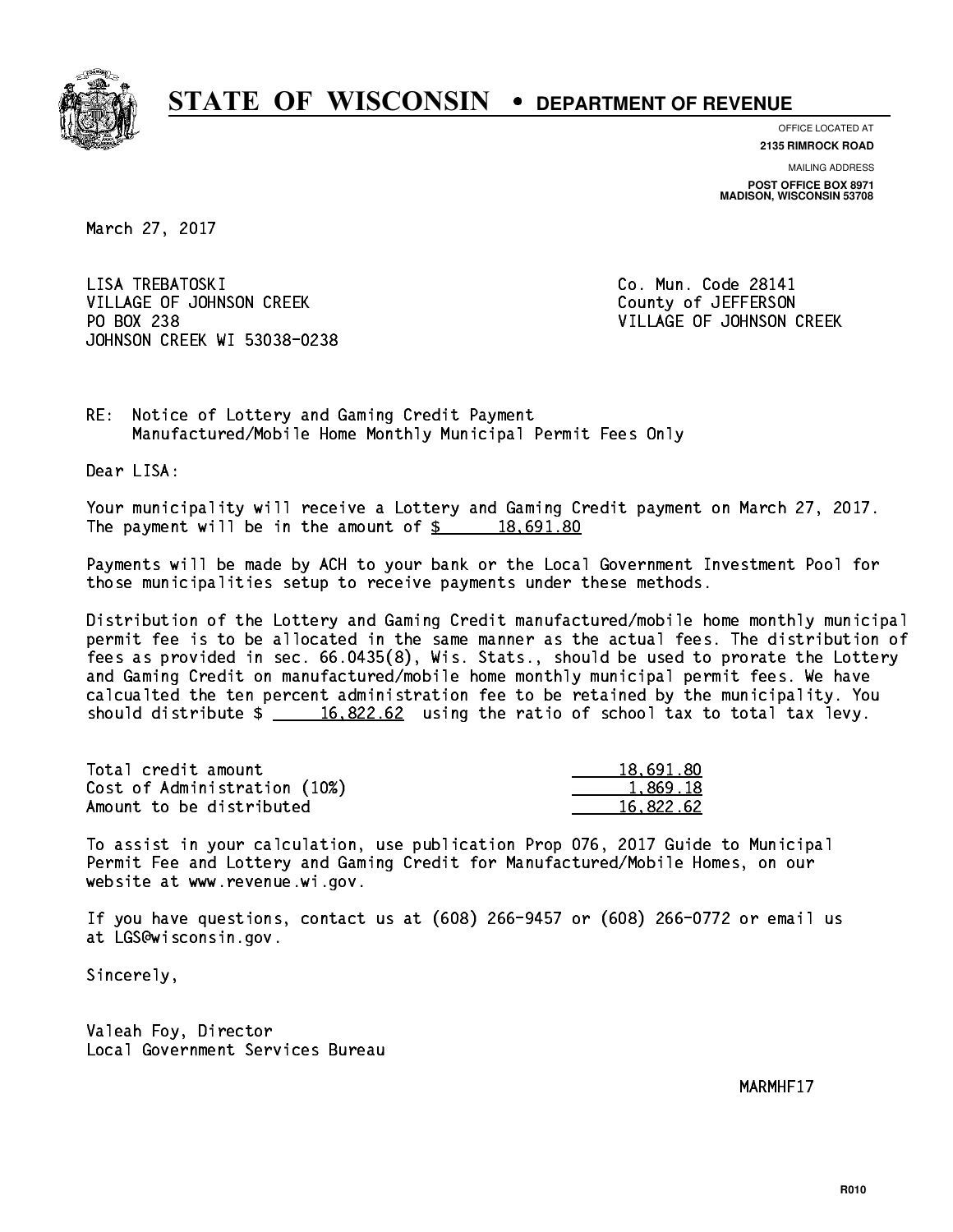

**OFFICE LOCATED AT**

**2135 RIMROCK ROAD**

**MAILING ADDRESS POST OFFICE BOX 8971 MADISON, WISCONSIN 53708**

March 27, 2017

 LAURIE MUELLER Co. Mun. Code 28171 VILLAGE OF PALMYRA COUNTY COUNTY OF JEFFERSON PO BOX 380 VILLAGE OF PALMYRA PALMYRA WI 53156-0380

RE: Notice of Lottery and Gaming Credit Payment Manufactured/Mobile Home Monthly Municipal Permit Fees Only

Dear LAURIE:

 Your municipality will receive a Lottery and Gaming Credit payment on March 27, 2017. The payment will be in the amount of  $\frac{2}{3}$  4,201.68

 Payments will be made by ACH to your bank or the Local Government Investment Pool for those municipalities setup to receive payments under these methods.

 Distribution of the Lottery and Gaming Credit manufactured/mobile home monthly municipal permit fee is to be allocated in the same manner as the actual fees. The distribution of fees as provided in sec. 66.0435(8), Wis. Stats., should be used to prorate the Lottery and Gaming Credit on manufactured/mobile home monthly municipal permit fees. We have calcualted the ten percent administration fee to be retained by the municipality. You should distribute  $\frac{2}{2}$   $\frac{3.781.52}{2}$  using the ratio of school tax to total tax levy.

| Total credit amount          | 4.201.68 |
|------------------------------|----------|
| Cost of Administration (10%) | 420.16   |
| Amount to be distributed     | 3.781.52 |

 To assist in your calculation, use publication Prop 076, 2017 Guide to Municipal Permit Fee and Lottery and Gaming Credit for Manufactured/Mobile Homes, on our website at www.revenue.wi.gov.

 If you have questions, contact us at (608) 266-9457 or (608) 266-0772 or email us at LGS@wisconsin.gov.

Sincerely,

 Valeah Foy, Director Local Government Services Bureau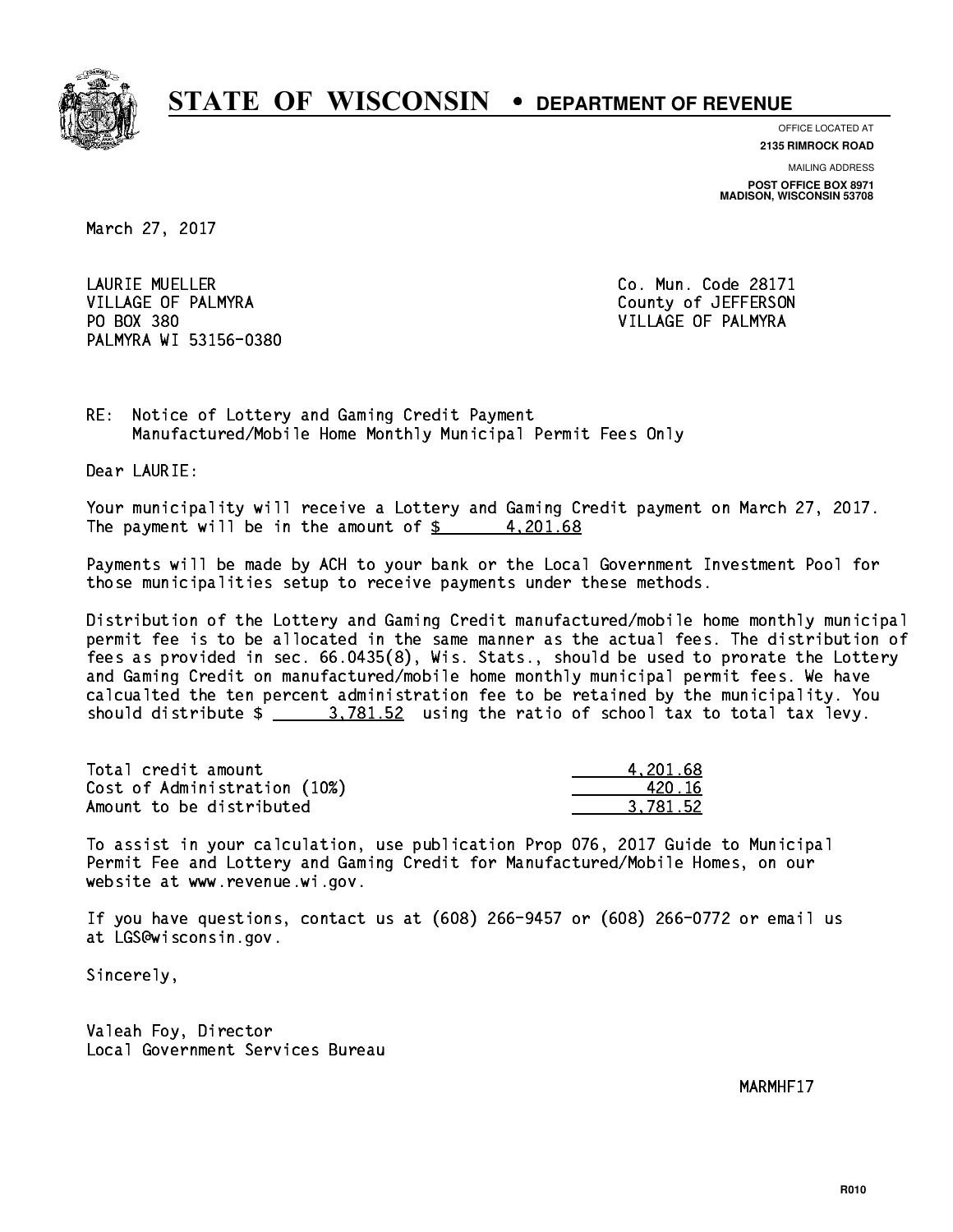

**OFFICE LOCATED AT**

**2135 RIMROCK ROAD**

**MAILING ADDRESS**

**POST OFFICE BOX 8971 MADISON, WISCONSIN 53708**

March 27, 2017

 TANYA PARLOW STEWART Co. Mun. Code 28241 CITY OF JEFFERSON County of JEFFERSON 317 S MAIN STREET CITY OF JEFFERSON JEFFERSON WI 53549

RE: Notice of Lottery and Gaming Credit Payment Manufactured/Mobile Home Monthly Municipal Permit Fees Only

Dear TANYA:

 Your municipality will receive a Lottery and Gaming Credit payment on March 27, 2017. The payment will be in the amount of  $\frac{2}{3}$  19,133.04

 Payments will be made by ACH to your bank or the Local Government Investment Pool for those municipalities setup to receive payments under these methods.

 Distribution of the Lottery and Gaming Credit manufactured/mobile home monthly municipal permit fee is to be allocated in the same manner as the actual fees. The distribution of fees as provided in sec. 66.0435(8), Wis. Stats., should be used to prorate the Lottery and Gaming Credit on manufactured/mobile home monthly municipal permit fees. We have calcualted the ten percent administration fee to be retained by the municipality. You should distribute  $\frac{2.17,219.74}{2}$  using the ratio of school tax to total tax levy.

| Total credit amount          | 19, 133, 04 |
|------------------------------|-------------|
| Cost of Administration (10%) | 1.913.30    |
| Amount to be distributed     | 17.219.74   |

 To assist in your calculation, use publication Prop 076, 2017 Guide to Municipal Permit Fee and Lottery and Gaming Credit for Manufactured/Mobile Homes, on our website at www.revenue.wi.gov.

 If you have questions, contact us at (608) 266-9457 or (608) 266-0772 or email us at LGS@wisconsin.gov.

Sincerely,

 Valeah Foy, Director Local Government Services Bureau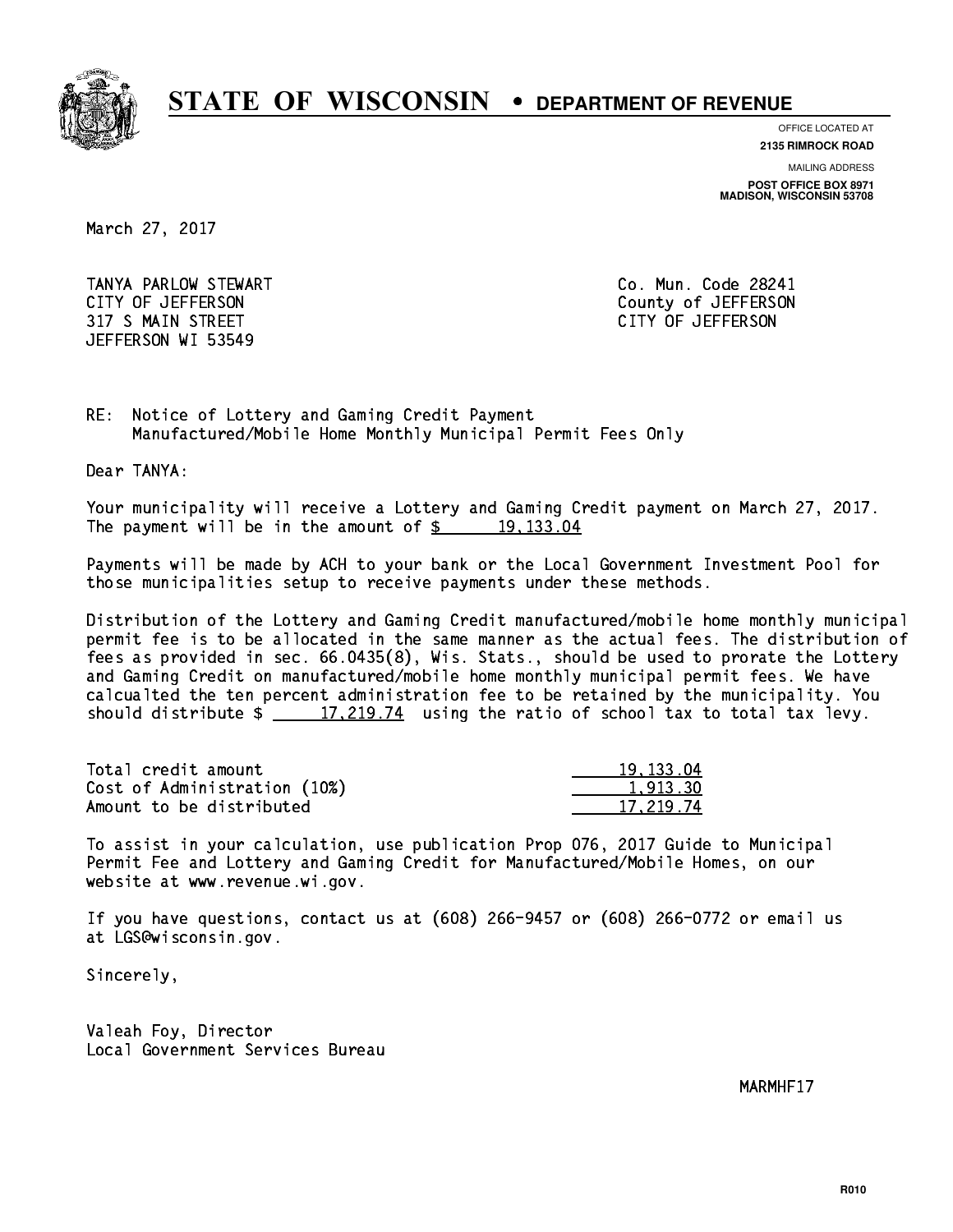

**OFFICE LOCATED AT**

**2135 RIMROCK ROAD**

**MAILING ADDRESS**

**POST OFFICE BOX 8971 MADISON, WISCONSIN 53708**

March 27, 2017

 ELIZABETH MILBRATH Co. Mun. Code 28246 200D WATER STREET CITY OF LAKE MILLS LAKE MILLS WI 53551

CITY OF LAKE MILLS COUNTY OF LAKE MILLS

RE: Notice of Lottery and Gaming Credit Payment Manufactured/Mobile Home Monthly Municipal Permit Fees Only

Dear ELIZABETH:

 Your municipality will receive a Lottery and Gaming Credit payment on March 27, 2017. The payment will be in the amount of  $\frac{2}{3}$  11,770.32

 Payments will be made by ACH to your bank or the Local Government Investment Pool for those municipalities setup to receive payments under these methods.

 Distribution of the Lottery and Gaming Credit manufactured/mobile home monthly municipal permit fee is to be allocated in the same manner as the actual fees. The distribution of fees as provided in sec. 66.0435(8), Wis. Stats., should be used to prorate the Lottery and Gaming Credit on manufactured/mobile home monthly municipal permit fees. We have calcualted the ten percent administration fee to be retained by the municipality. You should distribute  $\frac{10,593.29}{2}$  using the ratio of school tax to total tax levy.

| Total credit amount          | 11,770.32 |
|------------------------------|-----------|
| Cost of Administration (10%) | 1.177.03  |
| Amount to be distributed     | 10.593.29 |

 To assist in your calculation, use publication Prop 076, 2017 Guide to Municipal Permit Fee and Lottery and Gaming Credit for Manufactured/Mobile Homes, on our website at www.revenue.wi.gov.

 If you have questions, contact us at (608) 266-9457 or (608) 266-0772 or email us at LGS@wisconsin.gov.

Sincerely,

 Valeah Foy, Director Local Government Services Bureau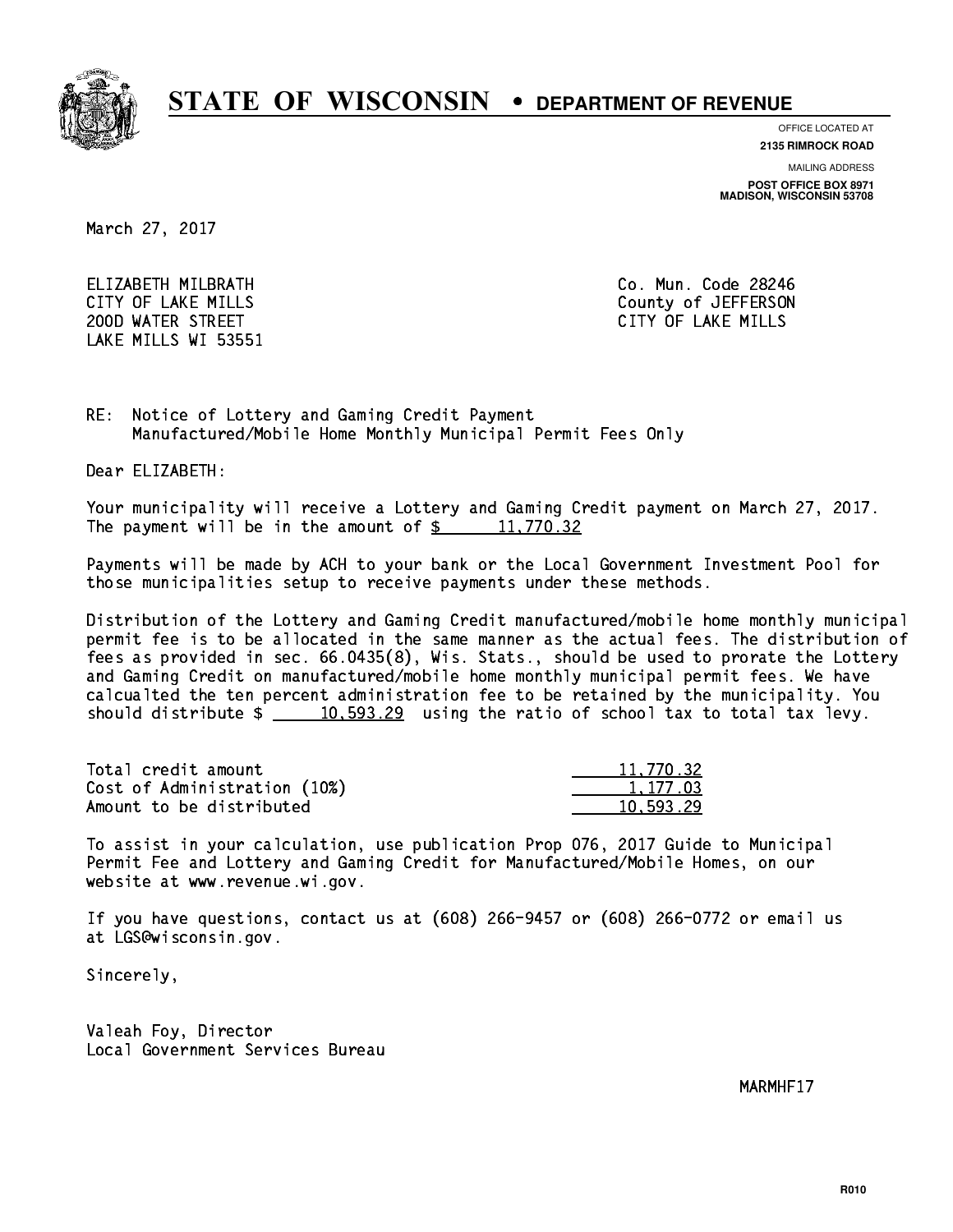

**OFFICE LOCATED AT**

**2135 RIMROCK ROAD**

**MAILING ADDRESS**

**POST OFFICE BOX 8971 MADISON, WISCONSIN 53708**

March 27, 2017

 MORTON HANSEN JR Co. Mun. Code 28290 CITY OF WATERLOO COUNTY OF WATERS ON COUNTY OF SALES AND THE COUNTY OF JEFFERSON 136 N MONROE ST CITY OF WATERLOO WATERLOO WI 53594-1198

RE: Notice of Lottery and Gaming Credit Payment Manufactured/Mobile Home Monthly Municipal Permit Fees Only

Dear MORTON:

 Your municipality will receive a Lottery and Gaming Credit payment on March 27, 2017. The payment will be in the amount of \$ 7,606.68 \_\_\_\_\_\_\_\_\_\_\_\_\_\_\_\_

 Payments will be made by ACH to your bank or the Local Government Investment Pool for those municipalities setup to receive payments under these methods.

 Distribution of the Lottery and Gaming Credit manufactured/mobile home monthly municipal permit fee is to be allocated in the same manner as the actual fees. The distribution of fees as provided in sec. 66.0435(8), Wis. Stats., should be used to prorate the Lottery and Gaming Credit on manufactured/mobile home monthly municipal permit fees. We have calcualted the ten percent administration fee to be retained by the municipality. You should distribute  $\frac{2}{1}$   $\frac{6,846.02}{2}$  using the ratio of school tax to total tax levy.

| Total credit amount          | 7.606.68 |
|------------------------------|----------|
| Cost of Administration (10%) | 760.66   |
| Amount to be distributed     | 6.846.02 |

 To assist in your calculation, use publication Prop 076, 2017 Guide to Municipal Permit Fee and Lottery and Gaming Credit for Manufactured/Mobile Homes, on our website at www.revenue.wi.gov.

 If you have questions, contact us at (608) 266-9457 or (608) 266-0772 or email us at LGS@wisconsin.gov.

Sincerely,

 Valeah Foy, Director Local Government Services Bureau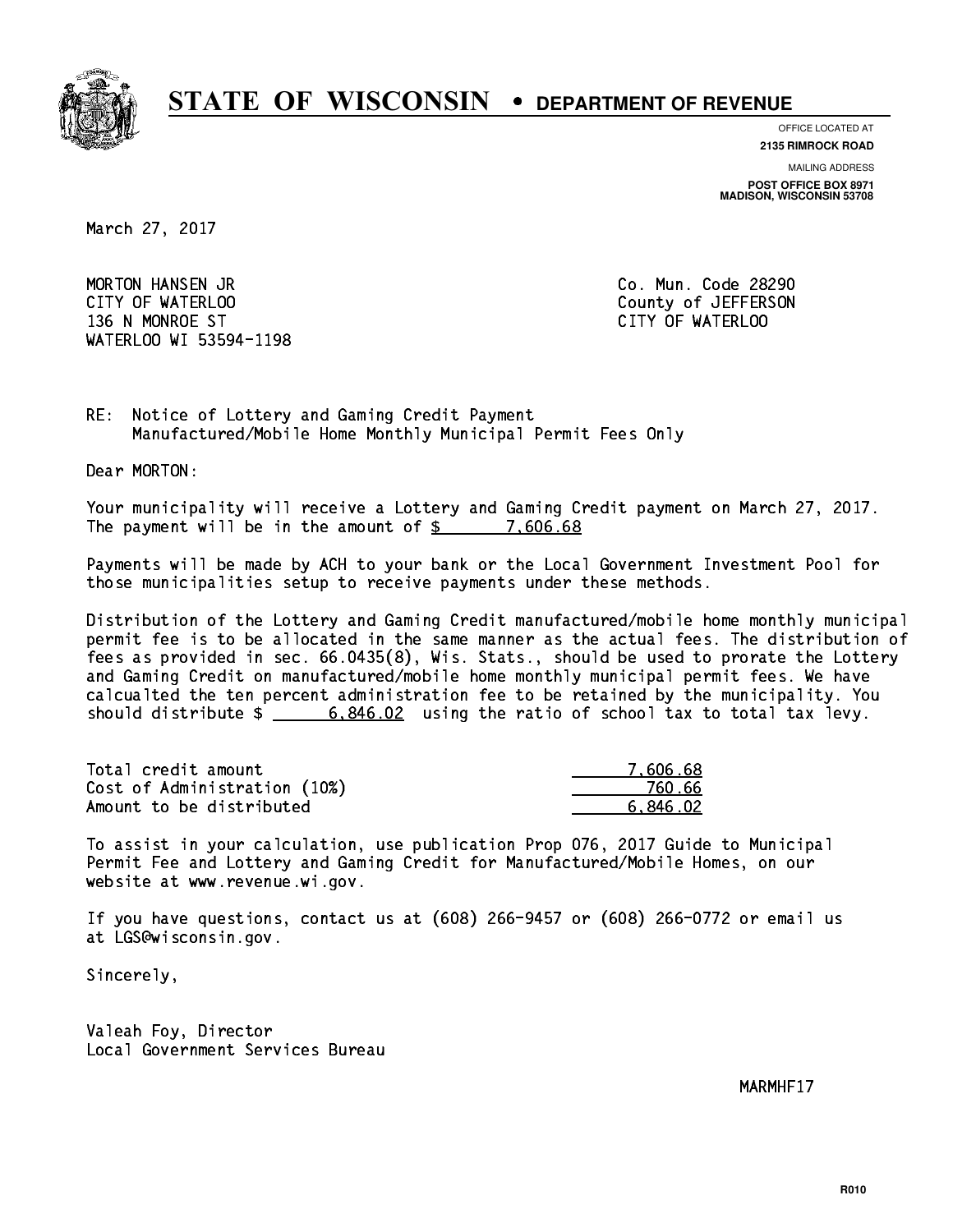

**OFFICE LOCATED AT**

**2135 RIMROCK ROAD**

**MAILING ADDRESS**

**POST OFFICE BOX 8971 MADISON, WISCONSIN 53708**

March 27, 2017

DOUG SAUBERT PO BOX 690 WHITEWATER WI 53190

Co. Mun. Code 28292 CITY OF WHITEWATER County of JEFFERSON CITY OF WHITEWATER

RE: Notice of Lottery and Gaming Credit Payment Manufactured/Mobile Home Monthly Municipal Permit Fees Only

Dear DOUG:

 Your municipality will receive a Lottery and Gaming Credit payment on March 27, 2017. The payment will be in the amount of  $\frac{2}{3}$  11,822.17

 Payments will be made by ACH to your bank or the Local Government Investment Pool for those municipalities setup to receive payments under these methods.

 Distribution of the Lottery and Gaming Credit manufactured/mobile home monthly municipal permit fee is to be allocated in the same manner as the actual fees. The distribution of fees as provided in sec. 66.0435(8), Wis. Stats., should be used to prorate the Lottery and Gaming Credit on manufactured/mobile home monthly municipal permit fees. We have calcualted the ten percent administration fee to be retained by the municipality. You should distribute  $\frac{10,639.96}{2}$  using the ratio of school tax to total tax levy.

| Total credit amount          | 11,822.17 |
|------------------------------|-----------|
| Cost of Administration (10%) | 1.182.21  |
| Amount to be distributed     | 10.639.96 |

 To assist in your calculation, use publication Prop 076, 2017 Guide to Municipal Permit Fee and Lottery and Gaming Credit for Manufactured/Mobile Homes, on our website at www.revenue.wi.gov.

 If you have questions, contact us at (608) 266-9457 or (608) 266-0772 or email us at LGS@wisconsin.gov.

Sincerely,

 Valeah Foy, Director Local Government Services Bureau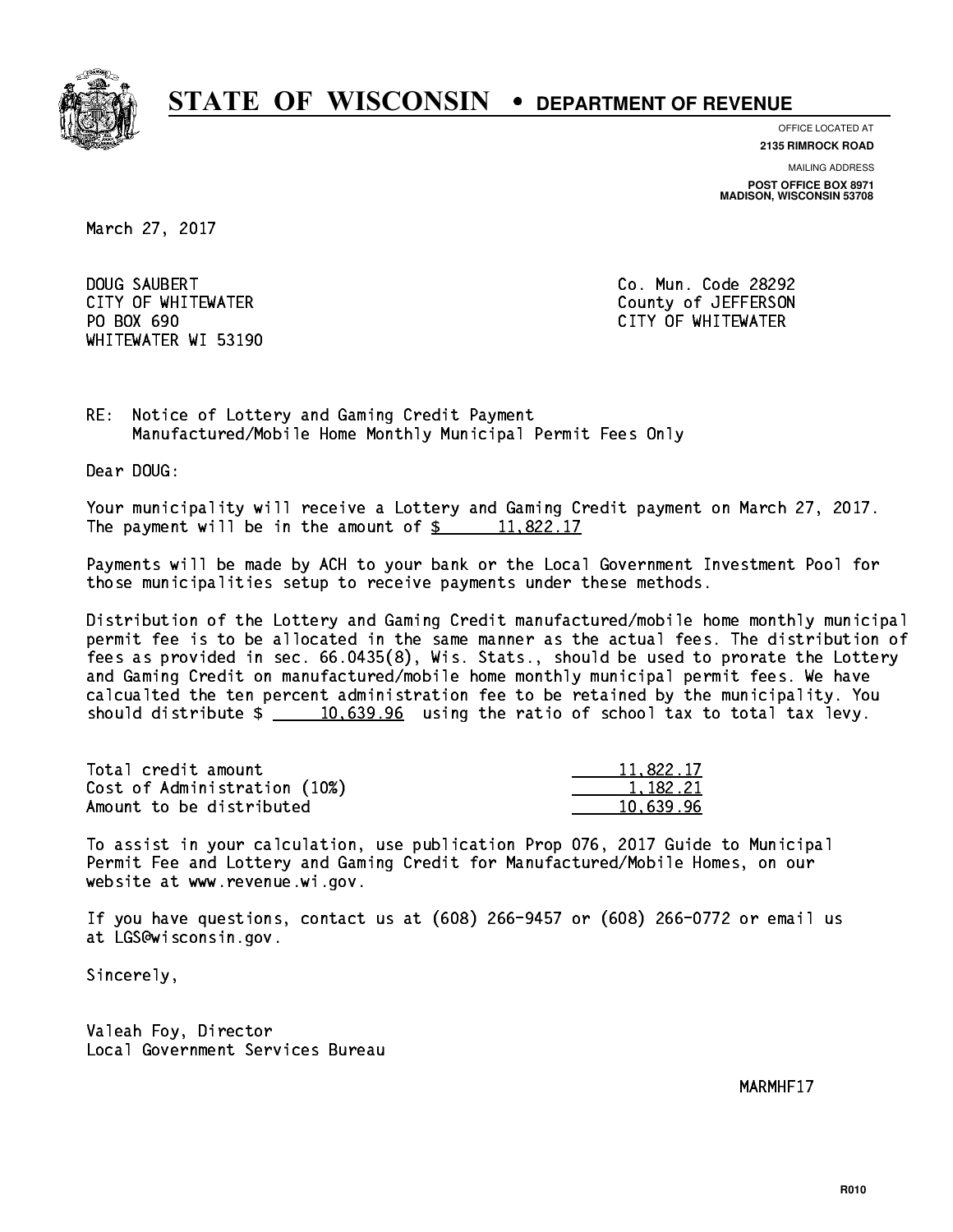

**OFFICE LOCATED AT**

**2135 RIMROCK ROAD**

**MAILING ADDRESS POST OFFICE BOX 8971 MADISON, WISCONSIN 53708**

March 27, 2017

 CARIN E. LEACH Co. Mun. Code 29018 TOWN OF LEMONWEIR County of JUNEAU MAUSTON WI 53948

N3935 19TH AVE TOWN OF LEMONWEIR

RE: Notice of Lottery and Gaming Credit Payment Manufactured/Mobile Home Monthly Municipal Permit Fees Only

Dear CARIN:

 Your municipality will receive a Lottery and Gaming Credit payment on March 27, 2017. The payment will be in the amount of  $\frac{2}{3}$  10,872.60

 Payments will be made by ACH to your bank or the Local Government Investment Pool for those municipalities setup to receive payments under these methods.

 Distribution of the Lottery and Gaming Credit manufactured/mobile home monthly municipal permit fee is to be allocated in the same manner as the actual fees. The distribution of fees as provided in sec. 66.0435(8), Wis. Stats., should be used to prorate the Lottery and Gaming Credit on manufactured/mobile home monthly municipal permit fees. We have calcualted the ten percent administration fee to be retained by the municipality. You should distribute  $\frac{2}{2}$   $\frac{9,785.34}{2}$  using the ratio of school tax to total tax levy.

| Total credit amount          | 10,872.60 |
|------------------------------|-----------|
| Cost of Administration (10%) | 1.087.26  |
| Amount to be distributed     | 9.785.34  |

 To assist in your calculation, use publication Prop 076, 2017 Guide to Municipal Permit Fee and Lottery and Gaming Credit for Manufactured/Mobile Homes, on our website at www.revenue.wi.gov.

 If you have questions, contact us at (608) 266-9457 or (608) 266-0772 or email us at LGS@wisconsin.gov.

Sincerely,

 Valeah Foy, Director Local Government Services Bureau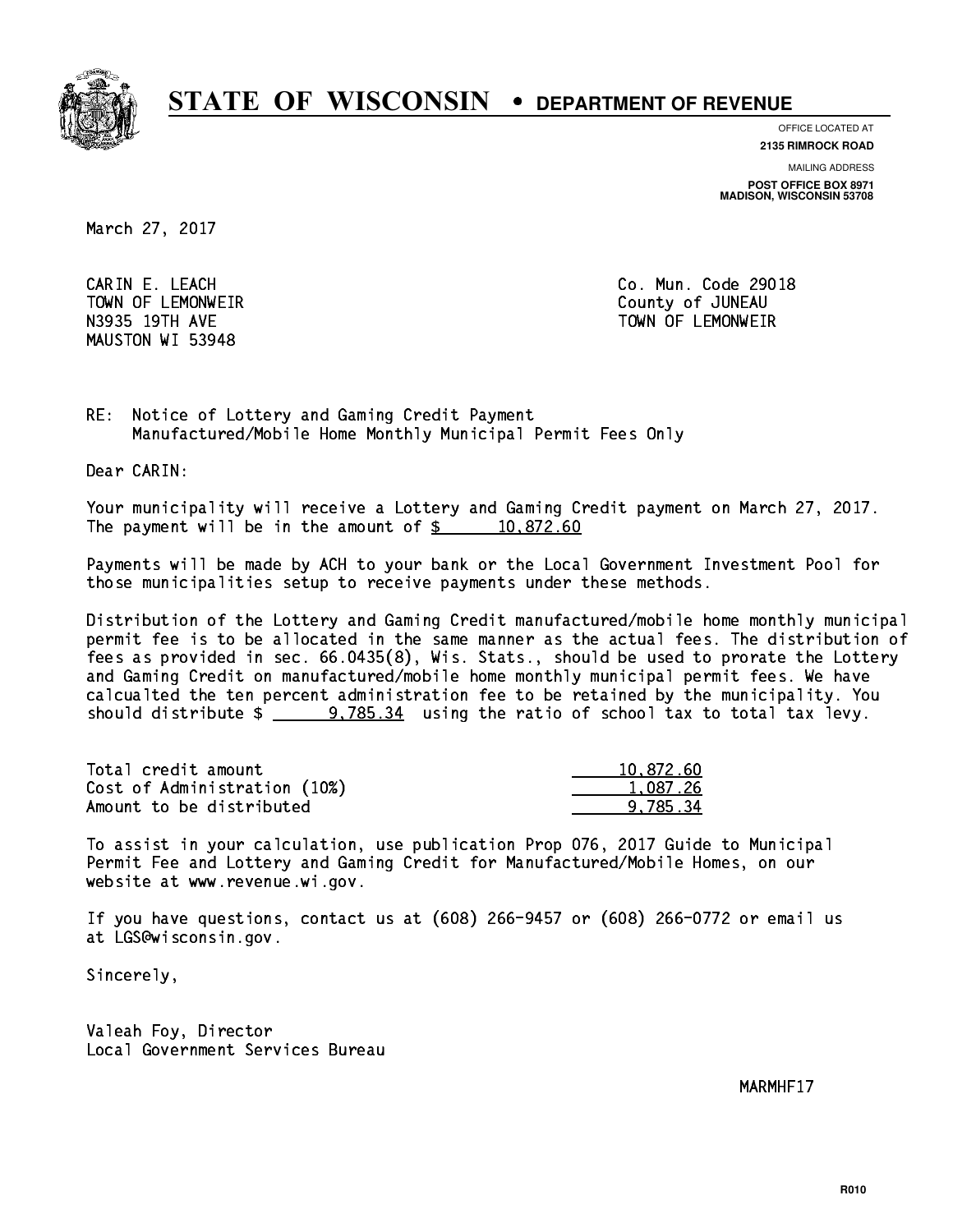

**OFFICE LOCATED AT**

**2135 RIMROCK ROAD**

**MAILING ADDRESS**

**POST OFFICE BOX 8971 MADISON, WISCONSIN 53708**

March 27, 2017

ANDREA HAWKINS TOWN OF LISBON COUNTY OF A LISBON N5293 MEYER RD TOWN OF LISBON NEW LISBON WI 53950

Co. Mun. Code 29022

RE: Notice of Lottery and Gaming Credit Payment Manufactured/Mobile Home Monthly Municipal Permit Fees Only

Dear ANDREA:

 Your municipality will receive a Lottery and Gaming Credit payment on March 27, 2017. The payment will be in the amount of  $\frac{2}{3}$  2,294.45

 Payments will be made by ACH to your bank or the Local Government Investment Pool for those municipalities setup to receive payments under these methods.

 Distribution of the Lottery and Gaming Credit manufactured/mobile home monthly municipal permit fee is to be allocated in the same manner as the actual fees. The distribution of fees as provided in sec. 66.0435(8), Wis. Stats., should be used to prorate the Lottery and Gaming Credit on manufactured/mobile home monthly municipal permit fees. We have calcualted the ten percent administration fee to be retained by the municipality. You should distribute  $\frac{2.065.01}{2.065.01}$  using the ratio of school tax to total tax levy.

| Total credit amount          | 2.294.45 |
|------------------------------|----------|
| Cost of Administration (10%) | 229.44   |
| Amount to be distributed     | 2.065.01 |

 To assist in your calculation, use publication Prop 076, 2017 Guide to Municipal Permit Fee and Lottery and Gaming Credit for Manufactured/Mobile Homes, on our website at www.revenue.wi.gov.

 If you have questions, contact us at (608) 266-9457 or (608) 266-0772 or email us at LGS@wisconsin.gov.

Sincerely,

 Valeah Foy, Director Local Government Services Bureau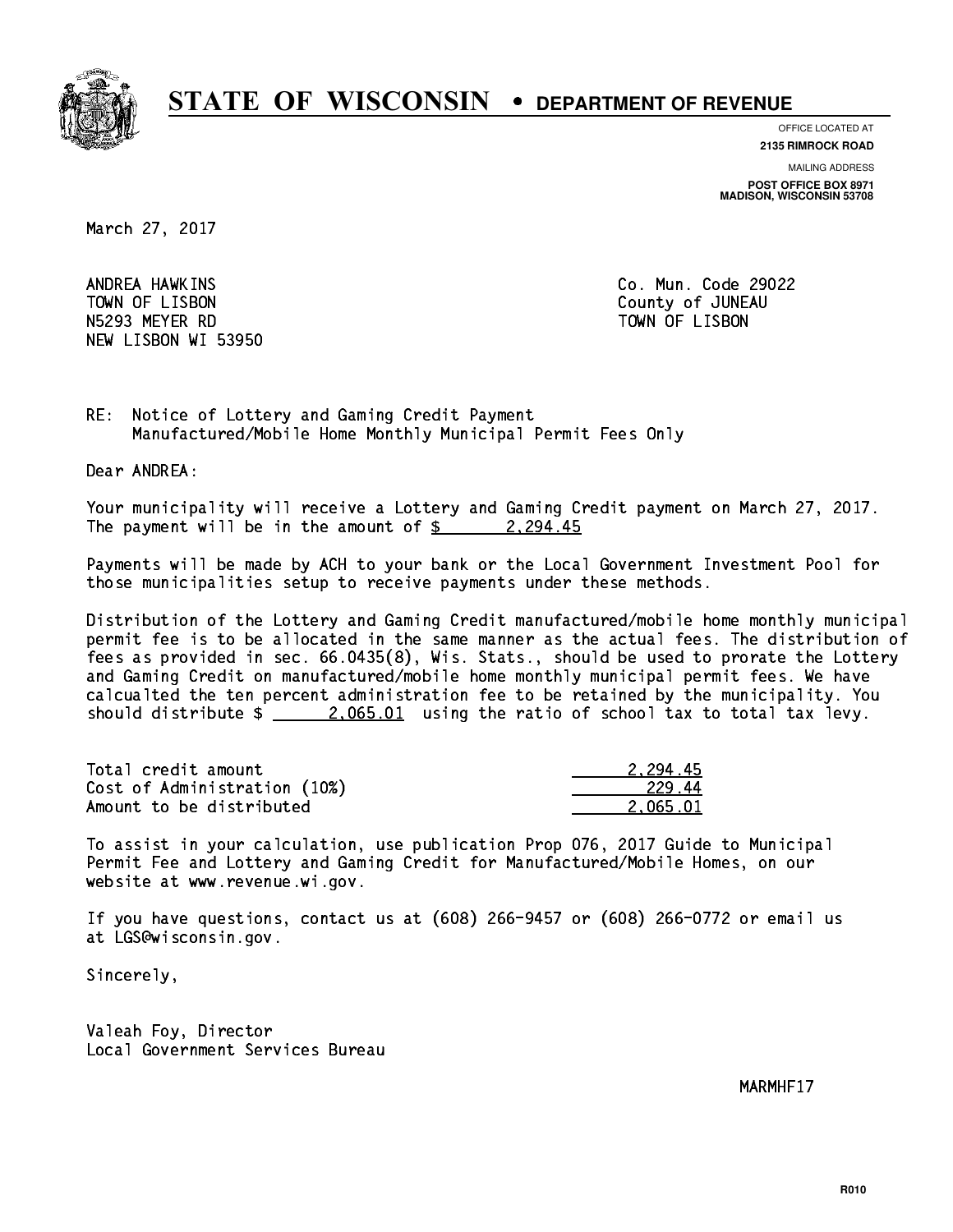

**OFFICE LOCATED AT 2135 RIMROCK ROAD**

**MAILING ADDRESS**

**POST OFFICE BOX 8971 MADISON, WISCONSIN 53708**

March 27, 2017

 TAMMI LANDOWSKI Co. Mun. Code 29111 VILLAGE OF CAMP DOUGLAS County of JUNEAU 304 CENTER ST VILLAGE OF CAMP DOUGLAS CAMP DOUGLAS WI 54618-0294

RE: Notice of Lottery and Gaming Credit Payment Manufactured/Mobile Home Monthly Municipal Permit Fees Only

Dear TAMMI:

 Your municipality will receive a Lottery and Gaming Credit payment on March 27, 2017. The payment will be in the amount of  $\frac{2}{3}$  1,539.72

 Payments will be made by ACH to your bank or the Local Government Investment Pool for those municipalities setup to receive payments under these methods.

 Distribution of the Lottery and Gaming Credit manufactured/mobile home monthly municipal permit fee is to be allocated in the same manner as the actual fees. The distribution of fees as provided in sec. 66.0435(8), Wis. Stats., should be used to prorate the Lottery and Gaming Credit on manufactured/mobile home monthly municipal permit fees. We have calcualted the ten percent administration fee to be retained by the municipality. You should distribute  $\frac{1,385.75}{1,385.75}$  using the ratio of school tax to total tax levy.

| Total credit amount          | 1,539.72 |
|------------------------------|----------|
| Cost of Administration (10%) | 153.97   |
| Amount to be distributed     | 1,385.75 |

 To assist in your calculation, use publication Prop 076, 2017 Guide to Municipal Permit Fee and Lottery and Gaming Credit for Manufactured/Mobile Homes, on our website at www.revenue.wi.gov.

 If you have questions, contact us at (608) 266-9457 or (608) 266-0772 or email us at LGS@wisconsin.gov.

Sincerely,

 Valeah Foy, Director Local Government Services Bureau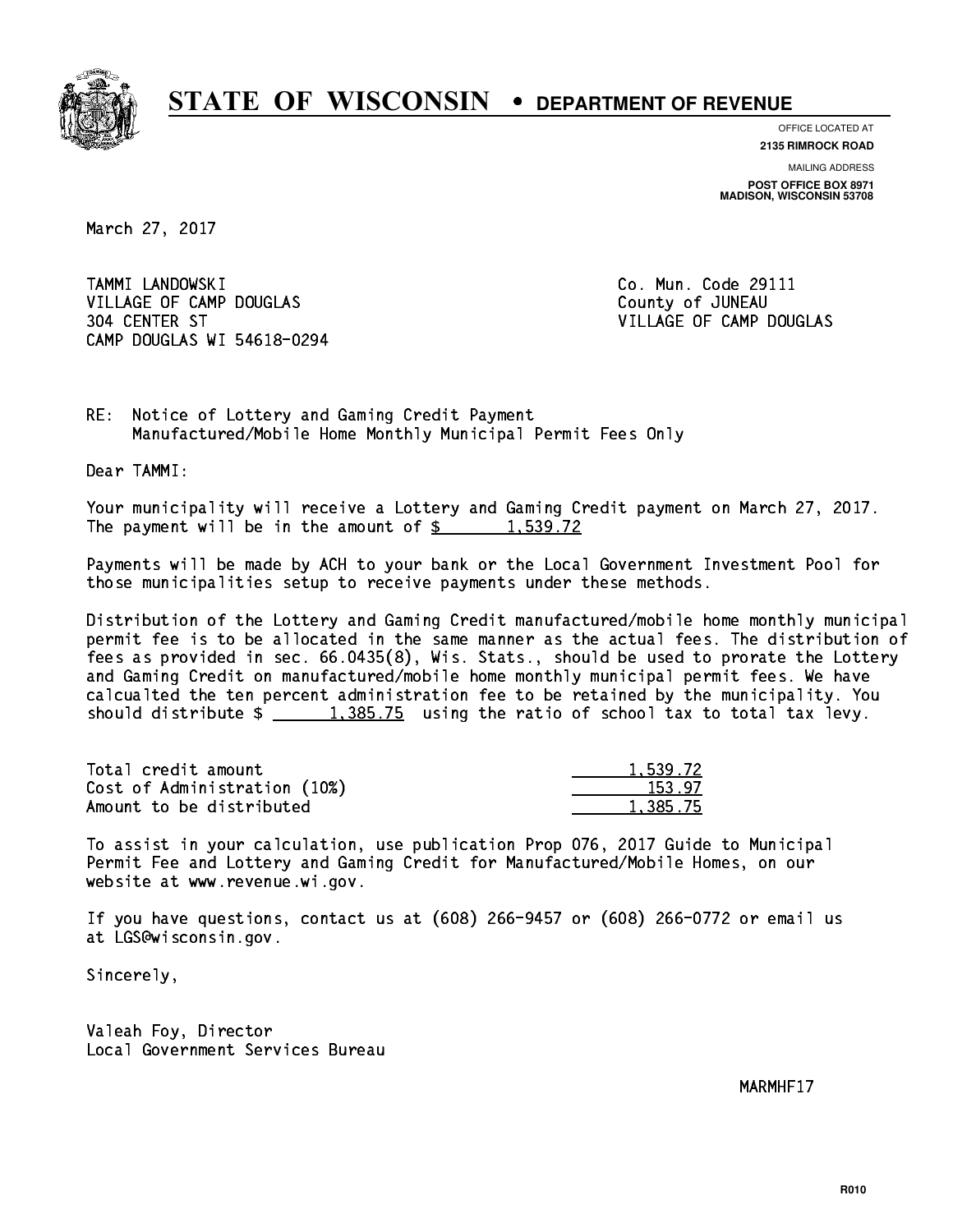

**OFFICE LOCATED AT**

**2135 RIMROCK ROAD**

**MAILING ADDRESS POST OFFICE BOX 8971 MADISON, WISCONSIN 53708**

March 27, 2017

LORI SCULLY VILLAGE OF LYNDON STATION COUNTY OF JUNEAU PO BOX 408 LYNDON STATION WI 53944-0408

Co. Mun. Code 29146 VILLAGE OF LYNDON STATION

RE: Notice of Lottery and Gaming Credit Payment Manufactured/Mobile Home Monthly Municipal Permit Fees Only

Dear LORI:

 Your municipality will receive a Lottery and Gaming Credit payment on March 27, 2017. The payment will be in the amount of  $\frac{2}{3}$  1,617.12

 Payments will be made by ACH to your bank or the Local Government Investment Pool for those municipalities setup to receive payments under these methods.

 Distribution of the Lottery and Gaming Credit manufactured/mobile home monthly municipal permit fee is to be allocated in the same manner as the actual fees. The distribution of fees as provided in sec. 66.0435(8), Wis. Stats., should be used to prorate the Lottery and Gaming Credit on manufactured/mobile home monthly municipal permit fees. We have calcualted the ten percent administration fee to be retained by the municipality. You should distribute  $\frac{1,455.41}{1,455.41}$  using the ratio of school tax to total tax levy.

| Total credit amount          | 1,617.12 |
|------------------------------|----------|
| Cost of Administration (10%) | 161.71   |
| Amount to be distributed     | 1.455.41 |

 To assist in your calculation, use publication Prop 076, 2017 Guide to Municipal Permit Fee and Lottery and Gaming Credit for Manufactured/Mobile Homes, on our website at www.revenue.wi.gov.

 If you have questions, contact us at (608) 266-9457 or (608) 266-0772 or email us at LGS@wisconsin.gov.

Sincerely,

 Valeah Foy, Director Local Government Services Bureau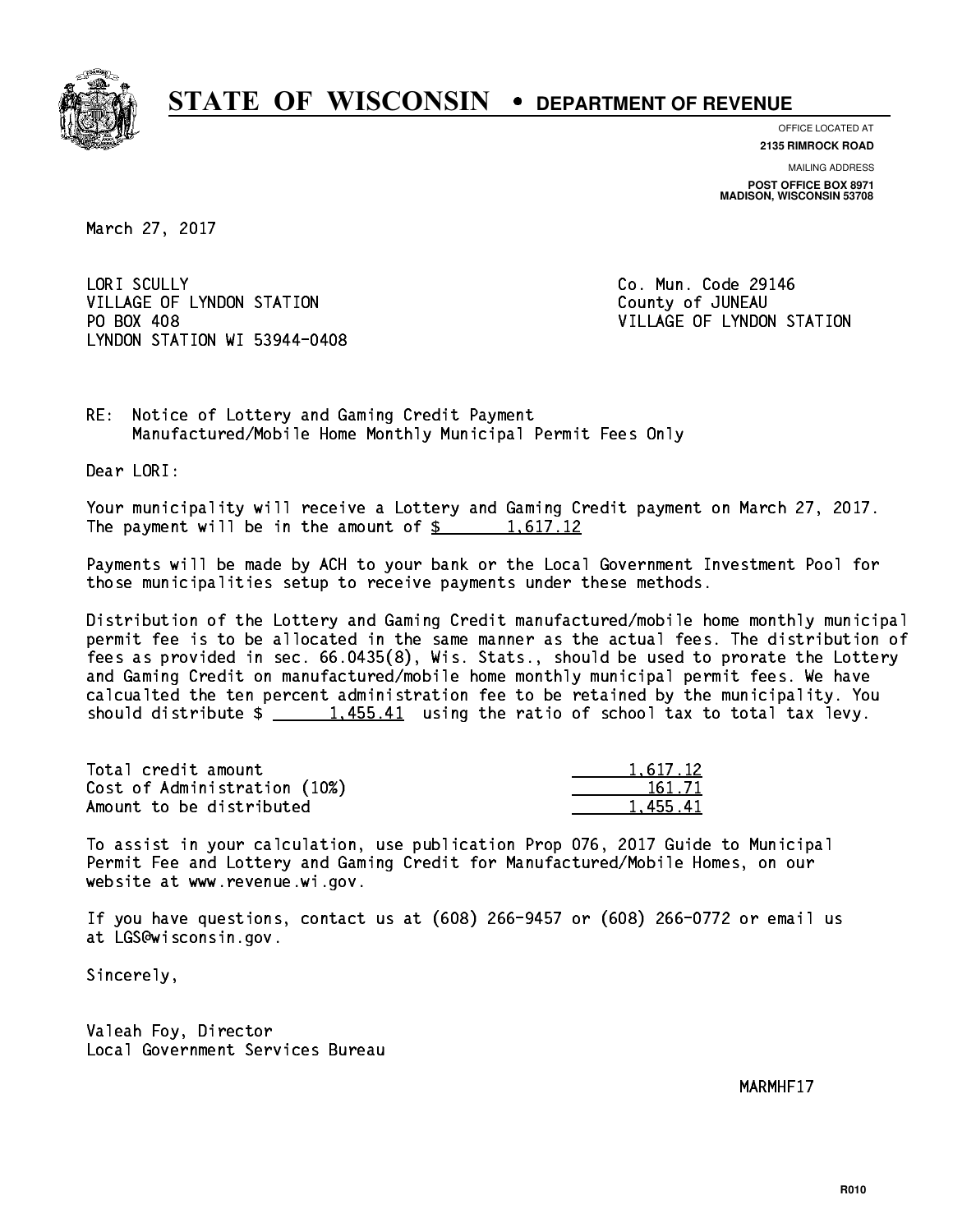

**OFFICE LOCATED AT**

**2135 RIMROCK ROAD**

**MAILING ADDRESS POST OFFICE BOX 8971 MADISON, WISCONSIN 53708**

March 27, 2017

 CHERYL STEEN Co. Mun. Code 29161 VILLAGE OF NECEDAH COUNTY OF SALES AND THE COUNTY OF JUNEAU 101 CENTER STREET VILLAGE OF NECEDAH NECEDAH WI 54646-0371

RE: Notice of Lottery and Gaming Credit Payment Manufactured/Mobile Home Monthly Municipal Permit Fees Only

Dear CHERYL:

 Your municipality will receive a Lottery and Gaming Credit payment on March 27, 2017. The payment will be in the amount of \$ 370.48 \_\_\_\_\_\_\_\_\_\_\_\_\_\_\_\_

 Payments will be made by ACH to your bank or the Local Government Investment Pool for those municipalities setup to receive payments under these methods.

 Distribution of the Lottery and Gaming Credit manufactured/mobile home monthly municipal permit fee is to be allocated in the same manner as the actual fees. The distribution of fees as provided in sec. 66.0435(8), Wis. Stats., should be used to prorate the Lottery and Gaming Credit on manufactured/mobile home monthly municipal permit fees. We have calcualted the ten percent administration fee to be retained by the municipality. You should distribute  $\frac{233.44}{2}$  using the ratio of school tax to total tax levy.

| Total credit amount          | .370.48 |
|------------------------------|---------|
| Cost of Administration (10%) |         |
| Amount to be distributed     | 333.44  |

 To assist in your calculation, use publication Prop 076, 2017 Guide to Municipal Permit Fee and Lottery and Gaming Credit for Manufactured/Mobile Homes, on our website at www.revenue.wi.gov.

 If you have questions, contact us at (608) 266-9457 or (608) 266-0772 or email us at LGS@wisconsin.gov.

Sincerely,

 Valeah Foy, Director Local Government Services Bureau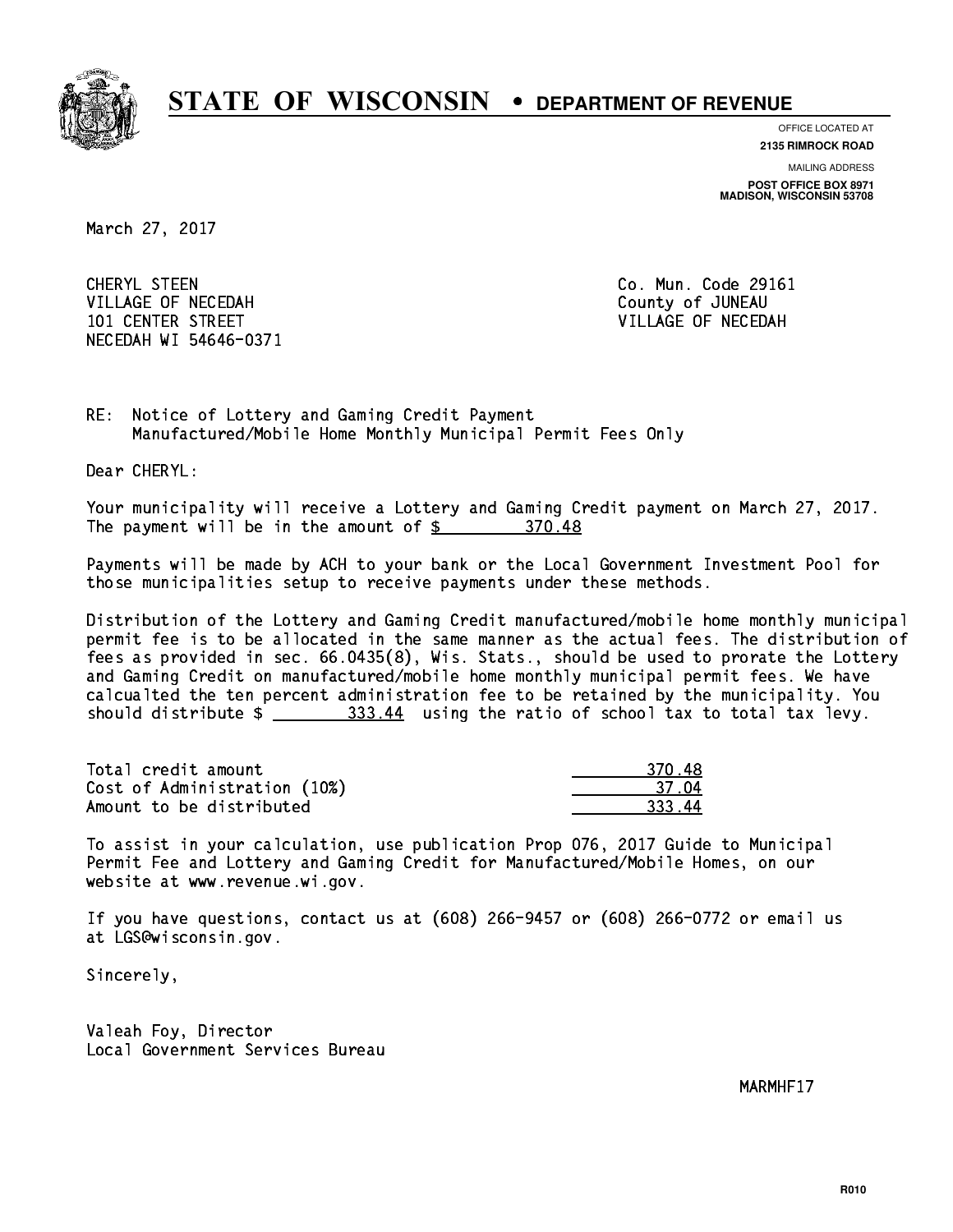

**OFFICE LOCATED AT**

**2135 RIMROCK ROAD**

**MAILING ADDRESS POST OFFICE BOX 8971 MADISON, WISCONSIN 53708**

March 27, 2017

 LEE KUCHER Co. Mun. Code 29191 VILLAGE OF WONEWOC **COUNTY OF SECOND VILLAGE OF WONEWOC**  PO BOX 37 VILLAGE OF WONEWOC WONEWOC WI 53968-0037

RE: Notice of Lottery and Gaming Credit Payment Manufactured/Mobile Home Monthly Municipal Permit Fees Only

Dear LEE:

 Your municipality will receive a Lottery and Gaming Credit payment on March 27, 2017. The payment will be in the amount of  $\frac{2}{3}$  2, 142.88

 Payments will be made by ACH to your bank or the Local Government Investment Pool for those municipalities setup to receive payments under these methods.

 Distribution of the Lottery and Gaming Credit manufactured/mobile home monthly municipal permit fee is to be allocated in the same manner as the actual fees. The distribution of fees as provided in sec. 66.0435(8), Wis. Stats., should be used to prorate the Lottery and Gaming Credit on manufactured/mobile home monthly municipal permit fees. We have calcualted the ten percent administration fee to be retained by the municipality. You should distribute  $\frac{1,928.60}{1,928.60}$  using the ratio of school tax to total tax levy.

| Total credit amount          | 2.142.88 |
|------------------------------|----------|
| Cost of Administration (10%) | 214.28   |
| Amount to be distributed     | 1.928.60 |

 To assist in your calculation, use publication Prop 076, 2017 Guide to Municipal Permit Fee and Lottery and Gaming Credit for Manufactured/Mobile Homes, on our website at www.revenue.wi.gov.

 If you have questions, contact us at (608) 266-9457 or (608) 266-0772 or email us at LGS@wisconsin.gov.

Sincerely,

 Valeah Foy, Director Local Government Services Bureau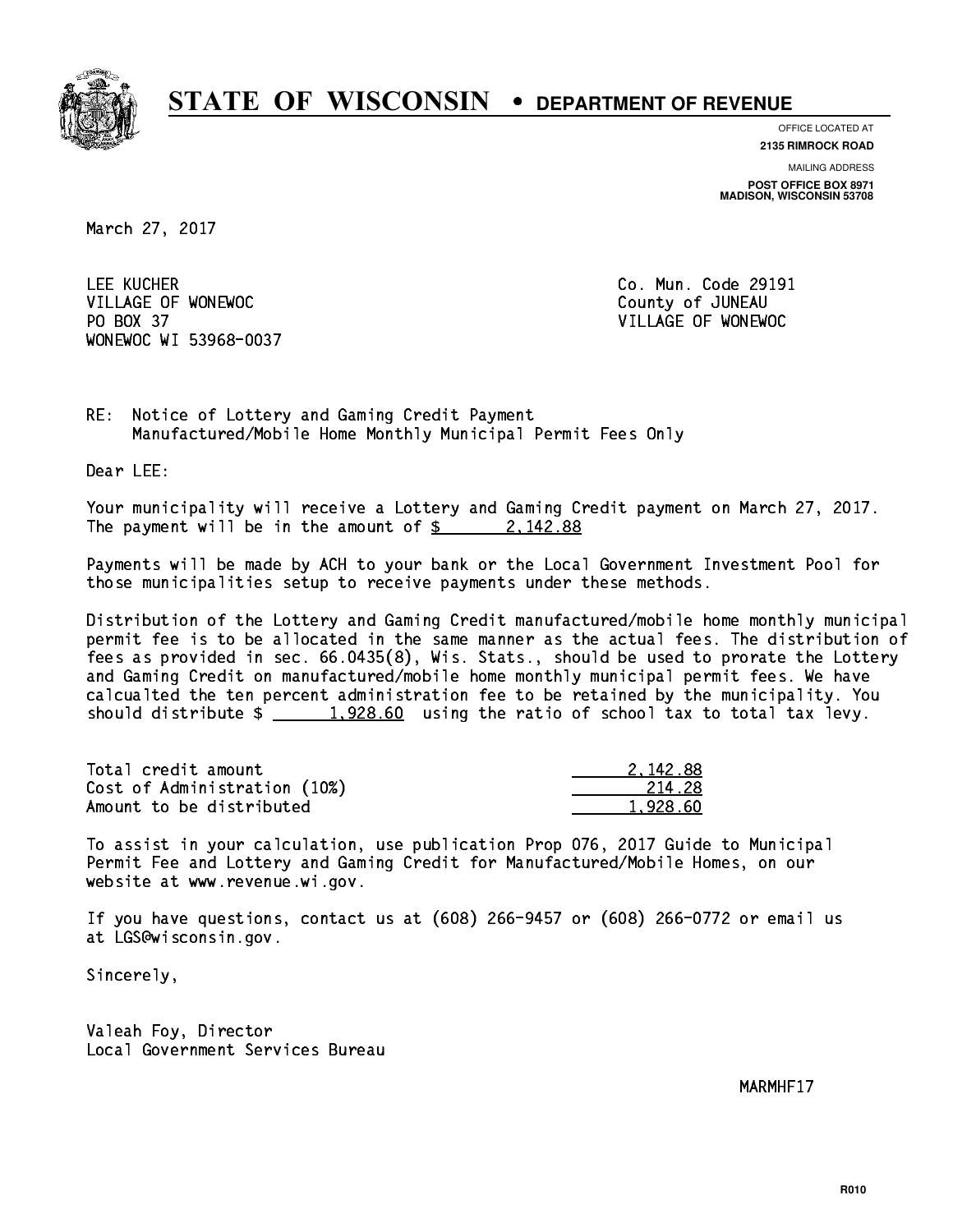

**OFFICE LOCATED AT**

**2135 RIMROCK ROAD**

**MAILING ADDRESS**

**POST OFFICE BOX 8971 MADISON, WISCONSIN 53708**

March 27, 2017

 NATHAN THIEL Co. Mun. Code 29251 CITY OF MAUSTON County of JUNEAU 303 MANSION ST CITY OF MAUSTON MAUSTON WI 53948-1329

RE: Notice of Lottery and Gaming Credit Payment Manufactured/Mobile Home Monthly Municipal Permit Fees Only

Dear BRIAN:

 Your municipality will receive a Lottery and Gaming Credit payment on March 27, 2017. The payment will be in the amount of \$ 7,766.64 \_\_\_\_\_\_\_\_\_\_\_\_\_\_\_\_

 Payments will be made by ACH to your bank or the Local Government Investment Pool for those municipalities setup to receive payments under these methods.

 Distribution of the Lottery and Gaming Credit manufactured/mobile home monthly municipal permit fee is to be allocated in the same manner as the actual fees. The distribution of fees as provided in sec. 66.0435(8), Wis. Stats., should be used to prorate the Lottery and Gaming Credit on manufactured/mobile home monthly municipal permit fees. We have calcualted the ten percent administration fee to be retained by the municipality. You should distribute  $\frac{2}{1}$   $\frac{6,989.98}{2}$  using the ratio of school tax to total tax levy.

| Total credit amount          | 7.766.64 |
|------------------------------|----------|
| Cost of Administration (10%) | 776.66   |
| Amount to be distributed     | 6.989.98 |

 To assist in your calculation, use publication Prop 076, 2017 Guide to Municipal Permit Fee and Lottery and Gaming Credit for Manufactured/Mobile Homes, on our website at www.revenue.wi.gov.

 If you have questions, contact us at (608) 266-9457 or (608) 266-0772 or email us at LGS@wisconsin.gov.

Sincerely,

 Valeah Foy, Director Local Government Services Bureau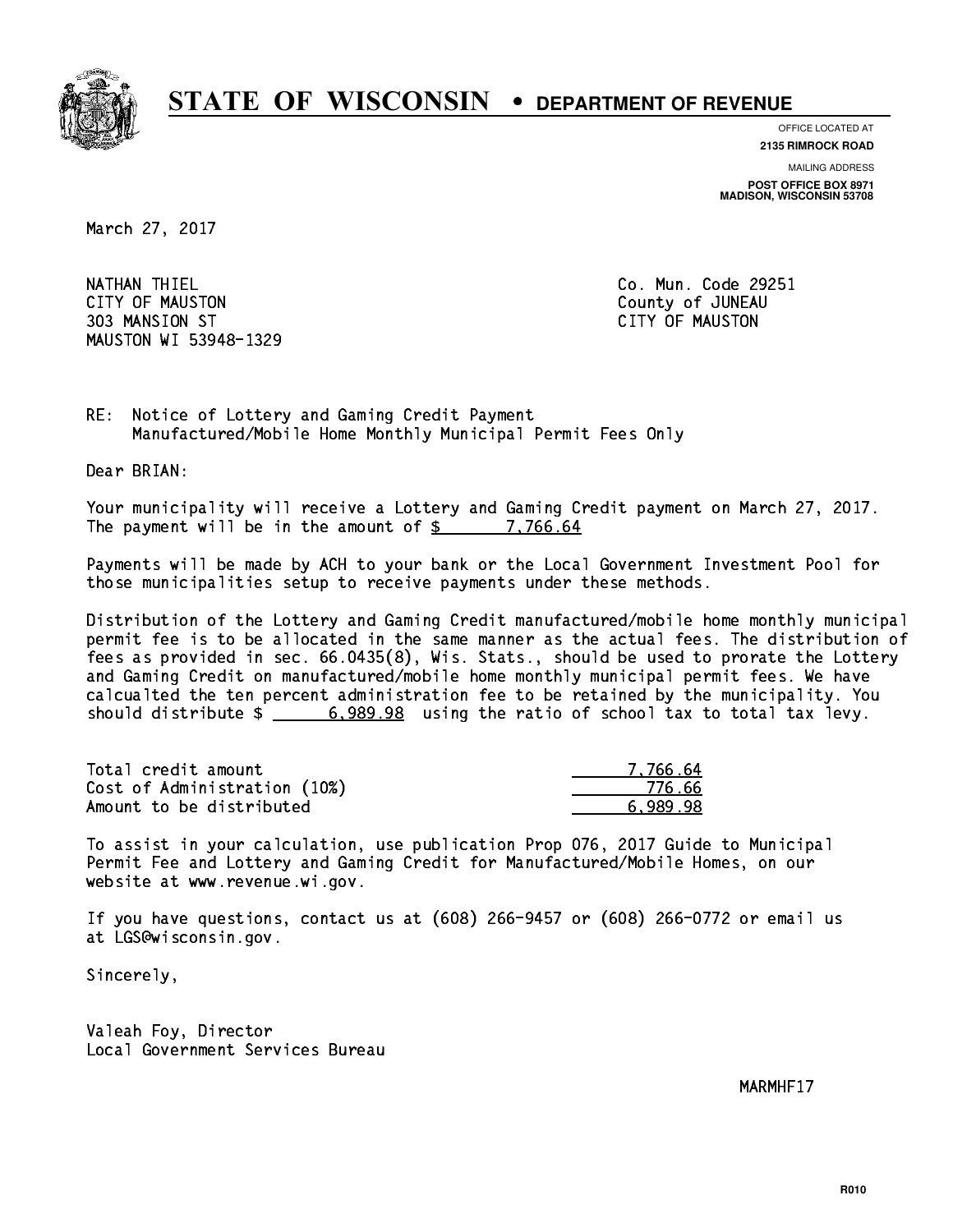

**OFFICE LOCATED AT**

**2135 RIMROCK ROAD**

**MAILING ADDRESS**

**POST OFFICE BOX 8971 MADISON, WISCONSIN 53708**

March 27, 2017

LISA VINZ CITY OF NEW LISBON County of JUNEAU 232 W PLEASANT ST CITY OF NEW LISBON NEW LISBON WI 53950

Co. Mun. Code 29261

RE: Notice of Lottery and Gaming Credit Payment Manufactured/Mobile Home Monthly Municipal Permit Fees Only

Dear LISA:

 Your municipality will receive a Lottery and Gaming Credit payment on March 27, 2017. The payment will be in the amount of \$ 5,443.32 \_\_\_\_\_\_\_\_\_\_\_\_\_\_\_\_

 Payments will be made by ACH to your bank or the Local Government Investment Pool for those municipalities setup to receive payments under these methods.

 Distribution of the Lottery and Gaming Credit manufactured/mobile home monthly municipal permit fee is to be allocated in the same manner as the actual fees. The distribution of fees as provided in sec. 66.0435(8), Wis. Stats., should be used to prorate the Lottery and Gaming Credit on manufactured/mobile home monthly municipal permit fees. We have calcualted the ten percent administration fee to be retained by the municipality. You should distribute  $\frac{2}{1}$   $\frac{4.898.99}{2}$  using the ratio of school tax to total tax levy.

| Total credit amount          | 5.443.32 |
|------------------------------|----------|
| Cost of Administration (10%) | 544.33   |
| Amount to be distributed     | 4.898.99 |

 To assist in your calculation, use publication Prop 076, 2017 Guide to Municipal Permit Fee and Lottery and Gaming Credit for Manufactured/Mobile Homes, on our website at www.revenue.wi.gov.

 If you have questions, contact us at (608) 266-9457 or (608) 266-0772 or email us at LGS@wisconsin.gov.

Sincerely,

 Valeah Foy, Director Local Government Services Bureau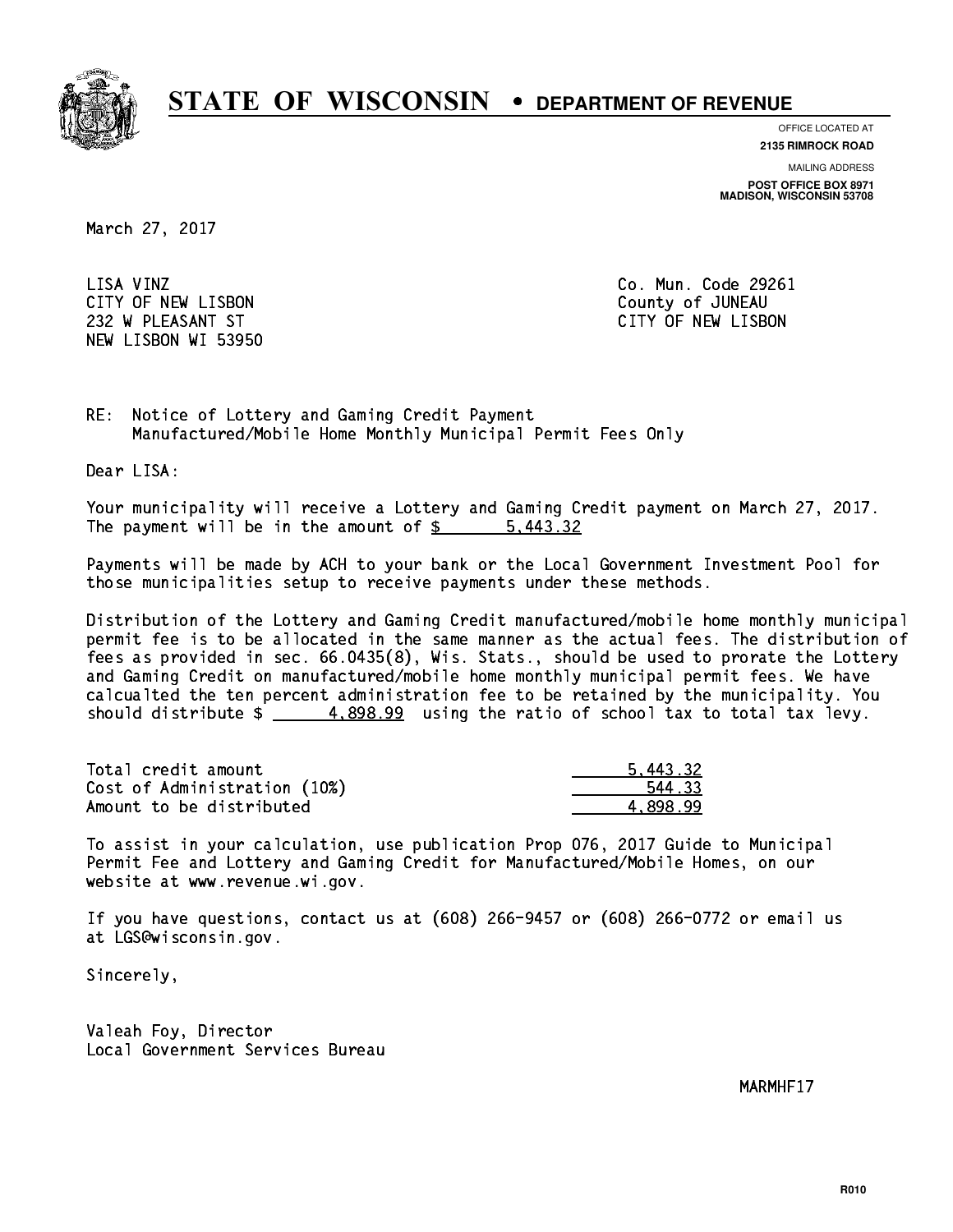

**OFFICE LOCATED AT**

**2135 RIMROCK ROAD**

**MAILING ADDRESS POST OFFICE BOX 8971 MADISON, WISCONSIN 53708**

March 27, 2017

 LINDA PERONA Co. Mun. Code 30002 TOWN OF BRIGHTON County of KENOSHA PO BOX 249 PO BOX 249 TOWN OF BRIGHTON KANSASVILLE WI 53139-0249

RE: Notice of Lottery and Gaming Credit Payment Manufactured/Mobile Home Monthly Municipal Permit Fees Only

Dear LINDA:

 Your municipality will receive a Lottery and Gaming Credit payment on March 27, 2017. The payment will be in the amount of  $\frac{2}{3}$  4,874.52

 Payments will be made by ACH to your bank or the Local Government Investment Pool for those municipalities setup to receive payments under these methods.

 Distribution of the Lottery and Gaming Credit manufactured/mobile home monthly municipal permit fee is to be allocated in the same manner as the actual fees. The distribution of fees as provided in sec. 66.0435(8), Wis. Stats., should be used to prorate the Lottery and Gaming Credit on manufactured/mobile home monthly municipal permit fees. We have calcualted the ten percent administration fee to be retained by the municipality. You should distribute  $\frac{4,387.07}{4}$  using the ratio of school tax to total tax levy.

| Total credit amount          | 4.874.52 |
|------------------------------|----------|
| Cost of Administration (10%) | 487 45   |
| Amount to be distributed     | 4.387.07 |

 To assist in your calculation, use publication Prop 076, 2017 Guide to Municipal Permit Fee and Lottery and Gaming Credit for Manufactured/Mobile Homes, on our website at www.revenue.wi.gov.

 If you have questions, contact us at (608) 266-9457 or (608) 266-0772 or email us at LGS@wisconsin.gov.

Sincerely,

 Valeah Foy, Director Local Government Services Bureau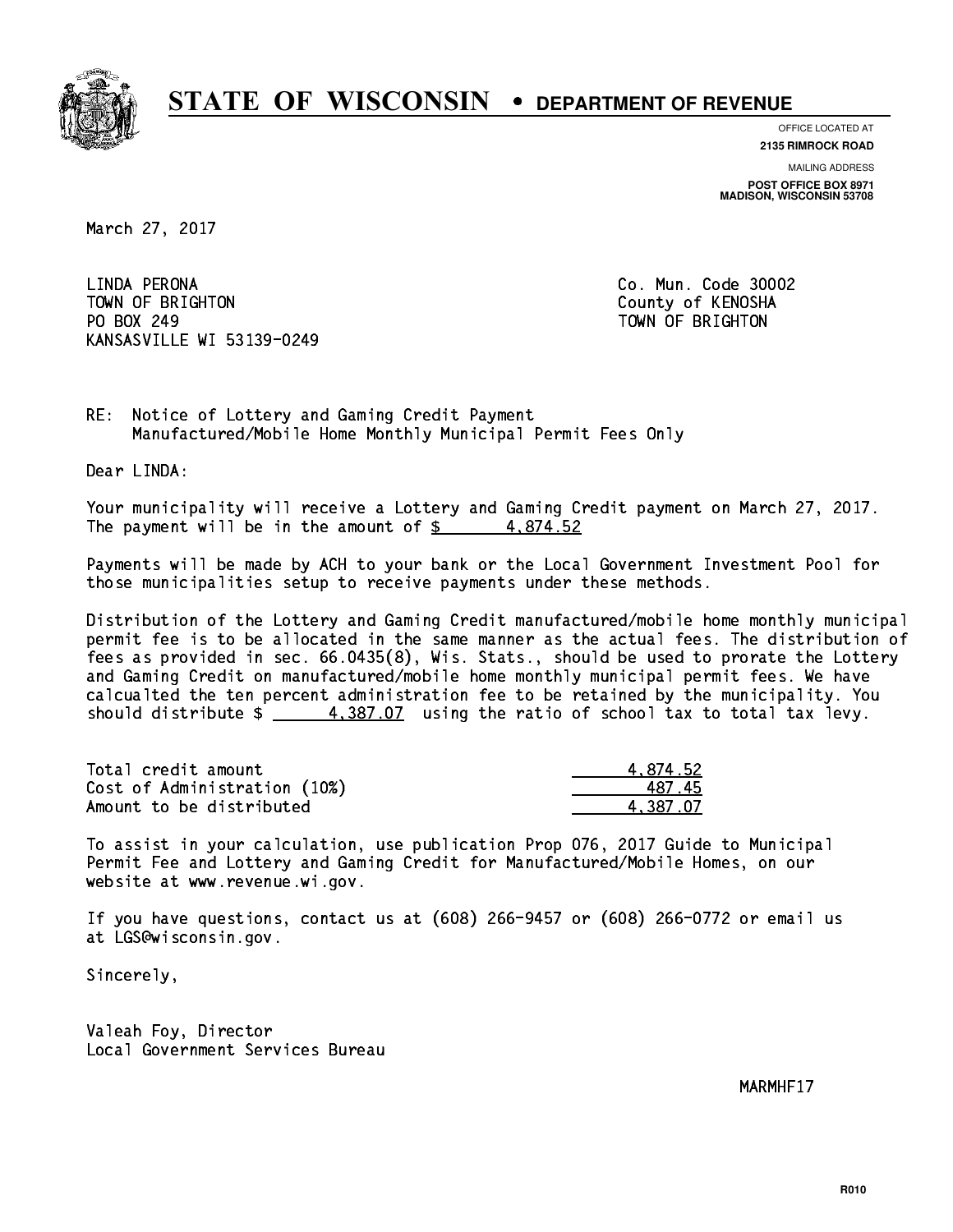

**OFFICE LOCATED AT**

**2135 RIMROCK ROAD**

**MAILING ADDRESS**

**POST OFFICE BOX 8971 MADISON, WISCONSIN 53708**

March 27, 2017

CHRISTINE LAMB TOWN OF SALEM County of KENOSHA PO BOX 443 PO BOX 443 TOWN OF SALEM SALEM WI 53168-0443

Co. Mun. Code 30012

RE: Notice of Lottery and Gaming Credit Payment Manufactured/Mobile Home Monthly Municipal Permit Fees Only

Dear CHRISTINE:

 Your municipality will receive a Lottery and Gaming Credit payment on March 27, 2017. The payment will be in the amount of  $\frac{2}{3}$  31,296.00

 Payments will be made by ACH to your bank or the Local Government Investment Pool for those municipalities setup to receive payments under these methods.

 Distribution of the Lottery and Gaming Credit manufactured/mobile home monthly municipal permit fee is to be allocated in the same manner as the actual fees. The distribution of fees as provided in sec. 66.0435(8), Wis. Stats., should be used to prorate the Lottery and Gaming Credit on manufactured/mobile home monthly municipal permit fees. We have calcualted the ten percent administration fee to be retained by the municipality. You should distribute  $\frac{28,166.40}{28,166.40}$  using the ratio of school tax to total tax levy.

| Total credit amount          | 31,296.00 |
|------------------------------|-----------|
| Cost of Administration (10%) | 3.129.60  |
| Amount to be distributed     | 28.166.40 |

 To assist in your calculation, use publication Prop 076, 2017 Guide to Municipal Permit Fee and Lottery and Gaming Credit for Manufactured/Mobile Homes, on our website at www.revenue.wi.gov.

 If you have questions, contact us at (608) 266-9457 or (608) 266-0772 or email us at LGS@wisconsin.gov.

Sincerely,

 Valeah Foy, Director Local Government Services Bureau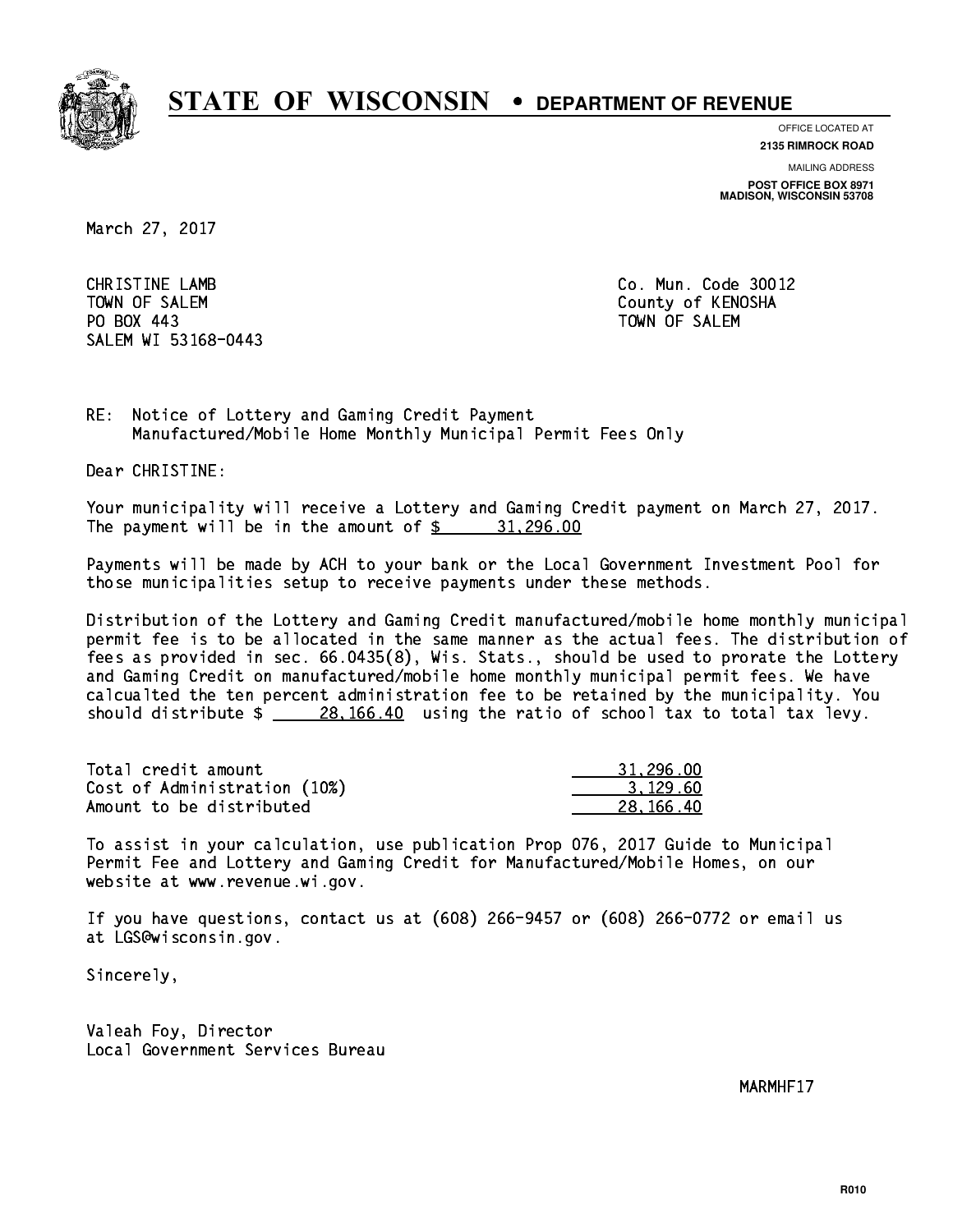

**OFFICE LOCATED AT**

**2135 RIMROCK ROAD**

**MAILING ADDRESS**

**POST OFFICE BOX 8971 MADISON, WISCONSIN 53708**

March 27, 2017

 TIMOTHY KITZMAN Co. Mun. Code 30014 TOWN OF SOMERS County of KENOSHA PO BOX 197 TOWN OF SOMERS SOMERS WI 53171-0197

RE: Notice of Lottery and Gaming Credit Payment Manufactured/Mobile Home Monthly Municipal Permit Fees Only

Dear TIMOTHY:

 Your municipality will receive a Lottery and Gaming Credit payment on March 27, 2017. The payment will be in the amount of \$ 3,458.40 \_\_\_\_\_\_\_\_\_\_\_\_\_\_\_\_

 Payments will be made by ACH to your bank or the Local Government Investment Pool for those municipalities setup to receive payments under these methods.

 Distribution of the Lottery and Gaming Credit manufactured/mobile home monthly municipal permit fee is to be allocated in the same manner as the actual fees. The distribution of fees as provided in sec. 66.0435(8), Wis. Stats., should be used to prorate the Lottery and Gaming Credit on manufactured/mobile home monthly municipal permit fees. We have calcualted the ten percent administration fee to be retained by the municipality. You should distribute  $\frac{2}{1}$   $\frac{3.112.56}{2}$  using the ratio of school tax to total tax levy.

| Total credit amount          | 3,458.40 |
|------------------------------|----------|
| Cost of Administration (10%) | 345.84   |
| Amount to be distributed     | 3.112.56 |

 To assist in your calculation, use publication Prop 076, 2017 Guide to Municipal Permit Fee and Lottery and Gaming Credit for Manufactured/Mobile Homes, on our website at www.revenue.wi.gov.

 If you have questions, contact us at (608) 266-9457 or (608) 266-0772 or email us at LGS@wisconsin.gov.

Sincerely,

 Valeah Foy, Director Local Government Services Bureau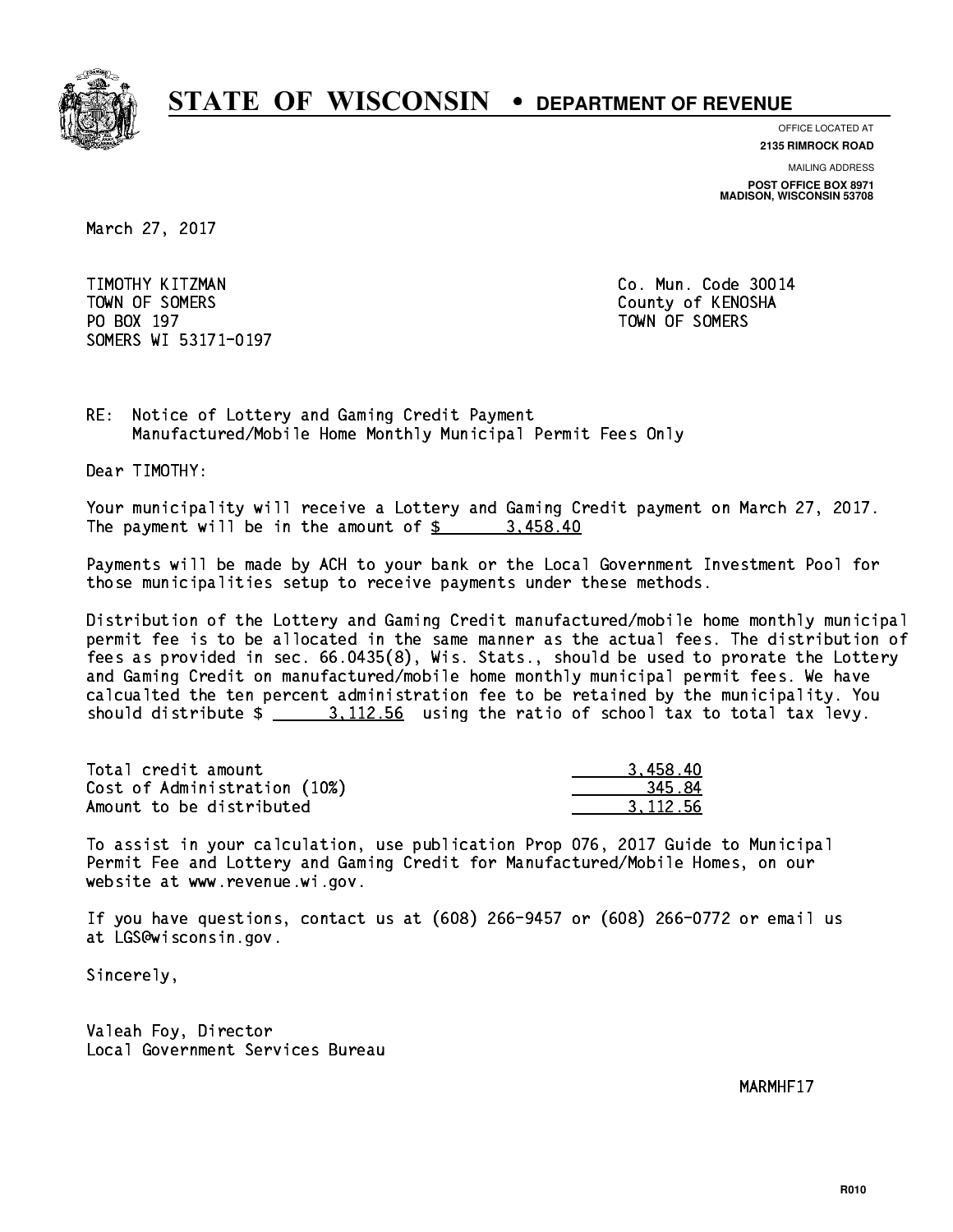

**OFFICE LOCATED AT**

**2135 RIMROCK ROAD**

**MAILING ADDRESS POST OFFICE BOX 8971 MADISON, WISCONSIN 53708**

March 27, 2017

 DEBORAH K VOS Co. Mun. Code 30016 TOWN OF WHEATLAND County of KENOSHA PO BOX 797 NEW MUNSTER WI 53152-0797

TOWN OF WHEATLAND

RE: Notice of Lottery and Gaming Credit Payment Manufactured/Mobile Home Monthly Municipal Permit Fees Only

Dear DEBORAH:

 Your municipality will receive a Lottery and Gaming Credit payment on March 27, 2017. The payment will be in the amount of  $\frac{21,252.14}{2}$ 

 Payments will be made by ACH to your bank or the Local Government Investment Pool for those municipalities setup to receive payments under these methods.

 Distribution of the Lottery and Gaming Credit manufactured/mobile home monthly municipal permit fee is to be allocated in the same manner as the actual fees. The distribution of fees as provided in sec. 66.0435(8), Wis. Stats., should be used to prorate the Lottery and Gaming Credit on manufactured/mobile home monthly municipal permit fees. We have calcualted the ten percent administration fee to be retained by the municipality. You should distribute  $\frac{19,126.93}{20.93}$  using the ratio of school tax to total tax levy.

| Total credit amount          | 21,252.14 |
|------------------------------|-----------|
| Cost of Administration (10%) | 2.125.21  |
| Amount to be distributed     | 19.126.93 |

 To assist in your calculation, use publication Prop 076, 2017 Guide to Municipal Permit Fee and Lottery and Gaming Credit for Manufactured/Mobile Homes, on our website at www.revenue.wi.gov.

 If you have questions, contact us at (608) 266-9457 or (608) 266-0772 or email us at LGS@wisconsin.gov.

Sincerely,

 Valeah Foy, Director Local Government Services Bureau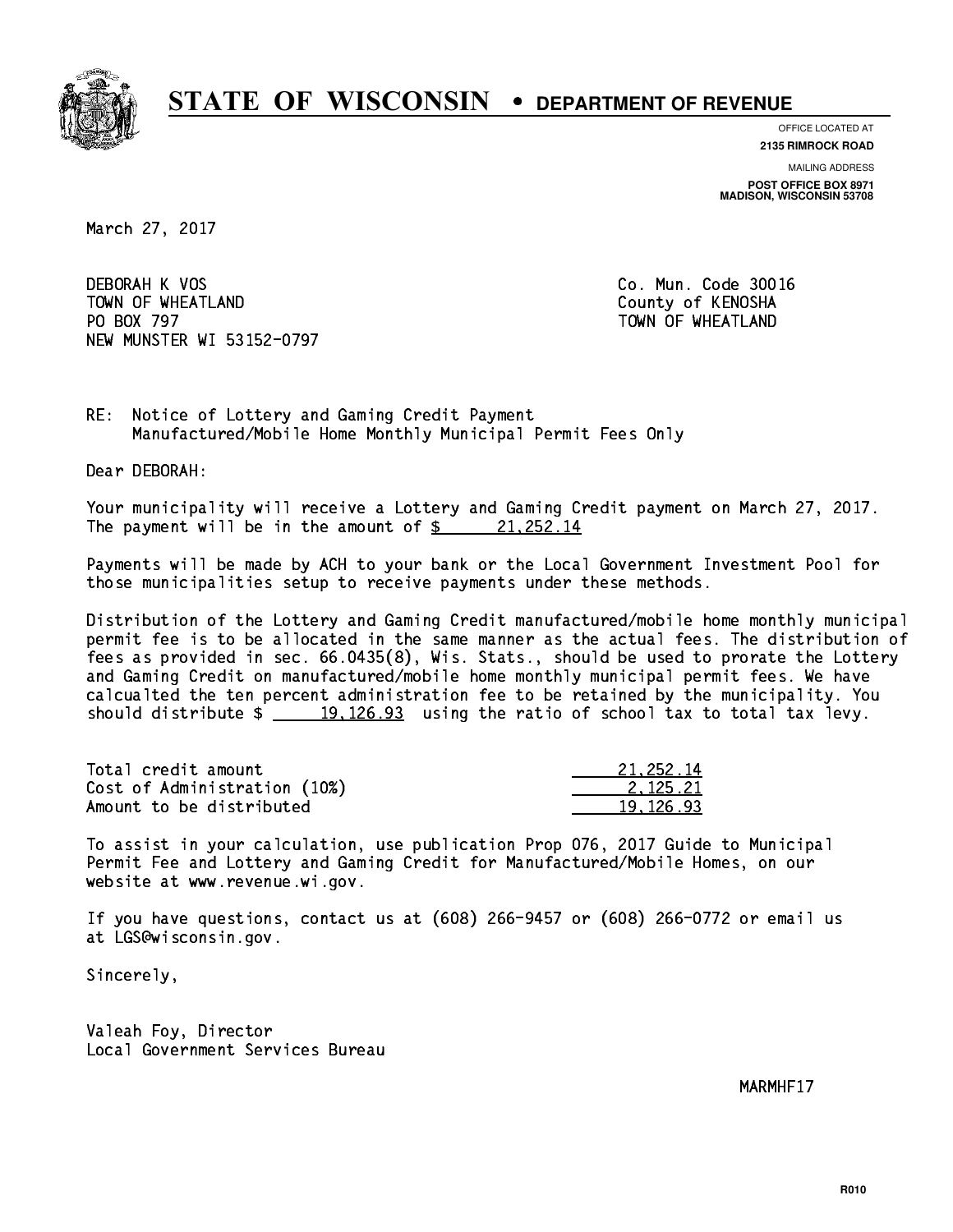

**OFFICE LOCATED AT**

**2135 RIMROCK ROAD**

**MAILING ADDRESS**

**POST OFFICE BOX 8971 MADISON, WISCONSIN 53708**

March 27, 2017

AMY KLEMKO BRISTOL WI 53104

Co. Mun. Code 30104 VILLAGE OF BRISTOL **COUNTY OF SALES AND ACCOUNT OF SALES** 19801 83RD STREET VILLAGE OF BRISTOL

RE: Notice of Lottery and Gaming Credit Payment Manufactured/Mobile Home Monthly Municipal Permit Fees Only

Dear AMY:

 Your municipality will receive a Lottery and Gaming Credit payment on March 27, 2017. The payment will be in the amount of  $\frac{24,081.36}{24}$ 

 Payments will be made by ACH to your bank or the Local Government Investment Pool for those municipalities setup to receive payments under these methods.

 Distribution of the Lottery and Gaming Credit manufactured/mobile home monthly municipal permit fee is to be allocated in the same manner as the actual fees. The distribution of fees as provided in sec. 66.0435(8), Wis. Stats., should be used to prorate the Lottery and Gaming Credit on manufactured/mobile home monthly municipal permit fees. We have calcualted the ten percent administration fee to be retained by the municipality. You should distribute  $\frac{21.673.23}{21.673.23}$  using the ratio of school tax to total tax levy.

| Total credit amount          | 24,081.36 |
|------------------------------|-----------|
| Cost of Administration (10%) | 2.408.13  |
| Amount to be distributed     | 21.673.23 |

 To assist in your calculation, use publication Prop 076, 2017 Guide to Municipal Permit Fee and Lottery and Gaming Credit for Manufactured/Mobile Homes, on our website at www.revenue.wi.gov.

 If you have questions, contact us at (608) 266-9457 or (608) 266-0772 or email us at LGS@wisconsin.gov.

Sincerely,

 Valeah Foy, Director Local Government Services Bureau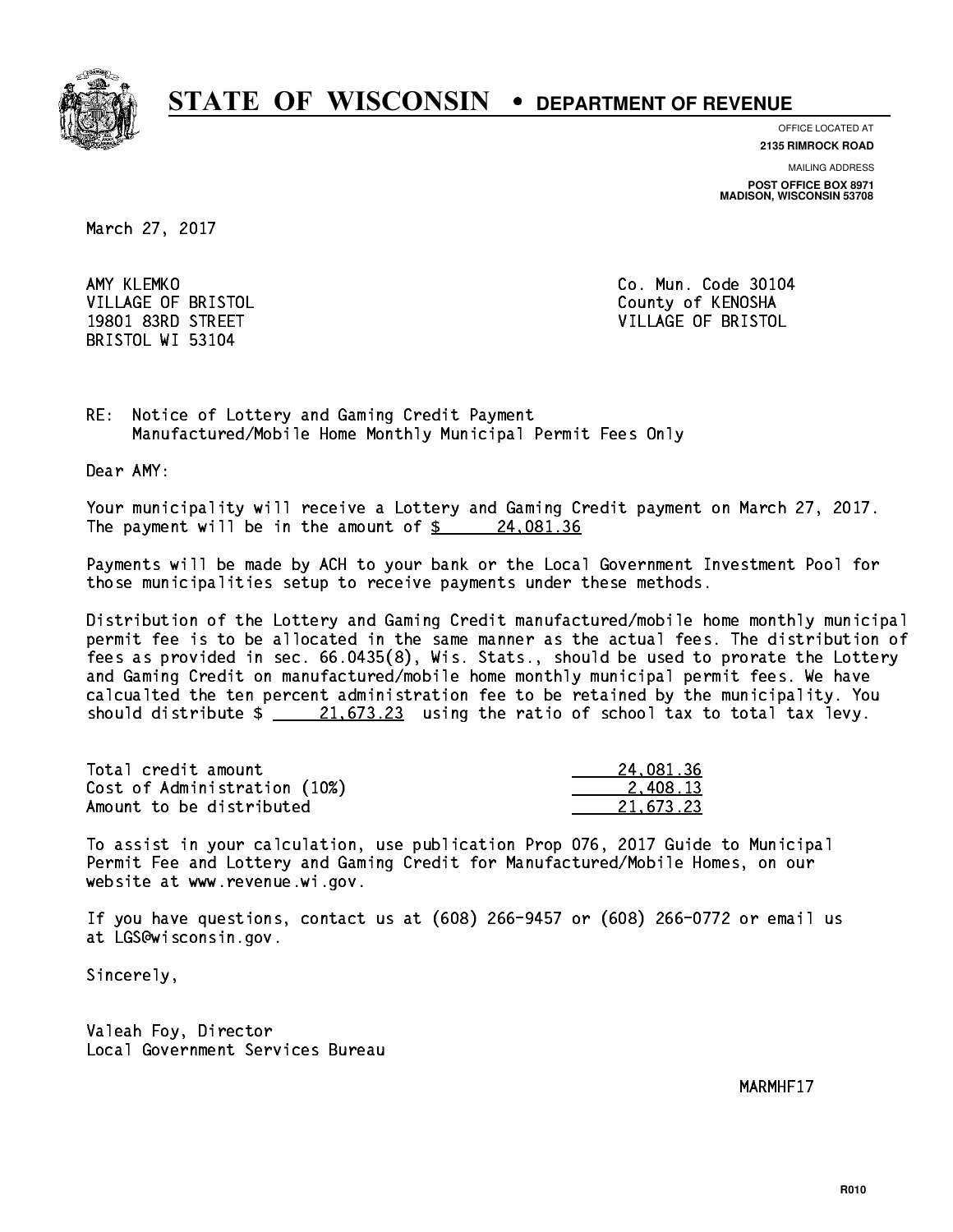

**OFFICE LOCATED AT**

**2135 RIMROCK ROAD**

**MAILING ADDRESS POST OFFICE BOX 8971 MADISON, WISCONSIN 53708**

March 27, 2017

**KATHLEEN GOESSL** VILLAGE OF PLEASANT PRAIRIE **COUNTY OF COUNTY OF ALSO COUNTY** PLEASANT PRAIRIE WI 53158

Co. Mun. Code 30174 9915 39TH AVE VILLAGE OF PLEASANT PRAIRIE

RE: Notice of Lottery and Gaming Credit Payment Manufactured/Mobile Home Monthly Municipal Permit Fees Only

Dear KATHLEEN:

 Your municipality will receive a Lottery and Gaming Credit payment on March 27, 2017. The payment will be in the amount of  $\frac{2}{3}$  47,989.44

 Payments will be made by ACH to your bank or the Local Government Investment Pool for those municipalities setup to receive payments under these methods.

 Distribution of the Lottery and Gaming Credit manufactured/mobile home monthly municipal permit fee is to be allocated in the same manner as the actual fees. The distribution of fees as provided in sec. 66.0435(8), Wis. Stats., should be used to prorate the Lottery and Gaming Credit on manufactured/mobile home monthly municipal permit fees. We have calcualted the ten percent administration fee to be retained by the municipality. You should distribute  $\frac{43,190.50}{2}$  using the ratio of school tax to total tax levy.

| Total credit amount          | 47.989.44 |
|------------------------------|-----------|
| Cost of Administration (10%) | 4.798.94  |
| Amount to be distributed     | 43.190.50 |

 To assist in your calculation, use publication Prop 076, 2017 Guide to Municipal Permit Fee and Lottery and Gaming Credit for Manufactured/Mobile Homes, on our website at www.revenue.wi.gov.

 If you have questions, contact us at (608) 266-9457 or (608) 266-0772 or email us at LGS@wisconsin.gov.

Sincerely,

 Valeah Foy, Director Local Government Services Bureau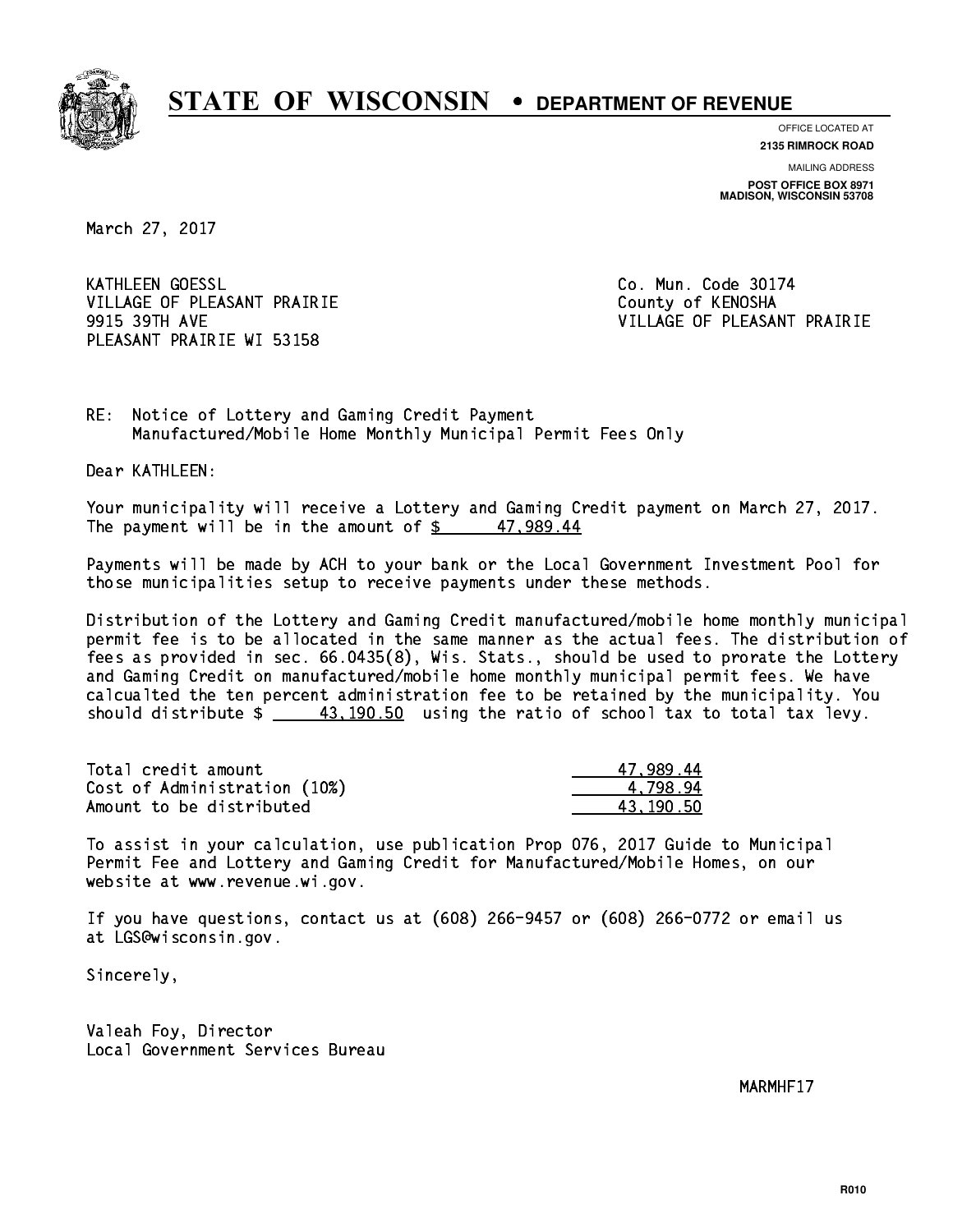

**OFFICE LOCATED AT**

**2135 RIMROCK ROAD**

**MAILING ADDRESS POST OFFICE BOX 8971 MADISON, WISCONSIN 53708**

March 27, 2017

 VICKIE GALICH Co. Mun. Code 30181 VILLAGE OF SILVER LAKE COUNTY OF KENOSHA 113 S FIRST ST VILLAGE OF SILVER LAKE SILVER LAKE WI 53170-1724

RE: Notice of Lottery and Gaming Credit Payment Manufactured/Mobile Home Monthly Municipal Permit Fees Only

Dear VICKIE:

 Your municipality will receive a Lottery and Gaming Credit payment on March 27, 2017. The payment will be in the amount of  $\frac{2}{3}$  3,292.57

 Payments will be made by ACH to your bank or the Local Government Investment Pool for those municipalities setup to receive payments under these methods.

 Distribution of the Lottery and Gaming Credit manufactured/mobile home monthly municipal permit fee is to be allocated in the same manner as the actual fees. The distribution of fees as provided in sec. 66.0435(8), Wis. Stats., should be used to prorate the Lottery and Gaming Credit on manufactured/mobile home monthly municipal permit fees. We have calcualted the ten percent administration fee to be retained by the municipality. You should distribute  $\frac{2.963.32}{2.963.32}$  using the ratio of school tax to total tax levy.

| Total credit amount          | 3.292.57 |
|------------------------------|----------|
| Cost of Administration (10%) | 329.25   |
| Amount to be distributed     | 2.963.32 |

 To assist in your calculation, use publication Prop 076, 2017 Guide to Municipal Permit Fee and Lottery and Gaming Credit for Manufactured/Mobile Homes, on our website at www.revenue.wi.gov.

 If you have questions, contact us at (608) 266-9457 or (608) 266-0772 or email us at LGS@wisconsin.gov.

Sincerely,

 Valeah Foy, Director Local Government Services Bureau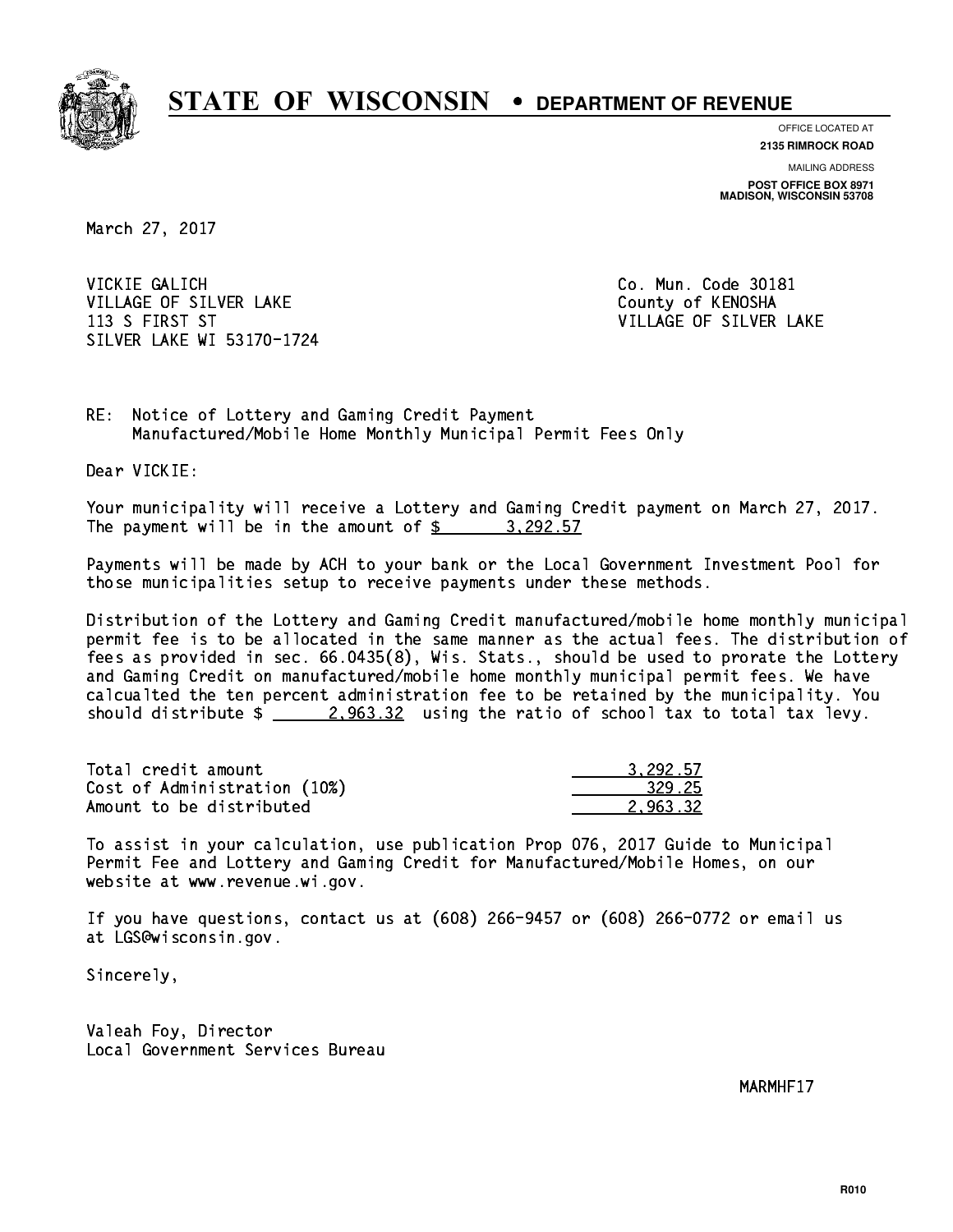

**OFFICE LOCATED AT**

**2135 RIMROCK ROAD**

**MAILING ADDRESS POST OFFICE BOX 8971 MADISON, WISCONSIN 53708**

March 27, 2017

 TIMOTHY KITZMAN Co. Mun. Code 30182 SOMERS WI 53171

VILLAGE OF SOMERS COUNTY OF KENOSHA PO BOX 197 VILLAGE OF SOMERS

RE: Notice of Lottery and Gaming Credit Payment Manufactured/Mobile Home Monthly Municipal Permit Fees Only

Dear TIMOTHY:

 Your municipality will receive a Lottery and Gaming Credit payment on March 27, 2017. The payment will be in the amount of  $\frac{2}{3}$  17,535.36

 Payments will be made by ACH to your bank or the Local Government Investment Pool for those municipalities setup to receive payments under these methods.

 Distribution of the Lottery and Gaming Credit manufactured/mobile home monthly municipal permit fee is to be allocated in the same manner as the actual fees. The distribution of fees as provided in sec. 66.0435(8), Wis. Stats., should be used to prorate the Lottery and Gaming Credit on manufactured/mobile home monthly municipal permit fees. We have calcualted the ten percent administration fee to be retained by the municipality. You should distribute  $\frac{15,781.83}{2}$  using the ratio of school tax to total tax levy.

| Total credit amount          | 17,535.36 |
|------------------------------|-----------|
| Cost of Administration (10%) | 1.753.53  |
| Amount to be distributed     | 15.781.83 |

 To assist in your calculation, use publication Prop 076, 2017 Guide to Municipal Permit Fee and Lottery and Gaming Credit for Manufactured/Mobile Homes, on our website at www.revenue.wi.gov.

 If you have questions, contact us at (608) 266-9457 or (608) 266-0772 or email us at LGS@wisconsin.gov.

Sincerely,

 Valeah Foy, Director Local Government Services Bureau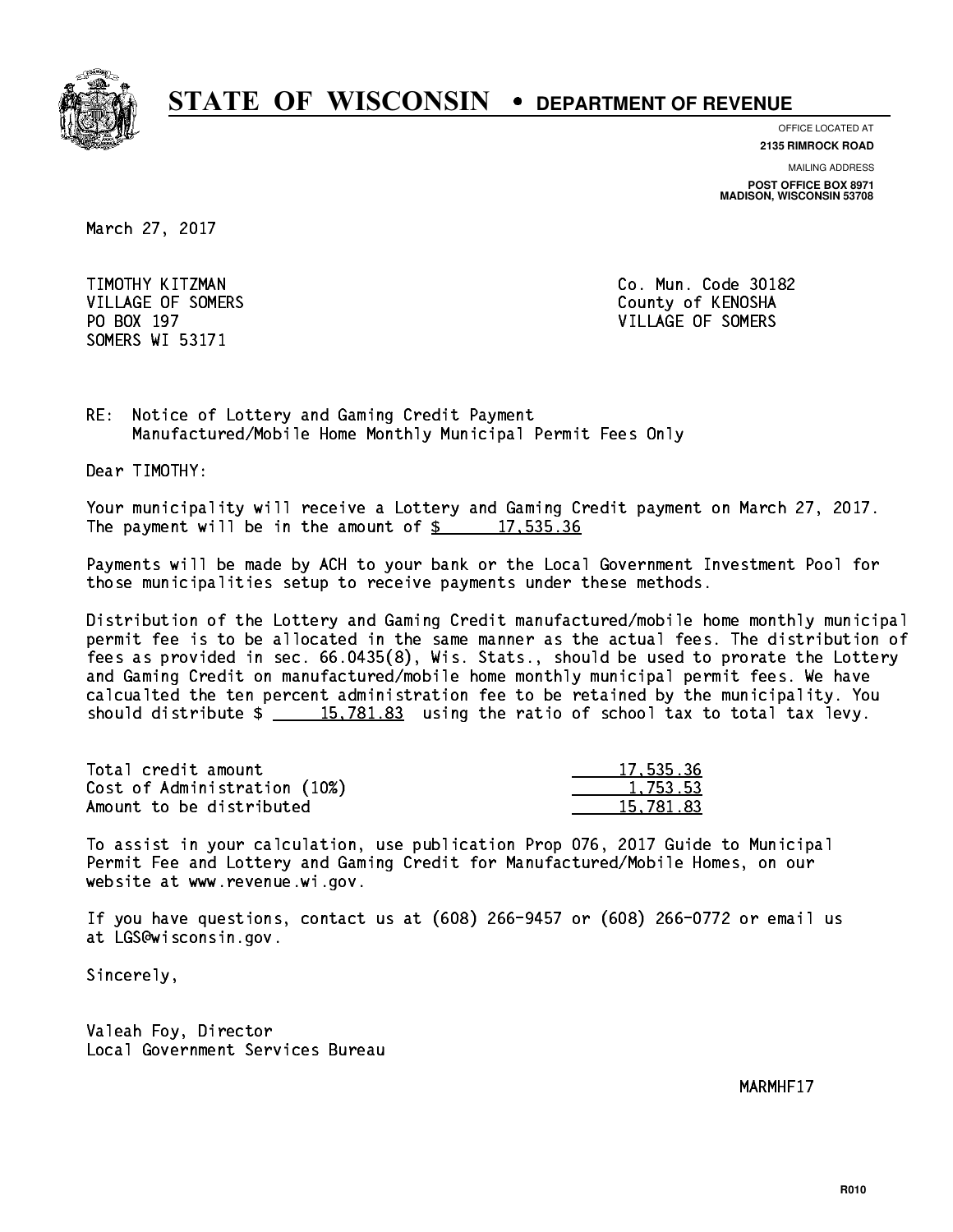

**OFFICE LOCATED AT**

**2135 RIMROCK ROAD**

**MAILING ADDRESS POST OFFICE BOX 8971 MADISON, WISCONSIN 53708**

March 27, 2017

**DEB SALAS**  CITY OF KENOSHA County of KENOSHA 625 52ND ST, RM 105 CITY OF KENOSHA KENOSHA WI 53140-3480

Co. Mun. Code 30241

RE: Notice of Lottery and Gaming Credit Payment Manufactured/Mobile Home Monthly Municipal Permit Fees Only

Dear DEB:

 Your municipality will receive a Lottery and Gaming Credit payment on March 27, 2017. The payment will be in the amount of  $\frac{2}{3}$  41,009.35

 Payments will be made by ACH to your bank or the Local Government Investment Pool for those municipalities setup to receive payments under these methods.

 Distribution of the Lottery and Gaming Credit manufactured/mobile home monthly municipal permit fee is to be allocated in the same manner as the actual fees. The distribution of fees as provided in sec. 66.0435(8), Wis. Stats., should be used to prorate the Lottery and Gaming Credit on manufactured/mobile home monthly municipal permit fees. We have calcualted the ten percent administration fee to be retained by the municipality. You should distribute  $\frac{26,908.42}{2}$  using the ratio of school tax to total tax levy.

| Total credit amount          | 41,009.35 |
|------------------------------|-----------|
| Cost of Administration (10%) | 4.100.93  |
| Amount to be distributed     | 36.908.42 |

 To assist in your calculation, use publication Prop 076, 2017 Guide to Municipal Permit Fee and Lottery and Gaming Credit for Manufactured/Mobile Homes, on our website at www.revenue.wi.gov.

 If you have questions, contact us at (608) 266-9457 or (608) 266-0772 or email us at LGS@wisconsin.gov.

Sincerely,

 Valeah Foy, Director Local Government Services Bureau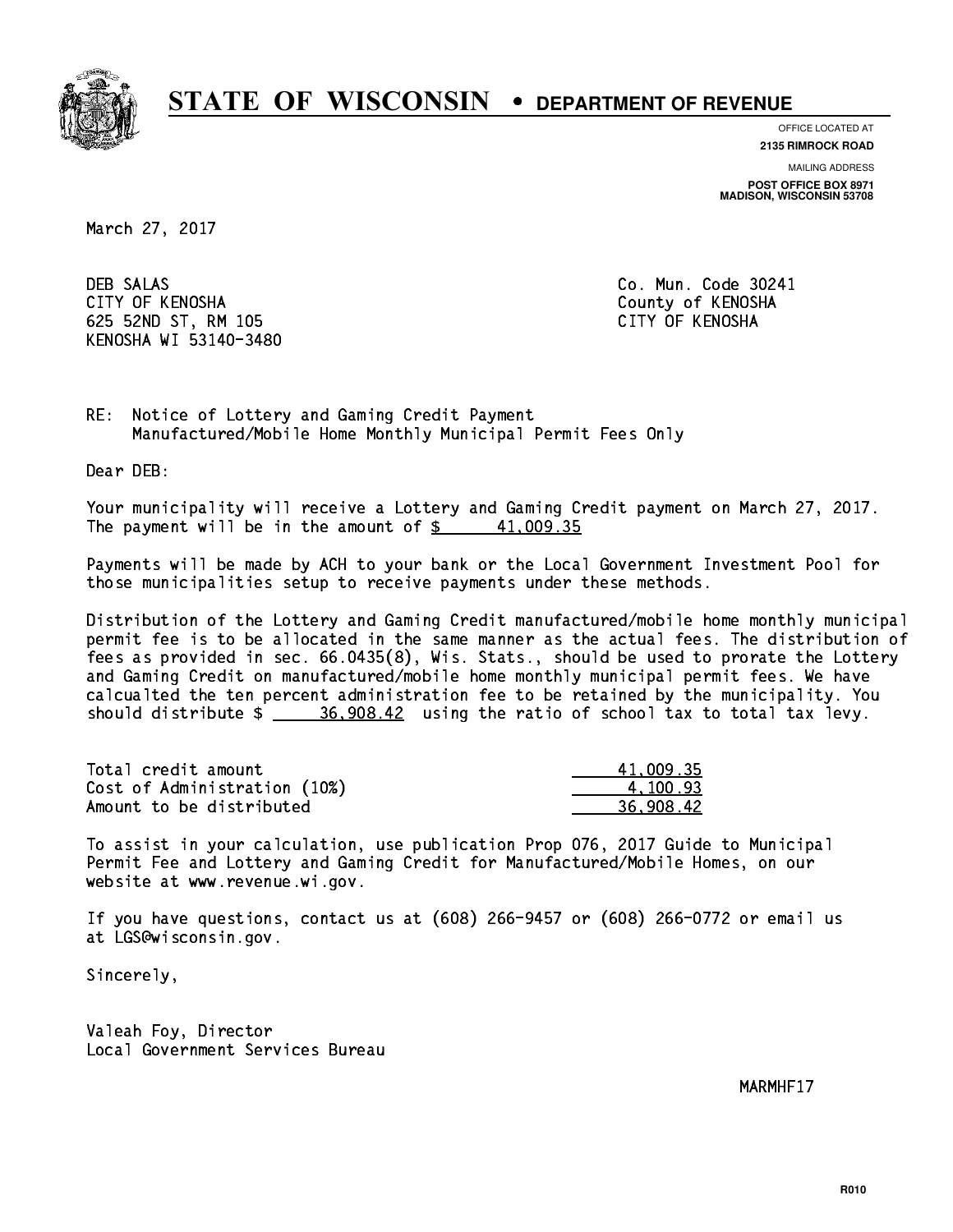

**OFFICE LOCATED AT**

**2135 RIMROCK ROAD**

**MAILING ADDRESS POST OFFICE BOX 8971 MADISON, WISCONSIN 53708**

March 27, 2017

 MARY BERTRAND Co. Mun. Code 31020 TOWN OF WEST KEWAUNEE TOWN OF WEST AND TOWN OF A COUNTY OF A COUNTY OF A COUNTY OF A COUNTY OF A COUNTY OF A COUNTY OF A COUNTY OF A COUNTY OF A COUNTY OF A COUNTY OF A COUNTY OF A COUNTY OF A COUNTY OF A COUNTY OF A COUNT N3737 COUNTY RD C TOWN OF WEST KEWAUNEE KEWAUNEE WI 54216-9788

RE: Notice of Lottery and Gaming Credit Payment Manufactured/Mobile Home Monthly Municipal Permit Fees Only

Dear MARY:

 Your municipality will receive a Lottery and Gaming Credit payment on March 27, 2017. The payment will be in the amount of  $\frac{2}{3}$  170.40

 Payments will be made by ACH to your bank or the Local Government Investment Pool for those municipalities setup to receive payments under these methods.

 Distribution of the Lottery and Gaming Credit manufactured/mobile home monthly municipal permit fee is to be allocated in the same manner as the actual fees. The distribution of fees as provided in sec. 66.0435(8), Wis. Stats., should be used to prorate the Lottery and Gaming Credit on manufactured/mobile home monthly municipal permit fees. We have calcualted the ten percent administration fee to be retained by the municipality. You should distribute  $\frac{153.36}{153.36}$  using the ratio of school tax to total tax levy.

Total credit amount Cost of Administration (10%) Amount to be distributed

| ιn<br>1/n       |
|-----------------|
| 17 <sub>0</sub> |
| 15336           |

 To assist in your calculation, use publication Prop 076, 2017 Guide to Municipal Permit Fee and Lottery and Gaming Credit for Manufactured/Mobile Homes, on our website at www.revenue.wi.gov.

 If you have questions, contact us at (608) 266-9457 or (608) 266-0772 or email us at LGS@wisconsin.gov.

Sincerely,

 Valeah Foy, Director Local Government Services Bureau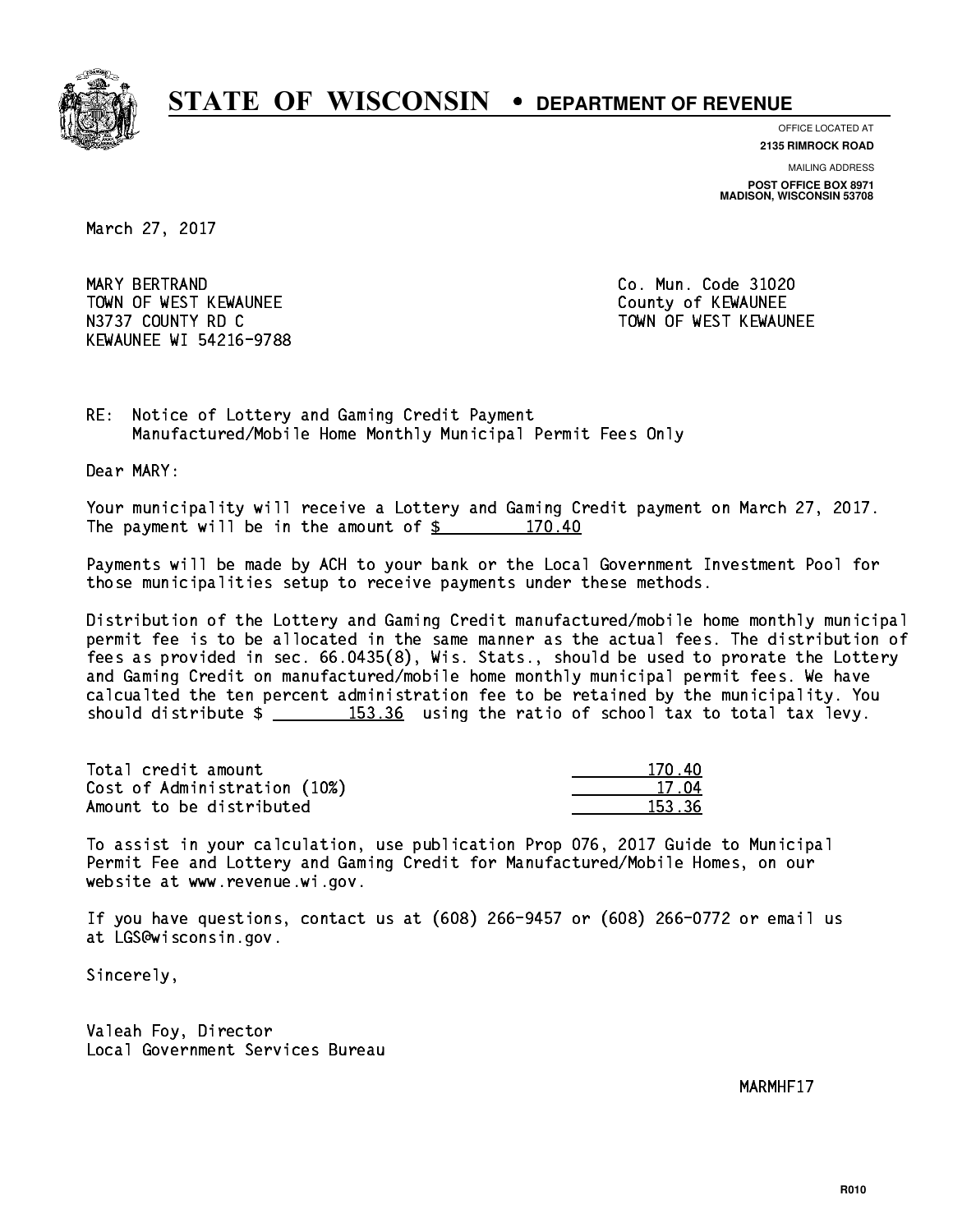

**OFFICE LOCATED AT**

**2135 RIMROCK ROAD**

**MAILING ADDRESS POST OFFICE BOX 8971 MADISON, WISCONSIN 53708**

March 27, 2017

MILISSA STIPE VILLAGE OF LUXEMBURG COUNTY OF KEWAUNEE PO BOX 307 LUXEMBURG WI 54217-0307

Co. Mun. Code 31146 VILLAGE OF LUXEMBURG

RE: Notice of Lottery and Gaming Credit Payment Manufactured/Mobile Home Monthly Municipal Permit Fees Only

Dear MILISSA:

 Your municipality will receive a Lottery and Gaming Credit payment on March 27, 2017. The payment will be in the amount of \$ 5,185.08 \_\_\_\_\_\_\_\_\_\_\_\_\_\_\_\_

 Payments will be made by ACH to your bank or the Local Government Investment Pool for those municipalities setup to receive payments under these methods.

 Distribution of the Lottery and Gaming Credit manufactured/mobile home monthly municipal permit fee is to be allocated in the same manner as the actual fees. The distribution of fees as provided in sec. 66.0435(8), Wis. Stats., should be used to prorate the Lottery and Gaming Credit on manufactured/mobile home monthly municipal permit fees. We have calcualted the ten percent administration fee to be retained by the municipality. You should distribute  $\frac{4.666.58}{4.666.58}$  using the ratio of school tax to total tax levy.

| Total credit amount          | 5.185.08 |
|------------------------------|----------|
| Cost of Administration (10%) | 518.50   |
| Amount to be distributed     | 4.666.58 |

 To assist in your calculation, use publication Prop 076, 2017 Guide to Municipal Permit Fee and Lottery and Gaming Credit for Manufactured/Mobile Homes, on our website at www.revenue.wi.gov.

 If you have questions, contact us at (608) 266-9457 or (608) 266-0772 or email us at LGS@wisconsin.gov.

Sincerely,

 Valeah Foy, Director Local Government Services Bureau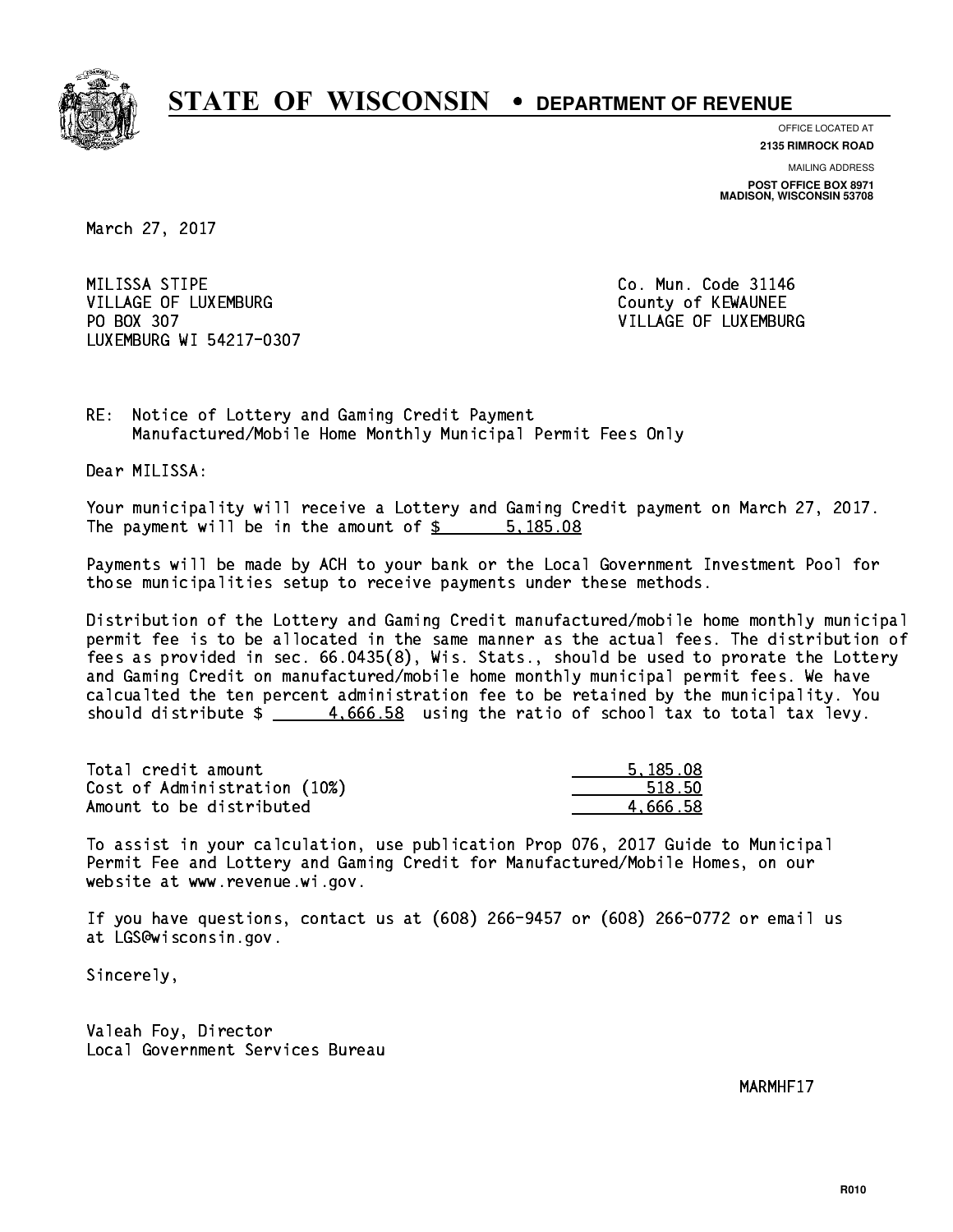

**OFFICE LOCATED AT**

**2135 RIMROCK ROAD**

**MAILING ADDRESS**

**POST OFFICE BOX 8971 MADISON, WISCONSIN 53708**

March 27, 2017

JEFF WISWELL CITY OF ALGOMA COUNTY OF ALGOMA 416 FREMONT ST CITY OF ALGOMA ALGOMA WI 54201-1353

Co. Mun. Code 31201

RE: Notice of Lottery and Gaming Credit Payment Manufactured/Mobile Home Monthly Municipal Permit Fees Only

Dear JEFF:

 Your municipality will receive a Lottery and Gaming Credit payment on March 27, 2017. The payment will be in the amount of  $\frac{2}{3}$  1,692.47

 Payments will be made by ACH to your bank or the Local Government Investment Pool for those municipalities setup to receive payments under these methods.

 Distribution of the Lottery and Gaming Credit manufactured/mobile home monthly municipal permit fee is to be allocated in the same manner as the actual fees. The distribution of fees as provided in sec. 66.0435(8), Wis. Stats., should be used to prorate the Lottery and Gaming Credit on manufactured/mobile home monthly municipal permit fees. We have calcualted the ten percent administration fee to be retained by the municipality. You should distribute  $\frac{1.523.23}{1.523.23}$  using the ratio of school tax to total tax levy.

| Total credit amount          | 1,692.47 |
|------------------------------|----------|
| Cost of Administration (10%) | 169.24   |
| Amount to be distributed     | 1.523.23 |

 To assist in your calculation, use publication Prop 076, 2017 Guide to Municipal Permit Fee and Lottery and Gaming Credit for Manufactured/Mobile Homes, on our website at www.revenue.wi.gov.

 If you have questions, contact us at (608) 266-9457 or (608) 266-0772 or email us at LGS@wisconsin.gov.

Sincerely,

 Valeah Foy, Director Local Government Services Bureau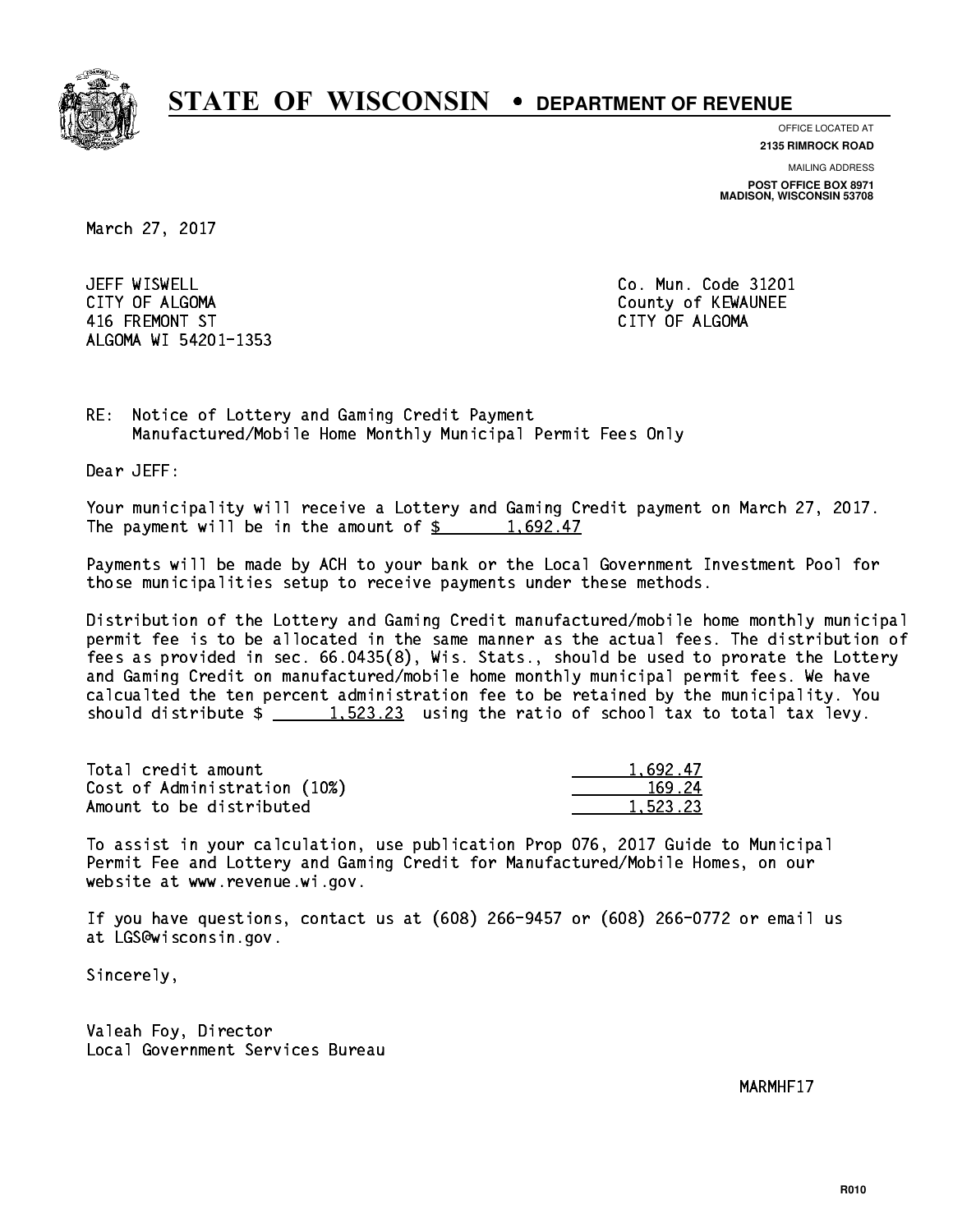

**OFFICE LOCATED AT**

**2135 RIMROCK ROAD**

**MAILING ADDRESS POST OFFICE BOX 8971 MADISON, WISCONSIN 53708**

March 27, 2017

DAWN HEMKER TOWN OF BARRE **COUNTY OF SALES AND SERVICE OF A COUNTY OF LA CROSSE** N3880 OLD COUNTY RD M TOWN OF BARRE WEST SALEM WI 54669

Co. Mun. Code 32004

RE: Notice of Lottery and Gaming Credit Payment Manufactured/Mobile Home Monthly Municipal Permit Fees Only

Dear DAWN:

 Your municipality will receive a Lottery and Gaming Credit payment on March 27, 2017. The payment will be in the amount of  $\frac{2}{3}$  4,788.61

 Payments will be made by ACH to your bank or the Local Government Investment Pool for those municipalities setup to receive payments under these methods.

 Distribution of the Lottery and Gaming Credit manufactured/mobile home monthly municipal permit fee is to be allocated in the same manner as the actual fees. The distribution of fees as provided in sec. 66.0435(8), Wis. Stats., should be used to prorate the Lottery and Gaming Credit on manufactured/mobile home monthly municipal permit fees. We have calcualted the ten percent administration fee to be retained by the municipality. You should distribute  $\frac{4}{1000}$ . 4,309.75 using the ratio of school tax to total tax levy.

| Total credit amount          | 4.788.61 |
|------------------------------|----------|
| Cost of Administration (10%) | 478.86   |
| Amount to be distributed     | 4.309.75 |

 To assist in your calculation, use publication Prop 076, 2017 Guide to Municipal Permit Fee and Lottery and Gaming Credit for Manufactured/Mobile Homes, on our website at www.revenue.wi.gov.

 If you have questions, contact us at (608) 266-9457 or (608) 266-0772 or email us at LGS@wisconsin.gov.

Sincerely,

 Valeah Foy, Director Local Government Services Bureau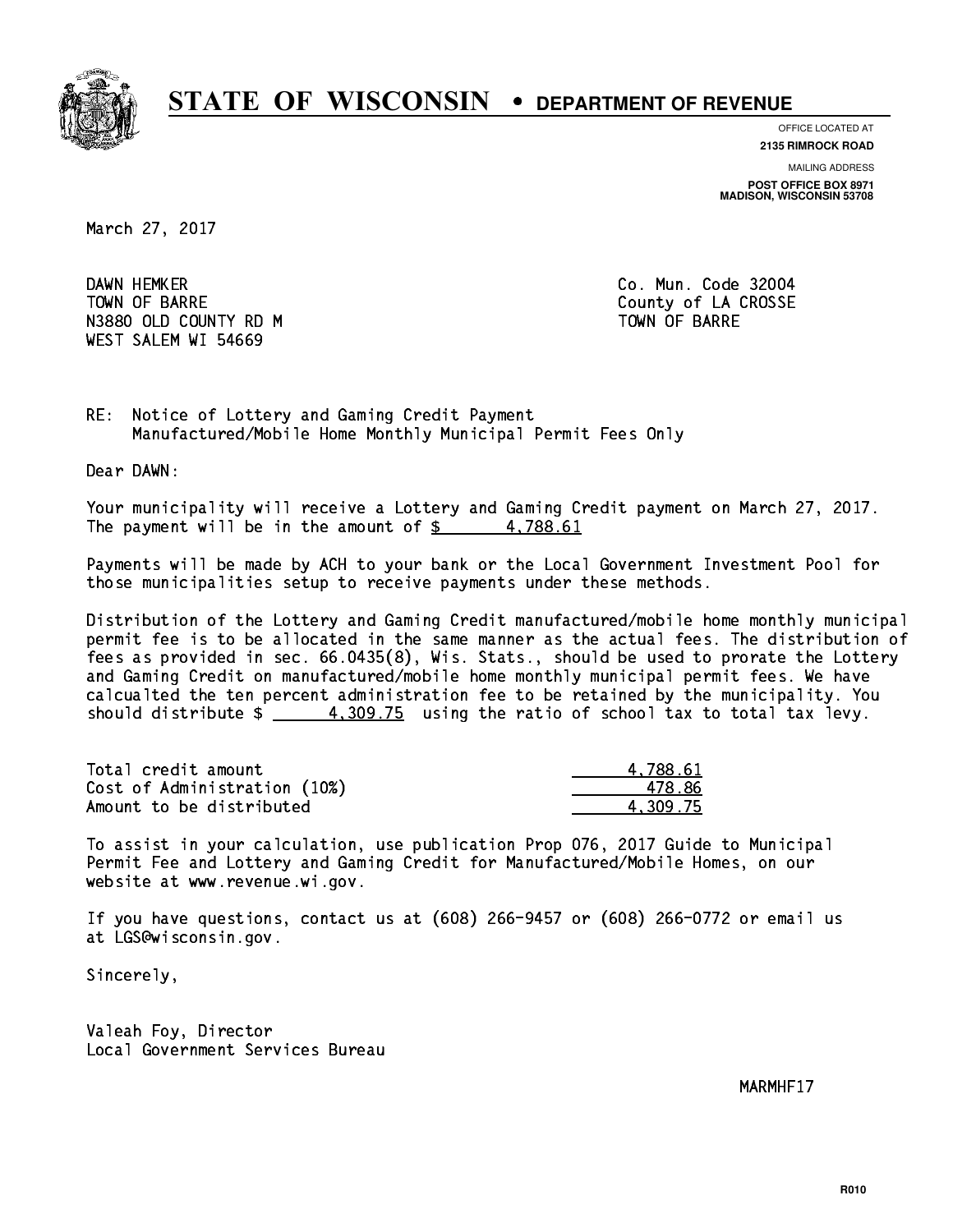

**OFFICE LOCATED AT**

**2135 RIMROCK ROAD**

**MAILING ADDRESS POST OFFICE BOX 8971 MADISON, WISCONSIN 53708**

March 27, 2017

 ELIZABETH SCHLINTZ Co. Mun. Code 32006 TOWN OF BURNS **COUNTY OF A COULD A** COUNTY OF LA CROSSE N6475 COUNTY ROAD DE TOWN OF BURNS BANGOR WI 54614

RE: Notice of Lottery and Gaming Credit Payment Manufactured/Mobile Home Monthly Municipal Permit Fees Only

Dear ELIZABETH:

 Your municipality will receive a Lottery and Gaming Credit payment on March 27, 2017. The payment will be in the amount of  $\frac{2}{3}$  1,614.12

 Payments will be made by ACH to your bank or the Local Government Investment Pool for those municipalities setup to receive payments under these methods.

 Distribution of the Lottery and Gaming Credit manufactured/mobile home monthly municipal permit fee is to be allocated in the same manner as the actual fees. The distribution of fees as provided in sec. 66.0435(8), Wis. Stats., should be used to prorate the Lottery and Gaming Credit on manufactured/mobile home monthly municipal permit fees. We have calcualted the ten percent administration fee to be retained by the municipality. You should distribute  $\frac{1.452.71}{1.452.71}$  using the ratio of school tax to total tax levy.

Total credit amount Cost of Administration (10%) Amount to be distributed

| 1.614.12  |
|-----------|
| 51.<br>41 |
| 52.71     |

 To assist in your calculation, use publication Prop 076, 2017 Guide to Municipal Permit Fee and Lottery and Gaming Credit for Manufactured/Mobile Homes, on our website at www.revenue.wi.gov.

 If you have questions, contact us at (608) 266-9457 or (608) 266-0772 or email us at LGS@wisconsin.gov.

Sincerely,

 Valeah Foy, Director Local Government Services Bureau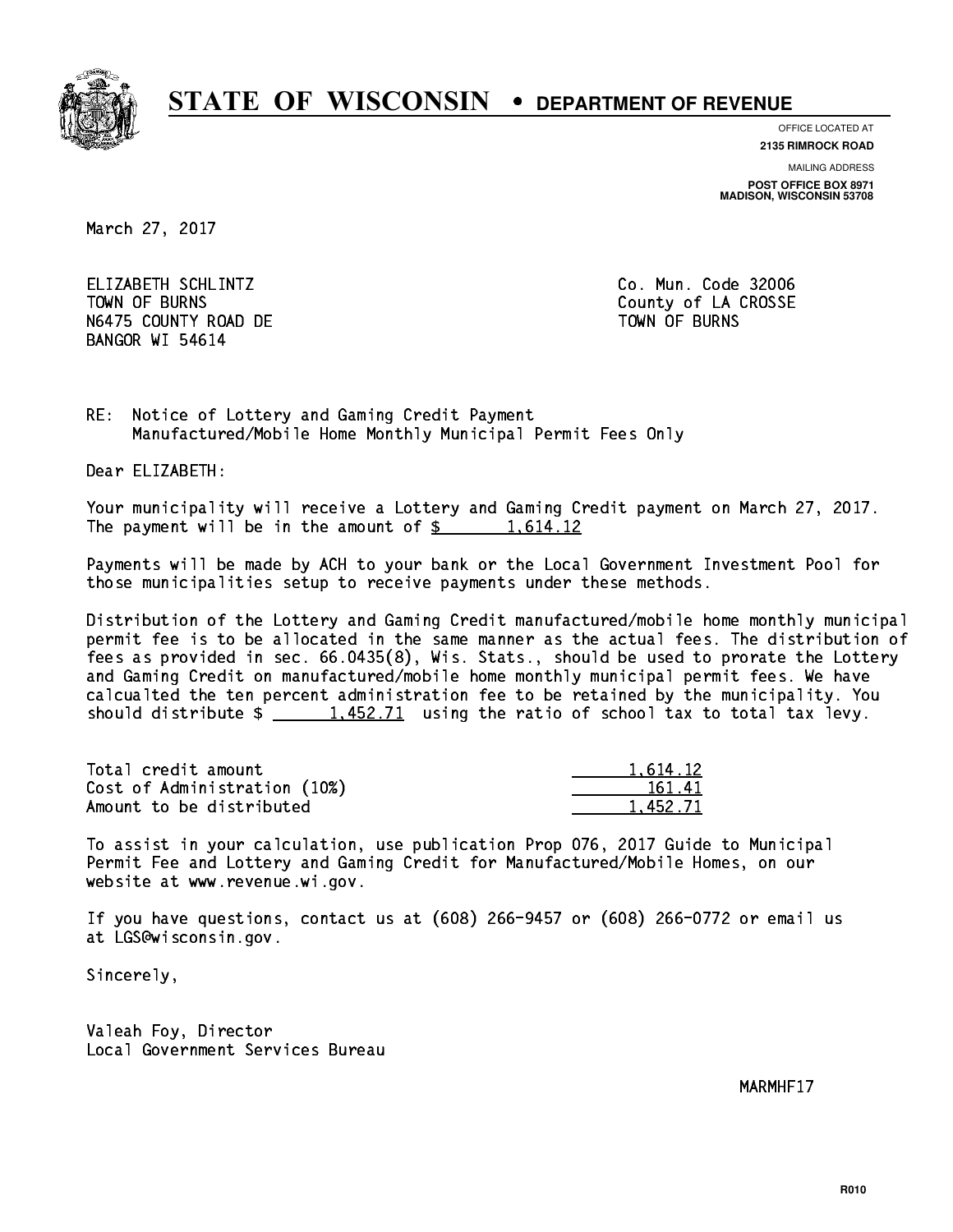

**OFFICE LOCATED AT**

**2135 RIMROCK ROAD**

**MAILING ADDRESS POST OFFICE BOX 8971 MADISON, WISCONSIN 53708**

March 27, 2017

 CHADWICK HAWKINS Co. Mun. Code 32008 TOWN OF CAMPBELL **TOWN OF CAMPBELL**  2219 BAINBRIDGE ST TOWN OF CAMPBELL LA CROSSE WI 54603-1356

RE: Notice of Lottery and Gaming Credit Payment Manufactured/Mobile Home Monthly Municipal Permit Fees Only

Dear CHADWICK:

 Your municipality will receive a Lottery and Gaming Credit payment on March 27, 2017. The payment will be in the amount of  $\frac{2}{3}$  6,145.72

 Payments will be made by ACH to your bank or the Local Government Investment Pool for those municipalities setup to receive payments under these methods.

 Distribution of the Lottery and Gaming Credit manufactured/mobile home monthly municipal permit fee is to be allocated in the same manner as the actual fees. The distribution of fees as provided in sec. 66.0435(8), Wis. Stats., should be used to prorate the Lottery and Gaming Credit on manufactured/mobile home monthly municipal permit fees. We have calcualted the ten percent administration fee to be retained by the municipality. You should distribute  $\frac{2}{1}$   $\frac{5.531.15}{1}$  using the ratio of school tax to total tax levy.

| Total credit amount          | 6.145.72 |
|------------------------------|----------|
| Cost of Administration (10%) | 614.57   |
| Amount to be distributed     | 5.531.15 |

 To assist in your calculation, use publication Prop 076, 2017 Guide to Municipal Permit Fee and Lottery and Gaming Credit for Manufactured/Mobile Homes, on our website at www.revenue.wi.gov.

 If you have questions, contact us at (608) 266-9457 or (608) 266-0772 or email us at LGS@wisconsin.gov.

Sincerely,

 Valeah Foy, Director Local Government Services Bureau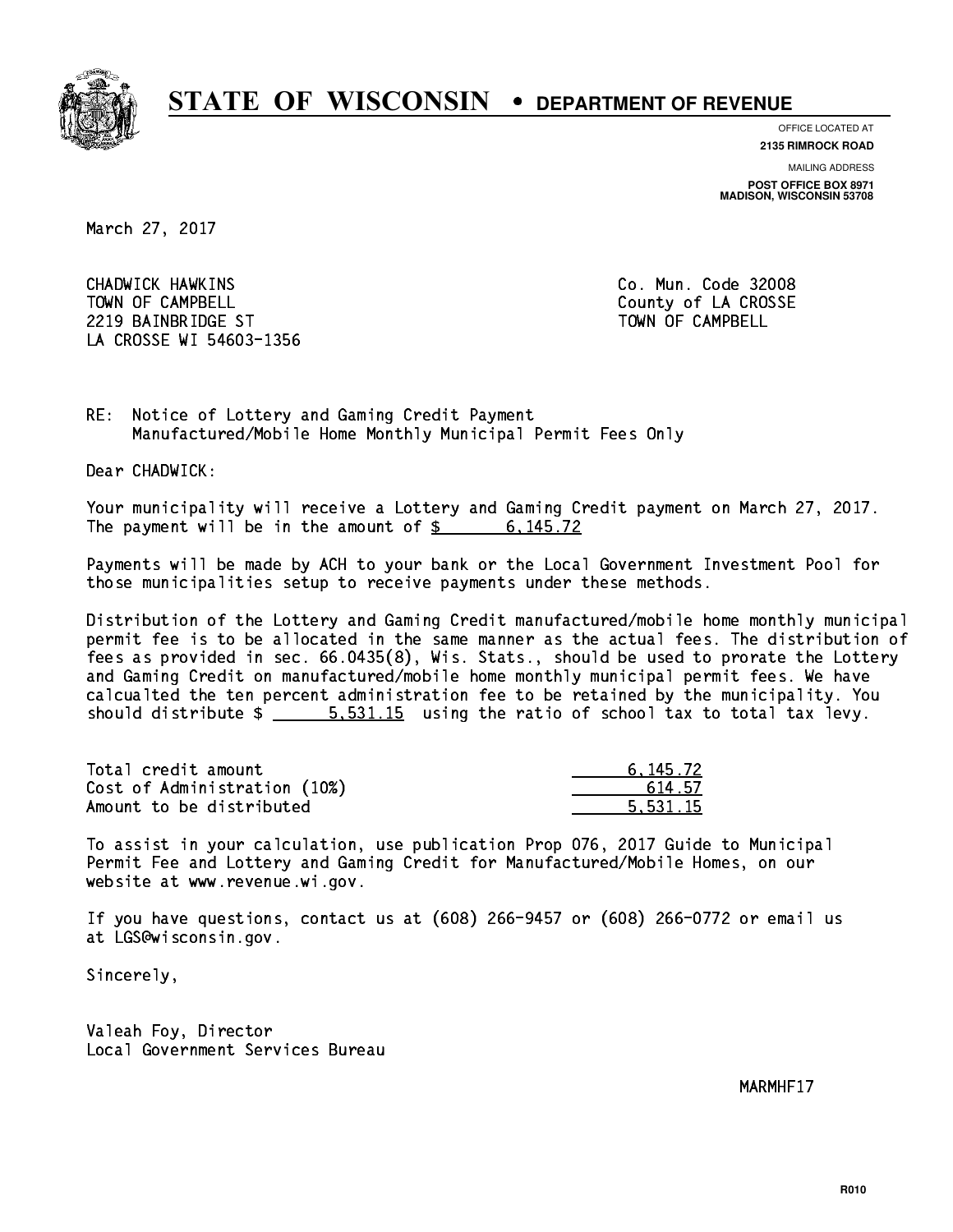

**OFFICE LOCATED AT 2135 RIMROCK ROAD**

**MAILING ADDRESS**

**POST OFFICE BOX 8971 MADISON, WISCONSIN 53708**

March 27, 2017

JODI ANERSON W2875 ANDERSON ROAD TOWN OF FARMINGTON MINDORO WI 54644

Co. Mun. Code 32010 TOWN OF FARMINGTON County of LA CROSSE

RE: Notice of Lottery and Gaming Credit Payment Manufactured/Mobile Home Monthly Municipal Permit Fees Only

Dear JODI:

 Your municipality will receive a Lottery and Gaming Credit payment on March 27, 2017. The payment will be in the amount of  $\frac{2}{3}$ 61.47

 Payments will be made by ACH to your bank or the Local Government Investment Pool for those municipalities setup to receive payments under these methods.

 Distribution of the Lottery and Gaming Credit manufactured/mobile home monthly municipal permit fee is to be allocated in the same manner as the actual fees. The distribution of fees as provided in sec. 66.0435(8), Wis. Stats., should be used to prorate the Lottery and Gaming Credit on manufactured/mobile home monthly municipal permit fees. We have calcualted the ten percent administration fee to be retained by the municipality. You should distribute  $\frac{2}{1}$   $\frac{55.33}{2}$  using the ratio of school tax to total tax levy.

Total credit amount Cost of Administration (10%) Amount to be distributed

| 37 F |
|------|
|      |
| २२   |

 To assist in your calculation, use publication Prop 076, 2017 Guide to Municipal Permit Fee and Lottery and Gaming Credit for Manufactured/Mobile Homes, on our website at www.revenue.wi.gov.

 If you have questions, contact us at (608) 266-9457 or (608) 266-0772 or email us at LGS@wisconsin.gov.

Sincerely,

 Valeah Foy, Director Local Government Services Bureau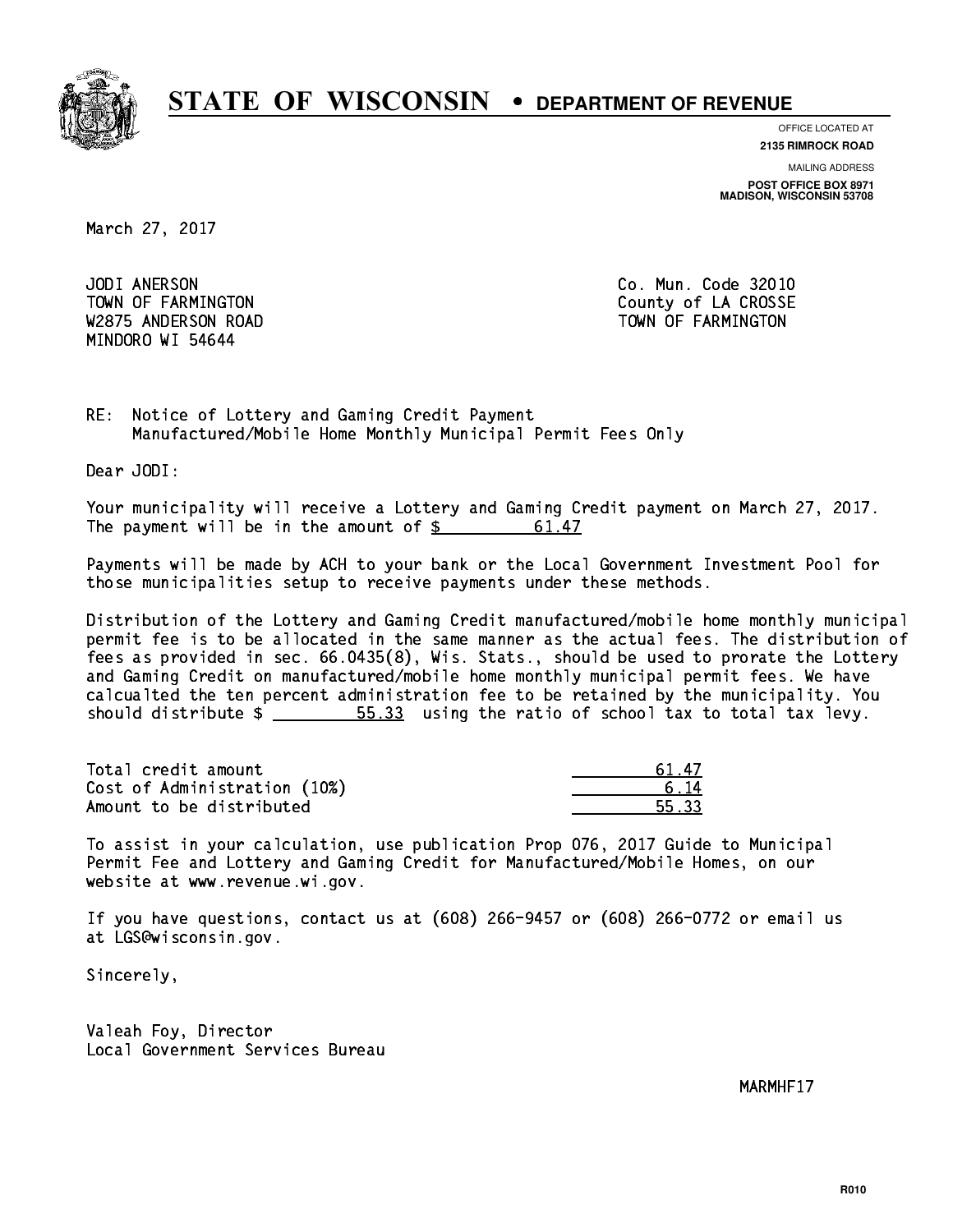

**OFFICE LOCATED AT 2135 RIMROCK ROAD**

**MAILING ADDRESS POST OFFICE BOX 8971 MADISON, WISCONSIN 53708**

March 27, 2017

MARY LEUCK TOWN OF GREENFIELD County of LA CROSSE N1721 RIDGEVIEW DR TOWN OF GREENFIELD LA CROSSE WI 54601-2632

Co. Mun. Code 32012

RE: Notice of Lottery and Gaming Credit Payment Manufactured/Mobile Home Monthly Municipal Permit Fees Only

Dear MARY:

 Your municipality will receive a Lottery and Gaming Credit payment on March 27, 2017. The payment will be in the amount of  $\frac{2}{3}$  11,411.28

 Payments will be made by ACH to your bank or the Local Government Investment Pool for those municipalities setup to receive payments under these methods.

 Distribution of the Lottery and Gaming Credit manufactured/mobile home monthly municipal permit fee is to be allocated in the same manner as the actual fees. The distribution of fees as provided in sec. 66.0435(8), Wis. Stats., should be used to prorate the Lottery and Gaming Credit on manufactured/mobile home monthly municipal permit fees. We have calcualted the ten percent administration fee to be retained by the municipality. You should distribute  $\frac{10,270.16}{270.16}$  using the ratio of school tax to total tax levy.

| Total credit amount          | 11,411.28 |
|------------------------------|-----------|
| Cost of Administration (10%) | 1.141.12  |
| Amount to be distributed     | 10.270.16 |

 To assist in your calculation, use publication Prop 076, 2017 Guide to Municipal Permit Fee and Lottery and Gaming Credit for Manufactured/Mobile Homes, on our website at www.revenue.wi.gov.

 If you have questions, contact us at (608) 266-9457 or (608) 266-0772 or email us at LGS@wisconsin.gov.

Sincerely,

 Valeah Foy, Director Local Government Services Bureau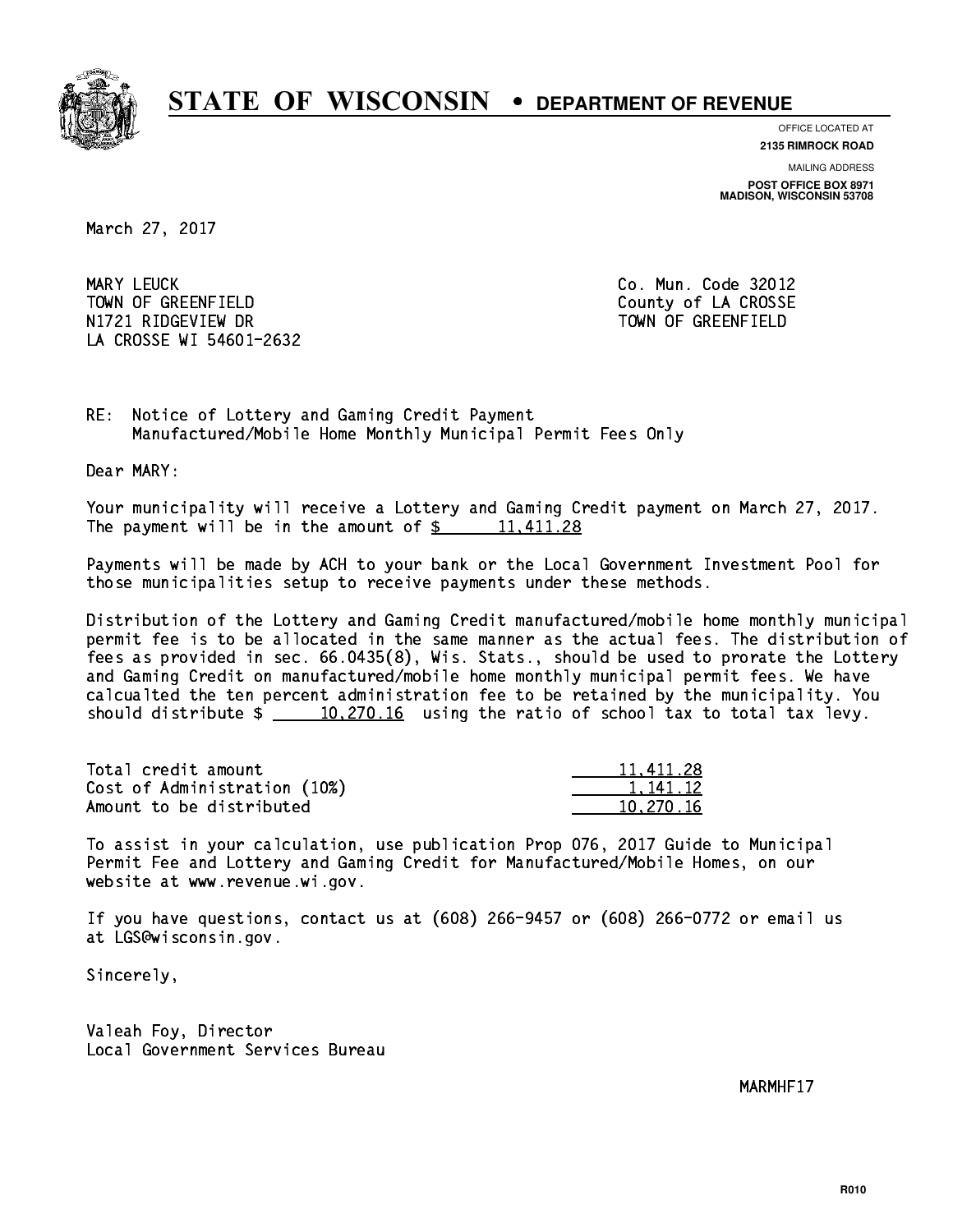

**OFFICE LOCATED AT**

**2135 RIMROCK ROAD**

**MAILING ADDRESS POST OFFICE BOX 8971 MADISON, WISCONSIN 53708**

March 27, 2017

 MARLA WAGNER Co. Mun. Code 32016 TOWN OF HOLLAND **COUNTY OF SALES AND COUNTY OF LA CROSSE** W7937 COUNTY RD MH TOWN OF HOLLAND HOLMEN WI 54636-9305

RE: Notice of Lottery and Gaming Credit Payment Manufactured/Mobile Home Monthly Municipal Permit Fees Only

Dear MARLA:

 Your municipality will receive a Lottery and Gaming Credit payment on March 27, 2017. The payment will be in the amount of  $\frac{2}{3}$  4,374.60

 Payments will be made by ACH to your bank or the Local Government Investment Pool for those municipalities setup to receive payments under these methods.

 Distribution of the Lottery and Gaming Credit manufactured/mobile home monthly municipal permit fee is to be allocated in the same manner as the actual fees. The distribution of fees as provided in sec. 66.0435(8), Wis. Stats., should be used to prorate the Lottery and Gaming Credit on manufactured/mobile home monthly municipal permit fees. We have calcualted the ten percent administration fee to be retained by the municipality. You should distribute  $\frac{2}{2}$   $\frac{3.937.14}{2}$  using the ratio of school tax to total tax levy.

| Total credit amount          | 4,374.60 |
|------------------------------|----------|
| Cost of Administration (10%) | 437 46   |
| Amount to be distributed     | 3.937.14 |

 To assist in your calculation, use publication Prop 076, 2017 Guide to Municipal Permit Fee and Lottery and Gaming Credit for Manufactured/Mobile Homes, on our website at www.revenue.wi.gov.

 If you have questions, contact us at (608) 266-9457 or (608) 266-0772 or email us at LGS@wisconsin.gov.

Sincerely,

 Valeah Foy, Director Local Government Services Bureau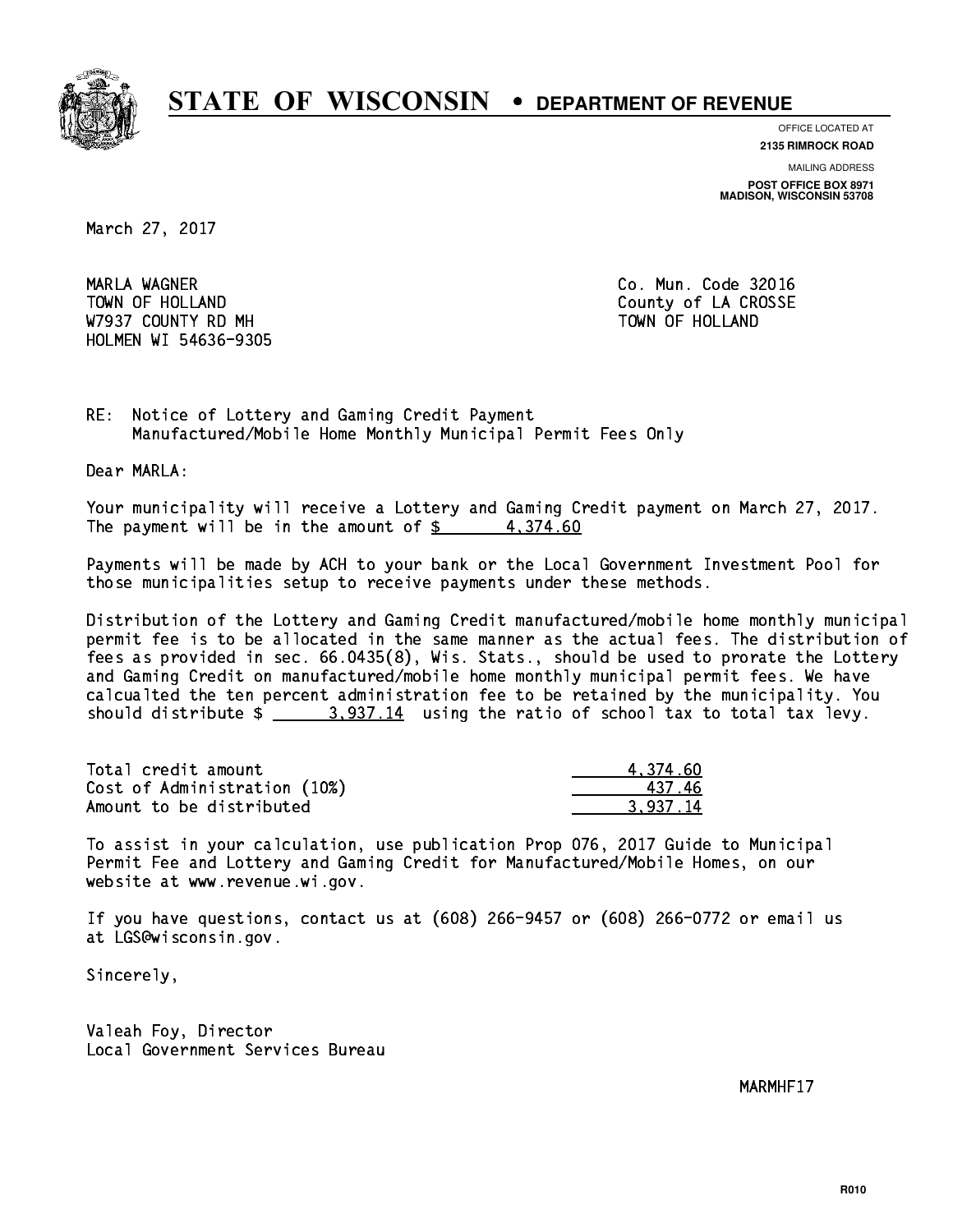

**OFFICE LOCATED AT 2135 RIMROCK ROAD**

**MAILING ADDRESS POST OFFICE BOX 8971 MADISON, WISCONSIN 53708**

March 27, 2017

MARY HOFER TOWN OF MEDARY **COUNTY** COUNTY COUNTY OF LA CROSSE N3393 SMITH VALLEY RD TOWN OF MEDARY LA CROSSE WI 54601

Co. Mun. Code 32018

RE: Notice of Lottery and Gaming Credit Payment Manufactured/Mobile Home Monthly Municipal Permit Fees Only

Dear MARY:

 Your municipality will receive a Lottery and Gaming Credit payment on March 27, 2017. The payment will be in the amount of  $\frac{2}{3}$  1,701.60

 Payments will be made by ACH to your bank or the Local Government Investment Pool for those municipalities setup to receive payments under these methods.

 Distribution of the Lottery and Gaming Credit manufactured/mobile home monthly municipal permit fee is to be allocated in the same manner as the actual fees. The distribution of fees as provided in sec. 66.0435(8), Wis. Stats., should be used to prorate the Lottery and Gaming Credit on manufactured/mobile home monthly municipal permit fees. We have calcualted the ten percent administration fee to be retained by the municipality. You should distribute  $\frac{1.531.44}{1.531.44}$  using the ratio of school tax to total tax levy.

| Total credit amount          | 1.701.60 |
|------------------------------|----------|
| Cost of Administration (10%) | 170.16   |
| Amount to be distributed     | 1.531.44 |

 To assist in your calculation, use publication Prop 076, 2017 Guide to Municipal Permit Fee and Lottery and Gaming Credit for Manufactured/Mobile Homes, on our website at www.revenue.wi.gov.

 If you have questions, contact us at (608) 266-9457 or (608) 266-0772 or email us at LGS@wisconsin.gov.

Sincerely,

 Valeah Foy, Director Local Government Services Bureau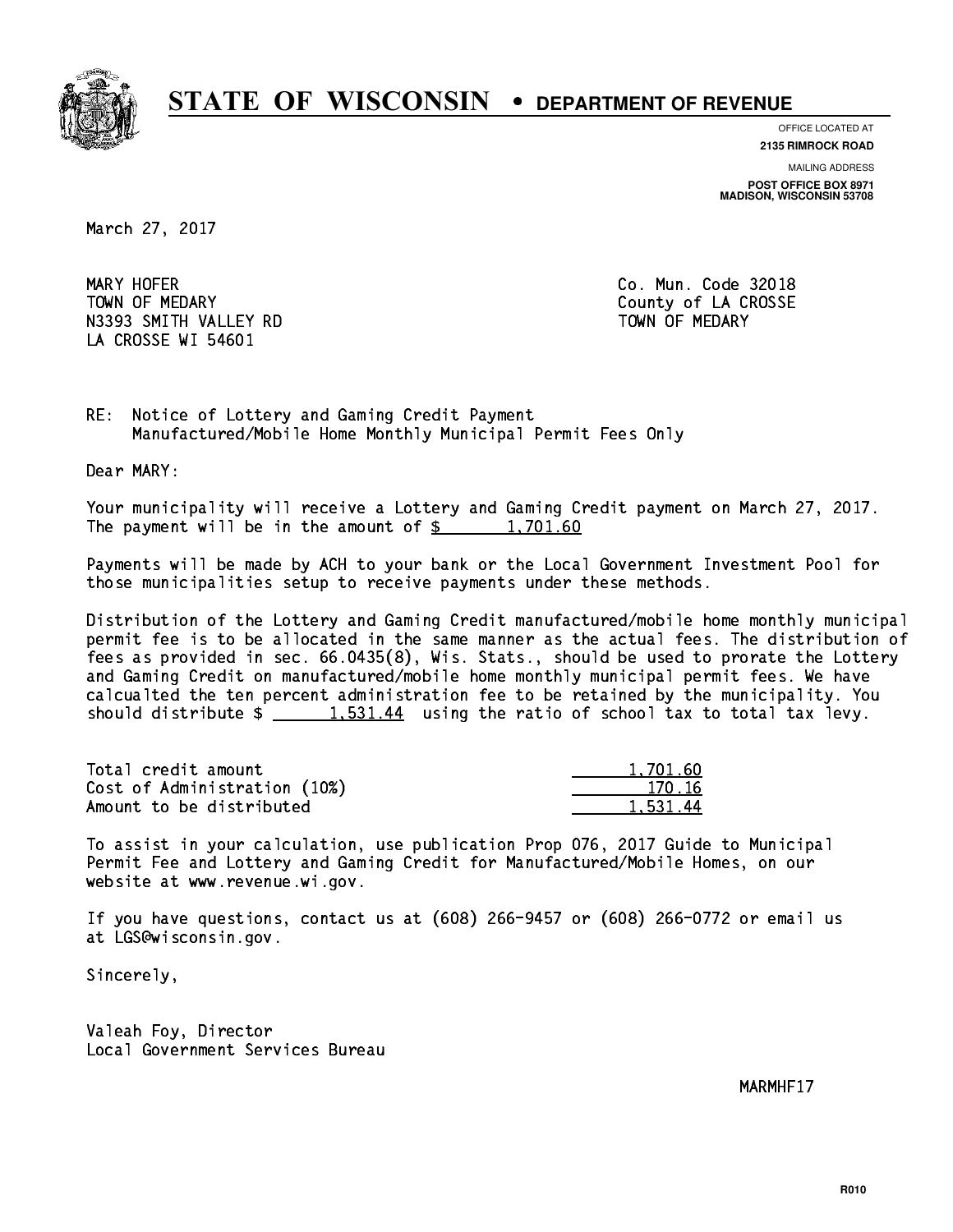

**OFFICE LOCATED AT**

**2135 RIMROCK ROAD**

**MAILING ADDRESS**

**POST OFFICE BOX 8971 MADISON, WISCONSIN 53708**

March 27, 2017

**JEFF BRUDOS**  2800 WARD AVE TOWN OF SHELBY LA CROSSE WI 54601

Co. Mun. Code 32022 TOWN OF SHELBY **COUNTY** COUNTY OF LA CROSSE

RE: Notice of Lottery and Gaming Credit Payment Manufactured/Mobile Home Monthly Municipal Permit Fees Only

Dear JEFF:

 Your municipality will receive a Lottery and Gaming Credit payment on March 27, 2017. The payment will be in the amount of  $\frac{2}{3}$  18,487.20

 Payments will be made by ACH to your bank or the Local Government Investment Pool for those municipalities setup to receive payments under these methods.

 Distribution of the Lottery and Gaming Credit manufactured/mobile home monthly municipal permit fee is to be allocated in the same manner as the actual fees. The distribution of fees as provided in sec. 66.0435(8), Wis. Stats., should be used to prorate the Lottery and Gaming Credit on manufactured/mobile home monthly municipal permit fees. We have calcualted the ten percent administration fee to be retained by the municipality. You should distribute  $\frac{16,638.48}{2}$  using the ratio of school tax to total tax levy.

| Total credit amount          | 18,487.20 |
|------------------------------|-----------|
| Cost of Administration (10%) | 1.848.72  |
| Amount to be distributed     | 16,638.48 |

 To assist in your calculation, use publication Prop 076, 2017 Guide to Municipal Permit Fee and Lottery and Gaming Credit for Manufactured/Mobile Homes, on our website at www.revenue.wi.gov.

 If you have questions, contact us at (608) 266-9457 or (608) 266-0772 or email us at LGS@wisconsin.gov.

Sincerely,

 Valeah Foy, Director Local Government Services Bureau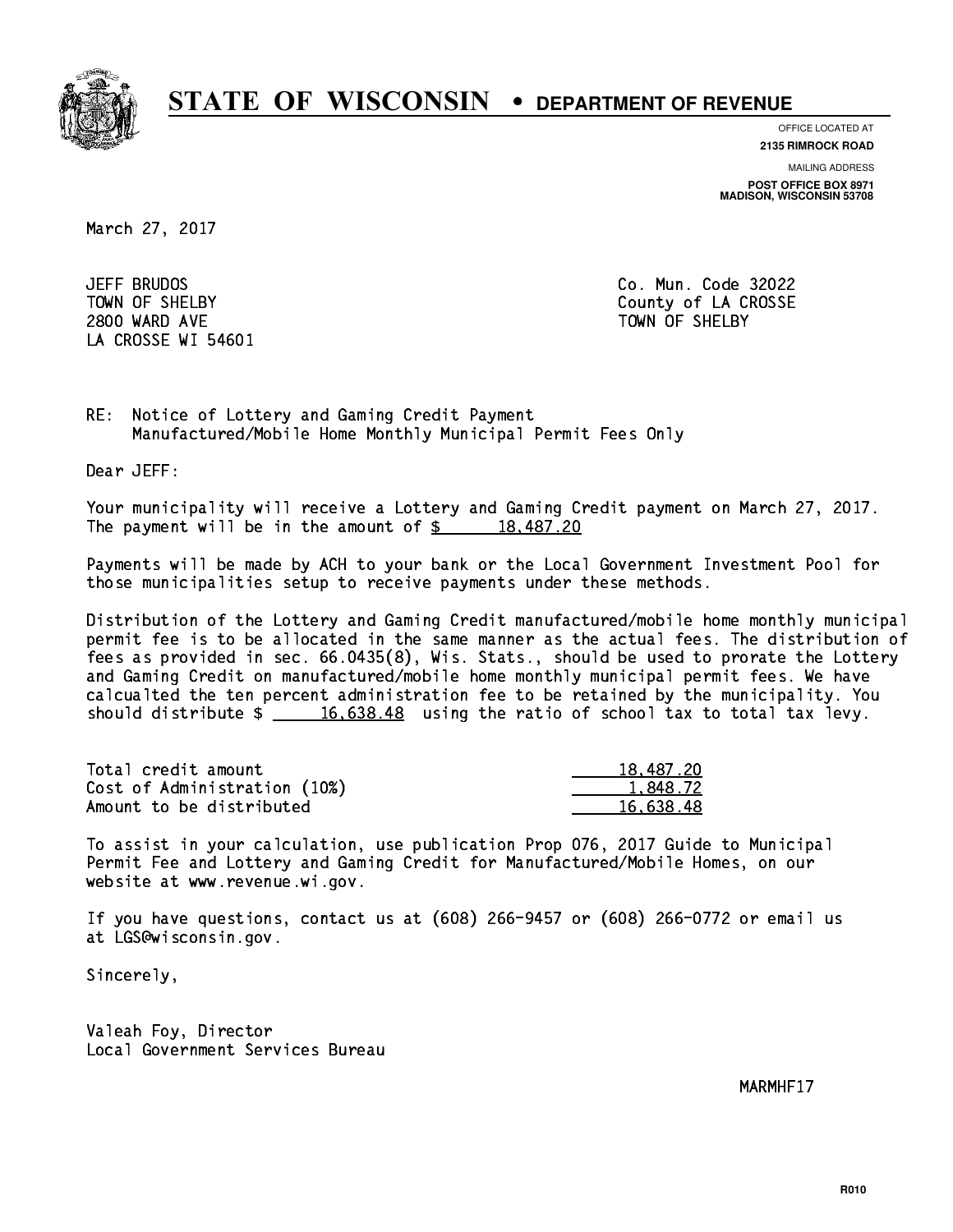

**OFFICE LOCATED AT 2135 RIMROCK ROAD**

**MAILING ADDRESS POST OFFICE BOX 8971 MADISON, WISCONSIN 53708**

March 27, 2017

ANGELA HORNBERG VILLAGE OF HOLMEN COUNTY OF LA CROSSE PO BOX 158 VILLAGE OF HOLMEN HOLMEN WI 54636-0158

Co. Mun. Code 32136

RE: Notice of Lottery and Gaming Credit Payment Manufactured/Mobile Home Monthly Municipal Permit Fees Only

Dear ANGELA:

 Your municipality will receive a Lottery and Gaming Credit payment on March 27, 2017. The payment will be in the amount of \$ 55,728.36 \_\_\_\_\_\_\_\_\_\_\_\_\_\_\_\_

 Payments will be made by ACH to your bank or the Local Government Investment Pool for those municipalities setup to receive payments under these methods.

 Distribution of the Lottery and Gaming Credit manufactured/mobile home monthly municipal permit fee is to be allocated in the same manner as the actual fees. The distribution of fees as provided in sec. 66.0435(8), Wis. Stats., should be used to prorate the Lottery and Gaming Credit on manufactured/mobile home monthly municipal permit fees. We have calcualted the ten percent administration fee to be retained by the municipality. You should distribute \$ 50,155.53 using the ratio of school tax to total tax levy. \_\_\_\_\_\_\_\_\_\_\_\_\_\_

| Total credit amount          | 55,728.36 |
|------------------------------|-----------|
| Cost of Administration (10%) | 5.572.83  |
| Amount to be distributed     | 50.155.53 |

 To assist in your calculation, use publication Prop 076, 2017 Guide to Municipal Permit Fee and Lottery and Gaming Credit for Manufactured/Mobile Homes, on our website at www.revenue.wi.gov.

 If you have questions, contact us at (608) 266-9457 or (608) 266-0772 or email us at LGS@wisconsin.gov.

Sincerely,

 Valeah Foy, Director Local Government Services Bureau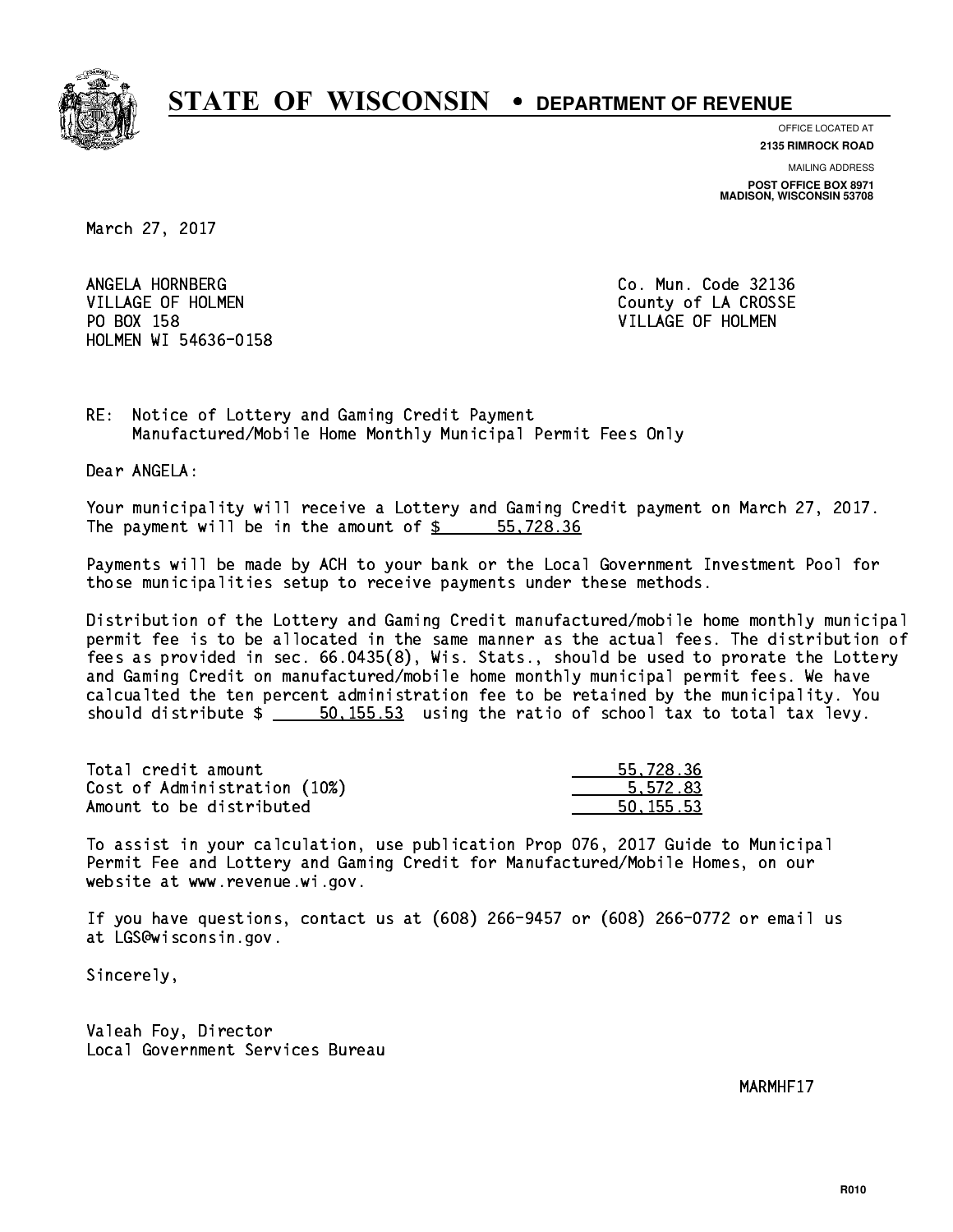

**OFFICE LOCATED AT**

**2135 RIMROCK ROAD**

**MAILING ADDRESS POST OFFICE BOX 8971 MADISON, WISCONSIN 53708**

March 27, 2017

 TERESA L SCHNITZLER Co. Mun. Code 32191 VILLAGE OF WEST SALEM COUNTY OF LA CROSSE 175 S LEONARD ST VILLAGE OF WEST SALEM WEST SALEM WI 54669-1620

RE: Notice of Lottery and Gaming Credit Payment Manufactured/Mobile Home Monthly Municipal Permit Fees Only

Dear TERESA:

 Your municipality will receive a Lottery and Gaming Credit payment on March 27, 2017. The payment will be in the amount of  $\frac{2}{3}$  19,189.68

 Payments will be made by ACH to your bank or the Local Government Investment Pool for those municipalities setup to receive payments under these methods.

 Distribution of the Lottery and Gaming Credit manufactured/mobile home monthly municipal permit fee is to be allocated in the same manner as the actual fees. The distribution of fees as provided in sec. 66.0435(8), Wis. Stats., should be used to prorate the Lottery and Gaming Credit on manufactured/mobile home monthly municipal permit fees. We have calcualted the ten percent administration fee to be retained by the municipality. You should distribute  $\frac{2}{17,270.72}$  using the ratio of school tax to total tax levy.

| Total credit amount          | 19, 189, 68 |
|------------------------------|-------------|
| Cost of Administration (10%) | 1.918.96    |
| Amount to be distributed     | 17.270.72   |

 To assist in your calculation, use publication Prop 076, 2017 Guide to Municipal Permit Fee and Lottery and Gaming Credit for Manufactured/Mobile Homes, on our website at www.revenue.wi.gov.

 If you have questions, contact us at (608) 266-9457 or (608) 266-0772 or email us at LGS@wisconsin.gov.

Sincerely,

 Valeah Foy, Director Local Government Services Bureau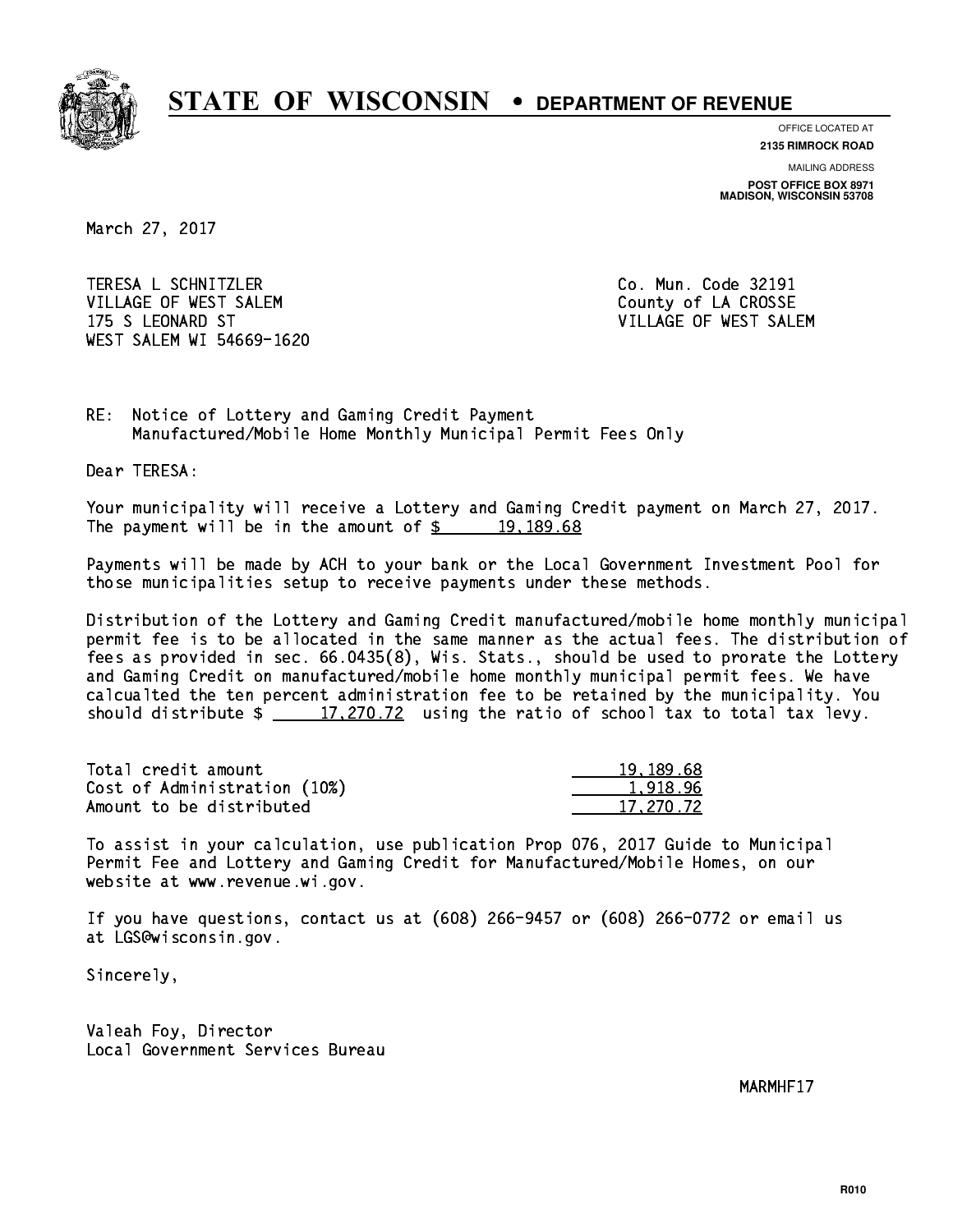

**OFFICE LOCATED AT**

**2135 RIMROCK ROAD**

**MAILING ADDRESS POST OFFICE BOX 8971 MADISON, WISCONSIN 53708**

March 27, 2017

WAYNE DELAGRAVE CITY OF LA CROSSE COUNTY OF LA CROSSE 400 LA CROSSE ST CITY OF LA CROSSE LA CROSSE WI 54601-3396

Co. Mun. Code 32246

RE: Notice of Lottery and Gaming Credit Payment Manufactured/Mobile Home Monthly Municipal Permit Fees Only

Dear WAYNE:

 Your municipality will receive a Lottery and Gaming Credit payment on March 27, 2017. The payment will be in the amount of  $\frac{2}{3}$  39,322.38

 Payments will be made by ACH to your bank or the Local Government Investment Pool for those municipalities setup to receive payments under these methods.

 Distribution of the Lottery and Gaming Credit manufactured/mobile home monthly municipal permit fee is to be allocated in the same manner as the actual fees. The distribution of fees as provided in sec. 66.0435(8), Wis. Stats., should be used to prorate the Lottery and Gaming Credit on manufactured/mobile home monthly municipal permit fees. We have calcualted the ten percent administration fee to be retained by the municipality. You should distribute  $\frac{25.390.15}{2}$  using the ratio of school tax to total tax levy.

| Total credit amount          | 39, 322, 38 |
|------------------------------|-------------|
| Cost of Administration (10%) | 3.932.23    |
| Amount to be distributed     | 35.390.15   |

 To assist in your calculation, use publication Prop 076, 2017 Guide to Municipal Permit Fee and Lottery and Gaming Credit for Manufactured/Mobile Homes, on our website at www.revenue.wi.gov.

 If you have questions, contact us at (608) 266-9457 or (608) 266-0772 or email us at LGS@wisconsin.gov.

Sincerely,

 Valeah Foy, Director Local Government Services Bureau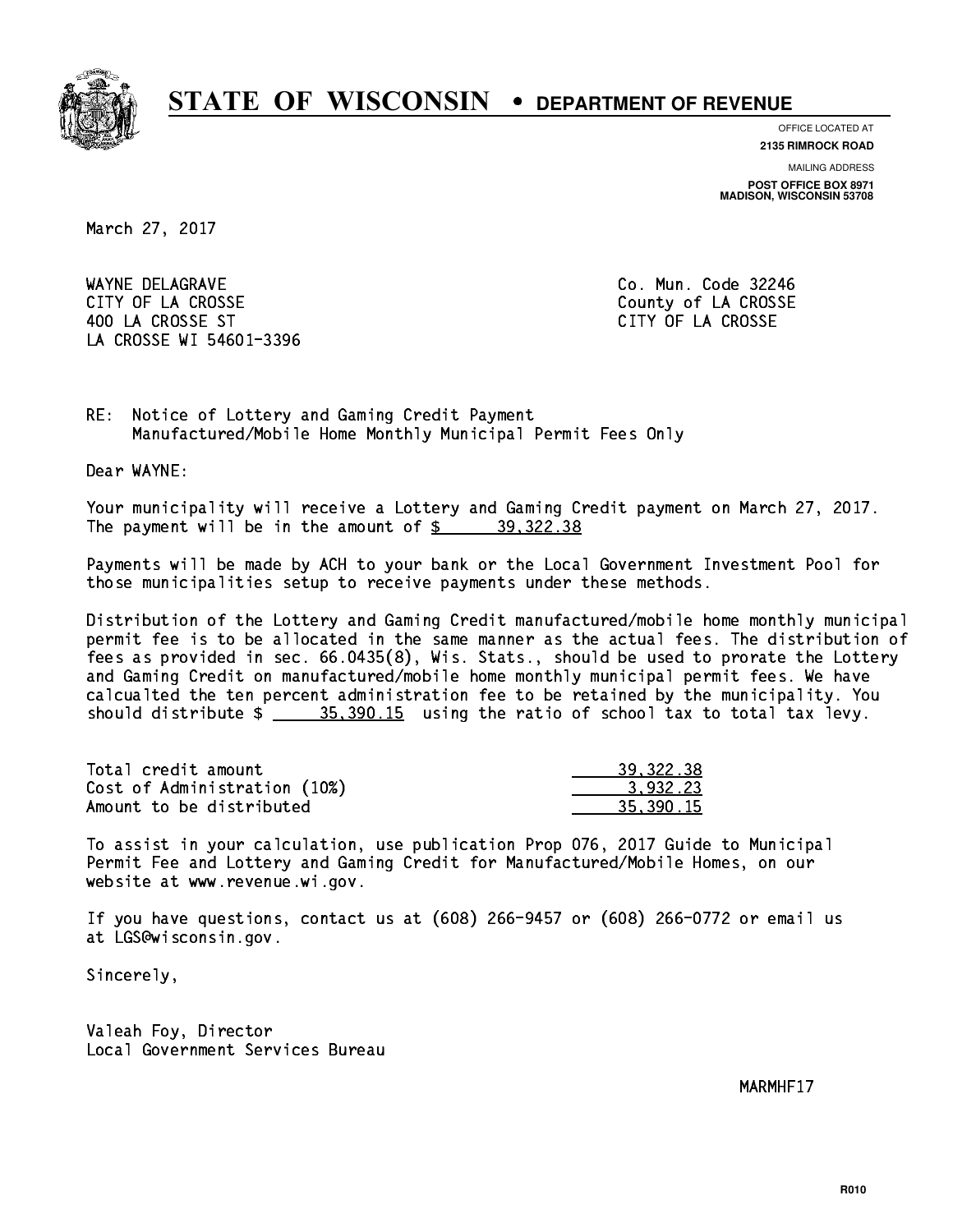

**OFFICE LOCATED AT 2135 RIMROCK ROAD**

**MAILING ADDRESS POST OFFICE BOX 8971 MADISON, WISCONSIN 53708**

March 27, 2017

 FRED BUEHLER Co. Mun. Code 32265 CITY OF ONALASKA COUNTY COUNTY OF COUNTY OF COUNTY OF LA CROSSE 415 MAIN ST CITY OF ONALASKA ONALASKA WI 54650-2953

RE: Notice of Lottery and Gaming Credit Payment Manufactured/Mobile Home Monthly Municipal Permit Fees Only

Dear FRED:

 Your municipality will receive a Lottery and Gaming Credit payment on March 27, 2017. The payment will be in the amount of  $\frac{2}{3}$  30,926.02

 Payments will be made by ACH to your bank or the Local Government Investment Pool for those municipalities setup to receive payments under these methods.

 Distribution of the Lottery and Gaming Credit manufactured/mobile home monthly municipal permit fee is to be allocated in the same manner as the actual fees. The distribution of fees as provided in sec. 66.0435(8), Wis. Stats., should be used to prorate the Lottery and Gaming Credit on manufactured/mobile home monthly municipal permit fees. We have calcualted the ten percent administration fee to be retained by the municipality. You should distribute  $\frac{27.833.42}{27.833.42}$  using the ratio of school tax to total tax levy.

| Total credit amount          | 30,926.02 |
|------------------------------|-----------|
| Cost of Administration (10%) | 3.092.60  |
| Amount to be distributed     | 27.833.42 |

 To assist in your calculation, use publication Prop 076, 2017 Guide to Municipal Permit Fee and Lottery and Gaming Credit for Manufactured/Mobile Homes, on our website at www.revenue.wi.gov.

 If you have questions, contact us at (608) 266-9457 or (608) 266-0772 or email us at LGS@wisconsin.gov.

Sincerely,

 Valeah Foy, Director Local Government Services Bureau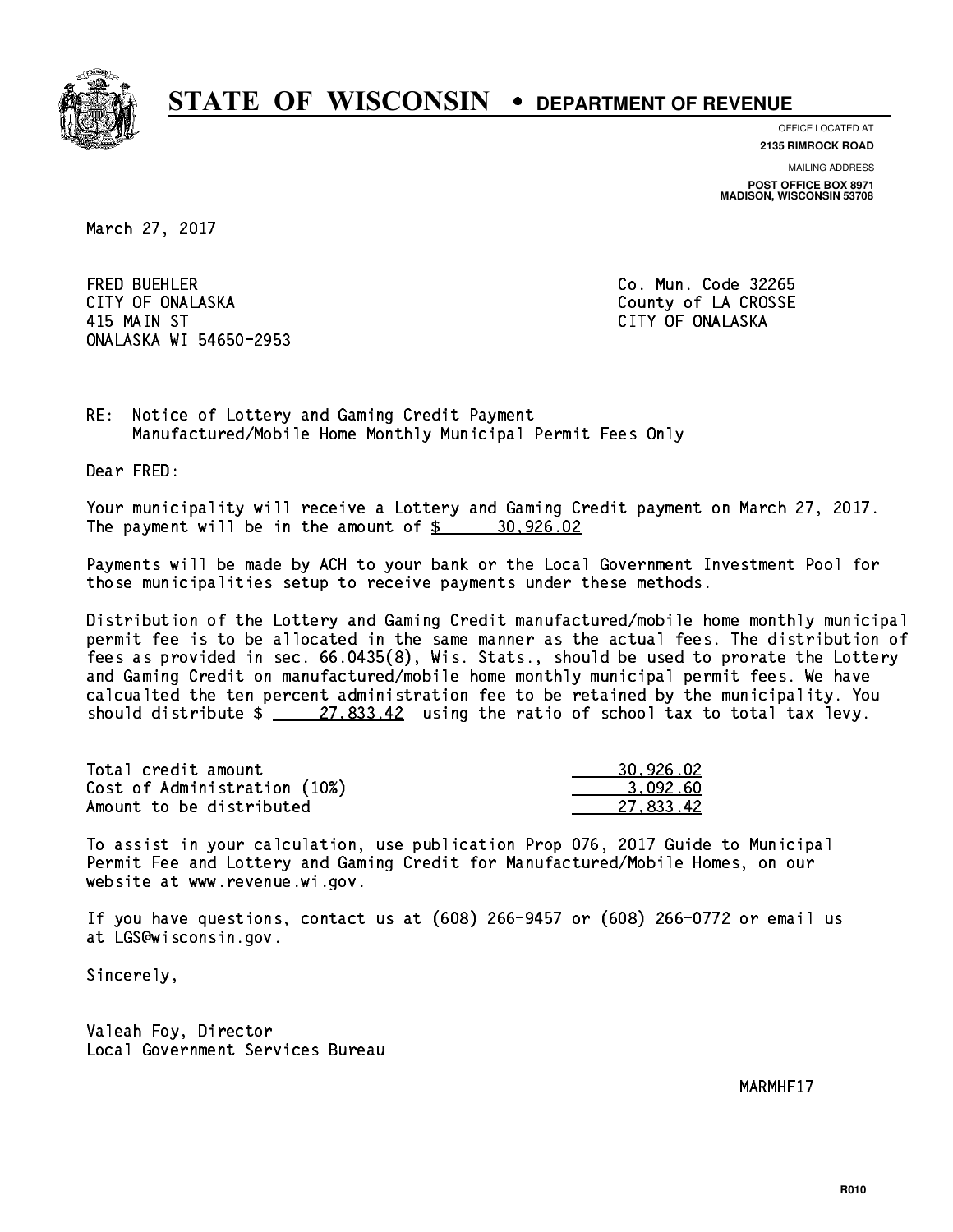

**OFFICE LOCATED AT**

**2135 RIMROCK ROAD**

**MAILING ADDRESS POST OFFICE BOX 8971 MADISON, WISCONSIN 53708**

March 27, 2017

 MARY ANN FINK Co. Mun. Code 33004 TOWN OF BELMONT COUNTY COUNTY OF LAFAYETTE 19059 US HWY 151 TOWN OF BELMONT BELMONT WI 53510-9766

RE: Notice of Lottery and Gaming Credit Payment Manufactured/Mobile Home Monthly Municipal Permit Fees Only

Dear MARY ANN:

 Your municipality will receive a Lottery and Gaming Credit payment on March 27, 2017. The payment will be in the amount of \$ 5,186.88 \_\_\_\_\_\_\_\_\_\_\_\_\_\_\_\_

 Payments will be made by ACH to your bank or the Local Government Investment Pool for those municipalities setup to receive payments under these methods.

 Distribution of the Lottery and Gaming Credit manufactured/mobile home monthly municipal permit fee is to be allocated in the same manner as the actual fees. The distribution of fees as provided in sec. 66.0435(8), Wis. Stats., should be used to prorate the Lottery and Gaming Credit on manufactured/mobile home monthly municipal permit fees. We have calcualted the ten percent administration fee to be retained by the municipality. You should distribute  $\frac{4.668.20}{4.668.20}$  using the ratio of school tax to total tax levy.

| Total credit amount          | 5.186.88 |
|------------------------------|----------|
| Cost of Administration (10%) | 518.68   |
| Amount to be distributed     | 4.668.20 |

 To assist in your calculation, use publication Prop 076, 2017 Guide to Municipal Permit Fee and Lottery and Gaming Credit for Manufactured/Mobile Homes, on our website at www.revenue.wi.gov.

 If you have questions, contact us at (608) 266-9457 or (608) 266-0772 or email us at LGS@wisconsin.gov.

Sincerely,

 Valeah Foy, Director Local Government Services Bureau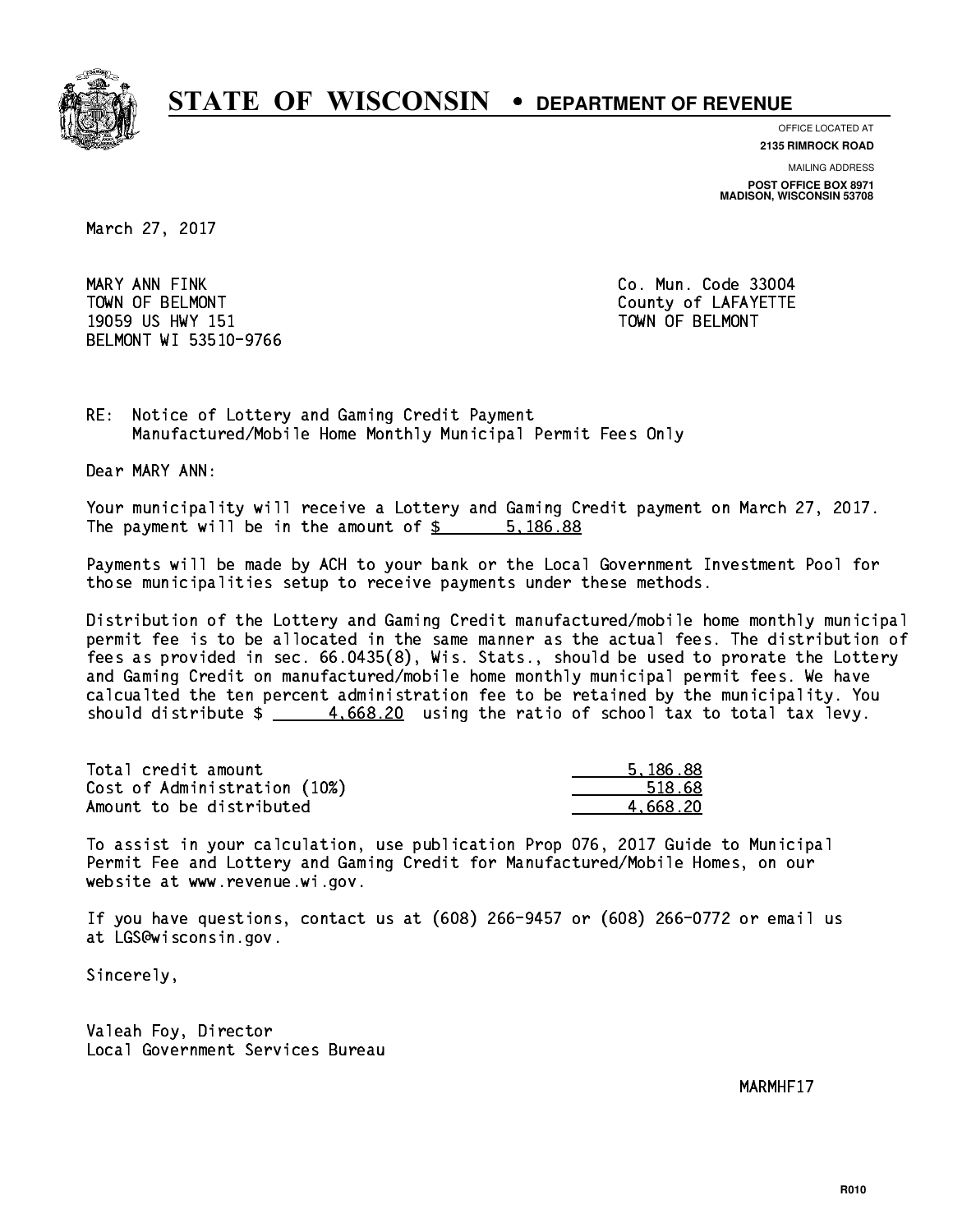

**OFFICE LOCATED AT**

**2135 RIMROCK ROAD**

**MAILING ADDRESS POST OFFICE BOX 8971 MADISON, WISCONSIN 53708**

March 27, 2017

SANDRA FLANNERY VILLAGE OF ARGYLE COUNTY OF LAFAYETTE PO BOX 246 VILLAGE OF ARGYLE ARGYLE WI 53504-0246

Co. Mun. Code 33101

RE: Notice of Lottery and Gaming Credit Payment Manufactured/Mobile Home Monthly Municipal Permit Fees Only

Dear SANDRA:

 Your municipality will receive a Lottery and Gaming Credit payment on March 27, 2017. The payment will be in the amount of  $\frac{2.041.56}{2.041.56}$ 

 Payments will be made by ACH to your bank or the Local Government Investment Pool for those municipalities setup to receive payments under these methods.

 Distribution of the Lottery and Gaming Credit manufactured/mobile home monthly municipal permit fee is to be allocated in the same manner as the actual fees. The distribution of fees as provided in sec. 66.0435(8), Wis. Stats., should be used to prorate the Lottery and Gaming Credit on manufactured/mobile home monthly municipal permit fees. We have calcualted the ten percent administration fee to be retained by the municipality. You should distribute  $\frac{1.837.41}{1.837.41}$  using the ratio of school tax to total tax levy.

| Total credit amount          | 2.041.56 |
|------------------------------|----------|
| Cost of Administration (10%) | 204.15   |
| Amount to be distributed     | 1.837.41 |

 To assist in your calculation, use publication Prop 076, 2017 Guide to Municipal Permit Fee and Lottery and Gaming Credit for Manufactured/Mobile Homes, on our website at www.revenue.wi.gov.

 If you have questions, contact us at (608) 266-9457 or (608) 266-0772 or email us at LGS@wisconsin.gov.

Sincerely,

 Valeah Foy, Director Local Government Services Bureau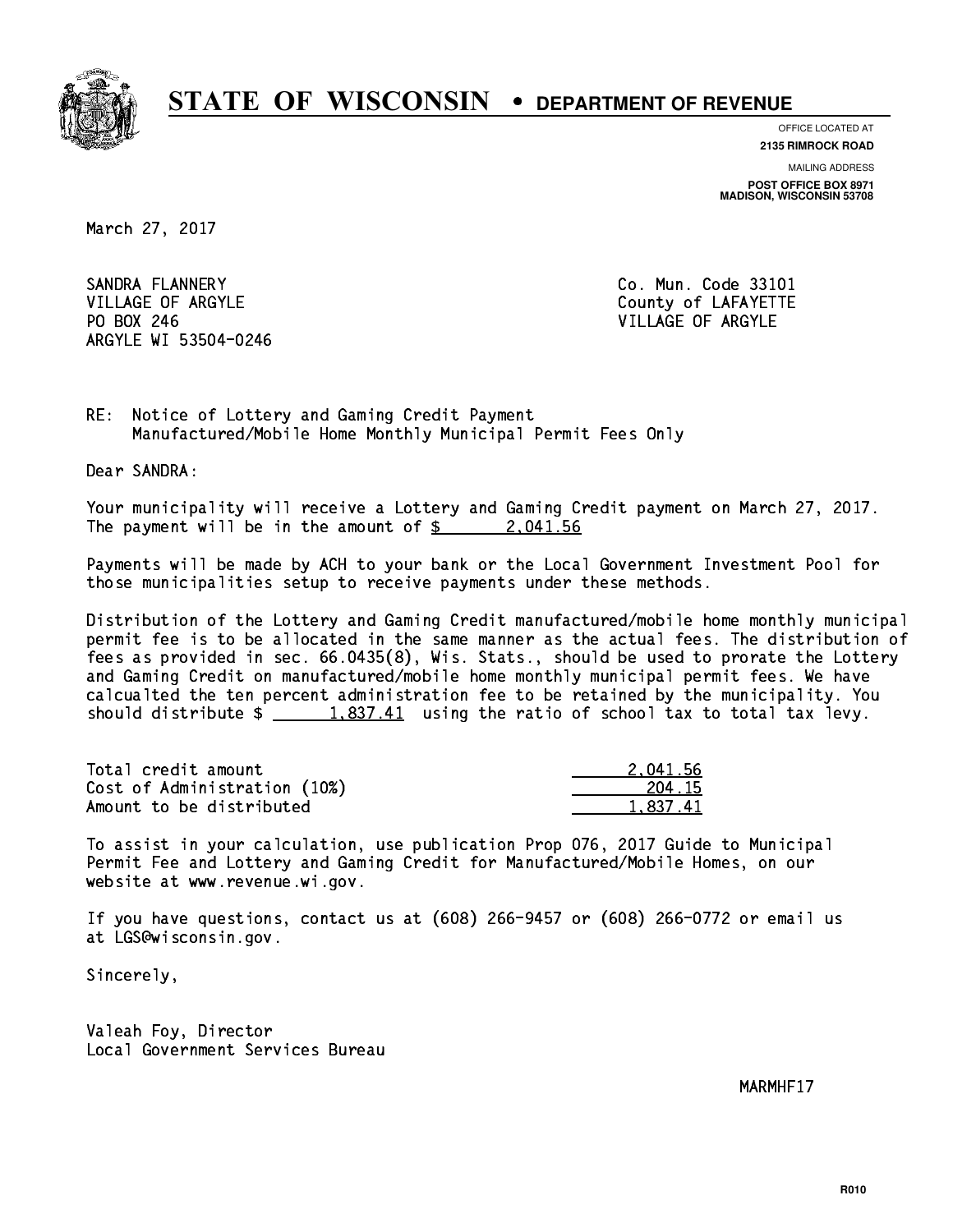

**OFFICE LOCATED AT**

**2135 RIMROCK ROAD**

**MAILING ADDRESS POST OFFICE BOX 8971 MADISON, WISCONSIN 53708**

March 27, 2017

ALICE GILMAN COMPOUND CO. Mun. Code 33106 PO BOX 6 BELMONT WI 53510

VILLAGE OF BELMONT COUNTS AND THE COUNTY OF LAFAYETTE VILLAGE OF BELMONT

RE: Notice of Lottery and Gaming Credit Payment Manufactured/Mobile Home Monthly Municipal Permit Fees Only

Dear ALICE:

 Your municipality will receive a Lottery and Gaming Credit payment on March 27, 2017. The payment will be in the amount of \$ 769.56 \_\_\_\_\_\_\_\_\_\_\_\_\_\_\_\_

 Payments will be made by ACH to your bank or the Local Government Investment Pool for those municipalities setup to receive payments under these methods.

 Distribution of the Lottery and Gaming Credit manufactured/mobile home monthly municipal permit fee is to be allocated in the same manner as the actual fees. The distribution of fees as provided in sec. 66.0435(8), Wis. Stats., should be used to prorate the Lottery and Gaming Credit on manufactured/mobile home monthly municipal permit fees. We have calcualted the ten percent administration fee to be retained by the municipality. You should distribute  $\frac{2}{1}$   $\frac{692.61}{692.61}$  using the ratio of school tax to total tax levy.

Total credit amount Cost of Administration (10%) Amount to be distributed

| ) 56       |
|------------|
| 95.<br>-71 |
| 12.61      |

 To assist in your calculation, use publication Prop 076, 2017 Guide to Municipal Permit Fee and Lottery and Gaming Credit for Manufactured/Mobile Homes, on our website at www.revenue.wi.gov.

 If you have questions, contact us at (608) 266-9457 or (608) 266-0772 or email us at LGS@wisconsin.gov.

Sincerely,

 Valeah Foy, Director Local Government Services Bureau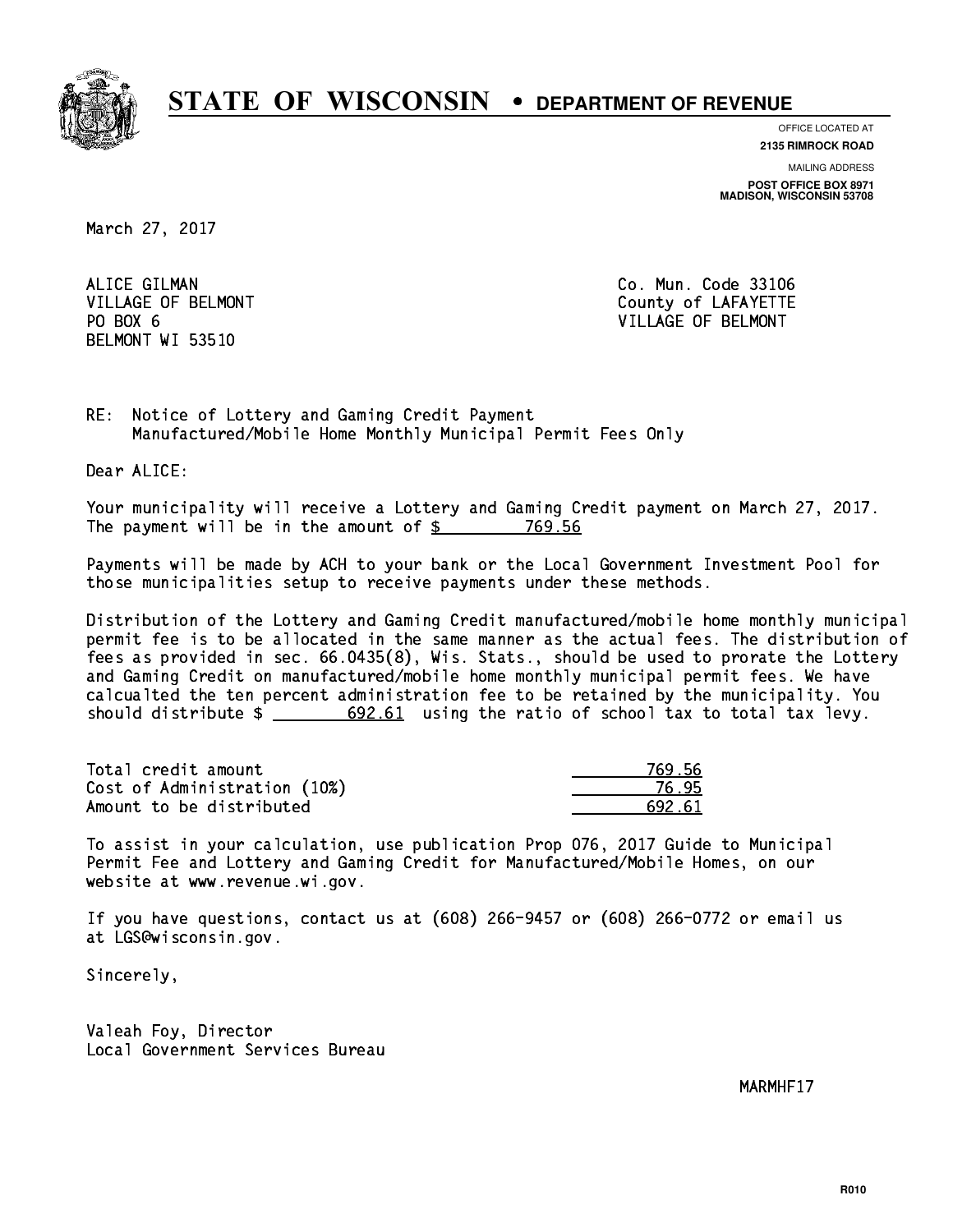

**OFFICE LOCATED AT 2135 RIMROCK ROAD**

**MAILING ADDRESS**

**POST OFFICE BOX 8971 MADISON, WISCONSIN 53708**

March 27, 2017

PHILIP A RISSEEUW Co. Mun. Code 33216 CITY OF DARLINGTON County of LAFAYETTE PO BOX 207 DARLINGTON WI 53530-0207

CITY OF DARLINGTON

RE: Notice of Lottery and Gaming Credit Payment Manufactured/Mobile Home Monthly Municipal Permit Fees Only

Dear PHILIP:

 Your municipality will receive a Lottery and Gaming Credit payment on March 27, 2017. The payment will be in the amount of  $\frac{2}{3}$  1,414.78

 Payments will be made by ACH to your bank or the Local Government Investment Pool for those municipalities setup to receive payments under these methods.

 Distribution of the Lottery and Gaming Credit manufactured/mobile home monthly municipal permit fee is to be allocated in the same manner as the actual fees. The distribution of fees as provided in sec. 66.0435(8), Wis. Stats., should be used to prorate the Lottery and Gaming Credit on manufactured/mobile home monthly municipal permit fees. We have calcualted the ten percent administration fee to be retained by the municipality. You should distribute  $\frac{1,273.31}{1,273.31}$  using the ratio of school tax to total tax levy.

Total credit amount Cost of Administration (10%) Amount to be distributed

| 4.78   |
|--------|
| 17     |
| 273.31 |

 To assist in your calculation, use publication Prop 076, 2017 Guide to Municipal Permit Fee and Lottery and Gaming Credit for Manufactured/Mobile Homes, on our website at www.revenue.wi.gov.

 If you have questions, contact us at (608) 266-9457 or (608) 266-0772 or email us at LGS@wisconsin.gov.

Sincerely,

 Valeah Foy, Director Local Government Services Bureau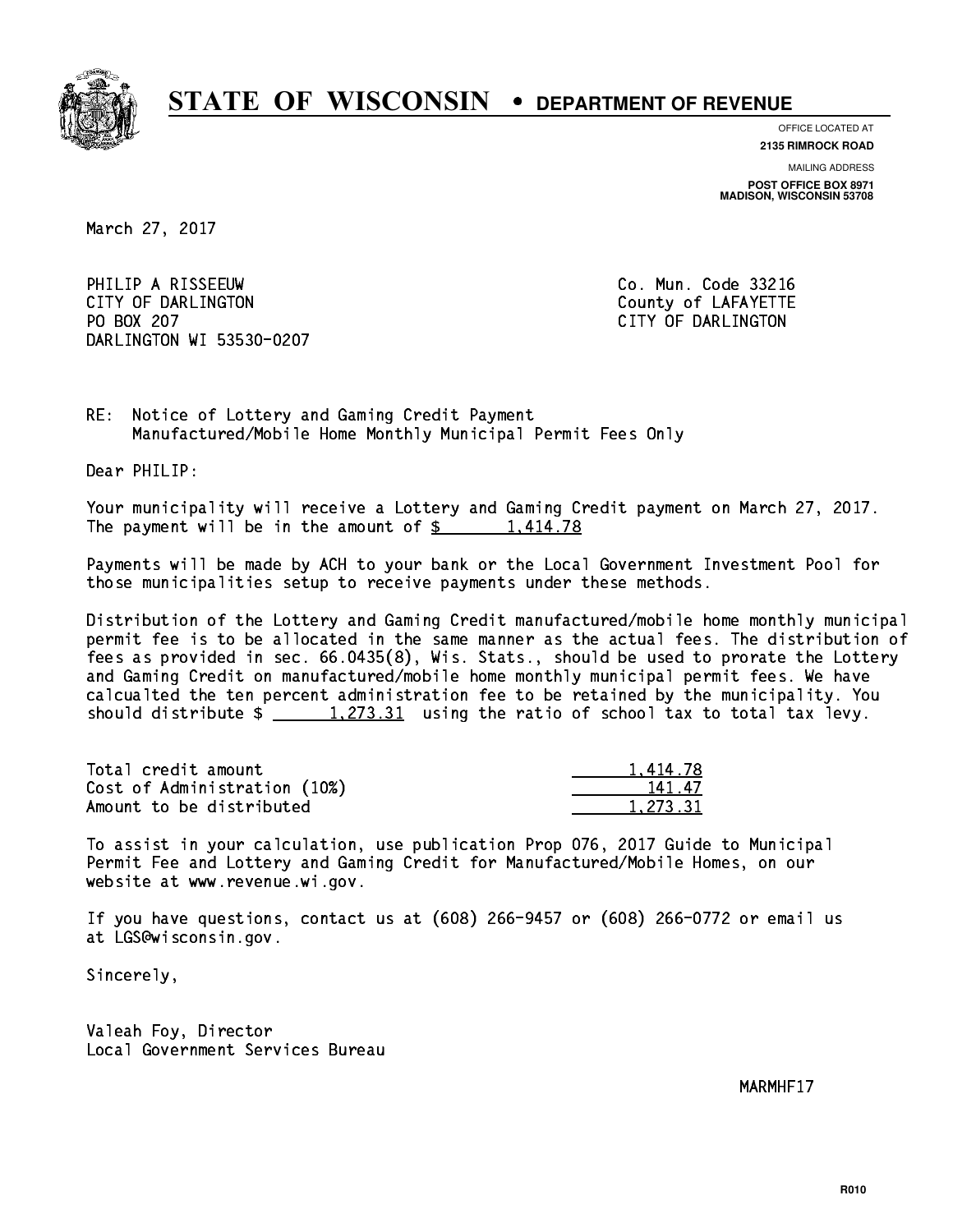

**OFFICE LOCATED AT 2135 RIMROCK ROAD**

**MAILING ADDRESS POST OFFICE BOX 8971 MADISON, WISCONSIN 53708**

March 27, 2017

 MARSHA EINSWEILER Co. Mun. Code 33281 CITY OF SHULLSBURG COUNTY COUNTY OF LAFAYETTE PO BOX 580 SHULLSBURG WI 53586-0580

CITY OF SHULLSBURG

RE: Notice of Lottery and Gaming Credit Payment Manufactured/Mobile Home Monthly Municipal Permit Fees Only

Dear MARSHA:

 Your municipality will receive a Lottery and Gaming Credit payment on March 27, 2017. The payment will be in the amount of  $\frac{2}{3}$  673.10

 Payments will be made by ACH to your bank or the Local Government Investment Pool for those municipalities setup to receive payments under these methods.

 Distribution of the Lottery and Gaming Credit manufactured/mobile home monthly municipal permit fee is to be allocated in the same manner as the actual fees. The distribution of fees as provided in sec. 66.0435(8), Wis. Stats., should be used to prorate the Lottery and Gaming Credit on manufactured/mobile home monthly municipal permit fees. We have calcualted the ten percent administration fee to be retained by the municipality. You should distribute  $\frac{2}{1-x} = \frac{605.79}{20}$  using the ratio of school tax to total tax levy.

| Total credit amount          | 673.10 |
|------------------------------|--------|
| Cost of Administration (10%) | 6731   |
| Amount to be distributed     | 605.79 |

 To assist in your calculation, use publication Prop 076, 2017 Guide to Municipal Permit Fee and Lottery and Gaming Credit for Manufactured/Mobile Homes, on our website at www.revenue.wi.gov.

 If you have questions, contact us at (608) 266-9457 or (608) 266-0772 or email us at LGS@wisconsin.gov.

Sincerely,

 Valeah Foy, Director Local Government Services Bureau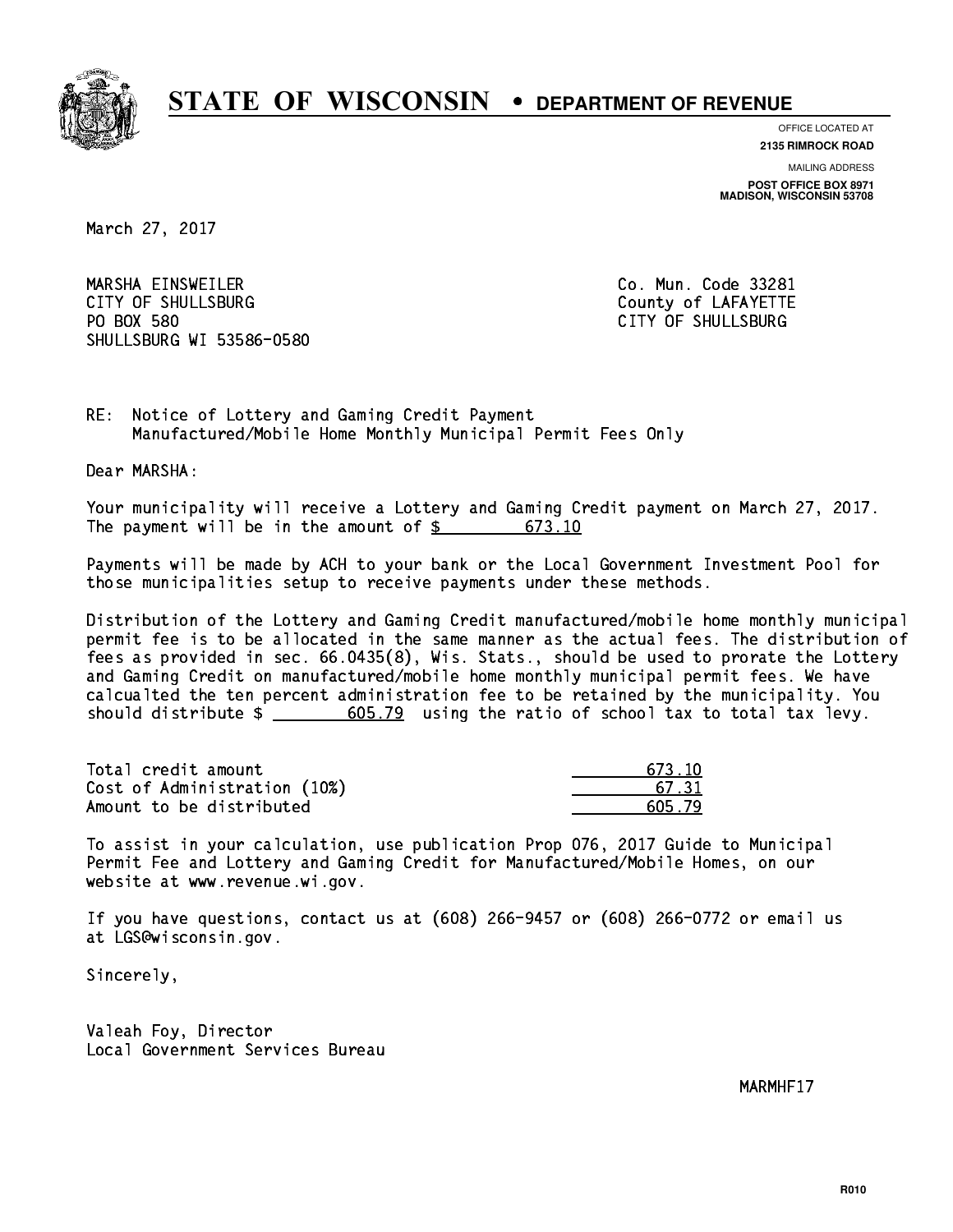

**OFFICE LOCATED AT**

**2135 RIMROCK ROAD**

**MAILING ADDRESS POST OFFICE BOX 8971 MADISON, WISCONSIN 53708**

March 27, 2017

JEAN ANDRASCHKO TOWN OF ROLLING **COUNTY OF ROLLING**  N385 SUGAR BUSH RD TOWN OF ROLLING ANTIGO WI 54409-9072

Co. Mun. Code 34026

RE: Notice of Lottery and Gaming Credit Payment Manufactured/Mobile Home Monthly Municipal Permit Fees Only

Dear JEAN:

 Your municipality will receive a Lottery and Gaming Credit payment on March 27, 2017. The payment will be in the amount of  $\frac{2}{3}$ 346.13

 Payments will be made by ACH to your bank or the Local Government Investment Pool for those municipalities setup to receive payments under these methods.

 Distribution of the Lottery and Gaming Credit manufactured/mobile home monthly municipal permit fee is to be allocated in the same manner as the actual fees. The distribution of fees as provided in sec. 66.0435(8), Wis. Stats., should be used to prorate the Lottery and Gaming Credit on manufactured/mobile home monthly municipal permit fees. We have calcualted the ten percent administration fee to be retained by the municipality. You should distribute  $\frac{2 \cdot 311.52}{2}$  using the ratio of school tax to total tax levy.

Total credit amount Cost of Administration (10%) Amount to be distributed

| ୀ ?        |
|------------|
| 51         |
| -52<br>211 |

 To assist in your calculation, use publication Prop 076, 2017 Guide to Municipal Permit Fee and Lottery and Gaming Credit for Manufactured/Mobile Homes, on our website at www.revenue.wi.gov.

 If you have questions, contact us at (608) 266-9457 or (608) 266-0772 or email us at LGS@wisconsin.gov.

Sincerely,

 Valeah Foy, Director Local Government Services Bureau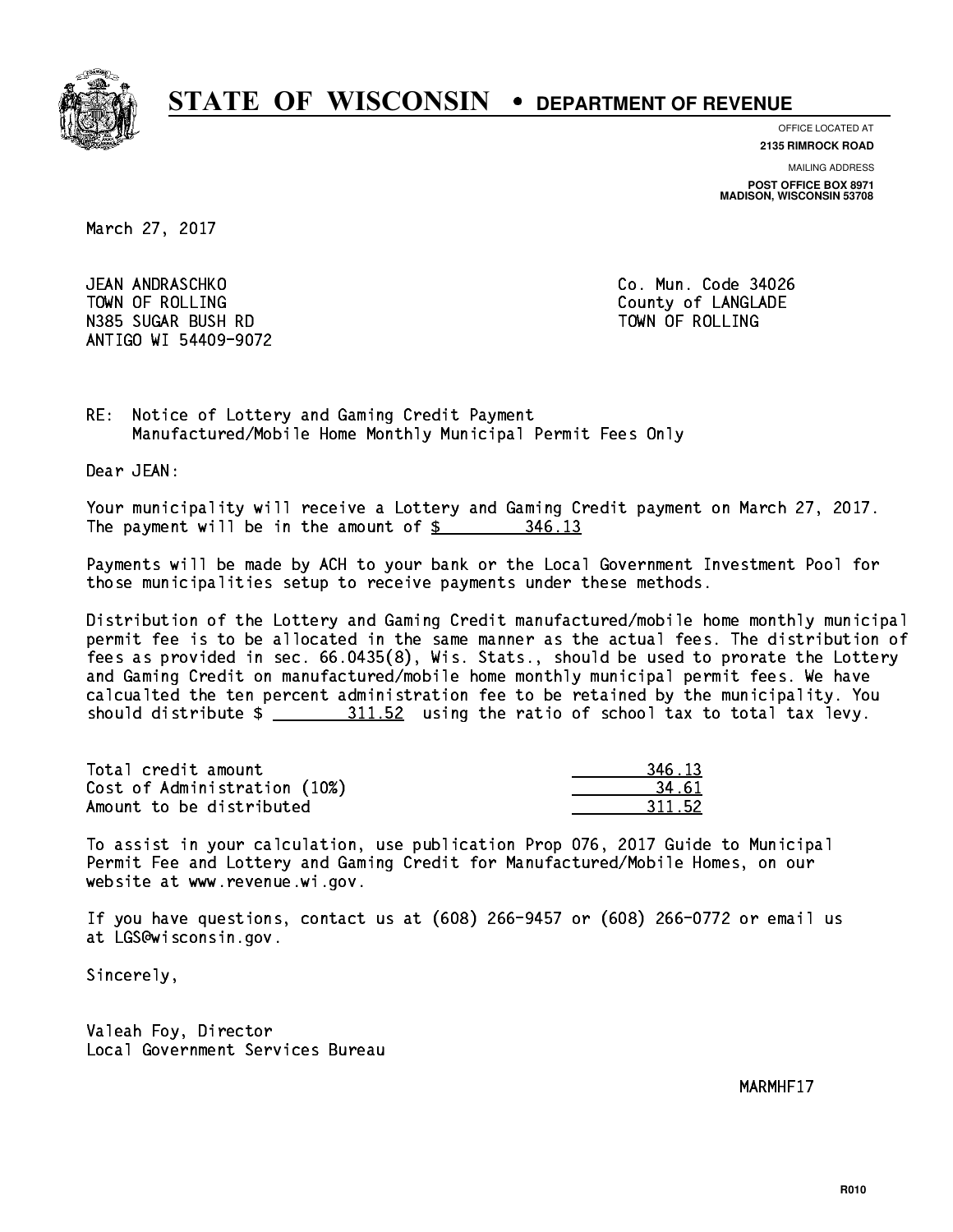

**OFFICE LOCATED AT**

**2135 RIMROCK ROAD**

**MAILING ADDRESS POST OFFICE BOX 8971 MADISON, WISCONSIN 53708**

March 27, 2017

 KAYE M. MATUCHESKI Co. Mun. Code 34201 CITY OF ANTIGO COUNTY OF ANTIGO 700 EDISON ST CITY OF ANTIGO ANTIGO WI 54409-1955

RE: Notice of Lottery and Gaming Credit Payment Manufactured/Mobile Home Monthly Municipal Permit Fees Only

Dear KAYE:

 Your municipality will receive a Lottery and Gaming Credit payment on March 27, 2017. The payment will be in the amount of  $\frac{2}{3}$  2,125.20

 Payments will be made by ACH to your bank or the Local Government Investment Pool for those municipalities setup to receive payments under these methods.

 Distribution of the Lottery and Gaming Credit manufactured/mobile home monthly municipal permit fee is to be allocated in the same manner as the actual fees. The distribution of fees as provided in sec. 66.0435(8), Wis. Stats., should be used to prorate the Lottery and Gaming Credit on manufactured/mobile home monthly municipal permit fees. We have calcualted the ten percent administration fee to be retained by the municipality. You should distribute  $\frac{1,912.68}{1,912.68}$  using the ratio of school tax to total tax levy.

| Total credit amount          | 2.125.20 |
|------------------------------|----------|
| Cost of Administration (10%) | 212.52   |
| Amount to be distributed     | 1.912.68 |

 To assist in your calculation, use publication Prop 076, 2017 Guide to Municipal Permit Fee and Lottery and Gaming Credit for Manufactured/Mobile Homes, on our website at www.revenue.wi.gov.

 If you have questions, contact us at (608) 266-9457 or (608) 266-0772 or email us at LGS@wisconsin.gov.

Sincerely,

 Valeah Foy, Director Local Government Services Bureau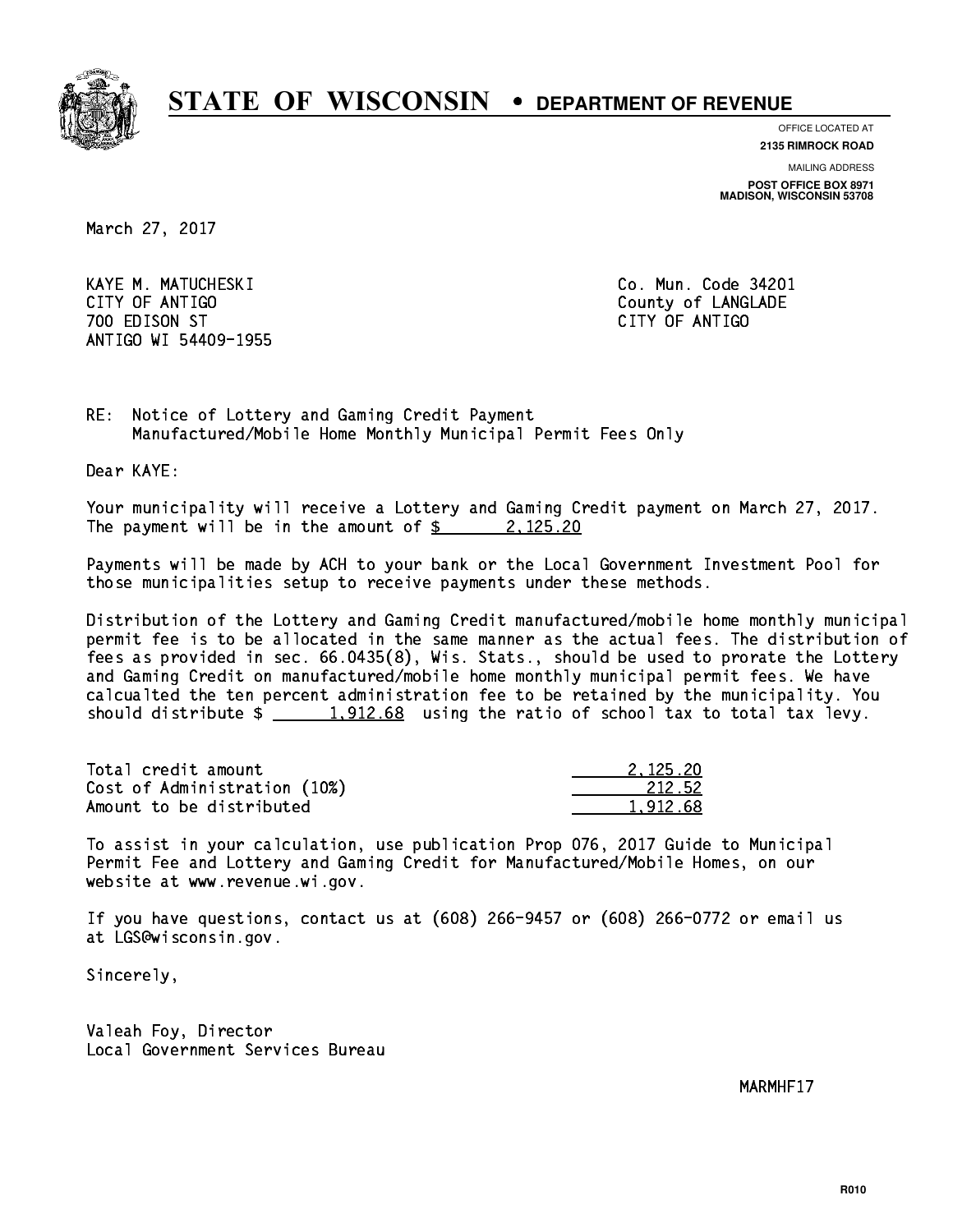

**OFFICE LOCATED AT**

**2135 RIMROCK ROAD**

**MAILING ADDRESS**

**POST OFFICE BOX 8971 MADISON, WISCONSIN 53708**

March 27, 2017

PHYLLIS J EVANS **Co. Mun. Code 35004** TOWN OF BRADLEY **COUNTY COULD AND ACCOUNT OF COULD A** PO BOX 325 PO BOX 325 TOWN OF BRADLEY TOMAHAWK WI 54487-0325

RE: Notice of Lottery and Gaming Credit Payment Manufactured/Mobile Home Monthly Municipal Permit Fees Only

Dear PHYLLIS:

 Your municipality will receive a Lottery and Gaming Credit payment on March 27, 2017. The payment will be in the amount of  $\frac{2}{3}$  1,758.53

 Payments will be made by ACH to your bank or the Local Government Investment Pool for those municipalities setup to receive payments under these methods.

 Distribution of the Lottery and Gaming Credit manufactured/mobile home monthly municipal permit fee is to be allocated in the same manner as the actual fees. The distribution of fees as provided in sec. 66.0435(8), Wis. Stats., should be used to prorate the Lottery and Gaming Credit on manufactured/mobile home monthly municipal permit fees. We have calcualted the ten percent administration fee to be retained by the municipality. You should distribute  $\frac{1.582.68}{1.582.68}$  using the ratio of school tax to total tax levy.

| Total credit amount          | 1,758.53 |
|------------------------------|----------|
| Cost of Administration (10%) | 175.85   |
| Amount to be distributed     | 1,582.68 |

 To assist in your calculation, use publication Prop 076, 2017 Guide to Municipal Permit Fee and Lottery and Gaming Credit for Manufactured/Mobile Homes, on our website at www.revenue.wi.gov.

 If you have questions, contact us at (608) 266-9457 or (608) 266-0772 or email us at LGS@wisconsin.gov.

Sincerely,

 Valeah Foy, Director Local Government Services Bureau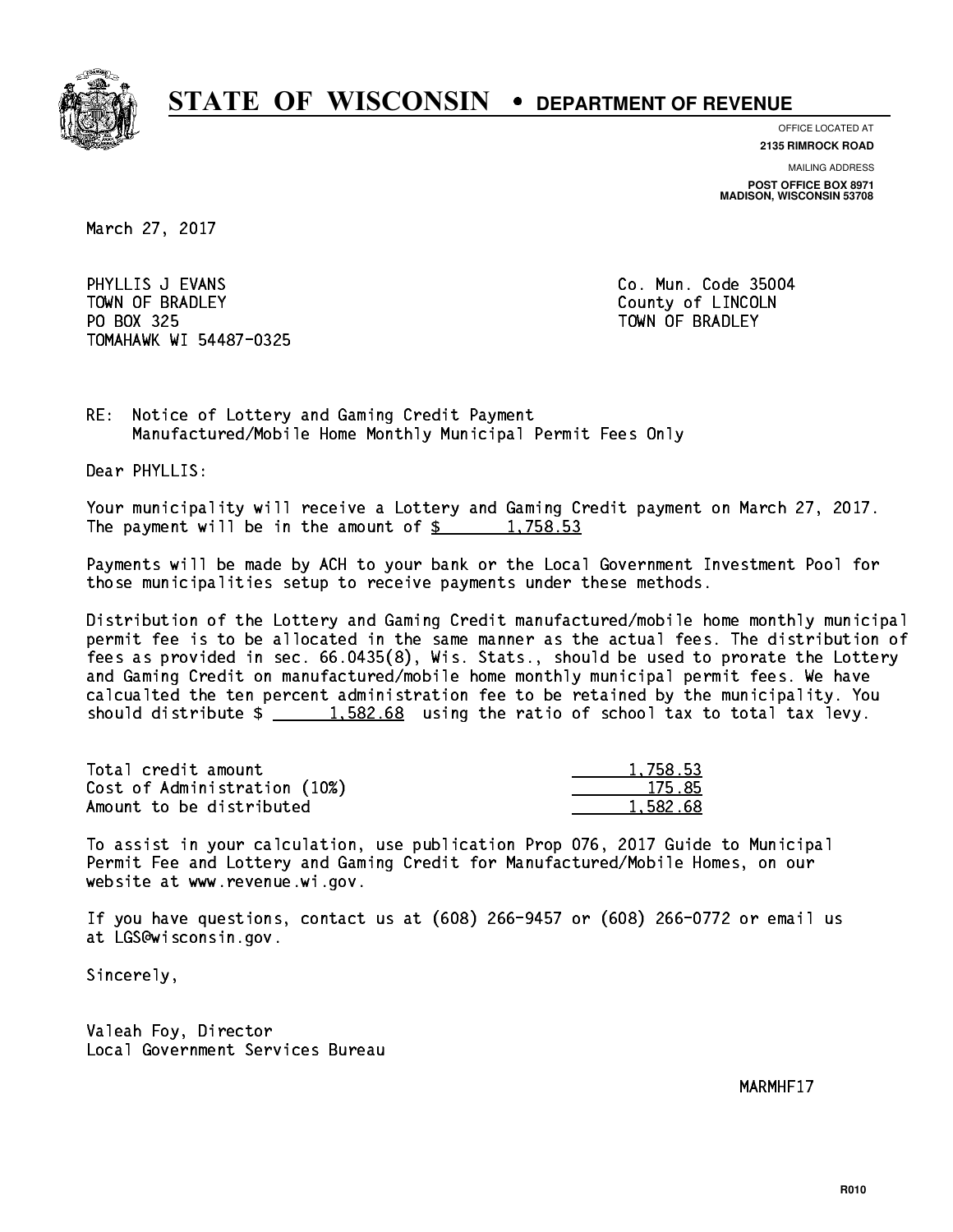

**OFFICE LOCATED AT**

**2135 RIMROCK ROAD**

**MAILING ADDRESS POST OFFICE BOX 8971 MADISON, WISCONSIN 53708**

March 27, 2017

 CHERYL ZEMKE FISCHER Co. Mun. Code 35014 TOWN OF MERRILL **TOWN OF MERRILL** W4594 PROGRESS AVENUE TOWN OF MERRILL MERRRILL WI 54452

RE: Notice of Lottery and Gaming Credit Payment Manufactured/Mobile Home Monthly Municipal Permit Fees Only

Dear CHERYL:

 Your municipality will receive a Lottery and Gaming Credit payment on March 27, 2017. The payment will be in the amount of  $\frac{2}{3}$  7,194.56

 Payments will be made by ACH to your bank or the Local Government Investment Pool for those municipalities setup to receive payments under these methods.

 Distribution of the Lottery and Gaming Credit manufactured/mobile home monthly municipal permit fee is to be allocated in the same manner as the actual fees. The distribution of fees as provided in sec. 66.0435(8), Wis. Stats., should be used to prorate the Lottery and Gaming Credit on manufactured/mobile home monthly municipal permit fees. We have calcualted the ten percent administration fee to be retained by the municipality. You should distribute  $\frac{2}{1}$   $\frac{6,475.11}{2}$  using the ratio of school tax to total tax levy.

| Total credit amount          | 7.194.56 |
|------------------------------|----------|
| Cost of Administration (10%) | 719.45   |
| Amount to be distributed     | 6.475.11 |

 To assist in your calculation, use publication Prop 076, 2017 Guide to Municipal Permit Fee and Lottery and Gaming Credit for Manufactured/Mobile Homes, on our website at www.revenue.wi.gov.

 If you have questions, contact us at (608) 266-9457 or (608) 266-0772 or email us at LGS@wisconsin.gov.

Sincerely,

 Valeah Foy, Director Local Government Services Bureau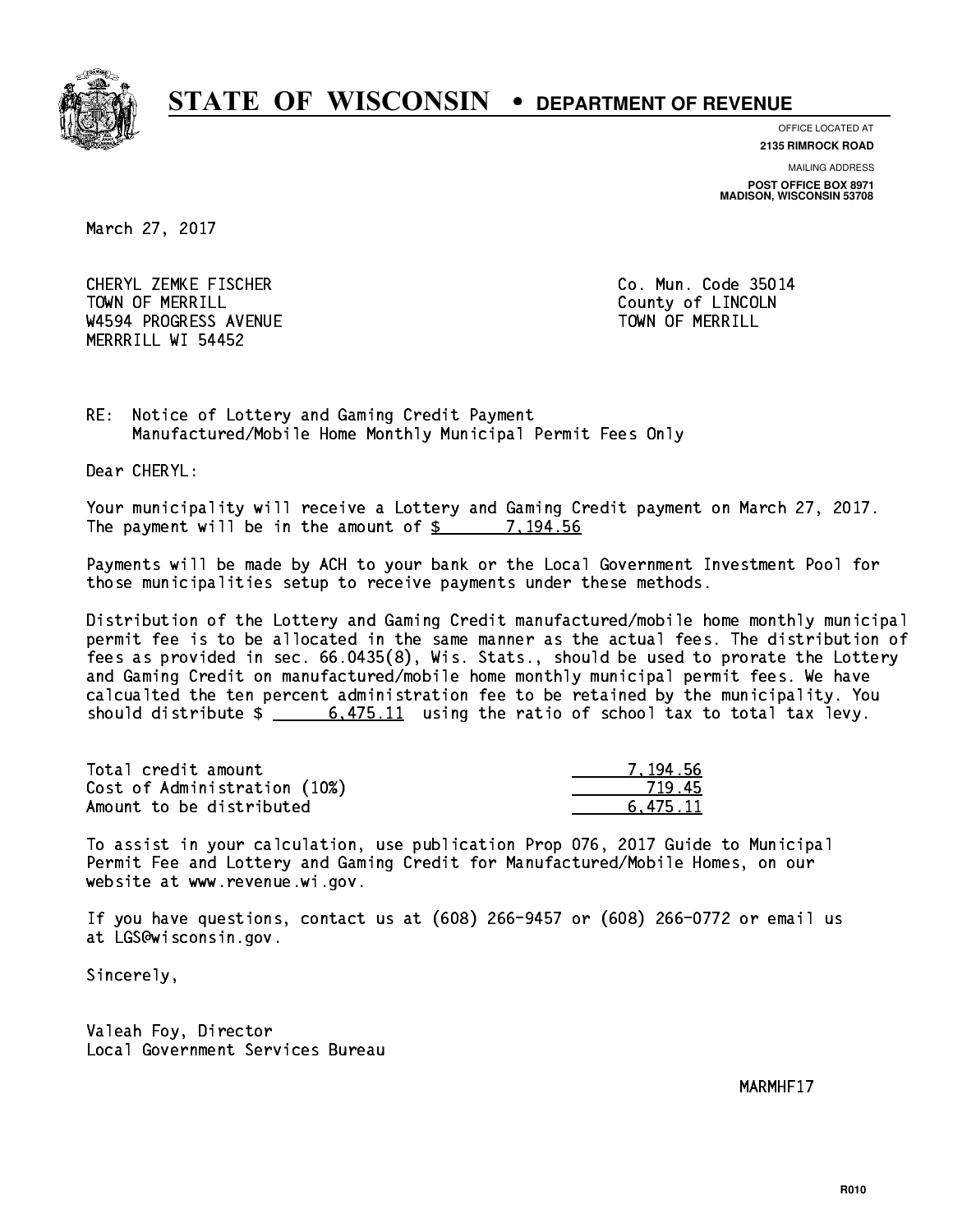

**OFFICE LOCATED AT**

**2135 RIMROCK ROAD**

**MAILING ADDRESS**

**POST OFFICE BOX 8971 MADISON, WISCONSIN 53708**

March 27, 2017

DONNA OPPER TOWN OF PINE RIVER **COUNTY COUNTY OF LINCOLN** MERRILL WI 54452

Co. Mun. Code 35016 W2496 CENTER RD TOWN OF PINE RIVER

RE: Notice of Lottery and Gaming Credit Payment Manufactured/Mobile Home Monthly Municipal Permit Fees Only

Dear DONNA:

 Your municipality will receive a Lottery and Gaming Credit payment on March 27, 2017. The payment will be in the amount of  $\frac{2}{3}$  2,372.15

 Payments will be made by ACH to your bank or the Local Government Investment Pool for those municipalities setup to receive payments under these methods.

 Distribution of the Lottery and Gaming Credit manufactured/mobile home monthly municipal permit fee is to be allocated in the same manner as the actual fees. The distribution of fees as provided in sec. 66.0435(8), Wis. Stats., should be used to prorate the Lottery and Gaming Credit on manufactured/mobile home monthly municipal permit fees. We have calcualted the ten percent administration fee to be retained by the municipality. You should distribute  $\frac{2.134.94}{2.134.94}$  using the ratio of school tax to total tax levy.

| Total credit amount          | 2.372.15 |
|------------------------------|----------|
| Cost of Administration (10%) | 237.21   |
| Amount to be distributed     | 2.134.94 |

 To assist in your calculation, use publication Prop 076, 2017 Guide to Municipal Permit Fee and Lottery and Gaming Credit for Manufactured/Mobile Homes, on our website at www.revenue.wi.gov.

 If you have questions, contact us at (608) 266-9457 or (608) 266-0772 or email us at LGS@wisconsin.gov.

Sincerely,

 Valeah Foy, Director Local Government Services Bureau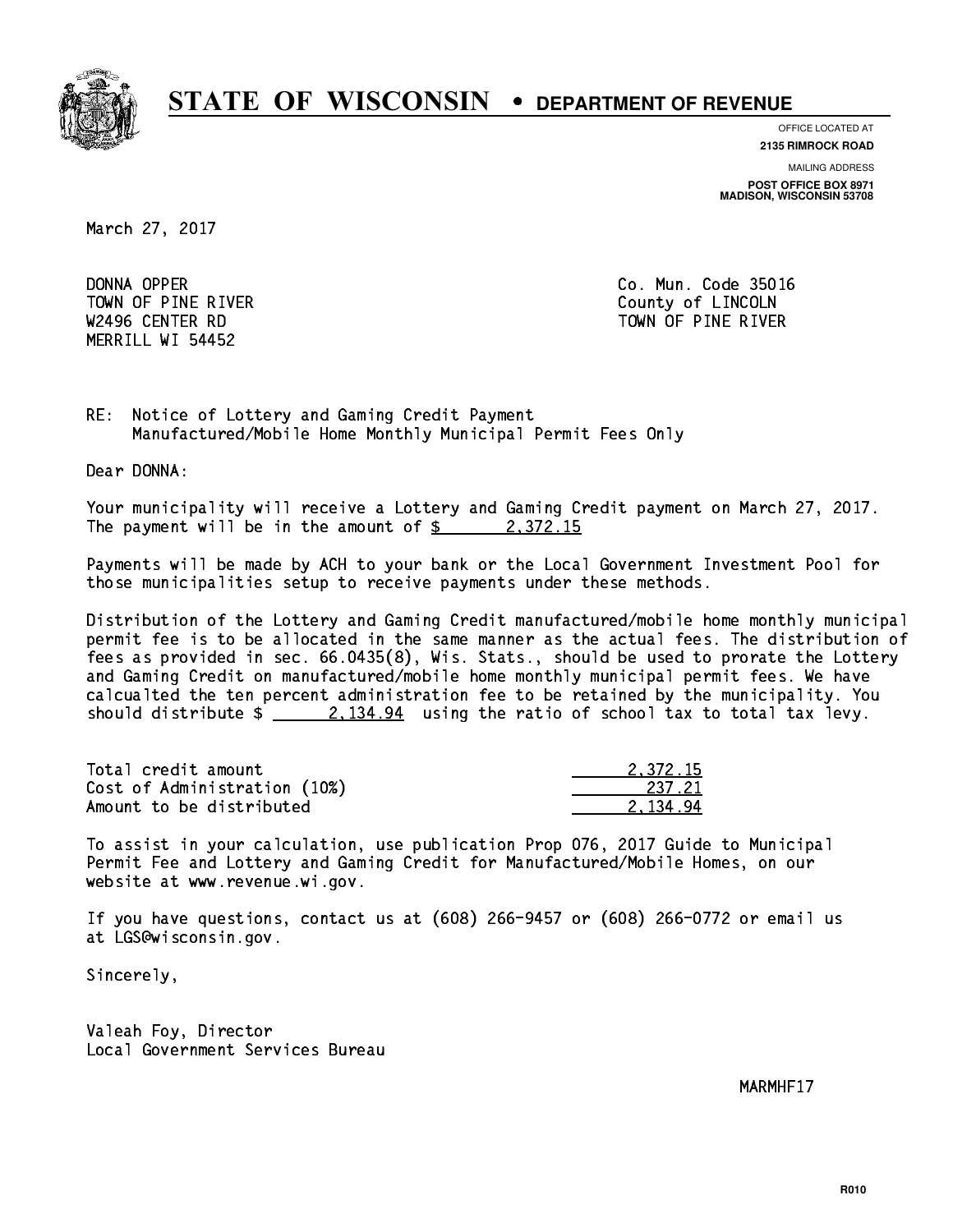

**OFFICE LOCATED AT**

**2135 RIMROCK ROAD**

**MAILING ADDRESS**

**POST OFFICE BOX 8971 MADISON, WISCONSIN 53708**

March 27, 2017

KATHERINE UNERTL Communication of the contract of the contract of the code 25251 CITY OF MERRILL **COUNTY OF MERRILL**  1004 E 1ST ST CITY OF MERRILL MERRILL WI 54452-2560

RE: Notice of Lottery and Gaming Credit Payment Manufactured/Mobile Home Monthly Municipal Permit Fees Only

Dear KATHERINE:

 Your municipality will receive a Lottery and Gaming Credit payment on March 27, 2017. The payment will be in the amount of  $\frac{2}{3}$  4,190.79

 Payments will be made by ACH to your bank or the Local Government Investment Pool for those municipalities setup to receive payments under these methods.

 Distribution of the Lottery and Gaming Credit manufactured/mobile home monthly municipal permit fee is to be allocated in the same manner as the actual fees. The distribution of fees as provided in sec. 66.0435(8), Wis. Stats., should be used to prorate the Lottery and Gaming Credit on manufactured/mobile home monthly municipal permit fees. We have calcualted the ten percent administration fee to be retained by the municipality. You should distribute  $\frac{2}{1}$   $\frac{3}{771.72}$  using the ratio of school tax to total tax levy.

| Total credit amount          | 4.190.79 |
|------------------------------|----------|
| Cost of Administration (10%) | 419 N7   |
| Amount to be distributed     | 3.771.72 |

 To assist in your calculation, use publication Prop 076, 2017 Guide to Municipal Permit Fee and Lottery and Gaming Credit for Manufactured/Mobile Homes, on our website at www.revenue.wi.gov.

 If you have questions, contact us at (608) 266-9457 or (608) 266-0772 or email us at LGS@wisconsin.gov.

Sincerely,

 Valeah Foy, Director Local Government Services Bureau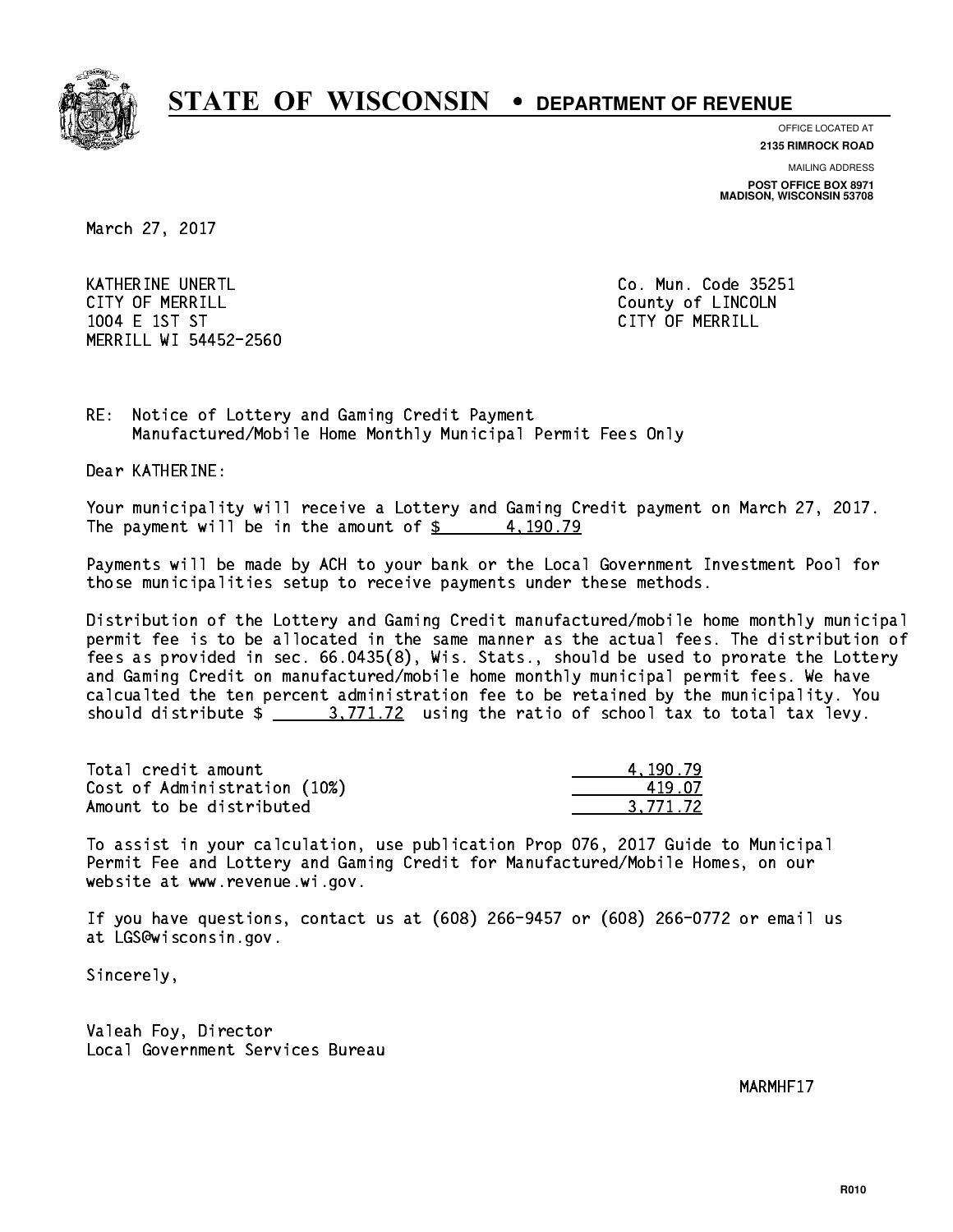

**OFFICE LOCATED AT**

**2135 RIMROCK ROAD**

**MAILING ADDRESS**

**POST OFFICE BOX 8971 MADISON, WISCONSIN 53708**

March 27, 2017

 LAUREL VONDRACHEK Co. Mun. Code 36032 12912 STATE HWY 67 TOWN OF SCHLESWIG KIEL WI 53042-2638

TOWN OF SCHLESWIG County of MANITOWOC

RE: Notice of Lottery and Gaming Credit Payment Manufactured/Mobile Home Monthly Municipal Permit Fees Only

Dear LAUREL:

 Your municipality will receive a Lottery and Gaming Credit payment on March 27, 2017. The payment will be in the amount of  $\frac{2}{3}$  1,816.53

 Payments will be made by ACH to your bank or the Local Government Investment Pool for those municipalities setup to receive payments under these methods.

 Distribution of the Lottery and Gaming Credit manufactured/mobile home monthly municipal permit fee is to be allocated in the same manner as the actual fees. The distribution of fees as provided in sec. 66.0435(8), Wis. Stats., should be used to prorate the Lottery and Gaming Credit on manufactured/mobile home monthly municipal permit fees. We have calcualted the ten percent administration fee to be retained by the municipality. You should distribute  $\frac{1.634.88}{1.634.88}$  using the ratio of school tax to total tax levy.

| Total credit amount          | 1.816.53 |
|------------------------------|----------|
| Cost of Administration (10%) | 181.65   |
| Amount to be distributed     | 1.634.88 |

 To assist in your calculation, use publication Prop 076, 2017 Guide to Municipal Permit Fee and Lottery and Gaming Credit for Manufactured/Mobile Homes, on our website at www.revenue.wi.gov.

 If you have questions, contact us at (608) 266-9457 or (608) 266-0772 or email us at LGS@wisconsin.gov.

Sincerely,

 Valeah Foy, Director Local Government Services Bureau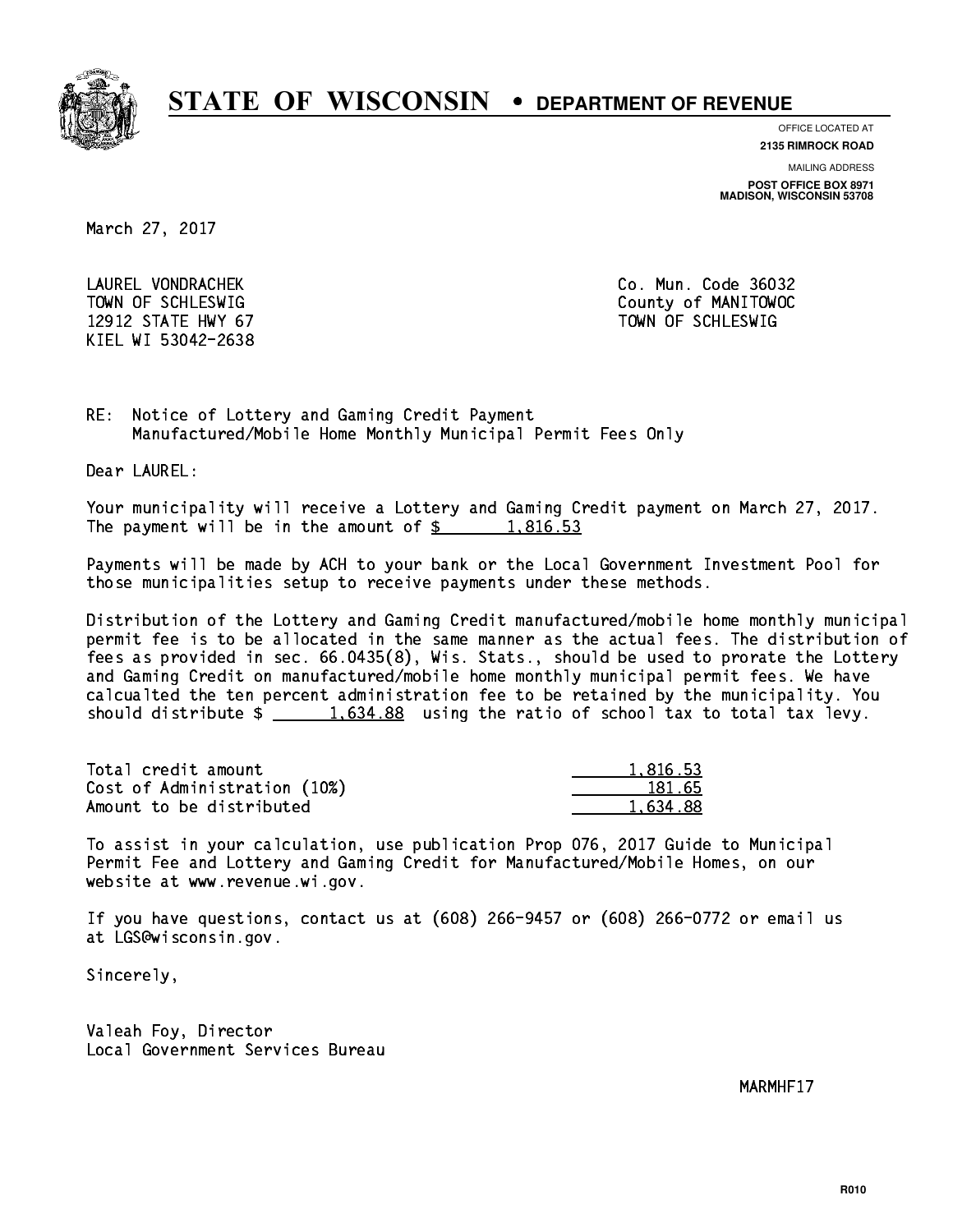

**OFFICE LOCATED AT**

**2135 RIMROCK ROAD**

**MAILING ADDRESS POST OFFICE BOX 8971 MADISON, WISCONSIN 53708**

March 27, 2017

**STACY GRUNWALD** VILLAGE OF CLEVELAND COUNTY OF MANITOWOC PO BOX 87 CLEVELAND WI 53015-0087

Co. Mun. Code 36112 VILLAGE OF CLEVELAND

RE: Notice of Lottery and Gaming Credit Payment Manufactured/Mobile Home Monthly Municipal Permit Fees Only

Dear STACY:

 Your municipality will receive a Lottery and Gaming Credit payment on March 27, 2017. The payment will be in the amount of  $\frac{2}{3}$  6,950.00

 Payments will be made by ACH to your bank or the Local Government Investment Pool for those municipalities setup to receive payments under these methods.

 Distribution of the Lottery and Gaming Credit manufactured/mobile home monthly municipal permit fee is to be allocated in the same manner as the actual fees. The distribution of fees as provided in sec. 66.0435(8), Wis. Stats., should be used to prorate the Lottery and Gaming Credit on manufactured/mobile home monthly municipal permit fees. We have calcualted the ten percent administration fee to be retained by the municipality. You should distribute  $\frac{255.00}{255.00}$  using the ratio of school tax to total tax levy.

| Total credit amount          | 6,950.00 |
|------------------------------|----------|
| Cost of Administration (10%) | 695.00   |
| Amount to be distributed     | 6.255.00 |

 To assist in your calculation, use publication Prop 076, 2017 Guide to Municipal Permit Fee and Lottery and Gaming Credit for Manufactured/Mobile Homes, on our website at www.revenue.wi.gov.

 If you have questions, contact us at (608) 266-9457 or (608) 266-0772 or email us at LGS@wisconsin.gov.

Sincerely,

 Valeah Foy, Director Local Government Services Bureau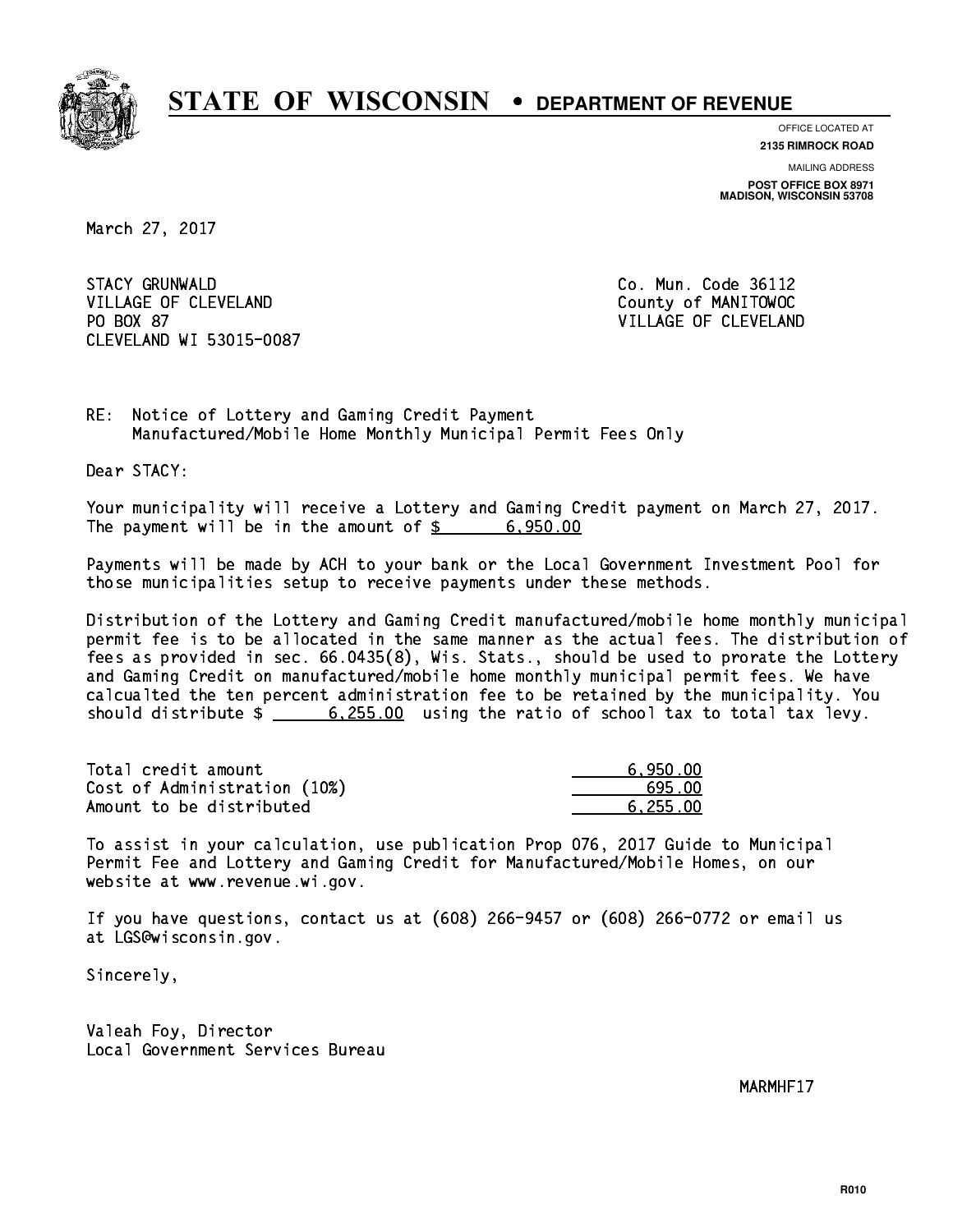

**OFFICE LOCATED AT**

**2135 RIMROCK ROAD**

**MAILING ADDRESS POST OFFICE BOX 8971 MADISON, WISCONSIN 53708**

March 27, 2017

JUDY LAMBERT VILLAGE OF KELLNERSVILLE COUNTY OF MANITOWOC PO BOX 56 KELLNERSVILLE WI 54215-0056

Co. Mun. Code 36132 VILLAGE OF KELLNERSVILLE

RE: Notice of Lottery and Gaming Credit Payment Manufactured/Mobile Home Monthly Municipal Permit Fees Only

Dear JUDY:

 Your municipality will receive a Lottery and Gaming Credit payment on March 27, 2017. The payment will be in the amount of \$ 819.72 \_\_\_\_\_\_\_\_\_\_\_\_\_\_\_\_

 Payments will be made by ACH to your bank or the Local Government Investment Pool for those municipalities setup to receive payments under these methods.

 Distribution of the Lottery and Gaming Credit manufactured/mobile home monthly municipal permit fee is to be allocated in the same manner as the actual fees. The distribution of fees as provided in sec. 66.0435(8), Wis. Stats., should be used to prorate the Lottery and Gaming Credit on manufactured/mobile home monthly municipal permit fees. We have calcualted the ten percent administration fee to be retained by the municipality. You should distribute  $\frac{2}{2}$   $\frac{737.75}{2}$  using the ratio of school tax to total tax levy.

Total credit amount Cost of Administration (10%) Amount to be distributed

| I. 12     |
|-----------|
| ч7        |
| ,, 7<br>Կ |

 To assist in your calculation, use publication Prop 076, 2017 Guide to Municipal Permit Fee and Lottery and Gaming Credit for Manufactured/Mobile Homes, on our website at www.revenue.wi.gov.

 If you have questions, contact us at (608) 266-9457 or (608) 266-0772 or email us at LGS@wisconsin.gov.

Sincerely,

 Valeah Foy, Director Local Government Services Bureau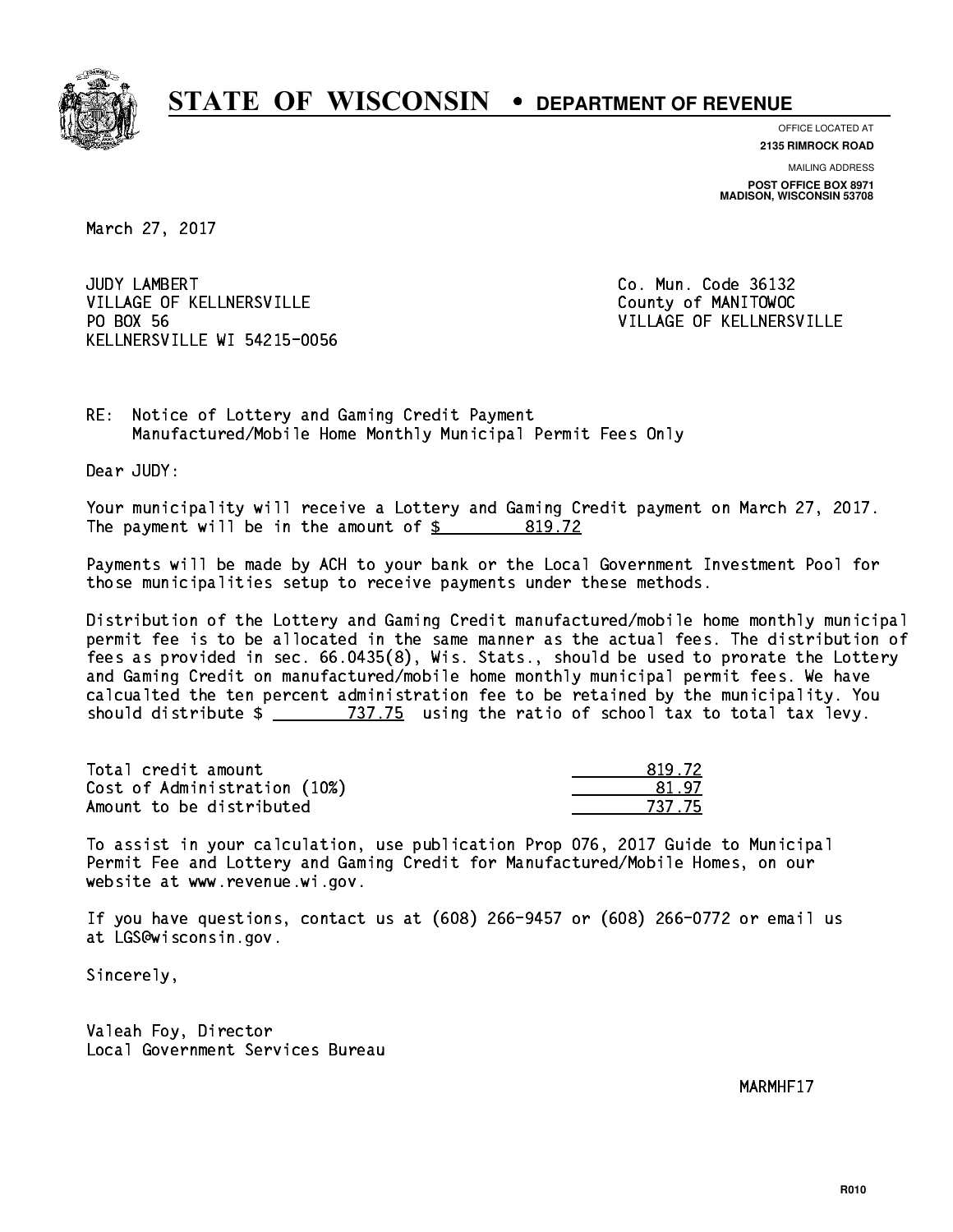

**OFFICE LOCATED AT 2135 RIMROCK ROAD**

**MAILING ADDRESS POST OFFICE BOX 8971 MADISON, WISCONSIN 53708**

March 27, 2017

MARY JO KRAHN VILLAGE OF REEDSVILLE COUNTY OF MANITOWOC 217 MENASHA ST VILLAGE OF REEDSVILLE REEDSVILLE WI 54230-8597

Co. Mun. Code 36176

RE: Notice of Lottery and Gaming Credit Payment Manufactured/Mobile Home Monthly Municipal Permit Fees Only

Dear MARY JO:

 Your municipality will receive a Lottery and Gaming Credit payment on March 27, 2017. The payment will be in the amount of  $\frac{2}{3}$  2,135.64

 Payments will be made by ACH to your bank or the Local Government Investment Pool for those municipalities setup to receive payments under these methods.

 Distribution of the Lottery and Gaming Credit manufactured/mobile home monthly municipal permit fee is to be allocated in the same manner as the actual fees. The distribution of fees as provided in sec. 66.0435(8), Wis. Stats., should be used to prorate the Lottery and Gaming Credit on manufactured/mobile home monthly municipal permit fees. We have calcualted the ten percent administration fee to be retained by the municipality. You should distribute  $\frac{1,922.08}{1,922.08}$  using the ratio of school tax to total tax levy.

| Total credit amount          |  |
|------------------------------|--|
| Cost of Administration (10%) |  |
| Amount to be distributed     |  |

 Cost of Administration (10%) 213.56 \_\_\_\_\_\_\_\_\_\_\_\_\_\_ Amount to be distributed 1,922.08 \_\_\_\_\_\_\_\_\_\_\_\_\_\_

<u>2,135.64</u>

 To assist in your calculation, use publication Prop 076, 2017 Guide to Municipal Permit Fee and Lottery and Gaming Credit for Manufactured/Mobile Homes, on our website at www.revenue.wi.gov.

 If you have questions, contact us at (608) 266-9457 or (608) 266-0772 or email us at LGS@wisconsin.gov.

Sincerely,

 Valeah Foy, Director Local Government Services Bureau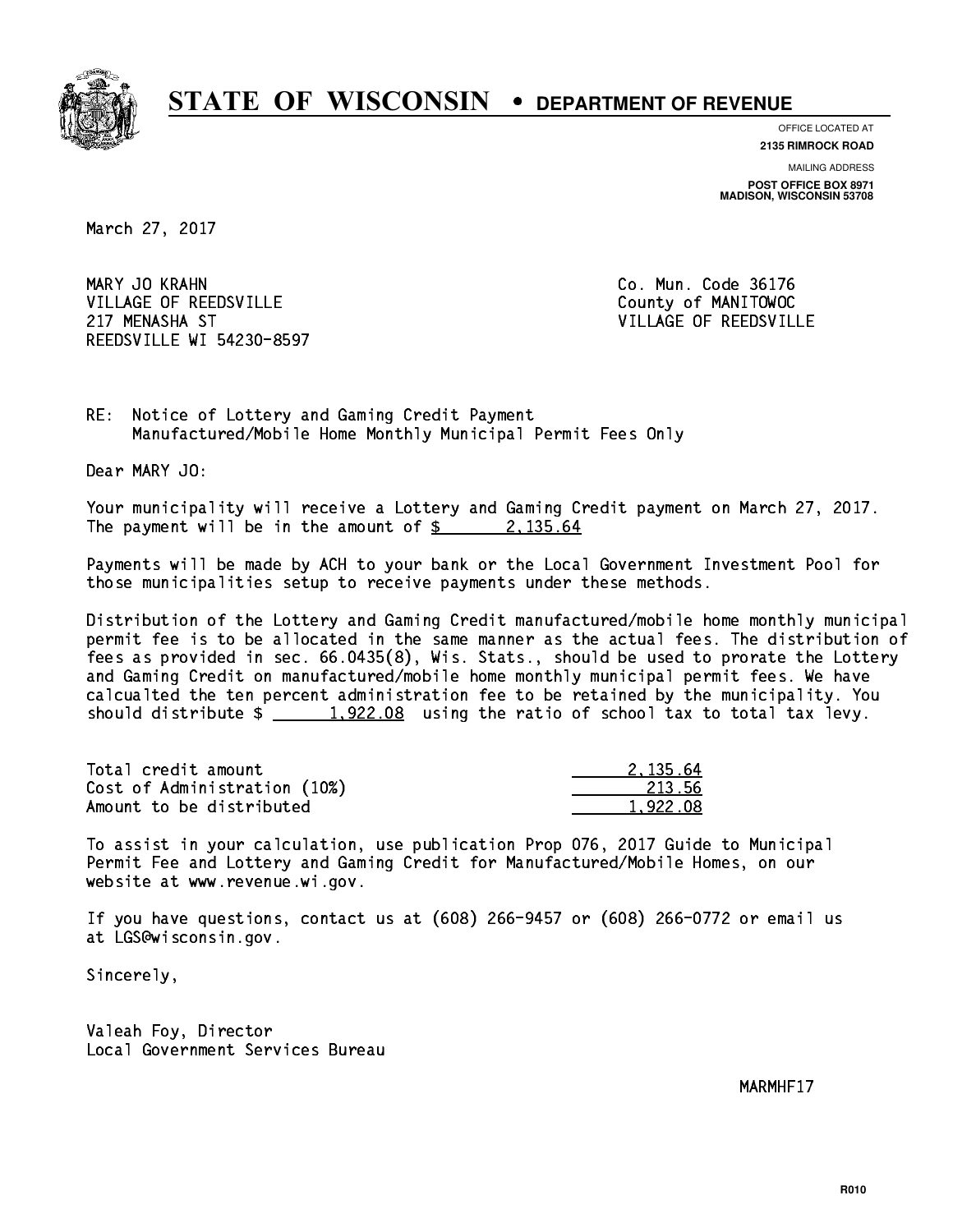

**OFFICE LOCATED AT 2135 RIMROCK ROAD**

**MAILING ADDRESS**

**POST OFFICE BOX 8971 MADISON, WISCONSIN 53708**

March 27, 2017

KAY M. MUELLER VILLAGE OF SAINT NAZIANZ County of MANITOWOC PO BOX 302 ST NAZIANZ WI 54232-0302

Co. Mun. Code 36181 VILLAGE OF SAINT NAZIANZ

RE: Notice of Lottery and Gaming Credit Payment Manufactured/Mobile Home Monthly Municipal Permit Fees Only

Dear KAY:

 Your municipality will receive a Lottery and Gaming Credit payment on March 27, 2017. The payment will be in the amount of  $\frac{2}{3}$  3,085.11

 Payments will be made by ACH to your bank or the Local Government Investment Pool for those municipalities setup to receive payments under these methods.

 Distribution of the Lottery and Gaming Credit manufactured/mobile home monthly municipal permit fee is to be allocated in the same manner as the actual fees. The distribution of fees as provided in sec. 66.0435(8), Wis. Stats., should be used to prorate the Lottery and Gaming Credit on manufactured/mobile home monthly municipal permit fees. We have calcualted the ten percent administration fee to be retained by the municipality. You should distribute  $\frac{2.776.60}{2.776.60}$  using the ratio of school tax to total tax levy.

| Total credit amount          | 3.085.11 |
|------------------------------|----------|
| Cost of Administration (10%) | 308.51   |
| Amount to be distributed     | 2.776.60 |

 To assist in your calculation, use publication Prop 076, 2017 Guide to Municipal Permit Fee and Lottery and Gaming Credit for Manufactured/Mobile Homes, on our website at www.revenue.wi.gov.

 If you have questions, contact us at (608) 266-9457 or (608) 266-0772 or email us at LGS@wisconsin.gov.

Sincerely,

 Valeah Foy, Director Local Government Services Bureau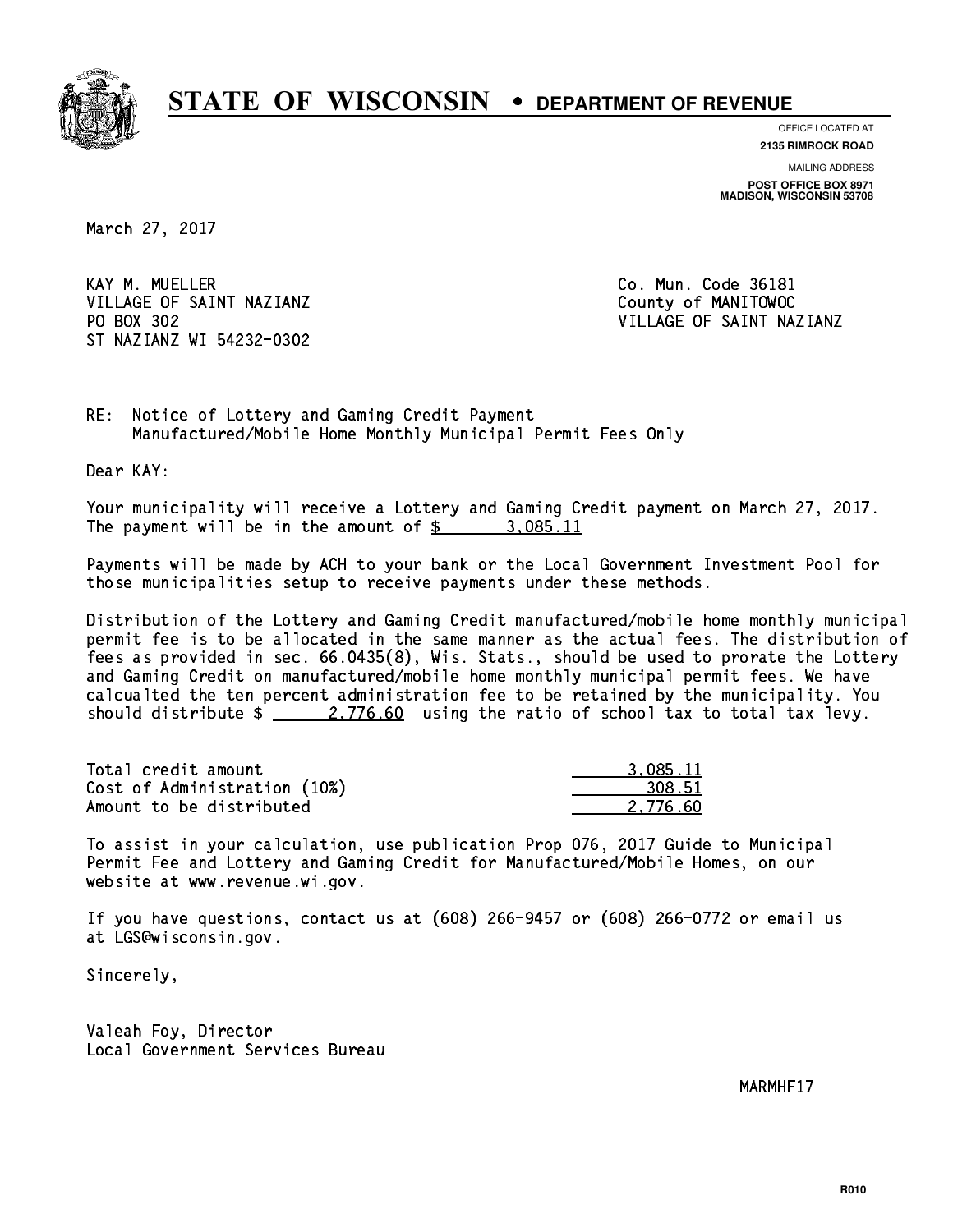

**OFFICE LOCATED AT**

**2135 RIMROCK ROAD**

**MAILING ADDRESS POST OFFICE BOX 8971 MADISON, WISCONSIN 53708**

March 27, 2017

 LORI BRUCKNER Co. Mun. Code 36186 VILLAGE OF VALDERS **COUNTY OF VALUE OF VALUE OF VALUE OF SALE**  PO BOX 459 VILLAGE OF VALDERS VALDERS WI 54245-0459

RE: Notice of Lottery and Gaming Credit Payment Manufactured/Mobile Home Monthly Municipal Permit Fees Only

Dear LORI:

 Your municipality will receive a Lottery and Gaming Credit payment on March 27, 2017. The payment will be in the amount of  $\frac{2}{3}$  1,247.76

 Payments will be made by ACH to your bank or the Local Government Investment Pool for those municipalities setup to receive payments under these methods.

 Distribution of the Lottery and Gaming Credit manufactured/mobile home monthly municipal permit fee is to be allocated in the same manner as the actual fees. The distribution of fees as provided in sec. 66.0435(8), Wis. Stats., should be used to prorate the Lottery and Gaming Credit on manufactured/mobile home monthly municipal permit fees. We have calcualted the ten percent administration fee to be retained by the municipality. You should distribute  $\frac{1,122.99}{1,122.99}$  using the ratio of school tax to total tax levy.

Total credit amount Cost of Administration (10%) Amount to be distributed

| 1,247.76 |
|----------|
| 124.77   |
| 122.99   |

 To assist in your calculation, use publication Prop 076, 2017 Guide to Municipal Permit Fee and Lottery and Gaming Credit for Manufactured/Mobile Homes, on our website at www.revenue.wi.gov.

 If you have questions, contact us at (608) 266-9457 or (608) 266-0772 or email us at LGS@wisconsin.gov.

Sincerely,

 Valeah Foy, Director Local Government Services Bureau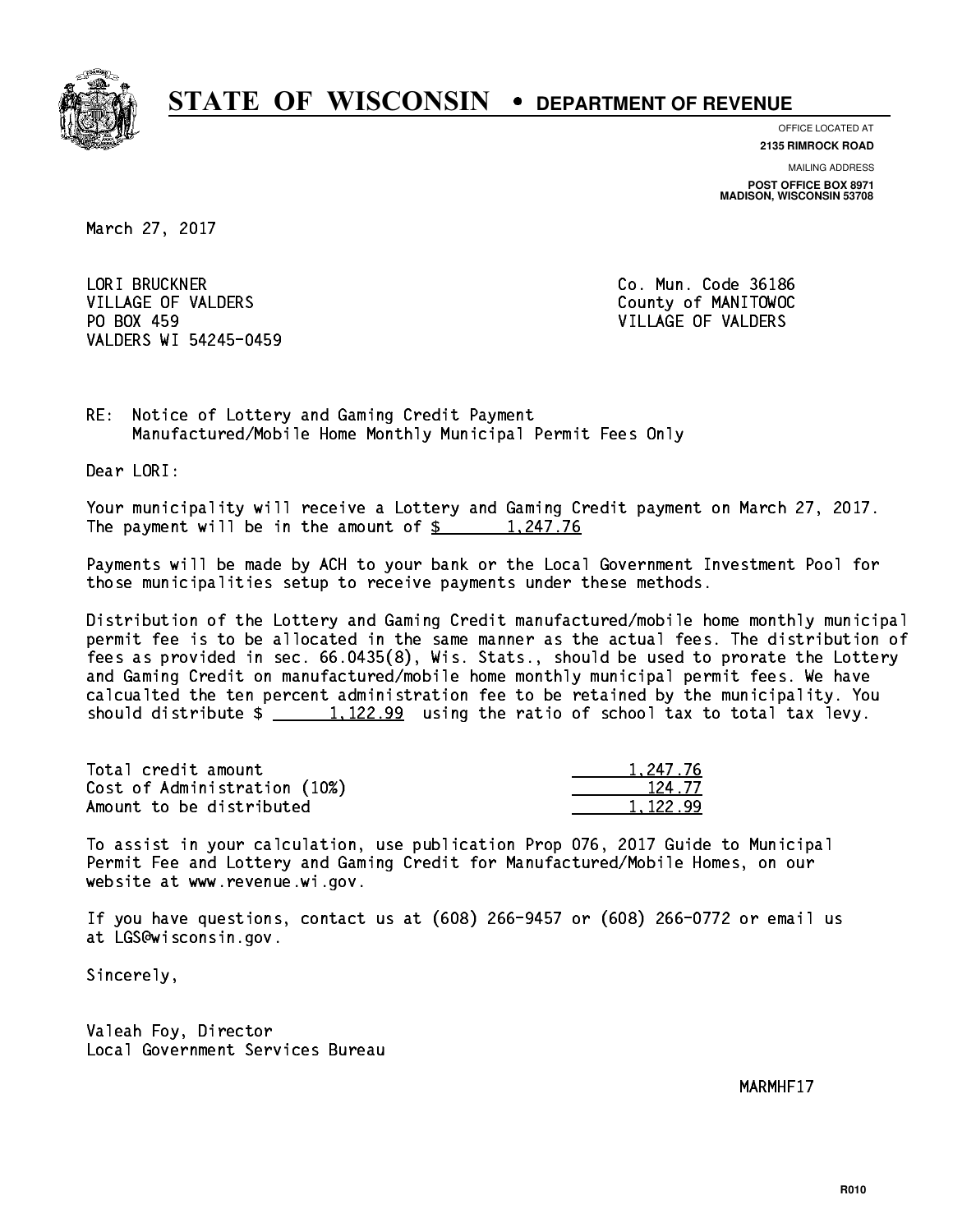

**OFFICE LOCATED AT**

**2135 RIMROCK ROAD**

**MAILING ADDRESS**

**POST OFFICE BOX 8971 MADISON, WISCONSIN 53708**

March 27, 2017

STEVEN CORBEILLE **CO. Mun. Code 36251**  CITY OF MANITOWOC County of MANITOWOC 900 QUAY ST CITY OF MANITOWOC MANITOWOC WI 54220-4543

RE: Notice of Lottery and Gaming Credit Payment Manufactured/Mobile Home Monthly Municipal Permit Fees Only

Dear STEVEN:

 Your municipality will receive a Lottery and Gaming Credit payment on March 27, 2017. The payment will be in the amount of  $\frac{2}{3}$  9,870.53

 Payments will be made by ACH to your bank or the Local Government Investment Pool for those municipalities setup to receive payments under these methods.

 Distribution of the Lottery and Gaming Credit manufactured/mobile home monthly municipal permit fee is to be allocated in the same manner as the actual fees. The distribution of fees as provided in sec. 66.0435(8), Wis. Stats., should be used to prorate the Lottery and Gaming Credit on manufactured/mobile home monthly municipal permit fees. We have calcualted the ten percent administration fee to be retained by the municipality. You should distribute  $\frac{2}{1}$   $\frac{8,883.48}{2}$  using the ratio of school tax to total tax levy.

| Total credit amount          | 9.870.53 |
|------------------------------|----------|
| Cost of Administration (10%) | 987.05   |
| Amount to be distributed     | 8.883.48 |

 To assist in your calculation, use publication Prop 076, 2017 Guide to Municipal Permit Fee and Lottery and Gaming Credit for Manufactured/Mobile Homes, on our website at www.revenue.wi.gov.

 If you have questions, contact us at (608) 266-9457 or (608) 266-0772 or email us at LGS@wisconsin.gov.

Sincerely,

 Valeah Foy, Director Local Government Services Bureau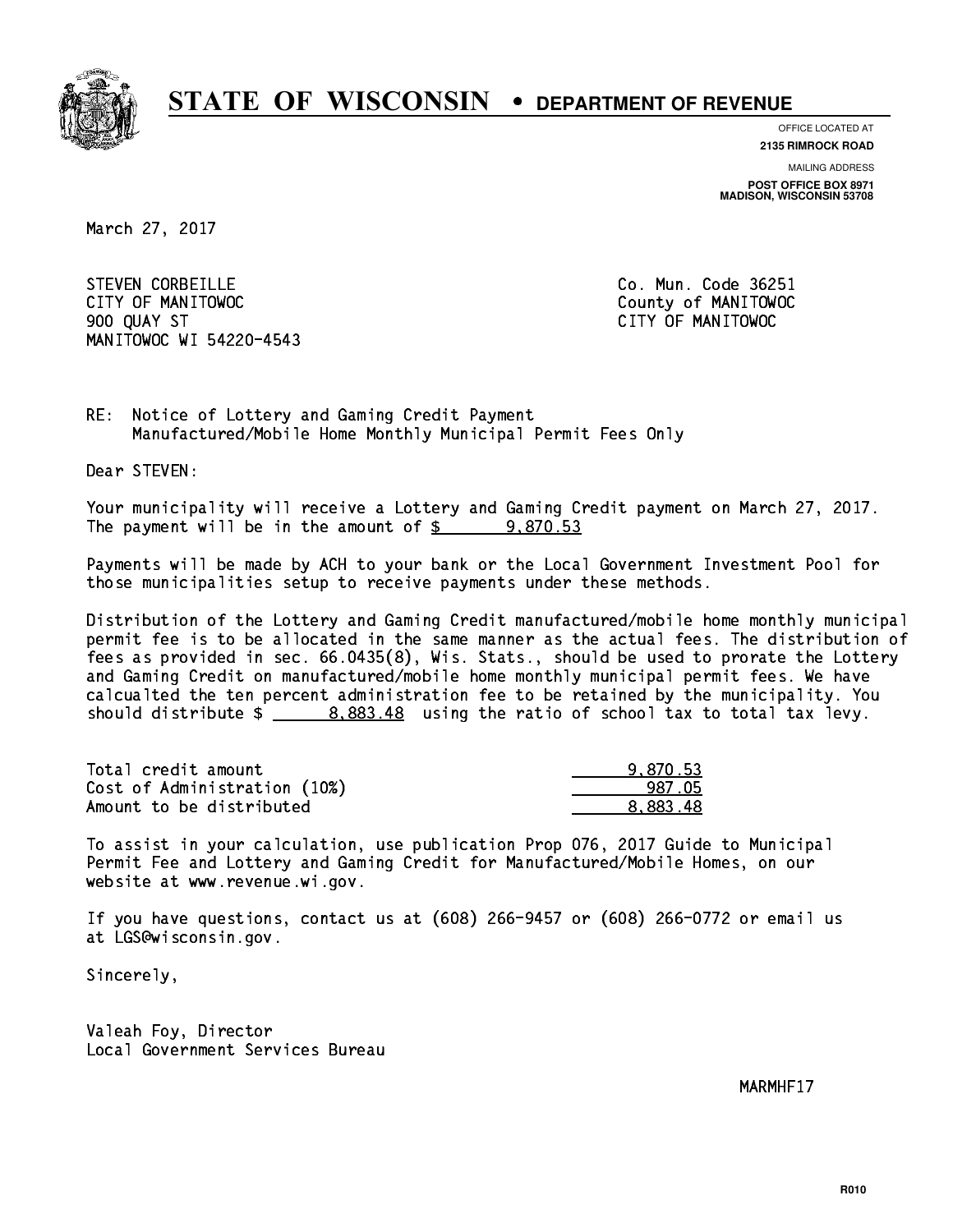

**OFFICE LOCATED AT 2135 RIMROCK ROAD**

**MAILING ADDRESS POST OFFICE BOX 8971 MADISON, WISCONSIN 53708**

March 27, 2017

 ROSITA SLEMBARSKI Co. Mun. Code 37048 TOWN OF KNOWLTON County of MARATHON 1256 PARADISE LN TOWN OF KNOWLTON MOSINEE WI 54455-9586

RE: Notice of Lottery and Gaming Credit Payment Manufactured/Mobile Home Monthly Municipal Permit Fees Only

Dear ROSITA:

 Your municipality will receive a Lottery and Gaming Credit payment on March 27, 2017. The payment will be in the amount of  $\frac{2}{3}$  1,617.12

 Payments will be made by ACH to your bank or the Local Government Investment Pool for those municipalities setup to receive payments under these methods.

 Distribution of the Lottery and Gaming Credit manufactured/mobile home monthly municipal permit fee is to be allocated in the same manner as the actual fees. The distribution of fees as provided in sec. 66.0435(8), Wis. Stats., should be used to prorate the Lottery and Gaming Credit on manufactured/mobile home monthly municipal permit fees. We have calcualted the ten percent administration fee to be retained by the municipality. You should distribute  $\frac{1,455.41}{1,455.41}$  using the ratio of school tax to total tax levy.

| Total credit amount          | 1.617.12 |
|------------------------------|----------|
| Cost of Administration (10%) | 161.71   |
| Amount to be distributed     | 1.455.41 |

 To assist in your calculation, use publication Prop 076, 2017 Guide to Municipal Permit Fee and Lottery and Gaming Credit for Manufactured/Mobile Homes, on our website at www.revenue.wi.gov.

 If you have questions, contact us at (608) 266-9457 or (608) 266-0772 or email us at LGS@wisconsin.gov.

Sincerely,

 Valeah Foy, Director Local Government Services Bureau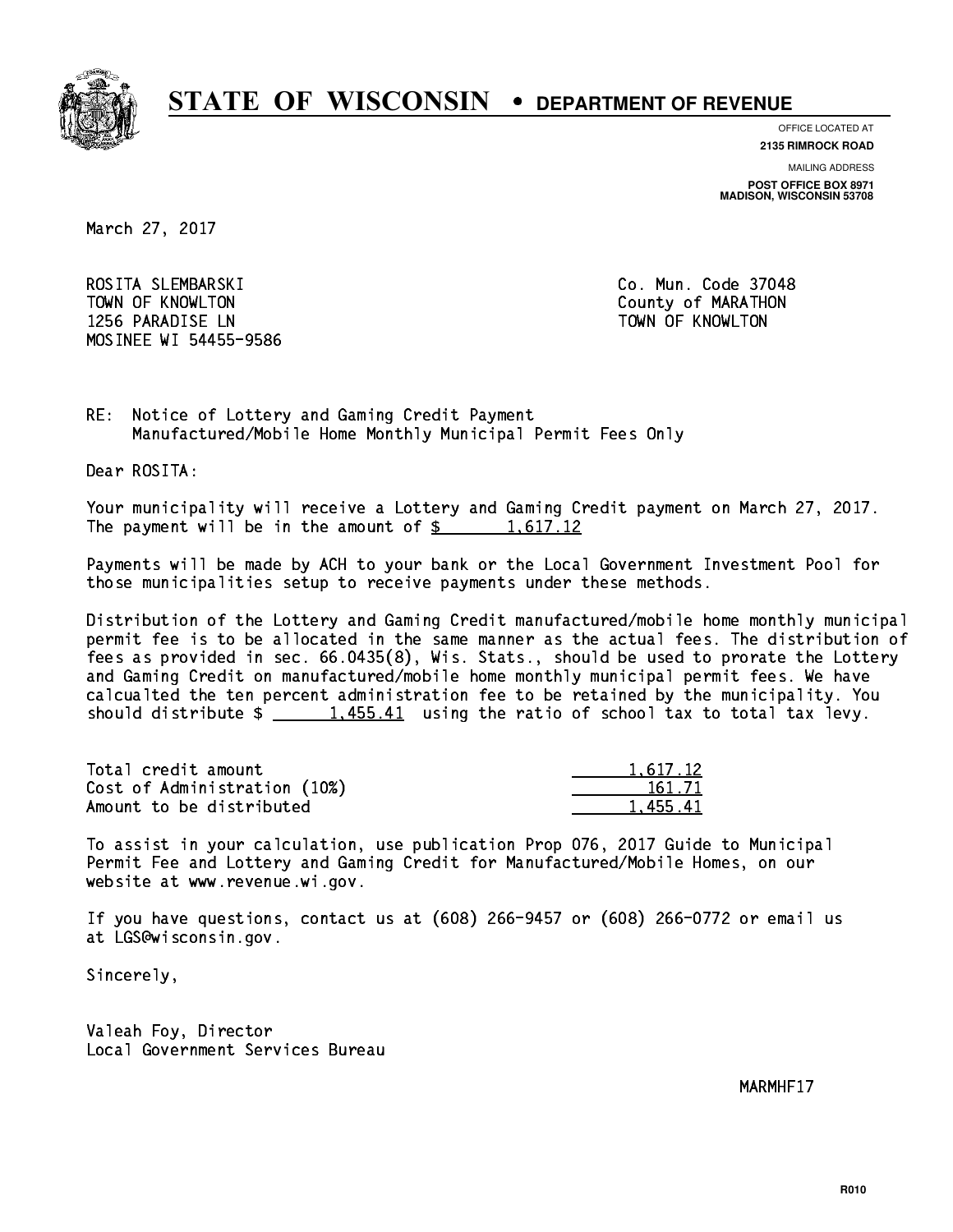

**OFFICE LOCATED AT**

**2135 RIMROCK ROAD**

**MAILING ADDRESS**

**POST OFFICE BOX 8971 MADISON, WISCONSIN 53708**

March 27, 2017

MOSINEE WI 54455

BARBARA STEPAN Communication of the contract of the contract of the contract of the code 37058 TOWN OF MOSINEE County of MARATHON 604 TODD LANE TOWN OF MOSINEE

RE: Notice of Lottery and Gaming Credit Payment Manufactured/Mobile Home Monthly Municipal Permit Fees Only

Dear BARBARA:

 Your municipality will receive a Lottery and Gaming Credit payment on March 27, 2017. The payment will be in the amount of  $\frac{2}{3}$  4,178.52

 Payments will be made by ACH to your bank or the Local Government Investment Pool for those municipalities setup to receive payments under these methods.

 Distribution of the Lottery and Gaming Credit manufactured/mobile home monthly municipal permit fee is to be allocated in the same manner as the actual fees. The distribution of fees as provided in sec. 66.0435(8), Wis. Stats., should be used to prorate the Lottery and Gaming Credit on manufactured/mobile home monthly municipal permit fees. We have calcualted the ten percent administration fee to be retained by the municipality. You should distribute  $\frac{2}{1}$   $\frac{3,760.67}{2}$  using the ratio of school tax to total tax levy.

| Total credit amount          | 4.178.52 |
|------------------------------|----------|
| Cost of Administration (10%) | 417.85   |
| Amount to be distributed     | 3.760.67 |

 To assist in your calculation, use publication Prop 076, 2017 Guide to Municipal Permit Fee and Lottery and Gaming Credit for Manufactured/Mobile Homes, on our website at www.revenue.wi.gov.

 If you have questions, contact us at (608) 266-9457 or (608) 266-0772 or email us at LGS@wisconsin.gov.

Sincerely,

 Valeah Foy, Director Local Government Services Bureau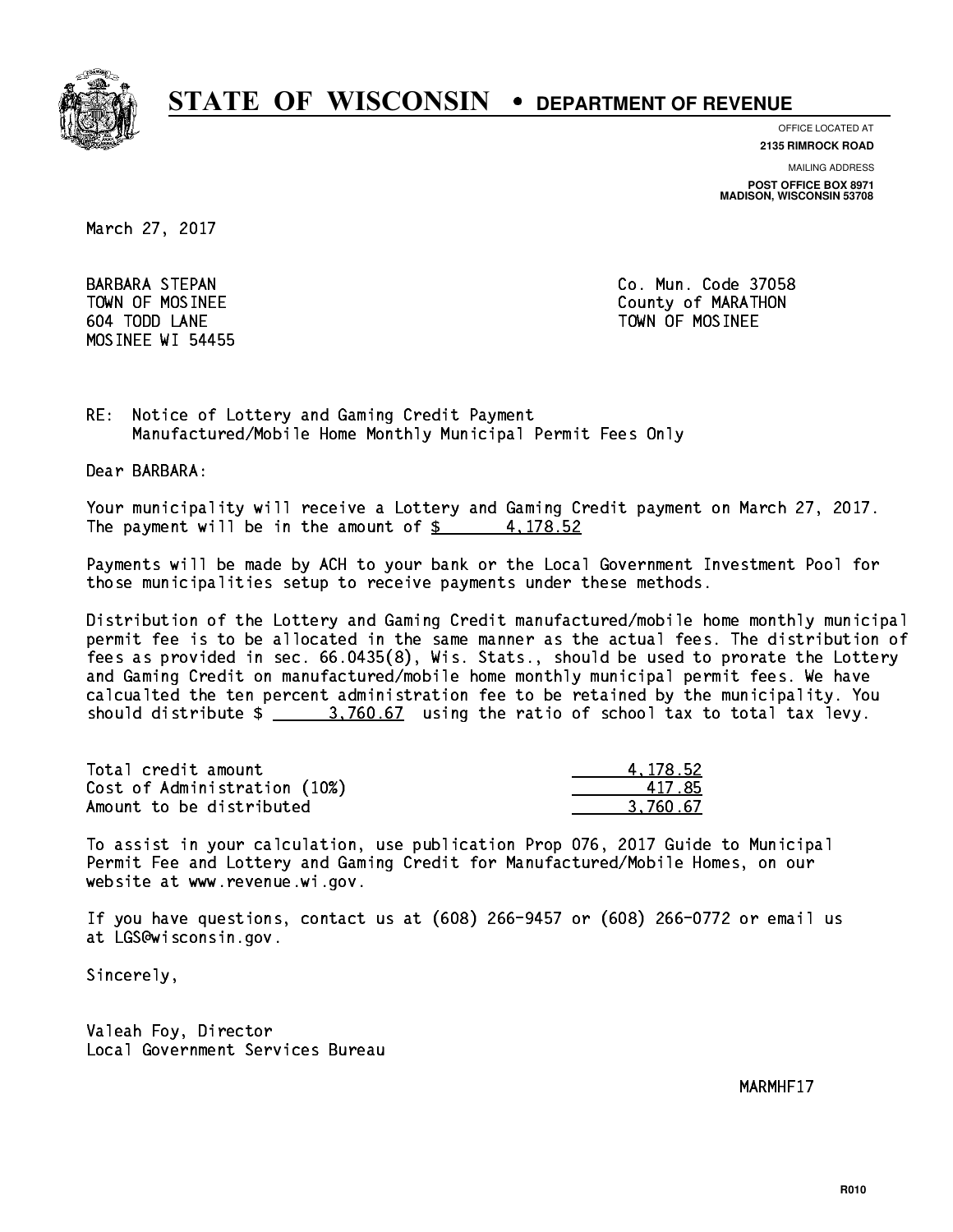

**OFFICE LOCATED AT**

**2135 RIMROCK ROAD**

**MAILING ADDRESS**

**POST OFFICE BOX 8971 MADISON, WISCONSIN 53708**

March 27, 2017

 FAYE ZERNICKE Co. Mun. Code 37076 TOWN OF STETTIN COUNTY OF MARATHON 11012 EVERGREEN DRIVE TOWN OF STETTIN WAUSAU WI 54401

RE: Notice of Lottery and Gaming Credit Payment Manufactured/Mobile Home Monthly Municipal Permit Fees Only

Dear FAYE:

 Your municipality will receive a Lottery and Gaming Credit payment on March 27, 2017. The payment will be in the amount of  $\frac{2.557.15}{2.557.15}$ 

 Payments will be made by ACH to your bank or the Local Government Investment Pool for those municipalities setup to receive payments under these methods.

 Distribution of the Lottery and Gaming Credit manufactured/mobile home monthly municipal permit fee is to be allocated in the same manner as the actual fees. The distribution of fees as provided in sec. 66.0435(8), Wis. Stats., should be used to prorate the Lottery and Gaming Credit on manufactured/mobile home monthly municipal permit fees. We have calcualted the ten percent administration fee to be retained by the municipality. You should distribute  $\frac{2,301.44}{2}$  using the ratio of school tax to total tax levy.

| Total credit amount          | 2.557.15 |
|------------------------------|----------|
| Cost of Administration (10%) | 255.71   |
| Amount to be distributed     | 2.301.44 |

 To assist in your calculation, use publication Prop 076, 2017 Guide to Municipal Permit Fee and Lottery and Gaming Credit for Manufactured/Mobile Homes, on our website at www.revenue.wi.gov.

 If you have questions, contact us at (608) 266-9457 or (608) 266-0772 or email us at LGS@wisconsin.gov.

Sincerely,

 Valeah Foy, Director Local Government Services Bureau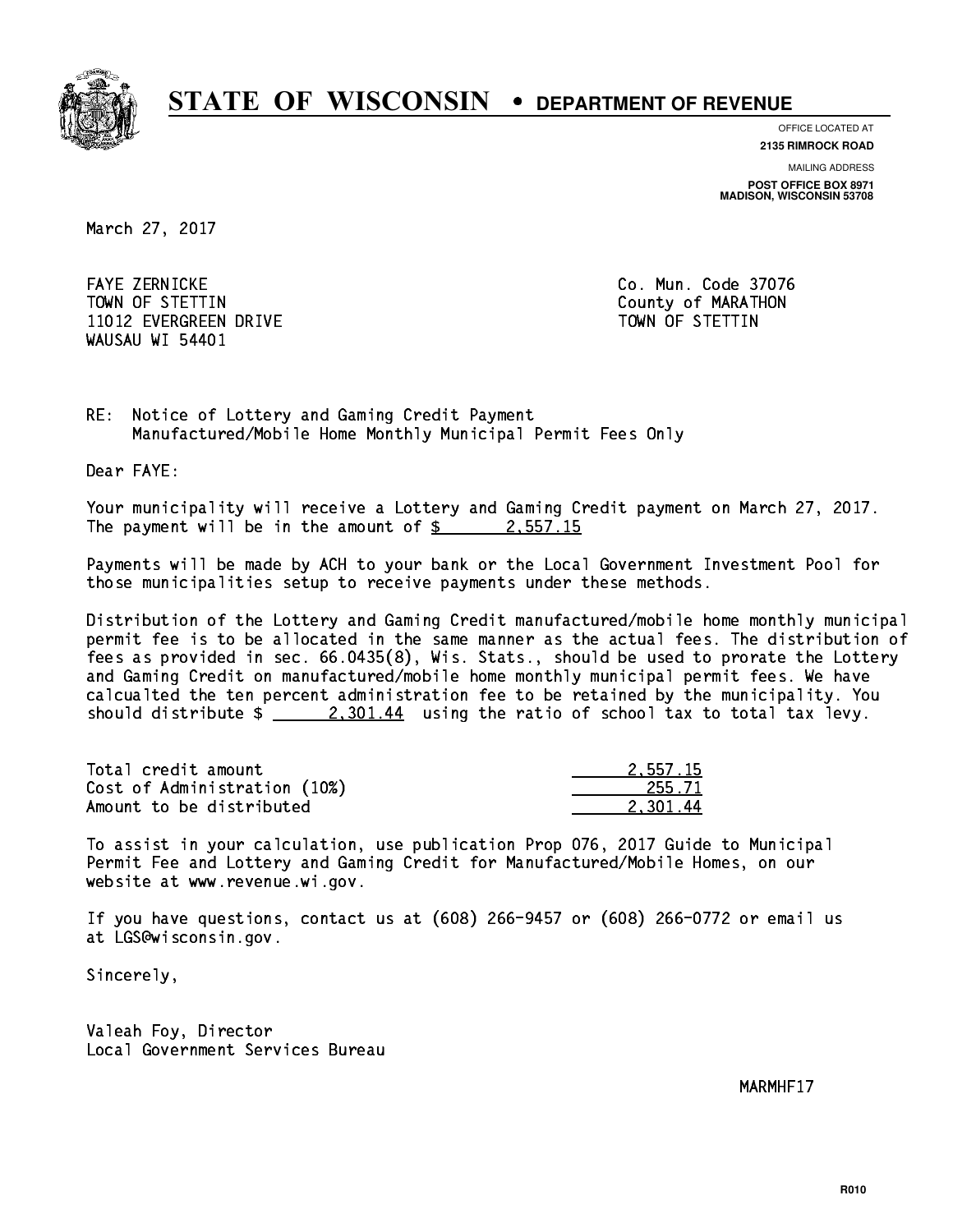

**OFFICE LOCATED AT**

**2135 RIMROCK ROAD**

**MAILING ADDRESS POST OFFICE BOX 8971 MADISON, WISCONSIN 53708**

March 27, 2017

LISA CZECH VILLAGE OF ATHENS County of MARATHON PO BOX 220 VILLAGE OF ATHENS ATHENS WI 54411-0220

Co. Mun. Code 37102

RE: Notice of Lottery and Gaming Credit Payment Manufactured/Mobile Home Monthly Municipal Permit Fees Only

Dear LISA:

 Your municipality will receive a Lottery and Gaming Credit payment on March 27, 2017. The payment will be in the amount of \$ 695.76 \_\_\_\_\_\_\_\_\_\_\_\_\_\_\_\_

 Payments will be made by ACH to your bank or the Local Government Investment Pool for those municipalities setup to receive payments under these methods.

 Distribution of the Lottery and Gaming Credit manufactured/mobile home monthly municipal permit fee is to be allocated in the same manner as the actual fees. The distribution of fees as provided in sec. 66.0435(8), Wis. Stats., should be used to prorate the Lottery and Gaming Credit on manufactured/mobile home monthly municipal permit fees. We have calcualted the ten percent administration fee to be retained by the municipality. You should distribute  $\frac{26.19}{2}$  using the ratio of school tax to total tax levy.

Total credit amount Cost of Administration (10%) Amount to be distributed

| 5.76   |
|--------|
| - 57   |
| 526.19 |

 To assist in your calculation, use publication Prop 076, 2017 Guide to Municipal Permit Fee and Lottery and Gaming Credit for Manufactured/Mobile Homes, on our website at www.revenue.wi.gov.

 If you have questions, contact us at (608) 266-9457 or (608) 266-0772 or email us at LGS@wisconsin.gov.

Sincerely,

 Valeah Foy, Director Local Government Services Bureau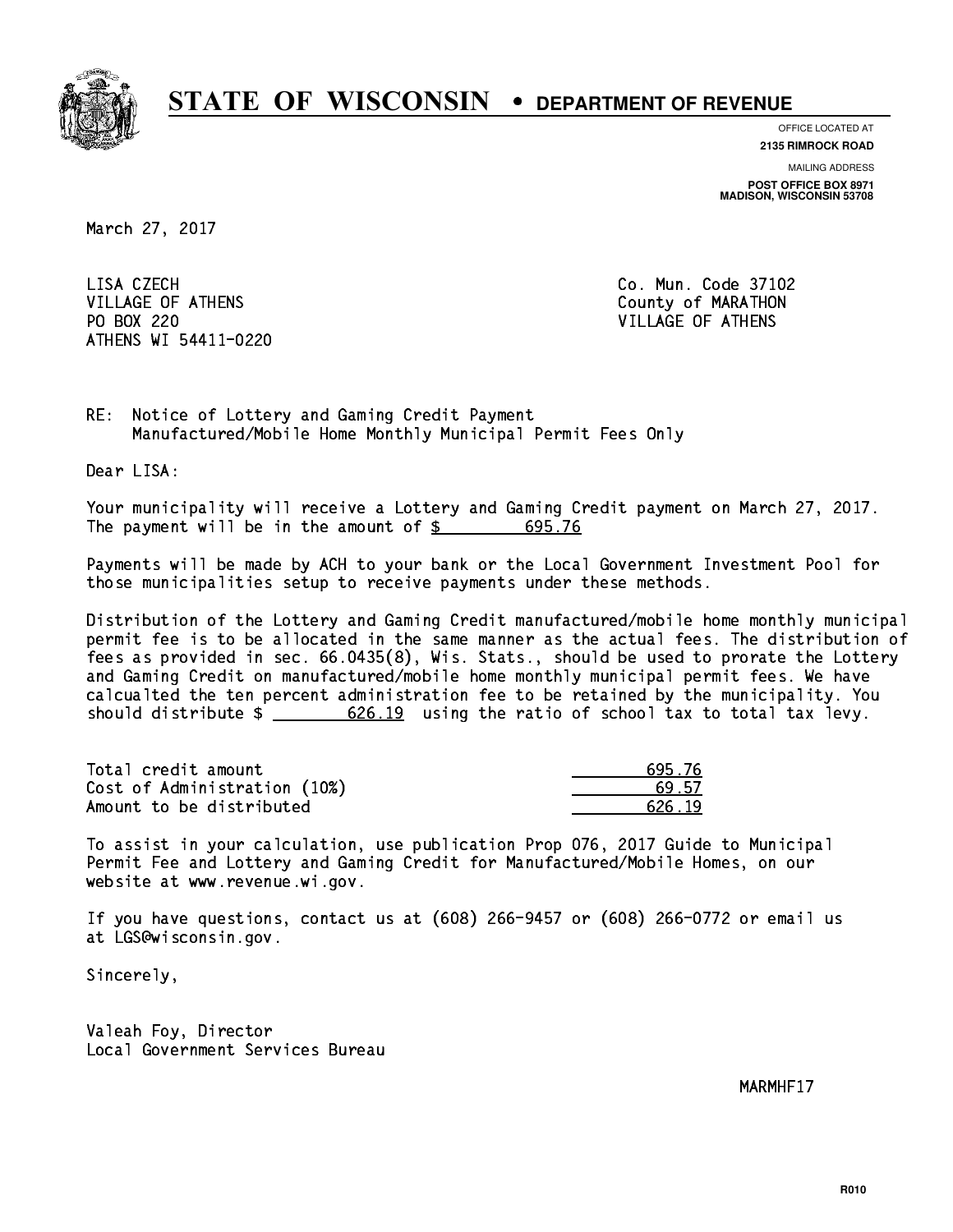

**OFFICE LOCATED AT**

**2135 RIMROCK ROAD**

**MAILING ADDRESS POST OFFICE BOX 8971 MADISON, WISCONSIN 53708**

March 27, 2017

 LOUELLA LUEDTKE Co. Mun. Code 37121 VILLAGE OF EDGAR County of MARATHON PO BOX 67 VILLAGE OF EDGAR EDGAR WI 54426-0067

RE: Notice of Lottery and Gaming Credit Payment Manufactured/Mobile Home Monthly Municipal Permit Fees Only

Dear LOUELLA:

 Your municipality will receive a Lottery and Gaming Credit payment on March 27, 2017. The payment will be in the amount of \$ 6,403.35 \_\_\_\_\_\_\_\_\_\_\_\_\_\_\_\_

 Payments will be made by ACH to your bank or the Local Government Investment Pool for those municipalities setup to receive payments under these methods.

 Distribution of the Lottery and Gaming Credit manufactured/mobile home monthly municipal permit fee is to be allocated in the same manner as the actual fees. The distribution of fees as provided in sec. 66.0435(8), Wis. Stats., should be used to prorate the Lottery and Gaming Credit on manufactured/mobile home monthly municipal permit fees. We have calcualted the ten percent administration fee to be retained by the municipality. You should distribute  $\frac{2}{1}$   $\frac{5,763.02}{2}$  using the ratio of school tax to total tax levy.

| Total credit amount          | 6,403.35 |
|------------------------------|----------|
| Cost of Administration (10%) | 640.33   |
| Amount to be distributed     | 5.763.02 |

 To assist in your calculation, use publication Prop 076, 2017 Guide to Municipal Permit Fee and Lottery and Gaming Credit for Manufactured/Mobile Homes, on our website at www.revenue.wi.gov.

 If you have questions, contact us at (608) 266-9457 or (608) 266-0772 or email us at LGS@wisconsin.gov.

Sincerely,

 Valeah Foy, Director Local Government Services Bureau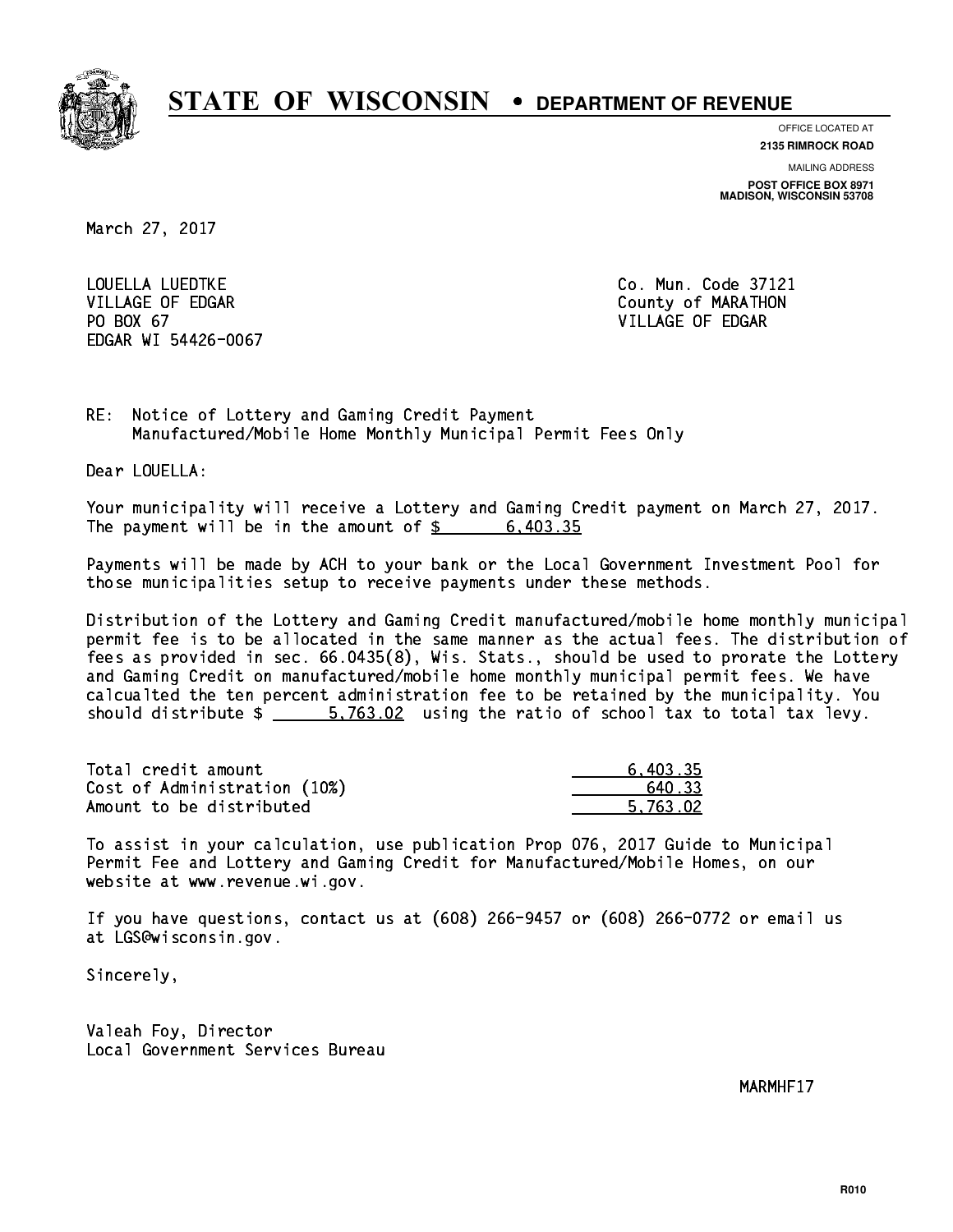

**OFFICE LOCATED AT**

**2135 RIMROCK ROAD**

**MAILING ADDRESS POST OFFICE BOX 8971 MADISON, WISCONSIN 53708**

March 27, 2017

EMILY LEY, VILLAGE TREAS CO. Mun. Code 37145 VILLAGE OF KRONENWETTER County of MARATHON 1582 KRONENWETTER DR VILLAGE OF KRONENWETTER MOSINEE WI 54455-9003

RE: Notice of Lottery and Gaming Credit Payment Manufactured/Mobile Home Monthly Municipal Permit Fees Only

Dear EMILY:

 Your municipality will receive a Lottery and Gaming Credit payment on March 27, 2017. The payment will be in the amount of  $\frac{2}{3}$  2,374.44

 Payments will be made by ACH to your bank or the Local Government Investment Pool for those municipalities setup to receive payments under these methods.

 Distribution of the Lottery and Gaming Credit manufactured/mobile home monthly municipal permit fee is to be allocated in the same manner as the actual fees. The distribution of fees as provided in sec. 66.0435(8), Wis. Stats., should be used to prorate the Lottery and Gaming Credit on manufactured/mobile home monthly municipal permit fees. We have calcualted the ten percent administration fee to be retained by the municipality. You should distribute  $\frac{2,137.00}{2}$  using the ratio of school tax to total tax levy.

| Total credit amount          | 2.374.44 |
|------------------------------|----------|
| Cost of Administration (10%) | -237.44  |
| Amount to be distributed     | 2.137.00 |

 To assist in your calculation, use publication Prop 076, 2017 Guide to Municipal Permit Fee and Lottery and Gaming Credit for Manufactured/Mobile Homes, on our website at www.revenue.wi.gov.

 If you have questions, contact us at (608) 266-9457 or (608) 266-0772 or email us at LGS@wisconsin.gov.

Sincerely,

 Valeah Foy, Director Local Government Services Bureau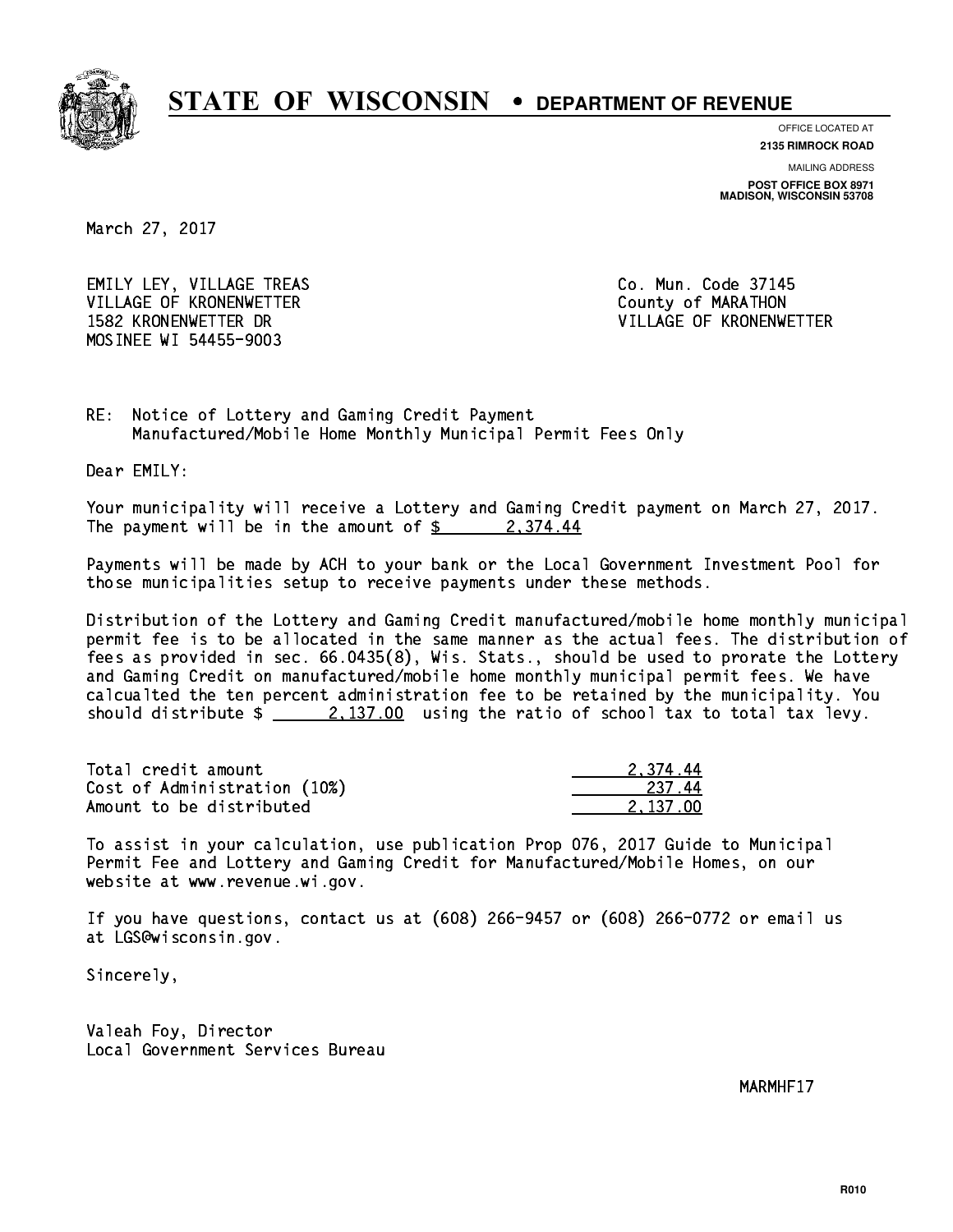

**OFFICE LOCATED AT 2135 RIMROCK ROAD**

**MAILING ADDRESS POST OFFICE BOX 8971 MADISON, WISCONSIN 53708**

March 27, 2017

ANDREW KURTZ VILLAGE OF MARATHON COUNTY OF MARATHON PO BOX 487 MARATHON WI 54448-0487

Co. Mun. Code 37151 VILLAGE OF MARATHON

RE: Notice of Lottery and Gaming Credit Payment Manufactured/Mobile Home Monthly Municipal Permit Fees Only

Dear ANDREW:

 Your municipality will receive a Lottery and Gaming Credit payment on March 27, 2017. The payment will be in the amount of  $\frac{2}{3}$  1,284.75

 Payments will be made by ACH to your bank or the Local Government Investment Pool for those municipalities setup to receive payments under these methods.

 Distribution of the Lottery and Gaming Credit manufactured/mobile home monthly municipal permit fee is to be allocated in the same manner as the actual fees. The distribution of fees as provided in sec. 66.0435(8), Wis. Stats., should be used to prorate the Lottery and Gaming Credit on manufactured/mobile home monthly municipal permit fees. We have calcualted the ten percent administration fee to be retained by the municipality. You should distribute  $\frac{1,156.28}{1,156.28}$  using the ratio of school tax to total tax levy.

| Total credit amount          | 1,284.75 |
|------------------------------|----------|
| Cost of Administration (10%) | 128.47   |
| Amount to be distributed     | 1.156.28 |

 To assist in your calculation, use publication Prop 076, 2017 Guide to Municipal Permit Fee and Lottery and Gaming Credit for Manufactured/Mobile Homes, on our website at www.revenue.wi.gov.

 If you have questions, contact us at (608) 266-9457 or (608) 266-0772 or email us at LGS@wisconsin.gov.

Sincerely,

 Valeah Foy, Director Local Government Services Bureau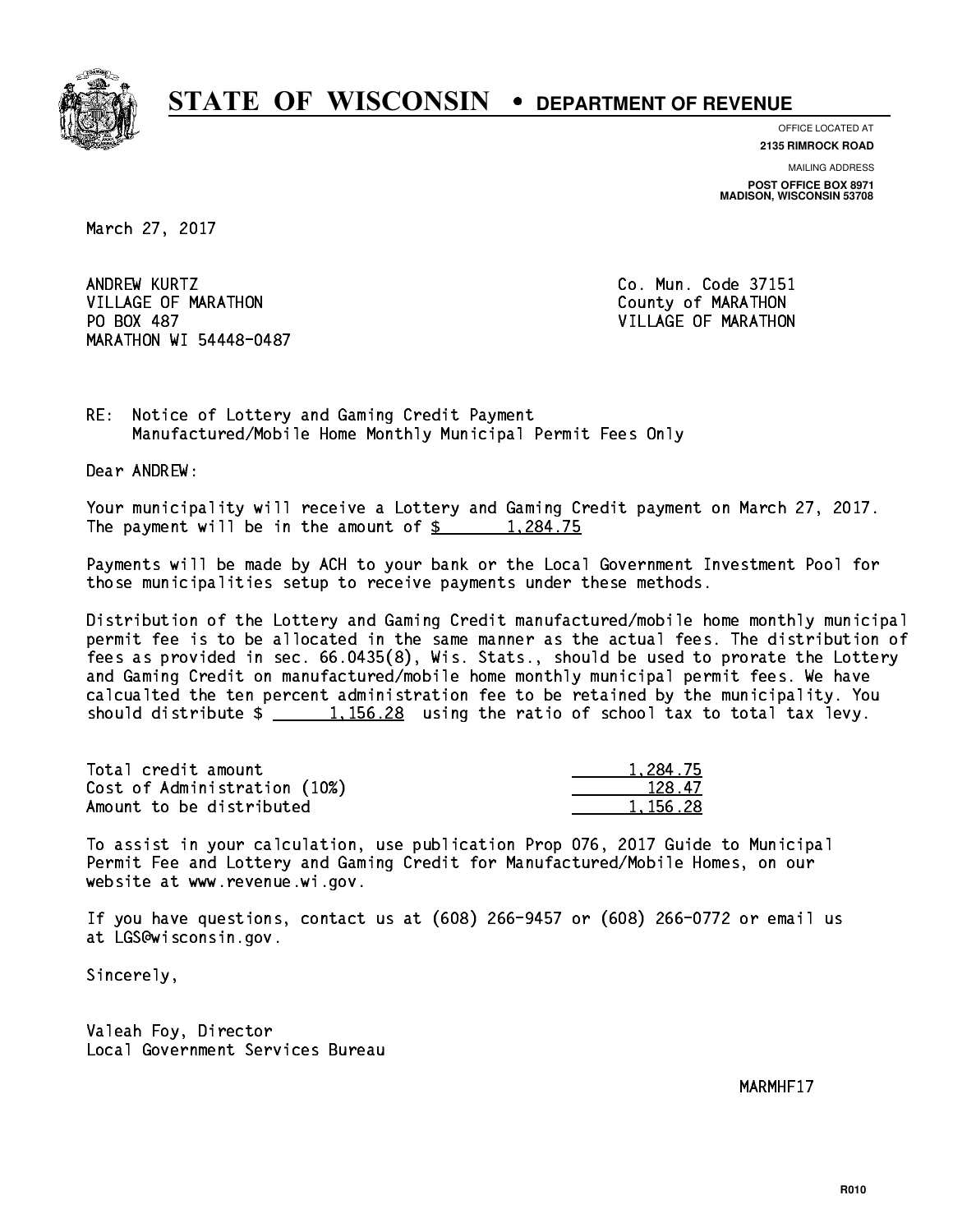

**OFFICE LOCATED AT 2135 RIMROCK ROAD**

**MAILING ADDRESS**

**POST OFFICE BOX 8971 MADISON, WISCONSIN 53708**

March 27, 2017

 THADDEUS KUBISIAK Co. Mun. Code 37181 VILLAGE OF SPENCER COUNTY OF MARATHON PO BOX 360 VILLAGE OF SPENCER SPENCER WI 54479-0360

RE: Notice of Lottery and Gaming Credit Payment Manufactured/Mobile Home Monthly Municipal Permit Fees Only

Dear GERALD:

 Your municipality will receive a Lottery and Gaming Credit payment on March 27, 2017. The payment will be in the amount of \$ 3,391.32 \_\_\_\_\_\_\_\_\_\_\_\_\_\_\_\_

 Payments will be made by ACH to your bank or the Local Government Investment Pool for those municipalities setup to receive payments under these methods.

 Distribution of the Lottery and Gaming Credit manufactured/mobile home monthly municipal permit fee is to be allocated in the same manner as the actual fees. The distribution of fees as provided in sec. 66.0435(8), Wis. Stats., should be used to prorate the Lottery and Gaming Credit on manufactured/mobile home monthly municipal permit fees. We have calcualted the ten percent administration fee to be retained by the municipality. You should distribute  $\frac{2}{2}$   $\frac{3.052.19}{2}$  using the ratio of school tax to total tax levy.

| Total credit amount          | 3.391.32 |
|------------------------------|----------|
| Cost of Administration (10%) | 339.13   |
| Amount to be distributed     | 3.052.19 |

 To assist in your calculation, use publication Prop 076, 2017 Guide to Municipal Permit Fee and Lottery and Gaming Credit for Manufactured/Mobile Homes, on our website at www.revenue.wi.gov.

 If you have questions, contact us at (608) 266-9457 or (608) 266-0772 or email us at LGS@wisconsin.gov.

Sincerely,

 Valeah Foy, Director Local Government Services Bureau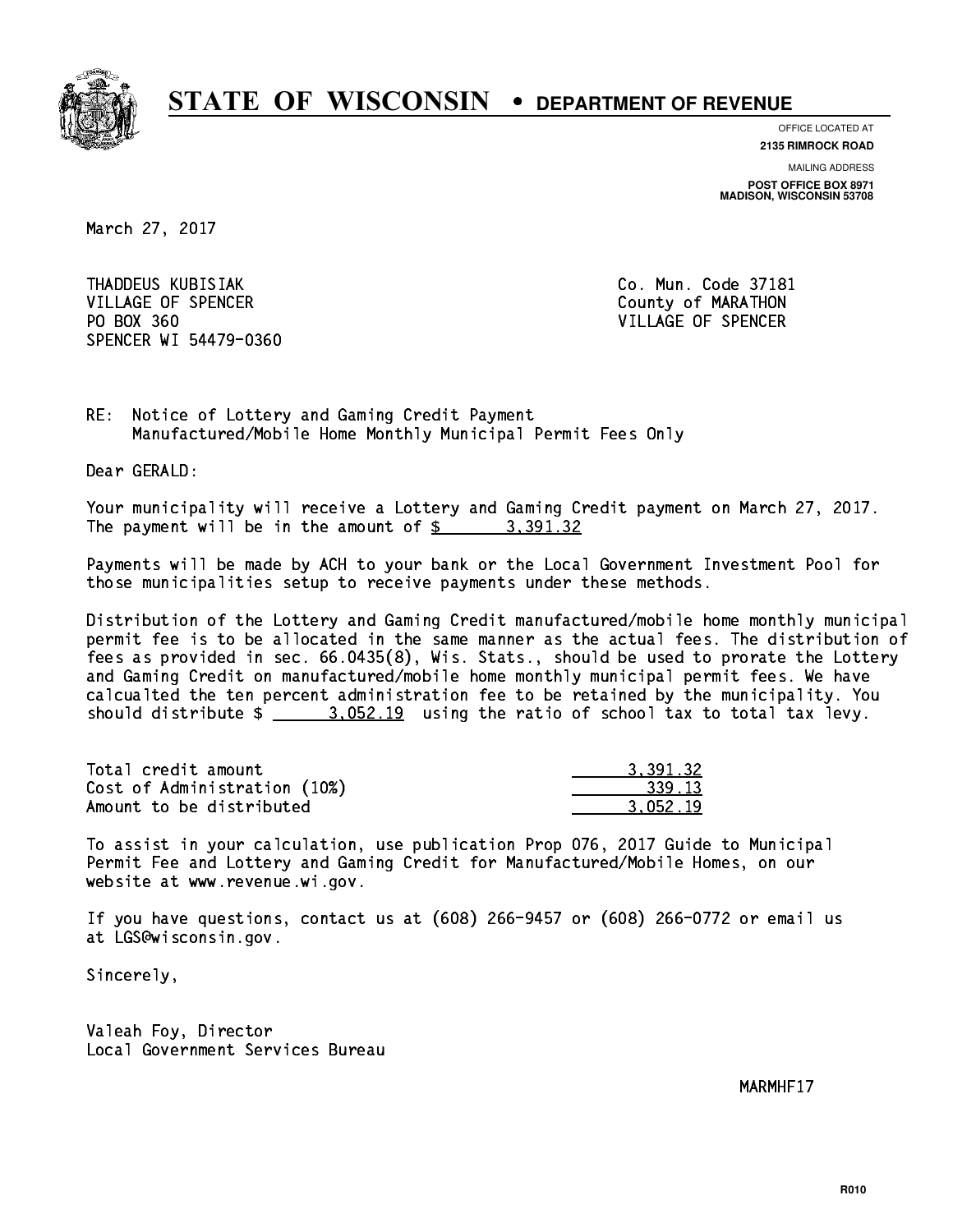

**OFFICE LOCATED AT**

**2135 RIMROCK ROAD**

**MAILING ADDRESS POST OFFICE BOX 8971 MADISON, WISCONSIN 53708**

March 27, 2017

ROSEANN JOHNSON CO. Mun. Code 37182 VILLAGE OF STRATFORD County of MARATHON PO BOX 12 STRATFORD WI 54484-0012

VILLAGE OF STRATFORD

RE: Notice of Lottery and Gaming Credit Payment Manufactured/Mobile Home Monthly Municipal Permit Fees Only

Dear ROSEANN:

 Your municipality will receive a Lottery and Gaming Credit payment on March 27, 2017. The payment will be in the amount of  $\frac{2}{3}$  2,205.36

 Payments will be made by ACH to your bank or the Local Government Investment Pool for those municipalities setup to receive payments under these methods.

 Distribution of the Lottery and Gaming Credit manufactured/mobile home monthly municipal permit fee is to be allocated in the same manner as the actual fees. The distribution of fees as provided in sec. 66.0435(8), Wis. Stats., should be used to prorate the Lottery and Gaming Credit on manufactured/mobile home monthly municipal permit fees. We have calcualted the ten percent administration fee to be retained by the municipality. You should distribute  $\frac{1,984.83}{1,984.83}$  using the ratio of school tax to total tax levy.

| Total credit amount          | 2.205.36 |
|------------------------------|----------|
| Cost of Administration (10%) | 220.53   |
| Amount to be distributed     | 1,984.83 |

 To assist in your calculation, use publication Prop 076, 2017 Guide to Municipal Permit Fee and Lottery and Gaming Credit for Manufactured/Mobile Homes, on our website at www.revenue.wi.gov.

 If you have questions, contact us at (608) 266-9457 or (608) 266-0772 or email us at LGS@wisconsin.gov.

Sincerely,

 Valeah Foy, Director Local Government Services Bureau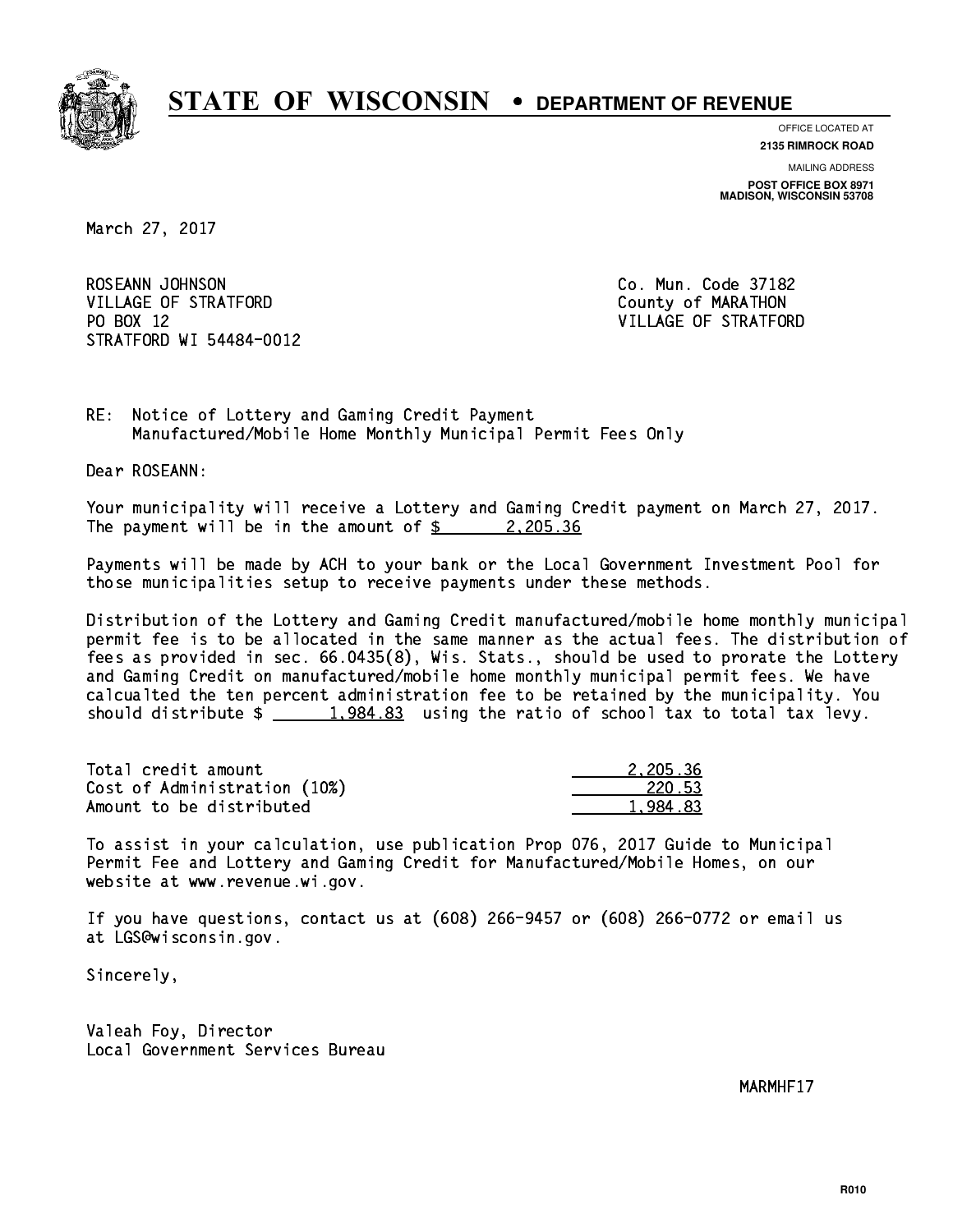

**OFFICE LOCATED AT**

**2135 RIMROCK ROAD**

**MAILING ADDRESS POST OFFICE BOX 8971 MADISON, WISCONSIN 53708**

March 27, 2017

JOHN JACOBS, FINANCE DIR Co. Mun. Code 37192 VILLAGE OF WESTON COUNTY OF MARATHON 5500 SCHOFIELD AVE VILLAGE OF WESTON WESTON WI 54476

RE: Notice of Lottery and Gaming Credit Payment Manufactured/Mobile Home Monthly Municipal Permit Fees Only

Dear JOHN:

 Your municipality will receive a Lottery and Gaming Credit payment on March 27, 2017. The payment will be in the amount of  $\frac{2}{3}$  9,373.68

 Payments will be made by ACH to your bank or the Local Government Investment Pool for those municipalities setup to receive payments under these methods.

 Distribution of the Lottery and Gaming Credit manufactured/mobile home monthly municipal permit fee is to be allocated in the same manner as the actual fees. The distribution of fees as provided in sec. 66.0435(8), Wis. Stats., should be used to prorate the Lottery and Gaming Credit on manufactured/mobile home monthly municipal permit fees. We have calcualted the ten percent administration fee to be retained by the municipality. You should distribute  $\frac{2}{1}$   $\frac{8,436.32}{2}$  using the ratio of school tax to total tax levy.

| Total credit amount          | 9.373.68 |
|------------------------------|----------|
| Cost of Administration (10%) | 937.36   |
| Amount to be distributed     | 8.436.32 |

 To assist in your calculation, use publication Prop 076, 2017 Guide to Municipal Permit Fee and Lottery and Gaming Credit for Manufactured/Mobile Homes, on our website at www.revenue.wi.gov.

 If you have questions, contact us at (608) 266-9457 or (608) 266-0772 or email us at LGS@wisconsin.gov.

Sincerely,

 Valeah Foy, Director Local Government Services Bureau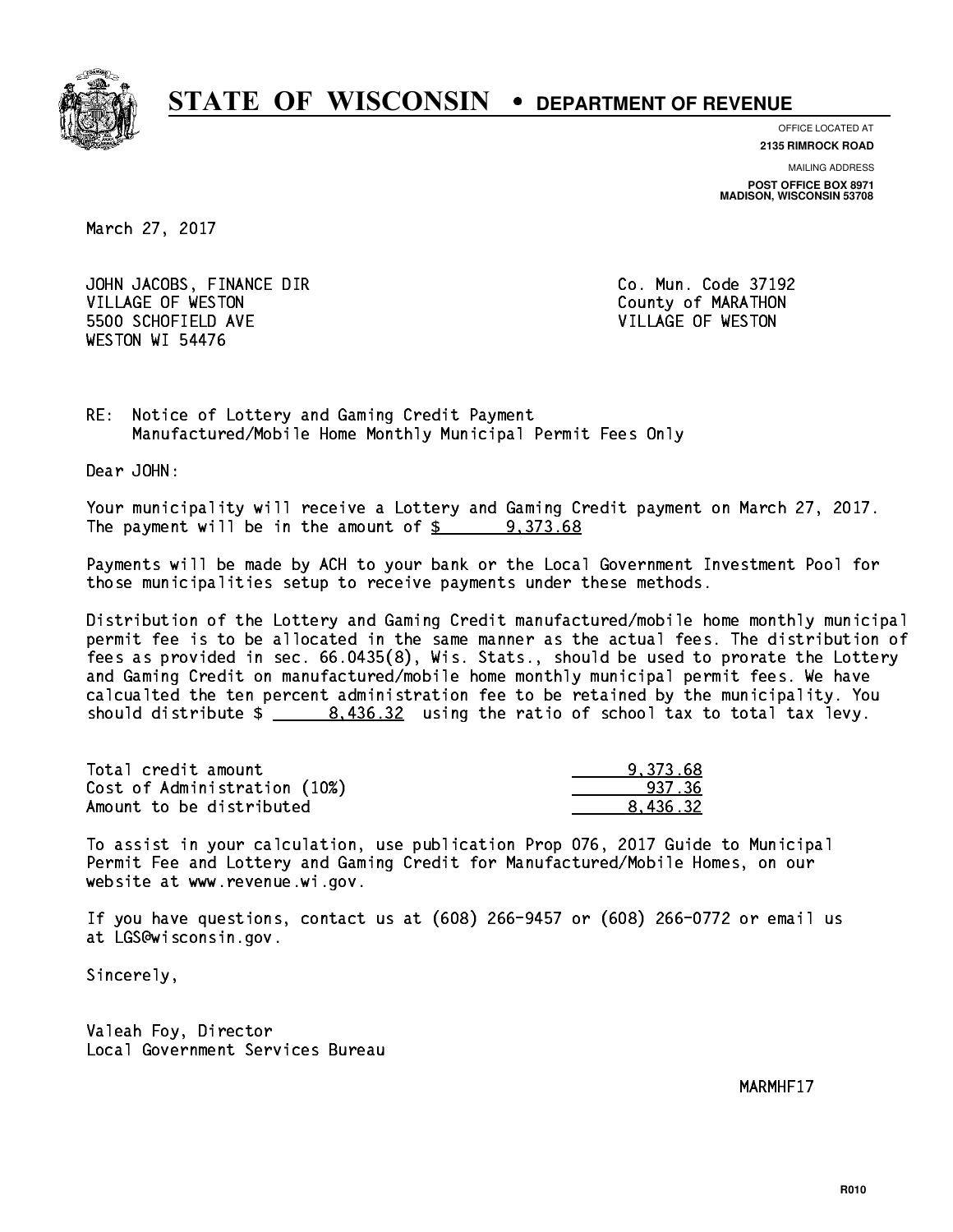

**OFFICE LOCATED AT**

**2135 RIMROCK ROAD**

**MAILING ADDRESS**

**POST OFFICE BOX 8971 MADISON, WISCONSIN 53708**

March 27, 2017

 JENNIFER LOPEZ Co. Mun. Code 37201 CITY OF ABBOTSFORD County of MARATHON 203 N 1ST STREET CITY OF ABBOTSFORD ABBOTSFORD WI 54405-0589

RE: Notice of Lottery and Gaming Credit Payment Manufactured/Mobile Home Monthly Municipal Permit Fees Only

Dear JENNIFER:

 Your municipality will receive a Lottery and Gaming Credit payment on March 27, 2017. The payment will be in the amount of  $\frac{2}{3}$  4,993.44

 Payments will be made by ACH to your bank or the Local Government Investment Pool for those municipalities setup to receive payments under these methods.

 Distribution of the Lottery and Gaming Credit manufactured/mobile home monthly municipal permit fee is to be allocated in the same manner as the actual fees. The distribution of fees as provided in sec. 66.0435(8), Wis. Stats., should be used to prorate the Lottery and Gaming Credit on manufactured/mobile home monthly municipal permit fees. We have calcualted the ten percent administration fee to be retained by the municipality. You should distribute  $\frac{4}{10}$  4,494.10 using the ratio of school tax to total tax levy.

| Total credit amount          | 4.993.44 |
|------------------------------|----------|
| Cost of Administration (10%) | 49934    |
| Amount to be distributed     | 4.494.10 |

 To assist in your calculation, use publication Prop 076, 2017 Guide to Municipal Permit Fee and Lottery and Gaming Credit for Manufactured/Mobile Homes, on our website at www.revenue.wi.gov.

 If you have questions, contact us at (608) 266-9457 or (608) 266-0772 or email us at LGS@wisconsin.gov.

Sincerely,

 Valeah Foy, Director Local Government Services Bureau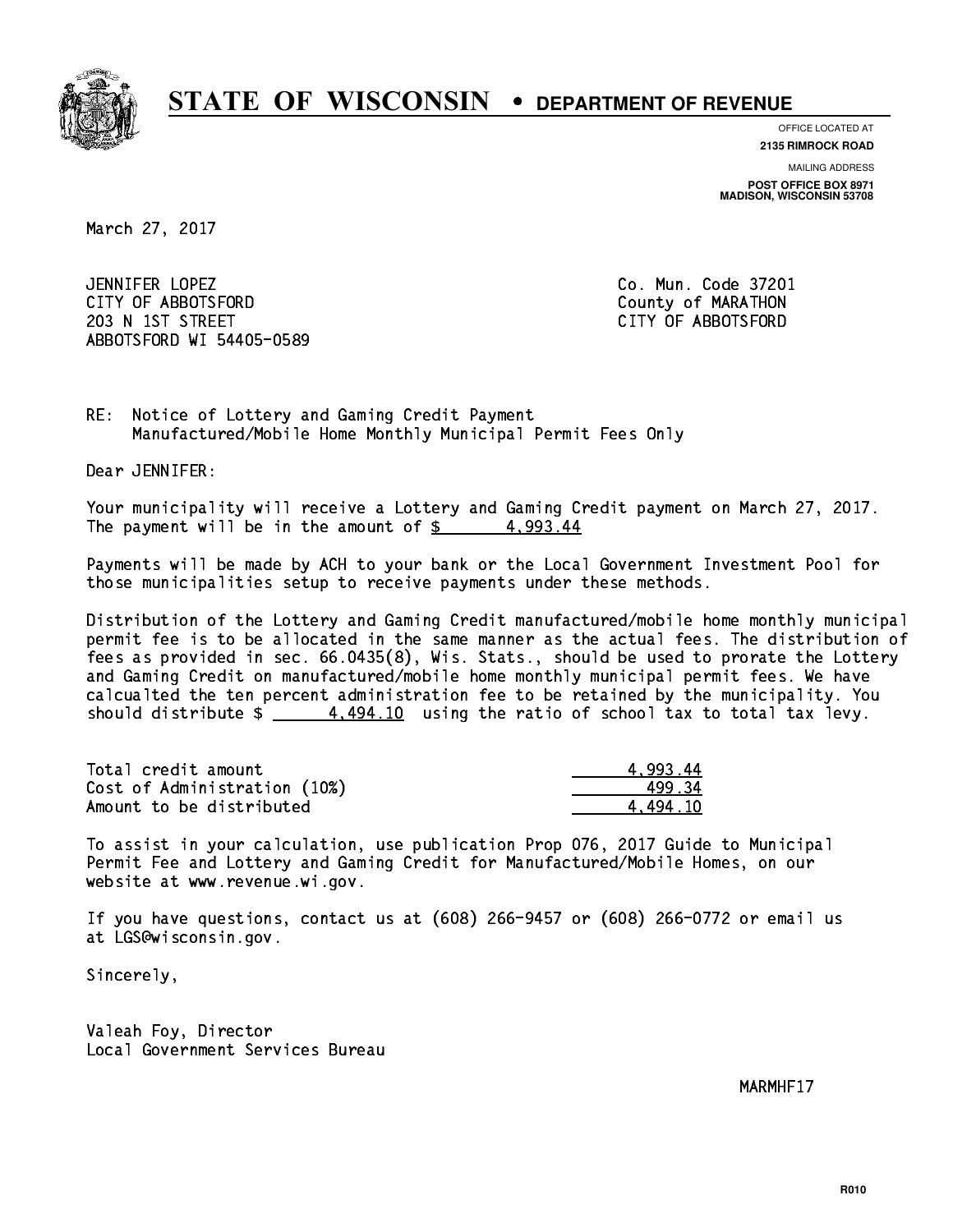

**OFFICE LOCATED AT**

**2135 RIMROCK ROAD**

**MAILING ADDRESS**

**POST OFFICE BOX 8971 MADISON, WISCONSIN 53708**

March 27, 2017

 CONNIE GURTNER Co. Mun. Code 37211 PO BOX 236 PO BOX 236 CITY OF COLBY COLBY WI 54421-0236

CITY OF COLBY COUNTY COUNTY OF COUNTY COUNTY OF MARATHON

RE: Notice of Lottery and Gaming Credit Payment Manufactured/Mobile Home Monthly Municipal Permit Fees Only

Dear CONNIE:

 Your municipality will receive a Lottery and Gaming Credit payment on March 27, 2017. The payment will be in the amount of  $\frac{2.622.12}{2}$ 

 Payments will be made by ACH to your bank or the Local Government Investment Pool for those municipalities setup to receive payments under these methods.

 Distribution of the Lottery and Gaming Credit manufactured/mobile home monthly municipal permit fee is to be allocated in the same manner as the actual fees. The distribution of fees as provided in sec. 66.0435(8), Wis. Stats., should be used to prorate the Lottery and Gaming Credit on manufactured/mobile home monthly municipal permit fees. We have calcualted the ten percent administration fee to be retained by the municipality. You should distribute  $\frac{2,359.91}{2}$  using the ratio of school tax to total tax levy.

| Total credit amount          | 2.622.12 |
|------------------------------|----------|
| Cost of Administration (10%) | 262.21   |
| Amount to be distributed     | 2.359.91 |

 To assist in your calculation, use publication Prop 076, 2017 Guide to Municipal Permit Fee and Lottery and Gaming Credit for Manufactured/Mobile Homes, on our website at www.revenue.wi.gov.

 If you have questions, contact us at (608) 266-9457 or (608) 266-0772 or email us at LGS@wisconsin.gov.

Sincerely,

 Valeah Foy, Director Local Government Services Bureau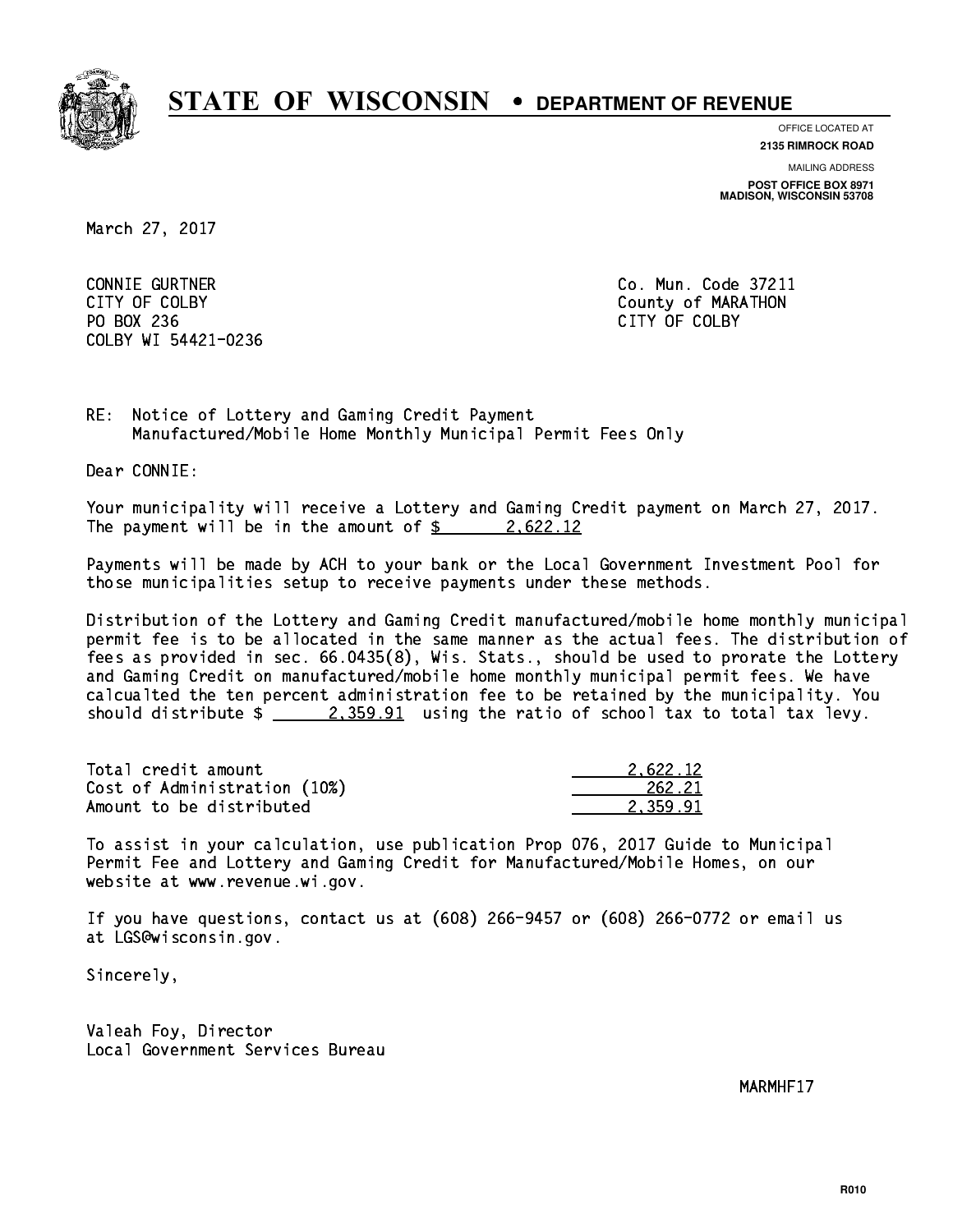

**OFFICE LOCATED AT**

**2135 RIMROCK ROAD**

**MAILING ADDRESS**

**POST OFFICE BOX 8971 MADISON, WISCONSIN 53708**

March 27, 2017

KEITH STREY, FINANCE DIR CO. Mun. Code 37250 CITY OF MARSHFIELD County of MARATHON 630 S CENTRAL AVE SUITE 502 CITY OF MARSHFIELD MARSHFIELD WI 54449

RE: Notice of Lottery and Gaming Credit Payment Manufactured/Mobile Home Monthly Municipal Permit Fees Only

Dear KEITH:

 Your municipality will receive a Lottery and Gaming Credit payment on March 27, 2017. The payment will be in the amount of  $\frac{2}{3}$  3,932.24

 Payments will be made by ACH to your bank or the Local Government Investment Pool for those municipalities setup to receive payments under these methods.

 Distribution of the Lottery and Gaming Credit manufactured/mobile home monthly municipal permit fee is to be allocated in the same manner as the actual fees. The distribution of fees as provided in sec. 66.0435(8), Wis. Stats., should be used to prorate the Lottery and Gaming Credit on manufactured/mobile home monthly municipal permit fees. We have calcualted the ten percent administration fee to be retained by the municipality. You should distribute  $\frac{2}{2}$   $\frac{3.539.02}{2}$  using the ratio of school tax to total tax levy.

| Total credit amount          | 3.932.24 |
|------------------------------|----------|
| Cost of Administration (10%) | 393.22   |
| Amount to be distributed     | 3.539.02 |

 To assist in your calculation, use publication Prop 076, 2017 Guide to Municipal Permit Fee and Lottery and Gaming Credit for Manufactured/Mobile Homes, on our website at www.revenue.wi.gov.

 If you have questions, contact us at (608) 266-9457 or (608) 266-0772 or email us at LGS@wisconsin.gov.

Sincerely,

 Valeah Foy, Director Local Government Services Bureau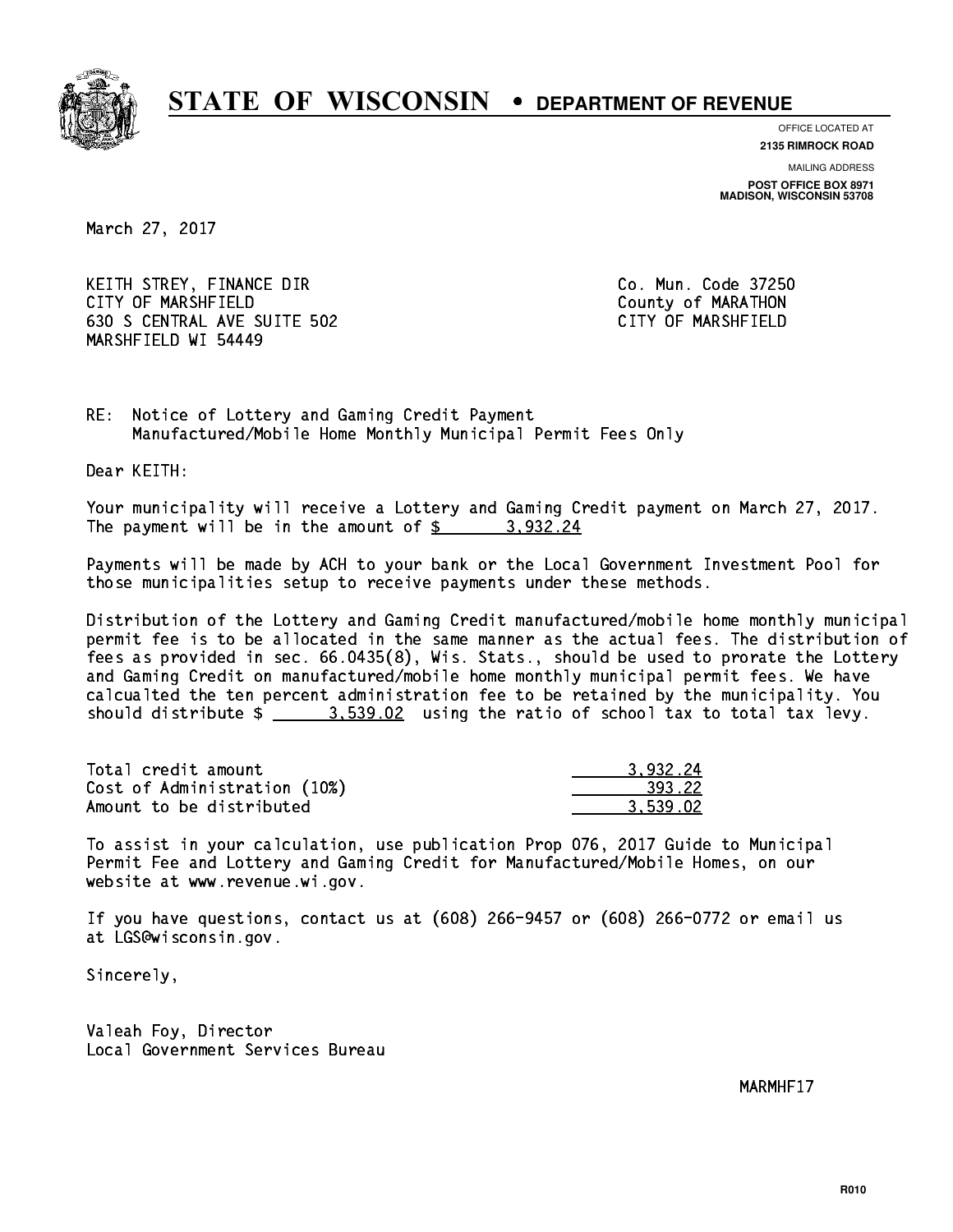

**OFFICE LOCATED AT**

**2135 RIMROCK ROAD**

**MAILING ADDRESS POST OFFICE BOX 8971 MADISON, WISCONSIN 53708**

March 27, 2017

 LISA QUINN Co. Mun. Code 37281 CITY OF SCHOFIELD County of MARATHON 200 PARK ST CITY OF SCHOFIELD SCHOFIELD WI 54476-1164

RE: Notice of Lottery and Gaming Credit Payment Manufactured/Mobile Home Monthly Municipal Permit Fees Only

Dear LISA:

 Your municipality will receive a Lottery and Gaming Credit payment on March 27, 2017. The payment will be in the amount of \$ 984.84 \_\_\_\_\_\_\_\_\_\_\_\_\_\_\_\_

 Payments will be made by ACH to your bank or the Local Government Investment Pool for those municipalities setup to receive payments under these methods.

 Distribution of the Lottery and Gaming Credit manufactured/mobile home monthly municipal permit fee is to be allocated in the same manner as the actual fees. The distribution of fees as provided in sec. 66.0435(8), Wis. Stats., should be used to prorate the Lottery and Gaming Credit on manufactured/mobile home monthly municipal permit fees. We have calcualted the ten percent administration fee to be retained by the municipality. You should distribute  $\frac{2}{2}$   $\frac{886.36}{2}$  using the ratio of school tax to total tax levy.

| Total credit amount          | -984.84 |
|------------------------------|---------|
| Cost of Administration (10%) | 98.48   |
| Amount to be distributed     | 886.36  |

 To assist in your calculation, use publication Prop 076, 2017 Guide to Municipal Permit Fee and Lottery and Gaming Credit for Manufactured/Mobile Homes, on our website at www.revenue.wi.gov.

 If you have questions, contact us at (608) 266-9457 or (608) 266-0772 or email us at LGS@wisconsin.gov.

Sincerely,

 Valeah Foy, Director Local Government Services Bureau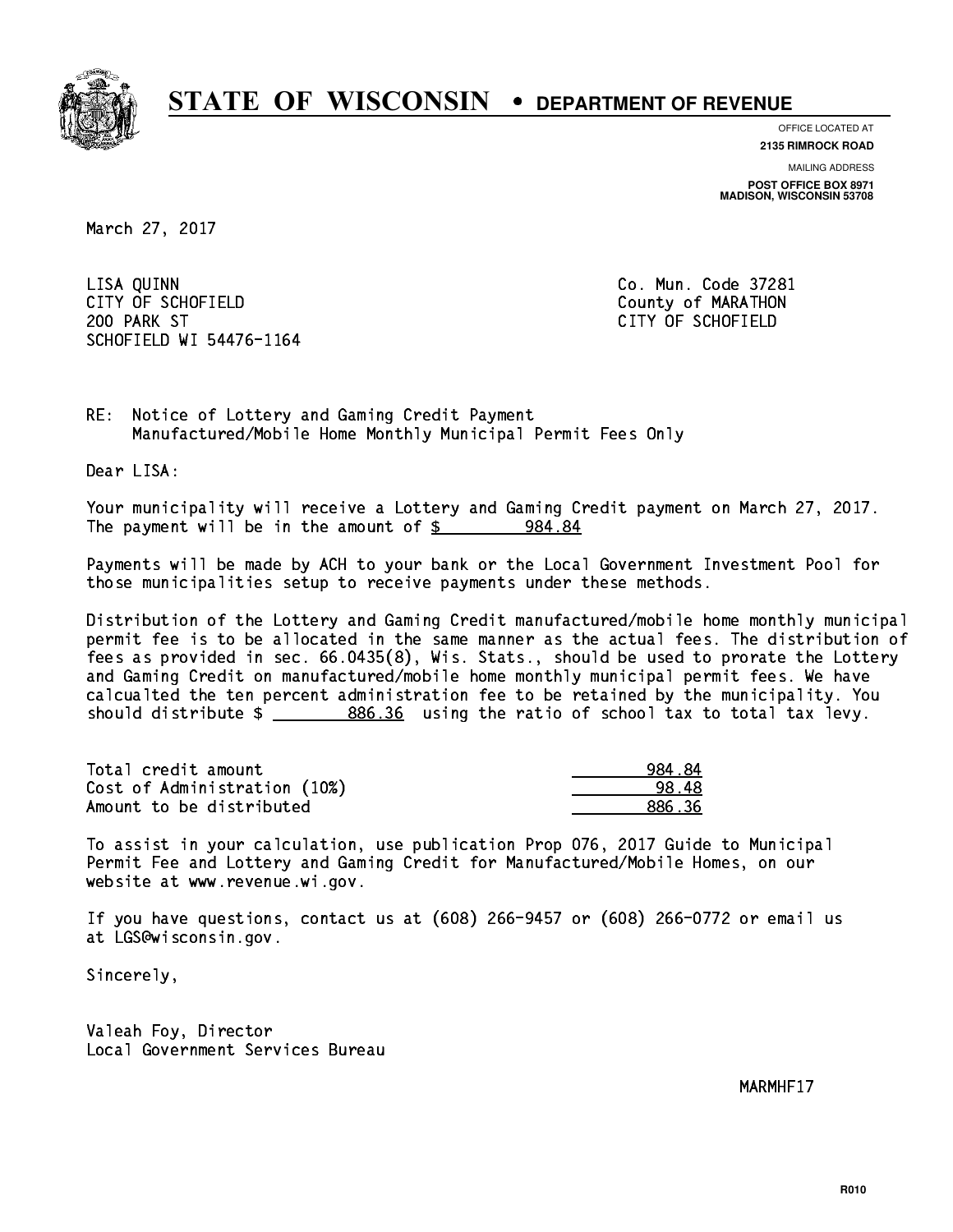

**OFFICE LOCATED AT**

**2135 RIMROCK ROAD**

**MAILING ADDRESS**

**POST OFFICE BOX 8971 MADISON, WISCONSIN 53708**

March 27, 2017

WAUSAU WI 54403

 MARYANNE GROAT Co. Mun. Code 37291 CITY OF WAUSAU COUNTY OF MARATHON 407 GRANT ST CITY OF WAUSAU

RE: Notice of Lottery and Gaming Credit Payment Manufactured/Mobile Home Monthly Municipal Permit Fees Only

Dear MARYANNE:

 Your municipality will receive a Lottery and Gaming Credit payment on March 27, 2017. The payment will be in the amount of  $\frac{2}{3}$  10,213.92

 Payments will be made by ACH to your bank or the Local Government Investment Pool for those municipalities setup to receive payments under these methods.

 Distribution of the Lottery and Gaming Credit manufactured/mobile home monthly municipal permit fee is to be allocated in the same manner as the actual fees. The distribution of fees as provided in sec. 66.0435(8), Wis. Stats., should be used to prorate the Lottery and Gaming Credit on manufactured/mobile home monthly municipal permit fees. We have calcualted the ten percent administration fee to be retained by the municipality. You should distribute  $\frac{2}{2}$   $\frac{9,192.53}{2}$  using the ratio of school tax to total tax levy.

| Total credit amount          | 10.213.92 |
|------------------------------|-----------|
| Cost of Administration (10%) | 1.021.39  |
| Amount to be distributed     | 9.192.53  |

 To assist in your calculation, use publication Prop 076, 2017 Guide to Municipal Permit Fee and Lottery and Gaming Credit for Manufactured/Mobile Homes, on our website at www.revenue.wi.gov.

 If you have questions, contact us at (608) 266-9457 or (608) 266-0772 or email us at LGS@wisconsin.gov.

Sincerely,

 Valeah Foy, Director Local Government Services Bureau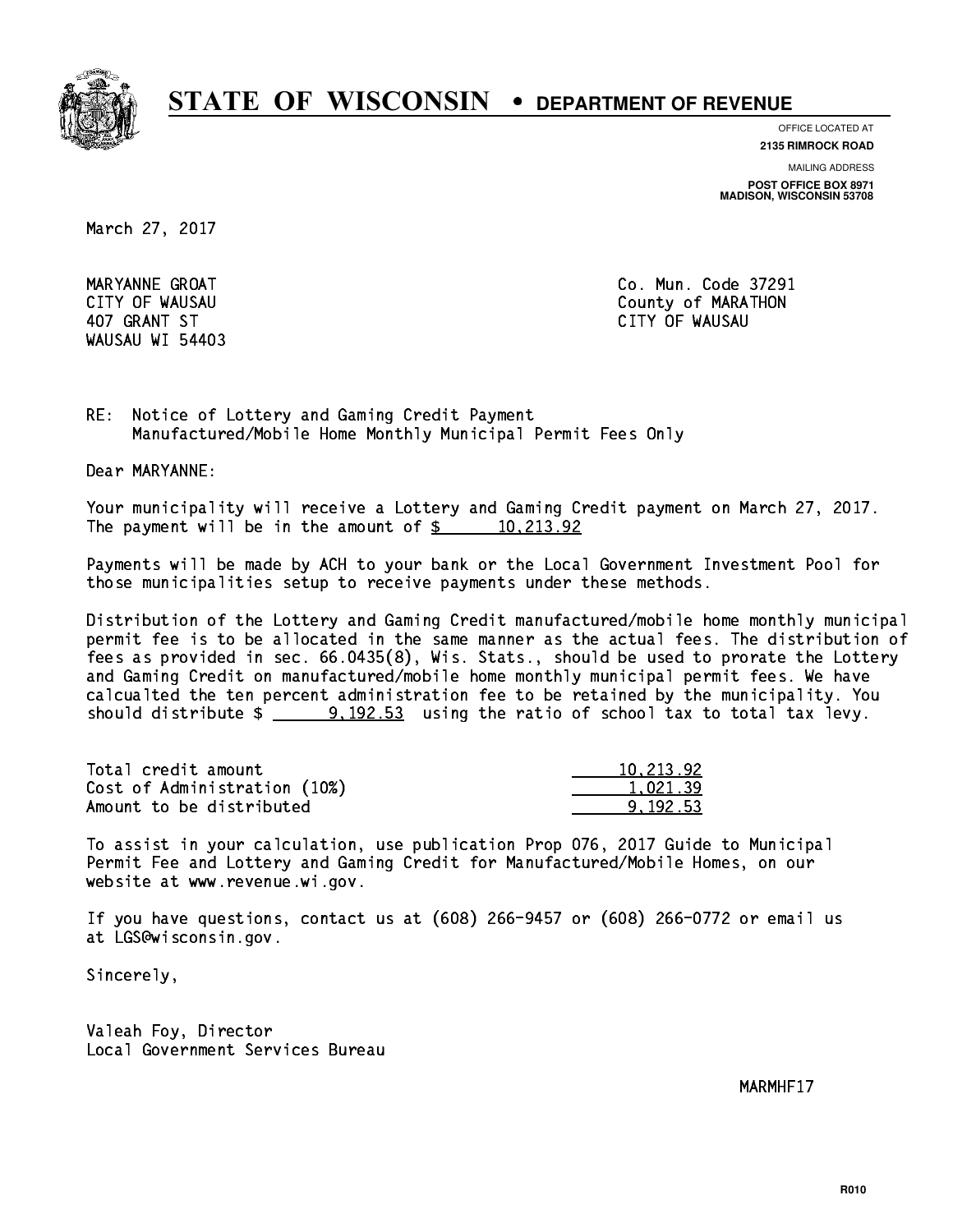

**OFFICE LOCATED AT 2135 RIMROCK ROAD**

**MAILING ADDRESS**

**POST OFFICE BOX 8971 MADISON, WISCONSIN 53708**

March 27, 2017

 WENDELL PHILIPPS Co. Mun. Code 38026 TOWN OF PORTERFIELD **TOWN** OF PORTERFIELD W3108 TWIN CREEK RD TOWN OF PORTERFIELD PORTERFIELD WI 54159-9747

RE: Notice of Lottery and Gaming Credit Payment Manufactured/Mobile Home Monthly Municipal Permit Fees Only

Dear WENDELL:

 Your municipality will receive a Lottery and Gaming Credit payment on March 27, 2017. The payment will be in the amount of  $\frac{235.49}{235.49}$ 

 Payments will be made by ACH to your bank or the Local Government Investment Pool for those municipalities setup to receive payments under these methods.

 Distribution of the Lottery and Gaming Credit manufactured/mobile home monthly municipal permit fee is to be allocated in the same manner as the actual fees. The distribution of fees as provided in sec. 66.0435(8), Wis. Stats., should be used to prorate the Lottery and Gaming Credit on manufactured/mobile home monthly municipal permit fees. We have calcualted the ten percent administration fee to be retained by the municipality. You should distribute  $\frac{211.95}{21.95}$  using the ratio of school tax to total tax levy.

Total credit amount Cost of Administration (10%) Amount to be distributed

| n<br>2<br>. . |
|---------------|
| ۰4            |
| 211           |

 To assist in your calculation, use publication Prop 076, 2017 Guide to Municipal Permit Fee and Lottery and Gaming Credit for Manufactured/Mobile Homes, on our website at www.revenue.wi.gov.

 If you have questions, contact us at (608) 266-9457 or (608) 266-0772 or email us at LGS@wisconsin.gov.

Sincerely,

 Valeah Foy, Director Local Government Services Bureau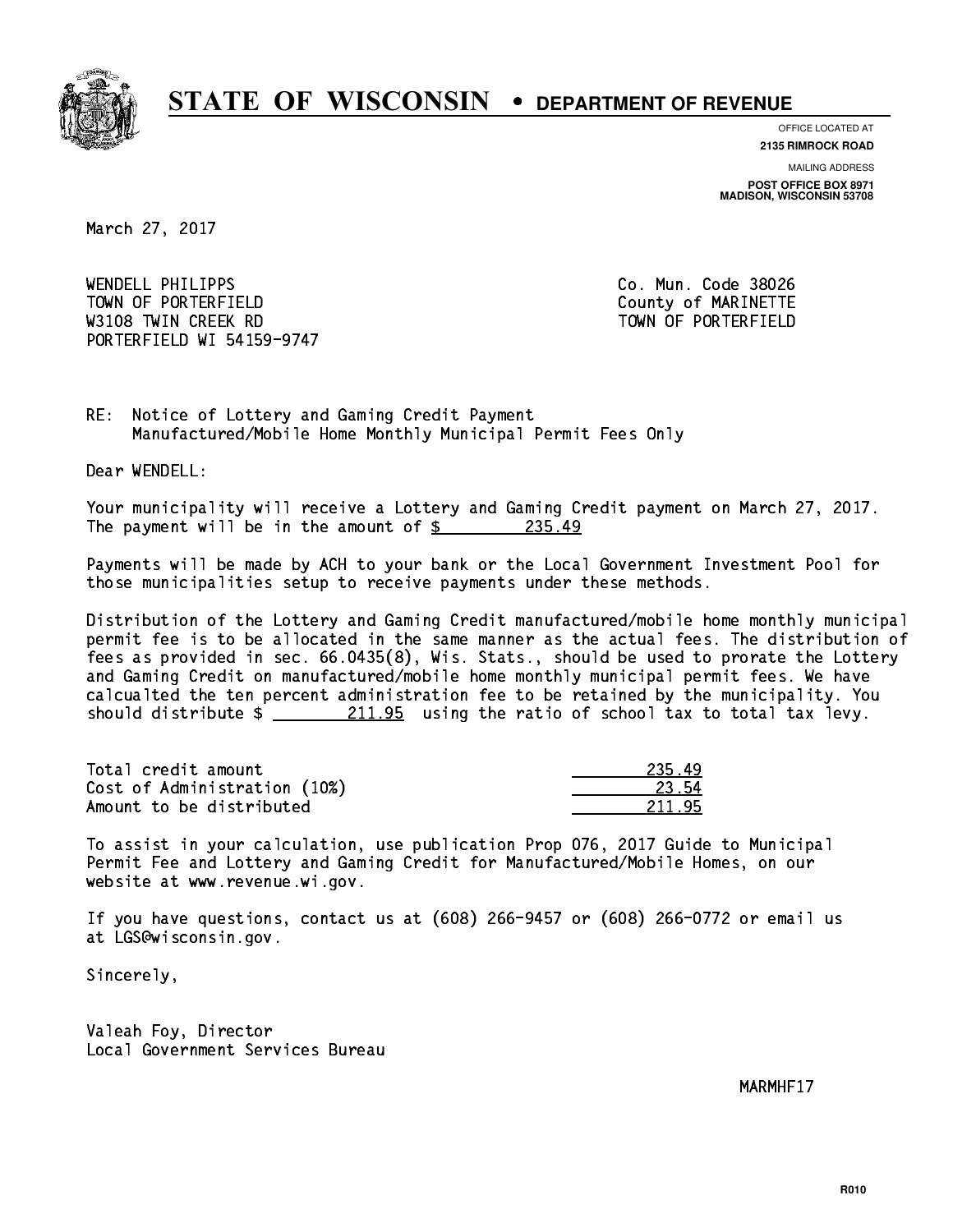

**OFFICE LOCATED AT 2135 RIMROCK ROAD**

**MAILING ADDRESS POST OFFICE BOX 8971 MADISON, WISCONSIN 53708**

March 27, 2017

 MARY JANE KEMPKA Co. Mun. Code 38032 TOWN OF STEPHENSON COUNTY OF MARINETTE N6903 N 6TH ST TOWN OF STEPHENSON CRIVITZ WI 54114-9237

RE: Notice of Lottery and Gaming Credit Payment Manufactured/Mobile Home Monthly Municipal Permit Fees Only

Dear MARY JANE:

 Your municipality will receive a Lottery and Gaming Credit payment on March 27, 2017. The payment will be in the amount of  $\frac{2}{10}$  651.24

 Payments will be made by ACH to your bank or the Local Government Investment Pool for those municipalities setup to receive payments under these methods.

 Distribution of the Lottery and Gaming Credit manufactured/mobile home monthly municipal permit fee is to be allocated in the same manner as the actual fees. The distribution of fees as provided in sec. 66.0435(8), Wis. Stats., should be used to prorate the Lottery and Gaming Credit on manufactured/mobile home monthly municipal permit fees. We have calcualted the ten percent administration fee to be retained by the municipality. You should distribute  $\frac{2}{2}$   $\frac{586.12}{2}$  using the ratio of school tax to total tax levy.

Total credit amount Cost of Administration (10%) Amount to be distributed

| 51 24 |
|-------|
| i 12  |
| . 12  |

 To assist in your calculation, use publication Prop 076, 2017 Guide to Municipal Permit Fee and Lottery and Gaming Credit for Manufactured/Mobile Homes, on our website at www.revenue.wi.gov.

 If you have questions, contact us at (608) 266-9457 or (608) 266-0772 or email us at LGS@wisconsin.gov.

Sincerely,

 Valeah Foy, Director Local Government Services Bureau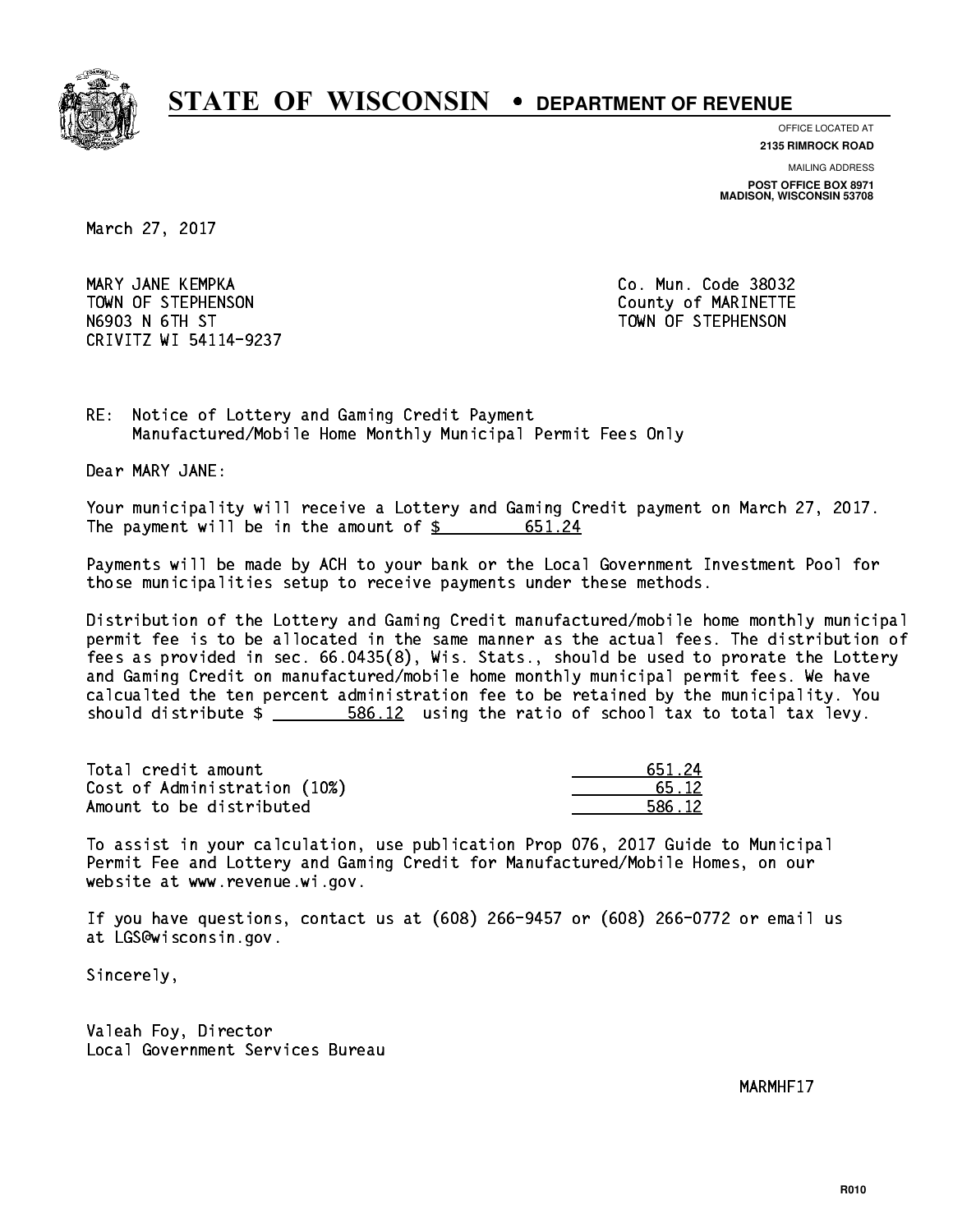

**OFFICE LOCATED AT 2135 RIMROCK ROAD**

**MAILING ADDRESS**

**POST OFFICE BOX 8971 MADISON, WISCONSIN 53708**

March 27, 2017

 MARILYN L. PADGETT Co. Mun. Code 38121 VILLAGE OF CRIVITZ COUNTY COUNTY OF MARINETTE PO BOX 727 VILLAGE OF CRIVITZ CRIVITZ WI 54114-0727

RE: Notice of Lottery and Gaming Credit Payment Manufactured/Mobile Home Monthly Municipal Permit Fees Only

Dear MARILYN:

 Your municipality will receive a Lottery and Gaming Credit payment on March 27, 2017. The payment will be in the amount of \$ 316.92 \_\_\_\_\_\_\_\_\_\_\_\_\_\_\_\_

 Payments will be made by ACH to your bank or the Local Government Investment Pool for those municipalities setup to receive payments under these methods.

 Distribution of the Lottery and Gaming Credit manufactured/mobile home monthly municipal permit fee is to be allocated in the same manner as the actual fees. The distribution of fees as provided in sec. 66.0435(8), Wis. Stats., should be used to prorate the Lottery and Gaming Credit on manufactured/mobile home monthly municipal permit fees. We have calcualted the ten percent administration fee to be retained by the municipality. You should distribute  $\frac{285.23}{285.23}$  using the ratio of school tax to total tax levy.

Total credit amount Cost of Administration (10%) Amount to be distributed

| 92<br>2 L. |
|------------|
| 59         |
| . 23       |

 To assist in your calculation, use publication Prop 076, 2017 Guide to Municipal Permit Fee and Lottery and Gaming Credit for Manufactured/Mobile Homes, on our website at www.revenue.wi.gov.

 If you have questions, contact us at (608) 266-9457 or (608) 266-0772 or email us at LGS@wisconsin.gov.

Sincerely,

 Valeah Foy, Director Local Government Services Bureau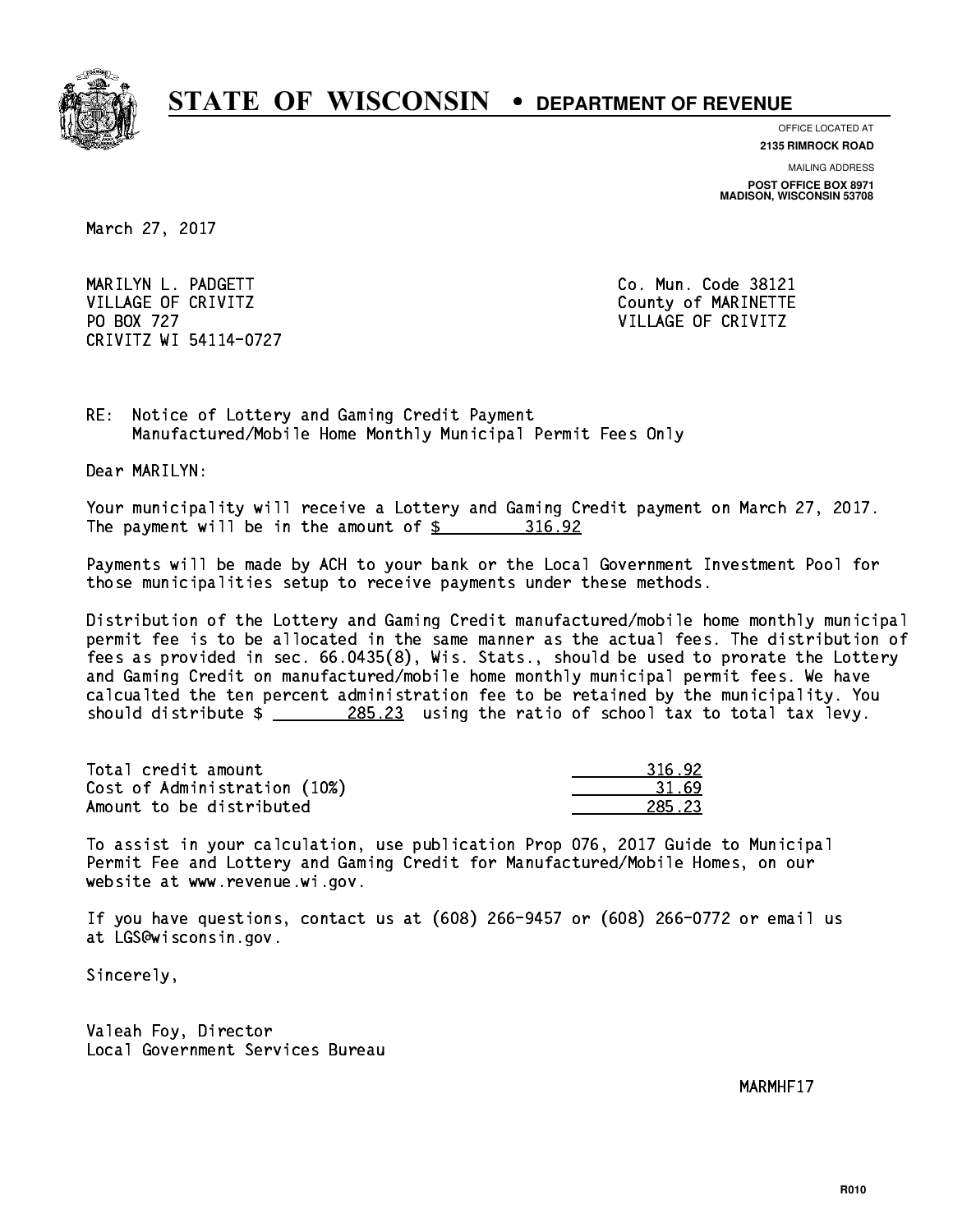

**OFFICE LOCATED AT 2135 RIMROCK ROAD**

**MAILING ADDRESS POST OFFICE BOX 8971 MADISON, WISCONSIN 53708**

March 27, 2017

SARA PULLEN VILLAGE OF WAUSAUKEE COUNTY OF MARINETTE PO BOX 475 WAUSAUKEE WI 54177

Co. Mun. Code 38191 VILLAGE OF WAUSAUKEE

RE: Notice of Lottery and Gaming Credit Payment Manufactured/Mobile Home Monthly Municipal Permit Fees Only

Dear SARA:

 Your municipality will receive a Lottery and Gaming Credit payment on March 27, 2017. The payment will be in the amount of  $\frac{2}{3}$ 63.32

 Payments will be made by ACH to your bank or the Local Government Investment Pool for those municipalities setup to receive payments under these methods.

 Distribution of the Lottery and Gaming Credit manufactured/mobile home monthly municipal permit fee is to be allocated in the same manner as the actual fees. The distribution of fees as provided in sec. 66.0435(8), Wis. Stats., should be used to prorate the Lottery and Gaming Credit on manufactured/mobile home monthly municipal permit fees. We have calcualted the ten percent administration fee to be retained by the municipality. You should distribute  $\frac{2}{1}$   $\frac{56.99}{2}$  using the ratio of school tax to total tax levy.

Total credit amount Cost of Administration (10%) Amount to be distributed

| - 32 |
|------|
| -22  |
|      |

 To assist in your calculation, use publication Prop 076, 2017 Guide to Municipal Permit Fee and Lottery and Gaming Credit for Manufactured/Mobile Homes, on our website at www.revenue.wi.gov.

 If you have questions, contact us at (608) 266-9457 or (608) 266-0772 or email us at LGS@wisconsin.gov.

Sincerely,

 Valeah Foy, Director Local Government Services Bureau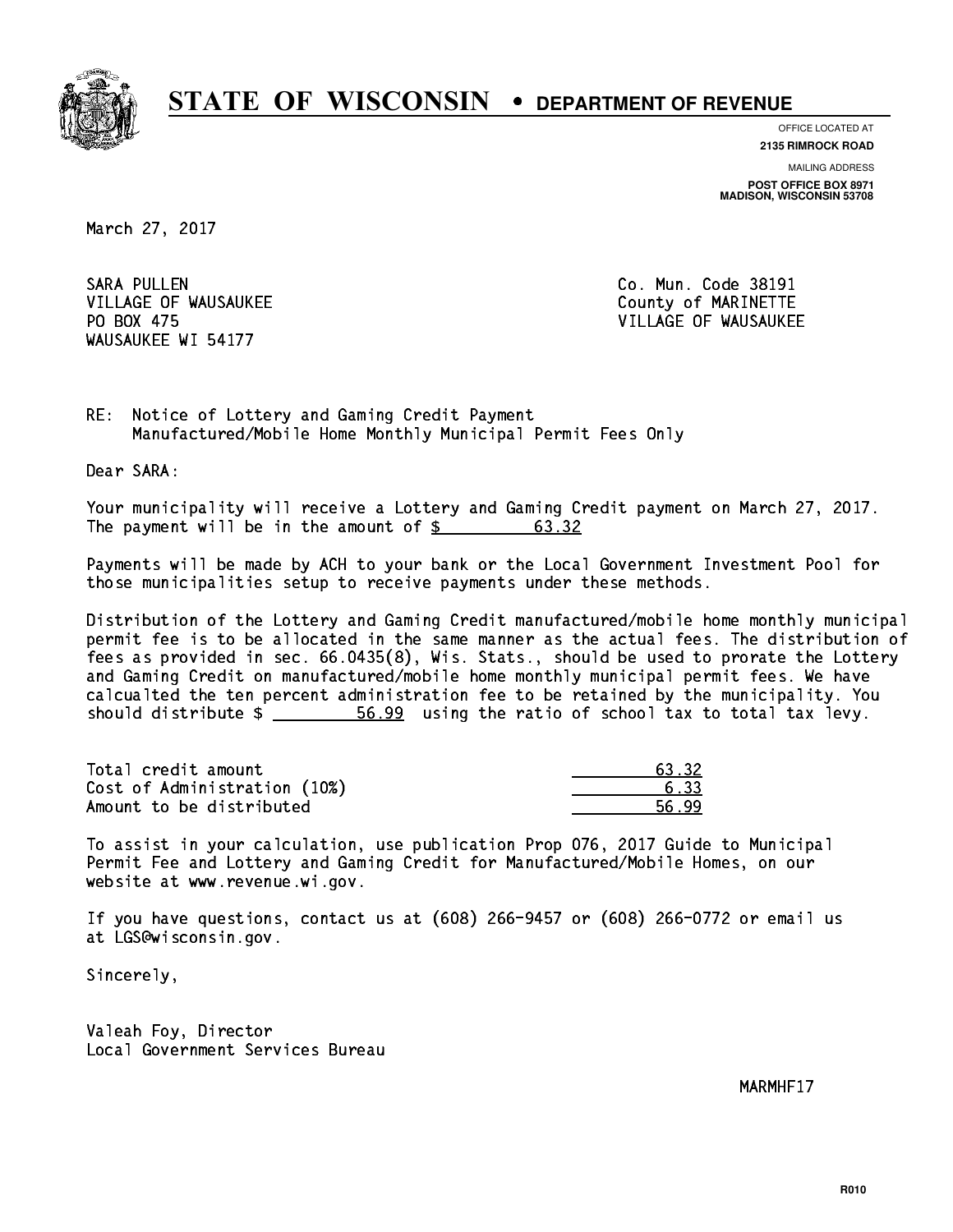

**OFFICE LOCATED AT**

**2135 RIMROCK ROAD**

**MAILING ADDRESS POST OFFICE BOX 8971 MADISON, WISCONSIN 53708**

March 27, 2017

JACQUELINE MILLER Co. Mun. Code 38251 CITY OF MARINETTE COUNTY COUNTY OF MARINETTE 1905 HALL AVE CITY OF MARINETTE MARINETTE WI 54143-1716

RE: Notice of Lottery and Gaming Credit Payment Manufactured/Mobile Home Monthly Municipal Permit Fees Only

Dear JACQUELINE:

 Your municipality will receive a Lottery and Gaming Credit payment on March 27, 2017. The payment will be in the amount of  $\frac{24,462.92}{2}$ 

 Payments will be made by ACH to your bank or the Local Government Investment Pool for those municipalities setup to receive payments under these methods.

 Distribution of the Lottery and Gaming Credit manufactured/mobile home monthly municipal permit fee is to be allocated in the same manner as the actual fees. The distribution of fees as provided in sec. 66.0435(8), Wis. Stats., should be used to prorate the Lottery and Gaming Credit on manufactured/mobile home monthly municipal permit fees. We have calcualted the ten percent administration fee to be retained by the municipality. You should distribute  $\frac{22,016.63}{22,016.63}$  using the ratio of school tax to total tax levy.

| Total credit amount          | 24,462.92 |
|------------------------------|-----------|
| Cost of Administration (10%) | 2.446.29  |
| Amount to be distributed     | 22.016.63 |

 To assist in your calculation, use publication Prop 076, 2017 Guide to Municipal Permit Fee and Lottery and Gaming Credit for Manufactured/Mobile Homes, on our website at www.revenue.wi.gov.

 If you have questions, contact us at (608) 266-9457 or (608) 266-0772 or email us at LGS@wisconsin.gov.

Sincerely,

 Valeah Foy, Director Local Government Services Bureau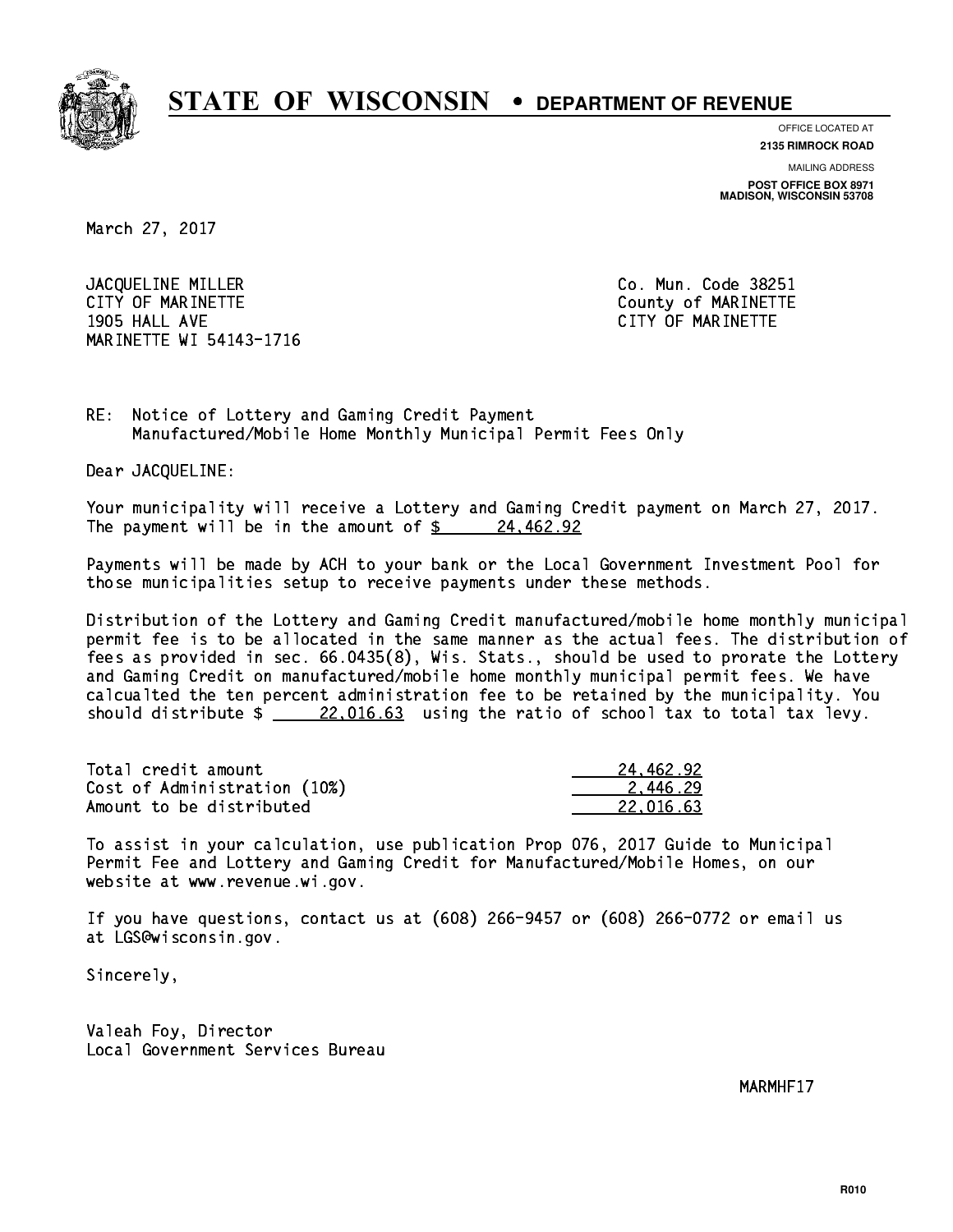

**OFFICE LOCATED AT 2135 RIMROCK ROAD**

**MAILING ADDRESS POST OFFICE BOX 8971 MADISON, WISCONSIN 53708**

March 27, 2017

 VICKI KORONKIEWICZ Co. Mun. Code 38271 CITY OF PESHTIGO County of MARINETTE 331 FRENCH ST SUITE A CITY OF PESHTIGO PESHTIGO WI 54157-1219

RE: Notice of Lottery and Gaming Credit Payment Manufactured/Mobile Home Monthly Municipal Permit Fees Only

Dear VICKI:

 Your municipality will receive a Lottery and Gaming Credit payment on March 27, 2017. The payment will be in the amount of \$ 5,762.11 \_\_\_\_\_\_\_\_\_\_\_\_\_\_\_\_

 Payments will be made by ACH to your bank or the Local Government Investment Pool for those municipalities setup to receive payments under these methods.

 Distribution of the Lottery and Gaming Credit manufactured/mobile home monthly municipal permit fee is to be allocated in the same manner as the actual fees. The distribution of fees as provided in sec. 66.0435(8), Wis. Stats., should be used to prorate the Lottery and Gaming Credit on manufactured/mobile home monthly municipal permit fees. We have calcualted the ten percent administration fee to be retained by the municipality. You should distribute  $\frac{2}{1}$   $\frac{5.185.90}{2}$  using the ratio of school tax to total tax levy.

| Total credit amount          | 5.762.11 |
|------------------------------|----------|
| Cost of Administration (10%) | 576.21   |
| Amount to be distributed     | 5.185.90 |

 To assist in your calculation, use publication Prop 076, 2017 Guide to Municipal Permit Fee and Lottery and Gaming Credit for Manufactured/Mobile Homes, on our website at www.revenue.wi.gov.

 If you have questions, contact us at (608) 266-9457 or (608) 266-0772 or email us at LGS@wisconsin.gov.

Sincerely,

 Valeah Foy, Director Local Government Services Bureau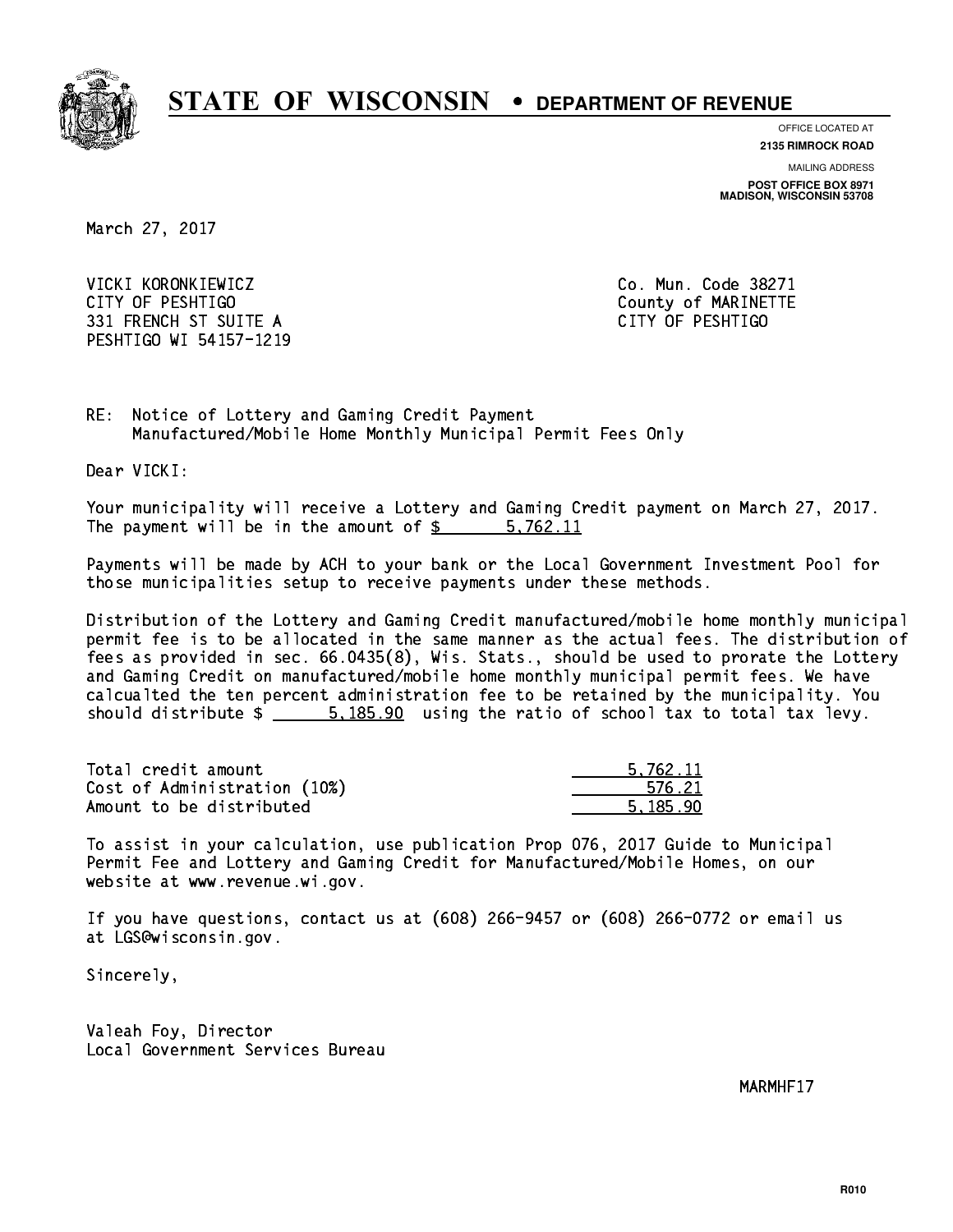

**OFFICE LOCATED AT**

**2135 RIMROCK ROAD**

**MAILING ADDRESS**

**POST OFFICE BOX 8971 MADISON, WISCONSIN 53708**

March 27, 2017

JEAN RATACZAK TOWN OF BUFFALO **COUNTY OF BUFFALO** N1934 13Th RD TOWN OF BUFFALO COMPUTERS IN THE BUFFALO COMPUTER OF BUFFALO COMPUTERS IN THE BUFFALO COMPUTER O MONTELLO WI 53949-8913

Co. Mun. Code 39002

RE: Notice of Lottery and Gaming Credit Payment Manufactured/Mobile Home Monthly Municipal Permit Fees Only

Dear JEAN:

 Your municipality will receive a Lottery and Gaming Credit payment on March 27, 2017. The payment will be in the amount of  $\frac{2}{3}$  3,458.88

 Payments will be made by ACH to your bank or the Local Government Investment Pool for those municipalities setup to receive payments under these methods.

 Distribution of the Lottery and Gaming Credit manufactured/mobile home monthly municipal permit fee is to be allocated in the same manner as the actual fees. The distribution of fees as provided in sec. 66.0435(8), Wis. Stats., should be used to prorate the Lottery and Gaming Credit on manufactured/mobile home monthly municipal permit fees. We have calcualted the ten percent administration fee to be retained by the municipality. You should distribute  $\frac{2}{1}$   $\frac{3.113.00}{2}$  using the ratio of school tax to total tax levy.

| Total credit amount          | 3,458.88 |
|------------------------------|----------|
| Cost of Administration (10%) | 345.88   |
| Amount to be distributed     | 3.113.00 |

 To assist in your calculation, use publication Prop 076, 2017 Guide to Municipal Permit Fee and Lottery and Gaming Credit for Manufactured/Mobile Homes, on our website at www.revenue.wi.gov.

 If you have questions, contact us at (608) 266-9457 or (608) 266-0772 or email us at LGS@wisconsin.gov.

Sincerely,

 Valeah Foy, Director Local Government Services Bureau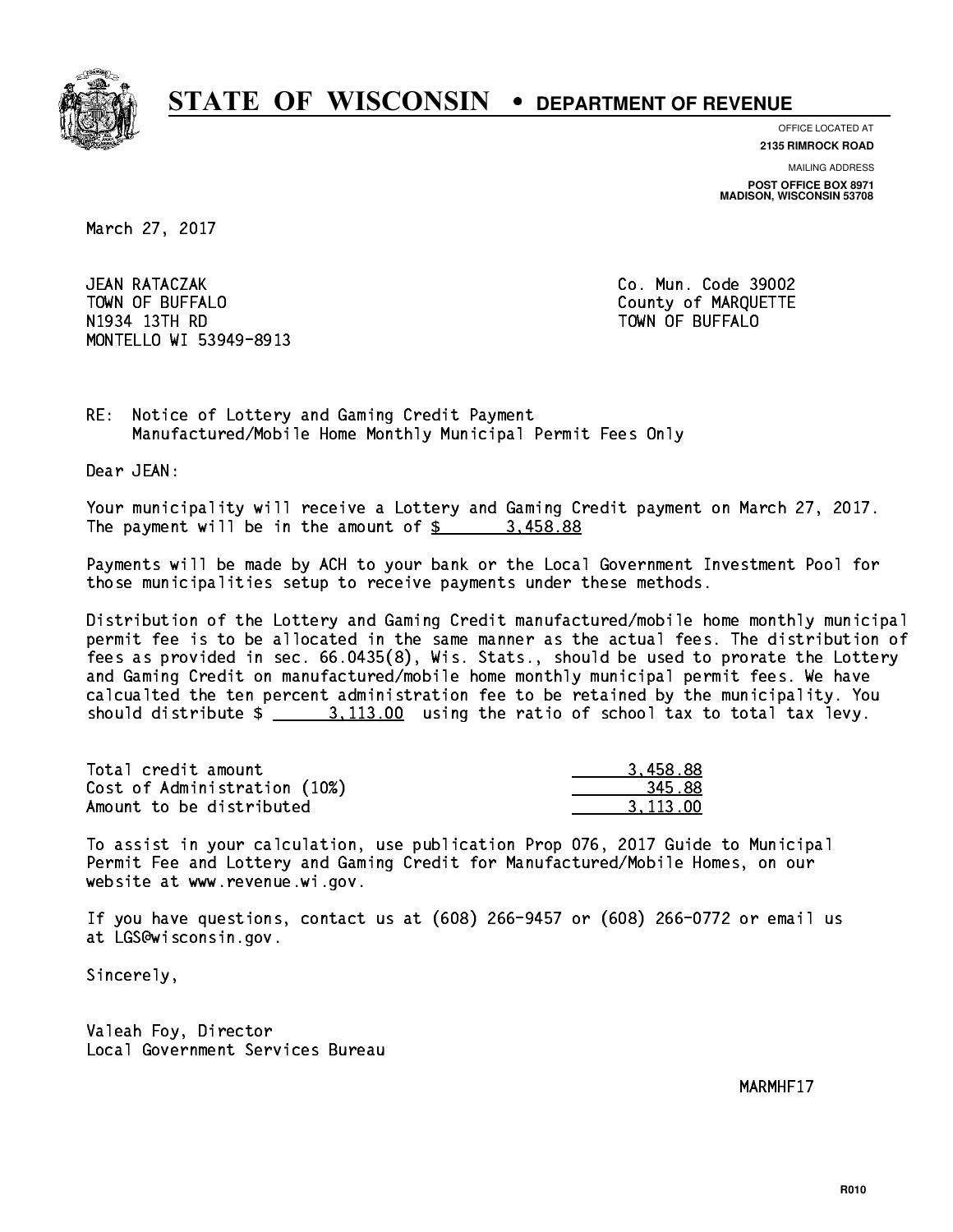

**OFFICE LOCATED AT**

**2135 RIMROCK ROAD**

**MAILING ADDRESS POST OFFICE BOX 8971 MADISON, WISCONSIN 53708**

March 27, 2017

 LINDA QUINN Co. Mun. Code 39191 VILLAGE OF WESTFIELD County of MARQUETTE PO BOX 250 WESTFIELD WI 53964-0250

VILLAGE OF WESTFIELD

RE: Notice of Lottery and Gaming Credit Payment Manufactured/Mobile Home Monthly Municipal Permit Fees Only

Dear LINDA:

 Your municipality will receive a Lottery and Gaming Credit payment on March 27, 2017. The payment will be in the amount of \$ 388.72 \_\_\_\_\_\_\_\_\_\_\_\_\_\_\_\_

 Payments will be made by ACH to your bank or the Local Government Investment Pool for those municipalities setup to receive payments under these methods.

 Distribution of the Lottery and Gaming Credit manufactured/mobile home monthly municipal permit fee is to be allocated in the same manner as the actual fees. The distribution of fees as provided in sec. 66.0435(8), Wis. Stats., should be used to prorate the Lottery and Gaming Credit on manufactured/mobile home monthly municipal permit fees. We have calcualted the ten percent administration fee to be retained by the municipality. You should distribute  $\frac{249.85}{2}$  using the ratio of school tax to total tax levy.

| Total credit amount          | 388.72 |
|------------------------------|--------|
| Cost of Administration (10%) | 38.87  |
| Amount to be distributed     | 349.85 |

 To assist in your calculation, use publication Prop 076, 2017 Guide to Municipal Permit Fee and Lottery and Gaming Credit for Manufactured/Mobile Homes, on our website at www.revenue.wi.gov.

 If you have questions, contact us at (608) 266-9457 or (608) 266-0772 or email us at LGS@wisconsin.gov.

Sincerely,

 Valeah Foy, Director Local Government Services Bureau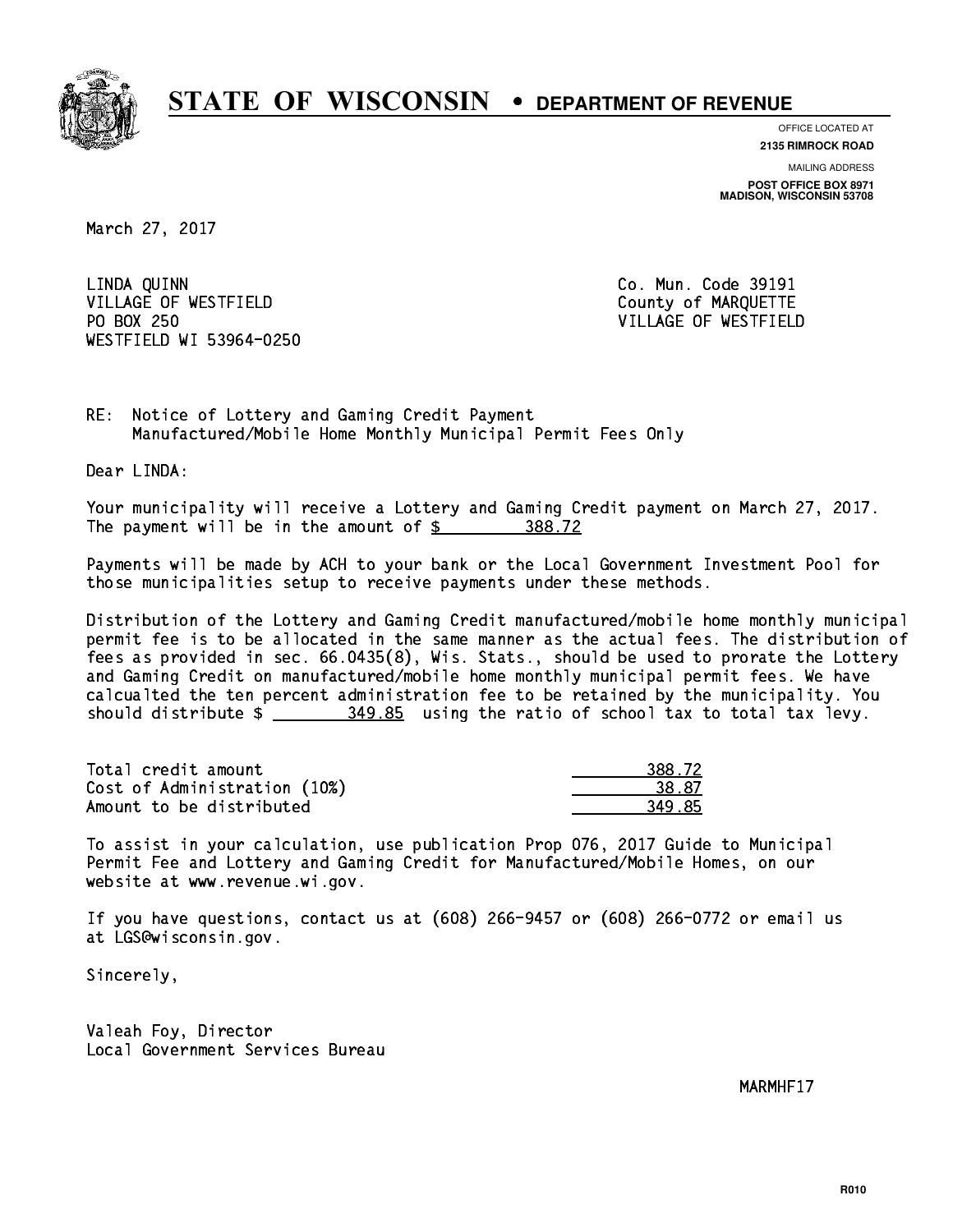

**OFFICE LOCATED AT**

**2135 RIMROCK ROAD**

**MAILING ADDRESS POST OFFICE BOX 8971 MADISON, WISCONSIN 53708**

March 27, 2017

DAWN CALNIN CITY OF MONTELLO **COUNTY OF MARQUETTE** PO BOX 39 PO BOX 39 CITY OF MONTELLO MONTELLO WI 53949-0039

Co. Mun. Code 39251

RE: Notice of Lottery and Gaming Credit Payment Manufactured/Mobile Home Monthly Municipal Permit Fees Only

Dear DAWN:

 Your municipality will receive a Lottery and Gaming Credit payment on March 27, 2017. The payment will be in the amount of  $\frac{2}{3}$  1,633.80

 Payments will be made by ACH to your bank or the Local Government Investment Pool for those municipalities setup to receive payments under these methods.

 Distribution of the Lottery and Gaming Credit manufactured/mobile home monthly municipal permit fee is to be allocated in the same manner as the actual fees. The distribution of fees as provided in sec. 66.0435(8), Wis. Stats., should be used to prorate the Lottery and Gaming Credit on manufactured/mobile home monthly municipal permit fees. We have calcualted the ten percent administration fee to be retained by the municipality. You should distribute  $\frac{1,470.42}{1,470.42}$  using the ratio of school tax to total tax levy.

| Total credit amount          | 1.633.80 |
|------------------------------|----------|
| Cost of Administration (10%) | 163.38   |
| Amount to be distributed     | 1.470.42 |

 To assist in your calculation, use publication Prop 076, 2017 Guide to Municipal Permit Fee and Lottery and Gaming Credit for Manufactured/Mobile Homes, on our website at www.revenue.wi.gov.

 If you have questions, contact us at (608) 266-9457 or (608) 266-0772 or email us at LGS@wisconsin.gov.

Sincerely,

 Valeah Foy, Director Local Government Services Bureau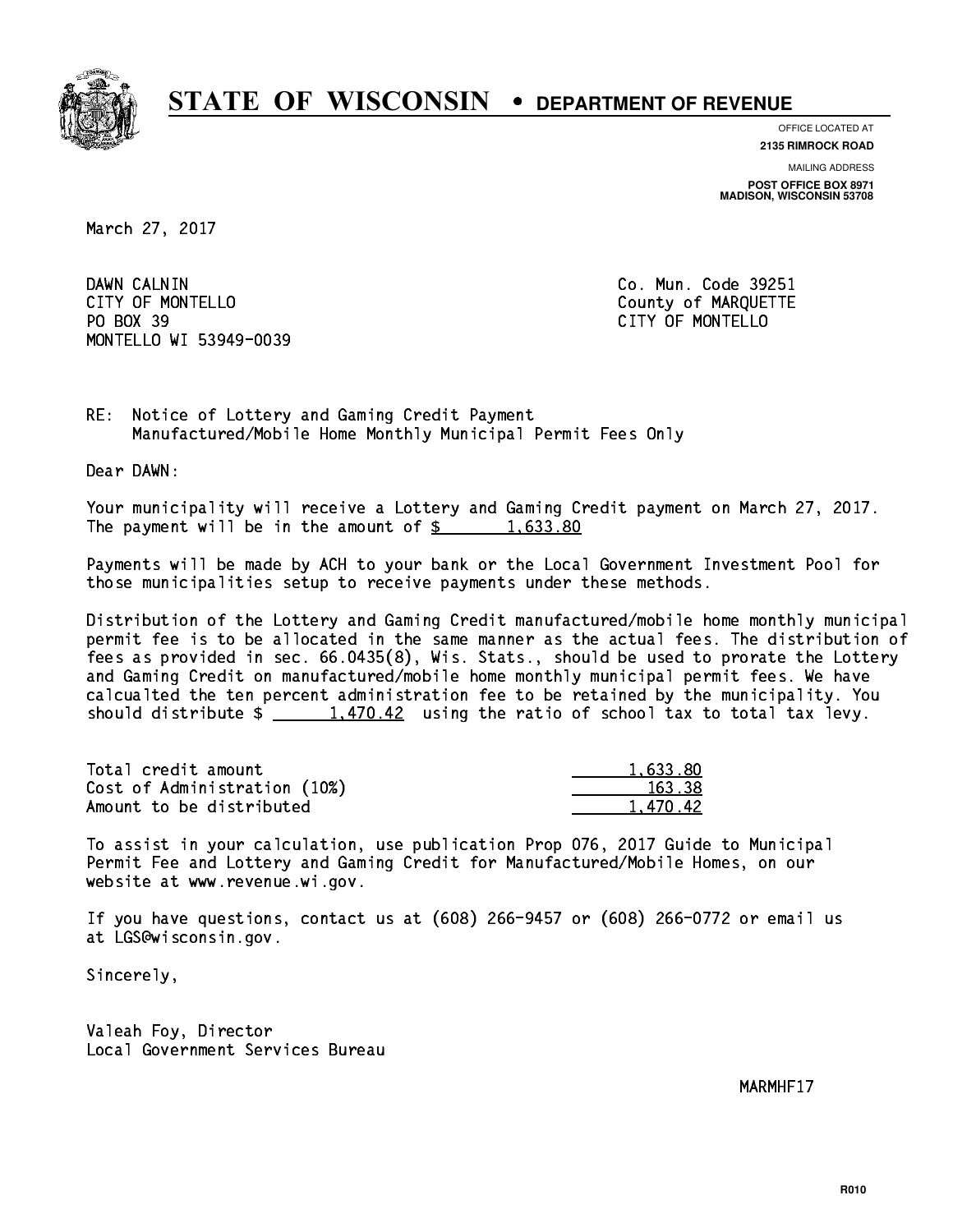

**OFFICE LOCATED AT 2135 RIMROCK ROAD**

**MAILING ADDRESS**

**POST OFFICE BOX 8971 MADISON, WISCONSIN 53708**

March 27, 2017

 DENNIS BRODERICK Co. Mun. Code 40211 CITY OF CUDAHY COUNTY COUNTY COUNTY OF MILWAUKEE PO BOX 100510 CITY OF CUDAHY CUDAHY WI 53110-0510

RE: Notice of Lottery and Gaming Credit Payment Manufactured/Mobile Home Monthly Municipal Permit Fees Only

Dear DENNIS:

 Your municipality will receive a Lottery and Gaming Credit payment on March 27, 2017. The payment will be in the amount of  $\frac{2}{3}$  10,306.80

 Payments will be made by ACH to your bank or the Local Government Investment Pool for those municipalities setup to receive payments under these methods.

 Distribution of the Lottery and Gaming Credit manufactured/mobile home monthly municipal permit fee is to be allocated in the same manner as the actual fees. The distribution of fees as provided in sec. 66.0435(8), Wis. Stats., should be used to prorate the Lottery and Gaming Credit on manufactured/mobile home monthly municipal permit fees. We have calcualted the ten percent administration fee to be retained by the municipality. You should distribute  $\frac{2}{2}$   $\frac{9,276.12}{2}$  using the ratio of school tax to total tax levy.

| Total credit amount          | 10,306.80 |
|------------------------------|-----------|
| Cost of Administration (10%) | 1.030.68  |
| Amount to be distributed     | 9.276.12  |

 To assist in your calculation, use publication Prop 076, 2017 Guide to Municipal Permit Fee and Lottery and Gaming Credit for Manufactured/Mobile Homes, on our website at www.revenue.wi.gov.

 If you have questions, contact us at (608) 266-9457 or (608) 266-0772 or email us at LGS@wisconsin.gov.

Sincerely,

 Valeah Foy, Director Local Government Services Bureau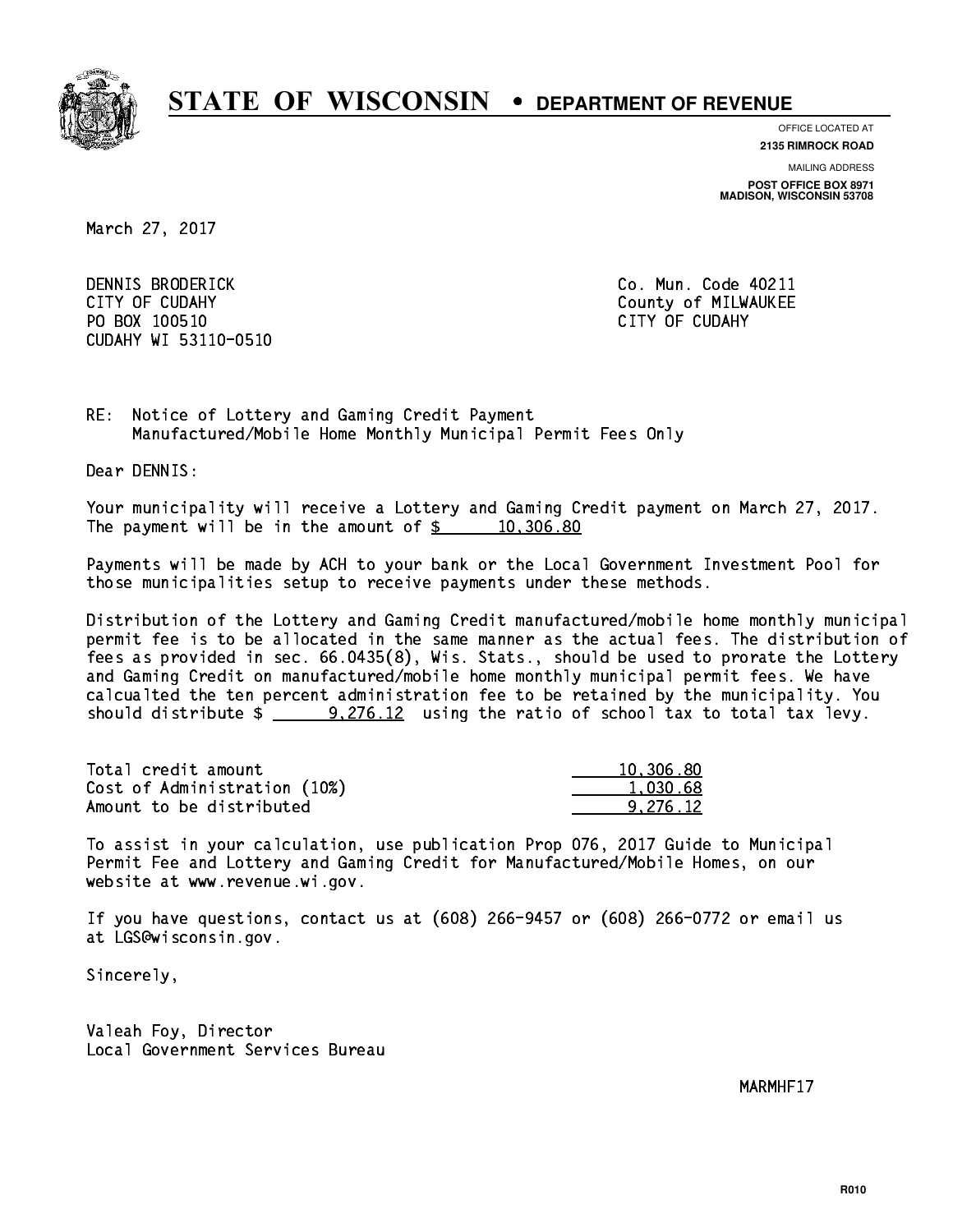

**OFFICE LOCATED AT**

**2135 RIMROCK ROAD**

**MAILING ADDRESS**

**POST OFFICE BOX 8971 MADISON, WISCONSIN 53708**

March 27, 2017

 PAUL ROTZENBERG Co. Mun. Code 40226 CITY OF FRANKLIN COUNTY OF FRANKLIN 9229 W LOOMIS RD CITY OF FRANKLIN FRANKLIN WI 53132-9728

RE: Notice of Lottery and Gaming Credit Payment Manufactured/Mobile Home Monthly Municipal Permit Fees Only

Dear PAUL:

 Your municipality will receive a Lottery and Gaming Credit payment on March 27, 2017. The payment will be in the amount of  $\frac{2}{3}$  9,650.04

 Payments will be made by ACH to your bank or the Local Government Investment Pool for those municipalities setup to receive payments under these methods.

 Distribution of the Lottery and Gaming Credit manufactured/mobile home monthly municipal permit fee is to be allocated in the same manner as the actual fees. The distribution of fees as provided in sec. 66.0435(8), Wis. Stats., should be used to prorate the Lottery and Gaming Credit on manufactured/mobile home monthly municipal permit fees. We have calcualted the ten percent administration fee to be retained by the municipality. You should distribute  $\frac{2}{1}$   $\frac{8.685.04}{8.685.04}$  using the ratio of school tax to total tax levy.

| Total credit amount          | 9.650.04 |
|------------------------------|----------|
| Cost of Administration (10%) | 965.00   |
| Amount to be distributed     | 8.685.04 |

 To assist in your calculation, use publication Prop 076, 2017 Guide to Municipal Permit Fee and Lottery and Gaming Credit for Manufactured/Mobile Homes, on our website at www.revenue.wi.gov.

 If you have questions, contact us at (608) 266-9457 or (608) 266-0772 or email us at LGS@wisconsin.gov.

Sincerely,

 Valeah Foy, Director Local Government Services Bureau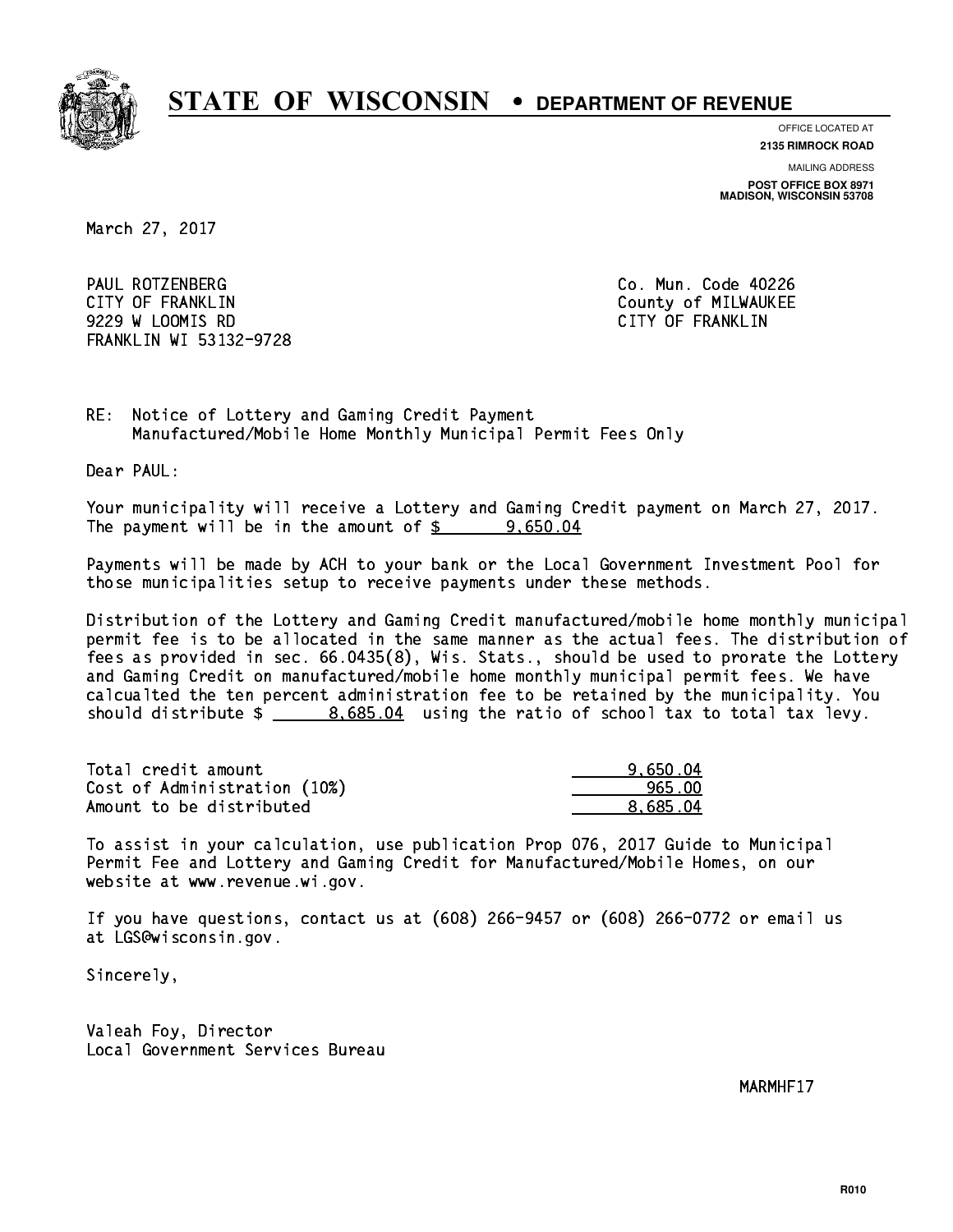

**OFFICE LOCATED AT**

**2135 RIMROCK ROAD**

**MAILING ADDRESS**

**POST OFFICE BOX 8971 MADISON, WISCONSIN 53708**

March 27, 2017

SPENCER COGGS CITY OF MILWAUKEE CITY OF MILWAUKEE 200 E WELLS ST #103 CITY OF MILWAUKEE MILWAUKEE WI 53202-3515

Co. Mun. Code 40251

RE: Notice of Lottery and Gaming Credit Payment Manufactured/Mobile Home Monthly Municipal Permit Fees Only

Dear SPENCER:

 Your municipality will receive a Lottery and Gaming Credit payment on March 27, 2017. The payment will be in the amount of  $\frac{24,859.80}{24,859.80}$ 

 Payments will be made by ACH to your bank or the Local Government Investment Pool for those municipalities setup to receive payments under these methods.

 Distribution of the Lottery and Gaming Credit manufactured/mobile home monthly municipal permit fee is to be allocated in the same manner as the actual fees. The distribution of fees as provided in sec. 66.0435(8), Wis. Stats., should be used to prorate the Lottery and Gaming Credit on manufactured/mobile home monthly municipal permit fees. We have calcualted the ten percent administration fee to be retained by the municipality. You should distribute  $\frac{22,373.82}{2}$  using the ratio of school tax to total tax levy.

| Total credit amount          | 24.859.80 |
|------------------------------|-----------|
| Cost of Administration (10%) | 2.485.98  |
| Amount to be distributed     | 22.373.82 |

 To assist in your calculation, use publication Prop 076, 2017 Guide to Municipal Permit Fee and Lottery and Gaming Credit for Manufactured/Mobile Homes, on our website at www.revenue.wi.gov.

 If you have questions, contact us at (608) 266-9457 or (608) 266-0772 or email us at LGS@wisconsin.gov.

Sincerely,

 Valeah Foy, Director Local Government Services Bureau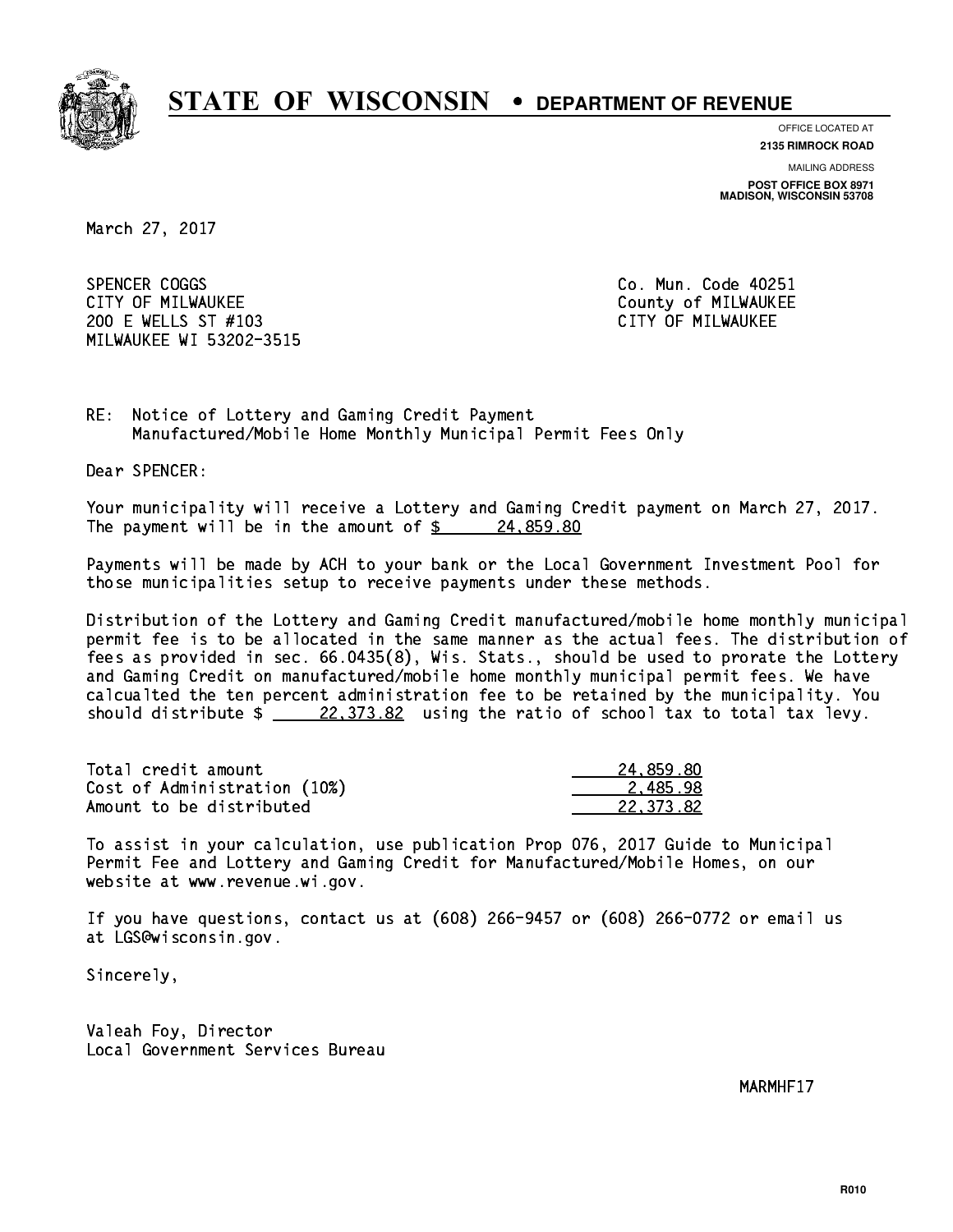

**OFFICE LOCATED AT**

**2135 RIMROCK ROAD**

**MAILING ADDRESS**

**POST OFFICE BOX 8971 MADISON, WISCONSIN 53708**

March 27, 2017

 BARBARA GUCKENBERGER Co. Mun. Code 40265 CITY OF OAK CREEK COUNTY COUNTY OF MILWAUKEE 8040 S 6TH STREET CITY OF OAK CREEK OAK CREEK WI 53154

RE: Notice of Lottery and Gaming Credit Payment Manufactured/Mobile Home Monthly Municipal Permit Fees Only

Dear BARBARA:

 Your municipality will receive a Lottery and Gaming Credit payment on March 27, 2017. The payment will be in the amount of  $\frac{2}{3}$  15,194.95

 Payments will be made by ACH to your bank or the Local Government Investment Pool for those municipalities setup to receive payments under these methods.

 Distribution of the Lottery and Gaming Credit manufactured/mobile home monthly municipal permit fee is to be allocated in the same manner as the actual fees. The distribution of fees as provided in sec. 66.0435(8), Wis. Stats., should be used to prorate the Lottery and Gaming Credit on manufactured/mobile home monthly municipal permit fees. We have calcualted the ten percent administration fee to be retained by the municipality. You should distribute  $\frac{2}{13,675.46}$  using the ratio of school tax to total tax levy.

| Total credit amount          | 15, 194, 95 |
|------------------------------|-------------|
| Cost of Administration (10%) | 1,519.49    |
| Amount to be distributed     | 13.675.46   |

 To assist in your calculation, use publication Prop 076, 2017 Guide to Municipal Permit Fee and Lottery and Gaming Credit for Manufactured/Mobile Homes, on our website at www.revenue.wi.gov.

 If you have questions, contact us at (608) 266-9457 or (608) 266-0772 or email us at LGS@wisconsin.gov.

Sincerely,

 Valeah Foy, Director Local Government Services Bureau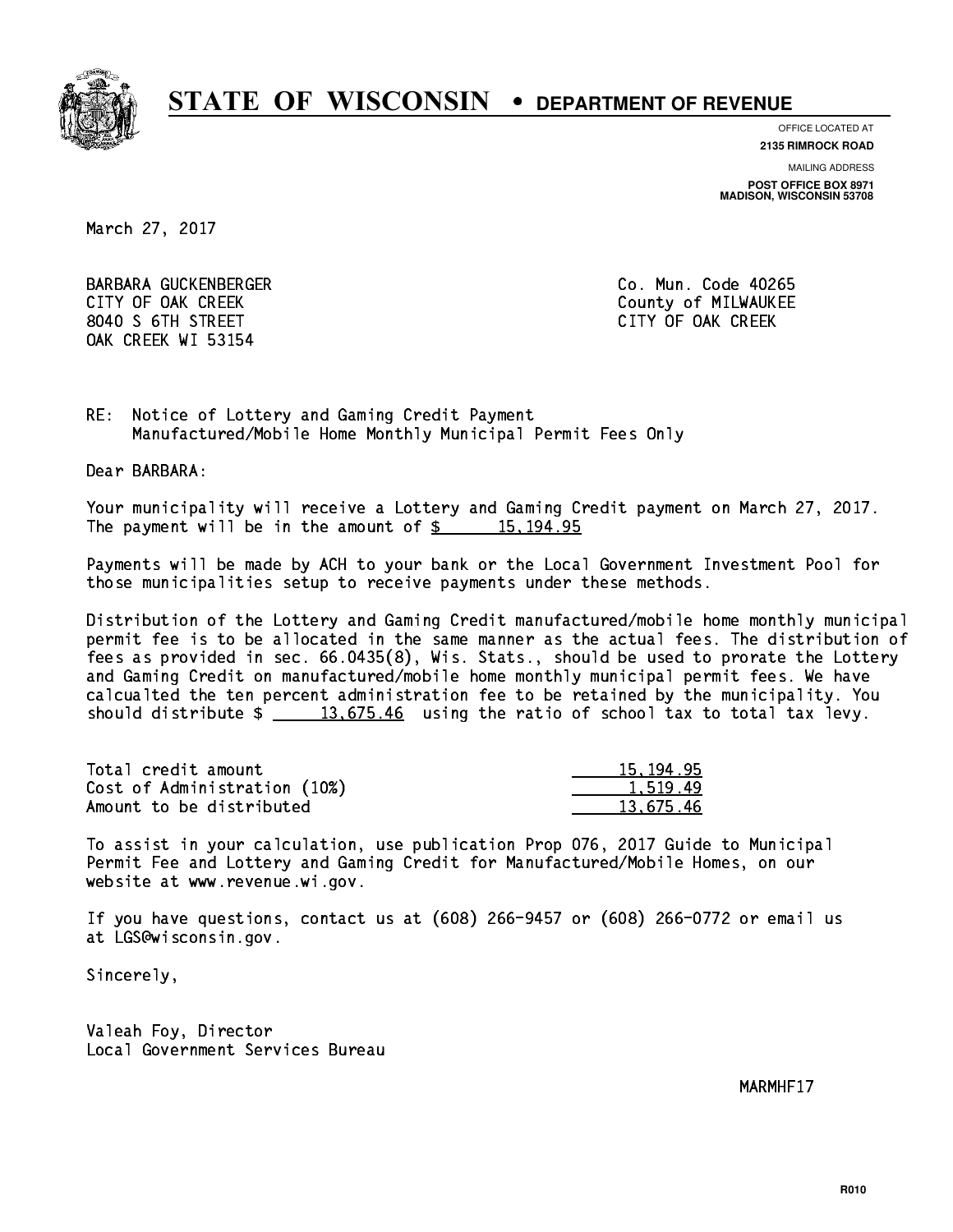

**OFFICE LOCATED AT**

**2135 RIMROCK ROAD**

**MAILING ADDRESS**

**POST OFFICE BOX 8971 MADISON, WISCONSIN 53708**

March 27, 2017

PEGGY STEENO CITY OF WEST ALLIS COUNTY COUNTY OF MILWAUKEE 7525 W GREENFIELD AVENUE CITY OF WEST ALLIS WEST ALLIS WI 53214

Co. Mun. Code 40292

RE: Notice of Lottery and Gaming Credit Payment Manufactured/Mobile Home Monthly Municipal Permit Fees Only

Dear PEGGY:

 Your municipality will receive a Lottery and Gaming Credit payment on March 27, 2017. The payment will be in the amount of  $\frac{23,620.10}{23,620.10}$ 

 Payments will be made by ACH to your bank or the Local Government Investment Pool for those municipalities setup to receive payments under these methods.

 Distribution of the Lottery and Gaming Credit manufactured/mobile home monthly municipal permit fee is to be allocated in the same manner as the actual fees. The distribution of fees as provided in sec. 66.0435(8), Wis. Stats., should be used to prorate the Lottery and Gaming Credit on manufactured/mobile home monthly municipal permit fees. We have calcualted the ten percent administration fee to be retained by the municipality. You should distribute  $\frac{21,258.09}{21,258.09}$  using the ratio of school tax to total tax levy.

| Total credit amount          | 23.620.10 |
|------------------------------|-----------|
| Cost of Administration (10%) | 2.362.01  |
| Amount to be distributed     | 21,258.09 |

 To assist in your calculation, use publication Prop 076, 2017 Guide to Municipal Permit Fee and Lottery and Gaming Credit for Manufactured/Mobile Homes, on our website at www.revenue.wi.gov.

 If you have questions, contact us at (608) 266-9457 or (608) 266-0772 or email us at LGS@wisconsin.gov.

Sincerely,

 Valeah Foy, Director Local Government Services Bureau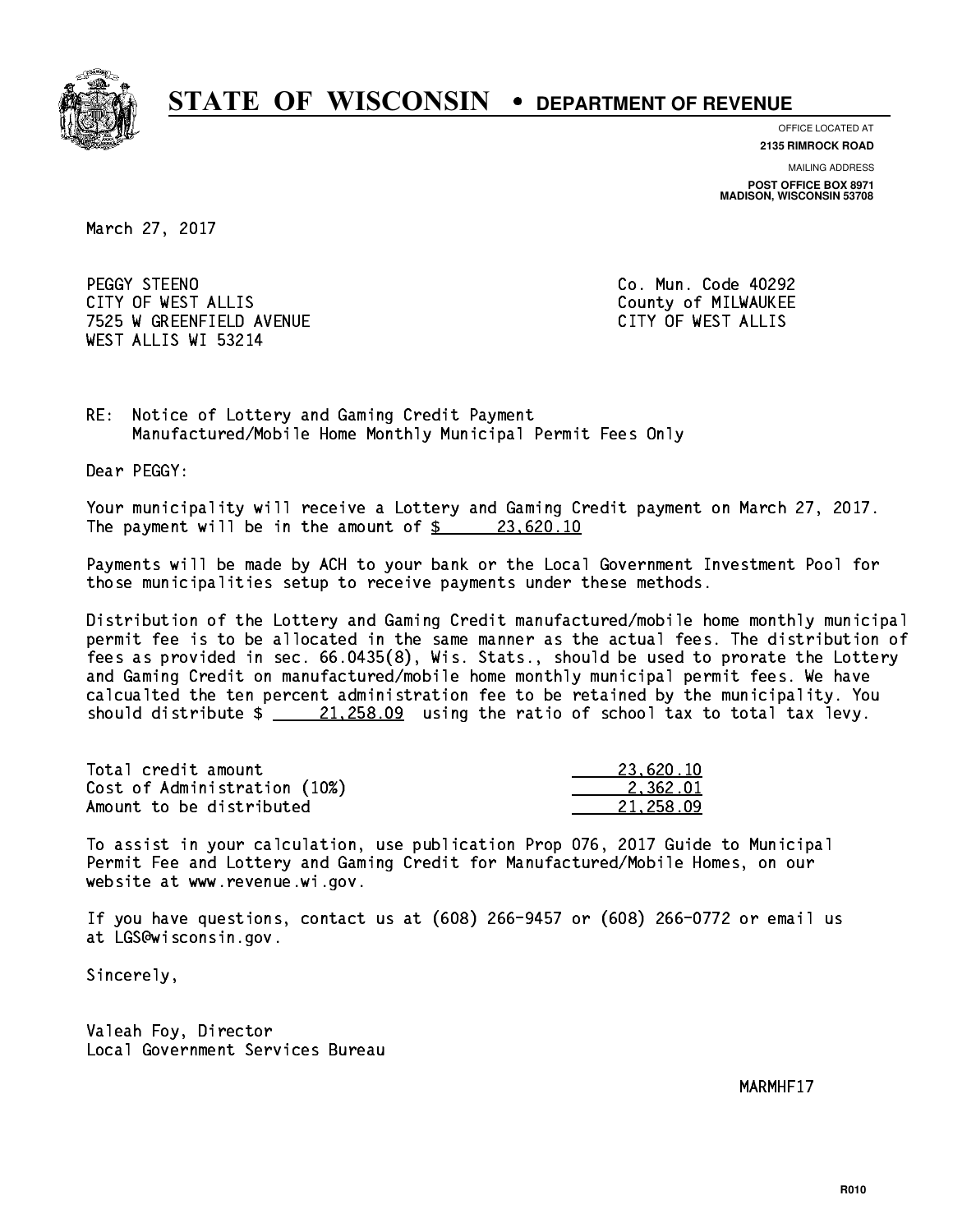

**OFFICE LOCATED AT**

**2135 RIMROCK ROAD**

**MAILING ADDRESS**

**POST OFFICE BOX 8971 MADISON, WISCONSIN 53708**

March 27, 2017

MARY CARLISLE TOWN OF ANGELO County of MONROE 10196 STATE RD 21 TOWN OF ANGELO SPARTA WI 54656-6400

Co. Mun. Code 41004

RE: Notice of Lottery and Gaming Credit Payment Manufactured/Mobile Home Monthly Municipal Permit Fees Only

Dear MARY:

 Your municipality will receive a Lottery and Gaming Credit payment on March 27, 2017. The payment will be in the amount of  $\frac{2}{3}$  1,104.07

 Payments will be made by ACH to your bank or the Local Government Investment Pool for those municipalities setup to receive payments under these methods.

 Distribution of the Lottery and Gaming Credit manufactured/mobile home monthly municipal permit fee is to be allocated in the same manner as the actual fees. The distribution of fees as provided in sec. 66.0435(8), Wis. Stats., should be used to prorate the Lottery and Gaming Credit on manufactured/mobile home monthly municipal permit fees. We have calcualted the ten percent administration fee to be retained by the municipality. You should distribute \$ 993.67 using the ratio of school tax to total tax levy. \_\_\_\_\_\_\_\_\_\_\_\_\_\_

| Total credit amount          | 1.104.07 |
|------------------------------|----------|
| Cost of Administration (10%) | 110.40   |
| Amount to be distributed     | 993.67   |

 To assist in your calculation, use publication Prop 076, 2017 Guide to Municipal Permit Fee and Lottery and Gaming Credit for Manufactured/Mobile Homes, on our website at www.revenue.wi.gov.

 If you have questions, contact us at (608) 266-9457 or (608) 266-0772 or email us at LGS@wisconsin.gov.

Sincerely,

 Valeah Foy, Director Local Government Services Bureau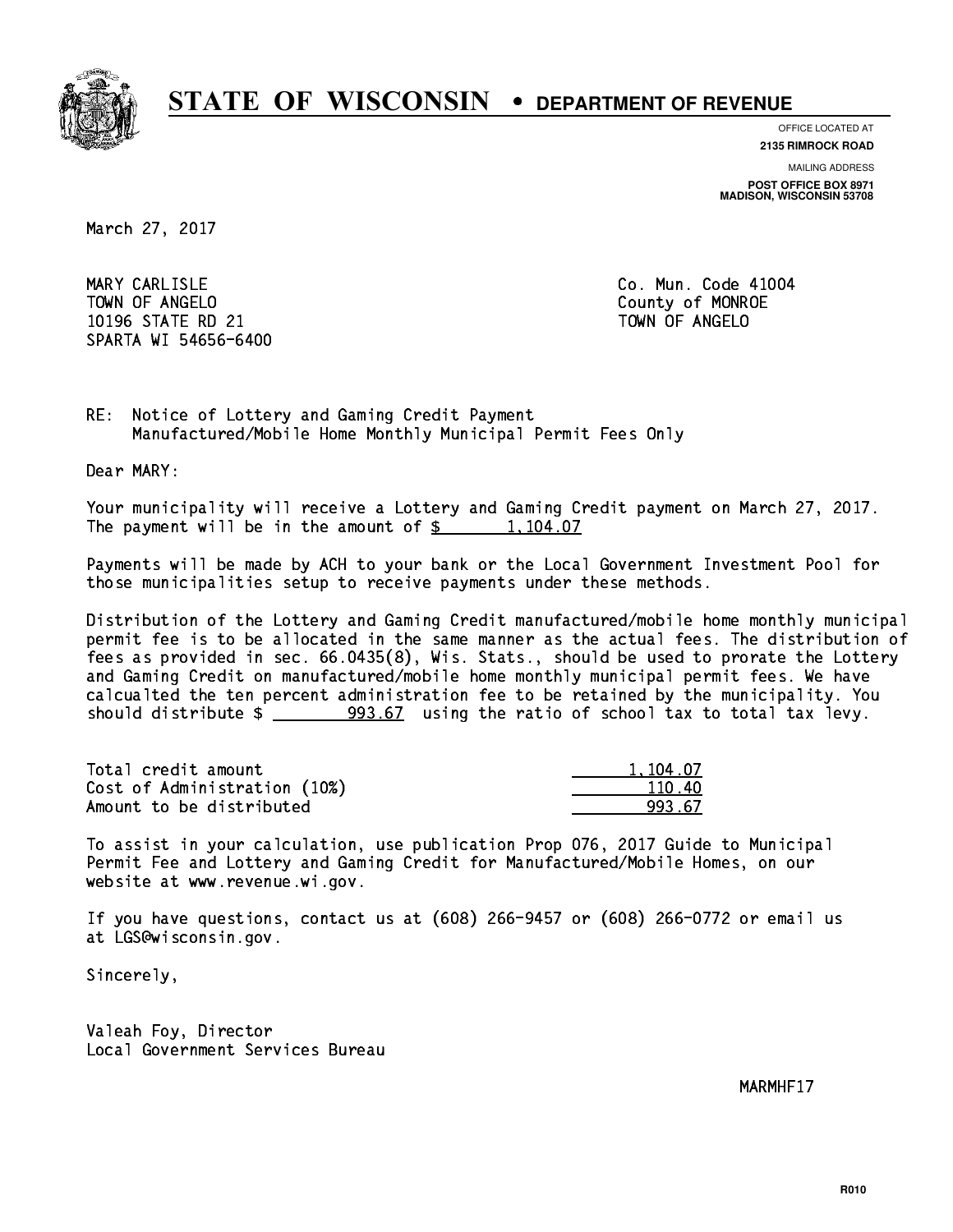

**OFFICE LOCATED AT**

**2135 RIMROCK ROAD**

**MAILING ADDRESS POST OFFICE BOX 8971 MADISON, WISCONSIN 53708**

March 27, 2017

AMY KIEFER TOWN OF SPARTA County of MONROE 15067 HARDWARE ROAD TOWN OF SPARTA SPARTA WI 54656-5391

Co. Mun. Code 41040

RE: Notice of Lottery and Gaming Credit Payment Manufactured/Mobile Home Monthly Municipal Permit Fees Only

Dear AMY:

 Your municipality will receive a Lottery and Gaming Credit payment on March 27, 2017. The payment will be in the amount of  $\frac{2}{3}$  4,725.12

 Payments will be made by ACH to your bank or the Local Government Investment Pool for those municipalities setup to receive payments under these methods.

 Distribution of the Lottery and Gaming Credit manufactured/mobile home monthly municipal permit fee is to be allocated in the same manner as the actual fees. The distribution of fees as provided in sec. 66.0435(8), Wis. Stats., should be used to prorate the Lottery and Gaming Credit on manufactured/mobile home monthly municipal permit fees. We have calcualted the ten percent administration fee to be retained by the municipality. You should distribute  $\frac{4.252.61}{1.252.61}$  using the ratio of school tax to total tax levy.

| Total credit amount          | 4.725.12 |
|------------------------------|----------|
| Cost of Administration (10%) | 472.51   |
| Amount to be distributed     | 4.252.61 |

 To assist in your calculation, use publication Prop 076, 2017 Guide to Municipal Permit Fee and Lottery and Gaming Credit for Manufactured/Mobile Homes, on our website at www.revenue.wi.gov.

 If you have questions, contact us at (608) 266-9457 or (608) 266-0772 or email us at LGS@wisconsin.gov.

Sincerely,

 Valeah Foy, Director Local Government Services Bureau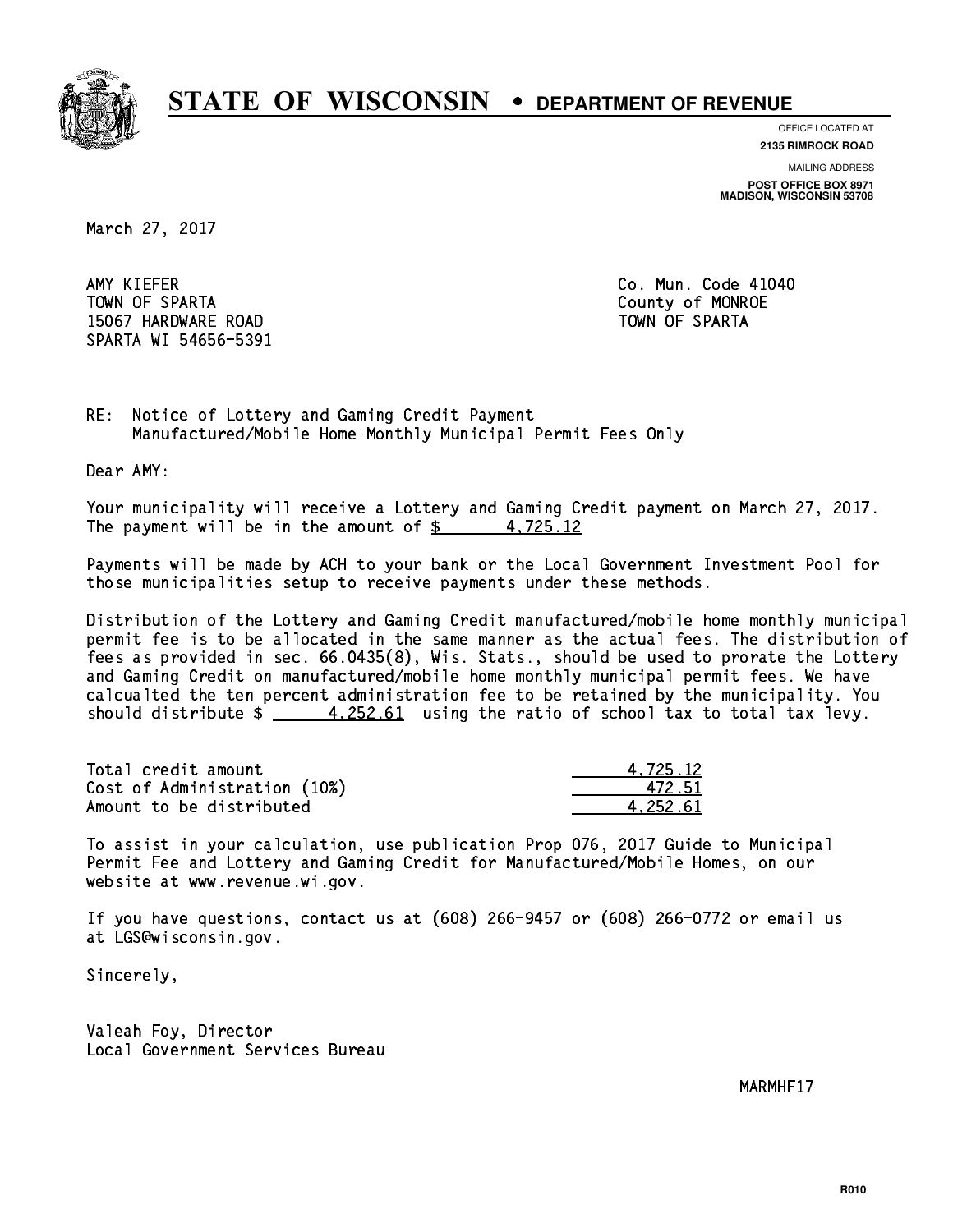

**OFFICE LOCATED AT 2135 RIMROCK ROAD**

**MAILING ADDRESS**

**POST OFFICE BOX 8971 MADISON, WISCONSIN 53708**

March 27, 2017

 RICHARD BAUMGARTEN Co. Mun. Code 41042 TOWN OF TOMAH County of MONROE 25272 HILLDALE AVE TOWN OF TOMAH TOMAH WI 54660-6645

RE: Notice of Lottery and Gaming Credit Payment Manufactured/Mobile Home Monthly Municipal Permit Fees Only

Dear RICHARD:

 Your municipality will receive a Lottery and Gaming Credit payment on March 27, 2017. The payment will be in the amount of  $\frac{2}{3}$  2,452.95

 Payments will be made by ACH to your bank or the Local Government Investment Pool for those municipalities setup to receive payments under these methods.

 Distribution of the Lottery and Gaming Credit manufactured/mobile home monthly municipal permit fee is to be allocated in the same manner as the actual fees. The distribution of fees as provided in sec. 66.0435(8), Wis. Stats., should be used to prorate the Lottery and Gaming Credit on manufactured/mobile home monthly municipal permit fees. We have calcualted the ten percent administration fee to be retained by the municipality. You should distribute  $\frac{2,207.66}{2}$  using the ratio of school tax to total tax levy.

| Total credit amount          | 2.452.95 |
|------------------------------|----------|
| Cost of Administration (10%) | 245.29   |
| Amount to be distributed     | 2.207.66 |

 To assist in your calculation, use publication Prop 076, 2017 Guide to Municipal Permit Fee and Lottery and Gaming Credit for Manufactured/Mobile Homes, on our website at www.revenue.wi.gov.

 If you have questions, contact us at (608) 266-9457 or (608) 266-0772 or email us at LGS@wisconsin.gov.

Sincerely,

 Valeah Foy, Director Local Government Services Bureau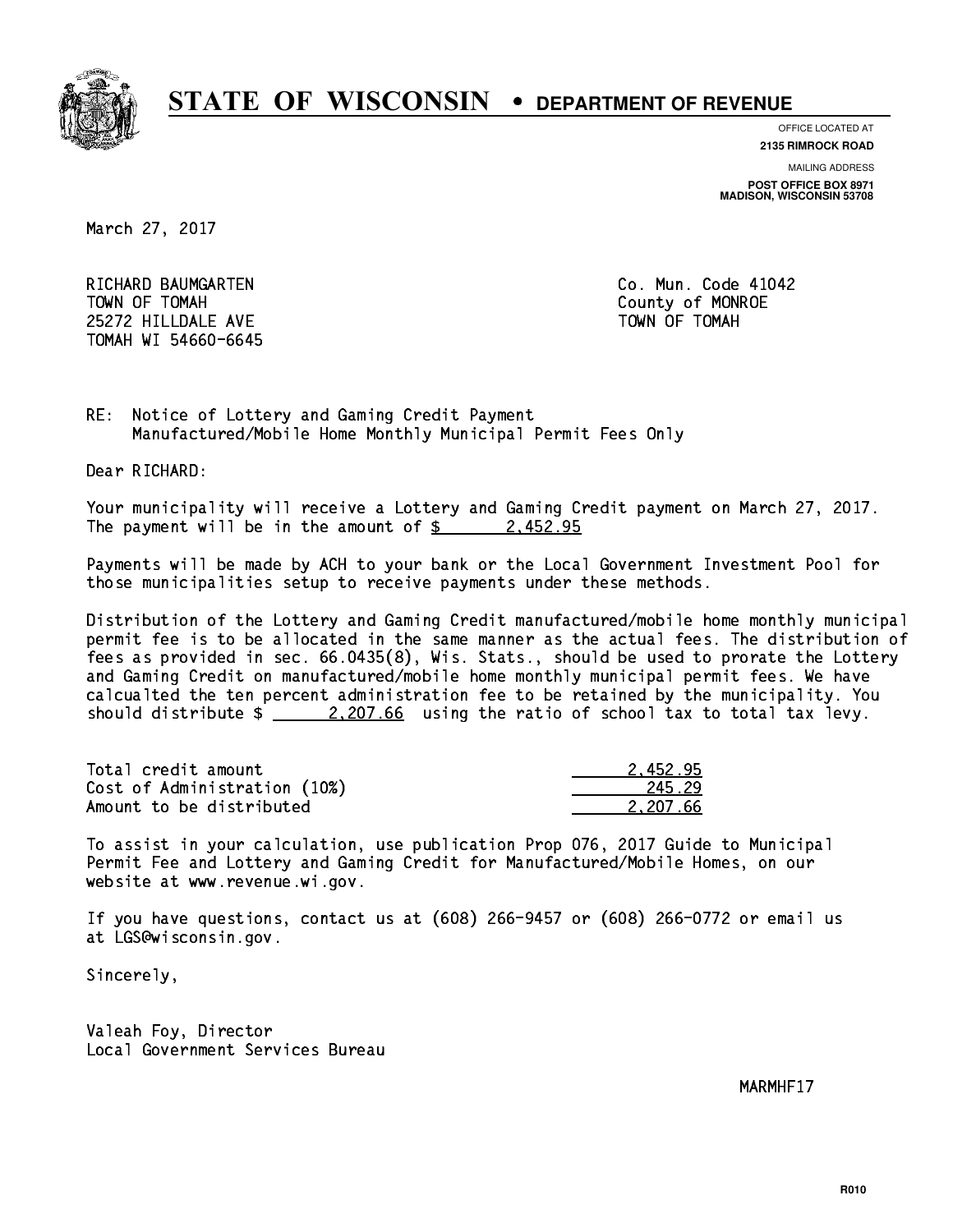

**OFFICE LOCATED AT**

**2135 RIMROCK ROAD**

**MAILING ADDRESS POST OFFICE BOX 8971 MADISON, WISCONSIN 53708**

March 27, 2017

TAMMY L BEKKUM **Communist Communist Communist Communist Communist Communist Communist Communist Communist Communist Communist Communist Communist Communist Communist Communist Communist Communist Communist Communist Commun** VILLAGE OF CASHTON COUNTY OF MONROE PO BOX 188 VILLAGE OF CASHTON CASHTON WI 54619-0188

RE: Notice of Lottery and Gaming Credit Payment Manufactured/Mobile Home Monthly Municipal Permit Fees Only

Dear TAMMY:

 Your municipality will receive a Lottery and Gaming Credit payment on March 27, 2017. The payment will be in the amount of  $\frac{2}{3}$  3,904.16

 Payments will be made by ACH to your bank or the Local Government Investment Pool for those municipalities setup to receive payments under these methods.

 Distribution of the Lottery and Gaming Credit manufactured/mobile home monthly municipal permit fee is to be allocated in the same manner as the actual fees. The distribution of fees as provided in sec. 66.0435(8), Wis. Stats., should be used to prorate the Lottery and Gaming Credit on manufactured/mobile home monthly municipal permit fees. We have calcualted the ten percent administration fee to be retained by the municipality. You should distribute  $\frac{2}{1}$   $\frac{3.513.75}{2}$  using the ratio of school tax to total tax levy.

| Total credit amount          | 3.904.16 |
|------------------------------|----------|
| Cost of Administration (10%) | 390.41   |
| Amount to be distributed     | 3.513.75 |

 To assist in your calculation, use publication Prop 076, 2017 Guide to Municipal Permit Fee and Lottery and Gaming Credit for Manufactured/Mobile Homes, on our website at www.revenue.wi.gov.

 If you have questions, contact us at (608) 266-9457 or (608) 266-0772 or email us at LGS@wisconsin.gov.

Sincerely,

 Valeah Foy, Director Local Government Services Bureau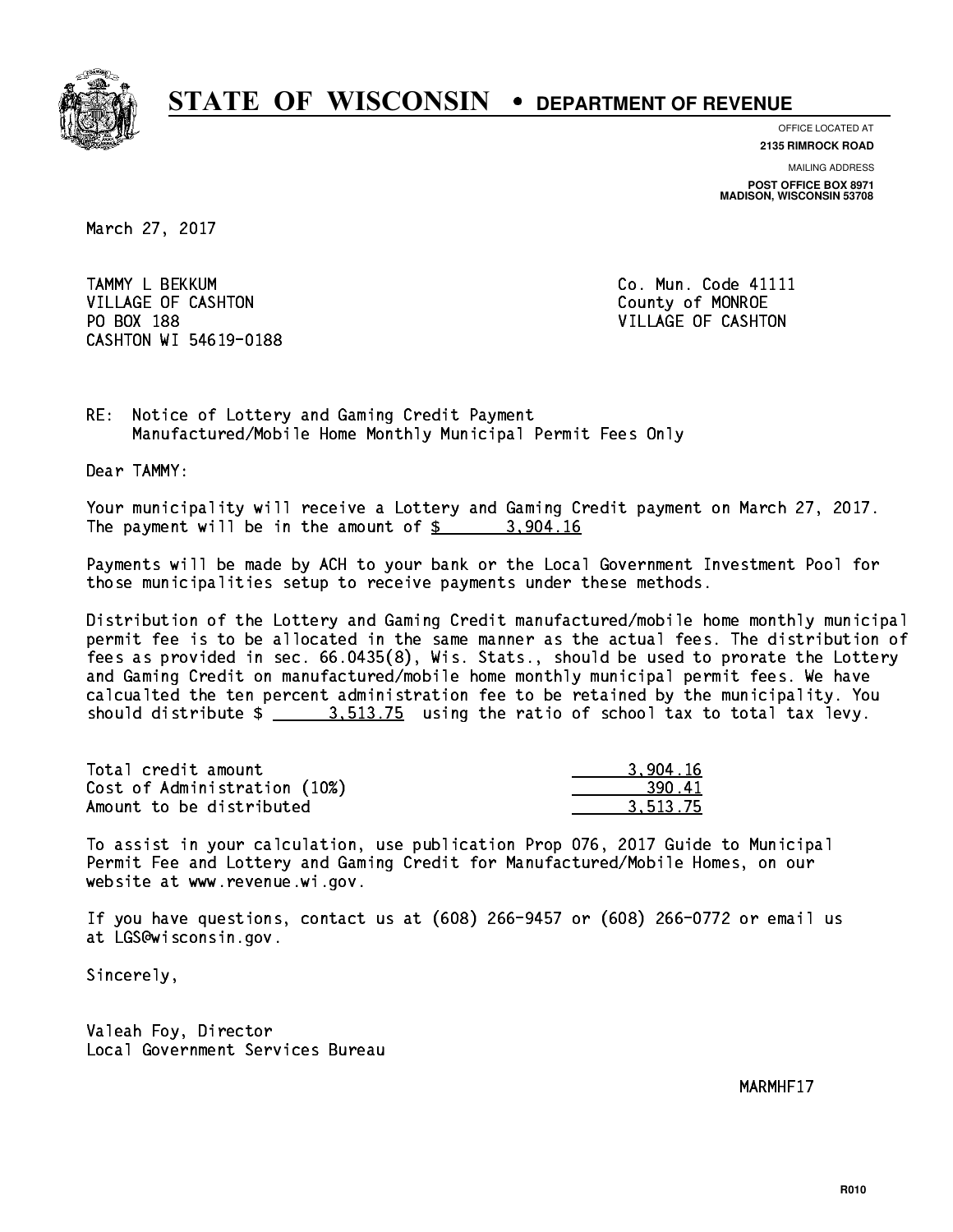

**OFFICE LOCATED AT 2135 RIMROCK ROAD**

**MAILING ADDRESS**

**POST OFFICE BOX 8971 MADISON, WISCONSIN 53708**

March 27, 2017

PAULETTE BRADLEY VILLAGE OF OAKDALE COUNTY OF MONROE PO BOX 87 OAKDALE WI 54649-0087

Co. Mun. Code 41165 VILLAGE OF OAKDALE

RE: Notice of Lottery and Gaming Credit Payment Manufactured/Mobile Home Monthly Municipal Permit Fees Only

Dear PAULETTE:

 Your municipality will receive a Lottery and Gaming Credit payment on March 27, 2017. The payment will be in the amount of  $\frac{215.04}{215.04}$ 

 Payments will be made by ACH to your bank or the Local Government Investment Pool for those municipalities setup to receive payments under these methods.

 Distribution of the Lottery and Gaming Credit manufactured/mobile home monthly municipal permit fee is to be allocated in the same manner as the actual fees. The distribution of fees as provided in sec. 66.0435(8), Wis. Stats., should be used to prorate the Lottery and Gaming Credit on manufactured/mobile home monthly municipal permit fees. We have calcualted the ten percent administration fee to be retained by the municipality. You should distribute  $\frac{193.54}{193.54}$  using the ratio of school tax to total tax levy.

Total credit amount Cost of Administration (10%) Amount to be distributed

| $215 -$<br>١Δ |
|---------------|
| 21.50         |
| 02 F          |

 To assist in your calculation, use publication Prop 076, 2017 Guide to Municipal Permit Fee and Lottery and Gaming Credit for Manufactured/Mobile Homes, on our website at www.revenue.wi.gov.

 If you have questions, contact us at (608) 266-9457 or (608) 266-0772 or email us at LGS@wisconsin.gov.

Sincerely,

 Valeah Foy, Director Local Government Services Bureau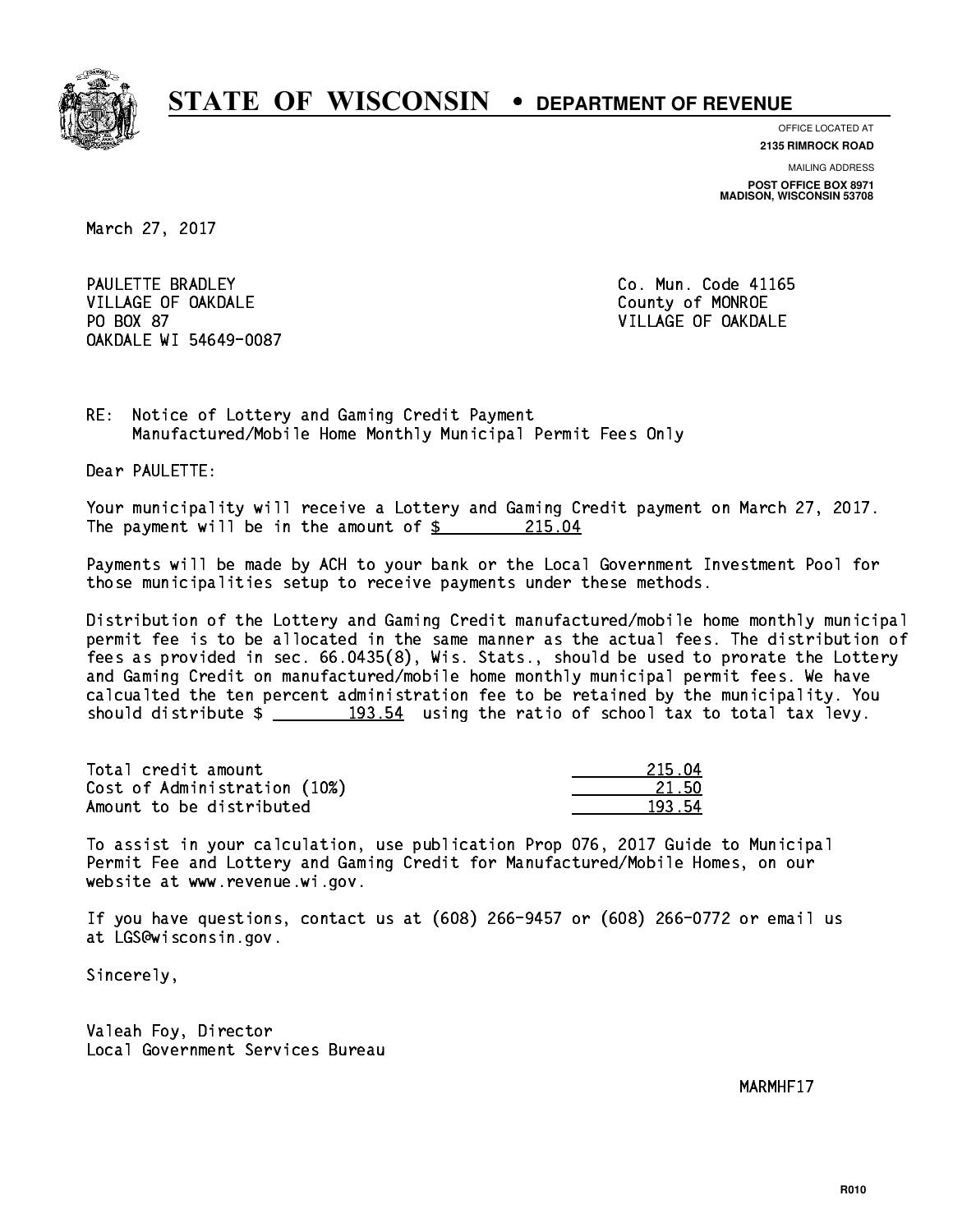

**OFFICE LOCATED AT**

**2135 RIMROCK ROAD**

**MAILING ADDRESS POST OFFICE BOX 8971 MADISON, WISCONSIN 53708**

March 27, 2017

LORI BRUEGGEN VILLAGE OF WILTON COUNTY OF MONROE 400 EAST ST SUITE 103 VILLAGE OF WILTON WILTON WI 54670-7763

Co. Mun. Code 41191

RE: Notice of Lottery and Gaming Credit Payment Manufactured/Mobile Home Monthly Municipal Permit Fees Only

Dear LORI:

 Your municipality will receive a Lottery and Gaming Credit payment on March 27, 2017. The payment will be in the amount of  $$$ 84.59

 Payments will be made by ACH to your bank or the Local Government Investment Pool for those municipalities setup to receive payments under these methods.

 Distribution of the Lottery and Gaming Credit manufactured/mobile home monthly municipal permit fee is to be allocated in the same manner as the actual fees. The distribution of fees as provided in sec. 66.0435(8), Wis. Stats., should be used to prorate the Lottery and Gaming Credit on manufactured/mobile home monthly municipal permit fees. We have calcualted the ten percent administration fee to be retained by the municipality. You should distribute  $\frac{2}{2}$   $\frac{76.14}{2}$  using the ratio of school tax to total tax levy.

Total credit amount Cost of Administration (10%) Amount to be distributed

| l.59          |
|---------------|
|               |
| 4<br>7<br>. 1 |

 To assist in your calculation, use publication Prop 076, 2017 Guide to Municipal Permit Fee and Lottery and Gaming Credit for Manufactured/Mobile Homes, on our website at www.revenue.wi.gov.

 If you have questions, contact us at (608) 266-9457 or (608) 266-0772 or email us at LGS@wisconsin.gov.

Sincerely,

 Valeah Foy, Director Local Government Services Bureau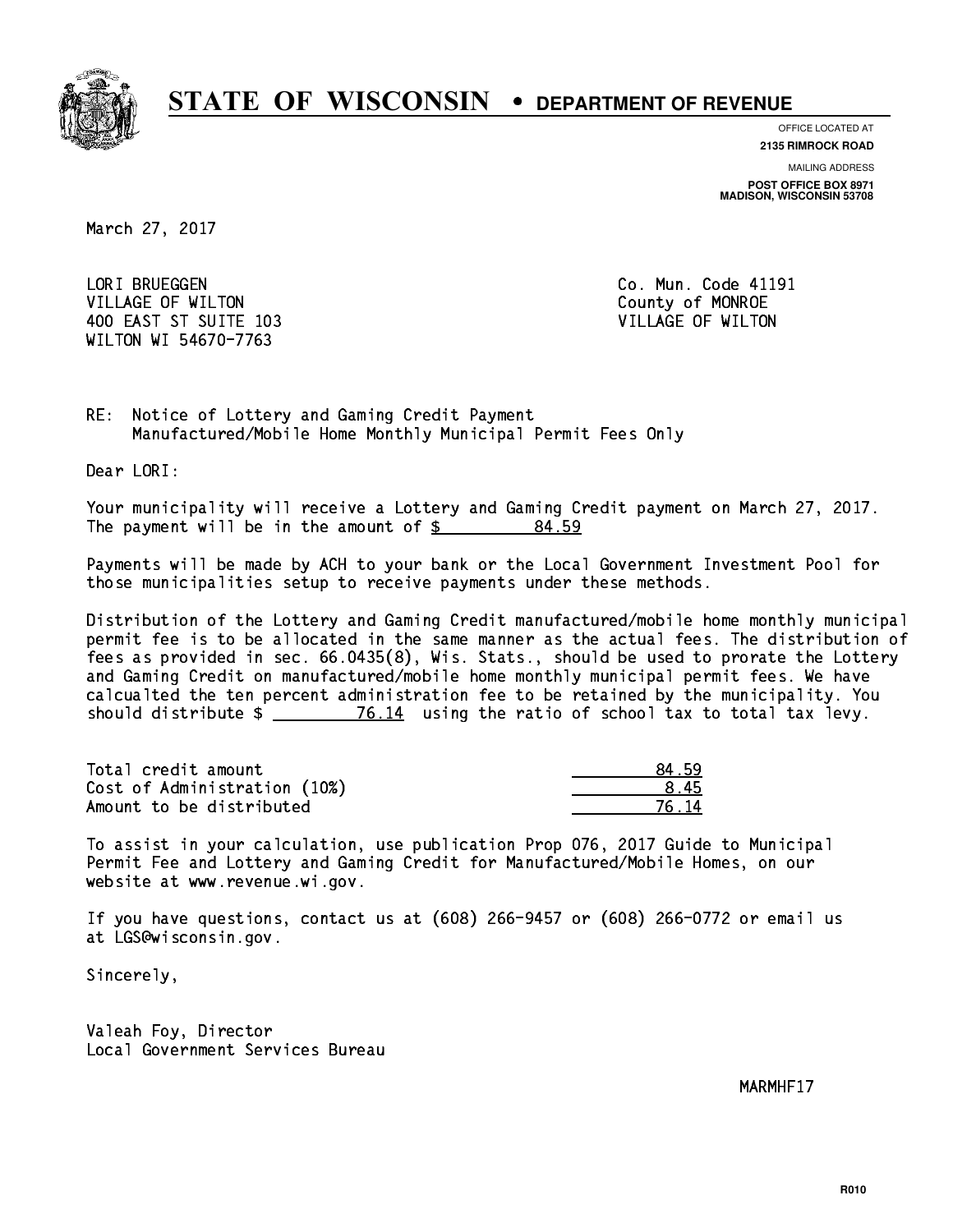

**OFFICE LOCATED AT**

**2135 RIMROCK ROAD**

**MAILING ADDRESS POST OFFICE BOX 8971 MADISON, WISCONSIN 53708**

March 27, 2017

**JULIA MANN**  CITY OF TOMAH County of MONROE 819 SUPERIOR AVE CITY OF TOMAH TOMAH WI 54660-2046

Co. Mun. Code 41286

RE: Notice of Lottery and Gaming Credit Payment Manufactured/Mobile Home Monthly Municipal Permit Fees Only

Dear JULIA:

 Your municipality will receive a Lottery and Gaming Credit payment on March 27, 2017. The payment will be in the amount of  $\frac{2}{3}$  17,302.80

 Payments will be made by ACH to your bank or the Local Government Investment Pool for those municipalities setup to receive payments under these methods.

 Distribution of the Lottery and Gaming Credit manufactured/mobile home monthly municipal permit fee is to be allocated in the same manner as the actual fees. The distribution of fees as provided in sec. 66.0435(8), Wis. Stats., should be used to prorate the Lottery and Gaming Credit on manufactured/mobile home monthly municipal permit fees. We have calcualted the ten percent administration fee to be retained by the municipality. You should distribute  $\frac{15.572.52}{ }$  using the ratio of school tax to total tax levy.

| Total credit amount          | 17,302.80 |
|------------------------------|-----------|
| Cost of Administration (10%) | 1.730.28  |
| Amount to be distributed     | 15.572.52 |

 To assist in your calculation, use publication Prop 076, 2017 Guide to Municipal Permit Fee and Lottery and Gaming Credit for Manufactured/Mobile Homes, on our website at www.revenue.wi.gov.

 If you have questions, contact us at (608) 266-9457 or (608) 266-0772 or email us at LGS@wisconsin.gov.

Sincerely,

 Valeah Foy, Director Local Government Services Bureau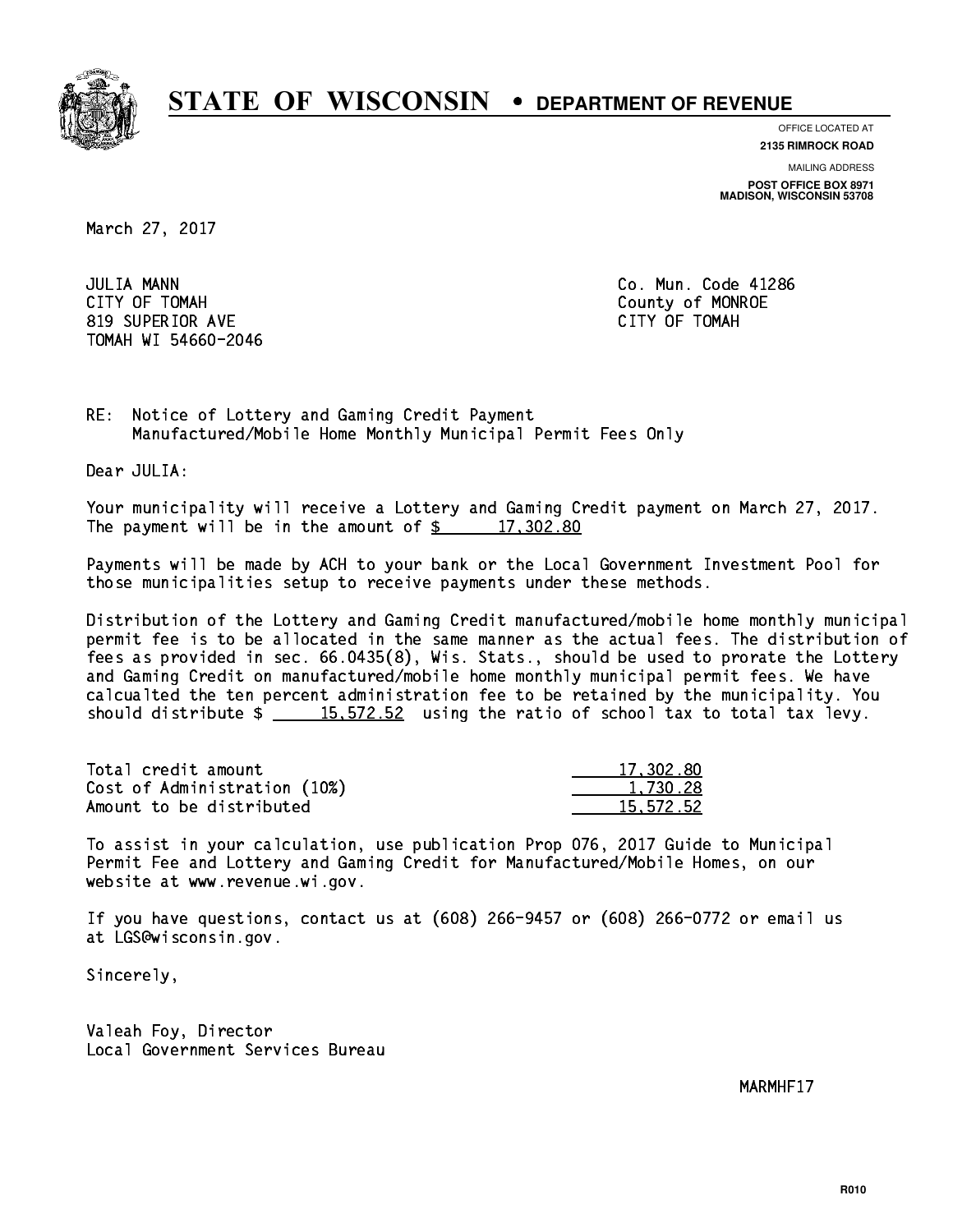

**OFFICE LOCATED AT 2135 RIMROCK ROAD**

**MAILING ADDRESS**

**POST OFFICE BOX 8971 MADISON, WISCONSIN 53708**

March 27, 2017

TARA BRISTOL TOWN OF ABRAMS County of OCONTO 5877 MAIN STREET TOWN OF ABRAMS ABRAMS WI 54101-0183

Co. Mun. Code 42002

RE: Notice of Lottery and Gaming Credit Payment Manufactured/Mobile Home Monthly Municipal Permit Fees Only

Dear TARA:

 Your municipality will receive a Lottery and Gaming Credit payment on March 27, 2017. The payment will be in the amount of  $\frac{2}{3}$  1,062.84

 Payments will be made by ACH to your bank or the Local Government Investment Pool for those municipalities setup to receive payments under these methods.

 Distribution of the Lottery and Gaming Credit manufactured/mobile home monthly municipal permit fee is to be allocated in the same manner as the actual fees. The distribution of fees as provided in sec. 66.0435(8), Wis. Stats., should be used to prorate the Lottery and Gaming Credit on manufactured/mobile home monthly municipal permit fees. We have calcualted the ten percent administration fee to be retained by the municipality. You should distribute  $\frac{1}{2}$   $\frac{956.56}{2}$  using the ratio of school tax to total tax levy.

| Total credit amount          | 1.062.84 |
|------------------------------|----------|
| Cost of Administration (10%) | 106.28   |
| Amount to be distributed     | 956.56   |

 To assist in your calculation, use publication Prop 076, 2017 Guide to Municipal Permit Fee and Lottery and Gaming Credit for Manufactured/Mobile Homes, on our website at www.revenue.wi.gov.

 If you have questions, contact us at (608) 266-9457 or (608) 266-0772 or email us at LGS@wisconsin.gov.

Sincerely,

 Valeah Foy, Director Local Government Services Bureau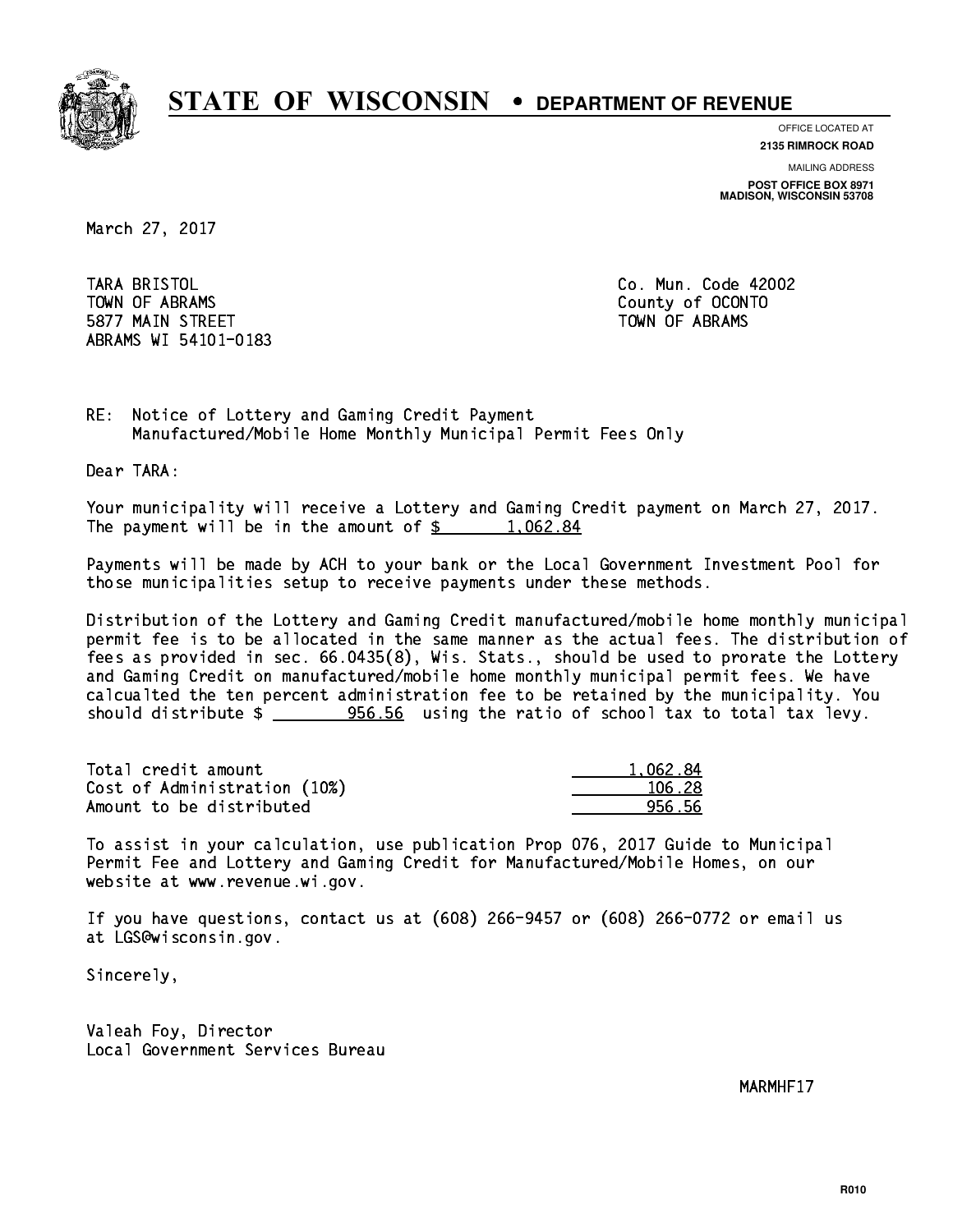

**OFFICE LOCATED AT**

**2135 RIMROCK ROAD**

**MAILING ADDRESS POST OFFICE BOX 8971 MADISON, WISCONSIN 53708**

March 27, 2017

 JOLENE SCHWARM Co. Mun. Code 42012 TOWN OF CHASE County of OCONTO 1330 HAYWOOD LANE TOWN OF CHASE SOBIESKI WI 54171-9692

RE: Notice of Lottery and Gaming Credit Payment Manufactured/Mobile Home Monthly Municipal Permit Fees Only

Dear JOLENE:

 Your municipality will receive a Lottery and Gaming Credit payment on March 27, 2017. The payment will be in the amount of  $\frac{2}{3}$  1,059.48

 Payments will be made by ACH to your bank or the Local Government Investment Pool for those municipalities setup to receive payments under these methods.

 Distribution of the Lottery and Gaming Credit manufactured/mobile home monthly municipal permit fee is to be allocated in the same manner as the actual fees. The distribution of fees as provided in sec. 66.0435(8), Wis. Stats., should be used to prorate the Lottery and Gaming Credit on manufactured/mobile home monthly municipal permit fees. We have calcualted the ten percent administration fee to be retained by the municipality. You should distribute  $\frac{253.54}{253.54}$  using the ratio of school tax to total tax levy.

| Total credit amount          | 1.059.48 |
|------------------------------|----------|
| Cost of Administration (10%) | 105.94   |
| Amount to be distributed     | 953.54   |

 To assist in your calculation, use publication Prop 076, 2017 Guide to Municipal Permit Fee and Lottery and Gaming Credit for Manufactured/Mobile Homes, on our website at www.revenue.wi.gov.

 If you have questions, contact us at (608) 266-9457 or (608) 266-0772 or email us at LGS@wisconsin.gov.

Sincerely,

 Valeah Foy, Director Local Government Services Bureau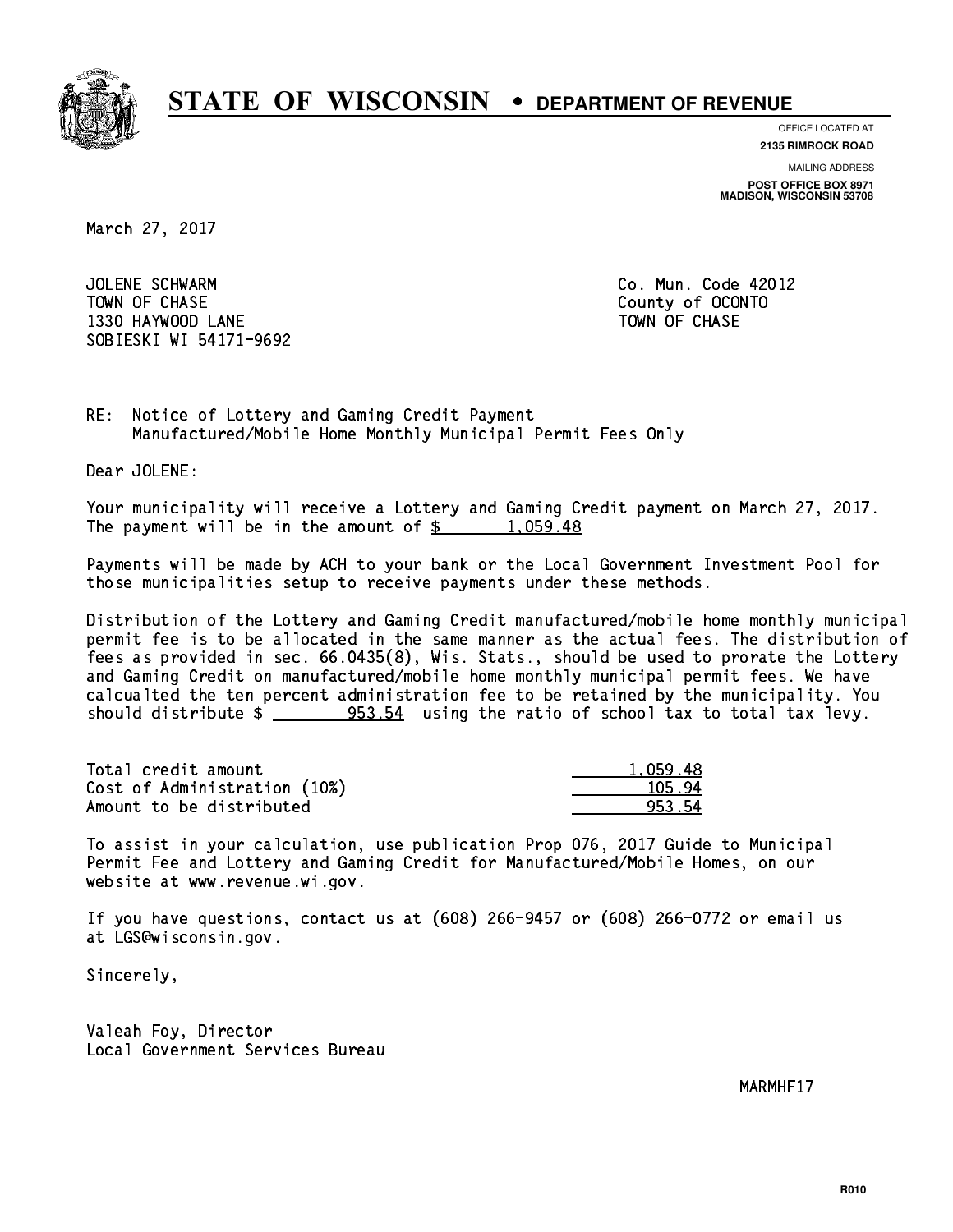

**OFFICE LOCATED AT**

**2135 RIMROCK ROAD**

**MAILING ADDRESS POST OFFICE BOX 8971 MADISON, WISCONSIN 53708**

March 27, 2017

 NIKKI TOLZMAN Co. Mun. Code 42024 TOWN OF LITTLE SUAMICO **COUNTY COUNTY COUNTY**  5964A COUNTY ROAD S TOWN OF LITTLE SUAMICO SOBIESKI WI 54171-9713

RE: Notice of Lottery and Gaming Credit Payment Manufactured/Mobile Home Monthly Municipal Permit Fees Only

Dear NIKKI:

 Your municipality will receive a Lottery and Gaming Credit payment on March 27, 2017. The payment will be in the amount of  $\frac{2}{3}$  7,290.60

 Payments will be made by ACH to your bank or the Local Government Investment Pool for those municipalities setup to receive payments under these methods.

 Distribution of the Lottery and Gaming Credit manufactured/mobile home monthly municipal permit fee is to be allocated in the same manner as the actual fees. The distribution of fees as provided in sec. 66.0435(8), Wis. Stats., should be used to prorate the Lottery and Gaming Credit on manufactured/mobile home monthly municipal permit fees. We have calcualted the ten percent administration fee to be retained by the municipality. You should distribute  $\frac{2}{3}$   $\frac{6,561.54}{2}$  using the ratio of school tax to total tax levy.

| Total credit amount          | 7.290.60 |
|------------------------------|----------|
| Cost of Administration (10%) | 729.06   |
| Amount to be distributed     | 6.561.54 |

 To assist in your calculation, use publication Prop 076, 2017 Guide to Municipal Permit Fee and Lottery and Gaming Credit for Manufactured/Mobile Homes, on our website at www.revenue.wi.gov.

 If you have questions, contact us at (608) 266-9457 or (608) 266-0772 or email us at LGS@wisconsin.gov.

Sincerely,

 Valeah Foy, Director Local Government Services Bureau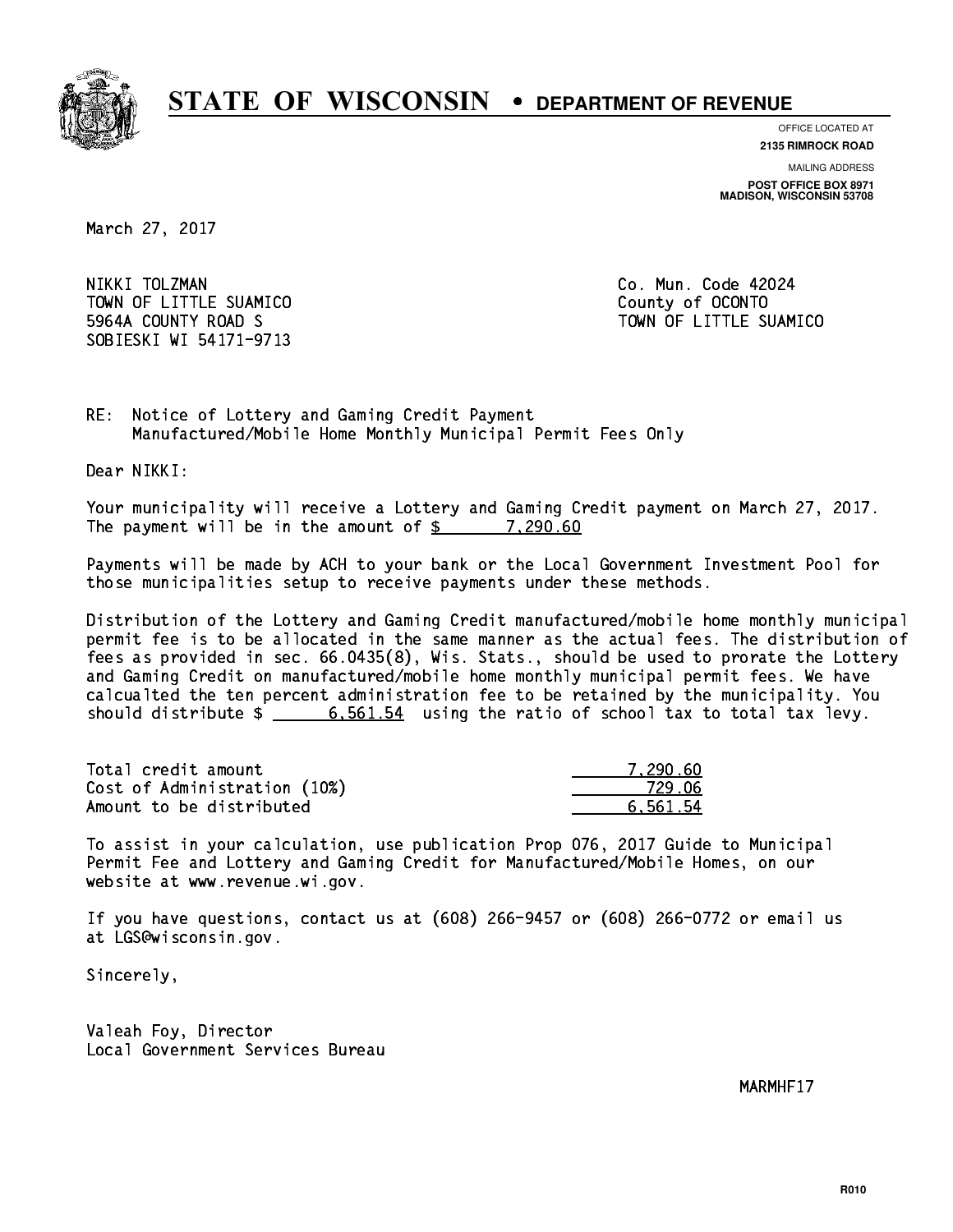

**OFFICE LOCATED AT**

**2135 RIMROCK ROAD**

**MAILING ADDRESS**

**POST OFFICE BOX 8971 MADISON, WISCONSIN 53708**

March 27, 2017

ROBERT J. PARISEY TOWN OF STILES County of OCONTO 5445 FULLER LN TOWN OF STILES LENA WI 54139-9578

Co. Mun. Code 42040

RE: Notice of Lottery and Gaming Credit Payment Manufactured/Mobile Home Monthly Municipal Permit Fees Only

Dear ROBERT:

 Your municipality will receive a Lottery and Gaming Credit payment on March 27, 2017. The payment will be in the amount of  $\frac{2.014.63}{2.014.63}$ 

 Payments will be made by ACH to your bank or the Local Government Investment Pool for those municipalities setup to receive payments under these methods.

 Distribution of the Lottery and Gaming Credit manufactured/mobile home monthly municipal permit fee is to be allocated in the same manner as the actual fees. The distribution of fees as provided in sec. 66.0435(8), Wis. Stats., should be used to prorate the Lottery and Gaming Credit on manufactured/mobile home monthly municipal permit fees. We have calcualted the ten percent administration fee to be retained by the municipality. You should distribute  $\frac{1,813.17}{1,813.17}$  using the ratio of school tax to total tax levy.

| Total credit amount          | 2.014.63 |
|------------------------------|----------|
| Cost of Administration (10%) | -201.46  |
| Amount to be distributed     | 1,813.17 |

 To assist in your calculation, use publication Prop 076, 2017 Guide to Municipal Permit Fee and Lottery and Gaming Credit for Manufactured/Mobile Homes, on our website at www.revenue.wi.gov.

 If you have questions, contact us at (608) 266-9457 or (608) 266-0772 or email us at LGS@wisconsin.gov.

Sincerely,

 Valeah Foy, Director Local Government Services Bureau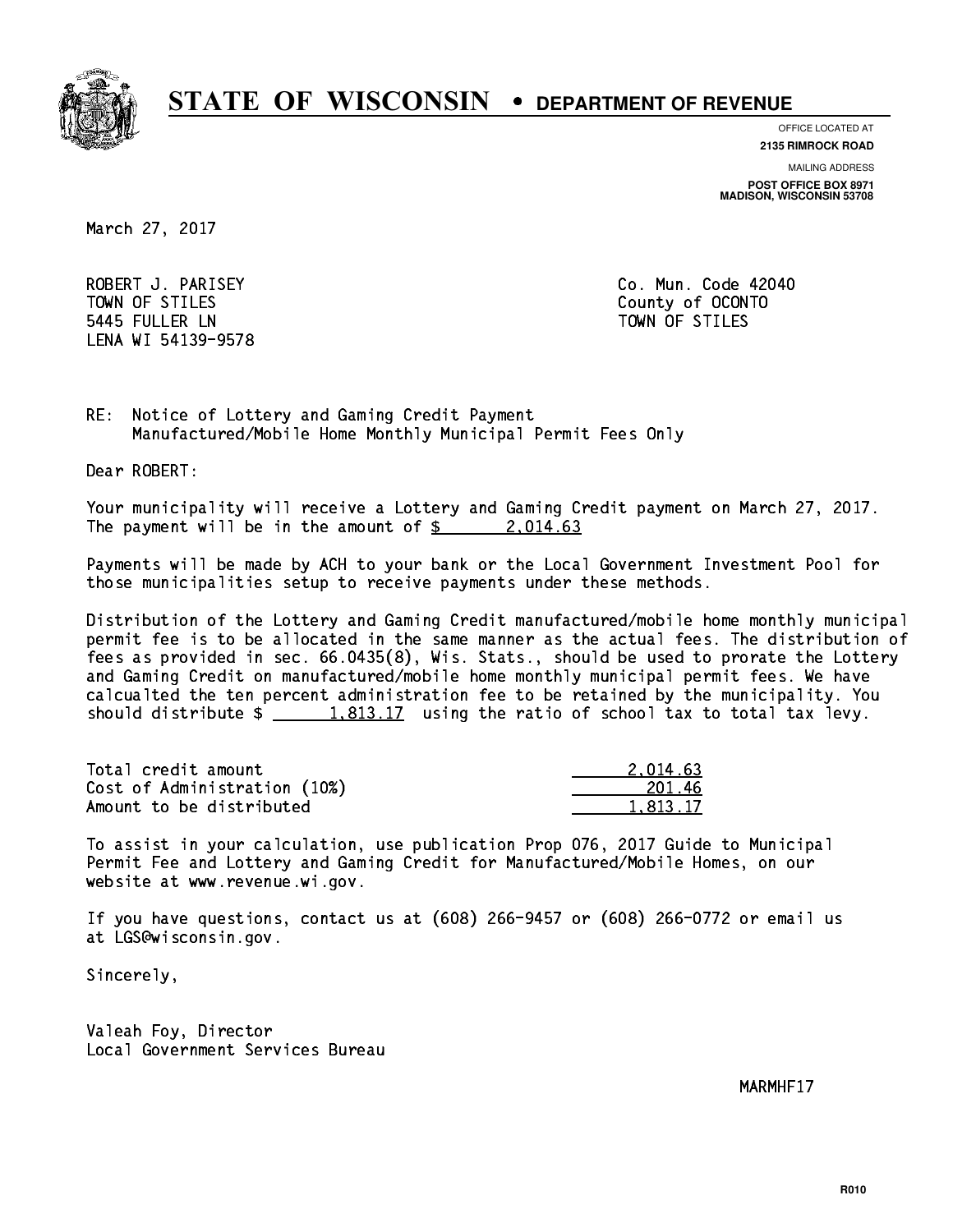

**OFFICE LOCATED AT 2135 RIMROCK ROAD**

**MAILING ADDRESS**

**POST OFFICE BOX 8971 MADISON, WISCONSIN 53708**

March 27, 2017

**JULIE SCHROEDER**  TOWN OF TOWNSEND County of OCONTO PO BOX 111 PO BOX 111 TOWN OF TOWNSEND TOWNSEND WI 54175-0111

Co. Mun. Code 42042

RE: Notice of Lottery and Gaming Credit Payment Manufactured/Mobile Home Monthly Municipal Permit Fees Only

Dear JULIE:

 Your municipality will receive a Lottery and Gaming Credit payment on March 27, 2017. The payment will be in the amount of \$ 374.67 \_\_\_\_\_\_\_\_\_\_\_\_\_\_\_\_

 Payments will be made by ACH to your bank or the Local Government Investment Pool for those municipalities setup to receive payments under these methods.

 Distribution of the Lottery and Gaming Credit manufactured/mobile home monthly municipal permit fee is to be allocated in the same manner as the actual fees. The distribution of fees as provided in sec. 66.0435(8), Wis. Stats., should be used to prorate the Lottery and Gaming Credit on manufactured/mobile home monthly municipal permit fees. We have calcualted the ten percent administration fee to be retained by the municipality. You should distribute  $\frac{237.21}{21}$  using the ratio of school tax to total tax levy.

Total credit amount Cost of Administration (10%) Amount to be distributed

| $57 -$ |
|--------|
|        |
| 27 21  |

 To assist in your calculation, use publication Prop 076, 2017 Guide to Municipal Permit Fee and Lottery and Gaming Credit for Manufactured/Mobile Homes, on our website at www.revenue.wi.gov.

 If you have questions, contact us at (608) 266-9457 or (608) 266-0772 or email us at LGS@wisconsin.gov.

Sincerely,

 Valeah Foy, Director Local Government Services Bureau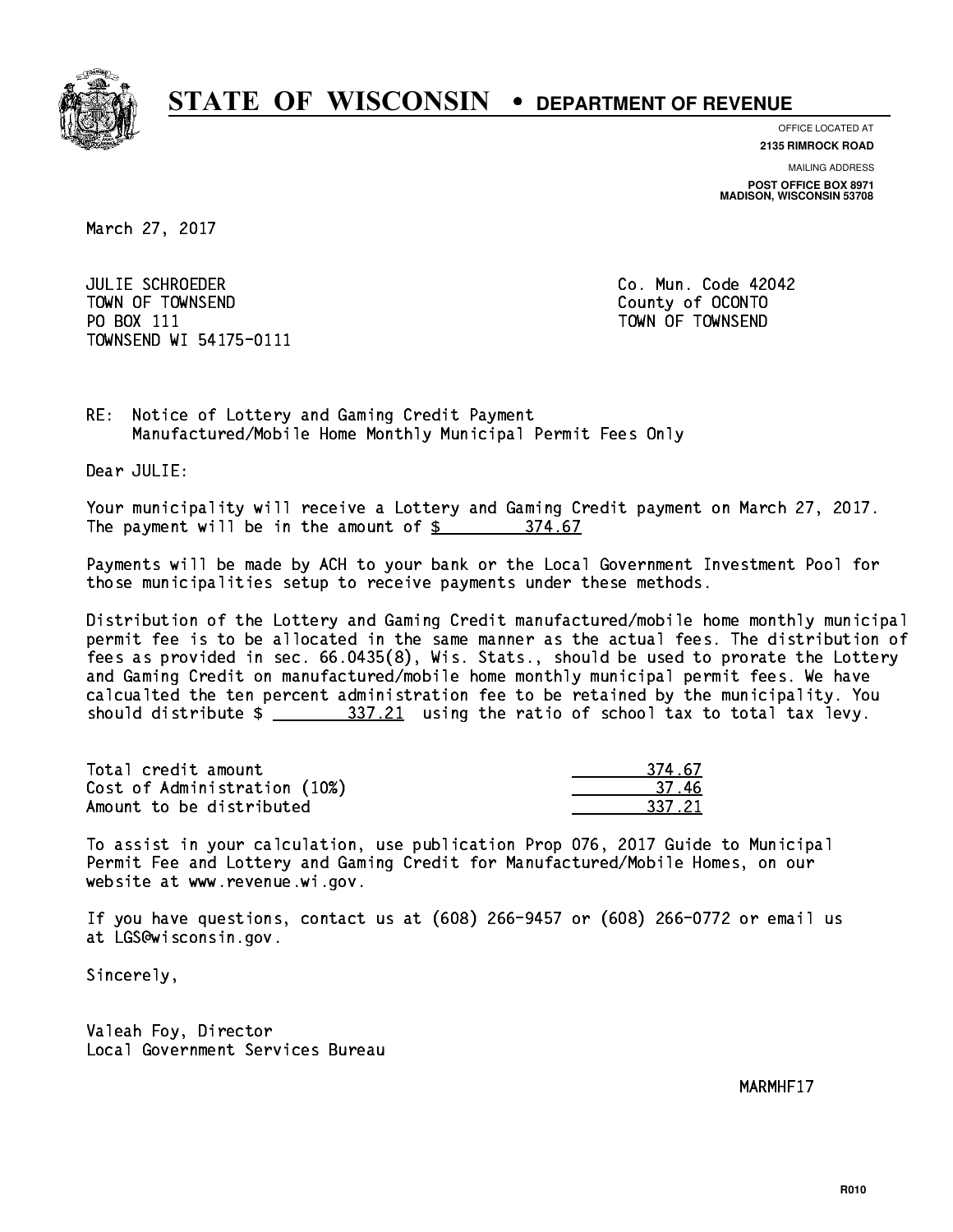

**OFFICE LOCATED AT**

**2135 RIMROCK ROAD**

**MAILING ADDRESS POST OFFICE BOX 8971 MADISON, WISCONSIN 53708**

March 27, 2017

CAROL HEISE, CMC CAROL HEISE, CMC VILLAGE OF SURING COUNTY COUNTY OF COUNTY OF SURING PO BOX 31 VILLAGE OF SURING SURING WI 54174-0031

RE: Notice of Lottery and Gaming Credit Payment Manufactured/Mobile Home Monthly Municipal Permit Fees Only

Dear CAROL:

 Your municipality will receive a Lottery and Gaming Credit payment on March 27, 2017. The payment will be in the amount of  $\frac{2}{3}$  621.61

 Payments will be made by ACH to your bank or the Local Government Investment Pool for those municipalities setup to receive payments under these methods.

 Distribution of the Lottery and Gaming Credit manufactured/mobile home monthly municipal permit fee is to be allocated in the same manner as the actual fees. The distribution of fees as provided in sec. 66.0435(8), Wis. Stats., should be used to prorate the Lottery and Gaming Credit on manufactured/mobile home monthly municipal permit fees. We have calcualted the ten percent administration fee to be retained by the municipality. You should distribute  $\frac{2}{1}$   $\frac{559.45}{1000}$  using the ratio of school tax to total tax levy.

Total credit amount 1.1 and 1.5 and 1.621.61 and 1.621.61 and 1.621.61 and 1.621.61 and 1.621.61 and 1.621.61  $\sim$  $Cost of Administration (10%)$   $2.16$ Amount to be distributed **559.45** 

 To assist in your calculation, use publication Prop 076, 2017 Guide to Municipal Permit Fee and Lottery and Gaming Credit for Manufactured/Mobile Homes, on our website at www.revenue.wi.gov.

 If you have questions, contact us at (608) 266-9457 or (608) 266-0772 or email us at LGS@wisconsin.gov.

Sincerely,

 Valeah Foy, Director Local Government Services Bureau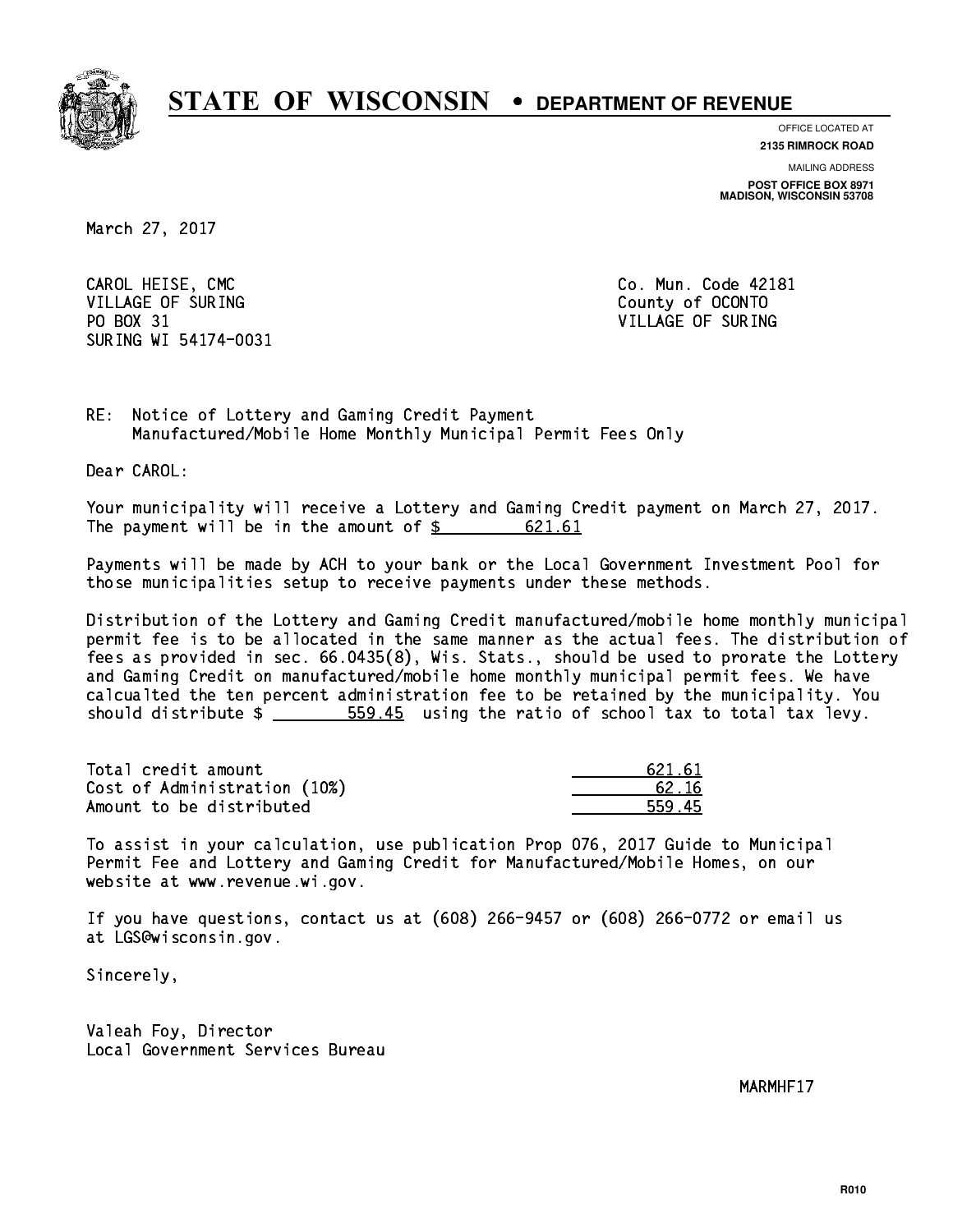

**OFFICE LOCATED AT**

**2135 RIMROCK ROAD**

**MAILING ADDRESS**

**POST OFFICE BOX 8971 MADISON, WISCONSIN 53708**

March 27, 2017

 CHELSEA HENKEL Co. Mun. Code 42231 CITY OF GILLETT County of OCONTO 150 N MCKENZIE AVE CITY OF GILLETT GILLETT WI 54124-9330

RE: Notice of Lottery and Gaming Credit Payment Manufactured/Mobile Home Monthly Municipal Permit Fees Only

Dear CHELSEA:

 Your municipality will receive a Lottery and Gaming Credit payment on March 27, 2017. The payment will be in the amount of  $\frac{2}{3}$  1,511.36

 Payments will be made by ACH to your bank or the Local Government Investment Pool for those municipalities setup to receive payments under these methods.

 Distribution of the Lottery and Gaming Credit manufactured/mobile home monthly municipal permit fee is to be allocated in the same manner as the actual fees. The distribution of fees as provided in sec. 66.0435(8), Wis. Stats., should be used to prorate the Lottery and Gaming Credit on manufactured/mobile home monthly municipal permit fees. We have calcualted the ten percent administration fee to be retained by the municipality. You should distribute  $\frac{1,360.23}{1,360.23}$  using the ratio of school tax to total tax levy.

Total credit amount Cost of Administration (10%) Amount to be distributed

| $-511.36$ |
|-----------|
| 51 13     |
| 360.23    |

 To assist in your calculation, use publication Prop 076, 2017 Guide to Municipal Permit Fee and Lottery and Gaming Credit for Manufactured/Mobile Homes, on our website at www.revenue.wi.gov.

 If you have questions, contact us at (608) 266-9457 or (608) 266-0772 or email us at LGS@wisconsin.gov.

Sincerely,

 Valeah Foy, Director Local Government Services Bureau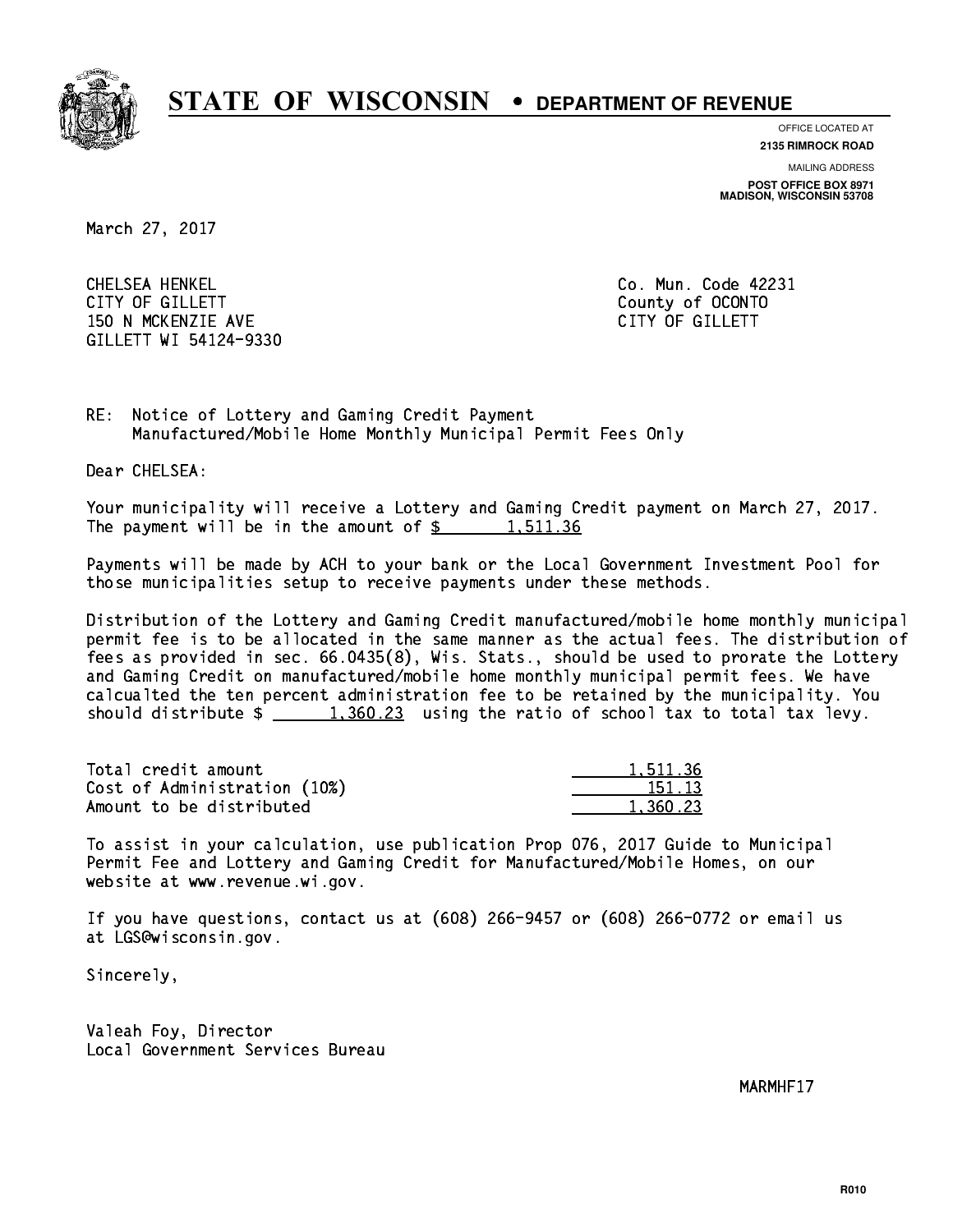

**OFFICE LOCATED AT**

**2135 RIMROCK ROAD**

**MAILING ADDRESS**

**POST OFFICE BOX 8971 MADISON, WISCONSIN 53708**

March 27, 2017

 SARA J. PERRIZO Co. Mun. Code 42265 CITY OF OCONTO County of OCONTO 1210 MAIN ST CITY OF OCONTO OCONTO WI 54153-1542

RE: Notice of Lottery and Gaming Credit Payment Manufactured/Mobile Home Monthly Municipal Permit Fees Only

Dear SARA:

 Your municipality will receive a Lottery and Gaming Credit payment on March 27, 2017. The payment will be in the amount of  $\frac{2}{3}$  4,098.29

 Payments will be made by ACH to your bank or the Local Government Investment Pool for those municipalities setup to receive payments under these methods.

 Distribution of the Lottery and Gaming Credit manufactured/mobile home monthly municipal permit fee is to be allocated in the same manner as the actual fees. The distribution of fees as provided in sec. 66.0435(8), Wis. Stats., should be used to prorate the Lottery and Gaming Credit on manufactured/mobile home monthly municipal permit fees. We have calcualted the ten percent administration fee to be retained by the municipality. You should distribute  $\frac{2}{2}$   $\frac{3.688.47}{2}$  using the ratio of school tax to total tax levy.

| Total credit amount          | 4.098.29 |
|------------------------------|----------|
| Cost of Administration (10%) | 409.82   |
| Amount to be distributed     | 3.688.47 |

 To assist in your calculation, use publication Prop 076, 2017 Guide to Municipal Permit Fee and Lottery and Gaming Credit for Manufactured/Mobile Homes, on our website at www.revenue.wi.gov.

 If you have questions, contact us at (608) 266-9457 or (608) 266-0772 or email us at LGS@wisconsin.gov.

Sincerely,

 Valeah Foy, Director Local Government Services Bureau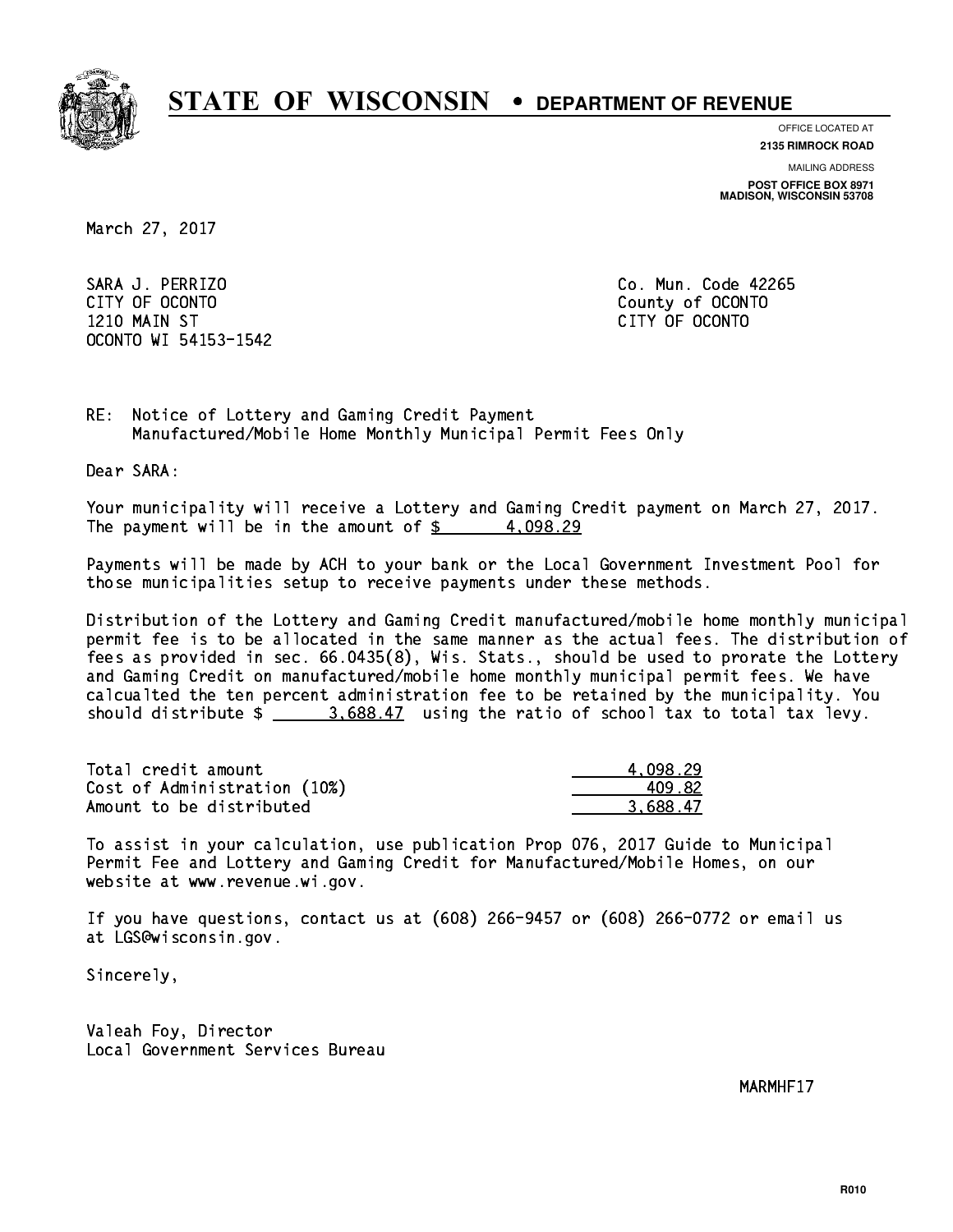

**OFFICE LOCATED AT**

**2135 RIMROCK ROAD**

**MAILING ADDRESS POST OFFICE BOX 8971 MADISON, WISCONSIN 53708**

March 27, 2017

**VICKI ROBERTS** CITY OF OCONTO FALLS **COUNTY COUNTY OF OCONTO** PO BOX 70 CITY OF OCONTO FALLS OCONTO FALLS WI 54154-0070

Co. Mun. Code 42266

RE: Notice of Lottery and Gaming Credit Payment Manufactured/Mobile Home Monthly Municipal Permit Fees Only

Dear VICKI:

 Your municipality will receive a Lottery and Gaming Credit payment on March 27, 2017. The payment will be in the amount of  $\frac{2}{3}$  1,053.44

 Payments will be made by ACH to your bank or the Local Government Investment Pool for those municipalities setup to receive payments under these methods.

 Distribution of the Lottery and Gaming Credit manufactured/mobile home monthly municipal permit fee is to be allocated in the same manner as the actual fees. The distribution of fees as provided in sec. 66.0435(8), Wis. Stats., should be used to prorate the Lottery and Gaming Credit on manufactured/mobile home monthly municipal permit fees. We have calcualted the ten percent administration fee to be retained by the municipality. You should distribute  $\frac{248.10}{10}$  using the ratio of school tax to total tax levy.

| Total credit amount          | 1.053.44 |
|------------------------------|----------|
| Cost of Administration (10%) | 105.34   |
| Amount to be distributed     | 948.10   |

 To assist in your calculation, use publication Prop 076, 2017 Guide to Municipal Permit Fee and Lottery and Gaming Credit for Manufactured/Mobile Homes, on our website at www.revenue.wi.gov.

 If you have questions, contact us at (608) 266-9457 or (608) 266-0772 or email us at LGS@wisconsin.gov.

Sincerely,

 Valeah Foy, Director Local Government Services Bureau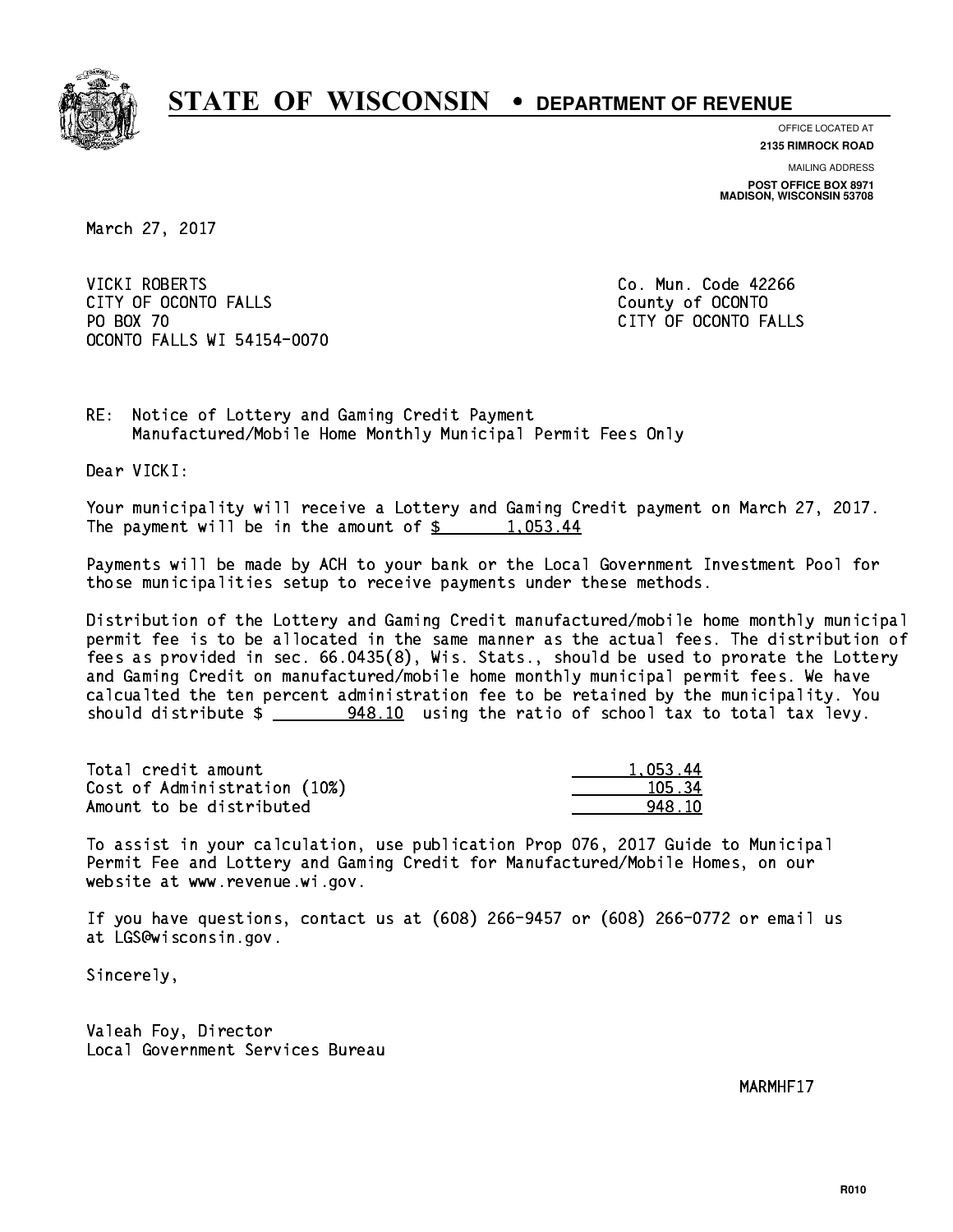

**OFFICE LOCATED AT**

**2135 RIMROCK ROAD**

**MAILING ADDRESS POST OFFICE BOX 8971 MADISON, WISCONSIN 53708**

March 27, 2017

**VALERIE FOLEY** CITY OF RHINELANDER **COUNTY COUNTY OF SHINE COUNTY** COUNTY OF ONEIDA 135 S STEVENS ST CITY OF RHINELANDER RHINELANDER WI 54501-3434

Co. Mun. Code 43276

RE: Notice of Lottery and Gaming Credit Payment Manufactured/Mobile Home Monthly Municipal Permit Fees Only

Dear VALERIE:

 Your municipality will receive a Lottery and Gaming Credit payment on March 27, 2017. The payment will be in the amount of  $\frac{20,616.96}{20,616.96}$ 

 Payments will be made by ACH to your bank or the Local Government Investment Pool for those municipalities setup to receive payments under these methods.

 Distribution of the Lottery and Gaming Credit manufactured/mobile home monthly municipal permit fee is to be allocated in the same manner as the actual fees. The distribution of fees as provided in sec. 66.0435(8), Wis. Stats., should be used to prorate the Lottery and Gaming Credit on manufactured/mobile home monthly municipal permit fees. We have calcualted the ten percent administration fee to be retained by the municipality. You should distribute  $\frac{18,555.27}{2}$  using the ratio of school tax to total tax levy.

| Total credit amount          | 20,616.96 |
|------------------------------|-----------|
| Cost of Administration (10%) | 2.061.69  |
| Amount to be distributed     | 18,555.27 |

 To assist in your calculation, use publication Prop 076, 2017 Guide to Municipal Permit Fee and Lottery and Gaming Credit for Manufactured/Mobile Homes, on our website at www.revenue.wi.gov.

 If you have questions, contact us at (608) 266-9457 or (608) 266-0772 or email us at LGS@wisconsin.gov.

Sincerely,

 Valeah Foy, Director Local Government Services Bureau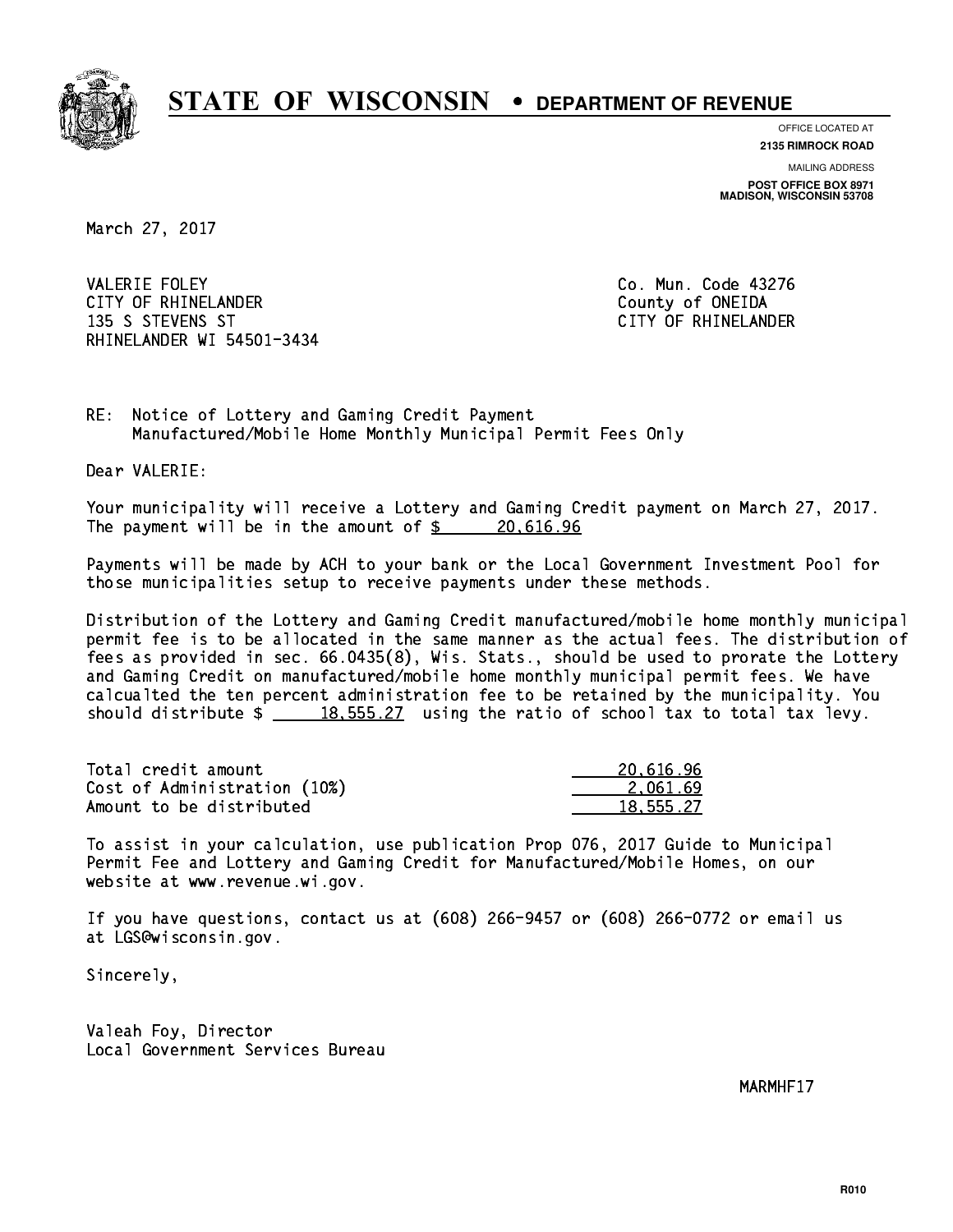

**OFFICE LOCATED AT 2135 RIMROCK ROAD**

**MAILING ADDRESS**

**POST OFFICE BOX 8971 MADISON, WISCONSIN 53708**

March 27, 2017

 NANCY CHRISTENSEN Co. Mun. Code 44008 TOWN OF CENTER **COUNTY OF COUNTY COUNTY OF COULD A** N3990 STATE ROAD 47 TOWN OF CENTER APPLETON WI 54913-8484

RE: Notice of Lottery and Gaming Credit Payment Manufactured/Mobile Home Monthly Municipal Permit Fees Only

Dear NANCY:

 Your municipality will receive a Lottery and Gaming Credit payment on March 27, 2017. The payment will be in the amount of  $\frac{2}{3}$  1,020.72

 Payments will be made by ACH to your bank or the Local Government Investment Pool for those municipalities setup to receive payments under these methods.

 Distribution of the Lottery and Gaming Credit manufactured/mobile home monthly municipal permit fee is to be allocated in the same manner as the actual fees. The distribution of fees as provided in sec. 66.0435(8), Wis. Stats., should be used to prorate the Lottery and Gaming Credit on manufactured/mobile home monthly municipal permit fees. We have calcualted the ten percent administration fee to be retained by the municipality. You should distribute  $\frac{2}{2}$   $\frac{918.65}{2}$  using the ratio of school tax to total tax levy.

| Total credit amount          | 1.020.72 |
|------------------------------|----------|
| Cost of Administration (10%) | 102.07   |
| Amount to be distributed     | 918.65   |

 To assist in your calculation, use publication Prop 076, 2017 Guide to Municipal Permit Fee and Lottery and Gaming Credit for Manufactured/Mobile Homes, on our website at www.revenue.wi.gov.

 If you have questions, contact us at (608) 266-9457 or (608) 266-0772 or email us at LGS@wisconsin.gov.

Sincerely,

 Valeah Foy, Director Local Government Services Bureau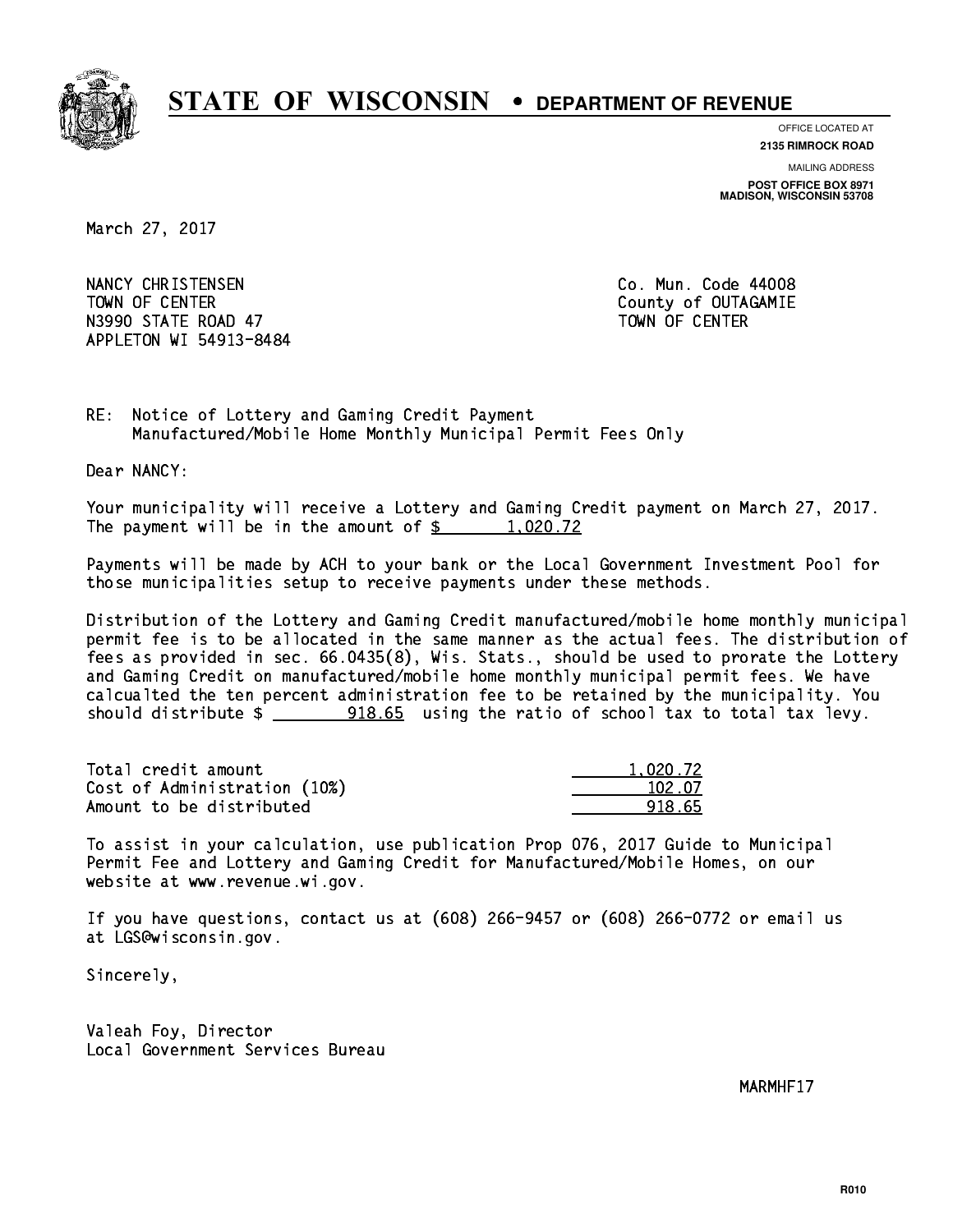

**OFFICE LOCATED AT**

**2135 RIMROCK ROAD**

**MAILING ADDRESS**

**POST OFFICE BOX 8971 MADISON, WISCONSIN 53708**

March 27, 2017

 BARBARA SEEGERS Co. Mun. Code 44018 TOWN OF FREEDOM County of OUTAGAMIE PO BOX 1007 TOWN OF FREEDOM FREEDOM WI 54131-1007

RE: Notice of Lottery and Gaming Credit Payment Manufactured/Mobile Home Monthly Municipal Permit Fees Only

Dear BARBARA:

 Your municipality will receive a Lottery and Gaming Credit payment on March 27, 2017. The payment will be in the amount of  $\frac{2}{3}$  3,673.68

 Payments will be made by ACH to your bank or the Local Government Investment Pool for those municipalities setup to receive payments under these methods.

 Distribution of the Lottery and Gaming Credit manufactured/mobile home monthly municipal permit fee is to be allocated in the same manner as the actual fees. The distribution of fees as provided in sec. 66.0435(8), Wis. Stats., should be used to prorate the Lottery and Gaming Credit on manufactured/mobile home monthly municipal permit fees. We have calcualted the ten percent administration fee to be retained by the municipality. You should distribute  $\frac{2}{1}$   $\frac{3}{306.32}$  using the ratio of school tax to total tax levy.

| Total credit amount          | 3.673.68 |
|------------------------------|----------|
| Cost of Administration (10%) | 367.36   |
| Amount to be distributed     | 3.306.32 |

 To assist in your calculation, use publication Prop 076, 2017 Guide to Municipal Permit Fee and Lottery and Gaming Credit for Manufactured/Mobile Homes, on our website at www.revenue.wi.gov.

 If you have questions, contact us at (608) 266-9457 or (608) 266-0772 or email us at LGS@wisconsin.gov.

Sincerely,

 Valeah Foy, Director Local Government Services Bureau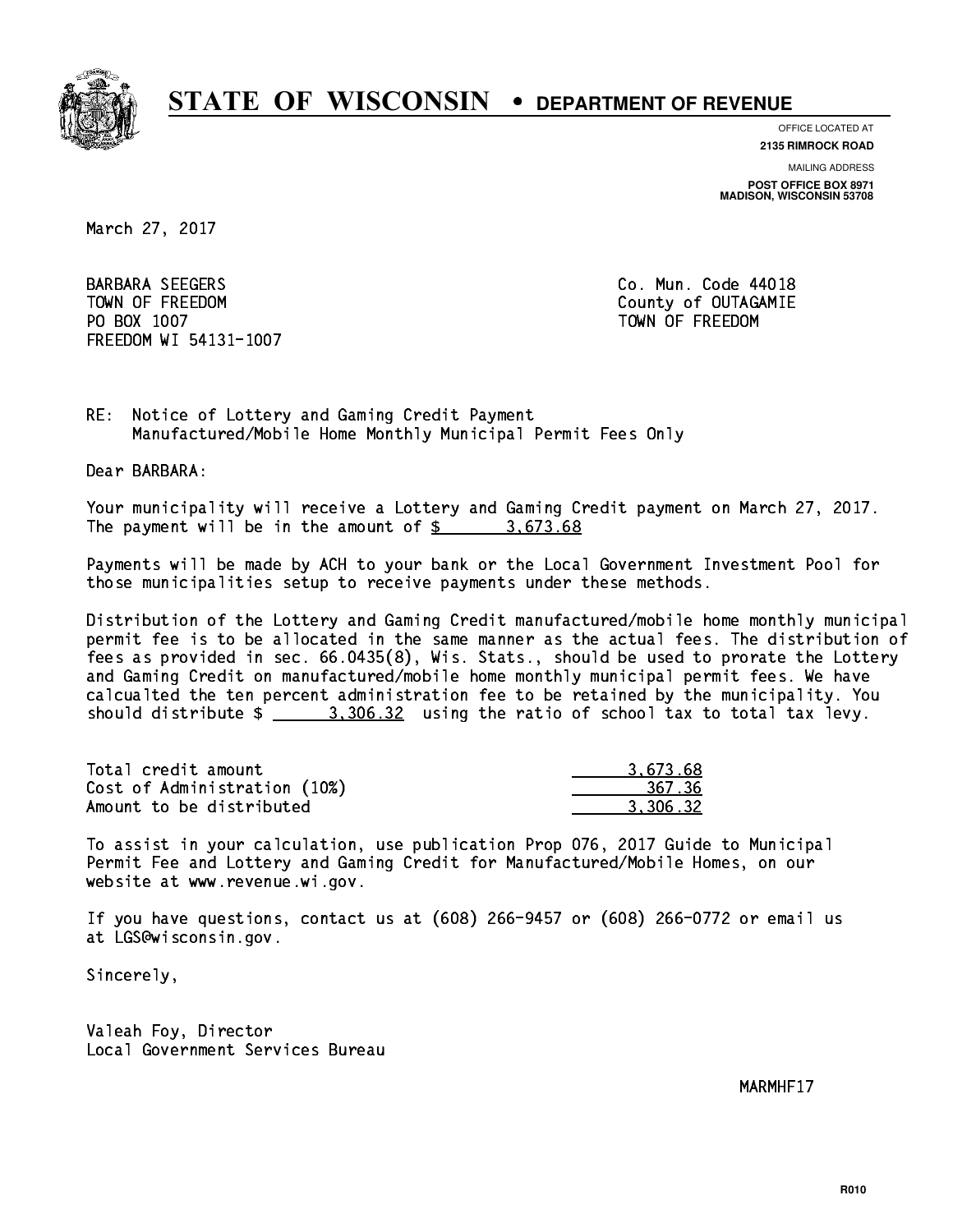

**OFFICE LOCATED AT**

**2135 RIMROCK ROAD**

**MAILING ADDRESS**

**POST OFFICE BOX 8971 MADISON, WISCONSIN 53708**

March 27, 2017

LISA BEYER TOWN OF GREENVILLE TOWN OF GREENVILLE W6860 PARKVIEW DRIVE TOWN OF GREENVILLE GREENVILLE WI 54942

Co. Mun. Code 44022

RE: Notice of Lottery and Gaming Credit Payment Manufactured/Mobile Home Monthly Municipal Permit Fees Only

Dear LISA:

 Your municipality will receive a Lottery and Gaming Credit payment on March 27, 2017. The payment will be in the amount of  $\frac{2}{3}$  9,157.88

 Payments will be made by ACH to your bank or the Local Government Investment Pool for those municipalities setup to receive payments under these methods.

 Distribution of the Lottery and Gaming Credit manufactured/mobile home monthly municipal permit fee is to be allocated in the same manner as the actual fees. The distribution of fees as provided in sec. 66.0435(8), Wis. Stats., should be used to prorate the Lottery and Gaming Credit on manufactured/mobile home monthly municipal permit fees. We have calcualted the ten percent administration fee to be retained by the municipality. You should distribute  $\frac{242.10}{242.10}$  using the ratio of school tax to total tax levy.

| Total credit amount          | 9.157.88 |
|------------------------------|----------|
| Cost of Administration (10%) | 915.78   |
| Amount to be distributed     | 8.242.10 |

 To assist in your calculation, use publication Prop 076, 2017 Guide to Municipal Permit Fee and Lottery and Gaming Credit for Manufactured/Mobile Homes, on our website at www.revenue.wi.gov.

 If you have questions, contact us at (608) 266-9457 or (608) 266-0772 or email us at LGS@wisconsin.gov.

Sincerely,

 Valeah Foy, Director Local Government Services Bureau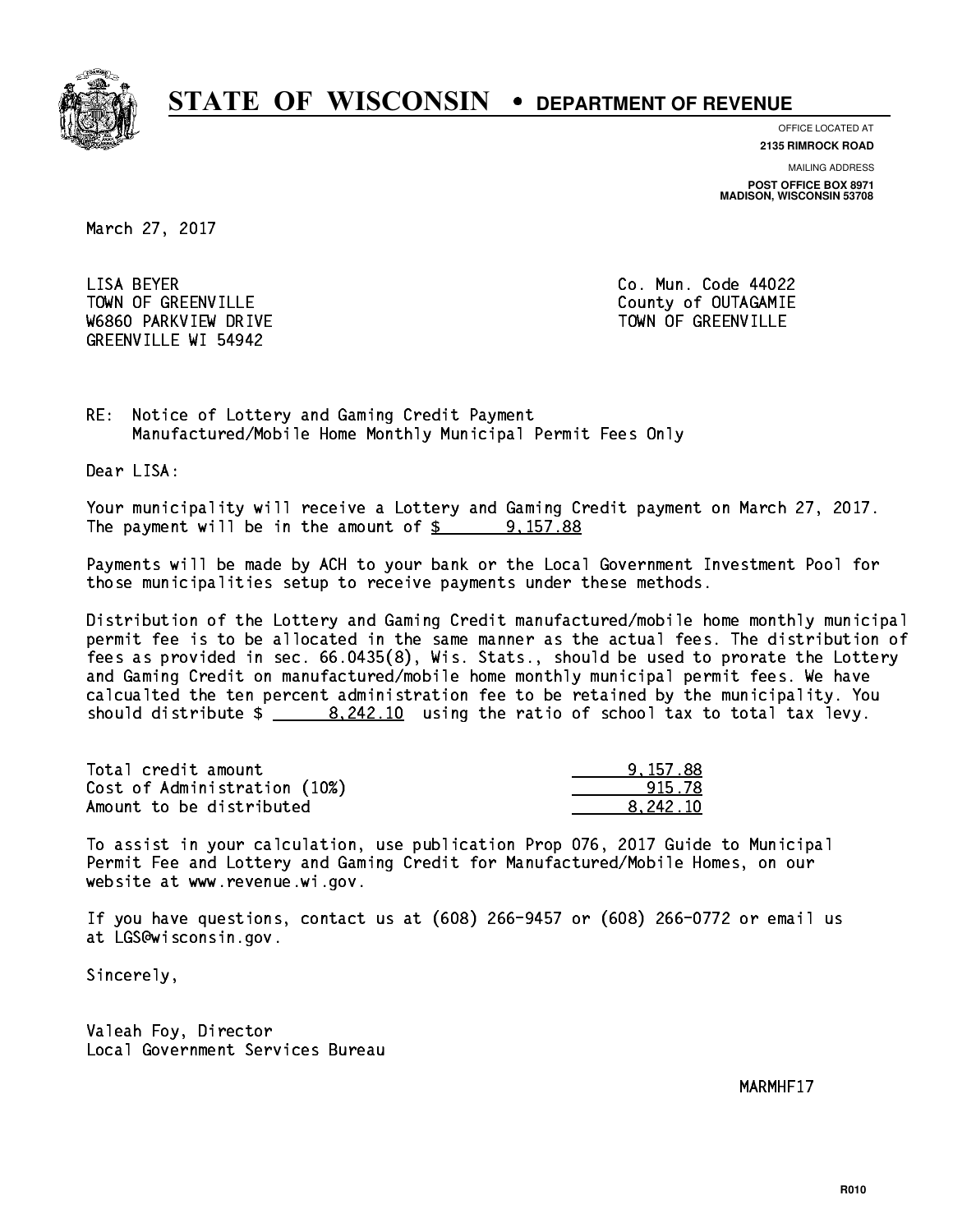

**OFFICE LOCATED AT**

**2135 RIMROCK ROAD**

**MAILING ADDRESS POST OFFICE BOX 8971 MADISON, WISCONSIN 53708**

March 27, 2017

ROCHELLE OSKEY VILLAGE OF BLACK CREEK COUNTY OF OUTAGAMIE 301 N MAPLE STREET VILLAGE OF BLACK CREEK BLACK CREEK WI 54106-9791

Co. Mun. Code 44107

RE: Notice of Lottery and Gaming Credit Payment Manufactured/Mobile Home Monthly Municipal Permit Fees Only

Dear ROCHELLE:

 Your municipality will receive a Lottery and Gaming Credit payment on March 27, 2017. The payment will be in the amount of  $\frac{2}{3}$  913.19

 Payments will be made by ACH to your bank or the Local Government Investment Pool for those municipalities setup to receive payments under these methods.

 Distribution of the Lottery and Gaming Credit manufactured/mobile home monthly municipal permit fee is to be allocated in the same manner as the actual fees. The distribution of fees as provided in sec. 66.0435(8), Wis. Stats., should be used to prorate the Lottery and Gaming Credit on manufactured/mobile home monthly municipal permit fees. We have calcualted the ten percent administration fee to be retained by the municipality. You should distribute  $\frac{221.88}{21.88}$  using the ratio of school tax to total tax levy.

| Total credit amount          | 913.19  |
|------------------------------|---------|
| Cost of Administration (10%) | 91.31   |
| Amount to be distributed     | -821.88 |

| 319          |
|--------------|
| 1.31         |
| 321 L<br>∻ਮ∵ |

 To assist in your calculation, use publication Prop 076, 2017 Guide to Municipal Permit Fee and Lottery and Gaming Credit for Manufactured/Mobile Homes, on our website at www.revenue.wi.gov.

 If you have questions, contact us at (608) 266-9457 or (608) 266-0772 or email us at LGS@wisconsin.gov.

Sincerely,

 Valeah Foy, Director Local Government Services Bureau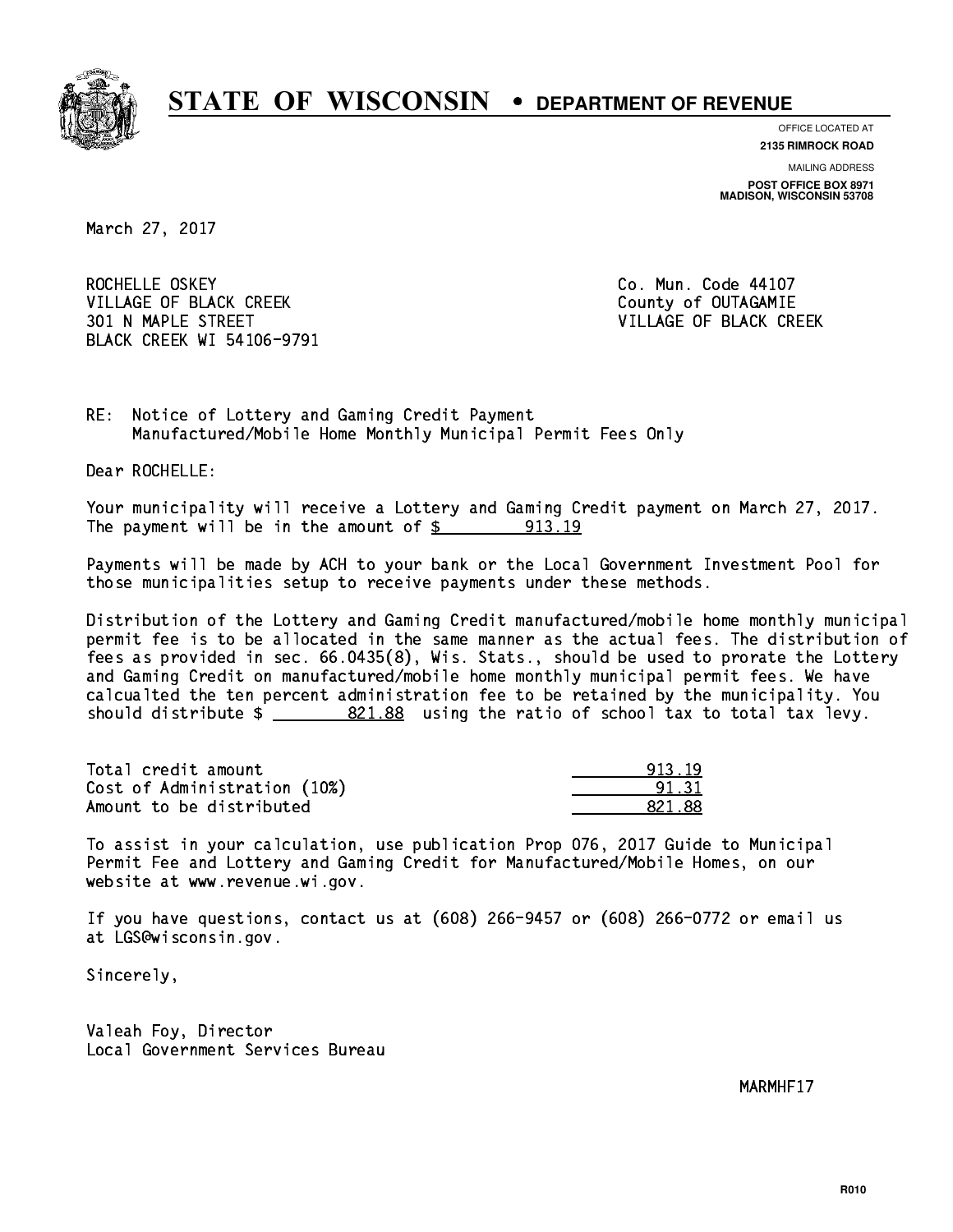

**OFFICE LOCATED AT**

**2135 RIMROCK ROAD**

**MAILING ADDRESS POST OFFICE BOX 8971 MADISON, WISCONSIN 53708**

March 27, 2017

TERI MATHENY VILLAGE OF LITTLE CHUTE COUNTY OF OUTAGAMIE 108 W MAIN ST VILLAGE OF LITTLE CHUTE LITTLE CHUTE WI 54140-1750

Co. Mun. Code 44146

RE: Notice of Lottery and Gaming Credit Payment Manufactured/Mobile Home Monthly Municipal Permit Fees Only

Dear TERI:

 Your municipality will receive a Lottery and Gaming Credit payment on March 27, 2017. The payment will be in the amount of  $\frac{2}{3}$  11,956.20

 Payments will be made by ACH to your bank or the Local Government Investment Pool for those municipalities setup to receive payments under these methods.

 Distribution of the Lottery and Gaming Credit manufactured/mobile home monthly municipal permit fee is to be allocated in the same manner as the actual fees. The distribution of fees as provided in sec. 66.0435(8), Wis. Stats., should be used to prorate the Lottery and Gaming Credit on manufactured/mobile home monthly municipal permit fees. We have calcualted the ten percent administration fee to be retained by the municipality. You should distribute  $\frac{10,760.58}{2}$  using the ratio of school tax to total tax levy.

| Total credit amount          | 11,956.20 |
|------------------------------|-----------|
| Cost of Administration (10%) | 1.195.62  |
| Amount to be distributed     | 10.760.58 |

 To assist in your calculation, use publication Prop 076, 2017 Guide to Municipal Permit Fee and Lottery and Gaming Credit for Manufactured/Mobile Homes, on our website at www.revenue.wi.gov.

 If you have questions, contact us at (608) 266-9457 or (608) 266-0772 or email us at LGS@wisconsin.gov.

Sincerely,

 Valeah Foy, Director Local Government Services Bureau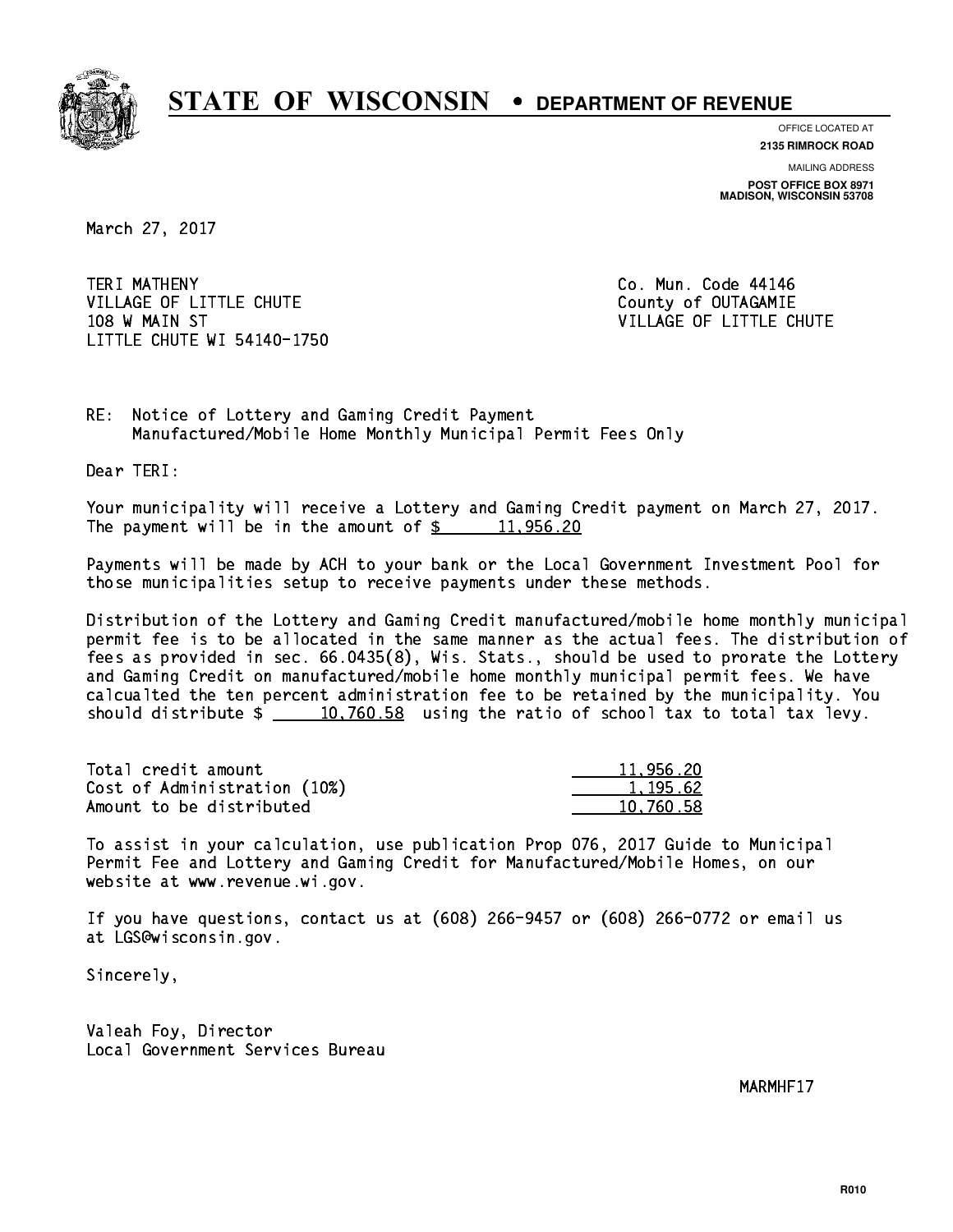

**OFFICE LOCATED AT 2135 RIMROCK ROAD**

**MAILING ADDRESS**

**POST OFFICE BOX 8971 MADISON, WISCONSIN 53708**

March 27, 2017

LINDA HOES VILLAGE OF NICHOLS COUNTY OF OUTAGAMIE PO BOX 169 VILLAGE OF NICHOLS NICHOLS WI 54152-0169

Co. Mun. Code 44155

RE: Notice of Lottery and Gaming Credit Payment Manufactured/Mobile Home Monthly Municipal Permit Fees Only

Dear LINDA:

 Your municipality will receive a Lottery and Gaming Credit payment on March 27, 2017. The payment will be in the amount of  $\frac{2}{3}$  1,429.50

 Payments will be made by ACH to your bank or the Local Government Investment Pool for those municipalities setup to receive payments under these methods.

 Distribution of the Lottery and Gaming Credit manufactured/mobile home monthly municipal permit fee is to be allocated in the same manner as the actual fees. The distribution of fees as provided in sec. 66.0435(8), Wis. Stats., should be used to prorate the Lottery and Gaming Credit on manufactured/mobile home monthly municipal permit fees. We have calcualted the ten percent administration fee to be retained by the municipality. You should distribute  $\frac{1,286.55}{1,286.55}$  using the ratio of school tax to total tax levy.

| Total credit amount          | 1,429.50 |
|------------------------------|----------|
| Cost of Administration (10%) | 142.95   |
| Amount to be distributed     | 1.286.55 |

 To assist in your calculation, use publication Prop 076, 2017 Guide to Municipal Permit Fee and Lottery and Gaming Credit for Manufactured/Mobile Homes, on our website at www.revenue.wi.gov.

 If you have questions, contact us at (608) 266-9457 or (608) 266-0772 or email us at LGS@wisconsin.gov.

Sincerely,

 Valeah Foy, Director Local Government Services Bureau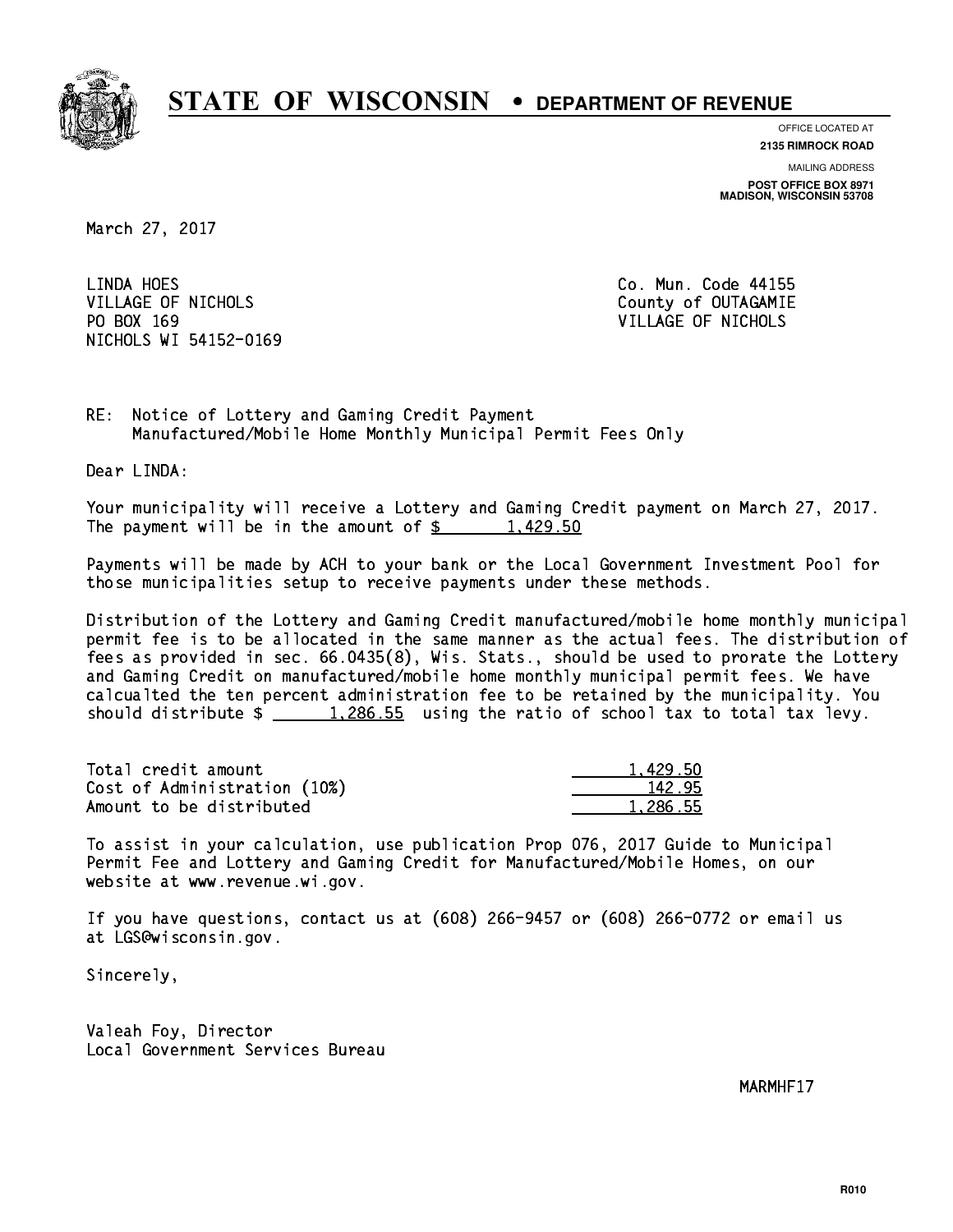

**OFFICE LOCATED AT**

**2135 RIMROCK ROAD**

**MAILING ADDRESS POST OFFICE BOX 8971 MADISON, WISCONSIN 53708**

March 27, 2017

**LAURIE BUNNELL** VILLAGE OF SHIOCTON COUNTY OF OUTAGAMIE PO BOX 96 SHIOCTON WI 54170-0096

Co. Mun. Code 44181 VILLAGE OF SHIOCTON

RE: Notice of Lottery and Gaming Credit Payment Manufactured/Mobile Home Monthly Municipal Permit Fees Only

Dear LAURIE:

 Your municipality will receive a Lottery and Gaming Credit payment on March 27, 2017. The payment will be in the amount of  $\frac{2}{3}$  4,688.58

 Payments will be made by ACH to your bank or the Local Government Investment Pool for those municipalities setup to receive payments under these methods.

 Distribution of the Lottery and Gaming Credit manufactured/mobile home monthly municipal permit fee is to be allocated in the same manner as the actual fees. The distribution of fees as provided in sec. 66.0435(8), Wis. Stats., should be used to prorate the Lottery and Gaming Credit on manufactured/mobile home monthly municipal permit fees. We have calcualted the ten percent administration fee to be retained by the municipality. You should distribute  $\frac{4.219.73}{2}$  using the ratio of school tax to total tax levy.

| Total credit amount          | 4.688.58 |
|------------------------------|----------|
| Cost of Administration (10%) | 468.85   |
| Amount to be distributed     | 4.219.73 |

 To assist in your calculation, use publication Prop 076, 2017 Guide to Municipal Permit Fee and Lottery and Gaming Credit for Manufactured/Mobile Homes, on our website at www.revenue.wi.gov.

 If you have questions, contact us at (608) 266-9457 or (608) 266-0772 or email us at LGS@wisconsin.gov.

Sincerely,

 Valeah Foy, Director Local Government Services Bureau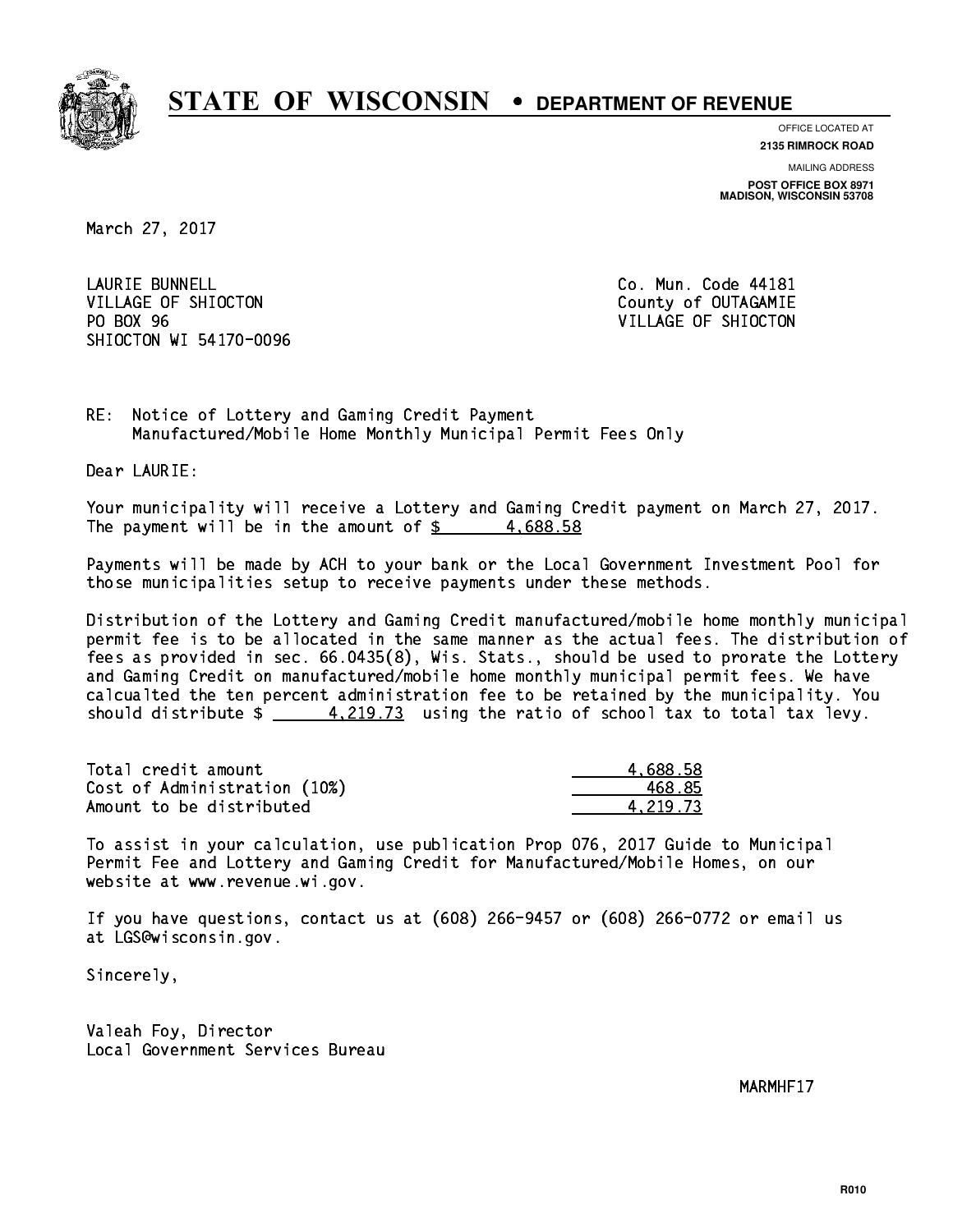

**OFFICE LOCATED AT**

**2135 RIMROCK ROAD**

**MAILING ADDRESS**

**POST OFFICE BOX 8971 MADISON, WISCONSIN 53708**

March 27, 2017

**BONNIE BARTEL** TOWN OF GRAFTON COUNTY OF OUR COUNTY OF OUR COUNTY OF OUR COUNTY OF OUR COUNTY OF OUR COUNTY OF OUR COUNTY OF THE ONLY AND THE OUR COUNTY OF OUR COUNTY OF OUR COUNTY OF OUR COUNTY OF OUR COUNTY OF OUR COUNTY OF OUR COUNTY PO BOX 143 TOWN OF GRAFTON GRAFTON WI 53024-0143

Co. Mun. Code 45008

RE: Notice of Lottery and Gaming Credit Payment Manufactured/Mobile Home Monthly Municipal Permit Fees Only

Dear BONNIE:

 Your municipality will receive a Lottery and Gaming Credit payment on March 27, 2017. The payment will be in the amount of \$ 5,752.20 \_\_\_\_\_\_\_\_\_\_\_\_\_\_\_\_

 Payments will be made by ACH to your bank or the Local Government Investment Pool for those municipalities setup to receive payments under these methods.

 Distribution of the Lottery and Gaming Credit manufactured/mobile home monthly municipal permit fee is to be allocated in the same manner as the actual fees. The distribution of fees as provided in sec. 66.0435(8), Wis. Stats., should be used to prorate the Lottery and Gaming Credit on manufactured/mobile home monthly municipal permit fees. We have calcualted the ten percent administration fee to be retained by the municipality. You should distribute  $\frac{2}{1000}$   $\frac{5.176.98}{2000}$  using the ratio of school tax to total tax levy.

| Total credit amount          | 5.752.20 |
|------------------------------|----------|
| Cost of Administration (10%) | 575.22   |
| Amount to be distributed     | 5.176.98 |

 To assist in your calculation, use publication Prop 076, 2017 Guide to Municipal Permit Fee and Lottery and Gaming Credit for Manufactured/Mobile Homes, on our website at www.revenue.wi.gov.

 If you have questions, contact us at (608) 266-9457 or (608) 266-0772 or email us at LGS@wisconsin.gov.

Sincerely,

 Valeah Foy, Director Local Government Services Bureau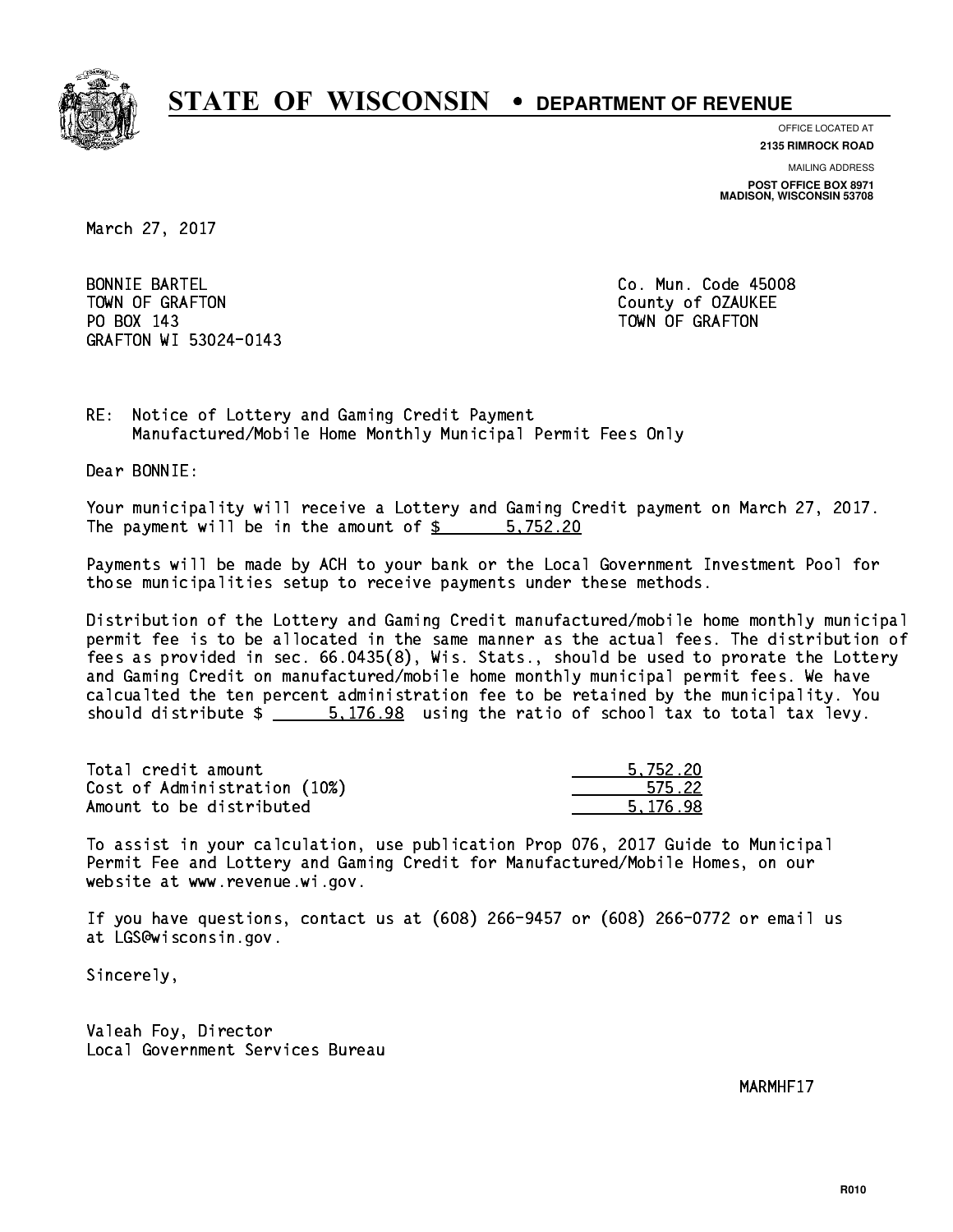

**OFFICE LOCATED AT**

**2135 RIMROCK ROAD**

**MAILING ADDRESS POST OFFICE BOX 8971 MADISON, WISCONSIN 53708**

March 27, 2017

MARY SAMPONT TOWN OF PORT WASHINGTON TOWN COUNTY OF OZAUKEE 2354 WILLOW RD TOWN OF PORT WASHINGTON PORT WASHINGTON WI 53074-9751

Co. Mun. Code 45012

RE: Notice of Lottery and Gaming Credit Payment Manufactured/Mobile Home Monthly Municipal Permit Fees Only

Dear MARY:

 Your municipality will receive a Lottery and Gaming Credit payment on March 27, 2017. The payment will be in the amount of  $\frac{2}{3}$  1,427.92

 Payments will be made by ACH to your bank or the Local Government Investment Pool for those municipalities setup to receive payments under these methods.

 Distribution of the Lottery and Gaming Credit manufactured/mobile home monthly municipal permit fee is to be allocated in the same manner as the actual fees. The distribution of fees as provided in sec. 66.0435(8), Wis. Stats., should be used to prorate the Lottery and Gaming Credit on manufactured/mobile home monthly municipal permit fees. We have calcualted the ten percent administration fee to be retained by the municipality. You should distribute  $\frac{1,285.13}{1,285.13}$  using the ratio of school tax to total tax levy.

| Total credit amount          | 1.427.92 |
|------------------------------|----------|
| Cost of Administration (10%) | 142.79   |
| Amount to be distributed     | 1,285.13 |

 To assist in your calculation, use publication Prop 076, 2017 Guide to Municipal Permit Fee and Lottery and Gaming Credit for Manufactured/Mobile Homes, on our website at www.revenue.wi.gov.

 If you have questions, contact us at (608) 266-9457 or (608) 266-0772 or email us at LGS@wisconsin.gov.

Sincerely,

 Valeah Foy, Director Local Government Services Bureau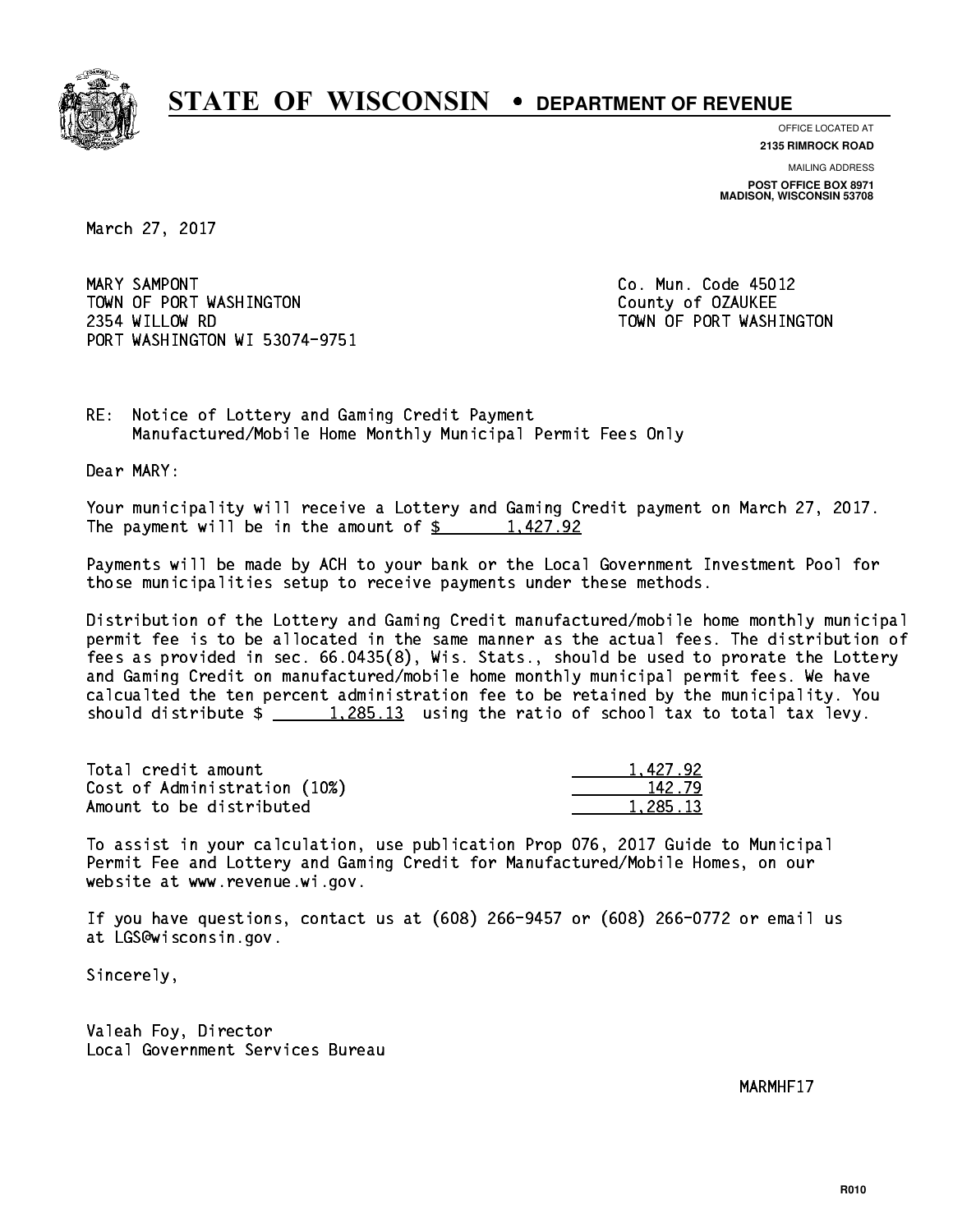

**OFFICE LOCATED AT 2135 RIMROCK ROAD**

**MAILING ADDRESS**

**POST OFFICE BOX 8971 MADISON, WISCONSIN 53708**

March 27, 2017

 AUDREY BAUER Co. Mun. Code 46004 TOWN OF DURAND COUNTY OF PERIODIC COUNTY OF PERIODIC COUNTY OF PERIODIC COUNTY OF PERIODIC COUNTY OF PERIODIC W5267 COUNTY ROAD V TOWN OF DURAND DURAND WI 54736

RE: Notice of Lottery and Gaming Credit Payment Manufactured/Mobile Home Monthly Municipal Permit Fees Only

Dear AUDREY:

 Your municipality will receive a Lottery and Gaming Credit payment on March 27, 2017. The payment will be in the amount of  $\frac{28}{1,160.28}$ 

 Payments will be made by ACH to your bank or the Local Government Investment Pool for those municipalities setup to receive payments under these methods.

 Distribution of the Lottery and Gaming Credit manufactured/mobile home monthly municipal permit fee is to be allocated in the same manner as the actual fees. The distribution of fees as provided in sec. 66.0435(8), Wis. Stats., should be used to prorate the Lottery and Gaming Credit on manufactured/mobile home monthly municipal permit fees. We have calcualted the ten percent administration fee to be retained by the municipality. You should distribute  $\frac{1.044.26}{1.044.26}$  using the ratio of school tax to total tax levy.

| Total credit amount          | 1.160.28 |
|------------------------------|----------|
| Cost of Administration (10%) | 116.02   |
| Amount to be distributed     | 1.044.26 |

 To assist in your calculation, use publication Prop 076, 2017 Guide to Municipal Permit Fee and Lottery and Gaming Credit for Manufactured/Mobile Homes, on our website at www.revenue.wi.gov.

 If you have questions, contact us at (608) 266-9457 or (608) 266-0772 or email us at LGS@wisconsin.gov.

Sincerely,

 Valeah Foy, Director Local Government Services Bureau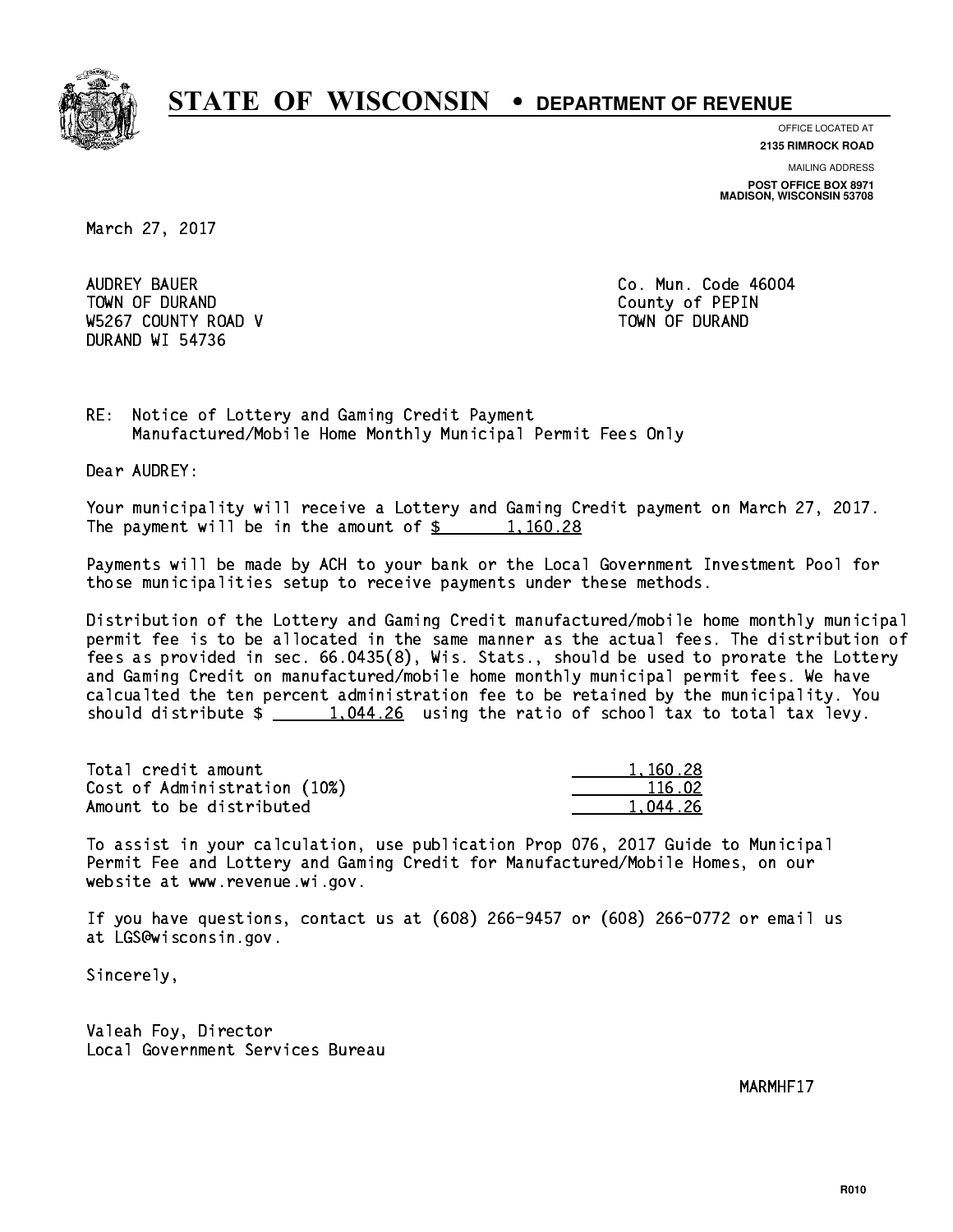

**OFFICE LOCATED AT 2135 RIMROCK ROAD**

**MAILING ADDRESS**

**POST OFFICE BOX 8971 MADISON, WISCONSIN 53708**

March 27, 2017

SHAWNIE KING **Co. Mun. Code 47106** VILLAGE OF BAY CITY COUNTY County of PIERCE PO BOX 9 BAY CITY WI 54723-0009

VILLAGE OF BAY CITY

RE: Notice of Lottery and Gaming Credit Payment Manufactured/Mobile Home Monthly Municipal Permit Fees Only

Dear SHAWNIE:

 Your municipality will receive a Lottery and Gaming Credit payment on March 27, 2017. The payment will be in the amount of  $\frac{2}{3}$  4,300.05

 Payments will be made by ACH to your bank or the Local Government Investment Pool for those municipalities setup to receive payments under these methods.

 Distribution of the Lottery and Gaming Credit manufactured/mobile home monthly municipal permit fee is to be allocated in the same manner as the actual fees. The distribution of fees as provided in sec. 66.0435(8), Wis. Stats., should be used to prorate the Lottery and Gaming Credit on manufactured/mobile home monthly municipal permit fees. We have calcualted the ten percent administration fee to be retained by the municipality. You should distribute  $\frac{2.870.05}{2.05}$  using the ratio of school tax to total tax levy.

| Total credit amount          | 4,300.05 |
|------------------------------|----------|
| Cost of Administration (10%) | 430.00   |
| Amount to be distributed     | 3.870.05 |

 To assist in your calculation, use publication Prop 076, 2017 Guide to Municipal Permit Fee and Lottery and Gaming Credit for Manufactured/Mobile Homes, on our website at www.revenue.wi.gov.

 If you have questions, contact us at (608) 266-9457 or (608) 266-0772 or email us at LGS@wisconsin.gov.

Sincerely,

 Valeah Foy, Director Local Government Services Bureau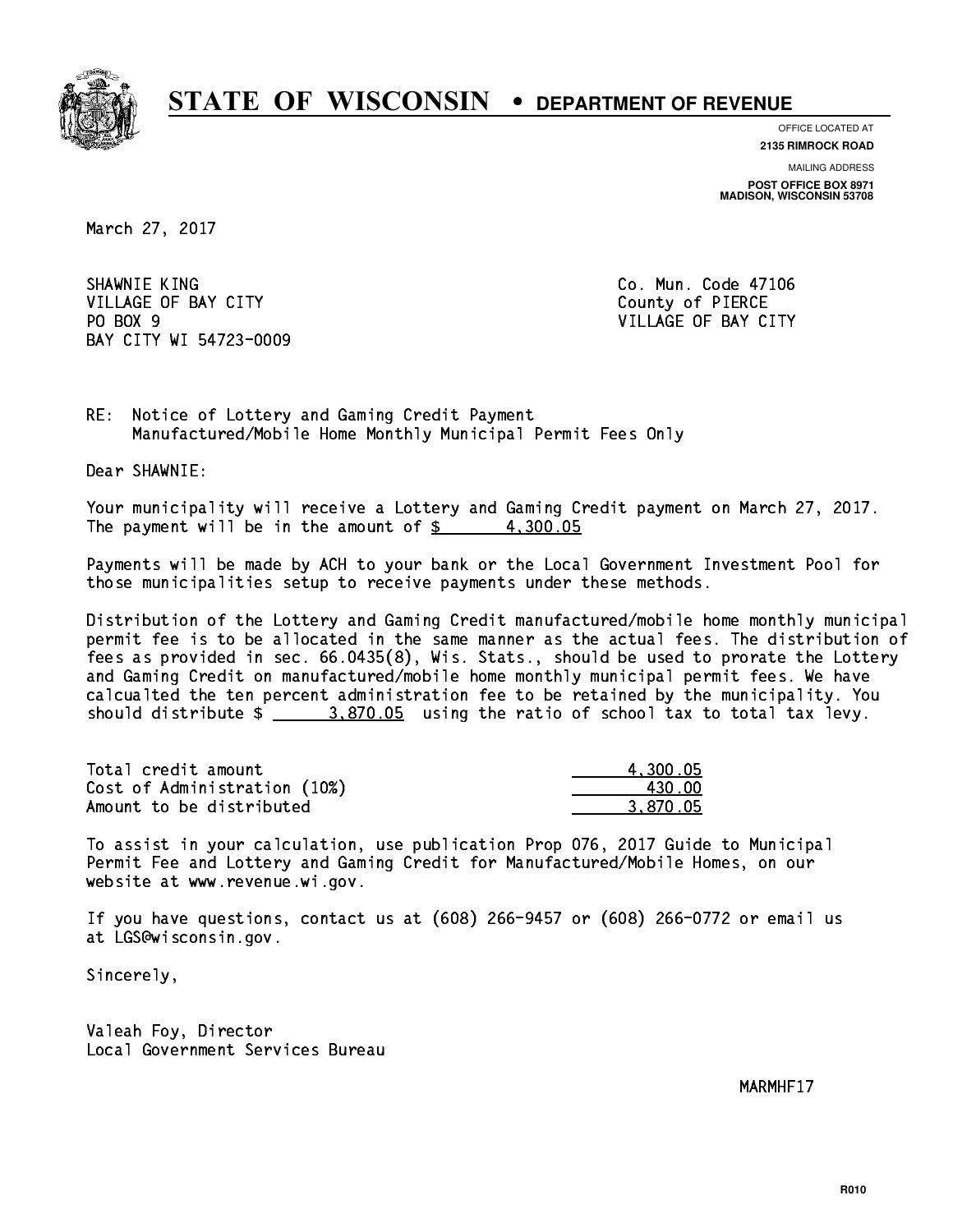

**OFFICE LOCATED AT**

**2135 RIMROCK ROAD**

**MAILING ADDRESS POST OFFICE BOX 8971 MADISON, WISCONSIN 53708**

March 27, 2017

PEGGY A NELSON CO. Mun. Code 47121 VILLAGE OF ELLSWORTH COUNTY OF PIERCE 130 N CHESTNUT ST VILLAGE OF ELLSWORTH ELLSWORTH WI 54011-4135

RE: Notice of Lottery and Gaming Credit Payment Manufactured/Mobile Home Monthly Municipal Permit Fees Only

Dear PEGGY:

 Your municipality will receive a Lottery and Gaming Credit payment on March 27, 2017. The payment will be in the amount of \$ 3,639.45 \_\_\_\_\_\_\_\_\_\_\_\_\_\_\_\_

 Payments will be made by ACH to your bank or the Local Government Investment Pool for those municipalities setup to receive payments under these methods.

 Distribution of the Lottery and Gaming Credit manufactured/mobile home monthly municipal permit fee is to be allocated in the same manner as the actual fees. The distribution of fees as provided in sec. 66.0435(8), Wis. Stats., should be used to prorate the Lottery and Gaming Credit on manufactured/mobile home monthly municipal permit fees. We have calcualted the ten percent administration fee to be retained by the municipality. You should distribute  $\frac{2}{2}$   $\frac{3,275.51}{2}$  using the ratio of school tax to total tax levy.

| Total credit amount          | 3.639.45 |
|------------------------------|----------|
| Cost of Administration (10%) | 363.94   |
| Amount to be distributed     | 3.275.51 |

 To assist in your calculation, use publication Prop 076, 2017 Guide to Municipal Permit Fee and Lottery and Gaming Credit for Manufactured/Mobile Homes, on our website at www.revenue.wi.gov.

 If you have questions, contact us at (608) 266-9457 or (608) 266-0772 or email us at LGS@wisconsin.gov.

Sincerely,

 Valeah Foy, Director Local Government Services Bureau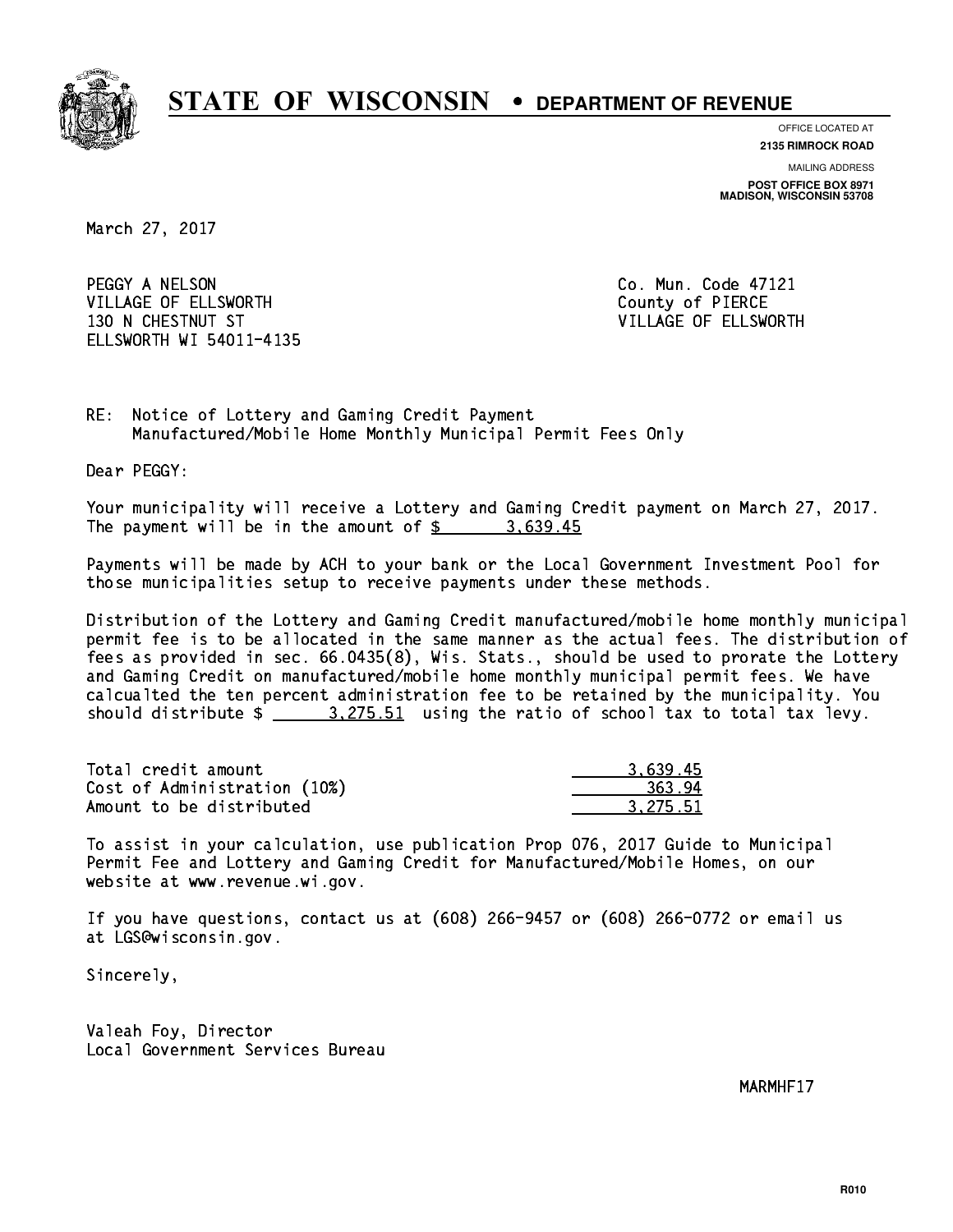

**OFFICE LOCATED AT**

**2135 RIMROCK ROAD**

**MAILING ADDRESS POST OFFICE BOX 8971 MADISON, WISCONSIN 53708**

March 27, 2017

MICHELE BURG VILLAGE OF PLUM CITY COUNTY County of PIERCE PO BOX 207 VILLAGE OF PLUM CITY PLUM CITY WI 54761-0207

Co. Mun. Code 47171

RE: Notice of Lottery and Gaming Credit Payment Manufactured/Mobile Home Monthly Municipal Permit Fees Only

Dear MICHELE:

 Your municipality will receive a Lottery and Gaming Credit payment on March 27, 2017. The payment will be in the amount of  $\frac{2}{3}$  1,118.76

 Payments will be made by ACH to your bank or the Local Government Investment Pool for those municipalities setup to receive payments under these methods.

 Distribution of the Lottery and Gaming Credit manufactured/mobile home monthly municipal permit fee is to be allocated in the same manner as the actual fees. The distribution of fees as provided in sec. 66.0435(8), Wis. Stats., should be used to prorate the Lottery and Gaming Credit on manufactured/mobile home monthly municipal permit fees. We have calcualted the ten percent administration fee to be retained by the municipality. You should distribute  $\frac{1,006.89}{1,006.89}$  using the ratio of school tax to total tax levy.

Total credit amount Cost of Administration (10%) Amount to be distributed

| 1, 118, 76 |
|------------|
| 111.87     |
| 1.006.89   |

 To assist in your calculation, use publication Prop 076, 2017 Guide to Municipal Permit Fee and Lottery and Gaming Credit for Manufactured/Mobile Homes, on our website at www.revenue.wi.gov.

 If you have questions, contact us at (608) 266-9457 or (608) 266-0772 or email us at LGS@wisconsin.gov.

Sincerely,

 Valeah Foy, Director Local Government Services Bureau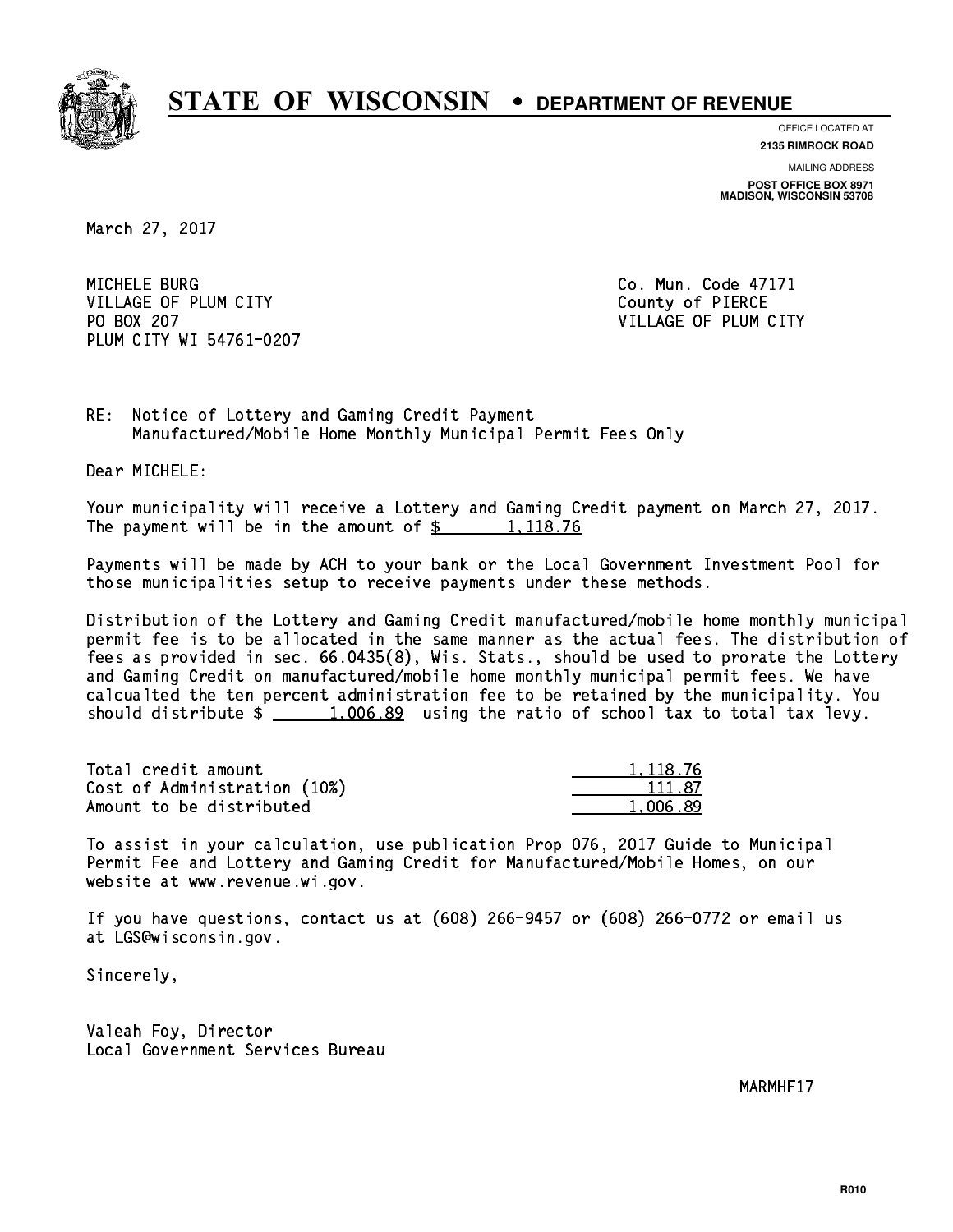

**OFFICE LOCATED AT**

**2135 RIMROCK ROAD**

**MAILING ADDRESS POST OFFICE BOX 8971 MADISON, WISCONSIN 53708**

March 27, 2017

 LUANN EMERSON Co. Mun. Code 47181 VILLAGE OF SPRING VALLEY **COUNTY COUNTY OF PIERCE**  PO BOX 276 VILLAGE OF SPRING VALLEY SPRING VALLEY WI 54767-0276

RE: Notice of Lottery and Gaming Credit Payment Manufactured/Mobile Home Monthly Municipal Permit Fees Only

Dear LUANN:

 Your municipality will receive a Lottery and Gaming Credit payment on March 27, 2017. The payment will be in the amount of  $\frac{2}{3}$  2,596.15

 Payments will be made by ACH to your bank or the Local Government Investment Pool for those municipalities setup to receive payments under these methods.

 Distribution of the Lottery and Gaming Credit manufactured/mobile home monthly municipal permit fee is to be allocated in the same manner as the actual fees. The distribution of fees as provided in sec. 66.0435(8), Wis. Stats., should be used to prorate the Lottery and Gaming Credit on manufactured/mobile home monthly municipal permit fees. We have calcualted the ten percent administration fee to be retained by the municipality. You should distribute  $\frac{2,336.54}{2}$  using the ratio of school tax to total tax levy.

| Total credit amount          | 2.596.15 |
|------------------------------|----------|
| Cost of Administration (10%) | 259.61   |
| Amount to be distributed     | 2.336.54 |

 To assist in your calculation, use publication Prop 076, 2017 Guide to Municipal Permit Fee and Lottery and Gaming Credit for Manufactured/Mobile Homes, on our website at www.revenue.wi.gov.

 If you have questions, contact us at (608) 266-9457 or (608) 266-0772 or email us at LGS@wisconsin.gov.

Sincerely,

 Valeah Foy, Director Local Government Services Bureau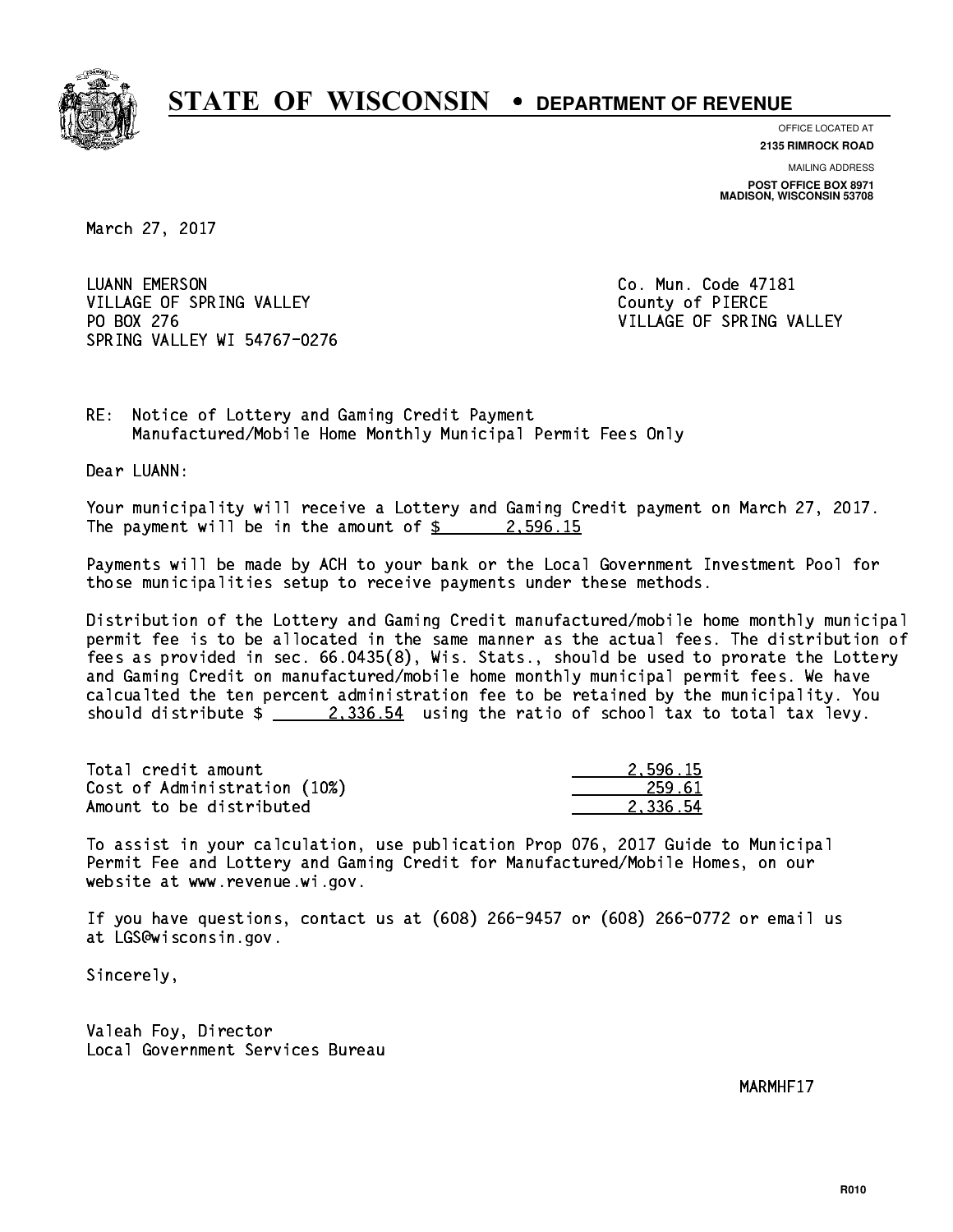

**OFFICE LOCATED AT**

**2135 RIMROCK ROAD**

**MAILING ADDRESS**

**POST OFFICE BOX 8971 MADISON, WISCONSIN 53708**

March 27, 2017

 VANESSA NORBY Co. Mun. Code 47271 CITY OF PRESCOTT County of PIERCE 800 BORNER ST N CITY OF PRESCOTT PRESCOTT WI 54021-2011

RE: Notice of Lottery and Gaming Credit Payment Manufactured/Mobile Home Monthly Municipal Permit Fees Only

Dear VANESSA:

 Your municipality will receive a Lottery and Gaming Credit payment on March 27, 2017. The payment will be in the amount of  $\frac{2}{3}$  4,333.78

 Payments will be made by ACH to your bank or the Local Government Investment Pool for those municipalities setup to receive payments under these methods.

 Distribution of the Lottery and Gaming Credit manufactured/mobile home monthly municipal permit fee is to be allocated in the same manner as the actual fees. The distribution of fees as provided in sec. 66.0435(8), Wis. Stats., should be used to prorate the Lottery and Gaming Credit on manufactured/mobile home monthly municipal permit fees. We have calcualted the ten percent administration fee to be retained by the municipality. You should distribute  $\frac{2}{1}$   $\frac{3,900.41}{2}$  using the ratio of school tax to total tax levy.

| Total credit amount          | 4.333.78 |
|------------------------------|----------|
| Cost of Administration (10%) | 433.37   |
| Amount to be distributed     | 3.900.41 |

 To assist in your calculation, use publication Prop 076, 2017 Guide to Municipal Permit Fee and Lottery and Gaming Credit for Manufactured/Mobile Homes, on our website at www.revenue.wi.gov.

 If you have questions, contact us at (608) 266-9457 or (608) 266-0772 or email us at LGS@wisconsin.gov.

Sincerely,

 Valeah Foy, Director Local Government Services Bureau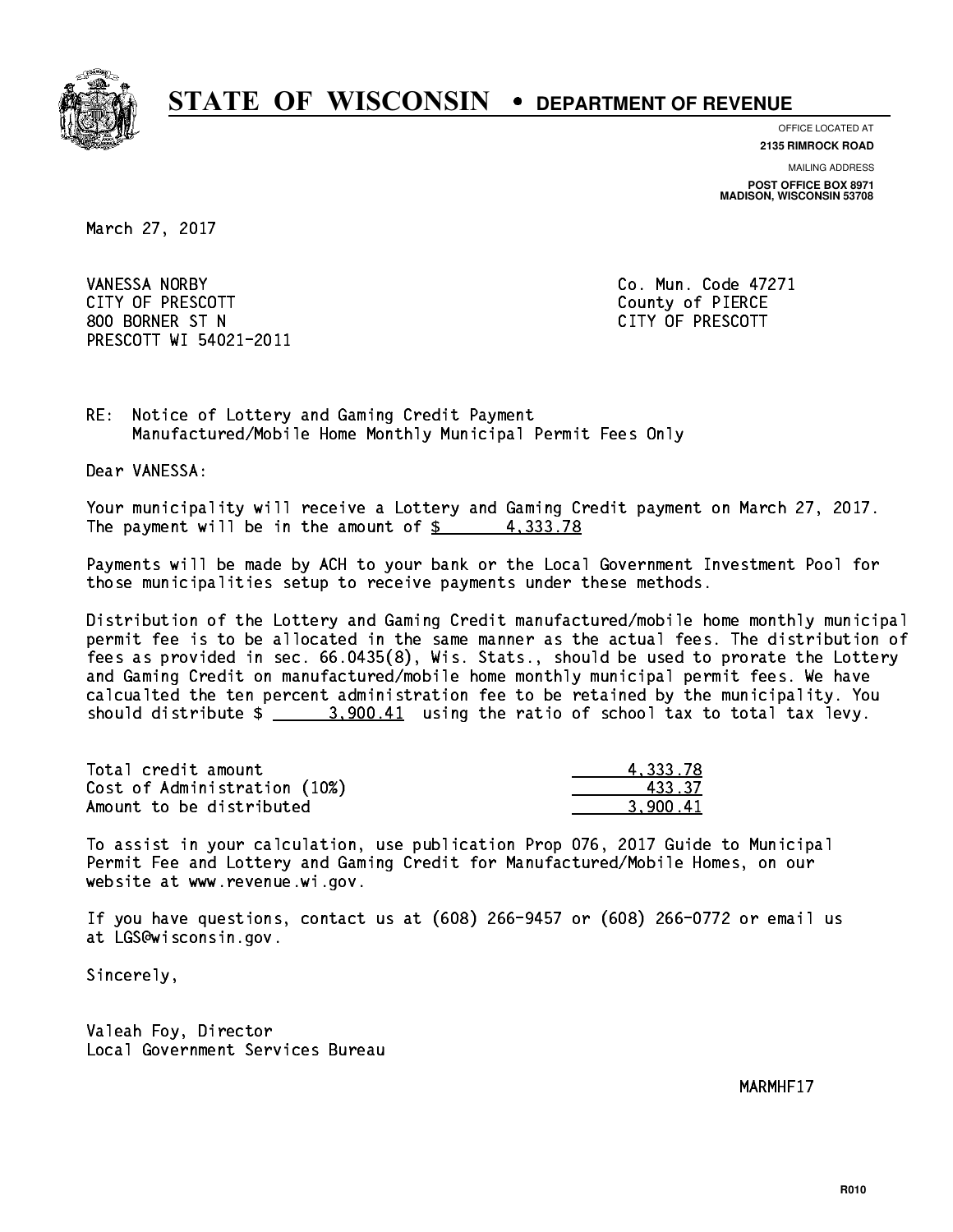

**OFFICE LOCATED AT**

**2135 RIMROCK ROAD**

**MAILING ADDRESS POST OFFICE BOX 8971 MADISON, WISCONSIN 53708**

March 27, 2017

AL ROLEK CITY OF RIVER FALLS COUNTY OF PIERCE 222 LEWIS ST SUITE 207 CITY OF RIVER FALLS RIVER FALLS WI 54022-2190

Co. Mun. Code 47276

RE: Notice of Lottery and Gaming Credit Payment Manufactured/Mobile Home Monthly Municipal Permit Fees Only

Dear AL:

 Your municipality will receive a Lottery and Gaming Credit payment on March 27, 2017. The payment will be in the amount of \$ 7,211.28 \_\_\_\_\_\_\_\_\_\_\_\_\_\_\_\_

 Payments will be made by ACH to your bank or the Local Government Investment Pool for those municipalities setup to receive payments under these methods.

 Distribution of the Lottery and Gaming Credit manufactured/mobile home monthly municipal permit fee is to be allocated in the same manner as the actual fees. The distribution of fees as provided in sec. 66.0435(8), Wis. Stats., should be used to prorate the Lottery and Gaming Credit on manufactured/mobile home monthly municipal permit fees. We have calcualted the ten percent administration fee to be retained by the municipality. You should distribute  $\frac{2}{10}$   $\frac{6,490.16}{2}$  using the ratio of school tax to total tax levy.

| Total credit amount          | 7.211.28 |
|------------------------------|----------|
| Cost of Administration (10%) | 721.12   |
| Amount to be distributed     | 6.490.16 |

 To assist in your calculation, use publication Prop 076, 2017 Guide to Municipal Permit Fee and Lottery and Gaming Credit for Manufactured/Mobile Homes, on our website at www.revenue.wi.gov.

 If you have questions, contact us at (608) 266-9457 or (608) 266-0772 or email us at LGS@wisconsin.gov.

Sincerely,

 Valeah Foy, Director Local Government Services Bureau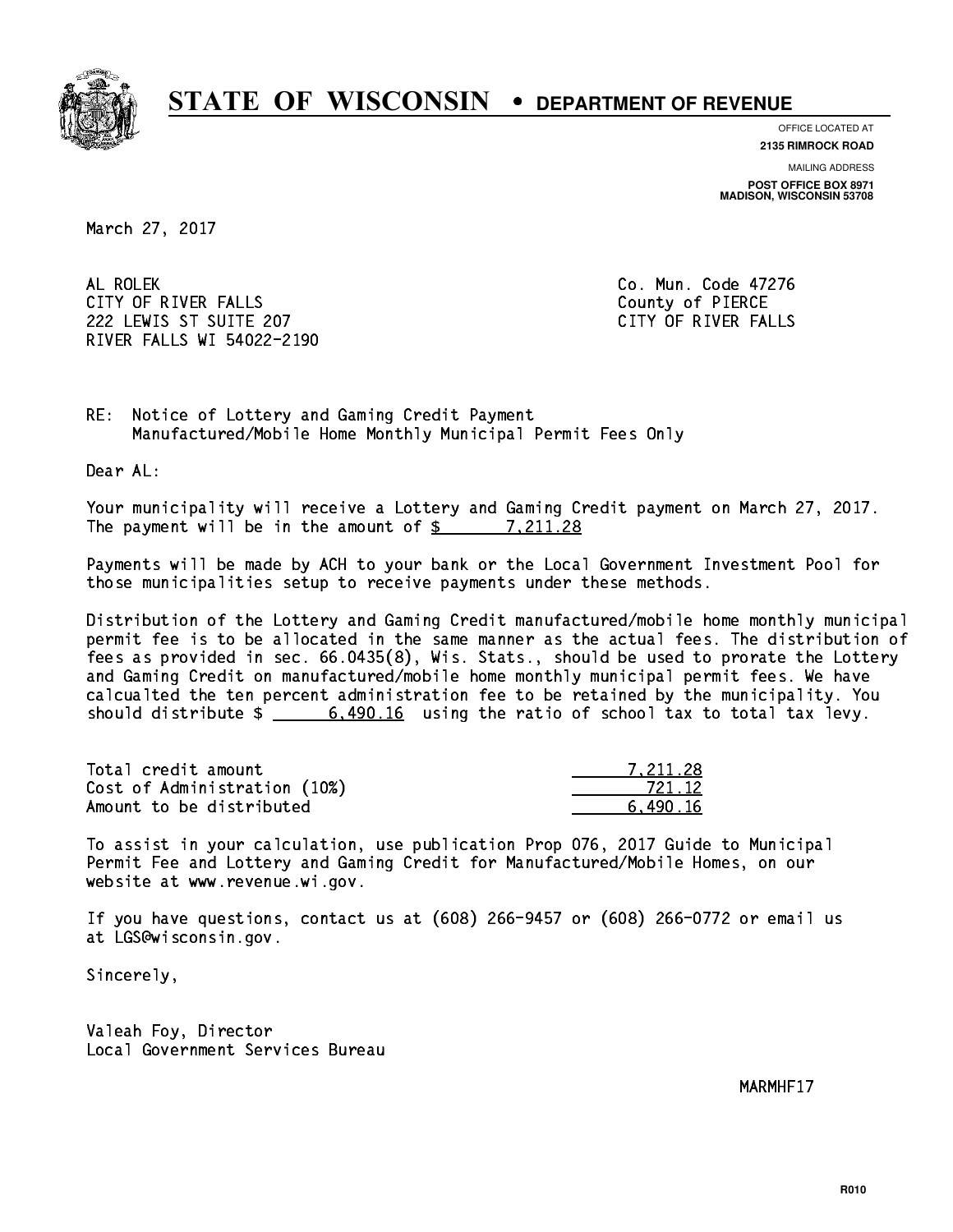

**OFFICE LOCATED AT 2135 RIMROCK ROAD**

**MAILING ADDRESS**

**POST OFFICE BOX 8971 MADISON, WISCONSIN 53708**

March 27, 2017

 LORRAINE RUGRODEN Co. Mun. Code 48042 TOWN OF OSCEOLA County of POLK PO BOX 216 TOWN OF OSCEOLA DRESSER WI 54009-0216

RE: Notice of Lottery and Gaming Credit Payment Manufactured/Mobile Home Monthly Municipal Permit Fees Only

Dear LORRAINE:

 Your municipality will receive a Lottery and Gaming Credit payment on March 27, 2017. The payment will be in the amount of  $\frac{225.13}{200}$ 

 Payments will be made by ACH to your bank or the Local Government Investment Pool for those municipalities setup to receive payments under these methods.

 Distribution of the Lottery and Gaming Credit manufactured/mobile home monthly municipal permit fee is to be allocated in the same manner as the actual fees. The distribution of fees as provided in sec. 66.0435(8), Wis. Stats., should be used to prorate the Lottery and Gaming Credit on manufactured/mobile home monthly municipal permit fees. We have calcualted the ten percent administration fee to be retained by the municipality. You should distribute  $\frac{202.62}{202.62}$  using the ratio of school tax to total tax levy.

Total credit amount Cost of Administration (10%) Amount to be distributed

| . 12  |
|-------|
| 22.51 |
| 12.62 |

 To assist in your calculation, use publication Prop 076, 2017 Guide to Municipal Permit Fee and Lottery and Gaming Credit for Manufactured/Mobile Homes, on our website at www.revenue.wi.gov.

 If you have questions, contact us at (608) 266-9457 or (608) 266-0772 or email us at LGS@wisconsin.gov.

Sincerely,

 Valeah Foy, Director Local Government Services Bureau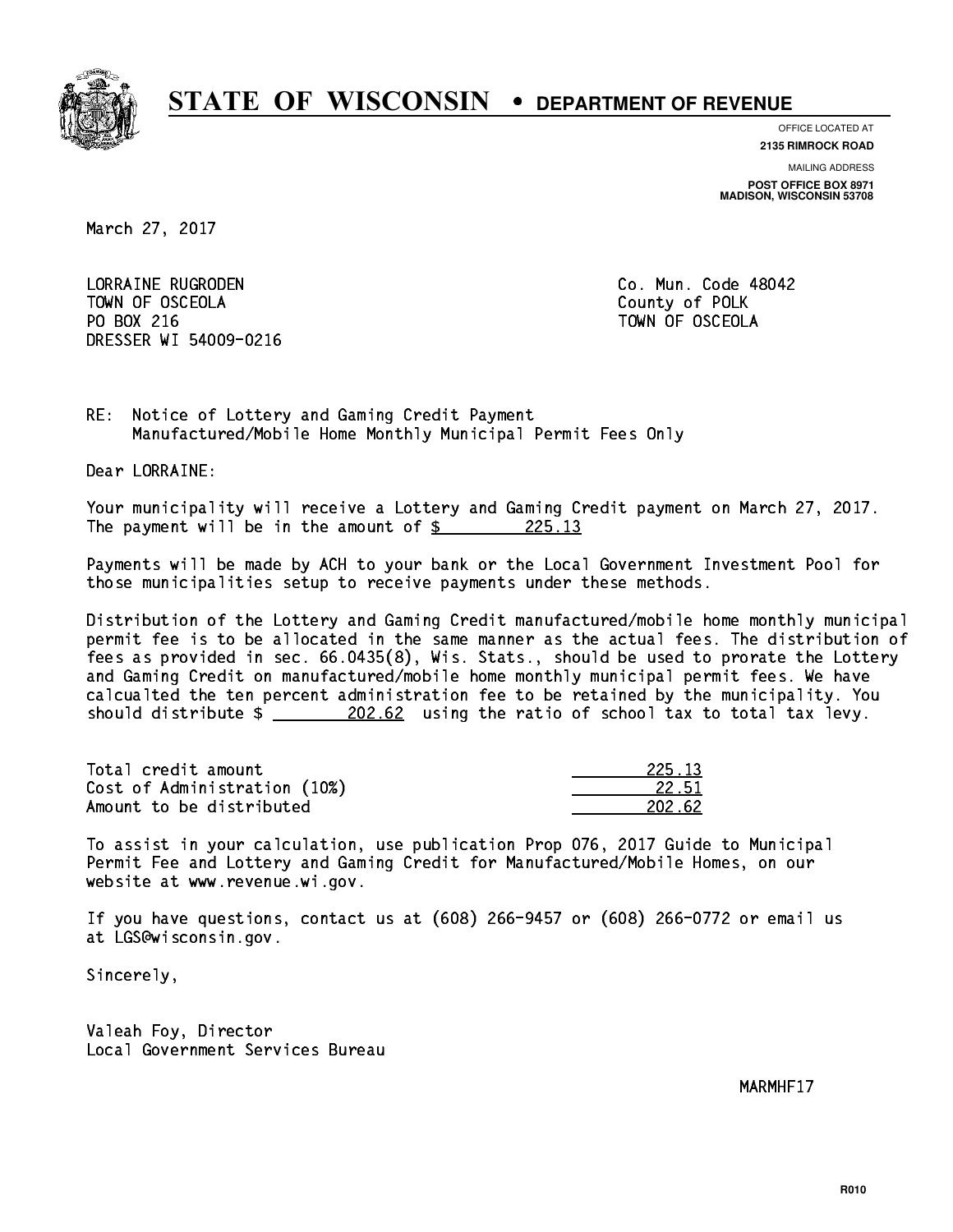

**OFFICE LOCATED AT**

**2135 RIMROCK ROAD**

**MAILING ADDRESS POST OFFICE BOX 8971 MADISON, WISCONSIN 53708**

March 27, 2017

LORI A DUNCAN VILLAGE OF BALSAM LAKE County of POLK PO BOX 506 BALSAM LAKE WI 54810-0506

Co. Mun. Code 48106 VILLAGE OF BALSAM LAKE

RE: Notice of Lottery and Gaming Credit Payment Manufactured/Mobile Home Monthly Municipal Permit Fees Only

Dear LORI:

 Your municipality will receive a Lottery and Gaming Credit payment on March 27, 2017. The payment will be in the amount of  $\frac{2}{3}$  9,157.68

 Payments will be made by ACH to your bank or the Local Government Investment Pool for those municipalities setup to receive payments under these methods.

 Distribution of the Lottery and Gaming Credit manufactured/mobile home monthly municipal permit fee is to be allocated in the same manner as the actual fees. The distribution of fees as provided in sec. 66.0435(8), Wis. Stats., should be used to prorate the Lottery and Gaming Credit on manufactured/mobile home monthly municipal permit fees. We have calcualted the ten percent administration fee to be retained by the municipality. You should distribute  $\frac{2}{2}$   $\frac{8,241.92}{2}$  using the ratio of school tax to total tax levy.

| Total credit amount          | 9.157.68 |
|------------------------------|----------|
| Cost of Administration (10%) | 915.76   |
| Amount to be distributed     | 8.241.92 |

 To assist in your calculation, use publication Prop 076, 2017 Guide to Municipal Permit Fee and Lottery and Gaming Credit for Manufactured/Mobile Homes, on our website at www.revenue.wi.gov.

 If you have questions, contact us at (608) 266-9457 or (608) 266-0772 or email us at LGS@wisconsin.gov.

Sincerely,

 Valeah Foy, Director Local Government Services Bureau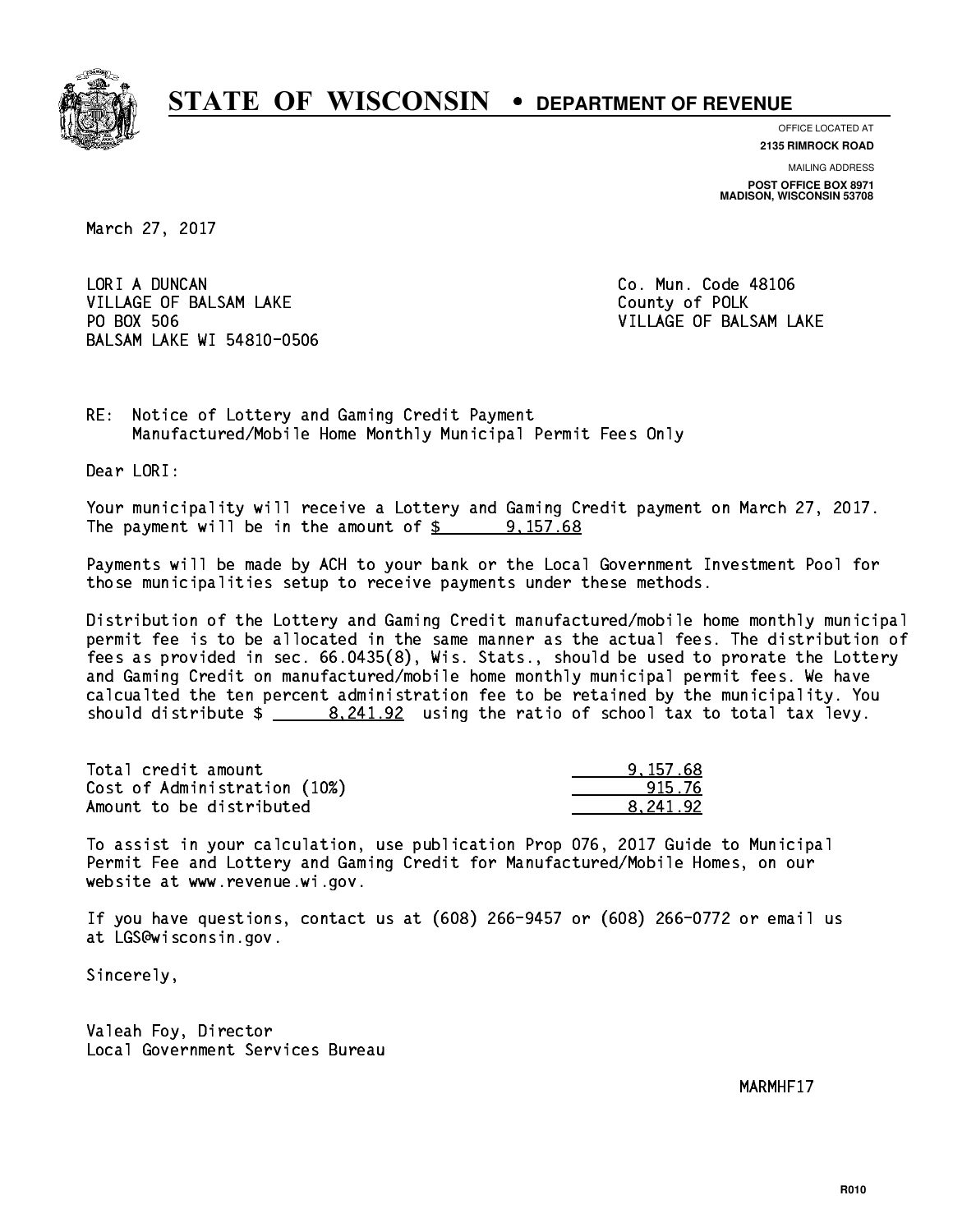

**OFFICE LOCATED AT**

**2135 RIMROCK ROAD**

**MAILING ADDRESS POST OFFICE BOX 8971 MADISON, WISCONSIN 53708**

March 27, 2017

**JUDITH JEPSEN** VILLAGE OF CENTURIA COUNTY OF POLK PO BOX 280 CENTURIA WI 54824-0280

Co. Mun. Code 48111 VILLAGE OF CENTURIA

RE: Notice of Lottery and Gaming Credit Payment Manufactured/Mobile Home Monthly Municipal Permit Fees Only

Dear JUDITH:

 Your municipality will receive a Lottery and Gaming Credit payment on March 27, 2017. The payment will be in the amount of  $\frac{2}{3}$  3,331.71

 Payments will be made by ACH to your bank or the Local Government Investment Pool for those municipalities setup to receive payments under these methods.

 Distribution of the Lottery and Gaming Credit manufactured/mobile home monthly municipal permit fee is to be allocated in the same manner as the actual fees. The distribution of fees as provided in sec. 66.0435(8), Wis. Stats., should be used to prorate the Lottery and Gaming Credit on manufactured/mobile home monthly municipal permit fees. We have calcualted the ten percent administration fee to be retained by the municipality. You should distribute  $\frac{2.998.54}{2.998.54}$  using the ratio of school tax to total tax levy.

| Total credit amount          | 3.331.71 |
|------------------------------|----------|
| Cost of Administration (10%) | 333.17   |
| Amount to be distributed     | 2.998.54 |

 To assist in your calculation, use publication Prop 076, 2017 Guide to Municipal Permit Fee and Lottery and Gaming Credit for Manufactured/Mobile Homes, on our website at www.revenue.wi.gov.

 If you have questions, contact us at (608) 266-9457 or (608) 266-0772 or email us at LGS@wisconsin.gov.

Sincerely,

 Valeah Foy, Director Local Government Services Bureau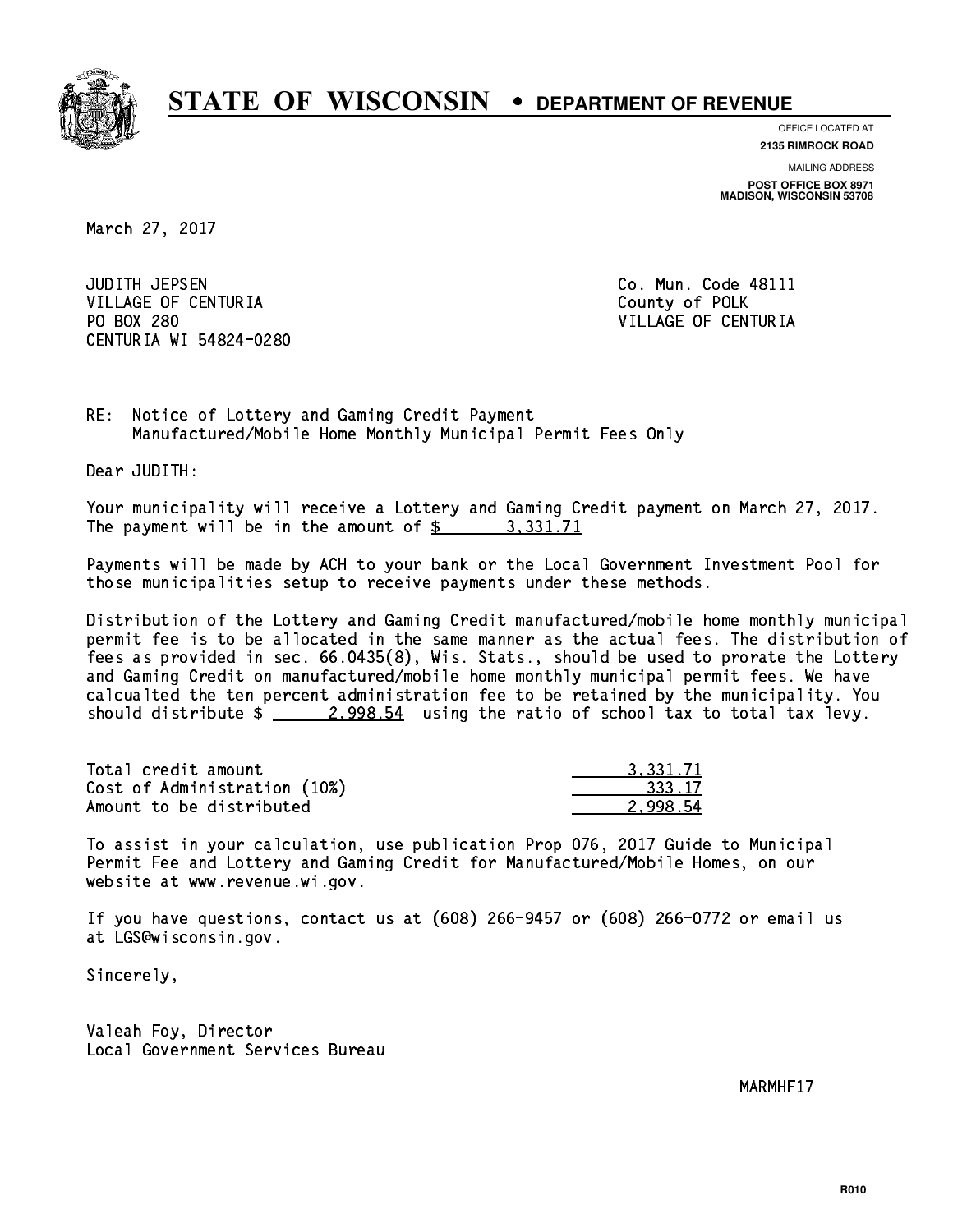

**OFFICE LOCATED AT**

**2135 RIMROCK ROAD**

**MAILING ADDRESS POST OFFICE BOX 8971 MADISON, WISCONSIN 53708**

March 27, 2017

AL BANNINK VILLAGE OF CLEAR LAKE County of POLK PO BOX 48 CLEAR LAKE WI 54005-0048

Co. Mun. Code 48113 VILLAGE OF CLEAR LAKE

RE: Notice of Lottery and Gaming Credit Payment Manufactured/Mobile Home Monthly Municipal Permit Fees Only

Dear AL:

 Your municipality will receive a Lottery and Gaming Credit payment on March 27, 2017. The payment will be in the amount of  $\frac{2}{9}$  2,993.67

 Payments will be made by ACH to your bank or the Local Government Investment Pool for those municipalities setup to receive payments under these methods.

 Distribution of the Lottery and Gaming Credit manufactured/mobile home monthly municipal permit fee is to be allocated in the same manner as the actual fees. The distribution of fees as provided in sec. 66.0435(8), Wis. Stats., should be used to prorate the Lottery and Gaming Credit on manufactured/mobile home monthly municipal permit fees. We have calcualted the ten percent administration fee to be retained by the municipality. You should distribute  $\frac{2.694.31}{2.694.31}$  using the ratio of school tax to total tax levy.

| Total credit amount          | 2.993.67 |
|------------------------------|----------|
| Cost of Administration (10%) | 299.36   |
| Amount to be distributed     | 2.694.31 |

 To assist in your calculation, use publication Prop 076, 2017 Guide to Municipal Permit Fee and Lottery and Gaming Credit for Manufactured/Mobile Homes, on our website at www.revenue.wi.gov.

 If you have questions, contact us at (608) 266-9457 or (608) 266-0772 or email us at LGS@wisconsin.gov.

Sincerely,

 Valeah Foy, Director Local Government Services Bureau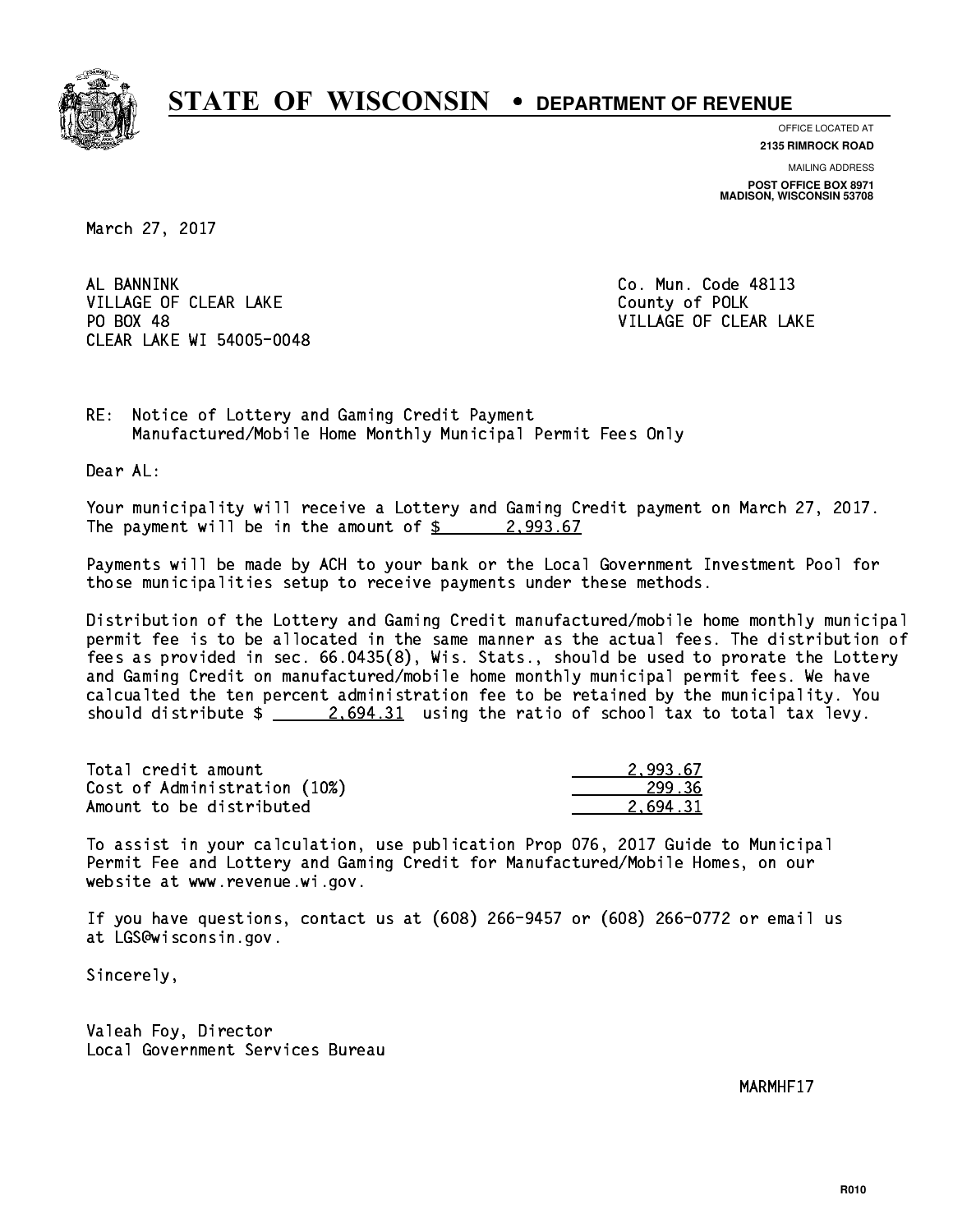

**OFFICE LOCATED AT 2135 RIMROCK ROAD**

**MAILING ADDRESS**

**POST OFFICE BOX 8971 MADISON, WISCONSIN 53708**

March 27, 2017

 JODI A. GILBERT Co. Mun. Code 48116 VILLAGE OF DRESSER COUNTY OF POLK PO BOX 547 DRESSER WI 54009-0547

VILLAGE OF DRESSER

RE: Notice of Lottery and Gaming Credit Payment Manufactured/Mobile Home Monthly Municipal Permit Fees Only

Dear JODI:

 Your municipality will receive a Lottery and Gaming Credit payment on March 27, 2017. The payment will be in the amount of \$ 736.29 \_\_\_\_\_\_\_\_\_\_\_\_\_\_\_\_

 Payments will be made by ACH to your bank or the Local Government Investment Pool for those municipalities setup to receive payments under these methods.

 Distribution of the Lottery and Gaming Credit manufactured/mobile home monthly municipal permit fee is to be allocated in the same manner as the actual fees. The distribution of fees as provided in sec. 66.0435(8), Wis. Stats., should be used to prorate the Lottery and Gaming Credit on manufactured/mobile home monthly municipal permit fees. We have calcualted the ten percent administration fee to be retained by the municipality. You should distribute  $\frac{2}{1}$   $\frac{662.67}{1000}$  using the ratio of school tax to total tax levy.

| Total credit amount          | 736 29 |
|------------------------------|--------|
| Cost of Administration (10%) | 73.62  |
| Amount to be distributed     | 662.67 |

| ; 29   |
|--------|
| 3.62   |
| 662 67 |

 To assist in your calculation, use publication Prop 076, 2017 Guide to Municipal Permit Fee and Lottery and Gaming Credit for Manufactured/Mobile Homes, on our website at www.revenue.wi.gov.

 If you have questions, contact us at (608) 266-9457 or (608) 266-0772 or email us at LGS@wisconsin.gov.

Sincerely,

 Valeah Foy, Director Local Government Services Bureau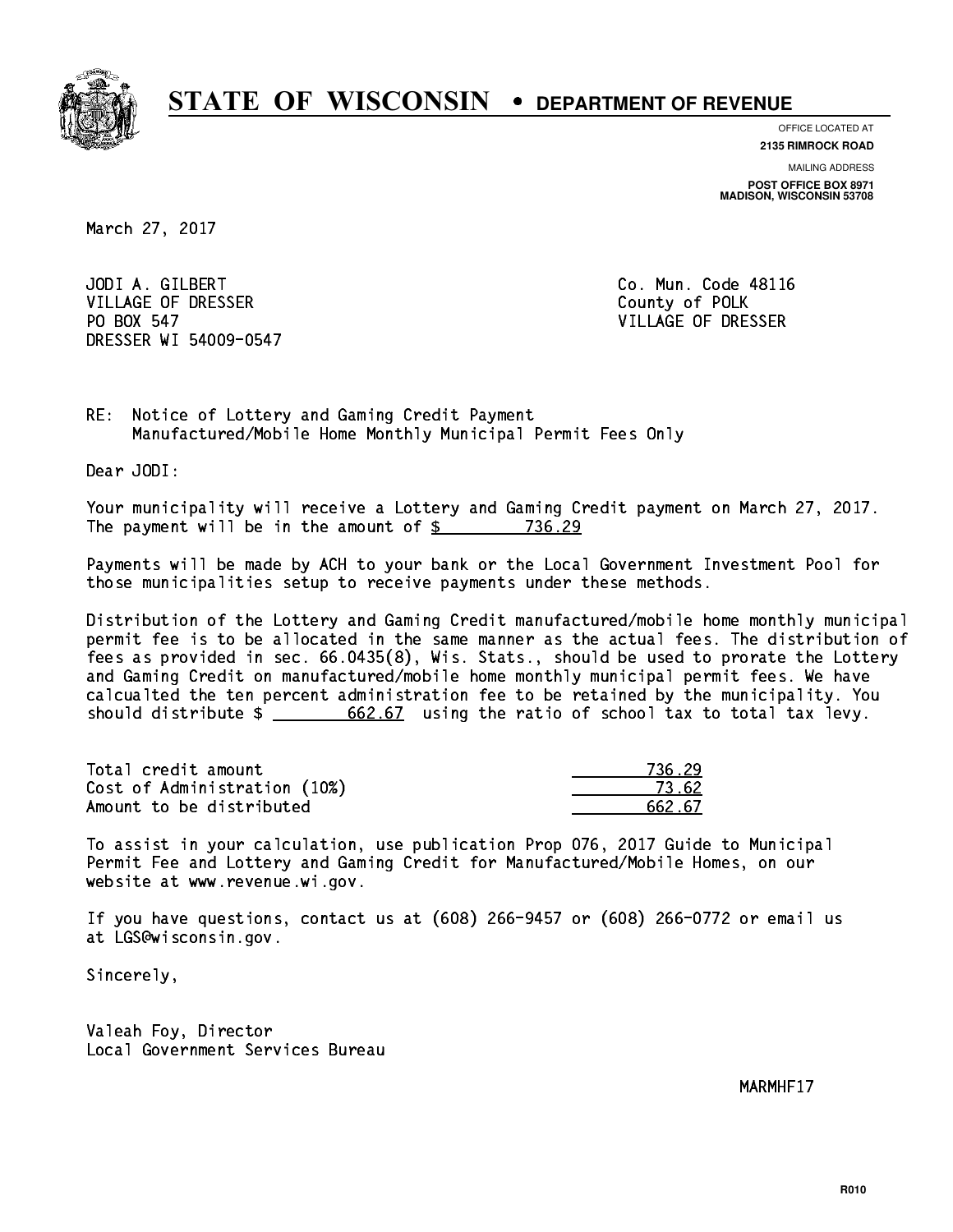

**OFFICE LOCATED AT**

**2135 RIMROCK ROAD**

**MAILING ADDRESS POST OFFICE BOX 8971 MADISON, WISCONSIN 53708**

March 27, 2017

 JENNIFER PHERNETTON Co. Mun. Code 48126 VILLAGE OF FREDERIC **COUNTY OF SALES AND ACCOUNT** COUNTY OF POLK FREDERIC WI 54837

107 HOPE ROAD W VILLAGE OF FREDERIC

RE: Notice of Lottery and Gaming Credit Payment Manufactured/Mobile Home Monthly Municipal Permit Fees Only

Dear JENNIFER:

 Your municipality will receive a Lottery and Gaming Credit payment on March 27, 2017. The payment will be in the amount of  $\frac{2}{3}$  1,962.72

 Payments will be made by ACH to your bank or the Local Government Investment Pool for those municipalities setup to receive payments under these methods.

 Distribution of the Lottery and Gaming Credit manufactured/mobile home monthly municipal permit fee is to be allocated in the same manner as the actual fees. The distribution of fees as provided in sec. 66.0435(8), Wis. Stats., should be used to prorate the Lottery and Gaming Credit on manufactured/mobile home monthly municipal permit fees. We have calcualted the ten percent administration fee to be retained by the municipality. You should distribute  $\frac{1,766.45}{1,766.45}$  using the ratio of school tax to total tax levy.

| Total credit amount          | 1.962.72 |
|------------------------------|----------|
| Cost of Administration (10%) | 196.27   |
| Amount to be distributed     | 1,766.45 |

 To assist in your calculation, use publication Prop 076, 2017 Guide to Municipal Permit Fee and Lottery and Gaming Credit for Manufactured/Mobile Homes, on our website at www.revenue.wi.gov.

 If you have questions, contact us at (608) 266-9457 or (608) 266-0772 or email us at LGS@wisconsin.gov.

Sincerely,

 Valeah Foy, Director Local Government Services Bureau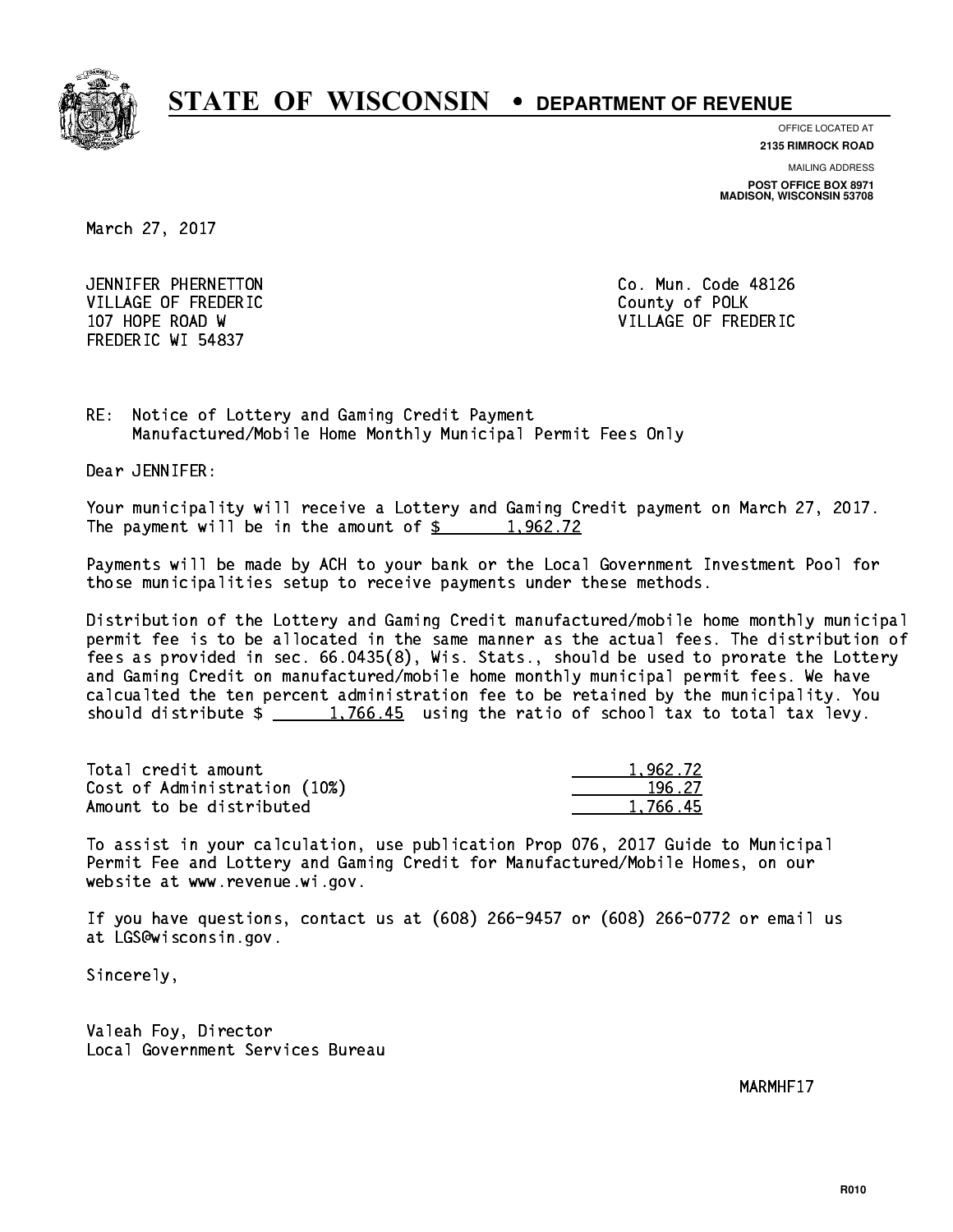

**OFFICE LOCATED AT**

**MAILING ADDRESS 2135 RIMROCK ROAD**

**POST OFFICE BOX 8971 MADISON, WISCONSIN 53708**

March 27, 2017

LAURIE COOK VILLAGE OF LUCK County of POLK P.O.BOX 315 VILLAGE OF LUCK LUCK WI 54853-0315

Co. Mun. Code 48146

RE: Notice of Lottery and Gaming Credit Payment Manufactured/Mobile Home Monthly Municipal Permit Fees Only

Dear LAURIE:

 Your municipality will receive a Lottery and Gaming Credit payment on March 27, 2017. The payment will be in the amount of  $\frac{2.074.92}{2.022}$ 

 Payments will be made by ACH to your bank or the Local Government Investment Pool for those municipalities setup to receive payments under these methods.

 Distribution of the Lottery and Gaming Credit manufactured/mobile home monthly municipal permit fee is to be allocated in the same manner as the actual fees. The distribution of fees as provided in sec. 66.0435(8), Wis. Stats., should be used to prorate the Lottery and Gaming Credit on manufactured/mobile home monthly municipal permit fees. We have calcualted the ten percent administration fee to be retained by the municipality. You should distribute  $\frac{1,867.43}{1,867.43}$  using the ratio of school tax to total tax levy.

| Total credit amount          | 2.074.92 |
|------------------------------|----------|
| Cost of Administration (10%) | 207.49   |
| Amount to be distributed     | 1.867.43 |

 To assist in your calculation, use publication Prop 076, 2017 Guide to Municipal Permit Fee and Lottery and Gaming Credit for Manufactured/Mobile Homes, on our website at www.revenue.wi.gov.

 If you have questions, contact us at (608) 266-9457 or (608) 266-0772 or email us at LGS@wisconsin.gov.

Sincerely,

 Valeah Foy, Director Local Government Services Bureau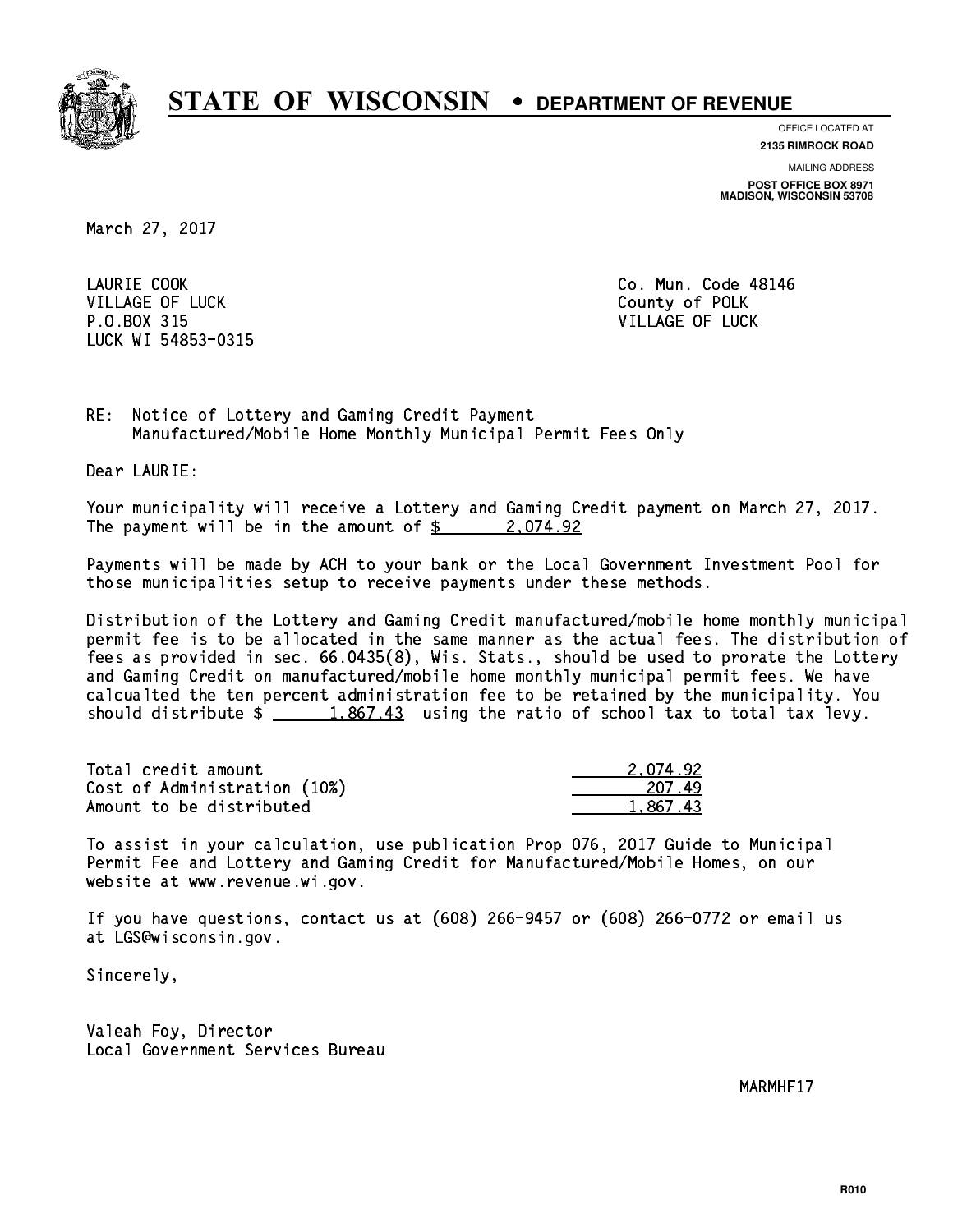

**OFFICE LOCATED AT**

**2135 RIMROCK ROAD**

**MAILING ADDRESS POST OFFICE BOX 8971 MADISON, WISCONSIN 53708**

March 27, 2017

KARI ZEGARSKI VILLAGE OF OSCEOLA COUNTY OF POLK 310 CHIEFTAIN STREET VILLAGE OF OSCEOLA OSCEOLA WI 54020

Co. Mun. Code 48165

 RE: Notice of Lottery and Gaming Credit Payment Manufactured/Mobile Home Monthly Municipal Permit Fees Only

Dear KARI:

 Your municipality will receive a Lottery and Gaming Credit payment on March 27, 2017. The payment will be in the amount of \$ 6,708.55 \_\_\_\_\_\_\_\_\_\_\_\_\_\_\_\_

 Payments will be made by ACH to your bank or the Local Government Investment Pool for those municipalities setup to receive payments under these methods.

 Distribution of the Lottery and Gaming Credit manufactured/mobile home monthly municipal permit fee is to be allocated in the same manner as the actual fees. The distribution of fees as provided in sec. 66.0435(8), Wis. Stats., should be used to prorate the Lottery and Gaming Credit on manufactured/mobile home monthly municipal permit fees. We have calcualted the ten percent administration fee to be retained by the municipality. You should distribute  $\frac{2}{1}$   $\frac{6,037.70}{2}$  using the ratio of school tax to total tax levy.

| Total credit amount          | 6,708.55 |
|------------------------------|----------|
| Cost of Administration (10%) | 670.85   |
| Amount to be distributed     | 6.037.70 |

 To assist in your calculation, use publication Prop 076, 2017 Guide to Municipal Permit Fee and Lottery and Gaming Credit for Manufactured/Mobile Homes, on our website at www.revenue.wi.gov.

 If you have questions, contact us at (608) 266-9457 or (608) 266-0772 or email us at LGS@wisconsin.gov.

Sincerely,

 Valeah Foy, Director Local Government Services Bureau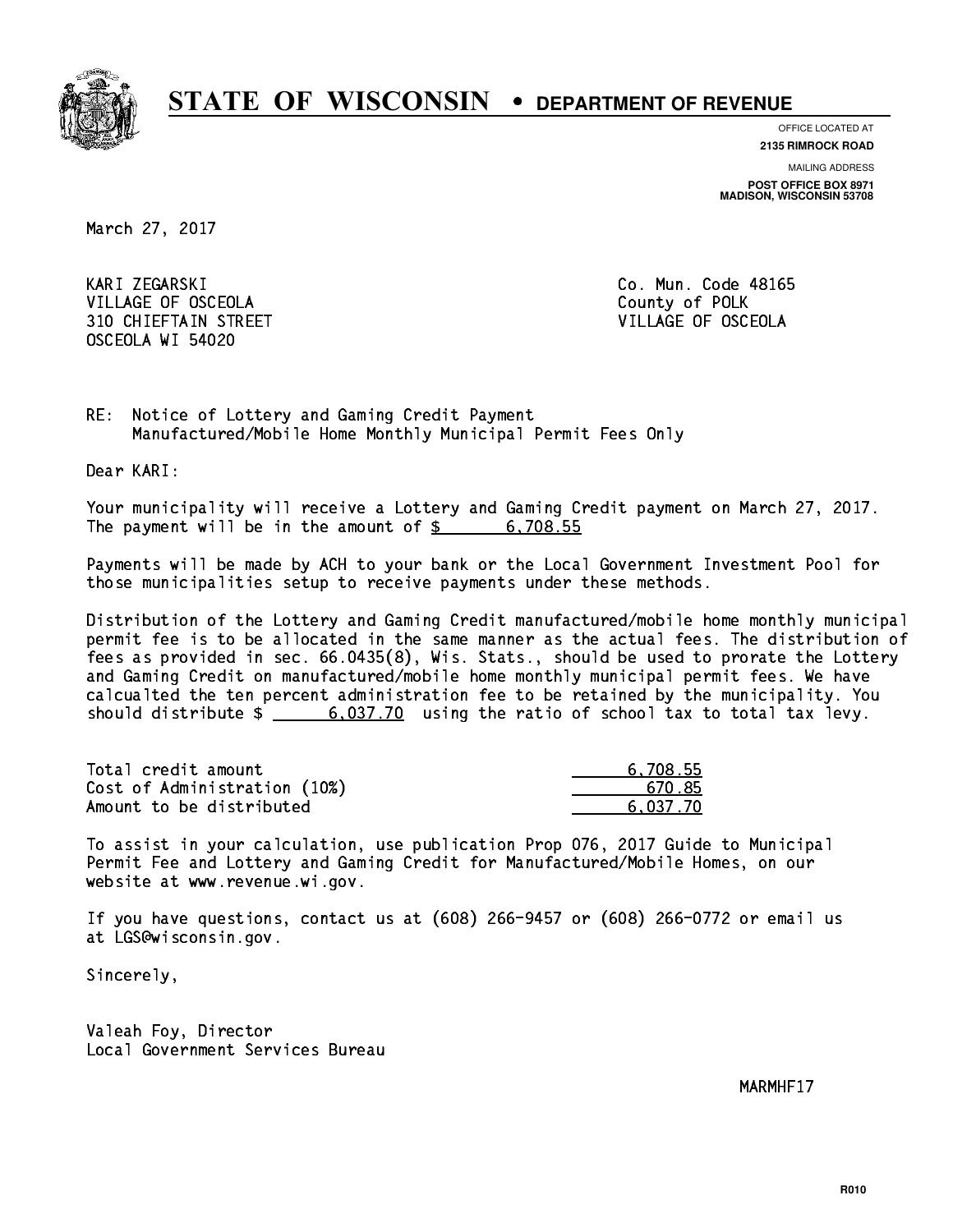

**OFFICE LOCATED AT**

**MAILING ADDRESS 2135 RIMROCK ROAD**

**POST OFFICE BOX 8971 MADISON, WISCONSIN 53708**

March 27, 2017

**FRAN DUNCANSON**  CITY OF AMERY County of POLK 118 CENTER ST W CITY OF AMERY AMERY WI 54001-1151

Co. Mun. Code 48201

RE: Notice of Lottery and Gaming Credit Payment Manufactured/Mobile Home Monthly Municipal Permit Fees Only

Dear FRAN:

 Your municipality will receive a Lottery and Gaming Credit payment on March 27, 2017. The payment will be in the amount of  $\frac{2}{3}$  11,969.70

 Payments will be made by ACH to your bank or the Local Government Investment Pool for those municipalities setup to receive payments under these methods.

 Distribution of the Lottery and Gaming Credit manufactured/mobile home monthly municipal permit fee is to be allocated in the same manner as the actual fees. The distribution of fees as provided in sec. 66.0435(8), Wis. Stats., should be used to prorate the Lottery and Gaming Credit on manufactured/mobile home monthly municipal permit fees. We have calcualted the ten percent administration fee to be retained by the municipality. You should distribute  $\frac{10,772.73}{10,772.73}$  using the ratio of school tax to total tax levy.

| Total credit amount          | 11,969.70 |
|------------------------------|-----------|
| Cost of Administration (10%) | 1.196.97  |
| Amount to be distributed     | 10.772.73 |

 To assist in your calculation, use publication Prop 076, 2017 Guide to Municipal Permit Fee and Lottery and Gaming Credit for Manufactured/Mobile Homes, on our website at www.revenue.wi.gov.

 If you have questions, contact us at (608) 266-9457 or (608) 266-0772 or email us at LGS@wisconsin.gov.

Sincerely,

 Valeah Foy, Director Local Government Services Bureau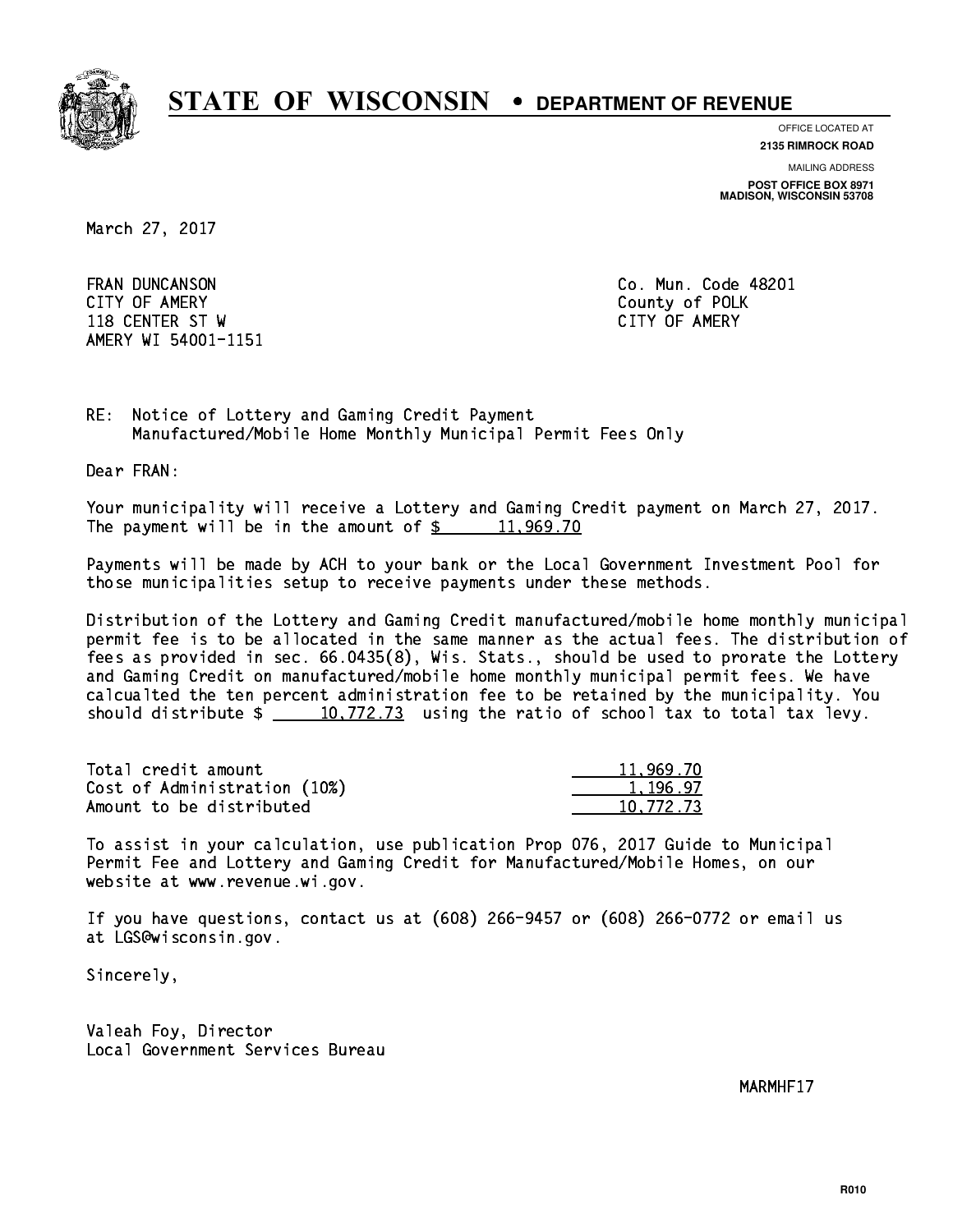

**OFFICE LOCATED AT**

**2135 RIMROCK ROAD**

**MAILING ADDRESS POST OFFICE BOX 8971 MADISON, WISCONSIN 53708**

March 27, 2017

**GAIL BIBEAU** CITY OF SAINT CROIX FALLS COUNTY OF POLK ST CROIX FALLS WI 54024

Co. Mun. Code 48281 710 STATE RD 35 S CITY OF SAINT CROIX FALLS

RE: Notice of Lottery and Gaming Credit Payment Manufactured/Mobile Home Monthly Municipal Permit Fees Only

Dear GAIL:

 Your municipality will receive a Lottery and Gaming Credit payment on March 27, 2017. The payment will be in the amount of  $\frac{2}{3}$  1,779.68

 Payments will be made by ACH to your bank or the Local Government Investment Pool for those municipalities setup to receive payments under these methods.

 Distribution of the Lottery and Gaming Credit manufactured/mobile home monthly municipal permit fee is to be allocated in the same manner as the actual fees. The distribution of fees as provided in sec. 66.0435(8), Wis. Stats., should be used to prorate the Lottery and Gaming Credit on manufactured/mobile home monthly municipal permit fees. We have calcualted the ten percent administration fee to be retained by the municipality. You should distribute  $\frac{1,601.72}{1,601.72}$  using the ratio of school tax to total tax levy.

| Total credit amount          | 1.779.68 |
|------------------------------|----------|
| Cost of Administration (10%) | 177.96   |
| Amount to be distributed     | 1.601.72 |

 To assist in your calculation, use publication Prop 076, 2017 Guide to Municipal Permit Fee and Lottery and Gaming Credit for Manufactured/Mobile Homes, on our website at www.revenue.wi.gov.

 If you have questions, contact us at (608) 266-9457 or (608) 266-0772 or email us at LGS@wisconsin.gov.

Sincerely,

 Valeah Foy, Director Local Government Services Bureau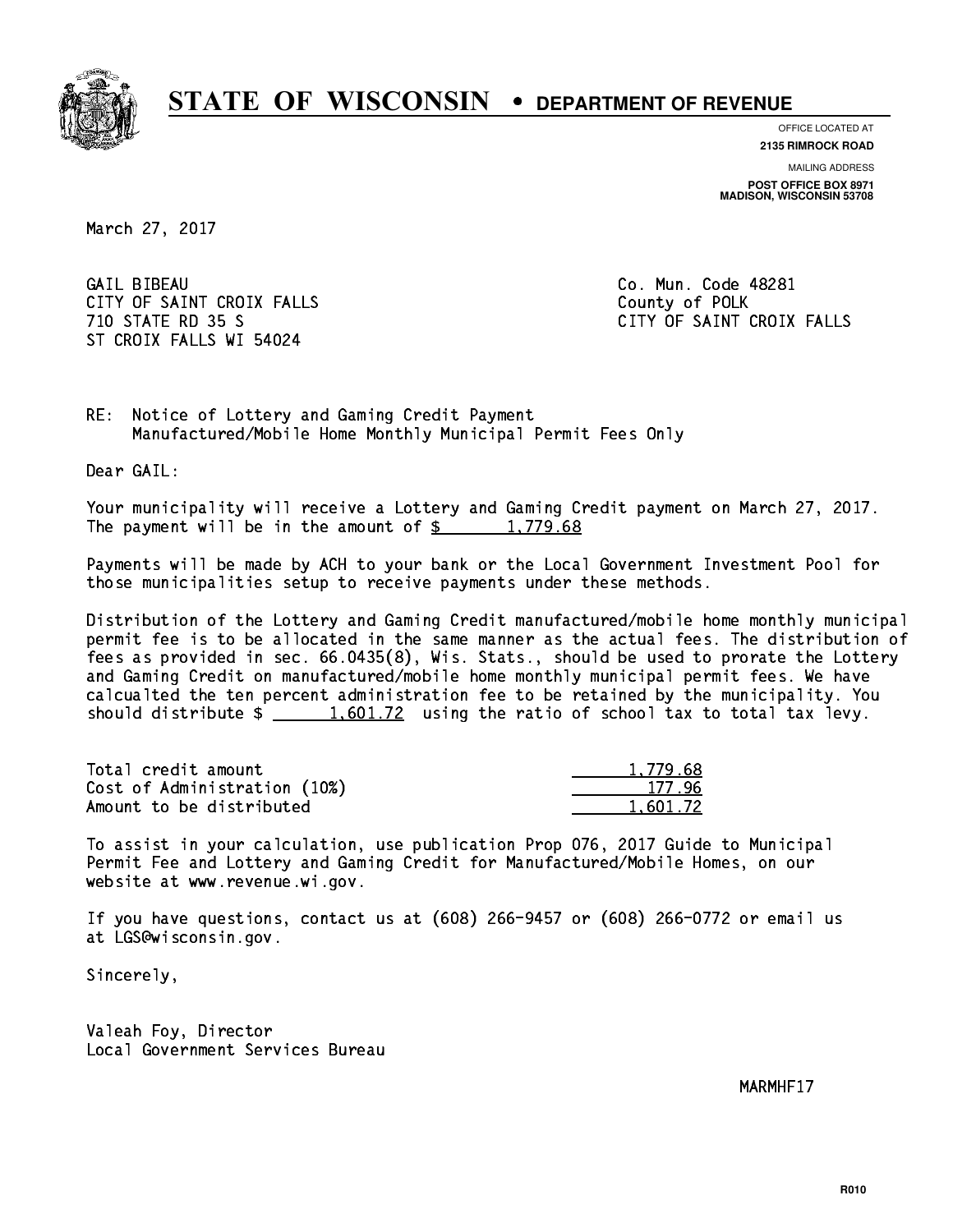

**OFFICE LOCATED AT**

**2135 RIMROCK ROAD**

**MAILING ADDRESS POST OFFICE BOX 8971 MADISON, WISCONSIN 53708**

March 27, 2017

 JOSIE NAPIWOCKI Co. Mun. Code 49014 TOWN OF DEWEY COUNTY OF RESERVE TOWN OF DEWEY 430 DEWEY DRIVE TOWN OF DEWEY STEVENS POINT WI 54481

RE: Notice of Lottery and Gaming Credit Payment Manufactured/Mobile Home Monthly Municipal Permit Fees Only

Dear JOSIE:

 Your municipality will receive a Lottery and Gaming Credit payment on March 27, 2017. The payment will be in the amount of \$ 306.27 \_\_\_\_\_\_\_\_\_\_\_\_\_\_\_\_

 Payments will be made by ACH to your bank or the Local Government Investment Pool for those municipalities setup to receive payments under these methods.

 Distribution of the Lottery and Gaming Credit manufactured/mobile home monthly municipal permit fee is to be allocated in the same manner as the actual fees. The distribution of fees as provided in sec. 66.0435(8), Wis. Stats., should be used to prorate the Lottery and Gaming Credit on manufactured/mobile home monthly municipal permit fees. We have calcualted the ten percent administration fee to be retained by the municipality. You should distribute  $\frac{275.65}{275.65}$  using the ratio of school tax to total tax levy.

Total credit amount 306.27 Cost of Administration (10%) 30.62 Amount to be distributed **275.65** 

 To assist in your calculation, use publication Prop 076, 2017 Guide to Municipal Permit Fee and Lottery and Gaming Credit for Manufactured/Mobile Homes, on our website at www.revenue.wi.gov.

 If you have questions, contact us at (608) 266-9457 or (608) 266-0772 or email us at LGS@wisconsin.gov.

Sincerely,

 Valeah Foy, Director Local Government Services Bureau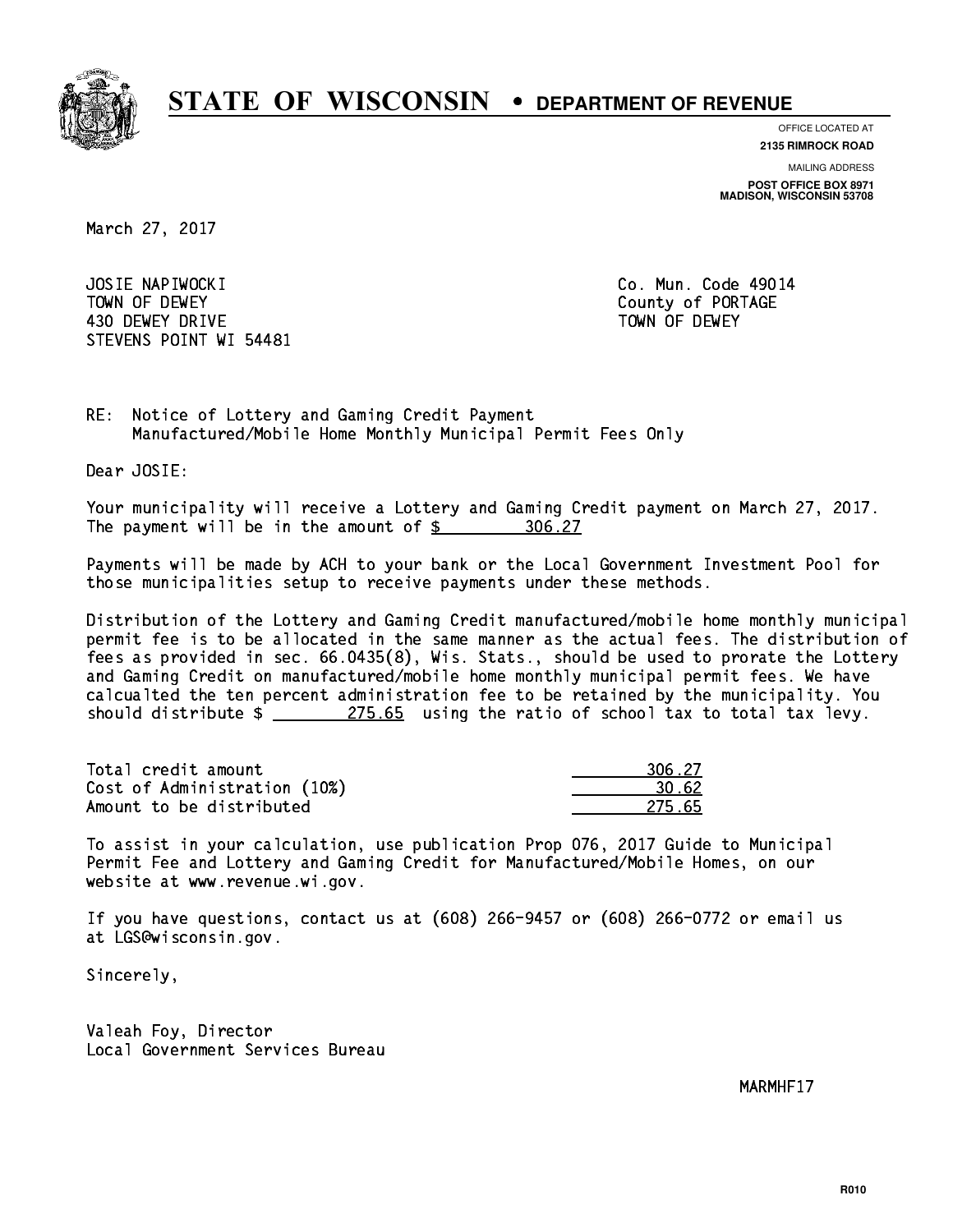

**OFFICE LOCATED AT**

**2135 RIMROCK ROAD**

**MAILING ADDRESS POST OFFICE BOX 8971 MADISON, WISCONSIN 53708**

March 27, 2017

 JAMES KRUZIKI Co. Mun. Code 49020 TOWN OF HULL County of PORTAGE 4550 WOJCIK MEMORIAL DR TOWN OF HULL STEVENS POINT WI 54482-8738

RE: Notice of Lottery and Gaming Credit Payment Manufactured/Mobile Home Monthly Municipal Permit Fees Only

Dear JAMES:

 Your municipality will receive a Lottery and Gaming Credit payment on March 27, 2017. The payment will be in the amount of \$ 7,259.64 \_\_\_\_\_\_\_\_\_\_\_\_\_\_\_\_

 Payments will be made by ACH to your bank or the Local Government Investment Pool for those municipalities setup to receive payments under these methods.

 Distribution of the Lottery and Gaming Credit manufactured/mobile home monthly municipal permit fee is to be allocated in the same manner as the actual fees. The distribution of fees as provided in sec. 66.0435(8), Wis. Stats., should be used to prorate the Lottery and Gaming Credit on manufactured/mobile home monthly municipal permit fees. We have calcualted the ten percent administration fee to be retained by the municipality. You should distribute  $\frac{2}{1}$   $\frac{6,533.68}{6}$  using the ratio of school tax to total tax levy.

| Total credit amount          | 7.259.64 |
|------------------------------|----------|
| Cost of Administration (10%) | 725.96   |
| Amount to be distributed     | 6.533.68 |

 To assist in your calculation, use publication Prop 076, 2017 Guide to Municipal Permit Fee and Lottery and Gaming Credit for Manufactured/Mobile Homes, on our website at www.revenue.wi.gov.

 If you have questions, contact us at (608) 266-9457 or (608) 266-0772 or email us at LGS@wisconsin.gov.

Sincerely,

 Valeah Foy, Director Local Government Services Bureau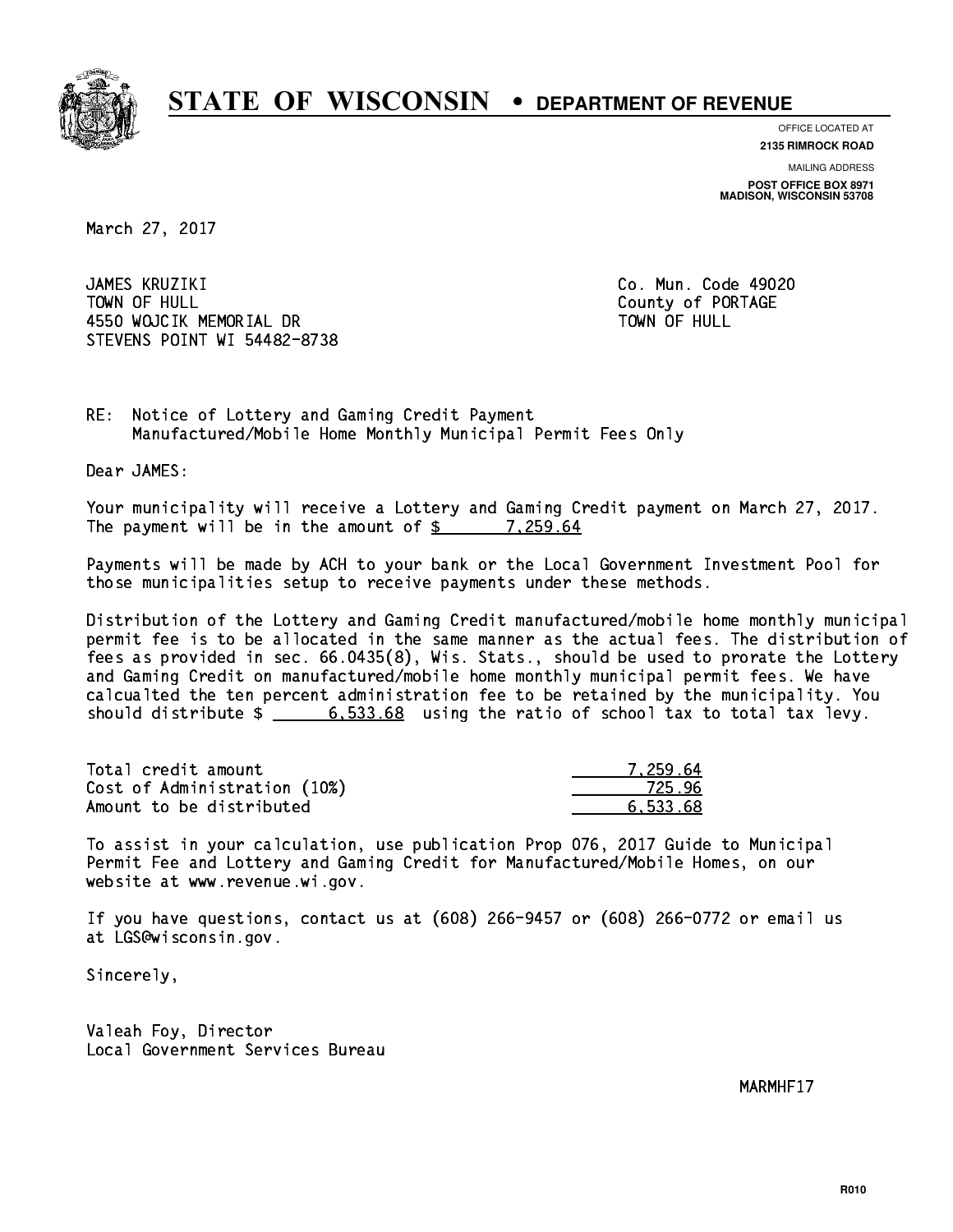

**OFFICE LOCATED AT**

**2135 RIMROCK ROAD**

**MAILING ADDRESS POST OFFICE BOX 8971 MADISON, WISCONSIN 53708**

March 27, 2017

PAULA CUMMINGS TOWN OF PINE GROVE TOWN OF PORTAGE PO BOX 312 BANCROFT WI 54921-0312

Co. Mun. Code 49028 TOWN OF PINE GROVE

RE: Notice of Lottery and Gaming Credit Payment Manufactured/Mobile Home Monthly Municipal Permit Fees Only

Dear PAULA:

 Your municipality will receive a Lottery and Gaming Credit payment on March 27, 2017. The payment will be in the amount of  $\frac{292.80}{292.80}$ 

 Payments will be made by ACH to your bank or the Local Government Investment Pool for those municipalities setup to receive payments under these methods.

 Distribution of the Lottery and Gaming Credit manufactured/mobile home monthly municipal permit fee is to be allocated in the same manner as the actual fees. The distribution of fees as provided in sec. 66.0435(8), Wis. Stats., should be used to prorate the Lottery and Gaming Credit on manufactured/mobile home monthly municipal permit fees. We have calcualted the ten percent administration fee to be retained by the municipality. You should distribute  $\frac{263.52}{263.52}$  using the ratio of school tax to total tax levy.

Total credit amount Cost of Administration (10%) Amount to be distributed

| חג<br>$\sim$ |
|--------------|
| - 28         |
| 63 52<br>.,  |

 To assist in your calculation, use publication Prop 076, 2017 Guide to Municipal Permit Fee and Lottery and Gaming Credit for Manufactured/Mobile Homes, on our website at www.revenue.wi.gov.

 If you have questions, contact us at (608) 266-9457 or (608) 266-0772 or email us at LGS@wisconsin.gov.

Sincerely,

 Valeah Foy, Director Local Government Services Bureau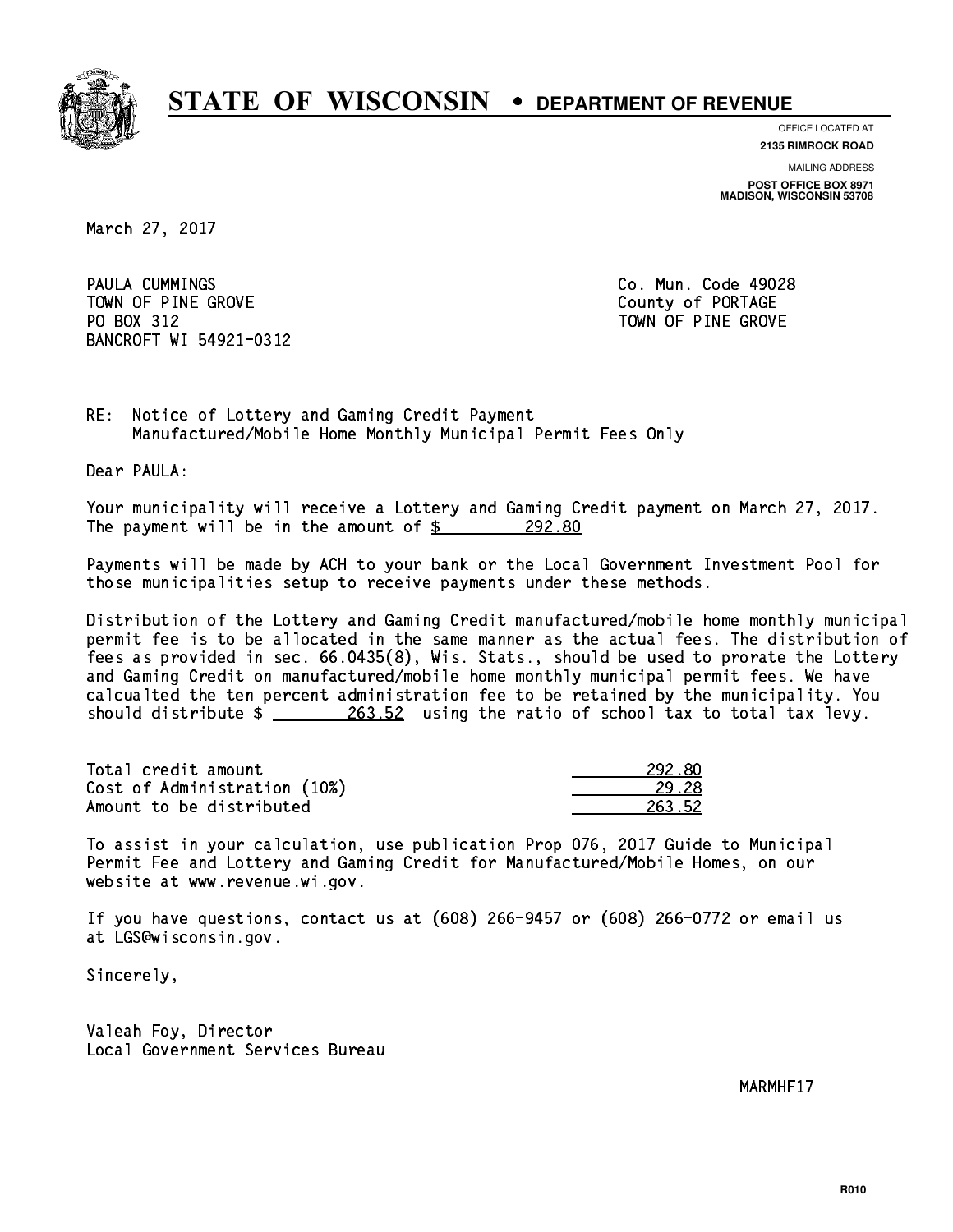

**OFFICE LOCATED AT**

**2135 RIMROCK ROAD**

**MAILING ADDRESS**

**POST OFFICE BOX 8971 MADISON, WISCONSIN 53708**

March 27, 2017

 JOAN SCHEIDER Co. Mun. Code 49030 TOWN OF PLOVER **COUNTY OF PORTAGE**  5915 BIRCH DRIVE TOWN OF PLOVER PLOVER WI 54467-9738

RE: Notice of Lottery and Gaming Credit Payment Manufactured/Mobile Home Monthly Municipal Permit Fees Only

Dear JOAN:

 Your municipality will receive a Lottery and Gaming Credit payment on March 27, 2017. The payment will be in the amount of  $\frac{2}{3}$  1,691.82

 Payments will be made by ACH to your bank or the Local Government Investment Pool for those municipalities setup to receive payments under these methods.

 Distribution of the Lottery and Gaming Credit manufactured/mobile home monthly municipal permit fee is to be allocated in the same manner as the actual fees. The distribution of fees as provided in sec. 66.0435(8), Wis. Stats., should be used to prorate the Lottery and Gaming Credit on manufactured/mobile home monthly municipal permit fees. We have calcualted the ten percent administration fee to be retained by the municipality. You should distribute  $\frac{1.522.64}{1.522.64}$  using the ratio of school tax to total tax levy.

| Total credit amount          | 1.691.82 |
|------------------------------|----------|
| Cost of Administration (10%) | 169.18   |
| Amount to be distributed     | 1.522.64 |

 To assist in your calculation, use publication Prop 076, 2017 Guide to Municipal Permit Fee and Lottery and Gaming Credit for Manufactured/Mobile Homes, on our website at www.revenue.wi.gov.

 If you have questions, contact us at (608) 266-9457 or (608) 266-0772 or email us at LGS@wisconsin.gov.

Sincerely,

 Valeah Foy, Director Local Government Services Bureau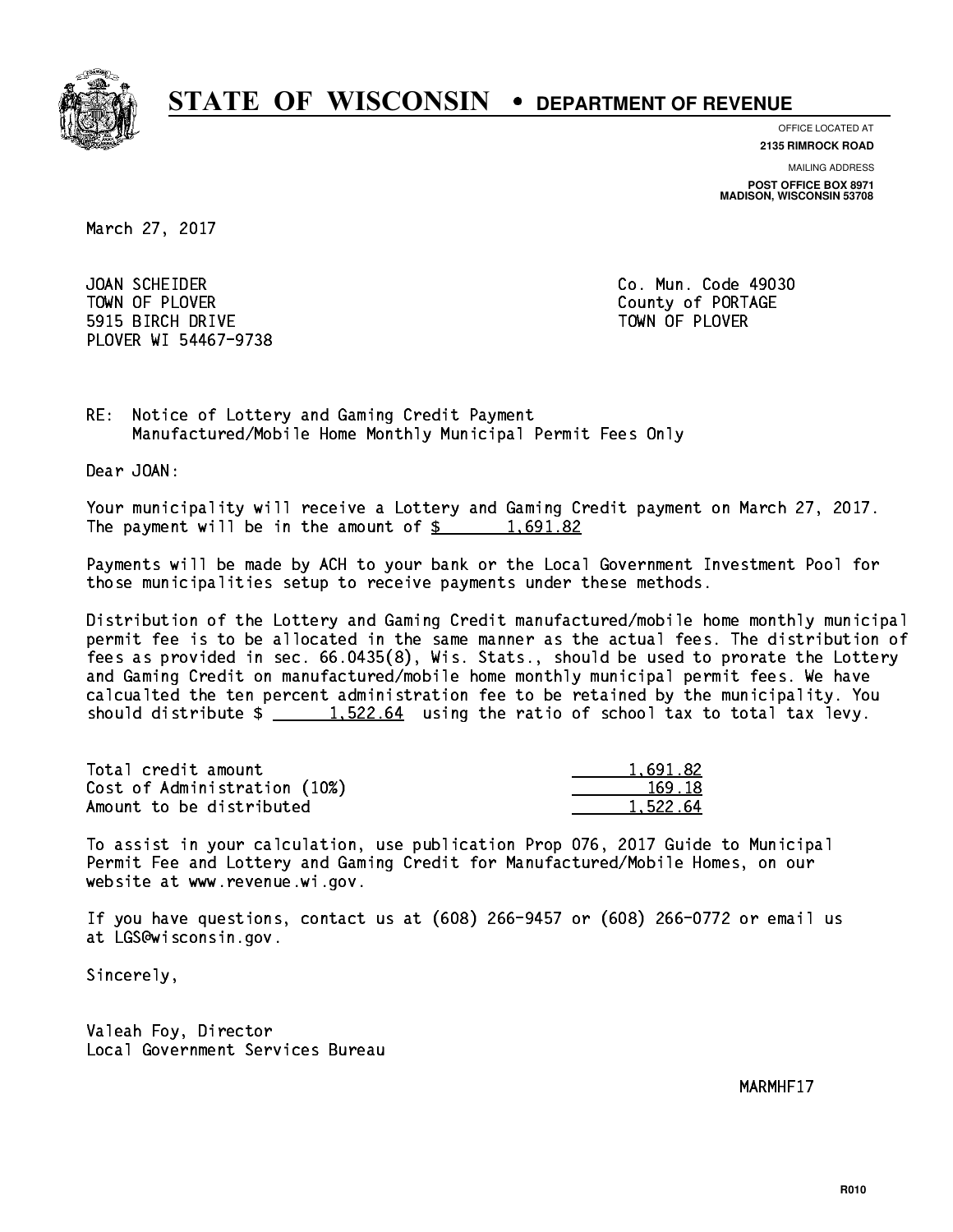

**OFFICE LOCATED AT**

**2135 RIMROCK ROAD**

**MAILING ADDRESS**

**POST OFFICE BOX 8971 MADISON, WISCONSIN 53708**

March 27, 2017

 SANDRA WALTERS Co. Mun. Code 49034 CUSTER WI 54423

TOWN OF STOCKTON COUNTY OF STOCKTON 7252 6TH STREET TOWN OF STOCKTON

RE: Notice of Lottery and Gaming Credit Payment Manufactured/Mobile Home Monthly Municipal Permit Fees Only

Dear SANDRA:

 Your municipality will receive a Lottery and Gaming Credit payment on March 27, 2017. The payment will be in the amount of  $\frac{2}{3}$  2,479.08

 Payments will be made by ACH to your bank or the Local Government Investment Pool for those municipalities setup to receive payments under these methods.

 Distribution of the Lottery and Gaming Credit manufactured/mobile home monthly municipal permit fee is to be allocated in the same manner as the actual fees. The distribution of fees as provided in sec. 66.0435(8), Wis. Stats., should be used to prorate the Lottery and Gaming Credit on manufactured/mobile home monthly municipal permit fees. We have calcualted the ten percent administration fee to be retained by the municipality. You should distribute  $\frac{2.231.18}{2.231.18}$  using the ratio of school tax to total tax levy.

| Total credit amount          | 2.479.08 |
|------------------------------|----------|
| Cost of Administration (10%) | 247.90   |
| Amount to be distributed     | 2.231.18 |

 To assist in your calculation, use publication Prop 076, 2017 Guide to Municipal Permit Fee and Lottery and Gaming Credit for Manufactured/Mobile Homes, on our website at www.revenue.wi.gov.

 If you have questions, contact us at (608) 266-9457 or (608) 266-0772 or email us at LGS@wisconsin.gov.

Sincerely,

 Valeah Foy, Director Local Government Services Bureau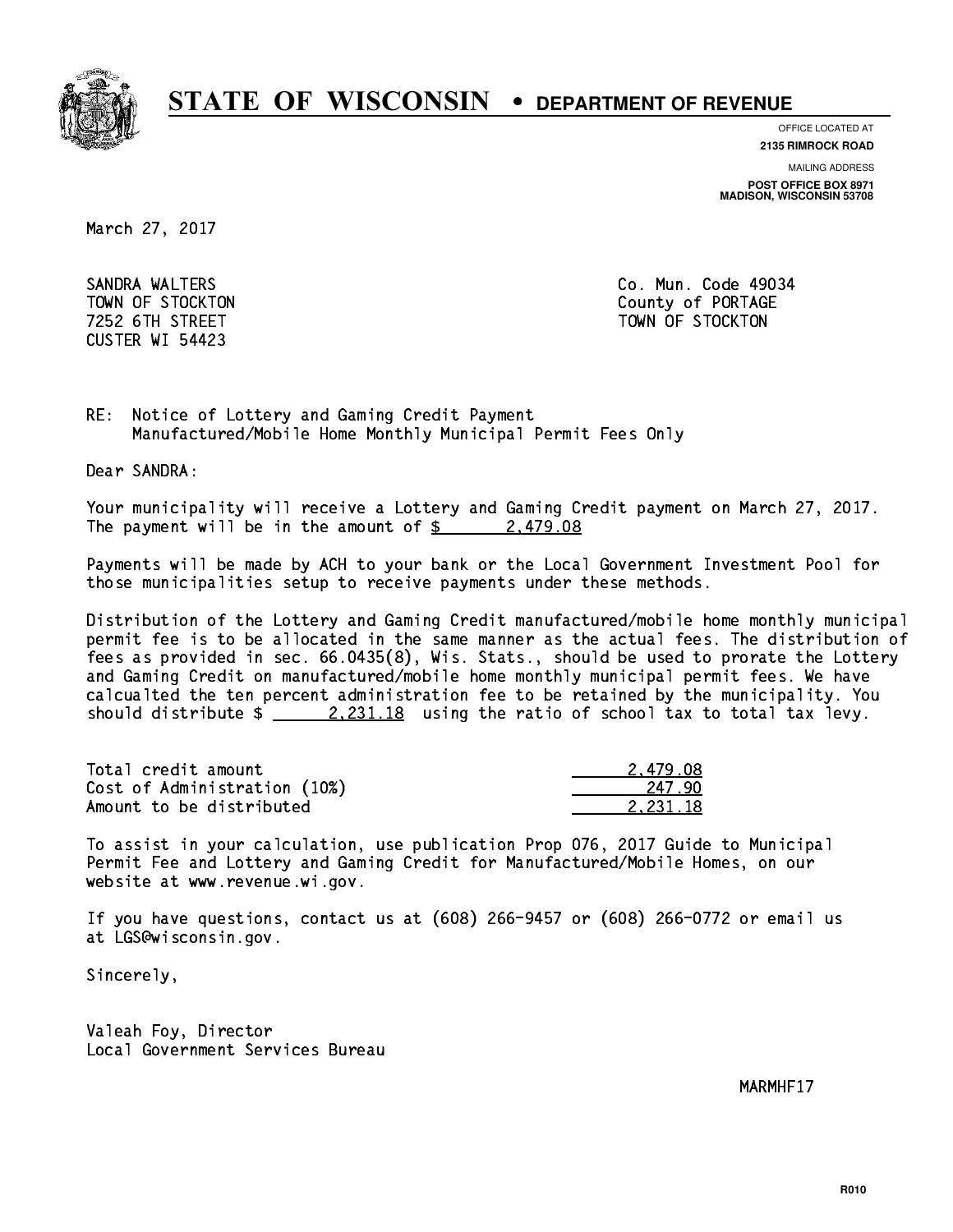

**OFFICE LOCATED AT 2135 RIMROCK ROAD**

**MAILING ADDRESS POST OFFICE BOX 8971 MADISON, WISCONSIN 53708**

March 27, 2017

NANCY STEUCK VILLAGE OF JUNCTION CITY THE COUNTY COUNTY COUNTY COUNTY 508 W FIRST ST VILLAGE OF JUNCTION CITY JUNCTION CITY WI 54443-9499

Co. Mun. Code 49141

RE: Notice of Lottery and Gaming Credit Payment Manufactured/Mobile Home Monthly Municipal Permit Fees Only

Dear NANCY:

 Your municipality will receive a Lottery and Gaming Credit payment on March 27, 2017. The payment will be in the amount of  $\frac{223.80}{223.80}$ 

 Payments will be made by ACH to your bank or the Local Government Investment Pool for those municipalities setup to receive payments under these methods.

 Distribution of the Lottery and Gaming Credit manufactured/mobile home monthly municipal permit fee is to be allocated in the same manner as the actual fees. The distribution of fees as provided in sec. 66.0435(8), Wis. Stats., should be used to prorate the Lottery and Gaming Credit on manufactured/mobile home monthly municipal permit fees. We have calcualted the ten percent administration fee to be retained by the municipality. You should distribute  $\frac{201.42}{201.42}$  using the ratio of school tax to total tax levy.

Total credit amount 223.80 Cost of Administration (10%) 22.38 Amount to be distributed **201.42** 

 To assist in your calculation, use publication Prop 076, 2017 Guide to Municipal Permit Fee and Lottery and Gaming Credit for Manufactured/Mobile Homes, on our website at www.revenue.wi.gov.

 If you have questions, contact us at (608) 266-9457 or (608) 266-0772 or email us at LGS@wisconsin.gov.

Sincerely,

 Valeah Foy, Director Local Government Services Bureau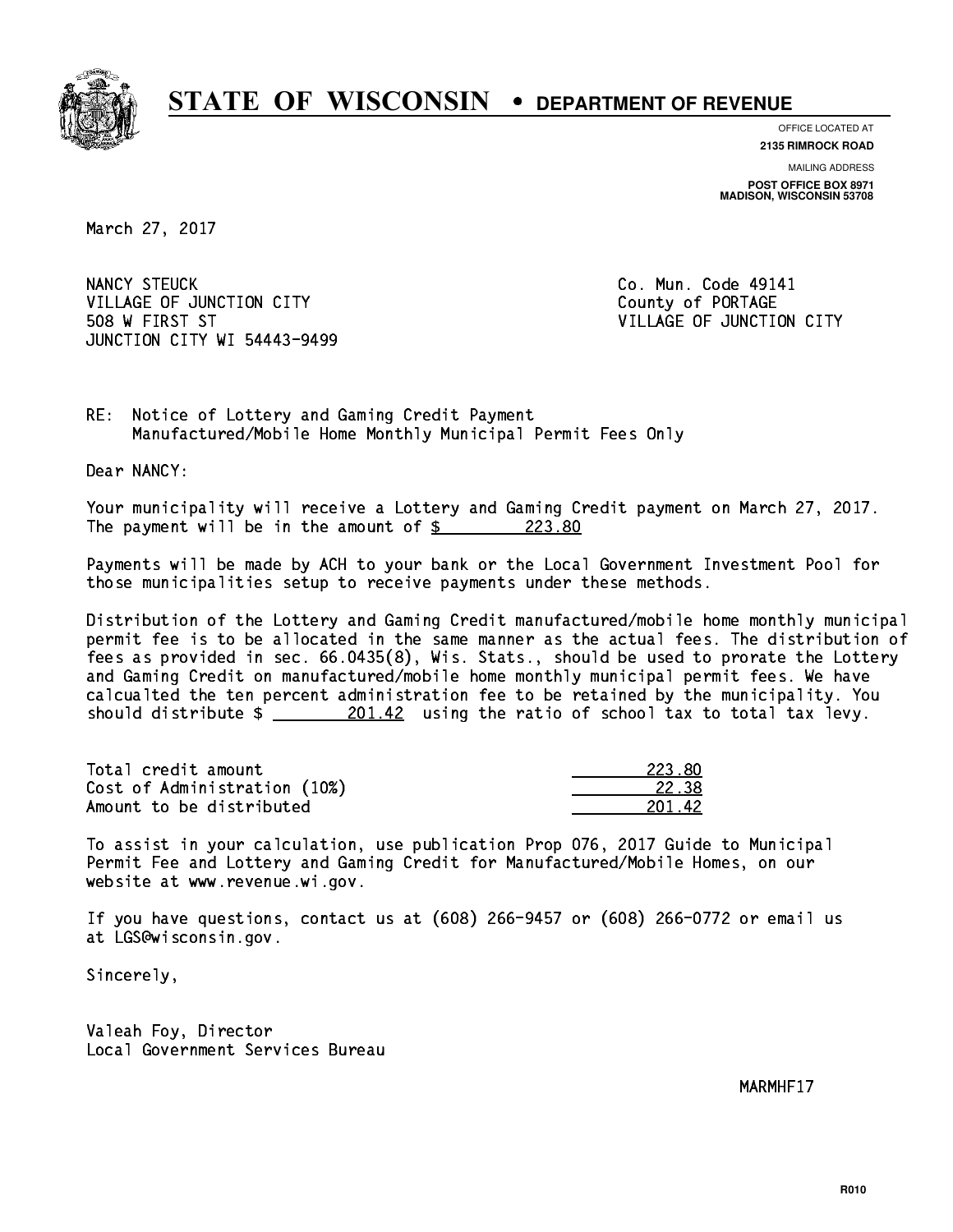

**OFFICE LOCATED AT 2135 RIMROCK ROAD**

**MAILING ADDRESS POST OFFICE BOX 8971 MADISON, WISCONSIN 53708**

March 27, 2017

 DEBBIE SNIADAJEWSKI Co. Mun. Code 49173 VILLAGE OF PLOVER COUNTY OF PORTAGE PO BOX 37 VILLAGE OF PLOVER PLOVER WI 54467-0037

RE: Notice of Lottery and Gaming Credit Payment Manufactured/Mobile Home Monthly Municipal Permit Fees Only

Dear DEBBIE:

 Your municipality will receive a Lottery and Gaming Credit payment on March 27, 2017. The payment will be in the amount of \$ 8,180.29 \_\_\_\_\_\_\_\_\_\_\_\_\_\_\_\_

 Payments will be made by ACH to your bank or the Local Government Investment Pool for those municipalities setup to receive payments under these methods.

 Distribution of the Lottery and Gaming Credit manufactured/mobile home monthly municipal permit fee is to be allocated in the same manner as the actual fees. The distribution of fees as provided in sec. 66.0435(8), Wis. Stats., should be used to prorate the Lottery and Gaming Credit on manufactured/mobile home monthly municipal permit fees. We have calcualted the ten percent administration fee to be retained by the municipality. You should distribute  $\frac{2}{2}$   $\frac{7,362.27}{2}$  using the ratio of school tax to total tax levy.

| Total credit amount          | 8.180.29 |
|------------------------------|----------|
| Cost of Administration (10%) | -818.02  |
| Amount to be distributed     | 7.362.27 |

 To assist in your calculation, use publication Prop 076, 2017 Guide to Municipal Permit Fee and Lottery and Gaming Credit for Manufactured/Mobile Homes, on our website at www.revenue.wi.gov.

 If you have questions, contact us at (608) 266-9457 or (608) 266-0772 or email us at LGS@wisconsin.gov.

Sincerely,

 Valeah Foy, Director Local Government Services Bureau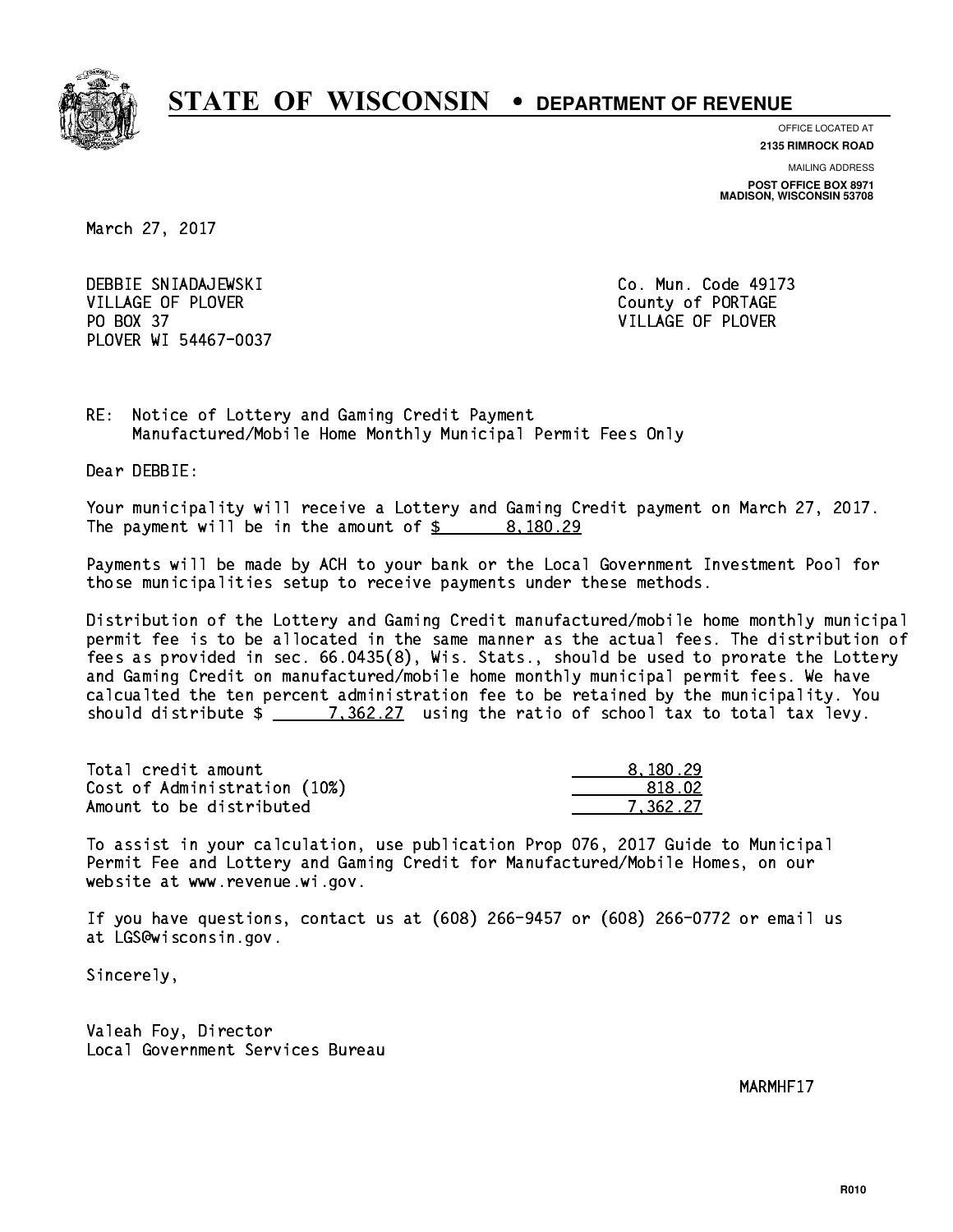

**OFFICE LOCATED AT**

**2135 RIMROCK ROAD**

**MAILING ADDRESS POST OFFICE BOX 8971 MADISON, WISCONSIN 53708**

March 27, 2017

 COREY LADICK Co. Mun. Code 49281 CITY OF STEVENS POINT COUNTS AND COUNTY OF PORTAGE 1515 STRONGS AVE CITY OF STEVENS POINT STEVENS POINT WI 54481-3543

RE: Notice of Lottery and Gaming Credit Payment Manufactured/Mobile Home Monthly Municipal Permit Fees Only

Dear COREY:

 Your municipality will receive a Lottery and Gaming Credit payment on March 27, 2017. The payment will be in the amount of  $\frac{2}{3}$  13,171.20

 Payments will be made by ACH to your bank or the Local Government Investment Pool for those municipalities setup to receive payments under these methods.

 Distribution of the Lottery and Gaming Credit manufactured/mobile home monthly municipal permit fee is to be allocated in the same manner as the actual fees. The distribution of fees as provided in sec. 66.0435(8), Wis. Stats., should be used to prorate the Lottery and Gaming Credit on manufactured/mobile home monthly municipal permit fees. We have calcualted the ten percent administration fee to be retained by the municipality. You should distribute  $\frac{11,854.08}{2}$  using the ratio of school tax to total tax levy.

| Total credit amount          | 13, 171, 20 |
|------------------------------|-------------|
| Cost of Administration (10%) | 1.317.12    |
| Amount to be distributed     | 11,854.08   |

 To assist in your calculation, use publication Prop 076, 2017 Guide to Municipal Permit Fee and Lottery and Gaming Credit for Manufactured/Mobile Homes, on our website at www.revenue.wi.gov.

 If you have questions, contact us at (608) 266-9457 or (608) 266-0772 or email us at LGS@wisconsin.gov.

Sincerely,

 Valeah Foy, Director Local Government Services Bureau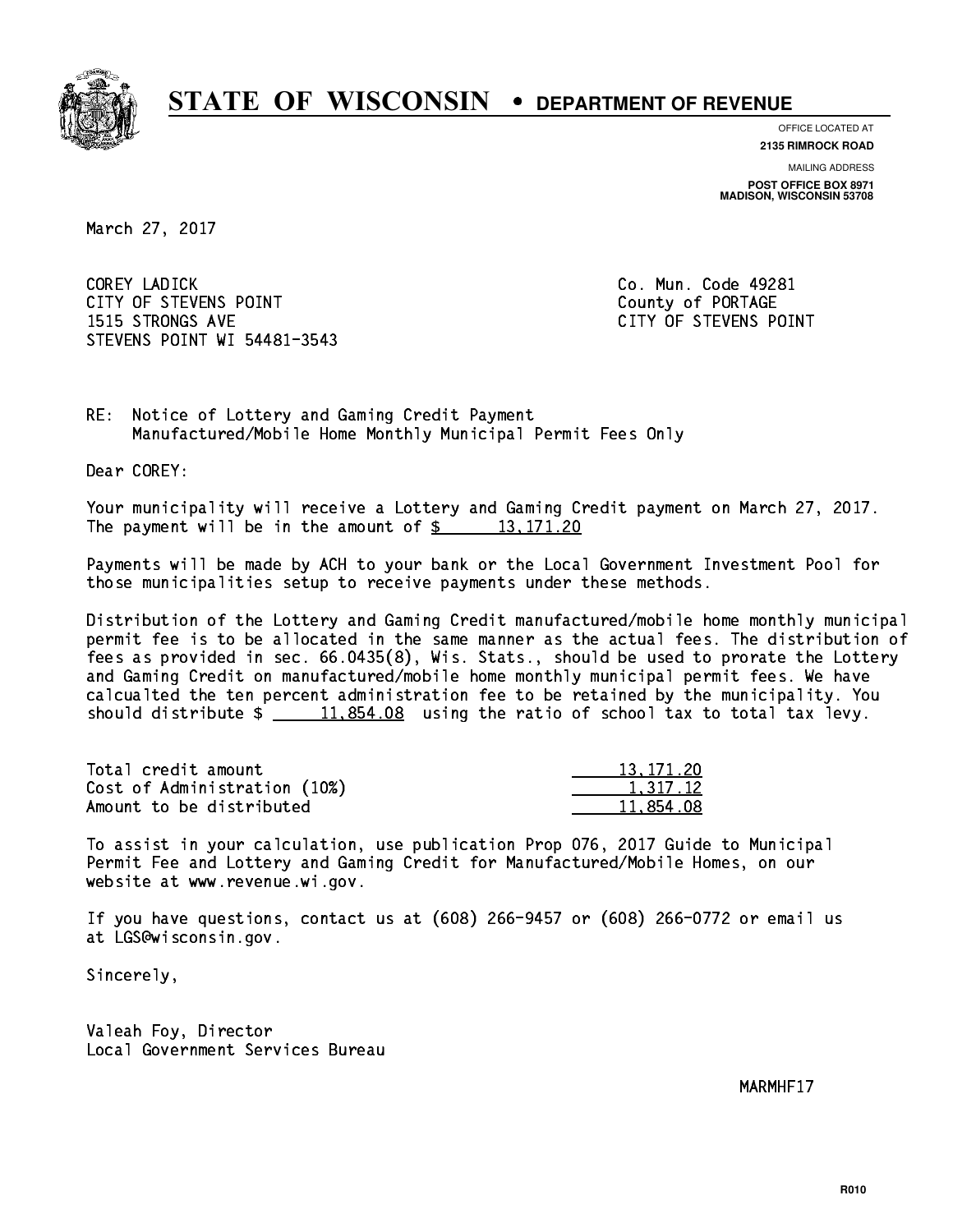

**OFFICE LOCATED AT**

**2135 RIMROCK ROAD**

**MAILING ADDRESS POST OFFICE BOX 8971 MADISON, WISCONSIN 53708**

March 27, 2017

ARLA HOMANN CITY OF PARK FALLS **COUNTY OF PARK** FALLS PO BOX 146 PARK FALLS WI 54552-0146

Co. Mun. Code 50271 CITY OF PARK FALLS

RE: Notice of Lottery and Gaming Credit Payment Manufactured/Mobile Home Monthly Municipal Permit Fees Only

Dear ARLA:

 Your municipality will receive a Lottery and Gaming Credit payment on March 27, 2017. The payment will be in the amount of  $\frac{2}{3}$  1,135.02

 Payments will be made by ACH to your bank or the Local Government Investment Pool for those municipalities setup to receive payments under these methods.

 Distribution of the Lottery and Gaming Credit manufactured/mobile home monthly municipal permit fee is to be allocated in the same manner as the actual fees. The distribution of fees as provided in sec. 66.0435(8), Wis. Stats., should be used to prorate the Lottery and Gaming Credit on manufactured/mobile home monthly municipal permit fees. We have calcualted the ten percent administration fee to be retained by the municipality. You should distribute  $\frac{1,021.52}{1,021.52}$  using the ratio of school tax to total tax levy.

| Total credit amount          | 1,135.02 |
|------------------------------|----------|
| Cost of Administration (10%) | 113.50   |
| Amount to be distributed     | 1.021.52 |

 To assist in your calculation, use publication Prop 076, 2017 Guide to Municipal Permit Fee and Lottery and Gaming Credit for Manufactured/Mobile Homes, on our website at www.revenue.wi.gov.

 If you have questions, contact us at (608) 266-9457 or (608) 266-0772 or email us at LGS@wisconsin.gov.

Sincerely,

 Valeah Foy, Director Local Government Services Bureau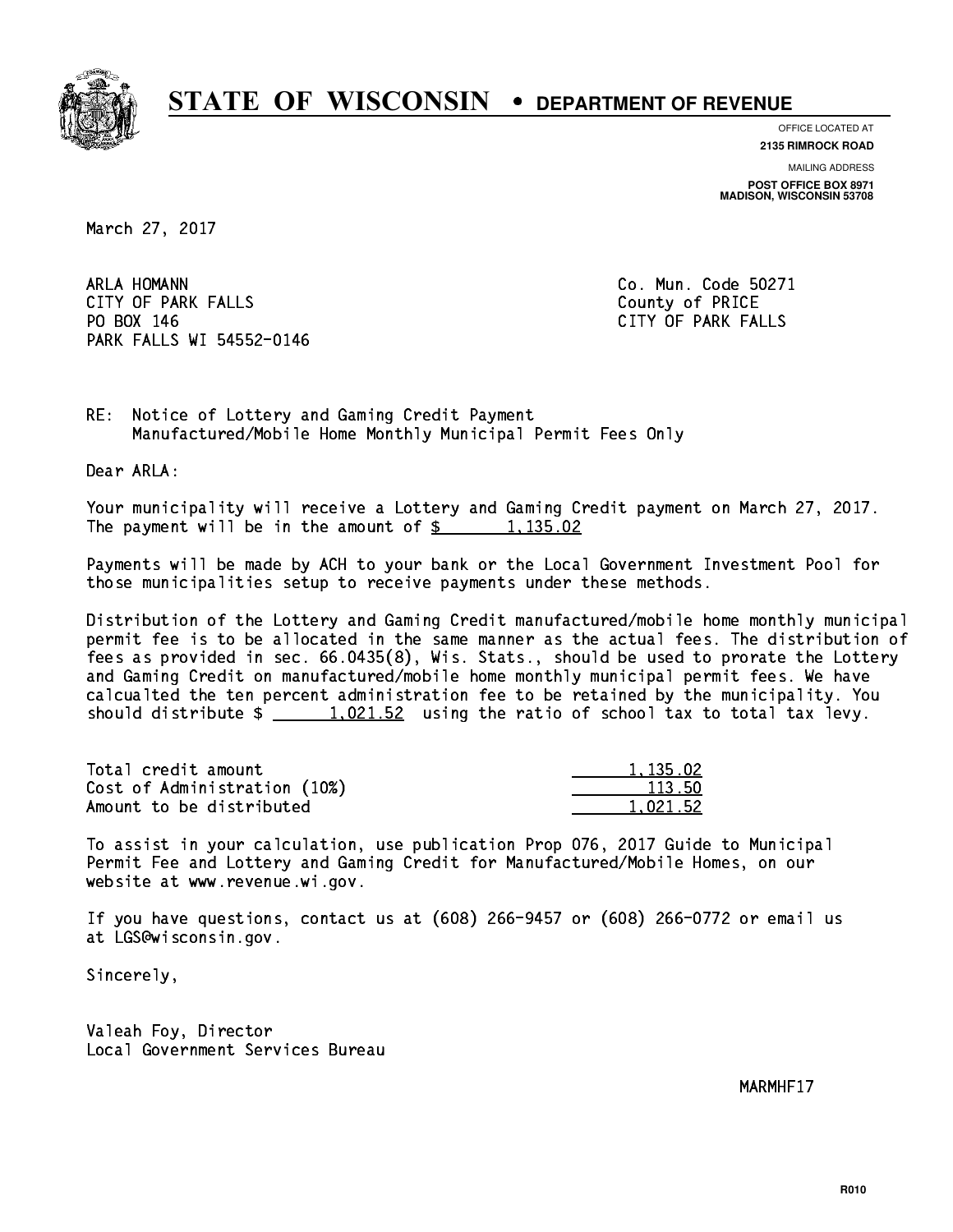

**OFFICE LOCATED AT**

**2135 RIMROCK ROAD**

**MAILING ADDRESS POST OFFICE BOX 8971 MADISON, WISCONSIN 53708**

March 27, 2017

BARBARA REVAK COMERCIAL CONSUMING THE CONSUMING CONTROLLER COMMUNICATION CONTROLLER COMMUNICATIONS OF THE CONSUMING CONTROLLER COMMUNICATIONS OF THE CONTROLLER CONTROLLER CONTROLLER COMMUNICATIONS OF THE CONTROLLER CONTROL CITY OF PHILLIPS County of PRICE 174 S EYDER AVE CITY OF PHILLIPS OF PHILLIPS OF PHILLIPS OF PHILLIPS OF PHILLIPS OF PHILLIPS OF PHILLIPS OF PHILLIPS OF PHILLIPS OF PHILLIPS OF PHILLIPS OF PHILLIPS OF PHILLIPS OF PHILLIPS OF PHILLIPS OF PHILLIPS OF PHILLI PHILLIPS WI 54555-1337

RE: Notice of Lottery and Gaming Credit Payment Manufactured/Mobile Home Monthly Municipal Permit Fees Only

Dear BARB:

 Your municipality will receive a Lottery and Gaming Credit payment on March 27, 2017. The payment will be in the amount of  $\frac{2}{3}$  914.52

 Payments will be made by ACH to your bank or the Local Government Investment Pool for those municipalities setup to receive payments under these methods.

 Distribution of the Lottery and Gaming Credit manufactured/mobile home monthly municipal permit fee is to be allocated in the same manner as the actual fees. The distribution of fees as provided in sec. 66.0435(8), Wis. Stats., should be used to prorate the Lottery and Gaming Credit on manufactured/mobile home monthly municipal permit fees. We have calcualted the ten percent administration fee to be retained by the municipality. You should distribute  $\frac{203.07}{2}$  using the ratio of school tax to total tax levy.

| Total credit amount          | 914.52 |
|------------------------------|--------|
| Cost of Administration (10%) | 91.45  |
| Amount to be distributed     | 823.07 |

 To assist in your calculation, use publication Prop 076, 2017 Guide to Municipal Permit Fee and Lottery and Gaming Credit for Manufactured/Mobile Homes, on our website at www.revenue.wi.gov.

 If you have questions, contact us at (608) 266-9457 or (608) 266-0772 or email us at LGS@wisconsin.gov.

Sincerely,

 Valeah Foy, Director Local Government Services Bureau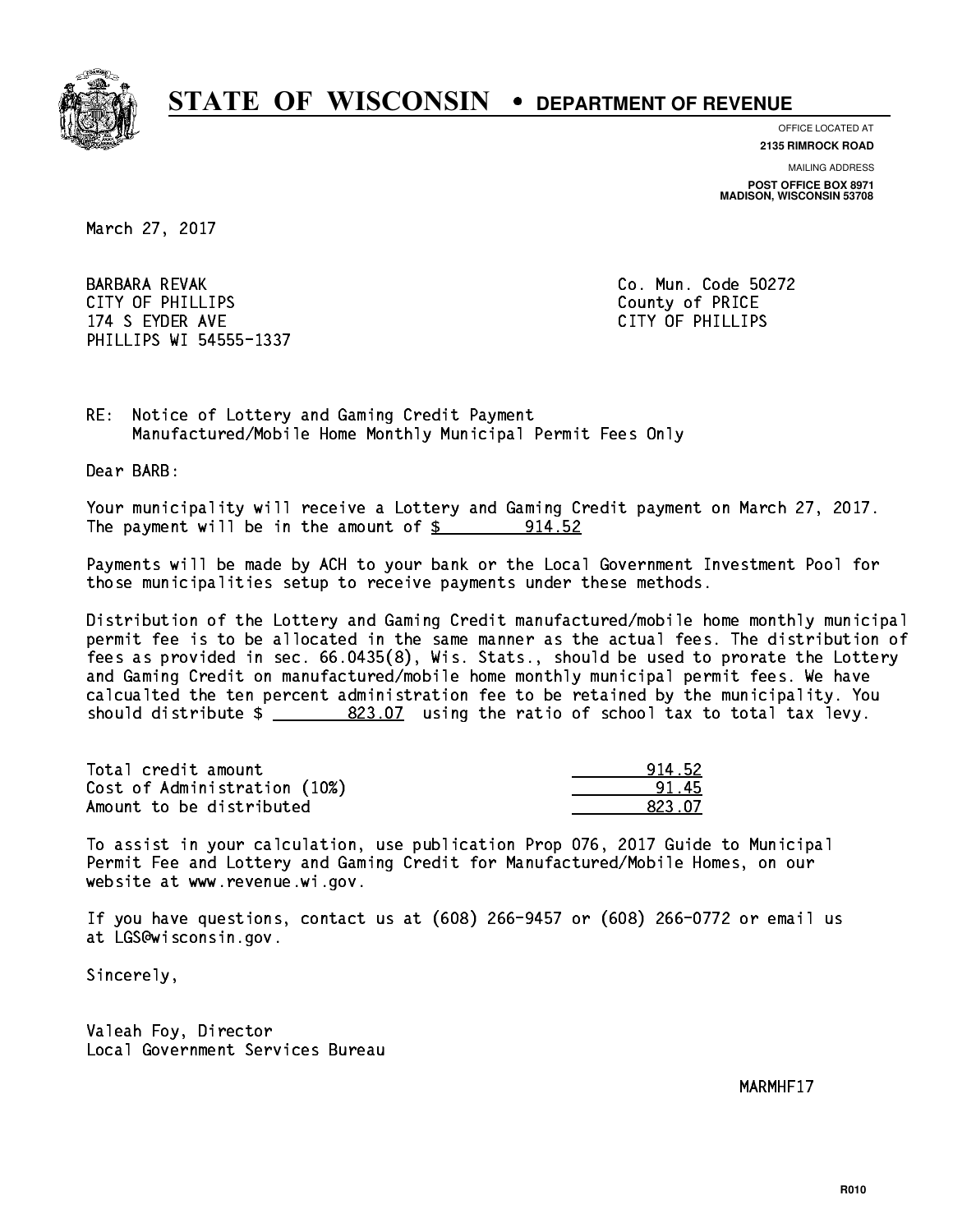

**OFFICE LOCATED AT**

**2135 RIMROCK ROAD**

**MAILING ADDRESS POST OFFICE BOX 8971 MADISON, WISCONSIN 53708**

March 27, 2017

 DIANE BAUMEISTER Co. Mun. Code 51002 TOWN OF BURLINGTON COUNTY OF RACINE 32288 BUSHNELL RD TOWN OF BURLINGTON BURLINGTON WI 53105-9426

RE: Notice of Lottery and Gaming Credit Payment Manufactured/Mobile Home Monthly Municipal Permit Fees Only

Dear DIANE:

 Your municipality will receive a Lottery and Gaming Credit payment on March 27, 2017. The payment will be in the amount of \$ 7,655.16 \_\_\_\_\_\_\_\_\_\_\_\_\_\_\_\_

 Payments will be made by ACH to your bank or the Local Government Investment Pool for those municipalities setup to receive payments under these methods.

 Distribution of the Lottery and Gaming Credit manufactured/mobile home monthly municipal permit fee is to be allocated in the same manner as the actual fees. The distribution of fees as provided in sec. 66.0435(8), Wis. Stats., should be used to prorate the Lottery and Gaming Credit on manufactured/mobile home monthly municipal permit fees. We have calcualted the ten percent administration fee to be retained by the municipality. You should distribute  $\frac{2}{1}$   $\frac{6,889.65}{2}$  using the ratio of school tax to total tax levy.

| Total credit amount          | 7.655.16 |
|------------------------------|----------|
| Cost of Administration (10%) | 765.51   |
| Amount to be distributed     | 6.889.65 |

 To assist in your calculation, use publication Prop 076, 2017 Guide to Municipal Permit Fee and Lottery and Gaming Credit for Manufactured/Mobile Homes, on our website at www.revenue.wi.gov.

 If you have questions, contact us at (608) 266-9457 or (608) 266-0772 or email us at LGS@wisconsin.gov.

Sincerely,

 Valeah Foy, Director Local Government Services Bureau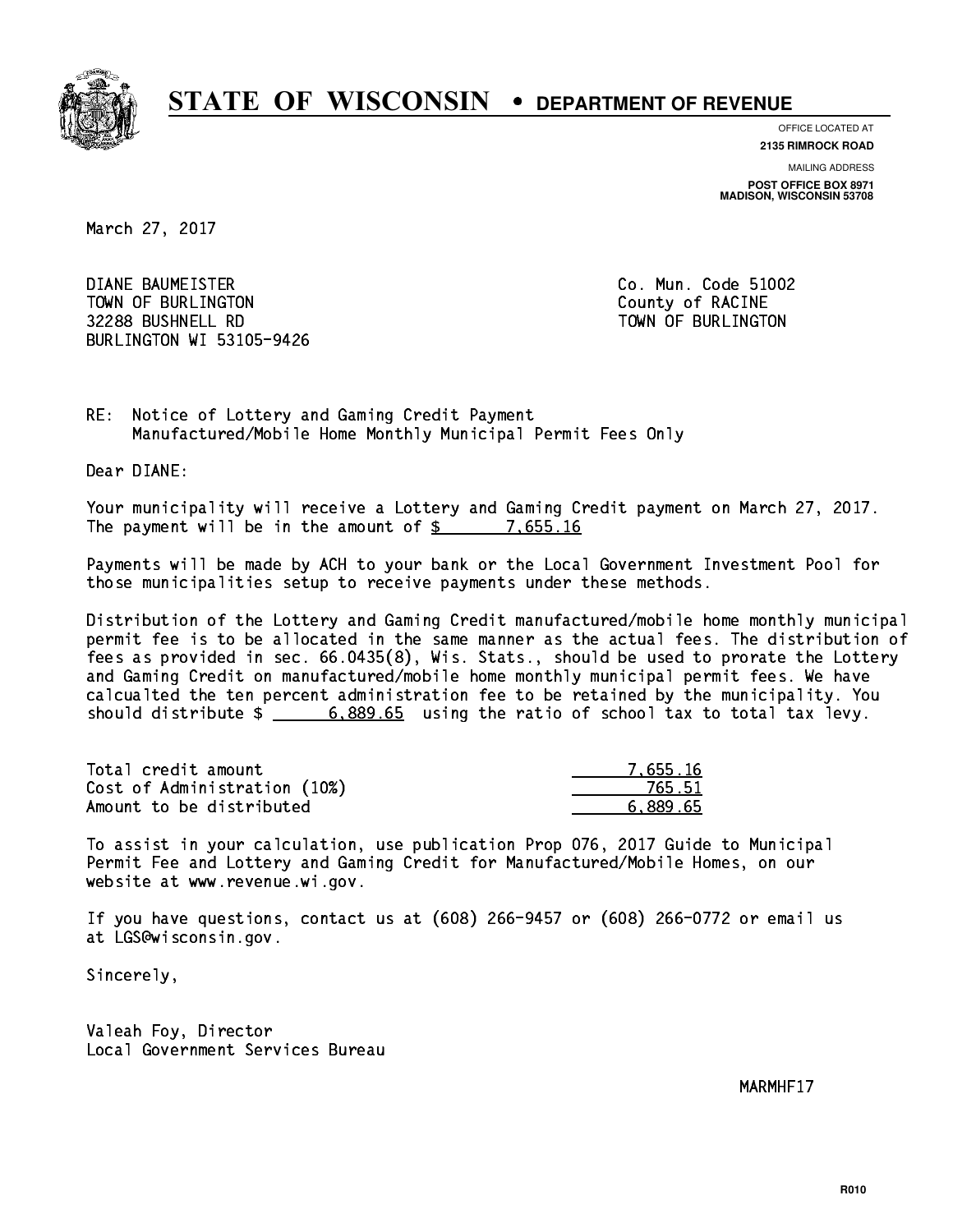

**OFFICE LOCATED AT**

**2135 RIMROCK ROAD**

**MAILING ADDRESS POST OFFICE BOX 8971 MADISON, WISCONSIN 53708**

March 27, 2017

 CAMILLE GEROU Co. Mun. Code 51006 TOWN OF DOVER COUNTY OF RACINE 4110 S BEAUMONT AVENUE TOWN OF DOVER KANSASVILLE WI 53139-9522

RE: Notice of Lottery and Gaming Credit Payment Manufactured/Mobile Home Monthly Municipal Permit Fees Only

Dear CAMILLE:

 Your municipality will receive a Lottery and Gaming Credit payment on March 27, 2017. The payment will be in the amount of  $\frac{2}{3}$  12,516.72

 Payments will be made by ACH to your bank or the Local Government Investment Pool for those municipalities setup to receive payments under these methods.

 Distribution of the Lottery and Gaming Credit manufactured/mobile home monthly municipal permit fee is to be allocated in the same manner as the actual fees. The distribution of fees as provided in sec. 66.0435(8), Wis. Stats., should be used to prorate the Lottery and Gaming Credit on manufactured/mobile home monthly municipal permit fees. We have calcualted the ten percent administration fee to be retained by the municipality. You should distribute  $\frac{11,265.05}{2}$  using the ratio of school tax to total tax levy.

| Total credit amount          | 12,516.72 |
|------------------------------|-----------|
| Cost of Administration (10%) | 1.251.67  |
| Amount to be distributed     | 11,265.05 |

 To assist in your calculation, use publication Prop 076, 2017 Guide to Municipal Permit Fee and Lottery and Gaming Credit for Manufactured/Mobile Homes, on our website at www.revenue.wi.gov.

 If you have questions, contact us at (608) 266-9457 or (608) 266-0772 or email us at LGS@wisconsin.gov.

Sincerely,

 Valeah Foy, Director Local Government Services Bureau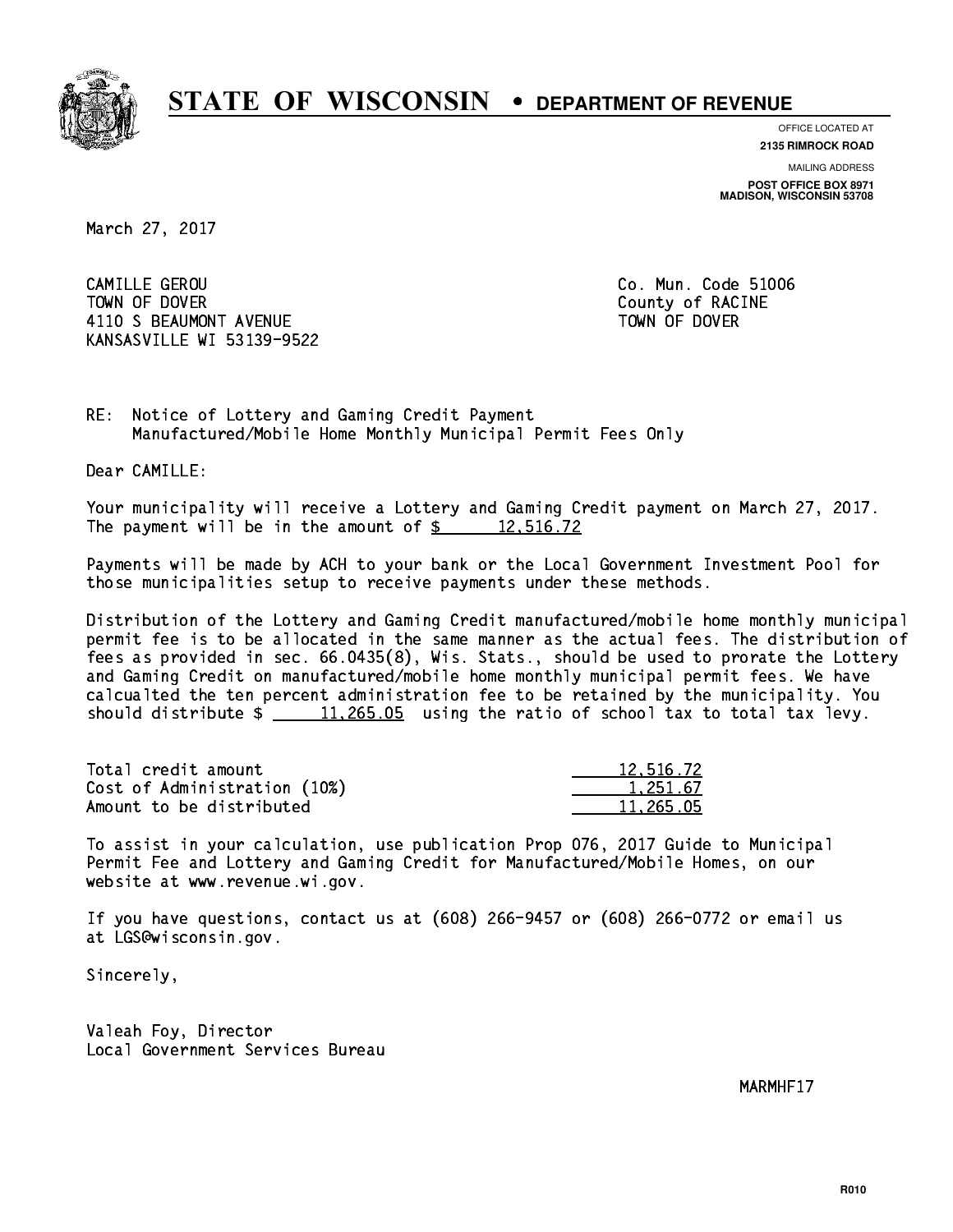

**OFFICE LOCATED AT**

**2135 RIMROCK ROAD**

**MAILING ADDRESS POST OFFICE BOX 8971 MADISON, WISCONSIN 53708**

March 27, 2017

 MICHAEL MCKINNEY Co. Mun. Code 51018 TOWN OF YORKVILLE TOWN OF SOURCE COUNTY OF RACINE 925 15TH AVENUE TOWN OF YORKVILLE UNION GROVE WI 53182-1427

RE: Notice of Lottery and Gaming Credit Payment Manufactured/Mobile Home Monthly Municipal Permit Fees Only

Dear MICHAEL:

 Your municipality will receive a Lottery and Gaming Credit payment on March 27, 2017. The payment will be in the amount of  $\frac{26}{8}$  26,879.76

 Payments will be made by ACH to your bank or the Local Government Investment Pool for those municipalities setup to receive payments under these methods.

 Distribution of the Lottery and Gaming Credit manufactured/mobile home monthly municipal permit fee is to be allocated in the same manner as the actual fees. The distribution of fees as provided in sec. 66.0435(8), Wis. Stats., should be used to prorate the Lottery and Gaming Credit on manufactured/mobile home monthly municipal permit fees. We have calcualted the ten percent administration fee to be retained by the municipality. You should distribute  $\frac{24,191.79}{24,191.72}$  using the ratio of school tax to total tax levy.

| Total credit amount          | 26,879.76 |
|------------------------------|-----------|
| Cost of Administration (10%) | 2.687.97  |
| Amount to be distributed     | 24.191.79 |

 To assist in your calculation, use publication Prop 076, 2017 Guide to Municipal Permit Fee and Lottery and Gaming Credit for Manufactured/Mobile Homes, on our website at www.revenue.wi.gov.

 If you have questions, contact us at (608) 266-9457 or (608) 266-0772 or email us at LGS@wisconsin.gov.

Sincerely,

 Valeah Foy, Director Local Government Services Bureau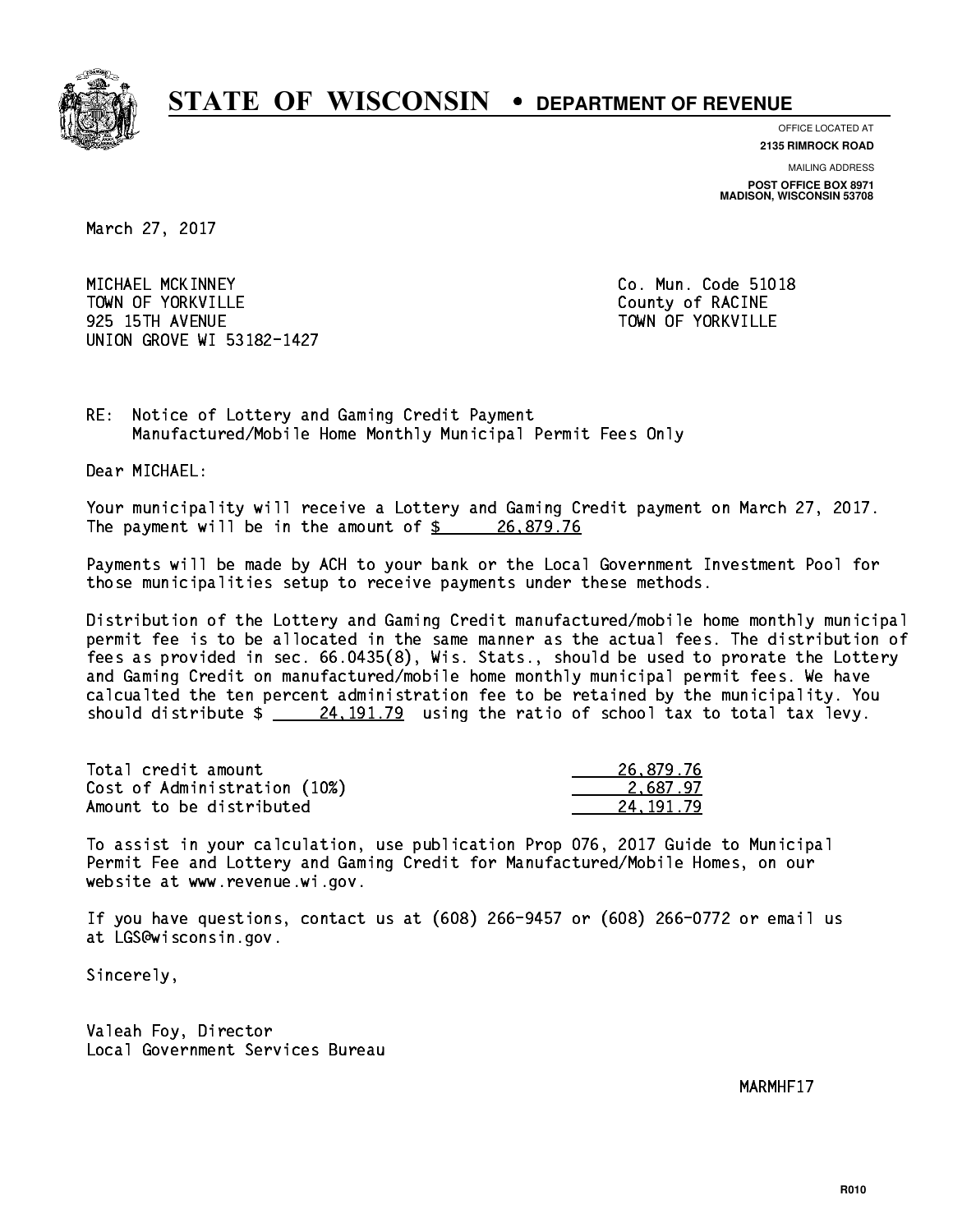

**OFFICE LOCATED AT**

**2135 RIMROCK ROAD**

**MAILING ADDRESS POST OFFICE BOX 8971 MADISON, WISCONSIN 53708**

March 27, 2017

STEPHANIE KOHLHAGEN **Co. Mun. Code 51151** VILLAGE OF MOUNT PLEASANT COUNTY OF RACINE 8811 CAMPUS DRIVE VILLAGE OF MOUNT PLEASANT MT PLEASANT WI 53406-7014

RE: Notice of Lottery and Gaming Credit Payment Manufactured/Mobile Home Monthly Municipal Permit Fees Only

Dear STEPHANIE:

 Your municipality will receive a Lottery and Gaming Credit payment on March 27, 2017. The payment will be in the amount of \$ 630.40 \_\_\_\_\_\_\_\_\_\_\_\_\_\_\_\_

 Payments will be made by ACH to your bank or the Local Government Investment Pool for those municipalities setup to receive payments under these methods.

 Distribution of the Lottery and Gaming Credit manufactured/mobile home monthly municipal permit fee is to be allocated in the same manner as the actual fees. The distribution of fees as provided in sec. 66.0435(8), Wis. Stats., should be used to prorate the Lottery and Gaming Credit on manufactured/mobile home monthly municipal permit fees. We have calcualted the ten percent administration fee to be retained by the municipality. You should distribute  $\frac{2}{1}$   $\frac{567.36}{20}$  using the ratio of school tax to total tax levy.

Total credit amount Cost of Administration (10%) Amount to be distributed

| 40<br>630- |
|------------|
| 63 N4      |
| 567 36     |

 To assist in your calculation, use publication Prop 076, 2017 Guide to Municipal Permit Fee and Lottery and Gaming Credit for Manufactured/Mobile Homes, on our website at www.revenue.wi.gov.

 If you have questions, contact us at (608) 266-9457 or (608) 266-0772 or email us at LGS@wisconsin.gov.

Sincerely,

 Valeah Foy, Director Local Government Services Bureau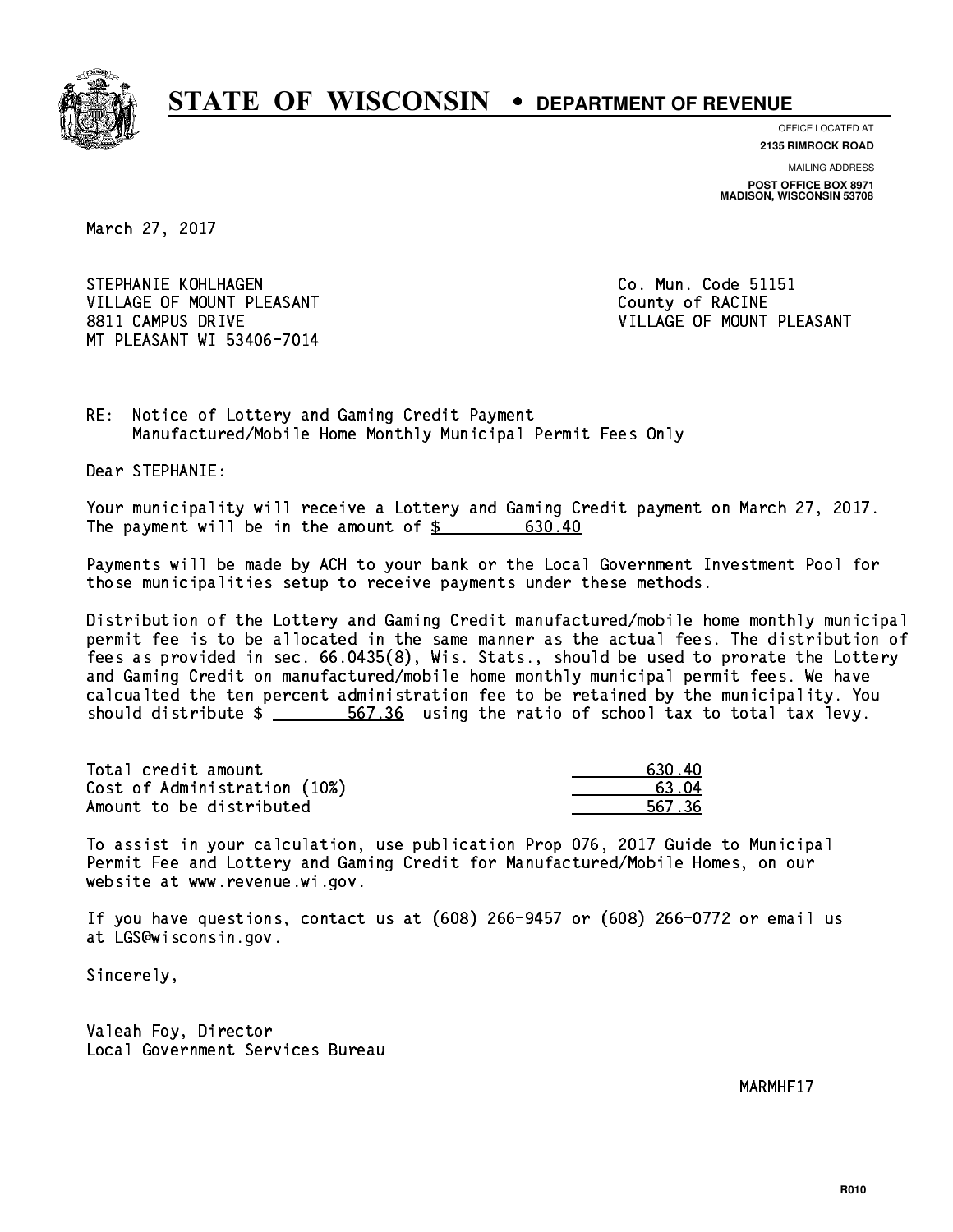

**OFFICE LOCATED AT**

**2135 RIMROCK ROAD**

**MAILING ADDRESS POST OFFICE BOX 8971 MADISON, WISCONSIN 53708**

March 27, 2017

JILL M. KOPP VILLAGE OF UNION GROVE COUNTY OF RACINE 925 15TH AVE VILLAGE OF UNION GROVE UNION GROVE WI 53182-1427

Co. Mun. Code 51186

RE: Notice of Lottery and Gaming Credit Payment Manufactured/Mobile Home Monthly Municipal Permit Fees Only

Dear JILL:

 Your municipality will receive a Lottery and Gaming Credit payment on March 27, 2017. The payment will be in the amount of  $\frac{244.244.88}{5}$ 

 Payments will be made by ACH to your bank or the Local Government Investment Pool for those municipalities setup to receive payments under these methods.

 Distribution of the Lottery and Gaming Credit manufactured/mobile home monthly municipal permit fee is to be allocated in the same manner as the actual fees. The distribution of fees as provided in sec. 66.0435(8), Wis. Stats., should be used to prorate the Lottery and Gaming Credit on manufactured/mobile home monthly municipal permit fees. We have calcualted the ten percent administration fee to be retained by the municipality. You should distribute  $\frac{2}{2}$   $\frac{3,820.40}{2}$  using the ratio of school tax to total tax levy.

| Total credit amount          | 4.244.88 |
|------------------------------|----------|
| Cost of Administration (10%) | 424.48   |
| Amount to be distributed     | 3.820.40 |

 To assist in your calculation, use publication Prop 076, 2017 Guide to Municipal Permit Fee and Lottery and Gaming Credit for Manufactured/Mobile Homes, on our website at www.revenue.wi.gov.

 If you have questions, contact us at (608) 266-9457 or (608) 266-0772 or email us at LGS@wisconsin.gov.

Sincerely,

 Valeah Foy, Director Local Government Services Bureau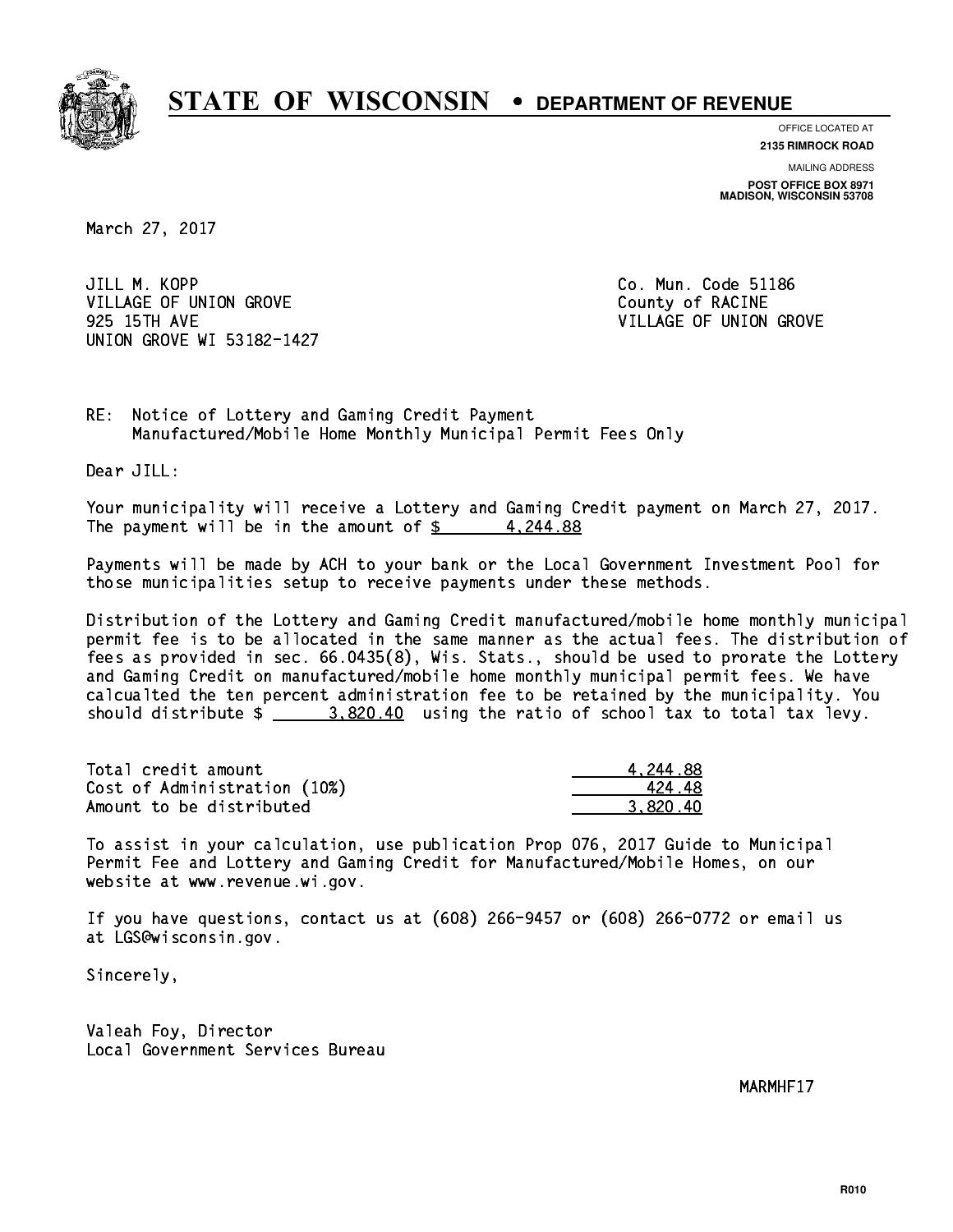

**OFFICE LOCATED AT**

**2135 RIMROCK ROAD**

**MAILING ADDRESS POST OFFICE BOX 8971 MADISON, WISCONSIN 53708**

March 27, 2017

 LORI PETERNELL Co. Mun. Code 51191 VILLAGE OF WATERFORD County of RACINE 123 N RIVER ST VILLAGE OF WATERFORD WATERFORD WI 53185-4149

RE: Notice of Lottery and Gaming Credit Payment Manufactured/Mobile Home Monthly Municipal Permit Fees Only

Dear LORI:

 Your municipality will receive a Lottery and Gaming Credit payment on March 27, 2017. The payment will be in the amount of  $\frac{2}{3}$  18,406.95

 Payments will be made by ACH to your bank or the Local Government Investment Pool for those municipalities setup to receive payments under these methods.

 Distribution of the Lottery and Gaming Credit manufactured/mobile home monthly municipal permit fee is to be allocated in the same manner as the actual fees. The distribution of fees as provided in sec. 66.0435(8), Wis. Stats., should be used to prorate the Lottery and Gaming Credit on manufactured/mobile home monthly municipal permit fees. We have calcualted the ten percent administration fee to be retained by the municipality. You should distribute  $\frac{16,566.26}{2}$  using the ratio of school tax to total tax levy.

| Total credit amount          | 18,406.95 |
|------------------------------|-----------|
| Cost of Administration (10%) | 1.840.69  |
| Amount to be distributed     | 16.566.26 |

 To assist in your calculation, use publication Prop 076, 2017 Guide to Municipal Permit Fee and Lottery and Gaming Credit for Manufactured/Mobile Homes, on our website at www.revenue.wi.gov.

 If you have questions, contact us at (608) 266-9457 or (608) 266-0772 or email us at LGS@wisconsin.gov.

Sincerely,

 Valeah Foy, Director Local Government Services Bureau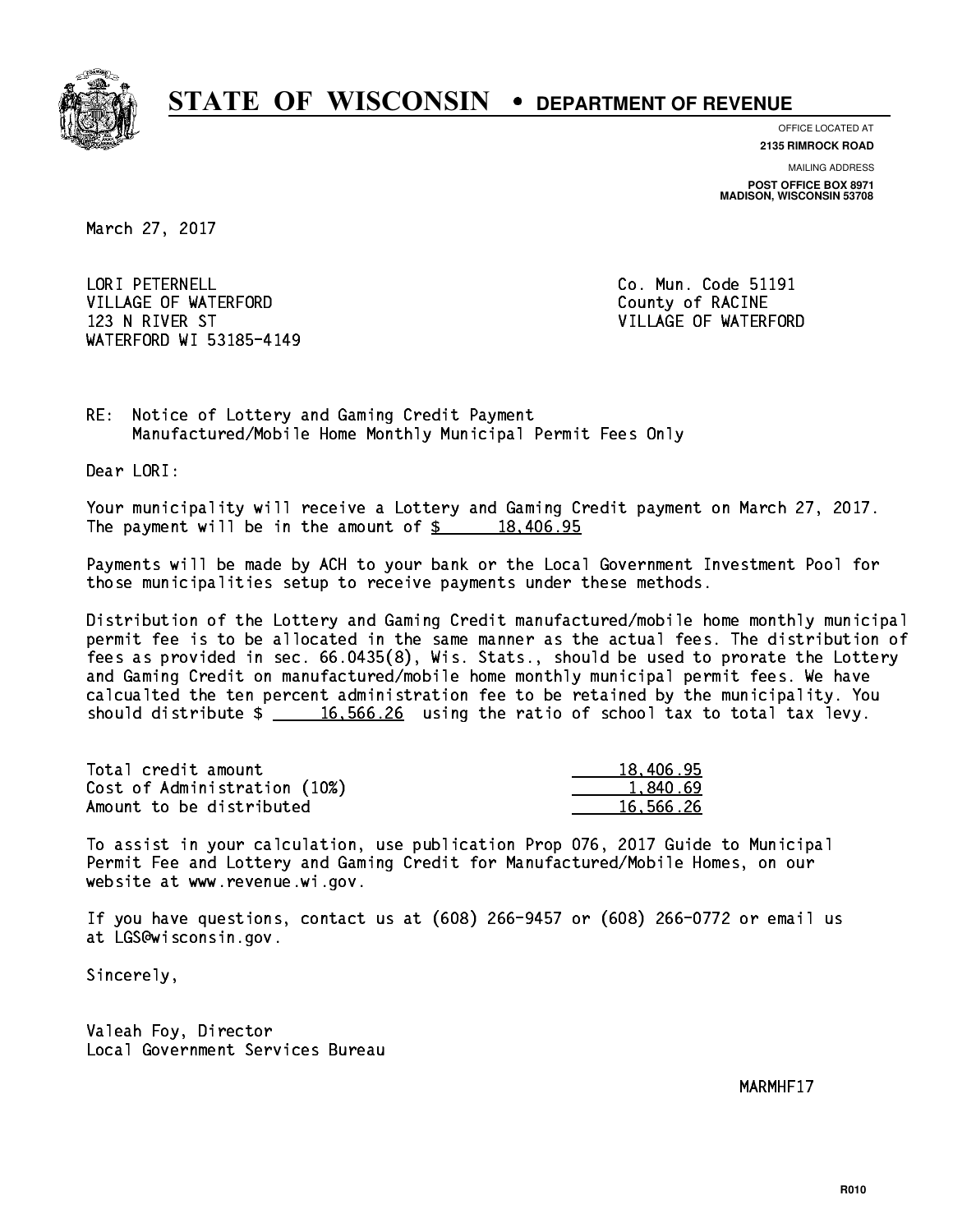

**OFFICE LOCATED AT**

**2135 RIMROCK ROAD**

**MAILING ADDRESS**

**POST OFFICE BOX 8971 MADISON, WISCONSIN 53708**

March 27, 2017

 BARBARA BROCKWAY Co. Mun. Code 52006 TOWN OF BUENA VISTA County of RICHLAND 29960 US HWY 14 TOWN OF BUENA VISTA LONE ROCK WI 53556-4145

RE: Notice of Lottery and Gaming Credit Payment Manufactured/Mobile Home Monthly Municipal Permit Fees Only

Dear BARBARA:

 Your municipality will receive a Lottery and Gaming Credit payment on March 27, 2017. The payment will be in the amount of  $\frac{2}{3}$  3,833.28

 Payments will be made by ACH to your bank or the Local Government Investment Pool for those municipalities setup to receive payments under these methods.

 Distribution of the Lottery and Gaming Credit manufactured/mobile home monthly municipal permit fee is to be allocated in the same manner as the actual fees. The distribution of fees as provided in sec. 66.0435(8), Wis. Stats., should be used to prorate the Lottery and Gaming Credit on manufactured/mobile home monthly municipal permit fees. We have calcualted the ten percent administration fee to be retained by the municipality. You should distribute  $\frac{2}{1}$   $\frac{3.449.96}{20}$  using the ratio of school tax to total tax levy.

| Total credit amount          | 3.833.28 |
|------------------------------|----------|
| Cost of Administration (10%) | 383.32   |
| Amount to be distributed     | 3.449.96 |

 To assist in your calculation, use publication Prop 076, 2017 Guide to Municipal Permit Fee and Lottery and Gaming Credit for Manufactured/Mobile Homes, on our website at www.revenue.wi.gov.

 If you have questions, contact us at (608) 266-9457 or (608) 266-0772 or email us at LGS@wisconsin.gov.

Sincerely,

 Valeah Foy, Director Local Government Services Bureau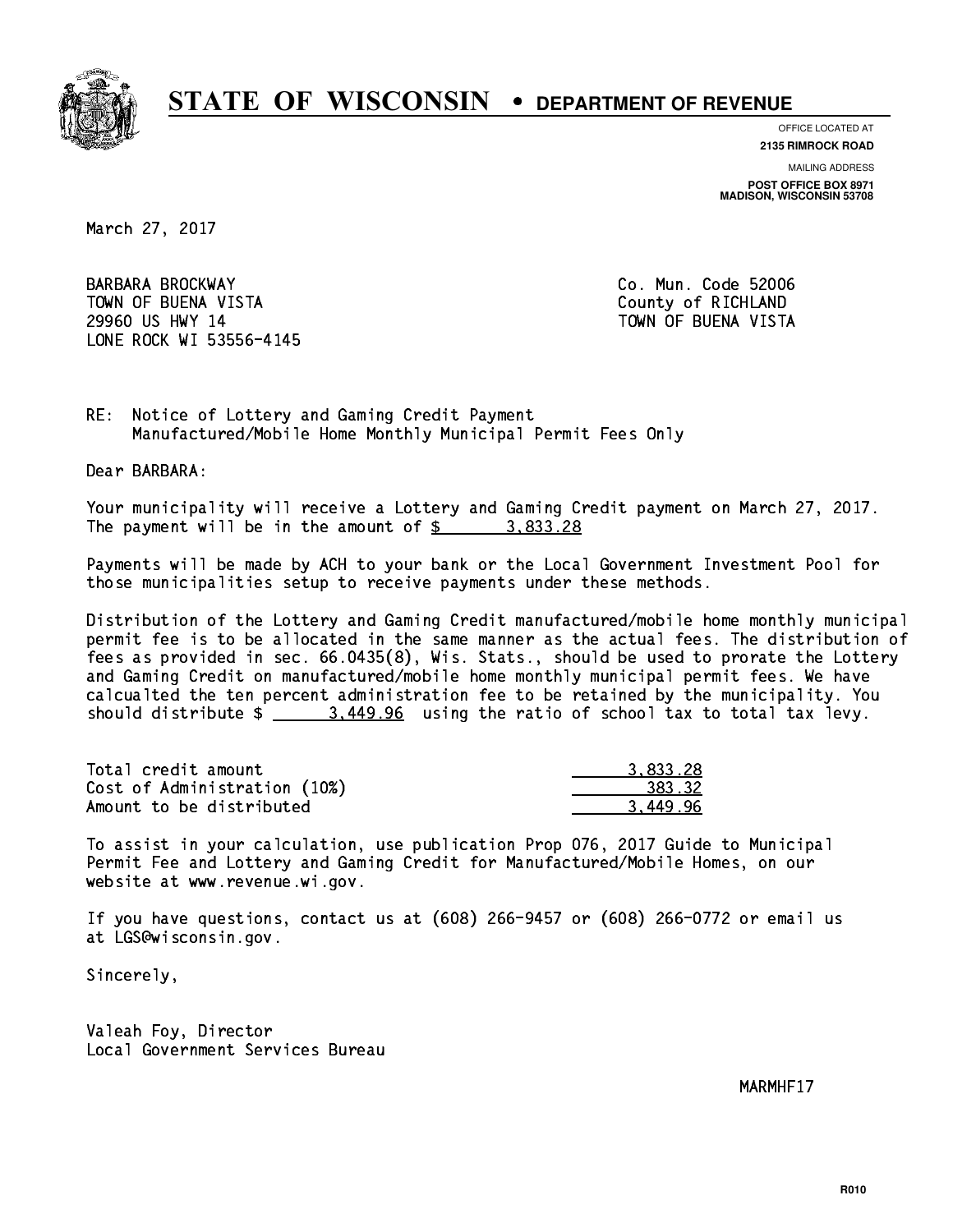

**OFFICE LOCATED AT**

**2135 RIMROCK ROAD**

**MAILING ADDRESS POST OFFICE BOX 8971 MADISON, WISCONSIN 53708**

March 27, 2017

 ESTHER MARSHALL Co. Mun. Code 52146 VILLAGE OF LONE ROCK **COUNTY COULD A** County of RICHLAND 332 W LIBERTY ST,P.O.BOX 36 VILLAGE OF LONE ROCK LONE ROCK WI 53556-0036

RE: Notice of Lottery and Gaming Credit Payment Manufactured/Mobile Home Monthly Municipal Permit Fees Only

Dear ESTHER:

 Your municipality will receive a Lottery and Gaming Credit payment on March 27, 2017. The payment will be in the amount of  $\frac{2}{3}$  3,675.84

 Payments will be made by ACH to your bank or the Local Government Investment Pool for those municipalities setup to receive payments under these methods.

 Distribution of the Lottery and Gaming Credit manufactured/mobile home monthly municipal permit fee is to be allocated in the same manner as the actual fees. The distribution of fees as provided in sec. 66.0435(8), Wis. Stats., should be used to prorate the Lottery and Gaming Credit on manufactured/mobile home monthly municipal permit fees. We have calcualted the ten percent administration fee to be retained by the municipality. You should distribute  $\frac{2}{1}$   $\frac{3,308.26}{2}$  using the ratio of school tax to total tax levy.

| Total credit amount          | 3.675.84 |
|------------------------------|----------|
| Cost of Administration (10%) | 367.58   |
| Amount to be distributed     | 3.308.26 |

 To assist in your calculation, use publication Prop 076, 2017 Guide to Municipal Permit Fee and Lottery and Gaming Credit for Manufactured/Mobile Homes, on our website at www.revenue.wi.gov.

 If you have questions, contact us at (608) 266-9457 or (608) 266-0772 or email us at LGS@wisconsin.gov.

Sincerely,

 Valeah Foy, Director Local Government Services Bureau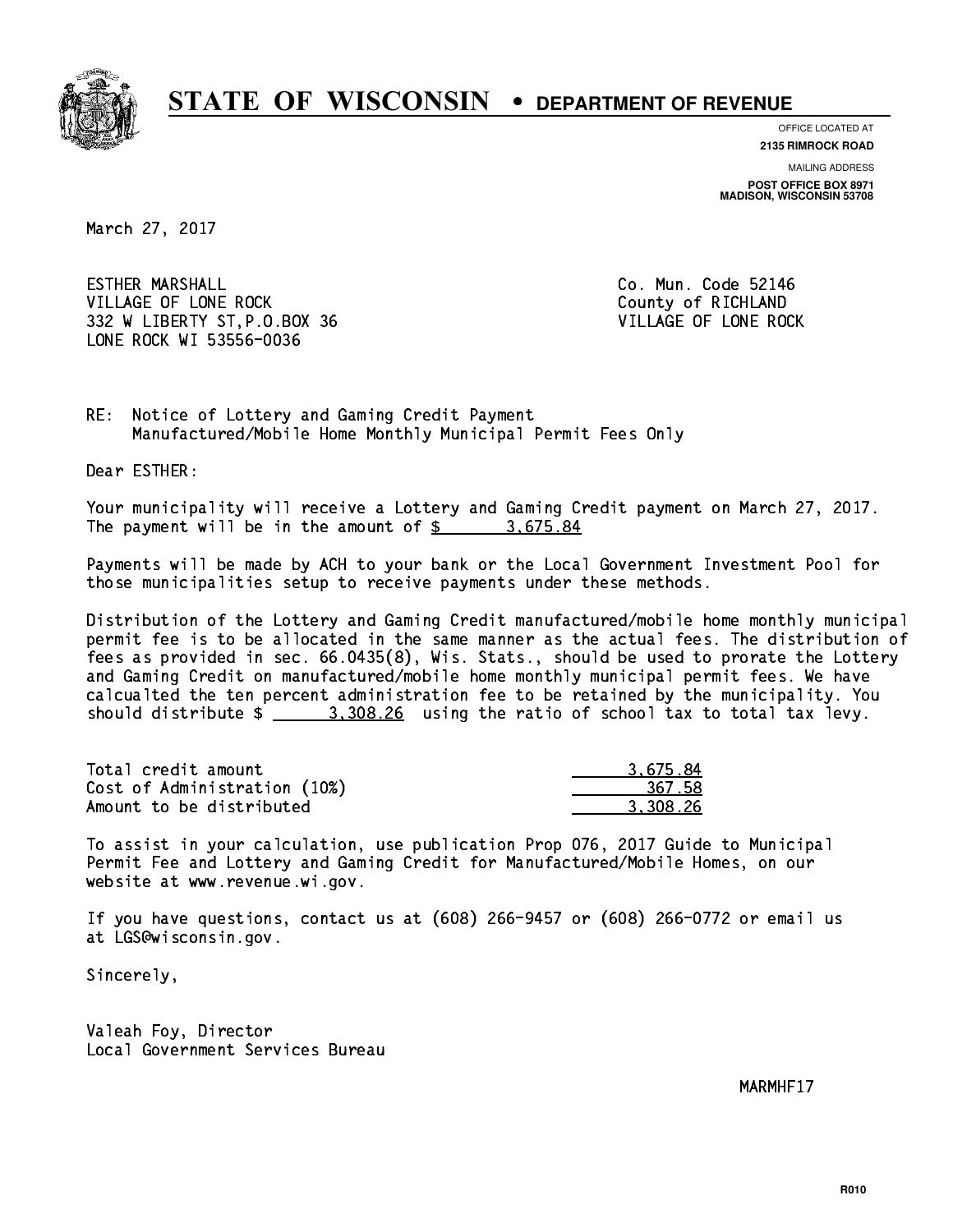

**OFFICE LOCATED AT**

**2135 RIMROCK ROAD**

**MAILING ADDRESS POST OFFICE BOX 8971 MADISON, WISCONSIN 53708**

March 27, 2017

MELINDA JONES CITY OF RICHLAND CENTER **COUNTY OF RICHLAND**  450 S MAIN ST CITY OF RICHLAND CENTER RICHLAND CENTER WI 53581-2545

Co. Mun. Code 52276

RE: Notice of Lottery and Gaming Credit Payment Manufactured/Mobile Home Monthly Municipal Permit Fees Only

Dear MELINDA:

 Your municipality will receive a Lottery and Gaming Credit payment on March 27, 2017. The payment will be in the amount of  $\frac{2}{3}$  6,801.86

 Payments will be made by ACH to your bank or the Local Government Investment Pool for those municipalities setup to receive payments under these methods.

 Distribution of the Lottery and Gaming Credit manufactured/mobile home monthly municipal permit fee is to be allocated in the same manner as the actual fees. The distribution of fees as provided in sec. 66.0435(8), Wis. Stats., should be used to prorate the Lottery and Gaming Credit on manufactured/mobile home monthly municipal permit fees. We have calcualted the ten percent administration fee to be retained by the municipality. You should distribute  $\frac{2 \cdot 121.68}{2 \cdot 121.68}$  using the ratio of school tax to total tax levy.

| Total credit amount          | 6,801.86 |
|------------------------------|----------|
| Cost of Administration (10%) | 680.18   |
| Amount to be distributed     | 6.121.68 |

 To assist in your calculation, use publication Prop 076, 2017 Guide to Municipal Permit Fee and Lottery and Gaming Credit for Manufactured/Mobile Homes, on our website at www.revenue.wi.gov.

 If you have questions, contact us at (608) 266-9457 or (608) 266-0772 or email us at LGS@wisconsin.gov.

Sincerely,

 Valeah Foy, Director Local Government Services Bureau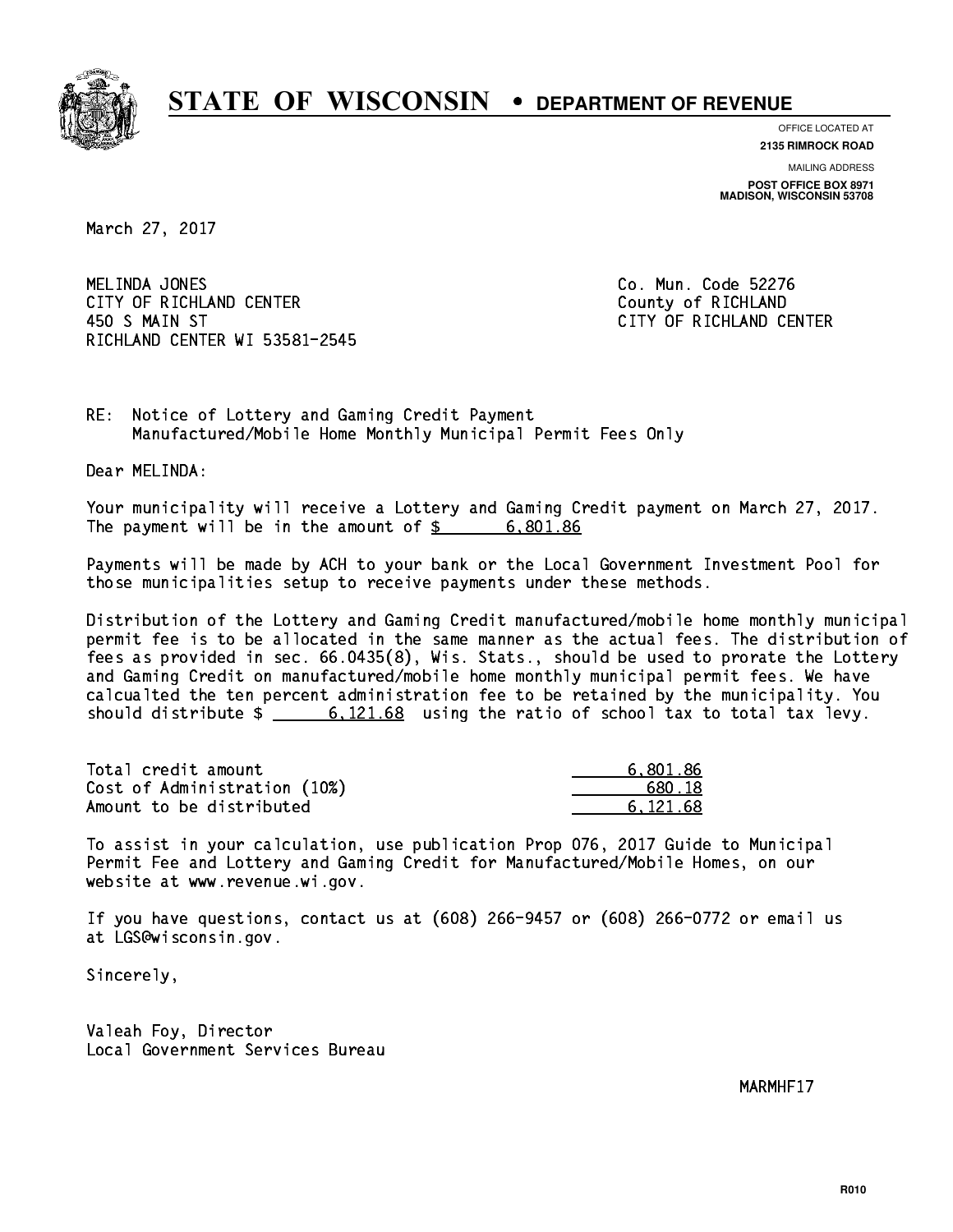

**OFFICE LOCATED AT**

**2135 RIMROCK ROAD**

**MAILING ADDRESS POST OFFICE BOX 8971 MADISON, WISCONSIN 53708**

March 27, 2017

 EVELYN ETTEN Co. Mun. Code 53004 TOWN OF BELOIT County of ROCK 1133 INMAN PKWY TOWN OF BELOIT BELOIT WI 53511-1749

RE: Notice of Lottery and Gaming Credit Payment Manufactured/Mobile Home Monthly Municipal Permit Fees Only

Dear EVELYN:

 Your municipality will receive a Lottery and Gaming Credit payment on March 27, 2017. The payment will be in the amount of \$ 7,063.80 \_\_\_\_\_\_\_\_\_\_\_\_\_\_\_\_

 Payments will be made by ACH to your bank or the Local Government Investment Pool for those municipalities setup to receive payments under these methods.

 Distribution of the Lottery and Gaming Credit manufactured/mobile home monthly municipal permit fee is to be allocated in the same manner as the actual fees. The distribution of fees as provided in sec. 66.0435(8), Wis. Stats., should be used to prorate the Lottery and Gaming Credit on manufactured/mobile home monthly municipal permit fees. We have calcualted the ten percent administration fee to be retained by the municipality. You should distribute  $\frac{2}{1}$   $\frac{6,357.42}{2}$  using the ratio of school tax to total tax levy.

| Total credit amount          | 7.063.80 |
|------------------------------|----------|
| Cost of Administration (10%) | 706.38   |
| Amount to be distributed     | 6.357.42 |

 To assist in your calculation, use publication Prop 076, 2017 Guide to Municipal Permit Fee and Lottery and Gaming Credit for Manufactured/Mobile Homes, on our website at www.revenue.wi.gov.

 If you have questions, contact us at (608) 266-9457 or (608) 266-0772 or email us at LGS@wisconsin.gov.

Sincerely,

 Valeah Foy, Director Local Government Services Bureau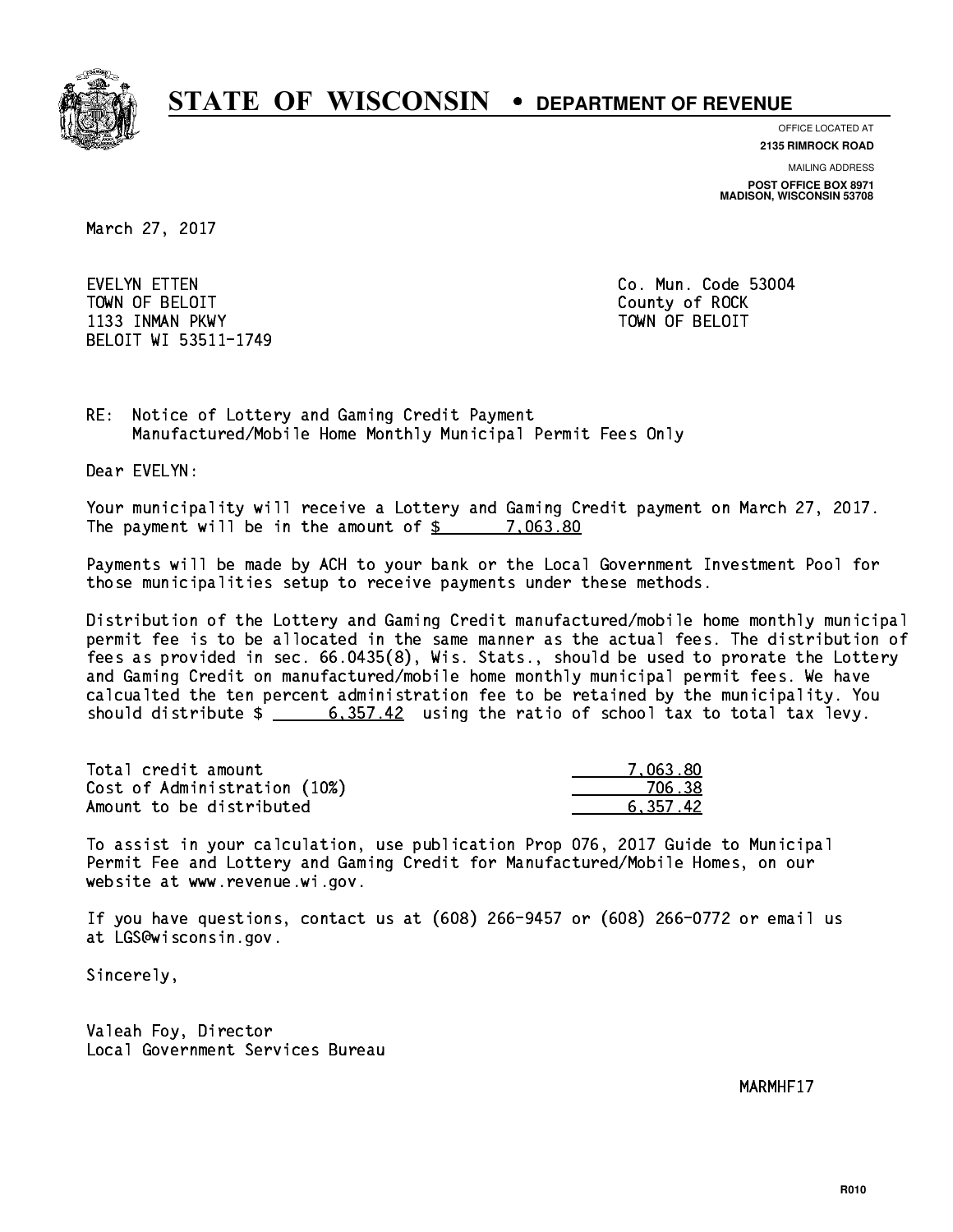

**OFFICE LOCATED AT**

**2135 RIMROCK ROAD**

**MAILING ADDRESS POST OFFICE BOX 8971 MADISON, WISCONSIN 53708**

March 27, 2017

**JILL BIER** TOWN OF BRADFORD **COUNTY COUNTY OF ROCK** 2136 S TRESCHER RD TOWN OF BRADFORD AVALON WI 53505-9535

Co. Mun. Code 53006

RE: Notice of Lottery and Gaming Credit Payment Manufactured/Mobile Home Monthly Municipal Permit Fees Only

Dear JILL:

 Your municipality will receive a Lottery and Gaming Credit payment on March 27, 2017. The payment will be in the amount of  $\frac{2}{3}$  2,527.08

 Payments will be made by ACH to your bank or the Local Government Investment Pool for those municipalities setup to receive payments under these methods.

 Distribution of the Lottery and Gaming Credit manufactured/mobile home monthly municipal permit fee is to be allocated in the same manner as the actual fees. The distribution of fees as provided in sec. 66.0435(8), Wis. Stats., should be used to prorate the Lottery and Gaming Credit on manufactured/mobile home monthly municipal permit fees. We have calcualted the ten percent administration fee to be retained by the municipality. You should distribute  $\frac{2.274.38}{ }$  using the ratio of school tax to total tax levy.

| Total credit amount          | 2.527.08 |
|------------------------------|----------|
| Cost of Administration (10%) | 252.70   |
| Amount to be distributed     | 2.274.38 |

 To assist in your calculation, use publication Prop 076, 2017 Guide to Municipal Permit Fee and Lottery and Gaming Credit for Manufactured/Mobile Homes, on our website at www.revenue.wi.gov.

 If you have questions, contact us at (608) 266-9457 or (608) 266-0772 or email us at LGS@wisconsin.gov.

Sincerely,

 Valeah Foy, Director Local Government Services Bureau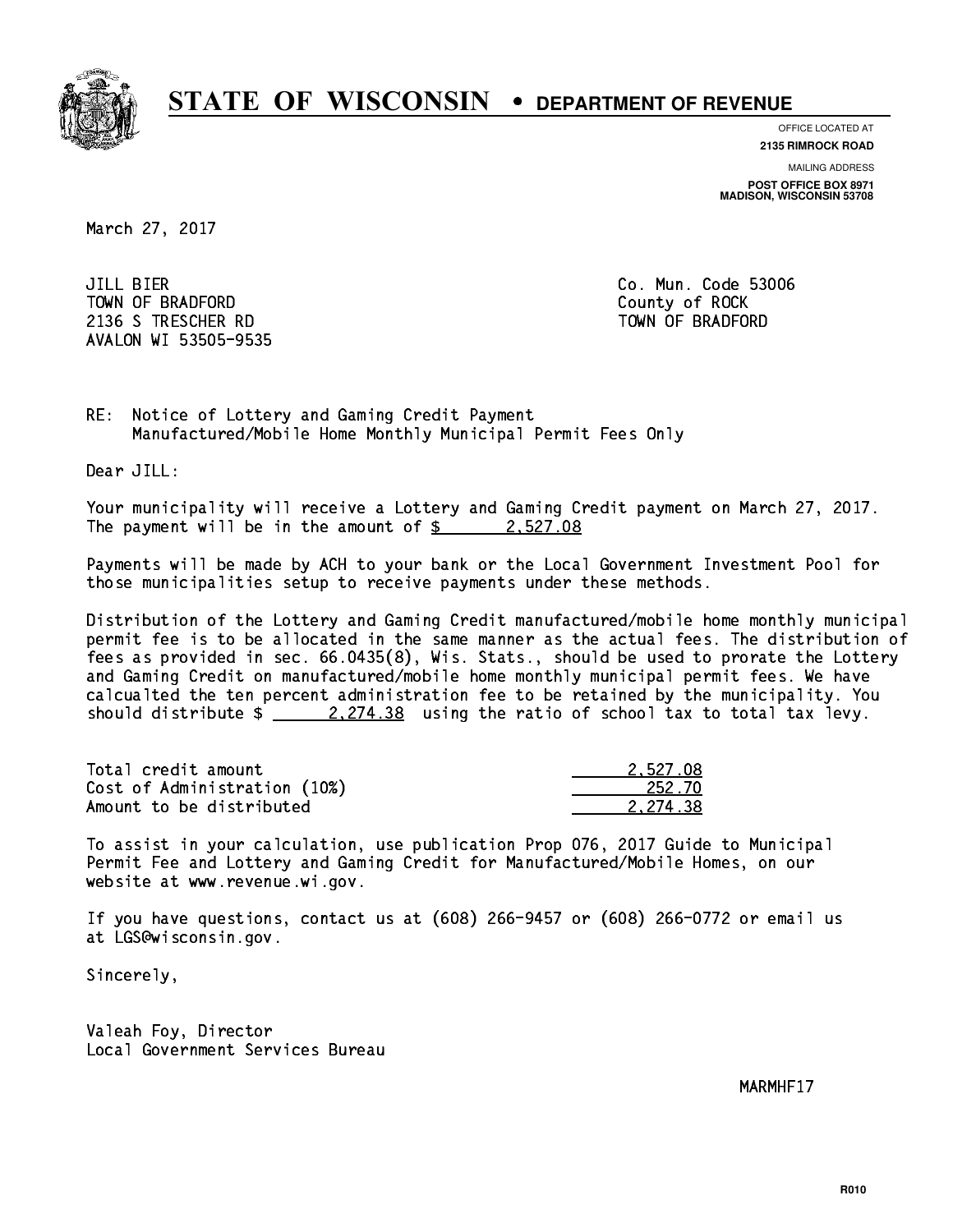

**OFFICE LOCATED AT**

**2135 RIMROCK ROAD**

**MAILING ADDRESS POST OFFICE BOX 8971 MADISON, WISCONSIN 53708**

March 27, 2017

 CONNIE ZIMMERMAN Co. Mun. Code 53012 TOWN OF FULTON County of ROCK 2738 W FULTON CENTER DR TOWN OF FULTON EDGERTON WI 53534-8528

RE: Notice of Lottery and Gaming Credit Payment Manufactured/Mobile Home Monthly Municipal Permit Fees Only

Dear CONNIE:

 Your municipality will receive a Lottery and Gaming Credit payment on March 27, 2017. The payment will be in the amount of  $\frac{2}{3}$  1,186.74

 Payments will be made by ACH to your bank or the Local Government Investment Pool for those municipalities setup to receive payments under these methods.

 Distribution of the Lottery and Gaming Credit manufactured/mobile home monthly municipal permit fee is to be allocated in the same manner as the actual fees. The distribution of fees as provided in sec. 66.0435(8), Wis. Stats., should be used to prorate the Lottery and Gaming Credit on manufactured/mobile home monthly municipal permit fees. We have calcualted the ten percent administration fee to be retained by the municipality. You should distribute  $\frac{1,068.07}{1,068.07}$  using the ratio of school tax to total tax levy.

| Total credit amount          | 1,186.74 |
|------------------------------|----------|
| Cost of Administration (10%) | 118.67   |
| Amount to be distributed     | 1.068.07 |

 To assist in your calculation, use publication Prop 076, 2017 Guide to Municipal Permit Fee and Lottery and Gaming Credit for Manufactured/Mobile Homes, on our website at www.revenue.wi.gov.

 If you have questions, contact us at (608) 266-9457 or (608) 266-0772 or email us at LGS@wisconsin.gov.

Sincerely,

 Valeah Foy, Director Local Government Services Bureau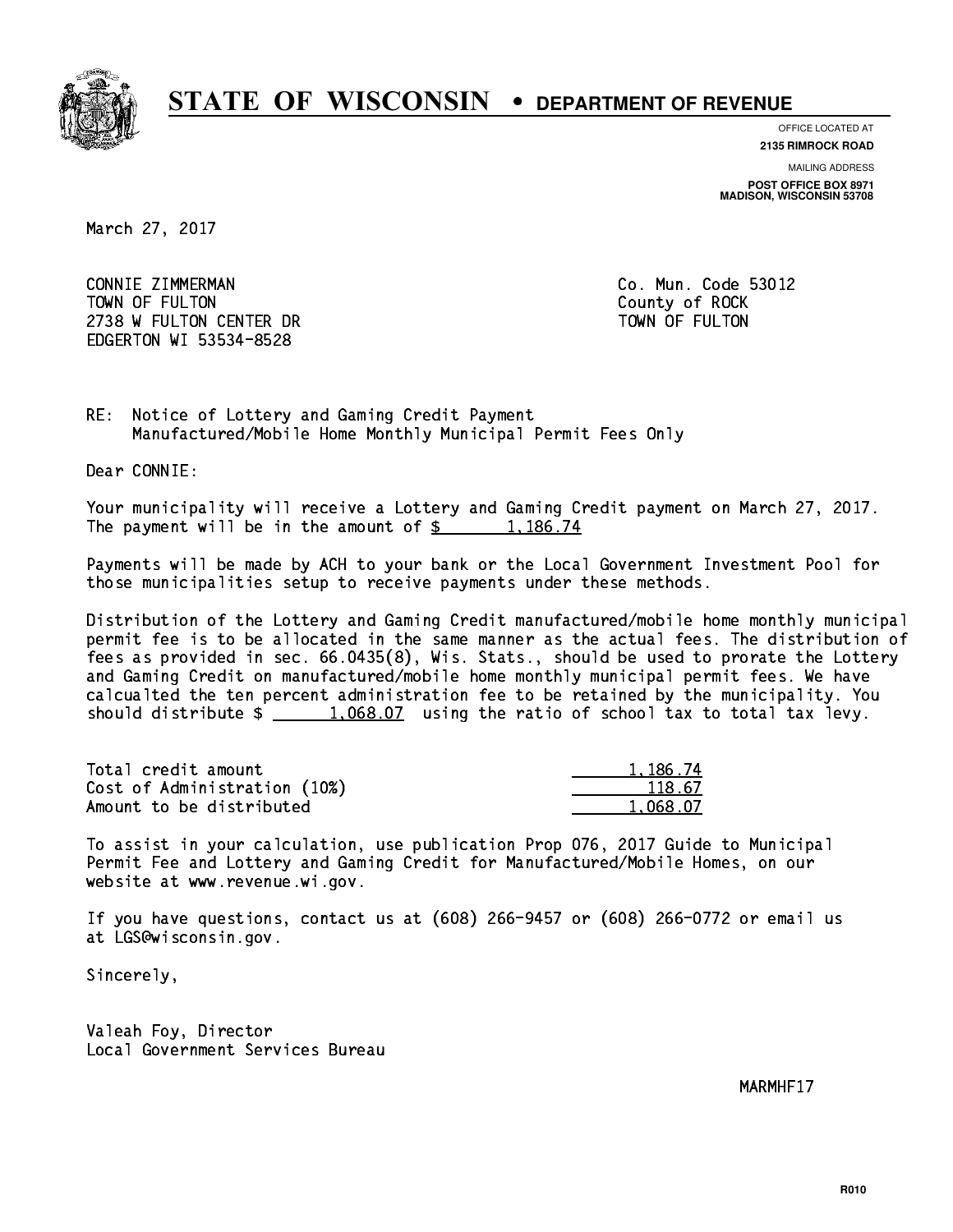

**OFFICE LOCATED AT**

**2135 RIMROCK ROAD**

**MAILING ADDRESS POST OFFICE BOX 8971 MADISON, WISCONSIN 53708**

March 27, 2017

LISA HANAUSKA TOWN OF LIMA 8314 E HARTZELL ROAD TOWN OF LIMA MILTON WI 53563

Co. Mun. Code 53022 County of ROCK

RE: Notice of Lottery and Gaming Credit Payment Manufactured/Mobile Home Monthly Municipal Permit Fees Only

Dear LISA:

 Your municipality will receive a Lottery and Gaming Credit payment on March 27, 2017. The payment will be in the amount of  $\frac{2}{3}$  12,086.94

 Payments will be made by ACH to your bank or the Local Government Investment Pool for those municipalities setup to receive payments under these methods.

 Distribution of the Lottery and Gaming Credit manufactured/mobile home monthly municipal permit fee is to be allocated in the same manner as the actual fees. The distribution of fees as provided in sec. 66.0435(8), Wis. Stats., should be used to prorate the Lottery and Gaming Credit on manufactured/mobile home monthly municipal permit fees. We have calcualted the ten percent administration fee to be retained by the municipality. You should distribute  $\frac{10,878.25}{2}$  using the ratio of school tax to total tax levy.

| Total credit amount          | 12,086.94 |
|------------------------------|-----------|
| Cost of Administration (10%) | 1,208.69  |
| Amount to be distributed     | 10.878.25 |

 To assist in your calculation, use publication Prop 076, 2017 Guide to Municipal Permit Fee and Lottery and Gaming Credit for Manufactured/Mobile Homes, on our website at www.revenue.wi.gov.

 If you have questions, contact us at (608) 266-9457 or (608) 266-0772 or email us at LGS@wisconsin.gov.

Sincerely,

 Valeah Foy, Director Local Government Services Bureau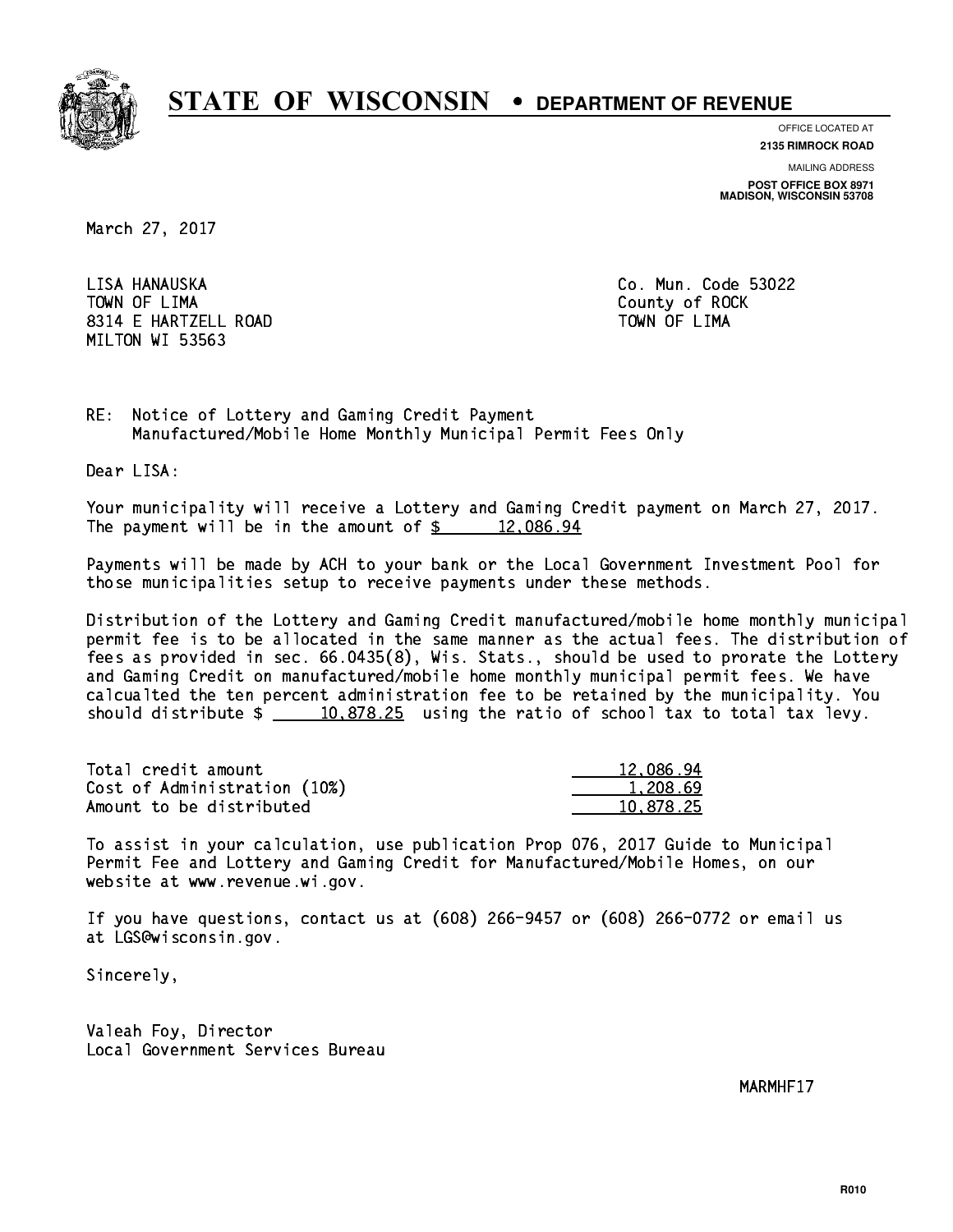

**OFFICE LOCATED AT**

**2135 RIMROCK ROAD**

**MAILING ADDRESS POST OFFICE BOX 8971 MADISON, WISCONSIN 53708**

March 27, 2017

GRACEANN TOBERMAN CONTROLLER CO. Mun. Code 53024 TOWN OF MAGNOLIA COUNTY OF ROCK 13343 W COUNTY RD B TOWN OF MAGNOLIA BRODHEAD WI 53520-9002

RE: Notice of Lottery and Gaming Credit Payment Manufactured/Mobile Home Monthly Municipal Permit Fees Only

Dear GRACEANN:

 Your municipality will receive a Lottery and Gaming Credit payment on March 27, 2017. The payment will be in the amount of  $\frac{2}{3}$  3,697.92

 Payments will be made by ACH to your bank or the Local Government Investment Pool for those municipalities setup to receive payments under these methods.

 Distribution of the Lottery and Gaming Credit manufactured/mobile home monthly municipal permit fee is to be allocated in the same manner as the actual fees. The distribution of fees as provided in sec. 66.0435(8), Wis. Stats., should be used to prorate the Lottery and Gaming Credit on manufactured/mobile home monthly municipal permit fees. We have calcualted the ten percent administration fee to be retained by the municipality. You should distribute  $\frac{2}{1}$   $\frac{3.328.13}{2}$  using the ratio of school tax to total tax levy.

| Total credit amount          | 3.697.92 |
|------------------------------|----------|
| Cost of Administration (10%) | 369.79   |
| Amount to be distributed     | 3.328.13 |

 To assist in your calculation, use publication Prop 076, 2017 Guide to Municipal Permit Fee and Lottery and Gaming Credit for Manufactured/Mobile Homes, on our website at www.revenue.wi.gov.

 If you have questions, contact us at (608) 266-9457 or (608) 266-0772 or email us at LGS@wisconsin.gov.

Sincerely,

 Valeah Foy, Director Local Government Services Bureau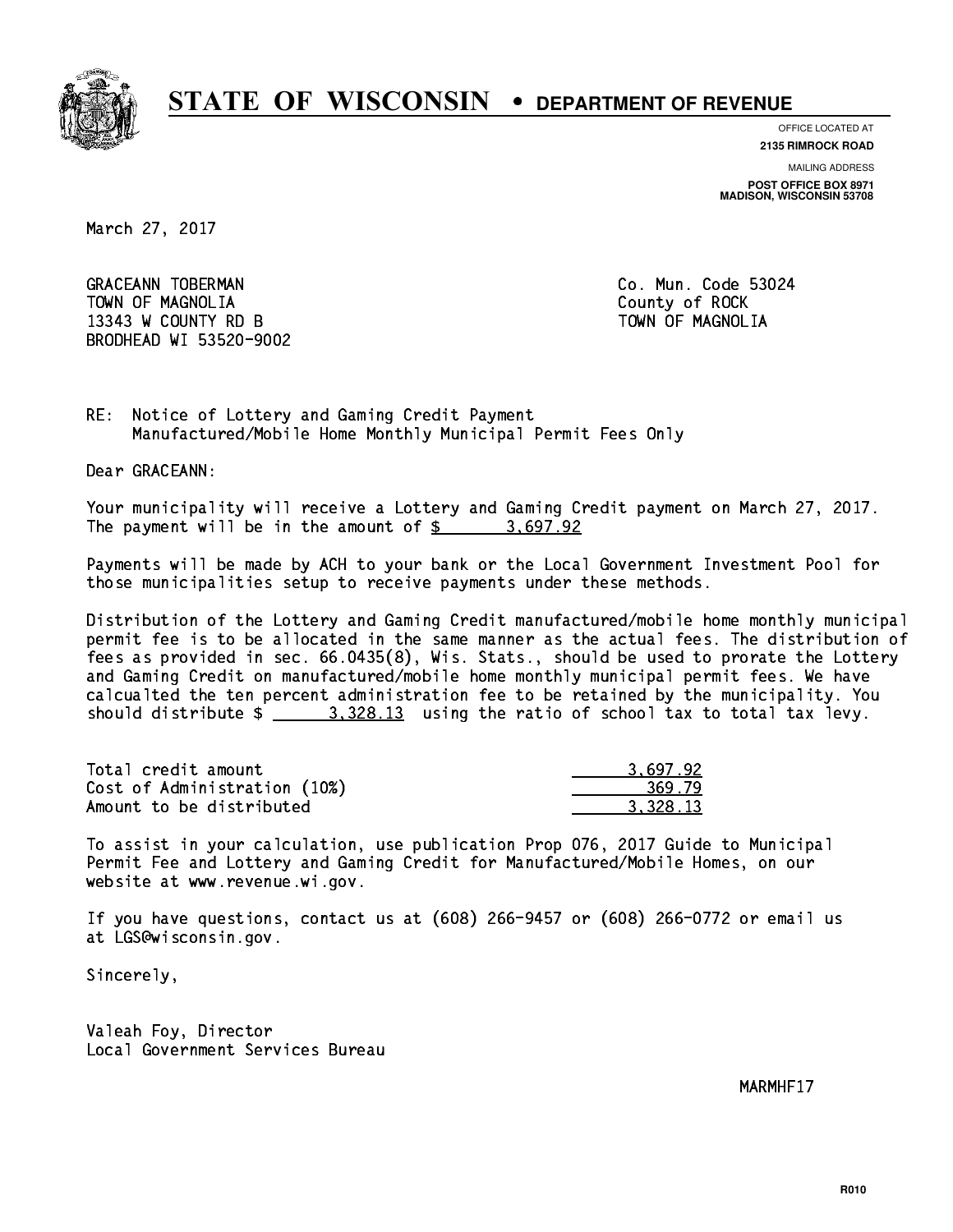

**OFFICE LOCATED AT 2135 RIMROCK ROAD**

**MAILING ADDRESS**

**POST OFFICE BOX 8971 MADISON, WISCONSIN 53708**

March 27, 2017

**DEBORAH BENNETT**  TOWN OF ROCK County of ROCK 5814 S DUGGAN RD TOWN OF ROCK BELOIT WI 53511-9046

Co. Mun. Code 53034

RE: Notice of Lottery and Gaming Credit Payment Manufactured/Mobile Home Monthly Municipal Permit Fees Only

Dear DEBORAH:

 Your municipality will receive a Lottery and Gaming Credit payment on March 27, 2017. The payment will be in the amount of  $\frac{23,566.68}{23,566.68}$ 

 Payments will be made by ACH to your bank or the Local Government Investment Pool for those municipalities setup to receive payments under these methods.

 Distribution of the Lottery and Gaming Credit manufactured/mobile home monthly municipal permit fee is to be allocated in the same manner as the actual fees. The distribution of fees as provided in sec. 66.0435(8), Wis. Stats., should be used to prorate the Lottery and Gaming Credit on manufactured/mobile home monthly municipal permit fees. We have calcualted the ten percent administration fee to be retained by the municipality. You should distribute  $\frac{21,210.02}{21,210.02}$  using the ratio of school tax to total tax levy.

| Total credit amount          | 23.566.68 |
|------------------------------|-----------|
| Cost of Administration (10%) | 2.356.66  |
| Amount to be distributed     | 21.210.02 |

 To assist in your calculation, use publication Prop 076, 2017 Guide to Municipal Permit Fee and Lottery and Gaming Credit for Manufactured/Mobile Homes, on our website at www.revenue.wi.gov.

 If you have questions, contact us at (608) 266-9457 or (608) 266-0772 or email us at LGS@wisconsin.gov.

Sincerely,

 Valeah Foy, Director Local Government Services Bureau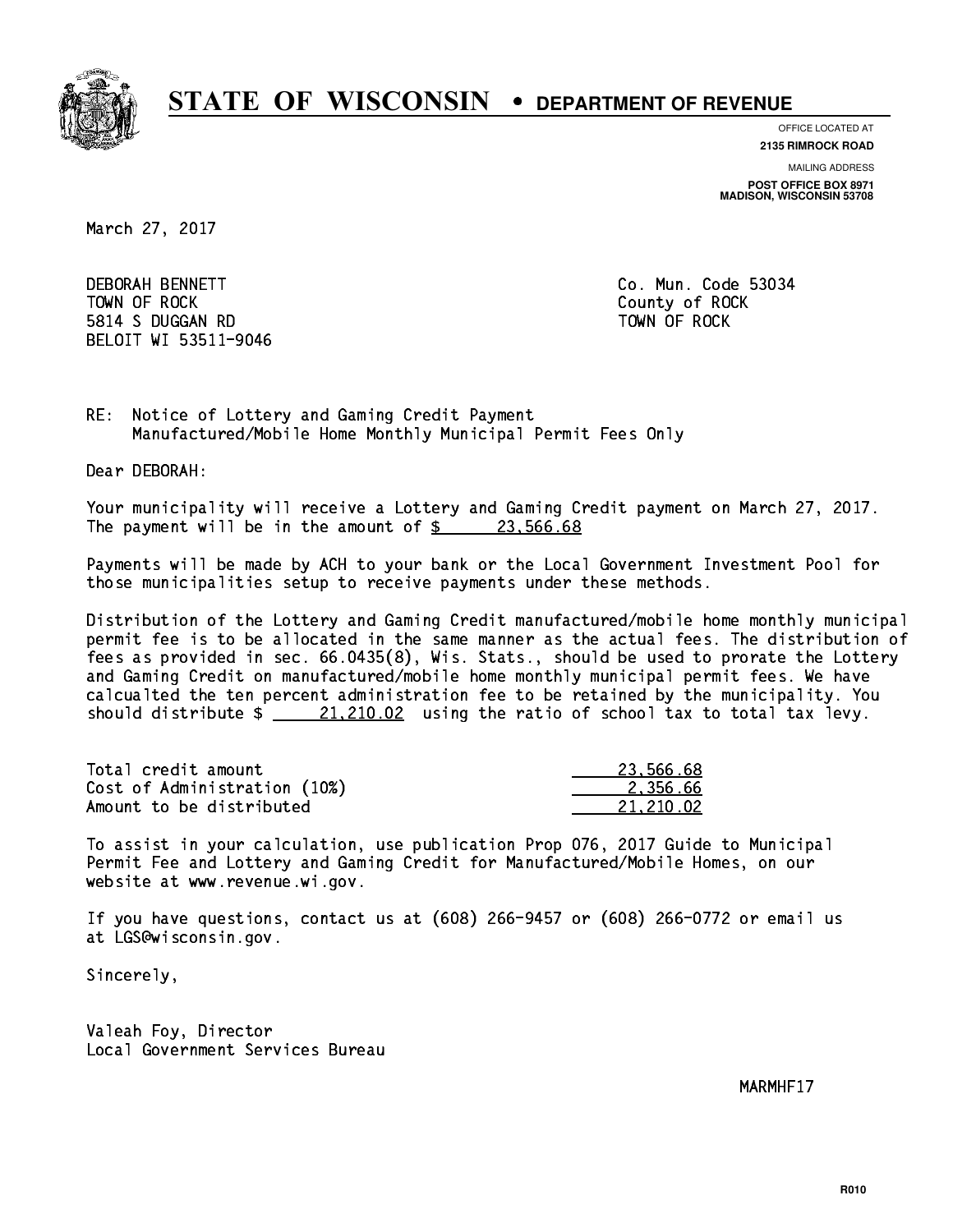

**OFFICE LOCATED AT**

**2135 RIMROCK ROAD**

**MAILING ADDRESS POST OFFICE BOX 8971 MADISON, WISCONSIN 53708**

March 27, 2017

 SHARON FRANKLIN Co. Mun. Code 53040 TOWN OF UNION County of ROCK 13847 W STATE RD 59 TOWN OF UNION EVANSVILLE WI 53536-9342

RE: Notice of Lottery and Gaming Credit Payment Manufactured/Mobile Home Monthly Municipal Permit Fees Only

Dear SHARON:

 Your municipality will receive a Lottery and Gaming Credit payment on March 27, 2017. The payment will be in the amount of \$ 5,623.45 \_\_\_\_\_\_\_\_\_\_\_\_\_\_\_\_

 Payments will be made by ACH to your bank or the Local Government Investment Pool for those municipalities setup to receive payments under these methods.

 Distribution of the Lottery and Gaming Credit manufactured/mobile home monthly municipal permit fee is to be allocated in the same manner as the actual fees. The distribution of fees as provided in sec. 66.0435(8), Wis. Stats., should be used to prorate the Lottery and Gaming Credit on manufactured/mobile home monthly municipal permit fees. We have calcualted the ten percent administration fee to be retained by the municipality. You should distribute  $\frac{2}{1}$   $\frac{5.061.11}{2}$  using the ratio of school tax to total tax levy.

| Total credit amount          | 5.623.45 |
|------------------------------|----------|
| Cost of Administration (10%) | 562.34   |
| Amount to be distributed     | 5.061.11 |

 To assist in your calculation, use publication Prop 076, 2017 Guide to Municipal Permit Fee and Lottery and Gaming Credit for Manufactured/Mobile Homes, on our website at www.revenue.wi.gov.

 If you have questions, contact us at (608) 266-9457 or (608) 266-0772 or email us at LGS@wisconsin.gov.

Sincerely,

 Valeah Foy, Director Local Government Services Bureau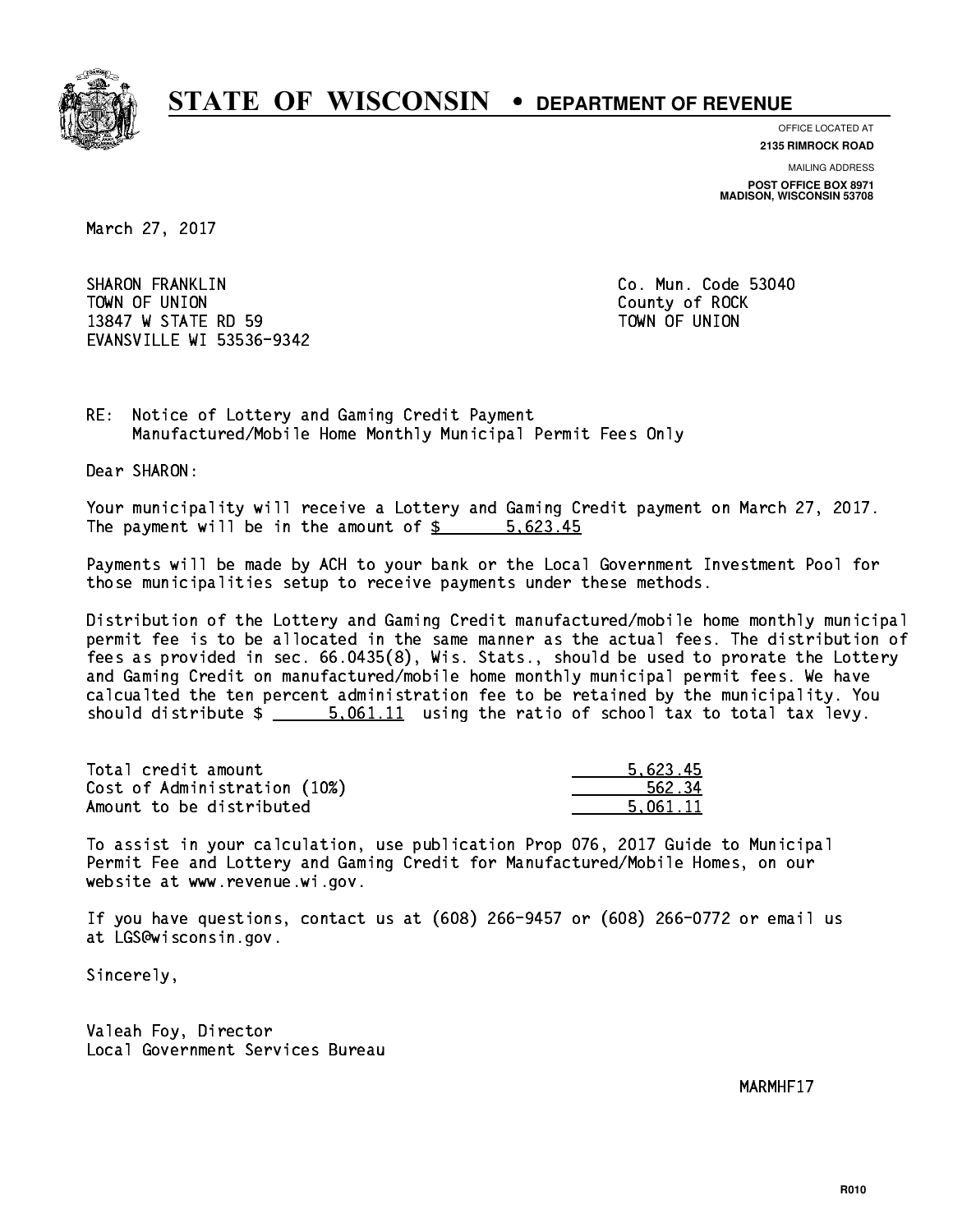

**OFFICE LOCATED AT**

**2135 RIMROCK ROAD**

**MAILING ADDRESS POST OFFICE BOX 8971 MADISON, WISCONSIN 53708**

March 27, 2017

**PAM FRANSEEN** VILLAGE OF CLINTON COUNTY OF ROCK P.O. BOX 129 VILLAGE OF CLINTON CLINTON WI 53525-0129

Co. Mun. Code 53111

RE: Notice of Lottery and Gaming Credit Payment Manufactured/Mobile Home Monthly Municipal Permit Fees Only

Dear PAM:

 Your municipality will receive a Lottery and Gaming Credit payment on March 27, 2017. The payment will be in the amount of  $\frac{2}{3}$  1,194.42

 Payments will be made by ACH to your bank or the Local Government Investment Pool for those municipalities setup to receive payments under these methods.

 Distribution of the Lottery and Gaming Credit manufactured/mobile home monthly municipal permit fee is to be allocated in the same manner as the actual fees. The distribution of fees as provided in sec. 66.0435(8), Wis. Stats., should be used to prorate the Lottery and Gaming Credit on manufactured/mobile home monthly municipal permit fees. We have calcualted the ten percent administration fee to be retained by the municipality. You should distribute  $\frac{1,074.98}{1,074.98}$  using the ratio of school tax to total tax levy.

| Total credit amount          | 1.194.42 |
|------------------------------|----------|
| Cost of Administration (10%) | 11944    |
| Amount to be distributed     | 1.074.98 |

 To assist in your calculation, use publication Prop 076, 2017 Guide to Municipal Permit Fee and Lottery and Gaming Credit for Manufactured/Mobile Homes, on our website at www.revenue.wi.gov.

 If you have questions, contact us at (608) 266-9457 or (608) 266-0772 or email us at LGS@wisconsin.gov.

Sincerely,

 Valeah Foy, Director Local Government Services Bureau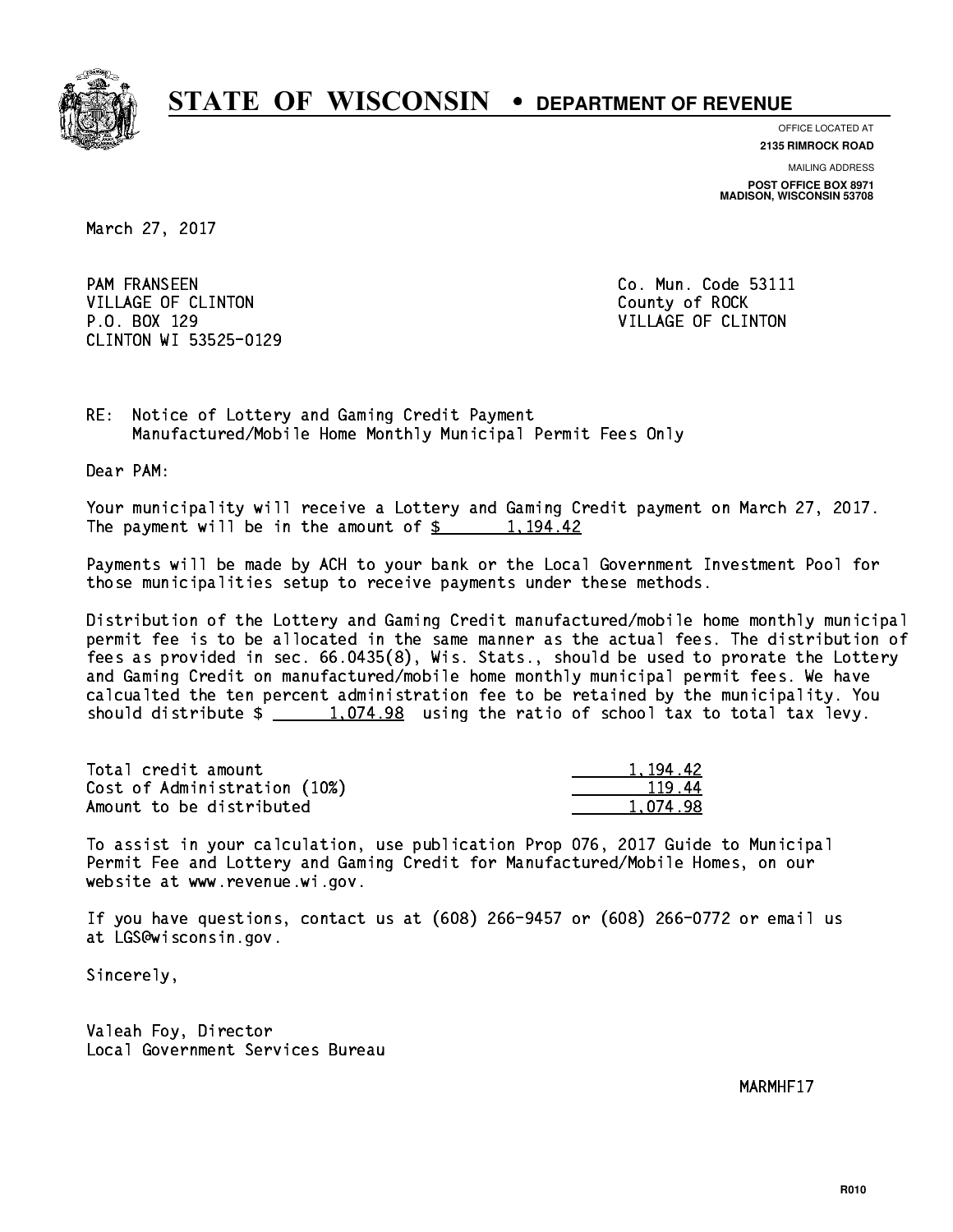

**OFFICE LOCATED AT**

**2135 RIMROCK ROAD**

**MAILING ADDRESS**

**POST OFFICE BOX 8971 MADISON, WISCONSIN 53708**

March 27, 2017

 LILLIAN MORROW Co. Mun. Code 53206 CITY OF BELOIT County of ROCK 100 STATE ST CITY OF BELOIT BELOIT WI 53511-6234

RE: Notice of Lottery and Gaming Credit Payment Manufactured/Mobile Home Monthly Municipal Permit Fees Only

Dear LILLIAN:

 Your municipality will receive a Lottery and Gaming Credit payment on March 27, 2017. The payment will be in the amount of  $\frac{2}{3}$  1,617.48

 Payments will be made by ACH to your bank or the Local Government Investment Pool for those municipalities setup to receive payments under these methods.

 Distribution of the Lottery and Gaming Credit manufactured/mobile home monthly municipal permit fee is to be allocated in the same manner as the actual fees. The distribution of fees as provided in sec. 66.0435(8), Wis. Stats., should be used to prorate the Lottery and Gaming Credit on manufactured/mobile home monthly municipal permit fees. We have calcualted the ten percent administration fee to be retained by the municipality. You should distribute  $\frac{1.455.74}{1.455.74}$  using the ratio of school tax to total tax levy.

| Total credit amount          | 1.617.48 |
|------------------------------|----------|
| Cost of Administration (10%) | 161.74   |
| Amount to be distributed     | 1.455.74 |

 To assist in your calculation, use publication Prop 076, 2017 Guide to Municipal Permit Fee and Lottery and Gaming Credit for Manufactured/Mobile Homes, on our website at www.revenue.wi.gov.

 If you have questions, contact us at (608) 266-9457 or (608) 266-0772 or email us at LGS@wisconsin.gov.

Sincerely,

 Valeah Foy, Director Local Government Services Bureau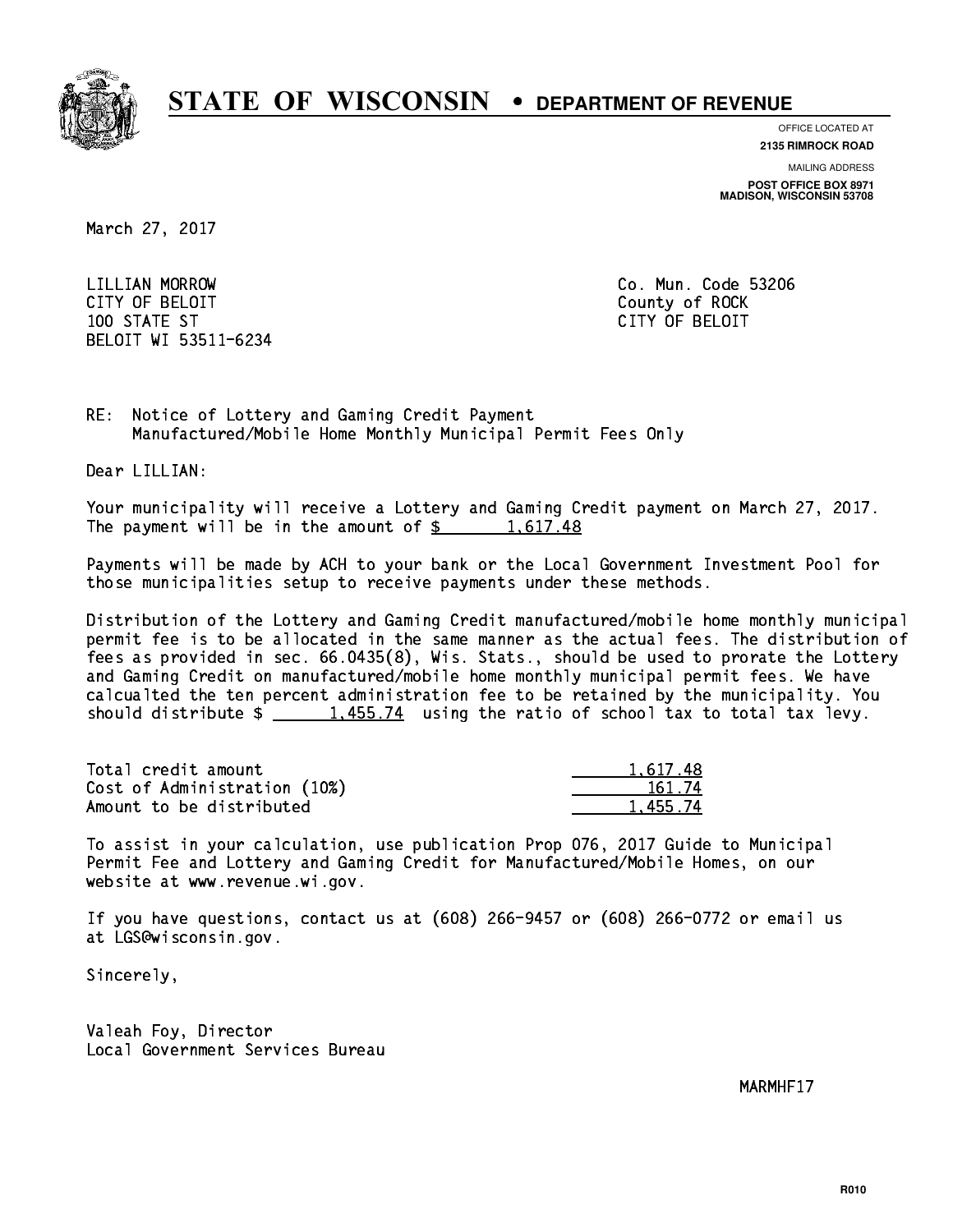

**OFFICE LOCATED AT**

**2135 RIMROCK ROAD**

**MAILING ADDRESS POST OFFICE BOX 8971 MADISON, WISCONSIN 53708**

March 27, 2017

DAVID GODEK CITY OF JANESVILLE **COUNTY COUNTY OF ROCK** PO BOX 5005 JANESVILLE WI 53547-5005

Co. Mun. Code 53241 CITY OF JANESVILLE

RE: Notice of Lottery and Gaming Credit Payment Manufactured/Mobile Home Monthly Municipal Permit Fees Only

Dear DAVID:

 Your municipality will receive a Lottery and Gaming Credit payment on March 27, 2017. The payment will be in the amount of  $\frac{21,331.99}{2}$ 

 Payments will be made by ACH to your bank or the Local Government Investment Pool for those municipalities setup to receive payments under these methods.

 Distribution of the Lottery and Gaming Credit manufactured/mobile home monthly municipal permit fee is to be allocated in the same manner as the actual fees. The distribution of fees as provided in sec. 66.0435(8), Wis. Stats., should be used to prorate the Lottery and Gaming Credit on manufactured/mobile home monthly municipal permit fees. We have calcualted the ten percent administration fee to be retained by the municipality. You should distribute  $\frac{19,198.80}{2}$  using the ratio of school tax to total tax levy.

| Total credit amount          | 21.331.99 |
|------------------------------|-----------|
| Cost of Administration (10%) | 2.133.19  |
| Amount to be distributed     | 19.198.80 |

 To assist in your calculation, use publication Prop 076, 2017 Guide to Municipal Permit Fee and Lottery and Gaming Credit for Manufactured/Mobile Homes, on our website at www.revenue.wi.gov.

 If you have questions, contact us at (608) 266-9457 or (608) 266-0772 or email us at LGS@wisconsin.gov.

Sincerely,

 Valeah Foy, Director Local Government Services Bureau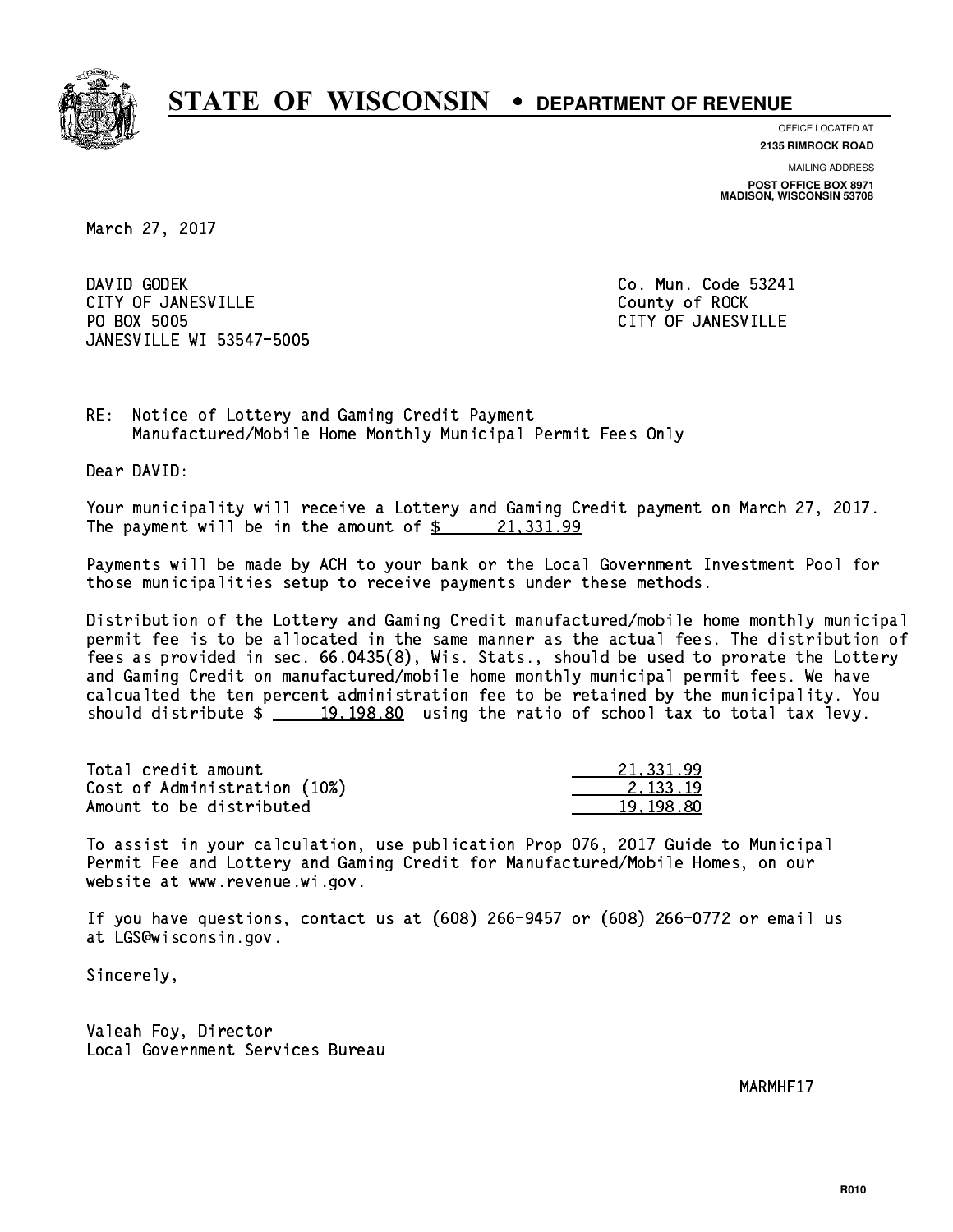

**OFFICE LOCATED AT**

**2135 RIMROCK ROAD**

**MAILING ADDRESS POST OFFICE BOX 8971 MADISON, WISCONSIN 53708**

March 27, 2017

 VICKIE RICHARDSON Co. Mun. Code 54012 TOWN OF FLAMBEAU COUNTY OF RUSK W8392 E PARKVIEW RD TOWN OF FLAMBEAU LADYSMITH WI 54848-9630

RE: Notice of Lottery and Gaming Credit Payment Manufactured/Mobile Home Monthly Municipal Permit Fees Only

Dear VICKIE:

 Your municipality will receive a Lottery and Gaming Credit payment on March 27, 2017. The payment will be in the amount of  $\frac{2}{3}$  2,381.02

 Payments will be made by ACH to your bank or the Local Government Investment Pool for those municipalities setup to receive payments under these methods.

 Distribution of the Lottery and Gaming Credit manufactured/mobile home monthly municipal permit fee is to be allocated in the same manner as the actual fees. The distribution of fees as provided in sec. 66.0435(8), Wis. Stats., should be used to prorate the Lottery and Gaming Credit on manufactured/mobile home monthly municipal permit fees. We have calcualted the ten percent administration fee to be retained by the municipality. You should distribute  $\frac{2.142.92}{2.142.92}$  using the ratio of school tax to total tax levy.

| Total credit amount          | 2.381.02 |
|------------------------------|----------|
| Cost of Administration (10%) | 238.10   |
| Amount to be distributed     | 2.142.92 |

 To assist in your calculation, use publication Prop 076, 2017 Guide to Municipal Permit Fee and Lottery and Gaming Credit for Manufactured/Mobile Homes, on our website at www.revenue.wi.gov.

 If you have questions, contact us at (608) 266-9457 or (608) 266-0772 or email us at LGS@wisconsin.gov.

Sincerely,

 Valeah Foy, Director Local Government Services Bureau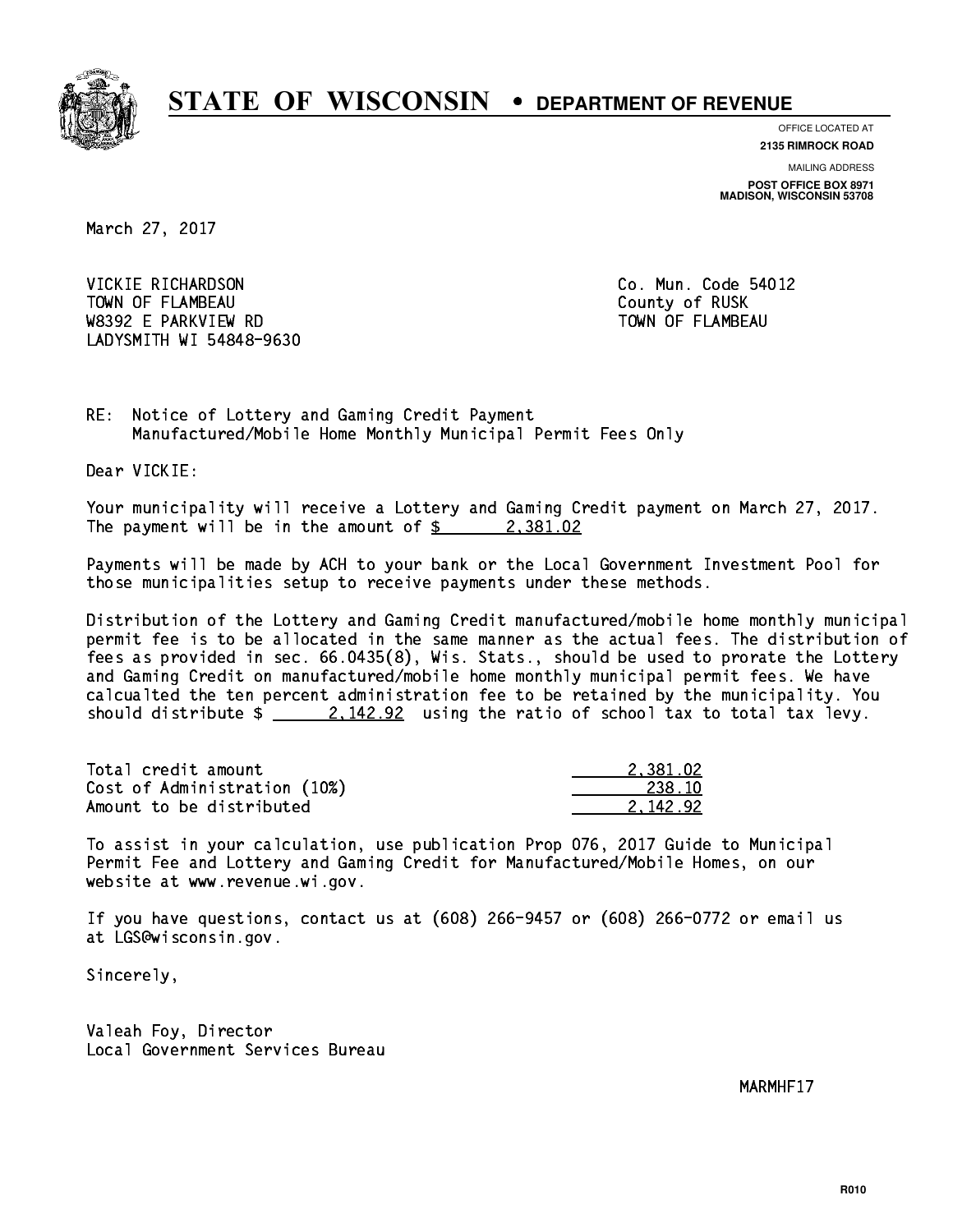

**OFFICE LOCATED AT**

**2135 RIMROCK ROAD**

**MAILING ADDRESS POST OFFICE BOX 8971 MADISON, WISCONSIN 53708**

March 27, 2017

 TERRY HEGEHOLZ Co. Mun. Code 54106 VILLAGE OF BRUCE COUNTY OF RUSK PO BOX 238 VILLAGE OF BRUCE BRUCE WI 54819-0238

RE: Notice of Lottery and Gaming Credit Payment Manufactured/Mobile Home Monthly Municipal Permit Fees Only

Dear TERRY:

 Your municipality will receive a Lottery and Gaming Credit payment on March 27, 2017. The payment will be in the amount of  $\frac{2}{3}$  1,769.28

 Payments will be made by ACH to your bank or the Local Government Investment Pool for those municipalities setup to receive payments under these methods.

 Distribution of the Lottery and Gaming Credit manufactured/mobile home monthly municipal permit fee is to be allocated in the same manner as the actual fees. The distribution of fees as provided in sec. 66.0435(8), Wis. Stats., should be used to prorate the Lottery and Gaming Credit on manufactured/mobile home monthly municipal permit fees. We have calcualted the ten percent administration fee to be retained by the municipality. You should distribute  $\frac{1.592.36}{1.592.36}$  using the ratio of school tax to total tax levy.

| Total credit amount          | 1,769.28 |
|------------------------------|----------|
| Cost of Administration (10%) | 176.92   |
| Amount to be distributed     | 1,592.36 |

 To assist in your calculation, use publication Prop 076, 2017 Guide to Municipal Permit Fee and Lottery and Gaming Credit for Manufactured/Mobile Homes, on our website at www.revenue.wi.gov.

 If you have questions, contact us at (608) 266-9457 or (608) 266-0772 or email us at LGS@wisconsin.gov.

Sincerely,

 Valeah Foy, Director Local Government Services Bureau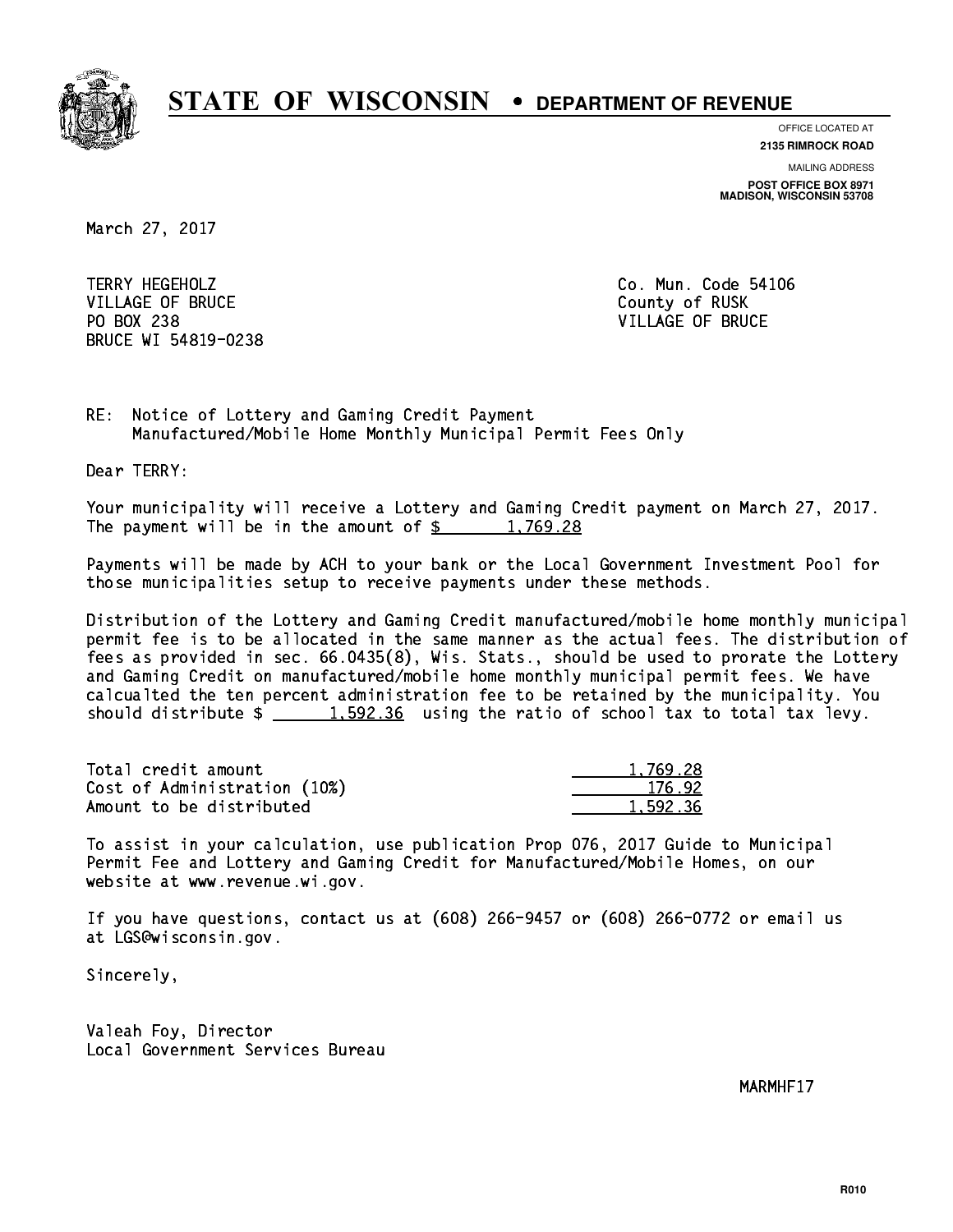

**OFFICE LOCATED AT**

**2135 RIMROCK ROAD**

**MAILING ADDRESS POST OFFICE BOX 8971 MADISON, WISCONSIN 53708**

March 27, 2017

JANICE KRINGS VILLAGE OF HAWKINS COUNTY OF RUSK PO BOX 108 VILLAGE OF HAWKINS HAWKINS WI 54530-0108

Co. Mun. Code 54136

RE: Notice of Lottery and Gaming Credit Payment Manufactured/Mobile Home Monthly Municipal Permit Fees Only

Dear JANICE:

 Your municipality will receive a Lottery and Gaming Credit payment on March 27, 2017. The payment will be in the amount of  $\frac{2}{3}$  1,031.05

 Payments will be made by ACH to your bank or the Local Government Investment Pool for those municipalities setup to receive payments under these methods.

 Distribution of the Lottery and Gaming Credit manufactured/mobile home monthly municipal permit fee is to be allocated in the same manner as the actual fees. The distribution of fees as provided in sec. 66.0435(8), Wis. Stats., should be used to prorate the Lottery and Gaming Credit on manufactured/mobile home monthly municipal permit fees. We have calcualted the ten percent administration fee to be retained by the municipality. You should distribute  $\frac{27.95}{27.95}$  using the ratio of school tax to total tax levy.

| Total credit amount          | 1.031.05 |
|------------------------------|----------|
| Cost of Administration (10%) | 103.10   |
| Amount to be distributed     | 927 95   |

 To assist in your calculation, use publication Prop 076, 2017 Guide to Municipal Permit Fee and Lottery and Gaming Credit for Manufactured/Mobile Homes, on our website at www.revenue.wi.gov.

 If you have questions, contact us at (608) 266-9457 or (608) 266-0772 or email us at LGS@wisconsin.gov.

Sincerely,

 Valeah Foy, Director Local Government Services Bureau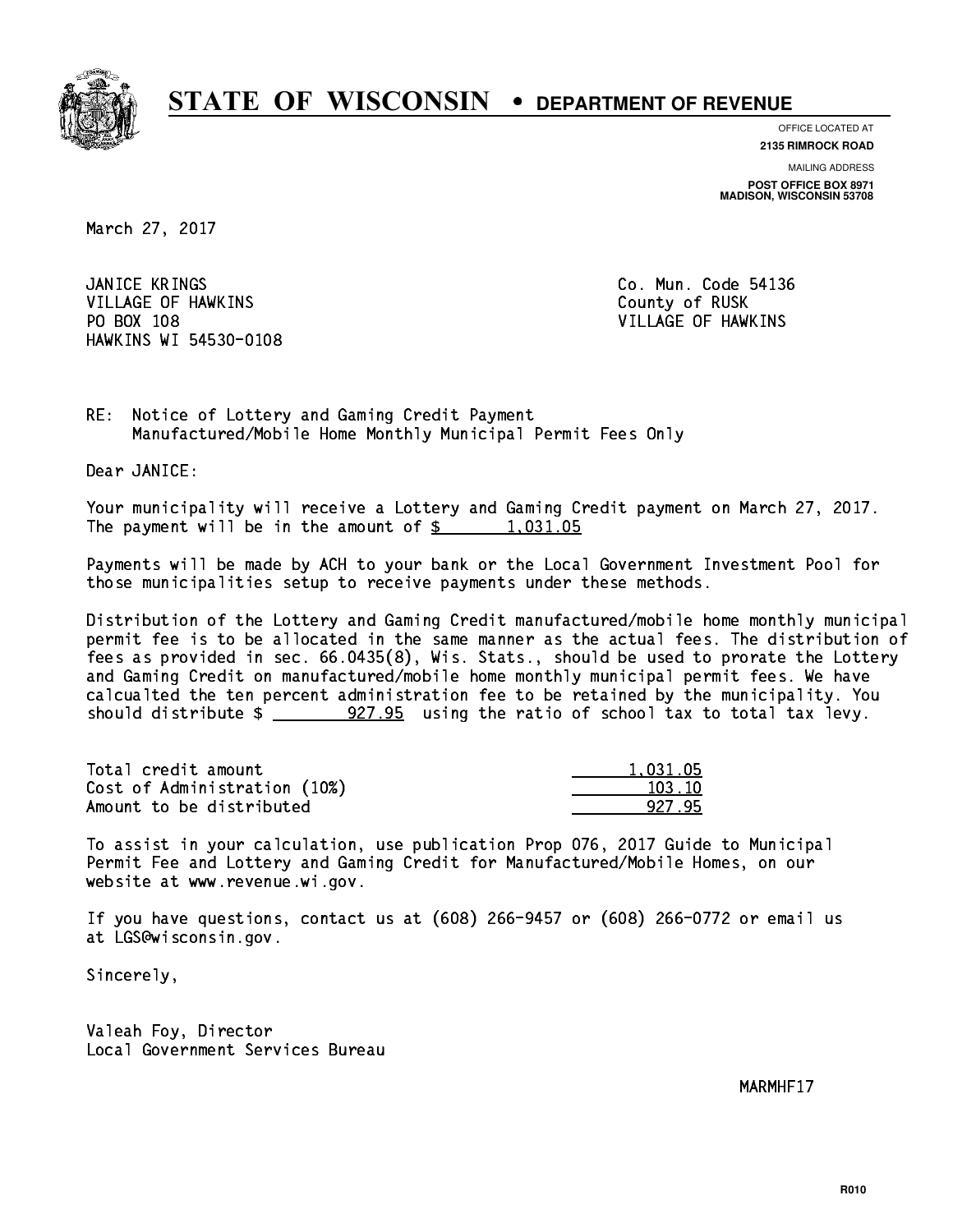

**OFFICE LOCATED AT**

**2135 RIMROCK ROAD**

**MAILING ADDRESS POST OFFICE BOX 8971 MADISON, WISCONSIN 53708**

March 27, 2017

MARY DICUS VILLAGE OF SHELDON COUNTY OF RUSK N643 7TH AVENUE VILLAGE OF SHELDON SHELDON WI 54766-9798

Co. Mun. Code 54181

RE: Notice of Lottery and Gaming Credit Payment Manufactured/Mobile Home Monthly Municipal Permit Fees Only

Dear MARY:

 Your municipality will receive a Lottery and Gaming Credit payment on March 27, 2017. The payment will be in the amount of  $\frac{2}{3}$ 48.60

 Payments will be made by ACH to your bank or the Local Government Investment Pool for those municipalities setup to receive payments under these methods.

 Distribution of the Lottery and Gaming Credit manufactured/mobile home monthly municipal permit fee is to be allocated in the same manner as the actual fees. The distribution of fees as provided in sec. 66.0435(8), Wis. Stats., should be used to prorate the Lottery and Gaming Credit on manufactured/mobile home monthly municipal permit fees. We have calcualted the ten percent administration fee to be retained by the municipality. You should distribute  $\frac{43.74}{1}$  using the ratio of school tax to total tax levy.

Total credit amount Cost of Administration (10%) Amount to be distributed

| ! 60 |
|------|
| - 86 |
| 3.74 |

 To assist in your calculation, use publication Prop 076, 2017 Guide to Municipal Permit Fee and Lottery and Gaming Credit for Manufactured/Mobile Homes, on our website at www.revenue.wi.gov.

 If you have questions, contact us at (608) 266-9457 or (608) 266-0772 or email us at LGS@wisconsin.gov.

Sincerely,

 Valeah Foy, Director Local Government Services Bureau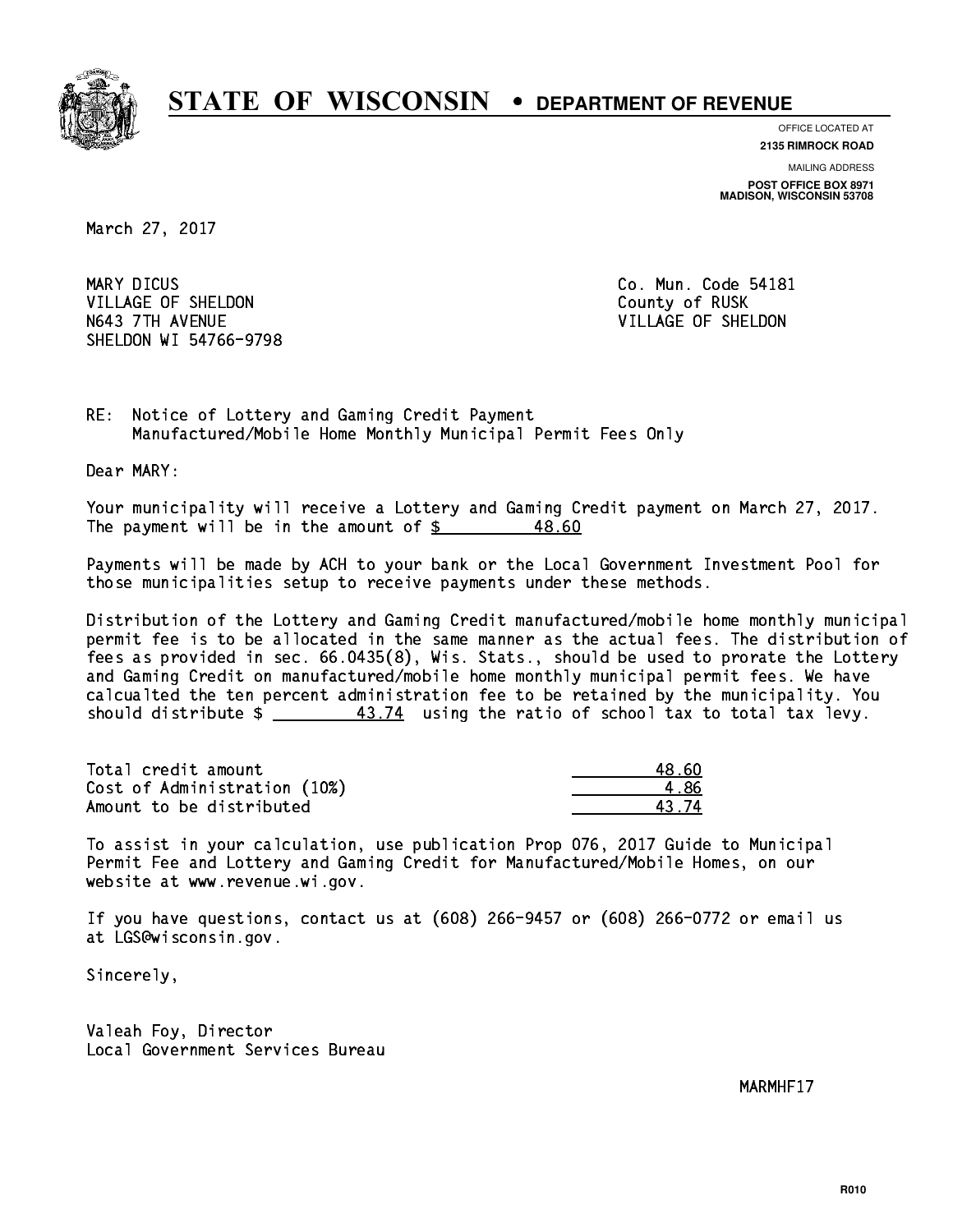

**OFFICE LOCATED AT**

**2135 RIMROCK ROAD**

**MAILING ADDRESS POST OFFICE BOX 8971 MADISON, WISCONSIN 53708**

March 27, 2017

 SHERI SODERQUIST Co. Mun. Code 55026 TOWN OF RICHMOND COUNTY COUNTY OF ST CROIX 1525 COUNTY RD A TOWN OF RICHMOND NEW RICHMOND WI 54017-6312

RE: Notice of Lottery and Gaming Credit Payment Manufactured/Mobile Home Monthly Municipal Permit Fees Only

Dear SHERI:

 Your municipality will receive a Lottery and Gaming Credit payment on March 27, 2017. The payment will be in the amount of  $\frac{2}{3}$  2,368.92

 Payments will be made by ACH to your bank or the Local Government Investment Pool for those municipalities setup to receive payments under these methods.

 Distribution of the Lottery and Gaming Credit manufactured/mobile home monthly municipal permit fee is to be allocated in the same manner as the actual fees. The distribution of fees as provided in sec. 66.0435(8), Wis. Stats., should be used to prorate the Lottery and Gaming Credit on manufactured/mobile home monthly municipal permit fees. We have calcualted the ten percent administration fee to be retained by the municipality. You should distribute  $\frac{2.132.03}{2.132.03}$  using the ratio of school tax to total tax levy.

| Total credit amount          | 2.368.92 |
|------------------------------|----------|
| Cost of Administration (10%) | 236.89   |
| Amount to be distributed     | 2.132.03 |

 To assist in your calculation, use publication Prop 076, 2017 Guide to Municipal Permit Fee and Lottery and Gaming Credit for Manufactured/Mobile Homes, on our website at www.revenue.wi.gov.

 If you have questions, contact us at (608) 266-9457 or (608) 266-0772 or email us at LGS@wisconsin.gov.

Sincerely,

 Valeah Foy, Director Local Government Services Bureau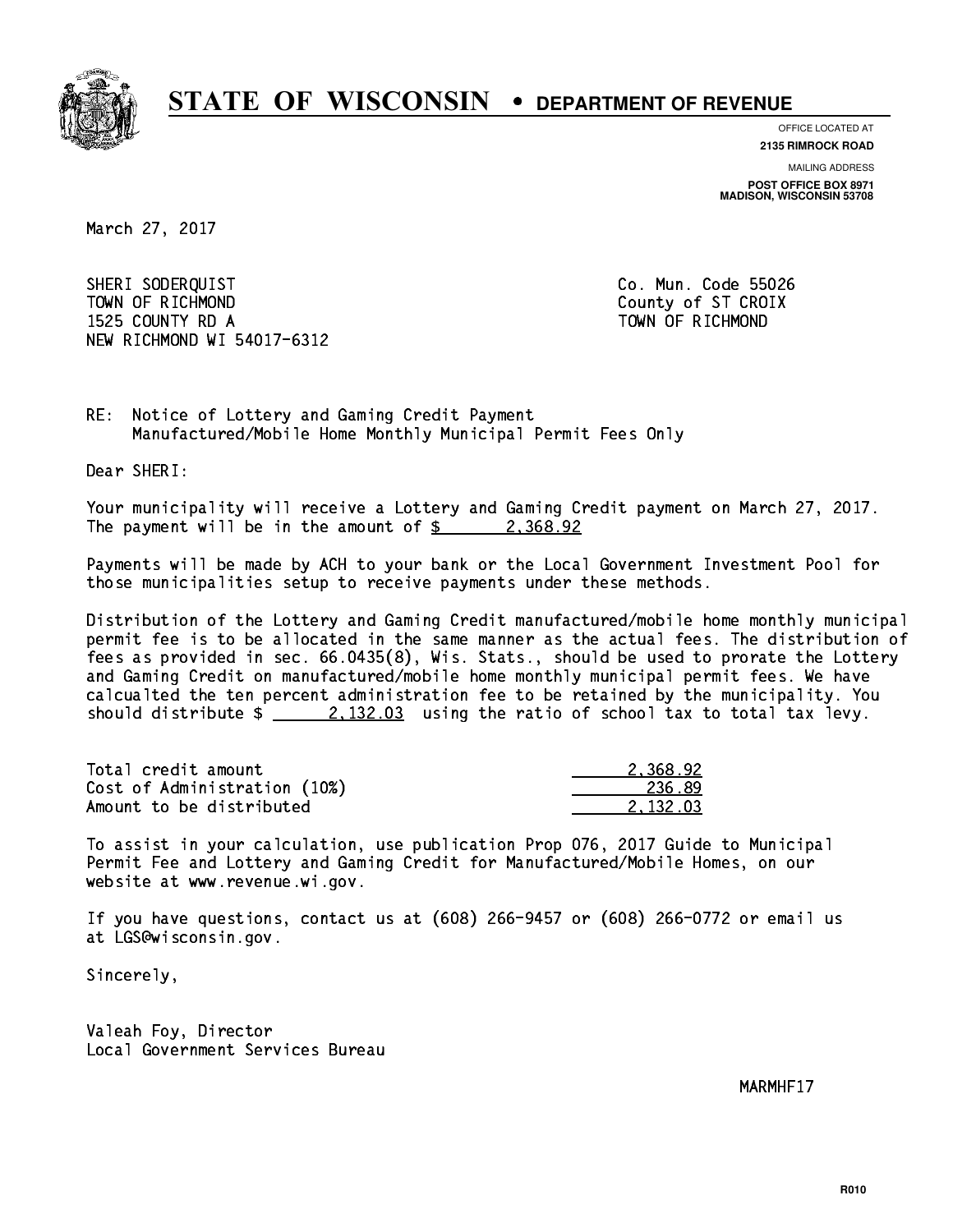

**OFFICE LOCATED AT**

**2135 RIMROCK ROAD**

**MAILING ADDRESS POST OFFICE BOX 8971 MADISON, WISCONSIN 53708**

March 27, 2017

 NICOLE STEWART Co. Mun. Code 55030 TOWN OF SAINT JOSEPH COUNTY OF STICROIX HUDSON WI 54016-6712

1337 COUNTY RD V TOWN OF SAINT JOSEPH

RE: Notice of Lottery and Gaming Credit Payment Manufactured/Mobile Home Monthly Municipal Permit Fees Only

Dear NICOLE:

 Your municipality will receive a Lottery and Gaming Credit payment on March 27, 2017. The payment will be in the amount of \$ 3,177.28 \_\_\_\_\_\_\_\_\_\_\_\_\_\_\_\_

 Payments will be made by ACH to your bank or the Local Government Investment Pool for those municipalities setup to receive payments under these methods.

 Distribution of the Lottery and Gaming Credit manufactured/mobile home monthly municipal permit fee is to be allocated in the same manner as the actual fees. The distribution of fees as provided in sec. 66.0435(8), Wis. Stats., should be used to prorate the Lottery and Gaming Credit on manufactured/mobile home monthly municipal permit fees. We have calcualted the ten percent administration fee to be retained by the municipality. You should distribute  $\frac{2.859.56}{2.859.56}$  using the ratio of school tax to total tax levy.

| Total credit amount          | 3.177.28 |
|------------------------------|----------|
| Cost of Administration (10%) | 317.72   |
| Amount to be distributed     | 2.859.56 |

 To assist in your calculation, use publication Prop 076, 2017 Guide to Municipal Permit Fee and Lottery and Gaming Credit for Manufactured/Mobile Homes, on our website at www.revenue.wi.gov.

 If you have questions, contact us at (608) 266-9457 or (608) 266-0772 or email us at LGS@wisconsin.gov.

Sincerely,

 Valeah Foy, Director Local Government Services Bureau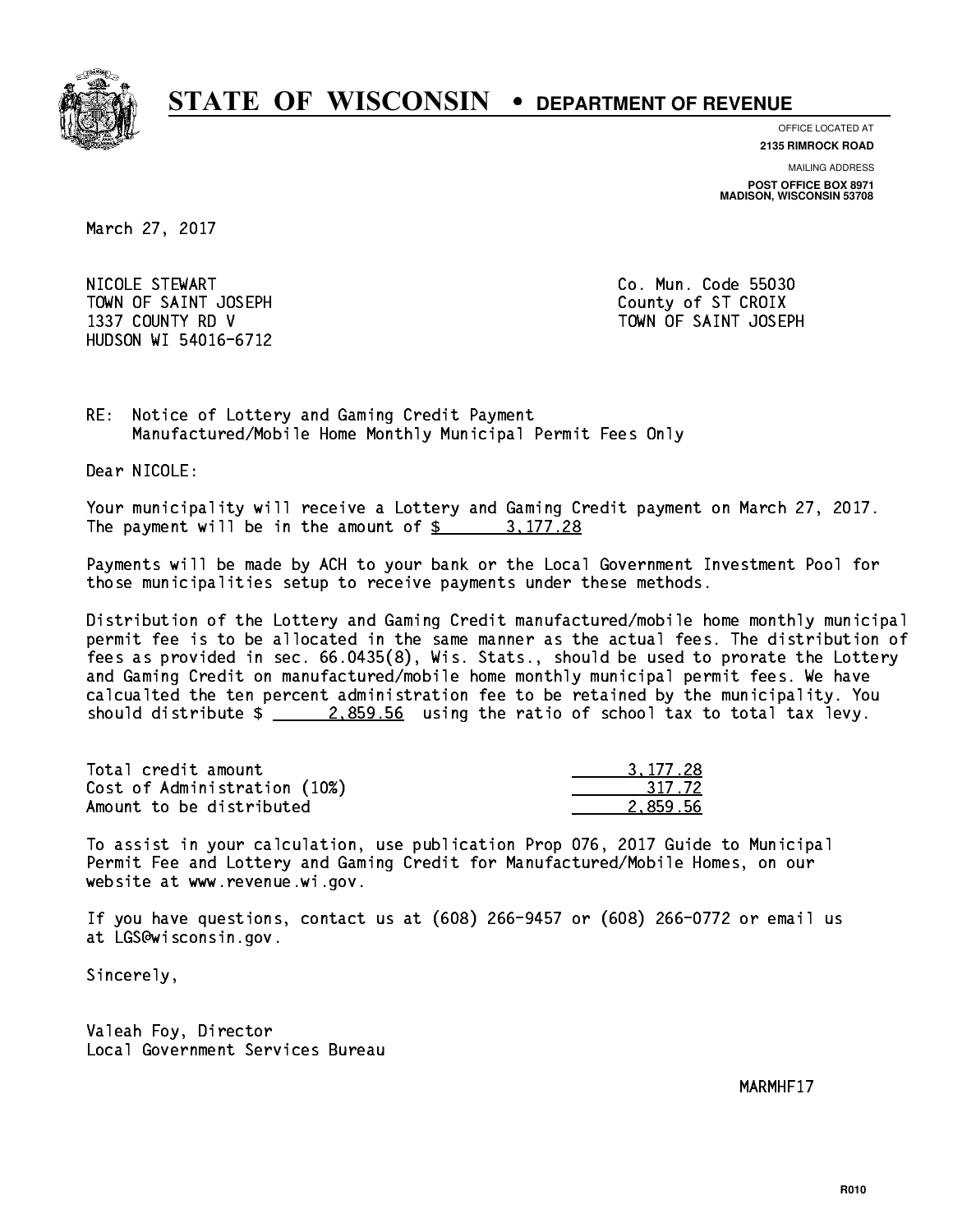

**OFFICE LOCATED AT**

**2135 RIMROCK ROAD**

**MAILING ADDRESS**

**POST OFFICE BOX 8971 MADISON, WISCONSIN 53708**

March 27, 2017

JERI KOESTER TOWN OF SOMERSET COUNTY OF STATES COUNTY OF STATES OF STATES OF STATES OF STATES OF STATES OF STATES OF STATES PO BOX 248 PO BOX 248 TOWN OF SOMERSET SOMERSET WI 54025-0248

Co. Mun. Code 55032

RE: Notice of Lottery and Gaming Credit Payment Manufactured/Mobile Home Monthly Municipal Permit Fees Only

Dear JERI:

 Your municipality will receive a Lottery and Gaming Credit payment on March 27, 2017. The payment will be in the amount of  $\frac{2}{3}$  2,586.18

 Payments will be made by ACH to your bank or the Local Government Investment Pool for those municipalities setup to receive payments under these methods.

 Distribution of the Lottery and Gaming Credit manufactured/mobile home monthly municipal permit fee is to be allocated in the same manner as the actual fees. The distribution of fees as provided in sec. 66.0435(8), Wis. Stats., should be used to prorate the Lottery and Gaming Credit on manufactured/mobile home monthly municipal permit fees. We have calcualted the ten percent administration fee to be retained by the municipality. You should distribute  $\frac{2,327.57}{2}$  using the ratio of school tax to total tax levy.

| Total credit amount          | 2.586.18 |
|------------------------------|----------|
| Cost of Administration (10%) | 258.61   |
| Amount to be distributed     | 2.327.57 |

 To assist in your calculation, use publication Prop 076, 2017 Guide to Municipal Permit Fee and Lottery and Gaming Credit for Manufactured/Mobile Homes, on our website at www.revenue.wi.gov.

 If you have questions, contact us at (608) 266-9457 or (608) 266-0772 or email us at LGS@wisconsin.gov.

Sincerely,

 Valeah Foy, Director Local Government Services Bureau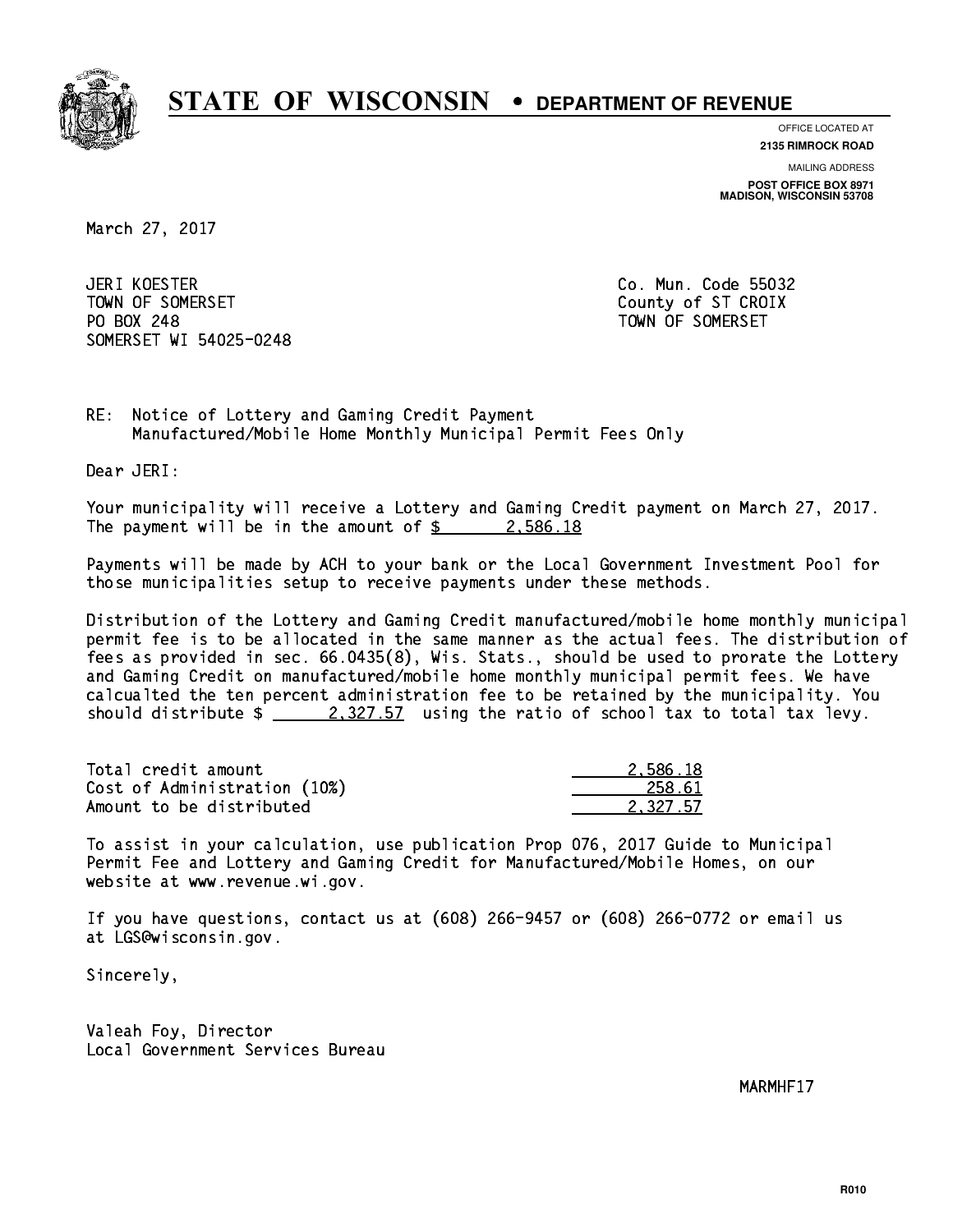

**OFFICE LOCATED AT**

**2135 RIMROCK ROAD**

**MAILING ADDRESS POST OFFICE BOX 8971 MADISON, WISCONSIN 53708**

March 27, 2017

 SHARON BALCEREK Co. Mun. Code 55036 TOWN OF STANTON COUNTY OF STANTON 224 COUNTY RD T TOWN OF STANDARD COUNTY ROLL AND STRUCTURE OF STANDARD COUNTY AND ALL COUNTY OF STANDARD COUNTY. DEER PARK WI 54007-7307

RE: Notice of Lottery and Gaming Credit Payment Manufactured/Mobile Home Monthly Municipal Permit Fees Only

Dear SHARON:

 Your municipality will receive a Lottery and Gaming Credit payment on March 27, 2017. The payment will be in the amount of  $\frac{2}{3}$  1,647.24

 Payments will be made by ACH to your bank or the Local Government Investment Pool for those municipalities setup to receive payments under these methods.

 Distribution of the Lottery and Gaming Credit manufactured/mobile home monthly municipal permit fee is to be allocated in the same manner as the actual fees. The distribution of fees as provided in sec. 66.0435(8), Wis. Stats., should be used to prorate the Lottery and Gaming Credit on manufactured/mobile home monthly municipal permit fees. We have calcualted the ten percent administration fee to be retained by the municipality. You should distribute  $\frac{1.482.52}{1.482.52}$  using the ratio of school tax to total tax levy.

| Total credit amount          | 1.647.24 |
|------------------------------|----------|
| Cost of Administration (10%) | 164.72   |
| Amount to be distributed     | 1.482.52 |

 To assist in your calculation, use publication Prop 076, 2017 Guide to Municipal Permit Fee and Lottery and Gaming Credit for Manufactured/Mobile Homes, on our website at www.revenue.wi.gov.

 If you have questions, contact us at (608) 266-9457 or (608) 266-0772 or email us at LGS@wisconsin.gov.

Sincerely,

 Valeah Foy, Director Local Government Services Bureau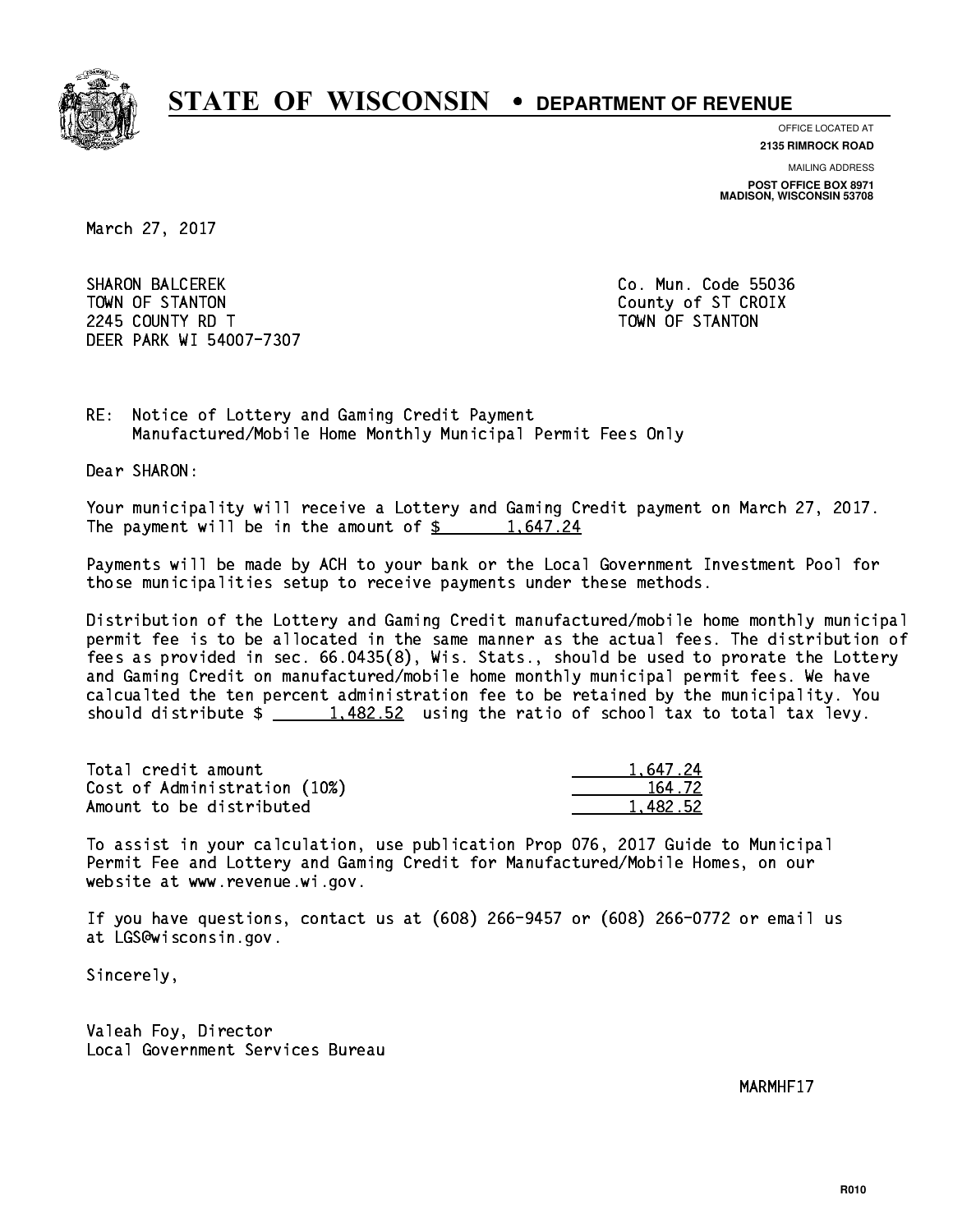

**OFFICE LOCATED AT**

**2135 RIMROCK ROAD**

**MAILING ADDRESS POST OFFICE BOX 8971 MADISON, WISCONSIN 53708**

March 27, 2017

 MICHAEL BURKE Co. Mun. Code 55038 TOWN OF STAR PRAIRIE **COUNTY COUNTY OF STAR PRAIRIE** 2118 COOK DRIVE TOWN OF STAR PRAIRIE SOMERSET WI 54025-7551

RE: Notice of Lottery and Gaming Credit Payment Manufactured/Mobile Home Monthly Municipal Permit Fees Only

Dear MICHAEL:

 Your municipality will receive a Lottery and Gaming Credit payment on March 27, 2017. The payment will be in the amount of  $\frac{2}{3}$  10,928.91

 Payments will be made by ACH to your bank or the Local Government Investment Pool for those municipalities setup to receive payments under these methods.

 Distribution of the Lottery and Gaming Credit manufactured/mobile home monthly municipal permit fee is to be allocated in the same manner as the actual fees. The distribution of fees as provided in sec. 66.0435(8), Wis. Stats., should be used to prorate the Lottery and Gaming Credit on manufactured/mobile home monthly municipal permit fees. We have calcualted the ten percent administration fee to be retained by the municipality. You should distribute  $\frac{2}{2}$   $\frac{9,836.02}{2}$  using the ratio of school tax to total tax levy.

| Total credit amount          | 10,928.91 |
|------------------------------|-----------|
| Cost of Administration (10%) | 1.092.89  |
| Amount to be distributed     | 9.836.02  |

 To assist in your calculation, use publication Prop 076, 2017 Guide to Municipal Permit Fee and Lottery and Gaming Credit for Manufactured/Mobile Homes, on our website at www.revenue.wi.gov.

 If you have questions, contact us at (608) 266-9457 or (608) 266-0772 or email us at LGS@wisconsin.gov.

Sincerely,

 Valeah Foy, Director Local Government Services Bureau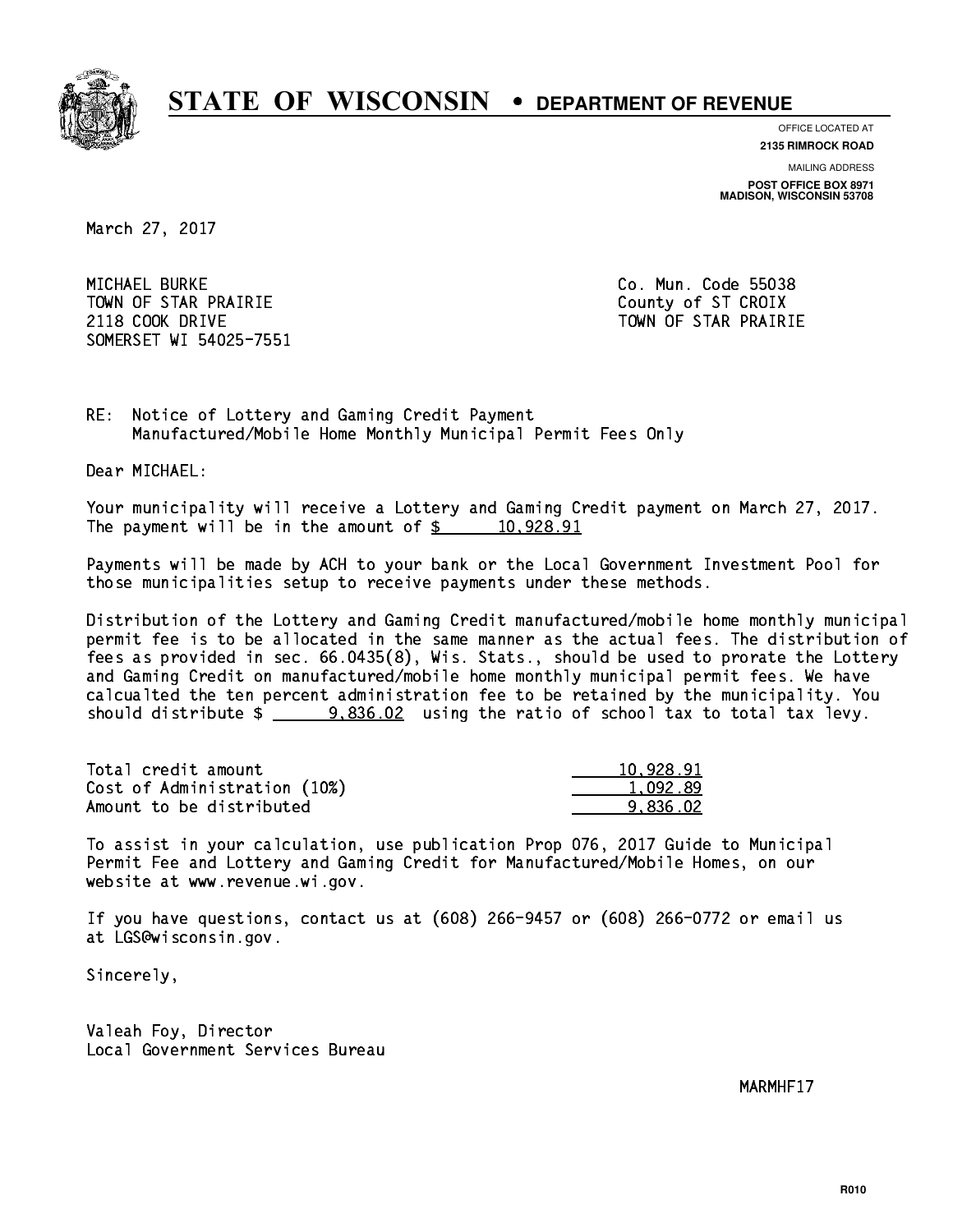

**OFFICE LOCATED AT**

**2135 RIMROCK ROAD**

**MAILING ADDRESS POST OFFICE BOX 8971 MADISON, WISCONSIN 53708**

March 27, 2017

 JENNIFER CLARK Co. Mun. Code 55040 TOWN OF TROY COUNTY COUNTY OF STATE CROIX 654 GLOVER RD TOWN OF TROY HUDSON WI 54016-8201

RE: Notice of Lottery and Gaming Credit Payment Manufactured/Mobile Home Monthly Municipal Permit Fees Only

Dear JENNIFER:

 Your municipality will receive a Lottery and Gaming Credit payment on March 27, 2017. The payment will be in the amount of  $\frac{2}{3}$  4,407.84

 Payments will be made by ACH to your bank or the Local Government Investment Pool for those municipalities setup to receive payments under these methods.

 Distribution of the Lottery and Gaming Credit manufactured/mobile home monthly municipal permit fee is to be allocated in the same manner as the actual fees. The distribution of fees as provided in sec. 66.0435(8), Wis. Stats., should be used to prorate the Lottery and Gaming Credit on manufactured/mobile home monthly municipal permit fees. We have calcualted the ten percent administration fee to be retained by the municipality. You should distribute  $\frac{2}{2}$   $\frac{3.967.06}{2}$  using the ratio of school tax to total tax levy.

| Total credit amount          | 4.407.84 |
|------------------------------|----------|
| Cost of Administration (10%) | 440.78   |
| Amount to be distributed     | 3.967.06 |

 To assist in your calculation, use publication Prop 076, 2017 Guide to Municipal Permit Fee and Lottery and Gaming Credit for Manufactured/Mobile Homes, on our website at www.revenue.wi.gov.

 If you have questions, contact us at (608) 266-9457 or (608) 266-0772 or email us at LGS@wisconsin.gov.

Sincerely,

 Valeah Foy, Director Local Government Services Bureau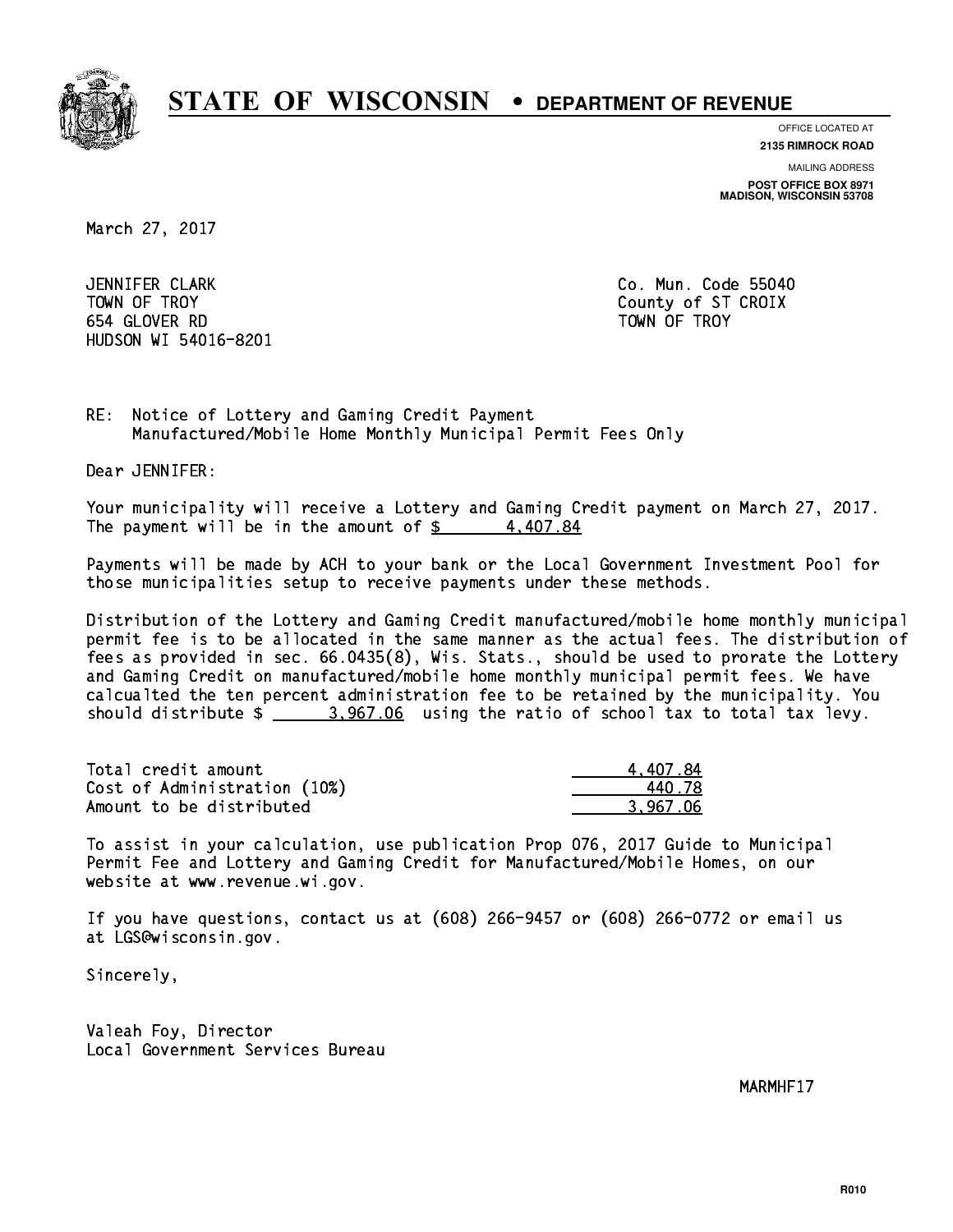

**OFFICE LOCATED AT 2135 RIMROCK ROAD**

**MAILING ADDRESS**

**POST OFFICE BOX 8971 MADISON, WISCONSIN 53708**

March 27, 2017

TRACY CARLSON VILLAGE OF BALDWIN COUNTY COUNTY OF ST CROIX PO BOX 97 BALDWIN WI 54002-0097

Co. Mun. Code 55106 VILLAGE OF BALDWIN

RE: Notice of Lottery and Gaming Credit Payment Manufactured/Mobile Home Monthly Municipal Permit Fees Only

Dear TRACY:

 Your municipality will receive a Lottery and Gaming Credit payment on March 27, 2017. The payment will be in the amount of \$ 6,020.83 \_\_\_\_\_\_\_\_\_\_\_\_\_\_\_\_

 Payments will be made by ACH to your bank or the Local Government Investment Pool for those municipalities setup to receive payments under these methods.

 Distribution of the Lottery and Gaming Credit manufactured/mobile home monthly municipal permit fee is to be allocated in the same manner as the actual fees. The distribution of fees as provided in sec. 66.0435(8), Wis. Stats., should be used to prorate the Lottery and Gaming Credit on manufactured/mobile home monthly municipal permit fees. We have calcualted the ten percent administration fee to be retained by the municipality. You should distribute  $\frac{2}{1}$   $\frac{5.418.75}{2}$  using the ratio of school tax to total tax levy.

| Total credit amount          | 6.020.83 |
|------------------------------|----------|
| Cost of Administration (10%) | 602.08   |
| Amount to be distributed     | 5.418.75 |

 To assist in your calculation, use publication Prop 076, 2017 Guide to Municipal Permit Fee and Lottery and Gaming Credit for Manufactured/Mobile Homes, on our website at www.revenue.wi.gov.

 If you have questions, contact us at (608) 266-9457 or (608) 266-0772 or email us at LGS@wisconsin.gov.

Sincerely,

 Valeah Foy, Director Local Government Services Bureau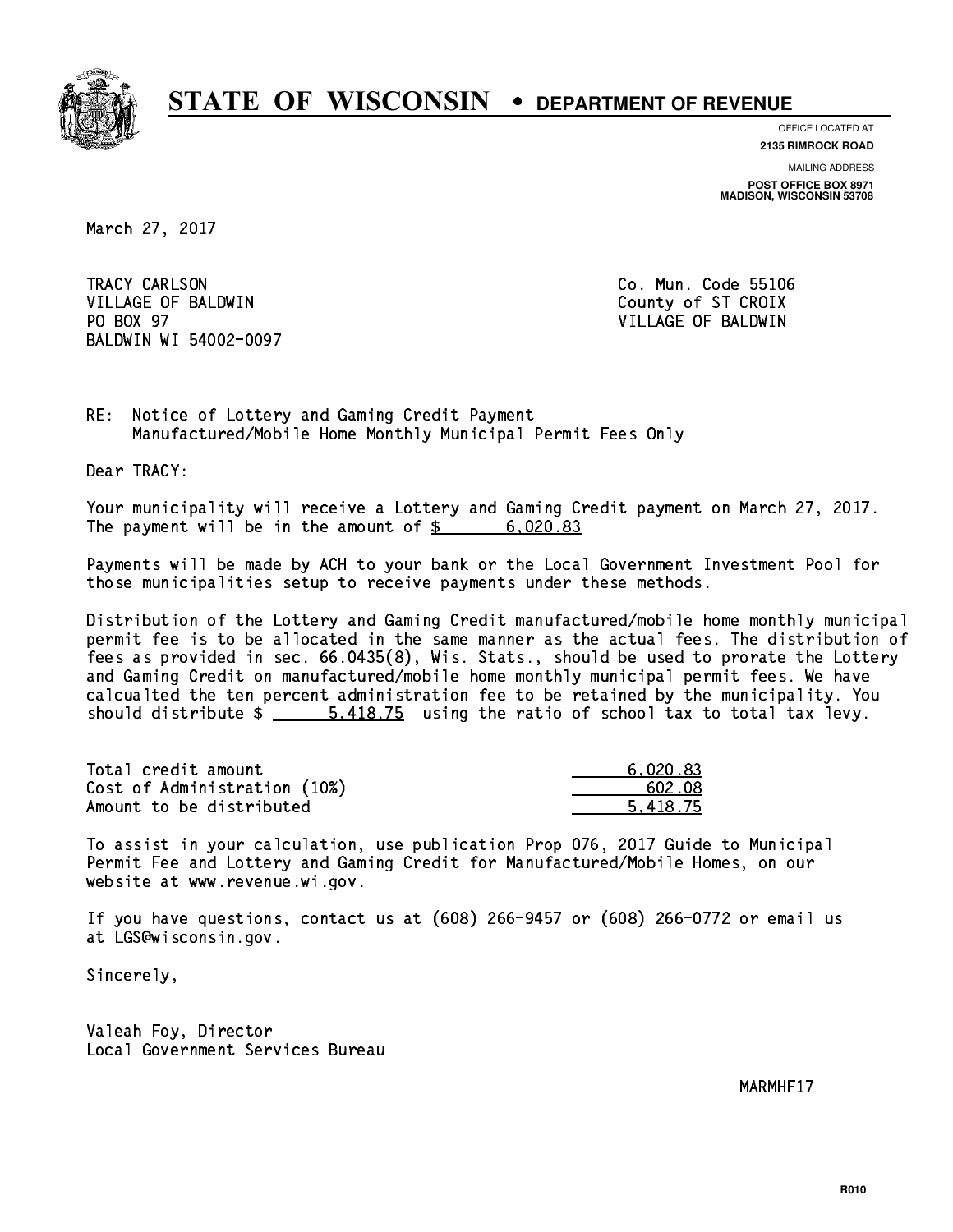

**OFFICE LOCATED AT 2135 RIMROCK ROAD**

**MAILING ADDRESS POST OFFICE BOX 8971 MADISON, WISCONSIN 53708**

March 27, 2017

SANDI HAZER SANDI HAZER CO. MUN. CO. MUN. CO. MUN. CO. MUN. CO. MUN. CO. MUN. CO. MUN. CO. MUN. CO. MUN. CO. MUN. CO. MUN. VILLAGE OF HAMMOND County of ST CROIX PO BOX 337 VILLAGE OF HAMMOND HAMMOND WI 54015-0337

RE: Notice of Lottery and Gaming Credit Payment Manufactured/Mobile Home Monthly Municipal Permit Fees Only

Dear SANDI:

 Your municipality will receive a Lottery and Gaming Credit payment on March 27, 2017. The payment will be in the amount of  $\frac{2.626.44}{2.626.44}$ 

 Payments will be made by ACH to your bank or the Local Government Investment Pool for those municipalities setup to receive payments under these methods.

 Distribution of the Lottery and Gaming Credit manufactured/mobile home monthly municipal permit fee is to be allocated in the same manner as the actual fees. The distribution of fees as provided in sec. 66.0435(8), Wis. Stats., should be used to prorate the Lottery and Gaming Credit on manufactured/mobile home monthly municipal permit fees. We have calcualted the ten percent administration fee to be retained by the municipality. You should distribute  $\frac{2,363.80}{2}$  using the ratio of school tax to total tax levy.

| Total credit amount          | 2.626.44 |
|------------------------------|----------|
| Cost of Administration (10%) | 262.64   |
| Amount to be distributed     | 2.363.80 |

 To assist in your calculation, use publication Prop 076, 2017 Guide to Municipal Permit Fee and Lottery and Gaming Credit for Manufactured/Mobile Homes, on our website at www.revenue.wi.gov.

 If you have questions, contact us at (608) 266-9457 or (608) 266-0772 or email us at LGS@wisconsin.gov.

Sincerely,

 Valeah Foy, Director Local Government Services Bureau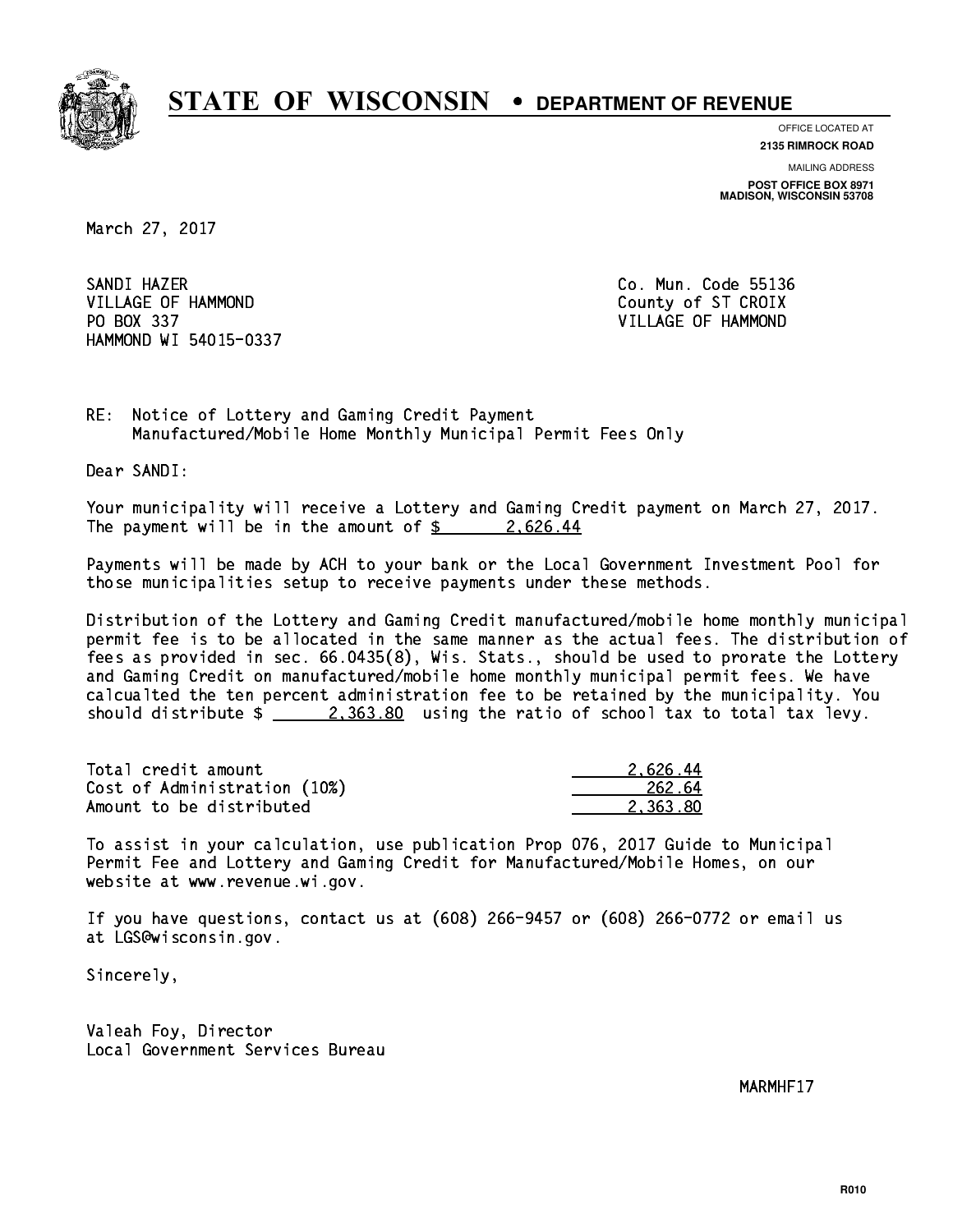

**OFFICE LOCATED AT**

**2135 RIMROCK ROAD**

**MAILING ADDRESS POST OFFICE BOX 8971 MADISON, WISCONSIN 53708**

March 27, 2017

NATHAN TROESTER **Co. Mun. Code 55161** VILLAGE OF NORTH HUDSON COUNTY OF ST CROIX HUDSON WI 54016-1166

400 7TH STREET N VILLAGE OF NORTH HUDSON

RE: Notice of Lottery and Gaming Credit Payment Manufactured/Mobile Home Monthly Municipal Permit Fees Only

Dear NATHAN:

 Your municipality will receive a Lottery and Gaming Credit payment on March 27, 2017. The payment will be in the amount of  $\frac{249.12}{2}$ 

 Payments will be made by ACH to your bank or the Local Government Investment Pool for those municipalities setup to receive payments under these methods.

 Distribution of the Lottery and Gaming Credit manufactured/mobile home monthly municipal permit fee is to be allocated in the same manner as the actual fees. The distribution of fees as provided in sec. 66.0435(8), Wis. Stats., should be used to prorate the Lottery and Gaming Credit on manufactured/mobile home monthly municipal permit fees. We have calcualted the ten percent administration fee to be retained by the municipality. You should distribute  $\frac{224.21}{224.21}$  using the ratio of school tax to total tax levy.

Total credit amount Cost of Administration (10%) Amount to be distributed

| - 12      |
|-----------|
|           |
| -21<br>22 |

 To assist in your calculation, use publication Prop 076, 2017 Guide to Municipal Permit Fee and Lottery and Gaming Credit for Manufactured/Mobile Homes, on our website at www.revenue.wi.gov.

 If you have questions, contact us at (608) 266-9457 or (608) 266-0772 or email us at LGS@wisconsin.gov.

Sincerely,

 Valeah Foy, Director Local Government Services Bureau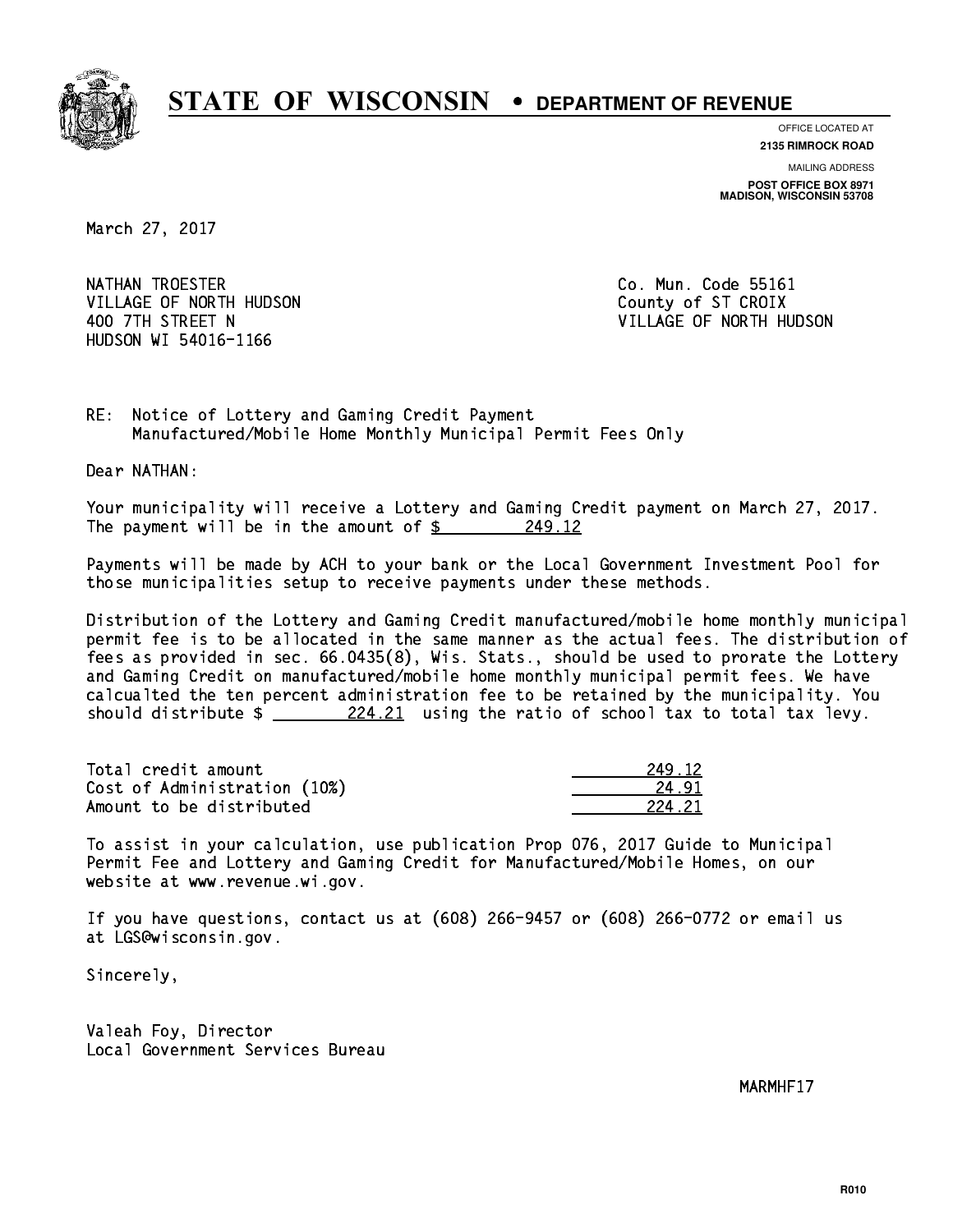

**OFFICE LOCATED AT 2135 RIMROCK ROAD**

**MAILING ADDRESS POST OFFICE BOX 8971 MADISON, WISCONSIN 53708**

March 27, 2017

 DOREEN KRUSCHKE Co. Mun. Code 55176 VILLAGE OF ROBERTS COUNTY OF ST CROIX 107 E MAPLE ST VILLAGE OF ROBERTS ROBERTS WI 54023-9703

RE: Notice of Lottery and Gaming Credit Payment Manufactured/Mobile Home Monthly Municipal Permit Fees Only

Dear DOREEN:

 Your municipality will receive a Lottery and Gaming Credit payment on March 27, 2017. The payment will be in the amount of  $\frac{2}{3}$  3,599.24

 Payments will be made by ACH to your bank or the Local Government Investment Pool for those municipalities setup to receive payments under these methods.

 Distribution of the Lottery and Gaming Credit manufactured/mobile home monthly municipal permit fee is to be allocated in the same manner as the actual fees. The distribution of fees as provided in sec. 66.0435(8), Wis. Stats., should be used to prorate the Lottery and Gaming Credit on manufactured/mobile home monthly municipal permit fees. We have calcualted the ten percent administration fee to be retained by the municipality. You should distribute  $\frac{2}{2}$   $\frac{3}{2}$   $\frac{339.32}{2}$  using the ratio of school tax to total tax levy.

| Total credit amount          | 3.599.24 |
|------------------------------|----------|
| Cost of Administration (10%) | 359.92   |
| Amount to be distributed     | 3.239.32 |

 To assist in your calculation, use publication Prop 076, 2017 Guide to Municipal Permit Fee and Lottery and Gaming Credit for Manufactured/Mobile Homes, on our website at www.revenue.wi.gov.

 If you have questions, contact us at (608) 266-9457 or (608) 266-0772 or email us at LGS@wisconsin.gov.

Sincerely,

 Valeah Foy, Director Local Government Services Bureau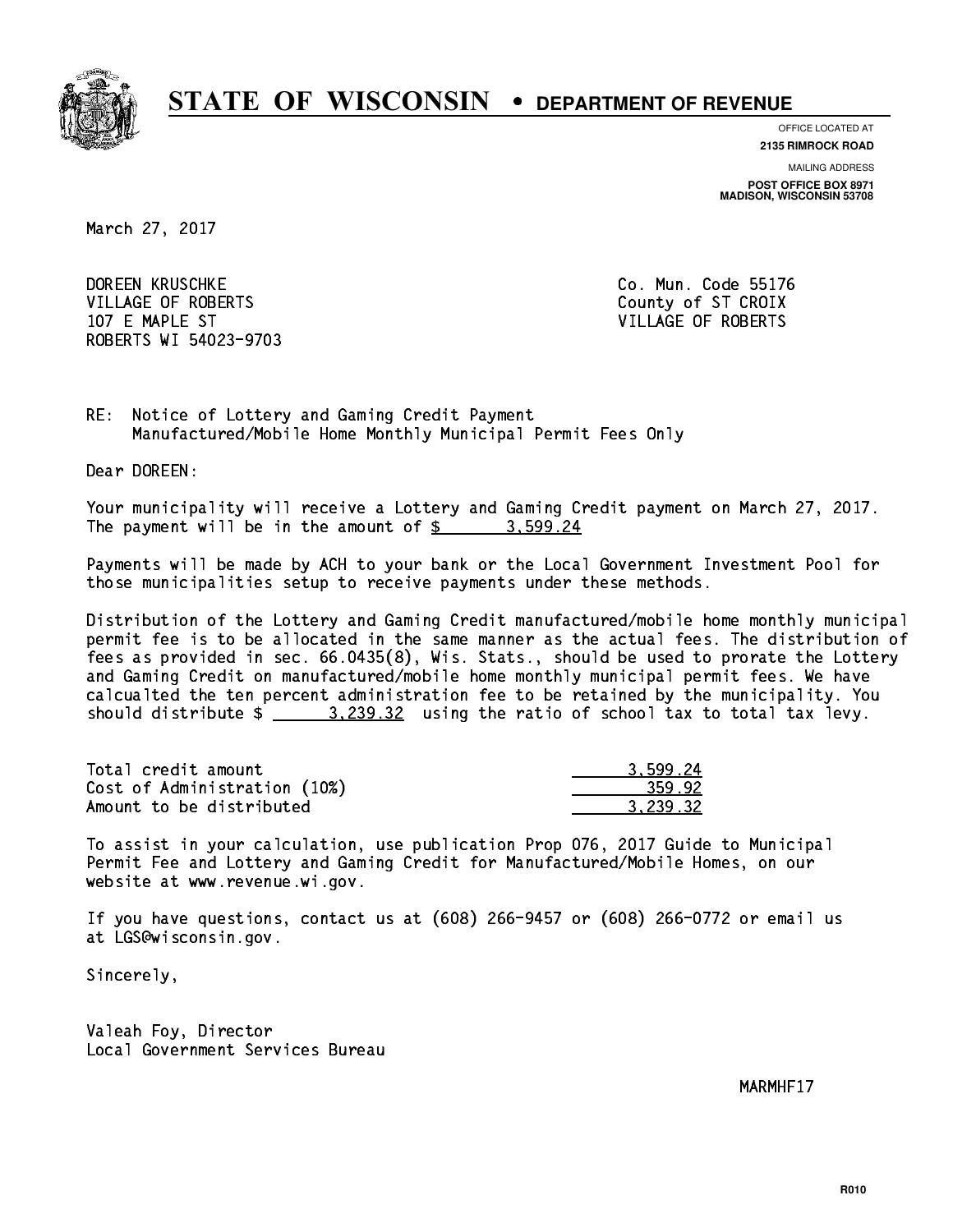

**OFFICE LOCATED AT**

**2135 RIMROCK ROAD**

**MAILING ADDRESS POST OFFICE BOX 8971 MADISON, WISCONSIN 53708**

March 27, 2017

JANET NELSON VILLAGE OF WOODVILLE COUNTY OF ST CROIX PO BOX 205 WOODVILLE WI 54028-0205

Co. Mun. Code 55192 VILLAGE OF WOODVILLE

RE: Notice of Lottery and Gaming Credit Payment Manufactured/Mobile Home Monthly Municipal Permit Fees Only

Dear JANET:

 Your municipality will receive a Lottery and Gaming Credit payment on March 27, 2017. The payment will be in the amount of  $\frac{2}{3}$  4,982.52

 Payments will be made by ACH to your bank or the Local Government Investment Pool for those municipalities setup to receive payments under these methods.

 Distribution of the Lottery and Gaming Credit manufactured/mobile home monthly municipal permit fee is to be allocated in the same manner as the actual fees. The distribution of fees as provided in sec. 66.0435(8), Wis. Stats., should be used to prorate the Lottery and Gaming Credit on manufactured/mobile home monthly municipal permit fees. We have calcualted the ten percent administration fee to be retained by the municipality. You should distribute  $\frac{4}{100}$   $\frac{4,484.27}{2}$  using the ratio of school tax to total tax levy.

| Total credit amount          | 4.982.52 |
|------------------------------|----------|
| Cost of Administration (10%) | 498.25   |
| Amount to be distributed     | 4.484.27 |

 To assist in your calculation, use publication Prop 076, 2017 Guide to Municipal Permit Fee and Lottery and Gaming Credit for Manufactured/Mobile Homes, on our website at www.revenue.wi.gov.

 If you have questions, contact us at (608) 266-9457 or (608) 266-0772 or email us at LGS@wisconsin.gov.

Sincerely,

 Valeah Foy, Director Local Government Services Bureau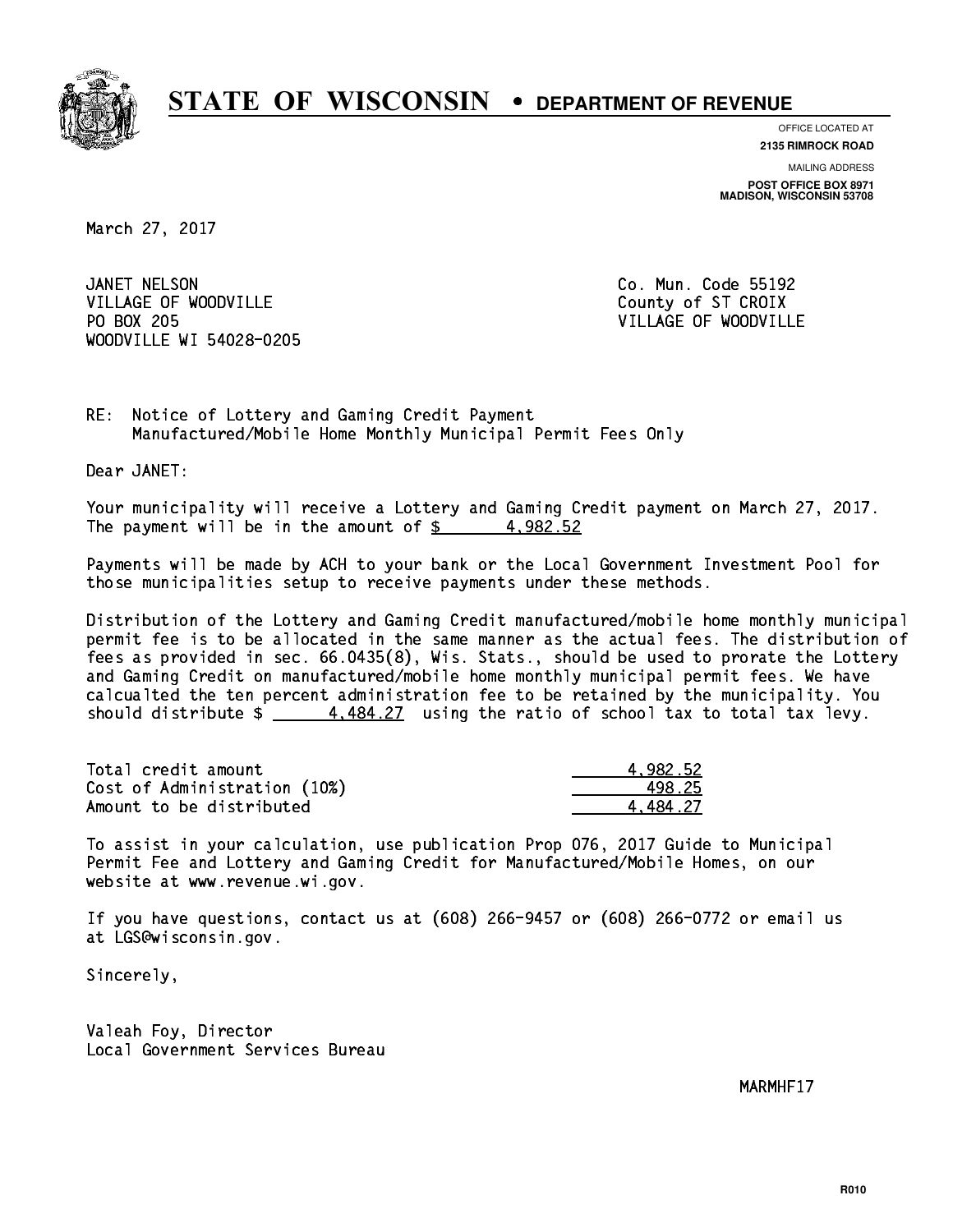

**OFFICE LOCATED AT**

**2135 RIMROCK ROAD**

**MAILING ADDRESS POST OFFICE BOX 8971 MADISON, WISCONSIN 53708**

March 27, 2017

SHARI ROSENOW CITY OF GLENWOOD CITY COUNTY COUNTY COUNTY OF ST CROIX PO BOX 368 GLENWOOD CITY WI 54013-0368

Co. Mun. Code 55231 CITY OF GLENWOOD CITY

RE: Notice of Lottery and Gaming Credit Payment Manufactured/Mobile Home Monthly Municipal Permit Fees Only

Dear SHARI:

 Your municipality will receive a Lottery and Gaming Credit payment on March 27, 2017. The payment will be in the amount of  $\frac{2}{9}$  2,988.08

 Payments will be made by ACH to your bank or the Local Government Investment Pool for those municipalities setup to receive payments under these methods.

 Distribution of the Lottery and Gaming Credit manufactured/mobile home monthly municipal permit fee is to be allocated in the same manner as the actual fees. The distribution of fees as provided in sec. 66.0435(8), Wis. Stats., should be used to prorate the Lottery and Gaming Credit on manufactured/mobile home monthly municipal permit fees. We have calcualted the ten percent administration fee to be retained by the municipality. You should distribute  $\frac{2.689.28}{2.689.28}$  using the ratio of school tax to total tax levy.

| Total credit amount          | 2.988.08 |
|------------------------------|----------|
| Cost of Administration (10%) | 298.80   |
| Amount to be distributed     | 2.689.28 |

 To assist in your calculation, use publication Prop 076, 2017 Guide to Municipal Permit Fee and Lottery and Gaming Credit for Manufactured/Mobile Homes, on our website at www.revenue.wi.gov.

 If you have questions, contact us at (608) 266-9457 or (608) 266-0772 or email us at LGS@wisconsin.gov.

Sincerely,

 Valeah Foy, Director Local Government Services Bureau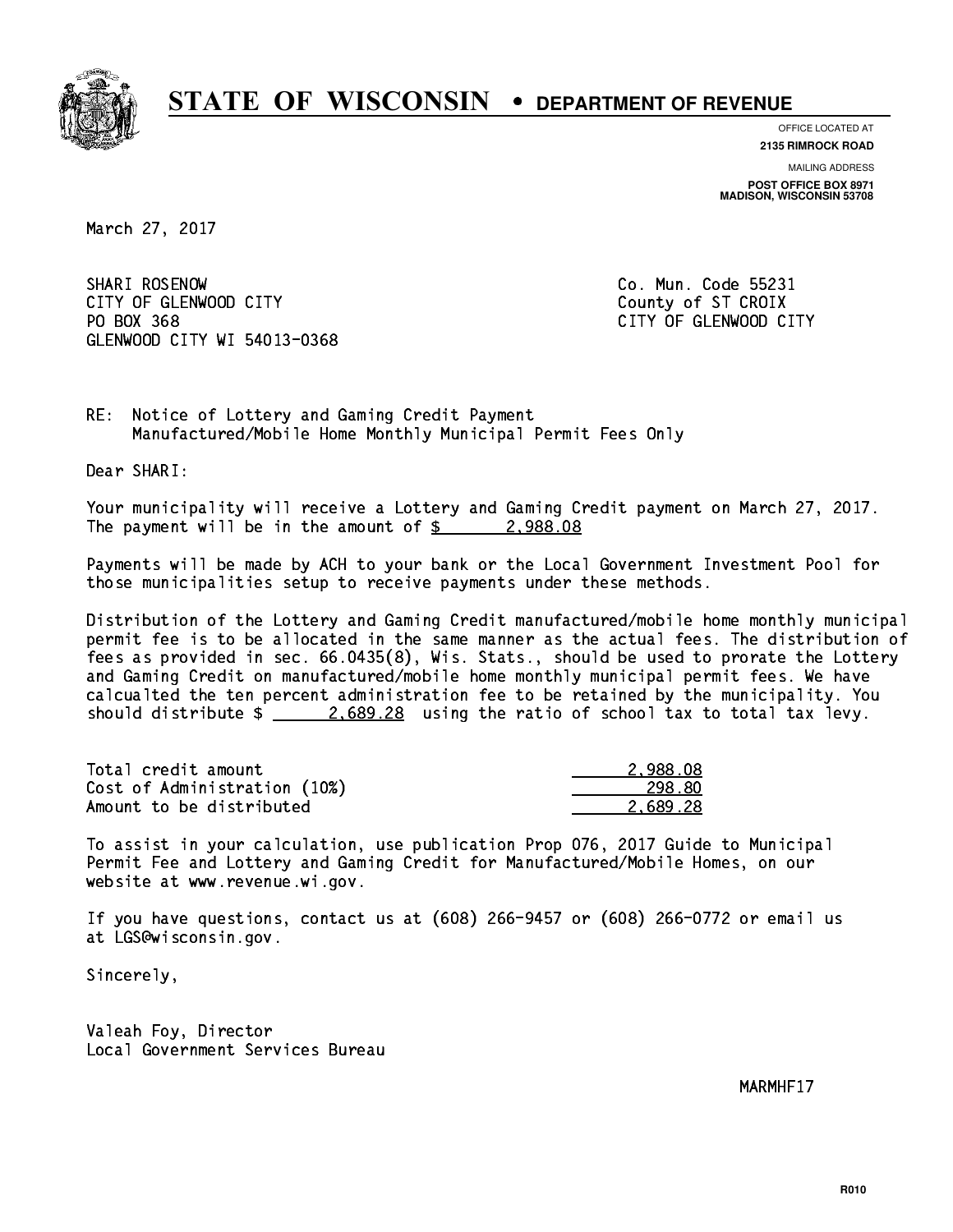

**OFFICE LOCATED AT 2135 RIMROCK ROAD**

**MAILING ADDRESS POST OFFICE BOX 8971 MADISON, WISCONSIN 53708**

March 27, 2017

 BEV LANGENBACK Co. Mun. Code 55261 CITY OF NEW RICHMOND COUNTY OF ST CROIX 156 EAST FIRST STREET CITY OF NEW RICHMOND NEW RICHMOND WI 54017-1802

RE: Notice of Lottery and Gaming Credit Payment Manufactured/Mobile Home Monthly Municipal Permit Fees Only

Dear BEV:

 Your municipality will receive a Lottery and Gaming Credit payment on March 27, 2017. The payment will be in the amount of  $\frac{2}{3}$  1,362.67

 Payments will be made by ACH to your bank or the Local Government Investment Pool for those municipalities setup to receive payments under these methods.

 Distribution of the Lottery and Gaming Credit manufactured/mobile home monthly municipal permit fee is to be allocated in the same manner as the actual fees. The distribution of fees as provided in sec. 66.0435(8), Wis. Stats., should be used to prorate the Lottery and Gaming Credit on manufactured/mobile home monthly municipal permit fees. We have calcualted the ten percent administration fee to be retained by the municipality. You should distribute  $\frac{1,226.41}{1,226.41}$  using the ratio of school tax to total tax levy.

| Total credit amount          | 1.362.67 |
|------------------------------|----------|
| Cost of Administration (10%) | 136.26   |
| Amount to be distributed     | 1.226.41 |

 To assist in your calculation, use publication Prop 076, 2017 Guide to Municipal Permit Fee and Lottery and Gaming Credit for Manufactured/Mobile Homes, on our website at www.revenue.wi.gov.

 If you have questions, contact us at (608) 266-9457 or (608) 266-0772 or email us at LGS@wisconsin.gov.

Sincerely,

 Valeah Foy, Director Local Government Services Bureau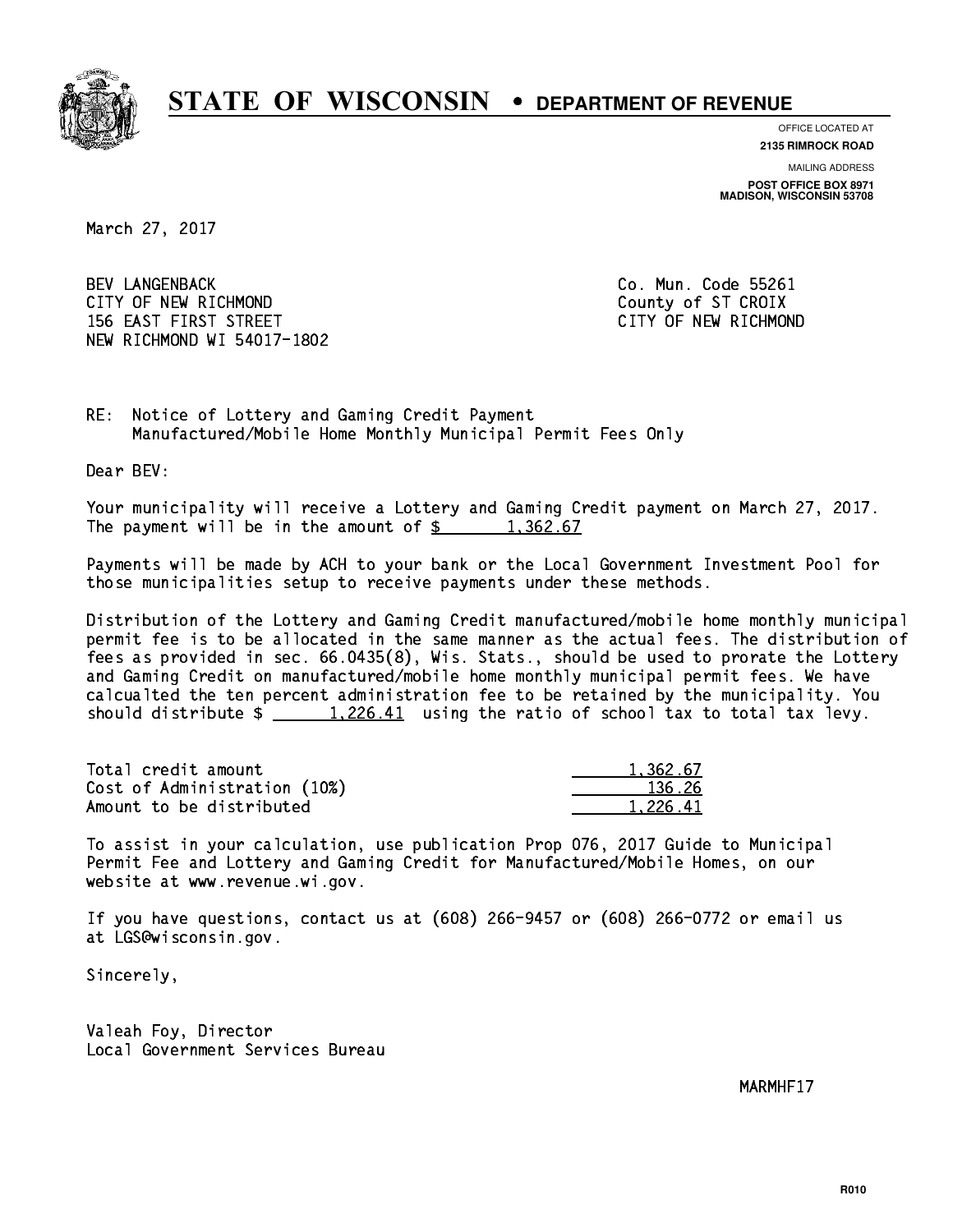

**OFFICE LOCATED AT**

**2135 RIMROCK ROAD**

**MAILING ADDRESS POST OFFICE BOX 8971 MADISON, WISCONSIN 53708**

March 27, 2017

**BARBARA A TERRY** TOWN OF BARABOO **COUNTY OF SAUK**  101 CEDAR STREET TOWN OF BARABOO BARABOO WI 53913-1182

Co. Mun. Code 56002

RE: Notice of Lottery and Gaming Credit Payment Manufactured/Mobile Home Monthly Municipal Permit Fees Only

Dear BARBARA:

 Your municipality will receive a Lottery and Gaming Credit payment on March 27, 2017. The payment will be in the amount of  $$ 366.00$ 

 Payments will be made by ACH to your bank or the Local Government Investment Pool for those municipalities setup to receive payments under these methods.

 Distribution of the Lottery and Gaming Credit manufactured/mobile home monthly municipal permit fee is to be allocated in the same manner as the actual fees. The distribution of fees as provided in sec. 66.0435(8), Wis. Stats., should be used to prorate the Lottery and Gaming Credit on manufactured/mobile home monthly municipal permit fees. We have calcualted the ten percent administration fee to be retained by the municipality. You should distribute  $\frac{20.40}{2}$  using the ratio of school tax to total tax levy.

Total credit amount Cost of Administration (10%) Amount to be distributed

| 366.00      |
|-------------|
| 36.60       |
| L٨<br>२२५ - |

 To assist in your calculation, use publication Prop 076, 2017 Guide to Municipal Permit Fee and Lottery and Gaming Credit for Manufactured/Mobile Homes, on our website at www.revenue.wi.gov.

 If you have questions, contact us at (608) 266-9457 or (608) 266-0772 or email us at LGS@wisconsin.gov.

Sincerely,

 Valeah Foy, Director Local Government Services Bureau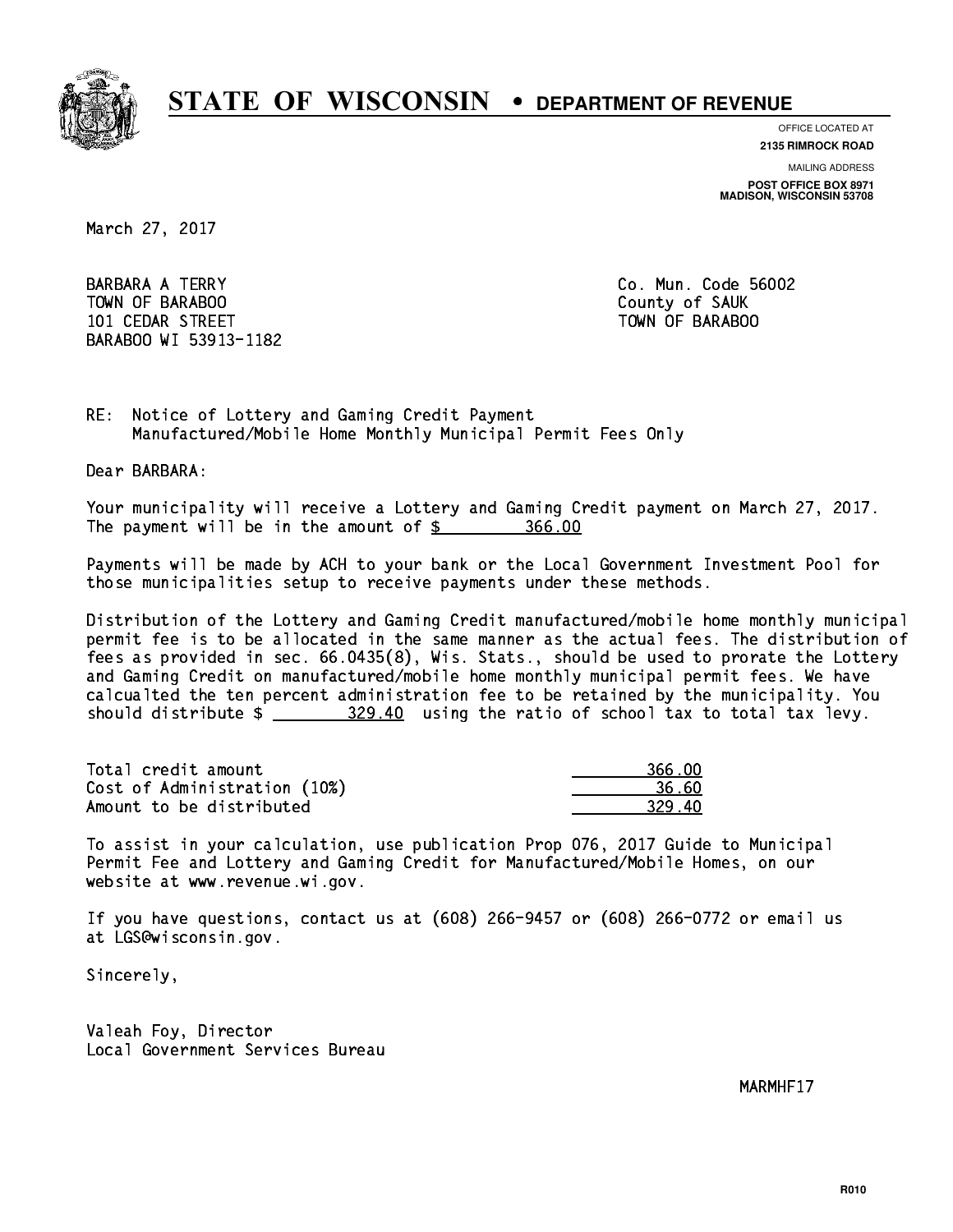

**OFFICE LOCATED AT**

**2135 RIMROCK ROAD**

**MAILING ADDRESS POST OFFICE BOX 8971 MADISON, WISCONSIN 53708**

March 27, 2017

 MARY GRIFFIN Co. Mun. Code 56006 TOWN OF DELLONA County of SAUK E8062 HWY H TOWN OF DELLONA LYNDON STATION WI 53944

RE: Notice of Lottery and Gaming Credit Payment Manufactured/Mobile Home Monthly Municipal Permit Fees Only

Dear MARY:

 Your municipality will receive a Lottery and Gaming Credit payment on March 27, 2017. The payment will be in the amount of \$ 3,401.64 \_\_\_\_\_\_\_\_\_\_\_\_\_\_\_\_

 Payments will be made by ACH to your bank or the Local Government Investment Pool for those municipalities setup to receive payments under these methods.

 Distribution of the Lottery and Gaming Credit manufactured/mobile home monthly municipal permit fee is to be allocated in the same manner as the actual fees. The distribution of fees as provided in sec. 66.0435(8), Wis. Stats., should be used to prorate the Lottery and Gaming Credit on manufactured/mobile home monthly municipal permit fees. We have calcualted the ten percent administration fee to be retained by the municipality. You should distribute  $\frac{2}{2}$   $\frac{3.061.48}{2}$  using the ratio of school tax to total tax levy.

| Total credit amount          | 3.401.64 |
|------------------------------|----------|
| Cost of Administration (10%) | 340.16   |
| Amount to be distributed     | 3.061.48 |

 To assist in your calculation, use publication Prop 076, 2017 Guide to Municipal Permit Fee and Lottery and Gaming Credit for Manufactured/Mobile Homes, on our website at www.revenue.wi.gov.

 If you have questions, contact us at (608) 266-9457 or (608) 266-0772 or email us at LGS@wisconsin.gov.

Sincerely,

 Valeah Foy, Director Local Government Services Bureau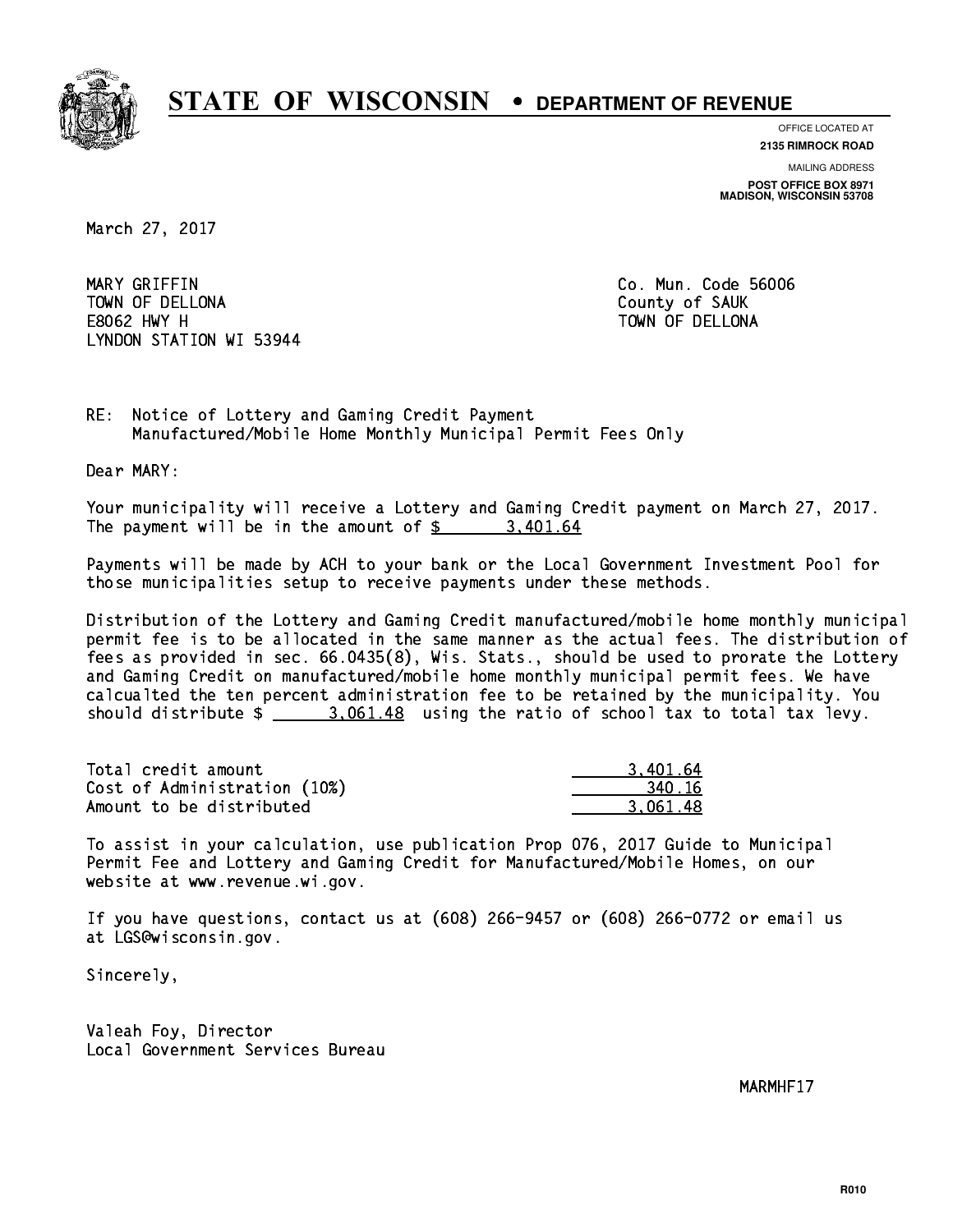

**OFFICE LOCATED AT**

**2135 RIMROCK ROAD**

**MAILING ADDRESS POST OFFICE BOX 8971 MADISON, WISCONSIN 53708**

March 27, 2017

 DEBORAH L. KOWALKE Co. Mun. Code 56008 TOWN OF DELTON County of SAUK P.O. BOX 148 TOWN OF DELTON LAKE DELTON WI 53940-0148

RE: Notice of Lottery and Gaming Credit Payment Manufactured/Mobile Home Monthly Municipal Permit Fees Only

Dear DEBORAH:

 Your municipality will receive a Lottery and Gaming Credit payment on March 27, 2017. The payment will be in the amount of  $\frac{2}{3}$   $\frac{5,991.96}{3}$ 

 Payments will be made by ACH to your bank or the Local Government Investment Pool for those municipalities setup to receive payments under these methods.

 Distribution of the Lottery and Gaming Credit manufactured/mobile home monthly municipal permit fee is to be allocated in the same manner as the actual fees. The distribution of fees as provided in sec. 66.0435(8), Wis. Stats., should be used to prorate the Lottery and Gaming Credit on manufactured/mobile home monthly municipal permit fees. We have calcualted the ten percent administration fee to be retained by the municipality. You should distribute  $\frac{2}{1}$   $\frac{5.392.77}{2}$  using the ratio of school tax to total tax levy.

| Total credit amount          | 5.991.96 |
|------------------------------|----------|
| Cost of Administration (10%) | 599.19   |
| Amount to be distributed     | 5.392.77 |

 To assist in your calculation, use publication Prop 076, 2017 Guide to Municipal Permit Fee and Lottery and Gaming Credit for Manufactured/Mobile Homes, on our website at www.revenue.wi.gov.

 If you have questions, contact us at (608) 266-9457 or (608) 266-0772 or email us at LGS@wisconsin.gov.

Sincerely,

 Valeah Foy, Director Local Government Services Bureau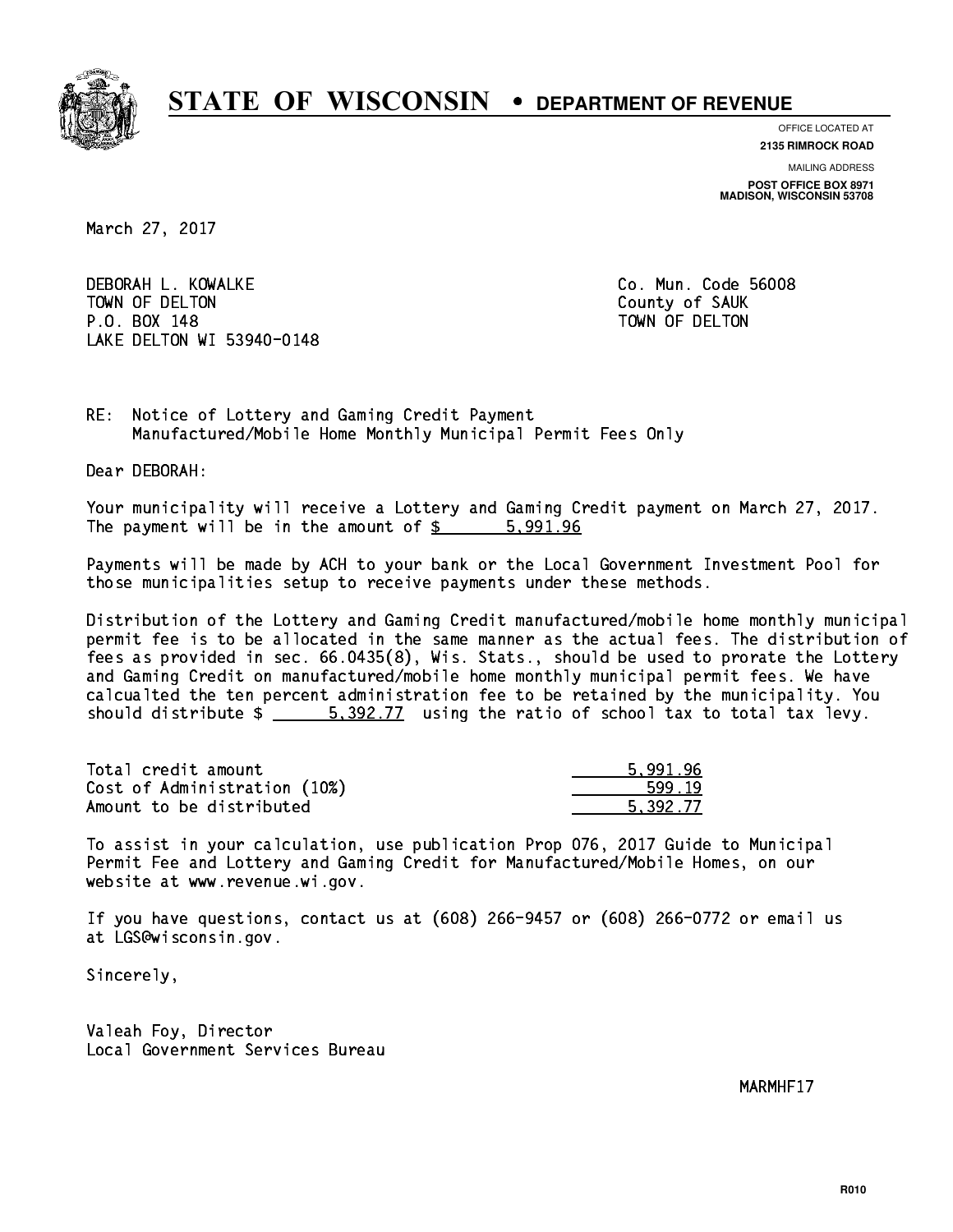

**OFFICE LOCATED AT**

**2135 RIMROCK ROAD**

**MAILING ADDRESS POST OFFICE BOX 8971 MADISON, WISCONSIN 53708**

March 27, 2017

 MARILYN J ADAMS Co. Mun. Code 56012 TOWN OF FAIRFIELD County of SAUK E11938 SHADY LANE RD TOWN OF FAIRFIELD BARABOO WI 53913-9742

RE: Notice of Lottery and Gaming Credit Payment Manufactured/Mobile Home Monthly Municipal Permit Fees Only

Dear MARILYN:

 Your municipality will receive a Lottery and Gaming Credit payment on March 27, 2017. The payment will be in the amount of  $$ 500.92$ 

 Payments will be made by ACH to your bank or the Local Government Investment Pool for those municipalities setup to receive payments under these methods.

 Distribution of the Lottery and Gaming Credit manufactured/mobile home monthly municipal permit fee is to be allocated in the same manner as the actual fees. The distribution of fees as provided in sec. 66.0435(8), Wis. Stats., should be used to prorate the Lottery and Gaming Credit on manufactured/mobile home monthly municipal permit fees. We have calcualted the ten percent administration fee to be retained by the municipality. You should distribute  $\frac{450.83}{1000}$  using the ratio of school tax to total tax levy.

Total credit amount  $\overline{500.92}$  $Cost of Administration (10%)$  50.09 Amount to be distributed and the set of  $450.83$ 

 To assist in your calculation, use publication Prop 076, 2017 Guide to Municipal Permit Fee and Lottery and Gaming Credit for Manufactured/Mobile Homes, on our website at www.revenue.wi.gov.

 If you have questions, contact us at (608) 266-9457 or (608) 266-0772 or email us at LGS@wisconsin.gov.

Sincerely,

 Valeah Foy, Director Local Government Services Bureau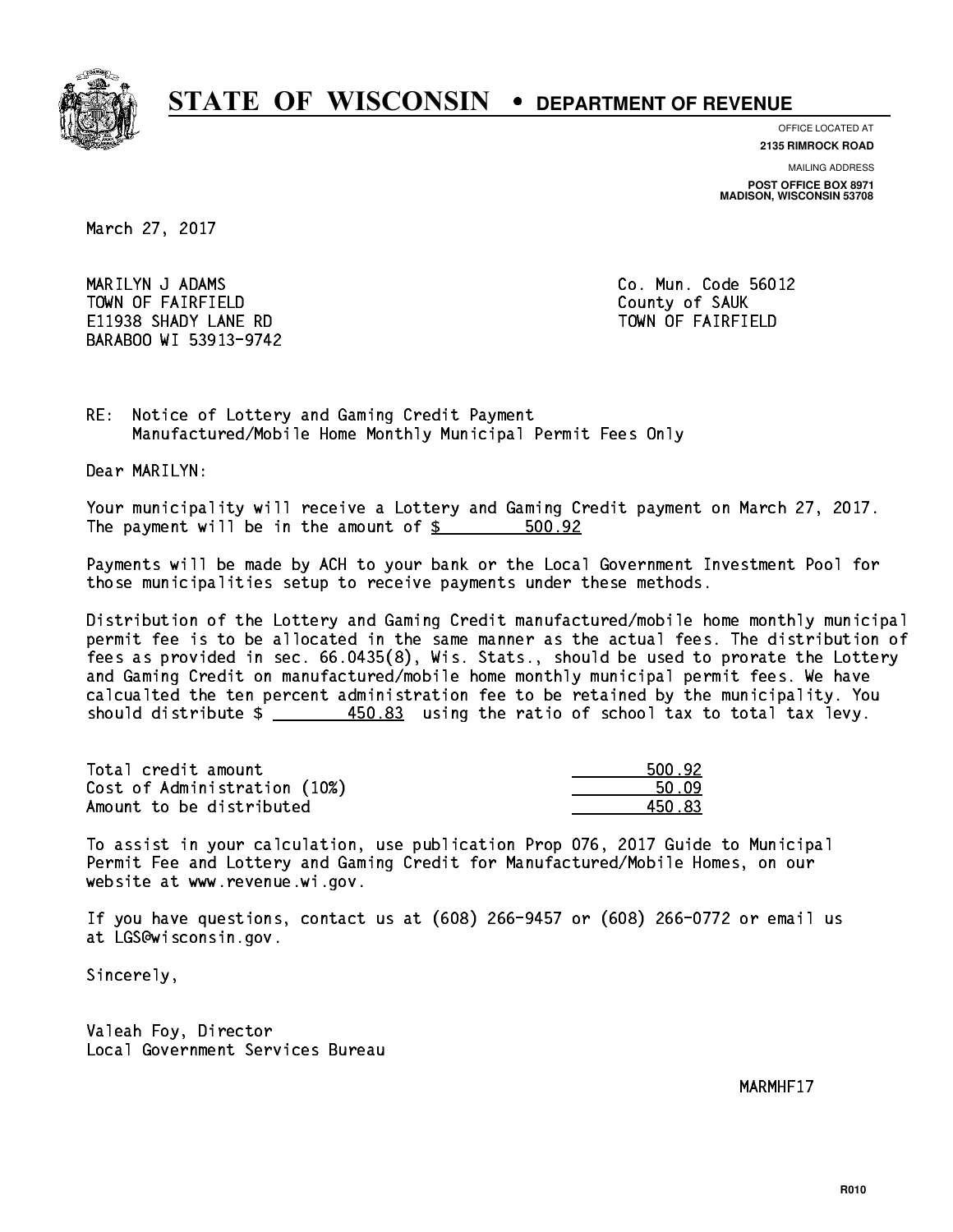

**OFFICE LOCATED AT 2135 RIMROCK ROAD**

**MAILING ADDRESS POST OFFICE BOX 8971 MADISON, WISCONSIN 53708**

March 27, 2017

 TIM MC CUMBER Co. Mun. Code 56026 Town of Merriman County of Sauka County of Sauka County of Sauka County of Sauka County of Sauka County of Sau PO BOX 115 PO BOX 115 TOWN OF MERRIMAC MERRIMAC WI 53561-0115

RE: Notice of Lottery and Gaming Credit Payment Manufactured/Mobile Home Monthly Municipal Permit Fees Only

Dear TIM:

 Your municipality will receive a Lottery and Gaming Credit payment on March 27, 2017. The payment will be in the amount of  $\frac{2}{3}$  2,311.79

 Payments will be made by ACH to your bank or the Local Government Investment Pool for those municipalities setup to receive payments under these methods.

 Distribution of the Lottery and Gaming Credit manufactured/mobile home monthly municipal permit fee is to be allocated in the same manner as the actual fees. The distribution of fees as provided in sec. 66.0435(8), Wis. Stats., should be used to prorate the Lottery and Gaming Credit on manufactured/mobile home monthly municipal permit fees. We have calcualted the ten percent administration fee to be retained by the municipality. You should distribute  $\frac{2.080.62}{2.080.62}$  using the ratio of school tax to total tax levy.

| Total credit amount          | 2.311.79 |
|------------------------------|----------|
| Cost of Administration (10%) | 231.17   |
| Amount to be distributed     | 2.080.62 |

 To assist in your calculation, use publication Prop 076, 2017 Guide to Municipal Permit Fee and Lottery and Gaming Credit for Manufactured/Mobile Homes, on our website at www.revenue.wi.gov.

 If you have questions, contact us at (608) 266-9457 or (608) 266-0772 or email us at LGS@wisconsin.gov.

Sincerely,

 Valeah Foy, Director Local Government Services Bureau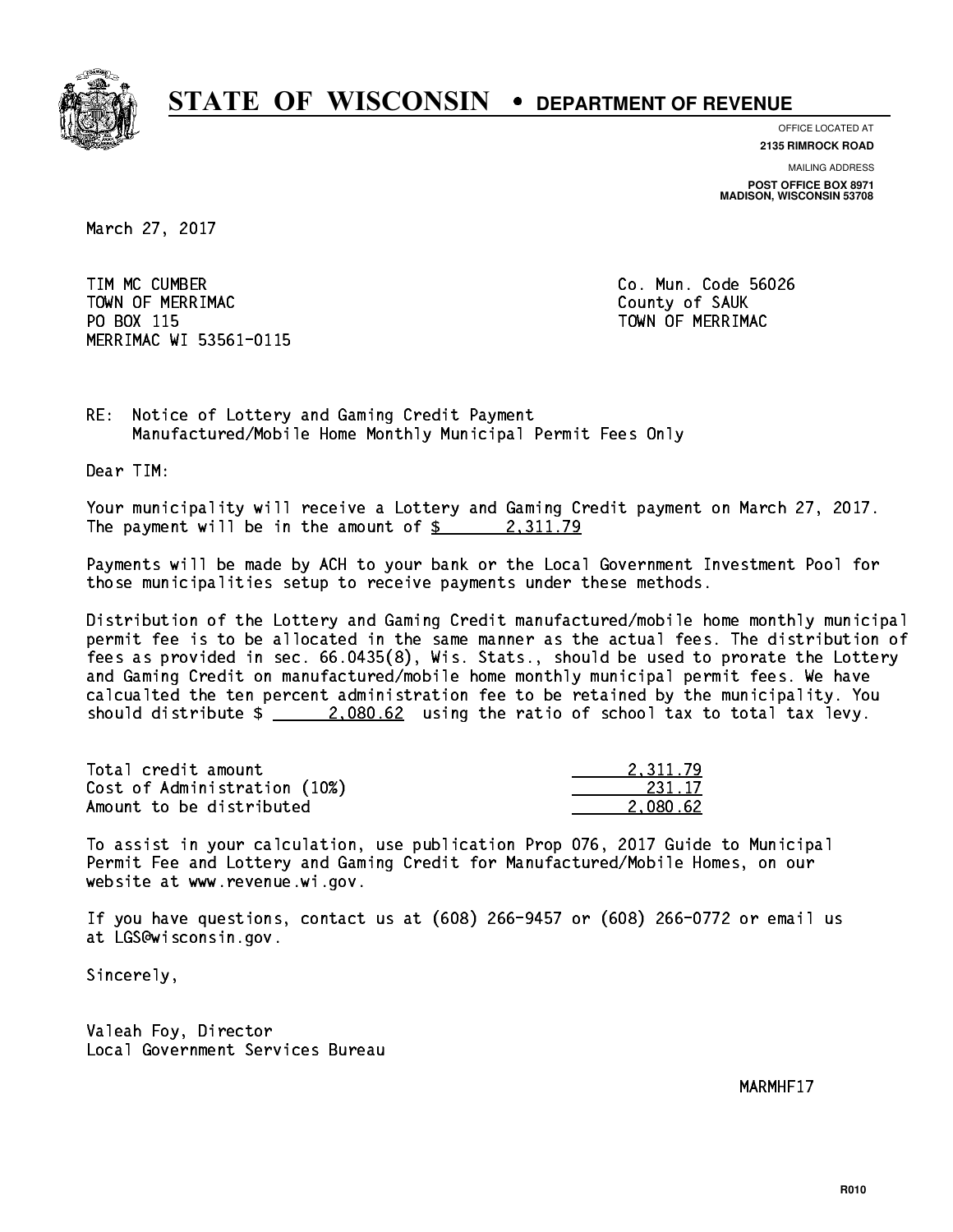

**OFFICE LOCATED AT**

**2135 RIMROCK ROAD**

**MAILING ADDRESS POST OFFICE BOX 8971 MADISON, WISCONSIN 53708**

March 27, 2017

**KAREN SHETTOR** TOWN OF SPRING GREEN COUNTY OF SAUK S12596 PEARL ROAD TOWN OF SPRING GREEN SPRING GREEN WI 53588-9685

Co. Mun. Code 56032

RE: Notice of Lottery and Gaming Credit Payment Manufactured/Mobile Home Monthly Municipal Permit Fees Only

Dear KAREN:

 Your municipality will receive a Lottery and Gaming Credit payment on March 27, 2017. The payment will be in the amount of  $\frac{2}{3}$  11,280.72

 Payments will be made by ACH to your bank or the Local Government Investment Pool for those municipalities setup to receive payments under these methods.

 Distribution of the Lottery and Gaming Credit manufactured/mobile home monthly municipal permit fee is to be allocated in the same manner as the actual fees. The distribution of fees as provided in sec. 66.0435(8), Wis. Stats., should be used to prorate the Lottery and Gaming Credit on manufactured/mobile home monthly municipal permit fees. We have calcualted the ten percent administration fee to be retained by the municipality. You should distribute  $\frac{10,152.65}{10,152.65}$  using the ratio of school tax to total tax levy.

| Total credit amount          | 11,280.72 |
|------------------------------|-----------|
| Cost of Administration (10%) | 1.128.07  |
| Amount to be distributed     | 10.152.65 |

 To assist in your calculation, use publication Prop 076, 2017 Guide to Municipal Permit Fee and Lottery and Gaming Credit for Manufactured/Mobile Homes, on our website at www.revenue.wi.gov.

 If you have questions, contact us at (608) 266-9457 or (608) 266-0772 or email us at LGS@wisconsin.gov.

Sincerely,

 Valeah Foy, Director Local Government Services Bureau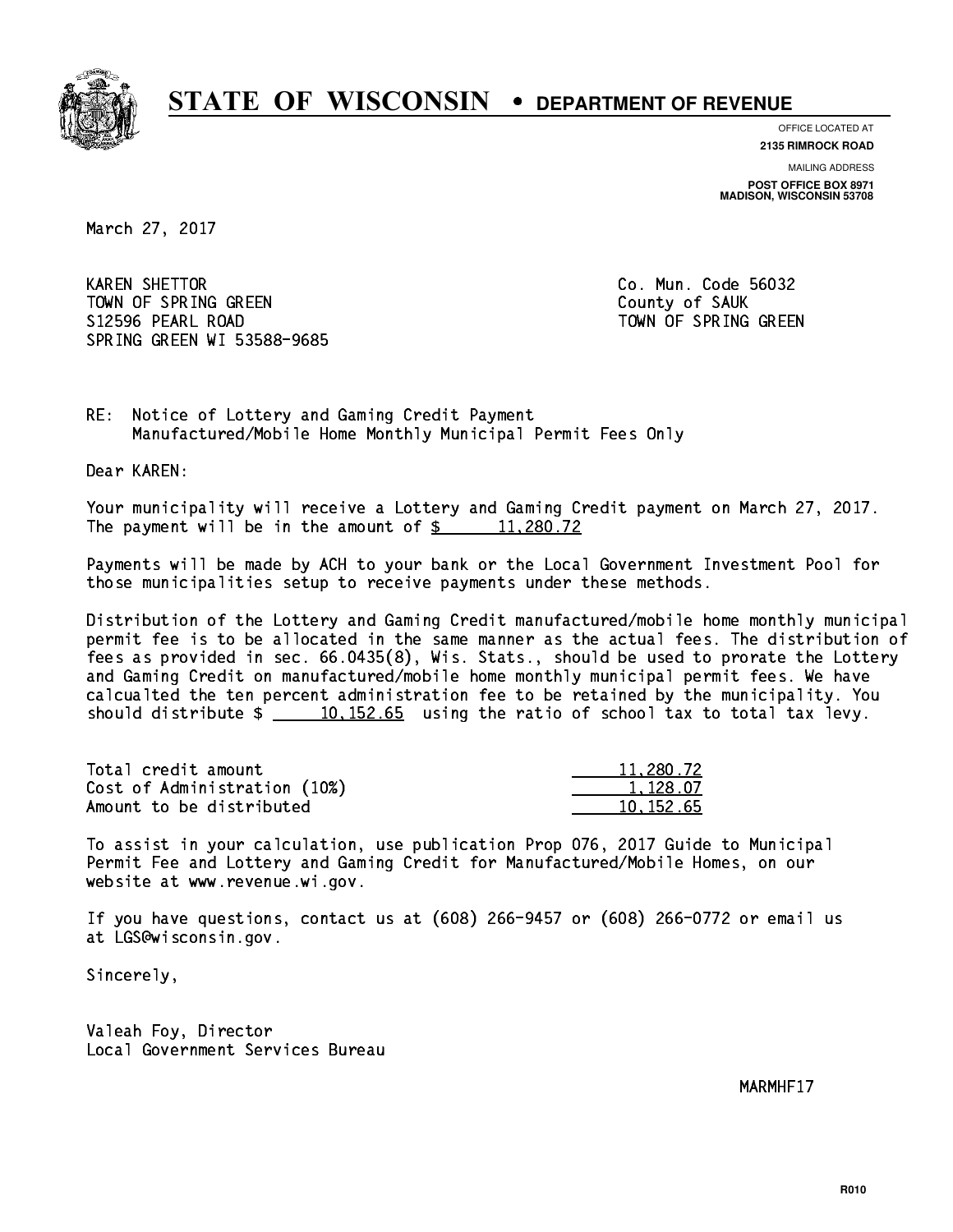

**OFFICE LOCATED AT 2135 RIMROCK ROAD**

**MAILING ADDRESS**

**POST OFFICE BOX 8971 MADISON, WISCONSIN 53708**

March 27, 2017

**ROBIN MEIER**  TOWN OF SUMPTER County of SAUK E11097 KINGS CORNER RD TOWN OF SUMPTER NORTH FREEDOM WI 53951-9724

Co. Mun. Code 56034

RE: Notice of Lottery and Gaming Credit Payment Manufactured/Mobile Home Monthly Municipal Permit Fees Only

Dear ROBIN:

 Your municipality will receive a Lottery and Gaming Credit payment on March 27, 2017. The payment will be in the amount of  $\frac{2}{3}$  12,515.88

 Payments will be made by ACH to your bank or the Local Government Investment Pool for those municipalities setup to receive payments under these methods.

 Distribution of the Lottery and Gaming Credit manufactured/mobile home monthly municipal permit fee is to be allocated in the same manner as the actual fees. The distribution of fees as provided in sec. 66.0435(8), Wis. Stats., should be used to prorate the Lottery and Gaming Credit on manufactured/mobile home monthly municipal permit fees. We have calcualted the ten percent administration fee to be retained by the municipality. You should distribute  $\frac{11,264.30}{2}$  using the ratio of school tax to total tax levy.

| Total credit amount          | 12.515.88 |
|------------------------------|-----------|
| Cost of Administration (10%) | 1.251.58  |
| Amount to be distributed     | 11.264.30 |

 To assist in your calculation, use publication Prop 076, 2017 Guide to Municipal Permit Fee and Lottery and Gaming Credit for Manufactured/Mobile Homes, on our website at www.revenue.wi.gov.

 If you have questions, contact us at (608) 266-9457 or (608) 266-0772 or email us at LGS@wisconsin.gov.

Sincerely,

 Valeah Foy, Director Local Government Services Bureau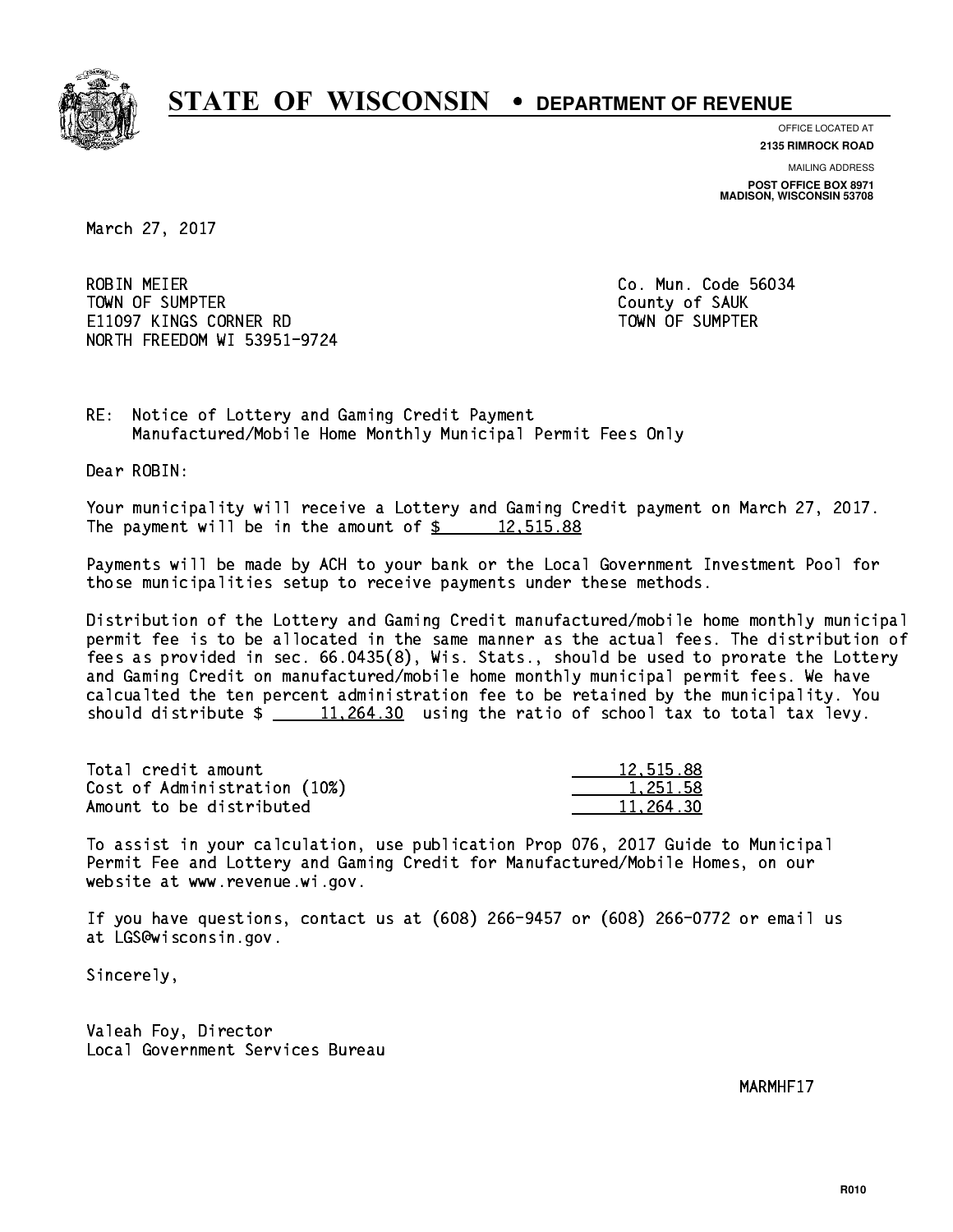

**OFFICE LOCATED AT**

**2135 RIMROCK ROAD**

**MAILING ADDRESS POST OFFICE BOX 8971 MADISON, WISCONSIN 53708**

March 27, 2017

KAY C. MACKESEY VILLAGE OF LAKE DELTON COUNTY OF SAUK PO BOX 87 LAKE DELTON WI 53940-0087

Co. Mun. Code 56146 VILLAGE OF LAKE DELTON

RE: Notice of Lottery and Gaming Credit Payment Manufactured/Mobile Home Monthly Municipal Permit Fees Only

Dear KAY:

 Your municipality will receive a Lottery and Gaming Credit payment on March 27, 2017. The payment will be in the amount of  $\frac{2}{30.325.80}$ 

 Payments will be made by ACH to your bank or the Local Government Investment Pool for those municipalities setup to receive payments under these methods.

 Distribution of the Lottery and Gaming Credit manufactured/mobile home monthly municipal permit fee is to be allocated in the same manner as the actual fees. The distribution of fees as provided in sec. 66.0435(8), Wis. Stats., should be used to prorate the Lottery and Gaming Credit on manufactured/mobile home monthly municipal permit fees. We have calcualted the ten percent administration fee to be retained by the municipality. You should distribute  $\frac{27,293.22}{27,293.22}$  using the ratio of school tax to total tax levy.

| Total credit amount          | 30,325.80 |
|------------------------------|-----------|
| Cost of Administration (10%) | 3.032.58  |
| Amount to be distributed     | 27.293.22 |

 To assist in your calculation, use publication Prop 076, 2017 Guide to Municipal Permit Fee and Lottery and Gaming Credit for Manufactured/Mobile Homes, on our website at www.revenue.wi.gov.

 If you have questions, contact us at (608) 266-9457 or (608) 266-0772 or email us at LGS@wisconsin.gov.

Sincerely,

 Valeah Foy, Director Local Government Services Bureau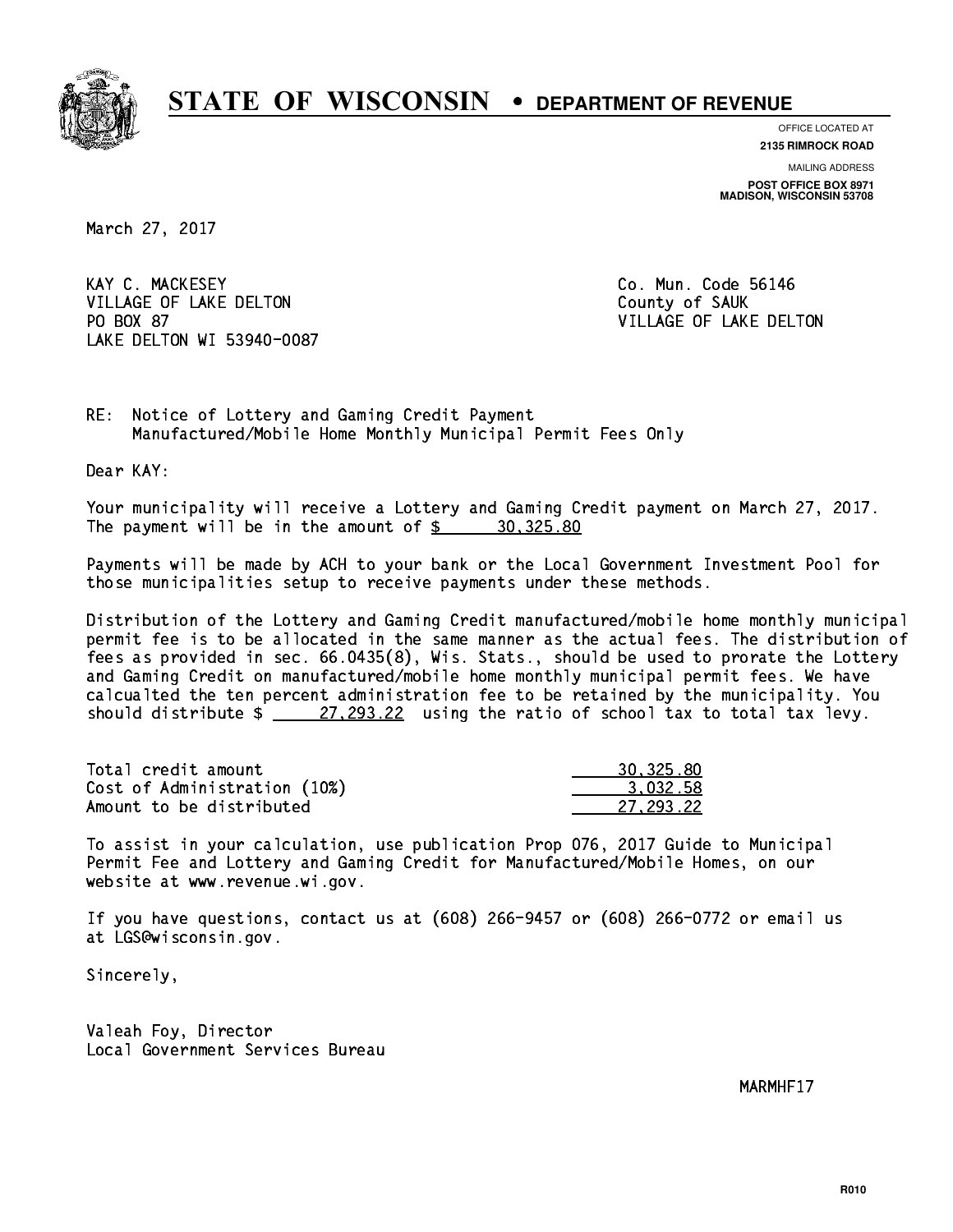

**OFFICE LOCATED AT**

**2135 RIMROCK ROAD**

**MAILING ADDRESS POST OFFICE BOX 8971 MADISON, WISCONSIN 53708**

March 27, 2017

 KAYLA J. STEINHORST Co. Mun. Code 56161 VILLAGE OF NORTH FREEDOM County of SAUK PO BOX 300 NORTH FREEDOM WI 53951-0300

VILLAGE OF NORTH FREEDOM

RE: Notice of Lottery and Gaming Credit Payment Manufactured/Mobile Home Monthly Municipal Permit Fees Only

Dear NANCY:

 Your municipality will receive a Lottery and Gaming Credit payment on March 27, 2017. The payment will be in the amount of  $\frac{2}{2}$  2,220.39

 Payments will be made by ACH to your bank or the Local Government Investment Pool for those municipalities setup to receive payments under these methods.

 Distribution of the Lottery and Gaming Credit manufactured/mobile home monthly municipal permit fee is to be allocated in the same manner as the actual fees. The distribution of fees as provided in sec. 66.0435(8), Wis. Stats., should be used to prorate the Lottery and Gaming Credit on manufactured/mobile home monthly municipal permit fees. We have calcualted the ten percent administration fee to be retained by the municipality. You should distribute  $\frac{1,998.36}{2}$  using the ratio of school tax to total tax levy.

| Total credit amount          | 2.220.39 |
|------------------------------|----------|
| Cost of Administration (10%) | 222.03   |
| Amount to be distributed     | 1.998.36 |

 To assist in your calculation, use publication Prop 076, 2017 Guide to Municipal Permit Fee and Lottery and Gaming Credit for Manufactured/Mobile Homes, on our website at www.revenue.wi.gov.

 If you have questions, contact us at (608) 266-9457 or (608) 266-0772 or email us at LGS@wisconsin.gov.

Sincerely,

 Valeah Foy, Director Local Government Services Bureau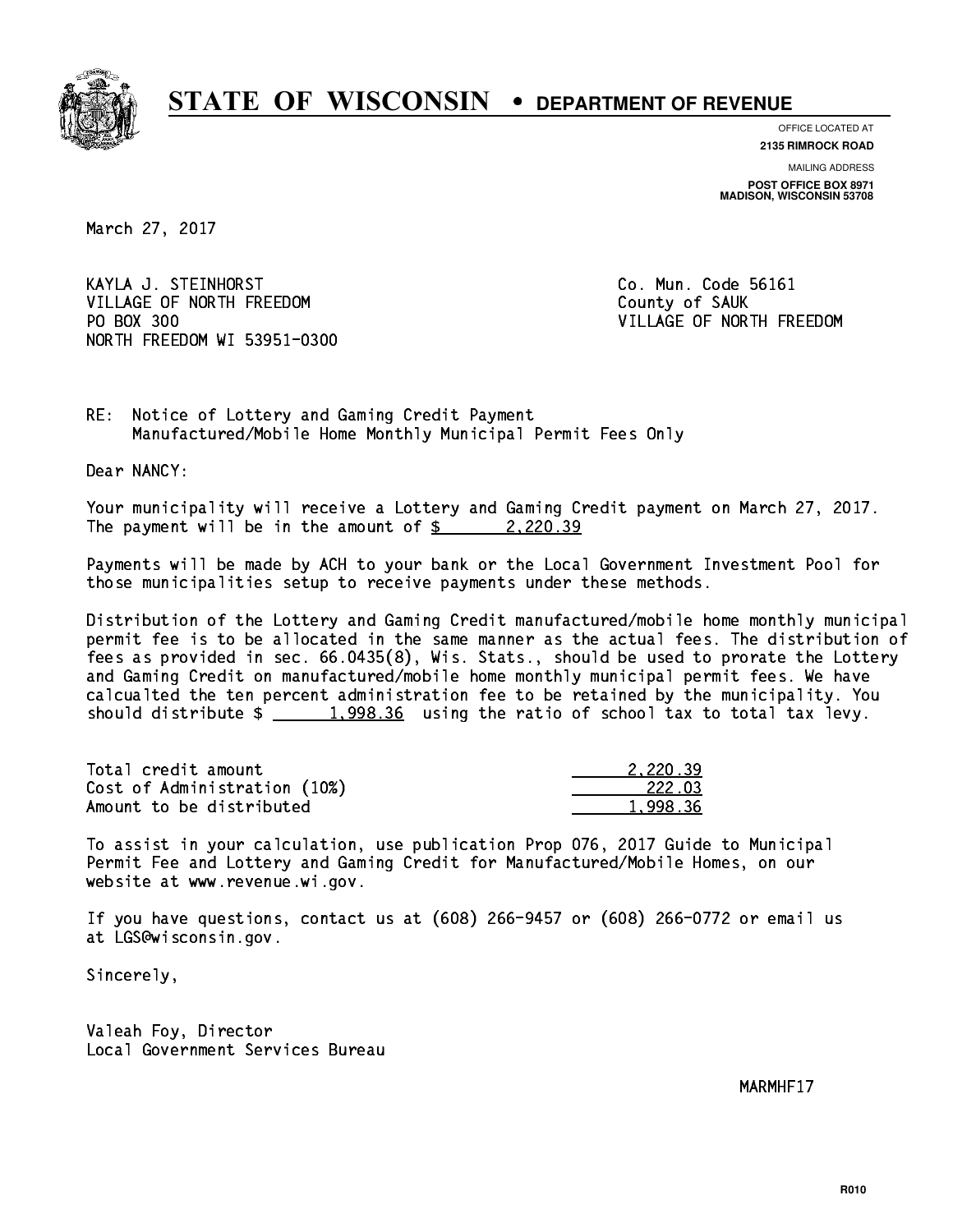

**OFFICE LOCATED AT**

**MAILING ADDRESS 2135 RIMROCK ROAD**

**POST OFFICE BOX 8971 MADISON, WISCONSIN 53708**

March 27, 2017

LORI LAUX CITY OF BARABOO County of SAUK 135 4TH STREET CITY OF BARABOO BARABOO WI 53913-2148

Co. Mun. Code 56206

RE: Notice of Lottery and Gaming Credit Payment Manufactured/Mobile Home Monthly Municipal Permit Fees Only

Dear LORI:

 Your municipality will receive a Lottery and Gaming Credit payment on March 27, 2017. The payment will be in the amount of  $\frac{25.826.44}{5}$ 

 Payments will be made by ACH to your bank or the Local Government Investment Pool for those municipalities setup to receive payments under these methods.

 Distribution of the Lottery and Gaming Credit manufactured/mobile home monthly municipal permit fee is to be allocated in the same manner as the actual fees. The distribution of fees as provided in sec. 66.0435(8), Wis. Stats., should be used to prorate the Lottery and Gaming Credit on manufactured/mobile home monthly municipal permit fees. We have calcualted the ten percent administration fee to be retained by the municipality. You should distribute  $\frac{23,243.80}{23,243.80}$  using the ratio of school tax to total tax levy.

| Total credit amount          | 25,826.44 |
|------------------------------|-----------|
| Cost of Administration (10%) | 2.582.64  |
| Amount to be distributed     | 23.243.80 |

 To assist in your calculation, use publication Prop 076, 2017 Guide to Municipal Permit Fee and Lottery and Gaming Credit for Manufactured/Mobile Homes, on our website at www.revenue.wi.gov.

 If you have questions, contact us at (608) 266-9457 or (608) 266-0772 or email us at LGS@wisconsin.gov.

Sincerely,

 Valeah Foy, Director Local Government Services Bureau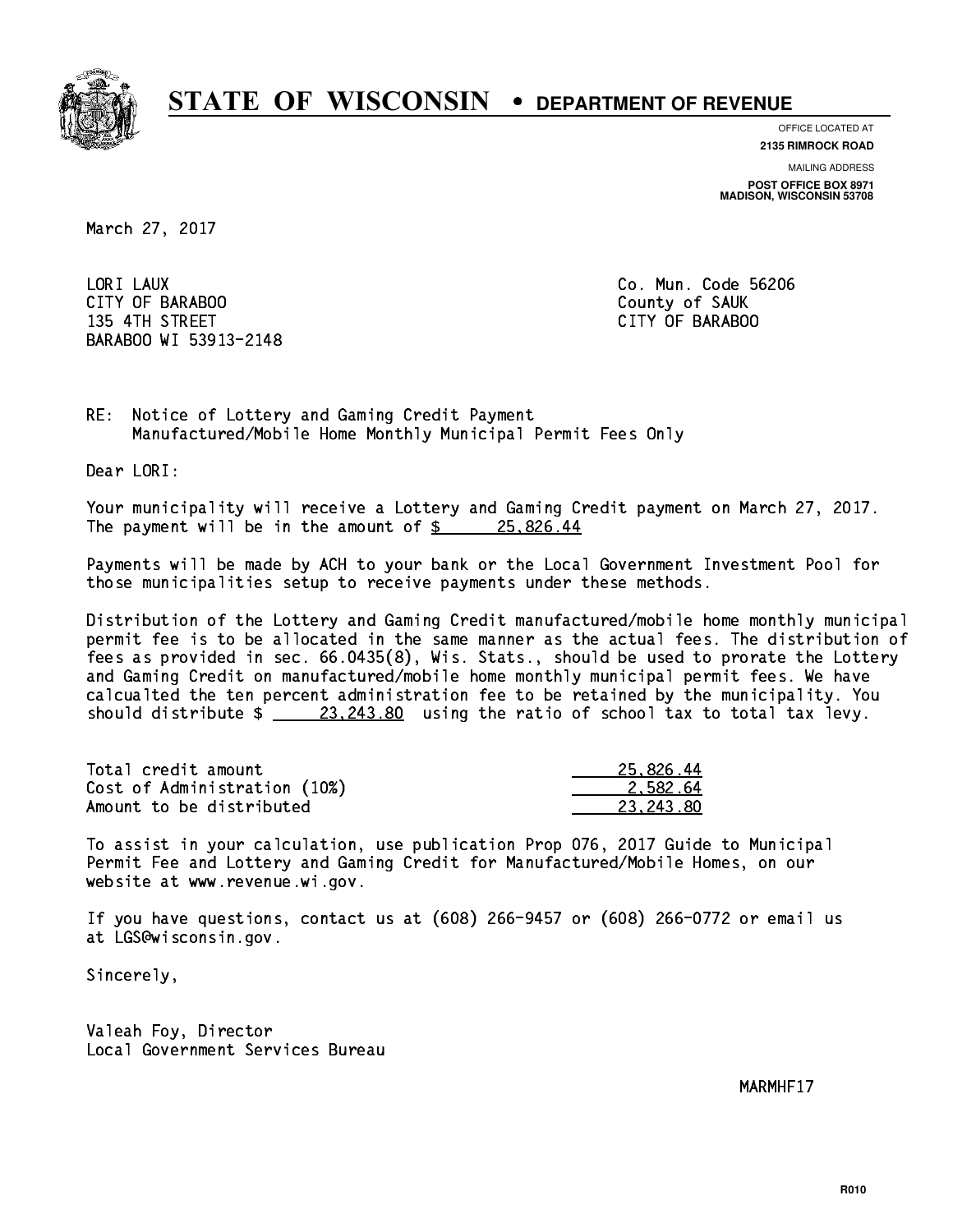

**OFFICE LOCATED AT**

**2135 RIMROCK ROAD**

**MAILING ADDRESS POST OFFICE BOX 8971 MADISON, WISCONSIN 53708**

March 27, 2017

**JULIE STRUTZ** CITY OF REEDSBURG COUNTY COUNTY OF SAUK PO BOX 490 REEDSBURG WI 53959-0490

Co. Mun. Code 56276 CITY OF REEDSBURG

RE: Notice of Lottery and Gaming Credit Payment Manufactured/Mobile Home Monthly Municipal Permit Fees Only

Dear JULIE:

 Your municipality will receive a Lottery and Gaming Credit payment on March 27, 2017. The payment will be in the amount of  $\frac{24.041.76}{24.042}$ 

 Payments will be made by ACH to your bank or the Local Government Investment Pool for those municipalities setup to receive payments under these methods.

 Distribution of the Lottery and Gaming Credit manufactured/mobile home monthly municipal permit fee is to be allocated in the same manner as the actual fees. The distribution of fees as provided in sec. 66.0435(8), Wis. Stats., should be used to prorate the Lottery and Gaming Credit on manufactured/mobile home monthly municipal permit fees. We have calcualted the ten percent administration fee to be retained by the municipality. You should distribute  $\frac{21.637.59}{21.637.59}$  using the ratio of school tax to total tax levy.

| Total credit amount          | 24,041.76 |
|------------------------------|-----------|
| Cost of Administration (10%) | 2.404.17  |
| Amount to be distributed     | 21.637.59 |

 To assist in your calculation, use publication Prop 076, 2017 Guide to Municipal Permit Fee and Lottery and Gaming Credit for Manufactured/Mobile Homes, on our website at www.revenue.wi.gov.

 If you have questions, contact us at (608) 266-9457 or (608) 266-0772 or email us at LGS@wisconsin.gov.

Sincerely,

 Valeah Foy, Director Local Government Services Bureau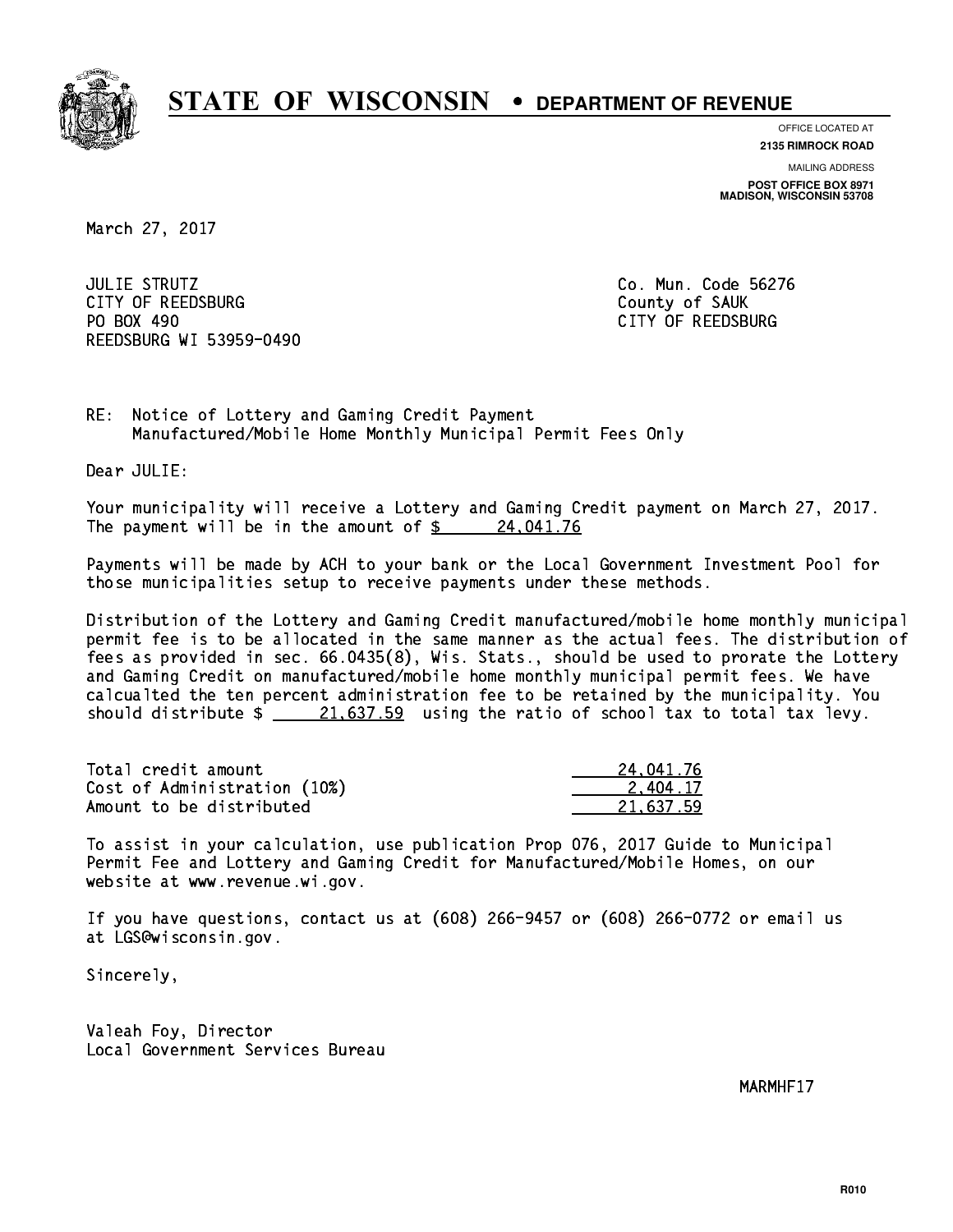

**OFFICE LOCATED AT**

**2135 RIMROCK ROAD**

**MAILING ADDRESS POST OFFICE BOX 8971 MADISON, WISCONSIN 53708**

March 27, 2017

**KAREN TERRY** CITY OF WISCONSIN DELLS COUNTY OF SAUK 300 LA CROSSE STREET CITY OF WISCONSIN DELLS WISCONSIN DELLS WI 53965-0655

Co. Mun. Code 56291

RE: Notice of Lottery and Gaming Credit Payment Manufactured/Mobile Home Monthly Municipal Permit Fees Only

Dear KAREN:

 Your municipality will receive a Lottery and Gaming Credit payment on March 27, 2017. The payment will be in the amount of  $\frac{2}{3}$  2,739.36

 Payments will be made by ACH to your bank or the Local Government Investment Pool for those municipalities setup to receive payments under these methods.

 Distribution of the Lottery and Gaming Credit manufactured/mobile home monthly municipal permit fee is to be allocated in the same manner as the actual fees. The distribution of fees as provided in sec. 66.0435(8), Wis. Stats., should be used to prorate the Lottery and Gaming Credit on manufactured/mobile home monthly municipal permit fees. We have calcualted the ten percent administration fee to be retained by the municipality. You should distribute  $\frac{2.465.43}{2.465.43}$  using the ratio of school tax to total tax levy.

| Total credit amount          | 2.739.36 |
|------------------------------|----------|
| Cost of Administration (10%) | 273.93   |
| Amount to be distributed     | 2.465.43 |

 To assist in your calculation, use publication Prop 076, 2017 Guide to Municipal Permit Fee and Lottery and Gaming Credit for Manufactured/Mobile Homes, on our website at www.revenue.wi.gov.

 If you have questions, contact us at (608) 266-9457 or (608) 266-0772 or email us at LGS@wisconsin.gov.

Sincerely,

 Valeah Foy, Director Local Government Services Bureau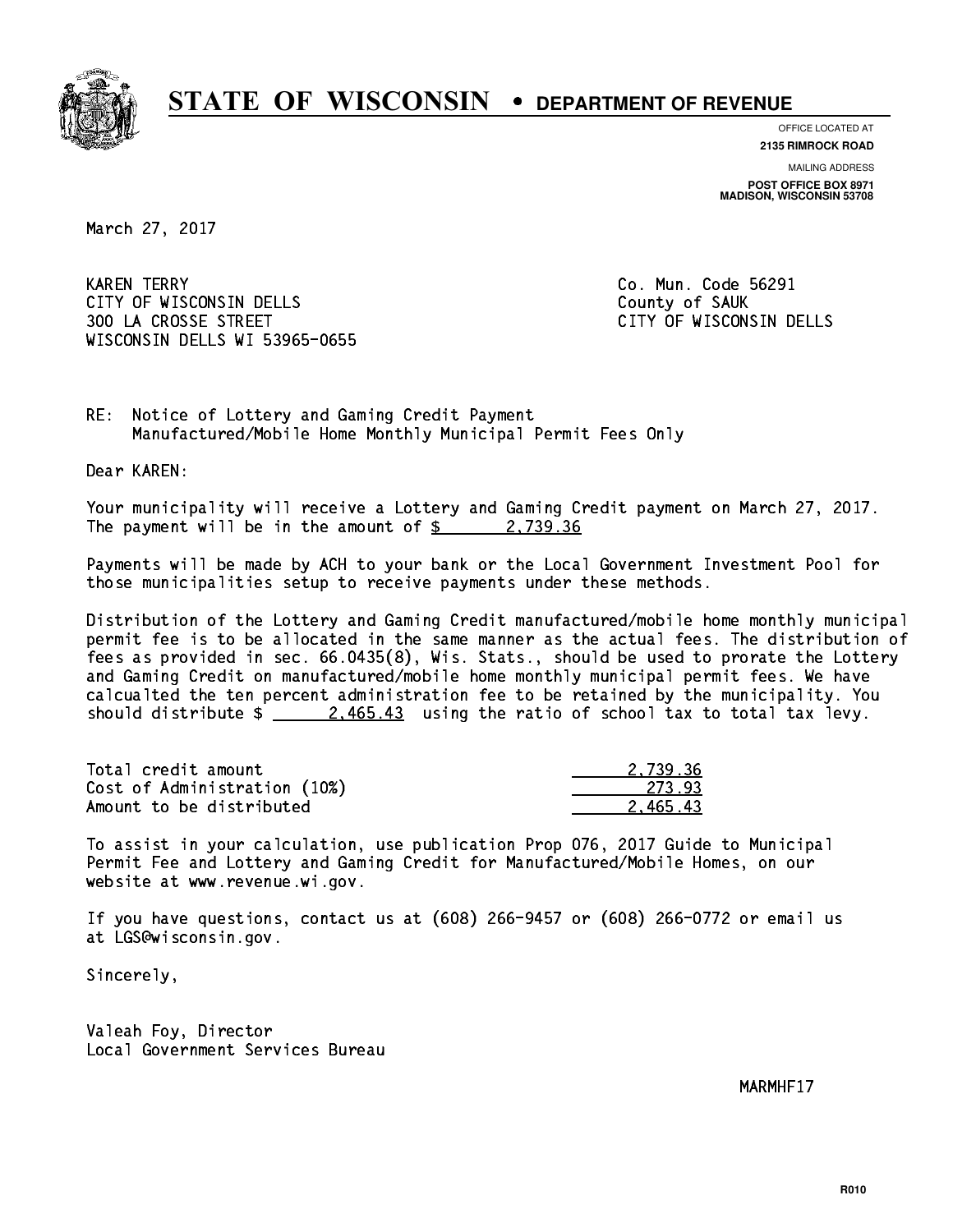

**OFFICE LOCATED AT**

**2135 RIMROCK ROAD**

**MAILING ADDRESS POST OFFICE BOX 8971 MADISON, WISCONSIN 53708**

March 27, 2017

SANDRA JALOWITZ TOWN OF HAYWARD COUNTY OF SAMPLE COUNTY OF SAMPLER PO BOX 13260 TOWN OF HAYWARD HAYWARD WI 54843-2565

Co. Mun. Code 57010

RE: Notice of Lottery and Gaming Credit Payment Manufactured/Mobile Home Monthly Municipal Permit Fees Only

Dear SANDRA:

 Your municipality will receive a Lottery and Gaming Credit payment on March 27, 2017. The payment will be in the amount of  $\frac{2}{3}$  2,345.16

 Payments will be made by ACH to your bank or the Local Government Investment Pool for those municipalities setup to receive payments under these methods.

 Distribution of the Lottery and Gaming Credit manufactured/mobile home monthly municipal permit fee is to be allocated in the same manner as the actual fees. The distribution of fees as provided in sec. 66.0435(8), Wis. Stats., should be used to prorate the Lottery and Gaming Credit on manufactured/mobile home monthly municipal permit fees. We have calcualted the ten percent administration fee to be retained by the municipality. You should distribute  $\frac{2,110.65}{2}$  using the ratio of school tax to total tax levy.

| Total credit amount          | 2.345.16 |
|------------------------------|----------|
| Cost of Administration (10%) | 234.51   |
| Amount to be distributed     | 2.110.65 |

 To assist in your calculation, use publication Prop 076, 2017 Guide to Municipal Permit Fee and Lottery and Gaming Credit for Manufactured/Mobile Homes, on our website at www.revenue.wi.gov.

 If you have questions, contact us at (608) 266-9457 or (608) 266-0772 or email us at LGS@wisconsin.gov.

Sincerely,

 Valeah Foy, Director Local Government Services Bureau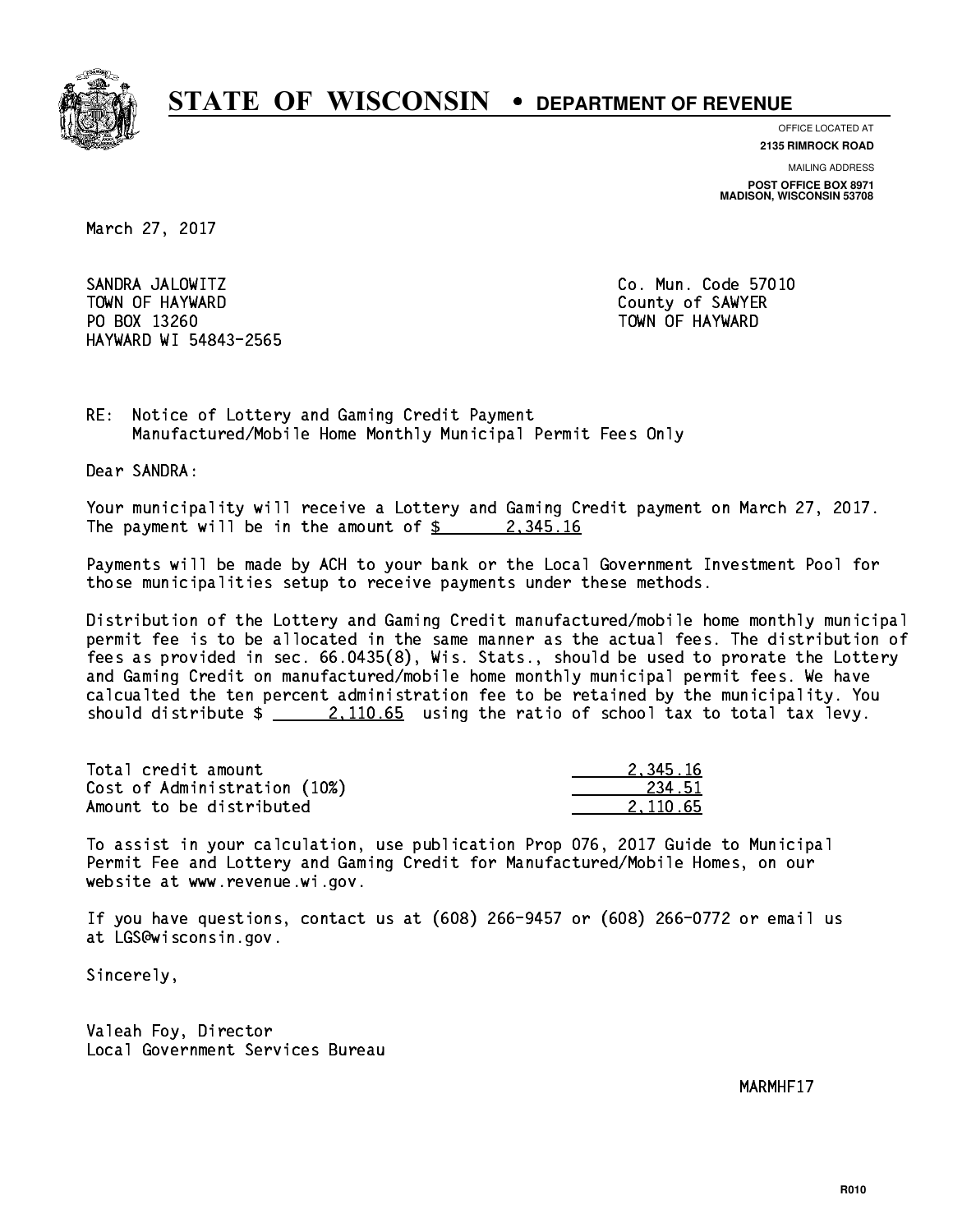

**OFFICE LOCATED AT**

**2135 RIMROCK ROAD**

**MAILING ADDRESS POST OFFICE BOX 8971 MADISON, WISCONSIN 53708**

March 27, 2017

JEAN SURALSKI VILLAGE OF WINTER COUNTY OF SAMPLE COUNTY OF SAMPLE COUNTY OF SAMPLE COUNTY OF SAMPLE COUNTY OF SAMPLE COUNTY OF SAMPLE COUNTY OF SAMPLE COUNTY OF SAMPLE COUNTY OF SAMPLE COUNTY OF SAMPLE COUNTY OF SAMPLE COUNTY OF SAMPLE PO BOX 277 VILLAGE OF WINTER WINTER WI 54896-0277

Co. Mun. Code 57190

RE: Notice of Lottery and Gaming Credit Payment Manufactured/Mobile Home Monthly Municipal Permit Fees Only

Dear JEAN:

 Your municipality will receive a Lottery and Gaming Credit payment on March 27, 2017. The payment will be in the amount of  $\frac{2}{3}$  1,481.50

 Payments will be made by ACH to your bank or the Local Government Investment Pool for those municipalities setup to receive payments under these methods.

 Distribution of the Lottery and Gaming Credit manufactured/mobile home monthly municipal permit fee is to be allocated in the same manner as the actual fees. The distribution of fees as provided in sec. 66.0435(8), Wis. Stats., should be used to prorate the Lottery and Gaming Credit on manufactured/mobile home monthly municipal permit fees. We have calcualted the ten percent administration fee to be retained by the municipality. You should distribute  $\frac{1,333.35}{2}$  using the ratio of school tax to total tax levy.

| Total credit amount          | 1,481.50 |
|------------------------------|----------|
| Cost of Administration (10%) | 148.15   |
| Amount to be distributed     | 1,333,35 |

 To assist in your calculation, use publication Prop 076, 2017 Guide to Municipal Permit Fee and Lottery and Gaming Credit for Manufactured/Mobile Homes, on our website at www.revenue.wi.gov.

 If you have questions, contact us at (608) 266-9457 or (608) 266-0772 or email us at LGS@wisconsin.gov.

Sincerely,

 Valeah Foy, Director Local Government Services Bureau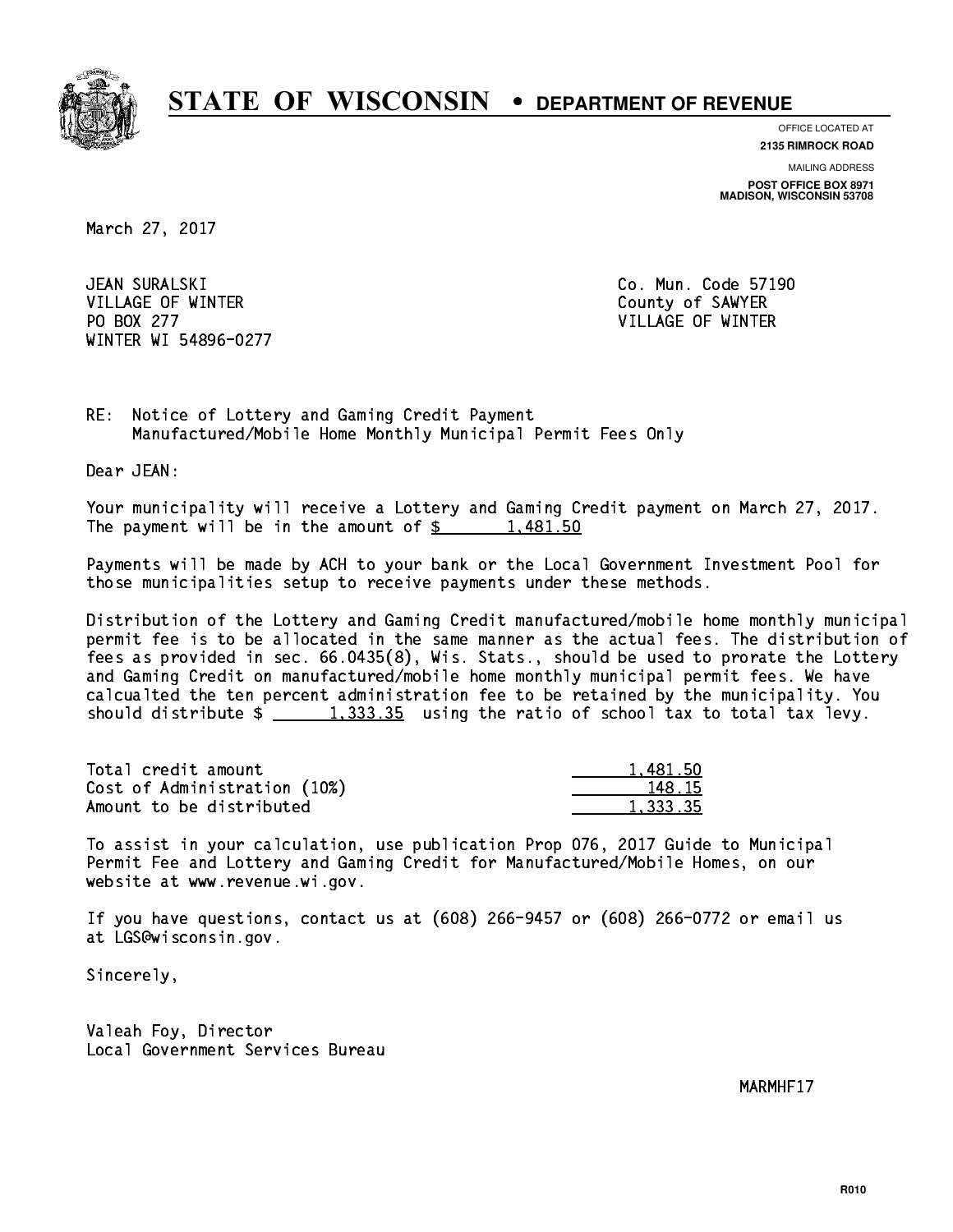

**OFFICE LOCATED AT**

**2135 RIMROCK ROAD**

**MAILING ADDRESS**

**POST OFFICE BOX 8971 MADISON, WISCONSIN 53708**

March 27, 2017

LISA POPPE CITY OF HAYWARD COUNTY OF SAWYER PO BOX 969 PO BOX 969 CITY OF HAYWARD HAYWARD WI 54843-0969

Co. Mun. Code 57236

RE: Notice of Lottery and Gaming Credit Payment Manufactured/Mobile Home Monthly Municipal Permit Fees Only

Dear LISA:

 Your municipality will receive a Lottery and Gaming Credit payment on March 27, 2017. The payment will be in the amount of  $\frac{2}{3}$  3,440.22

 Payments will be made by ACH to your bank or the Local Government Investment Pool for those municipalities setup to receive payments under these methods.

 Distribution of the Lottery and Gaming Credit manufactured/mobile home monthly municipal permit fee is to be allocated in the same manner as the actual fees. The distribution of fees as provided in sec. 66.0435(8), Wis. Stats., should be used to prorate the Lottery and Gaming Credit on manufactured/mobile home monthly municipal permit fees. We have calcualted the ten percent administration fee to be retained by the municipality. You should distribute \$ 3,096.20 using the ratio of school tax to total tax levy. \_\_\_\_\_\_\_\_\_\_\_\_\_\_

| Total credit amount          | 3.440.22 |
|------------------------------|----------|
| Cost of Administration (10%) | 344.02   |
| Amount to be distributed     | 3.096.20 |

 To assist in your calculation, use publication Prop 076, 2017 Guide to Municipal Permit Fee and Lottery and Gaming Credit for Manufactured/Mobile Homes, on our website at www.revenue.wi.gov.

 If you have questions, contact us at (608) 266-9457 or (608) 266-0772 or email us at LGS@wisconsin.gov.

Sincerely,

 Valeah Foy, Director Local Government Services Bureau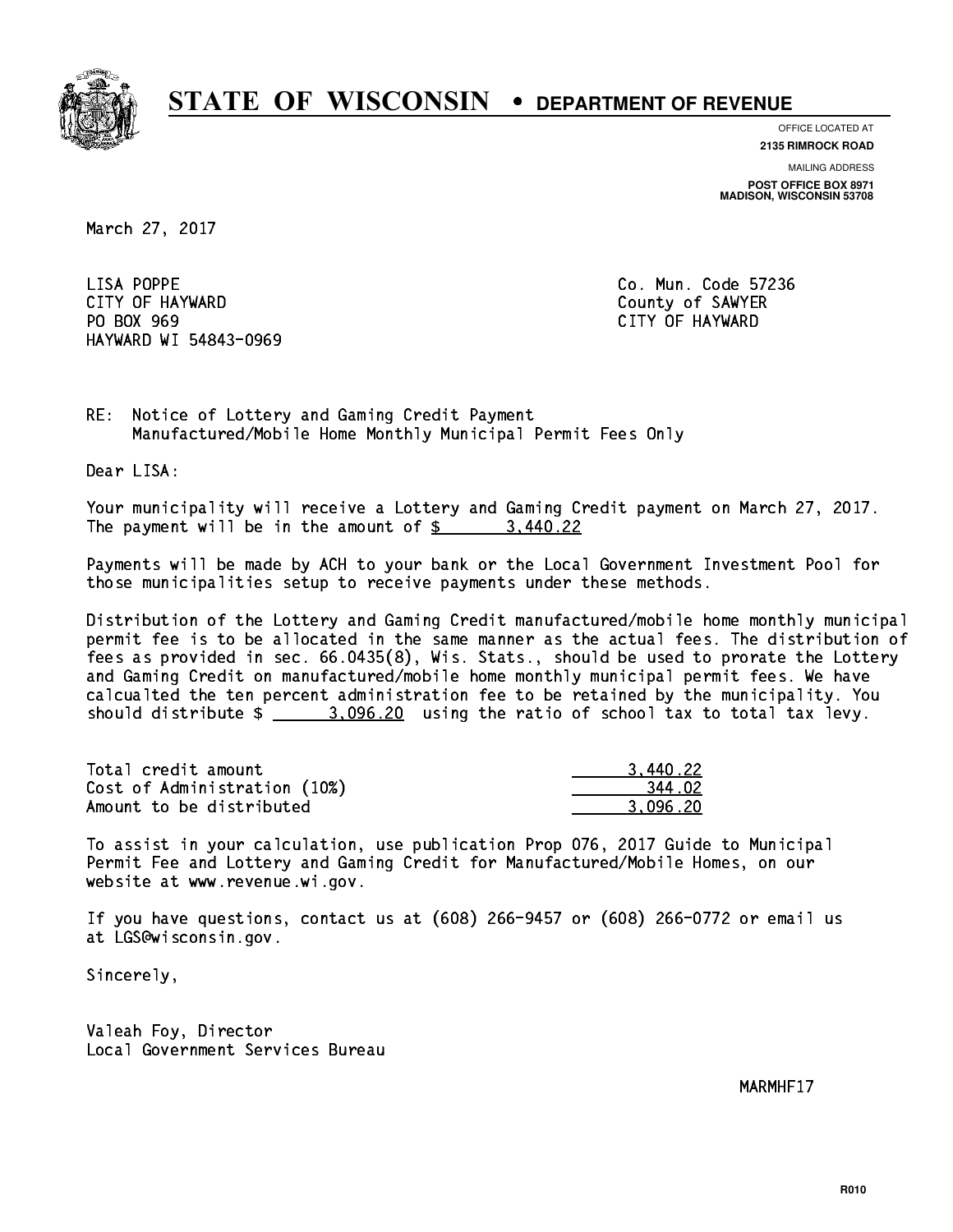

**OFFICE LOCATED AT**

**2135 RIMROCK ROAD**

**MAILING ADDRESS**

**POST OFFICE BOX 8971 MADISON, WISCONSIN 53708**

March 27, 2017

NOELLE BUETTNER **Co. Mun. Code 58040**  W8398 BROADWAY RD TOWN OF RICHMOND SHAWANO WI 54166

TOWN OF RICHMOND COUNTY OF SHAWANO

RE: Notice of Lottery and Gaming Credit Payment Manufactured/Mobile Home Monthly Municipal Permit Fees Only

Dear NOELLE:

 Your municipality will receive a Lottery and Gaming Credit payment on March 27, 2017. The payment will be in the amount of  $\frac{2}{3}$  7,310.00

 Payments will be made by ACH to your bank or the Local Government Investment Pool for those municipalities setup to receive payments under these methods.

 Distribution of the Lottery and Gaming Credit manufactured/mobile home monthly municipal permit fee is to be allocated in the same manner as the actual fees. The distribution of fees as provided in sec. 66.0435(8), Wis. Stats., should be used to prorate the Lottery and Gaming Credit on manufactured/mobile home monthly municipal permit fees. We have calcualted the ten percent administration fee to be retained by the municipality. You should distribute  $\frac{2}{1}$   $\frac{6,579.00}{2}$  using the ratio of school tax to total tax levy.

| Total credit amount          | 7,310.00 |
|------------------------------|----------|
| Cost of Administration (10%) | 731.00   |
| Amount to be distributed     | 6.579.00 |

 To assist in your calculation, use publication Prop 076, 2017 Guide to Municipal Permit Fee and Lottery and Gaming Credit for Manufactured/Mobile Homes, on our website at www.revenue.wi.gov.

 If you have questions, contact us at (608) 266-9457 or (608) 266-0772 or email us at LGS@wisconsin.gov.

Sincerely,

 Valeah Foy, Director Local Government Services Bureau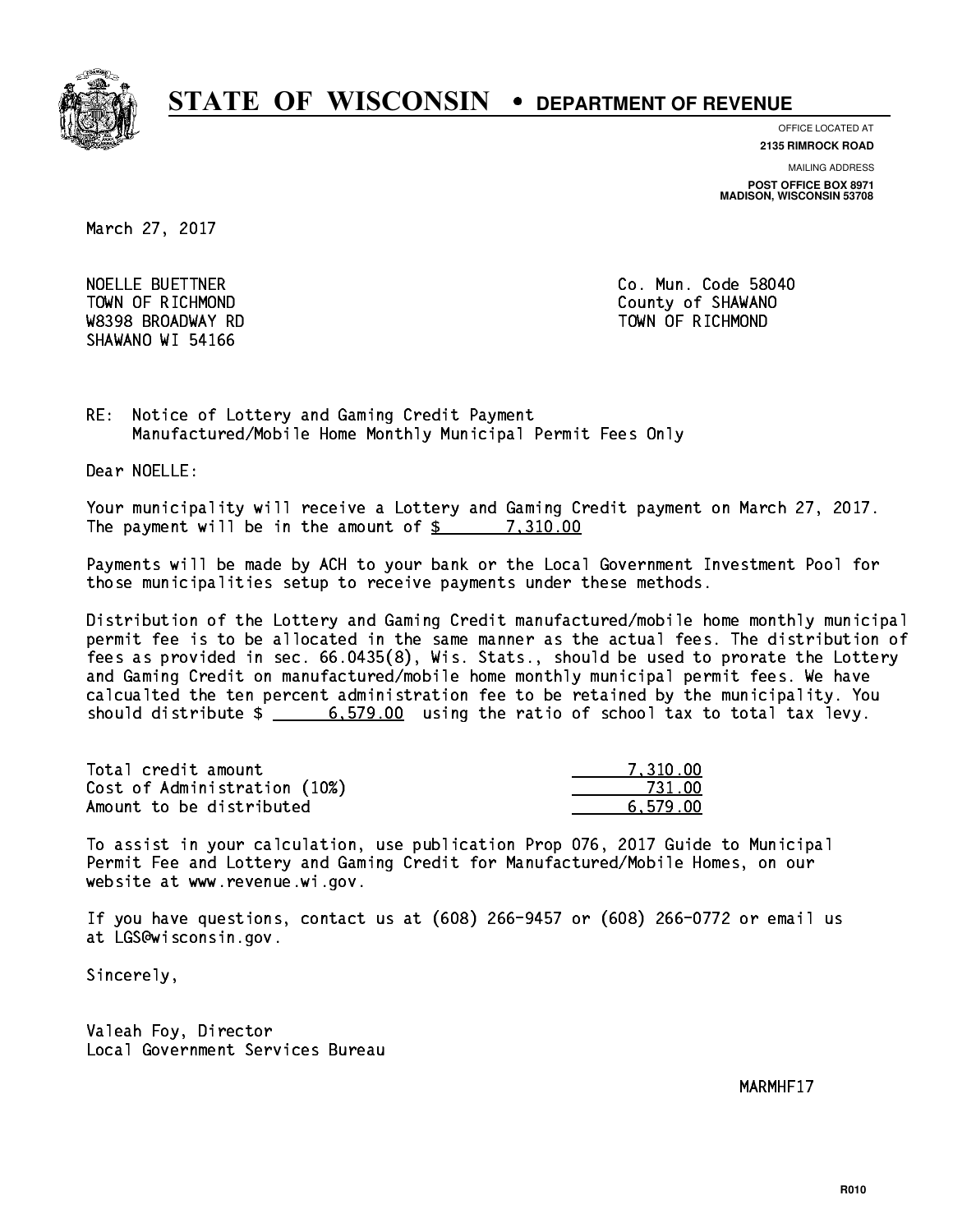

**OFFICE LOCATED AT**

**2135 RIMROCK ROAD**

**MAILING ADDRESS**

**POST OFFICE BOX 8971 MADISON, WISCONSIN 53708**

March 27, 2017

SHERRY VOELZ TOWN OF SENECA County of SHAWANO PO BOX 43 PO BOX 43 TOWN OF SENECA TILLEDA WI 54978-0043

Co. Mun. Code 58042

RE: Notice of Lottery and Gaming Credit Payment Manufactured/Mobile Home Monthly Municipal Permit Fees Only

Dear THERESA:

 Your municipality will receive a Lottery and Gaming Credit payment on March 27, 2017. The payment will be in the amount of \$ 696.60 \_\_\_\_\_\_\_\_\_\_\_\_\_\_\_\_

 Payments will be made by ACH to your bank or the Local Government Investment Pool for those municipalities setup to receive payments under these methods.

 Distribution of the Lottery and Gaming Credit manufactured/mobile home monthly municipal permit fee is to be allocated in the same manner as the actual fees. The distribution of fees as provided in sec. 66.0435(8), Wis. Stats., should be used to prorate the Lottery and Gaming Credit on manufactured/mobile home monthly municipal permit fees. We have calcualted the ten percent administration fee to be retained by the municipality. You should distribute  $\frac{26.94}{2}$  using the ratio of school tax to total tax levy.

| Total credit amount          | 696.60 |
|------------------------------|--------|
| Cost of Administration (10%) | 69.66  |
| Amount to be distributed     | 626.94 |

 To assist in your calculation, use publication Prop 076, 2017 Guide to Municipal Permit Fee and Lottery and Gaming Credit for Manufactured/Mobile Homes, on our website at www.revenue.wi.gov.

 If you have questions, contact us at (608) 266-9457 or (608) 266-0772 or email us at LGS@wisconsin.gov.

Sincerely,

 Valeah Foy, Director Local Government Services Bureau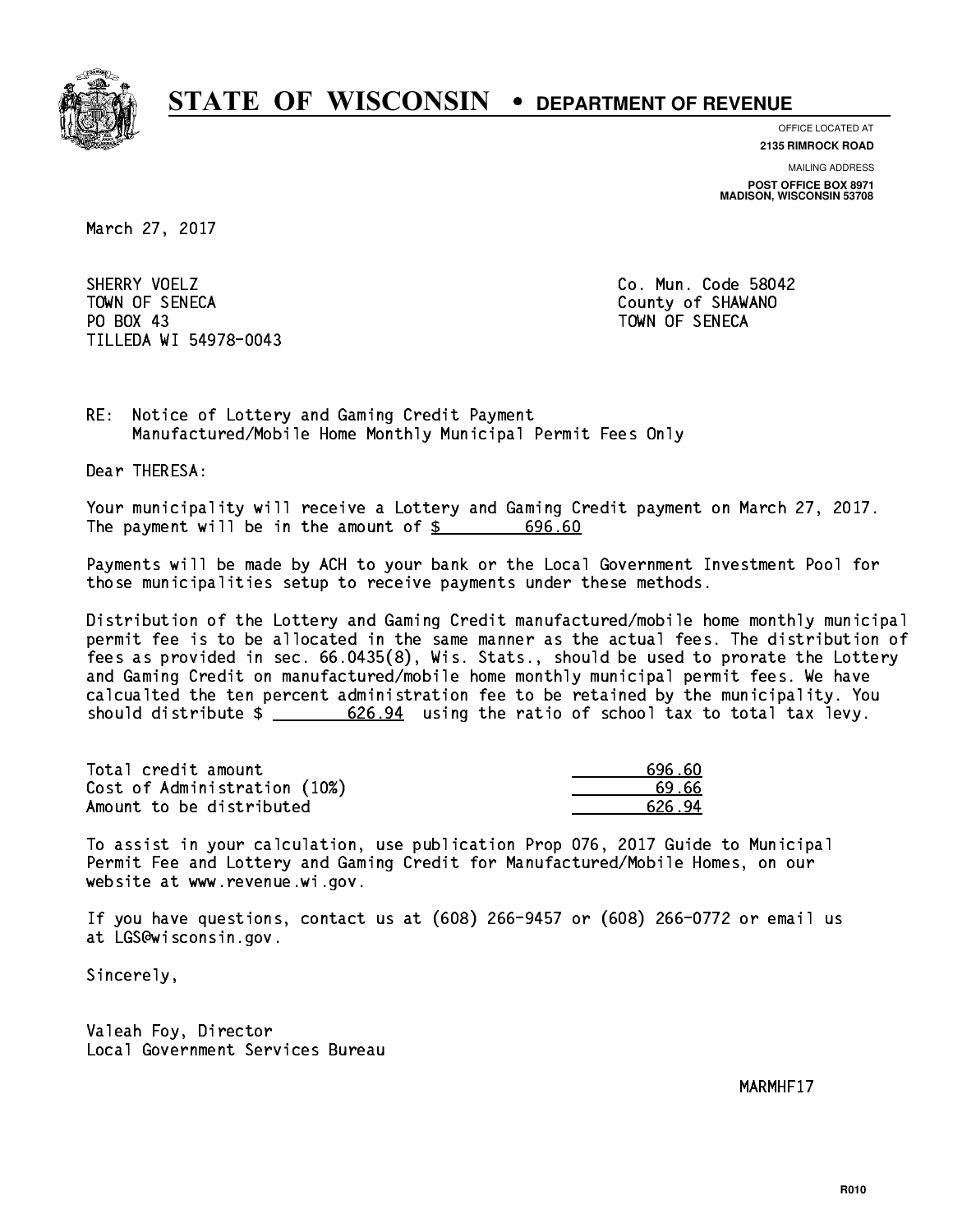

**OFFICE LOCATED AT**

**2135 RIMROCK ROAD**

**MAILING ADDRESS**

**POST OFFICE BOX 8971 MADISON, WISCONSIN 53708**

March 27, 2017

SARAH DAVIS TOWN OF WESCOTT COUNTY OF SHAWANO PO BOX 536 PO BOX 536 TOWN OF WESCOTT SHAWANO WI 54166-0536

Co. Mun. Code 58048

RE: Notice of Lottery and Gaming Credit Payment Manufactured/Mobile Home Monthly Municipal Permit Fees Only

Dear SARAH:

 Your municipality will receive a Lottery and Gaming Credit payment on March 27, 2017. The payment will be in the amount of \$ 560.88 \_\_\_\_\_\_\_\_\_\_\_\_\_\_\_\_

 Payments will be made by ACH to your bank or the Local Government Investment Pool for those municipalities setup to receive payments under these methods.

 Distribution of the Lottery and Gaming Credit manufactured/mobile home monthly municipal permit fee is to be allocated in the same manner as the actual fees. The distribution of fees as provided in sec. 66.0435(8), Wis. Stats., should be used to prorate the Lottery and Gaming Credit on manufactured/mobile home monthly municipal permit fees. We have calcualted the ten percent administration fee to be retained by the municipality. You should distribute  $\frac{2}{1}$   $\frac{504.80}{2}$  using the ratio of school tax to total tax levy.

Total credit amount Cost of Administration (10%) Amount to be distributed

| 560.88       |
|--------------|
| 56 N8        |
| 14. RN<br>Бſ |

 To assist in your calculation, use publication Prop 076, 2017 Guide to Municipal Permit Fee and Lottery and Gaming Credit for Manufactured/Mobile Homes, on our website at www.revenue.wi.gov.

 If you have questions, contact us at (608) 266-9457 or (608) 266-0772 or email us at LGS@wisconsin.gov.

Sincerely,

 Valeah Foy, Director Local Government Services Bureau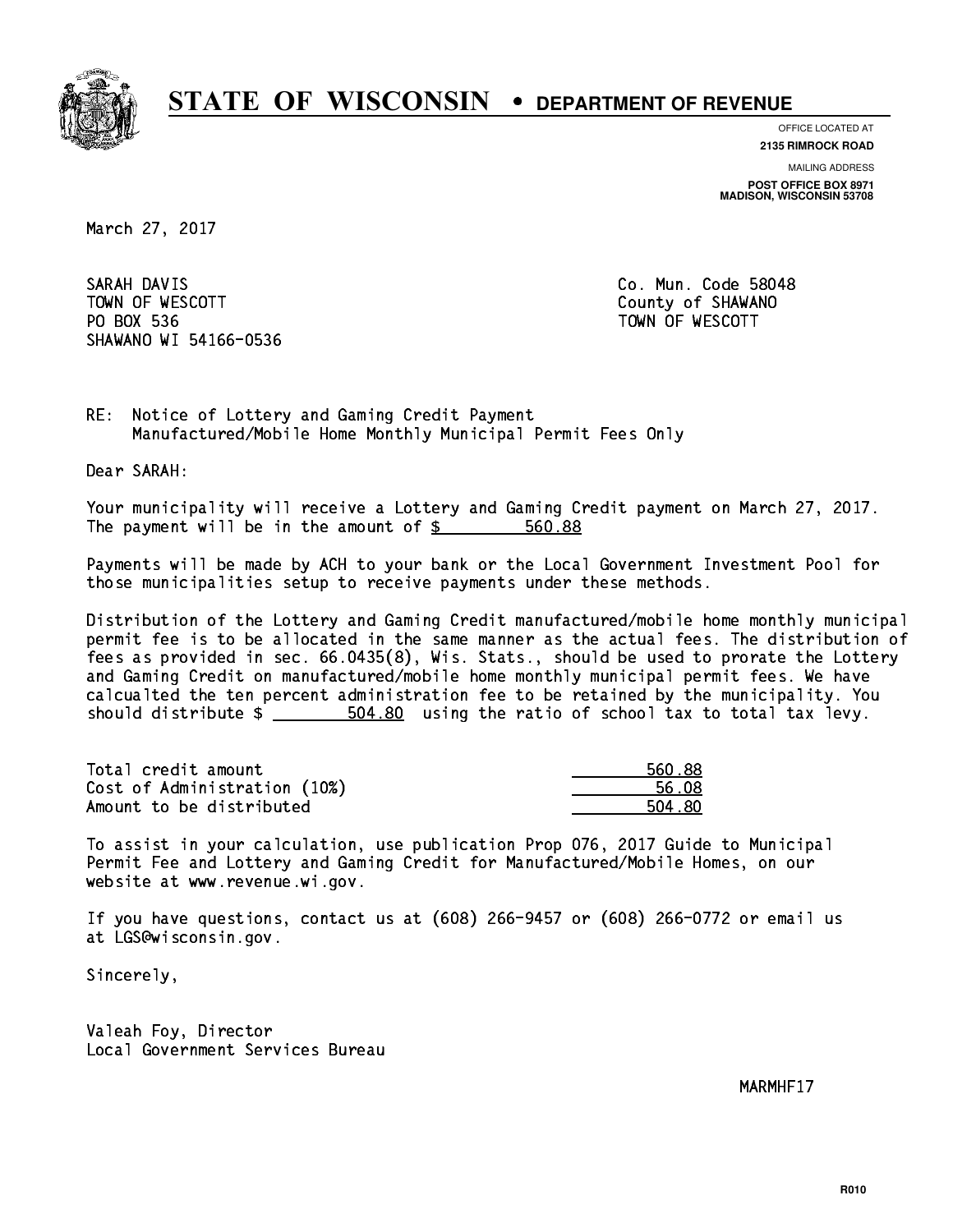

**OFFICE LOCATED AT**

**2135 RIMROCK ROAD**

**MAILING ADDRESS POST OFFICE BOX 8971 MADISON, WISCONSIN 53708**

March 27, 2017

 VILLAGE OF ANIWA County of SHAWANO PO BOX 15 PO BOX 15 VILLAGE OF ANIWA ANIWA WI 54408-0083

BARBARA REISSMANN Co. Mun. Code 58101

RE: Notice of Lottery and Gaming Credit Payment Manufactured/Mobile Home Monthly Municipal Permit Fees Only

Dear BARBARA:

 Your municipality will receive a Lottery and Gaming Credit payment on March 27, 2017. The payment will be in the amount of  $\frac{2}{3}$ 646.92

 Payments will be made by ACH to your bank or the Local Government Investment Pool for those municipalities setup to receive payments under these methods.

 Distribution of the Lottery and Gaming Credit manufactured/mobile home monthly municipal permit fee is to be allocated in the same manner as the actual fees. The distribution of fees as provided in sec. 66.0435(8), Wis. Stats., should be used to prorate the Lottery and Gaming Credit on manufactured/mobile home monthly municipal permit fees. We have calcualted the ten percent administration fee to be retained by the municipality. You should distribute  $\frac{2}{2}$   $\frac{582.23}{2}$  using the ratio of school tax to total tax levy.

Total credit amount Cost of Administration (10%) Amount to be distributed

| 5.92.<br>ςлε |
|--------------|
| 4 R9         |
| -23 23       |

 To assist in your calculation, use publication Prop 076, 2017 Guide to Municipal Permit Fee and Lottery and Gaming Credit for Manufactured/Mobile Homes, on our website at www.revenue.wi.gov.

 If you have questions, contact us at (608) 266-9457 or (608) 266-0772 or email us at LGS@wisconsin.gov.

Sincerely,

 Valeah Foy, Director Local Government Services Bureau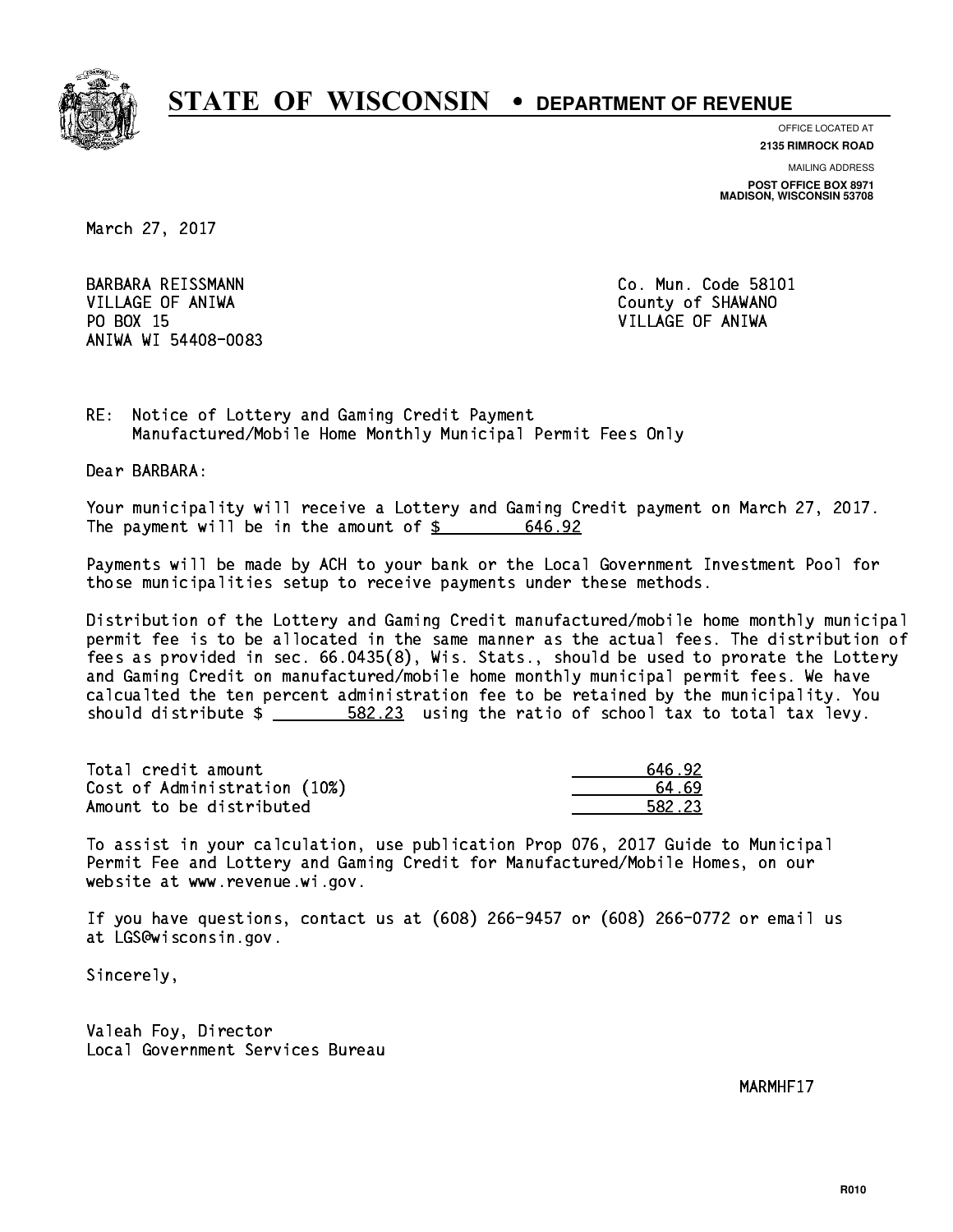

**OFFICE LOCATED AT**

**2135 RIMROCK ROAD**

**MAILING ADDRESS POST OFFICE BOX 8971 MADISON, WISCONSIN 53708**

March 27, 2017

 LAURI KLUMPYAN Co. Mun. Code 58106 VILLAGE OF BIRNAMWOOD County of SHAWANO BIRNAMWOOD WI 54414

P.O. BOX M VILLAGE OF BIRNAMWOOD

RE: Notice of Lottery and Gaming Credit Payment Manufactured/Mobile Home Monthly Municipal Permit Fees Only

Dear LAURI:

 Your municipality will receive a Lottery and Gaming Credit payment on March 27, 2017. The payment will be in the amount of  $\frac{2}{3}$  1,857.60

 Payments will be made by ACH to your bank or the Local Government Investment Pool for those municipalities setup to receive payments under these methods.

 Distribution of the Lottery and Gaming Credit manufactured/mobile home monthly municipal permit fee is to be allocated in the same manner as the actual fees. The distribution of fees as provided in sec. 66.0435(8), Wis. Stats., should be used to prorate the Lottery and Gaming Credit on manufactured/mobile home monthly municipal permit fees. We have calcualted the ten percent administration fee to be retained by the municipality. You should distribute  $\frac{1.671.84}{1.671.84}$  using the ratio of school tax to total tax levy.

| Total credit amount          | 1,857.60 |
|------------------------------|----------|
| Cost of Administration (10%) | 185.76   |
| Amount to be distributed     | 1.671.84 |

 To assist in your calculation, use publication Prop 076, 2017 Guide to Municipal Permit Fee and Lottery and Gaming Credit for Manufactured/Mobile Homes, on our website at www.revenue.wi.gov.

 If you have questions, contact us at (608) 266-9457 or (608) 266-0772 or email us at LGS@wisconsin.gov.

Sincerely,

 Valeah Foy, Director Local Government Services Bureau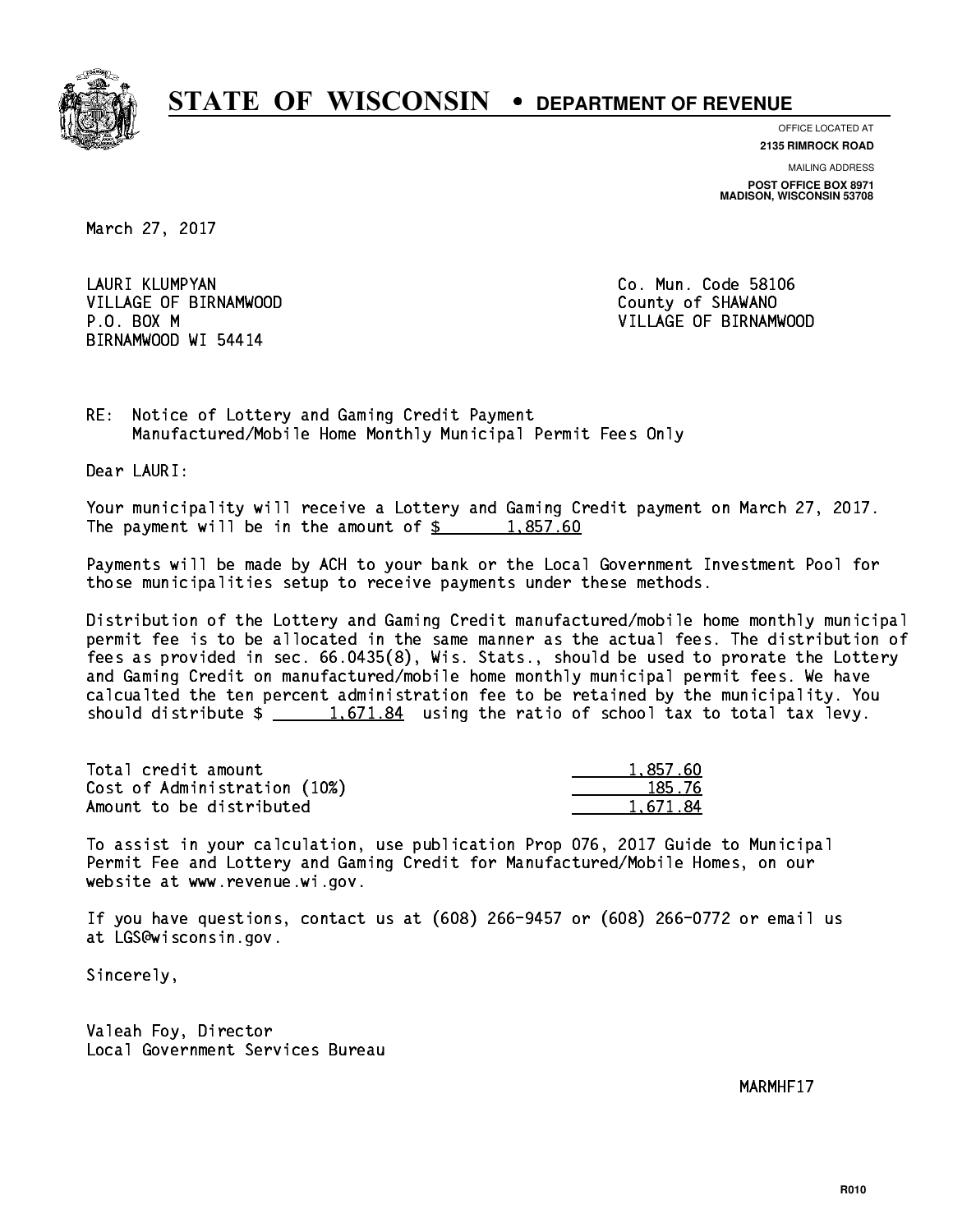

**OFFICE LOCATED AT**

**2135 RIMROCK ROAD**

**MAILING ADDRESS POST OFFICE BOX 8971 MADISON, WISCONSIN 53708**

March 27, 2017

BECKY ARROWOOD VILLAGE OF GRESHAM COUNTY OF SHAWANO P 0 BOX 50 GRESHAM WI 54128-0050

Co. Mun. Code 58131 VILLAGE OF GRESHAM

RE: Notice of Lottery and Gaming Credit Payment Manufactured/Mobile Home Monthly Municipal Permit Fees Only

Dear BECKY:

 Your municipality will receive a Lottery and Gaming Credit payment on March 27, 2017. The payment will be in the amount of  $\frac{2}{3}$  1,665.48

 Payments will be made by ACH to your bank or the Local Government Investment Pool for those municipalities setup to receive payments under these methods.

 Distribution of the Lottery and Gaming Credit manufactured/mobile home monthly municipal permit fee is to be allocated in the same manner as the actual fees. The distribution of fees as provided in sec. 66.0435(8), Wis. Stats., should be used to prorate the Lottery and Gaming Credit on manufactured/mobile home monthly municipal permit fees. We have calcualted the ten percent administration fee to be retained by the municipality. You should distribute  $\frac{1,498.94}{2}$  using the ratio of school tax to total tax levy.

| Total credit amount          | 1,665.48 |
|------------------------------|----------|
| Cost of Administration (10%) | 166.54   |
| Amount to be distributed     | 1.498.94 |

 To assist in your calculation, use publication Prop 076, 2017 Guide to Municipal Permit Fee and Lottery and Gaming Credit for Manufactured/Mobile Homes, on our website at www.revenue.wi.gov.

 If you have questions, contact us at (608) 266-9457 or (608) 266-0772 or email us at LGS@wisconsin.gov.

Sincerely,

 Valeah Foy, Director Local Government Services Bureau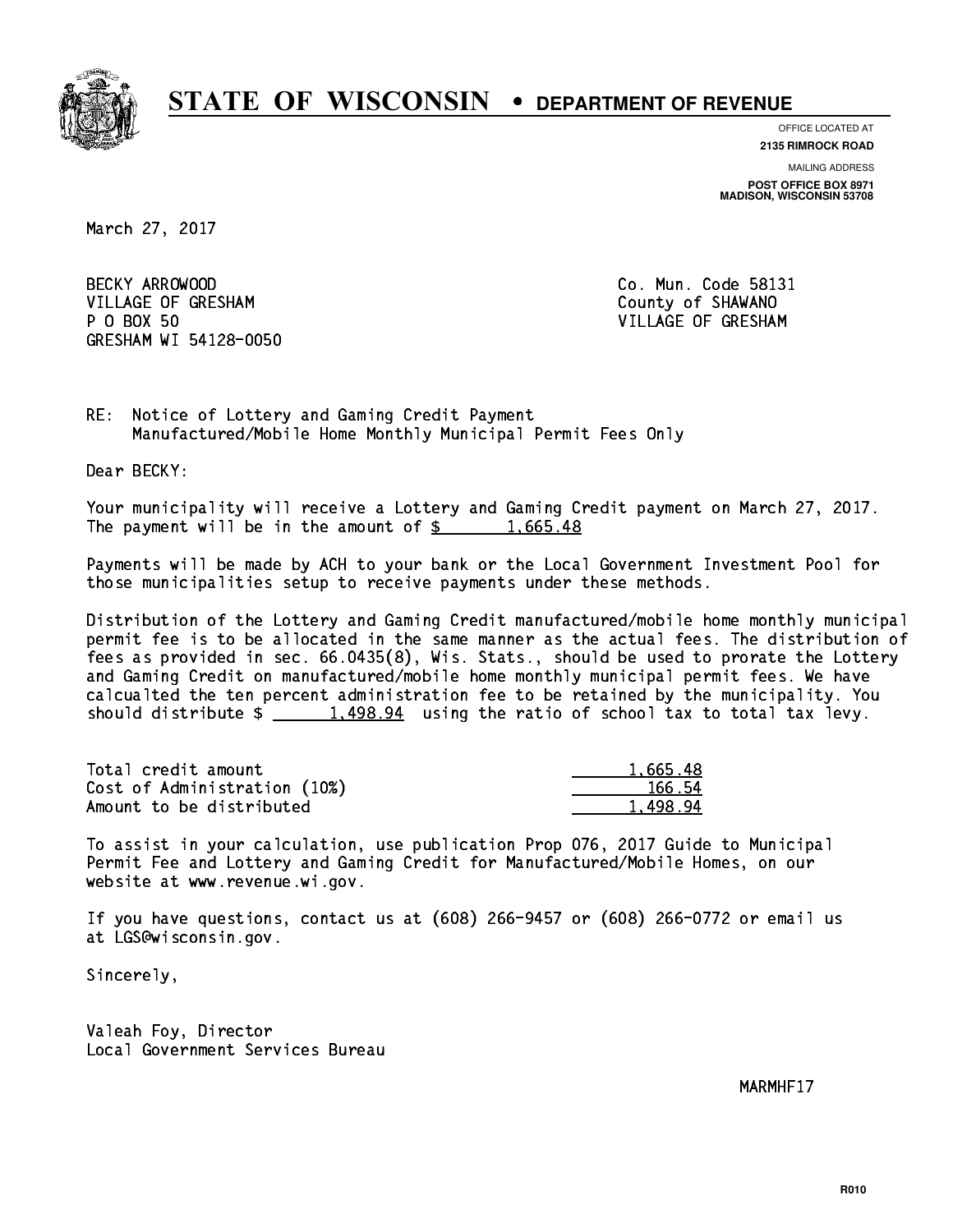

**OFFICE LOCATED AT**

**2135 RIMROCK ROAD**

**MAILING ADDRESS POST OFFICE BOX 8971 MADISON, WISCONSIN 53708**

March 27, 2017

TRISHA HOFFMAN VILLAGE OF TIGERTON COUNTY OF SHAWANO PO BOX 147 VILLAGE OF TIGERTON TIGERTON WI 54486-0147

Co. Mun. Code 58186

RE: Notice of Lottery and Gaming Credit Payment Manufactured/Mobile Home Monthly Municipal Permit Fees Only

Dear TRISHA:

 Your municipality will receive a Lottery and Gaming Credit payment on March 27, 2017. The payment will be in the amount of  $\frac{289.42}{200}$ 

 Payments will be made by ACH to your bank or the Local Government Investment Pool for those municipalities setup to receive payments under these methods.

 Distribution of the Lottery and Gaming Credit manufactured/mobile home monthly municipal permit fee is to be allocated in the same manner as the actual fees. The distribution of fees as provided in sec. 66.0435(8), Wis. Stats., should be used to prorate the Lottery and Gaming Credit on manufactured/mobile home monthly municipal permit fees. We have calcualted the ten percent administration fee to be retained by the municipality. You should distribute  $\frac{260.48}{20.48}$  using the ratio of school tax to total tax levy.

| Total credit amount          | 289.42 |
|------------------------------|--------|
| Cost of Administration (10%) | 28.94  |
| Amount to be distributed     | 260.48 |

 To assist in your calculation, use publication Prop 076, 2017 Guide to Municipal Permit Fee and Lottery and Gaming Credit for Manufactured/Mobile Homes, on our website at www.revenue.wi.gov.

 If you have questions, contact us at (608) 266-9457 or (608) 266-0772 or email us at LGS@wisconsin.gov.

Sincerely,

 Valeah Foy, Director Local Government Services Bureau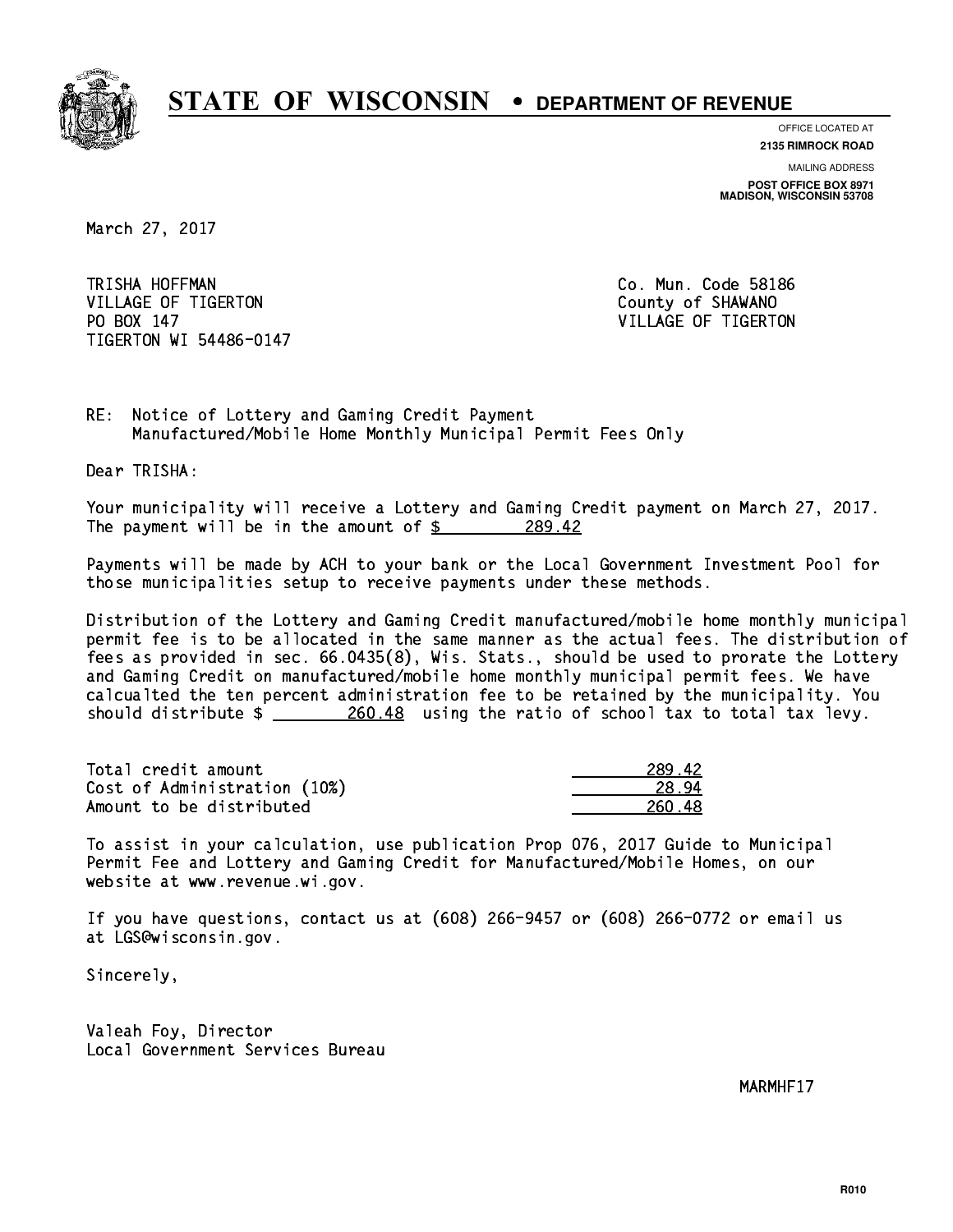

**OFFICE LOCATED AT**

**2135 RIMROCK ROAD**

**MAILING ADDRESS POST OFFICE BOX 8971 MADISON, WISCONSIN 53708**

March 27, 2017

TRACI MATSCHE VILLAGE OF WITTENBERG COUNTY OF SHAWANO PO BOX 331 WITTENBERG WI 54499-0331

Co. Mun. Code 58191 VILLAGE OF WITTENBERG

RE: Notice of Lottery and Gaming Credit Payment Manufactured/Mobile Home Monthly Municipal Permit Fees Only

Dear TRACI:

 Your municipality will receive a Lottery and Gaming Credit payment on March 27, 2017. The payment will be in the amount of \$ 835.92 \_\_\_\_\_\_\_\_\_\_\_\_\_\_\_\_

 Payments will be made by ACH to your bank or the Local Government Investment Pool for those municipalities setup to receive payments under these methods.

 Distribution of the Lottery and Gaming Credit manufactured/mobile home monthly municipal permit fee is to be allocated in the same manner as the actual fees. The distribution of fees as provided in sec. 66.0435(8), Wis. Stats., should be used to prorate the Lottery and Gaming Credit on manufactured/mobile home monthly municipal permit fees. We have calcualted the ten percent administration fee to be retained by the municipality. You should distribute  $\frac{2}{2}$   $\frac{752.33}{2}$  using the ratio of school tax to total tax levy.

Total credit amount Cost of Administration (10%) Amount to be distributed

| 92.       |
|-----------|
| २ मण      |
| 5233<br>7 |

 To assist in your calculation, use publication Prop 076, 2017 Guide to Municipal Permit Fee and Lottery and Gaming Credit for Manufactured/Mobile Homes, on our website at www.revenue.wi.gov.

 If you have questions, contact us at (608) 266-9457 or (608) 266-0772 or email us at LGS@wisconsin.gov.

Sincerely,

 Valeah Foy, Director Local Government Services Bureau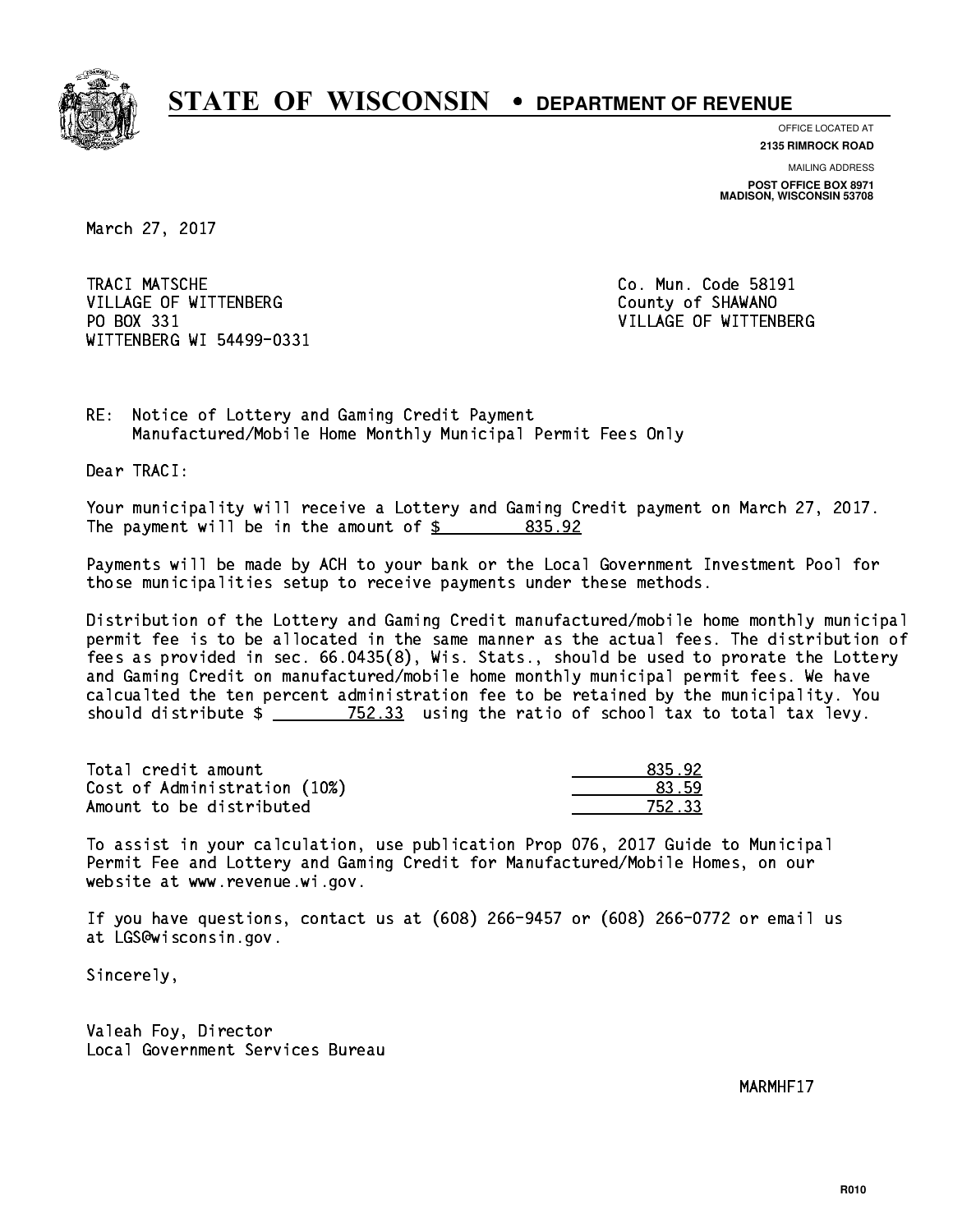

**OFFICE LOCATED AT**

**2135 RIMROCK ROAD**

**MAILING ADDRESS**

**POST OFFICE BOX 8971 MADISON, WISCONSIN 53708**

March 27, 2017

KARLA K. DUCHAC Co. Mun. Code 58281 CITY OF SHAWANO **COULD AND SHAWANO COULD AND SHAWANO**  127 S SAWYER ST CITY OF SHAWANO SHAWANO WI 54166-2433

RE: Notice of Lottery and Gaming Credit Payment Manufactured/Mobile Home Monthly Municipal Permit Fees Only

Dear KARLA:

 Your municipality will receive a Lottery and Gaming Credit payment on March 27, 2017. The payment will be in the amount of \$ 3,762.72 \_\_\_\_\_\_\_\_\_\_\_\_\_\_\_\_

 Payments will be made by ACH to your bank or the Local Government Investment Pool for those municipalities setup to receive payments under these methods.

 Distribution of the Lottery and Gaming Credit manufactured/mobile home monthly municipal permit fee is to be allocated in the same manner as the actual fees. The distribution of fees as provided in sec. 66.0435(8), Wis. Stats., should be used to prorate the Lottery and Gaming Credit on manufactured/mobile home monthly municipal permit fees. We have calcualted the ten percent administration fee to be retained by the municipality. You should distribute  $\frac{2}{1}$   $\frac{3}{386.45}$  using the ratio of school tax to total tax levy.

| Total credit amount          | 3.762.72 |
|------------------------------|----------|
| Cost of Administration (10%) | 376.27   |
| Amount to be distributed     | 3.386.45 |

 To assist in your calculation, use publication Prop 076, 2017 Guide to Municipal Permit Fee and Lottery and Gaming Credit for Manufactured/Mobile Homes, on our website at www.revenue.wi.gov.

 If you have questions, contact us at (608) 266-9457 or (608) 266-0772 or email us at LGS@wisconsin.gov.

Sincerely,

 Valeah Foy, Director Local Government Services Bureau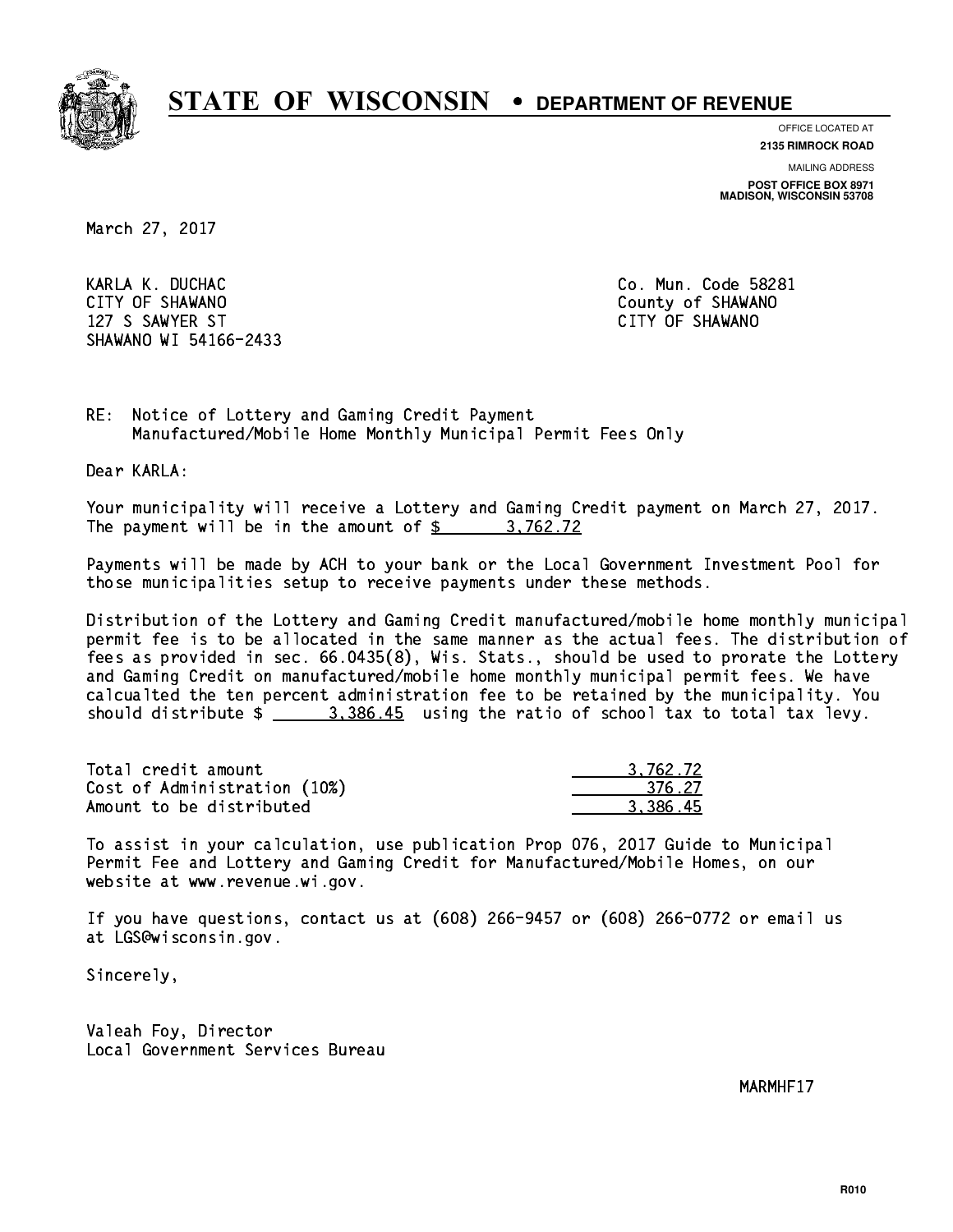

**OFFICE LOCATED AT**

**2135 RIMROCK ROAD**

**MAILING ADDRESS**

**POST OFFICE BOX 8971 MADISON, WISCONSIN 53708**

March 27, 2017

**BRENDA PHIPPS** N6644 SUGARBUSH RD TOWN OF GREENBUSH GLENBEULAH WI 53023

Co. Mun. Code 59002 TOWN OF GREENBUSH County of SHEBOYGAN

RE: Notice of Lottery and Gaming Credit Payment Manufactured/Mobile Home Monthly Municipal Permit Fees Only

Dear BRENDA:

 Your municipality will receive a Lottery and Gaming Credit payment on March 27, 2017. The payment will be in the amount of \$ 601.14 \_\_\_\_\_\_\_\_\_\_\_\_\_\_\_\_

 Payments will be made by ACH to your bank or the Local Government Investment Pool for those municipalities setup to receive payments under these methods.

 Distribution of the Lottery and Gaming Credit manufactured/mobile home monthly municipal permit fee is to be allocated in the same manner as the actual fees. The distribution of fees as provided in sec. 66.0435(8), Wis. Stats., should be used to prorate the Lottery and Gaming Credit on manufactured/mobile home monthly municipal permit fees. We have calcualted the ten percent administration fee to be retained by the municipality. You should distribute  $\frac{2}{1}$   $\frac{541.03}{103}$  using the ratio of school tax to total tax levy.

Total credit amount Cost of Administration (10%) Amount to be distributed

| 601 14 |
|--------|
| l 11   |
| 41 N?  |

 To assist in your calculation, use publication Prop 076, 2017 Guide to Municipal Permit Fee and Lottery and Gaming Credit for Manufactured/Mobile Homes, on our website at www.revenue.wi.gov.

 If you have questions, contact us at (608) 266-9457 or (608) 266-0772 or email us at LGS@wisconsin.gov.

Sincerely,

 Valeah Foy, Director Local Government Services Bureau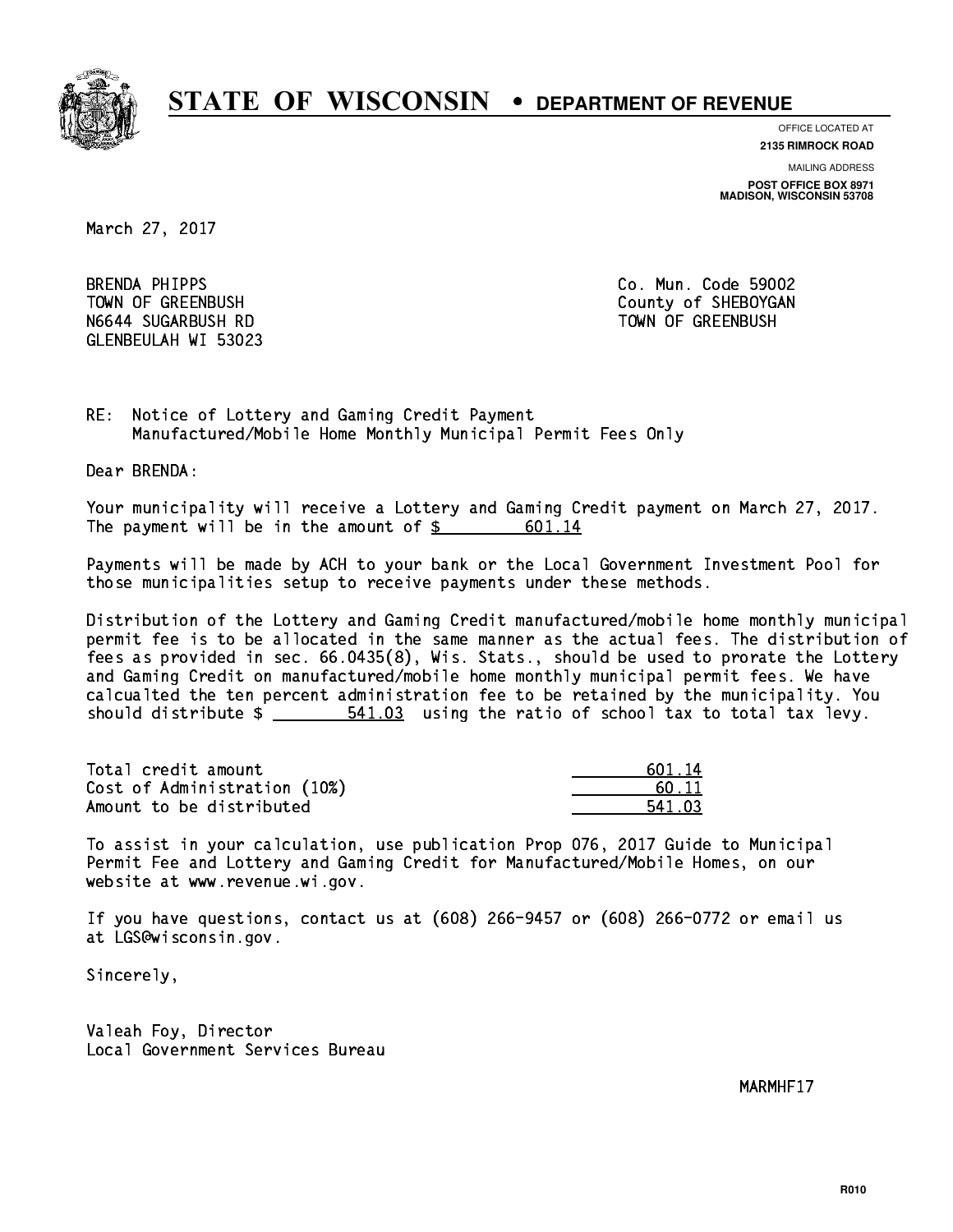

**OFFICE LOCATED AT**

**2135 RIMROCK ROAD**

**MAILING ADDRESS POST OFFICE BOX 8971 MADISON, WISCONSIN 53708**

March 27, 2017

 SALLY MARVER Co. Mun. Code 59010 W6081 COUNTY RD N TOWN OF LYNDON PLYMOUTH WI 53073

TOWN OF LYNDON COUNTY OF SHEBOYGAN

RE: Notice of Lottery and Gaming Credit Payment Manufactured/Mobile Home Monthly Municipal Permit Fees Only

Dear SALLY:

 Your municipality will receive a Lottery and Gaming Credit payment on March 27, 2017. The payment will be in the amount of  $\frac{2}{3}$  1,338.00

 Payments will be made by ACH to your bank or the Local Government Investment Pool for those municipalities setup to receive payments under these methods.

 Distribution of the Lottery and Gaming Credit manufactured/mobile home monthly municipal permit fee is to be allocated in the same manner as the actual fees. The distribution of fees as provided in sec. 66.0435(8), Wis. Stats., should be used to prorate the Lottery and Gaming Credit on manufactured/mobile home monthly municipal permit fees. We have calcualted the ten percent administration fee to be retained by the municipality. You should distribute  $\frac{1,204.20}{1,204.20}$  using the ratio of school tax to total tax levy.

| Total credit amount          | 1,338.00 |
|------------------------------|----------|
| Cost of Administration (10%) | 133.80   |
| Amount to be distributed     | 1.204.20 |

 To assist in your calculation, use publication Prop 076, 2017 Guide to Municipal Permit Fee and Lottery and Gaming Credit for Manufactured/Mobile Homes, on our website at www.revenue.wi.gov.

 If you have questions, contact us at (608) 266-9457 or (608) 266-0772 or email us at LGS@wisconsin.gov.

Sincerely,

 Valeah Foy, Director Local Government Services Bureau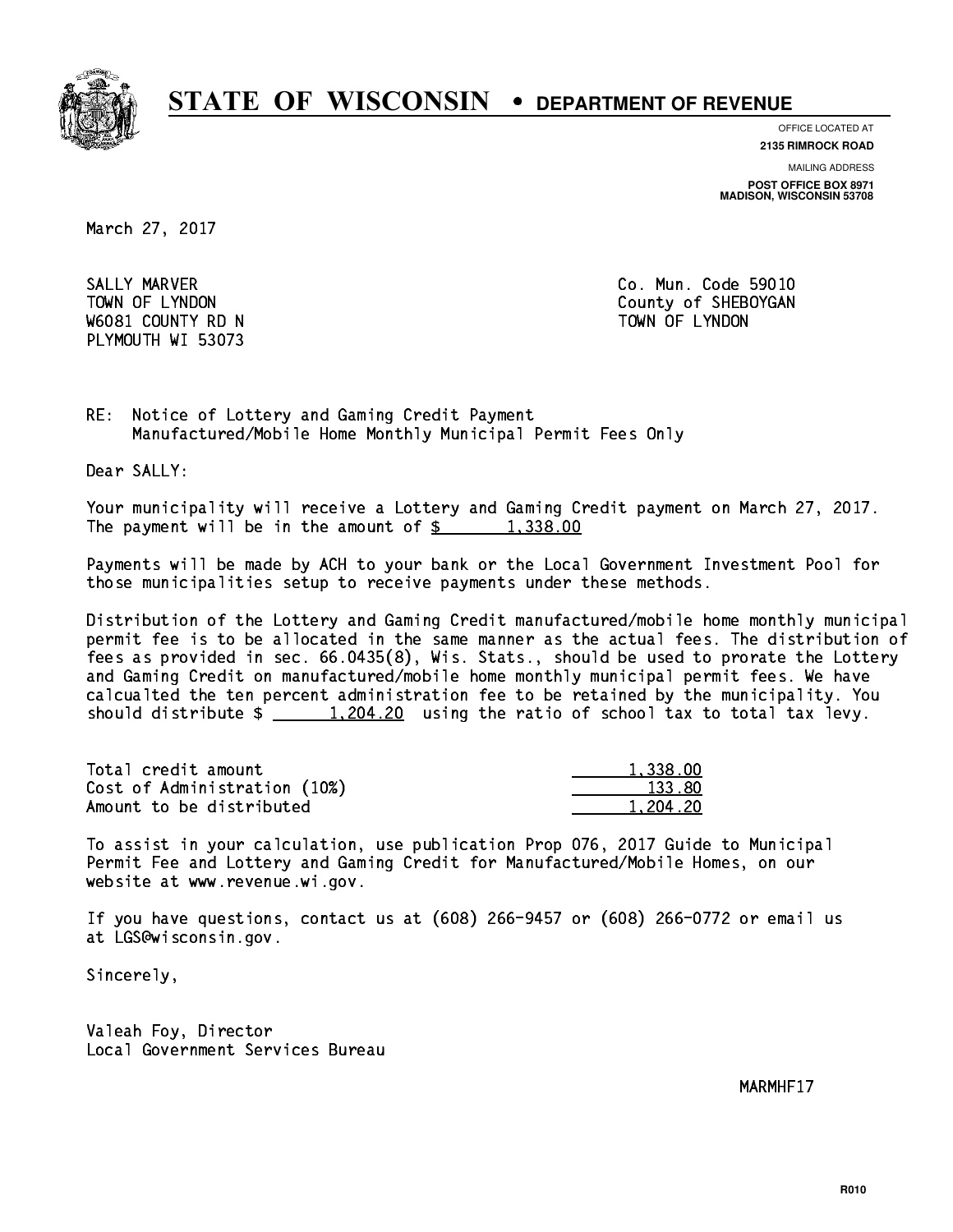

**OFFICE LOCATED AT 2135 RIMROCK ROAD**

**MAILING ADDRESS POST OFFICE BOX 8971 MADISON, WISCONSIN 53708**

March 27, 2017

 JEANETTE MEYER Co. Mun. Code 59026 TOWN OF SHEBOYGAN FALLS COUNTY OF SHEBOYGAN W3860 COUNTY ROAD O TOWN OF SHEBOYGAN FALLS SHEBOYGAN FALLS WI 53085-0046

RE: Notice of Lottery and Gaming Credit Payment Manufactured/Mobile Home Monthly Municipal Permit Fees Only

Dear JEANETTE:

 Your municipality will receive a Lottery and Gaming Credit payment on March 27, 2017. The payment will be in the amount of \$ 6,206.76 \_\_\_\_\_\_\_\_\_\_\_\_\_\_\_\_

 Payments will be made by ACH to your bank or the Local Government Investment Pool for those municipalities setup to receive payments under these methods.

 Distribution of the Lottery and Gaming Credit manufactured/mobile home monthly municipal permit fee is to be allocated in the same manner as the actual fees. The distribution of fees as provided in sec. 66.0435(8), Wis. Stats., should be used to prorate the Lottery and Gaming Credit on manufactured/mobile home monthly municipal permit fees. We have calcualted the ten percent administration fee to be retained by the municipality. You should distribute  $\frac{2}{1}$   $\frac{5}{586.09}$  using the ratio of school tax to total tax levy.

| Total credit amount          | 6,206.76 |
|------------------------------|----------|
| Cost of Administration (10%) | 620.67   |
| Amount to be distributed     | 5.586.09 |

 To assist in your calculation, use publication Prop 076, 2017 Guide to Municipal Permit Fee and Lottery and Gaming Credit for Manufactured/Mobile Homes, on our website at www.revenue.wi.gov.

 If you have questions, contact us at (608) 266-9457 or (608) 266-0772 or email us at LGS@wisconsin.gov.

Sincerely,

 Valeah Foy, Director Local Government Services Bureau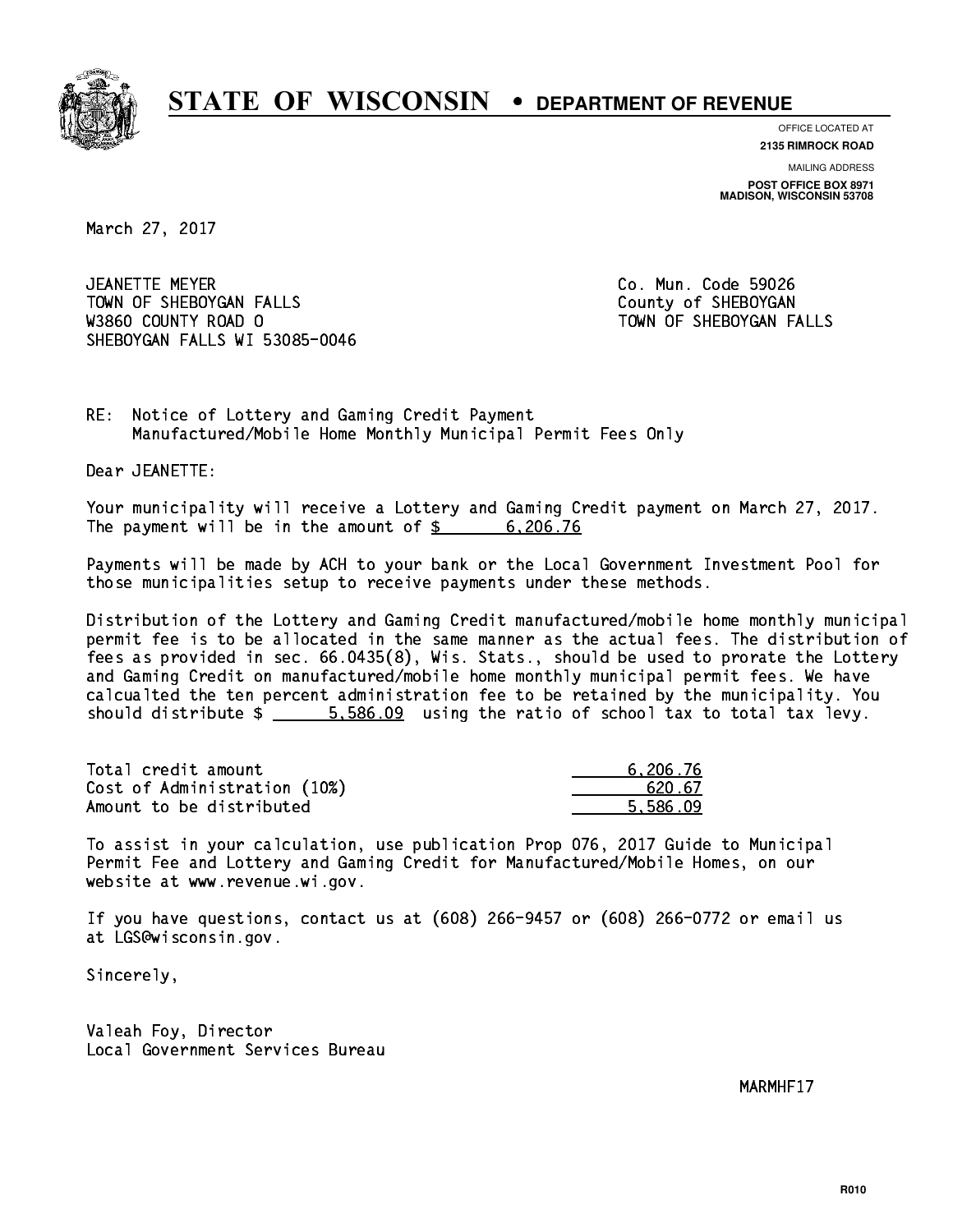

**OFFICE LOCATED AT**

**2135 RIMROCK ROAD**

**MAILING ADDRESS**

**POST OFFICE BOX 8971 MADISON, WISCONSIN 53708**

March 27, 2017

PATRICIA HUBERTY **Co. Mun. Code 59271** CITY OF PLYMOUTH CITY OF PLYMOUTH PO BOX 107 CITY OF PLYMOUTH PLYMOUTH WI 53073-0107

RE: Notice of Lottery and Gaming Credit Payment Manufactured/Mobile Home Monthly Municipal Permit Fees Only

Dear PATRICIA:

 Your municipality will receive a Lottery and Gaming Credit payment on March 27, 2017. The payment will be in the amount of  $\frac{2!1! \cdot 40}{2!1! \cdot 40}$ 

 Payments will be made by ACH to your bank or the Local Government Investment Pool for those municipalities setup to receive payments under these methods.

 Distribution of the Lottery and Gaming Credit manufactured/mobile home monthly municipal permit fee is to be allocated in the same manner as the actual fees. The distribution of fees as provided in sec. 66.0435(8), Wis. Stats., should be used to prorate the Lottery and Gaming Credit on manufactured/mobile home monthly municipal permit fees. We have calcualted the ten percent administration fee to be retained by the municipality. You should distribute  $\frac{20,190.26}{20}$  using the ratio of school tax to total tax levy.

| Total credit amount          | 10.211.40 |
|------------------------------|-----------|
| Cost of Administration (10%) | 1.021.14  |
| Amount to be distributed     | 9.190.26  |

 To assist in your calculation, use publication Prop 076, 2017 Guide to Municipal Permit Fee and Lottery and Gaming Credit for Manufactured/Mobile Homes, on our website at www.revenue.wi.gov.

 If you have questions, contact us at (608) 266-9457 or (608) 266-0772 or email us at LGS@wisconsin.gov.

Sincerely,

 Valeah Foy, Director Local Government Services Bureau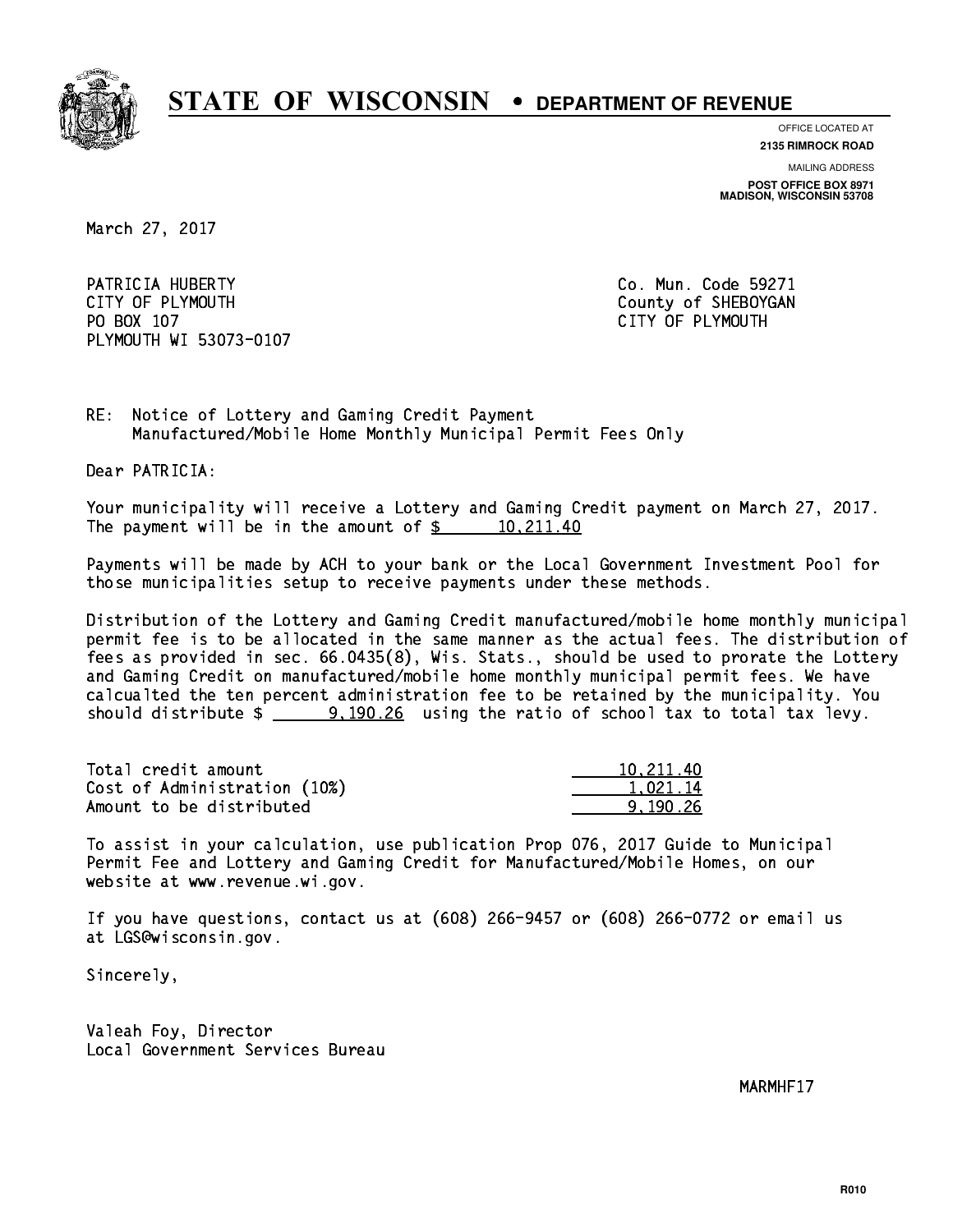

**OFFICE LOCATED AT**

**2135 RIMROCK ROAD**

**MAILING ADDRESS POST OFFICE BOX 8971 MADISON, WISCONSIN 53708**

March 27, 2017

JAMES AMODEO CITY OF SHEBOYGAN COUNTY OF SHEBOYGAN 828 CENTER AVE STE 205 CITY OF SHEBOYGAN SHEBOYGAN WI 53081-4442

Co. Mun. Code 59281

RE: Notice of Lottery and Gaming Credit Payment Manufactured/Mobile Home Monthly Municipal Permit Fees Only

Dear JAMES:

 Your municipality will receive a Lottery and Gaming Credit payment on March 27, 2017. The payment will be in the amount of  $\frac{2}{3}$  34,304.33

 Payments will be made by ACH to your bank or the Local Government Investment Pool for those municipalities setup to receive payments under these methods.

 Distribution of the Lottery and Gaming Credit manufactured/mobile home monthly municipal permit fee is to be allocated in the same manner as the actual fees. The distribution of fees as provided in sec. 66.0435(8), Wis. Stats., should be used to prorate the Lottery and Gaming Credit on manufactured/mobile home monthly municipal permit fees. We have calcualted the ten percent administration fee to be retained by the municipality. You should distribute  $\frac{20.873.90}{20.873.90}$  using the ratio of school tax to total tax levy.

| Total credit amount          | 34, 304, 33 |
|------------------------------|-------------|
| Cost of Administration (10%) | 3.430.43    |
| Amount to be distributed     | 30.873.90   |

 To assist in your calculation, use publication Prop 076, 2017 Guide to Municipal Permit Fee and Lottery and Gaming Credit for Manufactured/Mobile Homes, on our website at www.revenue.wi.gov.

 If you have questions, contact us at (608) 266-9457 or (608) 266-0772 or email us at LGS@wisconsin.gov.

Sincerely,

 Valeah Foy, Director Local Government Services Bureau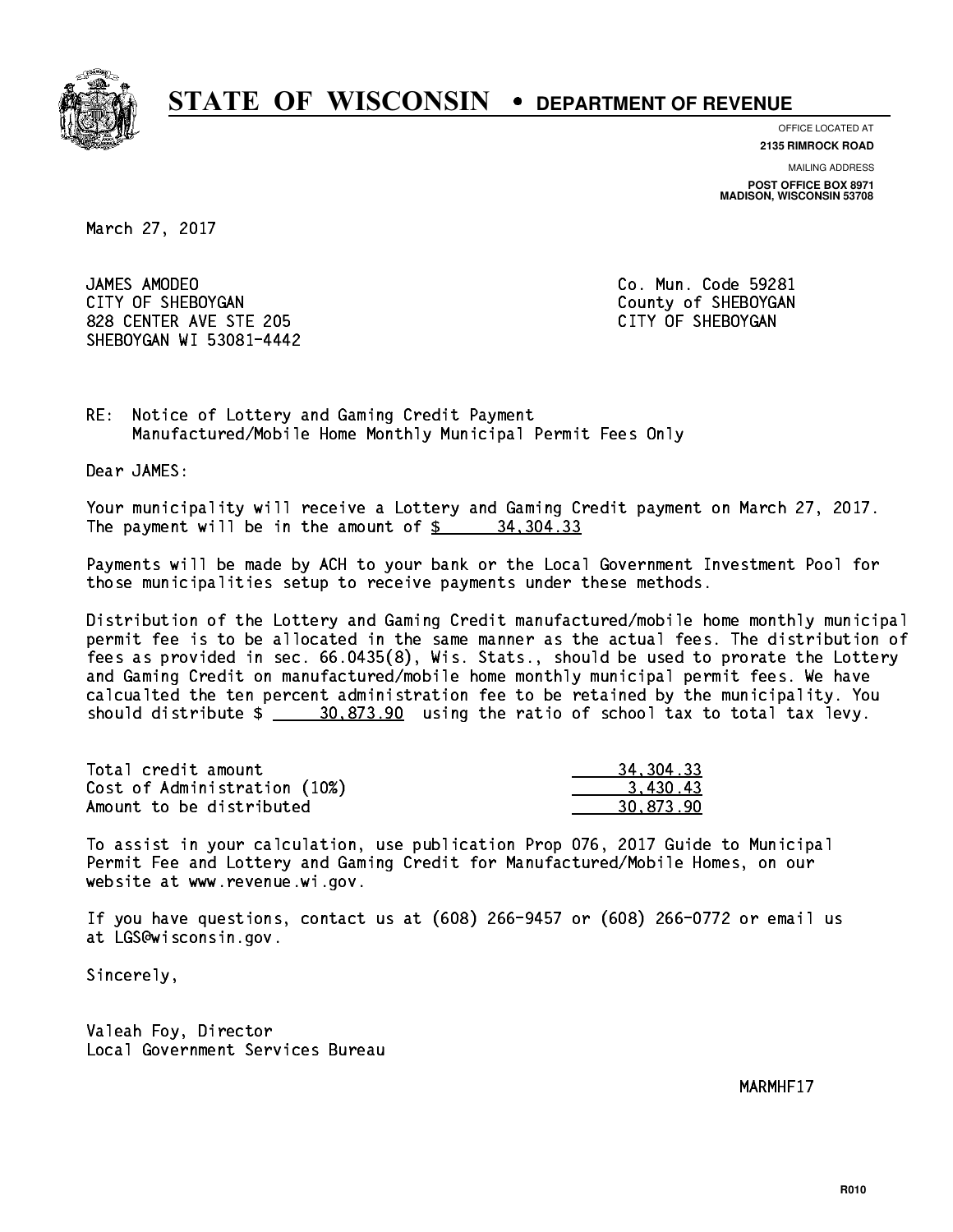

**OFFICE LOCATED AT**

**2135 RIMROCK ROAD**

**MAILING ADDRESS POST OFFICE BOX 8971 MADISON, WISCONSIN 53708**

March 27, 2017

SABRINA DITTMAN CITY OF SHEBOYGAN FALLS COUNTY OF SHEBOYGAN PO BOX 186 SHEBOYGAN FALLS WI 53085-0186

Co. Mun. Code 59282 CITY OF SHEBOYGAN FALLS

RE: Notice of Lottery and Gaming Credit Payment Manufactured/Mobile Home Monthly Municipal Permit Fees Only

Dear SABRINA:

 Your municipality will receive a Lottery and Gaming Credit payment on March 27, 2017. The payment will be in the amount of  $\frac{2}{3}$  38,193.72

 Payments will be made by ACH to your bank or the Local Government Investment Pool for those municipalities setup to receive payments under these methods.

 Distribution of the Lottery and Gaming Credit manufactured/mobile home monthly municipal permit fee is to be allocated in the same manner as the actual fees. The distribution of fees as provided in sec. 66.0435(8), Wis. Stats., should be used to prorate the Lottery and Gaming Credit on manufactured/mobile home monthly municipal permit fees. We have calcualted the ten percent administration fee to be retained by the municipality. You should distribute  $\frac{24.374.35}{24.374.35}$  using the ratio of school tax to total tax levy.

| Total credit amount          | 38, 193, 72 |
|------------------------------|-------------|
| Cost of Administration (10%) | 3.819.37    |
| Amount to be distributed     | 34.374.35   |

 To assist in your calculation, use publication Prop 076, 2017 Guide to Municipal Permit Fee and Lottery and Gaming Credit for Manufactured/Mobile Homes, on our website at www.revenue.wi.gov.

 If you have questions, contact us at (608) 266-9457 or (608) 266-0772 or email us at LGS@wisconsin.gov.

Sincerely,

 Valeah Foy, Director Local Government Services Bureau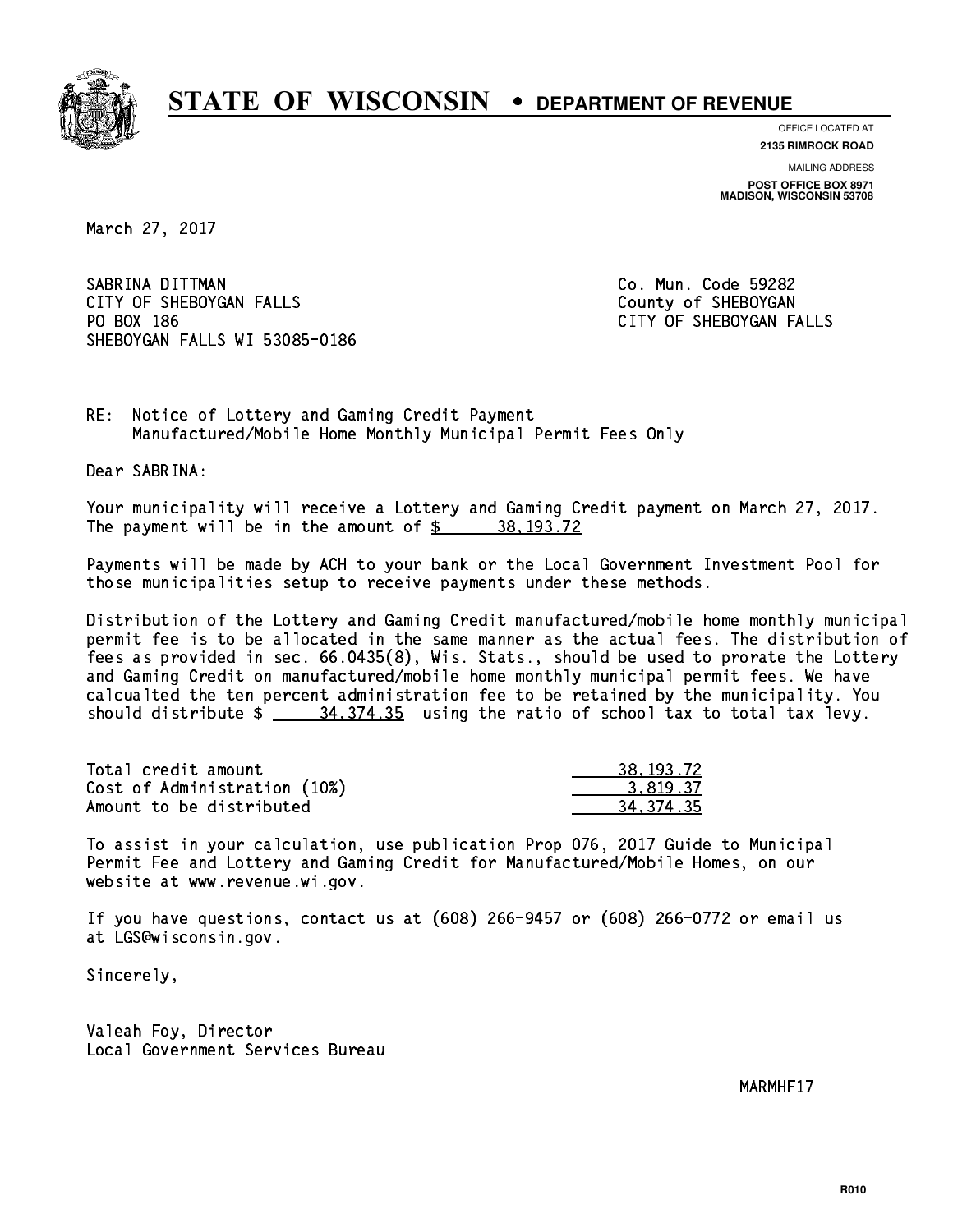

**OFFICE LOCATED AT**

**2135 RIMROCK ROAD**

**MAILING ADDRESS POST OFFICE BOX 8971 MADISON, WISCONSIN 53708**

March 27, 2017

 FRANCES PRASNICKI Co. Mun. Code 60131 VILLAGE OF GILMAN COUNTY OF TAYLOR PO BOX 157 VILLAGE OF GILMAN GILMAN WI 54433-0157

RE: Notice of Lottery and Gaming Credit Payment Manufactured/Mobile Home Monthly Municipal Permit Fees Only

Dear FRANCES:

 Your municipality will receive a Lottery and Gaming Credit payment on March 27, 2017. The payment will be in the amount of  $\frac{2}{3}$  1,061.28

 Payments will be made by ACH to your bank or the Local Government Investment Pool for those municipalities setup to receive payments under these methods.

 Distribution of the Lottery and Gaming Credit manufactured/mobile home monthly municipal permit fee is to be allocated in the same manner as the actual fees. The distribution of fees as provided in sec. 66.0435(8), Wis. Stats., should be used to prorate the Lottery and Gaming Credit on manufactured/mobile home monthly municipal permit fees. We have calcualted the ten percent administration fee to be retained by the municipality. You should distribute  $\frac{1}{2}$   $\frac{955.16}{2}$  using the ratio of school tax to total tax levy.

| Total credit amount          | 1.061.28 |
|------------------------------|----------|
| Cost of Administration (10%) | 106.12   |
| Amount to be distributed     | 955.16   |

 To assist in your calculation, use publication Prop 076, 2017 Guide to Municipal Permit Fee and Lottery and Gaming Credit for Manufactured/Mobile Homes, on our website at www.revenue.wi.gov.

 If you have questions, contact us at (608) 266-9457 or (608) 266-0772 or email us at LGS@wisconsin.gov.

Sincerely,

 Valeah Foy, Director Local Government Services Bureau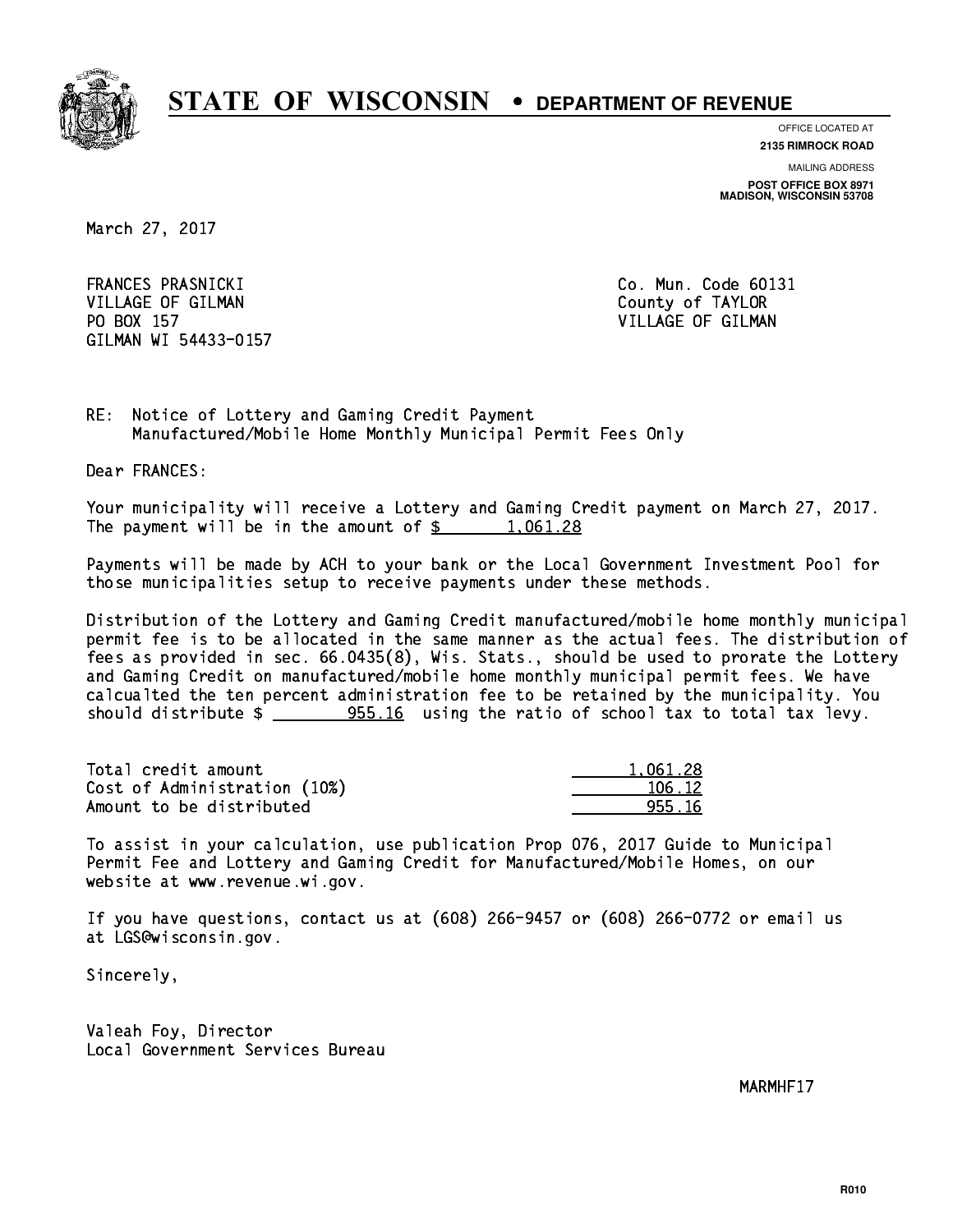

**OFFICE LOCATED AT**

**2135 RIMROCK ROAD**

**MAILING ADDRESS POST OFFICE BOX 8971 MADISON, WISCONSIN 53708**

March 27, 2017

DAWN SWENSON VILLAGE OF RIB LAKE County of TAYLOR PO BOX 205 RIB LAKE WI 54470-0205

Co. Mun. Code 60176 VILLAGE OF RIB LAKE

RE: Notice of Lottery and Gaming Credit Payment Manufactured/Mobile Home Monthly Municipal Permit Fees Only

Dear DAWN:

 Your municipality will receive a Lottery and Gaming Credit payment on March 27, 2017. The payment will be in the amount of \$ 510.17 \_\_\_\_\_\_\_\_\_\_\_\_\_\_\_\_

 Payments will be made by ACH to your bank or the Local Government Investment Pool for those municipalities setup to receive payments under these methods.

 Distribution of the Lottery and Gaming Credit manufactured/mobile home monthly municipal permit fee is to be allocated in the same manner as the actual fees. The distribution of fees as provided in sec. 66.0435(8), Wis. Stats., should be used to prorate the Lottery and Gaming Credit on manufactured/mobile home monthly municipal permit fees. We have calcualted the ten percent administration fee to be retained by the municipality. You should distribute  $\frac{459.16}{10}$  using the ratio of school tax to total tax levy.

| Total credit amount          | 510.17 |
|------------------------------|--------|
| Cost of Administration (10%) | 51.01  |
| Amount to be distributed     | 459.16 |

| N. 17<br>L 1. |
|---------------|
| 51.01         |
| - 16          |

 To assist in your calculation, use publication Prop 076, 2017 Guide to Municipal Permit Fee and Lottery and Gaming Credit for Manufactured/Mobile Homes, on our website at www.revenue.wi.gov.

 If you have questions, contact us at (608) 266-9457 or (608) 266-0772 or email us at LGS@wisconsin.gov.

Sincerely,

 Valeah Foy, Director Local Government Services Bureau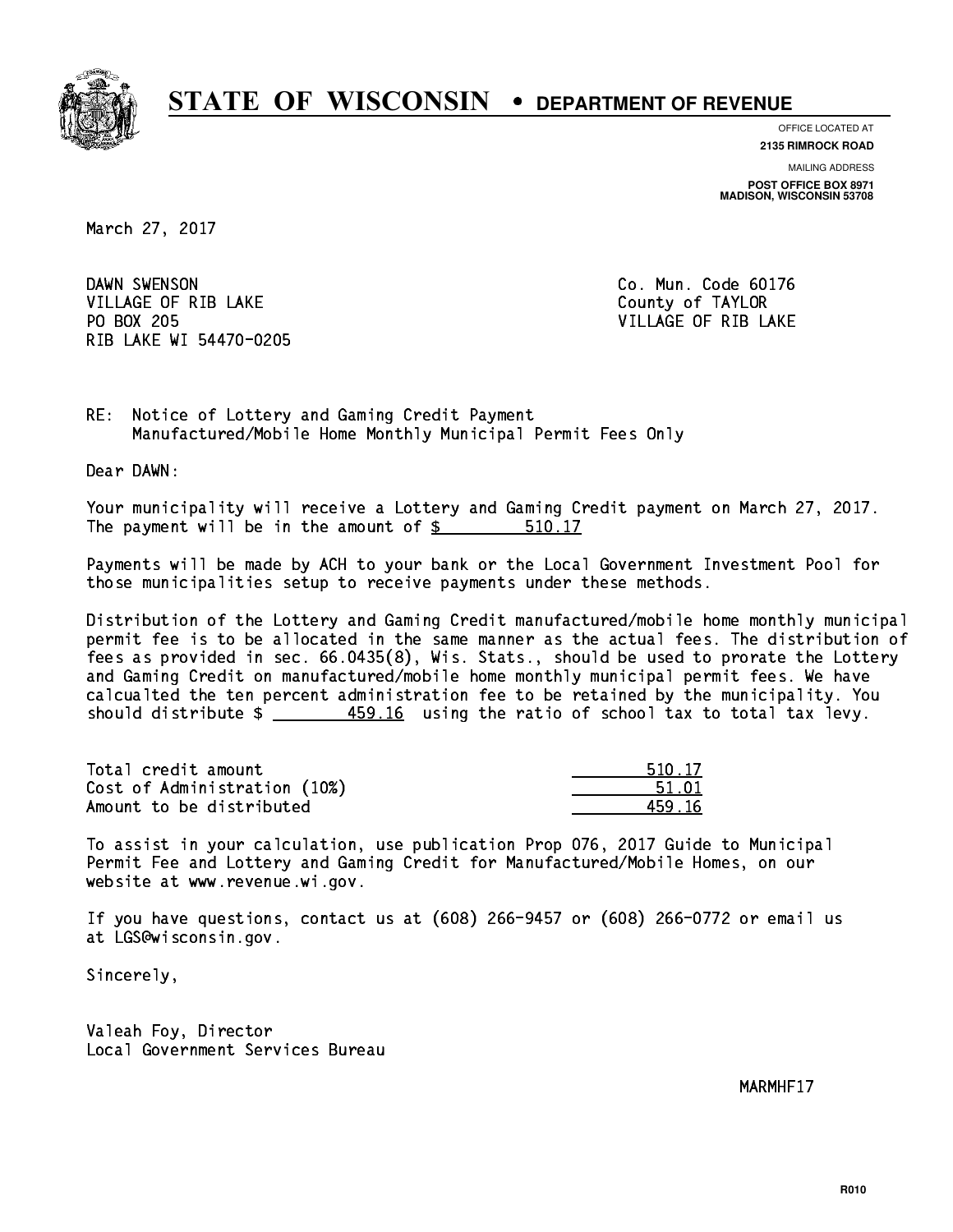

**OFFICE LOCATED AT**

**2135 RIMROCK ROAD**

**MAILING ADDRESS POST OFFICE BOX 8971 MADISON, WISCONSIN 53708**

March 27, 2017

SHAWN SULLIVAN VILLAGE OF STETSONVILLE COUNTY OF TAYLOR P 0 BOX 219 STETSONVILLE WI 54480

Co. Mun. Code 60181 VILLAGE OF STETSONVILLE

RE: Notice of Lottery and Gaming Credit Payment Manufactured/Mobile Home Monthly Municipal Permit Fees Only

Dear SHAWN:

 Your municipality will receive a Lottery and Gaming Credit payment on March 27, 2017. The payment will be in the amount of \$ 338.75 \_\_\_\_\_\_\_\_\_\_\_\_\_\_\_\_

 Payments will be made by ACH to your bank or the Local Government Investment Pool for those municipalities setup to receive payments under these methods.

 Distribution of the Lottery and Gaming Credit manufactured/mobile home monthly municipal permit fee is to be allocated in the same manner as the actual fees. The distribution of fees as provided in sec. 66.0435(8), Wis. Stats., should be used to prorate the Lottery and Gaming Credit on manufactured/mobile home monthly municipal permit fees. We have calcualted the ten percent administration fee to be retained by the municipality. You should distribute  $\frac{204.88}{204.88}$  using the ratio of school tax to total tax levy.

| Total credit amount          | 338.75 |
|------------------------------|--------|
| Cost of Administration (10%) | 33.87  |
| Amount to be distributed     | 304.88 |

 To assist in your calculation, use publication Prop 076, 2017 Guide to Municipal Permit Fee and Lottery and Gaming Credit for Manufactured/Mobile Homes, on our website at www.revenue.wi.gov.

 If you have questions, contact us at (608) 266-9457 or (608) 266-0772 or email us at LGS@wisconsin.gov.

Sincerely,

 Valeah Foy, Director Local Government Services Bureau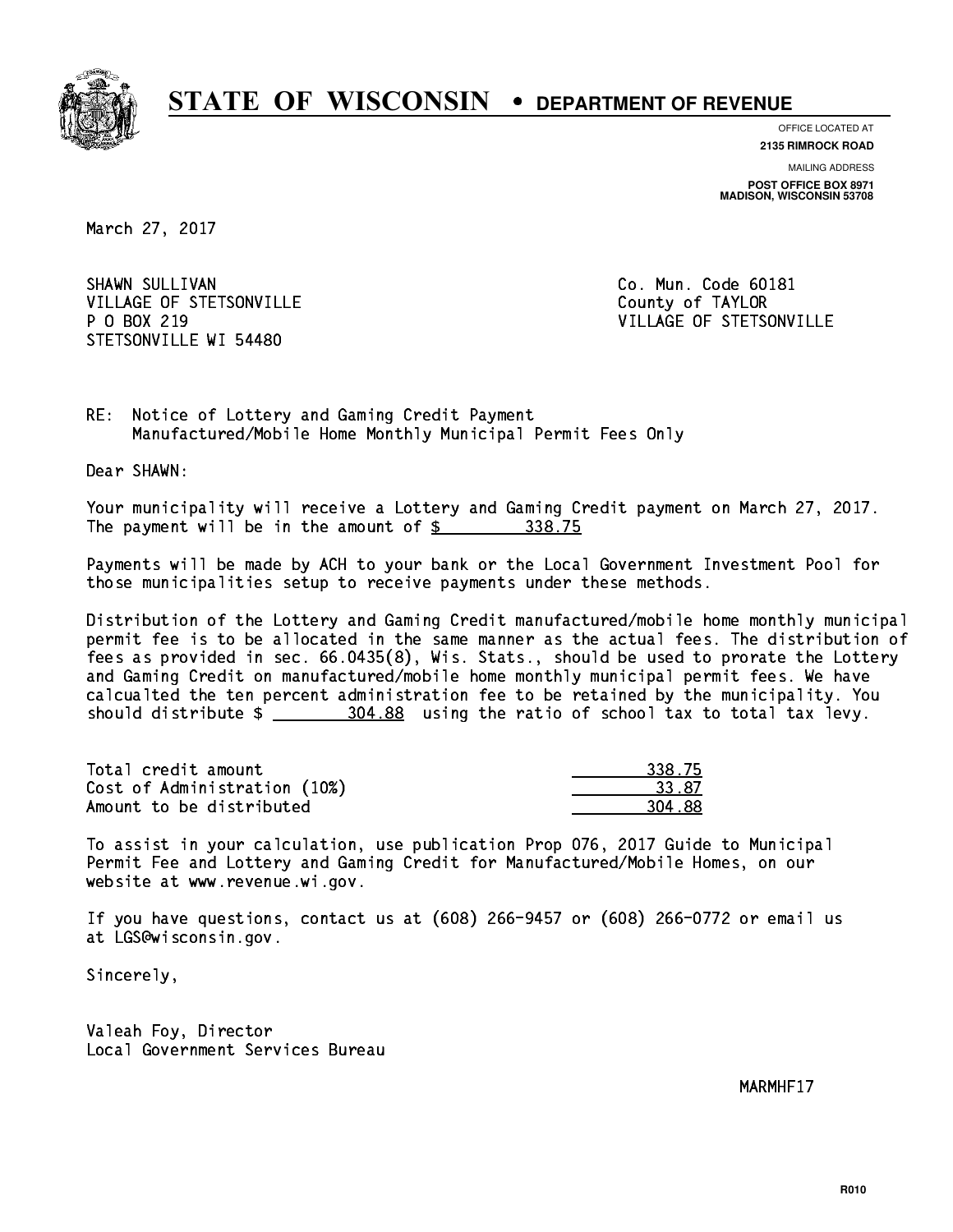

**OFFICE LOCATED AT**

**2135 RIMROCK ROAD**

**MAILING ADDRESS POST OFFICE BOX 8971 MADISON, WISCONSIN 53708**

March 27, 2017

 KEVIN DOBERSTEIN Co. Mun. Code 60251 CITY OF MEDFORD County of TAYLOR 639 S 2ND ST CITY OF MEDFORD MEDFORD WI 54451-2058

RE: Notice of Lottery and Gaming Credit Payment Manufactured/Mobile Home Monthly Municipal Permit Fees Only

Dear KEVIN:

 Your municipality will receive a Lottery and Gaming Credit payment on March 27, 2017. The payment will be in the amount of  $\frac{2}{3}$  9,901.68

 Payments will be made by ACH to your bank or the Local Government Investment Pool for those municipalities setup to receive payments under these methods.

 Distribution of the Lottery and Gaming Credit manufactured/mobile home monthly municipal permit fee is to be allocated in the same manner as the actual fees. The distribution of fees as provided in sec. 66.0435(8), Wis. Stats., should be used to prorate the Lottery and Gaming Credit on manufactured/mobile home monthly municipal permit fees. We have calcualted the ten percent administration fee to be retained by the municipality. You should distribute  $\frac{2}{2}$   $\frac{8,911.52}{2}$  using the ratio of school tax to total tax levy.

| Total credit amount          | 9.901.68 |
|------------------------------|----------|
| Cost of Administration (10%) | 990.16   |
| Amount to be distributed     | 8.911.52 |

 To assist in your calculation, use publication Prop 076, 2017 Guide to Municipal Permit Fee and Lottery and Gaming Credit for Manufactured/Mobile Homes, on our website at www.revenue.wi.gov.

 If you have questions, contact us at (608) 266-9457 or (608) 266-0772 or email us at LGS@wisconsin.gov.

Sincerely,

 Valeah Foy, Director Local Government Services Bureau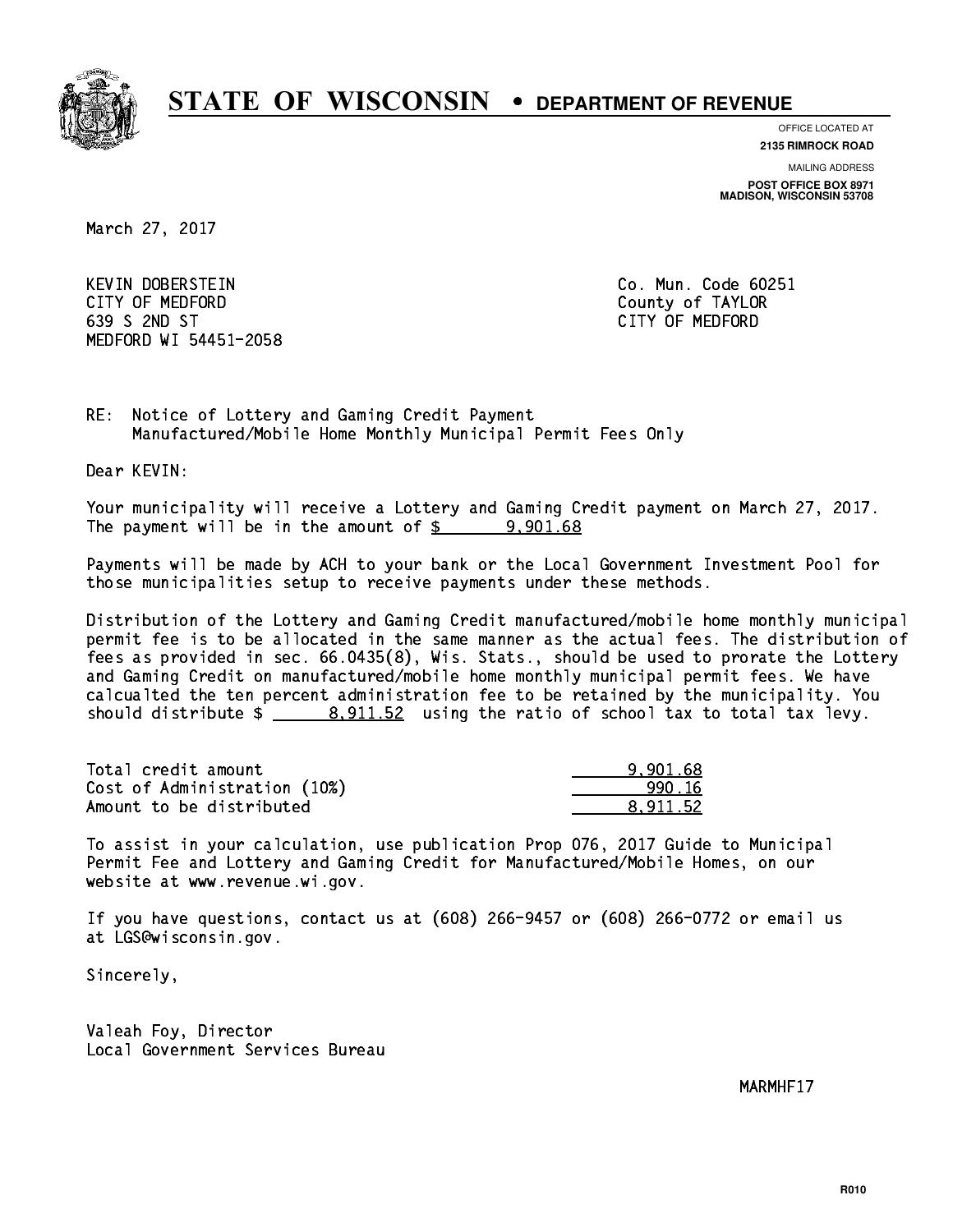

**OFFICE LOCATED AT**

**2135 RIMROCK ROAD**

**MAILING ADDRESS POST OFFICE BOX 8971 MADISON, WISCONSIN 53708**

March 27, 2017

**KELLY MOEN** N50151 COUNTY RD Y TOWN OF ALBION ELEVA WI 54738

Co. Mun. Code 61002 TOWN OF ALBION COUNTY OF TREMPEALEAU

RE: Notice of Lottery and Gaming Credit Payment Manufactured/Mobile Home Monthly Municipal Permit Fees Only

Dear KELLY:

 Your municipality will receive a Lottery and Gaming Credit payment on March 27, 2017. The payment will be in the amount of  $\frac{203.64}{200}$ 

 Payments will be made by ACH to your bank or the Local Government Investment Pool for those municipalities setup to receive payments under these methods.

 Distribution of the Lottery and Gaming Credit manufactured/mobile home monthly municipal permit fee is to be allocated in the same manner as the actual fees. The distribution of fees as provided in sec. 66.0435(8), Wis. Stats., should be used to prorate the Lottery and Gaming Credit on manufactured/mobile home monthly municipal permit fees. We have calcualted the ten percent administration fee to be retained by the municipality. You should distribute  $\frac{25}{2}$   $\frac{831.28}{2}$  using the ratio of school tax to total tax levy.

| Total credit amount          | 923.64 |
|------------------------------|--------|
| Cost of Administration (10%) | 92.36  |
| Amount to be distributed     | 831.28 |

| 923.64 |
|--------|
| 12-36  |
| 831.28 |

 To assist in your calculation, use publication Prop 076, 2017 Guide to Municipal Permit Fee and Lottery and Gaming Credit for Manufactured/Mobile Homes, on our website at www.revenue.wi.gov.

 If you have questions, contact us at (608) 266-9457 or (608) 266-0772 or email us at LGS@wisconsin.gov.

Sincerely,

 Valeah Foy, Director Local Government Services Bureau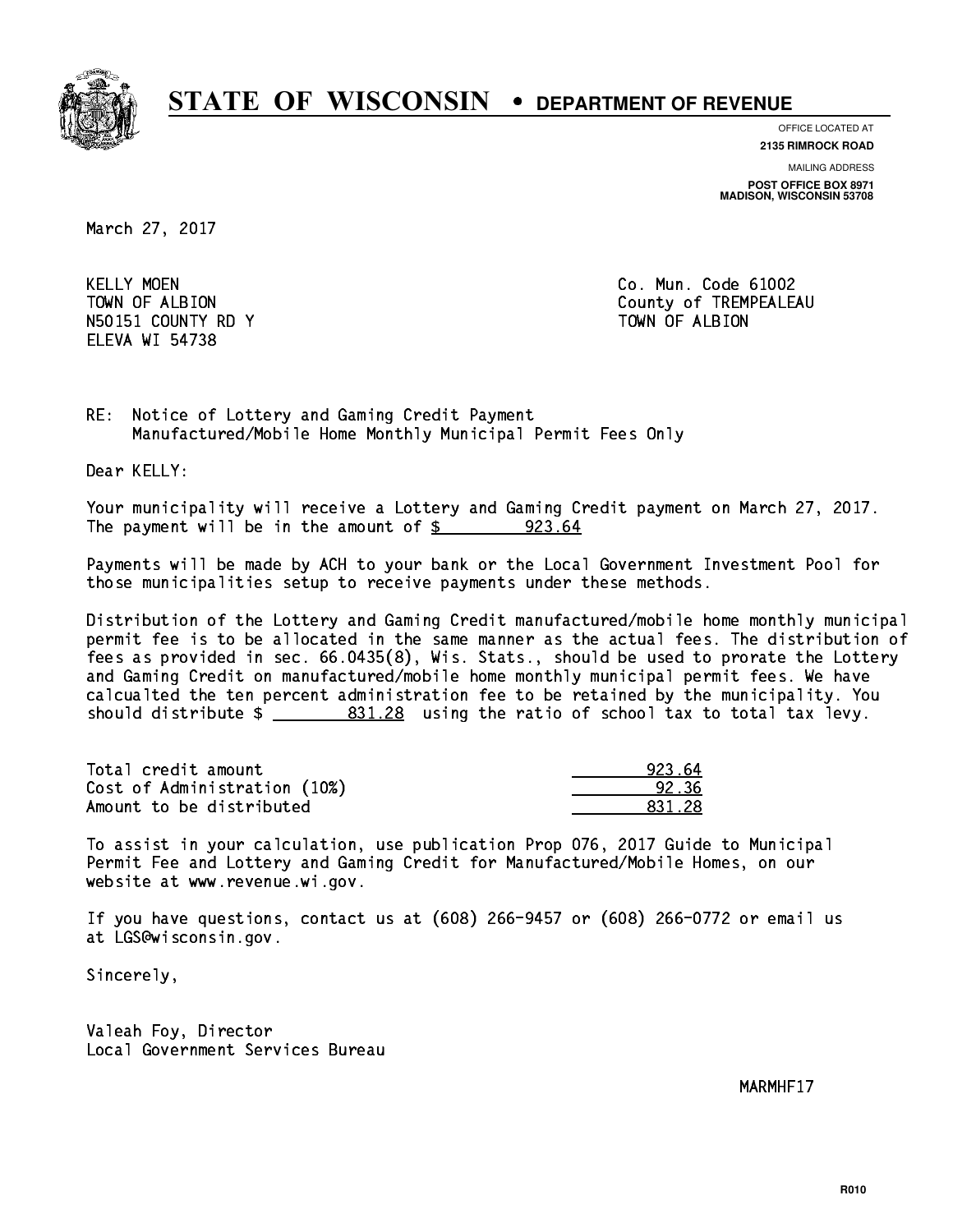

**OFFICE LOCATED AT**

**2135 RIMROCK ROAD**

**MAILING ADDRESS POST OFFICE BOX 8971 MADISON, WISCONSIN 53708**

March 27, 2017

 BLAZE STEGEMEYER Co. Mun. Code 61008 TOWN OF CALEDONIA County of TREMPEALEAU W19706 SAWMILL RD TOWN OF CALEDONIA GALESVILLE WI 54630-8337

RE: Notice of Lottery and Gaming Credit Payment Manufactured/Mobile Home Monthly Municipal Permit Fees Only

Dear BLAZE:

 Your municipality will receive a Lottery and Gaming Credit payment on March 27, 2017. The payment will be in the amount of  $\frac{2}{3}$  7,707.85

 Payments will be made by ACH to your bank or the Local Government Investment Pool for those municipalities setup to receive payments under these methods.

 Distribution of the Lottery and Gaming Credit manufactured/mobile home monthly municipal permit fee is to be allocated in the same manner as the actual fees. The distribution of fees as provided in sec. 66.0435(8), Wis. Stats., should be used to prorate the Lottery and Gaming Credit on manufactured/mobile home monthly municipal permit fees. We have calcualted the ten percent administration fee to be retained by the municipality. You should distribute  $\frac{2}{1}$   $\frac{6,937.07}{2}$  using the ratio of school tax to total tax levy.

| Total credit amount          | 7.707.85 |
|------------------------------|----------|
| Cost of Administration (10%) | 770.78   |
| Amount to be distributed     | 6.937.07 |

 To assist in your calculation, use publication Prop 076, 2017 Guide to Municipal Permit Fee and Lottery and Gaming Credit for Manufactured/Mobile Homes, on our website at www.revenue.wi.gov.

 If you have questions, contact us at (608) 266-9457 or (608) 266-0772 or email us at LGS@wisconsin.gov.

Sincerely,

 Valeah Foy, Director Local Government Services Bureau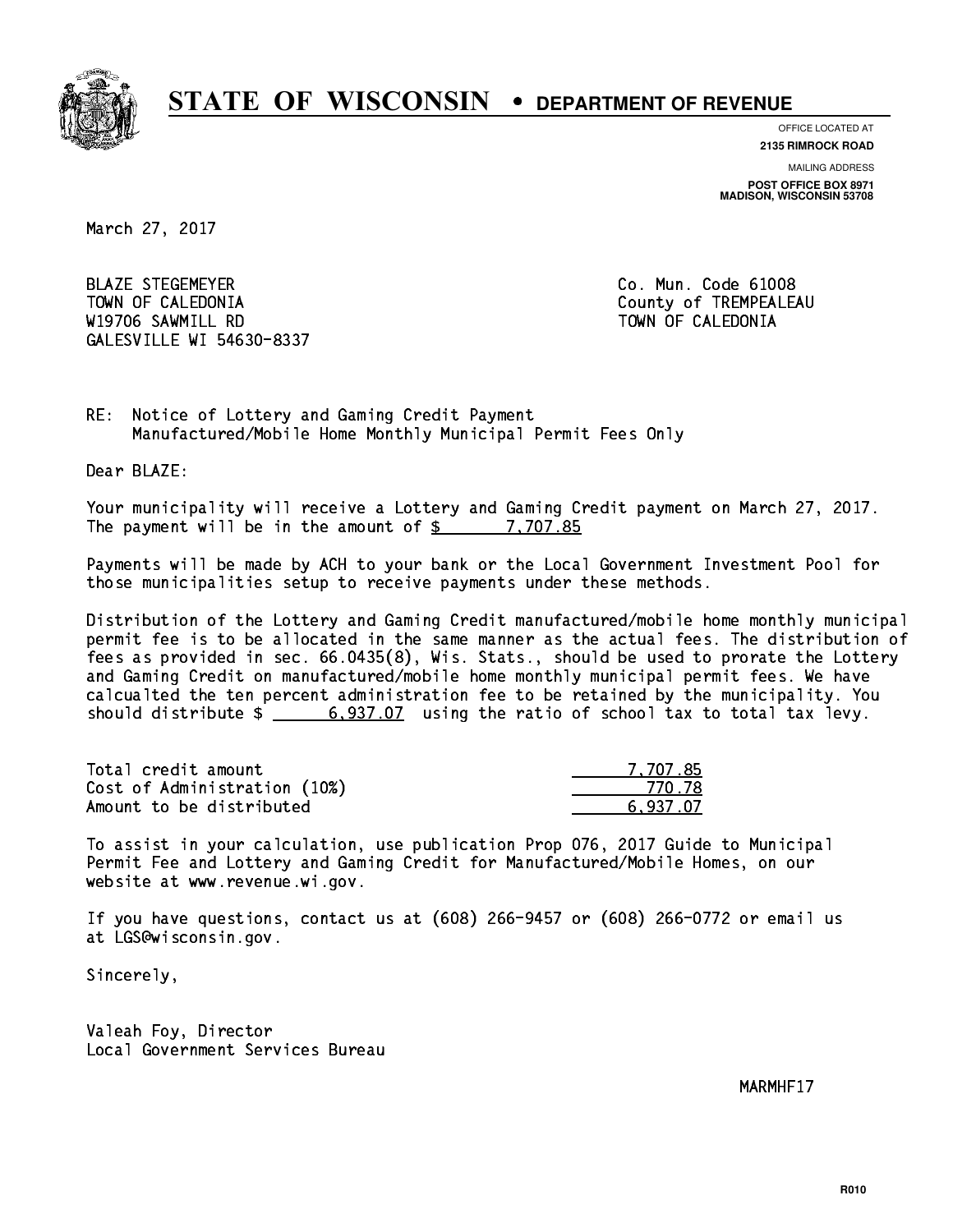

**OFFICE LOCATED AT**

**2135 RIMROCK ROAD**

**MAILING ADDRESS POST OFFICE BOX 8971 MADISON, WISCONSIN 53708**

March 27, 2017

SUE HENDERSON N1880 TRIM RD TOWN OF GALERY COMPUTER STATES OF GALERY COMPUTER STATES OF GALERY COMPUTER STATES OF GALERY COMPUTERS GALESVILLE WI 54630

Co. Mun. Code 61016 TOWN OF GALE **COUNTY OF SALE** TOWN OF GALE

RE: Notice of Lottery and Gaming Credit Payment Manufactured/Mobile Home Monthly Municipal Permit Fees Only

Dear SUE:

 Your municipality will receive a Lottery and Gaming Credit payment on March 27, 2017. The payment will be in the amount of  $\frac{2}{3}$  616.98

 Payments will be made by ACH to your bank or the Local Government Investment Pool for those municipalities setup to receive payments under these methods.

 Distribution of the Lottery and Gaming Credit manufactured/mobile home monthly municipal permit fee is to be allocated in the same manner as the actual fees. The distribution of fees as provided in sec. 66.0435(8), Wis. Stats., should be used to prorate the Lottery and Gaming Credit on manufactured/mobile home monthly municipal permit fees. We have calcualted the ten percent administration fee to be retained by the municipality. You should distribute  $\frac{255.29}{2}$  using the ratio of school tax to total tax levy.

Total credit amount Cost of Administration (10%) Amount to be distributed

| ۱8     |
|--------|
| 61.69  |
| 555.29 |

 To assist in your calculation, use publication Prop 076, 2017 Guide to Municipal Permit Fee and Lottery and Gaming Credit for Manufactured/Mobile Homes, on our website at www.revenue.wi.gov.

 If you have questions, contact us at (608) 266-9457 or (608) 266-0772 or email us at LGS@wisconsin.gov.

Sincerely,

 Valeah Foy, Director Local Government Services Bureau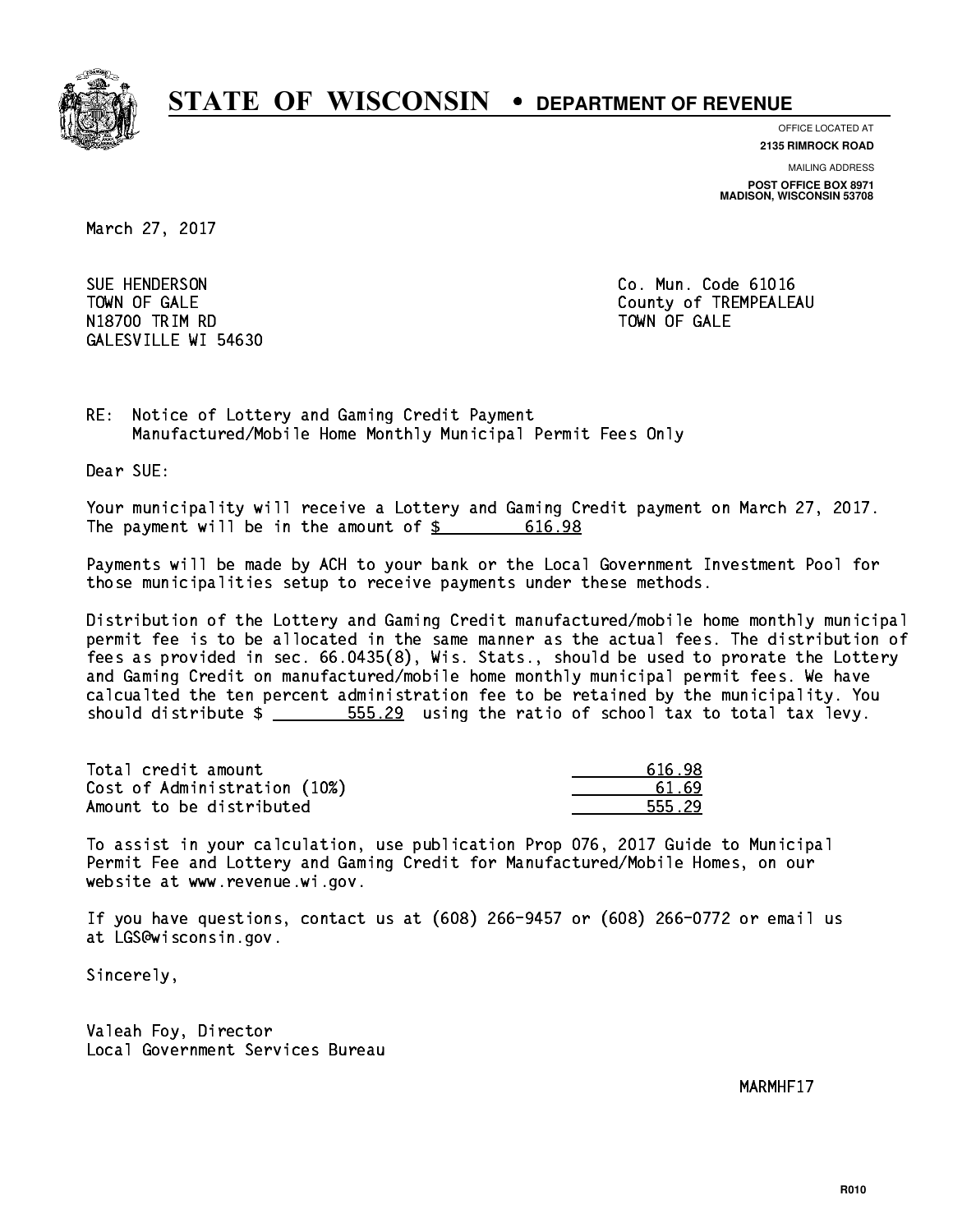

**OFFICE LOCATED AT**

**2135 RIMROCK ROAD**

**MAILING ADDRESS POST OFFICE BOX 8971 MADISON, WISCONSIN 53708**

March 27, 2017

SONJA A BYRNE CO. Mun. Code 61028 TOWN OF TREMPEALEAU **TOWA COUNTY OF TREMPEALEAU** W24854 STATE RD 54/93 TOWN OF TREMPEALEAU GALESVILLE WI 54630-8243

RE: Notice of Lottery and Gaming Credit Payment Manufactured/Mobile Home Monthly Municipal Permit Fees Only

Dear SONJA:

 Your municipality will receive a Lottery and Gaming Credit payment on March 27, 2017. The payment will be in the amount of \$ 311.06 \_\_\_\_\_\_\_\_\_\_\_\_\_\_\_\_

 Payments will be made by ACH to your bank or the Local Government Investment Pool for those municipalities setup to receive payments under these methods.

 Distribution of the Lottery and Gaming Credit manufactured/mobile home monthly municipal permit fee is to be allocated in the same manner as the actual fees. The distribution of fees as provided in sec. 66.0435(8), Wis. Stats., should be used to prorate the Lottery and Gaming Credit on manufactured/mobile home monthly municipal permit fees. We have calcualted the ten percent administration fee to be retained by the municipality. You should distribute  $\frac{279.96}{279.96}$  using the ratio of school tax to total tax levy.

Total credit amount Cost of Administration (10%) Amount to be distributed

| 31 L L |
|--------|
| חו ו   |
| 27     |

 To assist in your calculation, use publication Prop 076, 2017 Guide to Municipal Permit Fee and Lottery and Gaming Credit for Manufactured/Mobile Homes, on our website at www.revenue.wi.gov.

 If you have questions, contact us at (608) 266-9457 or (608) 266-0772 or email us at LGS@wisconsin.gov.

Sincerely,

 Valeah Foy, Director Local Government Services Bureau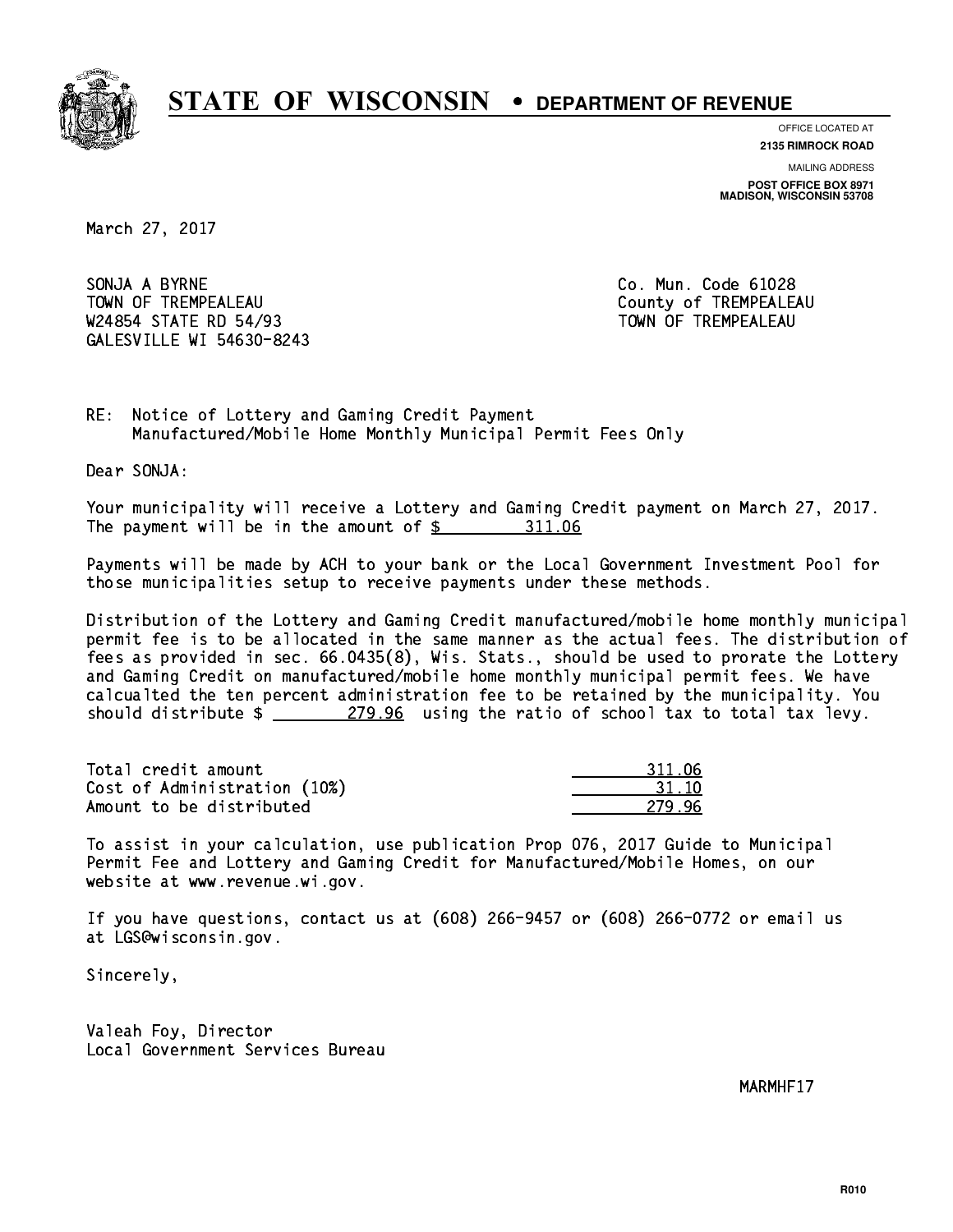

**OFFICE LOCATED AT**

**2135 RIMROCK ROAD**

**MAILING ADDRESS POST OFFICE BOX 8971 MADISON, WISCONSIN 53708**

March 27, 2017

JANE JENSEN PO BOX 125 VILLAGE OF ETTRICK ETTRICK WI 54627-0125

Co. Mun. Code 61122 VILLAGE OF ETTRICK County of TREMPEALEAU

RE: Notice of Lottery and Gaming Credit Payment Manufactured/Mobile Home Monthly Municipal Permit Fees Only

Dear JANE:

 Your municipality will receive a Lottery and Gaming Credit payment on March 27, 2017. The payment will be in the amount of  $\frac{2}{3}$  978.43

 Payments will be made by ACH to your bank or the Local Government Investment Pool for those municipalities setup to receive payments under these methods.

 Distribution of the Lottery and Gaming Credit manufactured/mobile home monthly municipal permit fee is to be allocated in the same manner as the actual fees. The distribution of fees as provided in sec. 66.0435(8), Wis. Stats., should be used to prorate the Lottery and Gaming Credit on manufactured/mobile home monthly municipal permit fees. We have calcualted the ten percent administration fee to be retained by the municipality. You should distribute  $\frac{2}{2}$   $\frac{880.59}{2}$  using the ratio of school tax to total tax levy.

| Total credit amount          | 978.43 |
|------------------------------|--------|
| Cost of Administration (10%) | 97.84  |
| Amount to be distributed     | 880.59 |

 To assist in your calculation, use publication Prop 076, 2017 Guide to Municipal Permit Fee and Lottery and Gaming Credit for Manufactured/Mobile Homes, on our website at www.revenue.wi.gov.

 If you have questions, contact us at (608) 266-9457 or (608) 266-0772 or email us at LGS@wisconsin.gov.

Sincerely,

 Valeah Foy, Director Local Government Services Bureau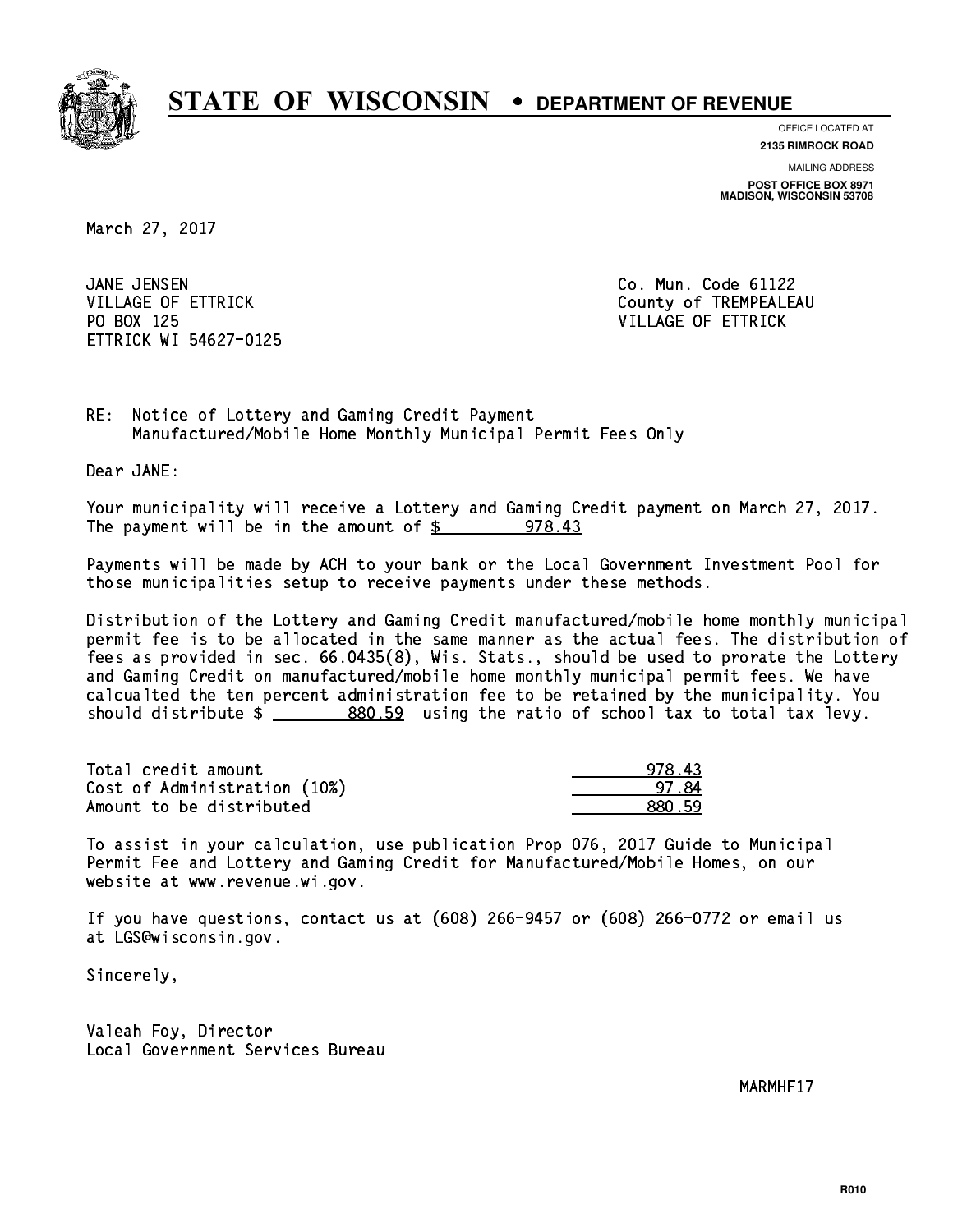

**OFFICE LOCATED AT**

**2135 RIMROCK ROAD**

**MAILING ADDRESS POST OFFICE BOX 8971 MADISON, WISCONSIN 53708**

March 27, 2017

VICKI FREEMAN VILLAGE OF TREMPEALEAU County of TREMPEALEAU PO BOX 247 TREMPEALEAU WI 54661-0247

Co. Mun. Code 61186 VILLAGE OF TREMPEALEAU

RE: Notice of Lottery and Gaming Credit Payment Manufactured/Mobile Home Monthly Municipal Permit Fees Only

Dear VICKI:

 Your municipality will receive a Lottery and Gaming Credit payment on March 27, 2017. The payment will be in the amount of  $\frac{2}{3}$  14,890.92

 Payments will be made by ACH to your bank or the Local Government Investment Pool for those municipalities setup to receive payments under these methods.

 Distribution of the Lottery and Gaming Credit manufactured/mobile home monthly municipal permit fee is to be allocated in the same manner as the actual fees. The distribution of fees as provided in sec. 66.0435(8), Wis. Stats., should be used to prorate the Lottery and Gaming Credit on manufactured/mobile home monthly municipal permit fees. We have calcualted the ten percent administration fee to be retained by the municipality. You should distribute  $\frac{2}{13,401.83}$  using the ratio of school tax to total tax levy.

| Total credit amount          | 14,890.92 |
|------------------------------|-----------|
| Cost of Administration (10%) | 1.489.09  |
| Amount to be distributed     | 13.401.83 |

 To assist in your calculation, use publication Prop 076, 2017 Guide to Municipal Permit Fee and Lottery and Gaming Credit for Manufactured/Mobile Homes, on our website at www.revenue.wi.gov.

 If you have questions, contact us at (608) 266-9457 or (608) 266-0772 or email us at LGS@wisconsin.gov.

Sincerely,

 Valeah Foy, Director Local Government Services Bureau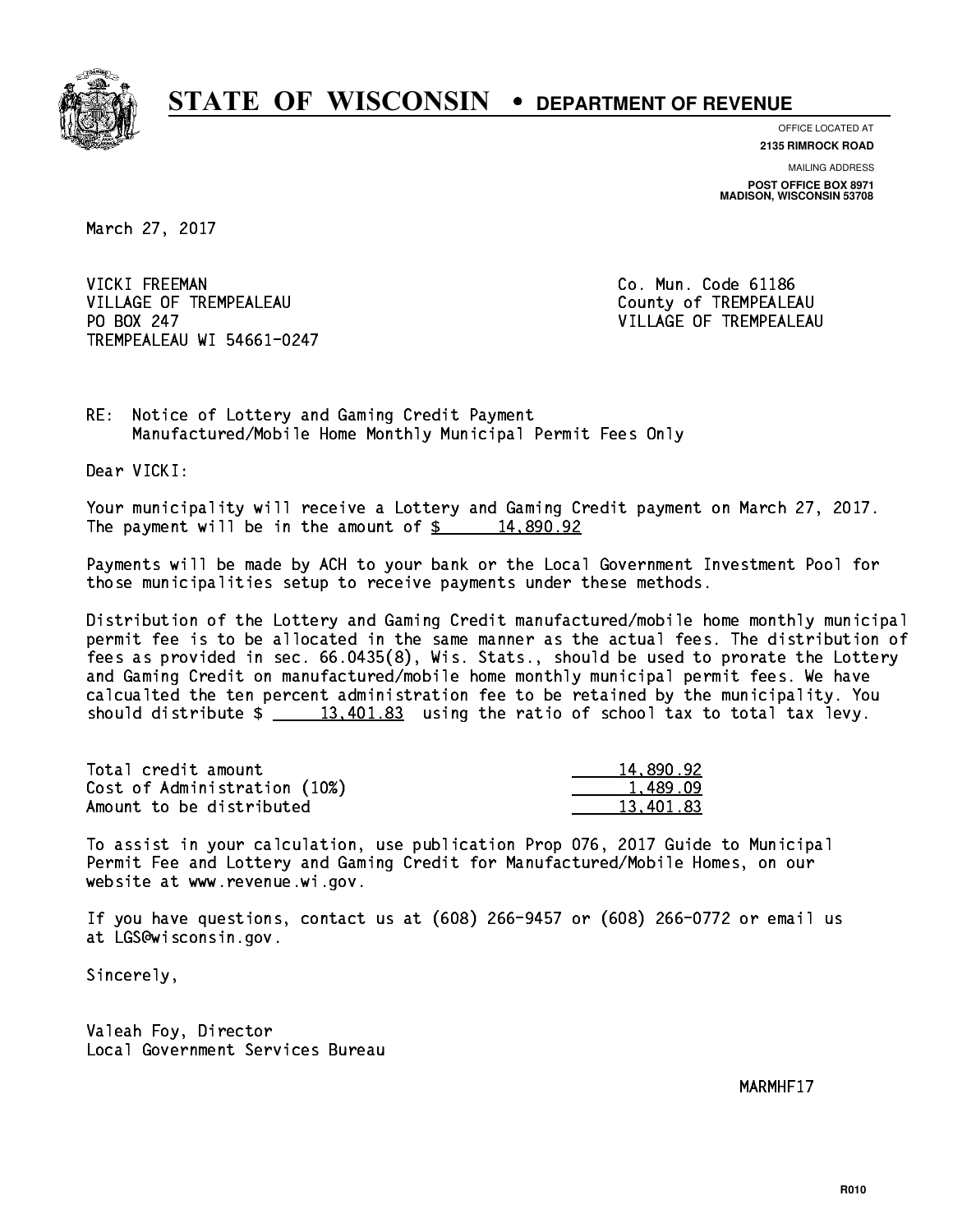

**OFFICE LOCATED AT**

**2135 RIMROCK ROAD**

**MAILING ADDRESS POST OFFICE BOX 8971 MADISON, WISCONSIN 53708**

March 27, 2017

ANGELA BERG 203 W MAIN ST CITY OF ARCADIA ARCADIA WI 54612-1329

Co. Mun. Code 61201 CITY OF ARCADIA COUNTY OF ARCADIA

RE: Notice of Lottery and Gaming Credit Payment Manufactured/Mobile Home Monthly Municipal Permit Fees Only

Dear ANGELA:

 Your municipality will receive a Lottery and Gaming Credit payment on March 27, 2017. The payment will be in the amount of  $\frac{2}{3}$  2,882.14

 Payments will be made by ACH to your bank or the Local Government Investment Pool for those municipalities setup to receive payments under these methods.

 Distribution of the Lottery and Gaming Credit manufactured/mobile home monthly municipal permit fee is to be allocated in the same manner as the actual fees. The distribution of fees as provided in sec. 66.0435(8), Wis. Stats., should be used to prorate the Lottery and Gaming Credit on manufactured/mobile home monthly municipal permit fees. We have calcualted the ten percent administration fee to be retained by the municipality. You should distribute  $\frac{2.593.93}{2.593.93}$  using the ratio of school tax to total tax levy.

| Total credit amount          | 2.882.14 |
|------------------------------|----------|
| Cost of Administration (10%) | 288.21   |
| Amount to be distributed     | 2.593.93 |

 To assist in your calculation, use publication Prop 076, 2017 Guide to Municipal Permit Fee and Lottery and Gaming Credit for Manufactured/Mobile Homes, on our website at www.revenue.wi.gov.

 If you have questions, contact us at (608) 266-9457 or (608) 266-0772 or email us at LGS@wisconsin.gov.

Sincerely,

 Valeah Foy, Director Local Government Services Bureau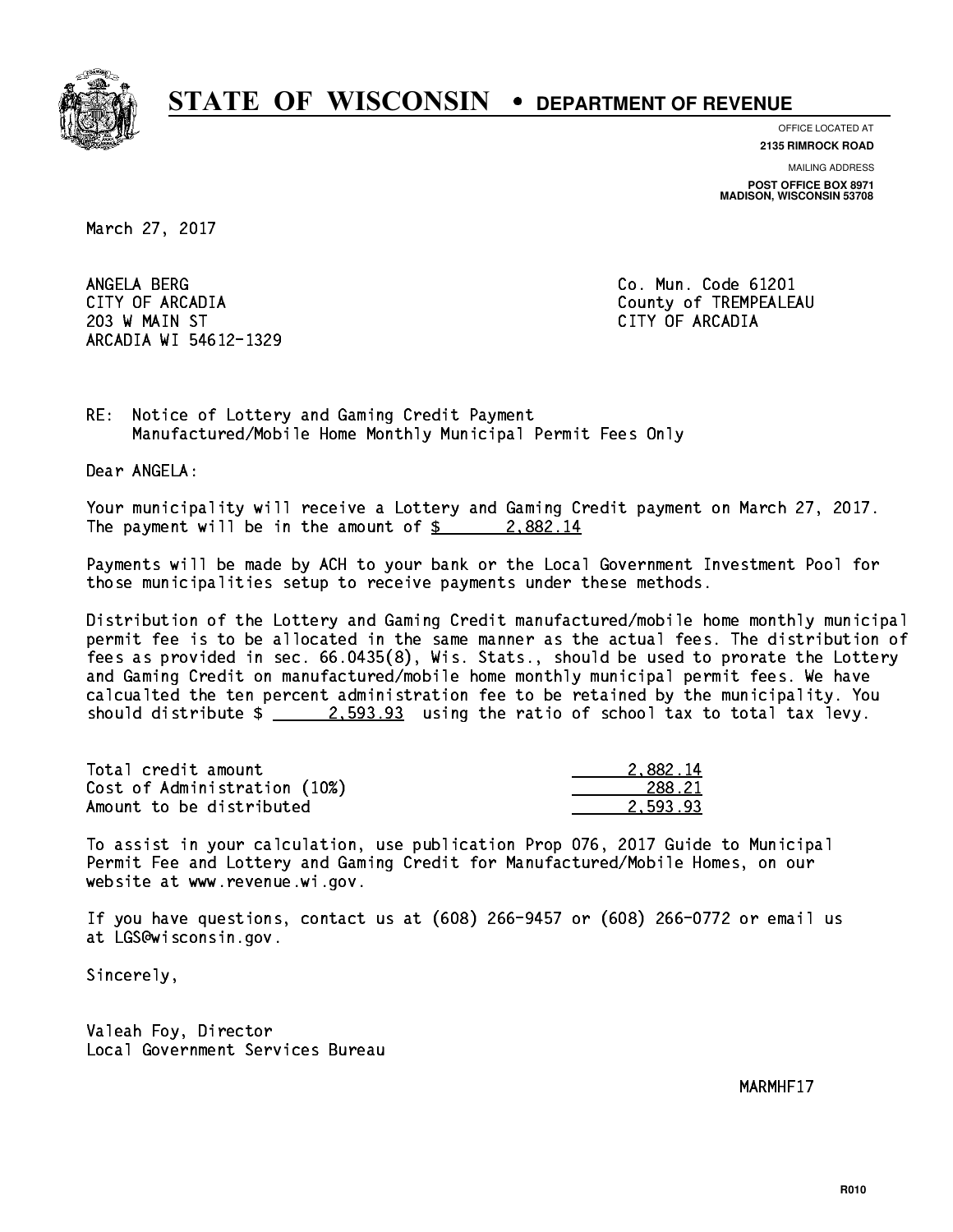

**OFFICE LOCATED AT**

**2135 RIMROCK ROAD**

**MAILING ADDRESS**

**POST OFFICE BOX 8971 MADISON, WISCONSIN 53708**

March 27, 2017

 SUSAN FREDERIXON Co. Mun. Code 61206 122 S URBERG CITY OF BLAIR BLAIR WI 54616-0147

CITY OF BLAIR COUNTY OF BLAIR

RE: Notice of Lottery and Gaming Credit Payment Manufactured/Mobile Home Monthly Municipal Permit Fees Only

Dear SUSAN:

 Your municipality will receive a Lottery and Gaming Credit payment on March 27, 2017. The payment will be in the amount of \$ 3,129.62 \_\_\_\_\_\_\_\_\_\_\_\_\_\_\_\_

 Payments will be made by ACH to your bank or the Local Government Investment Pool for those municipalities setup to receive payments under these methods.

 Distribution of the Lottery and Gaming Credit manufactured/mobile home monthly municipal permit fee is to be allocated in the same manner as the actual fees. The distribution of fees as provided in sec. 66.0435(8), Wis. Stats., should be used to prorate the Lottery and Gaming Credit on manufactured/mobile home monthly municipal permit fees. We have calcualted the ten percent administration fee to be retained by the municipality. You should distribute  $\frac{2.816.66}{2.816.66}$  using the ratio of school tax to total tax levy.

| Total credit amount          | 3.129.62 |
|------------------------------|----------|
| Cost of Administration (10%) | 312.96   |
| Amount to be distributed     | 2.816.66 |

 To assist in your calculation, use publication Prop 076, 2017 Guide to Municipal Permit Fee and Lottery and Gaming Credit for Manufactured/Mobile Homes, on our website at www.revenue.wi.gov.

 If you have questions, contact us at (608) 266-9457 or (608) 266-0772 or email us at LGS@wisconsin.gov.

Sincerely,

 Valeah Foy, Director Local Government Services Bureau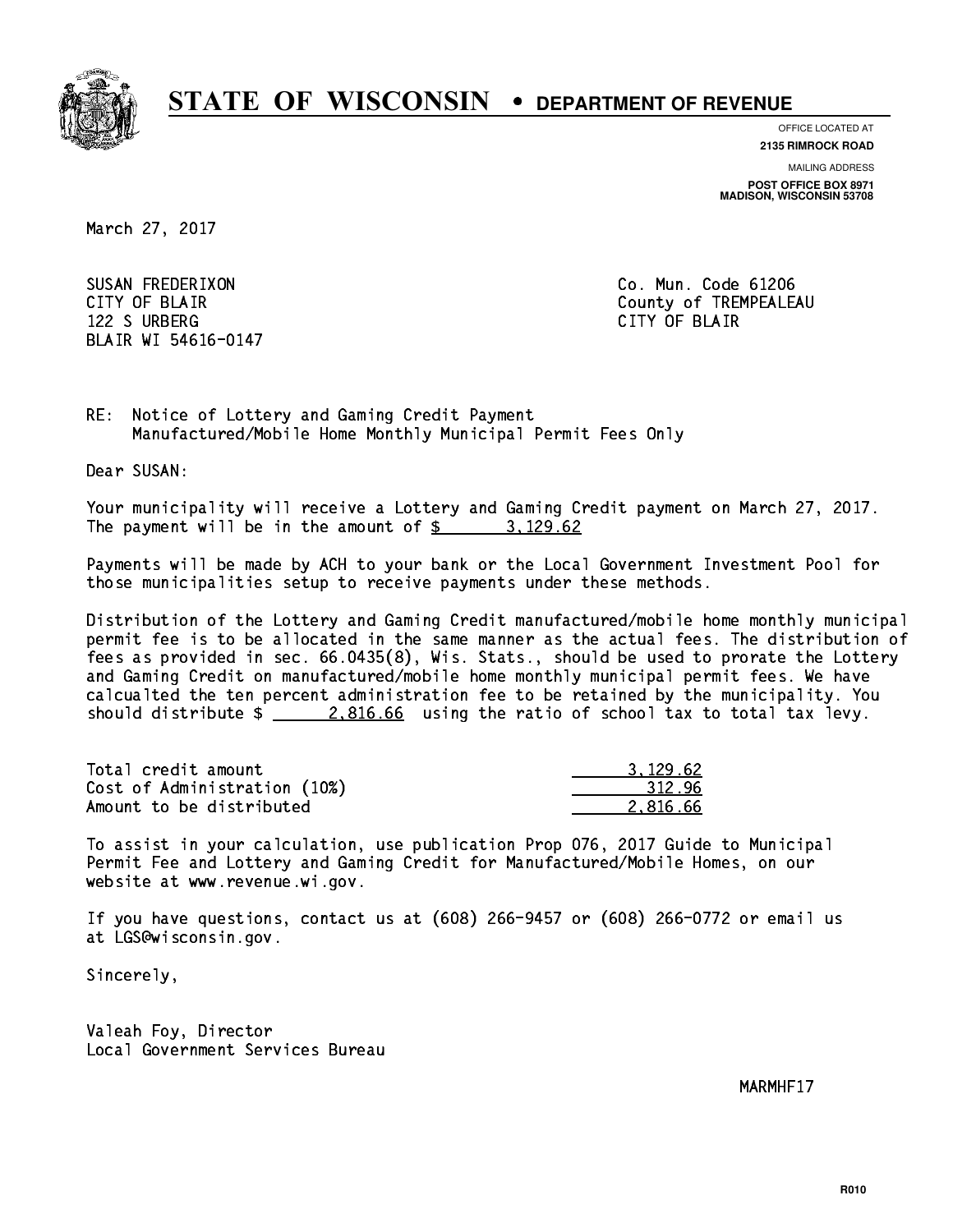

**OFFICE LOCATED AT**

**2135 RIMROCK ROAD**

**MAILING ADDRESS**

**POST OFFICE BOX 8971 MADISON, WISCONSIN 53708**

March 27, 2017

BLYANN E JOHNSON CO. Mun. Code 61265 PO BOX 308 PO BOX 308 CITY OF OSSEO OSSEO WI 54758-0308

CITY OF OSSEO COUNTY OF OSSEO

RE: Notice of Lottery and Gaming Credit Payment Manufactured/Mobile Home Monthly Municipal Permit Fees Only

Dear BLYANN:

 Your municipality will receive a Lottery and Gaming Credit payment on March 27, 2017. The payment will be in the amount of  $\frac{2}{3}$  438.72

 Payments will be made by ACH to your bank or the Local Government Investment Pool for those municipalities setup to receive payments under these methods.

 Distribution of the Lottery and Gaming Credit manufactured/mobile home monthly municipal permit fee is to be allocated in the same manner as the actual fees. The distribution of fees as provided in sec. 66.0435(8), Wis. Stats., should be used to prorate the Lottery and Gaming Credit on manufactured/mobile home monthly municipal permit fees. We have calcualted the ten percent administration fee to be retained by the municipality. You should distribute  $\frac{204.85}{200}$  using the ratio of school tax to total tax levy.

| Total credit amount          | 438.72 |
|------------------------------|--------|
| Cost of Administration (10%) | 43.87  |
| Amount to be distributed     | 394.85 |

| 3.72 |
|------|
| 8.87 |
| ᠈ᄃ   |

 To assist in your calculation, use publication Prop 076, 2017 Guide to Municipal Permit Fee and Lottery and Gaming Credit for Manufactured/Mobile Homes, on our website at www.revenue.wi.gov.

 If you have questions, contact us at (608) 266-9457 or (608) 266-0772 or email us at LGS@wisconsin.gov.

Sincerely,

 Valeah Foy, Director Local Government Services Bureau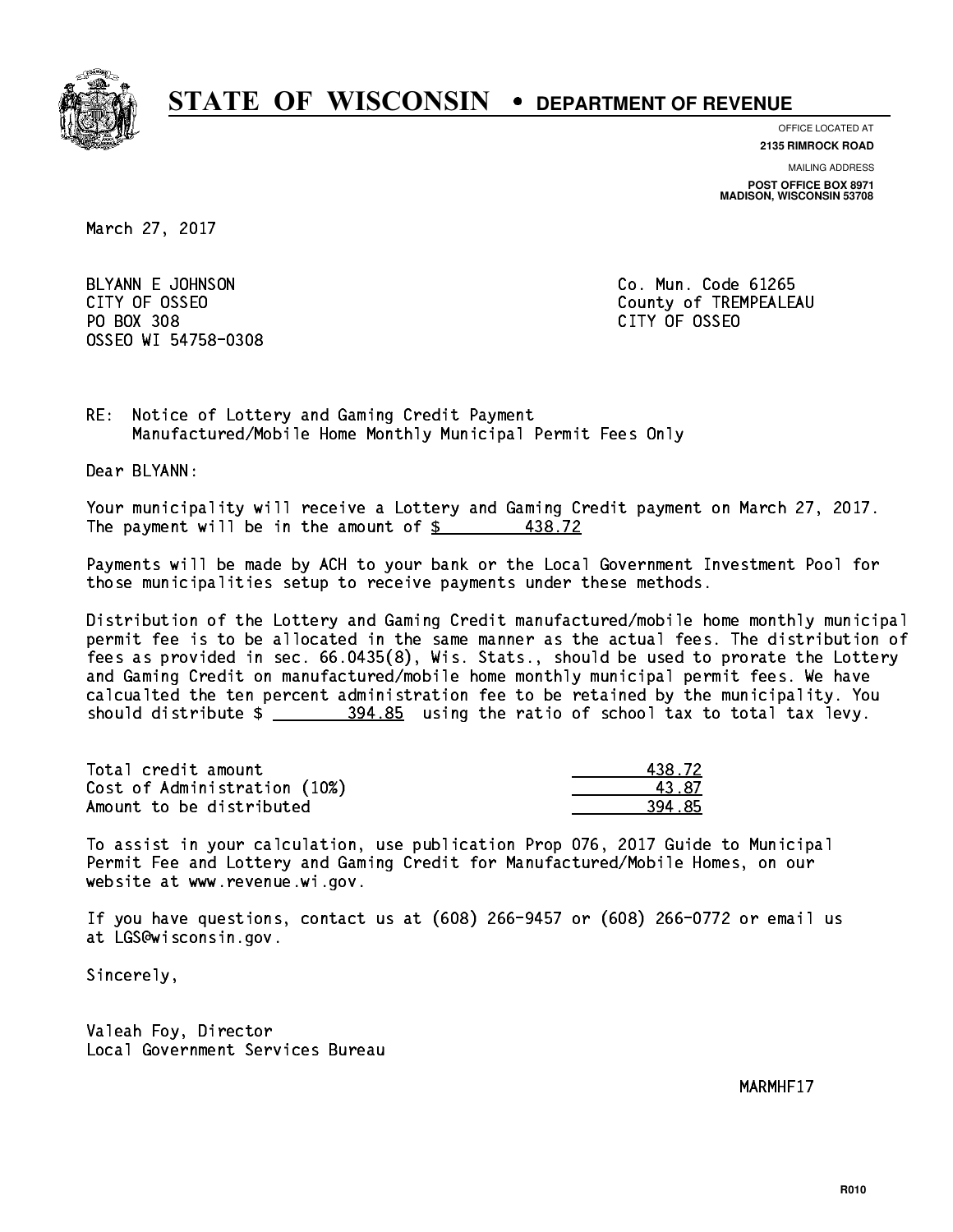

**OFFICE LOCATED AT**

**2135 RIMROCK ROAD**

**MAILING ADDRESS POST OFFICE BOX 8971 MADISON, WISCONSIN 53708**

March 27, 2017

 JESSICA L ROGERS Co. Mun. Code 62012 TOWN OF FRANKLIN County of VERNON S7580 STATE HWY 27 TOWN OF FRANKLIN VIROQUA WI 54665-8673

RE: Notice of Lottery and Gaming Credit Payment Manufactured/Mobile Home Monthly Municipal Permit Fees Only

Dear JESSICA:

 Your municipality will receive a Lottery and Gaming Credit payment on March 27, 2017. The payment will be in the amount of  $\frac{2!}{2!} \cdot \frac{1,211.30}{2!}$ 

 Payments will be made by ACH to your bank or the Local Government Investment Pool for those municipalities setup to receive payments under these methods.

 Distribution of the Lottery and Gaming Credit manufactured/mobile home monthly municipal permit fee is to be allocated in the same manner as the actual fees. The distribution of fees as provided in sec. 66.0435(8), Wis. Stats., should be used to prorate the Lottery and Gaming Credit on manufactured/mobile home monthly municipal permit fees. We have calcualted the ten percent administration fee to be retained by the municipality. You should distribute  $\frac{1,090.17}{1,090.17}$  using the ratio of school tax to total tax levy.

| Total credit amount          | 1,211,30 |
|------------------------------|----------|
| Cost of Administration (10%) | 121.13   |
| Amount to be distributed     | 1.090.17 |

| -211-3          |
|-----------------|
| 21 13           |
| $\overline{17}$ |

 To assist in your calculation, use publication Prop 076, 2017 Guide to Municipal Permit Fee and Lottery and Gaming Credit for Manufactured/Mobile Homes, on our website at www.revenue.wi.gov.

 If you have questions, contact us at (608) 266-9457 or (608) 266-0772 or email us at LGS@wisconsin.gov.

Sincerely,

 Valeah Foy, Director Local Government Services Bureau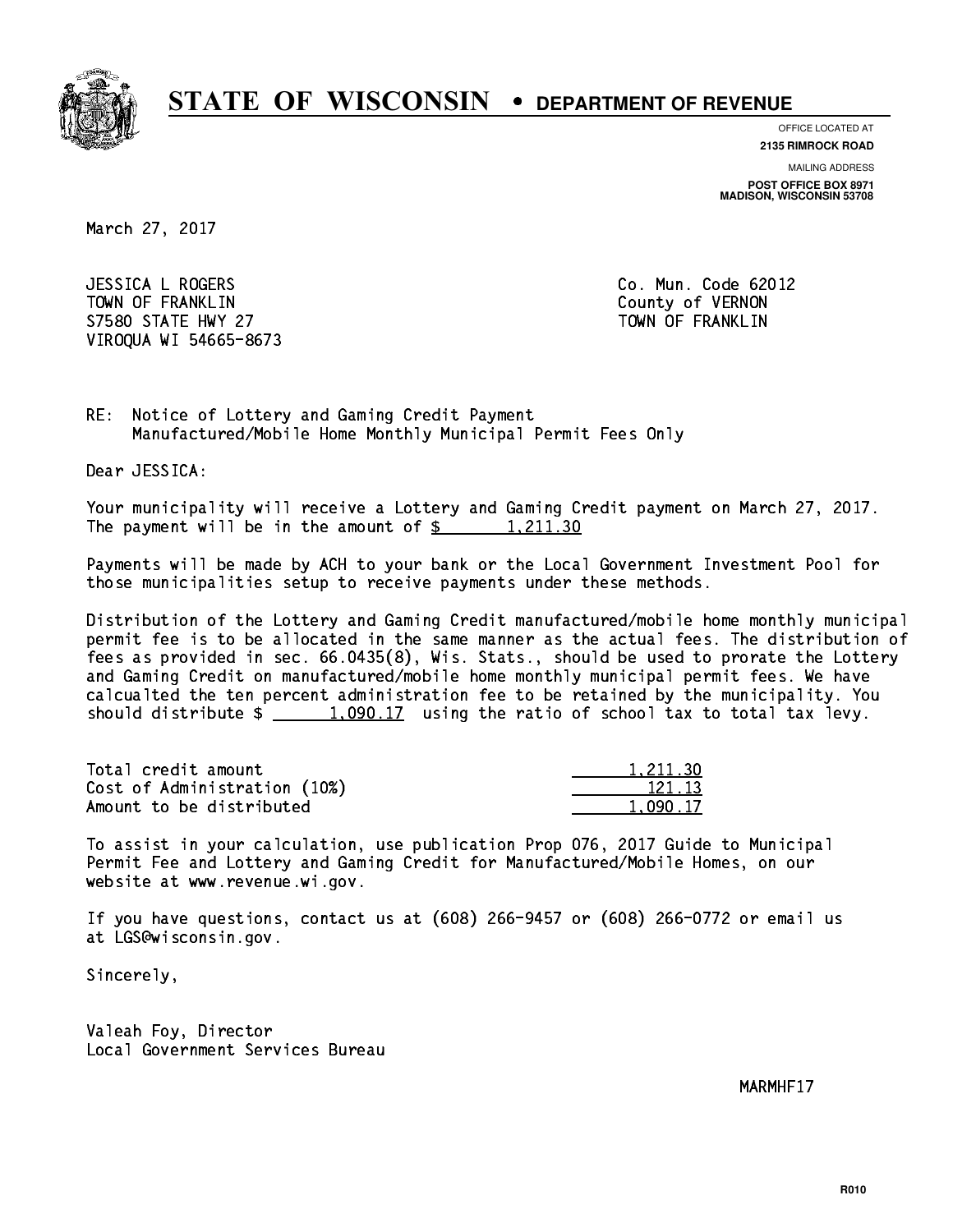

**OFFICE LOCATED AT**

**2135 RIMROCK ROAD**

**MAILING ADDRESS**

**POST OFFICE BOX 8971 MADISON, WISCONSIN 53708**

March 27, 2017

E778 MAPLE DR TOWN OF GENOA GENOA WI 54632

 CHERRIE JOHNSON Co. Mun. Code 62014 TOWN OF GENOA County of VERNON

RE: Notice of Lottery and Gaming Credit Payment Manufactured/Mobile Home Monthly Municipal Permit Fees Only

Dear CHERRIE:

 Your municipality will receive a Lottery and Gaming Credit payment on March 27, 2017. The payment will be in the amount of  $\frac{25}{4}$ , 4,257.54

 Payments will be made by ACH to your bank or the Local Government Investment Pool for those municipalities setup to receive payments under these methods.

 Distribution of the Lottery and Gaming Credit manufactured/mobile home monthly municipal permit fee is to be allocated in the same manner as the actual fees. The distribution of fees as provided in sec. 66.0435(8), Wis. Stats., should be used to prorate the Lottery and Gaming Credit on manufactured/mobile home monthly municipal permit fees. We have calcualted the ten percent administration fee to be retained by the municipality. You should distribute  $\frac{2.831.79}{2.831.79}$  using the ratio of school tax to total tax levy.

| Total credit amount          | 4.257.54 |
|------------------------------|----------|
| Cost of Administration (10%) | 425.75   |
| Amount to be distributed     | 3.831.79 |

 To assist in your calculation, use publication Prop 076, 2017 Guide to Municipal Permit Fee and Lottery and Gaming Credit for Manufactured/Mobile Homes, on our website at www.revenue.wi.gov.

 If you have questions, contact us at (608) 266-9457 or (608) 266-0772 or email us at LGS@wisconsin.gov.

Sincerely,

 Valeah Foy, Director Local Government Services Bureau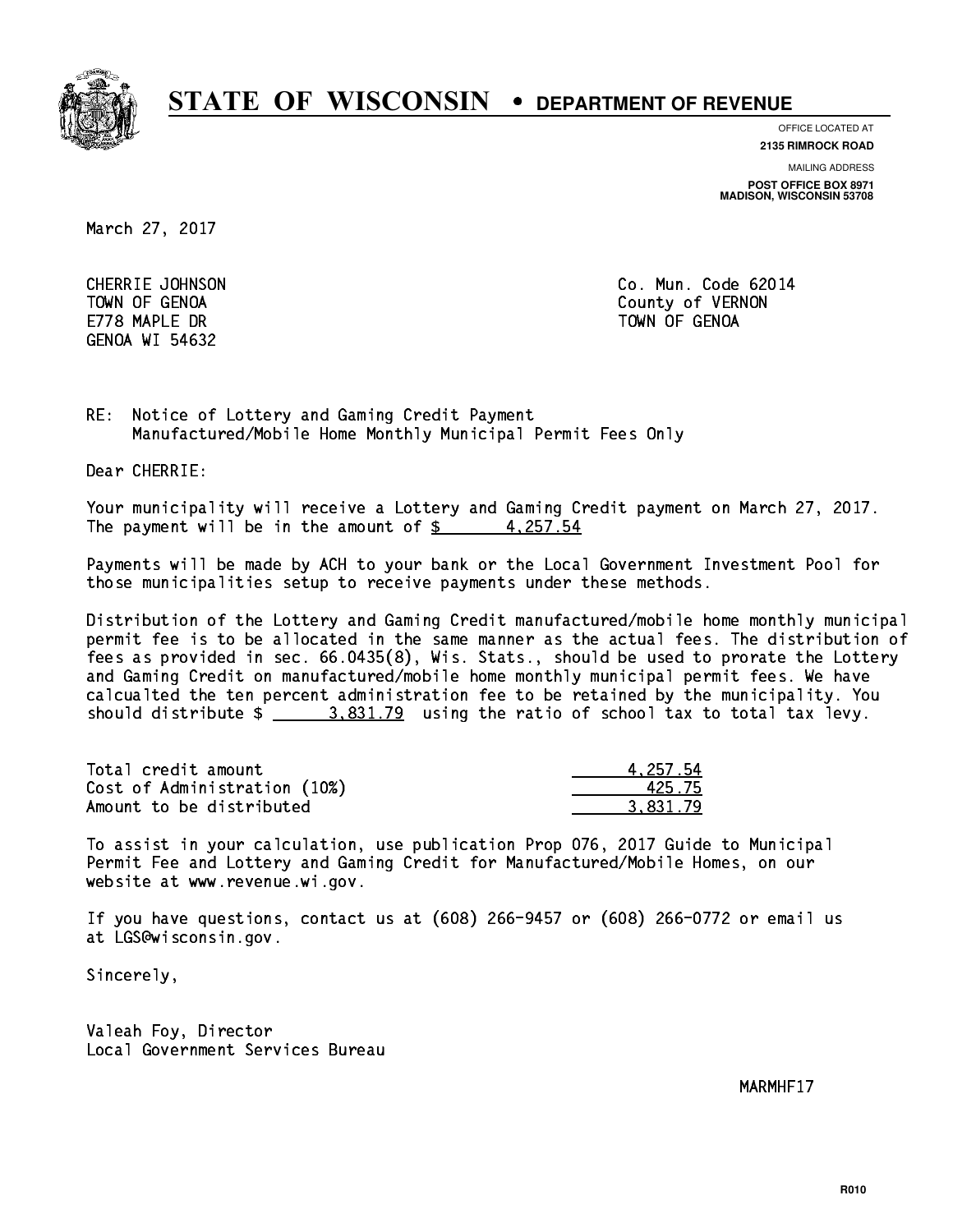

**OFFICE LOCATED AT 2135 RIMROCK ROAD**

**MAILING ADDRESS POST OFFICE BOX 8971 MADISON, WISCONSIN 53708**

March 27, 2017

 ALICE SEBRANEK Co. Mun. Code 62022 TOWN OF HILLSBORO County of VERNON E16681 RIDGE RD TOWN OF HILLSBORO HILLSBORO WI 54634-3265

RE: Notice of Lottery and Gaming Credit Payment Manufactured/Mobile Home Monthly Municipal Permit Fees Only

Dear ALICE:

 Your municipality will receive a Lottery and Gaming Credit payment on March 27, 2017. The payment will be in the amount of  $\frac{2}{3}$  1,195.92

 Payments will be made by ACH to your bank or the Local Government Investment Pool for those municipalities setup to receive payments under these methods.

 Distribution of the Lottery and Gaming Credit manufactured/mobile home monthly municipal permit fee is to be allocated in the same manner as the actual fees. The distribution of fees as provided in sec. 66.0435(8), Wis. Stats., should be used to prorate the Lottery and Gaming Credit on manufactured/mobile home monthly municipal permit fees. We have calcualted the ten percent administration fee to be retained by the municipality. You should distribute  $\frac{1076.33}{1076.33}$  using the ratio of school tax to total tax levy.

| Total credit amount          | 1.195.92 |
|------------------------------|----------|
| Cost of Administration (10%) | 119.59   |
| Amount to be distributed     | 1.076.33 |

 To assist in your calculation, use publication Prop 076, 2017 Guide to Municipal Permit Fee and Lottery and Gaming Credit for Manufactured/Mobile Homes, on our website at www.revenue.wi.gov.

 If you have questions, contact us at (608) 266-9457 or (608) 266-0772 or email us at LGS@wisconsin.gov.

Sincerely,

 Valeah Foy, Director Local Government Services Bureau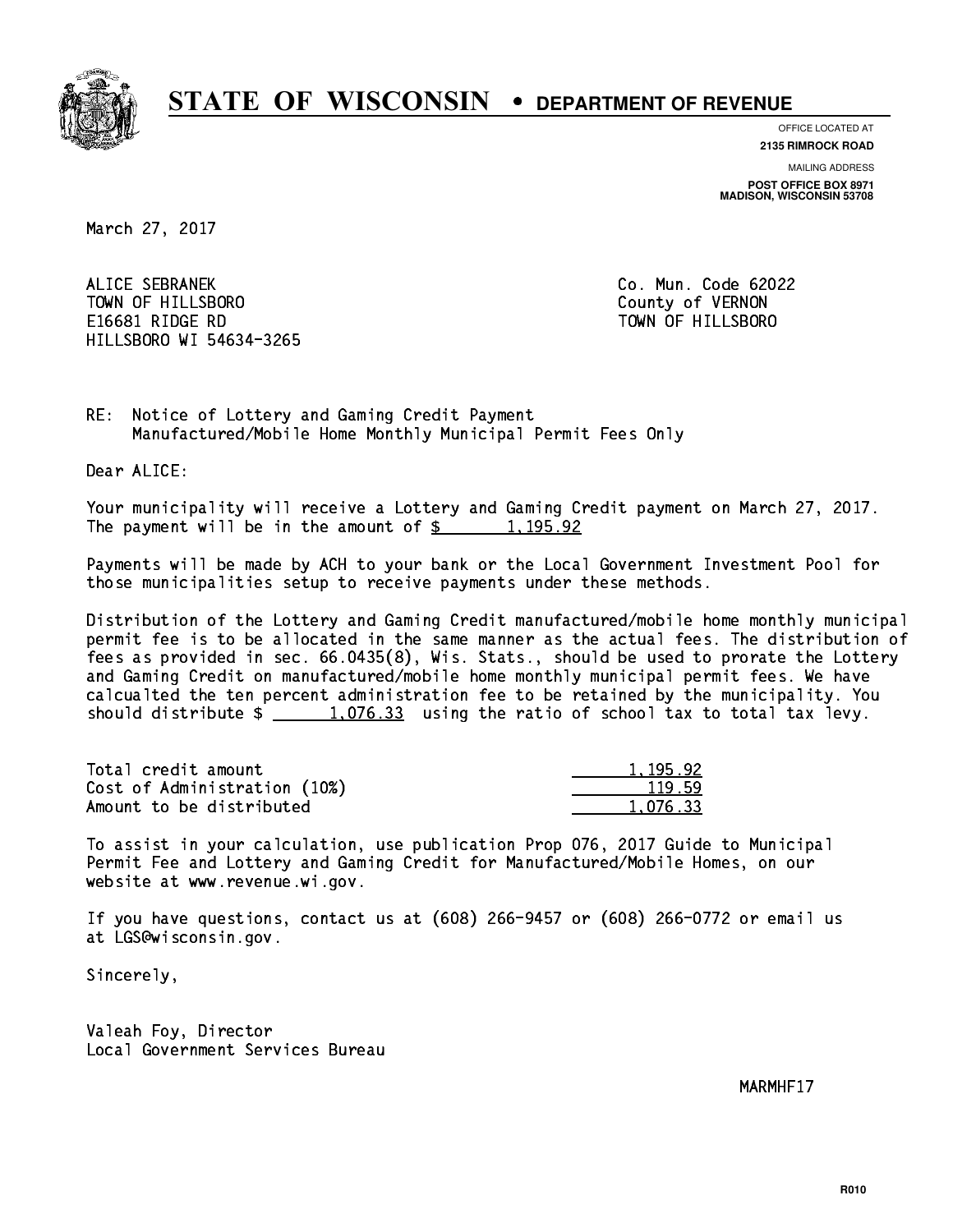

**OFFICE LOCATED AT**

**2135 RIMROCK ROAD**

**MAILING ADDRESS POST OFFICE BOX 8971 MADISON, WISCONSIN 53708**

March 27, 2017

GLORIA BINGER TOWN OF WHEATLAND County of VERNON E2497 STATE HIGHWAY 82 TOWN OF WHEATLAND DE SOTO WI 54624

Co. Mun. Code 62040

RE: Notice of Lottery and Gaming Credit Payment Manufactured/Mobile Home Monthly Municipal Permit Fees Only

Dear GLORIA:

 Your municipality will receive a Lottery and Gaming Credit payment on March 27, 2017. The payment will be in the amount of  $\frac{2}{3}$  1,540.44

 Payments will be made by ACH to your bank or the Local Government Investment Pool for those municipalities setup to receive payments under these methods.

 Distribution of the Lottery and Gaming Credit manufactured/mobile home monthly municipal permit fee is to be allocated in the same manner as the actual fees. The distribution of fees as provided in sec. 66.0435(8), Wis. Stats., should be used to prorate the Lottery and Gaming Credit on manufactured/mobile home monthly municipal permit fees. We have calcualted the ten percent administration fee to be retained by the municipality. You should distribute  $\frac{1,386.40}{1,386.40}$  using the ratio of school tax to total tax levy.

| Total credit amount          | 1,540.44 |
|------------------------------|----------|
| Cost of Administration (10%) | 154.04   |
| Amount to be distributed     | 1,386.40 |

 To assist in your calculation, use publication Prop 076, 2017 Guide to Municipal Permit Fee and Lottery and Gaming Credit for Manufactured/Mobile Homes, on our website at www.revenue.wi.gov.

 If you have questions, contact us at (608) 266-9457 or (608) 266-0772 or email us at LGS@wisconsin.gov.

Sincerely,

 Valeah Foy, Director Local Government Services Bureau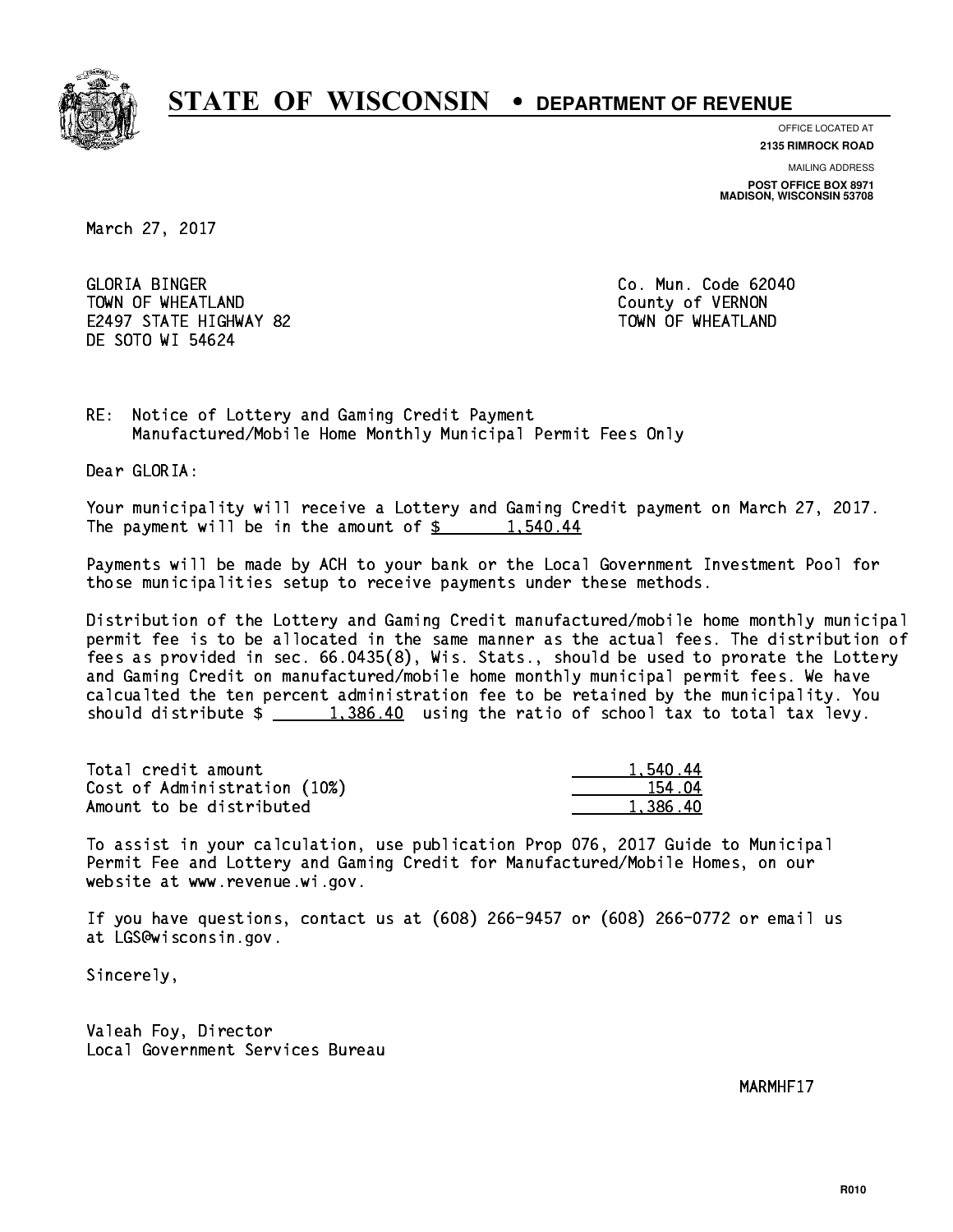

**OFFICE LOCATED AT**

**2135 RIMROCK ROAD**

**MAILING ADDRESS POST OFFICE BOX 8971 MADISON, WISCONSIN 53708**

March 27, 2017

 RENITA WILLIAMSON Co. Mun. Code 62112 VILLAGE OF COON VALLEY COUNTY OF VERNON PO BOX 129 COON VALLEY WI 54623

VILLAGE OF COON VALLEY

RE: Notice of Lottery and Gaming Credit Payment Manufactured/Mobile Home Monthly Municipal Permit Fees Only

Dear RENITA:

 Your municipality will receive a Lottery and Gaming Credit payment on March 27, 2017. The payment will be in the amount of  $\frac{2}{3}$  2,377.32

 Payments will be made by ACH to your bank or the Local Government Investment Pool for those municipalities setup to receive payments under these methods.

 Distribution of the Lottery and Gaming Credit manufactured/mobile home monthly municipal permit fee is to be allocated in the same manner as the actual fees. The distribution of fees as provided in sec. 66.0435(8), Wis. Stats., should be used to prorate the Lottery and Gaming Credit on manufactured/mobile home monthly municipal permit fees. We have calcualted the ten percent administration fee to be retained by the municipality. You should distribute  $\frac{2.139.59}{2.139.59}$  using the ratio of school tax to total tax levy.

| Total credit amount          | 2.377.32 |
|------------------------------|----------|
| Cost of Administration (10%) | -237.73  |
| Amount to be distributed     | 2.139.59 |

 To assist in your calculation, use publication Prop 076, 2017 Guide to Municipal Permit Fee and Lottery and Gaming Credit for Manufactured/Mobile Homes, on our website at www.revenue.wi.gov.

 If you have questions, contact us at (608) 266-9457 or (608) 266-0772 or email us at LGS@wisconsin.gov.

Sincerely,

 Valeah Foy, Director Local Government Services Bureau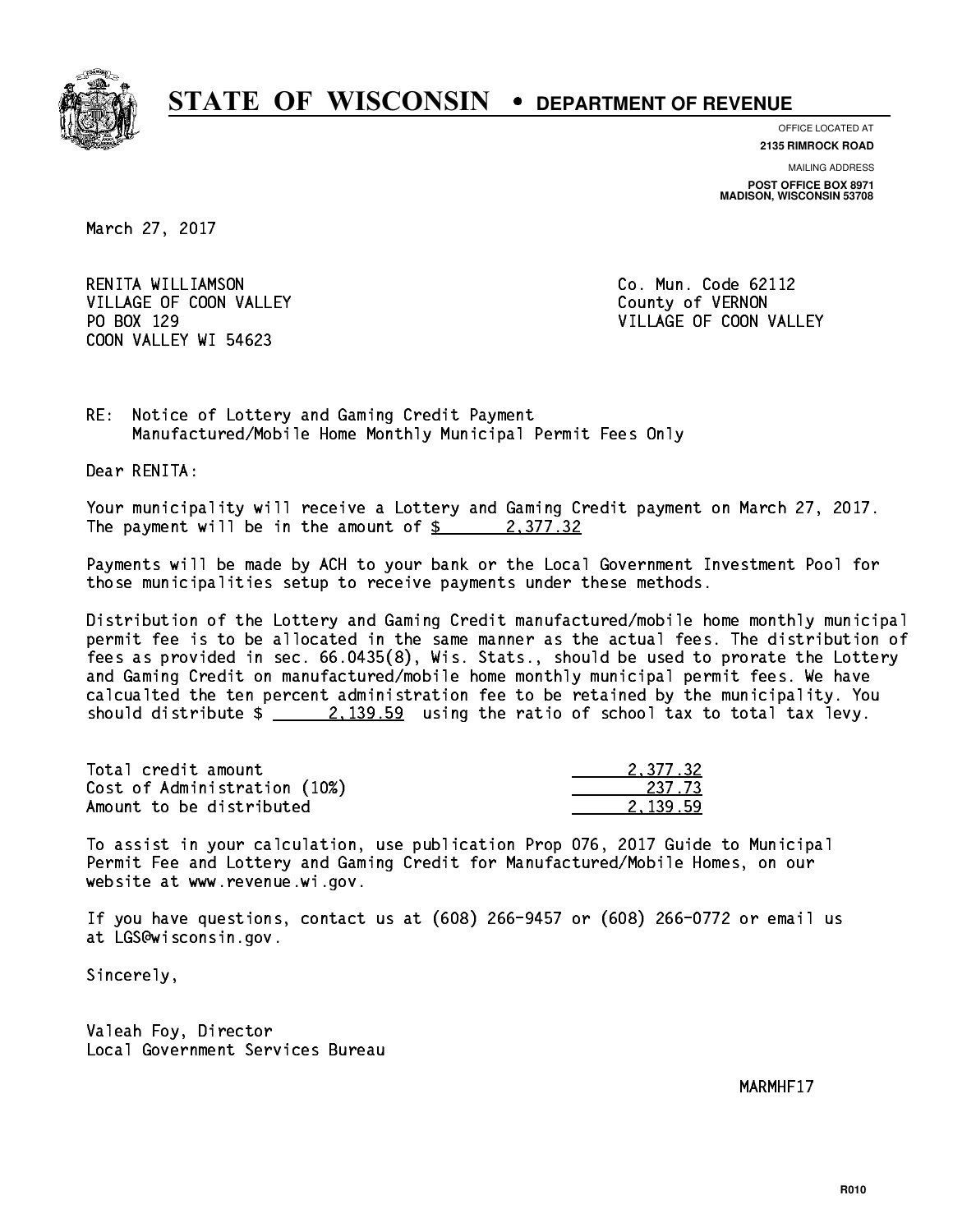

**OFFICE LOCATED AT**

**2135 RIMROCK ROAD**

**MAILING ADDRESS POST OFFICE BOX 8971 MADISON, WISCONSIN 53708**

March 27, 2017

CARRIE BRUDOS VILLAGE OF DE SOTO COUNTY OF VERNON PO BOX 37 VILLAGE OF DE SOTO DE SOTO WI 54624-0037

Co. Mun. Code 62116

RE: Notice of Lottery and Gaming Credit Payment Manufactured/Mobile Home Monthly Municipal Permit Fees Only

Dear CARRIE:

 Your municipality will receive a Lottery and Gaming Credit payment on March 27, 2017. The payment will be in the amount of  $\frac{2}{3}$  994.72

 Payments will be made by ACH to your bank or the Local Government Investment Pool for those municipalities setup to receive payments under these methods.

 Distribution of the Lottery and Gaming Credit manufactured/mobile home monthly municipal permit fee is to be allocated in the same manner as the actual fees. The distribution of fees as provided in sec. 66.0435(8), Wis. Stats., should be used to prorate the Lottery and Gaming Credit on manufactured/mobile home monthly municipal permit fees. We have calcualted the ten percent administration fee to be retained by the municipality. You should distribute  $\frac{25}{25}$  using the ratio of school tax to total tax levy.

| Total credit amount          | 994.72 |
|------------------------------|--------|
| Cost of Administration (10%) | 99.47  |
| Amount to be distributed     | 895.25 |

 To assist in your calculation, use publication Prop 076, 2017 Guide to Municipal Permit Fee and Lottery and Gaming Credit for Manufactured/Mobile Homes, on our website at www.revenue.wi.gov.

 If you have questions, contact us at (608) 266-9457 or (608) 266-0772 or email us at LGS@wisconsin.gov.

Sincerely,

 Valeah Foy, Director Local Government Services Bureau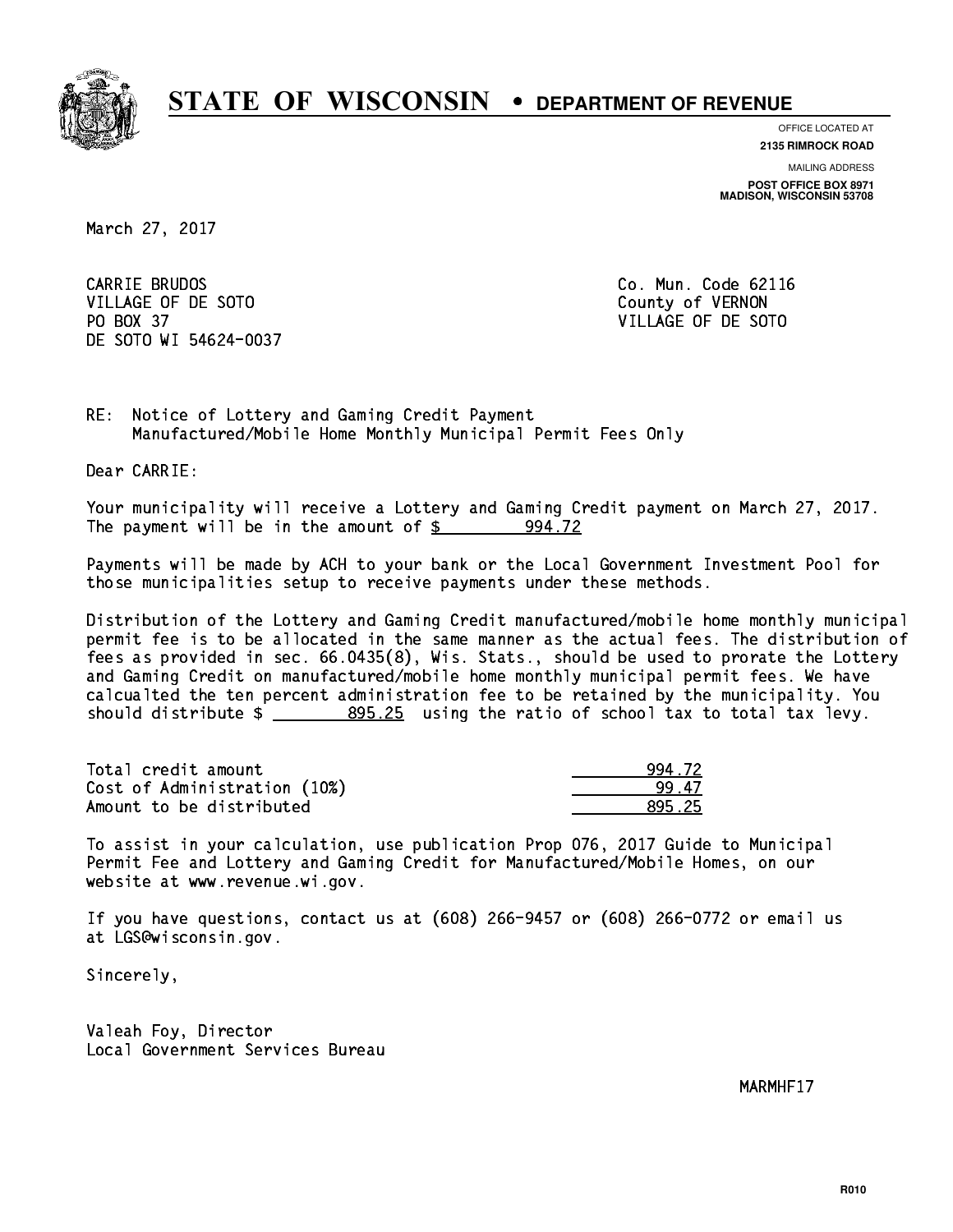

**OFFICE LOCATED AT**

**2135 RIMROCK ROAD**

**MAILING ADDRESS POST OFFICE BOX 8971 MADISON, WISCONSIN 53708**

March 27, 2017

 KIMBERLY WALKER Co. Mun. Code 62146 VILLAGE OF LA FARGE COUNTY OF VERNON 105 W MAIN STREET A RESERVE TO A STREET A STREET A STREET A STREET A STREET A STREET A STREET A STREET A STREET LA FARGE WI 54639-0037

RE: Notice of Lottery and Gaming Credit Payment Manufactured/Mobile Home Monthly Municipal Permit Fees Only

Dear KIMBERLY:

 Your municipality will receive a Lottery and Gaming Credit payment on March 27, 2017. The payment will be in the amount of  $\frac{2}{3}$  109.65

 Payments will be made by ACH to your bank or the Local Government Investment Pool for those municipalities setup to receive payments under these methods.

 Distribution of the Lottery and Gaming Credit manufactured/mobile home monthly municipal permit fee is to be allocated in the same manner as the actual fees. The distribution of fees as provided in sec. 66.0435(8), Wis. Stats., should be used to prorate the Lottery and Gaming Credit on manufactured/mobile home monthly municipal permit fees. We have calcualted the ten percent administration fee to be retained by the municipality. You should distribute \$ 98.69 using the ratio of school tax to total tax levy. \_\_\_\_\_\_\_\_\_\_\_\_\_\_

Total credit amount Cost of Administration (10%) Amount to be distributed

| 9.65       |
|------------|
| N 96<br>Т. |
| 8.69       |

 To assist in your calculation, use publication Prop 076, 2017 Guide to Municipal Permit Fee and Lottery and Gaming Credit for Manufactured/Mobile Homes, on our website at www.revenue.wi.gov.

 If you have questions, contact us at (608) 266-9457 or (608) 266-0772 or email us at LGS@wisconsin.gov.

Sincerely,

 Valeah Foy, Director Local Government Services Bureau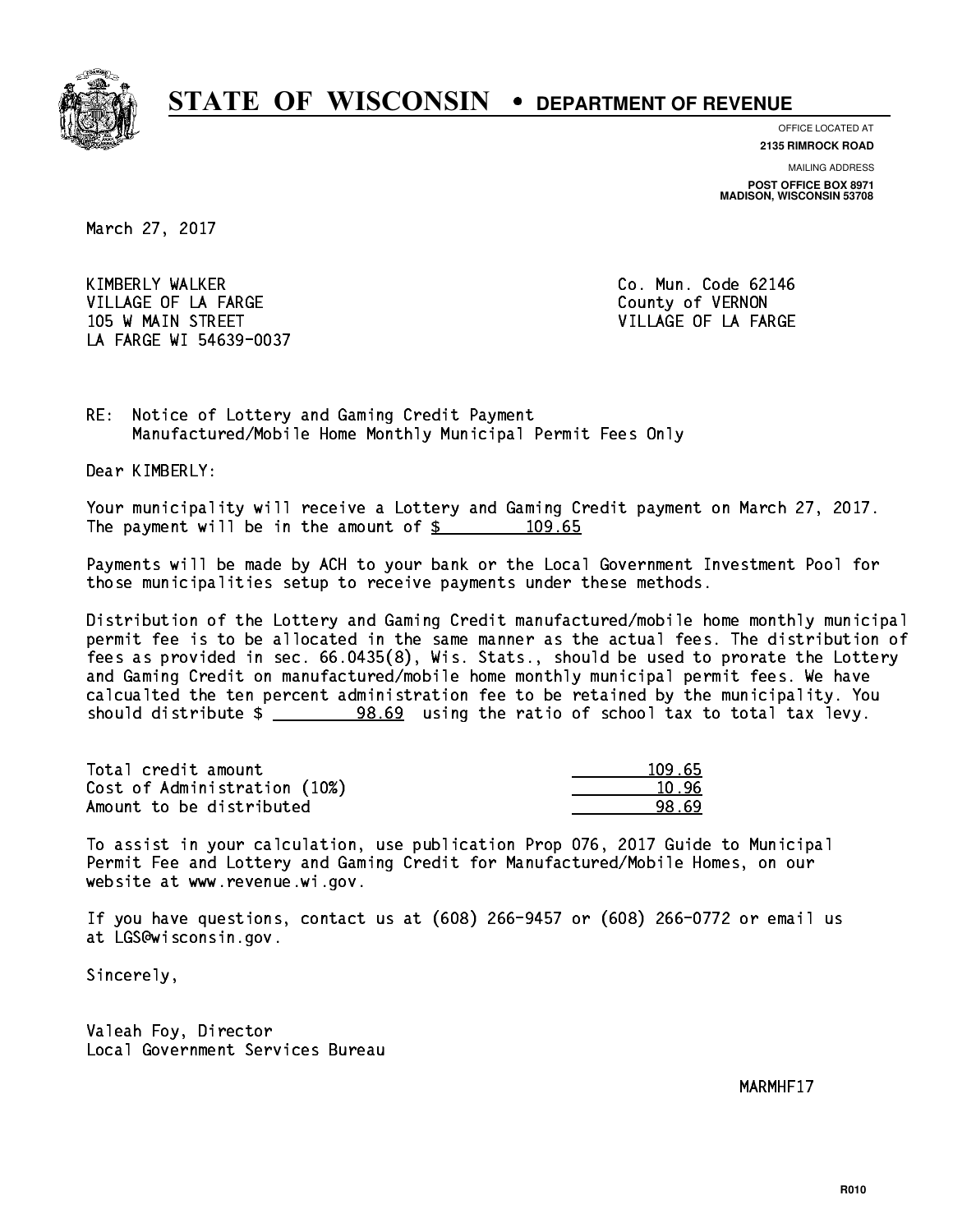

**OFFICE LOCATED AT**

**2135 RIMROCK ROAD**

**MAILING ADDRESS POST OFFICE BOX 8971 MADISON, WISCONSIN 53708**

March 27, 2017

**TERESA TAYLOR** VILLAGE OF ONTARIO **COUNTY OF SERVICE OF STATE OF STATE OF STATE OF STATE OF STATE OF STATE OF STATE OF STATE OF STATE OF STATE OF STATE OF STATE OF STATE OF STATE OF STATE OF STATE OF STATE OF STATE OF STATE OF STATE OF S** PO BOX 66 ONTARIO WI 54651-0066

Co. Mun. Code 62165 VILLAGE OF ONTARIO

RE: Notice of Lottery and Gaming Credit Payment Manufactured/Mobile Home Monthly Municipal Permit Fees Only

Dear TERESA:

 Your municipality will receive a Lottery and Gaming Credit payment on March 27, 2017. The payment will be in the amount of  $\frac{2}{3}$  1,656.24

 Payments will be made by ACH to your bank or the Local Government Investment Pool for those municipalities setup to receive payments under these methods.

 Distribution of the Lottery and Gaming Credit manufactured/mobile home monthly municipal permit fee is to be allocated in the same manner as the actual fees. The distribution of fees as provided in sec. 66.0435(8), Wis. Stats., should be used to prorate the Lottery and Gaming Credit on manufactured/mobile home monthly municipal permit fees. We have calcualted the ten percent administration fee to be retained by the municipality. You should distribute  $\frac{1,490.62}{1,490.62}$  using the ratio of school tax to total tax levy.

| Total credit amount          | 1.656.24 |
|------------------------------|----------|
| Cost of Administration (10%) | 165.62   |
| Amount to be distributed     | 1.490.62 |

 To assist in your calculation, use publication Prop 076, 2017 Guide to Municipal Permit Fee and Lottery and Gaming Credit for Manufactured/Mobile Homes, on our website at www.revenue.wi.gov.

 If you have questions, contact us at (608) 266-9457 or (608) 266-0772 or email us at LGS@wisconsin.gov.

Sincerely,

 Valeah Foy, Director Local Government Services Bureau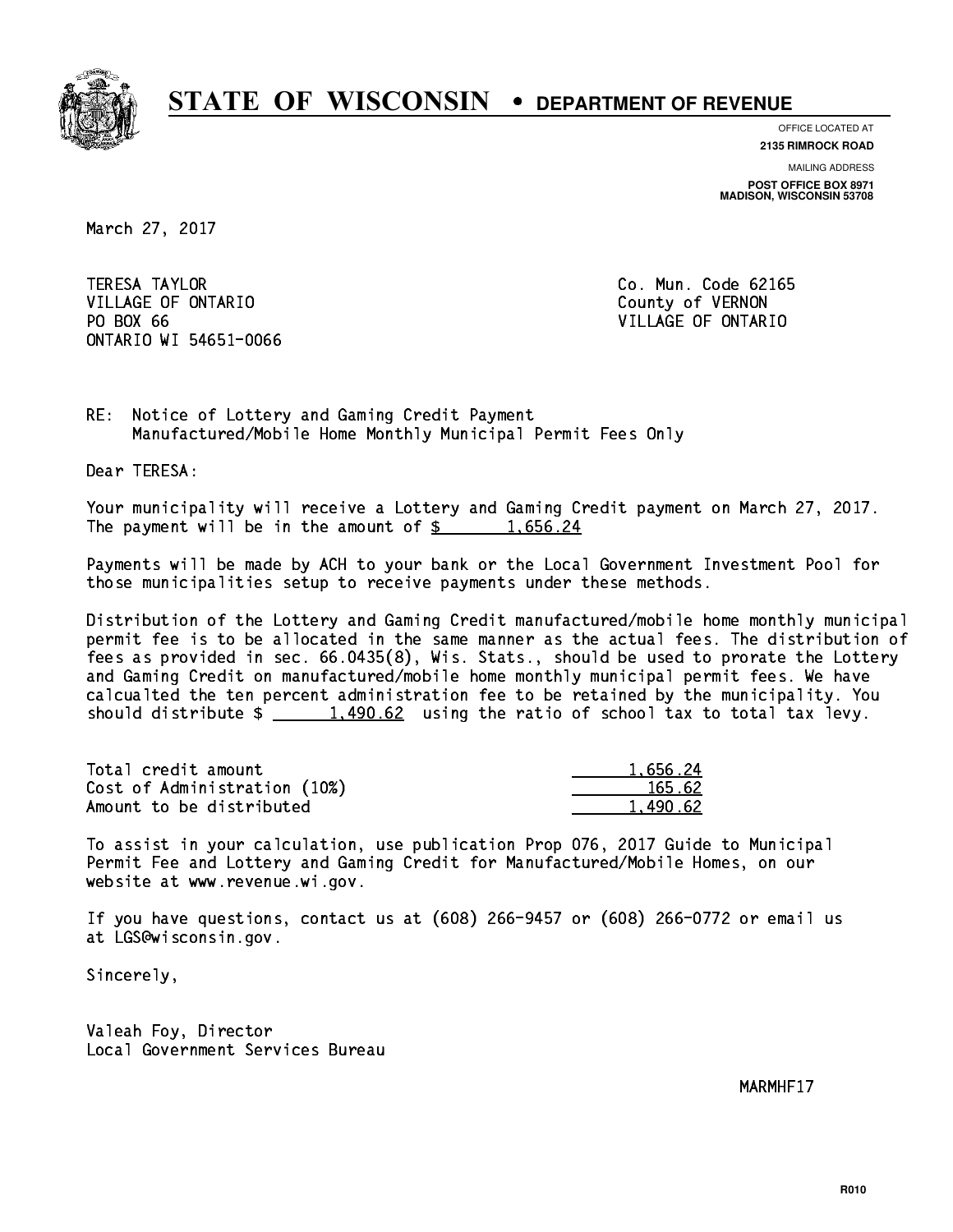

**OFFICE LOCATED AT**

**2135 RIMROCK ROAD**

**MAILING ADDRESS POST OFFICE BOX 8971 MADISON, WISCONSIN 53708**

March 27, 2017

**KENT HATLESTAD** VILLAGE OF STODDARD County of VERNON PO BOX 236 VILLAGE OF STODDARD STODDARD WI 54658-0236

Co. Mun. Code 62181

RE: Notice of Lottery and Gaming Credit Payment Manufactured/Mobile Home Monthly Municipal Permit Fees Only

Dear KENT:

 Your municipality will receive a Lottery and Gaming Credit payment on March 27, 2017. The payment will be in the amount of  $\frac{2}{3}$  1,248.23

 Payments will be made by ACH to your bank or the Local Government Investment Pool for those municipalities setup to receive payments under these methods.

 Distribution of the Lottery and Gaming Credit manufactured/mobile home monthly municipal permit fee is to be allocated in the same manner as the actual fees. The distribution of fees as provided in sec. 66.0435(8), Wis. Stats., should be used to prorate the Lottery and Gaming Credit on manufactured/mobile home monthly municipal permit fees. We have calcualted the ten percent administration fee to be retained by the municipality. You should distribute  $\frac{1,123.41}{1,123.41}$  using the ratio of school tax to total tax levy.

| Total credit amount          | 1.248.23 |
|------------------------------|----------|
| Cost of Administration (10%) | 124.82   |
| Amount to be distributed     | 1.123.41 |

 To assist in your calculation, use publication Prop 076, 2017 Guide to Municipal Permit Fee and Lottery and Gaming Credit for Manufactured/Mobile Homes, on our website at www.revenue.wi.gov.

 If you have questions, contact us at (608) 266-9457 or (608) 266-0772 or email us at LGS@wisconsin.gov.

Sincerely,

 Valeah Foy, Director Local Government Services Bureau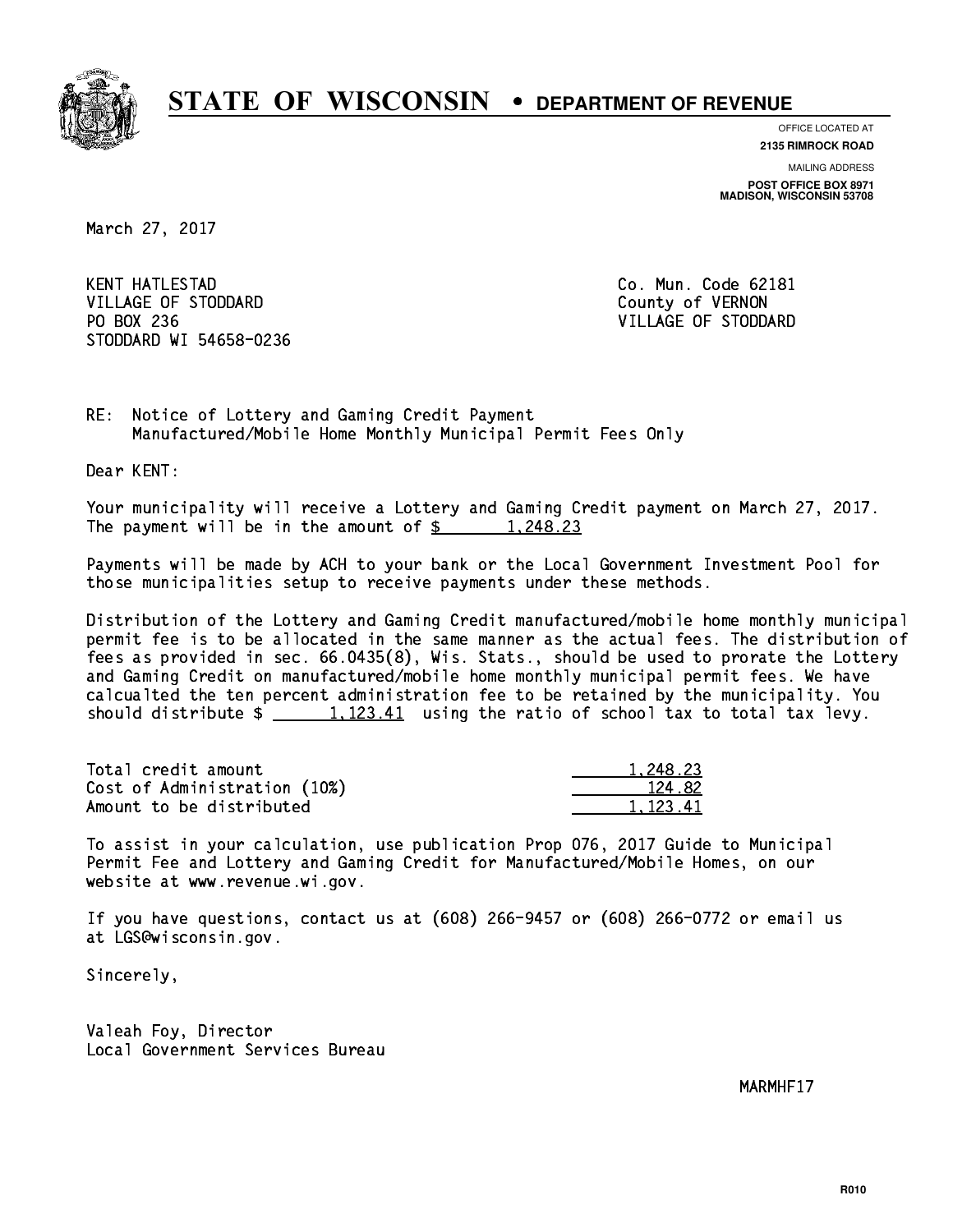

**OFFICE LOCATED AT**

**MAILING ADDRESS 2135 RIMROCK ROAD**

**POST OFFICE BOX 8971 MADISON, WISCONSIN 53708**

March 27, 2017

**BETH CAMPBELL** VILLAGE OF VIOLA **COUNTY OF VIOLA**  P O BOX 38 106 W WISCONSIN VILLAGE OF VIOLA VIOLA WI 54664-0038

Co. Mun. Code 62186

RE: Notice of Lottery and Gaming Credit Payment Manufactured/Mobile Home Monthly Municipal Permit Fees Only

Dear BETH:

 Your municipality will receive a Lottery and Gaming Credit payment on March 27, 2017. The payment will be in the amount of  $\frac{2}{3}$  1,069.38

 Payments will be made by ACH to your bank or the Local Government Investment Pool for those municipalities setup to receive payments under these methods.

 Distribution of the Lottery and Gaming Credit manufactured/mobile home monthly municipal permit fee is to be allocated in the same manner as the actual fees. The distribution of fees as provided in sec. 66.0435(8), Wis. Stats., should be used to prorate the Lottery and Gaming Credit on manufactured/mobile home monthly municipal permit fees. We have calcualted the ten percent administration fee to be retained by the municipality. You should distribute  $\frac{262.45}{2}$  using the ratio of school tax to total tax levy.

| Total credit amount          | 1.069.38 |
|------------------------------|----------|
| Cost of Administration (10%) | 106.93   |
| Amount to be distributed     | -962-45  |

 To assist in your calculation, use publication Prop 076, 2017 Guide to Municipal Permit Fee and Lottery and Gaming Credit for Manufactured/Mobile Homes, on our website at www.revenue.wi.gov.

 If you have questions, contact us at (608) 266-9457 or (608) 266-0772 or email us at LGS@wisconsin.gov.

Sincerely,

 Valeah Foy, Director Local Government Services Bureau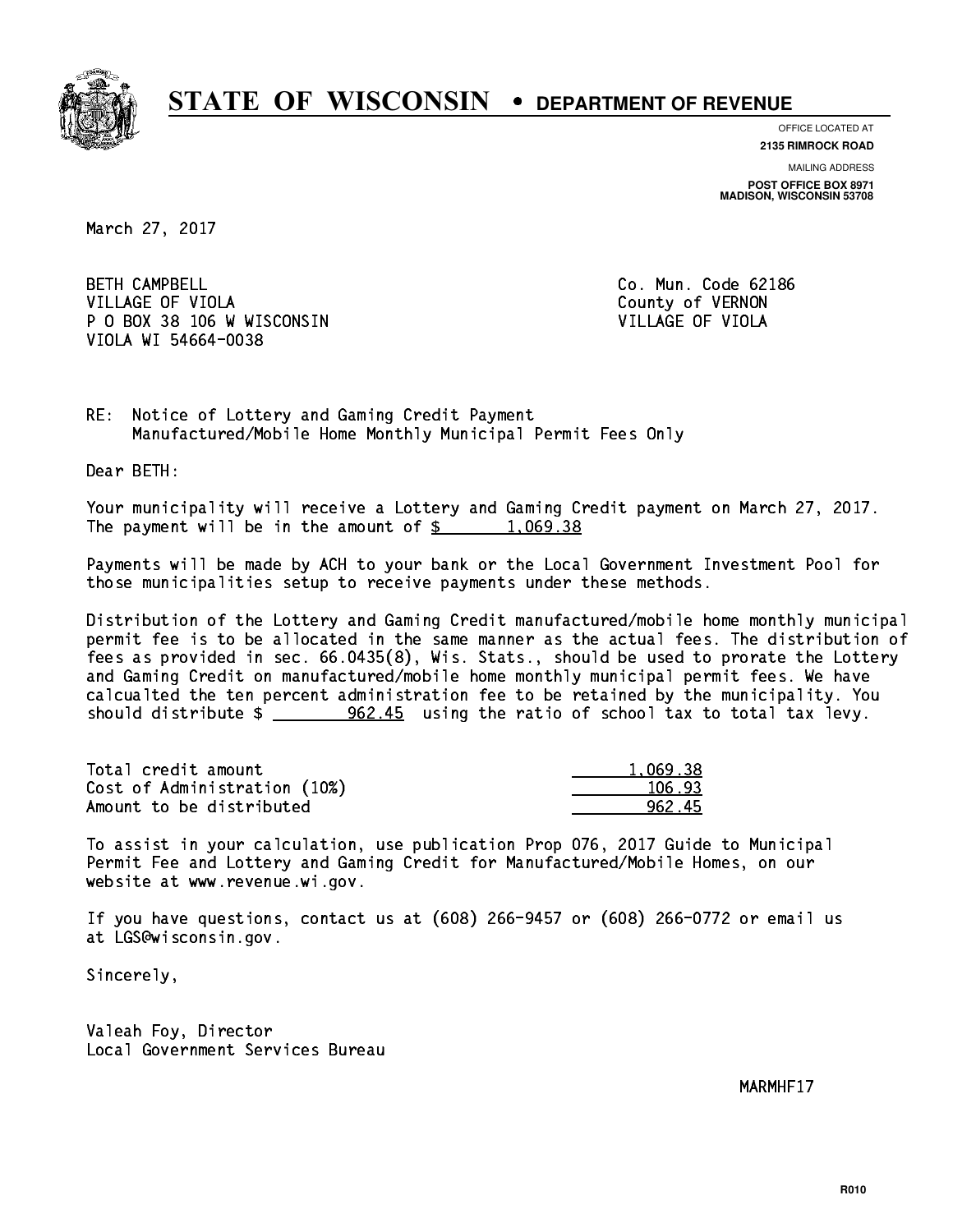

**OFFICE LOCATED AT**

**2135 RIMROCK ROAD**

**MAILING ADDRESS**

**POST OFFICE BOX 8971 MADISON, WISCONSIN 53708**

March 27, 2017

 LORI POLHAMUS Co. Mun. Code 62286 CITY OF VIROQUA COUNTY OF VERNON 202 N MAIN ST CITY OF VIROQUA VIROQUA WI 54665-1476

RE: Notice of Lottery and Gaming Credit Payment Manufactured/Mobile Home Monthly Municipal Permit Fees Only

Dear LORI:

 Your municipality will receive a Lottery and Gaming Credit payment on March 27, 2017. The payment will be in the amount of  $\frac{2}{3}$  10,700.04

 Payments will be made by ACH to your bank or the Local Government Investment Pool for those municipalities setup to receive payments under these methods.

 Distribution of the Lottery and Gaming Credit manufactured/mobile home monthly municipal permit fee is to be allocated in the same manner as the actual fees. The distribution of fees as provided in sec. 66.0435(8), Wis. Stats., should be used to prorate the Lottery and Gaming Credit on manufactured/mobile home monthly municipal permit fees. We have calcualted the ten percent administration fee to be retained by the municipality. You should distribute  $\frac{2}{2}$   $\frac{9.630.04}{2}$  using the ratio of school tax to total tax levy.

| Total credit amount          | 10,700.04 |
|------------------------------|-----------|
| Cost of Administration (10%) | 1.070.00  |
| Amount to be distributed     | 9.630.04  |

 To assist in your calculation, use publication Prop 076, 2017 Guide to Municipal Permit Fee and Lottery and Gaming Credit for Manufactured/Mobile Homes, on our website at www.revenue.wi.gov.

 If you have questions, contact us at (608) 266-9457 or (608) 266-0772 or email us at LGS@wisconsin.gov.

Sincerely,

 Valeah Foy, Director Local Government Services Bureau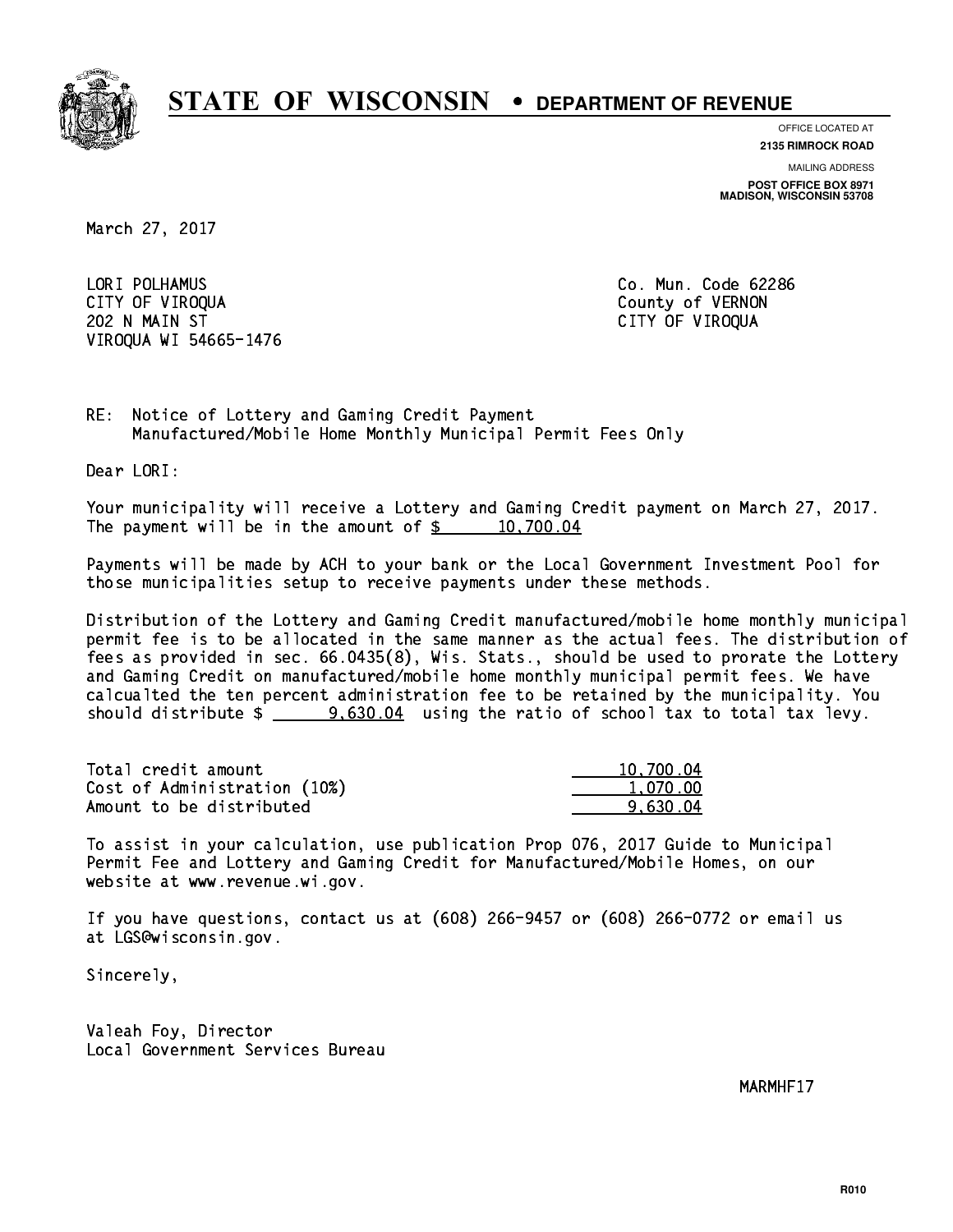

**OFFICE LOCATED AT**

**2135 RIMROCK ROAD**

**MAILING ADDRESS**

**POST OFFICE BOX 8971 MADISON, WISCONSIN 53708**

March 27, 2017

MARY HOLTE 200 N MAIN ST CITY OF WESTBY WESTBY WI 54667

Co. Mun. Code 62291 CITY OF WESTBY County of VERNON

RE: Notice of Lottery and Gaming Credit Payment Manufactured/Mobile Home Monthly Municipal Permit Fees Only

Dear MARY:

 Your municipality will receive a Lottery and Gaming Credit payment on March 27, 2017. The payment will be in the amount of  $\frac{2}{3}$  9,811.13

 Payments will be made by ACH to your bank or the Local Government Investment Pool for those municipalities setup to receive payments under these methods.

 Distribution of the Lottery and Gaming Credit manufactured/mobile home monthly municipal permit fee is to be allocated in the same manner as the actual fees. The distribution of fees as provided in sec. 66.0435(8), Wis. Stats., should be used to prorate the Lottery and Gaming Credit on manufactured/mobile home monthly municipal permit fees. We have calcualted the ten percent administration fee to be retained by the municipality. You should distribute  $\frac{2}{2}$   $\frac{8,830.02}{2}$  using the ratio of school tax to total tax levy.

| Total credit amount          | 9.811.13 |
|------------------------------|----------|
| Cost of Administration (10%) | 981.11   |
| Amount to be distributed     | 8.830.02 |

 To assist in your calculation, use publication Prop 076, 2017 Guide to Municipal Permit Fee and Lottery and Gaming Credit for Manufactured/Mobile Homes, on our website at www.revenue.wi.gov.

 If you have questions, contact us at (608) 266-9457 or (608) 266-0772 or email us at LGS@wisconsin.gov.

Sincerely,

 Valeah Foy, Director Local Government Services Bureau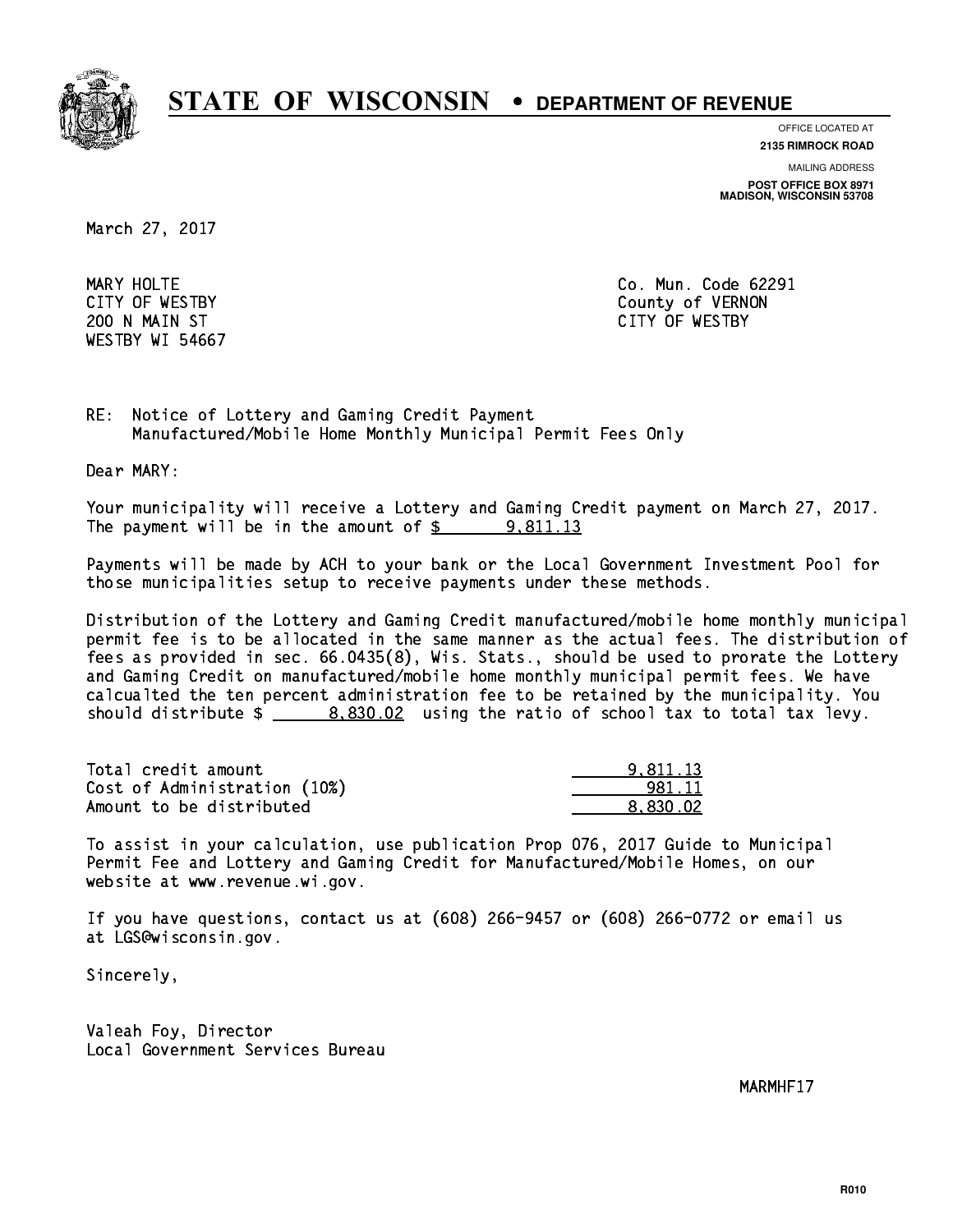

**OFFICE LOCATED AT 2135 RIMROCK ROAD**

**MAILING ADDRESS POST OFFICE BOX 8971 MADISON, WISCONSIN 53708**

March 27, 2017

 JANET HAMMARSTROM Co. Mun. Code 64002 TOWN OF BLOOMFIELD County of WALWORTH PO BOX 704 PELL LAKE WI 53157-0704

TOWN OF BLOOMFIELD

RE: Notice of Lottery and Gaming Credit Payment Manufactured/Mobile Home Monthly Municipal Permit Fees Only

Dear JANET:

 Your municipality will receive a Lottery and Gaming Credit payment on March 27, 2017. The payment will be in the amount of  $\frac{2}{3}$  33,244.80

 Payments will be made by ACH to your bank or the Local Government Investment Pool for those municipalities setup to receive payments under these methods.

 Distribution of the Lottery and Gaming Credit manufactured/mobile home monthly municipal permit fee is to be allocated in the same manner as the actual fees. The distribution of fees as provided in sec. 66.0435(8), Wis. Stats., should be used to prorate the Lottery and Gaming Credit on manufactured/mobile home monthly municipal permit fees. We have calcualted the ten percent administration fee to be retained by the municipality. You should distribute  $\frac{29,920.32}{29,920.32}$  using the ratio of school tax to total tax levy.

| Total credit amount          | 33.244.80 |
|------------------------------|-----------|
| Cost of Administration (10%) | 3.324.48  |
| Amount to be distributed     | 29.920.32 |

 To assist in your calculation, use publication Prop 076, 2017 Guide to Municipal Permit Fee and Lottery and Gaming Credit for Manufactured/Mobile Homes, on our website at www.revenue.wi.gov.

 If you have questions, contact us at (608) 266-9457 or (608) 266-0772 or email us at LGS@wisconsin.gov.

Sincerely,

 Valeah Foy, Director Local Government Services Bureau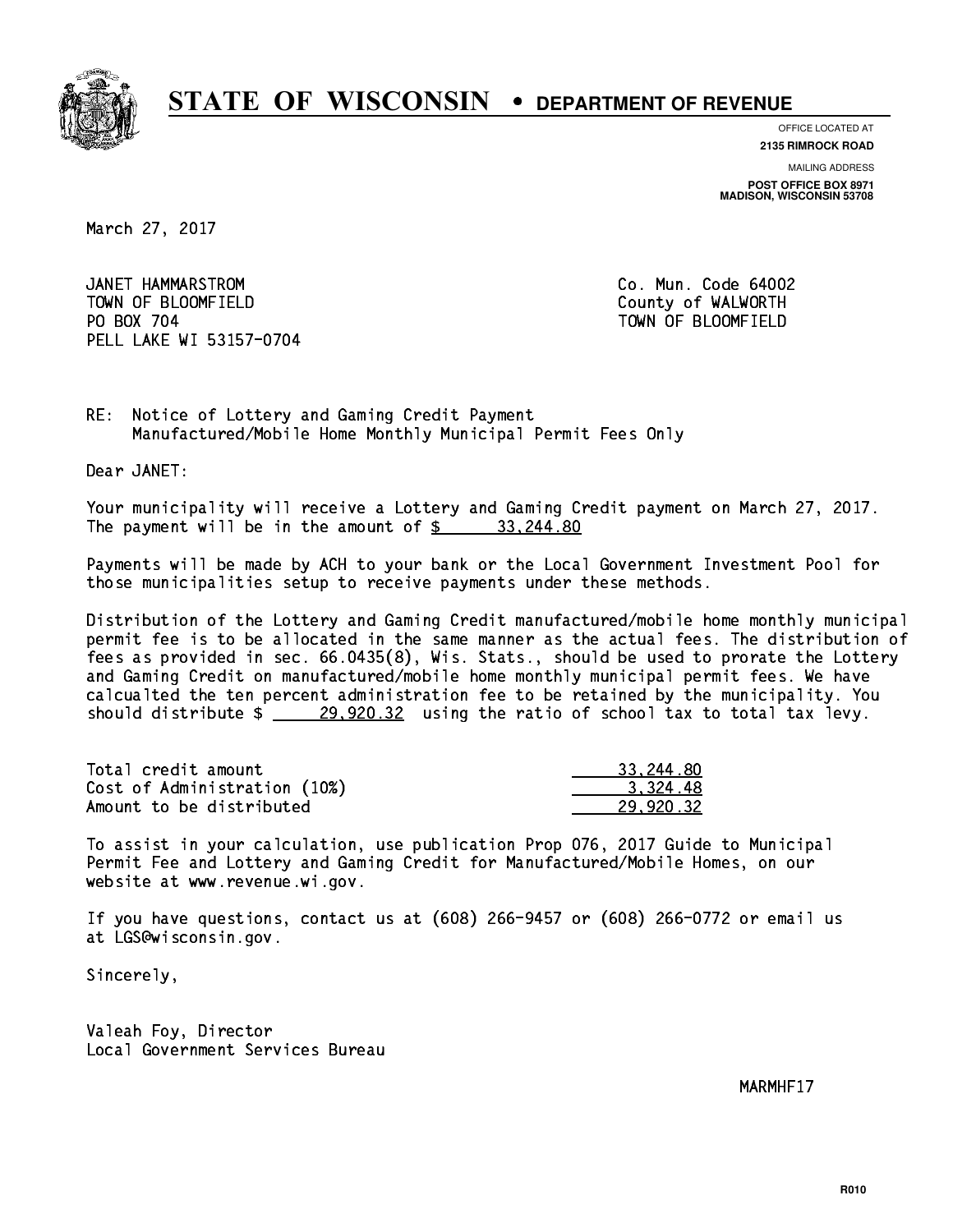

**OFFICE LOCATED AT**

**2135 RIMROCK ROAD**

**MAILING ADDRESS**

**POST OFFICE BOX 8971 MADISON, WISCONSIN 53708**

March 27, 2017

RICHARD A. LOGTERMAN **Co. Mun. Code 64004** TOWN OF DARIEN County of WALWORTH N2826 FOUNDRY RD TOWN OF DARIEN DARIEN WI 53114

RE: Notice of Lottery and Gaming Credit Payment Manufactured/Mobile Home Monthly Municipal Permit Fees Only

Dear RICHARD:

 Your municipality will receive a Lottery and Gaming Credit payment on March 27, 2017. The payment will be in the amount of  $\frac{2}{3}$  9,652.77

 Payments will be made by ACH to your bank or the Local Government Investment Pool for those municipalities setup to receive payments under these methods.

 Distribution of the Lottery and Gaming Credit manufactured/mobile home monthly municipal permit fee is to be allocated in the same manner as the actual fees. The distribution of fees as provided in sec. 66.0435(8), Wis. Stats., should be used to prorate the Lottery and Gaming Credit on manufactured/mobile home monthly municipal permit fees. We have calcualted the ten percent administration fee to be retained by the municipality. You should distribute  $\frac{2}{1}$   $\frac{8,687.50}{2}$  using the ratio of school tax to total tax levy.

| Total credit amount          | 9.652.77 |
|------------------------------|----------|
| Cost of Administration (10%) | 965.27   |
| Amount to be distributed     | 8.687.50 |

 To assist in your calculation, use publication Prop 076, 2017 Guide to Municipal Permit Fee and Lottery and Gaming Credit for Manufactured/Mobile Homes, on our website at www.revenue.wi.gov.

 If you have questions, contact us at (608) 266-9457 or (608) 266-0772 or email us at LGS@wisconsin.gov.

Sincerely,

 Valeah Foy, Director Local Government Services Bureau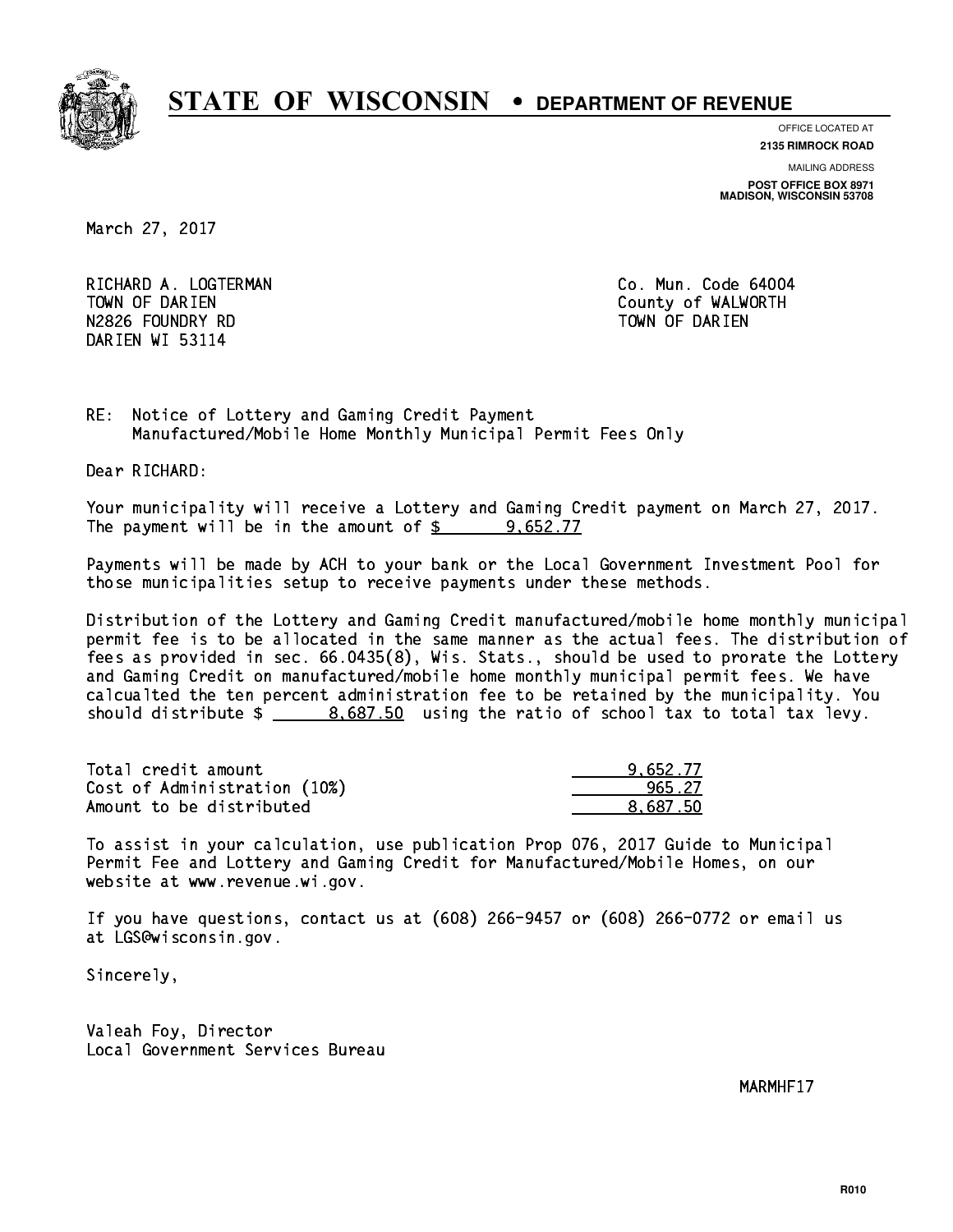

**OFFICE LOCATED AT**

**2135 RIMROCK ROAD**

**MAILING ADDRESS**

**POST OFFICE BOX 8971 MADISON, WISCONSIN 53708**

March 27, 2017

 LAURA DUCHEMIN Co. Mun. Code 64006 5621 TOWN HALL RD TOWN OF DELAVAN DELAVAN WI 53115

TOWN OF DELAVAN County of WALWORTH

RE: Notice of Lottery and Gaming Credit Payment Manufactured/Mobile Home Monthly Municipal Permit Fees Only

Dear LAURA:

 Your municipality will receive a Lottery and Gaming Credit payment on March 27, 2017. The payment will be in the amount of  $\frac{2}{3}$  2,596.50

 Payments will be made by ACH to your bank or the Local Government Investment Pool for those municipalities setup to receive payments under these methods.

 Distribution of the Lottery and Gaming Credit manufactured/mobile home monthly municipal permit fee is to be allocated in the same manner as the actual fees. The distribution of fees as provided in sec. 66.0435(8), Wis. Stats., should be used to prorate the Lottery and Gaming Credit on manufactured/mobile home monthly municipal permit fees. We have calcualted the ten percent administration fee to be retained by the municipality. You should distribute  $\frac{2.336.85}{2.336.85}$  using the ratio of school tax to total tax levy.

| Total credit amount          | 2.596.50 |
|------------------------------|----------|
| Cost of Administration (10%) | 259.65   |
| Amount to be distributed     | 2.336.85 |

 To assist in your calculation, use publication Prop 076, 2017 Guide to Municipal Permit Fee and Lottery and Gaming Credit for Manufactured/Mobile Homes, on our website at www.revenue.wi.gov.

 If you have questions, contact us at (608) 266-9457 or (608) 266-0772 or email us at LGS@wisconsin.gov.

Sincerely,

 Valeah Foy, Director Local Government Services Bureau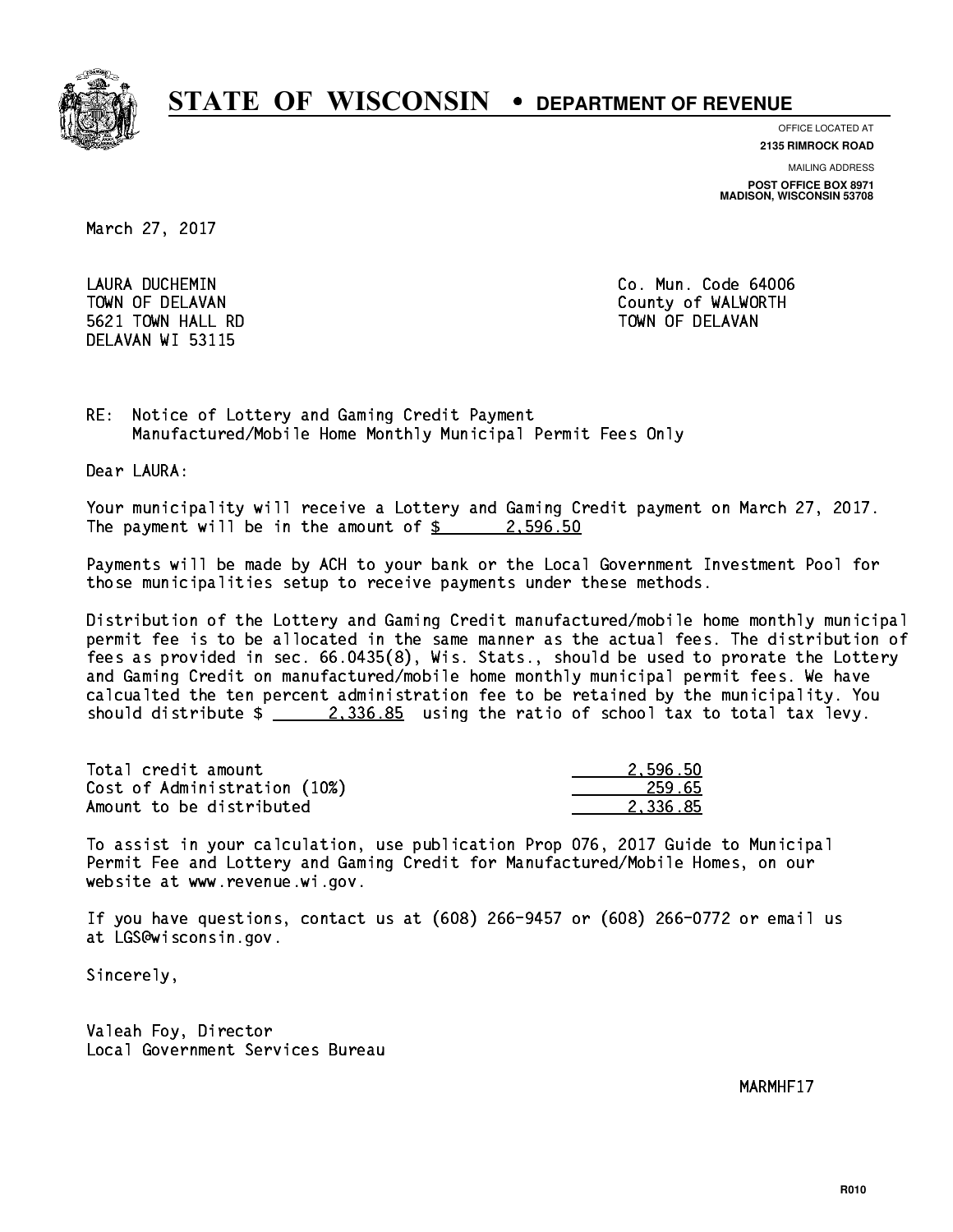

**OFFICE LOCATED AT**

**2135 RIMROCK ROAD**

**MAILING ADDRESS**

**POST OFFICE BOX 8971 MADISON, WISCONSIN 53708**

March 27, 2017

**DEBRA KIRCH**  TOWN OF GENEVA County of WALWORTH N3496 COMO RD TOWN OF GENEVA LAKE GENEVA WI 53147-2617

Co. Mun. Code 64010

RE: Notice of Lottery and Gaming Credit Payment Manufactured/Mobile Home Monthly Municipal Permit Fees Only

Dear DEBRA:

 Your municipality will receive a Lottery and Gaming Credit payment on March 27, 2017. The payment will be in the amount of  $\frac{2}{3}$  934.29

 Payments will be made by ACH to your bank or the Local Government Investment Pool for those municipalities setup to receive payments under these methods.

 Distribution of the Lottery and Gaming Credit manufactured/mobile home monthly municipal permit fee is to be allocated in the same manner as the actual fees. The distribution of fees as provided in sec. 66.0435(8), Wis. Stats., should be used to prorate the Lottery and Gaming Credit on manufactured/mobile home monthly municipal permit fees. We have calcualted the ten percent administration fee to be retained by the municipality. You should distribute  $\frac{2}{2}$   $\frac{840.87}{2}$  using the ratio of school tax to total tax levy.

| Total credit amount          | 934.29 |
|------------------------------|--------|
| Cost of Administration (10%) | 93.42  |
| Amount to be distributed     | 840 87 |

 To assist in your calculation, use publication Prop 076, 2017 Guide to Municipal Permit Fee and Lottery and Gaming Credit for Manufactured/Mobile Homes, on our website at www.revenue.wi.gov.

 If you have questions, contact us at (608) 266-9457 or (608) 266-0772 or email us at LGS@wisconsin.gov.

Sincerely,

 Valeah Foy, Director Local Government Services Bureau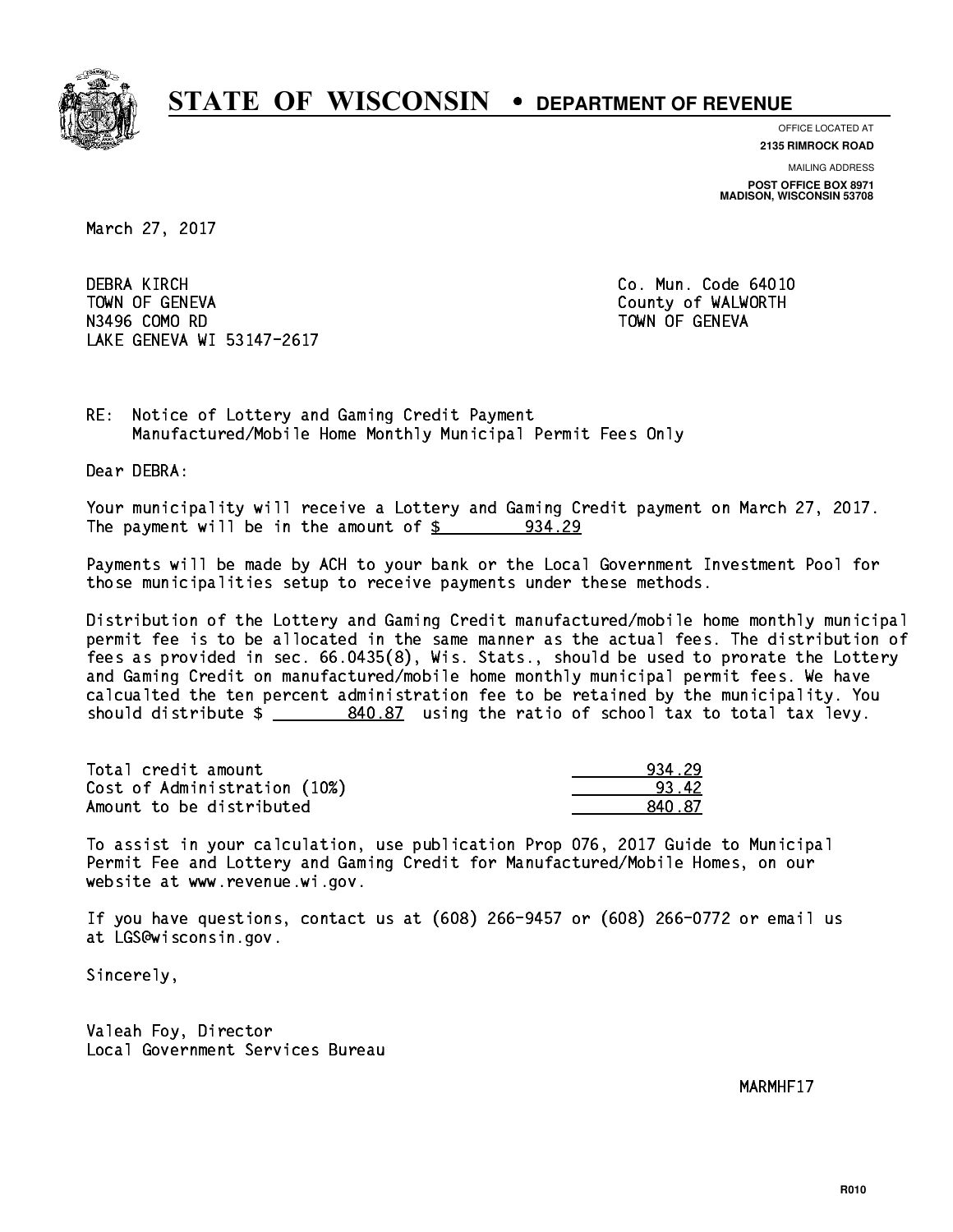

**OFFICE LOCATED AT**

**2135 RIMROCK ROAD**

**MAILING ADDRESS**

**POST OFFICE BOX 8971 MADISON, WISCONSIN 53708**

March 27, 2017

 LINDA SKILES Co. Mun. Code 64018 PO BOX 148 PO BOX 148 TOWN OF LYONS LYONS WI 53148-0148

TOWN OF LYONS **County of WALWORTH** 

RE: Notice of Lottery and Gaming Credit Payment Manufactured/Mobile Home Monthly Municipal Permit Fees Only

Dear LINDA:

 Your municipality will receive a Lottery and Gaming Credit payment on March 27, 2017. The payment will be in the amount of \$ 887.40 \_\_\_\_\_\_\_\_\_\_\_\_\_\_\_\_

 Payments will be made by ACH to your bank or the Local Government Investment Pool for those municipalities setup to receive payments under these methods.

 Distribution of the Lottery and Gaming Credit manufactured/mobile home monthly municipal permit fee is to be allocated in the same manner as the actual fees. The distribution of fees as provided in sec. 66.0435(8), Wis. Stats., should be used to prorate the Lottery and Gaming Credit on manufactured/mobile home monthly municipal permit fees. We have calcualted the ten percent administration fee to be retained by the municipality. You should distribute \$ 798.66 using the ratio of school tax to total tax levy. \_\_\_\_\_\_\_\_\_\_\_\_\_\_

| Total credit amount          | 887.40 |
|------------------------------|--------|
| Cost of Administration (10%) | 88.74  |
| Amount to be distributed     | 798.66 |

 To assist in your calculation, use publication Prop 076, 2017 Guide to Municipal Permit Fee and Lottery and Gaming Credit for Manufactured/Mobile Homes, on our website at www.revenue.wi.gov.

 If you have questions, contact us at (608) 266-9457 or (608) 266-0772 or email us at LGS@wisconsin.gov.

Sincerely,

 Valeah Foy, Director Local Government Services Bureau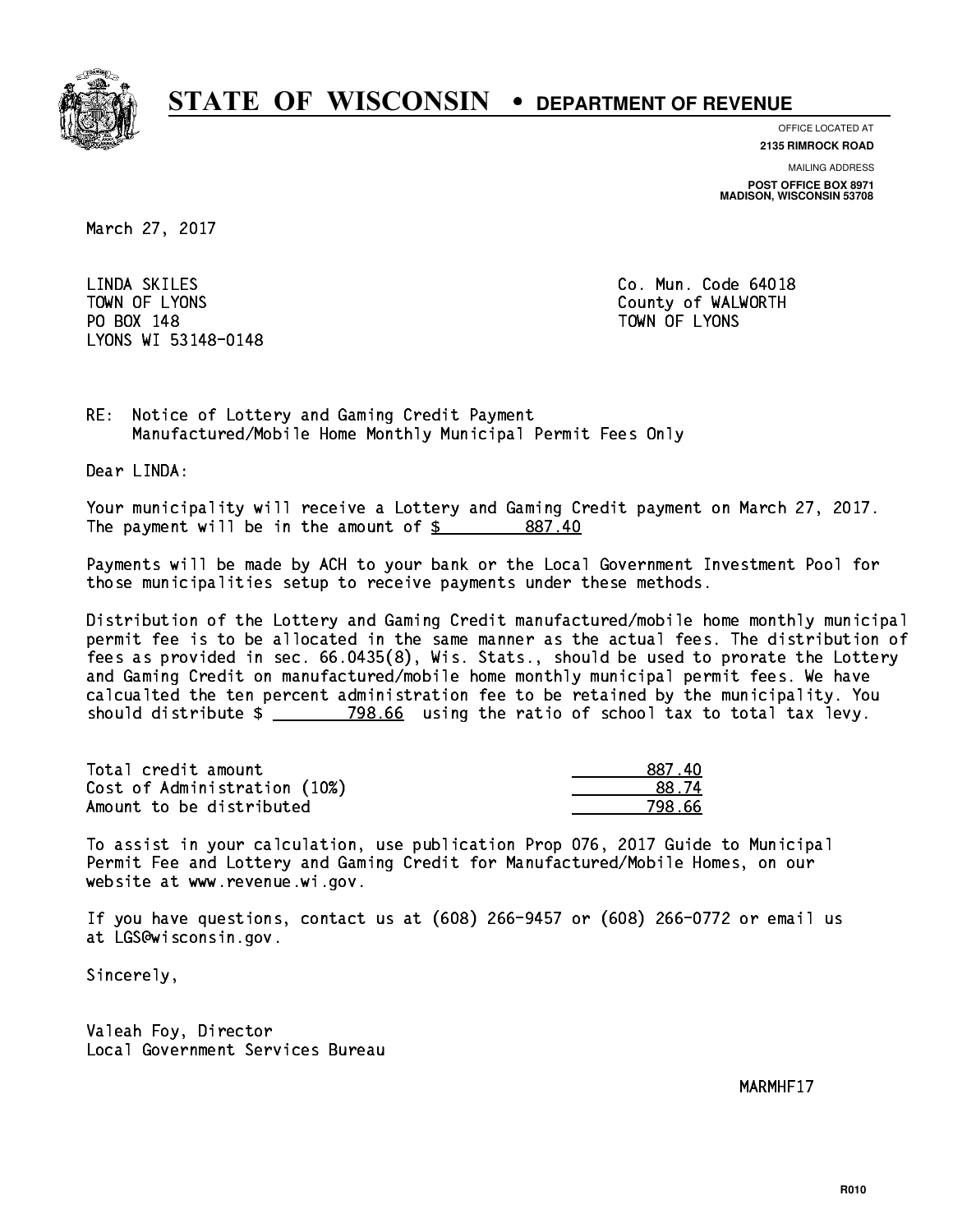

**OFFICE LOCATED AT**

**2135 RIMROCK ROAD**

**MAILING ADDRESS**

**POST OFFICE BOX 8971 MADISON, WISCONSIN 53708**

March 27, 2017

ANN SEAVER TOWN OF RICHMOND County of WALWORTH PO BOX 886 PO BOX 886 TOWN OF RICHMOND DELAVAN WI 53115-0886

Co. Mun. Code 64020

RE: Notice of Lottery and Gaming Credit Payment Manufactured/Mobile Home Monthly Municipal Permit Fees Only

Dear ANN:

 Your municipality will receive a Lottery and Gaming Credit payment on March 27, 2017. The payment will be in the amount of  $\frac{2}{3}$  1,487.28

 Payments will be made by ACH to your bank or the Local Government Investment Pool for those municipalities setup to receive payments under these methods.

 Distribution of the Lottery and Gaming Credit manufactured/mobile home monthly municipal permit fee is to be allocated in the same manner as the actual fees. The distribution of fees as provided in sec. 66.0435(8), Wis. Stats., should be used to prorate the Lottery and Gaming Credit on manufactured/mobile home monthly municipal permit fees. We have calcualted the ten percent administration fee to be retained by the municipality. You should distribute  $\frac{1,338.56}{1,338.56}$  using the ratio of school tax to total tax levy.

| Total credit amount          | 1.487.28 |
|------------------------------|----------|
| Cost of Administration (10%) | 148.72   |
| Amount to be distributed     | 1.338.56 |

 To assist in your calculation, use publication Prop 076, 2017 Guide to Municipal Permit Fee and Lottery and Gaming Credit for Manufactured/Mobile Homes, on our website at www.revenue.wi.gov.

 If you have questions, contact us at (608) 266-9457 or (608) 266-0772 or email us at LGS@wisconsin.gov.

Sincerely,

 Valeah Foy, Director Local Government Services Bureau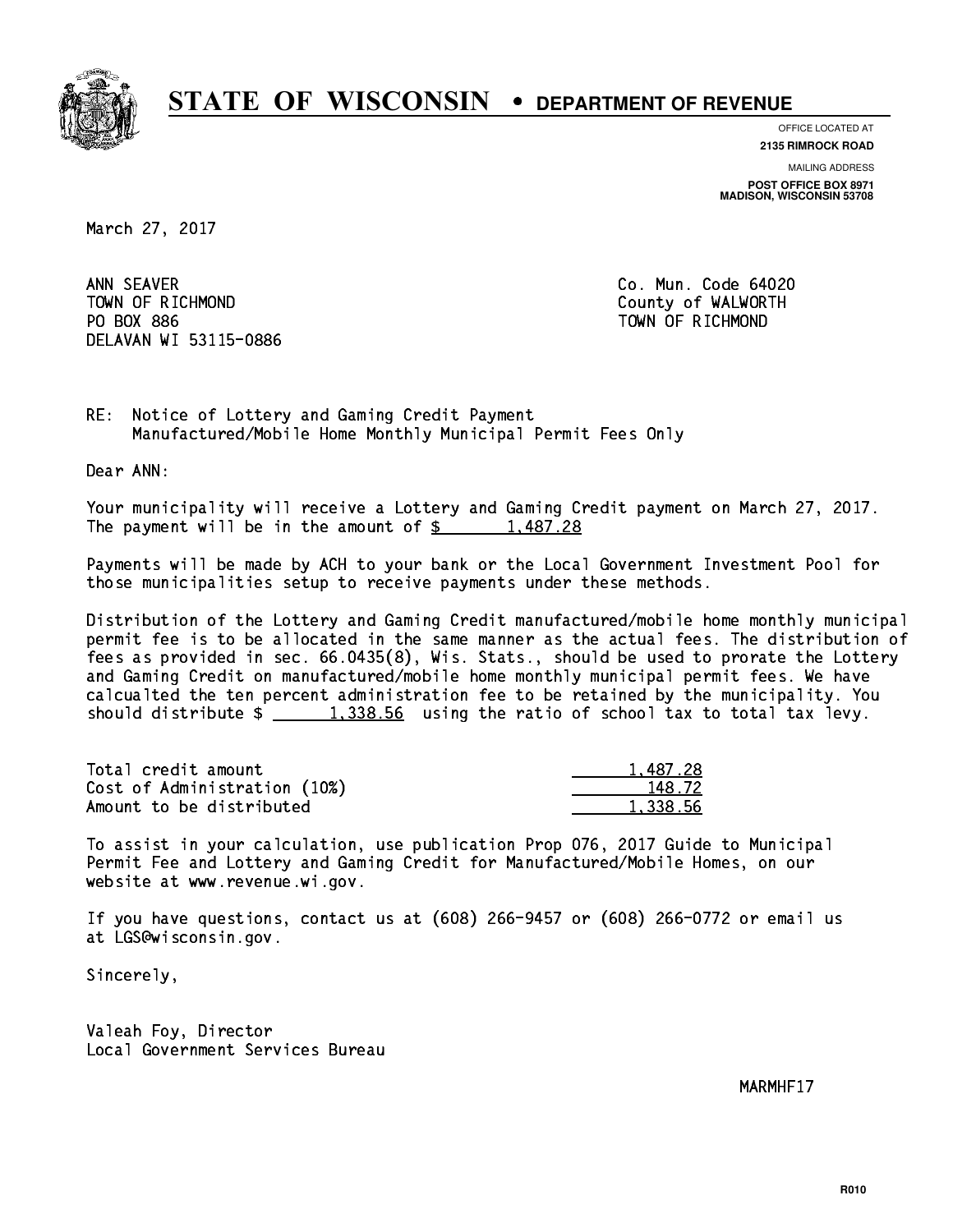

**OFFICE LOCATED AT**

**2135 RIMROCK ROAD**

**MAILING ADDRESS**

**POST OFFICE BOX 8971 MADISON, WISCONSIN 53708**

March 27, 2017

 TRACEY RAYMOND Co. Mun. Code 64028 TOWN OF TROY **COUNTY COUNTY COUNTY OF WALWORTH** N8870 BRIGGS STREET TOWN OF TROY EAST TROY WI 53120

RE: Notice of Lottery and Gaming Credit Payment Manufactured/Mobile Home Monthly Municipal Permit Fees Only

Dear TRACEY:

 Your municipality will receive a Lottery and Gaming Credit payment on March 27, 2017. The payment will be in the amount of  $\frac{2}{3}$  7,325.28

 Payments will be made by ACH to your bank or the Local Government Investment Pool for those municipalities setup to receive payments under these methods.

 Distribution of the Lottery and Gaming Credit manufactured/mobile home monthly municipal permit fee is to be allocated in the same manner as the actual fees. The distribution of fees as provided in sec. 66.0435(8), Wis. Stats., should be used to prorate the Lottery and Gaming Credit on manufactured/mobile home monthly municipal permit fees. We have calcualted the ten percent administration fee to be retained by the municipality. You should distribute  $\frac{2}{1}$   $\frac{6}{592.76}$  using the ratio of school tax to total tax levy.

| Total credit amount          | 7.325.28 |
|------------------------------|----------|
| Cost of Administration (10%) | 732.52   |
| Amount to be distributed     | 6.592.76 |

 To assist in your calculation, use publication Prop 076, 2017 Guide to Municipal Permit Fee and Lottery and Gaming Credit for Manufactured/Mobile Homes, on our website at www.revenue.wi.gov.

 If you have questions, contact us at (608) 266-9457 or (608) 266-0772 or email us at LGS@wisconsin.gov.

Sincerely,

 Valeah Foy, Director Local Government Services Bureau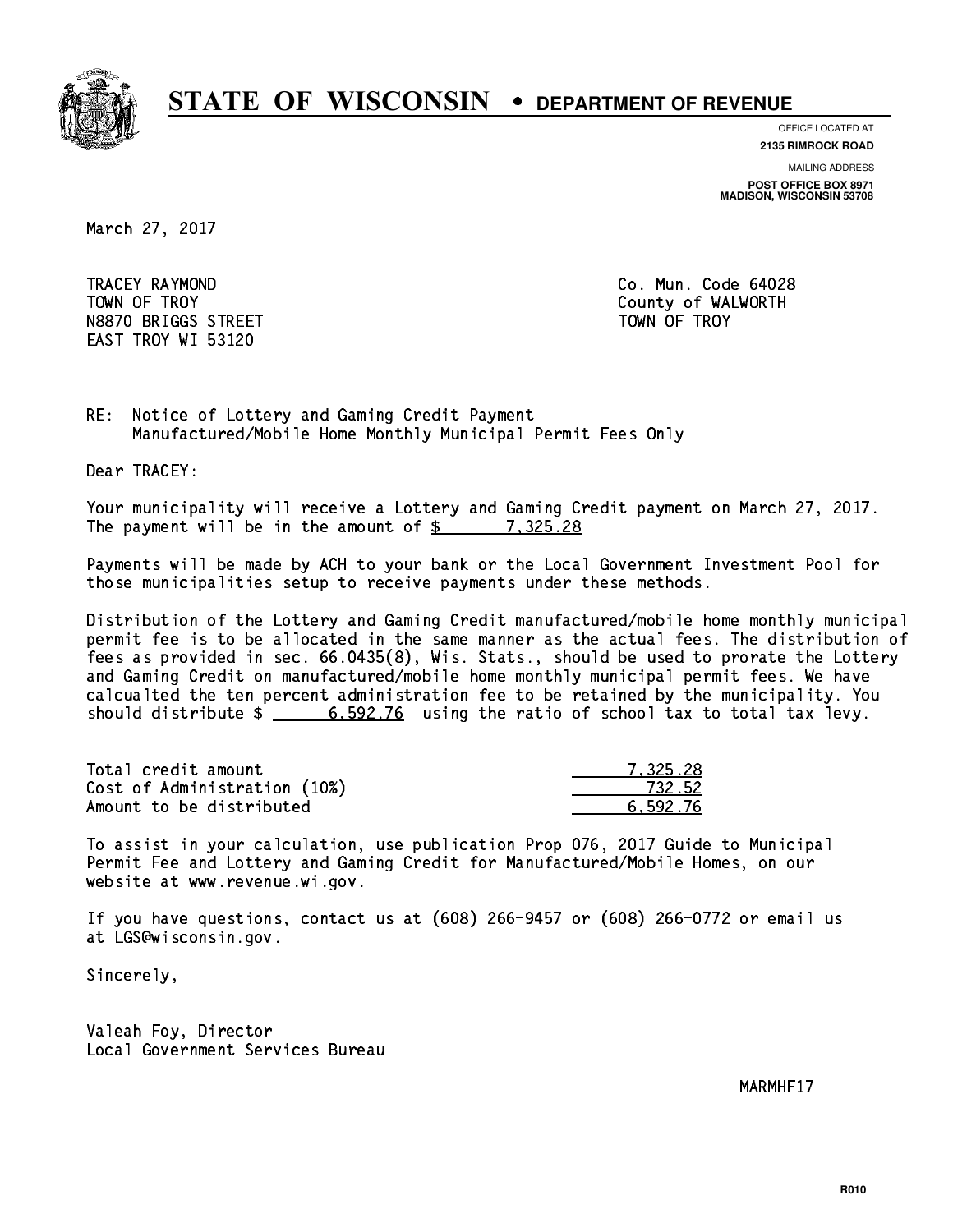

**OFFICE LOCATED AT**

**2135 RIMROCK ROAD**

**MAILING ADDRESS**

**POST OFFICE BOX 8971 MADISON, WISCONSIN 53708**

March 27, 2017

EILEEN SUHM CORPORATION CO. Mun. Code 64121 VILLAGE OF EAST TROY COUNTY COUNTY OF WALWORTH EAST TROY WI 53120

2015 ENERGY DRIVE VILLAGE OF EAST TROY

RE: Notice of Lottery and Gaming Credit Payment Manufactured/Mobile Home Monthly Municipal Permit Fees Only

Dear EILEEN:

 Your municipality will receive a Lottery and Gaming Credit payment on March 27, 2017. The payment will be in the amount of  $\frac{2}{3}$  6,494.16

 Payments will be made by ACH to your bank or the Local Government Investment Pool for those municipalities setup to receive payments under these methods.

 Distribution of the Lottery and Gaming Credit manufactured/mobile home monthly municipal permit fee is to be allocated in the same manner as the actual fees. The distribution of fees as provided in sec. 66.0435(8), Wis. Stats., should be used to prorate the Lottery and Gaming Credit on manufactured/mobile home monthly municipal permit fees. We have calcualted the ten percent administration fee to be retained by the municipality. You should distribute  $\frac{2}{1}$   $\frac{5.844.75}{2}$  using the ratio of school tax to total tax levy.

| Total credit amount          | 6.494.16 |
|------------------------------|----------|
| Cost of Administration (10%) | 649 41   |
| Amount to be distributed     | 5.844.75 |

 To assist in your calculation, use publication Prop 076, 2017 Guide to Municipal Permit Fee and Lottery and Gaming Credit for Manufactured/Mobile Homes, on our website at www.revenue.wi.gov.

 If you have questions, contact us at (608) 266-9457 or (608) 266-0772 or email us at LGS@wisconsin.gov.

Sincerely,

 Valeah Foy, Director Local Government Services Bureau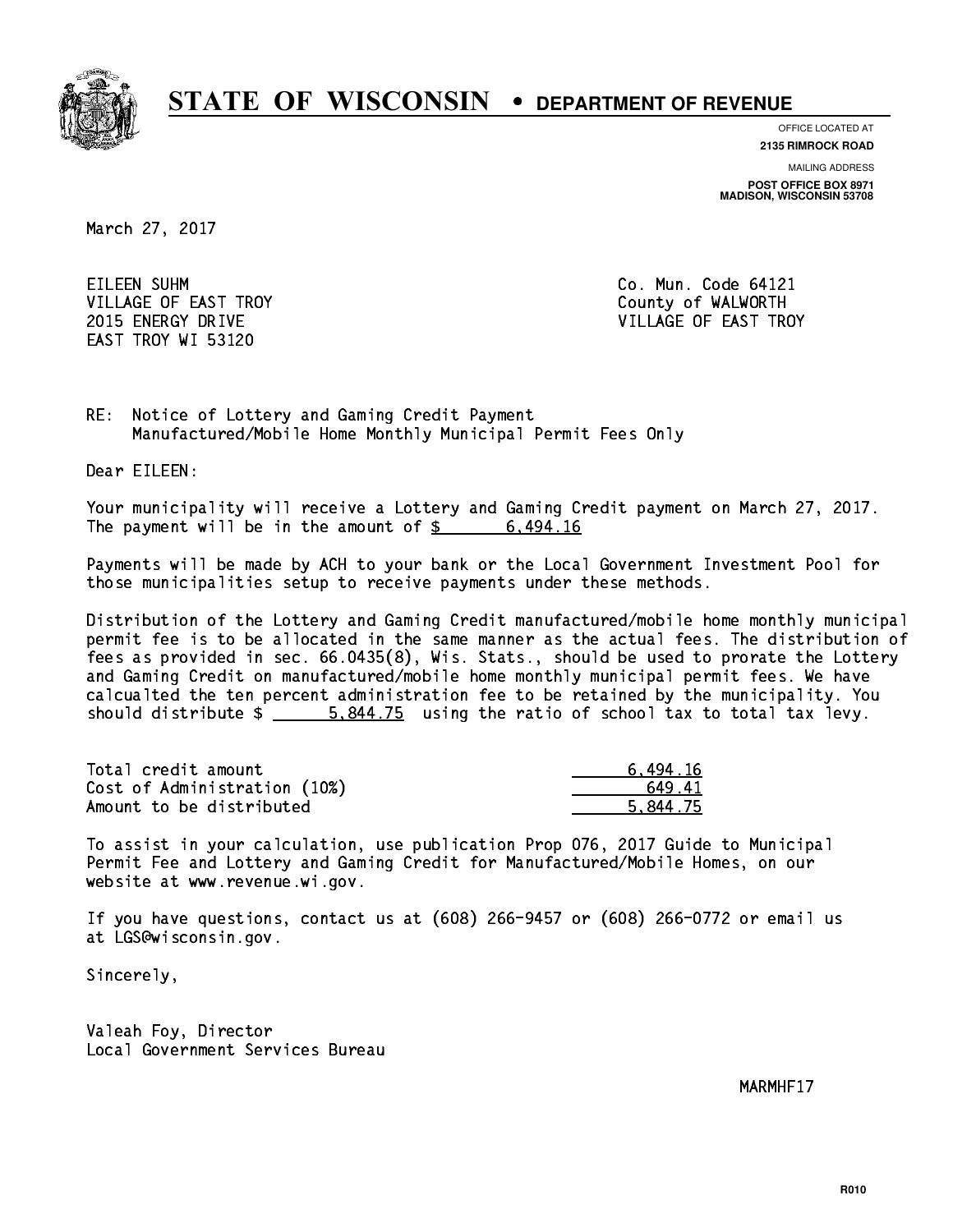

**OFFICE LOCATED AT**

**2135 RIMROCK ROAD**

**MAILING ADDRESS POST OFFICE BOX 8971 MADISON, WISCONSIN 53708**

March 27, 2017

DAWN REDENIUS VILLAGE OF SHARON County of WALWORTH PO BOX 379 VILLAGE OF SHARON SHARON WI 53585-0379

Co. Mun. Code 64181

RE: Notice of Lottery and Gaming Credit Payment Manufactured/Mobile Home Monthly Municipal Permit Fees Only

Dear DAWN:

 Your municipality will receive a Lottery and Gaming Credit payment on March 27, 2017. The payment will be in the amount of \$ 3,457.44 \_\_\_\_\_\_\_\_\_\_\_\_\_\_\_\_

 Payments will be made by ACH to your bank or the Local Government Investment Pool for those municipalities setup to receive payments under these methods.

 Distribution of the Lottery and Gaming Credit manufactured/mobile home monthly municipal permit fee is to be allocated in the same manner as the actual fees. The distribution of fees as provided in sec. 66.0435(8), Wis. Stats., should be used to prorate the Lottery and Gaming Credit on manufactured/mobile home monthly municipal permit fees. We have calcualted the ten percent administration fee to be retained by the municipality. You should distribute  $\frac{2}{1}$   $\frac{3.111.70}{2}$  using the ratio of school tax to total tax levy.

| Total credit amount          | 3.457.44 |
|------------------------------|----------|
| Cost of Administration (10%) | 345 74   |
| Amount to be distributed     | 3.111.70 |

 To assist in your calculation, use publication Prop 076, 2017 Guide to Municipal Permit Fee and Lottery and Gaming Credit for Manufactured/Mobile Homes, on our website at www.revenue.wi.gov.

 If you have questions, contact us at (608) 266-9457 or (608) 266-0772 or email us at LGS@wisconsin.gov.

Sincerely,

 Valeah Foy, Director Local Government Services Bureau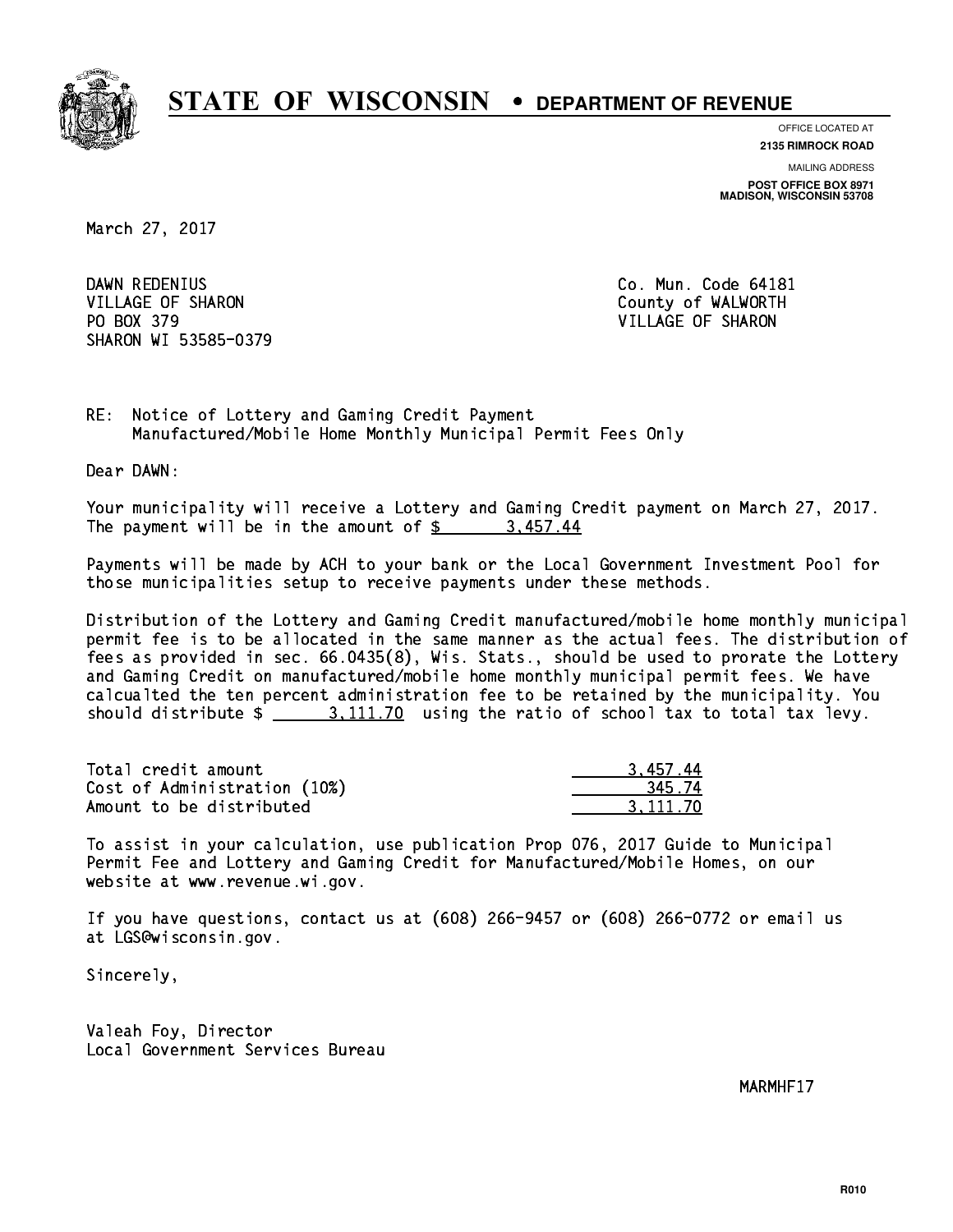

**OFFICE LOCATED AT**

**2135 RIMROCK ROAD**

**MAILING ADDRESS**

**POST OFFICE BOX 8971 MADISON, WISCONSIN 53708**

March 27, 2017

 JESSIE BARTMANN Co. Mun. Code 64221 CITY OF ELKHORN County of WALWORTH PO BOX 920 PO BOX 920 CITY OF ELKHORN ELKHORN WI 53121-0920

RE: Notice of Lottery and Gaming Credit Payment Manufactured/Mobile Home Monthly Municipal Permit Fees Only

Dear JESSIE:

 Your municipality will receive a Lottery and Gaming Credit payment on March 27, 2017. The payment will be in the amount of \$ 5,518.17 \_\_\_\_\_\_\_\_\_\_\_\_\_\_\_\_

 Payments will be made by ACH to your bank or the Local Government Investment Pool for those municipalities setup to receive payments under these methods.

 Distribution of the Lottery and Gaming Credit manufactured/mobile home monthly municipal permit fee is to be allocated in the same manner as the actual fees. The distribution of fees as provided in sec. 66.0435(8), Wis. Stats., should be used to prorate the Lottery and Gaming Credit on manufactured/mobile home monthly municipal permit fees. We have calcualted the ten percent administration fee to be retained by the municipality. You should distribute  $\frac{4}{1000}$   $\frac{4,966.36}{2000}$  using the ratio of school tax to total tax levy.

| Total credit amount          | 5.518.17 |
|------------------------------|----------|
| Cost of Administration (10%) | 551.81   |
| Amount to be distributed     | 4.966.36 |

 To assist in your calculation, use publication Prop 076, 2017 Guide to Municipal Permit Fee and Lottery and Gaming Credit for Manufactured/Mobile Homes, on our website at www.revenue.wi.gov.

 If you have questions, contact us at (608) 266-9457 or (608) 266-0772 or email us at LGS@wisconsin.gov.

Sincerely,

 Valeah Foy, Director Local Government Services Bureau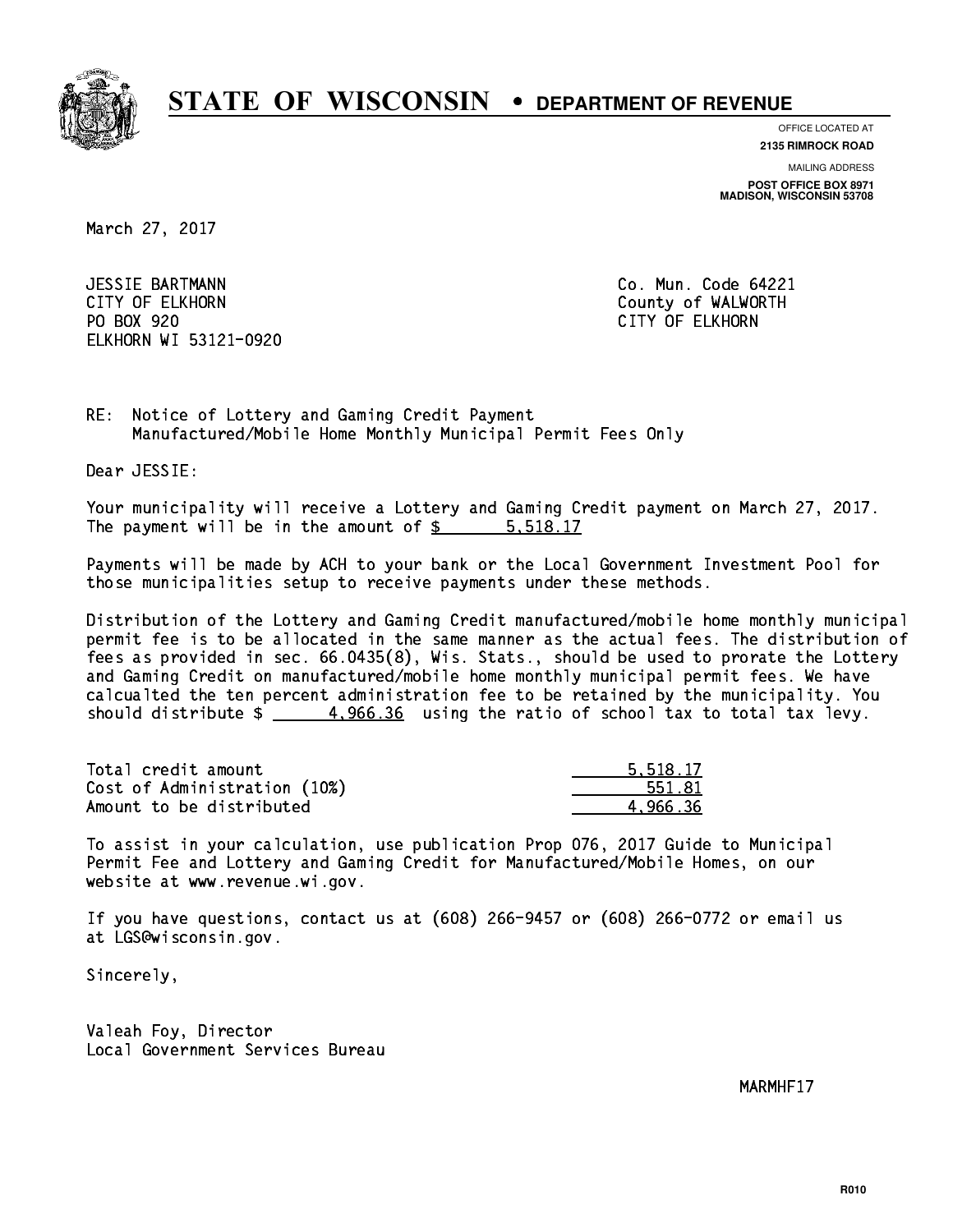

**OFFICE LOCATED AT 2135 RIMROCK ROAD**

**MAILING ADDRESS**

**POST OFFICE BOX 8971 MADISON, WISCONSIN 53708**

March 27, 2017

JOAN AVERY TOWN OF SPOONER County of WASHBURN N5741 COUNTY RD K TOWN OF SPOONER SPOONER WI 54801-8411

Co. Mun. Code 65034

RE: Notice of Lottery and Gaming Credit Payment Manufactured/Mobile Home Monthly Municipal Permit Fees Only

Dear JOAN:

 Your municipality will receive a Lottery and Gaming Credit payment on March 27, 2017. The payment will be in the amount of  $\frac{2}{3}$  1,285.24

 Payments will be made by ACH to your bank or the Local Government Investment Pool for those municipalities setup to receive payments under these methods.

 Distribution of the Lottery and Gaming Credit manufactured/mobile home monthly municipal permit fee is to be allocated in the same manner as the actual fees. The distribution of fees as provided in sec. 66.0435(8), Wis. Stats., should be used to prorate the Lottery and Gaming Credit on manufactured/mobile home monthly municipal permit fees. We have calcualted the ten percent administration fee to be retained by the municipality. You should distribute  $\frac{1,156.72}{1,156.72}$  using the ratio of school tax to total tax levy.

| Total credit amount          | 1,285.24 |
|------------------------------|----------|
| Cost of Administration (10%) | 128.52   |
| Amount to be distributed     | 1.156.72 |

 To assist in your calculation, use publication Prop 076, 2017 Guide to Municipal Permit Fee and Lottery and Gaming Credit for Manufactured/Mobile Homes, on our website at www.revenue.wi.gov.

 If you have questions, contact us at (608) 266-9457 or (608) 266-0772 or email us at LGS@wisconsin.gov.

Sincerely,

 Valeah Foy, Director Local Government Services Bureau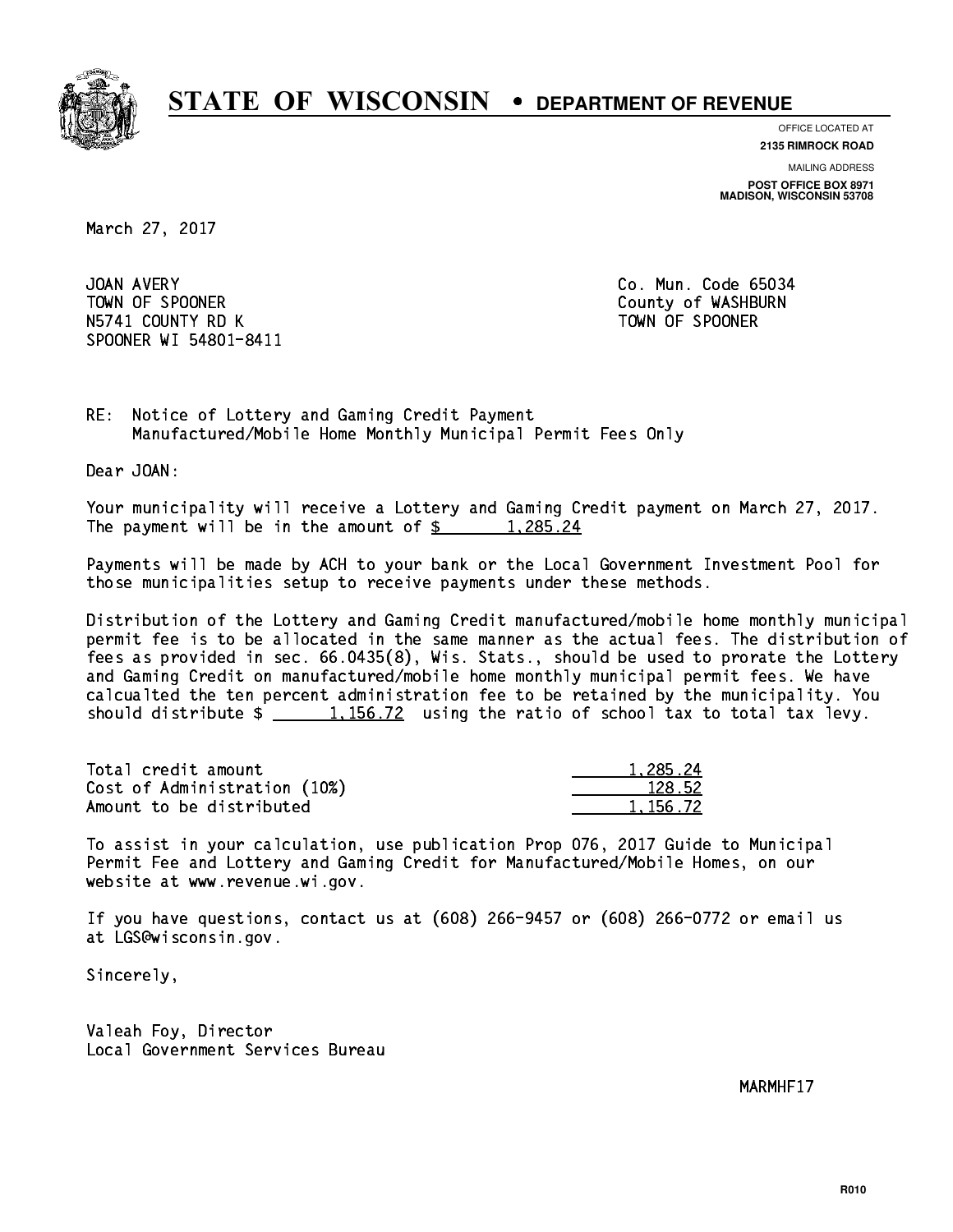

**OFFICE LOCATED AT**

**2135 RIMROCK ROAD**

**MAILING ADDRESS**

**POST OFFICE BOX 8971 MADISON, WISCONSIN 53708**

March 27, 2017

 KRISTA LYONS HARTWIG Co. Mun. Code 65281 CITY OF SPOONER COUNTY OF SPOONER 515 N SUMMIT STREET CITY OF SPOONER SPOONER WI 54801

RE: Notice of Lottery and Gaming Credit Payment Manufactured/Mobile Home Monthly Municipal Permit Fees Only

Dear KRISTA:

 Your municipality will receive a Lottery and Gaming Credit payment on March 27, 2017. The payment will be in the amount of  $\frac{2}{3}$  3,036.00

 Payments will be made by ACH to your bank or the Local Government Investment Pool for those municipalities setup to receive payments under these methods.

 Distribution of the Lottery and Gaming Credit manufactured/mobile home monthly municipal permit fee is to be allocated in the same manner as the actual fees. The distribution of fees as provided in sec. 66.0435(8), Wis. Stats., should be used to prorate the Lottery and Gaming Credit on manufactured/mobile home monthly municipal permit fees. We have calcualted the ten percent administration fee to be retained by the municipality. You should distribute  $\frac{2.732.40}{ }$  using the ratio of school tax to total tax levy.

| Total credit amount          | 3.036.00 |
|------------------------------|----------|
| Cost of Administration (10%) | -303.60  |
| Amount to be distributed     | 2.732.40 |

 To assist in your calculation, use publication Prop 076, 2017 Guide to Municipal Permit Fee and Lottery and Gaming Credit for Manufactured/Mobile Homes, on our website at www.revenue.wi.gov.

 If you have questions, contact us at (608) 266-9457 or (608) 266-0772 or email us at LGS@wisconsin.gov.

Sincerely,

 Valeah Foy, Director Local Government Services Bureau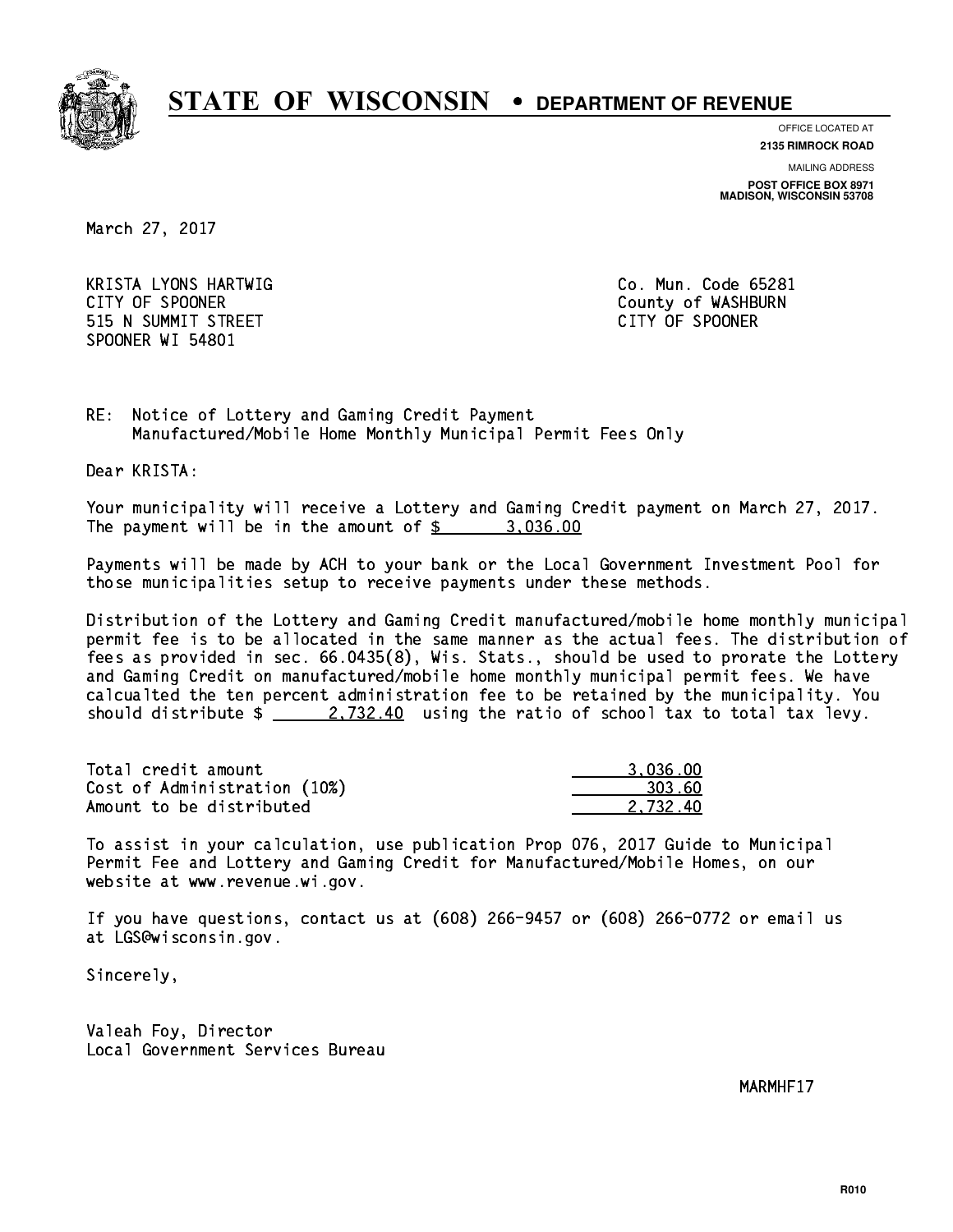

**OFFICE LOCATED AT**

**2135 RIMROCK ROAD**

**MAILING ADDRESS POST OFFICE BOX 8971 MADISON, WISCONSIN 53708**

March 27, 2017

 BRAD PEDERSON Co. Mun. Code 65282 CITY OF SHELL LAKE COUNTY OF WASHBURN PO BOX 520 SHELL LAKE WI 54871-0520

CITY OF SHELL LAKE

RE: Notice of Lottery and Gaming Credit Payment Manufactured/Mobile Home Monthly Municipal Permit Fees Only

Dear BRAD:

 Your municipality will receive a Lottery and Gaming Credit payment on March 27, 2017. The payment will be in the amount of  $\frac{25}{1,251.08}$ 

 Payments will be made by ACH to your bank or the Local Government Investment Pool for those municipalities setup to receive payments under these methods.

 Distribution of the Lottery and Gaming Credit manufactured/mobile home monthly municipal permit fee is to be allocated in the same manner as the actual fees. The distribution of fees as provided in sec. 66.0435(8), Wis. Stats., should be used to prorate the Lottery and Gaming Credit on manufactured/mobile home monthly municipal permit fees. We have calcualted the ten percent administration fee to be retained by the municipality. You should distribute  $\frac{1,125.98}{1,125.98}$  using the ratio of school tax to total tax levy.

| Total credit amount          | 1.251.08 |
|------------------------------|----------|
| Cost of Administration (10%) | 125.10   |
| Amount to be distributed     | 1,125.98 |

 To assist in your calculation, use publication Prop 076, 2017 Guide to Municipal Permit Fee and Lottery and Gaming Credit for Manufactured/Mobile Homes, on our website at www.revenue.wi.gov.

 If you have questions, contact us at (608) 266-9457 or (608) 266-0772 or email us at LGS@wisconsin.gov.

Sincerely,

 Valeah Foy, Director Local Government Services Bureau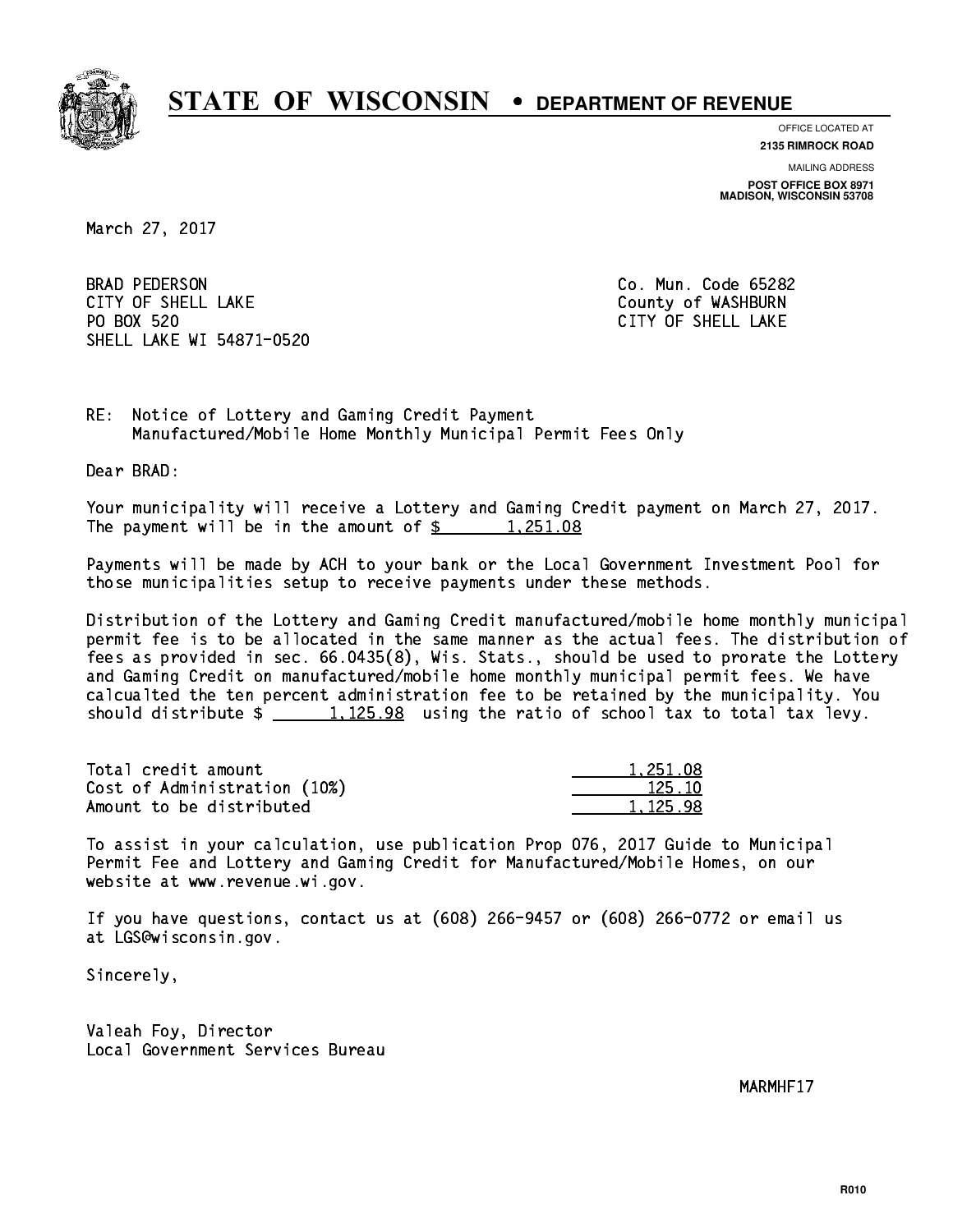

**OFFICE LOCATED AT 2135 RIMROCK ROAD**

**MAILING ADDRESS**

**POST OFFICE BOX 8971 MADISON, WISCONSIN 53708**

March 27, 2017

 DOROTHY GONNERING Co. Mun. Code 66004 TOWN OF BARTON County of WASHINGTON 3482 TOWN HALL RD TOWN OF BARTON KEWASKUM WI 53040-9469

RE: Notice of Lottery and Gaming Credit Payment Manufactured/Mobile Home Monthly Municipal Permit Fees Only

Dear DOROTHY:

 Your municipality will receive a Lottery and Gaming Credit payment on March 27, 2017. The payment will be in the amount of  $\frac{2}{3}$  1,853.00

 Payments will be made by ACH to your bank or the Local Government Investment Pool for those municipalities setup to receive payments under these methods.

 Distribution of the Lottery and Gaming Credit manufactured/mobile home monthly municipal permit fee is to be allocated in the same manner as the actual fees. The distribution of fees as provided in sec. 66.0435(8), Wis. Stats., should be used to prorate the Lottery and Gaming Credit on manufactured/mobile home monthly municipal permit fees. We have calcualted the ten percent administration fee to be retained by the municipality. You should distribute  $\frac{1.667.70}{1.667.70}$  using the ratio of school tax to total tax levy.

| Total credit amount          | 1.853.00 |
|------------------------------|----------|
| Cost of Administration (10%) | 185.30   |
| Amount to be distributed     | 1.667.70 |

 To assist in your calculation, use publication Prop 076, 2017 Guide to Municipal Permit Fee and Lottery and Gaming Credit for Manufactured/Mobile Homes, on our website at www.revenue.wi.gov.

 If you have questions, contact us at (608) 266-9457 or (608) 266-0772 or email us at LGS@wisconsin.gov.

Sincerely,

 Valeah Foy, Director Local Government Services Bureau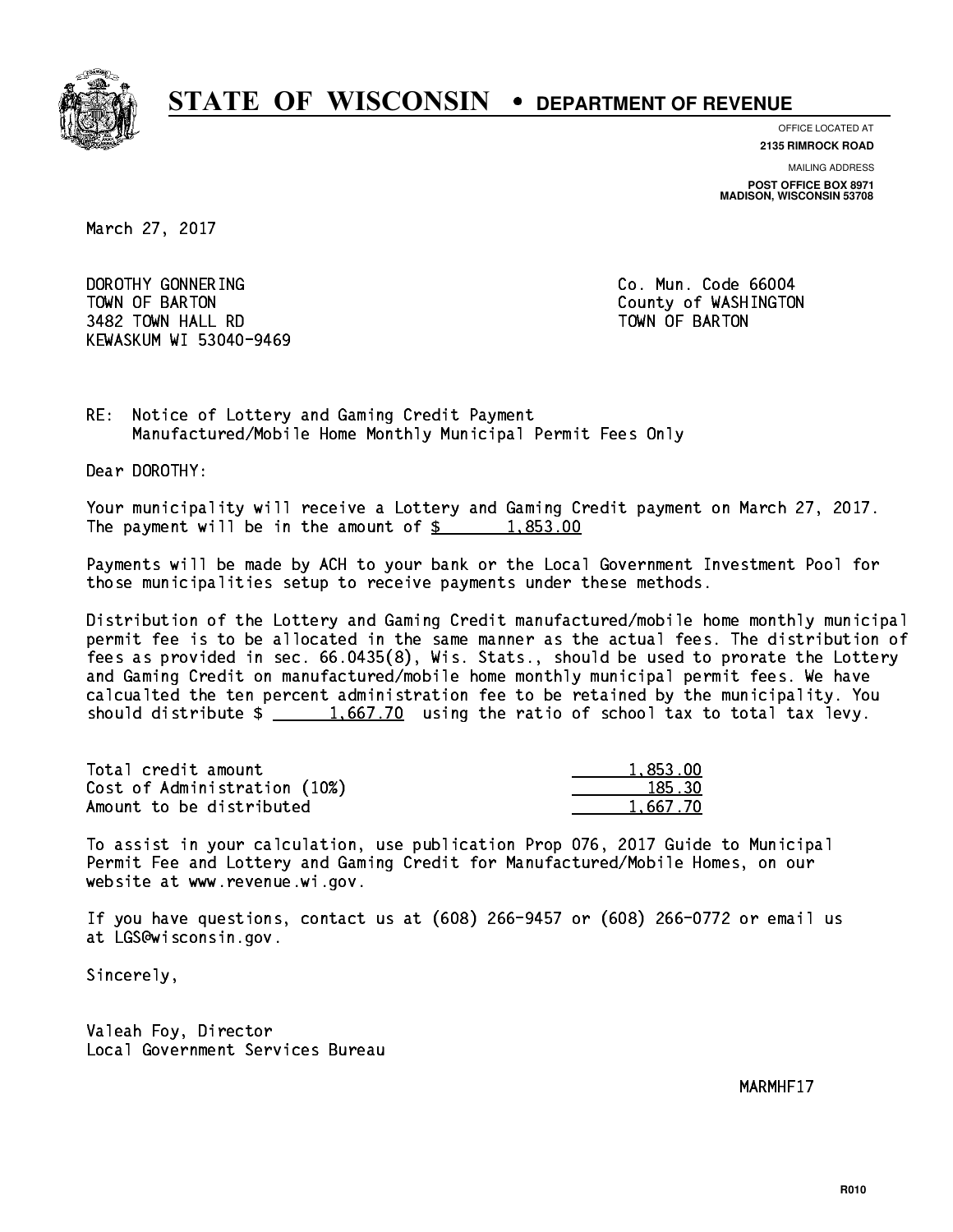

**OFFICE LOCATED AT**

**2135 RIMROCK ROAD**

**MAILING ADDRESS**

**POST OFFICE BOX 8971 MADISON, WISCONSIN 53708**

March 27, 2017

 CHRISTINE PFEIFER Co. Mun. Code 66012 TOWN OF HARTFORD County of WASHINGTON 3360 COUNTY RD K TOWN OF HARTFORD HARTFORD WI 53027-9269

RE: Notice of Lottery and Gaming Credit Payment Manufactured/Mobile Home Monthly Municipal Permit Fees Only

Dear CHRISTINE:

 Your municipality will receive a Lottery and Gaming Credit payment on March 27, 2017. The payment will be in the amount of  $\frac{2}{3}$  1,712.28

 Payments will be made by ACH to your bank or the Local Government Investment Pool for those municipalities setup to receive payments under these methods.

 Distribution of the Lottery and Gaming Credit manufactured/mobile home monthly municipal permit fee is to be allocated in the same manner as the actual fees. The distribution of fees as provided in sec. 66.0435(8), Wis. Stats., should be used to prorate the Lottery and Gaming Credit on manufactured/mobile home monthly municipal permit fees. We have calcualted the ten percent administration fee to be retained by the municipality. You should distribute  $\frac{1.541.06}{1.541.06}$  using the ratio of school tax to total tax levy.

Total credit amount Cost of Administration (10%) Amount to be distributed

| 1.712.28 |
|----------|
| TE 22    |
|          |

 To assist in your calculation, use publication Prop 076, 2017 Guide to Municipal Permit Fee and Lottery and Gaming Credit for Manufactured/Mobile Homes, on our website at www.revenue.wi.gov.

 If you have questions, contact us at (608) 266-9457 or (608) 266-0772 or email us at LGS@wisconsin.gov.

Sincerely,

 Valeah Foy, Director Local Government Services Bureau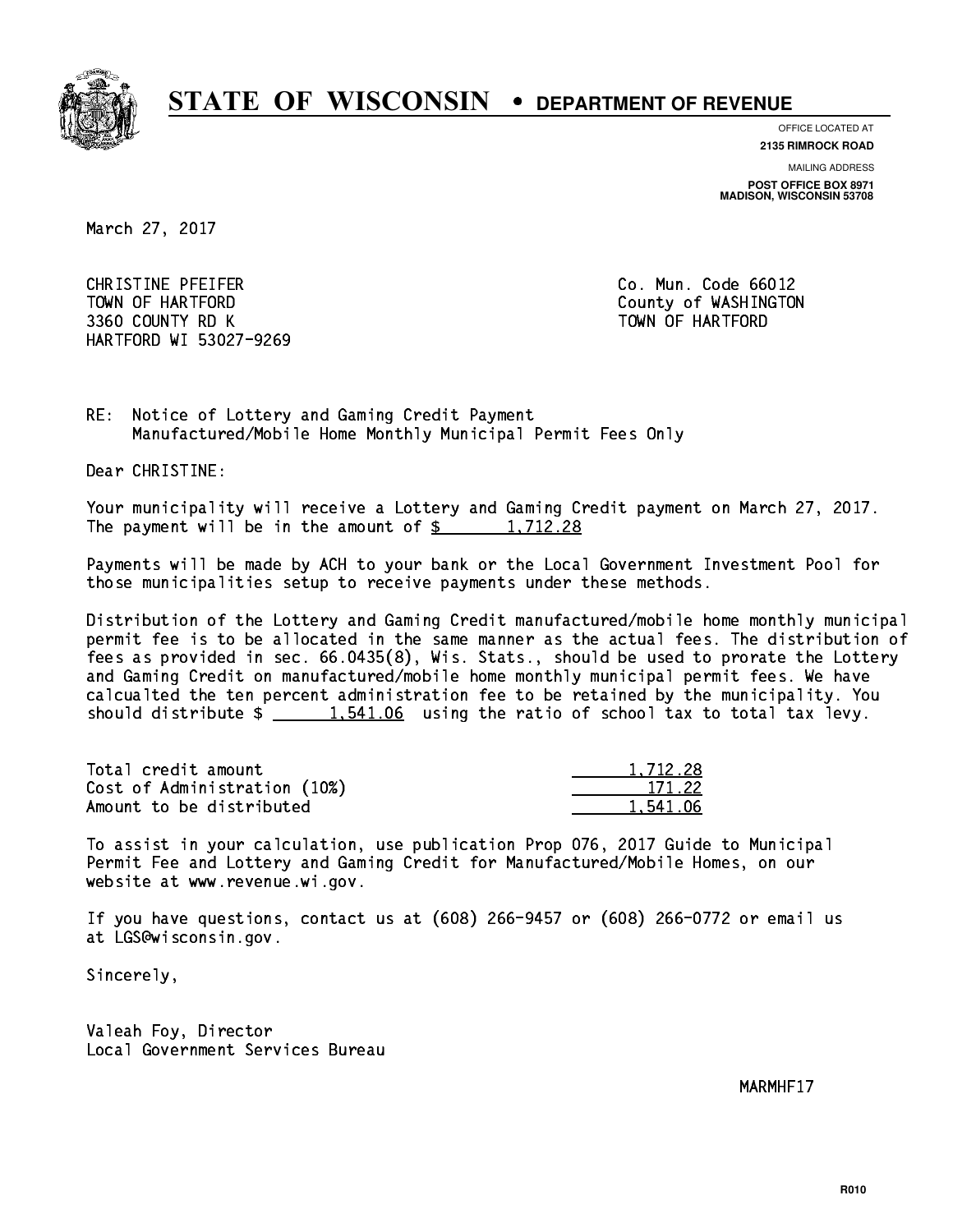

**OFFICE LOCATED AT**

**2135 RIMROCK ROAD**

**MAILING ADDRESS POST OFFICE BOX 8971 MADISON, WISCONSIN 53708**

March 27, 2017

KIM RATH VILLAGE OF GERMANTOWN COUNTY OF WASHINGTON PO BOX 337 VILLAGE OF GERMANTOWN GERMANTOWN WI 53022-0337

Co. Mun. Code 66131

RE: Notice of Lottery and Gaming Credit Payment Manufactured/Mobile Home Monthly Municipal Permit Fees Only

Dear KIM:

 Your municipality will receive a Lottery and Gaming Credit payment on March 27, 2017. The payment will be in the amount of  $\frac{2}{3}$  15,090.24

 Payments will be made by ACH to your bank or the Local Government Investment Pool for those municipalities setup to receive payments under these methods.

 Distribution of the Lottery and Gaming Credit manufactured/mobile home monthly municipal permit fee is to be allocated in the same manner as the actual fees. The distribution of fees as provided in sec. 66.0435(8), Wis. Stats., should be used to prorate the Lottery and Gaming Credit on manufactured/mobile home monthly municipal permit fees. We have calcualted the ten percent administration fee to be retained by the municipality. You should distribute  $\frac{2}{13,581.22}$  using the ratio of school tax to total tax levy.

| Total credit amount          | 15.090.24 |
|------------------------------|-----------|
| Cost of Administration (10%) | 1.509.02  |
| Amount to be distributed     | 13.581.22 |

 To assist in your calculation, use publication Prop 076, 2017 Guide to Municipal Permit Fee and Lottery and Gaming Credit for Manufactured/Mobile Homes, on our website at www.revenue.wi.gov.

 If you have questions, contact us at (608) 266-9457 or (608) 266-0772 or email us at LGS@wisconsin.gov.

Sincerely,

 Valeah Foy, Director Local Government Services Bureau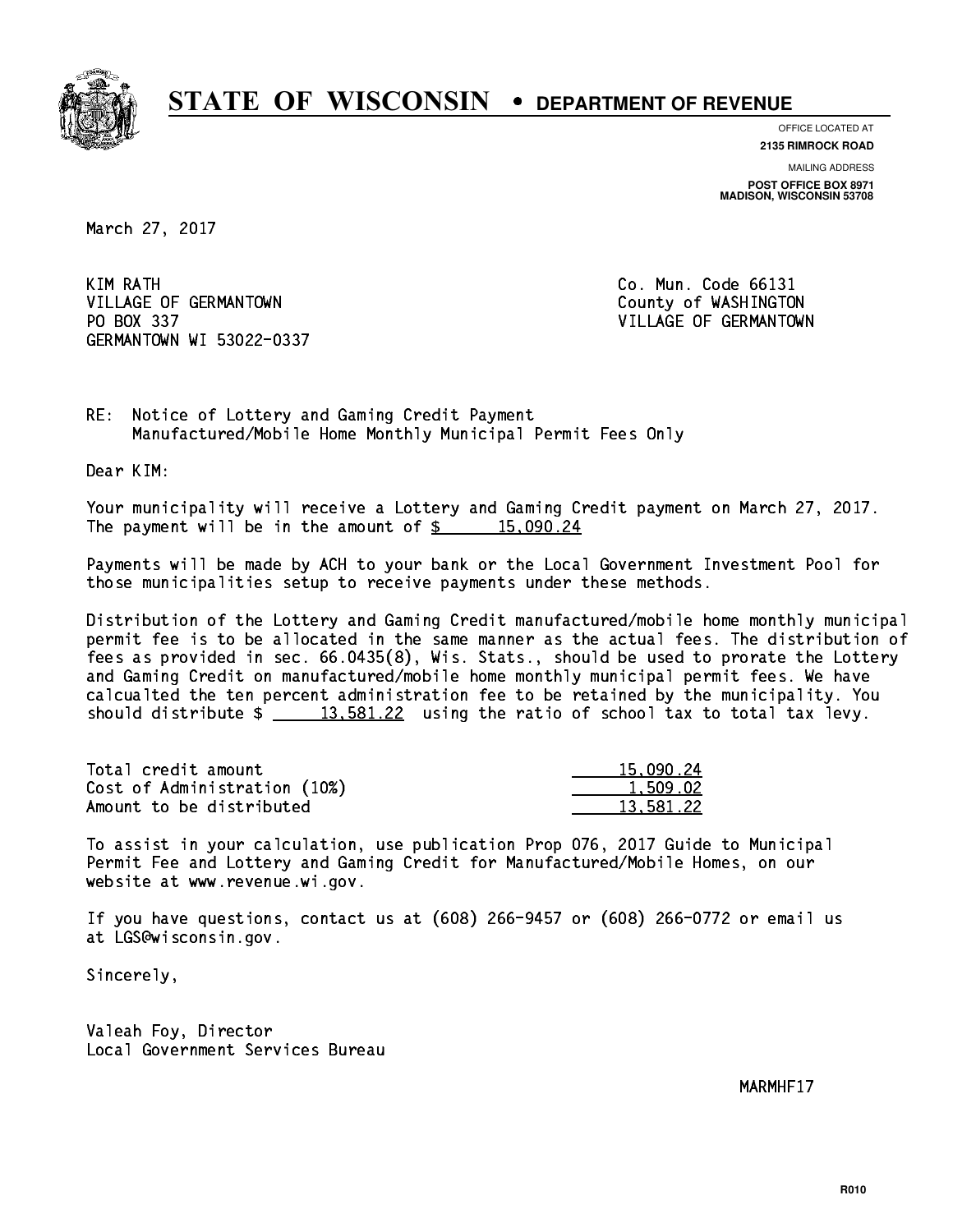

**OFFICE LOCATED AT**

**2135 RIMROCK ROAD**

**MAILING ADDRESS POST OFFICE BOX 8971 MADISON, WISCONSIN 53708**

March 27, 2017

 DEANNA BOULDREY Co. Mun. Code 66141 VILLAGE OF JACKSON COUNTY OF WASHINGTON PO BOX 637 VILLAGE OF JACKSON JACKSON WI 53037-0637

RE: Notice of Lottery and Gaming Credit Payment Manufactured/Mobile Home Monthly Municipal Permit Fees Only

Dear DEANNA:

 Your municipality will receive a Lottery and Gaming Credit payment on March 27, 2017. The payment will be in the amount of  $\frac{2}{3}$  35,671.80

 Payments will be made by ACH to your bank or the Local Government Investment Pool for those municipalities setup to receive payments under these methods.

 Distribution of the Lottery and Gaming Credit manufactured/mobile home monthly municipal permit fee is to be allocated in the same manner as the actual fees. The distribution of fees as provided in sec. 66.0435(8), Wis. Stats., should be used to prorate the Lottery and Gaming Credit on manufactured/mobile home monthly municipal permit fees. We have calcualted the ten percent administration fee to be retained by the municipality. You should distribute  $\frac{2}{2}$   $\frac{32,104.62}{2}$  using the ratio of school tax to total tax levy.

| Total credit amount          | 35,671.80 |
|------------------------------|-----------|
| Cost of Administration (10%) | 3.567.18  |
| Amount to be distributed     | 32.104.62 |

 To assist in your calculation, use publication Prop 076, 2017 Guide to Municipal Permit Fee and Lottery and Gaming Credit for Manufactured/Mobile Homes, on our website at www.revenue.wi.gov.

 If you have questions, contact us at (608) 266-9457 or (608) 266-0772 or email us at LGS@wisconsin.gov.

Sincerely,

 Valeah Foy, Director Local Government Services Bureau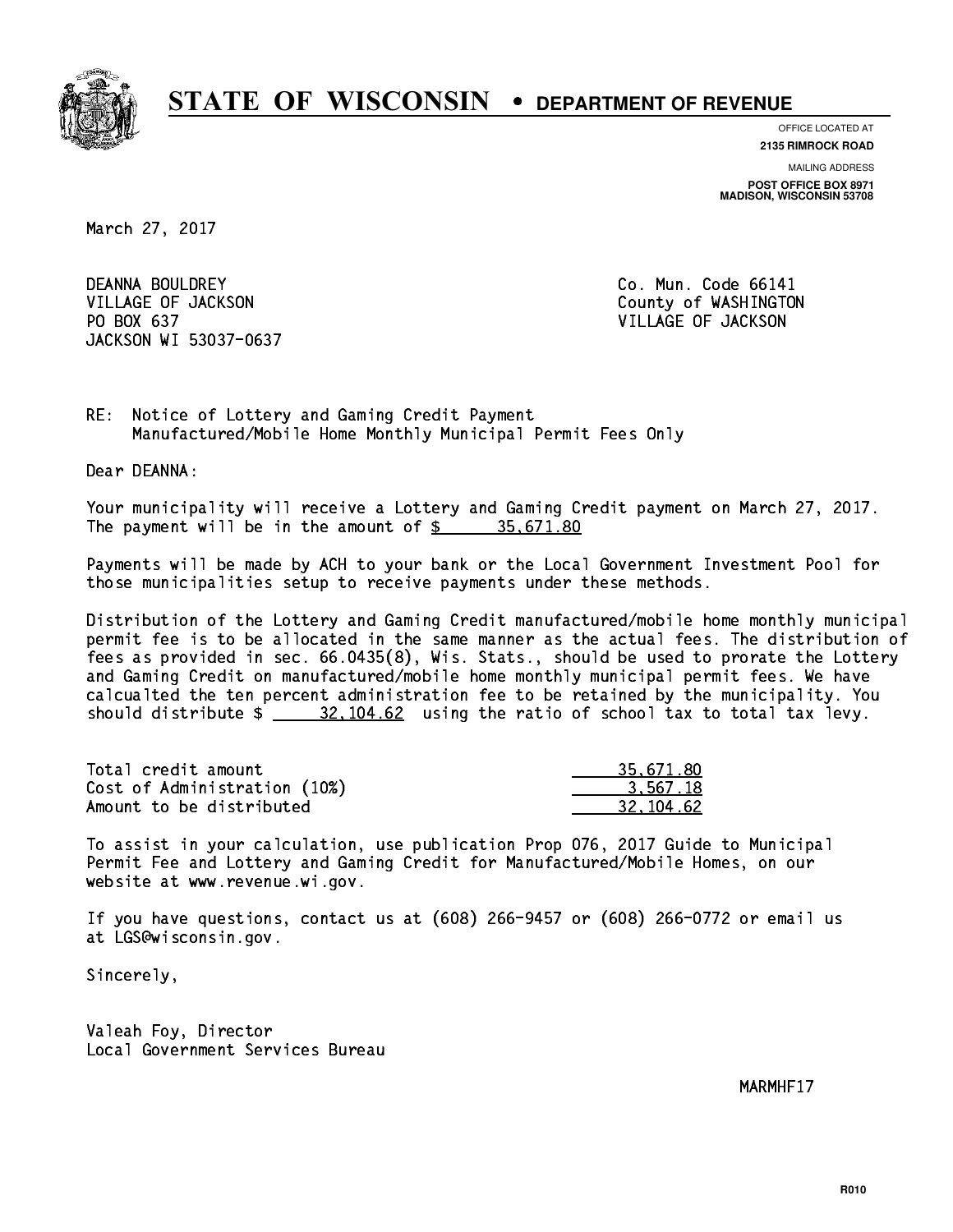

**OFFICE LOCATED AT**

**2135 RIMROCK ROAD**

**MAILING ADDRESS**

**POST OFFICE BOX 8971 MADISON, WISCONSIN 53708**

March 27, 2017

 MARGARET WILBER Co. Mun. Code 66181 VILLAGE OF SLINGER COUNTY OF WASHINGTON 300 SLINGER RD VILLAGE OF SLINGER SLINGER WI 53086-0227

RE: Notice of Lottery and Gaming Credit Payment Manufactured/Mobile Home Monthly Municipal Permit Fees Only

Dear MARGARET:

 Your municipality will receive a Lottery and Gaming Credit payment on March 27, 2017. The payment will be in the amount of  $\frac{2}{3}$  6,698.04

 Payments will be made by ACH to your bank or the Local Government Investment Pool for those municipalities setup to receive payments under these methods.

 Distribution of the Lottery and Gaming Credit manufactured/mobile home monthly municipal permit fee is to be allocated in the same manner as the actual fees. The distribution of fees as provided in sec. 66.0435(8), Wis. Stats., should be used to prorate the Lottery and Gaming Credit on manufactured/mobile home monthly municipal permit fees. We have calcualted the ten percent administration fee to be retained by the municipality. You should distribute \$ 6,028.24 using the ratio of school tax to total tax levy. \_\_\_\_\_\_\_\_\_\_\_\_\_\_

| Total credit amount          | 6.698.04 |
|------------------------------|----------|
| Cost of Administration (10%) | 669.80   |
| Amount to be distributed     | 6.028.24 |

 To assist in your calculation, use publication Prop 076, 2017 Guide to Municipal Permit Fee and Lottery and Gaming Credit for Manufactured/Mobile Homes, on our website at www.revenue.wi.gov.

 If you have questions, contact us at (608) 266-9457 or (608) 266-0772 or email us at LGS@wisconsin.gov.

Sincerely,

 Valeah Foy, Director Local Government Services Bureau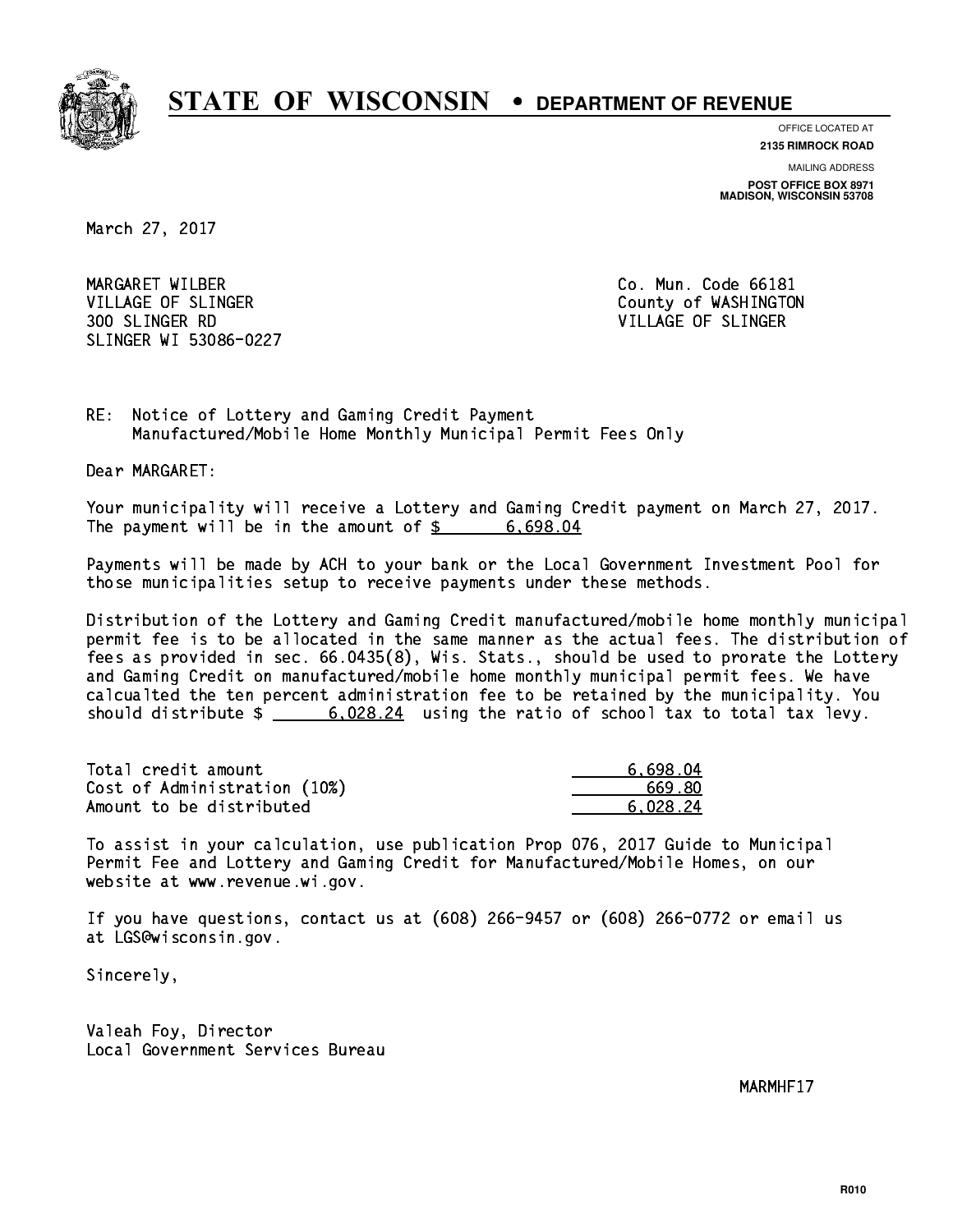

**OFFICE LOCATED AT**

**2135 RIMROCK ROAD**

**MAILING ADDRESS POST OFFICE BOX 8971 MADISON, WISCONSIN 53708**

March 27, 2017

 NICOLE THEYS Co. Mun. Code 67010 TOWN OF LISBON County of WAUKESHA W234 N8676 WOODSIDE RD TOWN OF LISBON SUSSEX WI 53089-1545

RE: Notice of Lottery and Gaming Credit Payment Manufactured/Mobile Home Monthly Municipal Permit Fees Only

Dear NICOLE:

 Your municipality will receive a Lottery and Gaming Credit payment on March 27, 2017. The payment will be in the amount of  $\frac{23,977.80}{23,977.80}$ 

 Payments will be made by ACH to your bank or the Local Government Investment Pool for those municipalities setup to receive payments under these methods.

 Distribution of the Lottery and Gaming Credit manufactured/mobile home monthly municipal permit fee is to be allocated in the same manner as the actual fees. The distribution of fees as provided in sec. 66.0435(8), Wis. Stats., should be used to prorate the Lottery and Gaming Credit on manufactured/mobile home monthly municipal permit fees. We have calcualted the ten percent administration fee to be retained by the municipality. You should distribute  $\frac{21.580.02}{21.580.02}$  using the ratio of school tax to total tax levy.

| Total credit amount          | 23,977.80 |
|------------------------------|-----------|
| Cost of Administration (10%) | 2.397.78  |
| Amount to be distributed     | 21.580.02 |

 To assist in your calculation, use publication Prop 076, 2017 Guide to Municipal Permit Fee and Lottery and Gaming Credit for Manufactured/Mobile Homes, on our website at www.revenue.wi.gov.

 If you have questions, contact us at (608) 266-9457 or (608) 266-0772 or email us at LGS@wisconsin.gov.

Sincerely,

 Valeah Foy, Director Local Government Services Bureau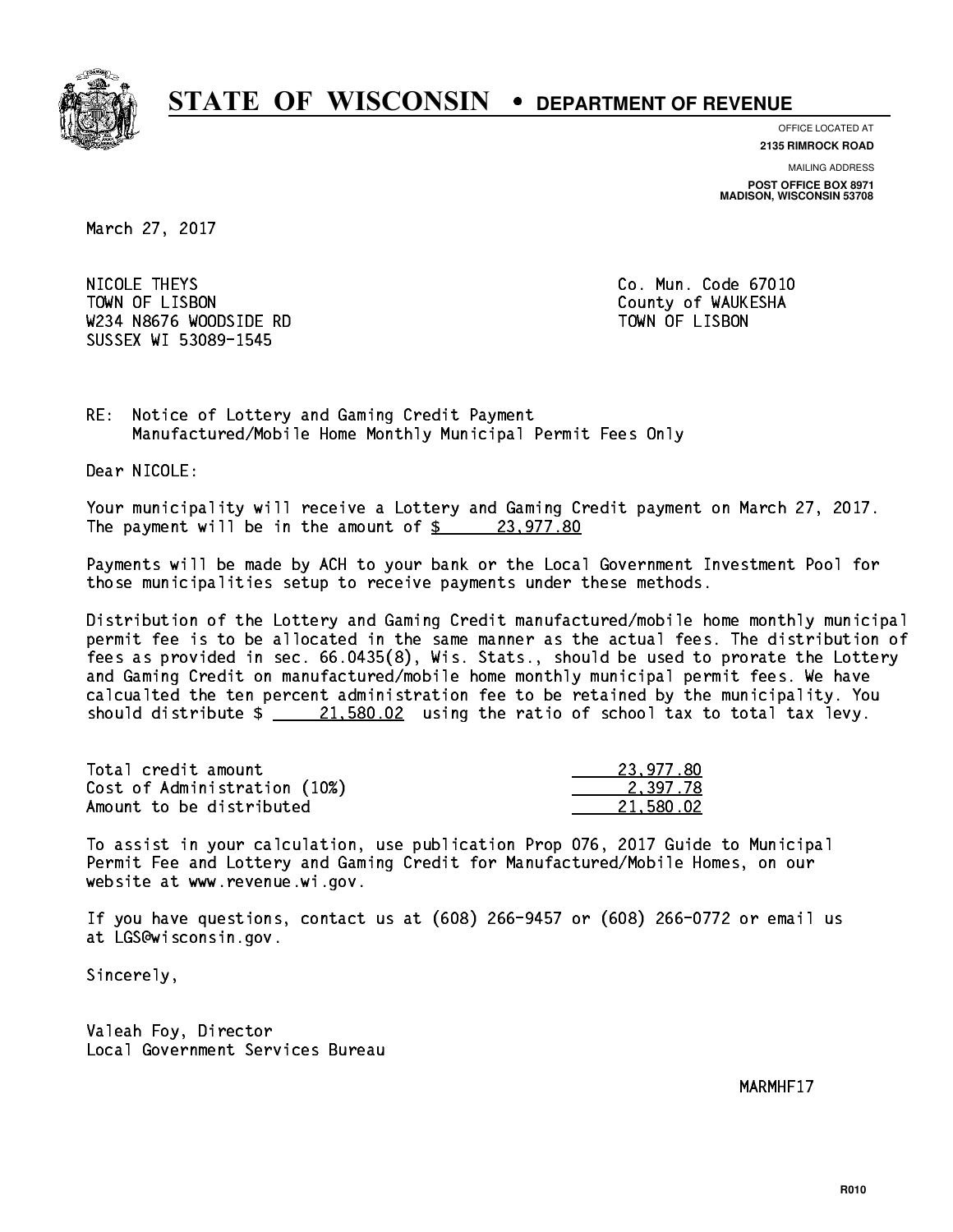

**OFFICE LOCATED AT**

**2135 RIMROCK ROAD**

**MAILING ADDRESS POST OFFICE BOX 8971 MADISON, WISCONSIN 53708**

March 27, 2017

 MARGARET WEISHAR Co. Mun. Code 67014 TOWN OF MERTON County of WAUKESHA PO BOX 128 TOWN OF MERTON NORTH LAKE WI 53064-0128

RE: Notice of Lottery and Gaming Credit Payment Manufactured/Mobile Home Monthly Municipal Permit Fees Only

Dear MARGARET:

 Your municipality will receive a Lottery and Gaming Credit payment on March 27, 2017. The payment will be in the amount of  $\frac{2}{3}$  1,722.00

 Payments will be made by ACH to your bank or the Local Government Investment Pool for those municipalities setup to receive payments under these methods.

 Distribution of the Lottery and Gaming Credit manufactured/mobile home monthly municipal permit fee is to be allocated in the same manner as the actual fees. The distribution of fees as provided in sec. 66.0435(8), Wis. Stats., should be used to prorate the Lottery and Gaming Credit on manufactured/mobile home monthly municipal permit fees. We have calcualted the ten percent administration fee to be retained by the municipality. You should distribute  $\frac{2}{1,549.80}$  using the ratio of school tax to total tax levy.

| Total credit amount          | 1,722.00 |
|------------------------------|----------|
| Cost of Administration (10%) | 172.20   |
| Amount to be distributed     | 1.549.80 |

 To assist in your calculation, use publication Prop 076, 2017 Guide to Municipal Permit Fee and Lottery and Gaming Credit for Manufactured/Mobile Homes, on our website at www.revenue.wi.gov.

 If you have questions, contact us at (608) 266-9457 or (608) 266-0772 or email us at LGS@wisconsin.gov.

Sincerely,

 Valeah Foy, Director Local Government Services Bureau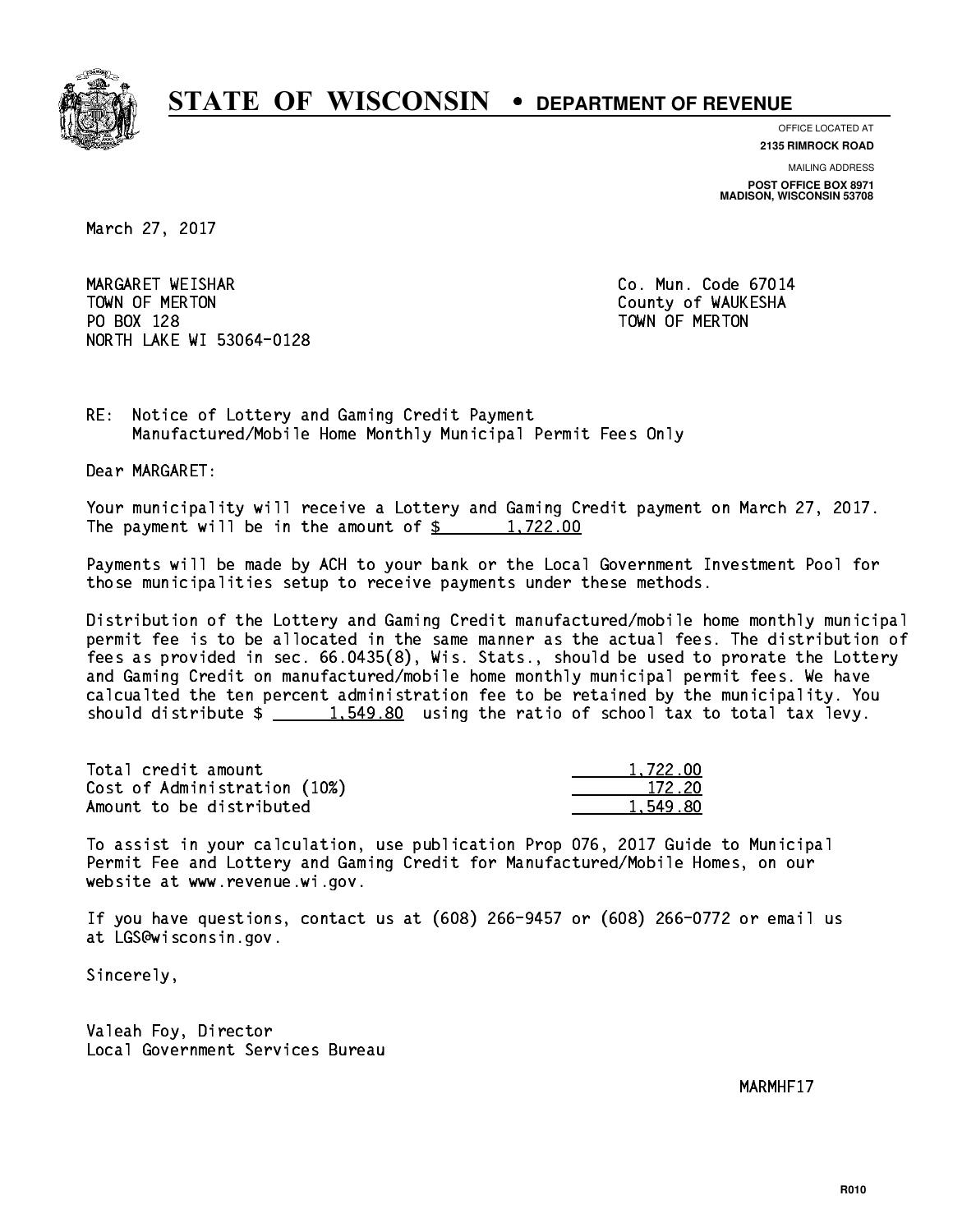

**OFFICE LOCATED AT**

**2135 RIMROCK ROAD**

**MAILING ADDRESS POST OFFICE BOX 8971 MADISON, WISCONSIN 53708**

March 27, 2017

**BRENDA KLEMMER** VILLAGE OF LANNON COUNTY OF WAUKESHA PO BOX 456 LANNON WI 53046-0456

Co. Mun. Code 67147 VILLAGE OF LANNON

RE: Notice of Lottery and Gaming Credit Payment Manufactured/Mobile Home Monthly Municipal Permit Fees Only

Dear BRENDA:

 Your municipality will receive a Lottery and Gaming Credit payment on March 27, 2017. The payment will be in the amount of \$ 8,769.64 \_\_\_\_\_\_\_\_\_\_\_\_\_\_\_\_

 Payments will be made by ACH to your bank or the Local Government Investment Pool for those municipalities setup to receive payments under these methods.

 Distribution of the Lottery and Gaming Credit manufactured/mobile home monthly municipal permit fee is to be allocated in the same manner as the actual fees. The distribution of fees as provided in sec. 66.0435(8), Wis. Stats., should be used to prorate the Lottery and Gaming Credit on manufactured/mobile home monthly municipal permit fees. We have calcualted the ten percent administration fee to be retained by the municipality. You should distribute  $\frac{2}{2}$   $\frac{7,892.68}{2}$  using the ratio of school tax to total tax levy.

| Total credit amount          | 8.769.64 |
|------------------------------|----------|
| Cost of Administration (10%) | -876.96  |
| Amount to be distributed     | 7.892.68 |

 To assist in your calculation, use publication Prop 076, 2017 Guide to Municipal Permit Fee and Lottery and Gaming Credit for Manufactured/Mobile Homes, on our website at www.revenue.wi.gov.

 If you have questions, contact us at (608) 266-9457 or (608) 266-0772 or email us at LGS@wisconsin.gov.

Sincerely,

 Valeah Foy, Director Local Government Services Bureau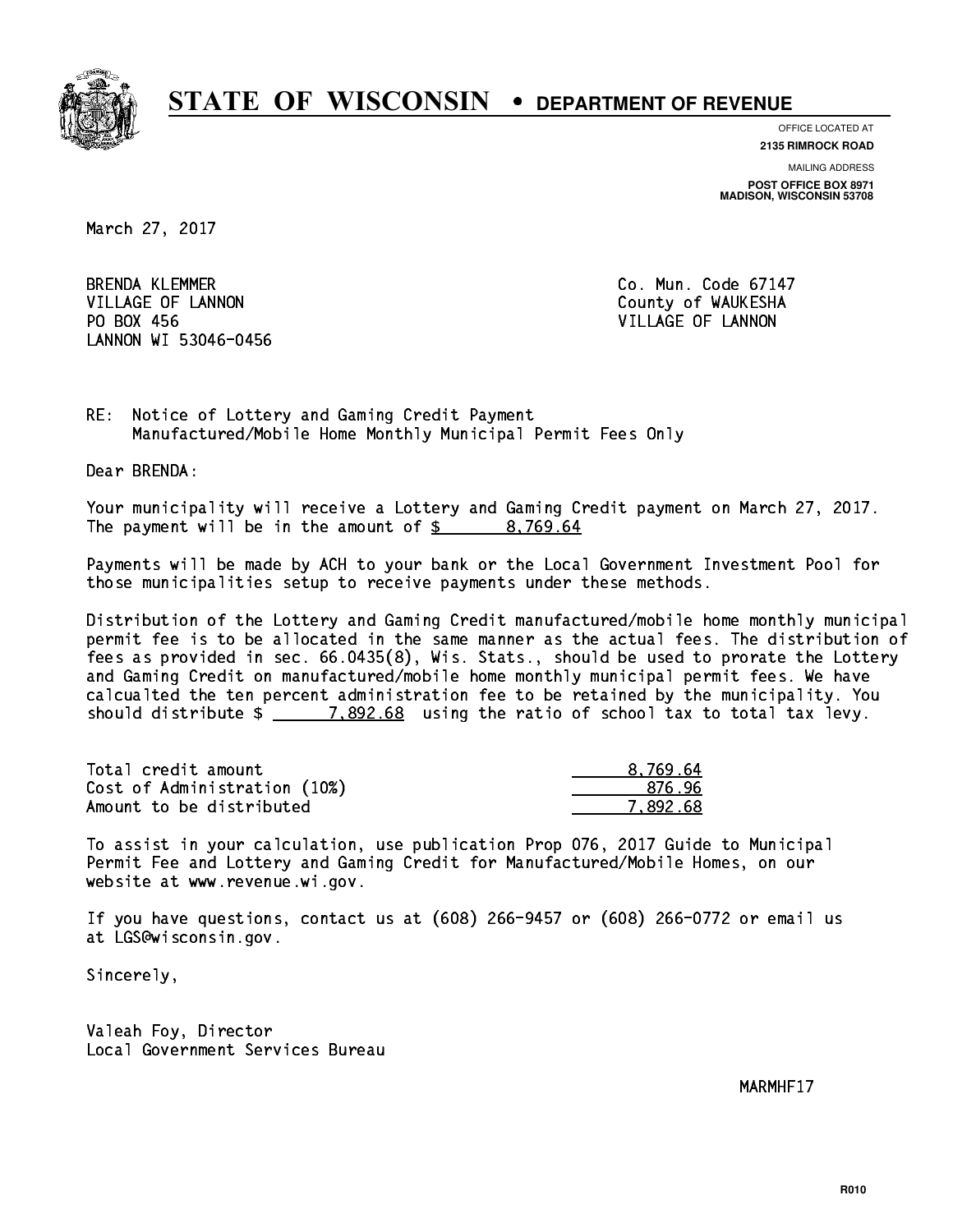

**OFFICE LOCATED AT**

**2135 RIMROCK ROAD**

**MAILING ADDRESS POST OFFICE BOX 8971 MADISON, WISCONSIN 53708**

March 27, 2017

JANICE MOYER VILLAGE OF MENOMONEE FALLS **COUNTY OF WAUKESHA**  W156 N8480 PILGRIM RD VILLAGE OF MENOMONEE FALLS MENOMONEE FALLS WI 53051-3140

Co. Mun. Code 67151

RE: Notice of Lottery and Gaming Credit Payment Manufactured/Mobile Home Monthly Municipal Permit Fees Only

Dear JANICE:

 Your municipality will receive a Lottery and Gaming Credit payment on March 27, 2017. The payment will be in the amount of  $\frac{2}{5}$  2,683.28

 Payments will be made by ACH to your bank or the Local Government Investment Pool for those municipalities setup to receive payments under these methods.

 Distribution of the Lottery and Gaming Credit manufactured/mobile home monthly municipal permit fee is to be allocated in the same manner as the actual fees. The distribution of fees as provided in sec. 66.0435(8), Wis. Stats., should be used to prorate the Lottery and Gaming Credit on manufactured/mobile home monthly municipal permit fees. We have calcualted the ten percent administration fee to be retained by the municipality. You should distribute  $\frac{2.414.96}{2.414.96}$  using the ratio of school tax to total tax levy.

| Total credit amount          | 2.683.28 |
|------------------------------|----------|
| Cost of Administration (10%) | 268.32   |
| Amount to be distributed     | 2.414.96 |

 To assist in your calculation, use publication Prop 076, 2017 Guide to Municipal Permit Fee and Lottery and Gaming Credit for Manufactured/Mobile Homes, on our website at www.revenue.wi.gov.

 If you have questions, contact us at (608) 266-9457 or (608) 266-0772 or email us at LGS@wisconsin.gov.

Sincerely,

 Valeah Foy, Director Local Government Services Bureau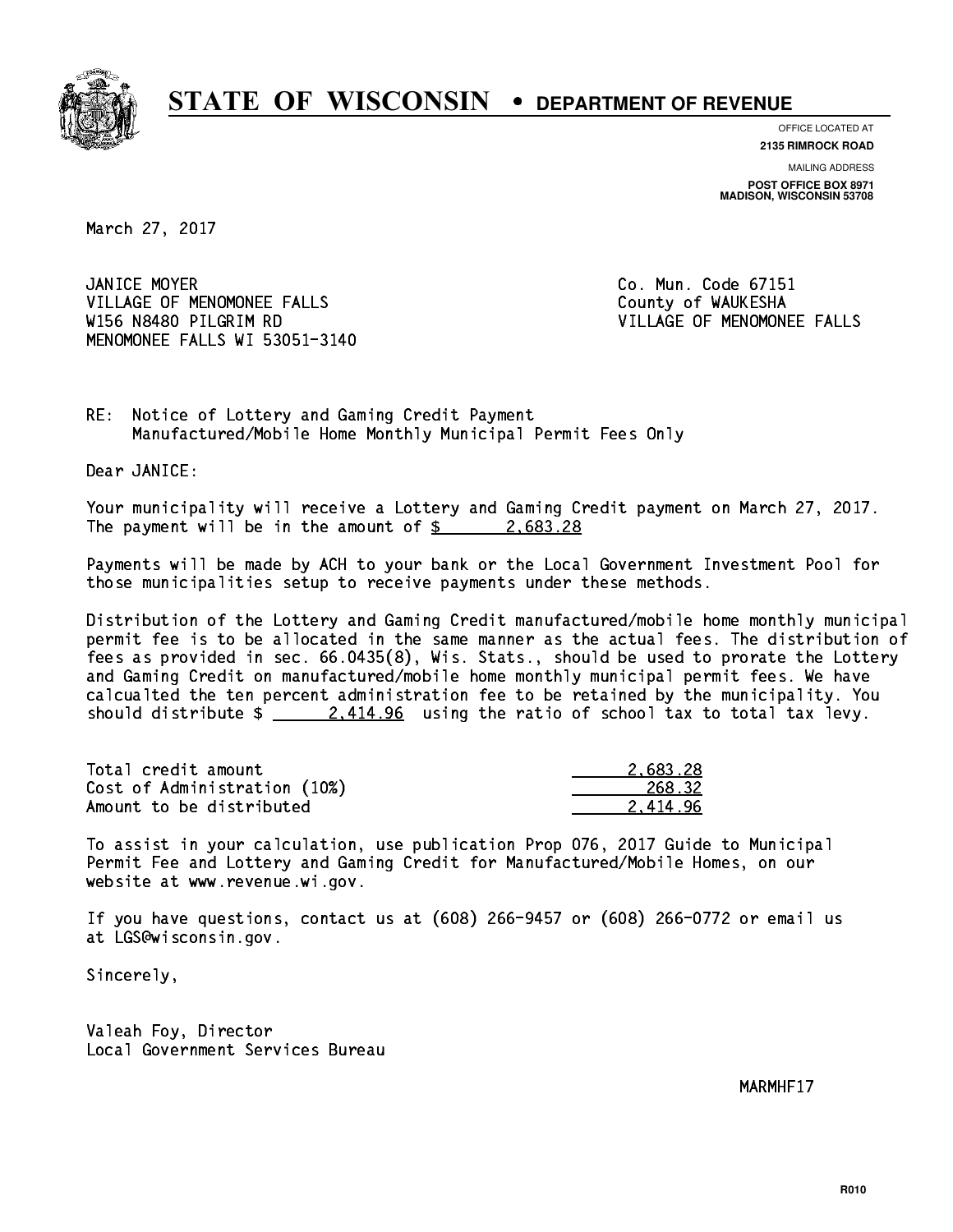

**OFFICE LOCATED AT**

**2135 RIMROCK ROAD**

**MAILING ADDRESS POST OFFICE BOX 8971 MADISON, WISCONSIN 53708**

March 27, 2017

 CHAZ SCHUMACHER Co. Mun. Code 67171 VILLAGE OF PEWAUKEE COUNTY OF WAUKESHA 235 HICKORY ST VILLAGE OF PEWAUKEE PEWAUKEE WI 53072-3592

RE: Notice of Lottery and Gaming Credit Payment Manufactured/Mobile Home Monthly Municipal Permit Fees Only

Dear CHAZ:

 Your municipality will receive a Lottery and Gaming Credit payment on March 27, 2017. The payment will be in the amount of  $\frac{2}{3}$  2,778.96

 Payments will be made by ACH to your bank or the Local Government Investment Pool for those municipalities setup to receive payments under these methods.

 Distribution of the Lottery and Gaming Credit manufactured/mobile home monthly municipal permit fee is to be allocated in the same manner as the actual fees. The distribution of fees as provided in sec. 66.0435(8), Wis. Stats., should be used to prorate the Lottery and Gaming Credit on manufactured/mobile home monthly municipal permit fees. We have calcualted the ten percent administration fee to be retained by the municipality. You should distribute  $\frac{2.501.07}{2.501.07}$  using the ratio of school tax to total tax levy.

| Total credit amount          | 2.778.96 |
|------------------------------|----------|
| Cost of Administration (10%) | -277.89  |
| Amount to be distributed     | 2.501.07 |

 To assist in your calculation, use publication Prop 076, 2017 Guide to Municipal Permit Fee and Lottery and Gaming Credit for Manufactured/Mobile Homes, on our website at www.revenue.wi.gov.

 If you have questions, contact us at (608) 266-9457 or (608) 266-0772 or email us at LGS@wisconsin.gov.

Sincerely,

 Valeah Foy, Director Local Government Services Bureau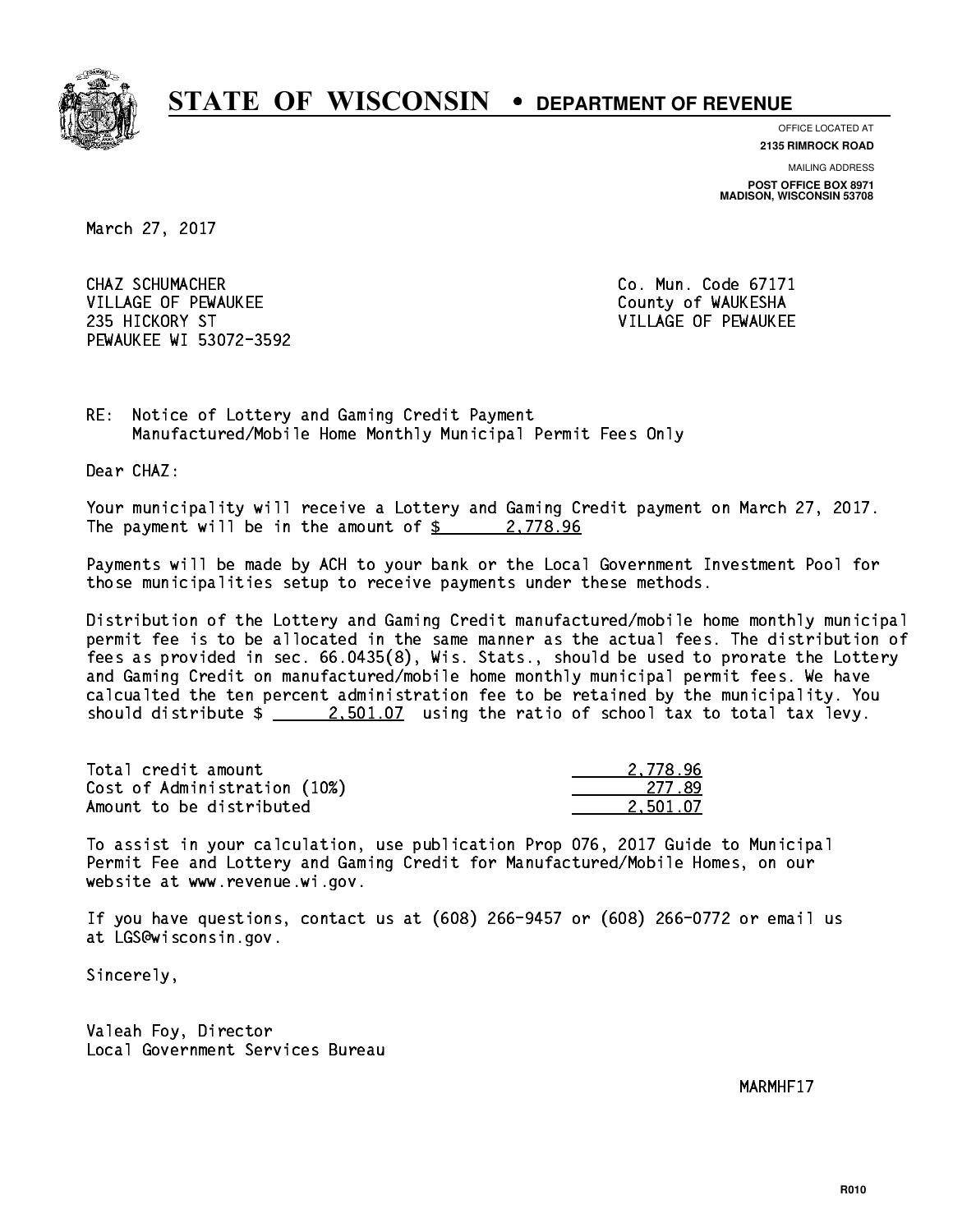

**OFFICE LOCATED AT**

**2135 RIMROCK ROAD**

**MAILING ADDRESS**

**POST OFFICE BOX 8971 MADISON, WISCONSIN 53708**

March 27, 2017

GINA KOZLIK CITY OF WAUKESHA County of WAUKESHA 201 DELAFIELD ST CITY OF WAUKESHA WAUKESHA WI 53188-3646

Co. Mun. Code 67291

RE: Notice of Lottery and Gaming Credit Payment Manufactured/Mobile Home Monthly Municipal Permit Fees Only

Dear GINA:

 Your municipality will receive a Lottery and Gaming Credit payment on March 27, 2017. The payment will be in the amount of \$ 8,794.73 \_\_\_\_\_\_\_\_\_\_\_\_\_\_\_\_

 Payments will be made by ACH to your bank or the Local Government Investment Pool for those municipalities setup to receive payments under these methods.

 Distribution of the Lottery and Gaming Credit manufactured/mobile home monthly municipal permit fee is to be allocated in the same manner as the actual fees. The distribution of fees as provided in sec. 66.0435(8), Wis. Stats., should be used to prorate the Lottery and Gaming Credit on manufactured/mobile home monthly municipal permit fees. We have calcualted the ten percent administration fee to be retained by the municipality. You should distribute  $\frac{2}{1.915.26}$  using the ratio of school tax to total tax levy.

| Total credit amount          | 8.794.73 |
|------------------------------|----------|
| Cost of Administration (10%) | 87947    |
| Amount to be distributed     | 7.915.26 |

 To assist in your calculation, use publication Prop 076, 2017 Guide to Municipal Permit Fee and Lottery and Gaming Credit for Manufactured/Mobile Homes, on our website at www.revenue.wi.gov.

 If you have questions, contact us at (608) 266-9457 or (608) 266-0772 or email us at LGS@wisconsin.gov.

Sincerely,

 Valeah Foy, Director Local Government Services Bureau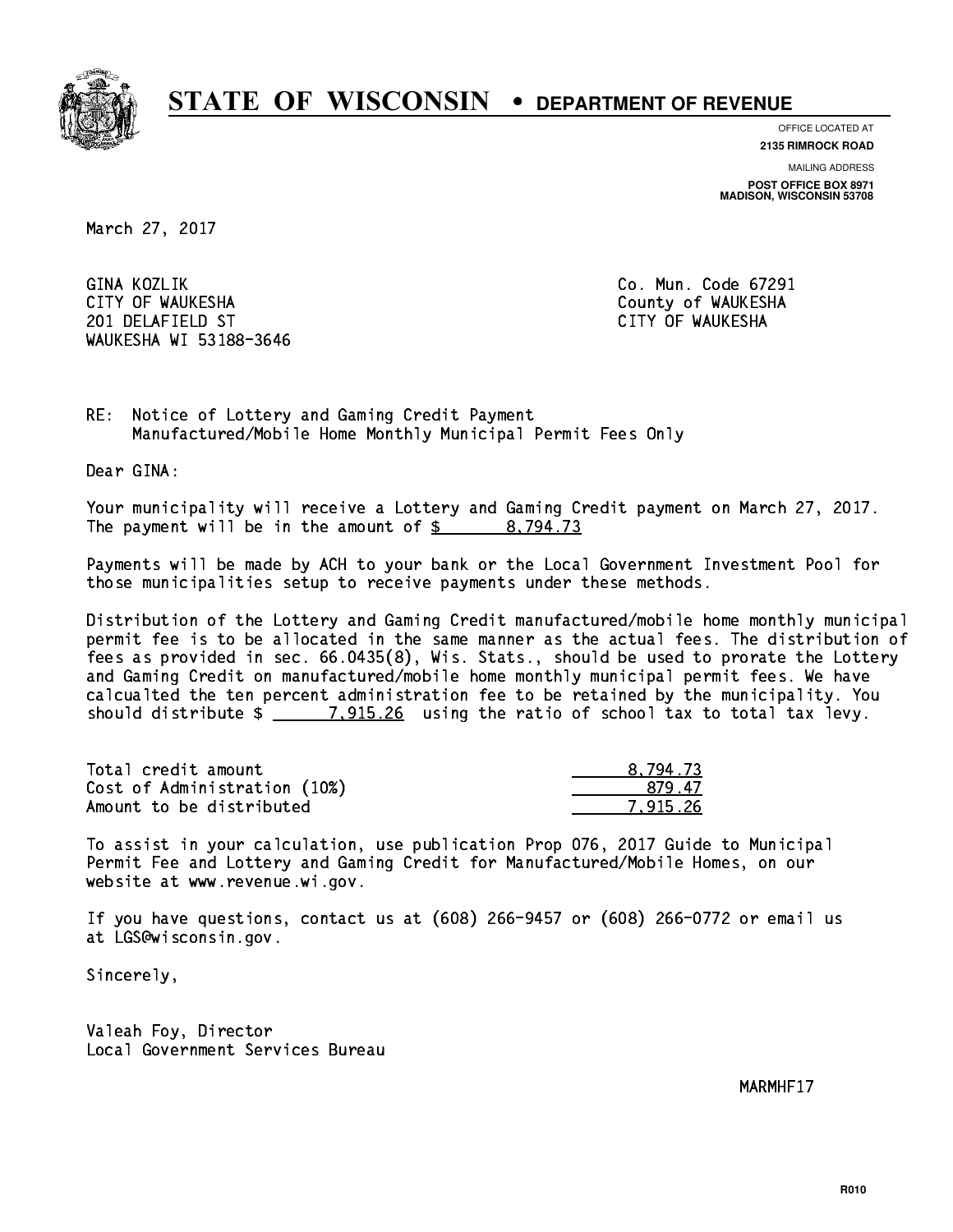

**OFFICE LOCATED AT 2135 RIMROCK ROAD**

**MAILING ADDRESS**

**POST OFFICE BOX 8971 MADISON, WISCONSIN 53708**

March 27, 2017

LYNN TANK TOWN OF LEBANON **COUNTY OF SEARCH COULD A** COUNTY OF WAUPACA NSA 44 BUELOW RD TOWN OF LEBANON RD TOWN OF LEBANON RD TOWN OF LEBANON RD TOWN OF LEBANON RD TOWN OF LEBANON R NEW LONDON WI 54961

Co. Mun. Code 68022

RE: Notice of Lottery and Gaming Credit Payment Manufactured/Mobile Home Monthly Municipal Permit Fees Only

Dear LYNN:

 Your municipality will receive a Lottery and Gaming Credit payment on March 27, 2017. The payment will be in the amount of \$ 5,527.80 \_\_\_\_\_\_\_\_\_\_\_\_\_\_\_\_

 Payments will be made by ACH to your bank or the Local Government Investment Pool for those municipalities setup to receive payments under these methods.

 Distribution of the Lottery and Gaming Credit manufactured/mobile home monthly municipal permit fee is to be allocated in the same manner as the actual fees. The distribution of fees as provided in sec. 66.0435(8), Wis. Stats., should be used to prorate the Lottery and Gaming Credit on manufactured/mobile home monthly municipal permit fees. We have calcualted the ten percent administration fee to be retained by the municipality. You should distribute  $\frac{4.975.02}{4.975.02}$  using the ratio of school tax to total tax levy.

| Total credit amount          | 5.527.80 |
|------------------------------|----------|
| Cost of Administration (10%) | 552.78   |
| Amount to be distributed     | 4.975.02 |

 To assist in your calculation, use publication Prop 076, 2017 Guide to Municipal Permit Fee and Lottery and Gaming Credit for Manufactured/Mobile Homes, on our website at www.revenue.wi.gov.

 If you have questions, contact us at (608) 266-9457 or (608) 266-0772 or email us at LGS@wisconsin.gov.

Sincerely,

 Valeah Foy, Director Local Government Services Bureau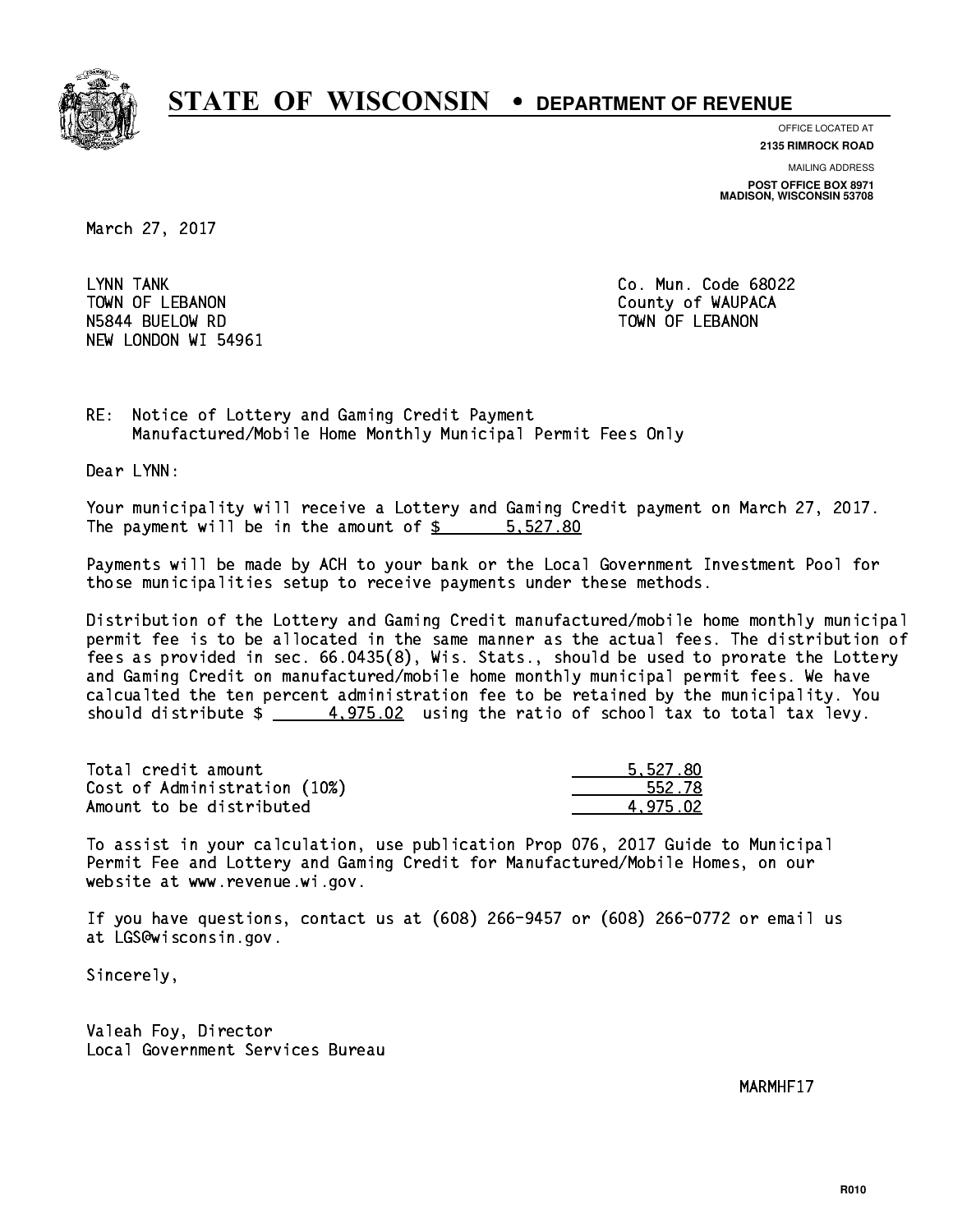

**OFFICE LOCATED AT**

**2135 RIMROCK ROAD**

**MAILING ADDRESS POST OFFICE BOX 8971 MADISON, WISCONSIN 53708**

March 27, 2017

**BRENDA GROVE**  TOWN OF MUKWA County of WAUPACA E8514 WEYAUWEGA RD TOWN OF MUKWA NEW LONDON WI 54961

Co. Mun. Code 68030

RE: Notice of Lottery and Gaming Credit Payment Manufactured/Mobile Home Monthly Municipal Permit Fees Only

Dear BRENDA:

 Your municipality will receive a Lottery and Gaming Credit payment on March 27, 2017. The payment will be in the amount of  $\frac{2}{3}$  6,187.08

 Payments will be made by ACH to your bank or the Local Government Investment Pool for those municipalities setup to receive payments under these methods.

 Distribution of the Lottery and Gaming Credit manufactured/mobile home monthly municipal permit fee is to be allocated in the same manner as the actual fees. The distribution of fees as provided in sec. 66.0435(8), Wis. Stats., should be used to prorate the Lottery and Gaming Credit on manufactured/mobile home monthly municipal permit fees. We have calcualted the ten percent administration fee to be retained by the municipality. You should distribute  $\frac{2}{1}$   $\frac{5.568.38}{2}$  using the ratio of school tax to total tax levy.

| Total credit amount          | 6.187.08 |
|------------------------------|----------|
| Cost of Administration (10%) | 618.70   |
| Amount to be distributed     | 5.568.38 |

 To assist in your calculation, use publication Prop 076, 2017 Guide to Municipal Permit Fee and Lottery and Gaming Credit for Manufactured/Mobile Homes, on our website at www.revenue.wi.gov.

 If you have questions, contact us at (608) 266-9457 or (608) 266-0772 or email us at LGS@wisconsin.gov.

Sincerely,

 Valeah Foy, Director Local Government Services Bureau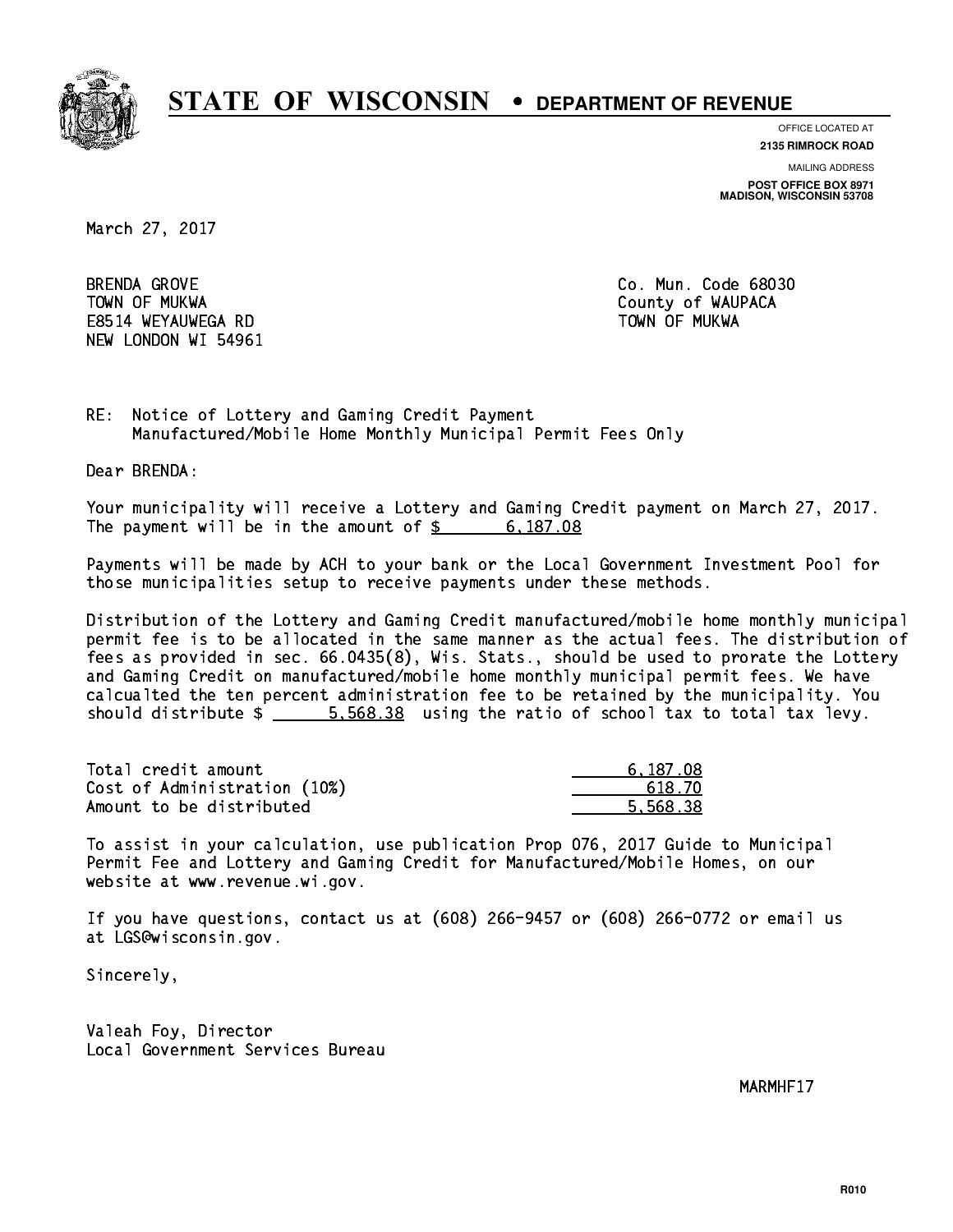

**OFFICE LOCATED AT**

**2135 RIMROCK ROAD**

**MAILING ADDRESS POST OFFICE BOX 8971 MADISON, WISCONSIN 53708**

March 27, 2017

PEGGY JOHNSON CITY OF CLINTONVILLE COUNTY COUNTY OF WAUPACA 50 10TH ST CLINTONVILLE WI 54929-1513

Co. Mun. Code 68211 CITY OF CLINTONVILLE

RE: Notice of Lottery and Gaming Credit Payment Manufactured/Mobile Home Monthly Municipal Permit Fees Only

Dear PEGGY:

 Your municipality will receive a Lottery and Gaming Credit payment on March 27, 2017. The payment will be in the amount of  $\frac{2}{3}$  3,264.00

 Payments will be made by ACH to your bank or the Local Government Investment Pool for those municipalities setup to receive payments under these methods.

 Distribution of the Lottery and Gaming Credit manufactured/mobile home monthly municipal permit fee is to be allocated in the same manner as the actual fees. The distribution of fees as provided in sec. 66.0435(8), Wis. Stats., should be used to prorate the Lottery and Gaming Credit on manufactured/mobile home monthly municipal permit fees. We have calcualted the ten percent administration fee to be retained by the municipality. You should distribute  $\frac{2.937.60}{2.937.60}$  using the ratio of school tax to total tax levy.

| Total credit amount          | 3.264.00 |
|------------------------------|----------|
| Cost of Administration (10%) | 326.40   |
| Amount to be distributed     | 2.937.60 |

 To assist in your calculation, use publication Prop 076, 2017 Guide to Municipal Permit Fee and Lottery and Gaming Credit for Manufactured/Mobile Homes, on our website at www.revenue.wi.gov.

 If you have questions, contact us at (608) 266-9457 or (608) 266-0772 or email us at LGS@wisconsin.gov.

Sincerely,

 Valeah Foy, Director Local Government Services Bureau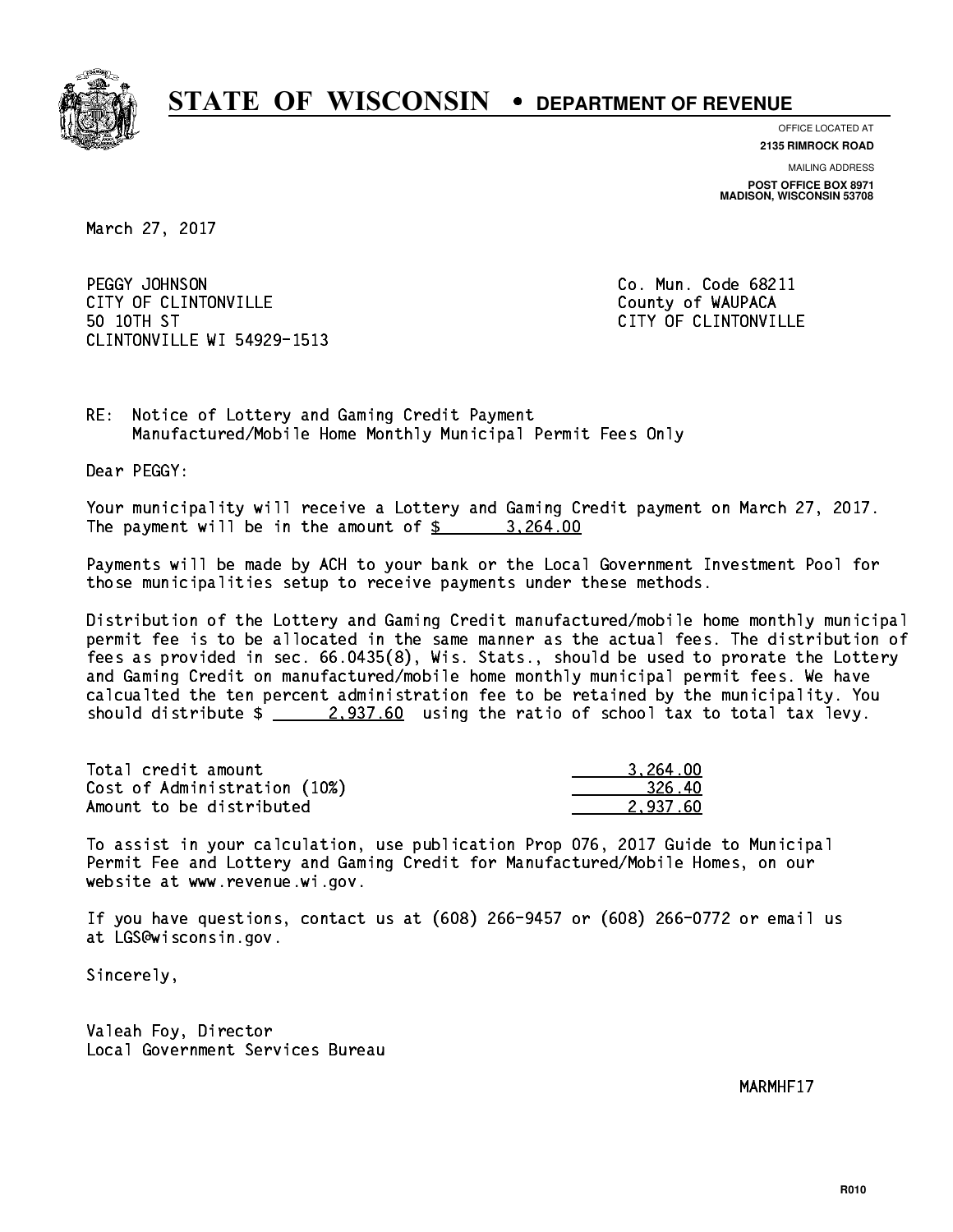

**OFFICE LOCATED AT**

**2135 RIMROCK ROAD**

**MAILING ADDRESS**

**POST OFFICE BOX 8971 MADISON, WISCONSIN 53708**

March 27, 2017

CHERYL HASS CITY OF MANAWA County of WAUPACA PO BOX 248 CITY OF MANAWA MANAWA WI 54949-0248

Co. Mun. Code 68251

RE: Notice of Lottery and Gaming Credit Payment Manufactured/Mobile Home Monthly Municipal Permit Fees Only

Dear CHERYL:

 Your municipality will receive a Lottery and Gaming Credit payment on March 27, 2017. The payment will be in the amount of  $\frac{2}{3}$  1,994.70

 Payments will be made by ACH to your bank or the Local Government Investment Pool for those municipalities setup to receive payments under these methods.

 Distribution of the Lottery and Gaming Credit manufactured/mobile home monthly municipal permit fee is to be allocated in the same manner as the actual fees. The distribution of fees as provided in sec. 66.0435(8), Wis. Stats., should be used to prorate the Lottery and Gaming Credit on manufactured/mobile home monthly municipal permit fees. We have calcualted the ten percent administration fee to be retained by the municipality. You should distribute  $\frac{2}{1,795.23}$  using the ratio of school tax to total tax levy.

| Total credit amount          | 1.994.70 |
|------------------------------|----------|
| Cost of Administration (10%) | 199.47   |
| Amount to be distributed     | 1.795.23 |

 To assist in your calculation, use publication Prop 076, 2017 Guide to Municipal Permit Fee and Lottery and Gaming Credit for Manufactured/Mobile Homes, on our website at www.revenue.wi.gov.

 If you have questions, contact us at (608) 266-9457 or (608) 266-0772 or email us at LGS@wisconsin.gov.

Sincerely,

 Valeah Foy, Director Local Government Services Bureau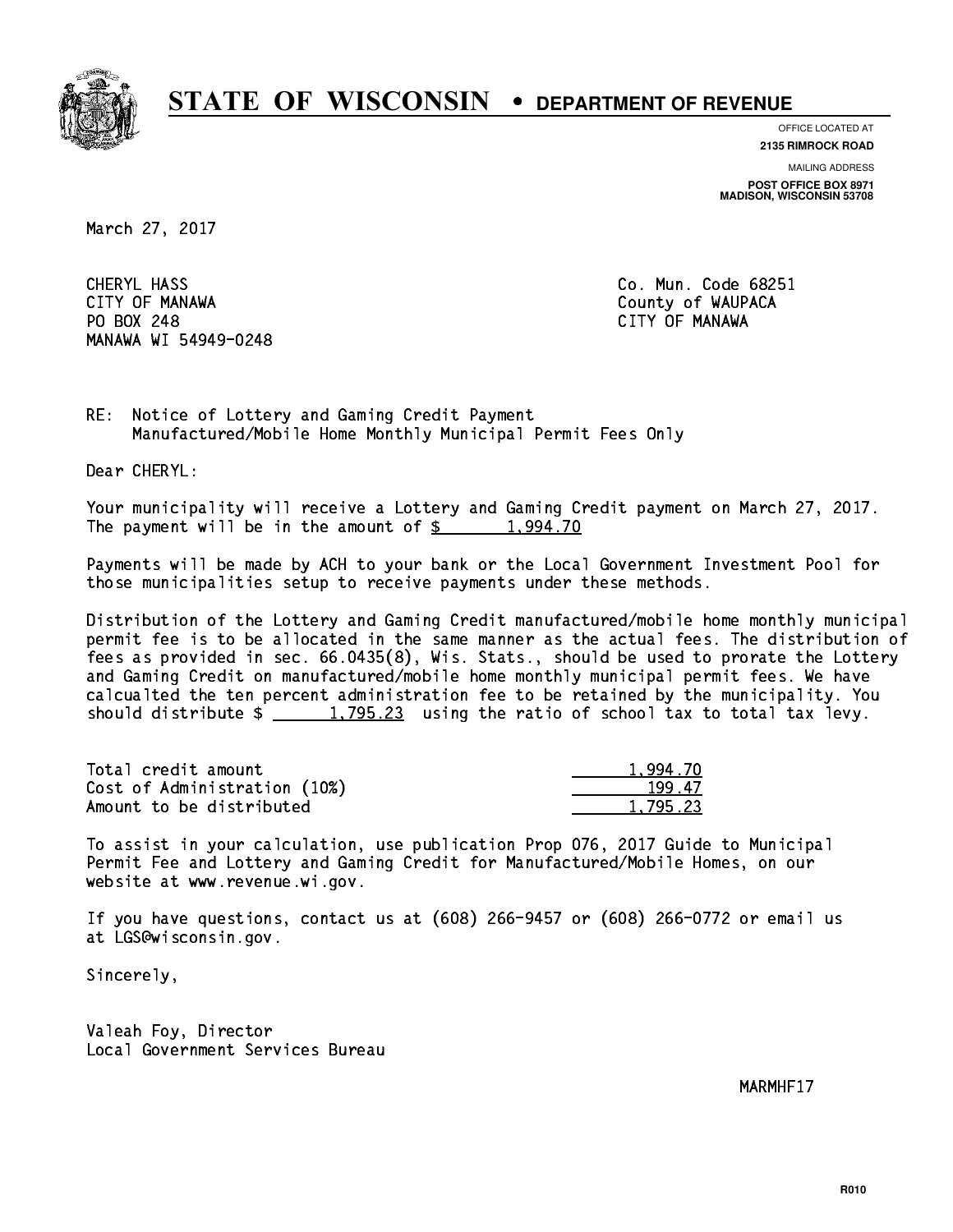

**OFFICE LOCATED AT**

**2135 RIMROCK ROAD**

**MAILING ADDRESS**

**POST OFFICE BOX 8971 MADISON, WISCONSIN 53708**

March 27, 2017

 MARY S. ROGERS Co. Mun. Code 68252 CITY OF MARION COUNTY COUNTY OF MARION PO BOX 127 CITY OF MARION MARION WI 54950-0127

RE: Notice of Lottery and Gaming Credit Payment Manufactured/Mobile Home Monthly Municipal Permit Fees Only

Dear MARY:

 Your municipality will receive a Lottery and Gaming Credit payment on March 27, 2017. The payment will be in the amount of \$ 260.86 \_\_\_\_\_\_\_\_\_\_\_\_\_\_\_\_

 Payments will be made by ACH to your bank or the Local Government Investment Pool for those municipalities setup to receive payments under these methods.

 Distribution of the Lottery and Gaming Credit manufactured/mobile home monthly municipal permit fee is to be allocated in the same manner as the actual fees. The distribution of fees as provided in sec. 66.0435(8), Wis. Stats., should be used to prorate the Lottery and Gaming Credit on manufactured/mobile home monthly municipal permit fees. We have calcualted the ten percent administration fee to be retained by the municipality. You should distribute  $\frac{234.78}{2}$  using the ratio of school tax to total tax levy.

Total credit amount Cost of Administration (10%) Amount to be distributed

| 260.86     |
|------------|
| 26. NR     |
| 4.78<br>23 |

 To assist in your calculation, use publication Prop 076, 2017 Guide to Municipal Permit Fee and Lottery and Gaming Credit for Manufactured/Mobile Homes, on our website at www.revenue.wi.gov.

 If you have questions, contact us at (608) 266-9457 or (608) 266-0772 or email us at LGS@wisconsin.gov.

Sincerely,

 Valeah Foy, Director Local Government Services Bureau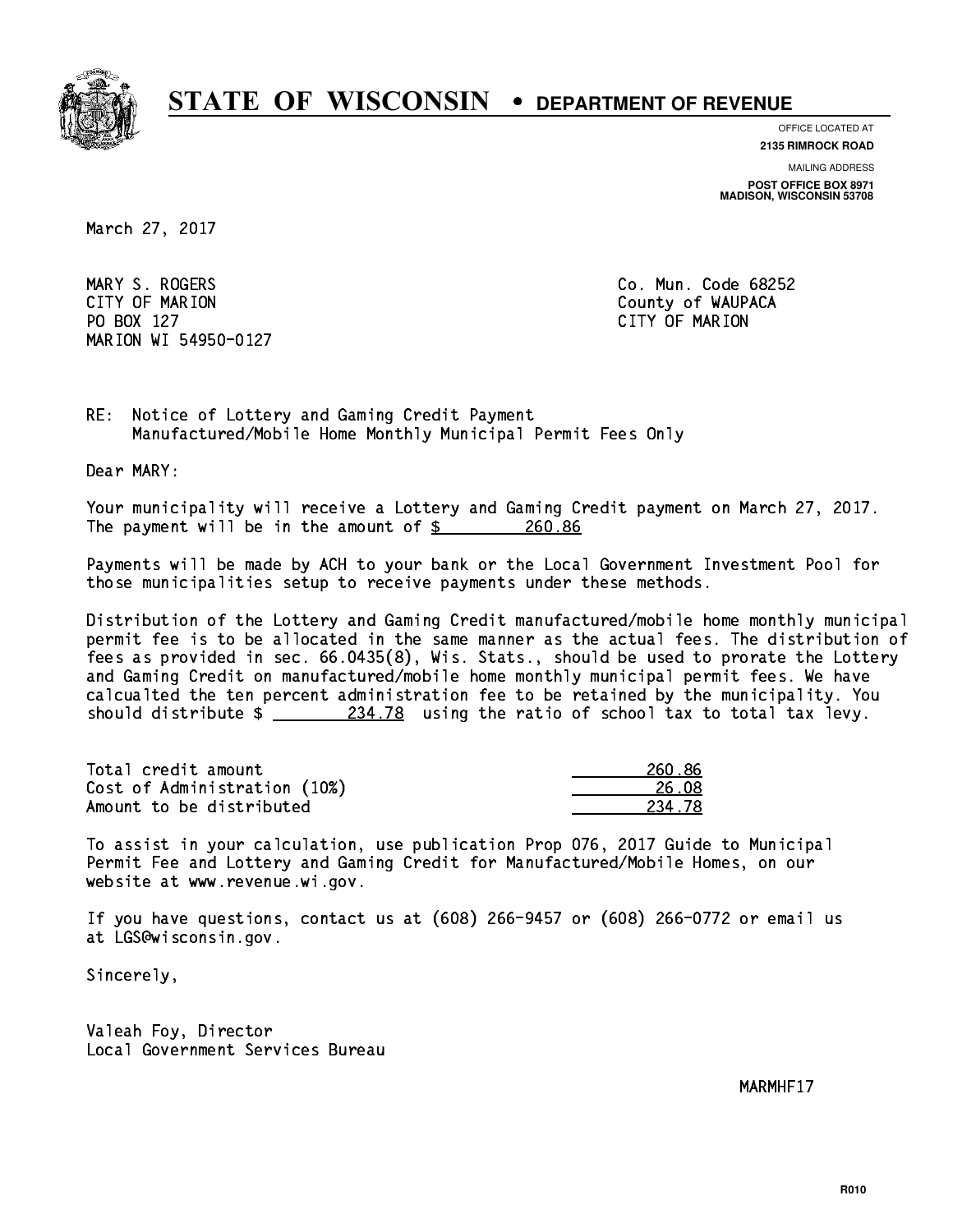

**OFFICE LOCATED AT**

**2135 RIMROCK ROAD**

**MAILING ADDRESS POST OFFICE BOX 8971 MADISON, WISCONSIN 53708**

March 27, 2017

**JUDY RADKE** CITY OF NEW LONDON COUNTY OF WAUPACA 215 N SHAWANO ST CITY OF NEW LONDON NEW LONDON WI 54961-1147

Co. Mun. Code 68261

RE: Notice of Lottery and Gaming Credit Payment Manufactured/Mobile Home Monthly Municipal Permit Fees Only

Dear JUDY:

 Your municipality will receive a Lottery and Gaming Credit payment on March 27, 2017. The payment will be in the amount of  $\frac{2}{3}$  8,152.56

 Payments will be made by ACH to your bank or the Local Government Investment Pool for those municipalities setup to receive payments under these methods.

 Distribution of the Lottery and Gaming Credit manufactured/mobile home monthly municipal permit fee is to be allocated in the same manner as the actual fees. The distribution of fees as provided in sec. 66.0435(8), Wis. Stats., should be used to prorate the Lottery and Gaming Credit on manufactured/mobile home monthly municipal permit fees. We have calcualted the ten percent administration fee to be retained by the municipality. You should distribute  $\frac{2}{2}$   $\frac{7,337.31}{2}$  using the ratio of school tax to total tax levy.

| Total credit amount          | 8.152.56 |
|------------------------------|----------|
| Cost of Administration (10%) | 815.25   |
| Amount to be distributed     | 7.337.31 |

 To assist in your calculation, use publication Prop 076, 2017 Guide to Municipal Permit Fee and Lottery and Gaming Credit for Manufactured/Mobile Homes, on our website at www.revenue.wi.gov.

 If you have questions, contact us at (608) 266-9457 or (608) 266-0772 or email us at LGS@wisconsin.gov.

Sincerely,

 Valeah Foy, Director Local Government Services Bureau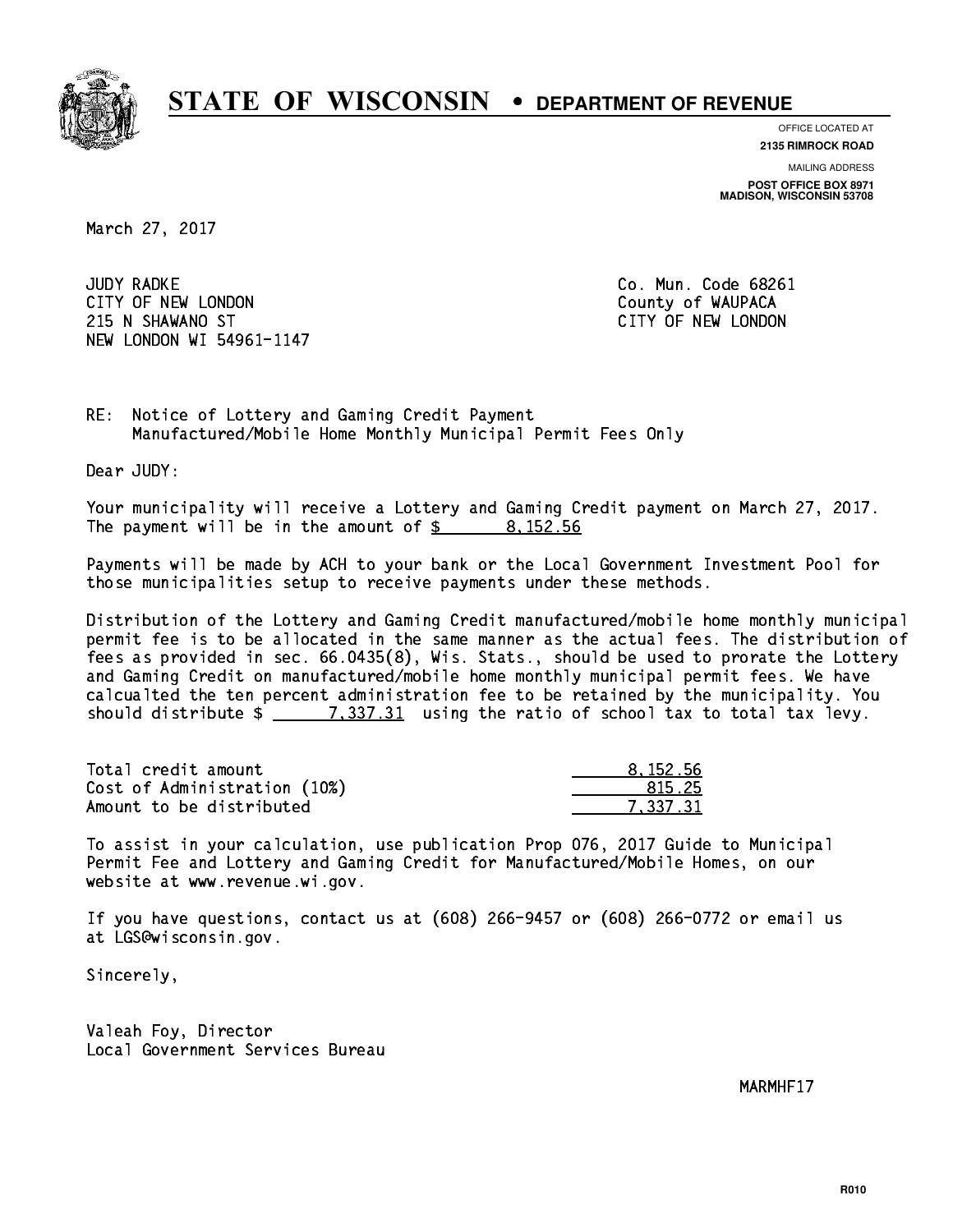

**OFFICE LOCATED AT**

**2135 RIMROCK ROAD**

**MAILING ADDRESS**

**POST OFFICE BOX 8971 MADISON, WISCONSIN 53708**

March 27, 2017

 KATHRYN KASZA Co. Mun. Code 68291 CITY OF WAUPACA **COULD ACCOUNT OF WAUPACA** 11 S MAIN ST CITY OF WAUPACAST CHAIRS AND LOCAL COMPANY OF WAUPACAST CHAIRS AND LOCAL COMPANY OF WAUPACAST CHA WAUPACA WI 54981-1521

RE: Notice of Lottery and Gaming Credit Payment Manufactured/Mobile Home Monthly Municipal Permit Fees Only

Dear KATHRYN:

 Your municipality will receive a Lottery and Gaming Credit payment on March 27, 2017. The payment will be in the amount of  $\frac{2}{3}$  2,351.35

 Payments will be made by ACH to your bank or the Local Government Investment Pool for those municipalities setup to receive payments under these methods.

 Distribution of the Lottery and Gaming Credit manufactured/mobile home monthly municipal permit fee is to be allocated in the same manner as the actual fees. The distribution of fees as provided in sec. 66.0435(8), Wis. Stats., should be used to prorate the Lottery and Gaming Credit on manufactured/mobile home monthly municipal permit fees. We have calcualted the ten percent administration fee to be retained by the municipality. You should distribute  $\frac{2.116.22}{2.116.22}$  using the ratio of school tax to total tax levy.

| Total credit amount          | 2,351.35 |
|------------------------------|----------|
| Cost of Administration (10%) | 235.13   |
| Amount to be distributed     | 2.116.22 |

 To assist in your calculation, use publication Prop 076, 2017 Guide to Municipal Permit Fee and Lottery and Gaming Credit for Manufactured/Mobile Homes, on our website at www.revenue.wi.gov.

 If you have questions, contact us at (608) 266-9457 or (608) 266-0772 or email us at LGS@wisconsin.gov.

Sincerely,

 Valeah Foy, Director Local Government Services Bureau

MARMHF17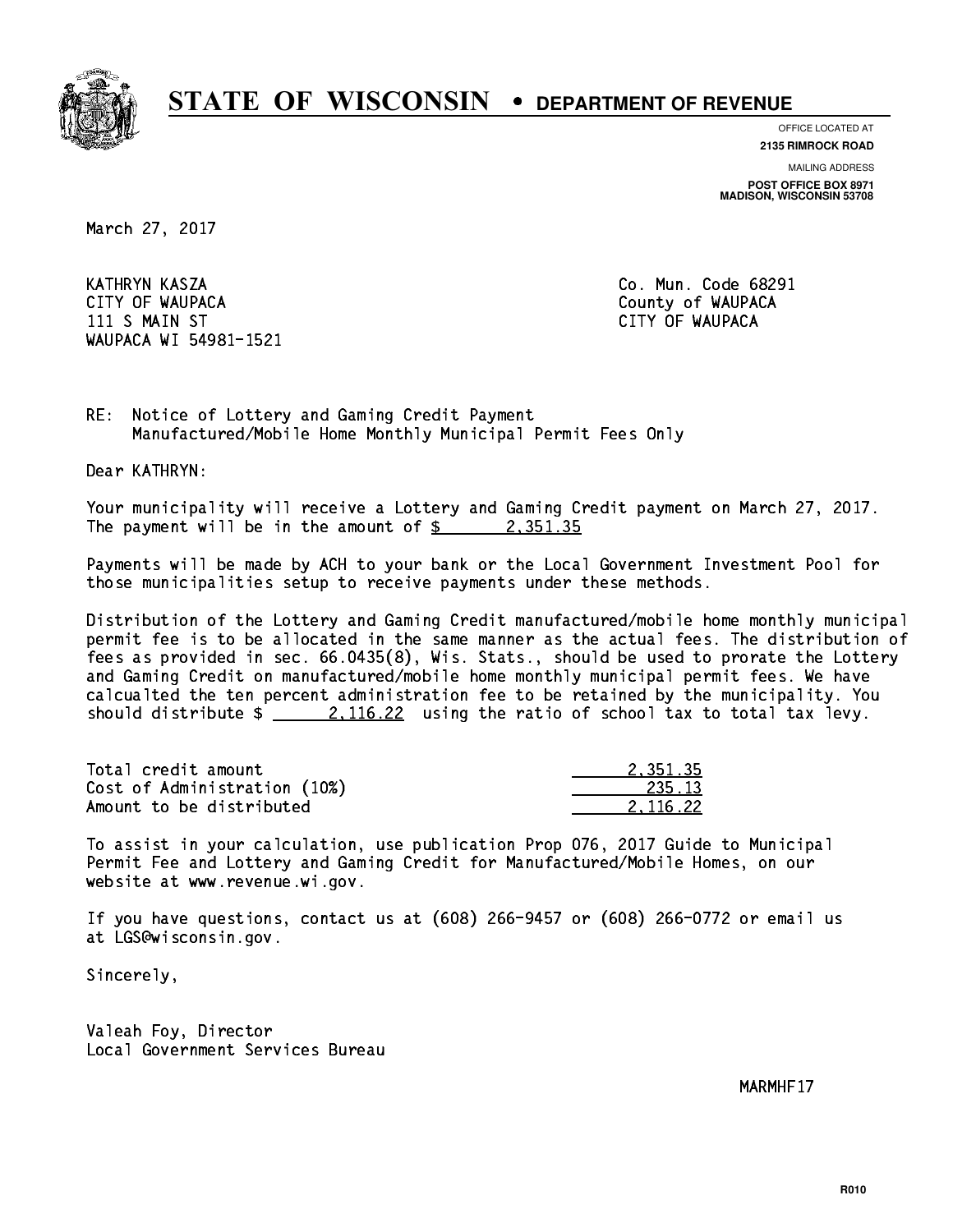

**OFFICE LOCATED AT**

**2135 RIMROCK ROAD**

**MAILING ADDRESS**

**POST OFFICE BOX 8971 MADISON, WISCONSIN 53708**

March 27, 2017

PATRICK W WETZEL CITY OF WEYAUWEGA **COULD ACCOUNT OF SEXUAL COULD A** COUNTY OF WAUPACA PO BOX 578 WEYAUWEGA WI 54983-0578

Co. Mun. Code 68292 CITY OF WEYAUWEGA

RE: Notice of Lottery and Gaming Credit Payment Manufactured/Mobile Home Monthly Municipal Permit Fees Only

Dear PATRICK:

 Your municipality will receive a Lottery and Gaming Credit payment on March 27, 2017. The payment will be in the amount of  $\frac{2}{3}$  2,204.04

 Payments will be made by ACH to your bank or the Local Government Investment Pool for those municipalities setup to receive payments under these methods.

 Distribution of the Lottery and Gaming Credit manufactured/mobile home monthly municipal permit fee is to be allocated in the same manner as the actual fees. The distribution of fees as provided in sec. 66.0435(8), Wis. Stats., should be used to prorate the Lottery and Gaming Credit on manufactured/mobile home monthly municipal permit fees. We have calcualted the ten percent administration fee to be retained by the municipality. You should distribute  $\frac{1,983.64}{1,983.64}$  using the ratio of school tax to total tax levy.

| Total credit amount          | 2.204.04 |
|------------------------------|----------|
| Cost of Administration (10%) | 220.40   |
| Amount to be distributed     | 1,983.64 |

 To assist in your calculation, use publication Prop 076, 2017 Guide to Municipal Permit Fee and Lottery and Gaming Credit for Manufactured/Mobile Homes, on our website at www.revenue.wi.gov.

 If you have questions, contact us at (608) 266-9457 or (608) 266-0772 or email us at LGS@wisconsin.gov.

Sincerely,

 Valeah Foy, Director Local Government Services Bureau

MARMHF17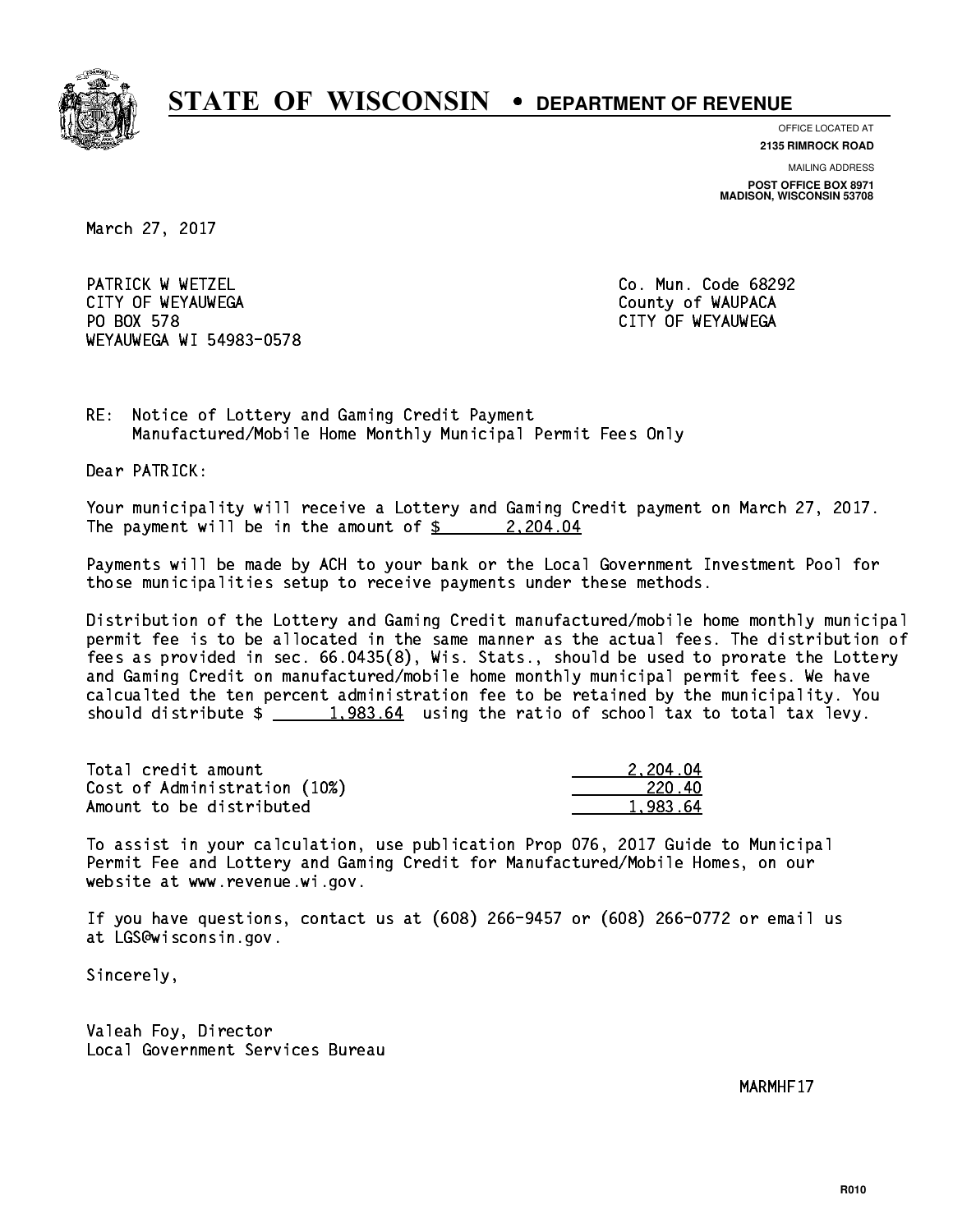

**OFFICE LOCATED AT**

**2135 RIMROCK ROAD**

**MAILING ADDRESS**

**POST OFFICE BOX 8971 MADISON, WISCONSIN 53708**

March 27, 2017

**TERI KUBASTA** N649 COUNTY RD Y TOWN OF DAKOTA WAUTOMA WI 54982

Co. Mun. Code 69008 TOWN OF DAKOTA County of WAUSHARA

RE: Notice of Lottery and Gaming Credit Payment Manufactured/Mobile Home Monthly Municipal Permit Fees Only

Dear TERI:

 Your municipality will receive a Lottery and Gaming Credit payment on March 27, 2017. The payment will be in the amount of  $\frac{2}{3}$  4,676.17

 Payments will be made by ACH to your bank or the Local Government Investment Pool for those municipalities setup to receive payments under these methods.

 Distribution of the Lottery and Gaming Credit manufactured/mobile home monthly municipal permit fee is to be allocated in the same manner as the actual fees. The distribution of fees as provided in sec. 66.0435(8), Wis. Stats., should be used to prorate the Lottery and Gaming Credit on manufactured/mobile home monthly municipal permit fees. We have calcualted the ten percent administration fee to be retained by the municipality. You should distribute  $\frac{4.208.56}{2}$  using the ratio of school tax to total tax levy.

| Total credit amount          | 4.676.17 |
|------------------------------|----------|
| Cost of Administration (10%) | 467 61   |
| Amount to be distributed     | 4.208.56 |

 To assist in your calculation, use publication Prop 076, 2017 Guide to Municipal Permit Fee and Lottery and Gaming Credit for Manufactured/Mobile Homes, on our website at www.revenue.wi.gov.

 If you have questions, contact us at (608) 266-9457 or (608) 266-0772 or email us at LGS@wisconsin.gov.

Sincerely,

 Valeah Foy, Director Local Government Services Bureau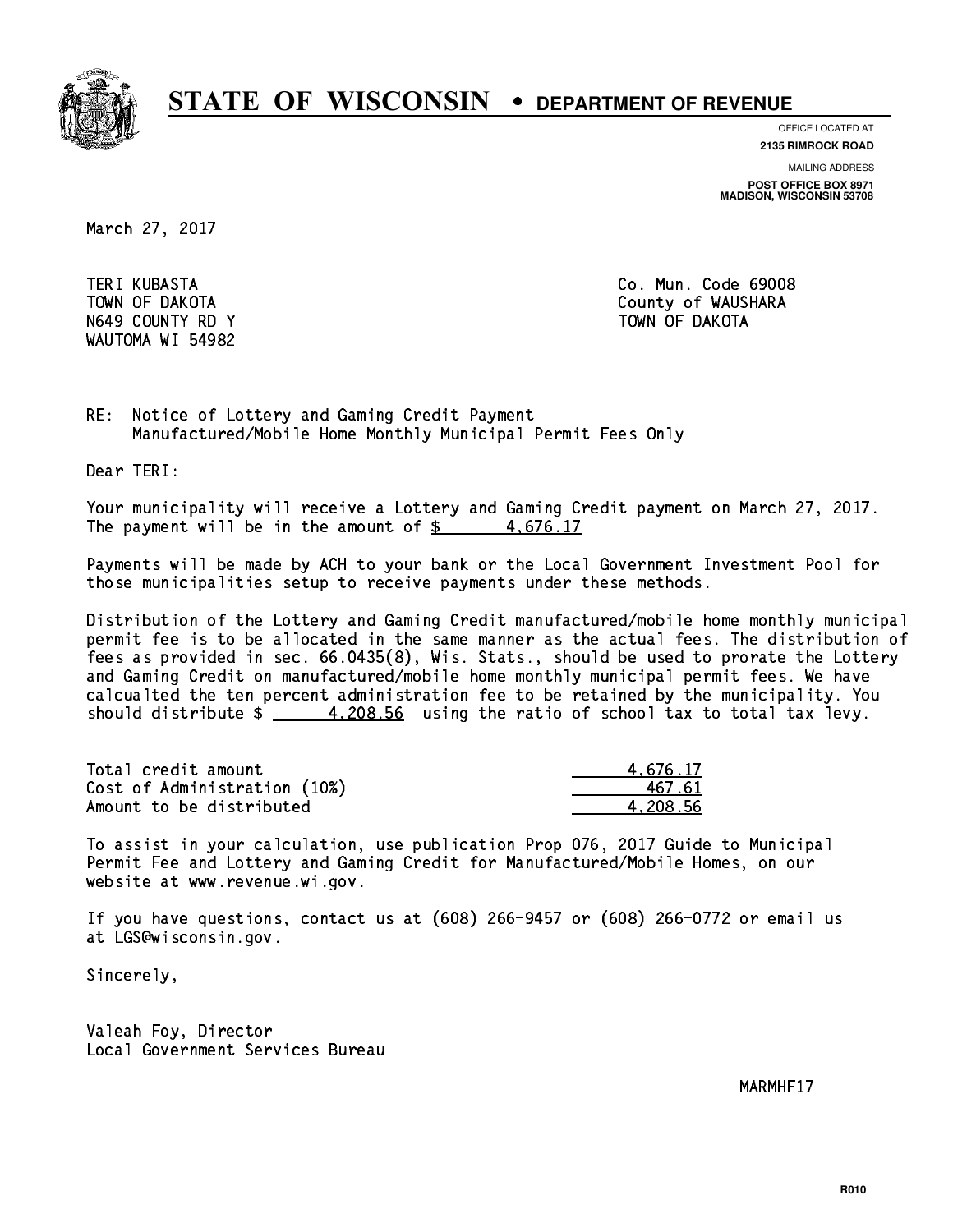

**OFFICE LOCATED AT**

**2135 RIMROCK ROAD**

**MAILING ADDRESS POST OFFICE BOX 8971 MADISON, WISCONSIN 53708**

March 27, 2017

CHRISTY GROSKREUTZ **CHRISTY GROSKREUTZ Co. Mun. Code 69176** VILLAGE OF REDGRANITE COUNTY OF WAUSHARA PO BOX 500 REDGRANITE WI 54970-0480

VILLAGE OF REDGRANITE

RE: Notice of Lottery and Gaming Credit Payment Manufactured/Mobile Home Monthly Municipal Permit Fees Only

Dear CHRISTY:

 Your municipality will receive a Lottery and Gaming Credit payment on March 27, 2017. The payment will be in the amount of  $\frac{2}{3}$  953.16

 Payments will be made by ACH to your bank or the Local Government Investment Pool for those municipalities setup to receive payments under these methods.

 Distribution of the Lottery and Gaming Credit manufactured/mobile home monthly municipal permit fee is to be allocated in the same manner as the actual fees. The distribution of fees as provided in sec. 66.0435(8), Wis. Stats., should be used to prorate the Lottery and Gaming Credit on manufactured/mobile home monthly municipal permit fees. We have calcualted the ten percent administration fee to be retained by the municipality. You should distribute  $\frac{2}{2}$   $\frac{857.85}{2}$  using the ratio of school tax to total tax levy.

| Total credit amount          | 953.16 |
|------------------------------|--------|
| Cost of Administration (10%) | 95.31  |
| Amount to be distributed     | 857.85 |

 To assist in your calculation, use publication Prop 076, 2017 Guide to Municipal Permit Fee and Lottery and Gaming Credit for Manufactured/Mobile Homes, on our website at www.revenue.wi.gov.

 If you have questions, contact us at (608) 266-9457 or (608) 266-0772 or email us at LGS@wisconsin.gov.

Sincerely,

 Valeah Foy, Director Local Government Services Bureau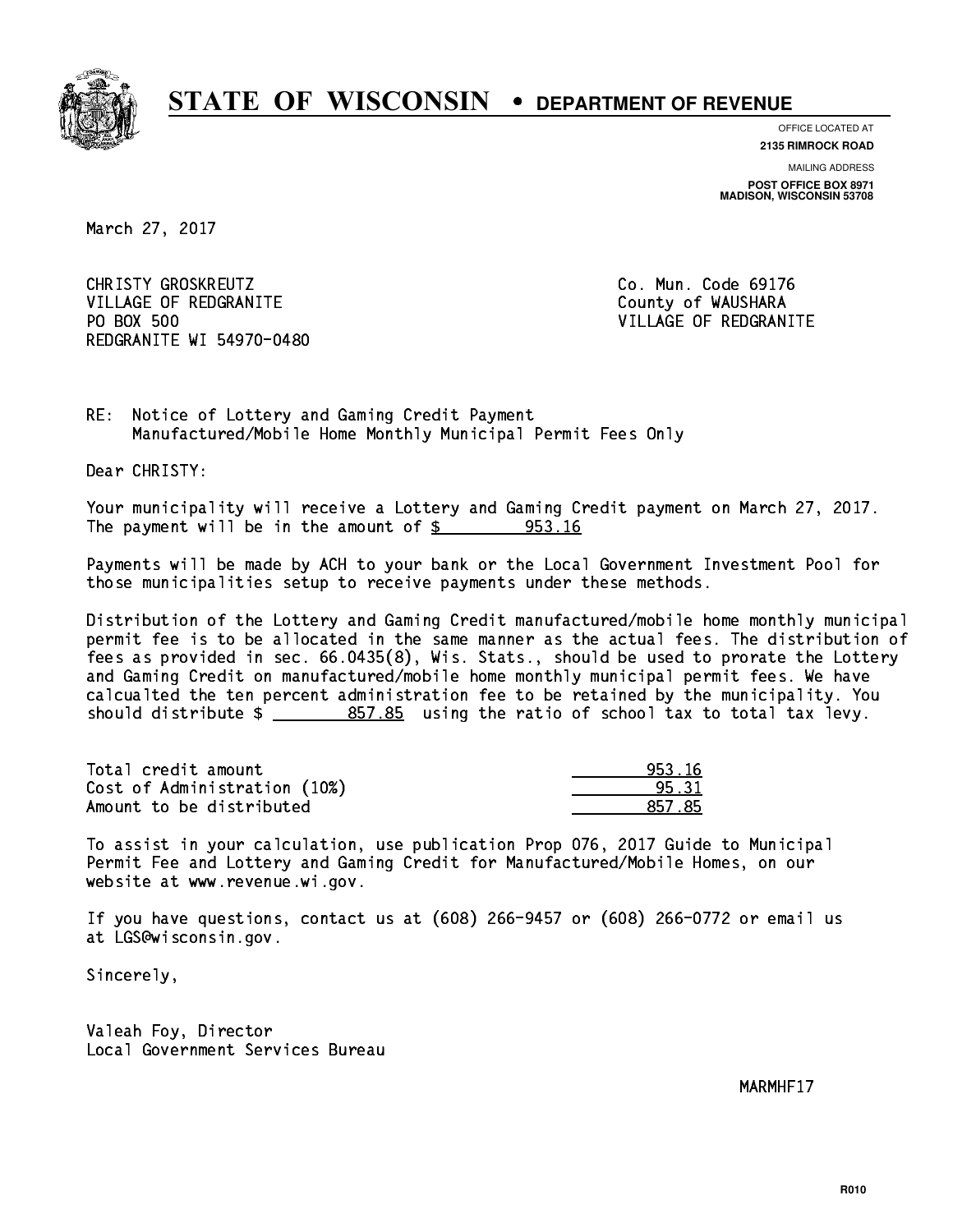

**OFFICE LOCATED AT**

**2135 RIMROCK ROAD**

**MAILING ADDRESS**

**POST OFFICE BOX 8971 MADISON, WISCONSIN 53708**

March 27, 2017

TOMMY BOHLER CITY OF WAUTOMA COUNTY OF WAUSHARA PO BOX 428 CITY OF WAUTOMA WAUTOMA WI 54982-0428

Co. Mun. Code 69291

RE: Notice of Lottery and Gaming Credit Payment Manufactured/Mobile Home Monthly Municipal Permit Fees Only

Dear TOMMY:

 Your municipality will receive a Lottery and Gaming Credit payment on March 27, 2017. The payment will be in the amount of  $\frac{27.48}{1.227.48}$ 

 Payments will be made by ACH to your bank or the Local Government Investment Pool for those municipalities setup to receive payments under these methods.

 Distribution of the Lottery and Gaming Credit manufactured/mobile home monthly municipal permit fee is to be allocated in the same manner as the actual fees. The distribution of fees as provided in sec. 66.0435(8), Wis. Stats., should be used to prorate the Lottery and Gaming Credit on manufactured/mobile home monthly municipal permit fees. We have calcualted the ten percent administration fee to be retained by the municipality. You should distribute  $\frac{1,104.74}{1,104.74}$  using the ratio of school tax to total tax levy.

| Total credit amount          | 1,227.48 |
|------------------------------|----------|
| Cost of Administration (10%) | 122.74   |
| Amount to be distributed     | 1.104.74 |

 To assist in your calculation, use publication Prop 076, 2017 Guide to Municipal Permit Fee and Lottery and Gaming Credit for Manufactured/Mobile Homes, on our website at www.revenue.wi.gov.

 If you have questions, contact us at (608) 266-9457 or (608) 266-0772 or email us at LGS@wisconsin.gov.

Sincerely,

 Valeah Foy, Director Local Government Services Bureau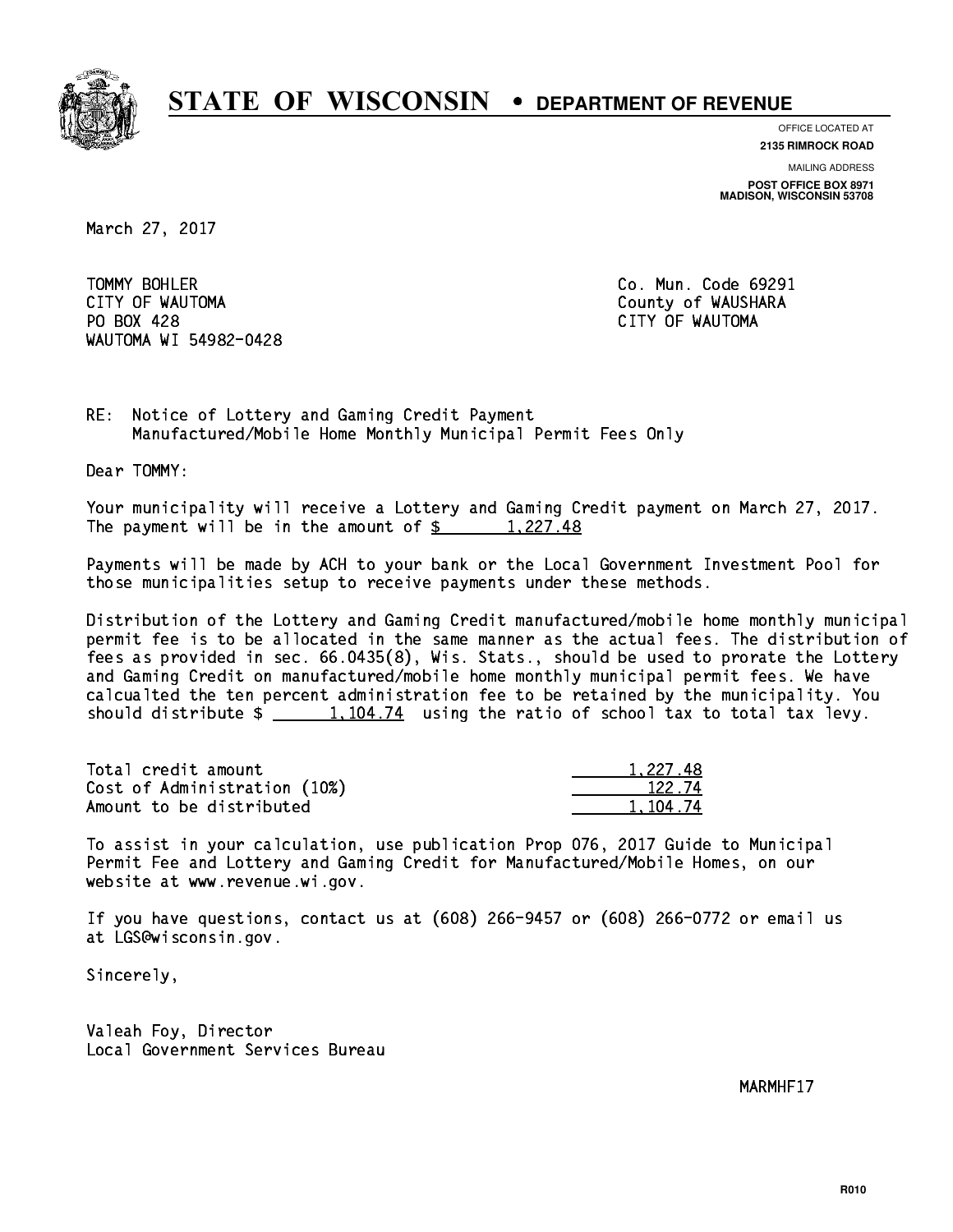

**OFFICE LOCATED AT**

**2135 RIMROCK ROAD**

**MAILING ADDRESS**

**POST OFFICE BOX 8971 MADISON, WISCONSIN 53708**

March 27, 2017

TORI STRAW 8348 COUNTY ROAD TWO COUNTY AND TOWN OF CLAYTON LARSEN WI 54947

Co. Mun. Code 70006 TOWN OF CLAYTON COUNTY OF WINNEBAGO

RE: Notice of Lottery and Gaming Credit Payment Manufactured/Mobile Home Monthly Municipal Permit Fees Only

Dear TORI:

 Your municipality will receive a Lottery and Gaming Credit payment on March 27, 2017. The payment will be in the amount of  $\frac{2}{3}$  4,069.52

 Payments will be made by ACH to your bank or the Local Government Investment Pool for those municipalities setup to receive payments under these methods.

 Distribution of the Lottery and Gaming Credit manufactured/mobile home monthly municipal permit fee is to be allocated in the same manner as the actual fees. The distribution of fees as provided in sec. 66.0435(8), Wis. Stats., should be used to prorate the Lottery and Gaming Credit on manufactured/mobile home monthly municipal permit fees. We have calcualted the ten percent administration fee to be retained by the municipality. You should distribute  $\frac{2}{2}$   $\frac{3.662.57}{2}$  using the ratio of school tax to total tax levy.

| Total credit amount          | 4.069.52 |
|------------------------------|----------|
| Cost of Administration (10%) | 406.95   |
| Amount to be distributed     | 3.662.57 |

 To assist in your calculation, use publication Prop 076, 2017 Guide to Municipal Permit Fee and Lottery and Gaming Credit for Manufactured/Mobile Homes, on our website at www.revenue.wi.gov.

 If you have questions, contact us at (608) 266-9457 or (608) 266-0772 or email us at LGS@wisconsin.gov.

Sincerely,

 Valeah Foy, Director Local Government Services Bureau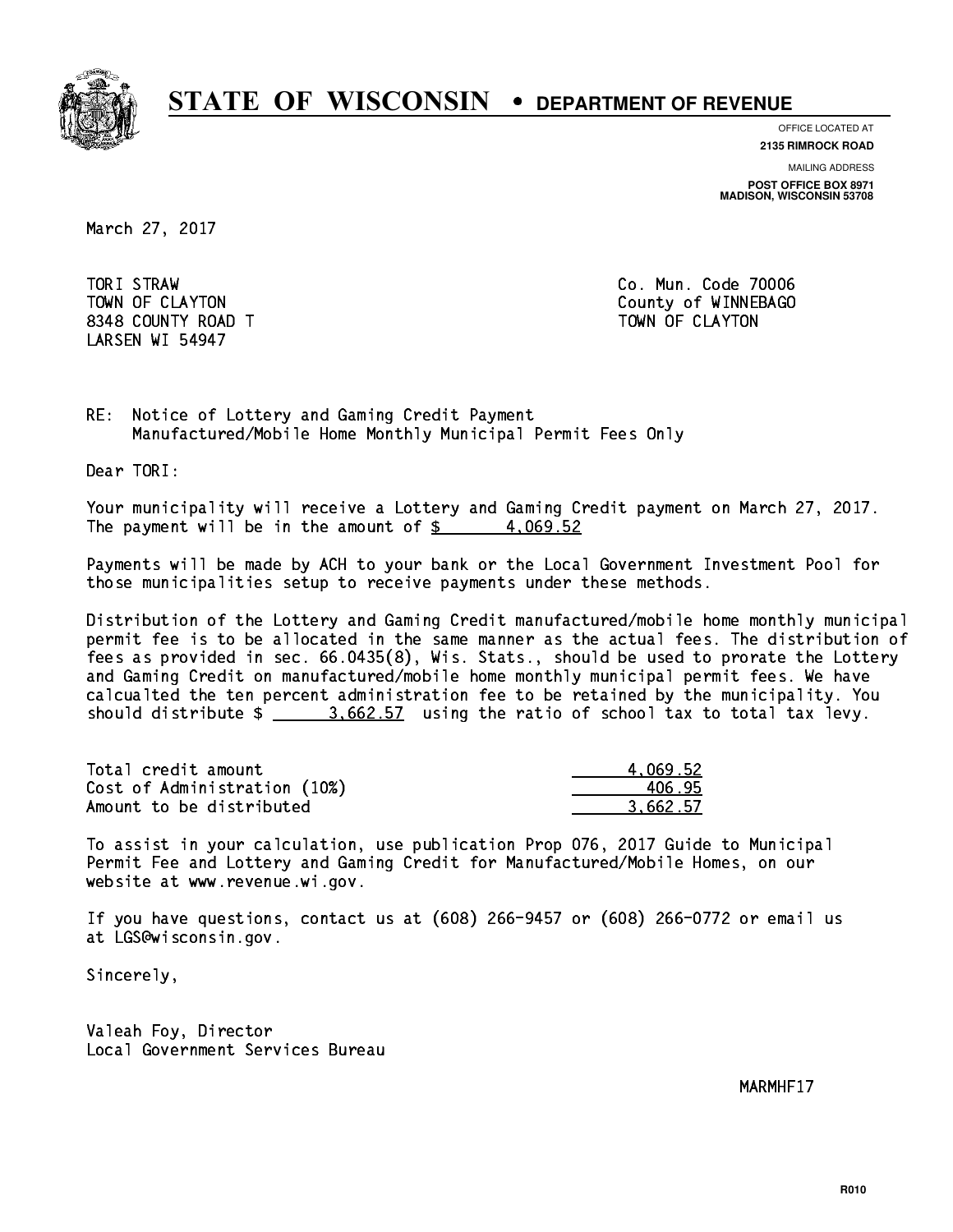

**OFFICE LOCATED AT**

**2135 RIMROCK ROAD**

**MAILING ADDRESS**

**POST OFFICE BOX 8971 MADISON, WISCONSIN 53708**

March 27, 2017

**MYRA PIERGROSSI VILLAGE OF FOX CROSSING 2000 MUNICIPAL DR NEENAH WI 54956-5663**

**Co. Mun. Code 70121 County of WINNEBAGO VILLAGE OF FOX CROSSING**

RE: Notice of Lottery and Gaming Credit Payment Manufactured/Mobile Home Monthly Municipal Permit Fees Only

Dear MYRA:

 Your municipality will receive a Lottery and Gaming Credit payment on March 27, 2017. The payment will be in the amount of  $\frac{22,933.68}{22,933.68}$ 

 Payments will be made by ACH to your bank or the Local Government Investment Pool for those municipalities setup to receive payments under these methods.

 Distribution of the Lottery and Gaming Credit manufactured/mobile home monthly municipal permit fee is to be allocated in the same manner as the actual fees. The distribution of fees as provided in sec. 66.0435(8), Wis. Stats., should be used to prorate the Lottery and Gaming Credit on manufactured/mobile home monthly municipal permit fees. We have calcualted the ten percent administration fee to be retained by the municipality. You should distribute  $\frac{20.640.32}{20.640.32}$  using the ratio of school tax to total tax levy.

| Total credit amount          | 22,933.68 |
|------------------------------|-----------|
| Cost of Administration (10%) | 2.293.36  |
| Amount to be distributed     | 20.640.32 |

 To assist in your calculation, use publication Prop 076, 2017 Guide to Municipal Permit Fee and Lottery and Gaming Credit for Manufactured/Mobile Homes, on our website at www.revenue.wi.gov.

 If you have questions, contact us at (608) 266-9457 or (608) 266-0772 or email us at LGS@wisconsin.gov.

Sincerely,

 Valeah Foy, Director Local Government Services Bureau

MARMHF17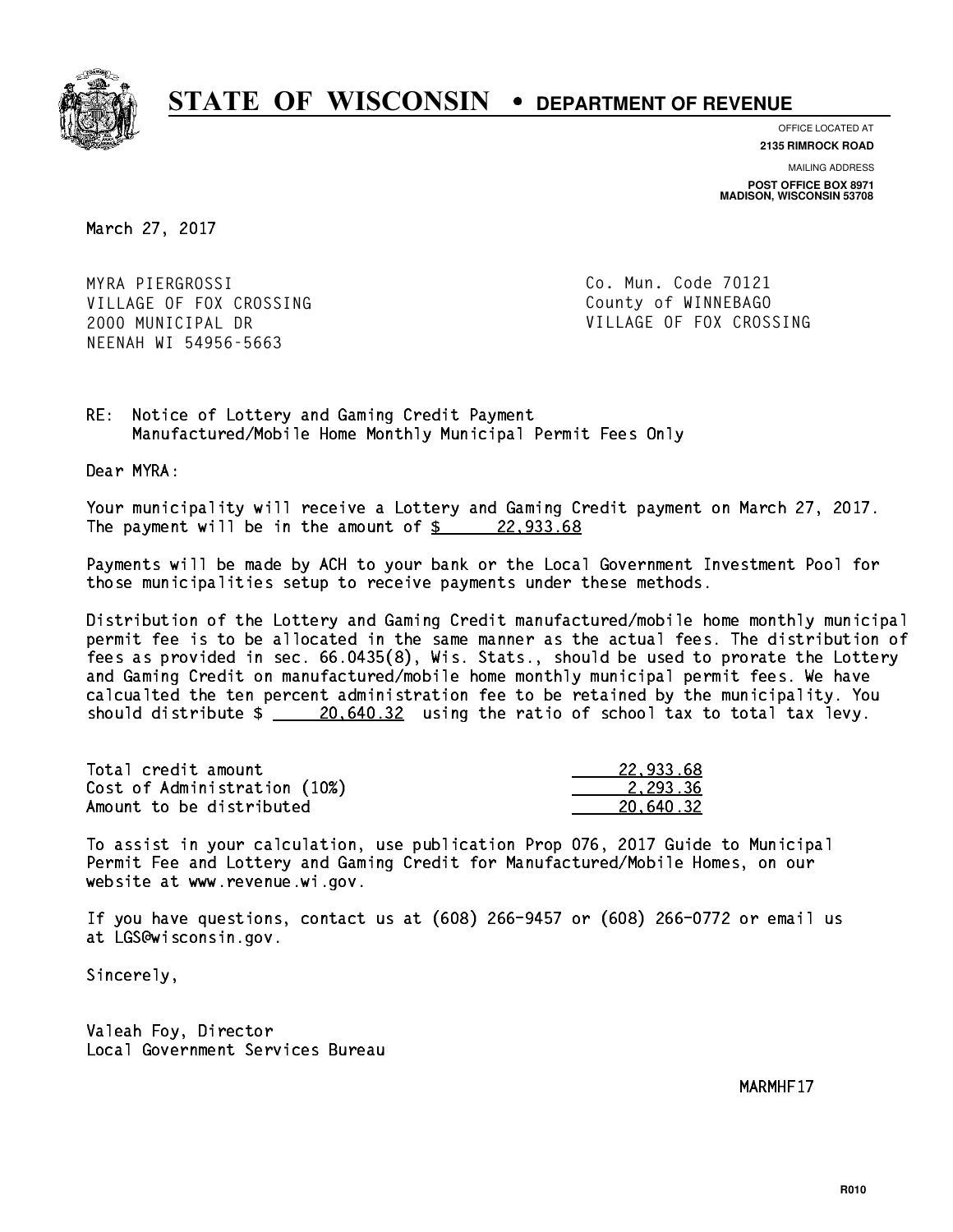

**OFFICE LOCATED AT**

**2135 RIMROCK ROAD**

**MAILING ADDRESS**

**POST OFFICE BOX 8971 MADISON, WISCONSIN 53708**

March 27, 2017

PEGGY STEENO CITY OF MENASHA COUNTY OF MENASHA 140 MAIN ST CITY OF MENASHA MENASHA WI 54952-3190

Co. Mun. Code 70251

RE: Notice of Lottery and Gaming Credit Payment Manufactured/Mobile Home Monthly Municipal Permit Fees Only

Dear PEGGY:

 Your municipality will receive a Lottery and Gaming Credit payment on March 27, 2017. The payment will be in the amount of  $\frac{2}{3}$  34,776.24

 Payments will be made by ACH to your bank or the Local Government Investment Pool for those municipalities setup to receive payments under these methods.

 Distribution of the Lottery and Gaming Credit manufactured/mobile home monthly municipal permit fee is to be allocated in the same manner as the actual fees. The distribution of fees as provided in sec. 66.0435(8), Wis. Stats., should be used to prorate the Lottery and Gaming Credit on manufactured/mobile home monthly municipal permit fees. We have calcualted the ten percent administration fee to be retained by the municipality. You should distribute  $\frac{2}{1.298.62}$  using the ratio of school tax to total tax levy.

| Total credit amount          | 34,776.24 |
|------------------------------|-----------|
| Cost of Administration (10%) | 3.477.62  |
| Amount to be distributed     | 31.298.62 |

 To assist in your calculation, use publication Prop 076, 2017 Guide to Municipal Permit Fee and Lottery and Gaming Credit for Manufactured/Mobile Homes, on our website at www.revenue.wi.gov.

 If you have questions, contact us at (608) 266-9457 or (608) 266-0772 or email us at LGS@wisconsin.gov.

Sincerely,

 Valeah Foy, Director Local Government Services Bureau

MARMHF17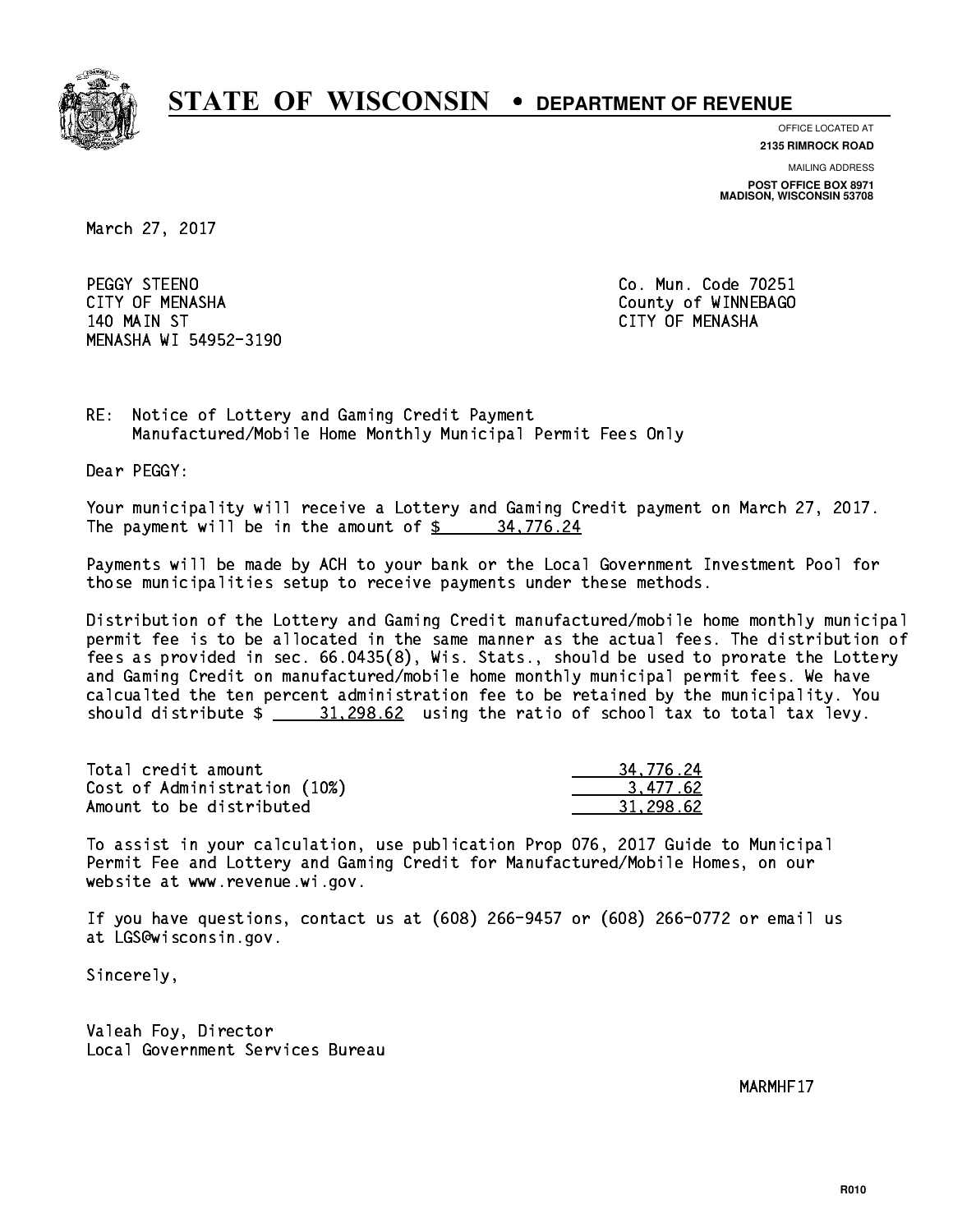

**OFFICE LOCATED AT**

**2135 RIMROCK ROAD**

**MAILING ADDRESS**

**POST OFFICE BOX 8971 MADISON, WISCONSIN 53708**

March 27, 2017

 BARBARA VAN CLAKE Co. Mun. Code 70265 CITY OF OMRO **COUNTY OF OMRO** COUNTY OF WINNEBAGO 205 SWEBSTER AVENUE **CITY OF OMRO** OMRO WI 54963-0399

RE: Notice of Lottery and Gaming Credit Payment Manufactured/Mobile Home Monthly Municipal Permit Fees Only

Dear BARBARA:

 Your municipality will receive a Lottery and Gaming Credit payment on March 27, 2017. The payment will be in the amount of  $\frac{2}{3}$  3,547.92

 Payments will be made by ACH to your bank or the Local Government Investment Pool for those municipalities setup to receive payments under these methods.

 Distribution of the Lottery and Gaming Credit manufactured/mobile home monthly municipal permit fee is to be allocated in the same manner as the actual fees. The distribution of fees as provided in sec. 66.0435(8), Wis. Stats., should be used to prorate the Lottery and Gaming Credit on manufactured/mobile home monthly municipal permit fees. We have calcualted the ten percent administration fee to be retained by the municipality. You should distribute  $\frac{2}{1}$   $\frac{3.193.13}{2}$  using the ratio of school tax to total tax levy.

| Total credit amount          | 3.547.92 |
|------------------------------|----------|
| Cost of Administration (10%) | 354.79   |
| Amount to be distributed     | 3.193.13 |

 To assist in your calculation, use publication Prop 076, 2017 Guide to Municipal Permit Fee and Lottery and Gaming Credit for Manufactured/Mobile Homes, on our website at www.revenue.wi.gov.

 If you have questions, contact us at (608) 266-9457 or (608) 266-0772 or email us at LGS@wisconsin.gov.

Sincerely,

 Valeah Foy, Director Local Government Services Bureau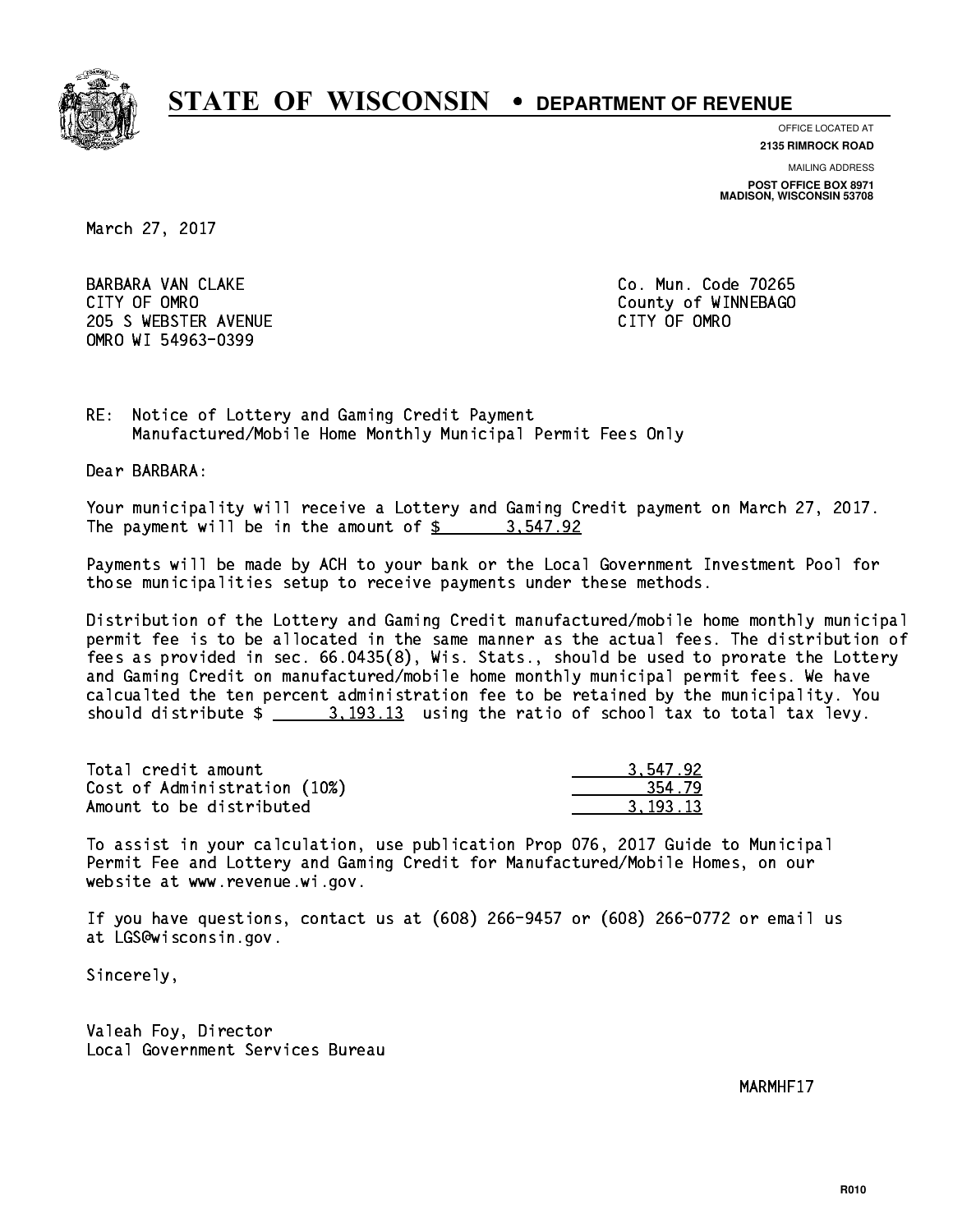

**OFFICE LOCATED AT**

**2135 RIMROCK ROAD**

**MAILING ADDRESS**

**POST OFFICE BOX 8971 MADISON, WISCONSIN 53708**

March 27, 2017

 TRENA LARSON Co. Mun. Code 70266 OSHKOSH WI 54903

 CITY OF OSHKOSH County of WINNEBAGO PO BOX 1130 CITY OF OSHKOSH

RE: Notice of Lottery and Gaming Credit Payment Manufactured/Mobile Home Monthly Municipal Permit Fees Only

Dear TRENA:

 Your municipality will receive a Lottery and Gaming Credit payment on March 27, 2017. The payment will be in the amount of \$ 22,462.56 \_\_\_\_\_\_\_\_\_\_\_\_\_\_\_\_

 Payments will be made by ACH to your bank or the Local Government Investment Pool for those municipalities setup to receive payments under these methods.

 Distribution of the Lottery and Gaming Credit manufactured/mobile home monthly municipal permit fee is to be allocated in the same manner as the actual fees. The distribution of fees as provided in sec. 66.0435(8), Wis. Stats., should be used to prorate the Lottery and Gaming Credit on manufactured/mobile home monthly municipal permit fees. We have calcualted the ten percent administration fee to be retained by the municipality. You should distribute  $\frac{20,216.31}{20,216.31}$  using the ratio of school tax to total tax levy.

| Total credit amount          | 22.462.56 |
|------------------------------|-----------|
| Cost of Administration (10%) | 2.246.25  |
| Amount to be distributed     | 20.216.31 |

 To assist in your calculation, use publication Prop 076, 2017 Guide to Municipal Permit Fee and Lottery and Gaming Credit for Manufactured/Mobile Homes, on our website at www.revenue.wi.gov.

 If you have questions, contact us at (608) 266-9457 or (608) 266-0772 or email us at LGS@wisconsin.gov.

Sincerely,

 Valeah Foy, Director Local Government Services Bureau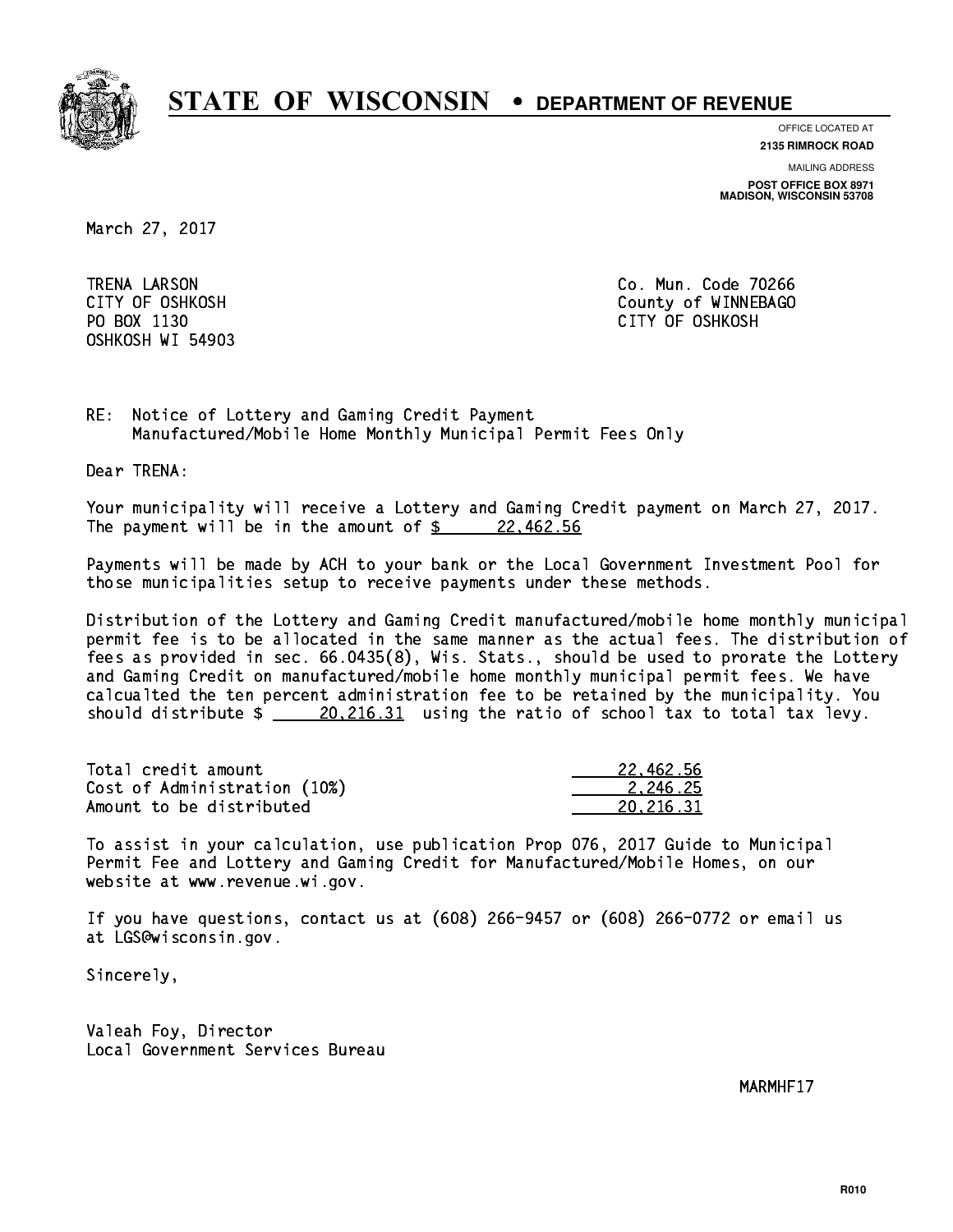

**OFFICE LOCATED AT**

**2135 RIMROCK ROAD**

**MAILING ADDRESS POST OFFICE BOX 8971 MADISON, WISCONSIN 53708**

March 27, 2017

**KRIS GINTER**  TOWN OF GRAND RAPIDS County of WOOD 2410 48TH ST S TOWN OF GRAND RAPIDS WIS RAPIDS WI 54494-7796

Co. Mun. Code 71014

RE: Notice of Lottery and Gaming Credit Payment Manufactured/Mobile Home Monthly Municipal Permit Fees Only

Dear KRIS:

 Your municipality will receive a Lottery and Gaming Credit payment on March 27, 2017. The payment will be in the amount of  $\frac{2.695.91}{2.695.91}$ 

 Payments will be made by ACH to your bank or the Local Government Investment Pool for those municipalities setup to receive payments under these methods.

 Distribution of the Lottery and Gaming Credit manufactured/mobile home monthly municipal permit fee is to be allocated in the same manner as the actual fees. The distribution of fees as provided in sec. 66.0435(8), Wis. Stats., should be used to prorate the Lottery and Gaming Credit on manufactured/mobile home monthly municipal permit fees. We have calcualted the ten percent administration fee to be retained by the municipality. You should distribute  $\frac{2.426.32}{2.426.32}$  using the ratio of school tax to total tax levy.

| Total credit amount          | 2.695.91 |
|------------------------------|----------|
| Cost of Administration (10%) | 269.59   |
| Amount to be distributed     | 2.426.32 |

 To assist in your calculation, use publication Prop 076, 2017 Guide to Municipal Permit Fee and Lottery and Gaming Credit for Manufactured/Mobile Homes, on our website at www.revenue.wi.gov.

 If you have questions, contact us at (608) 266-9457 or (608) 266-0772 or email us at LGS@wisconsin.gov.

Sincerely,

 Valeah Foy, Director Local Government Services Bureau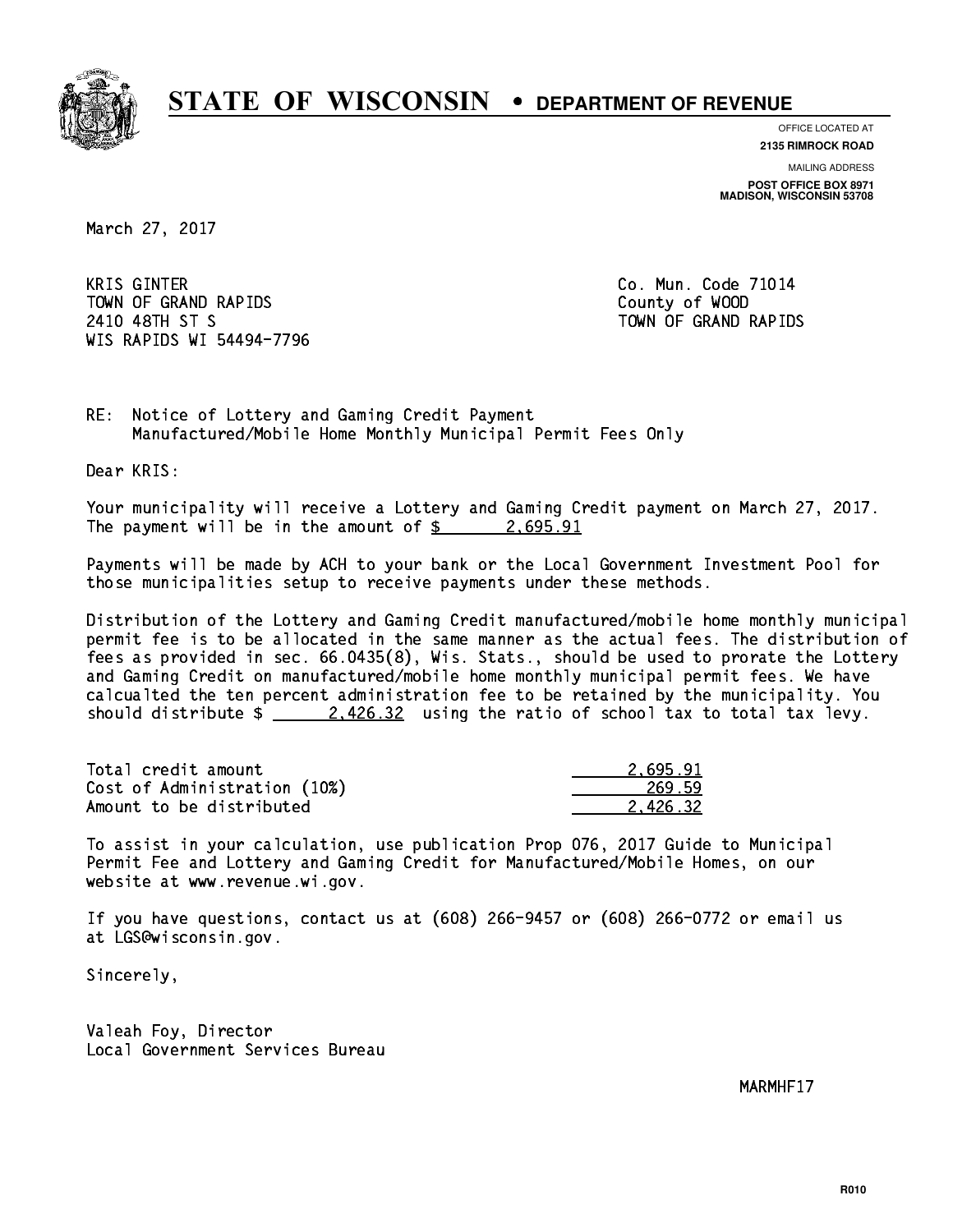

**OFFICE LOCATED AT**

**2135 RIMROCK ROAD**

**MAILING ADDRESS**

**POST OFFICE BOX 8971 MADISON, WISCONSIN 53708**

March 27, 2017

 BILLIE-JO KESTER Co. Mun. Code 71036 TOWN OF SARATOGA County of WOOD 1120 STATE HWY 73 S TOWN OF SARATOGA WIS RAPIDS WI 54494

RE: Notice of Lottery and Gaming Credit Payment Manufactured/Mobile Home Monthly Municipal Permit Fees Only

Dear BILLIE-JO:

 Your municipality will receive a Lottery and Gaming Credit payment on March 27, 2017. The payment will be in the amount of  $\frac{2}{3}$  9,629.47

 Payments will be made by ACH to your bank or the Local Government Investment Pool for those municipalities setup to receive payments under these methods.

 Distribution of the Lottery and Gaming Credit manufactured/mobile home monthly municipal permit fee is to be allocated in the same manner as the actual fees. The distribution of fees as provided in sec. 66.0435(8), Wis. Stats., should be used to prorate the Lottery and Gaming Credit on manufactured/mobile home monthly municipal permit fees. We have calcualted the ten percent administration fee to be retained by the municipality. You should distribute  $\frac{2}{1}$   $\frac{8,666.53}{2}$  using the ratio of school tax to total tax levy.

| Total credit amount          | 9.629.47 |
|------------------------------|----------|
| Cost of Administration (10%) | 962.94   |
| Amount to be distributed     | 8.666.53 |

 To assist in your calculation, use publication Prop 076, 2017 Guide to Municipal Permit Fee and Lottery and Gaming Credit for Manufactured/Mobile Homes, on our website at www.revenue.wi.gov.

 If you have questions, contact us at (608) 266-9457 or (608) 266-0772 or email us at LGS@wisconsin.gov.

Sincerely,

 Valeah Foy, Director Local Government Services Bureau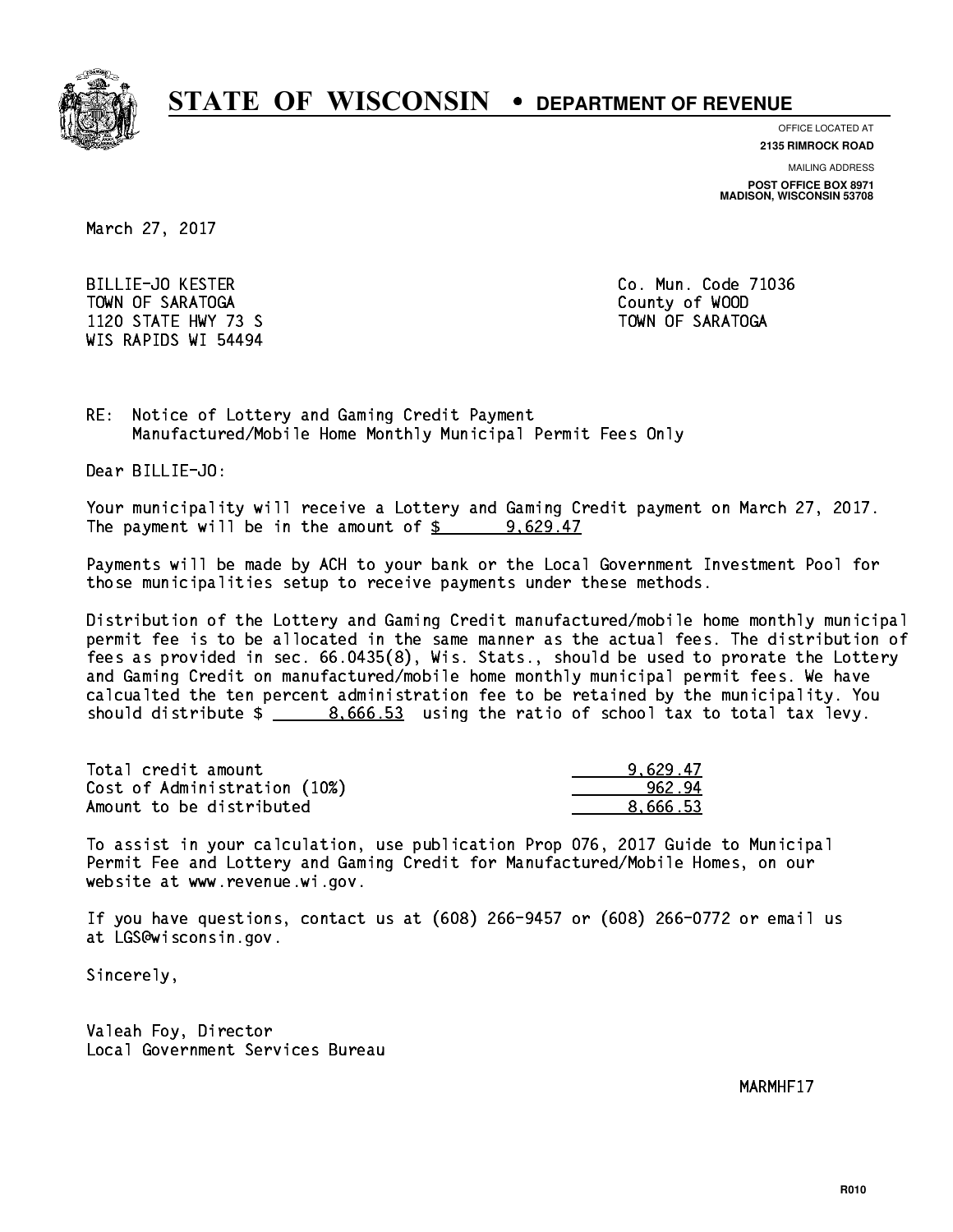

**OFFICE LOCATED AT 2135 RIMROCK ROAD**

**MAILING ADDRESS**

**POST OFFICE BOX 8971 MADISON, WISCONSIN 53708**

March 27, 2017

 DEBRA SCHALOW Co. Mun. Code 71186 VILLAGE OF VESPER COUNTY OF WOOD VESPER WI 54489

5059 SUNSET CIR VILLAGE OF VESPER

RE: Notice of Lottery and Gaming Credit Payment Manufactured/Mobile Home Monthly Municipal Permit Fees Only

Dear DEBRA:

 Your municipality will receive a Lottery and Gaming Credit payment on March 27, 2017. The payment will be in the amount of  $\frac{229.15}{100}$ 

 Payments will be made by ACH to your bank or the Local Government Investment Pool for those municipalities setup to receive payments under these methods.

 Distribution of the Lottery and Gaming Credit manufactured/mobile home monthly municipal permit fee is to be allocated in the same manner as the actual fees. The distribution of fees as provided in sec. 66.0435(8), Wis. Stats., should be used to prorate the Lottery and Gaming Credit on manufactured/mobile home monthly municipal permit fees. We have calcualted the ten percent administration fee to be retained by the municipality. You should distribute  $\frac{206.24}{206.24}$  using the ratio of school tax to total tax levy.

Total credit amount Cost of Administration (10%) Amount to be distributed

| -15        |
|------------|
| 91<br>22.  |
| - 24<br>., |

 To assist in your calculation, use publication Prop 076, 2017 Guide to Municipal Permit Fee and Lottery and Gaming Credit for Manufactured/Mobile Homes, on our website at www.revenue.wi.gov.

 If you have questions, contact us at (608) 266-9457 or (608) 266-0772 or email us at LGS@wisconsin.gov.

Sincerely,

 Valeah Foy, Director Local Government Services Bureau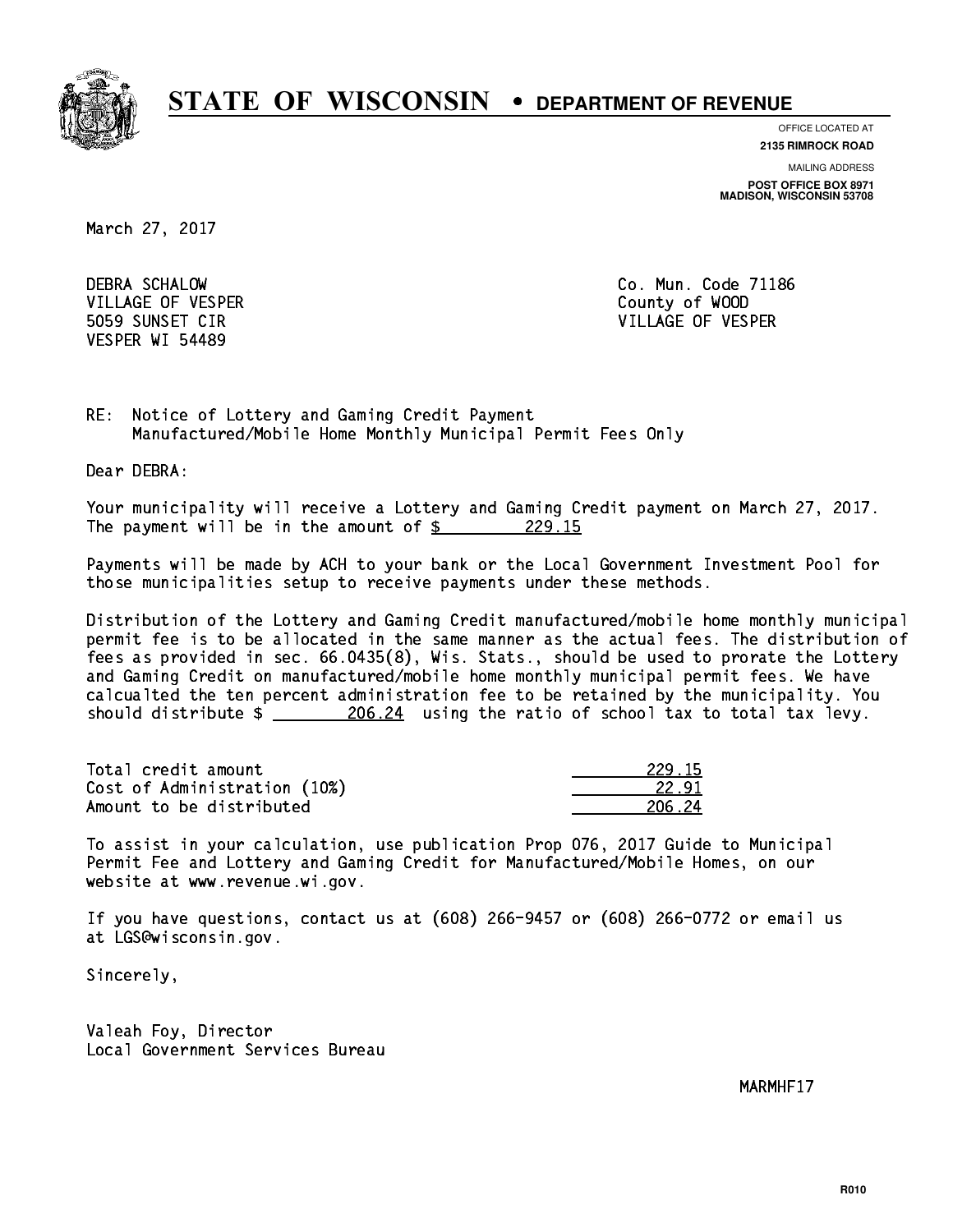

**OFFICE LOCATED AT**

**2135 RIMROCK ROAD**

**MAILING ADDRESS POST OFFICE BOX 8971 MADISON, WISCONSIN 53708**

March 27, 2017

KEITH STREY, FINANCE DIR CO. Mun. Code 71251 CITY OF MARSHFIELD County of WOOD 630 S CENTRAL AVE SUITE 502 CITY OF MARSHFIELD MARSHFIELD WI 54449

RE: Notice of Lottery and Gaming Credit Payment Manufactured/Mobile Home Monthly Municipal Permit Fees Only

Dear KEITH:

 Your municipality will receive a Lottery and Gaming Credit payment on March 27, 2017. The payment will be in the amount of  $\frac{22,669.54}{2}$ 

 Payments will be made by ACH to your bank or the Local Government Investment Pool for those municipalities setup to receive payments under these methods.

 Distribution of the Lottery and Gaming Credit manufactured/mobile home monthly municipal permit fee is to be allocated in the same manner as the actual fees. The distribution of fees as provided in sec. 66.0435(8), Wis. Stats., should be used to prorate the Lottery and Gaming Credit on manufactured/mobile home monthly municipal permit fees. We have calcualted the ten percent administration fee to be retained by the municipality. You should distribute  $\frac{20,402.59}{20,402.59}$  using the ratio of school tax to total tax levy.

| Total credit amount          | 22.669.54 |
|------------------------------|-----------|
| Cost of Administration (10%) | 2.266.95  |
| Amount to be distributed     | 20,402.59 |

 To assist in your calculation, use publication Prop 076, 2017 Guide to Municipal Permit Fee and Lottery and Gaming Credit for Manufactured/Mobile Homes, on our website at www.revenue.wi.gov.

 If you have questions, contact us at (608) 266-9457 or (608) 266-0772 or email us at LGS@wisconsin.gov.

Sincerely,

 Valeah Foy, Director Local Government Services Bureau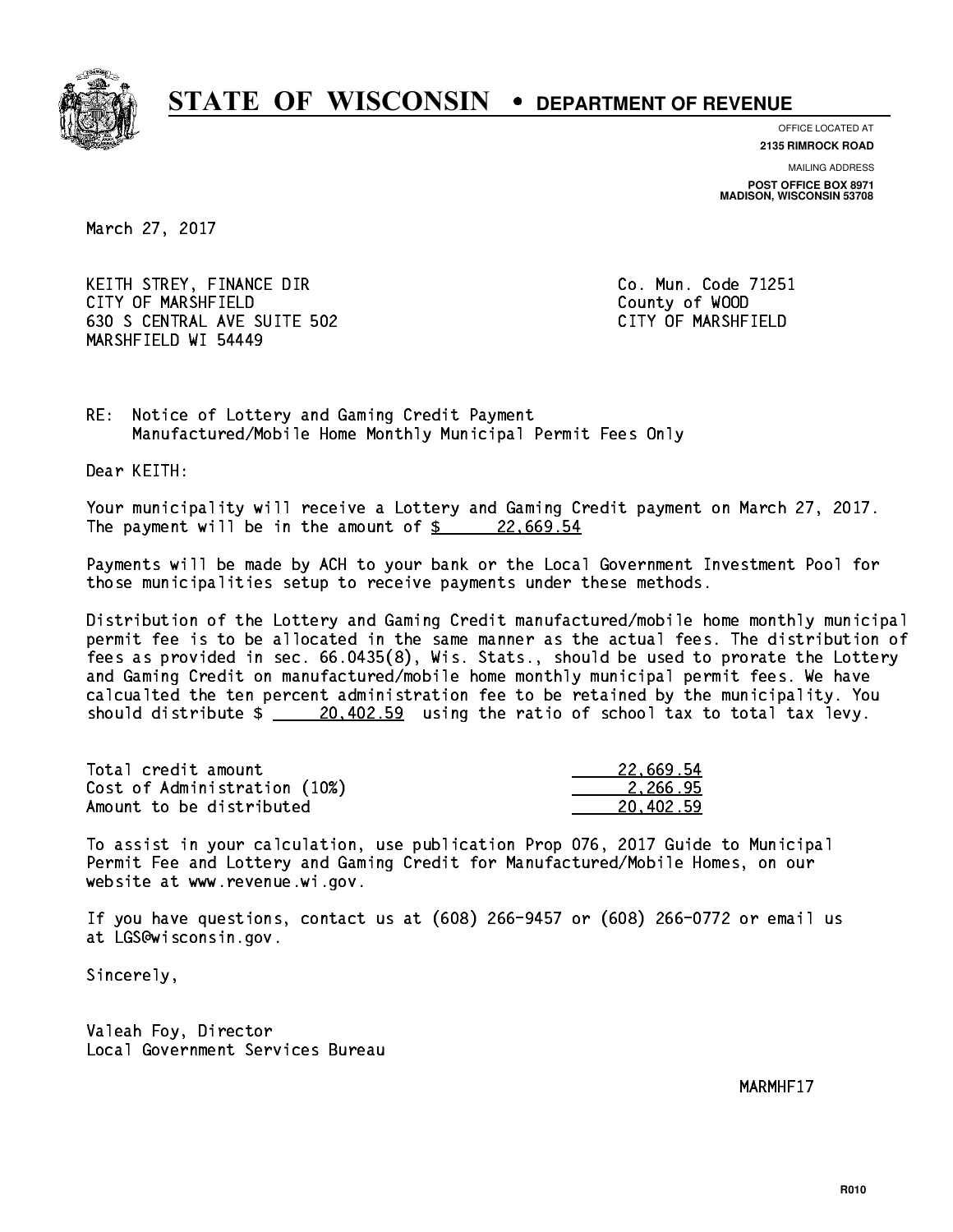

**OFFICE LOCATED AT**

**2135 RIMROCK ROAD**

**MAILING ADDRESS POST OFFICE BOX 8971 MADISON, WISCONSIN 53708**

March 27, 2017

 TAMI HAHN Co. Mun. Code 71271 CITY OF PITTSVILLE **COUNTY COUNTY OF ALCOHOL** PO BOX 100 PITTSVILLE WI 54466-0100

CITY OF PITTSVILLE

RE: Notice of Lottery and Gaming Credit Payment Manufactured/Mobile Home Monthly Municipal Permit Fees Only

Dear TAMI:

 Your municipality will receive a Lottery and Gaming Credit payment on March 27, 2017. The payment will be in the amount of \$ 163.32 \_\_\_\_\_\_\_\_\_\_\_\_\_\_\_\_

 Payments will be made by ACH to your bank or the Local Government Investment Pool for those municipalities setup to receive payments under these methods.

 Distribution of the Lottery and Gaming Credit manufactured/mobile home monthly municipal permit fee is to be allocated in the same manner as the actual fees. The distribution of fees as provided in sec. 66.0435(8), Wis. Stats., should be used to prorate the Lottery and Gaming Credit on manufactured/mobile home monthly municipal permit fees. We have calcualted the ten percent administration fee to be retained by the municipality. You should distribute  $\frac{146.99}{2}$  using the ratio of school tax to total tax levy.

Total credit amount Cost of Administration (10%) Amount to be distributed

| 163.32 |
|--------|
| २ २२   |
| п.     |

 To assist in your calculation, use publication Prop 076, 2017 Guide to Municipal Permit Fee and Lottery and Gaming Credit for Manufactured/Mobile Homes, on our website at www.revenue.wi.gov.

 If you have questions, contact us at (608) 266-9457 or (608) 266-0772 or email us at LGS@wisconsin.gov.

Sincerely,

 Valeah Foy, Director Local Government Services Bureau